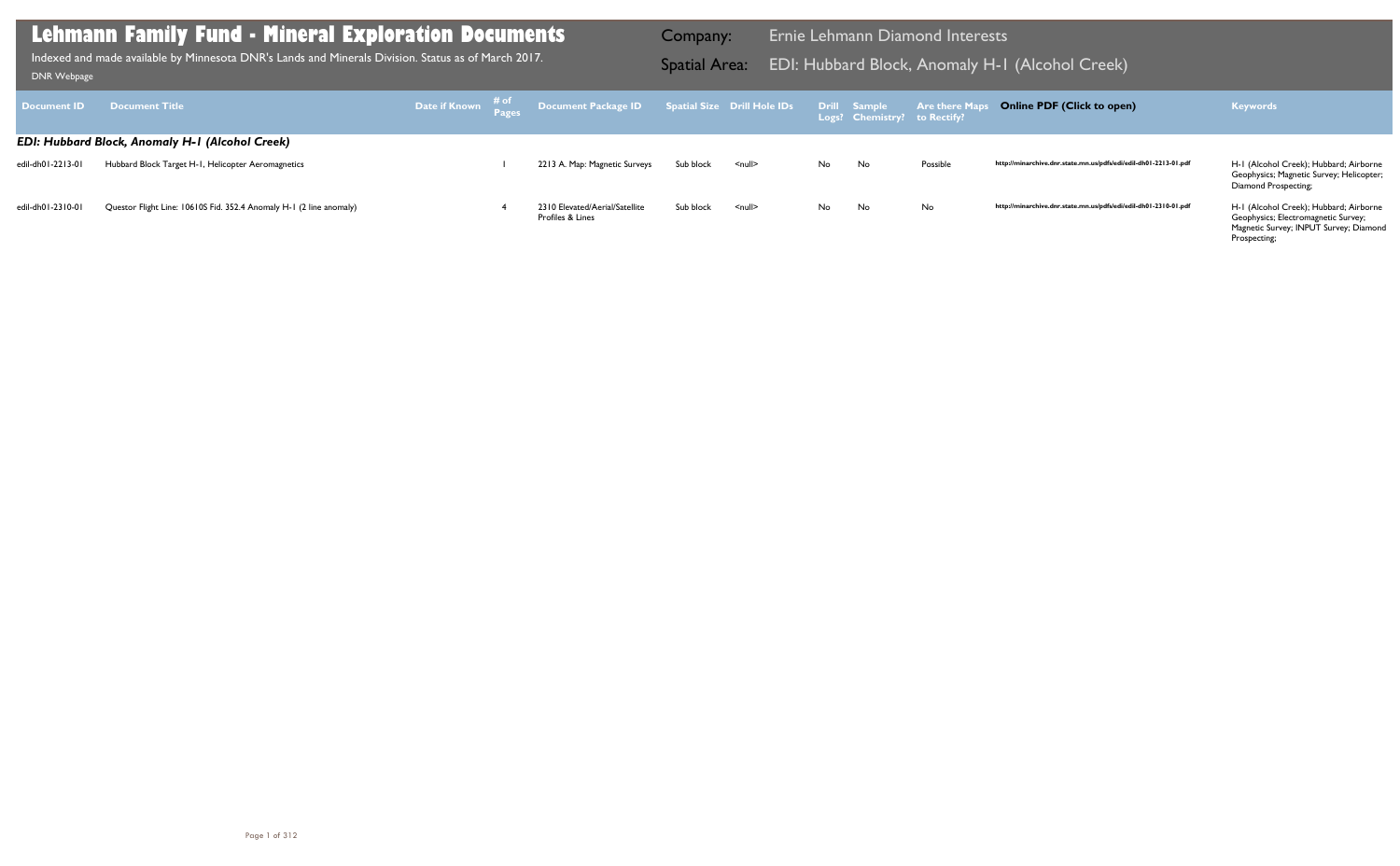| DNR Webpage        | <b>Lehmann Family Fund - Mineral Exploration Documents</b><br>Indexed and made available by Minnesota DNR's Lands and Minerals Division. Status as of March 2017. |  |                                                                                                     | Company:<br><b>Spatial Area:</b> |                    |     |                                              | Ernie Lehmann Diamond Interests<br><b>EDI: Hubbard Block, Anomaly H-2</b> |      |
|--------------------|-------------------------------------------------------------------------------------------------------------------------------------------------------------------|--|-----------------------------------------------------------------------------------------------------|----------------------------------|--------------------|-----|----------------------------------------------|---------------------------------------------------------------------------|------|
| <b>Document ID</b> | <b>Document Title</b>                                                                                                                                             |  | Date if Known $\frac{\text{\# of}}{\text{\# ages}}$ Document Package ID Spatial Size Drill Hole IDs |                                  |                    |     | Drill Sample<br>Logs? Chemistry? to Rectify? | <b>Are there Maps O</b>                                                   |      |
|                    | <b>EDI: Hubbard Block, Anomaly H-2</b>                                                                                                                            |  |                                                                                                     |                                  |                    |     |                                              |                                                                           |      |
| edil-dh02-2310-01  | L 10590S Fid. 424.6 Anomaly H-2                                                                                                                                   |  | 2310 Elevated/Aerial/Satellite<br>Profiles & Lines                                                  | Sub block                        | $\leq$ null $\geq$ | No. | No                                           | No                                                                        | http |

## **Online PDF (Click to open) Keywords**

http://minarchive.dnr.state.mn.us/pdfs/edi/edil-dh02-2310-01.pdf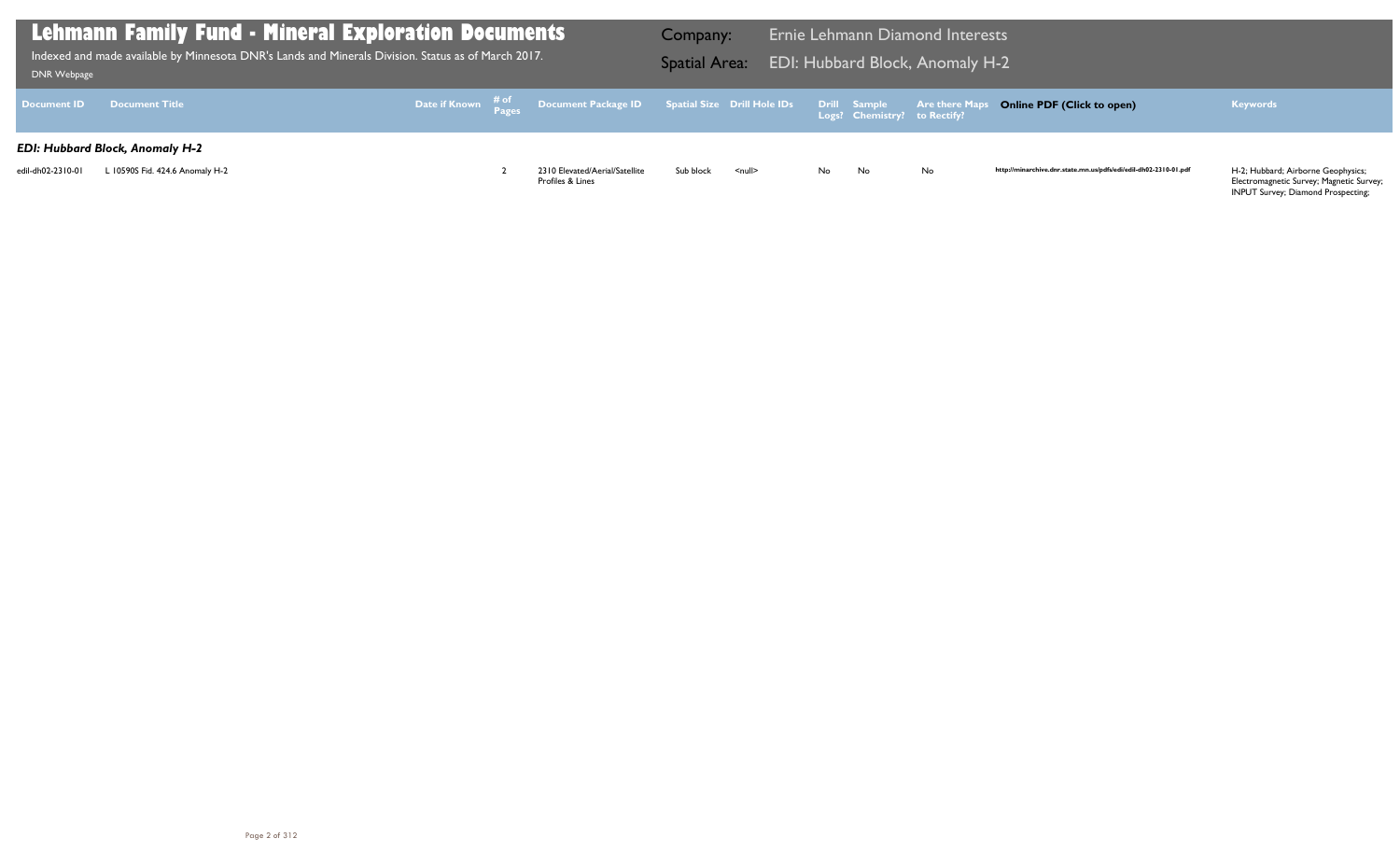| DNR Webpage        | <b>Lehmann Family Fund - Mineral Exploration Documents</b><br>Indexed and made available by Minnesota DNR's Lands and Minerals Division. Status as of March 2017. |  |                                                                                                     | Company:<br><b>Spatial Area:</b> |                    |     |                                              | Ernie Lehmann Diamond Interests<br><b>EDI: Hubbard Block, Anomaly H-3</b> |      |
|--------------------|-------------------------------------------------------------------------------------------------------------------------------------------------------------------|--|-----------------------------------------------------------------------------------------------------|----------------------------------|--------------------|-----|----------------------------------------------|---------------------------------------------------------------------------|------|
| <b>Document ID</b> | <b>Document Title</b>                                                                                                                                             |  | Date if Known $\frac{\text{\# of}}{\text{\# ages}}$ Document Package ID Spatial Size Drill Hole IDs |                                  |                    |     | Drill Sample<br>Logs? Chemistry? to Rectify? | <b>Are there Maps O</b>                                                   |      |
|                    | <b>EDI: Hubbard Block, Anomaly H-3</b>                                                                                                                            |  |                                                                                                     |                                  |                    |     |                                              |                                                                           |      |
| edil-dh03-2310-01  | L 10450S Fid 341 Anomaly H-3                                                                                                                                      |  | 2310 Elevated/Aerial/Satellite<br>Profiles & Lines                                                  | Sub block                        | $\leq$ null $\geq$ | No. | No                                           | No                                                                        | http |

## **Online PDF (Click to open) Keywords**

http://minarchive.dnr.state.mn.us/pdfs/edi/edil-dh03-2310-01.pdf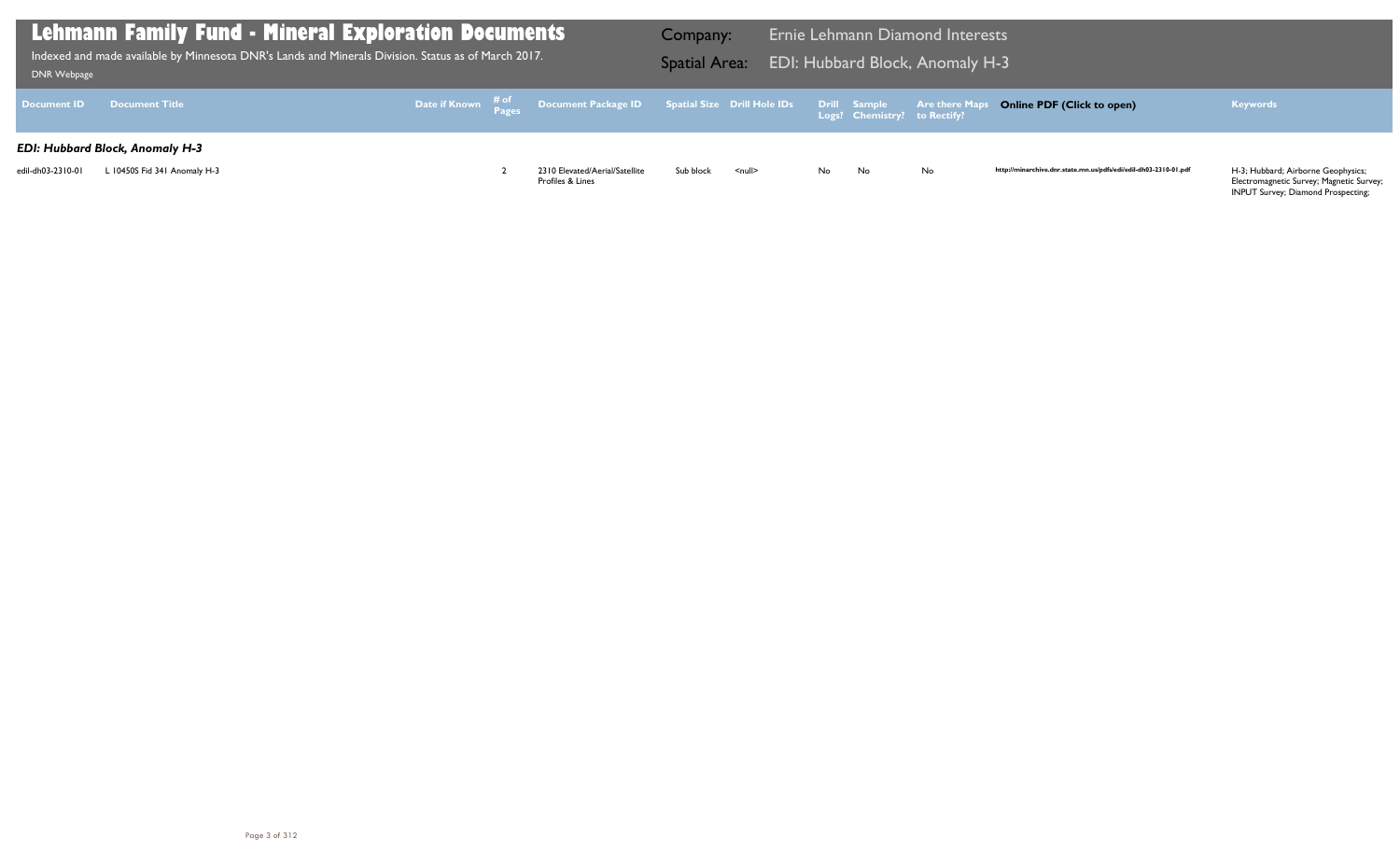| DNR Webpage        | <b>Lehmann Family Fund - Mineral Exploration Documents</b><br>Indexed and made available by Minnesota DNR's Lands and Minerals Division. Status as of March 2017. |  |                                                                                                           | Company:<br><b>Spatial Area:</b> |               |    |                              | Ernie Lehmann Diamond Interests | EDI: Hubbard Block, Anomaly H-4 (Brisbane) |
|--------------------|-------------------------------------------------------------------------------------------------------------------------------------------------------------------|--|-----------------------------------------------------------------------------------------------------------|----------------------------------|---------------|----|------------------------------|---------------------------------|--------------------------------------------|
| <b>Document ID</b> | <b>Document Title</b>                                                                                                                                             |  | Date if Known <sup># of</sup> Document Package ID Spatial Size Drill Hole IDs Drill Sample Are there Maps |                                  |               |    | Logs? Chemistry? to Rectify? |                                 | <b>Online PDF (Clic</b>                    |
|                    | <b>EDI: Hubbard Block, Anomaly H-4 (Brisbane)</b>                                                                                                                 |  |                                                                                                           |                                  |               |    |                              |                                 |                                            |
| edil-dh04-2310-01  | Questor Flightline: 10430S Fid. 379.9 Anomaly H-4                                                                                                                 |  | 2310 Elevated/Aerial/Satellite<br>Profiles & Lines                                                        | Sub block                        | <null></null> | No | No                           | No                              | http://minarchive.dnr.state.m              |

## **Online PDF (Click to open) Keywords**

http://minarchive.dnr.state.mn.us/pdfs/edi/edil-dh04-2310-01.pdf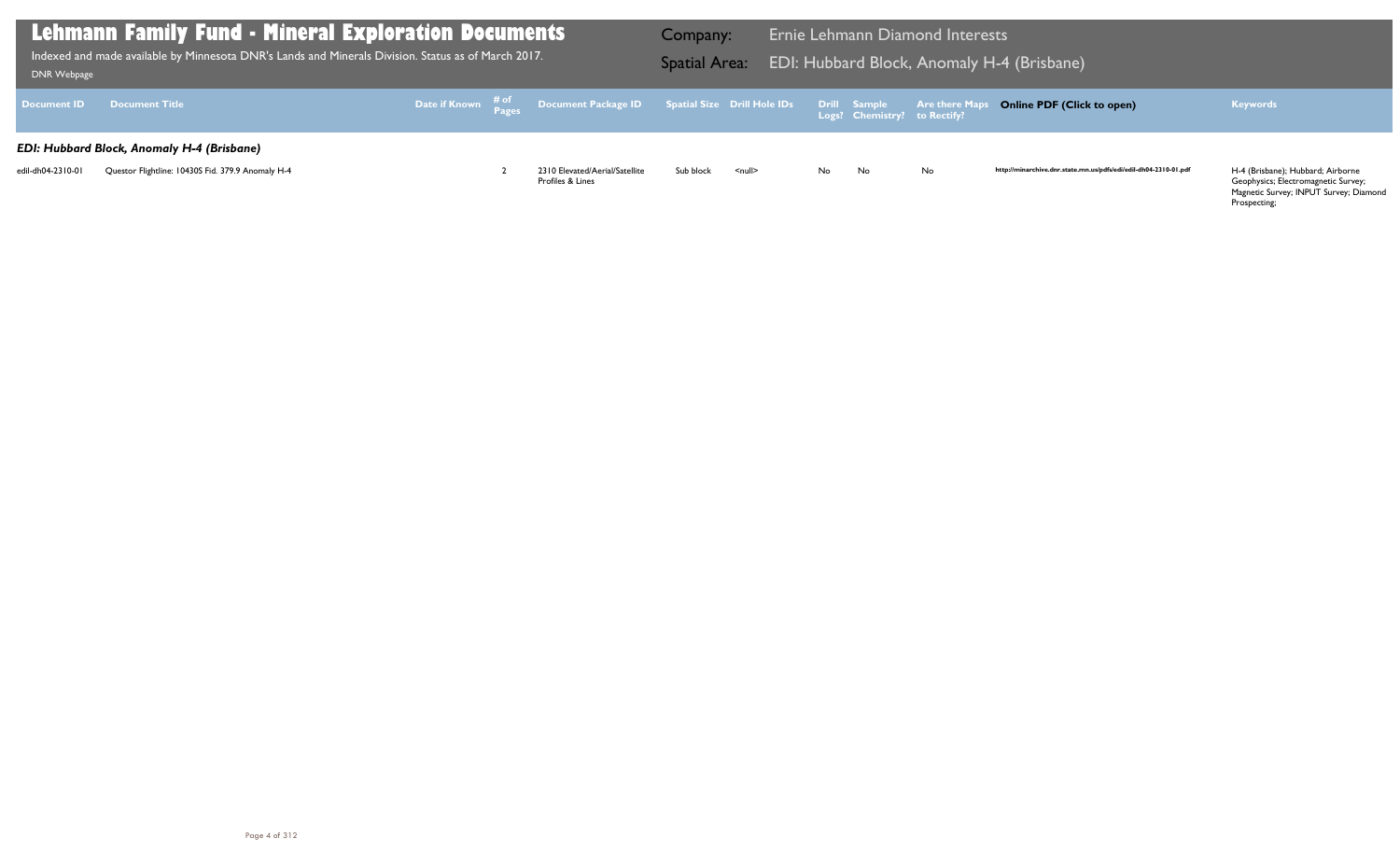| DNR Webpage        | <b>Lehmann Family Fund - Mineral Exploration Documents</b><br>Indexed and made available by Minnesota DNR's Lands and Minerals Division. Status as of March 2017. |  |                                                                                                                | Company:<br><b>Spatial Area:</b> |                    |           |                              | Ernie Lehmann Diamond Interests<br><b>EDI: Hubbard Block, Anomaly H-5</b> |      |
|--------------------|-------------------------------------------------------------------------------------------------------------------------------------------------------------------|--|----------------------------------------------------------------------------------------------------------------|----------------------------------|--------------------|-----------|------------------------------|---------------------------------------------------------------------------|------|
| <b>Document ID</b> | <b>Document Title</b>                                                                                                                                             |  | Date if Known $\frac{\text{\# of}}{\text{Pages}}$ Document Package ID Spatial Size Drill Hole IDs Drill Sample |                                  |                    |           | Logs? Chemistry? to Rectify? | <b>Are there Maps O</b>                                                   |      |
|                    | <b>EDI: Hubbard Block, Anomaly H-5</b>                                                                                                                            |  |                                                                                                                |                                  |                    |           |                              |                                                                           |      |
| edil-dh05-2310-01  | Line 10210S Fid 29.3 Anomaly H-5                                                                                                                                  |  | 2310 Elevated/Aerial/Satellite<br>Profiles & Lines                                                             | Sub block                        | $\leq$ null $\geq$ | <b>No</b> | <b>No</b>                    | No                                                                        | http |

## **Online PDF (Click to open) Keywords**

http://minarchive.dnr.state.mn.us/pdfs/edi/edil-dh05-2310-01.pdf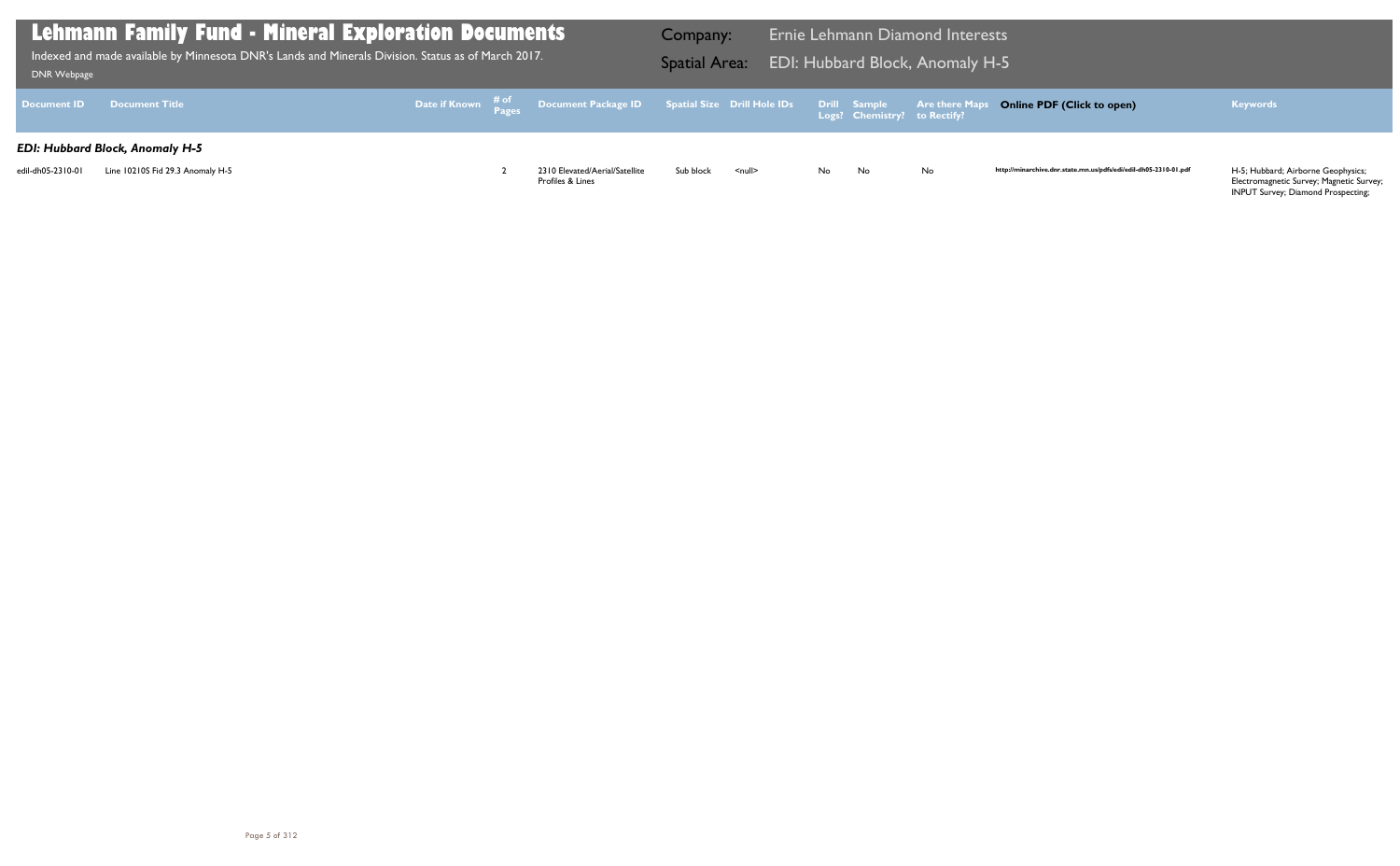| <b>DNR Webpage</b> | <b>Lehmann Family Fund - Mineral Exploration Documents</b><br>Indexed and made available by Minnesota DNR's Lands and Minerals Division. Status as of March 2017. |  |                                                                               | Company:<br><b>Spatial Area:</b> |                    |     |                                              | Ernie Lehmann Diamond Interests<br><b>EDI: Hubbard Block, Anomaly H-6</b> |      |
|--------------------|-------------------------------------------------------------------------------------------------------------------------------------------------------------------|--|-------------------------------------------------------------------------------|----------------------------------|--------------------|-----|----------------------------------------------|---------------------------------------------------------------------------|------|
| <b>Document ID</b> | <b>Document Title</b>                                                                                                                                             |  | Date if Known # <sup>of</sup> Document Package ID Spatial Size Drill Hole IDs |                                  |                    |     | Drill Sample<br>Logs? Chemistry? to Rectify? | <b>Are there Maps O</b>                                                   |      |
|                    | <b>EDI: Hubbard Block, Anomaly H-6</b>                                                                                                                            |  |                                                                               |                                  |                    |     |                                              |                                                                           |      |
| edil-dh06-2310-01  | Line 10330S Fid 613.5 Anomaly H-6                                                                                                                                 |  | 2310 Elevated/Aerial/Satellite<br>Profiles & Lines                            | Sub block                        | $\leq$ null $\geq$ | No. | <b>No</b>                                    | No                                                                        | http |

## **Online PDF (Click to open) Keywords**

http://minarchive.dnr.state.mn.us/pdfs/edi/edil-dh06-2310-01.pdf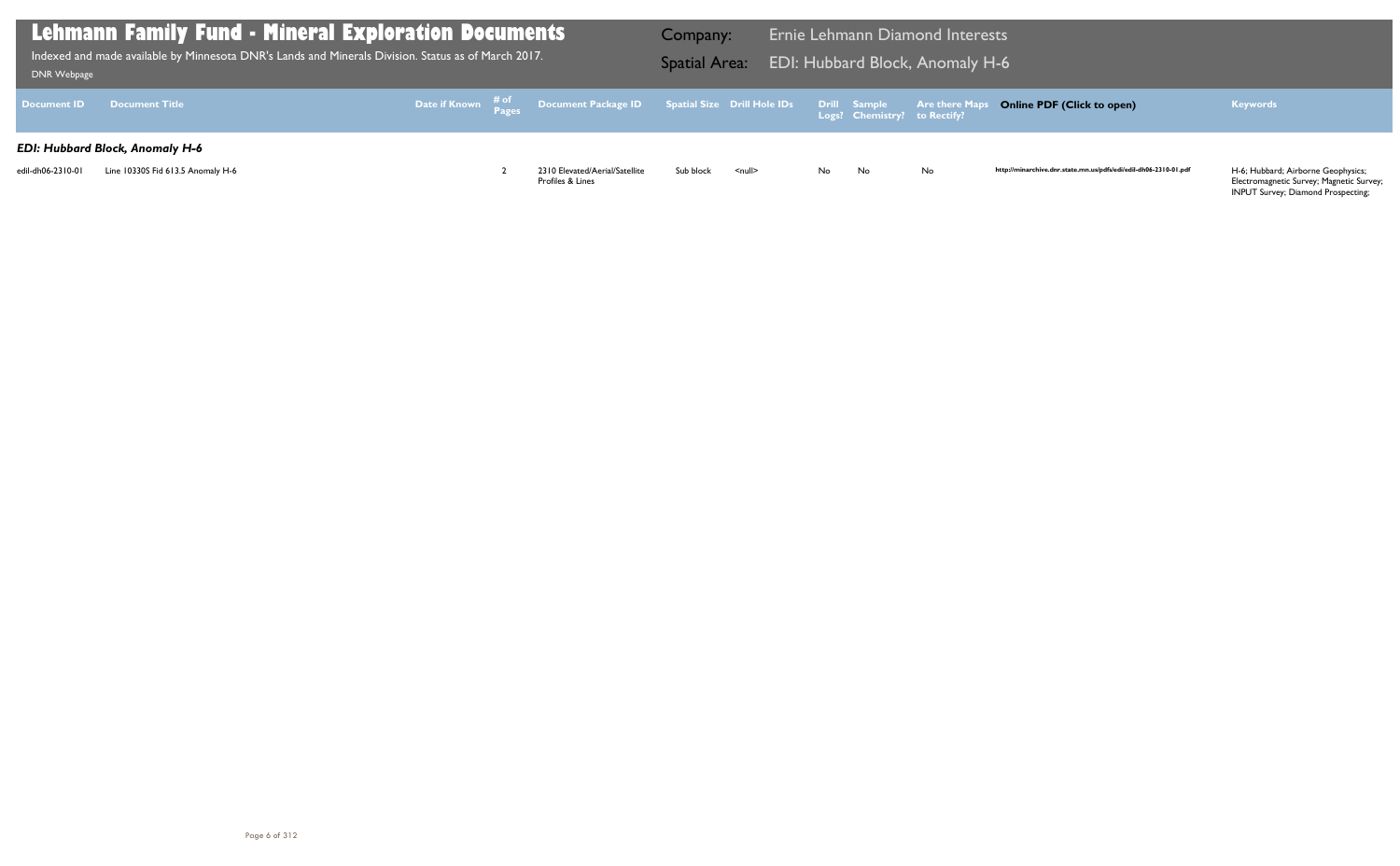| <b>DNR Webpage</b> | <b>Lehmann Family Fund - Mineral Exploration Documents</b><br>Indexed and made available by Minnesota DNR's Lands and Minerals Division. Status as of March 2017. |  |                                                                               | Company:<br><b>Spatial Area:</b> |                    |     |                                              | <b>Ernie Lehmann Diamond Interests</b><br><b>EDI: Hubbard Block, Anomaly H-7</b> |      |
|--------------------|-------------------------------------------------------------------------------------------------------------------------------------------------------------------|--|-------------------------------------------------------------------------------|----------------------------------|--------------------|-----|----------------------------------------------|----------------------------------------------------------------------------------|------|
| <b>Document ID</b> | <b>Document Title</b>                                                                                                                                             |  | Date if Known # <sup>of</sup> Document Package ID Spatial Size Drill Hole IDs |                                  |                    |     | Drill Sample<br>Logs? Chemistry? to Rectify? | <b>Are there Maps O</b>                                                          |      |
|                    | <b>EDI: Hubbard Block, Anomaly H-7</b>                                                                                                                            |  |                                                                               |                                  |                    |     |                                              |                                                                                  |      |
| edil-dh07-2310-01  | Line 10370S Fid. 510.4 Anomaly H-7                                                                                                                                |  | 2310 Elevated/Aerial/Satellite<br>Profiles & Lines                            | Sub block                        | $\leq$ null $\geq$ | No. | No                                           | No                                                                               | http |

## **Online PDF (Click to open) Keywords**

http://minarchive.dnr.state.mn.us/pdfs/edi/edil-dh07-2310-01.pdf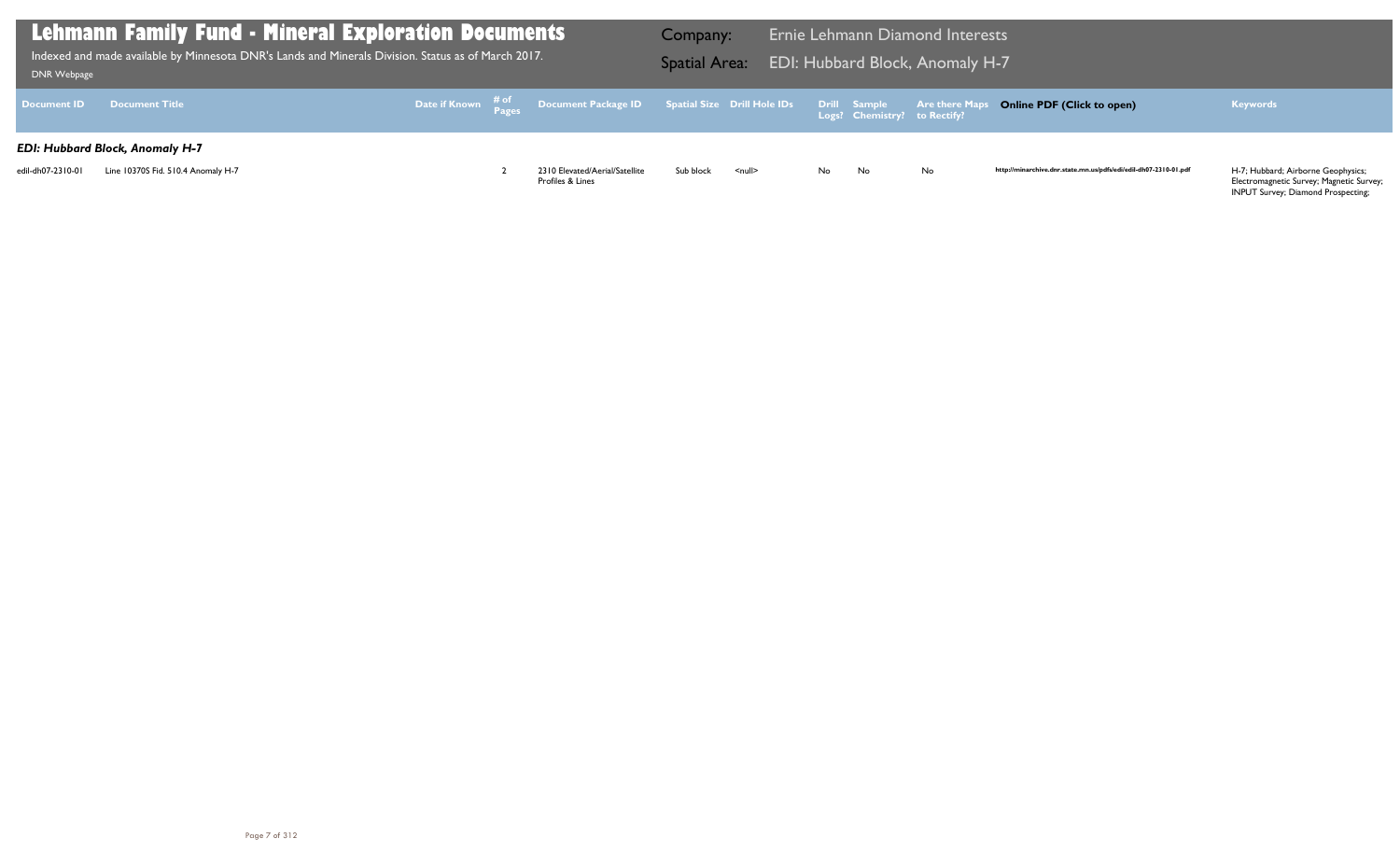| Document ID       | <b>Document Title</b>                                                                                            | Date if Known       | <b>Pages</b>   | <b>Document Package ID</b>                                |            | <b>Spatial Size Drill Hole IDs</b> | <b>Drill</b> | <b>Sample</b><br>Logs? Chemistry? | <b>Are there Maps</b><br>to Rectify? | <b>Online PDF (Click to open)</b>                                | <b>Keywords</b>                                                                                                                                                                                                                                                                   |
|-------------------|------------------------------------------------------------------------------------------------------------------|---------------------|----------------|-----------------------------------------------------------|------------|------------------------------------|--------------|-----------------------------------|--------------------------------------|------------------------------------------------------------------|-----------------------------------------------------------------------------------------------------------------------------------------------------------------------------------------------------------------------------------------------------------------------------------|
|                   | <b>EDI: Polaris Joint Venture Footprint</b>                                                                      |                     |                |                                                           |            |                                    |              |                                   |                                      |                                                                  |                                                                                                                                                                                                                                                                                   |
| edil-pjvf-0110-01 | Geophysical Ground Follow-Up and the Selection of Drill Targets                                                  | April 17,<br>1985   | 8              | 0110 Office Memoranda                                     | Superblock | <null></null>                      | No           | No                                | No                                   | http://minarchive.dnr.state.mn.us/pdfs/edi/edil-pjvf-0110-01.pdf | Sturgeon; Hubbard; Airborne Geophysics;<br>Ground Geophysics; Electromagnetic<br>Survey; Magnetic Survey; Electrical Survey;<br>Diamond Prospecting; Budget;                                                                                                                      |
| edil-pjvf-0120-01 | Diamond Targets (Geophysics)                                                                                     | August 07,<br>1987  |                | 0120 Informal Notes & Doodles                             | Superblock | $null$                             | No           | No                                | No                                   | http://minarchive.dnr.state.mn.us/pdfs/edi/edil-pjvf-0120-01.pdf | Sturgeon; Hubbard; Ground Geophysics;<br>Electromagnetic Survey; Magnetic Survey;<br>Diamond Prospecting; Budget;                                                                                                                                                                 |
| edil-pjvf-0120-02 | Geometry of kimberlite pipes, clusters, and fields                                                               |                     |                | 0120 Informal Notes & Doodles                             | Superblock | $null$                             | No           | No                                | No                                   | http://minarchive.dnr.state.mn.us/pdfs/edi/edil-pjvf-0120-02.pdf | Sturgeon; Hubbard; Notes; Diamond<br>Prospecting; Geology;                                                                                                                                                                                                                        |
| edil-pjvf-0120-03 | Diamond Proposal                                                                                                 |                     |                | 0120 Informal Notes & Doodles                             | Superblock | <null></null>                      | No.          | No                                | No                                   | http://minarchive.dnr.state.mn.us/pdfs/edi/edil-pjvf-0120-03.pdf | Sturgeon; Hubbard; Notes; Diamond<br>Prospecting; Drilling; Exploration; Geology;<br>Airborne Geophysics;                                                                                                                                                                         |
| edil-pjvf-0120-04 | Diamond Proposal                                                                                                 |                     |                | 0120 Informal Notes & Doodles                             | Superblock | <null></null>                      | No           | No                                | No                                   | http://minarchive.dnr.state.mn.us/pdfs/edi/edil-pjvf-0120-04.pdf | Sturgeon; Hubbard; Notes; Diamond<br>Prospecting; Exploration; Geology;<br>Airborne Geophysics;                                                                                                                                                                                   |
| edil-pjvf-0120-05 | "June 1st Mon that week"                                                                                         |                     |                | 0120 Informal Notes & Doodles                             | Superblock | <null></null>                      | No           | No                                | No                                   | http://minarchive.dnr.state.mn.us/pdfs/edi/edil-pjvf-0120-05.pdf | Sturgeon; Hubbard; Notes; Diamond<br>Prospecting;                                                                                                                                                                                                                                 |
| edil-pjvf-0120-06 | Photographs (DNR Title)                                                                                          |                     | $\overline{2}$ | 0120 Informal Notes & Doodles                             | Superblock | <null></null>                      | No           | No                                | No                                   | http://minarchive.dnr.state.mn.us/pdfs/edi/edil-pjvf-0120-06.pdf | Diamond Prospecting; Photograph;                                                                                                                                                                                                                                                  |
| edil-pjvf-0210-01 | Arkansas Diamond Development Company Letters (DNR Title)                                                         | May 29, 1992        |                | 0210 Business                                             | Superblock | <null></null>                      | No           | No                                | No                                   | http://minarchive.dnr.state.mn.us/pdfs/edi/edil-pjvf-0210-01.pdf | Diamond Prospecting; Sturgeon; Hubbard;<br>Leases; Mineral Ownership;                                                                                                                                                                                                             |
| edil-pjvf-0210-02 | Paterson, Grant & Watson Limited Informs Mr. Lehmann About Their Diamond<br>Exploration Experience (DNR Title)   | June 24, 1992       | 18             | 0210 Business                                             | Superblock | <null></null>                      | No.          | No                                | No                                   | http://minarchive.dnr.state.mn.us/pdfs/edi/edil-pjvf-0210-02.pdf | Diamond Prospecting; Sturgeon; Hubbard;<br>Airborne Geophysics; Magnetic Survey;<br>Electromagnetic Survey; INPUT Survey;                                                                                                                                                         |
| edil-pjvf-0230-01 | Diamond Exploration Potential, North-Central Minnesota                                                           | 1991                | 12             | 0230 Press Releases                                       | Superblock | $null$                             | No.          | No                                | Possible                             | http://minarchive.dnr.state.mn.us/pdfs/edi/edil-pjvf-0230-01.pdf | Diamond Prospecting; Sturgeon; Hubbard;<br>Geology; Airborne Geophysics;<br>Electromagnetic Survey; Magnetic Survey;<br>Helicopter; Anomalies; Geochemistry; Till<br>Samples; Heavy Mineral Samples;<br>Exploration; Mineral Ownership;                                           |
| edil-pjvf-0230-02 | Diamond Exploration Potential, North-Central Minnesota                                                           | 1993                | 10             | 0230 Press Releases                                       | Superblock | <null></null>                      | No           | No                                | Possible                             | http://minarchive.dnr.state.mn.us/pdfs/edi/edil-pjvf-0230-02.pdf | Diamond Prospecting; Sturgeon; Hubbard;<br>Geology; Airborne Geophysics;<br>Electromagnetic Survey; Magnetic Survey;<br>Helicopter; Anomalies; Geochemistry; Till<br>Samples; Heavy Mineral Samples;<br>Exploration; Mineral Ownership; Giants<br>Range Minerals Incorporated;    |
| edil-pjvf-0600-01 | Trade Outline Blackduck Project                                                                                  | 1992                |                | 0600 Leases, Deeds, Titles, &<br>Other Legal Transactions | Superblock | <null></null>                      | No           | No                                | No                                   | http://minarchive.dnr.state.mn.us/pdfs/edi/edil-pjvf-0600-01.pdf | Giants Range Minerals; Sturgeon; Hubbard;<br>Diamond Prospecting; Budget; Contract;<br>Land Ownership; Mineral Ownership;                                                                                                                                                         |
| edil-pjvf-0600-02 | Re: Minnesota Diamond Exploration                                                                                | January 19,<br>1994 | 6              | 0600 Leases, Deeds, Titles, &<br>Other Legal Transactions | Superblock | <null></null>                      | No           | No                                | No                                   | http://minarchive.dnr.state.mn.us/pdfs/edi/edil-pjvf-0600-02.pdf | Diamond Prospecting; Sturgeon; Hubbard;<br>Airborne Geophysics; Magnetic Survey;<br>Electromagnetic Survey; INPUT Survey;<br>Helicopter; Budget; S-4 (No-Tower); Togo<br>Anomalies; S-8 (Bigfork); Mineral<br>Ownership; Land Ownership; North<br>Central Mineral Ventures; Golco |
| edil-pjvf-1420-01 | Abstract from Thirty-First Annual Meeting of Institute on Lake Superior<br>Geology: Michigan Kimberlite Province | May 1988            |                | 1420 Peer-Reviewed Data                                   | Superblock | <null></null>                      | No           | No                                | Possible                             | http://minarchive.dnr.state.mn.us/pdfs/edi/edil-pjvf-1420-01.pdf | Diamond Prospecting; Sturgeon; Hubbard;                                                                                                                                                                                                                                           |

Indexed and made available by Minnesota DNR's Lands and Minerals Division. Status as of March 2017. **Indexed and Minerals Division Status and Minerals Division. Status as of March 2017.** Spatial Area: EDI: Polaris Joint Ve Indexed and made available by Minnesota DNR's Lands and Minerals Division. Status as of March 2017.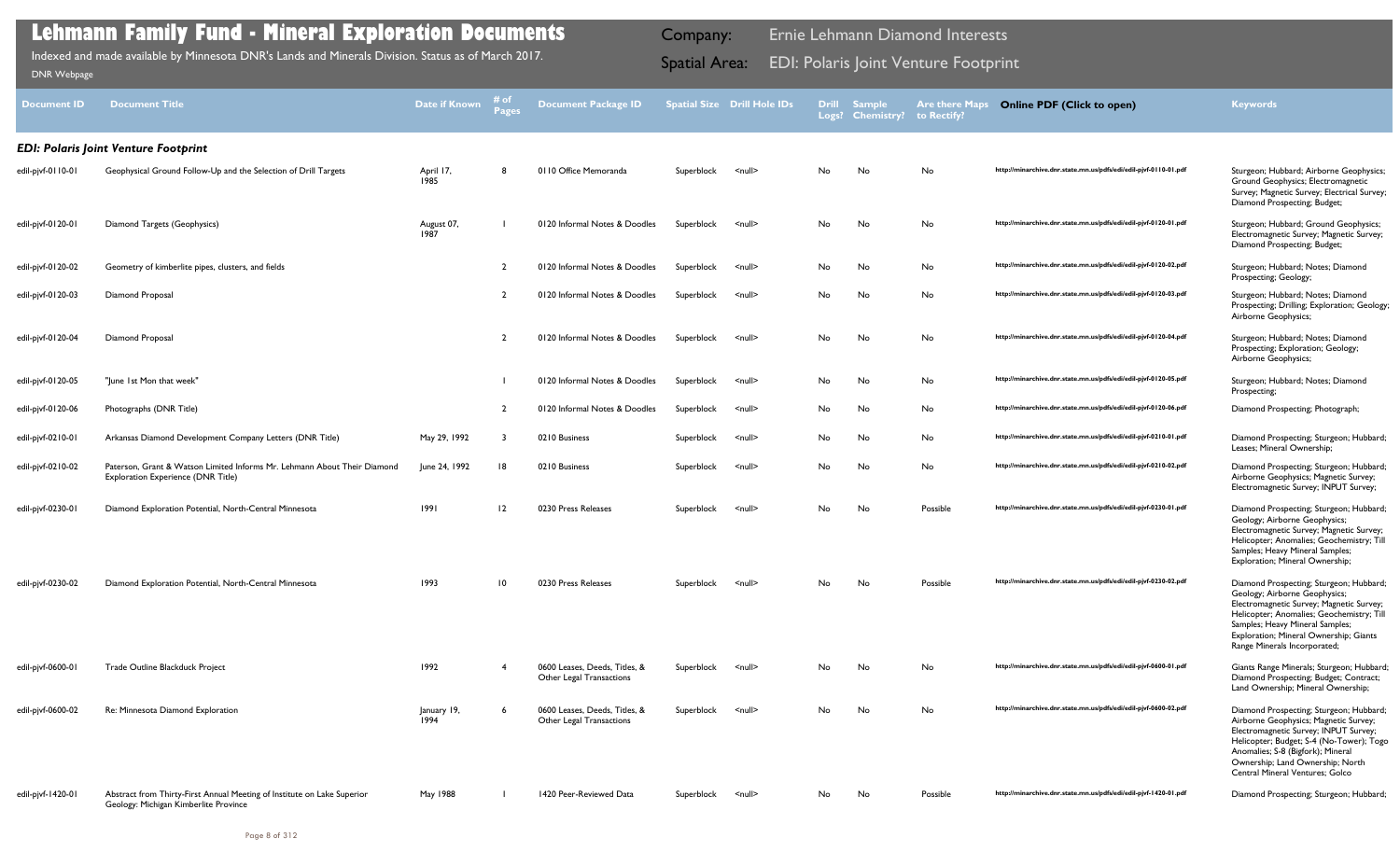| <b>Document ID</b> | <b>Document Title</b>                                                                                                        | Date if Known | # of<br>Pages   | <b>Document Package ID</b>            |            | <b>Spatial Size Drill Hole IDs</b> | <b>Drill</b> | <b>Sample</b><br>Logs? Chemistry? | <b>Are there Maps</b><br>to Rectify? | <b>Online PDF (Click to open)</b>                                | <b>Keywords</b>                                                                                                                                                                                                                                                                  |
|--------------------|------------------------------------------------------------------------------------------------------------------------------|---------------|-----------------|---------------------------------------|------------|------------------------------------|--------------|-----------------------------------|--------------------------------------|------------------------------------------------------------------|----------------------------------------------------------------------------------------------------------------------------------------------------------------------------------------------------------------------------------------------------------------------------------|
|                    | <b>EDI: Polaris Joint Venture Footprint</b>                                                                                  |               |                 |                                       |            |                                    |              |                                   |                                      |                                                                  |                                                                                                                                                                                                                                                                                  |
| edil-pjvf-1420-02  | Institute on Lake Superior Geology, Volume 40 Part 4 - Michigan kimberlites and<br>diamond exploration techniques            | May 1994      | 20              | 1420 Peer-Reviewed Data               | Superblock | $\leq$ null $\geq$                 | No           | No                                | Possible                             | http://minarchive.dnr.state.mn.us/pdfs/edi/edil-pjvf-1420-02.pdf | Diamond Prospecting; Sturgeon; Hubbard                                                                                                                                                                                                                                           |
| edil-pjvf-1440-01  | The Potential for Diamond-Bearing Kimberlite in Northern Michigan and<br>Wisconsin                                           | 1981          | 18              | 1440 Government Agency Data           | Superblock | <null></null>                      | No           | No                                | Possible                             | http://minarchive.dnr.state.mn.us/pdfs/edi/edil-pjvf-1440-01.pdf | Diamond Prospecting; Sturgeon; Hubbard                                                                                                                                                                                                                                           |
| edil-pjvf-1440-02  | Diamonds in the Wawa Area                                                                                                    |               | $\overline{10}$ | 1440 Government Agency Data           | Superblock | <null></null>                      | No           | No                                | Possible                             | http://minarchive.dnr.state.mn.us/pdfs/edi/edil-pjvf-1440-02.pdf | Diamond Prospecting; Sturgeon; Hubbard                                                                                                                                                                                                                                           |
| edil-pjvf-1440-03  | Diamond Exploration in the Northwest Territories                                                                             | January 1993  | 21              | 1440 Government Agency Data           | Superblock | <null></null>                      | No           | No                                | Possible                             | http://minarchive.dnr.state.mn.us/pdfs/edi/edil-pjvf-1440-03.pdf | Diamond Prospecting; Sturgeon; Hubbard                                                                                                                                                                                                                                           |
| edil-pjvf-1500-0   | <b>Blackduck Project Priority One Anomaly Data</b>                                                                           |               | 40              | 1500 Internal Reporting               | Superblock | <null></null>                      | No           | No                                | Possible                             | http://minarchive.dnr.state.mn.us/pdfs/edi/edil-pjvf-1500-01.pdf | Diamond Prospecting; Sturgeon; Hubbard<br>Airborne Geophysics; Magnetic Survey;<br>Electromagnetic Survey; INPUT Survey;<br>Helicopter; H-1 (Alcohol Creek); H-2; H-3;<br>H-4; H-5; H-6; H-7; S-1; S-2; S-3; S-4<br>(No-Tower); S-5; S-6; S-7; S-8 (Bigfork);<br>S-9; S-10 (Togo |
| edil-pjvf-1611-01  | Diamond Potential: Northern Minn. Review of PJV Geophysics by Chris Jewell<br>and Report on Overburdne Sampling by Rod Baker |               | 58              | 1611 Non-Standard Technical<br>Report | Superblock | <null></null>                      | No           | No                                | Possible                             | http://minarchive.dnr.state.mn.us/pdfs/edi/edil-pjvf-1611-01.pdf | Sturgeon; Hubbard; Airborne Geophysics;<br>Electromagnetic Survey; INPUT Survey;<br>Magnetic Survey; Heavy Mineral Samples;<br>Diamond Prospecting;                                                                                                                              |
| edil-pjvf-2100-01  | Geophysical Data Northcentral Minnesota                                                                                      | 1987          |                 | 2100 Reporting                        | Superblock | $\leq$ null $\geq$                 | No           | No                                | Possible                             | http://minarchive.dnr.state.mn.us/pdfs/edi/edil-pjvf-2100-01.pdf | Sturgeon; Hubbard; Airborne Geophysics;<br>Magnetic Survey; Electromagnetic Survey;<br><b>INPUT Survey; Helicopter;</b>                                                                                                                                                          |

Indexed and made available by Minnesota DNR's Lands and Minerals Division. Status as of March 2017. **Indexed and Area:** EDI: Polaris Joint Venture Footprint וDNR Webpage Indexed and made available by Minnesota DNR's Lands and Minerals Division. Status as of March 2017.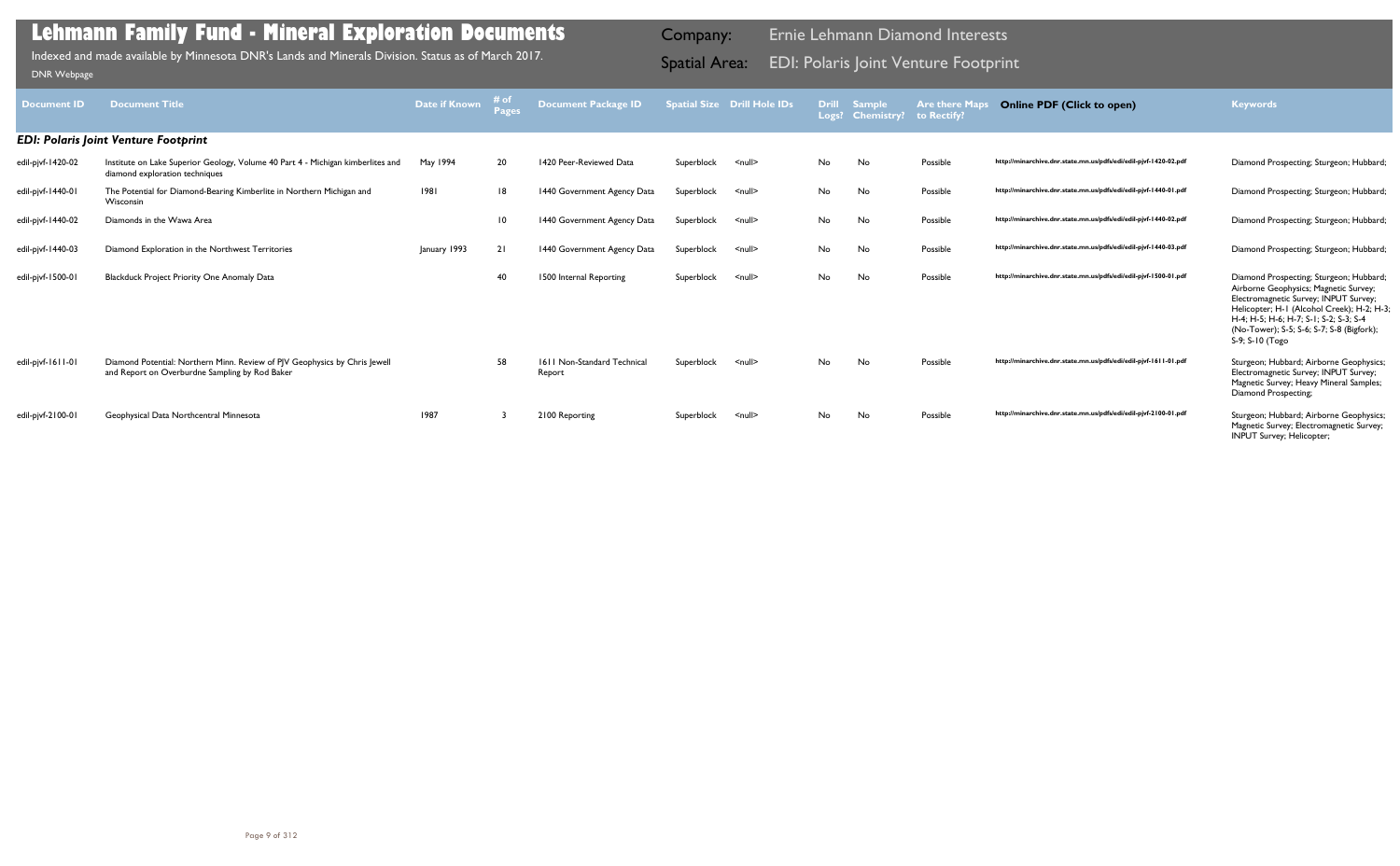| <b>Document ID</b> | <b>Document Title</b>                            | Date if Known       | # of<br>Pages | <b>Document Package ID</b>     |              | <b>Spatial Size Drill Hole IDs</b> |     | Drill Sample<br>Logs? Chemistry? to Rectify? | <b>Are there Maps</b> | <b>Online PDF (Click to open)</b>                                | <b>Keywords</b>                                                                                                                                                                                                                                                    |
|--------------------|--------------------------------------------------|---------------------|---------------|--------------------------------|--------------|------------------------------------|-----|----------------------------------------------|-----------------------|------------------------------------------------------------------|--------------------------------------------------------------------------------------------------------------------------------------------------------------------------------------------------------------------------------------------------------------------|
|                    | <b>EDI: Sturgeon Block (PJV Footprint)</b>       |                     |               |                                |              |                                    |     |                                              |                       |                                                                  |                                                                                                                                                                                                                                                                    |
| edil-stuf-0110-01  | Status of Land Acquisition of Kimberlite Targets | October 21,<br>1992 |               | 0110 Office Memoranda          | <b>Block</b> | $\leq$ null $\geq$                 | No  | No                                           | Possible              | http://minarchive.dnr.state.mn.us/pdfs/edi/edil-stuf-0110-01.pdf | Sturgeon; S-8 (Bigfork); S-10 (Togo); S-12<br>(Togo); S-13 (Togo); Land Ownership;<br>Mineral Ownership; Land Acquisition;<br>Airborne Geophysics; Geology;<br>Geochemistry; Magnetic Survey;<br>Electromagnetic Survey; Giants Range<br>Minerals; Togo Anomalies; |
| edil-stuf-0120-01  | DNR Overburden Drilling - Effie Area             | 1989                |               | 0120 Informal Notes & Doodles  | Block        | OB-313; OB-319;<br>OB-301;         | Yes | No                                           | No                    | http://minarchive.dnr.state.mn.us/pdfs/edi/edil-stuf-0120-01.pdf | Sturgeon; Notes; Diamond Prospecting;<br>Geology; Drilling; Drill Hole; S-6; S-5; S-4<br>(No-Tower); S-7; Till Samples; Gold (Au);                                                                                                                                 |
| edil-stuf-2213-01  | Targets S-8, S-9                                 |                     |               | 2213 A. Map: Magnetic Surveys  | Block        | $null$                             | No  | No                                           | Possible              | http://minarchive.dnr.state.mn.us/pdfs/edi/edil-stuf-2213-01.pdf | S-8 (Bigfork); S-9; Sturgeon; Airborne<br>Geophysics; Magnetic Survey; Diamond<br>Prospecting;                                                                                                                                                                     |
| edil-stuf-2440-01  | Priority 2 Anomalies                             |                     |               | 2440 Office & Laboratory Notes | Block        | $\leq$ null $\geq$                 | No  | No                                           | No                    | http://minarchive.dnr.state.mn.us/pdfs/edi/edil-stuf-2440-01.pdf | Diamond Prospecting; Anomalies;<br>Sturgeon; Electromagnetic Survey;<br>Magnetic Survey; INPUT Survey; Airborne<br>Geophysics; Notes;                                                                                                                              |

Indexed and made available by Minnesota DNR's Lands and Minerals Division. Status as of March 2017. **Indexed and Area:** EDI: Sturgeon Block (PJV Footprint)<br><sub>[DNR Webpage](http://www.dnr.state.mn.us/lands_minerals/polaris/index.html)</sub>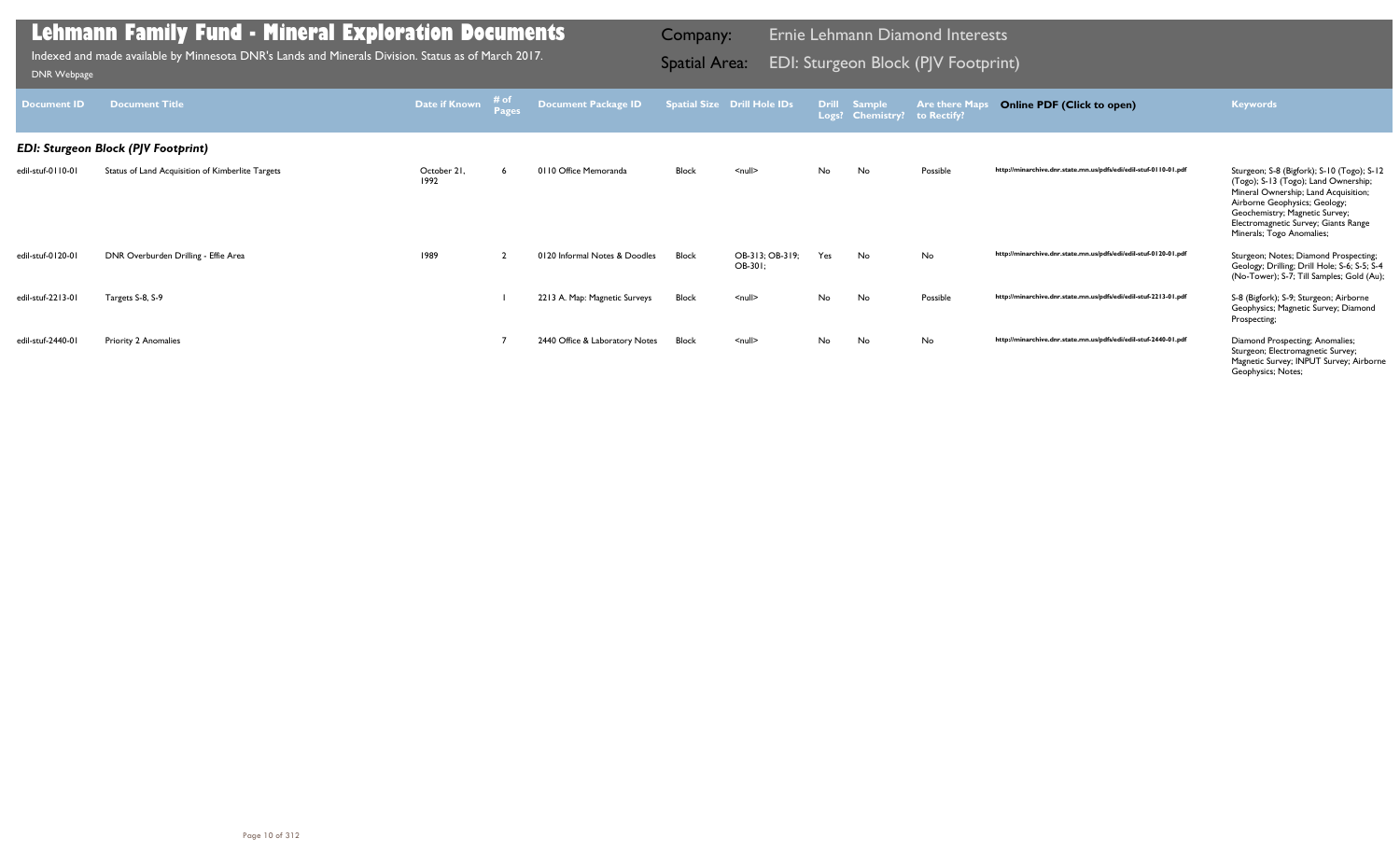| DNR Webpage        | Lehmann Family Fund - Mineral Exploration Documents<br>Indexed and made available by Minnesota DNR's Lands and Minerals Division. Status as of March 2017. |  |                                                                               | Company:<br><b>Spatial Area:</b> |                    |    |                                                     | <b>Ernie Lehmann Diamond Interests</b><br>EDI: Sturgeon Block, Anomaly S-1 |      |
|--------------------|------------------------------------------------------------------------------------------------------------------------------------------------------------|--|-------------------------------------------------------------------------------|----------------------------------|--------------------|----|-----------------------------------------------------|----------------------------------------------------------------------------|------|
| <b>Document ID</b> | <b>Document Title</b>                                                                                                                                      |  | Date if Known # <sup>of</sup> Document Package ID Spatial Size Drill Hole IDs |                                  |                    |    | <b>Drill Sample</b><br>Logs? Chemistry? to Rectify? | <b>Are there Maps C</b>                                                    |      |
|                    | <b>EDI: Sturgeon Block, Anomaly S-1</b>                                                                                                                    |  |                                                                               |                                  |                    |    |                                                     |                                                                            |      |
| edil-ds01-2310-01  | Line 2051 IN Fid 287.5 Anomaly S-1                                                                                                                         |  | 2310 Elevated/Aerial/Satellite<br>Profiles & Lines                            | Sub block                        | $\leq$ null $\geq$ | No | No                                                  | <b>No</b>                                                                  | http |

## **Online PDF (Click to open) Keywords**

http://minarchive.dnr.state.mn.us/pdfs/edi/edil-ds01-2310-01.pdf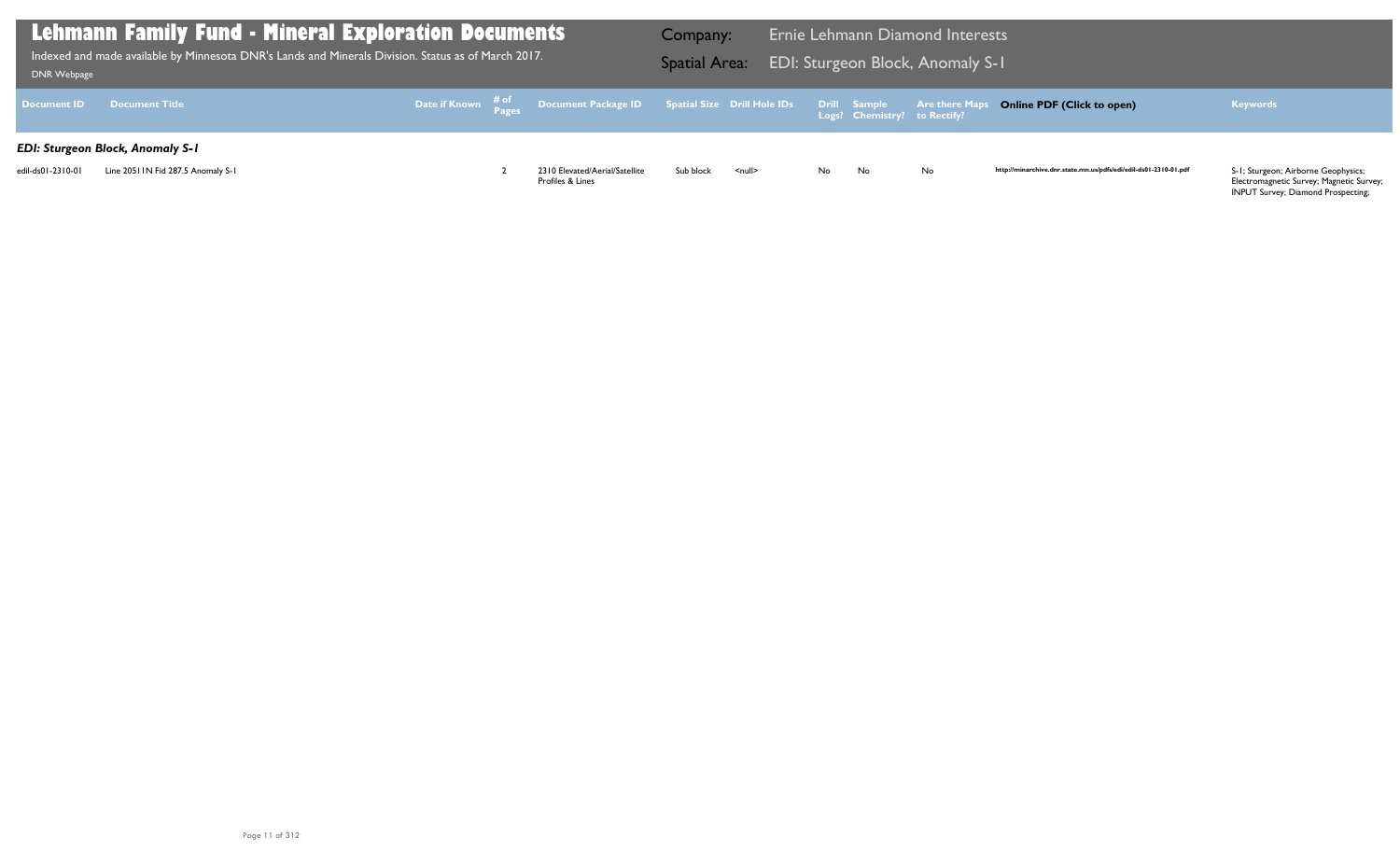Airborne Geophysics; Electromagnetic Survey; Magnetic Survey; INPUT Survey; Diamond Prospecting;

| <b>DNR Webpage</b> | Lehmann Family Fund - Mineral Exploration Documents<br>Indexed and made available by Minnesota DNR's Lands and Minerals Division. Status as of March 2017. |  |                                                                                                     | Company:<br><b>Spatial Area:</b> |                    |    |                                                     | <b>Ernie Lehmann Diamond Interests</b><br>EDI: Sturgeon Block, Anomaly S-1 |      |
|--------------------|------------------------------------------------------------------------------------------------------------------------------------------------------------|--|-----------------------------------------------------------------------------------------------------|----------------------------------|--------------------|----|-----------------------------------------------------|----------------------------------------------------------------------------|------|
| <b>Document ID</b> | <b>Document Title</b>                                                                                                                                      |  | Date if Known $\frac{\text{\# of}}{\text{\# ages}}$ Document Package ID Spatial Size Drill Hole IDs |                                  |                    |    | <b>Drill Sample</b><br>Logs? Chemistry? to Rectify? | <b>Are there Maps C</b>                                                    |      |
|                    | <b>EDI: Sturgeon Block, Anomaly S-10 (Togo Anomalies)</b>                                                                                                  |  |                                                                                                     |                                  |                    |    |                                                     |                                                                            |      |
| edil-ds10-2310-01  | Anomaly S-10, Line 22990S Fid. 282.5                                                                                                                       |  | 2310 Elevated/Aerial/Satellite<br>Profiles & Lines                                                  | Target                           | $\leq$ null $\geq$ | No | No                                                  | <b>No</b>                                                                  | http |

## S-10 (Togo Anomalies)

## **Online PDF (Click to open) Keywords**

http://minarchive.dnr.state.mn.us/pdfs/edi/edil-ds10-2310-01.pdf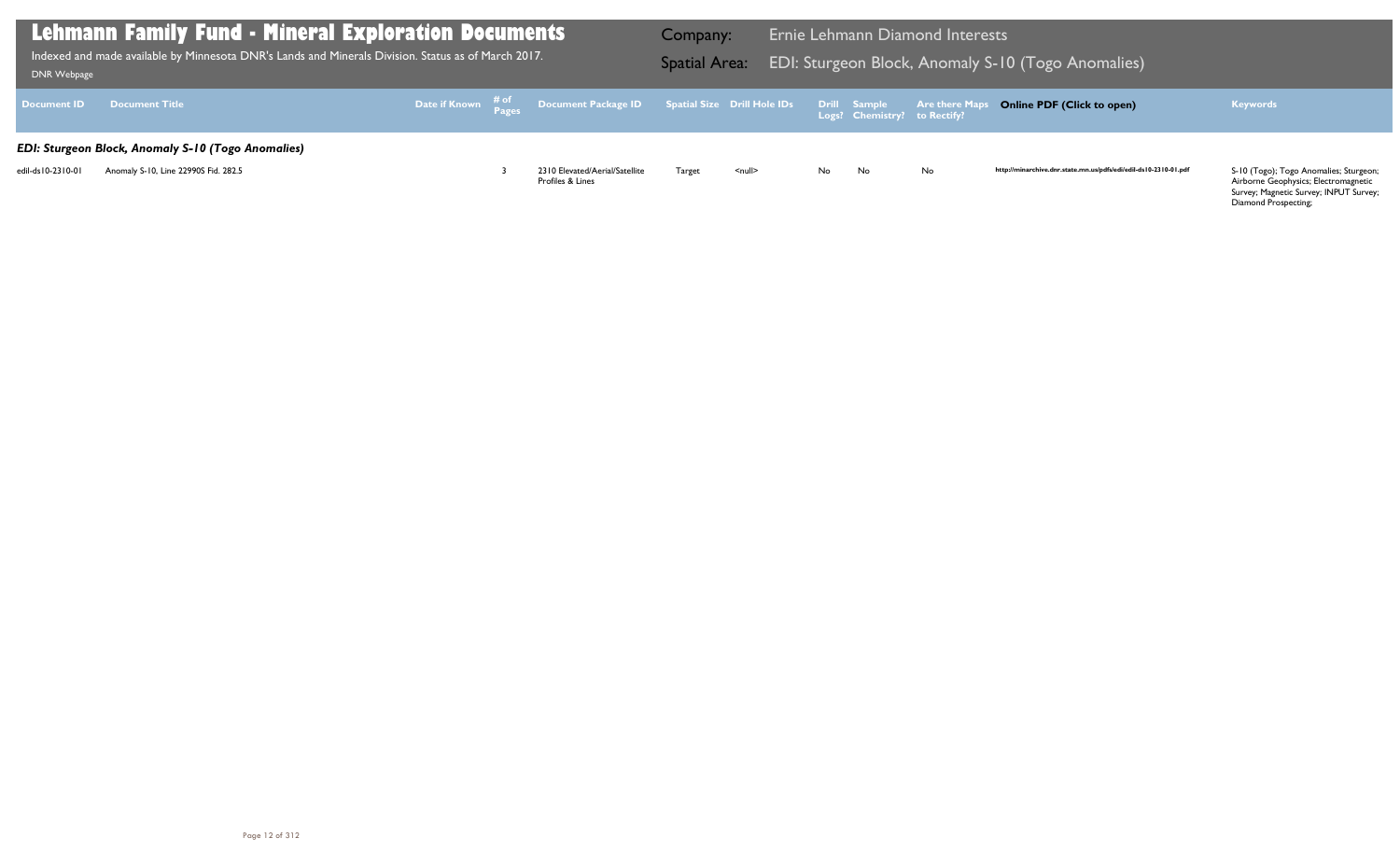http://minarchive.dnr.state.mn.us/pdfs/edi/edil-ds11-2310-01.pdf S-11 (Spring Bear); Sturgeon; Airborne Geophysics; Electromagnetic Survey; Magnetic Survey; INPUT Survey; Diamond Prospecting;

| <b>Document ID</b>   | <b>Document Title</b>                                                                        |  | Date if Known # <sup>of</sup> Document Package ID Spatial Size Drill Hole IDs |           |                    |     | <b>Drill Sample</b><br>Logs? Chemistry? to Rectify? | <b>Are there Maps</b> |
|----------------------|----------------------------------------------------------------------------------------------|--|-------------------------------------------------------------------------------|-----------|--------------------|-----|-----------------------------------------------------|-----------------------|
| edil-ds   1-0210-01  | <b>EDI: Sturgeon Block, Anomaly S-11 (Spring Bear)</b><br>"Enclosed is the log and analyses" |  | 0210 Business                                                                 | Sub block | $BR-I:$            | No  | No.                                                 | No                    |
| edil-ds   1-23   0-0 | Questor Flight Line: 22990S Fid 292.2 Anomaly S-11                                           |  | 2310 Elevated/Aerial/Satellite<br>Profiles & Lines                            | Sub block | $\leq$ null $\geq$ | No. | No.                                                 | No                    |

## **Lehmann Family Fund - Mineral Exploration Documents**

Indexed and made available by Minnesota DNR's Lands and Minerals Division. Status as of March 2017. **Indexed and Area:** EDI: Sturgeon Block, Anomaly S-11 (Spring Bear)<br>DNR Webpage Indexed and made available by Minnesota DNR's Lands and Minerals Division. Status as of March 2017.

Company: Ernie Lehmann Diamond Interests

### **Online PDF (Click to open) Keywords**

http://minarchive.dnr.state.mn.us/pdfs/edi/edil-ds11-0210-01.pdf

S-11 (Spring Bear); Sturgeon; Rock<br>Samples; Assays; Diamond Prospecting; Drill Hole;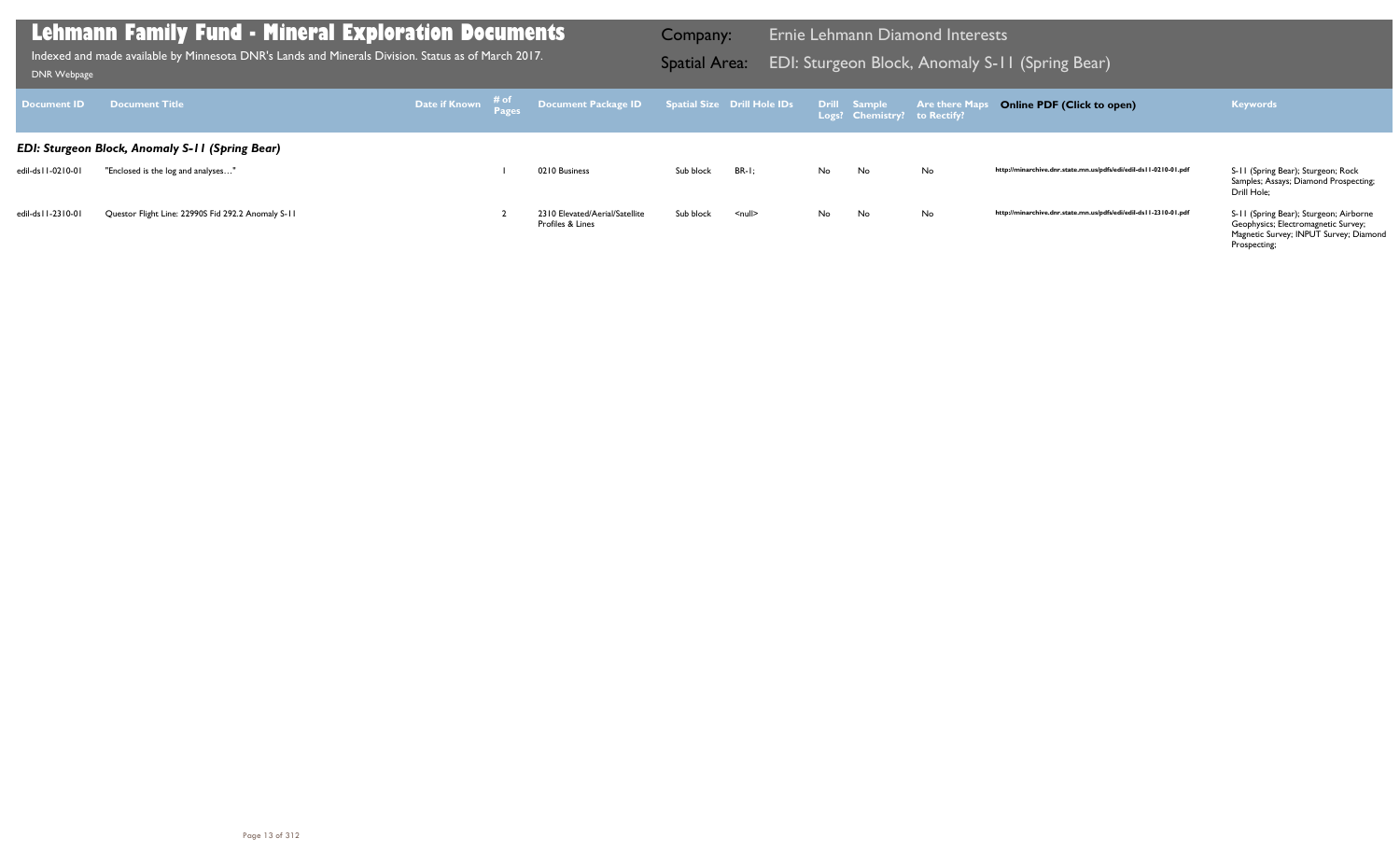Airborne Geophysics; Electromagnetic Survey; Magnetic Survey; INPUT Survey; Diamond Prospecting;

| DNR Webpage        | <b>Lehmann Family Fund - Mineral Exploration Documents</b><br>Indexed and made available by Minnesota DNR's Lands and Minerals Division. Status as of March 2017. |  |                                                                               | Company:<br><b>Spatial Area:</b> |                    |     |                                              | <b>Ernie Lehmann Diamond Interests</b><br>EDI: Sturgeon Block, Anomaly S-1 |      |
|--------------------|-------------------------------------------------------------------------------------------------------------------------------------------------------------------|--|-------------------------------------------------------------------------------|----------------------------------|--------------------|-----|----------------------------------------------|----------------------------------------------------------------------------|------|
| <b>Document ID</b> | <b>Document Title</b>                                                                                                                                             |  | Date if Known # <sup>of</sup> Document Package ID Spatial Size Drill Hole IDs |                                  |                    |     | Drill Sample<br>Logs? Chemistry? to Rectify? | <b>Are there Maps</b> C                                                    |      |
|                    | <b>EDI: Sturgeon Block, Anomaly S-12 (Togo Anomalies)</b>                                                                                                         |  |                                                                               |                                  |                    |     |                                              |                                                                            |      |
| edil-ds12-2310-01  | Anomaly S-12, Line 23010S Fid. 335.6                                                                                                                              |  | 2310 Elevated/Aerial/Satellite<br>Profiles & Lines                            | Target                           | $\leq$ null $\geq$ | No. | No                                           | <b>No</b>                                                                  | http |

## S-12 (Togo Anomalies)

## **Online PDF (Click to open) Keywords**

http://minarchive.dnr.state.mn.us/pdfs/edi/edil-ds12-2310-01.pdf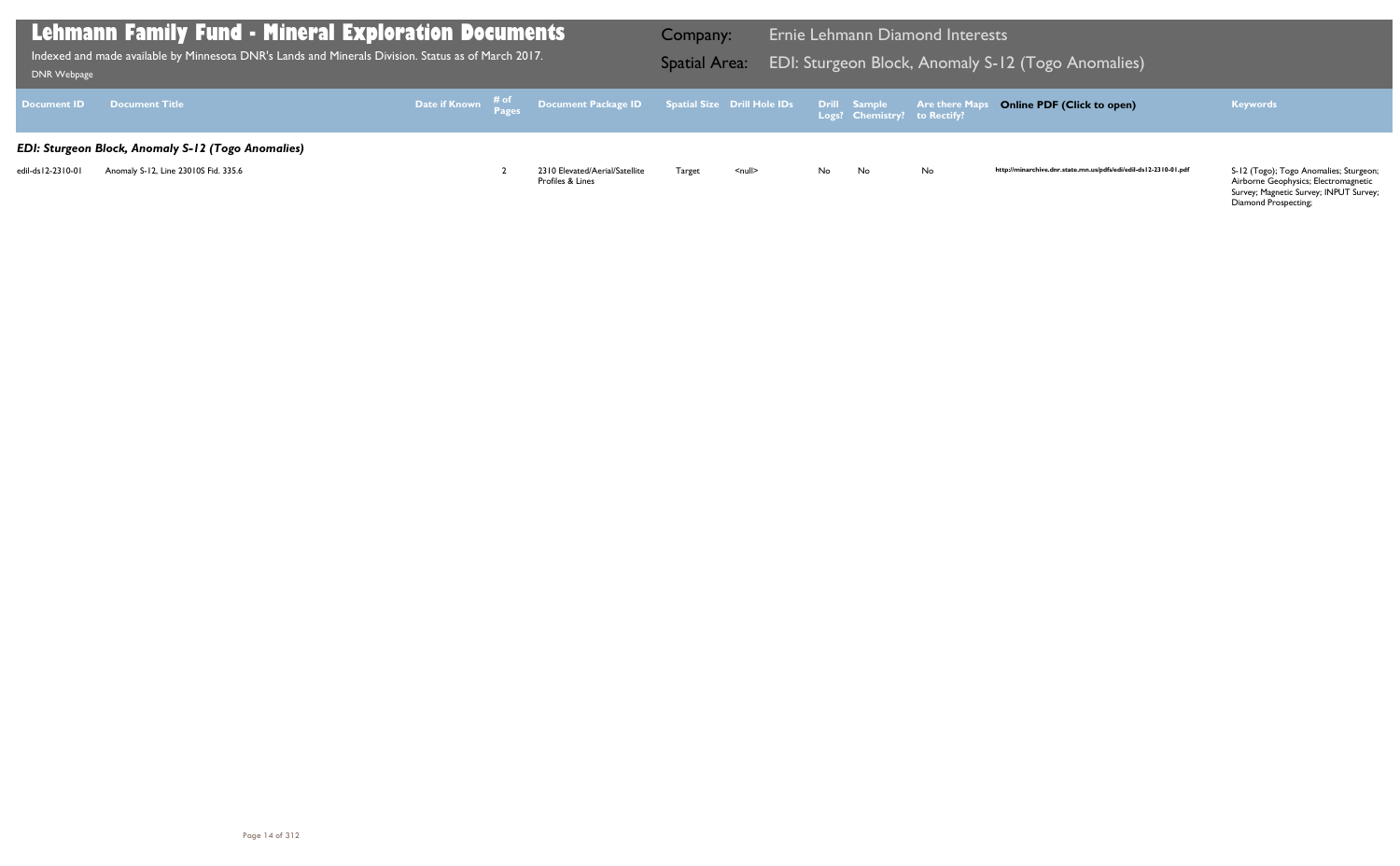Airborne Geophysics; Electromagnetic Survey; Magnetic Survey; INPUT Survey; Diamond Prospecting;

| <b>DNR Webpage</b> | <b>Lehmann Family Fund - Mineral Exploration Documents</b><br>Indexed and made available by Minnesota DNR's Lands and Minerals Division. Status as of March 2017. |  |  |                                                                               |        |                    |     |                                                     | <b>Ernie Lehmann Diamond Interests</b><br>EDI: Sturgeon Block, Anomaly S-1 |      |
|--------------------|-------------------------------------------------------------------------------------------------------------------------------------------------------------------|--|--|-------------------------------------------------------------------------------|--------|--------------------|-----|-----------------------------------------------------|----------------------------------------------------------------------------|------|
| <b>Document ID</b> | <b>Document Title</b>                                                                                                                                             |  |  | Date if Known # <sup>of</sup> Document Package ID Spatial Size Drill Hole IDs |        |                    |     | <b>Drill Sample</b><br>Logs? Chemistry? to Rectify? | <b>Are there Maps</b> C                                                    |      |
|                    | EDI: Sturgeon Block, Anomaly S-13 (Togo Anomalies)                                                                                                                |  |  |                                                                               |        |                    |     |                                                     |                                                                            |      |
| edil-ds13-2310-01  | Anomaly S-13, Line 23020N Fid. 279.2                                                                                                                              |  |  | 2310 Elevated/Aerial/Satellite<br>Profiles & Lines                            | Target | $\leq$ null $\geq$ | No. | No                                                  | <b>No</b>                                                                  | http |

## S-13 (Togo Anomalies)

## **Online PDF (Click to open) Keywords**

http://minarchive.dnr.state.mn.us/pdfs/edi/edil-ds13-2310-01.pdf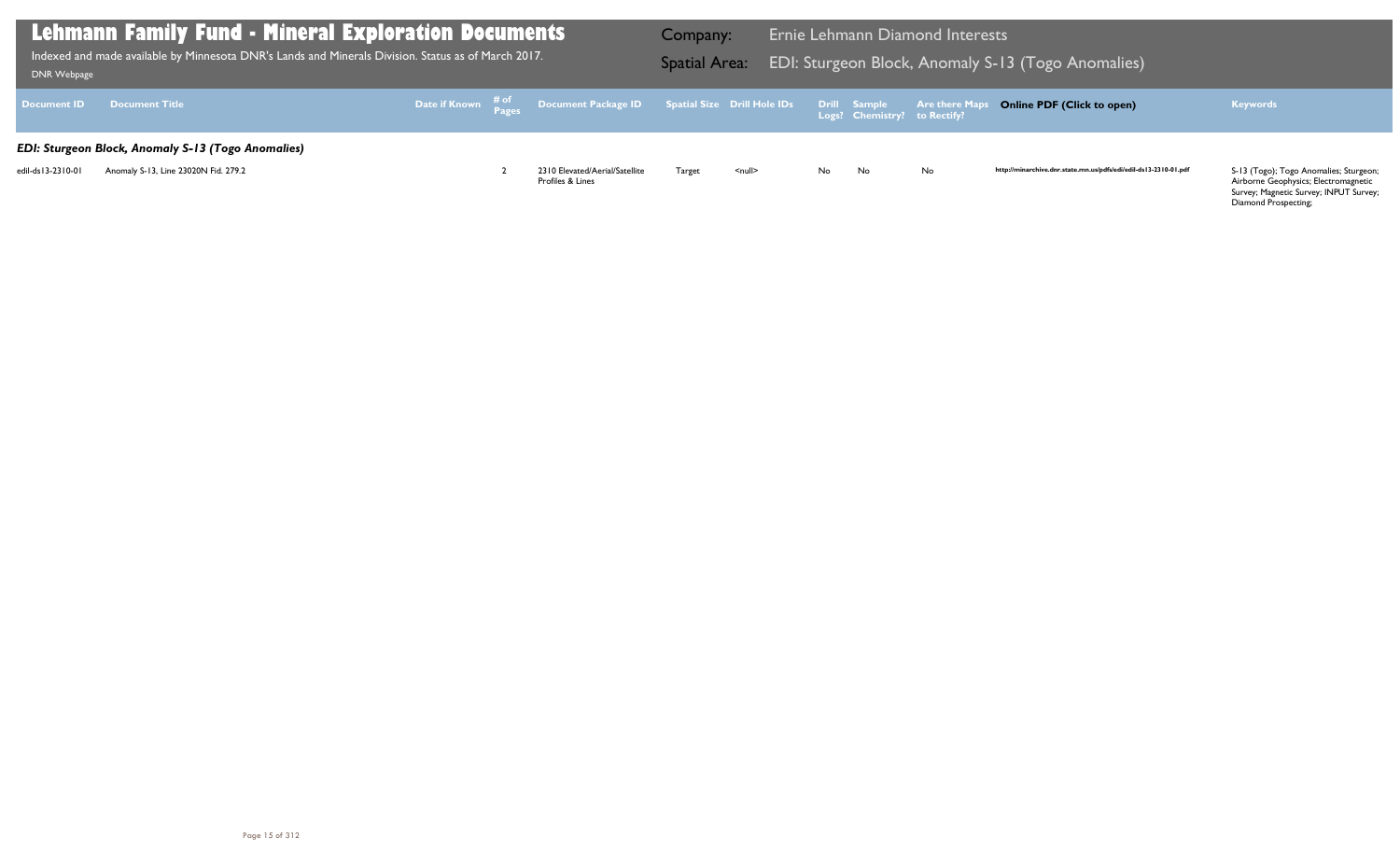| DNR Webpage        | <b>Lehmann Family Fund - Mineral Exploration Documents</b><br>Indexed and made available by Minnesota DNR's Lands and Minerals Division. Status as of March 2017. |  |                                                                               | Company:<br><b>Spatial Area:</b> |                    |    |                                              | <b>Ernie Lehmann Diamond Interests</b><br>EDI: Sturgeon Block, Anomaly S-2 |      |
|--------------------|-------------------------------------------------------------------------------------------------------------------------------------------------------------------|--|-------------------------------------------------------------------------------|----------------------------------|--------------------|----|----------------------------------------------|----------------------------------------------------------------------------|------|
| <b>Document ID</b> | Document Title                                                                                                                                                    |  | Date if Known # <sup>of</sup> Document Package ID Spatial Size Drill Hole IDs |                                  |                    |    | Drill Sample<br>Logs? Chemistry? to Rectify? | <b>Are there Maps C</b>                                                    |      |
|                    | <b>EDI: Sturgeon Block, Anomaly S-2</b>                                                                                                                           |  |                                                                               |                                  |                    |    |                                              |                                                                            |      |
| edil-ds02-2310-01  | L 20611N Fid 126 Anomaly S-2                                                                                                                                      |  | 2310 Elevated/Aerial/Satellite<br>Profiles & Lines                            | Sub block                        | $\leq$ null $\geq$ | No | No                                           | <b>No</b>                                                                  | http |

## **Online PDF (Click to open) Keywords**

http://minarchive.dnr.state.mn.us/pdfs/edi/edil-ds02-2310-01.pdf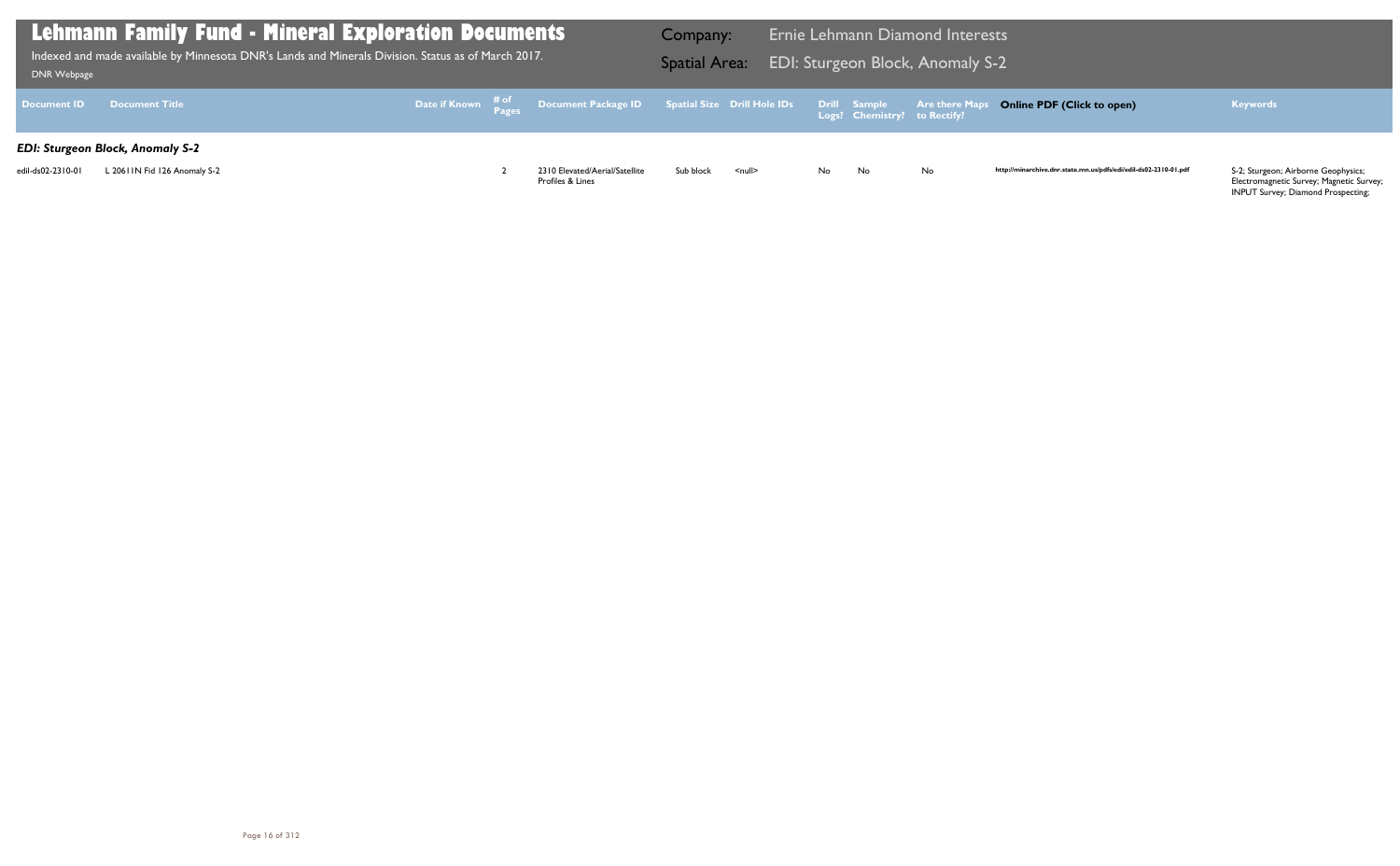| DNR Webpage        | <b>Lehmann Family Fund - Mineral Explorati<u>on Documents</u></b><br>Indexed and made available by Minnesota DNR's Lands and Minerals Division. Status as of March 2017. |  |  |                                                                               |           |                    |     |                                                     | <b>Ernie Lehmann Diamond Interests</b><br>EDI: Sturgeon Block, Anomaly S-3 |      |
|--------------------|--------------------------------------------------------------------------------------------------------------------------------------------------------------------------|--|--|-------------------------------------------------------------------------------|-----------|--------------------|-----|-----------------------------------------------------|----------------------------------------------------------------------------|------|
| <b>Document ID</b> | <b>Document Title</b>                                                                                                                                                    |  |  | Date if Known # <sup>of</sup> Document Package ID Spatial Size Drill Hole IDs |           |                    |     | <b>Drill Sample</b><br>Logs? Chemistry? to Rectify? | <b>Are there Maps C</b>                                                    |      |
|                    | <b>EDI: Sturgeon Block, Anomaly S-3</b>                                                                                                                                  |  |  |                                                                               |           |                    |     |                                                     |                                                                            |      |
| edil-ds03-2310-01  | Line 21350N Fid 349.8 Anomaly S-3                                                                                                                                        |  |  | 2310 Elevated/Aerial/Satellite<br>Profiles & Lines                            | Sub block | $\leq$ null $\geq$ | No. | No                                                  | <b>No</b>                                                                  | http |

## **Online PDF (Click to open) Keywords**

http://minarchive.dnr.state.mn.us/pdfs/edi/edil-ds03-2310-01.pdf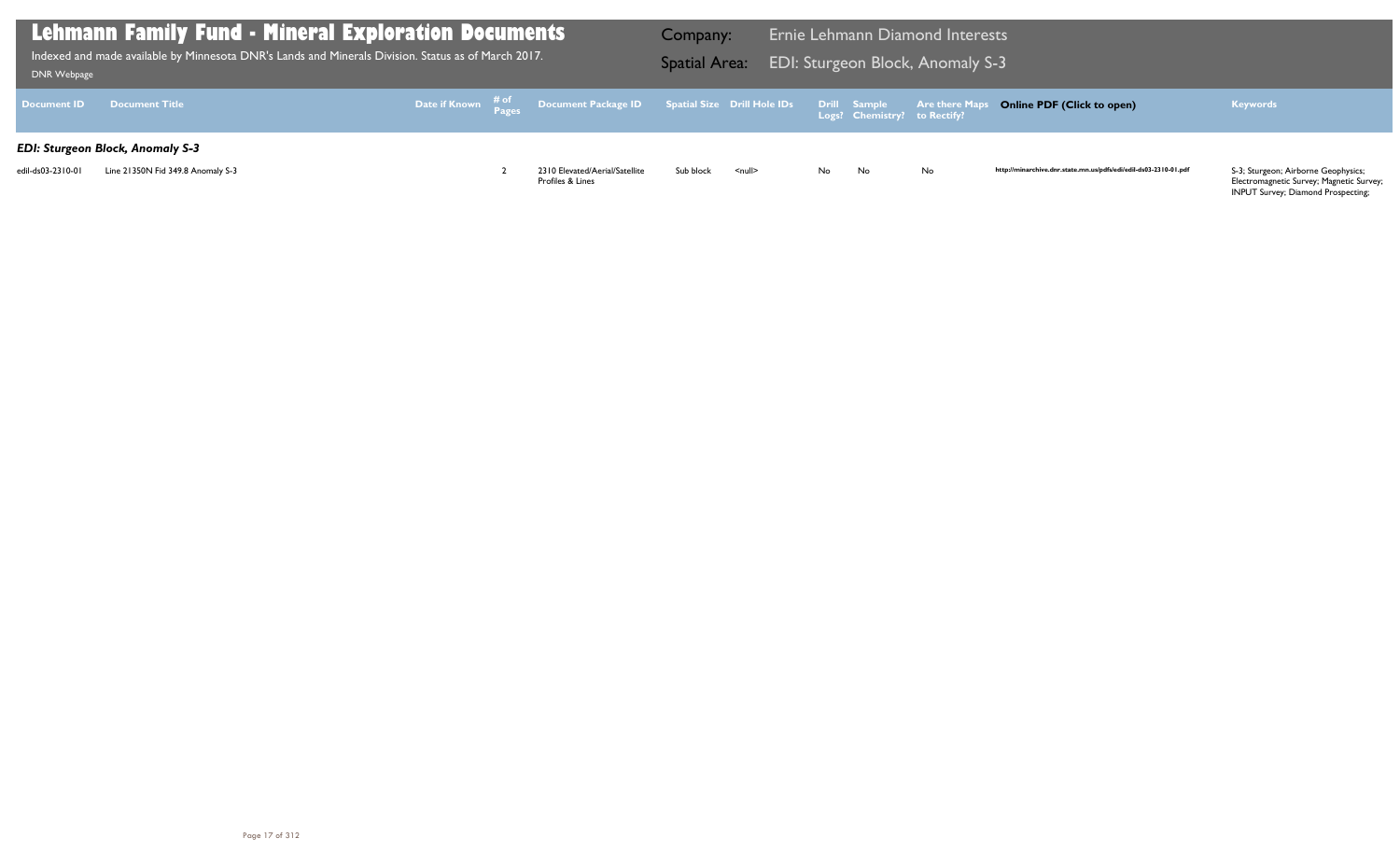| <b>Document ID</b> | <b>Document Title</b>                                         | <b>Date if Known</b> | # of<br><b>Pages</b> | <b>Document Package ID</b>                                |           | <b>Spatial Size Drill Hole IDs</b> | <b>Drill</b> | Sample<br>Logs? Chemistry? | <b>Are there Maps</b><br>to Rectify? | <b>Online PDF (Click to open)</b>                                | <b>Keywords</b>                                                                                                                                                                 |
|--------------------|---------------------------------------------------------------|----------------------|----------------------|-----------------------------------------------------------|-----------|------------------------------------|--------------|----------------------------|--------------------------------------|------------------------------------------------------------------|---------------------------------------------------------------------------------------------------------------------------------------------------------------------------------|
|                    | <b>EDI: Sturgeon Block, Anomaly S-4 (No-Tower)</b>            |                      |                      |                                                           |           |                                    |              |                            |                                      |                                                                  |                                                                                                                                                                                 |
| edil-ds04-0230-01  | No Tower Anomaly Kimberlite Prospect Itasca County, Minnesota | 1992                 | $\overline{10}$      | 0230 Press Releases                                       | Sub block | $\leq$ null $\geq$                 | No.          | No                         | Possible                             | http://minarchive.dnr.state.mn.us/pdfs/edi/edil-ds04-0230-01.pdf | S-4 (No-Tower); Sturgeon; Ground<br>Geophysics; Airborne Geophysics;<br>Electromagnetic Survey; Magnetic Survey;<br>Survey Grid; Diamond Prospecting; Giants<br>Range Minerals; |
| edil-ds04-0600-01  | No Tower Anomaly                                              |                      |                      | 0600 Leases, Deeds, Titles, &<br>Other Legal Transactions | Sub block | $\leq$ null $\geq$                 | No.          | No                         | No                                   | http://minarchive.dnr.state.mn.us/pdfs/edi/edil-ds04-0600-01.pdf | S-4 (No-Tower); Sturgeon; Land<br>Ownership; Mineral Ownership;                                                                                                                 |
| edil-ds04-1114-01  | Wirt Quadrangle, Minnesota - Itasca Co.,                      |                      |                      | 1114 Topography Maps                                      | Sub block | $\leq$ null $\geq$                 | No.          | No                         | Possible                             | http://minarchive.dnr.state.mn.us/pdfs/edi/edil-ds04-1114-01.pdf | S-4 (No-Tower); Sturgeon; Topography;                                                                                                                                           |
| edil-ds04-2222-01  | Re: Exploration Report - No Tower Anomaly                     | July 1993            |                      | 2222 G. Map: Magnetic Surveys                             | Sub block | $\leq$ null $\geq$                 | No.          | No                         | Possible                             | http://minarchive.dnr.state.mn.us/pdfs/edi/edil-ds04-2222-01.pdf | S-4 (No-Tower); Sturgeon; Ground<br>Geophysics; Magnetic Survey; Survey Grid;<br>Exmin Corporation;                                                                             |
| edil-ds04-2310-01  | L21652N Fid. 137 Anomaly S-4 Near No-Tower                    |                      |                      | 2310 Elevated/Aerial/Satellite<br>Profiles & Lines        | Sub block | $\leq$ null $\geq$                 | No.          | No                         | No                                   | http://minarchive.dnr.state.mn.us/pdfs/edi/edil-ds04-2310-01.pdf | S-4 (No-Tower); Sturgeon; Airborne<br>Geophysics; Electromagnetic Survey;<br>Magnetic Survey; INPUT Survey; Diamond<br>Prospecting;                                             |

Indexed and made available by Minnesota DNR's Lands and Minerals Division. Status as of March 2017. **In the Spatial Area:** EDI: Sturgeon Block, Anomaly S-4 (No-Tower)<br>DNR Webpage Indexed and made available by Minnesota DNR's Lands and Minerals Division. Status as of March 2017.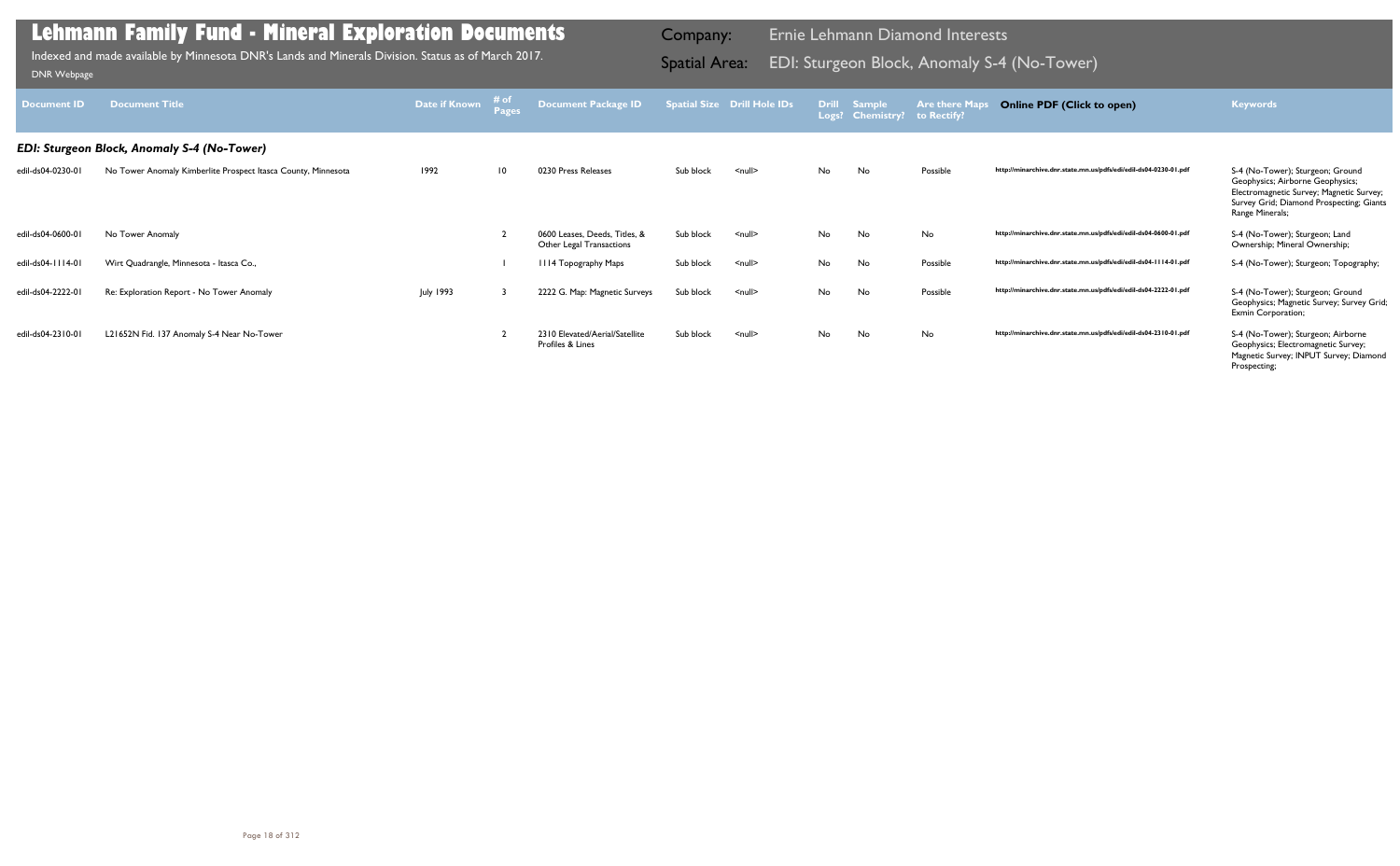| <b>DNR Webpage</b> | <b>Lehmann Family Fund - Mineral Exploration Documents</b><br>Indexed and made available by Minnesota DNR's Lands and Minerals Division. Status as of March 2017. |  |  |                                                                                                   |           |                    |    |                                                     | <b>Ernie Lehmann Diamond Interests</b><br><b>EDI: Sturgeon Block, Anomaly S-5</b> |      |
|--------------------|-------------------------------------------------------------------------------------------------------------------------------------------------------------------|--|--|---------------------------------------------------------------------------------------------------|-----------|--------------------|----|-----------------------------------------------------|-----------------------------------------------------------------------------------|------|
| <b>Document ID</b> | <b>Document Title</b>                                                                                                                                             |  |  | Date if Known $\frac{\text{\# of}}{\text{Pages}}$ Document Package ID Spatial Size Drill Hole IDs |           |                    |    | <b>Drill Sample</b><br>Logs? Chemistry? to Rectify? | <b>Are there Maps C</b>                                                           |      |
|                    | <b>EDI: Sturgeon Block, Anomaly S-5</b>                                                                                                                           |  |  |                                                                                                   |           |                    |    |                                                     |                                                                                   |      |
| edil-ds05-2310-01  | Line 21800N Fid 24.5 Anomaly S-5                                                                                                                                  |  |  | 2310 Elevated/Aerial/Satellite<br>Profiles & Lines                                                | Sub block | $\leq$ null $\geq$ | No | No                                                  | <b>No</b>                                                                         | http |

## **Online PDF (Click to open) Keywords**

http://minarchive.dnr.state.mn.us/pdfs/edi/edil-ds05-2310-01.pdf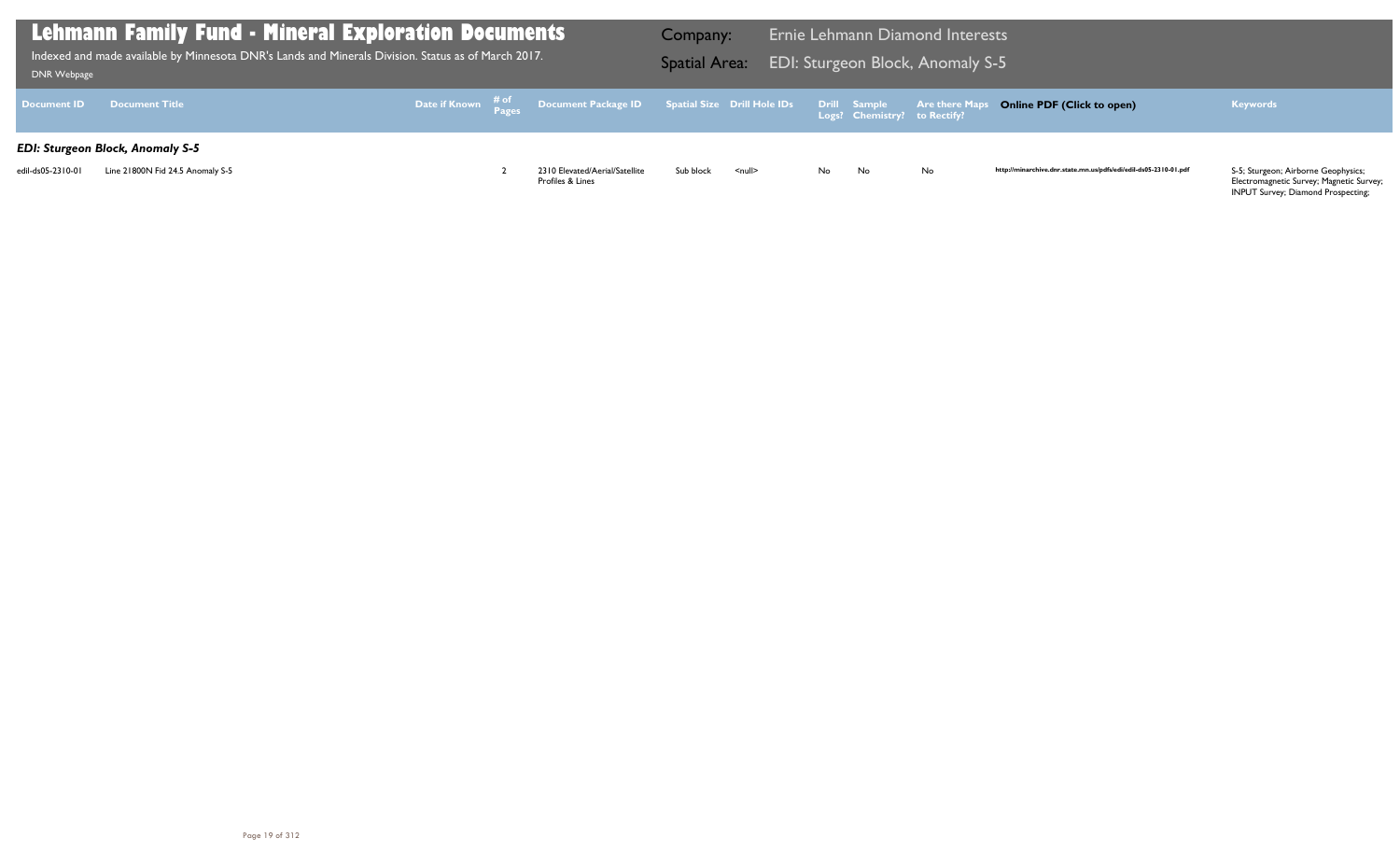| DNR Webpage        | <b>Lehmann Family Fund - Mineral Exploration Documents</b><br>Indexed and made available by Minnesota DNR's Lands and Minerals Division. Status as of March 2017. |  |  |                                                                               |           |                    |    |                                                     | <b>Ernie Lehmann Diamond Interests</b><br><b>EDI: Sturgeon Block, Anomaly S-6</b> |      |
|--------------------|-------------------------------------------------------------------------------------------------------------------------------------------------------------------|--|--|-------------------------------------------------------------------------------|-----------|--------------------|----|-----------------------------------------------------|-----------------------------------------------------------------------------------|------|
| <b>Document ID</b> | <b>Document Title</b>                                                                                                                                             |  |  | Date if Known # <sup>of</sup> Document Package ID Spatial Size Drill Hole IDs |           |                    |    | <b>Drill Sample</b><br>Logs? Chemistry? to Rectify? | <b>Are there Maps C</b>                                                           |      |
|                    | <b>EDI: Sturgeon Block, Anomaly S-6</b>                                                                                                                           |  |  |                                                                               |           |                    |    |                                                     |                                                                                   |      |
| edil-ds06-2310-01  | L 21821N Fid 30.9 Anomaly S-6                                                                                                                                     |  |  | 2310 Elevated/Aerial/Satellite<br>Profiles & Lines                            | Sub block | $\leq$ null $\geq$ | No | No                                                  | <b>No</b>                                                                         | http |

## **Online PDF (Click to open) Keywords**

http://minarchive.dnr.state.mn.us/pdfs/edi/edil-ds06-2310-01.pdf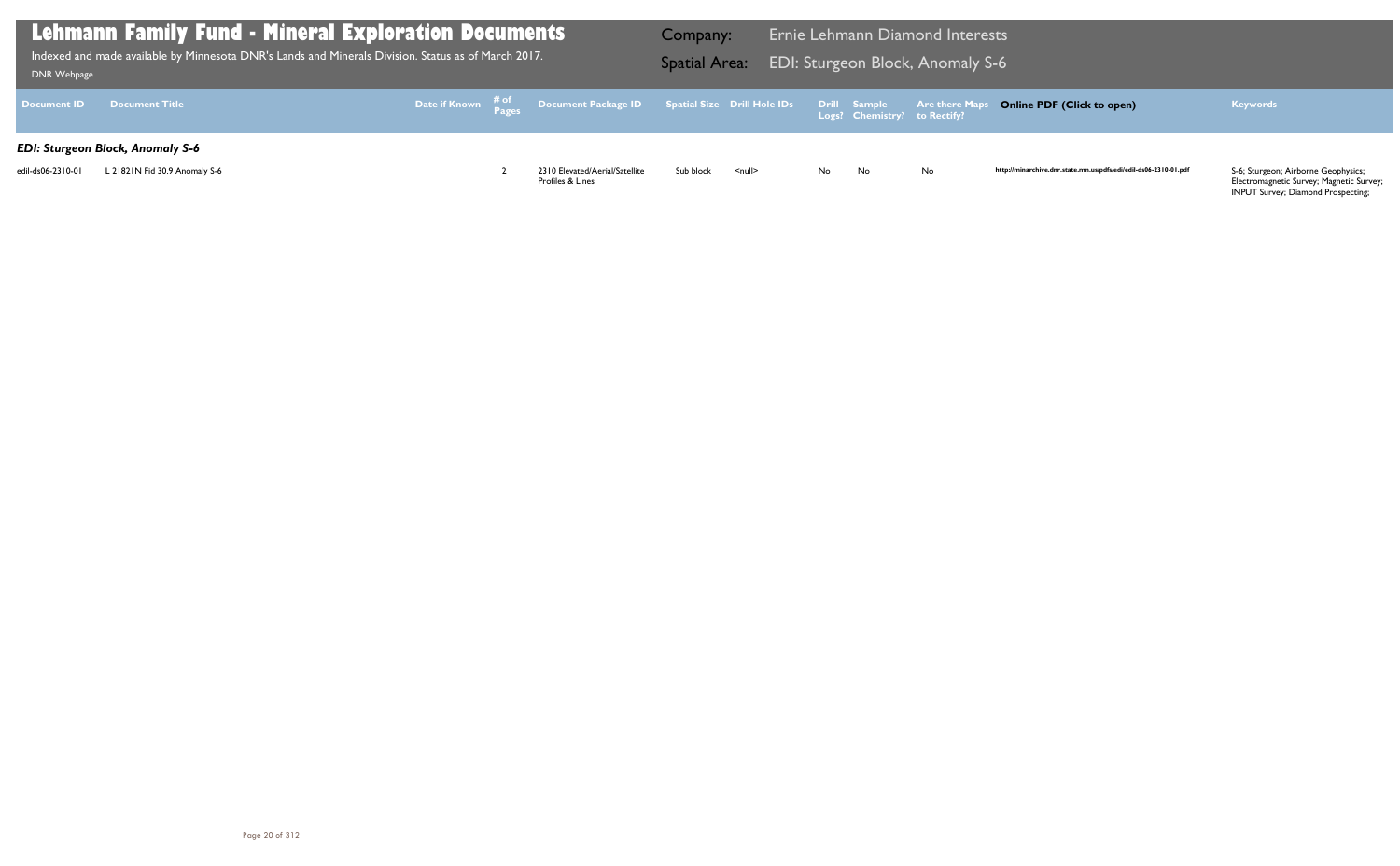| <b>DNR Webpage</b> | Lehmann Family Fund - Mineral Exploration Documents<br>Indexed and made available by Minnesota DNR's Lands and Minerals Division. Status as of March 2017. |  |                                                                                                   | Company:<br><b>Spatial Area:</b> |                    |    |                                                     | <b>Ernie Lehmann Diamond Interests</b><br>EDI: Sturgeon Block, Anomaly S-7 |      |
|--------------------|------------------------------------------------------------------------------------------------------------------------------------------------------------|--|---------------------------------------------------------------------------------------------------|----------------------------------|--------------------|----|-----------------------------------------------------|----------------------------------------------------------------------------|------|
| <b>Document ID</b> | <b>Document Title</b>                                                                                                                                      |  | Date if Known $\frac{\text{\# of}}{\text{Pages}}$ Document Package ID Spatial Size Drill Hole IDs |                                  |                    |    | <b>Drill Sample</b><br>Logs? Chemistry? to Rectify? | <b>Are there Maps C</b>                                                    |      |
|                    | <b>EDI: Sturgeon Block, Anomaly S-7</b>                                                                                                                    |  |                                                                                                   |                                  |                    |    |                                                     |                                                                            |      |
| edil-ds07-2310-01  | Line 22141 Fid 596.3 Anomaly S-7                                                                                                                           |  | 2310 Elevated/Aerial/Satellite<br>Profiles & Lines                                                | Sub block                        | $\leq$ null $\geq$ | No | No                                                  | <b>No</b>                                                                  | http |

## **Online PDF (Click to open) Keywords**

http://minarchive.dnr.state.mn.us/pdfs/edi/edil-ds07-2310-01.pdf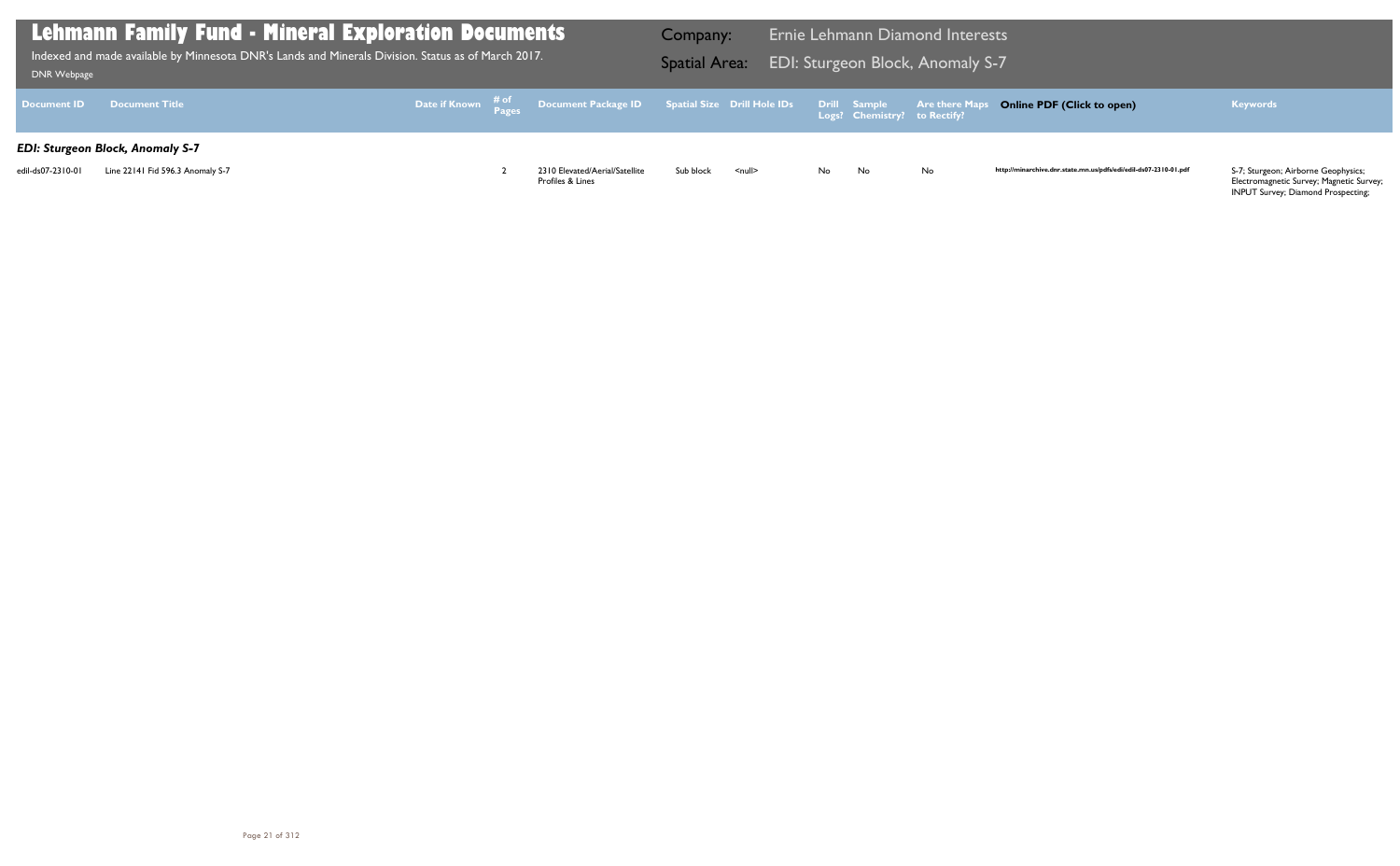S-8 (Bigfork); Sturgeon; Airborne<br>Geophysics; Electromagnetic Survey; Magnetic Survey; INPUT Survey; Diamond Prospecting;

| Document <b>ID</b> | <b>Document Title</b>                             |  |                                                    |           |                    |     | Drill Sample<br>Logs? Chemistry? to Rectify? | <b>Are there Maps</b> |
|--------------------|---------------------------------------------------|--|----------------------------------------------------|-----------|--------------------|-----|----------------------------------------------|-----------------------|
|                    | <b>EDI: Sturgeon Block, Anomaly S-8 (Bigfork)</b> |  |                                                    |           |                    |     |                                              |                       |
| edil-ds08-1114-01  | Bigfork, MN 7.5 minute quadrangle                 |  | 1114 Topography Maps                               | Sub block | $\leq$ null $\geq$ | No. | No                                           | Possible              |
| edil-ds08-2310-01  | L 22150S Fid. 81 Anomaly S-8                      |  | 2310 Elevated/Aerial/Satellite<br>Profiles & Lines | Sub block | <null></null>      | No. | No                                           | No                    |

## **Lehmann Family Fund - Mineral Exploration Documents**

EDI: Sturgeon Block, Anomaly S-8 (Bigfork) Indexed and made available by Minnesota DNR's Lands and Minerals Division. Status as of March 2017. Spatial Area: [DNR Webpage](http://www.dnr.state.mn.us/lands_minerals/polaris/index.html)

Company: Ernie Lehmann Diamond Interests

### **Online PDF (Click to open) Keywords**

http://minarchive.dnr.state.mn.us/pdfs/edi/edil-ds08-1114-01.pdf Sturgeon; Topography; S-8 (Bigfork);

http://minarchive.dnr.state.mn.us/pdfs/edi/edil-ds08-2310-01.pdf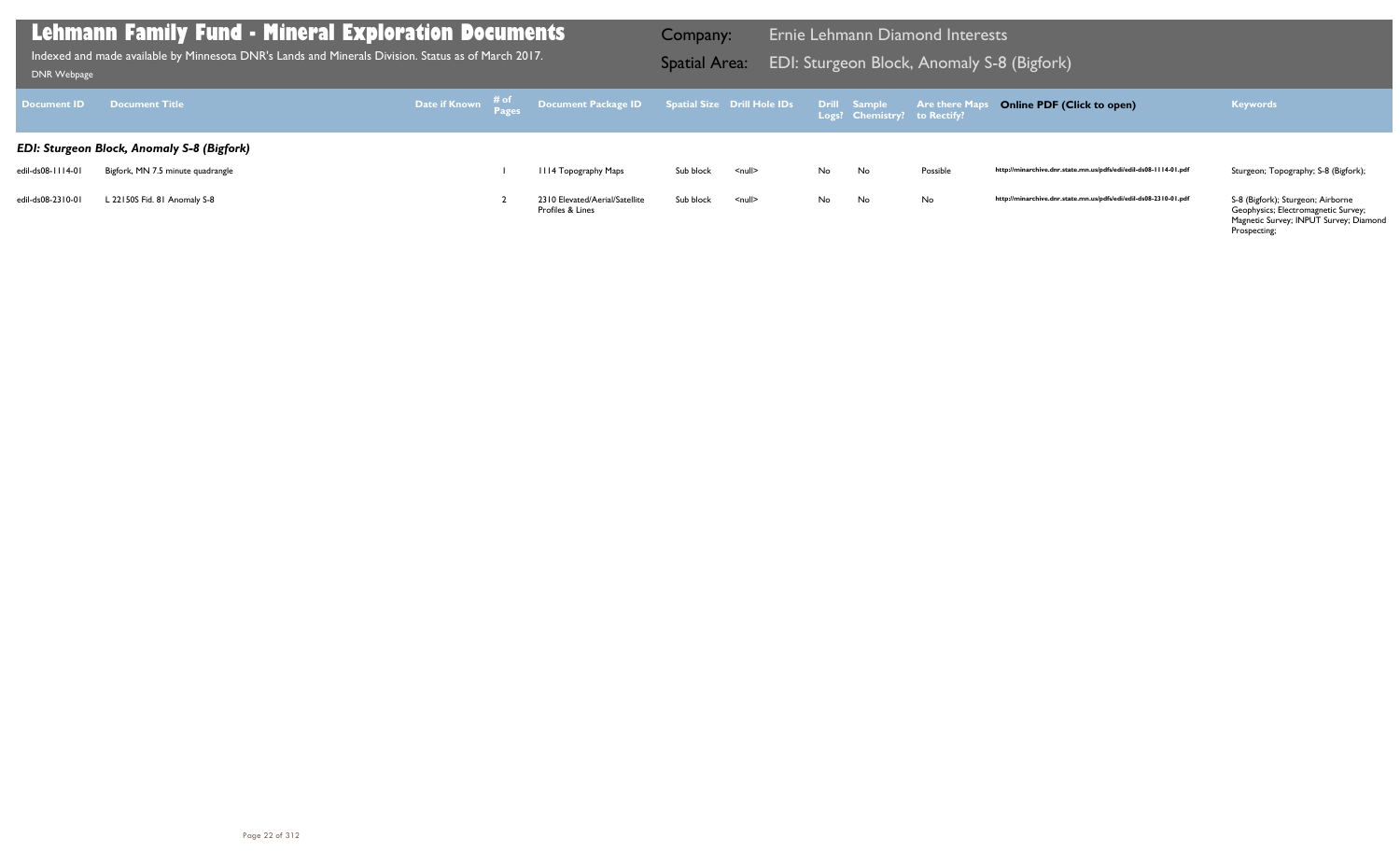| DNR Webpage        | <b>Lehmann Family Fund - Mineral Exploration Documents</b><br>Indexed and made available by Minnesota DNR's Lands and Minerals Division. Status as of March 2017. |  |                                                                               | Company:<br><b>Spatial Area:</b> |                    |    |                                              | <b>Ernie Lehmann Diamond Interests</b><br>EDI: Sturgeon Block, Anomaly S-9 |      |
|--------------------|-------------------------------------------------------------------------------------------------------------------------------------------------------------------|--|-------------------------------------------------------------------------------|----------------------------------|--------------------|----|----------------------------------------------|----------------------------------------------------------------------------|------|
| <b>Document ID</b> | Document Title                                                                                                                                                    |  | Date if Known # <sup>of</sup> Document Package ID Spatial Size Drill Hole IDs |                                  |                    |    | Drill Sample<br>Logs? Chemistry? to Rectify? | <b>Are there Maps C</b>                                                    |      |
|                    | <b>EDI: Sturgeon Block, Anomaly S-9</b>                                                                                                                           |  |                                                                               |                                  |                    |    |                                              |                                                                            |      |
| edil-ds09-2310-01  | Line 22180N Fid 66 Anomaly S-9                                                                                                                                    |  | 2310 Elevated/Aerial/Satellite<br>Profiles & Lines                            | Sub block                        | $\leq$ null $\geq$ | No | No                                           | <b>No</b>                                                                  | http |

## **Online PDF (Click to open) Keywords**

http://minarchive.dnr.state.mn.us/pdfs/edi/edil-ds09-2310-01.pdf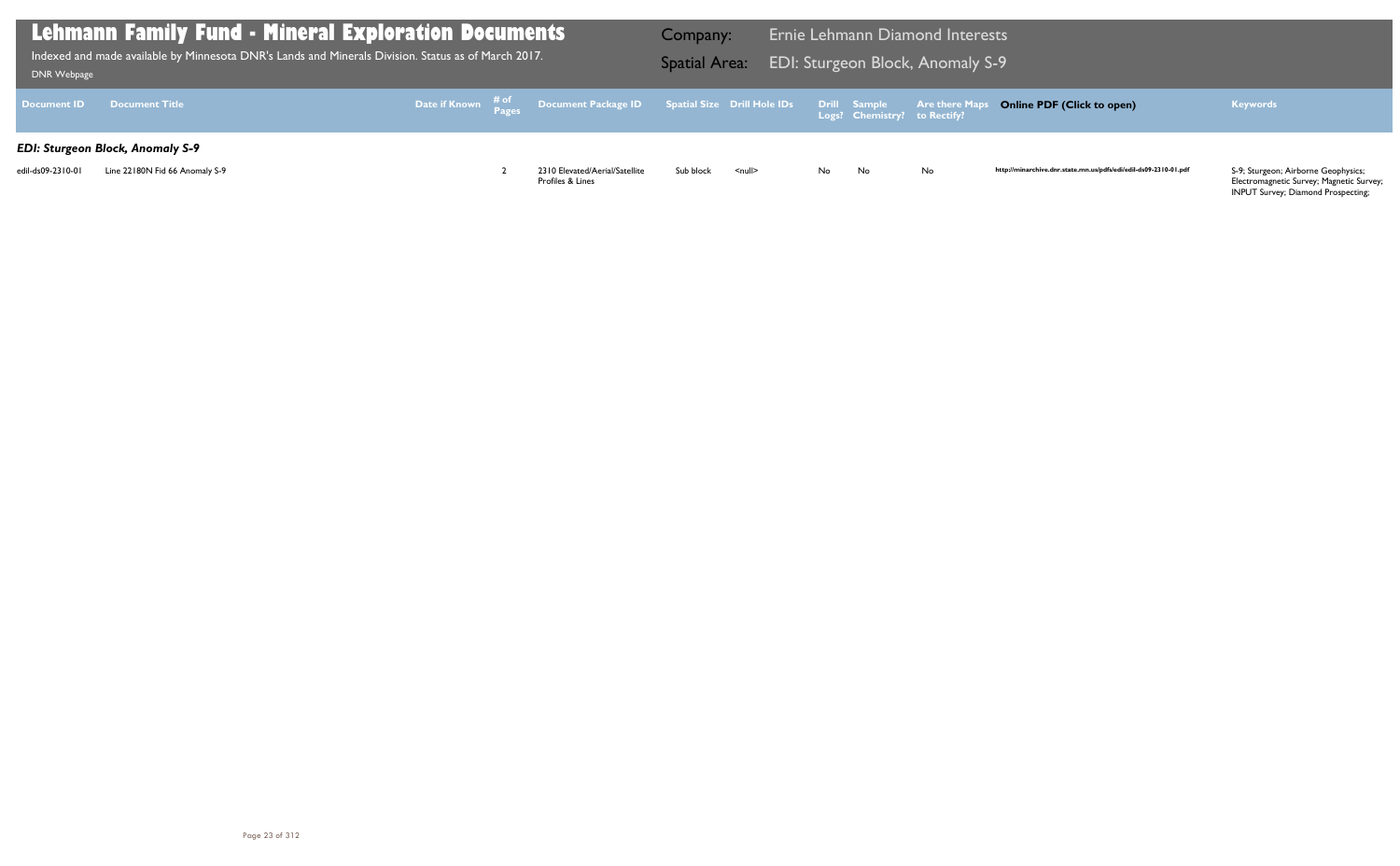| ___                |                                            |  |                                                                                                                  |           |                    |    |                              |          |                                                                  |                                                                                                                                              |
|--------------------|--------------------------------------------|--|------------------------------------------------------------------------------------------------------------------|-----------|--------------------|----|------------------------------|----------|------------------------------------------------------------------|----------------------------------------------------------------------------------------------------------------------------------------------|
| <b>Document ID</b> | <b>Document Title</b>                      |  | <b>Date if Known</b> # <sup>of</sup> Document Package ID Spatial Size Drill Hole IDs Drill Sample Are there Maps |           |                    |    | Logs? Chemistry? to Rectify? |          | <b>Online PDF (Click to open)</b>                                | <b>Keywords</b>                                                                                                                              |
|                    | <b>EDI: Sturgeon Block, Togo Anomalies</b> |  |                                                                                                                  |           |                    |    |                              |          |                                                                  |                                                                                                                                              |
| edil-dtog-1100-01  | Base Maps for the Togo Anomalies           |  | 1100 Base Maps, Profiles, and<br><b>Cross Sections</b>                                                           | Sub block | $\leq$ null $\geq$ | No | No                           | Possible | http://minarchive.dnr.state.mn.us/pdfs/edi/edil-dtog-1100-01.pdf | Togo Anomalies; Sturgeon; Airborne<br>Geophysics; Magnetic Survey; Topography;<br>Diamond Prospecting; Land Ownership;<br>Mineral Ownership; |
| edil-dtog-2222-01  | Re: Togo Mining Lease Data Report          |  | 2222 G. Map: Magnetic Surveys                                                                                    | Sub block | <null></null>      | No | No                           | Possible | http://minarchive.dnr.state.mn.us/pdfs/edi/edil-dtog-2222-01.pdf | Togo Anomalies; Sturgeon; Ground<br>Geophysics; Magnetic Survey; Survey Grid;<br>Exmin Corporation;                                          |

Indexed and made available by Minnesota DNR's Lands and Minerals Division. Status as of March 2017. **Spatial Area:** EDI: Sturgeon Block, Togo Anomalies וDNR Webpage Indexed and made available by Minnesota DNR's Lands and Minerals Division. Status as of March 2017.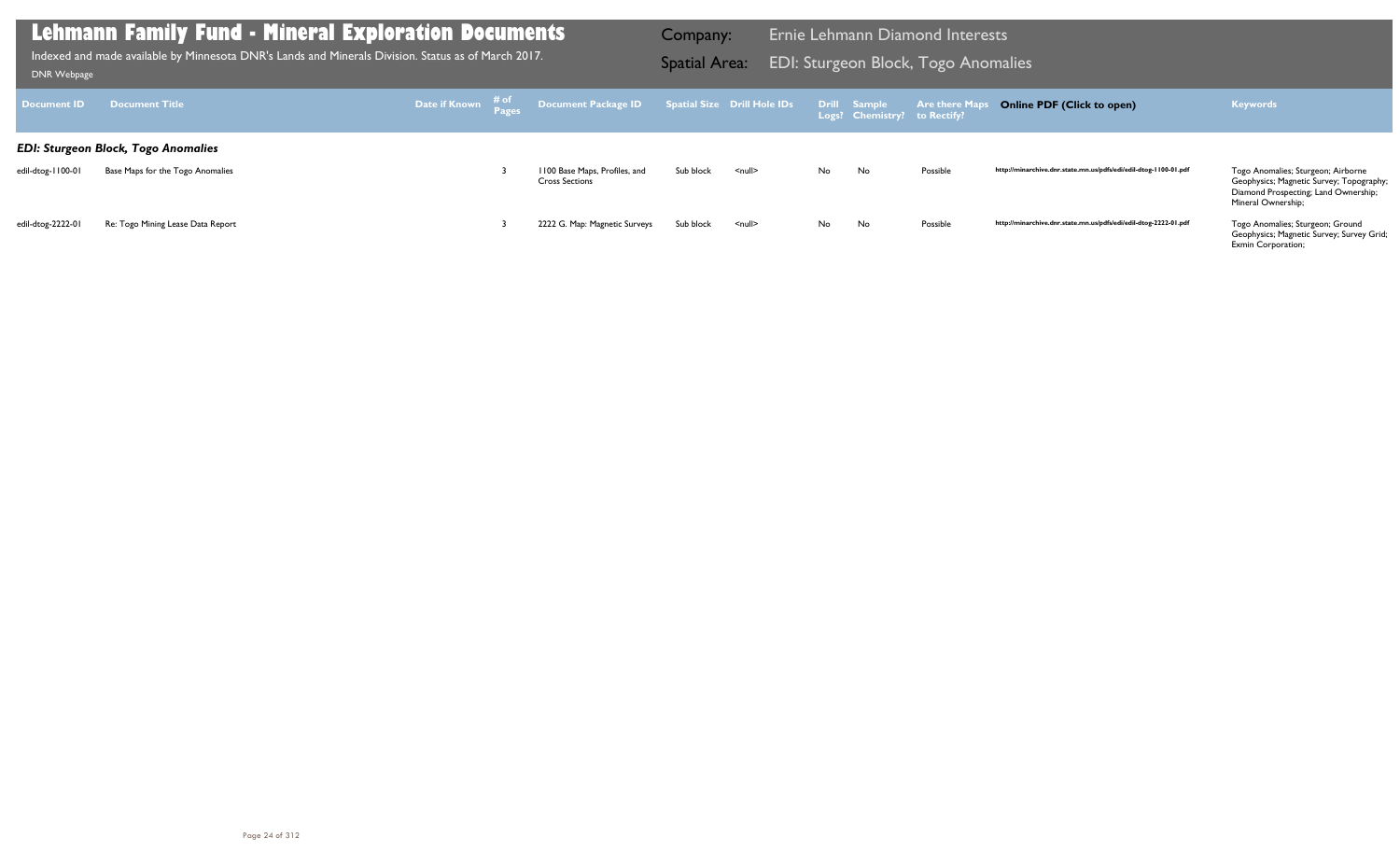Mining Company; Deer Lake West; Drill Hole; Drill Log;

Lake Complex; Deer Lake West; Correspondence;

| Document <b>ID</b> | <b>Document Title</b>                                      |               | Date if Known $\begin{array}{cc} \text{\#} \text{ of} \\ \text{\#} \text{ages} \end{array}$ Document Package ID Spatial Size Drill Hole IDs |           |          |     | Drill Sample<br>Logs? Chemistry? to Rectify? | <b>Are there Maps</b> |
|--------------------|------------------------------------------------------------|---------------|---------------------------------------------------------------------------------------------------------------------------------------------|-----------|----------|-----|----------------------------------------------|-----------------------|
|                    | <b>NCMV: Itasca County, Deer Lake West</b>                 |               |                                                                                                                                             |           |          |     |                                              |                       |
| ncml-drlw-0210-01  | Berkley's Outcrop Map of the Deer Lake Complex             | July 06, 1972 | 0210 Business                                                                                                                               | Sub block | $null$   | No. | No                                           | No                    |
|                    |                                                            |               |                                                                                                                                             |           |          |     |                                              |                       |
| ncml-drlw-1410-01  | Hanna Mining Company Drill Hole T-7 and Re-Log (DNR Title) |               | 1410 Inherited Proprietary Data                                                                                                             | Sub block | $T - 7:$ | Yes | No.                                          | No                    |

## **Lehmann Family Fund - Mineral Exploration Documents**

Indexed and made available by Minnesota DNR's Lands and Minerals Division. Status as of March 2017. **Spatial Area: NCMV: Itasca County, Deer Lake West** Bill Bank webpage Indexed and made available by Minnesota DNR's Lands and Minerals Division. Status as of March 2017.

Company: North Central Mineral Ventures

### **Online PDF (Click to open) Keywords**

http://minarchive.dnr.state.mn.us/pdfs/ncm/ncml-drlw-0210-01.pdf North Central Mineral Ventures; Deer

http://minarchive.dnr.state.mn.us/pdfs/ncm/ncml-drlw-1410-01.pdf North Central Mineral Ventures; Hanna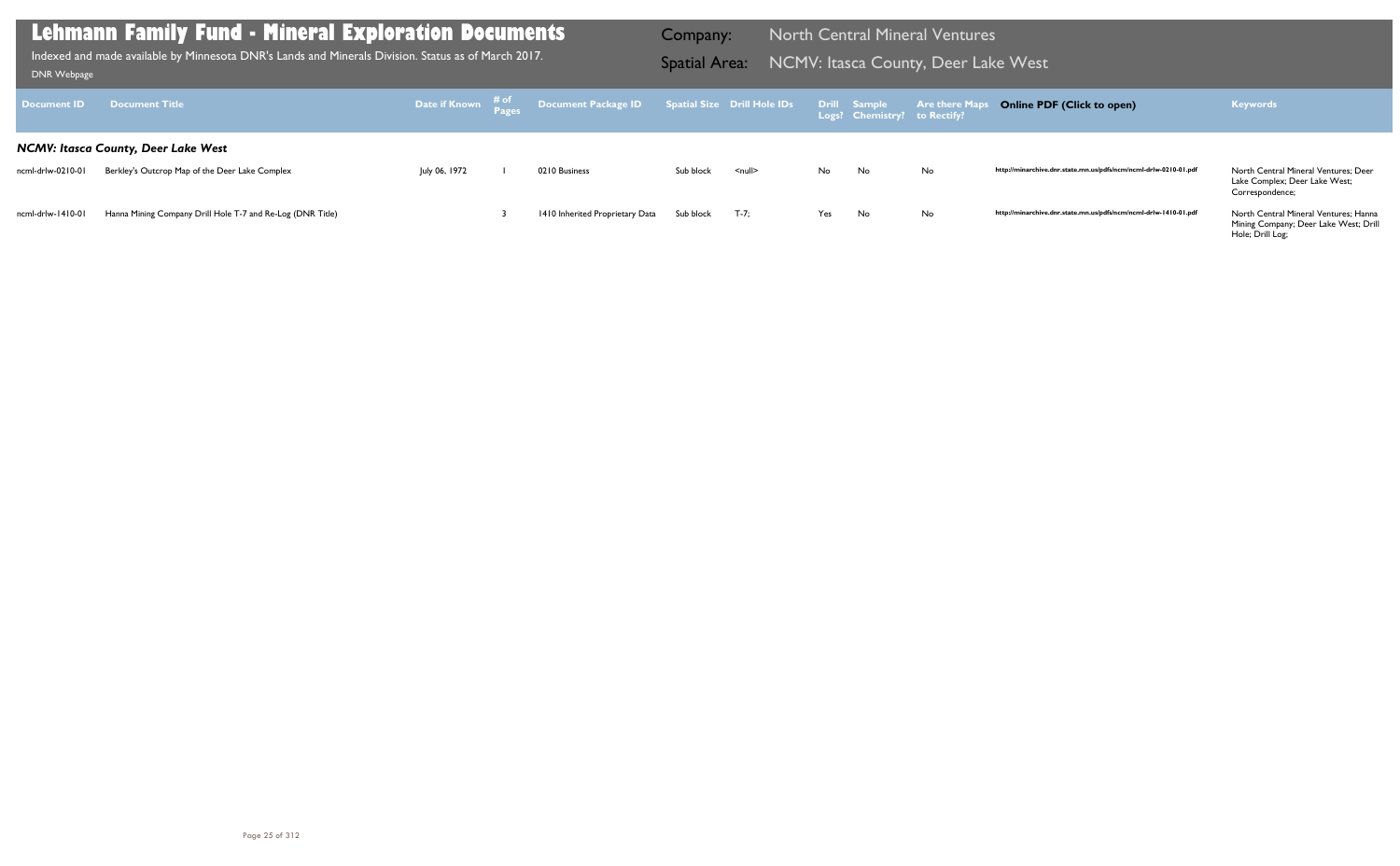Oil & Refining Co.; Linden West; Drill Hole; Drill Log;

| <b>DNR Webpage</b> | Lehmann Family Fund - Mineral Exploration Documents<br>. Indexed and made available by Minnesota DNR's Lands and Minerals Division. Status as of March 2017, |  |                                                                                                                  | <b>Company:</b><br><b>Spatial Area:</b> |              |     |                              | <b>North Central Mineral Ventures</b><br>NCMV: Itasca County, Linden West |          |
|--------------------|--------------------------------------------------------------------------------------------------------------------------------------------------------------|--|------------------------------------------------------------------------------------------------------------------|-----------------------------------------|--------------|-----|------------------------------|---------------------------------------------------------------------------|----------|
| <b>Document ID</b> | <b>Document Title</b>                                                                                                                                        |  | Date if Known $\frac{\text{\# of}}{\text{\# of 2}}$ Document Package ID Spatial Size Drill Hole IDs Drill Sample |                                         |              |     | Logs? Chemistry? to Rectify? | <b>Are there Maps</b> Onli                                                |          |
|                    | <b>NCMV: Itasca County, Linden West</b>                                                                                                                      |  |                                                                                                                  |                                         |              |     |                              |                                                                           |          |
| ncml-liwe-1410-01  | Humble Oil Cook 8 Drill Hole Cook 8-1 and Re-Log (DNR Title)                                                                                                 |  | 1410 Inherited Proprietary Data                                                                                  | Sub block                               | $Cook 8-1$ ; | Yes | No                           | No                                                                        | http://m |

## **Online PDF (Click to open) Keywords**

http://minarchive.dnr.state.mn.us/pdfs/ncm/ncml-liwe-1410-01.pdf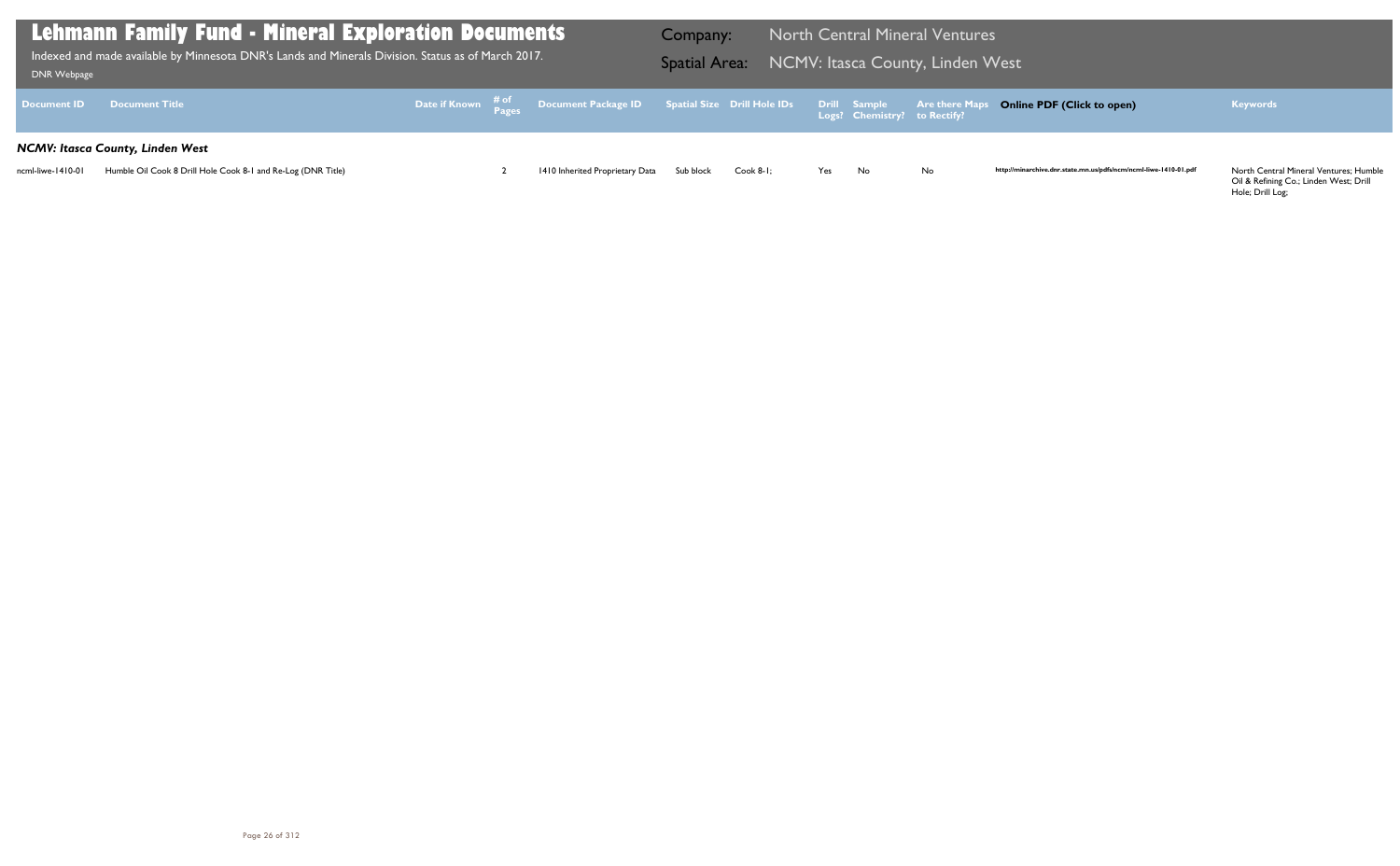| <b>Block</b> | $\leq$ null $\geq$                                                           | No        | No        | No       | http://minarchive.dnr.state.mn.us/pdfs/ncm/ncml-nomn-0100-01.pdf | North Central Mineral Ventures; Birchdale;<br>Leases:                                            |
|--------------|------------------------------------------------------------------------------|-----------|-----------|----------|------------------------------------------------------------------|--------------------------------------------------------------------------------------------------|
| <b>Block</b> | $\leq$ null $\geq$                                                           | <b>No</b> | No        | No       | http://minarchive.dnr.state.mn.us/pdfs/ncm/ncml-nomn-0100-02.pdf | North Central Mineral Ventures; Birchdale;<br>Correspondence;                                    |
| <b>Block</b> | $\leq$ null $\geq$                                                           | No        | No        | No       | http://minarchive.dnr.state.mn.us/pdfs/ncm/ncml-nomn-0210-01.pdf | <b>North Central Mineral Ventures:</b><br>Correspondence; Mineland Reclamation;                  |
| <b>Block</b> | $\leq$ null $\geq$                                                           | No        | No        | No       | http://minarchive.dnr.state.mn.us/pdfs/ncm/ncml-nomn-0210-02.pdf | North Central Mineral Ventures: Mineland<br>Reclamation; Correspondence;                         |
| <b>Block</b> | $\leq$ null $\geq$                                                           | No        | No        | No       | http://minarchive.dnr.state.mn.us/pdfs/ncm/ncml-nomn-0410-01.pdf | <b>North Central Mineral Ventures:</b><br>Raspberry Gold; Birchdale; Budget;                     |
| <b>Block</b> | $\leq$ null $\geq$                                                           | No        | No        | No       | http://minarchive.dnr.state.mn.us/pdfs/ncm/ncml-nomn-0410-02.pdf | North Central Mineral Ventures; Drilling;<br>Birchdale; Raspberry Gold;                          |
| <b>Block</b> | RZ-1; RZ-2; NCB-1; No                                                        |           | No        | No       | http://minarchive.dnr.state.mn.us/pdfs/ncm/ncml-nomn-0411-01.pdf | North Central Mineral Ventures;<br>Raspberry Gold; Birchdale; Budget; Invoice;<br>Drilling;      |
| <b>Block</b> | 4920; 40919; 40918;<br>BD-1: BD-2: BD-3:<br>BB-2; RR16-1;<br>RR12-1; RR12-2; | No        | <b>No</b> | Possible | http://minarchive.dnr.state.mn.us/pdfs/ncm/ncml-nomn-1100-01.pdf | North Central Mineral Ventures; Birchdale;<br>Indus; Baudette; Drill Hole; Mineral<br>Ownership; |

| <b>Document ID</b>              | <b>Document Title</b>                                                                                                                        | <b>Date if Known</b> | # of<br><b>Pages</b> | <b>Document Package ID</b>                             |              | <b>Spatial Size Drill Hole IDs</b>                                                                                                                                                                                                                                          |     | Drill Sample<br>Logs? Chemistry? to Rectify? | <b>Are there Maps</b> | <b>Online PDF (Click to open)</b>                                | <b>Keywords</b>                                                                                                                               |
|---------------------------------|----------------------------------------------------------------------------------------------------------------------------------------------|----------------------|----------------------|--------------------------------------------------------|--------------|-----------------------------------------------------------------------------------------------------------------------------------------------------------------------------------------------------------------------------------------------------------------------------|-----|----------------------------------------------|-----------------------|------------------------------------------------------------------|-----------------------------------------------------------------------------------------------------------------------------------------------|
| <b>NCMV: Northern Minnesota</b> |                                                                                                                                              |                      |                      |                                                        |              |                                                                                                                                                                                                                                                                             |     |                                              |                       |                                                                  |                                                                                                                                               |
| ncml-nomn-0100-01               | Eisenbrey - Minnesota                                                                                                                        | November<br>07, 1973 | $\overline{7}$       | 0100 Internal Office<br>Correspondence                 | Block        | $\leq$ null $\geq$                                                                                                                                                                                                                                                          | No  | No                                           | No                    | http://minarchive.dnr.state.mn.us/pdfs/ncm/ncml-nomn-0100-01.pdf | North Central Mineral Ventures; Birchdale<br>Leases;                                                                                          |
| ncml-nomn-0100-02               | Time Reports for Period Ending June 15, 1974                                                                                                 | June 05, 1974        |                      | 0100 Internal Office<br>Correspondence                 | Block        | $\leq$ null $\geq$                                                                                                                                                                                                                                                          | No  | No                                           | No                    | http://minarchive.dnr.state.mn.us/pdfs/ncm/ncml-nomn-0100-02.pdf | North Central Mineral Ventures; Birchdale<br>Correspondence;                                                                                  |
| ncml-nomn-0210-01               | Base Metal Mining - Minnesota                                                                                                                | June 12, 1973        |                      | 0210 Business                                          | Block        | $\leq$ null $\geq$                                                                                                                                                                                                                                                          | No  | No                                           | No                    | http://minarchive.dnr.state.mn.us/pdfs/ncm/ncml-nomn-0210-01.pdf | <b>North Central Mineral Ventures;</b><br>Correspondence; Mineland Reclamation;                                                               |
| ncml-nomn-0210-02               | Reclamation Guidelines Discussions (DNR Title)                                                                                               | 1973                 |                      | 0210 Business                                          | Block        | $null$                                                                                                                                                                                                                                                                      | No  | No                                           | No                    | http://minarchive.dnr.state.mn.us/pdfs/ncm/ncml-nomn-0210-02.pdf | North Central Mineral Ventures; Mineland<br>Reclamation; Correspondence;                                                                      |
| ncml-nomn-0410-01               | Code Charges                                                                                                                                 |                      |                      | 0410 Budget                                            | <b>Block</b> | $\leq$ null $\geq$                                                                                                                                                                                                                                                          | No  | No                                           | No                    | http://minarchive.dnr.state.mn.us/pdfs/ncm/ncml-nomn-0410-01.pdf | <b>North Central Mineral Ventures;</b><br>Raspberry Gold; Birchdale; Budget;                                                                  |
| ncml-nomn-0410-02               | Longyear Proposal                                                                                                                            | June 25, 1974        |                      | 0410 Budget                                            | Block        | $\leq$ null $\geq$                                                                                                                                                                                                                                                          | No  | No                                           | No                    | http://minarchive.dnr.state.mn.us/pdfs/ncm/ncml-nomn-0410-02.pdf | North Central Mineral Ventures; Drilling;<br>Birchdale; Raspberry Gold;                                                                       |
| ncml-nomn-0411-01               | Invoice 2674                                                                                                                                 | October 09,<br>1974  | -5                   | 0411 Invoices                                          | <b>Block</b> | RZ-1; RZ-2; NCB-1;                                                                                                                                                                                                                                                          | No  | No                                           | No                    | http://minarchive.dnr.state.mn.us/pdfs/ncm/ncml-nomn-0411-01.pdf | North Central Mineral Ventures;<br>Raspberry Gold; Birchdale; Budget; Invoice<br>Drilling;                                                    |
| ncml-nomn-1100-01               | Drill Hole and Ownership Map: Baudette, Birchdale and Indus Areas (DNR Title)                                                                |                      |                      | 1100 Base Maps, Profiles, and<br><b>Cross Sections</b> | Block        | 4920; 40919; 40918; No<br>BD-1; BD-2; BD-3;<br>BB-2; RR16-1;<br>RR12-1; RR12-2;<br>R5-1; R5-2; R2-1;<br>R2-1A; R2-2; R6-1;<br>R6-2; R3-1; R3-3;<br>$R1-1;$                                                                                                                  |     | No                                           | Possible              | http://minarchive.dnr.state.mn.us/pdfs/ncm/ncml-nomn-1100-01.pdf | North Central Mineral Ventures; Birchdale<br>Indus; Baudette; Drill Hole; Mineral<br>Ownership;                                               |
| ncml-nomn-1400-01               | Logs - Available at Edina Office - Reviewed and logged by E.H.E. and A.L.                                                                    |                      | 3                    | 1400 References                                        | <b>Block</b> | CL-1; CL-2; CL-3;<br>Cook-8-1; MDB 1-1;<br>T-7; S43-1; S43-2;<br>S43-3; RR 6-1; RR<br>6-2; R 2-1; R 2-1A;<br>R I-I; RR 12-I; RR<br>12-2; R 5-1; RR<br>16-1; BD-1; BD-3;<br>BD-2; 40918; 40919;<br>40917; B-B-2;<br>40920; R-5-2; R-3-1;<br>R-3-4: R 2-2: R 2-3:<br>$R-3-3;$ | Yes | No                                           | No                    | http://minarchive.dnr.state.mn.us/pdfs/ncm/ncml-nomn-1400-01.pdf | North Central Mineral Ventures; Drill Log;<br>Core Log; Assays;                                                                               |
| ncml-nomn-1440-01               | Minnesota Department of Natural Resources, Division of Waters, Soils and<br>Minerals, Hibbing, Minnesota: Open file Copper-Nickel Drill Core | August 27,<br>1973   | $\overline{13}$      | 1440 Government Agency Data                            | <b>Block</b> | Many                                                                                                                                                                                                                                                                        | Yes | No                                           | No                    | http://minarchive.dnr.state.mn.us/pdfs/ncm/ncml-nomn-1440-01.pdf | Birchdale; Indus; Baudette; Drilling;                                                                                                         |
| ncml-nomn-4122-01               | Certificate of Analysis for Indus Samples, RZ-1, and RZ-2 (DNR Title)                                                                        | October 22,<br>1974  | $\overline{2}$       | 4122 Assay Results                                     | <b>Block</b> | RZ-2; RZ-1;                                                                                                                                                                                                                                                                 | No  | Yes                                          | No                    | http://minarchive.dnr.state.mn.us/pdfs/ncm/ncml-nomn-4122-01.pdf | <b>North Central Mineral Ventures;</b><br>Raspberry Gold; Indus; Drill Hole; Assays;<br>Gold (Au); Silver (Ag); Copper (Cu); Zinc<br>$(Zn)$ ; |
| ncml-nomn-4122-02               | Certificates of Analysis for RZ-2, NCB-1, NCB-2, and RZ-3 (DNR Title)                                                                        | 1974                 | $\overline{2}$       | 4122 Assay Results                                     | <b>Block</b> | RZ-2; NCB-1;<br>NCB-2; RZ-3;                                                                                                                                                                                                                                                | No  | Yes                                          | No                    | http://minarchive.dnr.state.mn.us/pdfs/ncm/ncml-nomn-4122-02.pdf | North Central Mineral Ventures;<br>Raspberry Gold; Birchdale; Drill Hole;<br>Assays; Gold (Au); Silver (Ag); Copper<br>$(Cu)$ ; Zinc $(Zn)$ ; |
| ncml-nomn-4310-01               | DDH NCB #1, NCB #2, and RZ-1 Profile Sketches                                                                                                |                      |                      | 4310 Cross Sections                                    | <b>Block</b> | NCB-1; NCB-2;<br>$RZ-I;$                                                                                                                                                                                                                                                    | No  | No                                           | No                    | http://minarchive.dnr.state.mn.us/pdfs/ncm/ncml-nomn-4310-01.pdf | North Central Mineral Ventures;<br>Koochiching; Ely; Raspberry Gold;                                                                          |

| Yes | No  | No | http://minarchive.dnr.state.mn.us/pdfs/ncm/ncml-nomn-1440-01.pdf | Birchdale; Indus; Baudette; Drilling;                                                                                                                |
|-----|-----|----|------------------------------------------------------------------|------------------------------------------------------------------------------------------------------------------------------------------------------|
| No  | Yes | No | http://minarchive.dnr.state.mn.us/pdfs/ncm/ncml-nomn-4122-01.pdf | <b>North Central Mineral Ventures:</b><br>Raspberry Gold; Indus; Drill Hole; Assays;<br>Gold (Au); Silver (Ag); Copper (Cu); Zinc<br>(Zn);           |
| No  | Yes | No | http://minarchive.dnr.state.mn.us/pdfs/ncm/ncml-nomn-4122-02.pdf | <b>North Central Mineral Ventures:</b><br>Raspberry Gold; Birchdale; Drill Hole;<br>Assays; Gold (Au); Silver (Ag); Copper<br>$(Cu)$ ; Zinc $(Zn)$ ; |
| No  | No  | No | http://minarchive.dnr.state.mn.us/pdfs/ncm/ncml-nomn-4310-01.pdf | <b>North Central Mineral Ventures:</b><br>Koochiching; Ely; Raspberry Gold;<br>Birchdale: Drill Hole:                                                |

## **Lehmann Family Fund - Mineral Exploration Documents**

Indexed and made available by Minnesota DNR's Lands and Minerals Division. Status as of March 2017. **Spatial Area: NCMV: Northern Minnesota** کام Spatial Area: NCMV: Northern Minnesota

Company: North Central Mineral Ventures

### **Online PDF (Click to open) Keywords**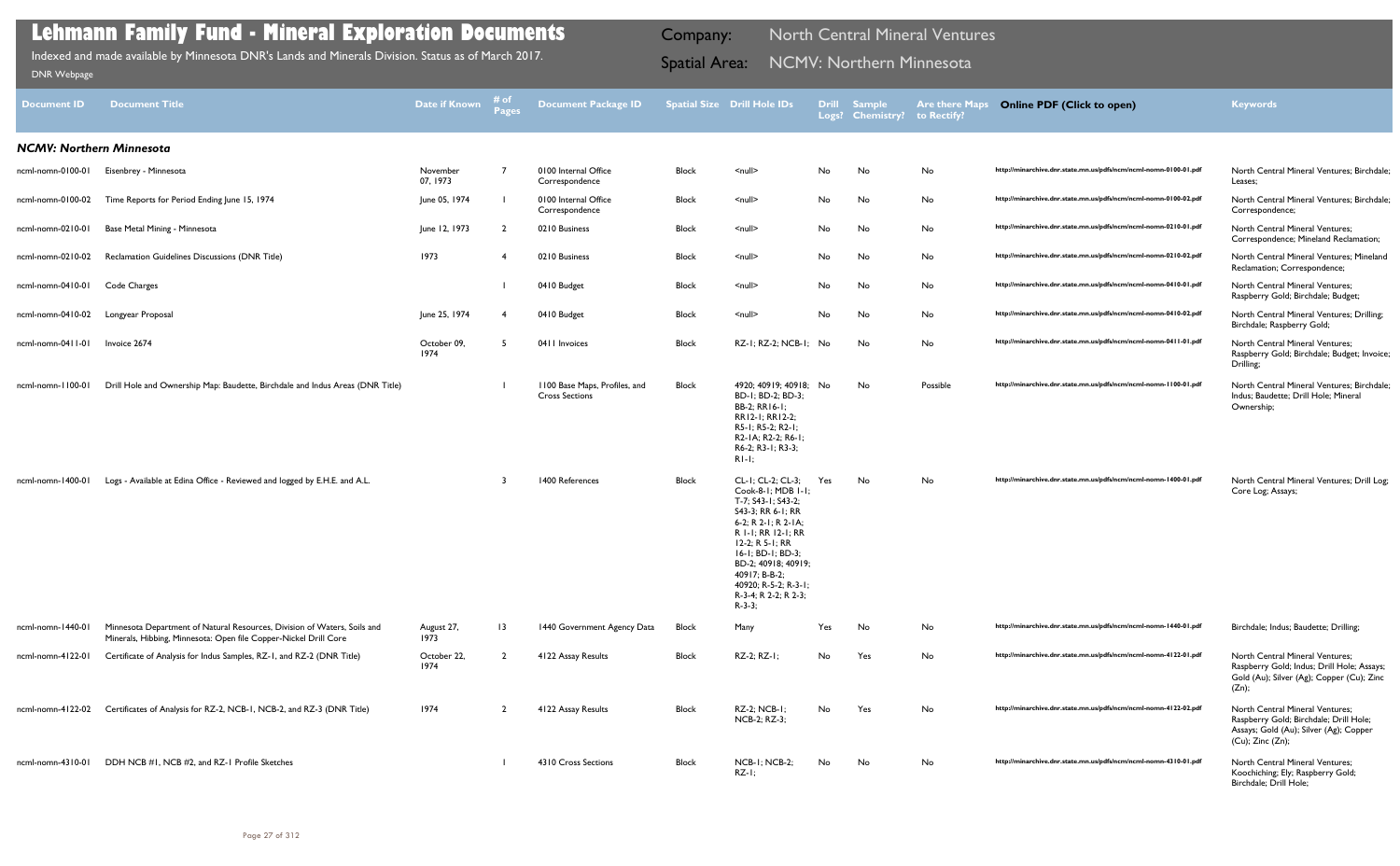| Document ID       | <b>Document Title</b>                                                  | Date if Known # of   | <b>Document Package ID</b>      |           | Spatial Size Drill Hole IDs |     | Drill Sample<br>Logs? Chemistry? to Rectify? | <b>Are there Maps</b> | <b>Online PDF (Click to open)</b>                                | <b>Keywords</b>                                                                                                                   |
|-------------------|------------------------------------------------------------------------|----------------------|---------------------------------|-----------|-----------------------------|-----|----------------------------------------------|-----------------------|------------------------------------------------------------------|-----------------------------------------------------------------------------------------------------------------------------------|
|                   | NCMV: Northern Minnesota, Baudette Area                                |                      |                                 |           |                             |     |                                              |                       |                                                                  |                                                                                                                                   |
| ncml-baua-0210-01 | Enclosed Are Copies of INCO's EM and Magnetics from LW-481 (DNR Title) | November<br>20, 1973 | 0210 Business                   | Sub block | $null$                      | No. | No                                           | Possible              | http://minarchive.dnr.state.mn.us/pdfs/ncm/ncml-baua-0210-01.pdf | North Central Mineral Ventures; Baudette;<br>Ground Geophysics; Electromagnetic<br>Survey; Magnetic Survey; Inco;                 |
| ncml-baua-1410-01 | Borehole Record for 40919-0 (DNR Title)                                | December<br>05, 1971 | 1410 Inherited Proprietary Data | Sub block | 40919;                      | Yes | Yes                                          | No                    | http://minarchive.dnr.state.mn.us/pdfs/ncm/ncml-baua-1410-01.pdf | North Central Mineral Ventures; Baudette;<br>Drill Hole; Drill Log; Assays; Copper (Cu);<br>Nickel (Ni); Cobalt (Co); Sulfur (S); |
| ncml-baua-1410-02 | Borehole Record for 40918-0 (DNR Title)                                | June 05, 1971        | 1410 Inherited Proprietary Data | Sub block | 40918;                      | Yes | Yes                                          | No                    | http://minarchive.dnr.state.mn.us/pdfs/ncm/ncml-baua-1410-02.pdf | North Central Mineral Ventures; Baudette;<br>Drill Hole; Drill Log;                                                               |
| ncml-baua-1410-03 | Re-Log of INCO Drill Hole 40917 (DNR Title)                            |                      | 1410 Inherited Proprietary Data | Sub block | 40917;                      | Yes | No                                           | No                    | http://minarchive.dnr.state.mn.us/pdfs/ncm/ncml-baua-1410-03.pdf | North Central Mineral Ventures; Baudette;<br>Drill Hole; Drill Log;                                                               |
| ncml-baua-1410-04 | Drill Log for BD-3 and Re-Log (DNR Title)                              |                      | 1410 Inherited Proprietary Data | Sub block | BD-3;                       | Yes | No                                           | No                    | http://minarchive.dnr.state.mn.us/pdfs/ncm/ncml-baua-1410-04.pdf | North Central Mineral Ventures; Baudette;<br>Drill Hole; Drill Log;                                                               |

Indexed and made available by Minnesota DNR's Lands and Minerals Division. Status as of March 2017. **Spatial Area: NCMV: Northern Minnesota, Baudette Area** DNR Webpage Indexed and made available by Minnesota DNR's Lands and Minerals Division. Status as of March 2017.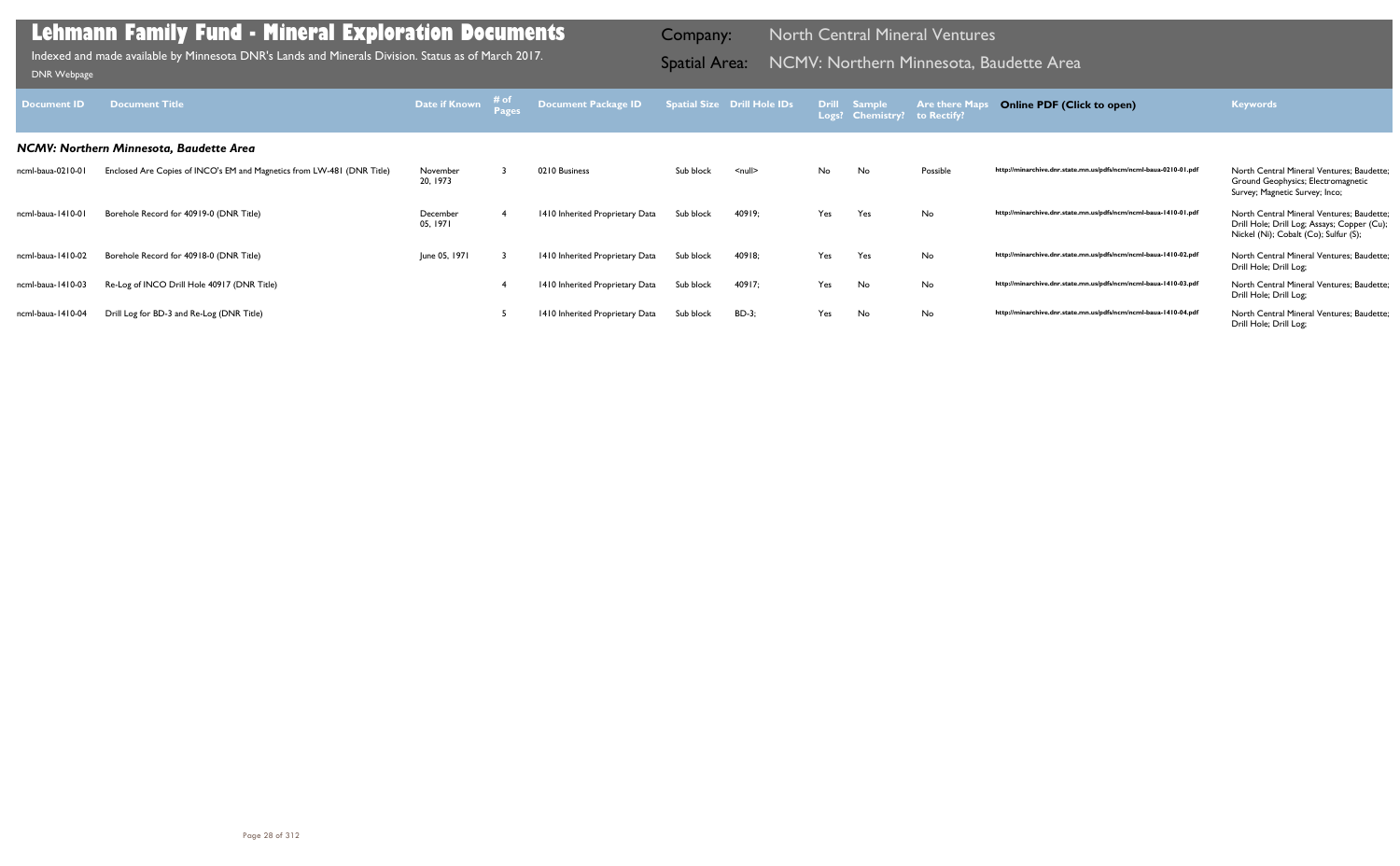| <b>Document ID</b> | <b>Document Title</b>                                                                        | Date if Known     | Document Package ID                                    |               | <b>Spatial Size Drill Hole IDs</b> | <b>Drill</b> | <b>Sample</b><br>Logs? Chemistry? | <b>Are there Maps</b><br>to Rectify? | <b>Online PDF (Click to open)</b>                                | <b>Keywords</b>                                                                                                   |
|--------------------|----------------------------------------------------------------------------------------------|-------------------|--------------------------------------------------------|---------------|------------------------------------|--------------|-----------------------------------|--------------------------------------|------------------------------------------------------------------|-------------------------------------------------------------------------------------------------------------------|
|                    | NCMV: Northern Minnesota, Baudette Area, Baudette                                            |                   |                                                        |               |                                    |              |                                   |                                      |                                                                  |                                                                                                                   |
| ncml-baud-0100-01  | The Trouble Is In The Digital Counting (DNR Title)                                           |                   | 0100 Internal Office<br>Correspondence                 | <b>Target</b> | $\leq$ null $\geq$                 | <b>No</b>    | No                                | No                                   | http://minarchive.dnr.state.mn.us/pdfs/ncm/ncml-baud-0100-01.pdf | North Central Mineral Ventures: Baudette:<br>Birchdale; Correspondence; Ground<br>Geophysics; Magnetic Survey;    |
| ncml-baud-0100-02  | The Samples for Baudette (DNR Title)                                                         |                   | 0100 Internal Office<br>Correspondence                 | Target        | $\leq$ null $\geq$                 | <b>No</b>    | No                                | No                                   | http://minarchive.dnr.state.mn.us/pdfs/ncm/ncml-baud-0100-02.pdf | North Central Mineral Ventures: Baudette:<br>Correspondence; Geochemistry; Survey<br>Grid;                        |
| ncml-baud-0100-03  | The Baudette Map With the Geochem Sample Stations (DNR Title)                                | July 03, 1974     | 0100 Internal Office<br>Correspondence                 | <b>Target</b> | $\leq$ null $\geq$                 | No.          | No                                | No                                   | http://minarchive.dnr.state.mn.us/pdfs/ncm/ncml-baud-0100-03.pdf | North Central Mineral Ventures: Baudette:<br>Correspondence; Geochemistry; Ground<br>Geophysics; Magnetic Survey; |
| ncml-baud-1114-01  | Graceton SE Quadrangle, Minnesota - Lake of the Woods Co. 7.5 Minute Series<br>(Topographic) | 1968              | III4 Topography Maps                                   | Sub block     | $\leq$ null $\geq$                 | No.          | No                                | Possible                             | http://minarchive.dnr.state.mn.us/pdfs/ncm/ncml-baud-1114-01.pdf | North Central Mineral Ventures: Baudette:<br>Topography;                                                          |
| ncml-baud-1130-01  | Land Ownership Location Map                                                                  | April 05,<br>1974 | 1130 Ownership Maps                                    | Target        | $\leq$ null $\geq$                 | No           | No                                | Possible                             | http://minarchive.dnr.state.mn.us/pdfs/ncm/ncml-baud-1130-01.pdf | North Central Mineral Ventures: Baudette:<br>Land Ownership; Leases;                                              |
| ncml-baud-3214-01  | Mercury Sample Grid-in ppb Hg                                                                | July 1974         | 3214 U. Mat. Quantitative<br>Locations and Results Map | Target        | 40919;                             | No.          | Yes                               | Possible                             | http://minarchive.dnr.state.mn.us/pdfs/ncm/ncml-baud-3214-01.pdf | North Central Mineral Ventures: Baudette:<br>Soil Samples; Geochemistry; Assays;<br>Mercury (Hg);                 |
| ncml-baud-3215-01  | Sample Grid, Antioch College Land, June-July 1974                                            | 1974              | 3215 U. Mat. Quantitative<br><b>Locations Map</b>      | Target        | 40919;                             | No.          | No                                | Possible                             | http://minarchive.dnr.state.mn.us/pdfs/ncm/ncml-baud-3215-01.pdf | North Central Mineral Ventures; Baudette;<br>Soil Samples; Geochemistry;                                          |

Indexed and made available by Minnesota DNR's Lands and Minerals Division. Status as of March 2017. **Spatial Area: NCMV: Northern Minnesota, Baudette Area, Baudette B**rea, Baudette Area, Baudette Area, Baudette Area, Baude Indexed and made available by Minnesota DNR's Lands and Minerals Division. Status as of March 2017.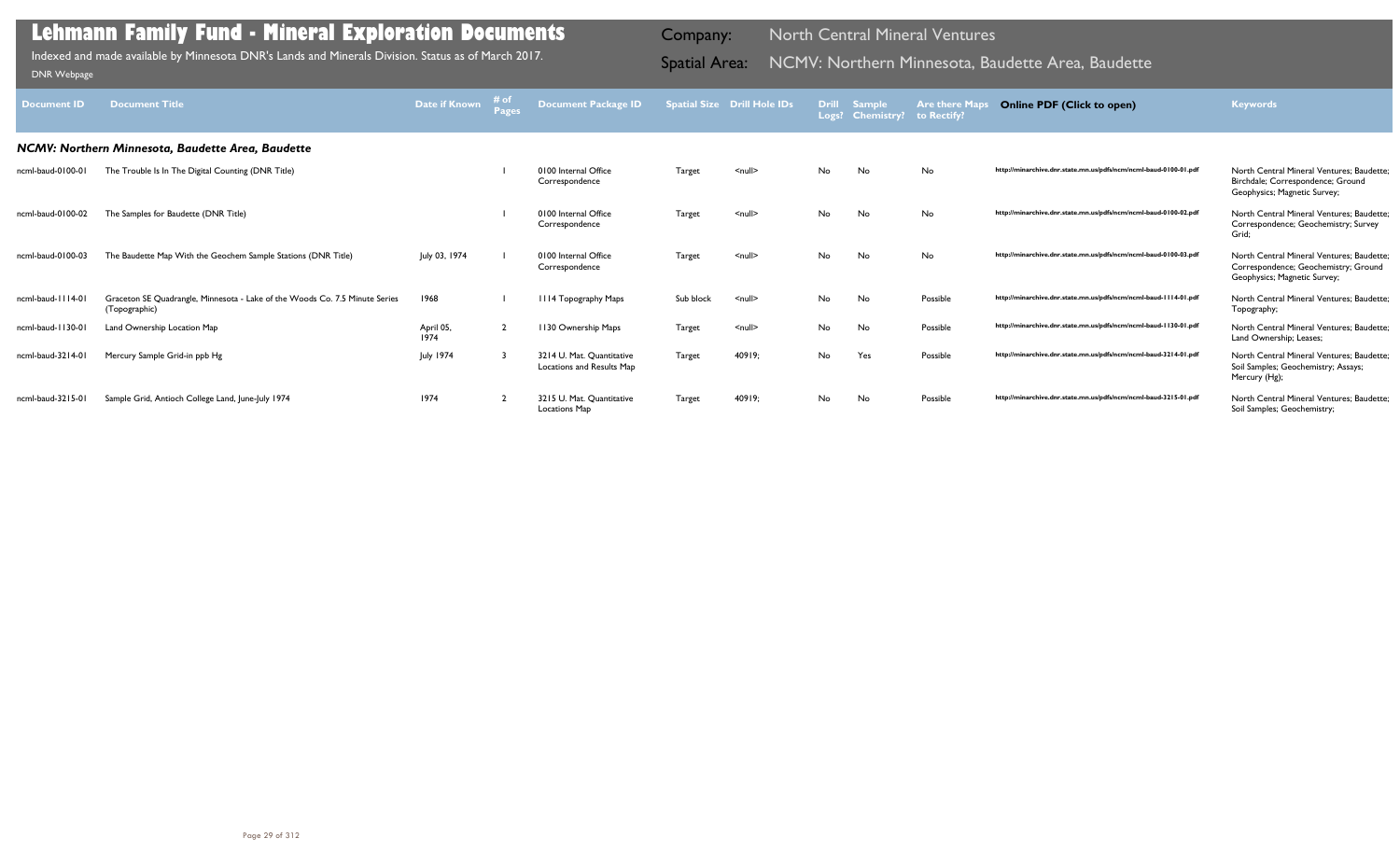| Document <b>ID</b> | <b>Document Title</b>                                                              |  | Date if Known $\frac{\text{\# of}}{\text{Page}}$ Document Package ID Spatial Size Drill Hole IDs Drill Sample Are there Maps |           |                                                                                                                                                                                             |    | Logs? Chemistry? to Rectify? |          | <b>Online PDF (Click to open)</b>                                | <b>Keywords</b>                                                           |
|--------------------|------------------------------------------------------------------------------------|--|------------------------------------------------------------------------------------------------------------------------------|-----------|---------------------------------------------------------------------------------------------------------------------------------------------------------------------------------------------|----|------------------------------|----------|------------------------------------------------------------------|---------------------------------------------------------------------------|
|                    | NCMV: Northern Minnesota, Birchdale-Indus Area                                     |  |                                                                                                                              |           |                                                                                                                                                                                             |    |                              |          |                                                                  |                                                                           |
| ncml-biin-1120-01  | Preliminary Geologic Map of Birchdale-Indus Area, Koochiching County,<br>Minnesota |  | 1120 Geology, Geophysical, &<br>Geochemical Maps                                                                             | Sub block | RR12-1; RR12-2;<br>R5-1; R5-2; R2-1;<br>R2-1A; R2-2; R2-3;<br>R6-1; R6-2; R3-1;<br>$R3-3$ ; $R3-4$ ; $R1-1$ ;<br>S-43-1; S-43-2;<br>S-43-3; R4-3; R4-1;<br>KC-3; KC-1; KC-4;<br>KC-2; R4-2; | No | No                           | Possible | http://minarchive.dnr.state.mn.us/pdfs/ncm/ncml-biin-1120-01.pdf | North Central Mineral Ventures; Birchdale;<br>Indus; Geology; Drill Hole; |
| ncml-biin-1130-01  | Sault, Manitou                                                                     |  | 1130 Ownership Maps                                                                                                          | Sub block | <null></null>                                                                                                                                                                               | No | No.                          | Possible | http://minarchive.dnr.state.mn.us/pdfs/ncm/ncml-biin-1130-01.pdf | North Central Mineral Ventures; Birchdale;                                |

Plat Map; Land Ownership;

## **Lehmann Family Fund - Mineral Exploration Documents**

Indexed and made available by Minnesota DNR's Lands and Minerals Division. Status as of March 2017. Spatial Area: NCMV: Northern Minnesota, Birchdale-Indus Area DNR Webpage Indexed and made available by Minnesota DNR's Lands and Minerals Division. Status as of March 2017.

Company: North Central Mineral Ventures

### **Online PDF (Click to open) Keywords**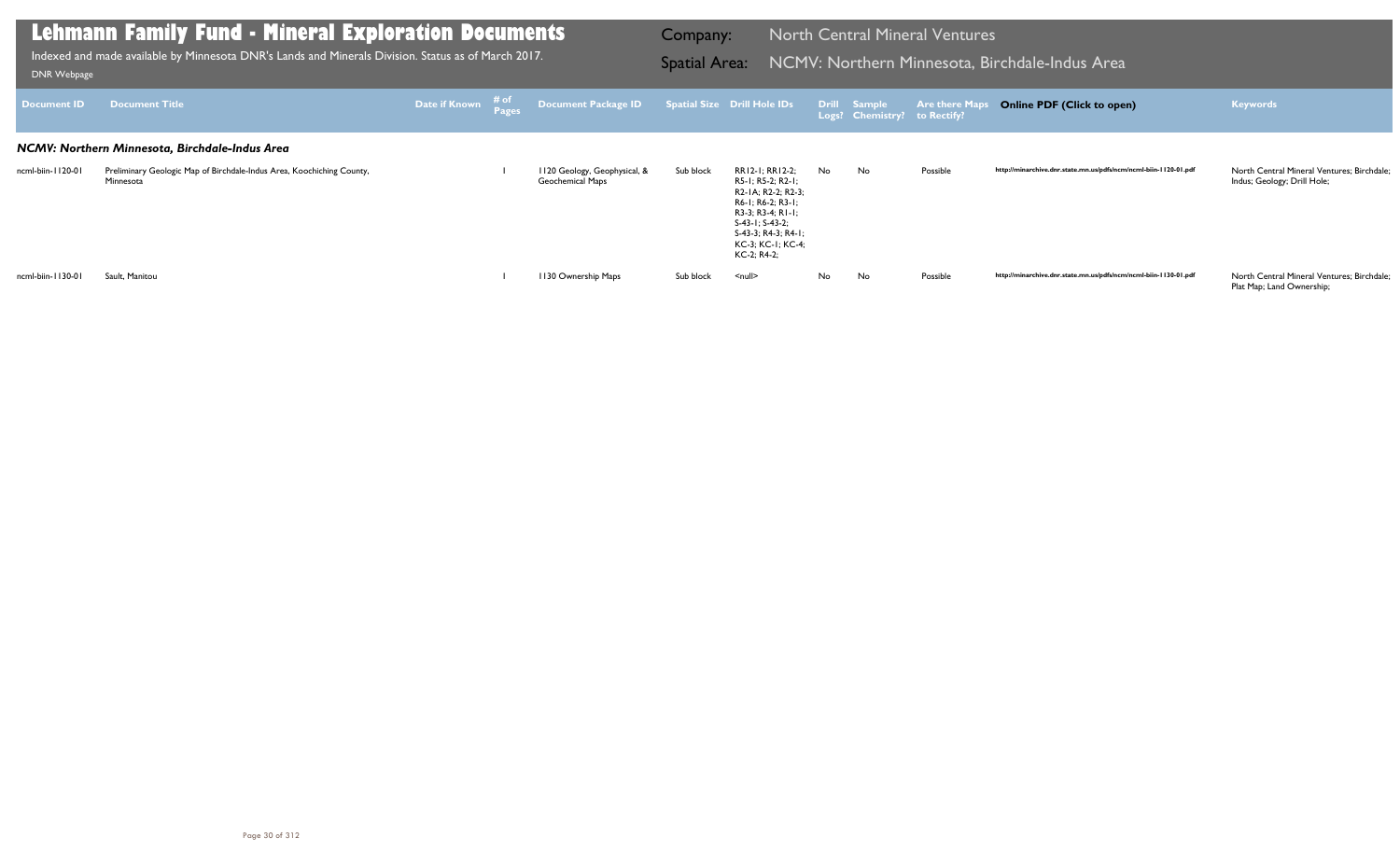| <b>Document ID</b>   | <b>Document Title</b>                                                                                       | Date if Known    | # of<br><b>Pages</b> | <b>Document Package ID</b>                             |           | <b>Spatial Size Drill Hole IDs</b>                                                                                                                                   | <b>Drill</b><br>Logs? | <b>Sample</b><br><b>Chemistry?</b> | <b>Are there Maps</b><br>to Rectify? | <b>Online PDF (Click to open)</b>                                | <b>Keywords</b>                                                                                                                                                                                  |
|----------------------|-------------------------------------------------------------------------------------------------------------|------------------|----------------------|--------------------------------------------------------|-----------|----------------------------------------------------------------------------------------------------------------------------------------------------------------------|-----------------------|------------------------------------|--------------------------------------|------------------------------------------------------------------|--------------------------------------------------------------------------------------------------------------------------------------------------------------------------------------------------|
|                      | NCMV: Northern Minnesota, Birchdale Area                                                                    |                  |                      |                                                        |           |                                                                                                                                                                      |                       |                                    |                                      |                                                                  |                                                                                                                                                                                                  |
| ncml-biar-1100-01    | Planimetric Map Covering the Birchdale Area (DNR Title)                                                     |                  |                      | 1100 Base Maps, Profiles, and<br><b>Cross Sections</b> | Sub block | $\leq$ null $\geq$                                                                                                                                                   | No                    | No                                 | Possible                             | http://minarchive.dnr.state.mn.us/pdfs/ncm/ncml-biar-1100-01.pdf | North Central Mineral Ventures; Birchdale;                                                                                                                                                       |
| ncml-biar-1120-01    | Plot of Diamond Drill Hole Locations, Aeromagnetic Contours, State Lands, and<br>Land Ownership (DNR Title) | 1973             |                      | 1120 Geology, Geophysical, &<br>Geochemical Maps       | Sub block | R5-1; R3-4; R3-3;<br>R4-3; KC-3; KC-1;<br>R4-1; R4-2; KC-4;<br>KC-2: RI-1: R3-1:<br>RR6-2; RR6-1; R3-2;<br>R2-3; R2-2; S-43-1;<br>S-43-2; S-43-3; R2-1;<br>$R2-IA$ ; | No                    | No                                 | Possible                             | http://minarchive.dnr.state.mn.us/pdfs/ncm/ncml-biar-1120-01.pdf | North Central Mineral Ventures; Birchdale;<br>Land Ownership; Drill Hole; Airborne<br>Geophysics; Magnetic Survey; Contours;                                                                     |
| ncml-biar-1130-01    | Ownership Maps for the Birchdale Area (DNR Title)                                                           |                  | -3                   | 1130 Ownership Maps                                    | Sub block | $\leq$ null $\geq$                                                                                                                                                   | No                    | No                                 | Possible                             | http://minarchive.dnr.state.mn.us/pdfs/ncm/ncml-biar-1130-01.pdf | North Central Mineral Ventures; Birchdale;<br>Land Ownership; Mineral Ownership;                                                                                                                 |
| ncml-biar-1410-01    | Drill Log for TGS RR6-2 (DNR Title)                                                                         | February<br>1969 |                      | 1410 Inherited Proprietary Data                        | Sub block | RR6-2;                                                                                                                                                               | Yes                   | No                                 | No                                   | http://minarchive.dnr.state.mn.us/pdfs/ncm/ncml-biar-1410-01.pdf | North Central Mineral Ventures; Texas<br>Gulf Sulphur Company; Birchdale; Indus;<br>Baudette; Drill Log; Core Log;                                                                               |
| ncml-biar-1410-02    | Drill Log for TGS RR-12-1 (DNR Title)                                                                       | February<br>1969 |                      | 1410 Inherited Proprietary Data                        | Sub block | $RR-12-1;$                                                                                                                                                           | Yes                   | No                                 | No                                   | http://minarchive.dnr.state.mn.us/pdfs/ncm/ncml-biar-1410-02.pdf | North Central Mineral Ventures; Texas<br>Gulf Sulphur Company; Birchdale; Indus;<br>Baudette; Drill Log; Core Log;                                                                               |
| $n$ cml-biar-1410-03 | Drill Log for TGS RR-12-2 (DNR Title)                                                                       | February<br>1969 |                      | 1410 Inherited Proprietary Data                        | Sub block | RR-12-2;                                                                                                                                                             | Yes                   | No                                 | No                                   | http://minarchive.dnr.state.mn.us/pdfs/ncm/ncml-biar-1410-03.pdf | North Central Mineral Ventures; Texas<br>Gulf Sulphur Company; Birchdale; Indus;<br>Baudette; Drill Log; Core Log;                                                                               |
| ncml-biar-1410-04    | Humble Drill Logs for R2-2, R2-3, R3-1, R3-3, and R3-4 (DNR Title)                                          | July 24, 1972    |                      | 1410 Inherited Proprietary Data                        | Sub block | R2-2; R2-3; R3-1;<br>R3-3; R3-4;                                                                                                                                     | Yes                   | No                                 | No                                   | http://minarchive.dnr.state.mn.us/pdfs/ncm/ncml-biar-1410-04.pdf | North Central Mineral Ventures; Humble<br>Oil & Refining Co.; Birchdale; Indus;<br>Baudette; Drill Log; Core Log;                                                                                |
| ncml-biar-1410-05    | Humble Drill Log For R-1-1 (DNR Title)                                                                      | 1970             |                      | 1410 Inherited Proprietary Data                        | Sub block | $R-1-1$ ;                                                                                                                                                            | Yes                   | No                                 | No                                   | http://minarchive.dnr.state.mn.us/pdfs/ncm/ncml-biar-1410-05.pdf | North Central Mineral Ventures; Humble<br>Oil & Refining Co.; Birchdale; Indus;<br>Baudette; Drill Log; Core Log;                                                                                |
| ncml-biar-1410-06    | Humble Drill Log For R-2-1 (DNR Title)                                                                      |                  | $\overline{2}$       | 1410 Inherited Proprietary Data                        | Sub block | $R-2-1;$                                                                                                                                                             | Yes                   | No                                 | No                                   | http://minarchive.dnr.state.mn.us/pdfs/ncm/ncml-biar-1410-06.pdf | North Central Mineral Ventures; Humble<br>Oil & Refining Co.; Birchdale; Indus;<br>Baudette; Drill Log; Core Log;                                                                                |
|                      | ncml-biar-1410-07 Drill Logs for Humble Hole R-2-1A (DNR Title)                                             |                  |                      | 1410 Inherited Proprietary Data Sub block R-2-1A;      |           |                                                                                                                                                                      | Yes                   | No                                 |                                      | http://minarchive.dnr.state.mn.us/pdfs/ncm/ncml-biar-1410-07.pdf | North Central Mineral Ventures; Humble<br>Oil & Refining Co.; Birchdale; Indus;<br>Baudette; Drill Log; Core Log;                                                                                |
| ncml-biar-1410-08    | Humble Drill Log For R-5-1 (DNR Title)                                                                      | October<br>1969  |                      | 1410 Inherited Proprietary Data                        | Sub block | $R - 5 - 1$ ;                                                                                                                                                        | Yes                   | No                                 | No                                   | http://minarchive.dnr.state.mn.us/pdfs/ncm/ncml-biar-1410-08.pdf | North Central Mineral Ventures: Humble<br>Oil & Refining Co.; Birchdale; Indus;<br>Baudette; Drill Log; Core Log;                                                                                |
| ncml-biar-1410-09    | Humble Oil & Refining Co. Analysis Records for Rainy River (DNR Title)                                      |                  |                      | 1410 Inherited Proprietary Data                        | Sub block | $R-I-I$ ; $R-2-I$ ;<br>R-2-1A; R-3-1;<br>R-3-3; R-3-4; R-5-1;<br>$R - 5 - 2$ ;                                                                                       | Yes                   | Yes                                | No                                   | http://minarchive.dnr.state.mn.us/pdfs/ncm/ncml-biar-1410-09.pdf | North Central Mineral Ventures; Humble<br>Oil & Refining Co.; Birchdale; Indus;<br>Baudette; Assays; Copper (Cu); Gold (Au);<br>Silver (Ag); Zinc (Zn); Sulfur (S); Cobalt<br>(Co); Nickel (Ni); |
| ncml-biar-1410-10    | Drill Logs KC-1 to KC-4 (DNR Title)                                                                         | June 10, 1974    | $\overline{10}$      | 1410 Inherited Proprietary Data                        | Sub block | KC-1; KC-2; KC-3;<br>$KC-4;$                                                                                                                                         | Yes                   | Yes                                | No                                   | http://minarchive.dnr.state.mn.us/pdfs/ncm/ncml-biar-1410-10.pdf | North Central Mineral Ventures; Birchdale;<br>Indus; Baudette; Drill Log; Core Log;<br>Assays;                                                                                                   |
| ncml-biar-1410-11    | Humble Oil & Refining Co. Rainy River Area, Part of Area 3                                                  |                  |                      | 1410 Inherited Proprietary Data                        | Sub block | $\leq$ null $\geq$                                                                                                                                                   | No                    | No                                 | Possible                             | http://minarchive.dnr.state.mn.us/pdfs/ncm/ncml-biar-1410-11.pdf | North Central Mineral Ventures; Humble<br>Oil & Refining Co.; Birchdale; Ground<br>Geophysics; Electrical Survey; Magnetic<br>Survey; Gravity Survey;                                            |

Indexed and made available by Minnesota DNR's Lands and Minerals Division. Status as of March 2017. Spatial Area: NCMV: Northern Minnesota, Birchdale Area DNR Webpage Indexed and made available by Minnesota DNR's Lands and Minerals Division. Status as of March 2017.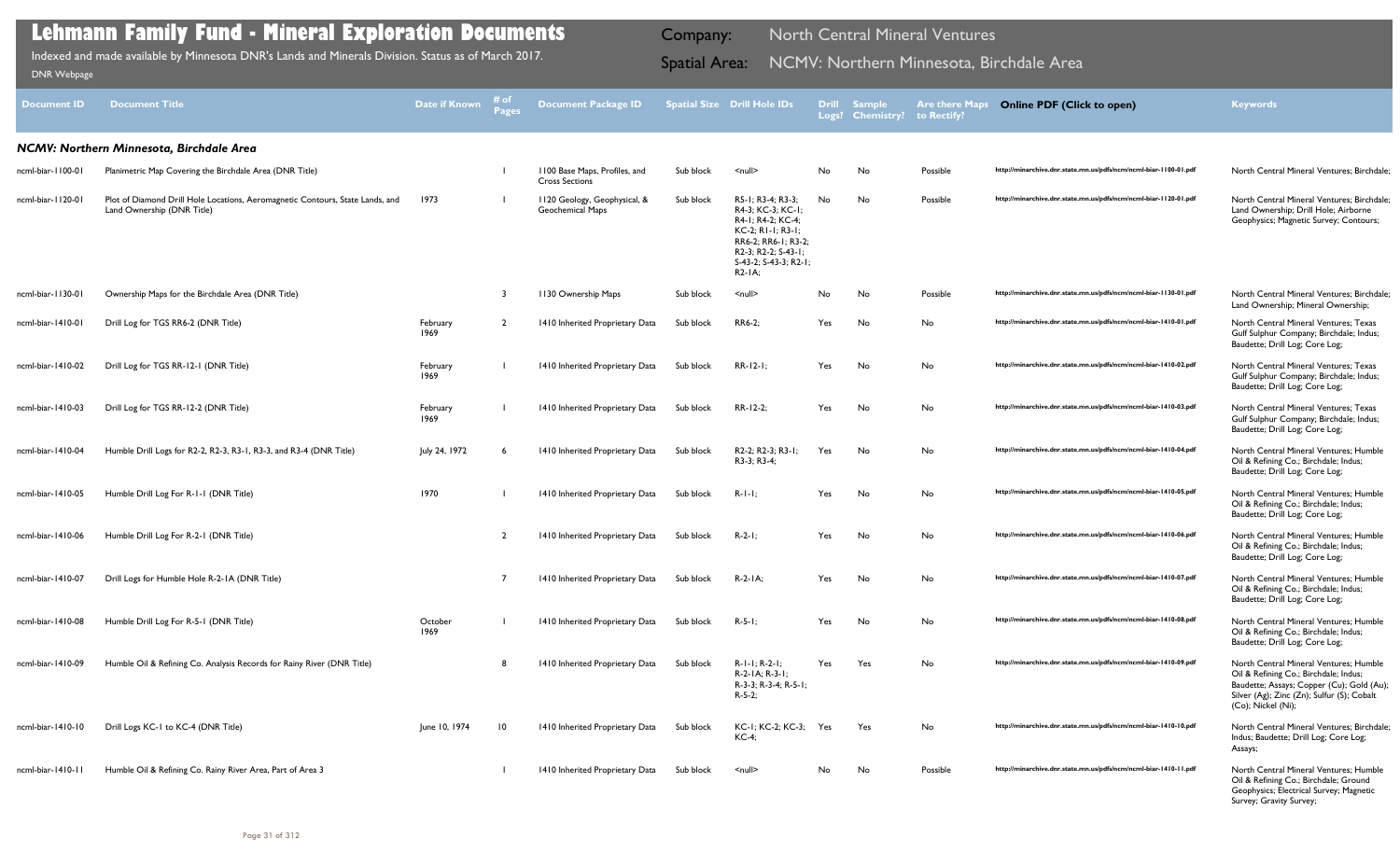| <b>Document ID</b> | <b>Document Title</b>                                                                                     | Date if Known | $\begin{array}{c}\n\text{# of } \\ \text{Pages}\n\end{array}$ | Document Package ID Spatial Size Drill Hole IDs |           |                                                                                   |     | Drill Sample<br>Logs? Chemistry? to Rectify? | <b>Are there Maps</b> | <b>Online PDF (Click to open)</b>                                | <b>Keywords</b>                                                                           |
|--------------------|-----------------------------------------------------------------------------------------------------------|---------------|---------------------------------------------------------------|-------------------------------------------------|-----------|-----------------------------------------------------------------------------------|-----|----------------------------------------------|-----------------------|------------------------------------------------------------------|-------------------------------------------------------------------------------------------|
|                    | NCMV: Northern Minnesota, Birchdale Area                                                                  |               |                                                               |                                                 |           |                                                                                   |     |                                              |                       |                                                                  |                                                                                           |
| ncml-biar-1510-01  | Possibilities and Recommendations for Exploration in the Birchdale Area,<br>Koochiching County, Minnesota |               |                                                               | 1510 Pre-program Reports                        | Sub block | R2-1; R2-1A; R2-2;<br>R2-3; 40919; R5-1;<br>$R5-2:$                               | No. | No.                                          | <b>No</b>             | http://minarchive.dnr.state.mn.us/pdfs/ncm/ncml-biar-1510-01.pdf | North Central Mineral Ventures: Birchdale:<br>Exploration;                                |
| ncml-biar-1510-02  | Massive Sulfide Exploration, Birchdale Area, Koochiching County, Minnesota - A<br>Proposal.               | 1971          | -9                                                            | 1510 Pre-program Reports                        | Sub block | RR6-2; RR6-1; R2-1; No<br>$R2-IA$ :                                               |     | No                                           | No                    | http://minarchive.dnr.state.mn.us/pdfs/ncm/ncml-biar-1510-02.pdf | North Central Mineral Ventures; Birchdale;<br>Exploration; Bear Creek Mining Company;     |
| ncml-biar-4200-01  | Drill Hole Locations After J. Phillips 6/71                                                               |               |                                                               | 4200 Maps                                       | Sub block | R-3-4; R-3-3; R-3-1; No<br>RR6-2; RR6-1;<br>R-3-2; KC-2; R-2-3;<br>R-2-1; R-2-1A; |     | No.                                          | Possible              | http://minarchive.dnr.state.mn.us/pdfs/ncm/ncml-biar-4200-01.pdf | North Central Mineral Ventures: Birchdale:<br>Indus; Geology; Drill Hole;                 |
| ncml-biar-4310-01  | Cross Section Through Drill Holes R2-1 and R2-1A (DNR Title)                                              |               |                                                               | 4310 Cross Sections                             | Sub block | R2-1; R2-1A;                                                                      | No  | No                                           | No                    | http://minarchive.dnr.state.mn.us/pdfs/ncm/ncml-biar-4310-01.pdf | North Central Mineral Ventures; Birchdale;<br>Drill Hole; Cross Section; Geology; Assays; |
| ncml-biar-4310-02  | Section R2-2                                                                                              |               |                                                               | 4310 Cross Sections                             | Sub block | $null$                                                                            | No  | No                                           | No                    | http://minarchive.dnr.state.mn.us/pdfs/ncm/ncml-biar-4310-02.pdf | North Central Mineral Ventures; Birchdale;<br>Drill Hole; Cross Section; Geology;         |

Indexed and made available by Minnesota DNR's Lands and Minerals Division. Status as of March 2017. **Spatial Area: NCMV: Northern Minnesota, Birchdale Area** DNR Webpage Indexed and made available by Minnesota DNR's Lands and Minerals Division. Status as of March 2017.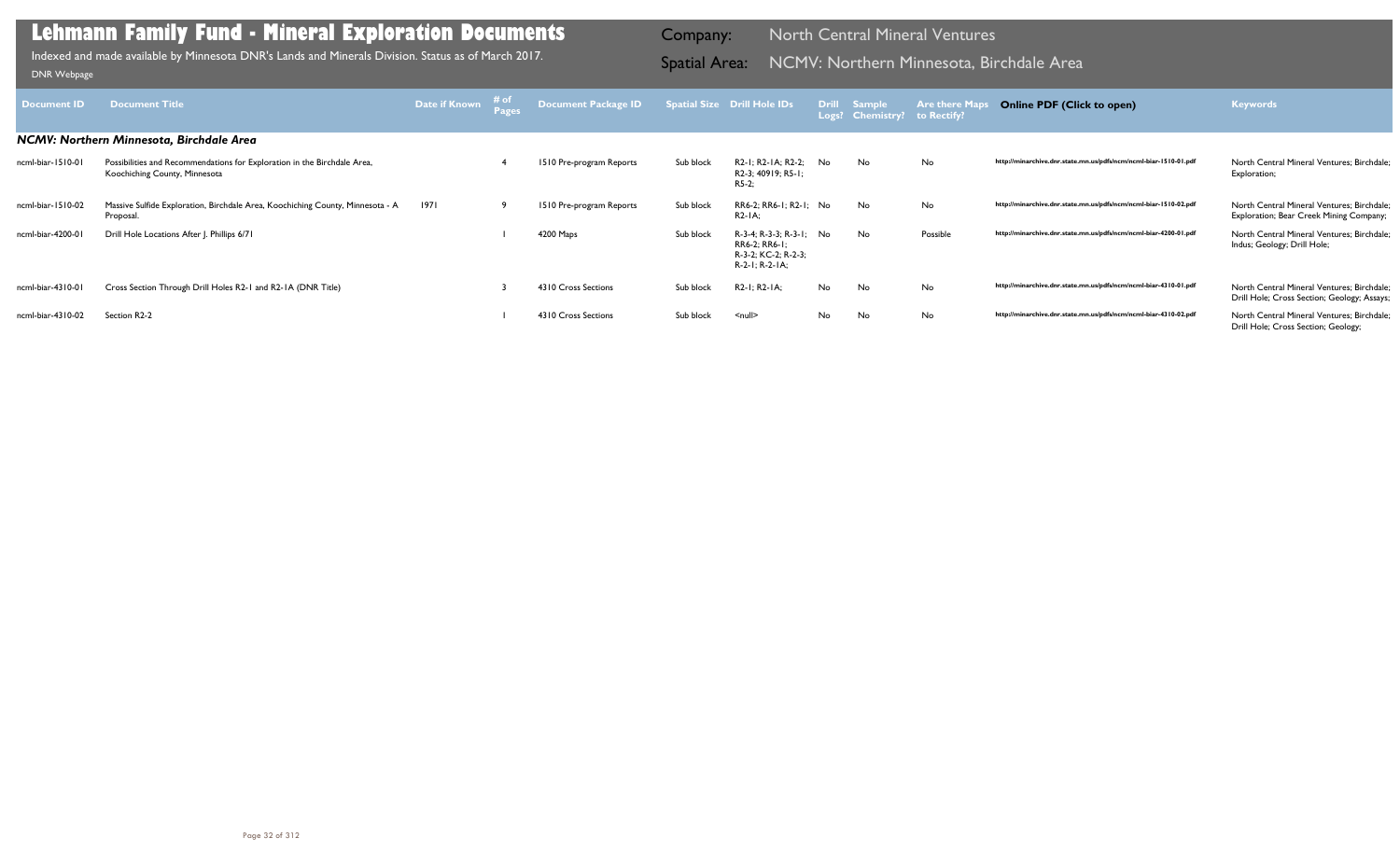| <b>Document ID</b>     | <b>Document Title</b>                                                                     | Date if Known       | # of<br><b>Pages</b> | <b>Document Package ID</b>                             |               | <b>Spatial Size Drill Hole IDs</b>                                               | <b>Drill</b> | <b>Sample</b><br>Logs? Chemistry? | <b>Are there Maps</b><br>to Rectify? | <b>Online PDF (Click to open)</b>                                | <b>Keywords</b>                                                                                                                     |
|------------------------|-------------------------------------------------------------------------------------------|---------------------|----------------------|--------------------------------------------------------|---------------|----------------------------------------------------------------------------------|--------------|-----------------------------------|--------------------------------------|------------------------------------------------------------------|-------------------------------------------------------------------------------------------------------------------------------------|
|                        | NCMV: Northern Minnesota, Birchdale Area, Birchdale                                       |                     |                      |                                                        |               |                                                                                  |              |                                   |                                      |                                                                  |                                                                                                                                     |
| ncml-birc-0411-01      | Invoice 2016                                                                              | October 23,<br>1974 |                      | 0411 Invoices                                          | <b>Target</b> | NCB-1; NCB-2;                                                                    | No           | No                                | No                                   | http://minarchive.dnr.state.mn.us/pdfs/ncm/ncml-birc-0411-01.pdf | North Central Mineral Ventures; Birchdale;<br>Budget; Invoice; Drilling;                                                            |
| ncml-birc-0411-02      | Invoice 2905                                                                              | November<br>11.1974 |                      | 0411 Invoices                                          | Target        | NCB-1; NCB-2;                                                                    | No           | No                                | No                                   | http://minarchive.dnr.state.mn.us/pdfs/ncm/ncml-birc-0411-02.pdf | North Central Mineral Ventures; Birchdale:<br>Budget; Invoice; Drilling;                                                            |
| ncml-birc-         3-0 | Grid Map for Birchdale (DNR Title)                                                        |                     |                      | 1113 Survey Grids                                      | <b>Target</b> | $null$                                                                           | No           | No                                | Possible                             | http://minarchive.dnr.state.mn.us/pdfs/ncm/ncml-birc-1113-01.pdf | North Central Mineral Ventures; Birchdale;<br>Survey Grid; Drill Hole;                                                              |
| ncml-birc-1113-02      | <b>Survey DDH Locations</b>                                                               |                     |                      | 1113 Survey Grids                                      | <b>Target</b> | $S-43-1$ ; $S-43-2$ ;<br>$S-43-3$ ;                                              | No           | No                                | Possible                             | http://minarchive.dnr.state.mn.us/pdfs/ncm/ncml-birc-1113-02.pdf | North Central Mineral Ventures; Birchdale;<br>Texas Gulf Sulphur Company; Survey Grid;<br>Drill Hole;                               |
| ncml-birc-1410-01      | Drill Log for TGS S-43-1 (DNR Title)                                                      | November<br>1967    |                      | 1410 Inherited Proprietary Data                        | Target        | $S-43-1$ ;                                                                       | Yes          | No                                | No                                   | http://minarchive.dnr.state.mn.us/pdfs/ncm/ncml-birc-1410-01.pdf | North Central Mineral Ventures; Texas<br>Gulf Sulphur Company; Smart Option;<br>Birchdale; Indus; Baudette; Drill Log; Core<br>Log; |
| ncml-birc-1410-02      | Drill Log for TGS S-43-2 (DNR Title)                                                      | November<br>1967    |                      | 1410 Inherited Proprietary Data                        | Target        | $S-43-2;$                                                                        | Yes          | No                                | No                                   | http://minarchive.dnr.state.mn.us/pdfs/ncm/ncml-birc-1410-02.pdf | North Central Mineral Ventures; Texas<br>Gulf Sulphur Company; Smart Option;<br>Birchdale; Indus; Baudette; Drill Log; Core<br>Log; |
| ncml-birc-1410-03      | Drill Log for S-43-2 (DNR Title)                                                          |                     | $\overline{2}$       | 1410 Inherited Proprietary Data                        | Target        | $S-43-3;$                                                                        | Yes          | No                                | No                                   | http://minarchive.dnr.state.mn.us/pdfs/ncm/ncml-birc-1410-03.pdf | North Central Mineral Ventures; Texas<br>Gulf Sulphur Company; Smart Option;<br>Birchdale; Indus; Baudette; Drill Log; Core<br>Log; |
| ncml-birc-1410-04      | Texas Gulf Sulphur Company, Smart Option Drill Holes (DNR Title)                          | March 29,<br>1972   | $\overline{2}$       | 1410 Inherited Proprietary Data                        | Target        | S-43-3; S-43-2;                                                                  | No           | No                                | No                                   | http://minarchive.dnr.state.mn.us/pdfs/ncm/ncml-birc-1410-04.pdf | North Central Mineral Ventures; Birchdale;<br>Texas Gulf Sulphur Company; Drill Hole;                                               |
| ncml-birc-1410-05      | Annotated Grid Maps (DNR Title)                                                           |                     |                      | 1410 Inherited Proprietary Data                        | Target        | S-43-1; S-43-2;<br>S-43-3; R2-1; R2-1A;<br>R <sub>2</sub> -3; R <sub>2</sub> -2; | No           | No                                | Possible                             | http://minarchive.dnr.state.mn.us/pdfs/ncm/ncml-birc-1410-05.pdf | North Central Mineral Ventures; Birchdale;<br>Survey Grid; Ground Geophysics; Magnetic<br>Survey; Geochemistry; Drill Hole;         |
| ncml-birc-2222-01      | Total Intensity Magnetic Values, Birchdale Project Area, Koochiching County,<br>Minnesota | <b>July 1974</b>    |                      | 2222 G. Map: Magnetic Surveys                          | Target        | $\leq$ null $\geq$                                                               | No           | No                                | Possible                             | http://minarchive.dnr.state.mn.us/pdfs/ncm/ncml-birc-2222-01.pdf | North Central Mineral Ventures; Birchdale;<br>Magnetic Survey; Contours; Ground<br>Geophysics; Drill Hole;                          |
| ncml-birc-2222-02      | Total Intensity Magnetic Map, Birchdale Project Area, Koochiching Count,<br>Minnesota     | July 1974           |                      | 2222 G. Map: Magnetic Surveys                          | Target        | R2-1A; R2-1; S-43-1; No<br>S-43-2; S-43-3; R2-3;<br>R2-2; NCB-1;<br>$NCB-2;$     |              | No                                | Possible                             | http://minarchive.dnr.state.mn.us/pdfs/ncm/ncml-birc-2222-02.pdf | North Central Mineral Ventures; Birchdale;<br>Magnetic Survey; Contours; Ground<br>Geophysics; Drill Hole;                          |
| ncml-birc-2322-01      | Birchdale Ground Magnetic Profiles (DNR Title)                                            |                     | 13                   | 2322 G. Prof: Magnetic Surveys                         | Sub block     | $\leq$ null $\geq$                                                               | No           | No                                | No                                   | http://minarchive.dnr.state.mn.us/pdfs/ncm/ncml-birc-2322-01.pdf | North Central Mineral Ventures; Birchdale;<br>Magnetic Survey; Ground Geophysics;<br>Profile;                                       |
| ncml-birc-2322-02      | Birchdale Ground Magnetic Profiles, Second Reading (DNR Title)                            |                     | 15                   | 2322 G. Prof: Magnetic Surveys                         | Sub block     | $\leq$ null $\geq$                                                               | No           | No                                | No                                   | http://minarchive.dnr.state.mn.us/pdfs/ncm/ncml-birc-2322-02.pdf | North Central Mineral Ventures; Birchdale;<br>Magnetic Survey; Ground Geophysics;<br>Profile;                                       |
| ncml-birc-3214-01      | Soil Sample Locations & Analyses (Hg), Birchdale Prospect (DNR Title)                     |                     |                      | 3214 U. Mat. Quantitative<br>Locations and Results Map | Target        | $\le$ null $\ge$                                                                 | No           | Yes                               | Possible                             | http://minarchive.dnr.state.mn.us/pdfs/ncm/ncml-birc-3214-01.pdf | North Central Mineral Ventures; Birchdale;<br>Geochemistry; Soil Samples; Assays;<br>Mercury (Hg);                                  |
| ncml-birc-4113-01      | Daily Drill Reports                                                                       | September<br>1974   |                      | 4113 Reports from Drillers                             | Target        | NCB-I;                                                                           | No           | No                                | No                                   | http://minarchive.dnr.state.mn.us/pdfs/ncm/ncml-birc-4113-01.pdf | North Central Mineral Ventures; Birchdale;<br>Drilling; Drill Report;                                                               |
| ncml-birc-4113-02      | Daily Drill Reports                                                                       | October<br>1974     | 18                   | 4113 Reports from Drillers                             | Target        | NCB-1; NCB-2;                                                                    | No           | No                                | No                                   | http://minarchive.dnr.state.mn.us/pdfs/ncm/ncml-birc-4113-02.pdf | North Central Mineral Ventures; Birchdale;<br>Drilling; Drill Report;                                                               |

Indexed and made available by Minnesota DNR's Lands and Minerals Division. Status as of March 2017. **Spatial Area: NCMV: Northern Minnesota, Birchdale Area, Birchdale** الصحيح المسلم DNR Webpage Indexed and made available by Minnesota DNR's Lands and Minerals Division. Status as of March 2017.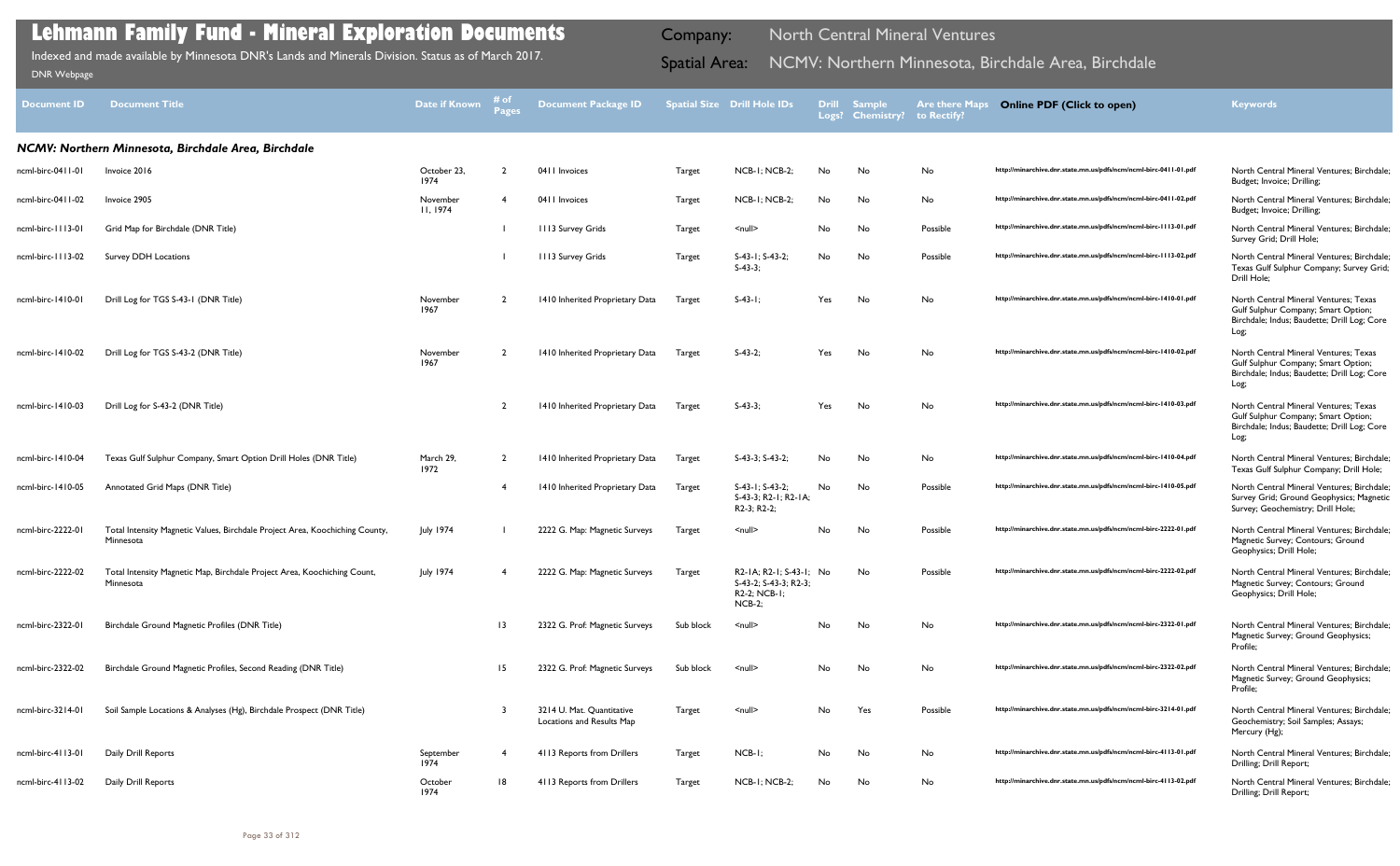| <b>Document ID</b> | <b>Document Title</b>                                                                                                                | Date if Known      | $\begin{array}{c}\n\# \text{ of } \\ \text{Pages}\n\end{array}$ | <b>Document Package ID</b>                          |               | <b>Spatial Size Drill Hole IDs</b>                           |     | Drill Sample<br>Logs? Chemistry? | <b>Are there Maps</b><br>to Rectify? | <b>Online PDF (Click to open)</b>                                | <b>Keywords</b>                                                                                                                                                     |
|--------------------|--------------------------------------------------------------------------------------------------------------------------------------|--------------------|-----------------------------------------------------------------|-----------------------------------------------------|---------------|--------------------------------------------------------------|-----|----------------------------------|--------------------------------------|------------------------------------------------------------------|---------------------------------------------------------------------------------------------------------------------------------------------------------------------|
|                    | NCMV: Northern Minnesota, Birchdale Area, Birchdale                                                                                  |                    |                                                                 |                                                     |               |                                                              |     |                                  |                                      |                                                                  |                                                                                                                                                                     |
| ncml-birc-4240-01  | Plan View Showing Texas Gulf Sulphur and Humble Minerals Diamond Drill Hole<br>Locations. Proposed NCMV Drill Sites Areas I, II, III | August 01,<br>1972 |                                                                 | 4240 Drill Collar & Channel<br>Sample Location Maps | Target        | R2-1A: R2-1: S-43-1: No<br>S-43-2; S-43-3; R2-3;<br>$R2-2$ ; |     | No.                              | Possible                             | http://minarchive.dnr.state.mn.us/pdfs/ncm/ncml-birc-4240-01.pdf | North Central Mineral Ventures: Texas<br>Gulf Sulphur Company; Humble Oil &<br>Refining Co.; Birchdale; Drill Hole; Assays;<br>Copper (Cu); Zinc (Zn); Silver (Ag); |
| ncml-birc-4310-01  | Diamond Drill Hole Cross Section, Birchdale Project, DDH NCB-2                                                                       | 1974               |                                                                 | 4310 Cross Sections                                 | Target        | NCB-2; S 43-2;                                               | No  | No                               | No                                   | http://minarchive.dnr.state.mn.us/pdfs/ncm/ncml-birc-4310-01.pdf | North Central Mineral Ventures: Birchdale:<br>Drill Hole; Cross Section; Geology;                                                                                   |
| ncml-birc-4310-02  | <b>NCB #I Cross Section</b>                                                                                                          |                    |                                                                 | 4310 Cross Sections                                 | Target        | $NCB-I;$                                                     | No  | No                               | No                                   | http://minarchive.dnr.state.mn.us/pdfs/ncm/ncml-birc-4310-02.pdf | North Central Mineral Ventures: Birchdale:<br>Drill Hole; Cross Section; Geology;                                                                                   |
| ncml-birc-4411-01  | Drill Logs for NCB-1 (DNR Title)                                                                                                     | October<br>1974    | $\overline{13}$                                                 | 4411 Diamond Drill Core                             | <b>Target</b> | $NCB-I;$                                                     | Yes | Yes                              | No                                   | http://minarchive.dnr.state.mn.us/pdfs/ncm/ncml-birc-4411-01.pdf | North Central Mineral Ventures: Birchdale:<br>Drill Log; Core Log; Assays; Gold (Au);<br>Silver (Ag); Copper (Cu); Zinc (Zn);                                       |
| ncml-birc-4411-02  | Drill Logs for NCB-2 (DNR Title)                                                                                                     | October<br>1974    |                                                                 | 4411 Diamond Drill Core                             | <b>Target</b> | $NCB-2;$                                                     | Yes | Yes                              | No                                   | http://minarchive.dnr.state.mn.us/pdfs/ncm/ncml-birc-4411-02.pdf | North Central Mineral Ventures; Birchdale;<br>Drill Log; Core Log; Assays; Gold (Au);<br>Silver (Ag); Copper (Cu); Zinc (Zn);                                       |

Indexed and made available by Minnesota DNR's Lands and Minerals Division. Status as of March 2017. **Spatial Area: NCMV: Northern Minnesota, Birchdale Area, Birchdale** الصحيح المسلم DNR Webpage Indexed and made available by Minnesota DNR's Lands and Minerals Division. Status as of March 2017.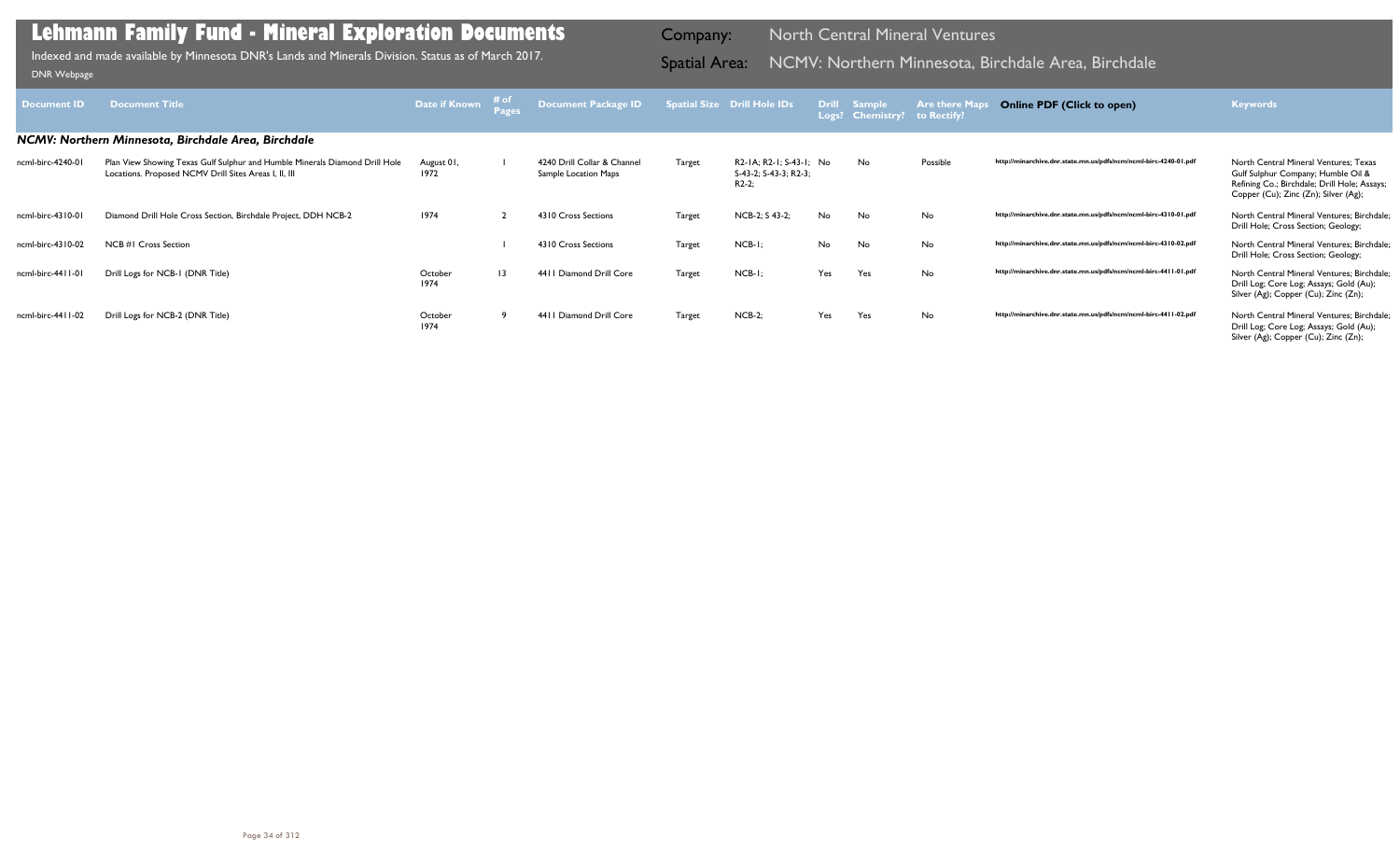North Central Mineral Ventures; Texas<br>Gulf Sulphur Company; Birchdale; Indus; Baudette; Drill Log; Core Log;

| DNR Webpage                                                         | <b>Lehmann Family Fund - Mineral Exploration Documents</b><br>Indexed and made available by Minnesota DNR's Lands and Minerals Division. Status as of March 2017. | <b>Company:</b> |  | <b>North Central Mineral Ventures</b><br>Spatial Area: NCMV: Northern Minnesota, Bi                                           |           |               |     |                              |    |  |  |
|---------------------------------------------------------------------|-------------------------------------------------------------------------------------------------------------------------------------------------------------------|-----------------|--|-------------------------------------------------------------------------------------------------------------------------------|-----------|---------------|-----|------------------------------|----|--|--|
| <b>Document ID</b>                                                  | <b>Document Title</b>                                                                                                                                             |                 |  | Date if Known $\frac{\text{\# of}}{\text{Pases}}$ Document Package ID Spatial Size Drill Hole IDs Drill Sample Are there Maps |           |               |     | Logs? Chemistry? to Rectify? |    |  |  |
| NCMV: Northern Minnesota, Birchdale Area, Texas Gulf Sulphur Grid 6 |                                                                                                                                                                   |                 |  |                                                                                                                               |           |               |     |                              |    |  |  |
| ncml-tg06-1410-01                                                   | Drill Logs for TGS RR6-1 (DNR Title)                                                                                                                              | 1969            |  | 1410 Inherited Proprietary Data                                                                                               | Sub block | <b>RR6-1:</b> | Yes | No.                          | No |  |  |

## Birchdale Area, Texas Gulf Sulphur Grid <mark>6</mark> Inde

### **Online PDF (Click to open) Keywords**

http://minarchive.dnr.state.mn.us/pdfs/ncm/ncml-tg06-1410-01.pdf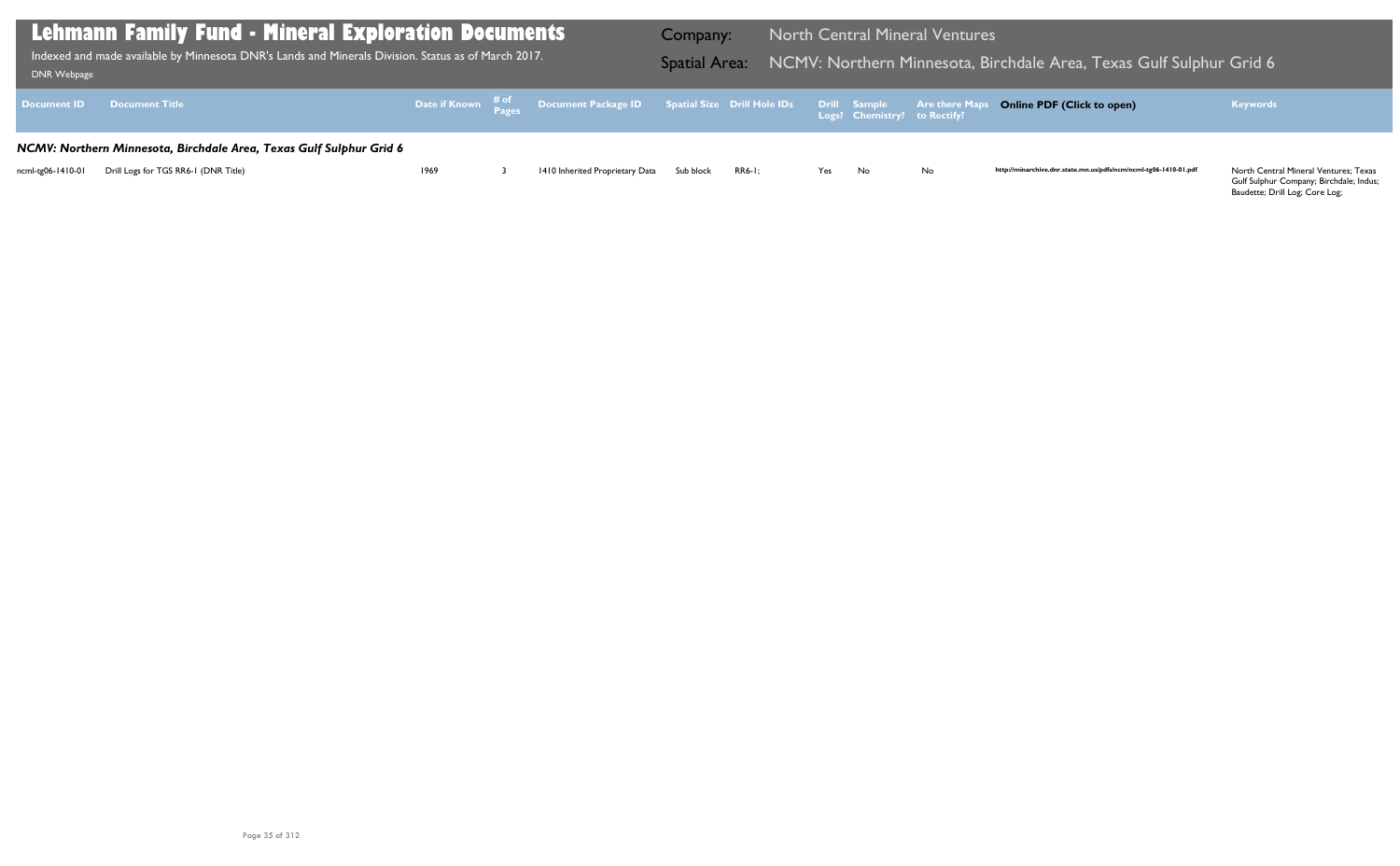| <b>Document ID</b>                     | <b>Document Title</b>                                                                           | Date if Known        | # of<br><b>Pages</b> | <b>Document Package ID</b>                              |           | <b>Spatial Size Drill Hole IDs</b> | <b>Drill</b><br>Logs? | <b>Sample</b><br><b>Chemistry?</b> | <b>Are there Maps</b><br>to Rectify? | <b>Online PDF (Click to open)</b>                                | <b>Keywords</b>                                                                                           |
|----------------------------------------|-------------------------------------------------------------------------------------------------|----------------------|----------------------|---------------------------------------------------------|-----------|------------------------------------|-----------------------|------------------------------------|--------------------------------------|------------------------------------------------------------------|-----------------------------------------------------------------------------------------------------------|
| <b>NCMV: Northern Minnesota, Indus</b> |                                                                                                 |                      |                      |                                                         |           |                                    |                       |                                    |                                      |                                                                  |                                                                                                           |
| ncml-inds-0120-01                      | Indus Area, Koochiching County, Minnesota                                                       |                      |                      | 0120 Informal Notes & Doodles                           | Sub block | $\leq$ null $\geq$                 | No.                   | No                                 | No                                   | http://minarchive.dnr.state.mn.us/pdfs/ncm/ncml-inds-0120-01.pdf | North Central Mineral Ventures: Indus:<br>Land Ownership;                                                 |
| ncml-inds-0210-01                      | Enclosed, You Will Find A Copy of Analyses (DNR Title)                                          | March 1974           |                      | 0210 Business                                           | Sub block | $\leq$ null $\geq$                 | No                    | No                                 | No                                   | http://minarchive.dnr.state.mn.us/pdfs/ncm/ncml-inds-0210-01.pdf | North Central Mineral Ventures: Indus:<br>Correspondence; Analytical Result;                              |
| ncml-inds-0210-02                      | Correspondence Between Mr. Eisenbrey and Mrs. Vedaa (DNR Title)                                 | 1974                 |                      | 0210 Business                                           | Sub block | $\leq$ null $\geq$                 | No                    | No                                 | <b>No</b>                            | http://minarchive.dnr.state.mn.us/pdfs/ncm/ncml-inds-0210-02.pdf | North Central Mineral Ventures: Indus:<br>Correspondence; Leases; Mineral<br>Ownership; Permits;          |
| ncml-inds-1100-01                      | Indus Area (DNR Title)                                                                          |                      |                      | 1100 Base Maps, Profiles, and<br><b>Cross Sections</b>  | Sub block | $\leq$ null $\geq$                 | No.                   | No                                 | Possible                             | http://minarchive.dnr.state.mn.us/pdfs/ncm/ncml-inds-1100-01.pdf | North Central Mineral Ventures: Indus:<br>Plan Map;                                                       |
| ncml-inds-1100-02                      | Koochiching County, Minnesota, Indus Area                                                       |                      |                      | 1100 Base Maps, Profiles, and<br><b>Cross Sections</b>  | Sub block | $\leq$ null $\geq$                 | No                    | No                                 | Possible                             | http://minarchive.dnr.state.mn.us/pdfs/ncm/ncml-inds-1100-02.pdf | North Central Mineral Ventures; Indus;<br>Plan Map;                                                       |
| ncml-inds-1120-01                      | Figure 2a Minnesota Greenstones & Gabbro Formations                                             |                      |                      | 1120 Geology, Geophysical, &<br><b>Geochemical Maps</b> | Sub block | $\leq$ null $\geq$                 | No                    | No                                 | Possible                             | http://minarchive.dnr.state.mn.us/pdfs/ncm/ncml-inds-1120-01.pdf | North Central Mineral Ventures: Indus:<br>Geology;                                                        |
| ncml-inds-1120-02                      | Koochiching County, Minnesota, Location Map with Generalized Geology                            |                      |                      | 1120 Geology, Geophysical, &<br><b>Geochemical Maps</b> | Sub block | $\leq$ null $\geq$                 | No                    | No                                 | Possible                             | http://minarchive.dnr.state.mn.us/pdfs/ncm/ncml-inds-1120-02.pdf | North Central Mineral Ventures; Indus;<br>Geology;                                                        |
| ncml-inds-1130-01                      | Indus, Watous, Lindford                                                                         |                      |                      | 1130 Ownership Maps                                     | Sub block | $\leq$ null $\geq$                 | No                    | No                                 | Possible                             | http://minarchive.dnr.state.mn.us/pdfs/ncm/ncml-inds-1130-01.pdf | North Central Mineral Ventures; Indus;<br>Plat Map;                                                       |
| ncml-inds-2432-01                      | Magnetic Survey Field Notes (DNR Title)                                                         |                      | $\overline{10}$      | 2432 FN Magnetic Surveys                                | Sub block | $\leq$ null $\geq$                 | No                    | No                                 | No                                   | http://minarchive.dnr.state.mn.us/pdfs/ncm/ncml-inds-2432-01.pdf | North Central Mineral Ventures: Ground<br>Geophysics; Magnetic Survey;                                    |
| ncml-inds-3113-01                      | Mercury Analysis Summary, Michigan Sample Set "JUN"                                             |                      |                      | 3113 Internal Data Sets                                 | Sub block | $\leq$ null $\geq$                 | No                    | Yes                                | No                                   | http://minarchive.dnr.state.mn.us/pdfs/ncm/ncml-inds-3113-01.pdf | North Central Mineral Ventures; Birchdale;<br>Indus; Geochemistry; Assays; Soil Samples;<br>Mercury (Hg); |
| ncml-inds-3122-01                      | Report of Spectrographic Analysis                                                               | February 27,<br>1974 |                      | 3122 External Data Sets                                 | Sub block | $\leq$ null $\geq$                 | No                    | Yes                                | No                                   | http://minarchive.dnr.state.mn.us/pdfs/ncm/ncml-inds-3122-01.pdf | North Central Mineral Ventures: Indus:<br>Assays; Analytical Result;                                      |
| ncml-inds-3214-01                      | Indus Area Sec 16 T159N R25W, Koochiching County, Minnesota - Mercury<br>Values in Soil in ppb. |                      | $\mathcal{D}$        | 3214 U. Mat. Quantitative<br>Locations and Results Map  | Sub block | $\leq$ null $\geq$                 | No.                   | No                                 | Possible                             | http://minarchive.dnr.state.mn.us/pdfs/ncm/ncml-inds-3214-01.pdf | North Central Mineral Ventures; Indus;<br>Geochemistry; Assays; Soil Samples;<br>Mercury (Hg);            |

Indexed and made available by Minnesota DNR's Lands and Minerals Division. Status as of March 2017. **Spatial Area: NCMV: Northern Minnesota, Indus** Bonk Webpage Indexed and made available by Minnesota DNR's Lands and Minerals Division. Status as of March 2017.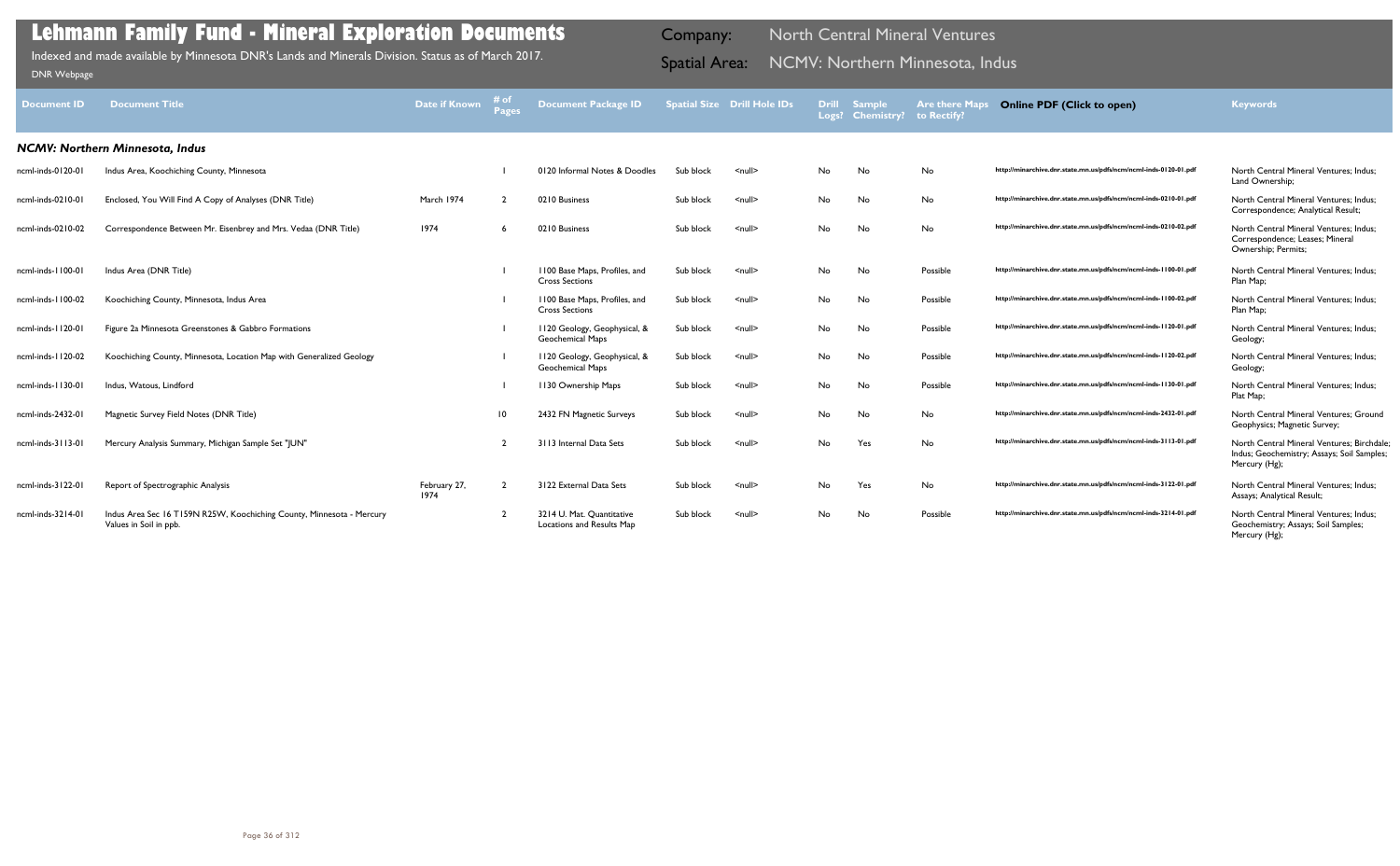| <b>Document ID</b> | <b>Document Title</b>                                                                                                           | Date if Known         | # of<br><b>Pages</b> | <b>Document Package ID</b>    |           | <b>Spatial Size Drill Hole IDs</b> | <b>Drill</b><br>Logs? | <b>Sample</b><br><b>Chemistry?</b> | <b>Are there Maps</b><br>to Rectify? | <b>Online PDF (Click to open)</b>                                | <b>Keywords</b>                                                                                                                                                                              |
|--------------------|---------------------------------------------------------------------------------------------------------------------------------|-----------------------|----------------------|-------------------------------|-----------|------------------------------------|-----------------------|------------------------------------|--------------------------------------|------------------------------------------------------------------|----------------------------------------------------------------------------------------------------------------------------------------------------------------------------------------------|
|                    | NCMV: Northern Minnesota, Raspberry Gold Prospect                                                                               |                       |                      |                               |           |                                    |                       |                                    |                                      |                                                                  |                                                                                                                                                                                              |
| ncml-rzbr-0120-01  | Research Notes (DNR Title)                                                                                                      |                       |                      | 0120 Informal Notes & Doodles | Sub block | $null$                             | No                    | No                                 | No                                   | http://minarchive.dnr.state.mn.us/pdfs/ncm/ncml-rzbr-0120-01.pdf | North Central Mineral Ventures;<br>Raspberry Gold; Gold (Au); Exploration;                                                                                                                   |
| ncml-rzbr-0120-02  | Raspberry - Phoned in by Assayer Ltd.                                                                                           |                       |                      | 0120 Informal Notes & Doodles | Sub block | <null></null>                      | No                    | Yes                                | No                                   | http://minarchive.dnr.state.mn.us/pdfs/ncm/ncml-rzbr-0120-02.pdf | <b>North Central Mineral Ventures;</b><br>Raspberry Gold; Assays; Gold (Au); Silver<br>(Ag);                                                                                                 |
| ncml-rzbr-0120-03  | Feet of Drilling 1974 Raspberry                                                                                                 | 1974                  |                      | 0120 Informal Notes & Doodles | Sub block | <null></null>                      | No                    | No                                 | No                                   | http://minarchive.dnr.state.mn.us/pdfs/ncm/ncml-rzbr-0120-03.pdf | North Central Mineral Ventures;<br>Raspberry Gold; Drilling;                                                                                                                                 |
| ncml-rzbr-0210-01  | Raspberry Gold and Silver Prospect, St. Louis County, Minnesota. Submittal by<br>American Shield Corporation, Duluth, Minnesota | December<br>07, 1973  | $\overline{2}$       | 0210 Business                 | Sub block | $\leq$ null $\geq$                 | No                    | No                                 | No                                   | http://minarchive.dnr.state.mn.us/pdfs/ncm/ncml-rzbr-0210-01.pdf | Ely; Raspberry Gold; Correspondence;<br>Geology;                                                                                                                                             |
| ncml-rzbr-0210-02  | Raspberry Gold Prospect, Minnesota                                                                                              | January 10,<br>1974   | $\overline{2}$       | 0210 Business                 | Sub block | $null$                             | No                    | No                                 | No                                   | http://minarchive.dnr.state.mn.us/pdfs/ncm/ncml-rzbr-0210-02.pdf | Ely; Raspberry Gold; Geology; Structural<br>Geology; Correspondence;                                                                                                                         |
| ncml-rzbr-0210-03  | Raspberry Prospect - Geochemical Sampling                                                                                       | May 23, 1974          |                      | 0210 Business                 | Sub block | $null$                             | No                    | Yes                                | No                                   | http://minarchive.dnr.state.mn.us/pdfs/ncm/ncml-rzbr-0210-03.pdf | North Central Mineral Ventures:<br>Raspberry Gold; Correspondence; Soil<br>Samples; Geochemistry; Copper (Cu); Zinc<br>(Zn); Gold (Au); Silver (Ag); Arsenic (As);<br>Geology;               |
| ncml-rzbr-0210-04  | Raspberry Gold Prospect - St. Louis County, Minnesota: Pre-Lease Exploration<br>Program                                         | March 25,<br>1974     |                      | 0210 Business                 | Sub block | $null$                             | No                    | Yes                                | Possible                             | http://minarchive.dnr.state.mn.us/pdfs/ncm/ncml-rzbr-0210-04.pdf | North Central Mineral Ventures;<br>Raspberry Gold; Geochemistry; Soil<br>Samples; Exploration; Drilling; Survey Grid;                                                                        |
| ncml-rzbr-0210-05  | Letter and Abstract (DNR Title)                                                                                                 | March 29,<br>1974     |                      | 0210 Business                 | Sub block | <null></null>                      | No                    | No                                 | No                                   | http://minarchive.dnr.state.mn.us/pdfs/ncm/ncml-rzbr-0210-05.pdf | North Central Mineral Ventures; American<br>Shield Corporation; Raspberry Gold;<br>Geology;                                                                                                  |
| ncml-rzbr-0210-06  | Raspberry Assignment, St. Louis County, MN                                                                                      | <b>July 1974</b>      |                      | 0210 Business                 | Sub block | <null></null>                      | No                    | No                                 | Possible                             | http://minarchive.dnr.state.mn.us/pdfs/ncm/ncml-rzbr-0210-06.pdf | Ely; Raspberry Gold; Correspondence;<br>Leases;                                                                                                                                              |
| ncml-rzbr-0210-07  | Geochemistry and EM Conductor Associated with Hole S-2 (DNR Title)                                                              | August 20,<br>1974    |                      | 0210 Business                 | Sub block | $S-2;$                             | No                    | No                                 | No                                   | http://minarchive.dnr.state.mn.us/pdfs/ncm/ncml-rzbr-0210-07.pdf | North Central Mineral Ventures;<br>Raspberry Gold; Correspondence;<br>Airborne Geophysics; Ground Geophysics;<br>Electromagnetic Survey; Conductor;<br>Profile; Magnetic Survey; Drill Hole; |
| ncml-rzbr-0210-08  | Additional Raspberry Data: Turam Survey (DNR Title)                                                                             | August 28,<br>1974    |                      | 0210 Business                 | Sub block | <null></null>                      | No.                   | No                                 | No.                                  | http://minarchive.dnr.state.mn.us/pdfs/ncm/ncml-rzbr-0210-08.pdf | <b>North Central Mineral Ventures:</b><br>Raspberry Gold; Ground Geophysics;<br>Electromagnetic Survey; Correspondence;                                                                      |
| ncml-rzbr-0210-09  | NCMV - Minnesota Core Storage Building                                                                                          | <b>July 1975</b>      |                      | 0210 Business                 | Sub block | $<$ null $>$                       | No                    | No                                 | No                                   | http://minarchive.dnr.state.mn.us/pdfs/ncm/ncml-rzbr-0210-09.pdf | Ely; Raspberry Gold; Birchdale;<br>Correspondence; Core Samples;                                                                                                                             |
| ncml-rzbr-0210-10  | Request for Soil Geochemistry and Assay Values (DNR Title)                                                                      | May 29, 1979          |                      | 0210 Business                 | Sub block | RZ-6;                              | No                    | No                                 | No                                   | http://minarchive.dnr.state.mn.us/pdfs/ncm/ncml-rzbr-0210-10.pdf | North Central Mineral Ventures;<br>Raspberry Gold; Correspondence; Soil<br>Samples; Geochemistry; Assays; Drill Hole;<br>Arsenic (As);                                                       |
| ncml-rzbr-0410-01  | RZ- Total Direct Cost (DNR Title)                                                                                               |                       |                      | 0410 Budget                   | Sub block | $<$ null $>$                       | No                    | No                                 | No                                   | http://minarchive.dnr.state.mn.us/pdfs/ncm/ncml-rzbr-0410-01.pdf | <b>North Central Mineral Ventures;</b><br>Raspberry Gold; Budget; Drilling;                                                                                                                  |
| ncml-rzbr-0411-01  | Invoice 2332                                                                                                                    | September<br>06, 1974 |                      | 0411 Invoices                 | Sub block | $RZ-I;$                            | No                    | No                                 | No                                   | http://minarchive.dnr.state.mn.us/pdfs/ncm/ncml-rzbr-0411-01.pdf | North Central Mineral Ventures;<br>Raspberry Gold; Budget; Invoice; Drilling;                                                                                                                |
| ncml-rzbr-0411-02  | Invoice 2460                                                                                                                    | September<br>23, 1974 | $\overline{2}$       | 0411 Invoices                 | Sub block | RZ-1; RZ-2;                        | No                    | No                                 | No                                   | http://minarchive.dnr.state.mn.us/pdfs/ncm/ncml-rzbr-0411-02.pdf | North Central Mineral Ventures;<br>Raspberry Gold; Budget; Invoice; Drilling;                                                                                                                |
| ncml-rzbr-0411-03  | Invoice 3201                                                                                                                    | November<br>25, 1974  | $\overline{2}$       | 0411 Invoices                 | Sub block | $RZ-3;$                            | No                    | No                                 | No                                   | http://minarchive.dnr.state.mn.us/pdfs/ncm/ncml-rzbr-0411-03.pdf | North Central Mineral Ventures;<br>Raspberry Gold; Budget; Invoice; Drilling;                                                                                                                |
| ncml-rzbr-0411-04  | Invoice 3229                                                                                                                    | December<br>12, 1974  |                      | 0411 Invoices                 | Sub block | RZ-3; RZ-4;                        | No                    | No                                 | No                                   | http://minarchive.dnr.state.mn.us/pdfs/ncm/ncml-rzbr-0411-04.pdf | <b>North Central Mineral Ventures;</b><br>Raspberry Gold; Budget; Invoice; Drilling;                                                                                                         |

Indexed and made available by Minnesota DNR's Lands and Minerals Division. Status as of March 2017. **Spatial Area: NCMV: Northern Minnesota, Raspberry Gold Prospect** DNR Webpage Indexed and made available by Minnesota DNR's Lands and Minerals Division. Status as of March 2017.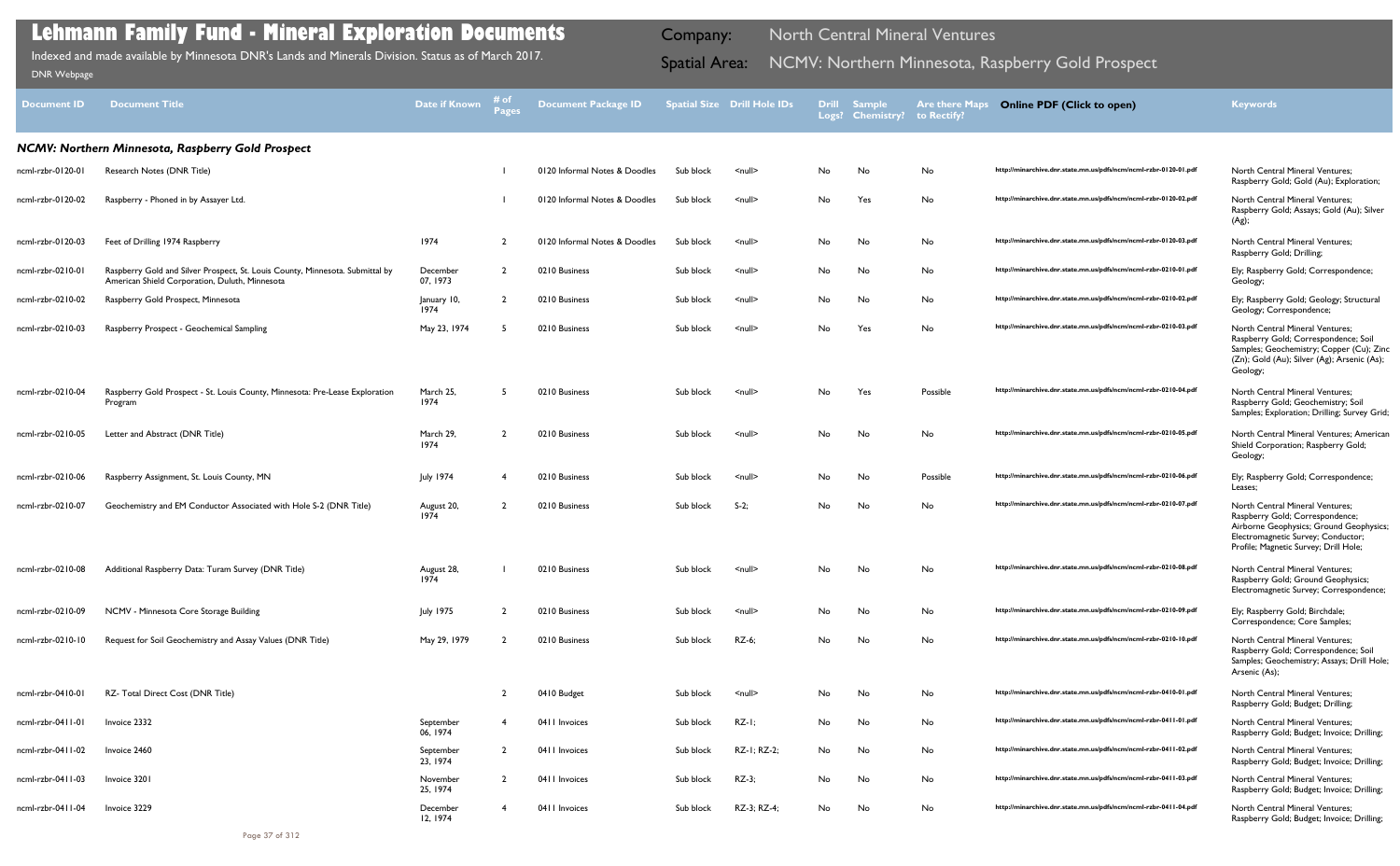| <b>Document ID</b> | Document Title                                                                                                                | Date if Known        | Pages          | <b>Document Package ID</b>                              |           | Spatial Size Drill Hole IDs                                                              |     | <b>Drill Sample</b><br>Logs? Chemistry? to Rectify? | <b>Are there Maps</b> | <b>Online PDF (Click to open)</b>                                | <b>Keywords</b>                                                                                                                                                                                                                                                                          |
|--------------------|-------------------------------------------------------------------------------------------------------------------------------|----------------------|----------------|---------------------------------------------------------|-----------|------------------------------------------------------------------------------------------|-----|-----------------------------------------------------|-----------------------|------------------------------------------------------------------|------------------------------------------------------------------------------------------------------------------------------------------------------------------------------------------------------------------------------------------------------------------------------------------|
|                    | NCMV: Northern Minnesota, Raspberry Gold Prospect                                                                             |                      |                |                                                         |           |                                                                                          |     |                                                     |                       |                                                                  |                                                                                                                                                                                                                                                                                          |
| ncml-rzbr-0411-05  | Invoice 3397                                                                                                                  | December<br>30, 1974 | -4             | 0411 Invoices                                           | Sub block | RZ-4; RZ-5; RZ-6;                                                                        | No  | No                                                  | No                    | http://minarchive.dnr.state.mn.us/pdfs/ncm/ncml-rzbr-0411-05.pdf | <b>North Central Mineral Ventures;</b><br>Raspberry Gold; Budget; Invoice; Drilling;                                                                                                                                                                                                     |
| ncml-rzbr-1100-01  | Topographic Map Covering the Raspberry Gold Prospect Area                                                                     | 1974                 |                | 1100 Base Maps, Profiles, and<br><b>Cross Sections</b>  | Sub block | $null$                                                                                   | No  | No                                                  | Possible              | http://minarchive.dnr.state.mn.us/pdfs/ncm/ncml-rzbr-1100-01.pdf | North Central Mineral Ventures;<br>Raspberry Gold; Topography                                                                                                                                                                                                                            |
| ncml-rzbr-1110-01  | Raspberry Gold Prospect Area 1974 Grid Map (DNR Title)                                                                        | 1974                 |                | III0 Base Maps & Survey Grids                           | Sub block | $null$                                                                                   | No  | No                                                  | Possible              | http://minarchive.dnr.state.mn.us/pdfs/ncm/ncml-rzbr-1110-01.pdf | <b>North Central Mineral Ventures;</b><br>Raspberry Gold; Topography; Survey Grid;                                                                                                                                                                                                       |
| ncml-rzbr-1113-01  | Blank Grid Map (DNR Title)                                                                                                    |                      |                | 1113 Survey Grids                                       | Sub block | $null$                                                                                   | No  | No                                                  | Possible              | http://minarchive.dnr.state.mn.us/pdfs/ncm/ncml-rzbr-1113-01.pdf | <b>North Central Mineral Ventures;</b><br>Raspberry Gold; Survey Grid;                                                                                                                                                                                                                   |
| ncml-rzbr-1120-03  | Geologic Map, Shagawa Lake Area                                                                                               | April 24,<br>1970    |                | 1120 Geology, Geophysical, &<br><b>Geochemical Maps</b> | Sub block | $\leq$ null $\geq$                                                                       | No  | No.                                                 | Possible              | http://minarchive.dnr.state.mn.us/pdfs/ncm/ncml-rzbr-1120-03.pdf | <b>North Central Mineral Ventures;</b><br>Raspberry Gold; Bear Creek Mining<br>Company; Geology; Mineral Ownership;<br>Electromagnetic Survey; Anomalies;                                                                                                                                |
| ncml-rzbr-1130-01  | Land Ownership Map                                                                                                            |                      |                | 1130 Ownership Maps                                     | Sub block | $null$                                                                                   | No  | No                                                  | Possible              | http://minarchive.dnr.state.mn.us/pdfs/ncm/ncml-rzbr-1130-01.pdf | <b>North Central Mineral Ventures;</b><br>Raspberry Gold; Whiteside; Land<br>Ownership;                                                                                                                                                                                                  |
| ncml-rzbr-1410-01  | BCMC Shagawa Grid 2 HLEM Profiles                                                                                             |                      |                | 1410 Inherited Proprietary Data                         | Sub block | $null$                                                                                   | No  | No                                                  | No                    | http://minarchive.dnr.state.mn.us/pdfs/ncm/ncml-rzbr-1410-01.pdf | <b>North Central Mineral Ventures;</b><br>Raspberry Gold; Ground Geophysics;<br>Electromagnetic Survey;                                                                                                                                                                                  |
| ncml-rzbr-1410-02  | Field Notes and Maps from Whiteside                                                                                           |                      | -3             | 1410 Inherited Proprietary Data                         | Sub block | $null$                                                                                   | No  | No                                                  | Possible              | http://minarchive.dnr.state.mn.us/pdfs/ncm/ncml-rzbr-1410-02.pdf | <b>North Central Mineral Ventures;</b><br>Raspberry Gold; Geology;                                                                                                                                                                                                                       |
| ncml-rzbr-1410-03  | Geologic Sketch Map of Area Including Horc Van Vac Prospect                                                                   |                      |                | 1410 Inherited Proprietary Data                         | Sub block | $null$                                                                                   | No  | No                                                  | Possible              | http://minarchive.dnr.state.mn.us/pdfs/ncm/ncml-rzbr-1410-03.pdf | <b>North Central Mineral Ventures;</b><br>Raspberry Gold; Geology; Outcrop;                                                                                                                                                                                                              |
| ncml-rzbr-1410-04  | Ground Magnetic Map: Shagawa Grids No. 1 & No. 2, VermEly, Minnesota                                                          | February<br>1970     |                | 1410 Inherited Proprietary Data                         | Sub block | $null$                                                                                   | No  | No                                                  | Possible              | http://minarchive.dnr.state.mn.us/pdfs/ncm/ncml-rzbr-1410-04.pdf | North Central Mineral Ventures;<br>Raspberry Gold; Ground Geophysics;<br>Magnetic Survey; Contours;                                                                                                                                                                                      |
| ncml-rzbr-1410-05  | Whiteside Drilling 1960, DDH #1, #3, and #6                                                                                   |                      | -9             | 1410 Inherited Proprietary Data                         | Sub block | WS-1; WS-3; WS-6; Yes                                                                    |     | No                                                  | No                    | http://minarchive.dnr.state.mn.us/pdfs/ncm/ncml-rzbr-1410-05.pdf | North Central Mineral Ventures;<br>Whiteside; Raspberry Gold; Drill Hole;<br>Core Log; Drill Log;                                                                                                                                                                                        |
| ncml-rzbr-1410-06  | Drill Holes 1-5 Sept. 27-Nov. 2, 1962                                                                                         | 1962                 | $\overline{2}$ | 1410 Inherited Proprietary Data                         | Sub block | WS-1; WS-2; WS-3; No<br>WS-4; WS-5; WS-6;<br>$S-2; S-3;$                                 |     | No                                                  | Possible              | http://minarchive.dnr.state.mn.us/pdfs/ncm/ncml-rzbr-1410-06.pdf | North Central Mineral Ventures;<br>Whiteside; Raspberry Gold; Drill Hole;                                                                                                                                                                                                                |
| ncml-rzbr-1410-07  | Certificates of Analysis from Whiteside Drilling Program (DNR Title)                                                          |                      |                | 1410 Inherited Proprietary Data                         | Sub block | WS-1; WS-2; WS-5; No<br>WS-3; WS-6; WS-7;<br>$WS-9$                                      |     | Yes                                                 | No                    | http://minarchive.dnr.state.mn.us/pdfs/ncm/ncml-rzbr-1410-07.pdf | North Central Mineral Ventures;<br>Whiteside; Raspberry Gold; Drill Hole;<br>Assays; Gold (Au); Silver (Ag);                                                                                                                                                                             |
| ncml-rzbr-1410-08  | Results of Diamond Drill Work Done                                                                                            | August 1901          | -4             | 1410 Inherited Proprietary Data                         | Sub block | 9; 10; 1; 11;                                                                            | Yes | No                                                  | No                    | http://minarchive.dnr.state.mn.us/pdfs/ncm/ncml-rzbr-1410-08.pdf | North Central Mineral Ventures;<br>Raspberry Gold; Drill Hole;                                                                                                                                                                                                                           |
| ncml-rzbr-1410-09  | Electromagnetic Survey for Bear Creek Mining Company, Shagawa Grid No. 2                                                      | August 1965          |                | 1410 Inherited Proprietary Data                         | Sub block | $\leq$ null $\geq$                                                                       | No  | No                                                  | Possible              | http://minarchive.dnr.state.mn.us/pdfs/ncm/ncml-rzbr-1410-09.pdf | North Central Mineral Ventures;<br>Raspberry Gold; Bear Creek Mining<br>Company; Ground Geophysics;<br>Electromagnetic Survey;                                                                                                                                                           |
| ncml-rzbr-1450-01  | Explanation for International Falls Bedrock Geologic Map                                                                      |                      | 3              | 1450 Miscellaneous Data                                 | Sub block | $null$                                                                                   | No  | No                                                  | No                    | http://minarchive.dnr.state.mn.us/pdfs/ncm/ncml-rzbr-1450-01.pdf | North Central Mineral Ventures;<br>Raspberry Gold; Geology;                                                                                                                                                                                                                              |
| ncml-rzbr-1520-01  | North Central Mineral Ventures: Raspberry Gold Prospect, St. Louis County,<br>Minnesota, Progress Report for 1974 Exploration | February 10,<br>1975 | 35             | 1520 Mid-program Progress<br>Reports                    | Sub block | WS-1; WS-2; WS-3;<br>WS-4; WS-5; WS-6;<br>S-2; RZ-1; RZ-2;<br>RZ-3; RZ-4; RZ-5;<br>RZ-6; | Yes | Yes                                                 | Possible              | http://minarchive.dnr.state.mn.us/pdfs/ncm/ncml-rzbr-1520-01.pdf | <b>North Central Mineral Ventures;</b><br>Raspberry Gold; Geology; Geochemistry;<br>Ground Geophysics; Magnetic Survey;<br>Contours; Anomalies; Electromagnetic<br>Survey; Assays; Gold (Au); Silver (Ag);<br>Copper (Cu); Zinc (Zn); Mercury (Hg);<br>Drill Hole; Core Log; Rock Sample |

Indexed and made available by Minnesota DNR's Lands and Minerals Division. Status as of March 2017. **Spatial Area: NCMV: Northern Minnesota, Raspberry Gold Prospect** DNR Webpage Indexed and made available by Minnesota DNR's Lands and Minerals Division. Status as of March 2017.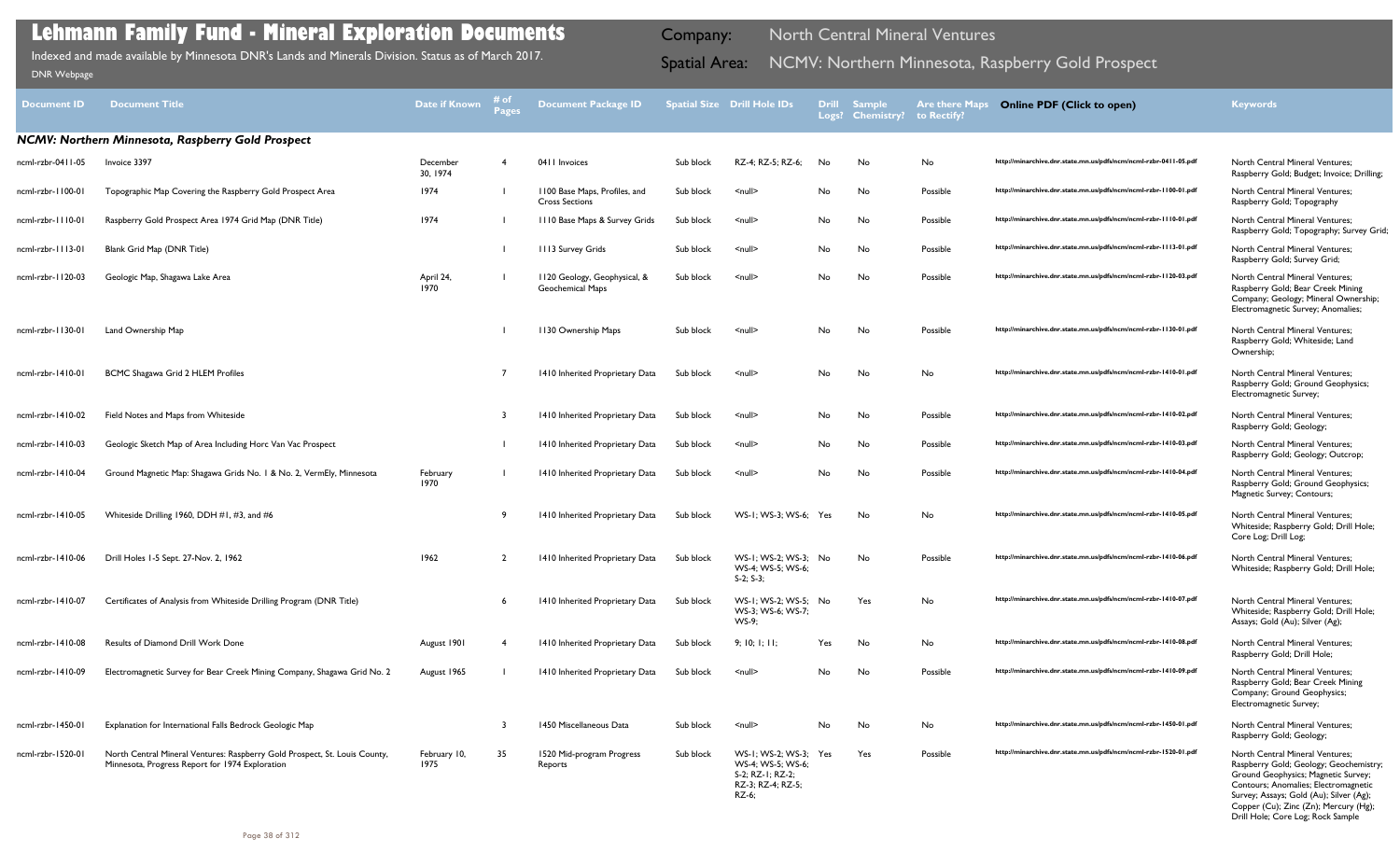| <b>Document ID</b> | <b>Document Title</b>                                                                                        | Date if Known    | # of<br><b>Pages</b> | <b>Document Package ID</b>                             |           | <b>Spatial Size Drill Hole IDs</b> |     | <b>Drill Sample</b><br>Logs? Chemistry? | <b>Are there Maps</b><br>to Rectify? | <b>Online PDF (Click to open)</b>                                | <b>Keywords</b>                                                                                                                                                                    |
|--------------------|--------------------------------------------------------------------------------------------------------------|------------------|----------------------|--------------------------------------------------------|-----------|------------------------------------|-----|-----------------------------------------|--------------------------------------|------------------------------------------------------------------|------------------------------------------------------------------------------------------------------------------------------------------------------------------------------------|
|                    | NCMV: Northern Minnesota, Raspberry Gold Prospect                                                            |                  |                      |                                                        |           |                                    |     |                                         |                                      |                                                                  |                                                                                                                                                                                    |
| ncml-rzbr-2220-01  | Ground Magnetic Map and Ground EM Map (DNR Title)                                                            | November<br>1969 |                      | 2220 Ground Survey Maps                                | Sub block | $\leq$ null $\geq$                 | No. | No                                      | Possible                             | http://minarchive.dnr.state.mn.us/pdfs/ncm/ncml-rzbr-2220-01.pdf | <b>North Central Mineral Ventures;</b><br>Raspberry Gold; Kennecott Copper<br>Corporation; Ground Geophysics;<br>Magnetic Survey; Contours;<br>Electromagnetic Survey; Conductor;  |
| ncml-rzbr-3111-01  | North Central Minerals, Raspberry: Summary of Soil Assay Results                                             |                  |                      | 3111 Internal Employee Reports                         | Sub block | $null$                             | No  | Yes                                     | No                                   | http://minarchive.dnr.state.mn.us/pdfs/ncm/ncml-rzbr-3111-01.pdf | <b>North Central Mineral Ventures;</b><br>Raspberry Gold; Geochemistry; Soil<br>Samples; Assays; Mercury (Hg); Copper<br>(Cu); Zinc (Zn); Silver (Ag); Gold (Au);<br>Arsenic (As); |
| ncml-rzbr-3112-01  | North Central Minerals, Raspberry: Soil Geochemical Assays for Mercury (DNR<br>Title)                        | 1974             | 12                   | 3112 Internal Reports from<br>Contractors              | Sub block | $null$                             | No  | Yes                                     | No                                   | http://minarchive.dnr.state.mn.us/pdfs/ncm/ncml-rzbr-3112-01.pdf | North Central Mineral Ventures;<br>Raspberry Gold; Geochemistry; Soil<br>Samples; Assays; Mercury (Hg);                                                                            |
| ncml-rzbr-3112-02  | North Central Minerals, Raspberry: Soil Geochemical Assays for Copper, Zinc,<br>Silver, and Gold (DNR Title) | May 1974         | 25                   | 3112 Internal Reports from<br>Contractors              | Sub block | $null$                             | No  | Yes                                     | No                                   | http://minarchive.dnr.state.mn.us/pdfs/ncm/ncml-rzbr-3112-02.pdf | North Central Mineral Ventures;<br>Raspberry Gold; Geochemistry; Soil<br>Samples; Assays; Copper (Cu); Zinc (Zn);<br>Silver (Ag); Gold (Au);                                       |
| ncml-rzbr-3112-03  | North Central Minerals, Raspberry: Soil Geochemical Assays for Copper, Zinc,<br>Silver, and Gold (DNR Title) | August 1974      |                      | 3112 Internal Reports from<br>Contractors              | Sub block | $\leq$ null $\geq$                 | No. | Yes                                     | No                                   | http://minarchive.dnr.state.mn.us/pdfs/ncm/ncml-rzbr-3112-03.pdf | North Central Mineral Ventures;<br>Raspberry Gold; Geochemistry; Soil<br>Samples; Assays; Copper (Cu); Zinc (Zn);<br>Silver (Ag); Gold (Au);                                       |
| ncml-rzbr-3112-04  | North Central Minerals, Raspberry: Soil Geochemical Assays for Arsenic (DNR<br>Title)                        | 1974             | 15                   | 3112 Internal Reports from<br>Contractors              | Sub block | $\leq$ null $\geq$                 | No  | Yes                                     | No                                   | http://minarchive.dnr.state.mn.us/pdfs/ncm/ncml-rzbr-3112-04.pdf | North Central Mineral Ventures;<br>Raspberry Gold; Geochemistry; Soil<br>Samples; Assays; Arsenic (As);                                                                            |
| ncml-rzbr-3214-01  | Silver-Gold Geochemistry Soil Analyses: Plotted Silver and Gold Values (DNR<br>Title)                        |                  |                      | 3214 U. Mat. Quantitative<br>Locations and Results Map | Sub block | $null$                             | No  | Yes                                     | Possible                             | http://minarchive.dnr.state.mn.us/pdfs/ncm/ncml-rzbr-3214-01.pdf | North Central Mineral Ventures;<br>Raspberry Gold; Geochemistry; Soil<br>Samples; Assays; Silver (Ag); Gold (Au);                                                                  |
| ncml-rzbr-3214-02  | Silver-Gold Geochemistry Soil Analyses: Gold Contours (DNR Title)                                            |                  |                      | 3214 U. Mat. Quantitative<br>Locations and Results Map | Sub block | <null></null>                      | No  | Yes                                     | Possible                             | http://minarchive.dnr.state.mn.us/pdfs/ncm/ncml-rzbr-3214-02.pdf | <b>North Central Mineral Ventures;</b><br>Raspberry Gold; Geochemistry; Soil<br>Samples; Assays; Contours; Silver (Ag);<br>Gold (Au);                                              |
| ncml-rzbr-3214-03  | Silver-Gold Geochemistry Soil Analyses: Silver Contours (DNR Title)                                          |                  |                      | 3214 U. Mat. Ouantitative<br>Locations and Results Map | Sub block | <null></null>                      | No. | Yes                                     | Possible                             | http://minarchive.dnr.state.mn.us/pdfs/ncm/ncml-rzbr-3214-03.pdf | North Central Mineral Ventures;<br>Raspberry Gold; Geochemistry; Soil<br>Samples; Assays; Contours; Silver (Ag);<br>Gold (Au);                                                     |
| ncml-rzbr-3214-04  | Copper-Zinc Geochemistry Soil Analyses: Plotted Copper and Zinc Values<br>(DNR Title)                        |                  |                      | 3214 U. Mat. Quantitative<br>Locations and Results Map | Sub block | $null$                             | No  | Yes                                     | Possible                             | http://minarchive.dnr.state.mn.us/pdfs/ncm/ncml-rzbr-3214-04.pdf | North Central Mineral Ventures;<br>Raspberry Gold; Geochemistry; Soil<br>Samples; Assays; Copper (Cu); Zinc (Zn);                                                                  |
| ncml-rzbr-3214-05  | Copper-Zinc Geochemistry Soil Analyses: Copper Contours (DNR Title)                                          |                  |                      | 3214 U. Mat. Quantitative<br>Locations and Results Map | Sub block | $null$                             | No  | Yes                                     | Possible                             | http://minarchive.dnr.state.mn.us/pdfs/ncm/ncml-rzbr-3214-05.pdf | North Central Mineral Ventures;<br>Raspberry Gold; Geochemistry; Contours;<br>Soil Samples; Assays; Copper (Cu); Zinc<br>(Zn);                                                     |
| ncml-rzbr-3214-06  | Copper-Zinc Geochemistry Soil Analyses: Zinc Contours (DNR Title)                                            |                  |                      | 3214 U. Mat. Quantitative<br>Locations and Results Map | Sub block | $null$                             | No  | Yes                                     | Possible                             | http://minarchive.dnr.state.mn.us/pdfs/ncm/ncml-rzbr-3214-06.pdf | <b>North Central Mineral Ventures;</b><br>Raspberry Gold; Geochemistry; Contours;<br>Soil Samples; Assays; Copper (Cu); Zinc<br>(Zn);                                              |
| ncml-rzbr-3214-07  | Mercury Geochemistry Soil Analyses: Mercury Contours (DNR Title)                                             | 1974             | -3                   | 3214 U. Mat. Quantitative<br>Locations and Results Map | Sub block | <null></null>                      | No. | Yes                                     | Possible                             | http://minarchive.dnr.state.mn.us/pdfs/ncm/ncml-rzbr-3214-07.pdf | North Central Mineral Ventures;<br>Raspberry Gold; Geochemistry; Contours;<br>Soil Samples; Assays; Mercury (Hg);<br>Airborne Geophysics; Electromagnetic<br>Survey; Conductor;    |

Indexed and made available by Minnesota DNR's Lands and Minerals Division. Status as of March 2017.

Company: North Central Mineral Ventures

# Indexed and made available by Minnesota DNR's Lands and Minerals Division. Status as of March 2017. **Spatial Area: NCMV: Northern Minnesota, Raspberry Gold Prospect** DNR Webpage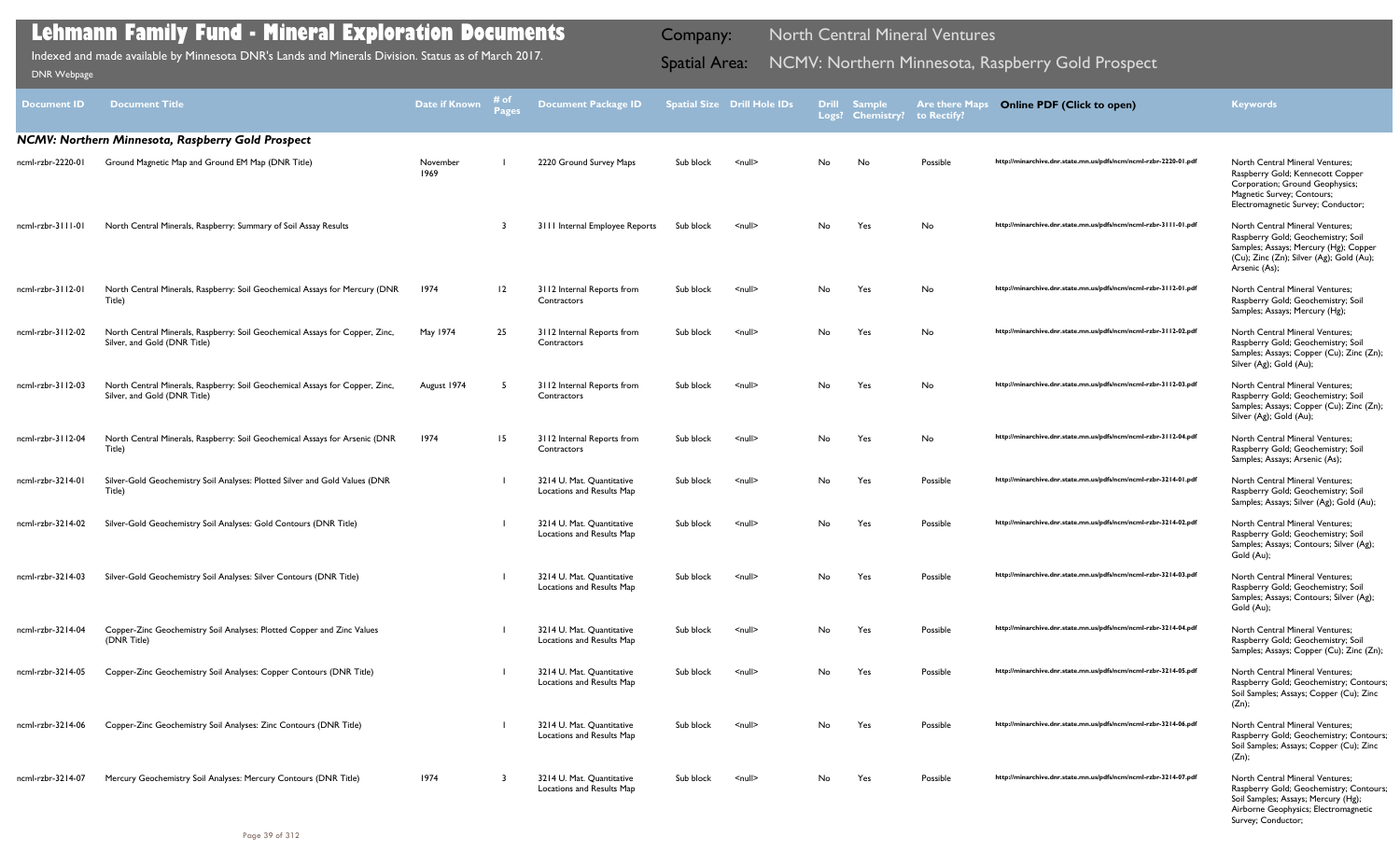| <b>Document ID</b> | <b>Document Title</b>                                                                                                          | <b>Date if Known</b>  | # of<br><b>Pages</b> | <b>Document Package ID</b>                             |           | <b>Spatial Size Drill Hole IDs</b>                                 |     | Drill Sample<br>Logs? Chemistry? | <b>Are there Maps</b><br>to Rectify? | <b>Online PDF (Click to open)</b>                                | <b>Keywords</b>                                                                                                                                                                   |
|--------------------|--------------------------------------------------------------------------------------------------------------------------------|-----------------------|----------------------|--------------------------------------------------------|-----------|--------------------------------------------------------------------|-----|----------------------------------|--------------------------------------|------------------------------------------------------------------|-----------------------------------------------------------------------------------------------------------------------------------------------------------------------------------|
|                    | NCMV: Northern Minnesota, Raspberry Gold Prospect                                                                              |                       |                      |                                                        |           |                                                                    |     |                                  |                                      |                                                                  |                                                                                                                                                                                   |
| ncml-rzbr-3214-08  | Arsenic Geochemistry Soil Analyses: Plotted Arsenic Values and Contours (DNR<br>Title)                                         | May 1974              | $\overline{2}$       | 3214 U. Mat. Quantitative<br>Locations and Results Map | Sub block | $\le$ null $\ge$                                                   | No  | Yes                              | Possible                             | http://minarchive.dnr.state.mn.us/pdfs/ncm/ncml-rzbr-3214-08.pdf | <b>North Central Mineral Ventures;</b><br>Raspberry Gold; Geochemistry; Contours;<br>Soil Samples; Assays; Arsenic (As);                                                          |
| ncml-rzbr-4113-01  | Daily Drill Reports                                                                                                            | August 1974           |                      | 4113 Reports from Drillers                             | Sub block | $RZ-I;$                                                            | No  | No                               | No                                   | http://minarchive.dnr.state.mn.us/pdfs/ncm/ncml-rzbr-4113-01.pdf | North Central Mineral Ventures;<br>Raspberry Gold; Drilling; Drill Report;                                                                                                        |
| ncml-rzbr-4113-02  | Daily Drill Reports                                                                                                            | September<br>1974     | 12                   | 4113 Reports from Drillers                             | Sub block | RZ-I; RZ-2;                                                        | No  | No                               | No                                   | http://minarchive.dnr.state.mn.us/pdfs/ncm/ncml-rzbr-4113-02.pdf | <b>North Central Mineral Ventures;</b><br>Raspberry Gold; Drilling; Drill Report;                                                                                                 |
| ncml-rzbr-4113-03  | Daily Drill Reports                                                                                                            | November<br>1974      | 4                    | 4113 Reports from Drillers                             | Sub block | RZ-3; RZ-4;                                                        | No  | No                               | No                                   | http://minarchive.dnr.state.mn.us/pdfs/ncm/ncml-rzbr-4113-03.pdf | <b>North Central Mineral Ventures;</b><br>Raspberry Gold; Drilling; Drill Report;                                                                                                 |
| ncml-rzbr-4113-04  | Daily Drill Reports                                                                                                            | December<br>1974      | 16                   | 4113 Reports from Drillers                             | Sub block | RZ-4; RZ-5; RZ-6;                                                  | No  | No                               | No                                   | http://minarchive.dnr.state.mn.us/pdfs/ncm/ncml-rzbr-4113-04.pdf | <b>North Central Mineral Ventures;</b><br>Raspberry Gold; Drilling; Drill Report;                                                                                                 |
| ncml-rzbr-4122-01  | Certificates of Analysis for RZ-1, RZ-2, and RZ-4 (DNR Title)                                                                  | 1974                  | 6                    | 4122 Assay Results                                     | Sub block | RZ-1; RZ-4;                                                        | No  | Yes                              | No                                   | http://minarchive.dnr.state.mn.us/pdfs/ncm/ncml-rzbr-4122-01.pdf | North Central Mineral Ventures;<br>Raspberry Gold; Drill Hole; Assays; Gold<br>(Au); Silver (Ag); Copper (Cu); Zinc (Zn);                                                         |
| ncml-rzbr-4122-02  | Certificate of Analysis for Outcrop Samples (DNR Title)                                                                        | August 09,<br>1974    |                      | 4122 Assay Results                                     | Sub block | <null></null>                                                      | No  | Yes                              | No                                   | http://minarchive.dnr.state.mn.us/pdfs/ncm/ncml-rzbr-4122-02.pdf | <b>North Central Mineral Ventures;</b><br>Raspberry Gold; Rock Samples; Assays;<br>Gold (Au); Silver (Ag); Copper (Cu);                                                           |
| ncml-rzbr-4122-03  | Certificate of Analysis for Trenching Samples (DNR Title)                                                                      | 1974                  | $\overline{2}$       | 4122 Assay Results                                     | Sub block | <null></null>                                                      | No. | Yes                              | No                                   | http://minarchive.dnr.state.mn.us/pdfs/ncm/ncml-rzbr-4122-03.pdf | <b>North Central Mineral Ventures;</b><br>Raspberry Gold; Rock Samples; Assays;<br>Gold (Au); Silver (Ag);                                                                        |
| ncml-rzbr-4122-04  | Certificates of Analyses for RZ-6, RZ-5, and RZ-1 (DNR Title)                                                                  | 1975                  | -9                   | 4122 Assay Results                                     | Sub block | RZ-5; RZ-6; RZ-1;                                                  | No  | Yes                              | No                                   | http://minarchive.dnr.state.mn.us/pdfs/ncm/ncml-rzbr-4122-04.pdf | <b>North Central Mineral Ventures;</b><br>Raspberry Gold; Drill Hole; Assays; Gold<br>(Au); Silver (Ag); Copper (Cu); Zinc (Zn);                                                  |
| ncml-rzbr-4200-01  | Sketch of Raspberry Gold Geology and Drill Holes                                                                               |                       |                      | 4200 Maps                                              | Sub block | WS-4; WS-3; WS-2; No<br>WS-1; WS-5; WS-6;<br>RZ-I; RZ-2; S-2; S-3; |     | No                               | Possible                             | http://minarchive.dnr.state.mn.us/pdfs/ncm/ncml-rzbr-4200-01.pdf | North Central Mineral Ventures;<br>Raspberry Gold; Drill Hole; Geology;                                                                                                           |
| ncml-rzbr-4220-01  | Locations of Granitic Material and Associated Quartz Veins                                                                     |                       |                      | 4220 Bedrock & Outcrop Maps                            | Sub block | $null$                                                             | No  | No                               | Possible                             | http://minarchive.dnr.state.mn.us/pdfs/ncm/ncml-rzbr-4220-01.pdf | <b>North Central Mineral Ventures;</b><br>Raspberry Gold; Geology; Outcrop;<br>Ground Geophysics; Electromagnetic<br>Survey; Conductor;                                           |
| ncml-rzbr-4220-02  | Field Map with Outcrops                                                                                                        |                       |                      | 4220 Bedrock & Outcrop Maps                            | Sub block | <null></null>                                                      | No  | No                               | Possible                             | http://minarchive.dnr.state.mn.us/pdfs/ncm/ncml-rzbr-4220-02.pdf | North Central Mineral Ventures;<br>Raspberry Gold; Topography; Outcrop;<br>Geology; Survey Grid; Mineral Ownership;                                                               |
| ncml-rzbr-4310-01  | North Central Mineral Ventures, Raspberry Gold Prospect, St. Louis Co., Minn.<br>Cross Section Showing Drill Holes (DNR Title) | 1974                  | 3                    | 4310 Cross Sections                                    | Sub block | RZ-4; RZ-5; RZ-3;<br>RZ-6;                                         | No  | No                               | No                                   | http://minarchive.dnr.state.mn.us/pdfs/ncm/ncml-rzbr-4310-01.pdf | <b>North Central Mineral Ventures;</b><br>Raspberry Gold; Drill Hole; Cross Section;<br>Profile;                                                                                  |
| ncml-rzbr-4411-01  | Raspberry Gold Drill Logs for RZ-1, RZ-2, RZ-3, RZ-4, RZ-5, and RZ-6 (DNR<br>Title)                                            | 1974                  | 48                   | 4411 Diamond Drill Core                                | Sub block | RZ-1: RZ-2: RZ-3:<br>RZ-4; RZ-5; RZ-6;<br>$NCB-I$                  | No  | Yes                              | No                                   | http://minarchive.dnr.state.mn.us/pdfs/ncm/ncml-rzbr-4411-01.pdf | North Central Mineral Ventures;<br>Raspberry Gold; Birchdale; Drill Hole;<br>Core Log; Drill Log; Cross Section; Assays;<br>Gold (Au); Silver (Ag); Copper (Cu); Zinc<br>$(Zn)$ ; |
| ncml-rzbr-4411-02  | Diamond Drill Log RZ-1                                                                                                         | September<br>18, 1974 |                      | 4411 Diamond Drill Core                                | Sub block | $RZ-I;$                                                            | Yes | Yes                              | No                                   | http://minarchive.dnr.state.mn.us/pdfs/ncm/ncml-rzbr-4411-02.pdf | North Central Mineral Ventures;<br>Raspberry Gold; Drill Hole; Core Log; Drill<br>Log; Assays; Gold (Au); Silver (Ag); Copper<br>$(Cu)$ ; Zinc $(Zn)$ ;                           |
| ncml-rzbr-4411-03  | Diamond Drill Log RZ-2                                                                                                         | September<br>24, 1974 |                      | 4411 Diamond Drill Core                                | Sub block | $RZ-2$ ;                                                           | Yes | Yes                              | No                                   | http://minarchive.dnr.state.mn.us/pdfs/ncm/ncml-rzbr-4411-03.pdf | North Central Mineral Ventures;<br>Raspberry Gold; Drill Hole; Core Log; Drill<br>Log; Assays; Gold (Au); Silver (Ag); Copper<br>$(Cu)$ ; Zinc $(Zn)$ ;                           |

Indexed and made available by Minnesota DNR's Lands and Minerals Division. Status as of March 2017. **Spatial Area: NCMV: Northern Minnesota, Raspberry Gold Prospect** DNR Webpage Indexed and made available by Minnesota DNR's Lands and Minerals Division. Status as of March 2017.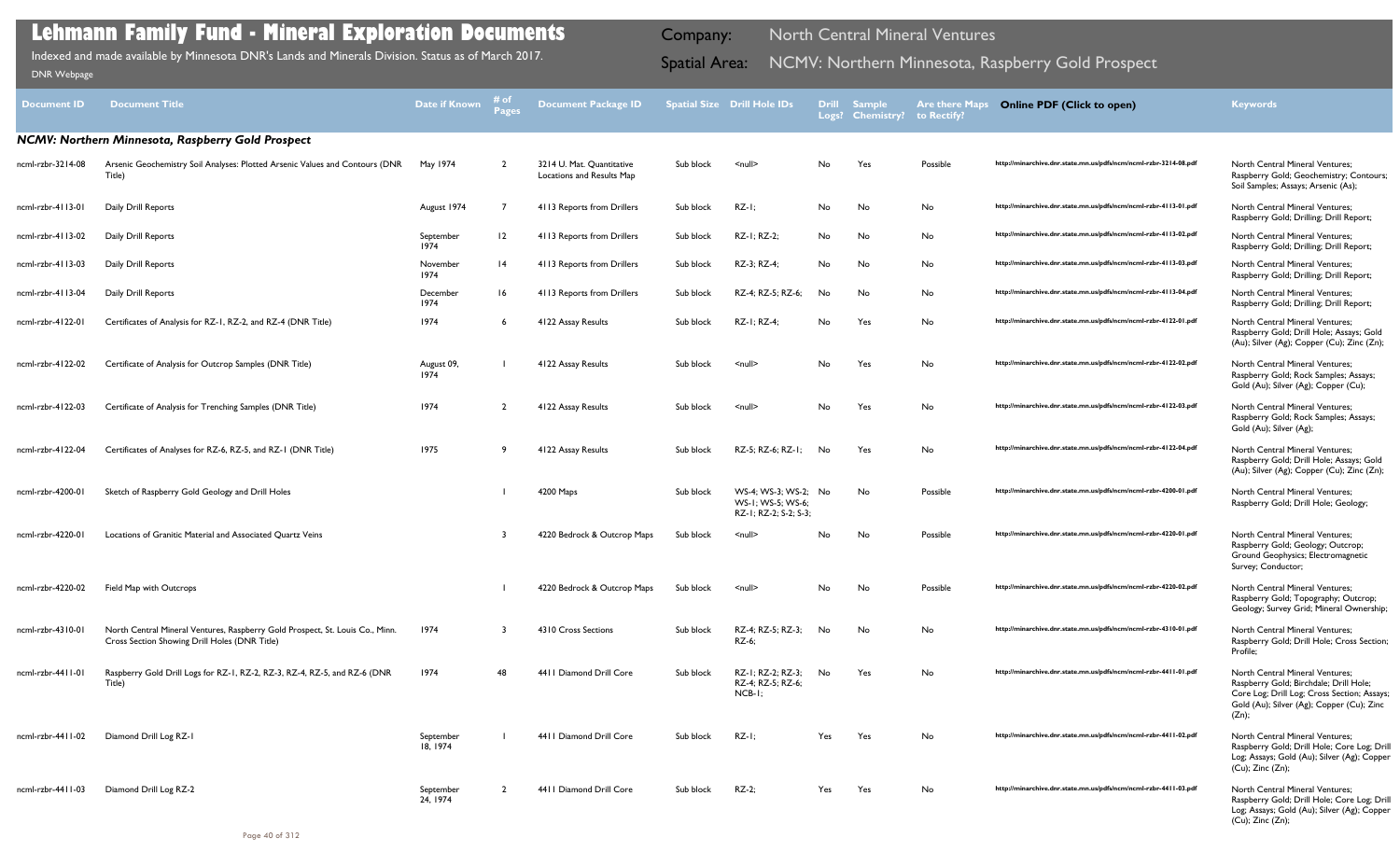| Document ID       | <b>Document Title</b>                                      | Date if Known        | $\begin{array}{c}\n\text{# of } \\ \text{Page}\n\end{array}$ | Document Package ID       |           | <b>Spatial Size Drill Hole IDs</b> | Logs? | Drill Sample<br><b>Chemistry?</b> | <b>Are there Maps</b><br>to Rectify? | <b>Online PDF (Click to open)</b>                                | <b>Keywords</b>                                                                                                                                         |
|-------------------|------------------------------------------------------------|----------------------|--------------------------------------------------------------|---------------------------|-----------|------------------------------------|-------|-----------------------------------|--------------------------------------|------------------------------------------------------------------|---------------------------------------------------------------------------------------------------------------------------------------------------------|
|                   | <b>NCMV: Northern Minnesota, Raspberry Gold Prospect</b>   |                      |                                                              |                           |           |                                    |       |                                   |                                      |                                                                  |                                                                                                                                                         |
| ncml-rzbr-4411-04 | Diamond Drill Log RZ-3                                     | November<br>20, 1974 |                                                              | 4411 Diamond Drill Core   | Sub block | $RZ-3$ ;                           | Yes   | Yes                               | No                                   | http://minarchive.dnr.state.mn.us/pdfs/ncm/ncml-rzbr-4411-04.pdf | North Central Mineral Ventures;<br>Raspberry Gold; Drill Hole; Core Log; Drill<br>Log; Assays; Gold (Au); Silver (Ag); Copper<br>(Cu); Zinc (Zn);       |
| ncml-rzbr-4411-05 | Diamond Drill Log RZ-4                                     | December<br>02, 1974 |                                                              | 4411 Diamond Drill Core   | Sub block | $RZ-4;$                            | Yes   | Yes                               | No                                   | http://minarchive.dnr.state.mn.us/pdfs/ncm/ncml-rzbr-4411-05.pdf | North Central Mineral Ventures;<br>Raspberry Gold; Drill Hole; Core Log; Drill<br>Log; Assays; Gold (Au); Silver (Ag); Copper<br>$(Cu)$ ; Zinc $(Zn)$ ; |
| ncml-rzbr-4411-06 | Diamond Drill Log RZ-6                                     | December<br>18, 1974 |                                                              | 4411 Diamond Drill Core   | Sub block | RZ-6;                              | Yes   | No                                | No                                   | http://minarchive.dnr.state.mn.us/pdfs/ncm/ncml-rzbr-4411-06.pdf | North Central Mineral Ventures;<br>Raspberry Gold; Drill Hole; Core Log; Drill<br>Log;                                                                  |
| ncml-rzbr-4440-01 | Raspberry Project, Ely, Minnesota: Notes as Taken in Field |                      |                                                              | 4440 Geology: Field Notes | Sub block | $\leq$ null $\geq$                 | No    | No                                | No                                   | http://minarchive.dnr.state.mn.us/pdfs/ncm/ncml-rzbr-4440-01.pdf | North Central Mineral Ventures;<br>Raspberry Gold; Outcrop; Geology; Field<br>Notes; Assays; Silver (Ag); Gold (Au);                                    |
| ncml-rzbr-4451-01 | Core Sample Assay Tracking (DNR Title)                     | May 16, 1975         |                                                              | 4451 Geology: Assay Notes | Sub block | RZ-I; RZ-5; RZ-6;                  | No.   | No                                | No                                   | http://minarchive.dnr.state.mn.us/pdfs/ncm/ncml-rzbr-4451-01.pdf | <b>North Central Mineral Ventures:</b><br>Raspberry Gold; Drill Hole; Assays;                                                                           |

Indexed and made available by Minnesota DNR's Lands and Minerals Division. Status as of March 2017. **Spatial Area: NCMV: Northern Minnesota, Raspberry Gold Prospect** DNR Webpage Indexed and made available by Minnesota DNR's Lands and Minerals Division. Status as of March 2017.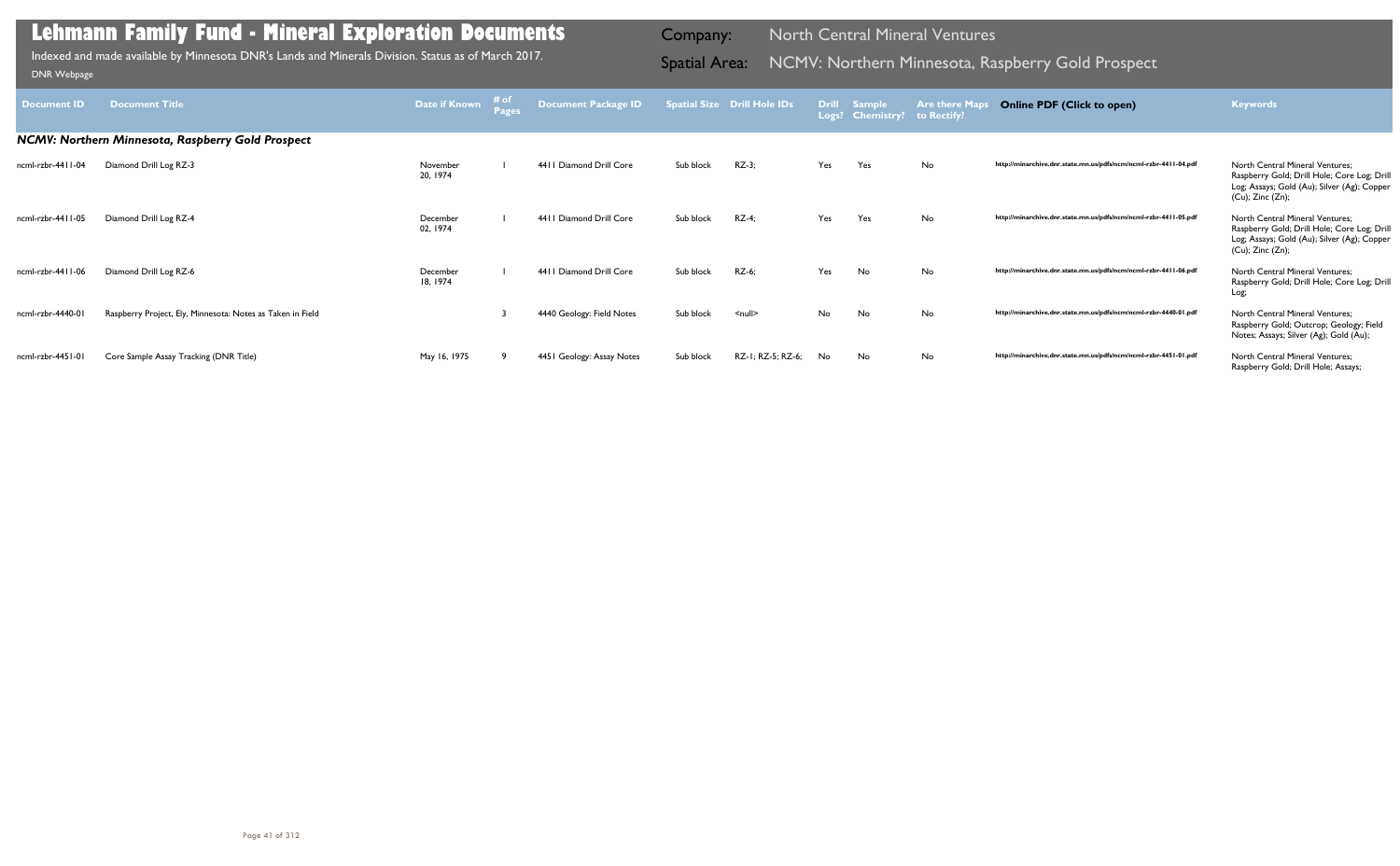| <b>Document ID</b> | <b>Document Title</b>                                                                 | <b>Date if Known</b>    | # of<br><b>Pages</b> | <b>Document Package ID</b>                                    |               | <b>Spatial Size Drill Hole IDs</b> | <b>Drill</b> | <b>Sample</b><br>Logs? Chemistry? | <b>Are there Maps</b><br>to Rectify? | <b>Online PDF (Click to open)</b>                                | <b>Keywords</b>                                                                                                                                                     |
|--------------------|---------------------------------------------------------------------------------------|-------------------------|----------------------|---------------------------------------------------------------|---------------|------------------------------------|--------------|-----------------------------------|--------------------------------------|------------------------------------------------------------------|---------------------------------------------------------------------------------------------------------------------------------------------------------------------|
|                    | <b>NCMV: Pine County, Denham Gold Prospect</b>                                        |                         |                      |                                                               |               |                                    |              |                                   |                                      |                                                                  |                                                                                                                                                                     |
| ncml-dnhm-0120-01  | Dave and Paul Rybak Information                                                       |                         |                      | 0120 Informal Notes & Doodles                                 | Target        | $\leq$ null $\geq$                 | No           | No                                | No                                   | http://minarchive.dnr.state.mn.us/pdfs/ncm/ncml-dnhm-0120-01.pdf | North Central Mineral Ventures; Denham<br>Gold Prospect; Land Acquisition;                                                                                          |
| ncml-dnhm-0210-01  | North Central Mineral Ventures Accepts Rybak's Permission to Explore (DNR<br>Title)   | October<br>1974         |                      | 0210 Business                                                 | Target        | $\leq$ null $\geq$                 | No           | No                                | No                                   | http://minarchive.dnr.state.mn.us/pdfs/ncm/ncml-dnhm-0210-01.pdf | North Central Mineral Ventures; Denham<br>Gold Prospect; Correspondence;<br>Exploration;                                                                            |
| ncml-dnhm-0210-02  | North Central Mineral Ventures Declines to Explore (DNR Title)                        | December<br>03, 1974    |                      | 0210 Business                                                 | Target        | $\le$ null $\ge$                   | No           | No                                | No                                   | http://minarchive.dnr.state.mn.us/pdfs/ncm/ncml-dnhm-0210-02.pdf | North Central Mineral Ventures: Denham<br>Gold Prospect; Correspondence;<br>Exploration;                                                                            |
| ncml-dnhm-0230-01  | PM News Report Oct. 22, 1974                                                          | October 22,<br>1974     |                      | 0230 Press Releases                                           | Target        | <null></null>                      | No           | No                                | No                                   | http://minarchive.dnr.state.mn.us/pdfs/ncm/ncml-dnhm-0230-01.pdf | North Central Mineral Ventures; Denham<br>Gold Prospect; Press Release;                                                                                             |
| ncml-dnhm-0230-02  | Potential Gold Town Of Denham's In No Rush                                            | November<br>03, 1974    |                      | 0230 Press Releases                                           | Target        | $\le$ null $\ge$                   | No.          | No                                | No                                   | http://minarchive.dnr.state.mn.us/pdfs/ncm/ncml-dnhm-0230-02.pdf | North Central Mineral Ventures; Denham<br>Gold Prospect; Press Release;                                                                                             |
| ncml-dnhm-1114-01  | Topographic Maps Showing Denham (DNR Title)                                           |                         | $\overline{2}$       | <b>III4 Topography Maps</b>                                   | Target        | $\leq$ null $\geq$                 | No           | No                                | Possible                             | http://minarchive.dnr.state.mn.us/pdfs/ncm/ncml-dnhm-1114-01.pdf | North Central Mineral Ventures; Denham<br>Gold Prospect; Topography                                                                                                 |
| ncml-dnhm-1120-01  | Geology Maps Showing Denham (DNR Title)                                               |                         |                      | II20 Geology, Geophysical, &<br>Geochemical Maps              | Target        | $\leq$ null $\geq$                 | No           | No                                | Possible                             | http://minarchive.dnr.state.mn.us/pdfs/ncm/ncml-dnhm-1120-01.pdf | North Central Mineral Ventures: Denham<br>Gold Prospect; Geology; McGrath Gneiss;                                                                                   |
| ncml-dnhm-1130-01  | Birch Creek Plat Map (DNR Title)                                                      |                         |                      | 1130 Ownership Maps                                           | <b>Target</b> | $\leq$ null $\geq$                 | No           | No                                | Possible                             | http://minarchive.dnr.state.mn.us/pdfs/ncm/ncml-dnhm-1130-01.pdf | North Central Mineral Ventures; Denham<br>Gold Prospect; Land Ownership; Plat Map;                                                                                  |
| ncml-dnhm-3113-01  | 1st Test, Denham Gold Prospect (DNR Title)                                            | July 16, 1974           |                      | 3113 Internal Data Sets                                       | <b>Target</b> | <null></null>                      | No           | Yes                               | No                                   | http://minarchive.dnr.state.mn.us/pdfs/ncm/ncml-dnhm-3113-01.pdf | North Central Mineral Ventures; Denham<br>Gold Prospect; Rock Samples; Assays;<br>Copper (Cu); Nickel (Ni); Gold (Au); Silver<br>(Ag);                              |
| ncml-dnhm-3200-01  | Soil Sample Location Map From U.S.D.A. Air Photo Base                                 | November<br><b>1974</b> |                      | 3200 Sample Locations & Results<br>Maps                       | Target        | $\leq$ null $\geq$                 | No.          | Yes                               | Possible                             | http://minarchive.dnr.state.mn.us/pdfs/ncm/ncml-dnhm-3200-01.pdf | North Central Mineral Ventures: Denham<br>Gold Prospect; Soil Samples;<br>Geochemistry; Assays; Mercury (Hg);<br>Copper (Cu); Zinc (Zn); Gold (Au); Silver<br>(Ag); |
| ncml-dnhm-3214-01  | Soil Sample Locations and Results (Ag, Au, & Hg), Denham Gold Prospect (DNR<br>Title) |                         | $\overline{2}$       | 3214 U. Mat. Quantitative<br>Locations and Results Map        | Target        | <null></null>                      | No.          | Yes                               | Possible                             | http://minarchive.dnr.state.mn.us/pdfs/ncm/ncml-dnhm-3214-01.pdf | North Central Mineral Ventures; Denham<br>Gold Prospect; Soil Samples;<br>Geochemistry; Assays; Silver (Ag); Gold<br>(Au); Mercury (Hg);                            |
| ncml-dnhm-3420-01  | Denham Gold Prospect, Pine Co., Minn. Mercury in ppb.                                 |                         |                      | 3420 Geochemistry: Laboratory & Target<br><b>Office Notes</b> |               | $\leq$ null $\geq$                 | No.          | Yes                               | No                                   | http://minarchive.dnr.state.mn.us/pdfs/ncm/ncml-dnhm-3420-01.pdf | North Central Mineral Ventures; Denham<br>Gold Prospect; Geochemistry; Soil<br>Samples; Assays; Mercury (Hg);                                                       |
| ncml-dnhm-4440-01  | Rybak Property Gold? Pine County, Minn                                                | October 28,<br>1974     |                      | 4440 Geology: Field Notes                                     | <b>Target</b> | $\leq$ null $\geq$                 | No           | No                                | No                                   | http://minarchive.dnr.state.mn.us/pdfs/ncm/ncml-dnhm-4440-01.pdf | North Central Mineral Ventures; Denham<br>Gold Prospect; Geology;                                                                                                   |

Indexed and made available by Minnesota DNR's Lands and Minerals Division. Status as of March 2017. **Spatial Area: NCMV: Pine County, Denham Gold Prospect** DNR Webpage Indexed and made available by Minnesota DNR's Lands and Minerals Division. Status as of March 2017.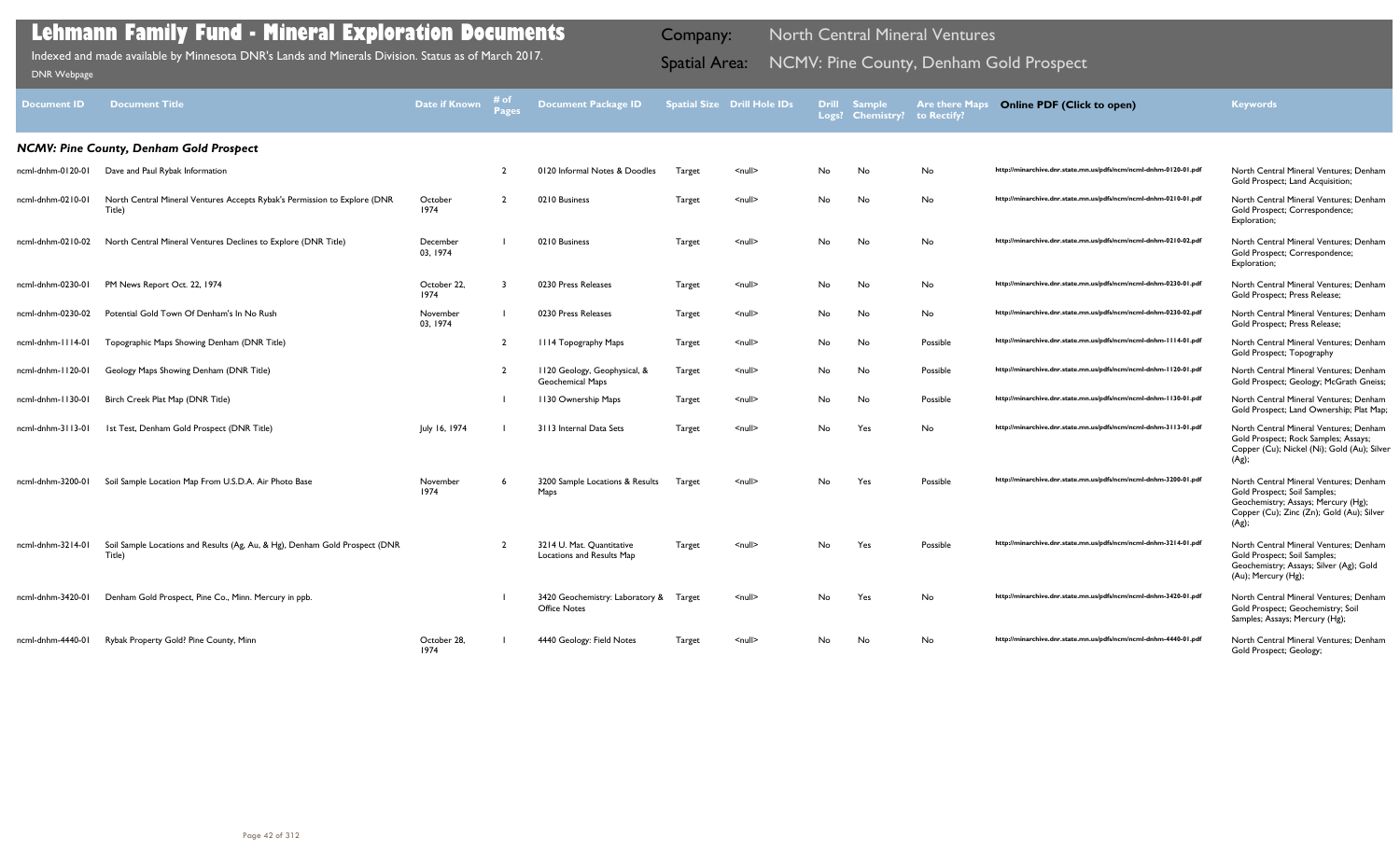Oil & Refining Co.; Armstrong Bay; Drill Hole; Drill Log;

| <b>DNR Webpage</b> | Lehmann Family Fund - Mineral Exploration Documents<br>Indexed and made available by Minnesota DNR's Lands and Minerals Division. Status as of March 2017. |  |                                                                                                | Company:  | Spatial Area: NCMV: St. Louis County, Armstrong Lake |     |                              | <b>North Central Mineral Ventures</b> |                         |
|--------------------|------------------------------------------------------------------------------------------------------------------------------------------------------------|--|------------------------------------------------------------------------------------------------|-----------|------------------------------------------------------|-----|------------------------------|---------------------------------------|-------------------------|
| <b>Document ID</b> | <b>Document Title</b>                                                                                                                                      |  | Date if Known # of Document Package ID Spatial Size Drill Hole IDs Drill Sample Are there Maps |           |                                                      |     | Logs? Chemistry? to Rectify? |                                       | <b>Online PDF</b>       |
|                    | NCMV: St. Louis County, Armstrong Lake                                                                                                                     |  |                                                                                                |           |                                                      |     |                              |                                       |                         |
| ncml-amla-1410-01  | Humble Oil Clear Lake Drill Holes and Re-Log of CL-2 (DNR Title)                                                                                           |  | 1410 Inherited Proprietary Data                                                                | Sub block | CL-1: CL-2: CL-3:                                    | Yes | No.                          | Possible                              | http://minarchive.dnr.s |

### **Online PDF (Click to open) Keywords**

http://minarchive.dnr.state.mn.us/pdfs/ncm/ncml-amla-1410-01.pdf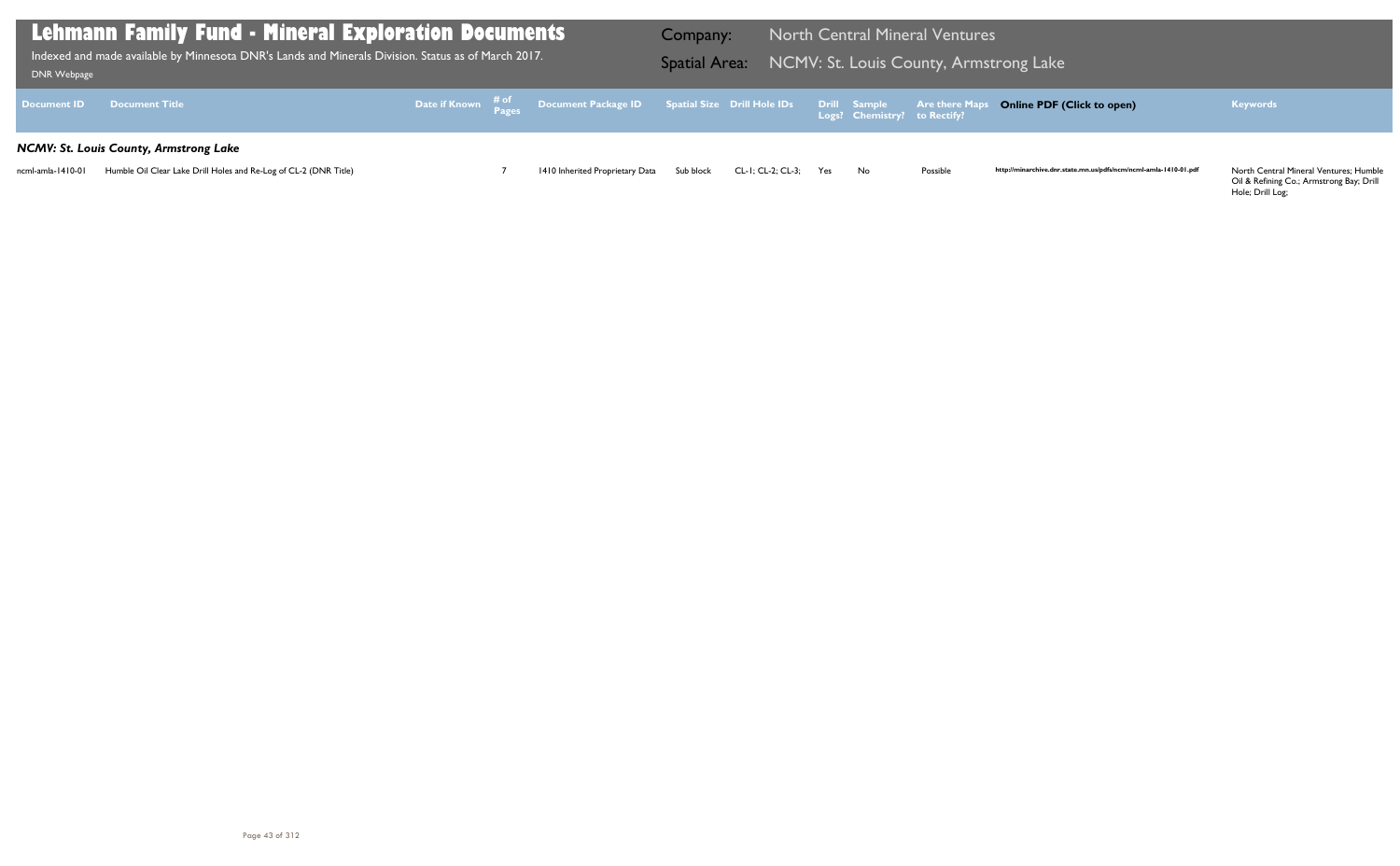County; Leases; Martin-Trost Associates; Uranium (U); Mineral Ownership; Land Ownership;

| <b>Document ID</b> | <b>Document Title</b>                                                                                | <b>Date if Known</b> # of<br><b>Pages</b> |                 | Document Package ID Spatial Size Drill Hole IDs |              |               |     | Drill Sample<br>Logs? Chemistry? to Rectify? | <b>Are there Maps</b> |
|--------------------|------------------------------------------------------------------------------------------------------|-------------------------------------------|-----------------|-------------------------------------------------|--------------|---------------|-----|----------------------------------------------|-----------------------|
|                    | PJV: Aitkin, Carlton County Area                                                                     |                                           |                 |                                                 |              |               |     |                                              |                       |
| pjvl-acca-1400-01  | Mining Lease (Martin-Trost Uranium Lease, Carlton-Aitkin-Pine County Area)                           |                                           | $\overline{10}$ | 1400 References                                 | <b>Block</b> | $<$ null $>$  | No. | No.                                          | No                    |
| pjvl-acca-1410-01  | Base Metal Possibilities of Aitkin and Carlton Counties, Minnesota: A Review. By:<br>E. H. Eisenbrey | 1971                                      | 55              | 1410 Inherited Proprietary Data                 | <b>Block</b> | <null></null> | Yes | Yes                                          | Possible              |

1971 55 1410 Inherited Proprietary Data Block <null> Yes Yes Possible **http://minarchive.dnr.state.mn.us/pdfs/pjv/pjvl-acca-1410-01.pdf** Aitkin County; Carlton County;

Exploration; Rock Samples; Geochemistry; Ground Geophysics; Airborne Geophysics; Duluth Complex; Geology; Cuyuna Range; Drill Hole;

### **Lehmann Family Fund - Mineral Exploration Documents**

Indexed and made available by Minnesota DNR's Lands and Minerals Division. Status as of March 2017. **Spatial Area:** PJV: Aitkin, Carlton County Area ו[DNR Webpage](http://www.dnr.state.mn.us/lands_minerals/polaris/index.html)

Company: Polaris Joint Venture

### **Online PDF (Click to open) Keywords**

http://minarchive.dnr.state.mn.us/pdfs/pjv/pjvl-acca-1400-01.pdf Carlton County; Aitkin County; Pine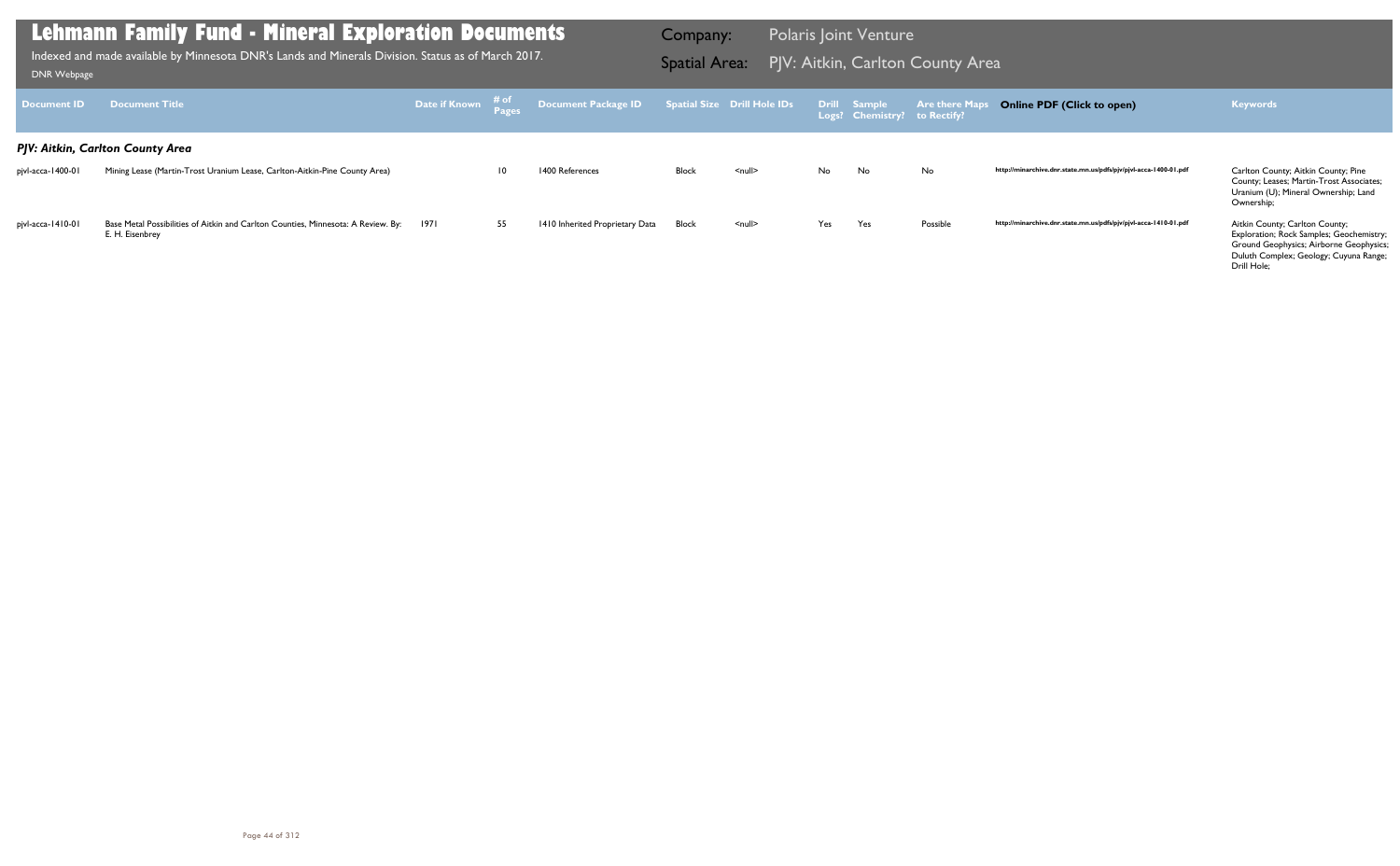http://minarchive.dnr.state.mn.us/pdfs/pjv/pjvl-estu-1500-01.pdf Mineral Ownership; Leases; Mining Units; Sturgeon; Liam; Spring Lake; Snake Trail; Hera; Mirror Lake; Thistledew; Dahlberg; Lily Lake; Yardbird; Spring Bear; Bear River; Bear River; Europa; Callisto; Ganymede; Io; Kathryn; Soca; Kaiso; Guava; Dub; Anderso

http://minarchive.dnr.state.mn.us/pdfs/pjv/pjvl-estu-2121-01.pdf Sturgeon; INPUT Survey; Flight Lines;

Helicopter; Electromagnetic Survey; Airborne Geophysics;

| <b>Document ID</b>          | <b>Document Title</b>                                                    | Date if Known | # of<br>Pages | Document Package ID                     |              | Spatial Size Drill Hole IDs |    | Drill Sample<br>Logs? Chemistry? to Rectify? | <b>Are there Maps</b> |
|-----------------------------|--------------------------------------------------------------------------|---------------|---------------|-----------------------------------------|--------------|-----------------------------|----|----------------------------------------------|-----------------------|
| PJV: Eastern Sturgeon Block |                                                                          |               |               |                                         |              |                             |    |                                              |                       |
| pjvl-estu-1500-01           | PJV - East Sturgeon SLS                                                  | 1983          | 190           | 1500 Internal Reporting                 | <b>Block</b> | $\leq$ null $\geq$          | No | No                                           | Possible              |
|                             |                                                                          |               |               |                                         |              |                             |    |                                              |                       |
|                             |                                                                          |               |               |                                         |              |                             |    |                                              |                       |
| pjvl-estu-2121-01           | Questor Analog Tapes From Helicopter Flight Blocks Eastern Sturgeon Area |               | 228           | 2121 Technical Reports and Data<br>Sets | Block        | $\leq$ null $\geq$          | No | No                                           | No                    |

### **Lehmann Family Fund - Mineral Exploration Documents**

Indexed and made available by Minnesota DNR's Lands and Minerals Division. Status as of March 2017. **Spatial Area: PJV: Eastern Sturgeon Block**<br>[DNR Webpage](http://www.dnr.state.mn.us/lands_minerals/polaris/index.html)

Company: Polaris Joint Venture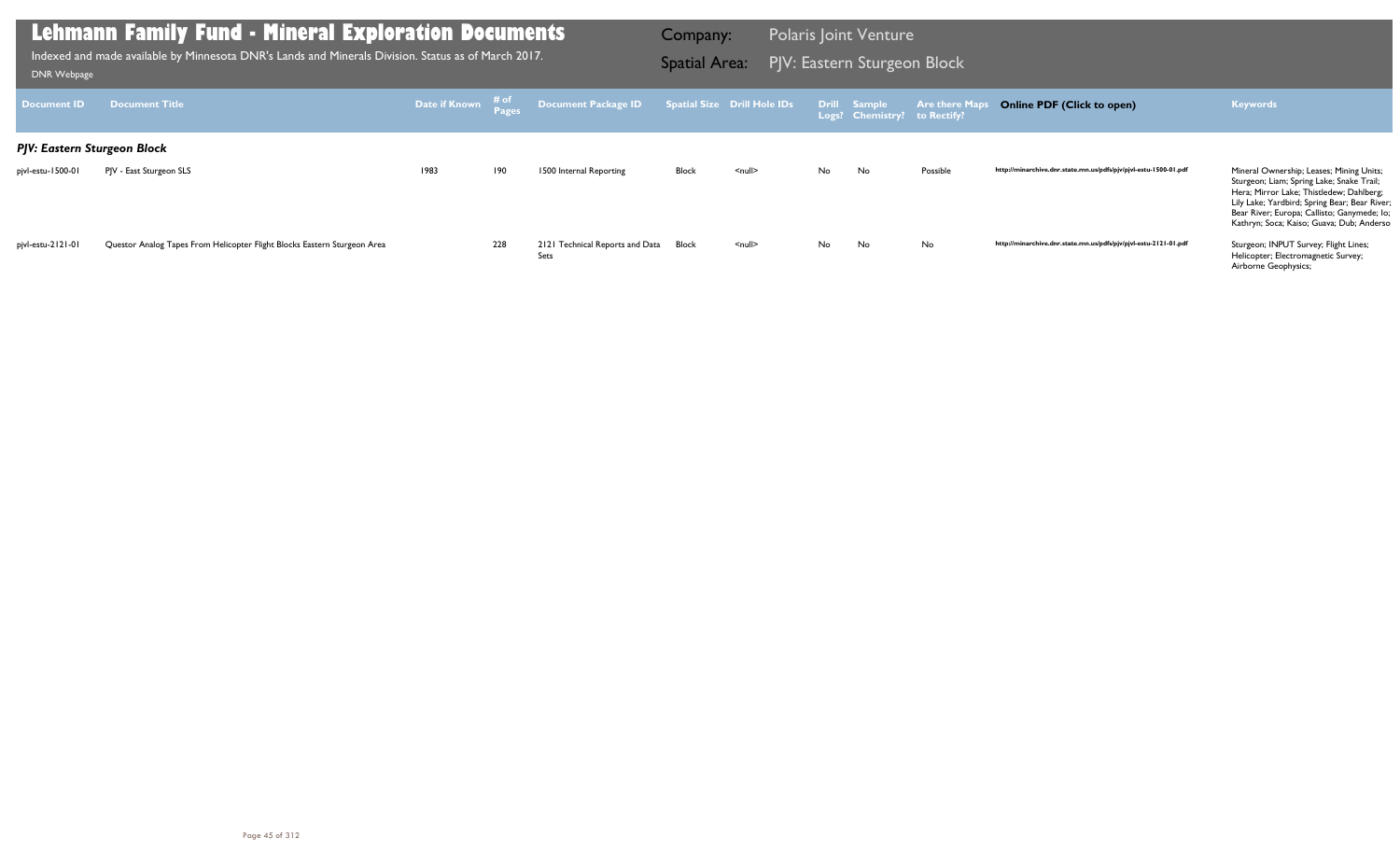Boy Lake; Raspberry Gold; Granite-Greenstone;

Geophysics; Vermilion; Ely; Electromagnetic Survey; INPUT Survey;

Survey; Electromagnetic Survey;

Needle Boy Lake; Ely;

Magnetic Survey; Geochemistry;

| <b>Document ID</b>         | <b>Document Title</b>                                                                                                                            | <b>Date if Known</b>  | # of<br><b>Pages</b> | <b>Document Package ID</b>                                   |              | <b>Spatial Size Drill Hole IDs</b>                                          | <b>Drill</b><br>Logs? | <b>Sample</b><br><b>Chemistry?</b> | <b>Are there Maps</b><br>to Rectify? |
|----------------------------|--------------------------------------------------------------------------------------------------------------------------------------------------|-----------------------|----------------------|--------------------------------------------------------------|--------------|-----------------------------------------------------------------------------|-----------------------|------------------------------------|--------------------------------------|
| <b>PJV: Ely Area Block</b> |                                                                                                                                                  |                       |                      |                                                              |              |                                                                             |                       |                                    |                                      |
| pjvl-elya-0120-01          | List of Figures and Captions (DNR Title)                                                                                                         |                       | 5                    | 0120 Informal Notes & Doodles                                | Block        | ET-1; CL-2; CL-3;<br>Arm-1; Arm-2;<br>Arm-3; SL-1; SL-2;<br>SL-3; T-6; T-5; | No                    | No                                 | No                                   |
| pjvl-elya-1100-01          | Annotated St. Louis (L) Area Geology. Figure L-1. (DNR Title)                                                                                    |                       |                      | 1100 Base Maps, Profiles, and<br><b>Cross Sections</b>       | <b>Block</b> | $null$                                                                      | No                    | No                                 | Possible                             |
| pjvl-elya-1120-01          | Ely (E) Area Geology                                                                                                                             |                       |                      | 1120 Geology, Geophysical, &<br>Geochemical Maps             | Block        | $null$                                                                      | No                    | No                                 | Possible                             |
| pjvl-elya-1120-02          | Ely Geologic Map, 1:48,000                                                                                                                       |                       |                      | 1120 Geology, Geophysical, &<br>Geochemical Maps             | Block        | $null$                                                                      | No                    | No                                 | Possible                             |
| pjvl-elya-1120-03          | Geology, Vermillion Block and Vicinity                                                                                                           |                       | $\overline{2}$       | 1120 Geology, Geophysical, &<br>Geochemical Maps             | Block        | $null$                                                                      | No                    | No                                 | Possible                             |
| pjvl-elya-1410-01          | Bear Creek Mining Company, Rocky Mtn. District. Airborne Electromagnetic<br>Survey and Quantitative INPUT Interpretation VermEly Area, Minnesota | May 1968              |                      | 1410 Inherited Proprietary Data                              | <b>Block</b> | <null></null>                                                               | No                    | No                                 | Possible                             |
| pjvl-elya-1410-02          | Bear Creek INPUT Ely (E) Area. Figure E-3                                                                                                        | 1968                  |                      | 1410 Inherited Proprietary Data                              | <b>Block</b> | $null$                                                                      | No                    | No                                 | Possible                             |
| pjvl-elya-1440-01          | Uncaptioned Geologic Map (DNR Title)                                                                                                             |                       |                      | 1440 Government Agency Data                                  | <b>Block</b> | $null$                                                                      | No                    | No                                 | Possible                             |
| pjvl-elya-1450-01          | Bedrock Geology Legend (DNR Title)                                                                                                               |                       |                      | 1450 Miscellaneous Data                                      | Block        | <null></null>                                                               | No                    | No                                 | No                                   |
| pjvl-elya-2213-01          | Ely (E) Area Aeromagnetics Overlay to Figure E-1. Figure E-2                                                                                     |                       |                      | 2213 A. Map: Magnetic Surveys                                | <b>Block</b> | $null$                                                                      | No                    | No                                 | Possible                             |
| pjvl-elya-3112-01          | Bondar-Clegg Geochemical Lab Report (DNR Title)                                                                                                  | September<br>14, 1981 | $\mathbf{H}$         | 3112 Internal Reports from<br>Contractors                    | <b>Block</b> | $null$                                                                      | No                    | Yes                                | No                                   |
| pjvl-elya-3200-01          | Geochemical Survey Overlay to Ely Geologic Map (Figure 1b)                                                                                       |                       |                      | 3200 Sample Locations & Results<br>Maps                      | Block        | $null$                                                                      | No                    | No.                                | Possible                             |
| pjvl-elya-3210-01          | Multielement: Ely (E) Area, 1980 Geochemical Computer Anomaly Enhancement                                                                        | 1980                  | 4                    | 3210 Unconsolidated Material<br>Locations and/or Results Map | <b>Block</b> | $null$                                                                      | No                    | Yes                                | Possible                             |
| pjvl-elya-3210-02          | Gold: Ely (E) Area, 1980 Geochemical Computer Anomaly Enhancement                                                                                | 1980                  | 5                    | 3210 Unconsolidated Material<br>Locations and/or Results Map | <b>Block</b> | $null$                                                                      | No                    | Yes                                | Possible                             |
| pjvl-elya-3210-03          | Silver: Ely (E) Area, 1980 Geochemical Computer Anomaly Enhancement                                                                              | 1980                  | 5                    | 3210 Unconsolidated Material<br>Locations and/or Results Map | Block        | $null$                                                                      | No                    | Yes                                | Possible                             |
| pjvl-elya-3210-04          | Zinc: Ely (E) Area, 1980 Geochemical Computer Anomaly Enhancement                                                                                | 1980                  | 5                    | 3210 Unconsolidated Material<br>Locations and/or Results Map | <b>Block</b> | $null$                                                                      | No                    | Yes                                | Possible                             |
| pjvl-elya-3210-05          | Copper: Ely (E) Area, 1980 Geochemical Computer Anomaly Enhancement                                                                              | 1980                  | 5                    | 3210 Unconsolidated Material<br>Locations and/or Results Map | <b>Block</b> | $null$                                                                      | No                    | Yes                                | Possible                             |
| pjvl-elya-3210-06          | Lead: Ely (E) Area, 1980 Geochemical Computer Anomaly Enhancement                                                                                | 1980                  | 5                    | 3210 Unconsolidated Material<br>Locations and/or Results Map | <b>Block</b> | $null$                                                                      | No                    | Yes                                | Possible                             |
| pjvl-elya-3210-07          | Geochemical Follow-Up Area Anomalies, Ely-1                                                                                                      |                       | $\overline{2}$       | 3210 Unconsolidated Material<br>Locations and/or Results Map | <b>Block</b> | $null$                                                                      | No                    | Yes                                | Possible                             |

Nickolson Lake (Ely-9); Robinson Lake Northeast (Ely-18); South Block (Ely-27); Gold Zone (Ely-28); Geochemistry; Soil Samples; Gold (Au);

Assays;

(Ag); Assays;

Assays;

(Cu); Assays;

Assays;

Samples; Copper (Cu); Gold (Au); Silver (Ag); Zinc (Zn); Lead (Pb);

### **Lehmann Family Fund - Mineral Exploration Documents**

Indexed and made available by Minnesota DNR's Lands and Minerals Division. Status as of March 2017. **Spatial Area:** PJV: Ely Area Block ו[DNR Webpage](http://www.dnr.state.mn.us/lands_minerals/polaris/index.html)

Company: Polaris Joint Venture

### **Online PDF (Click to open) Keywords**

http://minarchive.dnr.state.mn.us/pdfs/pjv/pjvl-elya-0120-01.pdf Ely Area; Geochemistry;

http://minarchive.dnr.state.mn.us/pdfs/pjv/pjvl-elya-1100-01.pdf St. Louis Area; Geology; http://minarchive.dnr.state.mn.us/pdfs/pjv/pjvl-elya-1120-01.pdf Ely Area; Geology;

http://minarchive.dnr.state.mn.us/pdfs/pjv/pjvl-elya-1120-02.pdf Ely Area; Geology;

http://minarchive.dnr.state.mn.us/pdfs/pjv/pjvl-elya-1120-03.pdf Ely Area; Geology; Skeleton Lake; Needle

http://minarchive.dnr.state.mn.us/pdfs/pjv/pjvl-elya-1410-01.pdf Bear Creek Mining Company; Airborne

http://minarchive.dnr.state.mn.us/pdfs/pjv/pjvl-elya-1410-02.pdf Airborne Geophysics; Ely Area; INPUT

http://minarchive.dnr.state.mn.us/pdfs/pjv/pjvl-elya-1440-01.pdf Geology; Structural Geology; Soudan;

http://minarchive.dnr.state.mn.us/pdfs/pjv/pjvl-elya-1450-01.pdf Ely Area; Geology; Map Legend;

http://minarchive.dnr.state.mn.us/pdfs/pjv/pjvl-elya-2213-01.pdf Contours; Airborne Geophysics; Ely;

http://minarchive.dnr.state.mn.us/pdfs/pjv/pjvl-elya-3112-01.pdf Ely Area; Five Mile Lake North (Ely-3);

http://minarchive.dnr.state.mn.us/pdfs/pjv/pjvl-elya-3200-01.pdf Geochemistry; Ely; http://minarchive.dnr.state.mn.us/pdfs/pjv/pjvl-elya-3210-01.pdf Geochemistry; Ely; Soil Samples; Assays; http://minarchive.dnr.state.mn.us/pdfs/pjv/pjvl-elya-3210-02.pdf Geochemistry; Ely; Soil Samples; Gold (Au); http://minarchive.dnr.state.mn.us/pdfs/pjv/pjvl-elya-3210-03.pdf Geochemistry; Ely; Soil Samples; Silver http://minarchive.dnr.state.mn.us/pdfs/pjv/pjvl-elya-3210-04.pdf Geochemistry; Ely; Soil Samples; Zinc (Zn); http://minarchive.dnr.state.mn.us/pdfs/pjv/pjvl-elya-3210-05.pdf Geochemistry; Ely; Soil Samples; Copper http://minarchive.dnr.state.mn.us/pdfs/pjv/pjvl-elya-3210-06.pdf Geochemistry; Ely; Soil Samples; Lead (Pb); http://minarchive.dnr.state.mn.us/pdfs/pjv/pjvl-elya-3210-07.pdf Purvis Lake (Ely-1); Ely; Geochemistry; Soil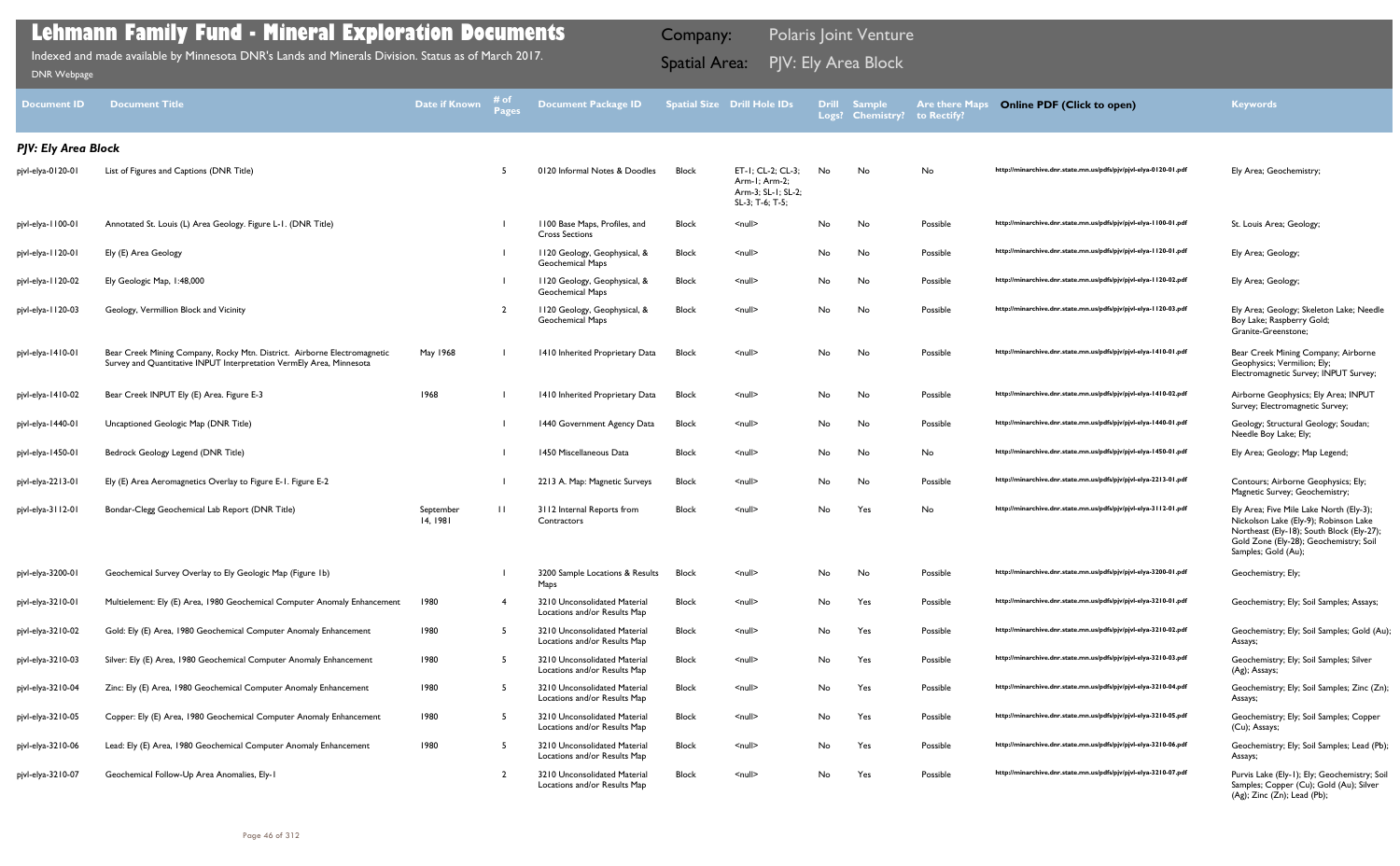| <b>Document ID</b>         | <b>Document Title</b>                                            | Date if Known | i# of<br>Pages | <b>Document Package ID</b>                                   |              | <b>Spatial Size Drill Hole IDs</b> | <b>Drill</b> | <b>Sample</b><br>Logs? Chemistry? | <b>Are there Maps</b><br>to Rectify? | <b>Online PDF (Click to open)</b>                                | <b>Keywords</b>                                                                                                                                                                       |
|----------------------------|------------------------------------------------------------------|---------------|----------------|--------------------------------------------------------------|--------------|------------------------------------|--------------|-----------------------------------|--------------------------------------|------------------------------------------------------------------|---------------------------------------------------------------------------------------------------------------------------------------------------------------------------------------|
| <b>PJV: Ely Area Block</b> |                                                                  |               |                |                                                              |              |                                    |              |                                   |                                      |                                                                  |                                                                                                                                                                                       |
| pjvl-elya-3210-08          | Geochemical Follow-Up Area Anomalies, Ely-2                      |               | -2             | 3210 Unconsolidated Material<br>Locations and/or Results Map | <b>Block</b> | $null$                             | No.          | Yes                               | Possible                             | http://minarchive.dnr.state.mn.us/pdfs/pjv/pjvl-elya-3210-08.pdf | Five Mile Lake (Ely-2); Ely; Geochemistry;<br>Soil Samples; Copper (Cu); Gold (Au);<br>Silver (Ag); Zinc (Zn); Lead (Pb);                                                             |
| pjvl-elya-3210-09          | Geochemical Follow-Up Area Anomalies, Ely-3                      |               | $\overline{2}$ | 3210 Unconsolidated Material<br>Locations and/or Results Map | Block        | $null$                             | No.          | Yes                               | Possible                             | http://minarchive.dnr.state.mn.us/pdfs/pjv/pjvl-elya-3210-09.pdf | Five Mile Lake North (Ely-3); Ely;<br>Geochemistry; Soil Samples; Copper (Cu);<br>Gold (Au); Silver (Ag); Zinc (Zn); Lead<br>$(Pb)$ ;                                                 |
| pjvl-elya-3210-10          | Geochemical Follow-Up Area Anomalies, Ely-5                      |               | -2             | 3210 Unconsolidated Material<br>Locations and/or Results Map | <b>Block</b> | $\leq$ null $\geq$                 | No           | Yes                               | Possible                             | http://minarchive.dnr.state.mn.us/pdfs/pjv/pjvl-elya-3210-10.pdf | Needle Boy Lake (Ely-5); Ely;<br>Geochemistry; Soil Samples; Copper (Cu);<br>Gold (Au); Silver (Ag); Zinc (Zn); Lead<br>$(Pb)$ ;                                                      |
| pjvl-elya-3210-1           | Geochemical Follow-Up Area Anomalies, Ely-8                      |               | -2             | 3210 Unconsolidated Material<br>Locations and/or Results Map | Block        | $\leq$ null $\geq$                 | No           | Yes                               | Possible                             | http://minarchive.dnr.state.mn.us/pdfs/pjv/pjvl-elya-3210-11.pdf | Mud Creek (Ely-8); Ely; Geochemistry; Soil<br>Samples; Copper (Cu); Gold (Au); Silver<br>$(Ag)$ ; Zinc $(Zn)$ ; Lead $(Pb)$ ;                                                         |
| pjvl-elya-3210-12          | Geochemical Follow-Up Area Anomalies, Ely-9                      |               | $\overline{2}$ | 3210 Unconsolidated Material<br>Locations and/or Results Map | Block        | $\leq$ null $\geq$                 | No           | Yes                               | Possible                             | http://minarchive.dnr.state.mn.us/pdfs/pjv/pjvl-elya-3210-12.pdf | Nickolson Lake (Ely-9); Ely; Geochemistry;<br>Soil Samples; Copper (Cu); Gold (Au);<br>Silver (Ag); Zinc (Zn); Lead (Pb);                                                             |
| pjvl-elya-3210-13          | Geochemical Follow-Up Area Anomalies, Ely-10                     |               | $\overline{2}$ | 3210 Unconsolidated Material<br>Locations and/or Results Map | Block        | $\leq$ null $\geq$                 | No           | Yes                               | Possible                             | http://minarchive.dnr.state.mn.us/pdfs/pjv/pjvl-elya-3210-13.pdf | Twin Lakes North (Ely-10); Ely;<br>Geochemistry; Soil Samples; Copper (Cu);<br>Gold (Au); Silver (Ag); Zinc (Zn); Lead<br>(Pb);                                                       |
| pjvl-elya-3210-14          | Geochemical Follow-Up Area Anomalies, Ely-11                     |               | $\mathcal{P}$  | 3210 Unconsolidated Material<br>Locations and/or Results Map | Block        | $\leq$ null $\geq$                 | No           | Yes                               | Possible                             | http://minarchive.dnr.state.mn.us/pdfs/pjv/pjvl-elya-3210-14.pdf | Beaver Pond (Ely-11); Ely; Geochemistry;<br>Soil Samples; Copper (Cu); Gold (Au);<br>Silver (Ag); Zinc (Zn); Lead (Pb);                                                               |
| pjvl-elya-3210-15          | Geochemical Follow-Up Area Anomalies, Ely-13                     |               | $\overline{2}$ | 3210 Unconsolidated Material<br>Locations and/or Results Map | <b>Block</b> | $\leq$ null $\geq$                 | No           | Yes                               | Possible                             | http://minarchive.dnr.state.mn.us/pdfs/pjv/pjvl-elya-3210-15.pdf | Deadman Lake (Ely-13); Ely; Geochemistry;<br>Soil Samples; Copper (Cu); Gold (Au);<br>Silver (Ag); Zinc (Zn); Lead (Pb);                                                              |
| pjvl-elya-3210-16          | Geochemical Follow-Up Area Anomalies, Ely-12 and 16              |               | -2             | 3210 Unconsolidated Material<br>Locations and/or Results Map | Block        | $null$                             | No.          | Yes                               | Possible                             | http://minarchive.dnr.state.mn.us/pdfs/pjv/pjvl-elya-3210-16.pdf | Mitchell Lake North (Ely-12); Longstorff<br>Creek (Ely-16); Ely; Geochemistry; Soil<br>Samples; Copper (Cu); Gold (Au); Silver<br>(Ag); Zinc (Zn); Lead (Pb);                         |
| pjvl-elya-3210-17          | Geochemical Follow-Up Area Anomalies, Ely-15, Ely-18, and Ely-21 |               |                | 3210 Unconsolidated Material<br>Locations and/or Results Map | <b>Block</b> | $\leq$ null $\geq$                 | No.          | Yes                               | Possible                             | http://minarchive.dnr.state.mn.us/pdfs/pjv/pjvl-elya-3210-17.pdf | Wolf Lake South (Ely-15); Robinson Lake<br>Northeast (Ely-18); Wolf Lake (Ely-21); Ely<br>Geochemistry; Soil Samples; Copper (Cu)<br>Gold (Au); Silver (Ag); Zinc (Zn); Lead<br>(Pb); |
| pjvl-elya-3210-18          | Geochemical Follow-Up Area Anomalies, Ely-19                     |               | -2             | 3210 Unconsolidated Material<br>Locations and/or Results Map | <b>Block</b> | $null$                             | No           | Yes                               | Possible                             | http://minarchive.dnr.state.mn.us/pdfs/pjv/pjvl-elya-3210-18.pdf | Star Lake (Ely-19); Ely; Geochemistry; Soil<br>Samples; Copper (Cu); Gold (Au); Silver<br>(Ag); Zinc (Zn); Lead (Pb);                                                                 |
| pjvl-elya-3210-19          | Geochemical Follow-Up Area Anomalies, Ely-20                     |               | -2             | 3210 Unconsolidated Material<br>Locations and/or Results Map | <b>Block</b> | $null$                             | No.          | Yes                               | Possible                             | http://minarchive.dnr.state.mn.us/pdfs/pjv/pjvl-elya-3210-19.pdf | Armstrong River South (Ely-20); Ely;<br>Geochemistry; Soil Samples; Copper (Cu);<br>Gold (Au); Silver (Ag); Zinc (Zn); Lead<br>(Pb);                                                  |
| pjvl-elya-3210-20          | Geochemical Follow-Up Area Anomalies, Ely-22                     |               | -2             | 3210 Unconsolidated Material<br>Locations and/or Results Map | <b>Block</b> | $null$                             | No           | Yes                               | Possible                             | http://minarchive.dnr.state.mn.us/pdfs/pjv/pjvl-elya-3210-20.pdf | Armstrong Bay (Ely-22); Ely; Geochemistry;<br>Soil Samples; Copper (Cu); Gold (Au);<br>Silver (Ag); Zinc (Zn); Lead (Pb);                                                             |
| pjvl-elya-3210-21          | Geochemical Follow-Up Area Anomalies, Ely-23                     |               | $\overline{2}$ | 3210 Unconsolidated Material<br>Locations and/or Results Map | Block        | $null$                             | No           | Yes                               | Possible                             | http://minarchive.dnr.state.mn.us/pdfs/pjv/pjvl-elya-3210-21.pdf | Forest (Ely-23); Ely; Geochemistry; Soil<br>Samples; Copper (Cu); Gold (Au); Silver<br>$(Ag)$ ; Zinc $(Zn)$ ; Lead $(Pb)$ ;                                                           |

Indexed and made available by Minnesota DNR's Lands and Minerals Division. Status as of March 2017. **Spatial Area:** PJV: Ely Area Block ו[DNR Webpage](http://www.dnr.state.mn.us/lands_minerals/polaris/index.html)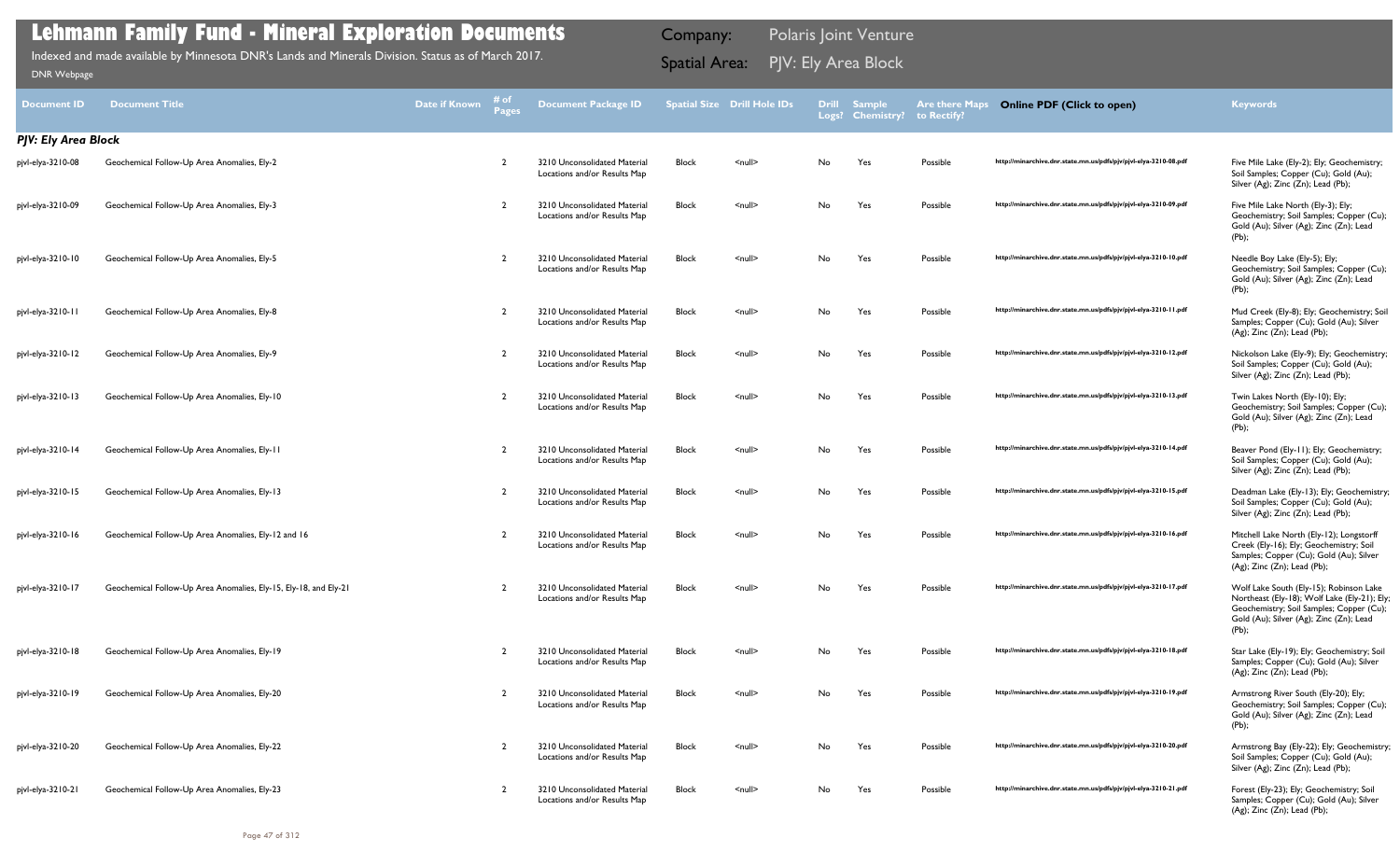| Document ID                | <b>Document Title</b>                          | <b>Date if Known</b> | # of<br>Pages    | <b>Document Package ID</b>                                   |              | <b>Spatial Size Drill Hole IDs</b> |    | Drill Sample<br>Logs? Chemistry? | <b>Are there Maps</b><br>to Rectify? | <b>Online PDF (Click to open)</b>                                | <b>Keywords</b>                                                                                                                                                                                                                                             |
|----------------------------|------------------------------------------------|----------------------|------------------|--------------------------------------------------------------|--------------|------------------------------------|----|----------------------------------|--------------------------------------|------------------------------------------------------------------|-------------------------------------------------------------------------------------------------------------------------------------------------------------------------------------------------------------------------------------------------------------|
| <b>PJV: Ely Area Block</b> |                                                |                      |                  |                                                              |              |                                    |    |                                  |                                      |                                                                  |                                                                                                                                                                                                                                                             |
| pjvl-elya-3210-22          | Geochemical Follow-Up Area Anomalies, Ely-25   |                      | -2               | 3210 Unconsolidated Material<br>Locations and/or Results Map | <b>Block</b> | $null$                             | No | Yes                              | Possible                             | http://minarchive.dnr.state.mn.us/pdfs/pjv/pjvl-elya-3210-22.pdf | Skeleton Lake (Ely-25); Ely; Geochemistry;<br>Soil Samples; Copper (Cu); Gold (Au);<br>Silver (Ag); Zinc (Zn); Lead (Pb);                                                                                                                                   |
| pjvl-elya-3210-23          | Geochemical Follow-Up Area Anomalies, Ely-26   |                      | 2                | 3210 Unconsolidated Material<br>Locations and/or Results Map | Block        | $null$                             | No | Yes                              | Possible                             | http://minarchive.dnr.state.mn.us/pdfs/pjv/pjvl-elya-3210-23.pdf | Mitchell Lake South (Ely-26);<br>Geochemistry; Soil Samples; Copper (Cu);<br>Gold (Au); Silver (Ag); Zinc (Zn); Lead<br>$(Pb)$ ;                                                                                                                            |
| pjvl-elya-3210-24          | Geochemical Follow-Up Area Anomalies, Ely-27.1 |                      | $\overline{2}$   | 3210 Unconsolidated Material<br>Locations and/or Results Map | Block        | $null$                             | No | Yes                              | Possible                             | http://minarchive.dnr.state.mn.us/pdfs/pjv/pjvl-elya-3210-24.pdf | South Block (Ely-27); Ely; Geochemistry;<br>Soil Samples; Copper (Cu); Gold (Au);<br>Silver (Ag); Zinc (Zn); Lead (Pb);                                                                                                                                     |
| pjvl-elya-3210-25          | Geochemical Follow-Up Area Anomalies, Ely-27.2 |                      | -2               | 3210 Unconsolidated Material<br>Locations and/or Results Map | <b>Block</b> | $null$                             | No | Yes                              | Possible                             | http://minarchive.dnr.state.mn.us/pdfs/pjv/pjvl-elya-3210-25.pdf | South Block (Ely-27); Ely; Geochemistry;<br>Soil Samples; Copper (Cu); Gold (Au);<br>Silver (Ag); Zinc (Zn); Lead (Pb);                                                                                                                                     |
| pjvl-elya-3210-26          | Geochemical Follow-Up Area Anomalies, Ely-27.3 |                      | $\overline{2}$   | 3210 Unconsolidated Material<br>Locations and/or Results Map | <b>Block</b> | $null$                             | No | Yes                              | Possible                             | http://minarchive.dnr.state.mn.us/pdfs/pjv/pjvl-elya-3210-26.pdf | South Block (Ely-27); Ely; Geochemistry;<br>Soil Samples; Copper (Cu); Gold (Au);<br>Silver (Ag); Zinc (Zn); Lead (Pb);                                                                                                                                     |
| pjvl-elya-3210-27          | Geochemical Follow-Up Area Anomalies, Ely-28   |                      | -2               | 3210 Unconsolidated Material<br>Locations and/or Results Map | <b>Block</b> | $null$                             | No | Yes                              | Possible                             | http://minarchive.dnr.state.mn.us/pdfs/pjv/pjvl-elya-3210-27.pdf | Gold Zone (Ely-28); Ely; Geochemistry; Soil<br>Samples; Copper (Cu); Gold (Au); Silver<br>$(Ag)$ ; Zinc $(Zn)$ ; Lead $(Pb)$ ;                                                                                                                              |
| pjvl-elya-3210-28          | Geochemical Follow-Up Area Anomalies, Ely-29   |                      | $\overline{2}$   | 3210 Unconsolidated Material<br>Locations and/or Results Map | Block        | $null$                             | No | Yes                              | Possible                             | http://minarchive.dnr.state.mn.us/pdfs/pjv/pjvl-elya-3210-28.pdf | Tower West (Ely-29); Ely; Geochemistry;<br>Soil Samples; Copper (Cu); Gold (Au);<br>Silver (Ag); Zinc (Zn); Lead (Pb);                                                                                                                                      |
| pjvl-elya-3420-01          | <b>Request for Analysis</b>                    | June 1980            |                  | 3420 Geochemistry: Laboratory & Block<br><b>Office Notes</b> |              | $null$                             | No | No                               | No                                   | http://minarchive.dnr.state.mn.us/pdfs/pjv/pjvl-elya-3420-01.pdf | Ely Area; Geochemistry; Soil Samples;<br>Raspberry Gold; Granite-Greenstone;<br>Vermilion;                                                                                                                                                                  |
| pjvl-elya-3420-02          | <b>Request for Analysis</b>                    | <b>July 1980</b>     |                  | 3420 Geochemistry: Laboratory & Block<br><b>Office Notes</b> |              | $null$                             | No | No                               | No                                   | http://minarchive.dnr.state.mn.us/pdfs/pjv/pjvl-elya-3420-02.pdf | Ely Area; Geochemistry; Soil Samples;<br>Vermilion; Skeleton Lake;                                                                                                                                                                                          |
| pjvl-elya-3420-03          | <b>Request for Analysis</b>                    | August 1980          | 17               | 3420 Geochemistry: Laboratory & Block<br><b>Office Notes</b> |              | $null$                             | No | No                               | No                                   | http://minarchive.dnr.state.mn.us/pdfs/pjv/pjvl-elya-3420-03.pdf | Ely Area; Geochemistry; Soil Samples;<br>Vermilion; Skeleton Lake;                                                                                                                                                                                          |
| pjvl-elya-3420-04          | <b>Request for Analysis</b>                    | September<br>1980    | 10               | 3420 Geochemistry: Laboratory & Block<br><b>Office Notes</b> |              | $null$                             | No | No                               | No                                   | http://minarchive.dnr.state.mn.us/pdfs/pjv/pjvl-elya-3420-04.pdf | Ely Area; Geochemistry; Soil Samples;<br>Needle Boy Lake (Ely-5); Tower; Soudan;<br>Mud Creek (Ely-8); Armstrong River South<br>(Ely-20); Vermilion;                                                                                                        |
| pjvl-elya-3420-05          | <b>Request for Analysis</b>                    | October<br>1980      | 10               | 3420 Geochemistry: Laboratory & Block<br><b>Office Notes</b> |              | $null$                             | No | No                               | No                                   | http://minarchive.dnr.state.mn.us/pdfs/pjv/pjvl-elya-3420-05.pdf | Ely Area; Geochemistry; Soil Samples;<br>Vermilion;                                                                                                                                                                                                         |
| pjvl-elya-3420-06          | <b>Request for Analysis</b>                    | November<br>1980     | 4                | 3420 Geochemistry: Laboratory & Block<br><b>Office Notes</b> |              | $\leq$ null $\geq$                 | No | No                               | No                                   | http://minarchive.dnr.state.mn.us/pdfs/pjv/pjvl-elya-3420-06.pdf | Ely Area; Geochemistry; Soil Samples;<br>Vermilion; Mitchell Lake; Skeleton Lake;                                                                                                                                                                           |
| pjvl-elya-3420-07          | Soil Sample Listing and Inventory (DNR Title)  |                      | 15 <sub>15</sub> | 3420 Geochemistry: Laboratory & Block<br><b>Office Notes</b> |              | $\le$ null $\ge$                   | No | No                               | No                                   | http://minarchive.dnr.state.mn.us/pdfs/pjv/pjvl-elya-3420-07.pdf | Ely Area; Geochemistry; Soil Samples;                                                                                                                                                                                                                       |
| pjvl-elya-3420-08          | <b>Request for Analysis</b>                    | <b>July 1981</b>     | 10               | 3420 Geochemistry: Laboratory & Block<br><b>Office Notes</b> |              | $null$                             | No | No                               | No                                   | http://minarchive.dnr.state.mn.us/pdfs/pjv/pjvl-elya-3420-08.pdf | Ely Area; Geochemistry; Soil Samples;<br>Skeleton Lake; Tower West (Ely-29);<br>Armstrong Bay (Ely-22); Armstrong River<br>South (Ely-20); Needle Boy Lake; Gold<br>Zone (Ely-28);                                                                          |
| pjvl-elya-3420-09          | <b>Request for Analysis</b>                    | August 1981          | 15               | 3420 Geochemistry: Laboratory & Block<br><b>Office Notes</b> |              | $null$                             | No | No                               | No                                   | http://minarchive.dnr.state.mn.us/pdfs/pjv/pjvl-elya-3420-09.pdf | Ely Area; Geochemistry; Soil Samples; Gold<br>Zone (Ely-28); Robinson Lake Northeast<br>(Ely-18); Tower South (Ely-4); Armstrong<br>Bay (Ely-22); Skeleton Lake; Needle Boy<br>Lake; Armstrong River South (Ely-20);<br>Nickolson Lake (Ely-9); South Block |
|                            |                                                |                      |                  |                                                              |              |                                    |    |                                  |                                      |                                                                  |                                                                                                                                                                                                                                                             |

Indexed and made available by Minnesota DNR's Lands and Minerals Division. Status as of March 2017. **Spatial Area:** PJV: Ely Area Block ו[DNR Webpage](http://www.dnr.state.mn.us/lands_minerals/polaris/index.html)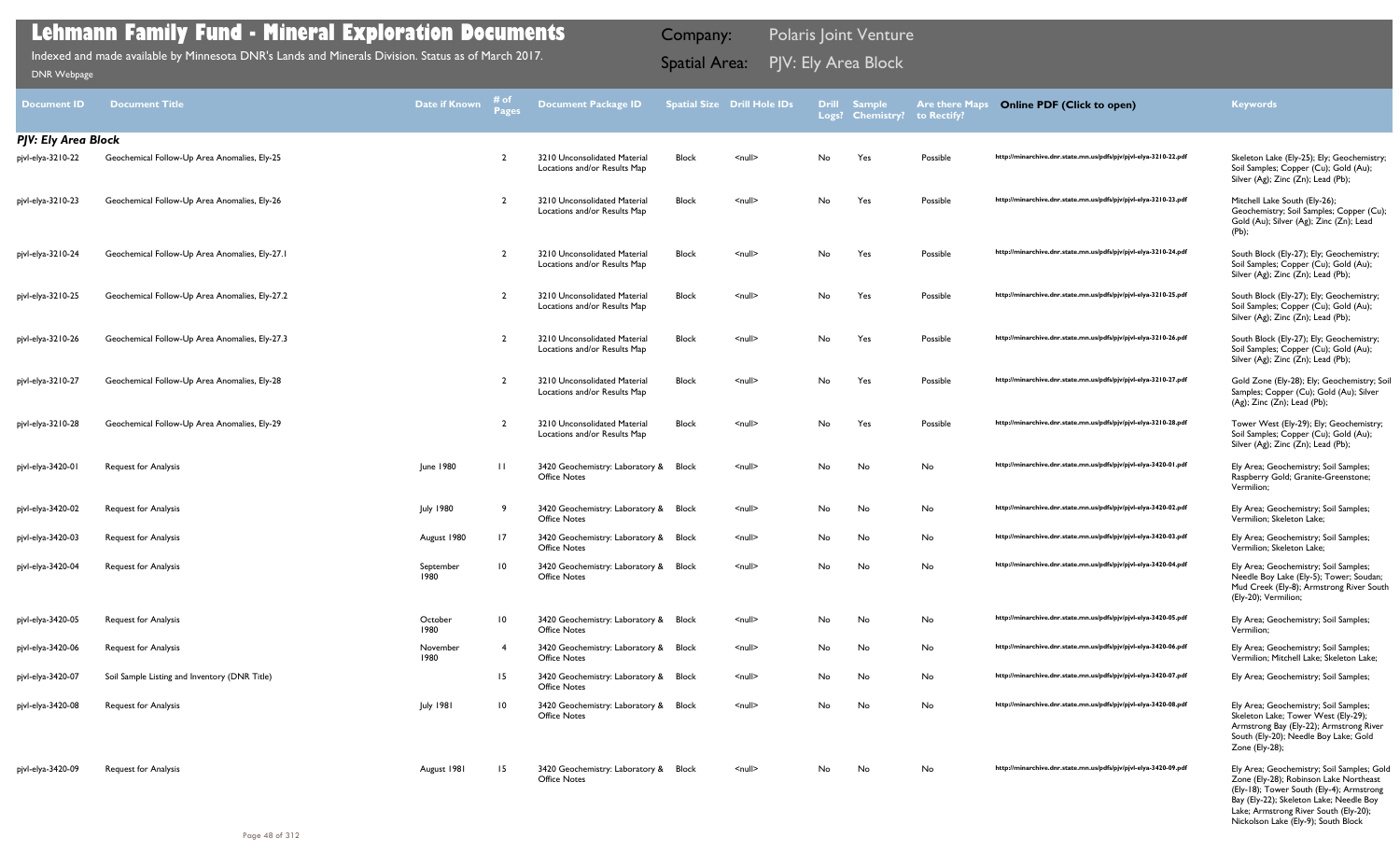(Ely-27); Five Mil

Longstorff Creek (Ely-16); Skeleton Lake; Mitchell Lake; Robinson Lake Northeast (Ely-18); Moose Country (Ely-17);

http://minarchive.dnr.state.mn.us/pdfs/pjv/pjvl-elya-3420-10.pdf

| DNR Webpage         | <b>Lehmann Family Fund - Mineral Exploration Documents</b><br>Indexed and made available by Minnesota DNR's Lands and Minerals Division. Status as of March 2017. |                       |                                                                                                                              | Company:<br><b>Spatial Area:</b> |                    |     | <b>Polaris Joint Venture</b><br>PIV: Ely Area Block |                       |
|---------------------|-------------------------------------------------------------------------------------------------------------------------------------------------------------------|-----------------------|------------------------------------------------------------------------------------------------------------------------------|----------------------------------|--------------------|-----|-----------------------------------------------------|-----------------------|
| <b>Document ID</b>  | <b>Document Title</b>                                                                                                                                             |                       | Date if Known $\begin{array}{cc} \text{\# of} \ \text{\# pages} \end{array}$ Document Package ID Spatial Size Drill Hole IDs |                                  |                    |     | Drill Sample<br>Logs? Chemistry? to Rectify?        | <b>Are there Maps</b> |
| PJV: Ely Area Block |                                                                                                                                                                   |                       |                                                                                                                              |                                  |                    |     |                                                     |                       |
| pjvl-elya-3420-10   | <b>Request for Analysis</b>                                                                                                                                       | September<br>18. 1981 | 3420 Geochemistry: Laboratory & Block<br><b>Office Notes</b>                                                                 |                                  | $\leq$ null $\geq$ | No. | <b>No</b>                                           | No                    |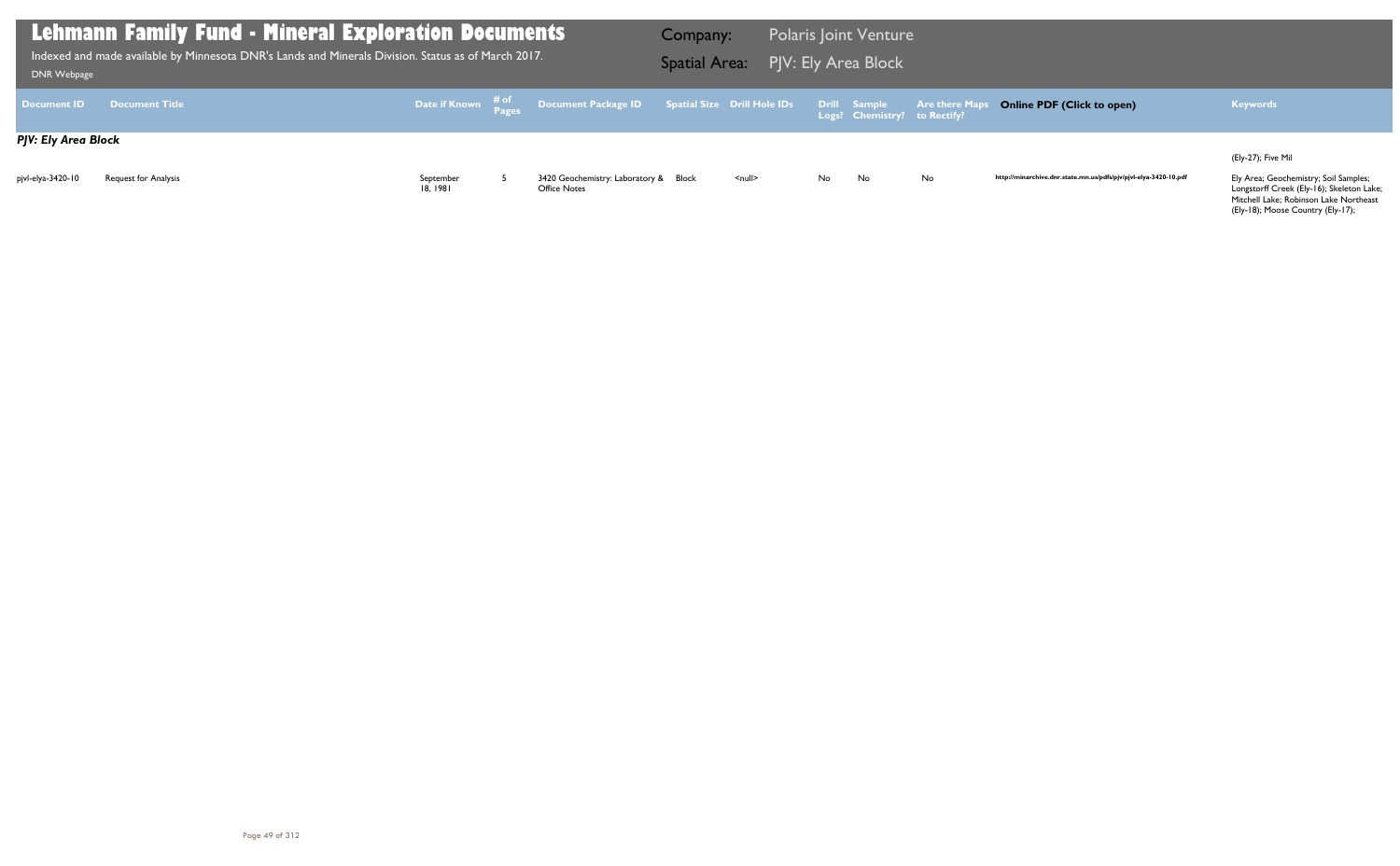| <b>Document ID</b> | <b>Document Title</b>                                  | Date if Known       | # of<br><b>Pages</b> | <b>Document Package ID</b>                             |           | <b>Spatial Size Drill Hole IDs</b> | <b>Drill</b> | <b>Sample</b><br>Logs? Chemistry? | <b>Are there Maps</b><br>to Rectify? | <b>Online PDF (Click to open)</b>                                | <b>Keywords</b>                                                                                                                                  |
|--------------------|--------------------------------------------------------|---------------------|----------------------|--------------------------------------------------------|-----------|------------------------------------|--------------|-----------------------------------|--------------------------------------|------------------------------------------------------------------|--------------------------------------------------------------------------------------------------------------------------------------------------|
|                    | PJV: Ely Area Block, Armstrong Bay (Ely-22)            |                     |                      |                                                        |           |                                    |              |                                   |                                      |                                                                  |                                                                                                                                                  |
| pjvl-arba-0120-01  | Arm Bay 022                                            |                     | $\mathcal{L}$        | 0120 Informal Notes & Doodles                          | Sub block | $\leq$ null $\geq$                 | No           | No                                | No                                   | http://minarchive.dnr.state.mn.us/pdfs/pjv/pjvl-arba-0120-01.pdf | Ely Area; Armstrong Bay (Ely-22); Office<br>Notes; Geochemistry; Ground Geophysics;<br>Airborne Geophysics;                                      |
| pjvl-arba-1114-01  | Armstrong Bay Topographic Map (DNR Title)              |                     |                      | III4 Topography Maps                                   | Sub block | $\leq$ null $\geq$                 | No           | No                                | Possible                             | http://minarchive.dnr.state.mn.us/pdfs/pjv/pjvl-arba-1114-01.pdf | Ely; Armstrong Bay (Ely-22); Topography;                                                                                                         |
| pjvl-arba-1120-01  | Geology, Armstrong Bay (DNR Title)                     |                     | $\overline{2}$       | 1120 Geology, Geophysical, &<br>Geochemical Maps       | Sub block | $\leq$ null $\geq$                 | No           | No                                | Possible                             | http://minarchive.dnr.state.mn.us/pdfs/pjv/pjvl-arba-1120-01.pdf | Ely Area; Armstrong Bay (Ely-22); Geology;                                                                                                       |
| pjvl-arba-2213-01  | Armstrong Bay Magnetic Contours (DNR Title)            |                     | $\overline{2}$       | 2213 A. Map: Magnetic Surveys                          | Sub block | $\leq$ null $\geq$                 | No           | No                                | Possible                             | http://minarchive.dnr.state.mn.us/pdfs/pjv/pjvl-arba-2213-01.pdf | Ely; Armstrong Bay (Ely-22); Airborne<br>Geophysics; Magnetic Survey; Contours;                                                                  |
| pjvl-arba-2222-01  | Armstrong Bay Ground Magnetic Survey (DNR Title)       |                     | $\overline{2}$       | 2222 G. Map: Magnetic Surveys                          | Sub block | $\leq$ null $\geq$                 | No           | No                                | Possible                             | http://minarchive.dnr.state.mn.us/pdfs/pjv/pjvl-arba-2222-01.pdf | Ely; Armstrong Bay (Ely-22); Ground<br>Geophysics; Magnetic Survey;                                                                              |
| pjvl-arba-2223-01  | <b>EM-16 Crossovers</b>                                |                     |                      | 2223 G. Map: Electromagnetic<br>Surveys                | Sub block | $\leq$ null $\geq$                 | No           | No                                | Possible                             | http://minarchive.dnr.state.mn.us/pdfs/pjv/pjvl-arba-2223-01.pdf | Ely Area; Armstrong Bay (Ely-22); Ground<br>Geophysics; Electromagnetic Survey;                                                                  |
| pjvl-arba-2223-02  | Armstrong Bay Humble EM16 Crossover Points (DNR Title) |                     |                      | 2223 G. Map: Electromagnetic<br>Surveys                | Sub block | Arm-1; Arm-2;<br>Arm $-3$ ;        | No           | No                                | Possible                             | http://minarchive.dnr.state.mn.us/pdfs/pjv/pjvl-arba-2223-02.pdf | Ely; Armstrong Bay (Ely-22); Ground<br>Geophysics; Electromagnetic Survey; Drill<br>Hole; Topography;                                            |
| pjvl-arba-3112-01  | Northeast Geochemical Company                          |                     |                      | 3112 Internal Reports from<br>Contractors              | Sub block | $\leq$ null $\geq$                 | No           | Yes                               | No                                   | http://minarchive.dnr.state.mn.us/pdfs/pjv/pjvl-arba-3112-01.pdf | Ely Area; Armstrong Bay (Ely-22);<br>Geochemistry; Soil Samples; Copper (Cu);<br>Lead (Pb); Zinc (Zn);                                           |
| pjvl-arba-3112-02  | Geochemical Lab Report                                 |                     | -4                   | 3112 Internal Reports from<br>Contractors              | Sub block | $\leq$ null $\geq$                 | No           | Yes                               | No                                   | http://minarchive.dnr.state.mn.us/pdfs/pjv/pjvl-arba-3112-02.pdf | Ely Area; Armstrong Bay (Ely-22);<br>Geochemistry; Soil Samples; Gold (Au);                                                                      |
| pjvl-arba-3113-01  | Geochemical Sample Record Sheet                        |                     | -5                   | 3113 Internal Data Sets                                | Sub block | $\leq$ null $\geq$                 | No           | No                                | No                                   | http://minarchive.dnr.state.mn.us/pdfs/pjv/pjvl-arba-3113-01.pdf | Ely Area; Armstrong Bay (Ely-22);<br>Geochemistry; Soil Samples;                                                                                 |
| pjvl-arba-3113-02  | Arm Bay Log                                            |                     |                      | 3113 Internal Data Sets                                | Sub block | $\leq$ null $\geq$                 | No           | Yes                               | No                                   | http://minarchive.dnr.state.mn.us/pdfs/pjv/pjvl-arba-3113-02.pdf | Ely Area; Armstrong Bay (Ely-22);<br>Geochemistry; Soil Samples; Statistical<br>Analysis; Logarithmic Transformation;<br>Copper (Cu); Zinc (Zn); |
| pjvl-arba-3113-03  | 22 Au                                                  |                     |                      | 3113 Internal Data Sets                                | Sub block | <null></null>                      | No.          | Yes                               | No                                   | http://minarchive.dnr.state.mn.us/pdfs/pjv/pjvl-arba-3113-03.pdf | Ely Area; Armstrong Bay (Ely-22);<br>Geochemistry; Soil Samples; Statistical<br>Analysis; Logarithmic Transformation; Gold<br>(Au);              |
| pjvl-arba-3113-04  | Arm Bay 022                                            | October 06,<br>1981 |                      | 3113 Internal Data Sets                                | Sub block | $\leq$ null $\geq$                 | No           | Yes                               | No                                   | http://minarchive.dnr.state.mn.us/pdfs/pjv/pjvl-arba-3113-04.pdf | Ely Area; Armstrong Bay (Ely-22);<br>Geochemistry; Soil Samples; Copper (Cu);<br>Zinc (Zn); Lead (Pb);                                           |
| pjvl-arba-3113-05  | 022 Untransformed                                      | October 07,<br>1981 |                      | 3113 Internal Data Sets                                | Sub block | $\leq$ null $\geq$                 | No           | Yes                               | No                                   | http://minarchive.dnr.state.mn.us/pdfs/pjv/pjvl-arba-3113-05.pdf | Ely Area; Armstrong Bay (Ely-22);<br>Geochemistry; Soil Samples; Statistical<br>Analysis; Copper (Cu); Zinc (Zn);                                |
| pjvl-arba-3113-06  | 022 Zn Log                                             |                     |                      | 3113 Internal Data Sets                                | Sub block | $\leq$ null $\geq$                 | No           | Yes                               | No                                   | http://minarchive.dnr.state.mn.us/pdfs/pjv/pjvl-arba-3113-06.pdf | Ely Area; Armstrong Bay (Ely-22);<br>Geochemistry; Soil Samples; Statistical<br>Analysis; Logarithmic Transformation; Zinc<br>(Zn);              |
| pjvl-arba-3113-07  | 022 Cu Log                                             |                     |                      | 3113 Internal Data Sets                                | Sub block | $\leq$ null $\geq$                 | No           | Yes                               | No                                   | http://minarchive.dnr.state.mn.us/pdfs/pjv/pjvl-arba-3113-07.pdf | Ely Area; Armstrong Bay (Ely-22);<br>Geochemistry; Soil Samples; Statistical<br>Analysis; Logarithmic Transformation;<br>Copper (Cu);            |
| pjvl-arba-3214-01  | Zinc Results (DNR Title)                               |                     |                      | 3214 U. Mat. Quantitative<br>Locations and Results Map | Sub block | $\leq$ null $\geq$                 | No           | Yes                               | Possible                             | http://minarchive.dnr.state.mn.us/pdfs/pjv/pjvl-arba-3214-01.pdf | Ely Area; Armstrong Bay (Ely-22);<br>Geochemistry; Soil Samples; Zinc (Zn);                                                                      |

Indexed and made available by Minnesota DNR's Lands and Minerals Division. Status as of March 2017. Spatial Area: PJV: Ely Area Block, Armstrong Bay (Ely-22) DNR Webpage Indexed and made available by Minnesota DNR's Lands and Minerals Division. Status as of March 2017.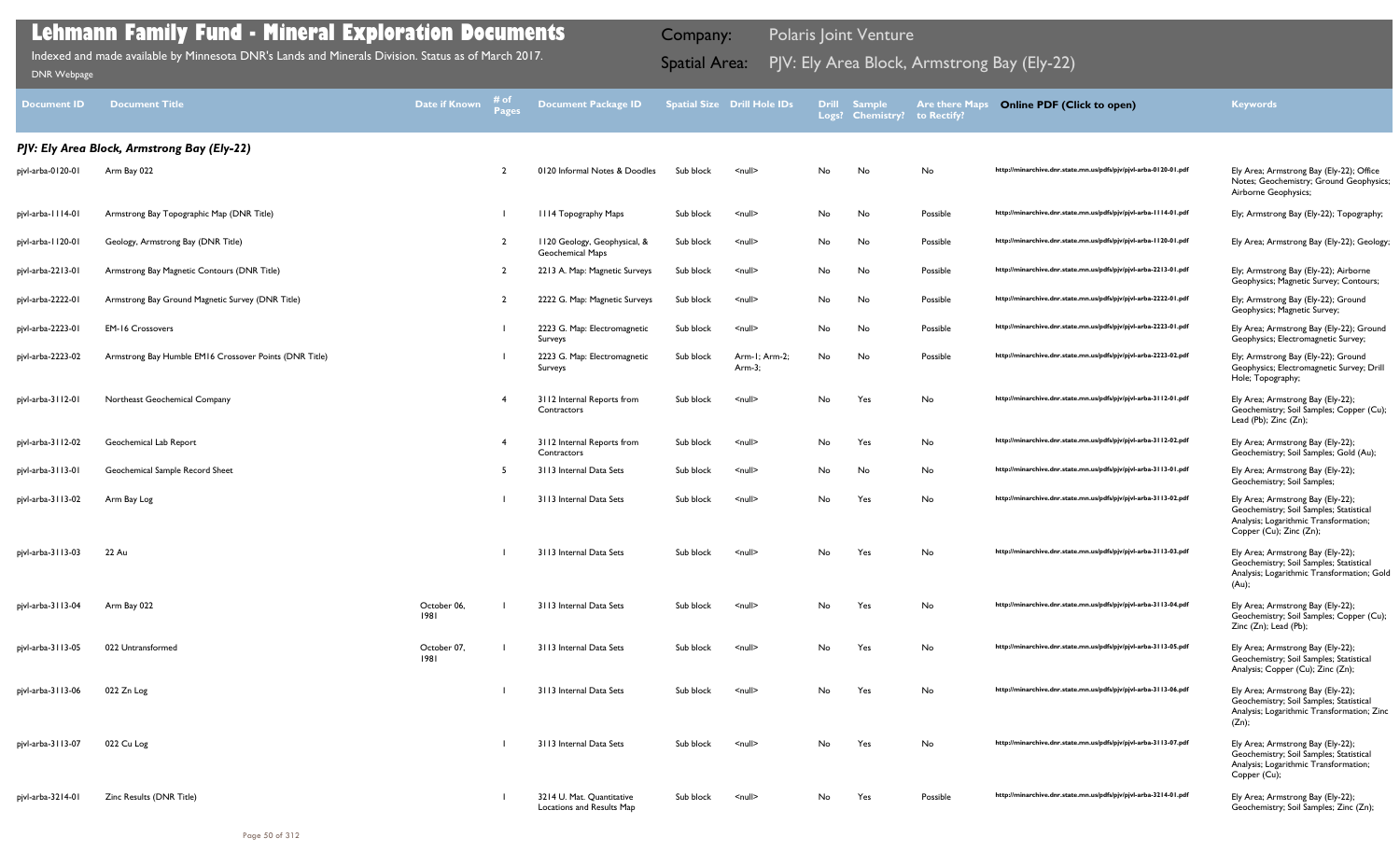|                    |                                                                |               | # of         |                                                        |           |                                    |           |                                         |                                      |                                                                  |                                                                                            |
|--------------------|----------------------------------------------------------------|---------------|--------------|--------------------------------------------------------|-----------|------------------------------------|-----------|-----------------------------------------|--------------------------------------|------------------------------------------------------------------|--------------------------------------------------------------------------------------------|
| <b>Document ID</b> | <b>Document Title</b>                                          | Date if Known | <b>Pages</b> | <b>Document Package ID</b>                             |           | <b>Spatial Size Drill Hole IDs</b> |           | <b>Drill Sample</b><br>Logs? Chemistry? | <b>Are there Maps</b><br>to Rectify? | <b>Online PDF (Click to open)</b>                                | <b>Keywords</b>                                                                            |
|                    |                                                                |               |              |                                                        |           |                                    |           |                                         |                                      |                                                                  |                                                                                            |
|                    | PJV: Ely Area Block, Armstrong Bay (Ely-22)                    |               |              |                                                        |           |                                    |           |                                         |                                      |                                                                  |                                                                                            |
| pjvl-arba-3214-02  | Highlighted Zinc Values (DNR Title)                            |               |              | 3214 U. Mat. Quantitative<br>Locations and Results Map | Sub block | $\leq$ null $\geq$                 | No        | No                                      | Possible                             | http://minarchive.dnr.state.mn.us/pdfs/pjv/pjvl-arba-3214-02.pdf | Ely Area; Armstrong Bay (Ely-22);<br>Geochemistry; Soil Samples; Zinc (Zn);                |
| pjvl-arba-3214-03  | Highlighted Copper Values (DNR Title)                          |               |              | 3214 U. Mat. Ouantitative<br>Locations and Results Map | Sub block | $\leq$ null $\geq$                 | No        | No                                      | Possible                             | http://minarchive.dnr.state.mn.us/pdfs/pjv/pjvl-arba-3214-03.pdf | Ely Area; Armstrong Bay (Ely-22);<br>Geochemistry; Soil Samples; Copper (Cu);              |
| pjvl-arba-3215-01  | Soil Sample Map (DNR Title)                                    |               |              | 3215 U. Mat. Quantitative<br>Locations Map             | Sub block | $\leq$ null $\geq$                 | No        | No                                      | Possible                             | http://minarchive.dnr.state.mn.us/pdfs/pjv/pjvl-arba-3215-01.pdf | Ely Area; Armstrong Bay (Ely-22);<br>Geochemistry; Soil Samples; Geology;                  |
| pjvl-arba-3216-01  | Figure 10 Contour plot of zinc concentration (ppm) in soils.   |               |              | 3216 U. Mat. Quantitative Results<br>Map               | Sub block | $\leq$ null $\geq$                 | No        | No                                      | Possible                             | http://minarchive.dnr.state.mn.us/pdfs/pjv/pjvl-arba-3216-01.pdf | Ely Area; Armstrong Bay (Ely-22);<br>Geochemistry; Soil Samples; Zinc (Zn);                |
| pjvl-arba-3216-02  | Figure 8. Contour plot of copper concentration (ppm) in soils. |               |              | 3216 U. Mat. Quantitative Results<br>Map               | Sub block | $\leq$ null $\geq$                 | No        | No                                      | Possible                             | http://minarchive.dnr.state.mn.us/pdfs/pjv/pjvl-arba-3216-02.pdf | Ely Area; Armstrong Bay (Ely-22);<br>Geochemistry; Soil Samples; Copper (Cu);              |
| pjvl-arba-3216-03  | Zinc Contour Map (DNR Title)                                   |               |              | 3216 U. Mat. Quantitative Results<br>Map               | Sub block | $\leq$ null $\geq$                 | No.       | No                                      | Possible                             | http://minarchive.dnr.state.mn.us/pdfs/pjv/pjvl-arba-3216-03.pdf | Ely Area; Armstrong Bay (Ely-22);<br>Geochemistry; Contours; Soil Samples;<br>Zinc (Zn);   |
| pjvl-arba-3216-04  | Copper Contour Map (DNR Title)                                 |               |              | 3216 U. Mat. Quantitative Results<br>Map               | Sub block | $\leq$ null $\geq$                 | <b>No</b> | No                                      | Possible                             | http://minarchive.dnr.state.mn.us/pdfs/pjv/pjvl-arba-3216-04.pdf | Ely Area; Armstrong Bay (Ely-22);<br>Geochemistry; Contours; Soil Samples;<br>Copper (Cu); |
| pjvl-arba-4111-01  | Geochemical Sample Record Sheet                                | July 1981     |              | 4111 Employee Reports                                  | Sub block | $\leq$ null $\geq$                 | No        | No                                      | No                                   | http://minarchive.dnr.state.mn.us/pdfs/pjv/pjvl-arba-4111-01.pdf | Ely Area; Armstrong Bay (Ely-22);<br>Geochemistry; Rock Samples;                           |
| pjvl-arba-4220-01  | Outcrop and Rock Sample Map (DNR Title)                        |               |              | 4220 Bedrock & Outcrop Maps                            | Sub block | $\leq$ null $\geq$                 | No        | No                                      | Possible                             | http://minarchive.dnr.state.mn.us/pdfs/pjv/pjvl-arba-4220-01.pdf | Ely Area; Armstrong Bay (Ely-22);<br>Geochemistry; Rock Samples; Geology;                  |
| pjvl-arba-4220-02  | Armstrong Bay Geology (DNR Title)                              |               |              | 4220 Bedrock & Outcrop Maps                            | Sub block | Arm-1; Arm-2;<br>$Arm-3$ :         | Yes       | No                                      | Possible                             | http://minarchive.dnr.state.mn.us/pdfs/pjv/pjvl-arba-4220-02.pdf | Ely; Armstrong Bay (Ely-22); Geology; Drill<br>Hole:                                       |
| pjvl-arba-4400-01  | Rock Sample Summary                                            |               | 26           | 4400 Geology: Logs & Notes                             | Sub block | $\leq$ null $\geq$                 | No        | No                                      | No                                   | http://minarchive.dnr.state.mn.us/pdfs/pjv/pjvl-arba-4400-01.pdf | Ely Area; Armstrong Bay (Ely-22);<br>Geochemistry; Geology; Rock Samples;                  |

Indexed and made available by Minnesota DNR's Lands and Minerals Division. Status as of March 2017. Spatial Area: PJV: Ely Area Block, Armstrong Bay (Ely-22) DNR Webpage Indexed and made available by Minnesota DNR's Lands and Minerals Division. Status as of March 2017.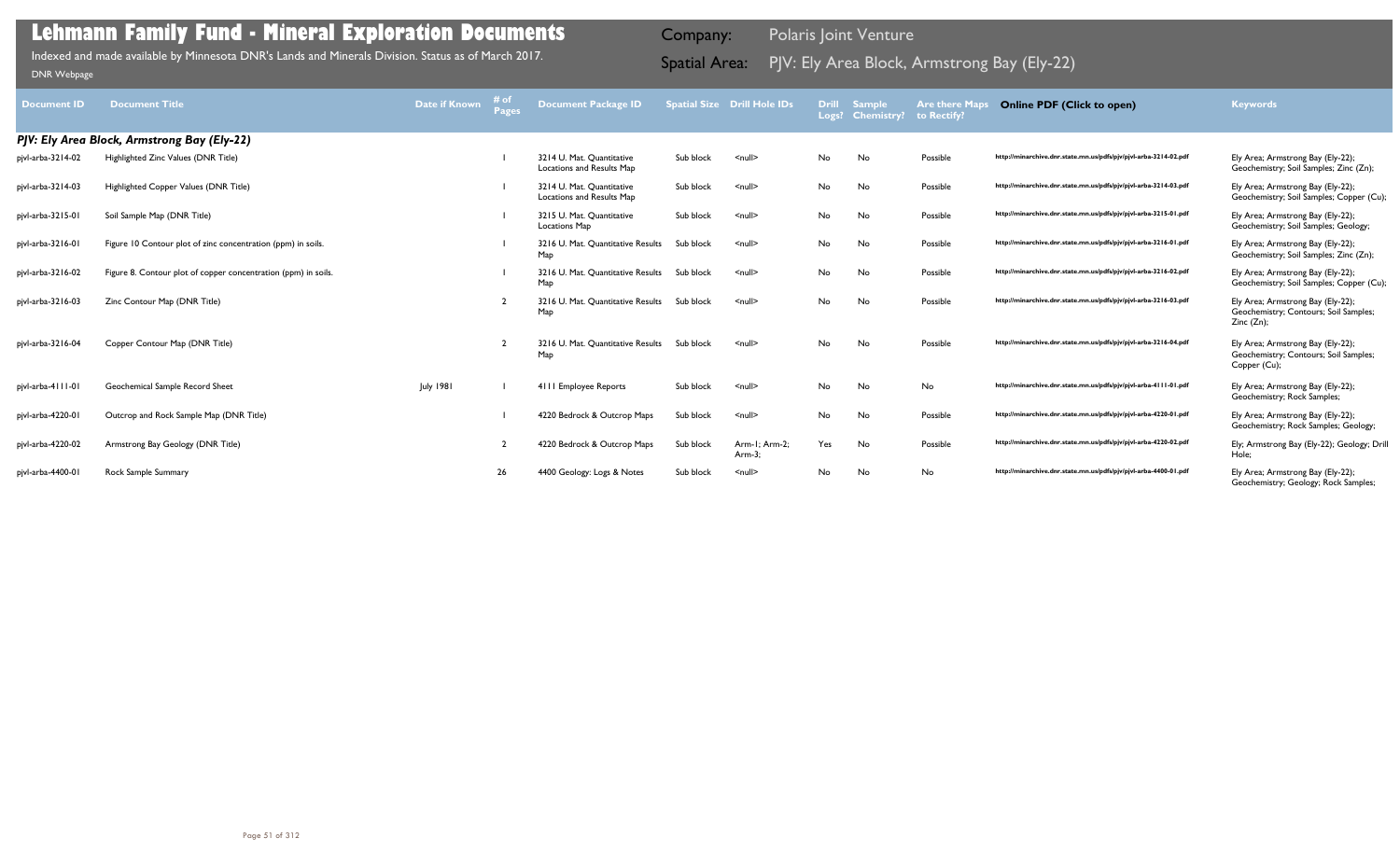(Zn); Lead (Pb); Armstrong Bay (Ely-22); Ely;

| <b>DNR Webpage</b> | Lehmann Family Fund - Mineral Exploration Documents  <br>Indexed and made available by Minnesota DNR's Lands and Minerals Division. Status as of March 2017. |  |                                                                                                | Company: |               |    | <b>Polaris Joint Venture</b> |    | Spatial Area: PJV: Ely Area Block, Armstrong Bay (Ely-22), Armstrong Bay (Ely-22) |                                                                                      |
|--------------------|--------------------------------------------------------------------------------------------------------------------------------------------------------------|--|------------------------------------------------------------------------------------------------|----------|---------------|----|------------------------------|----|-----------------------------------------------------------------------------------|--------------------------------------------------------------------------------------|
|                    | Document ID Document Title                                                                                                                                   |  | Date if Known # of Document Package ID Spatial Size Drill Hole IDs Drill Sample Are there Maps |          |               |    |                              |    | <b>Online PDF (Click to open)</b>                                                 | <b>Keywords</b>                                                                      |
|                    | PJV: Ely Area Block, Armstrong Bay (Ely-22), Armstrong Bay (Ely-22)                                                                                          |  |                                                                                                |          |               |    |                              |    |                                                                                   |                                                                                      |
| pjvl-arms-3300-01  | Figure 12. Profiles of metal concentration in soils. (Armstrong Bay)                                                                                         |  | 3300 Geochemistry Profiles &<br>Spider Diagrams                                                | Target   | <null></null> | No | Yes                          | No | http://minarchive.dnr.state.mn.us/pdfs/pjv/pjvl-arms-3300-01.pdf                  | Geochemistry; Profile; Copper (Cu); Zinc<br>(Zn); Lead (Pb); Armstrong Bay (Ely-22); |

### g Bay (Ely-22), Armstrong Bay (Ely-22)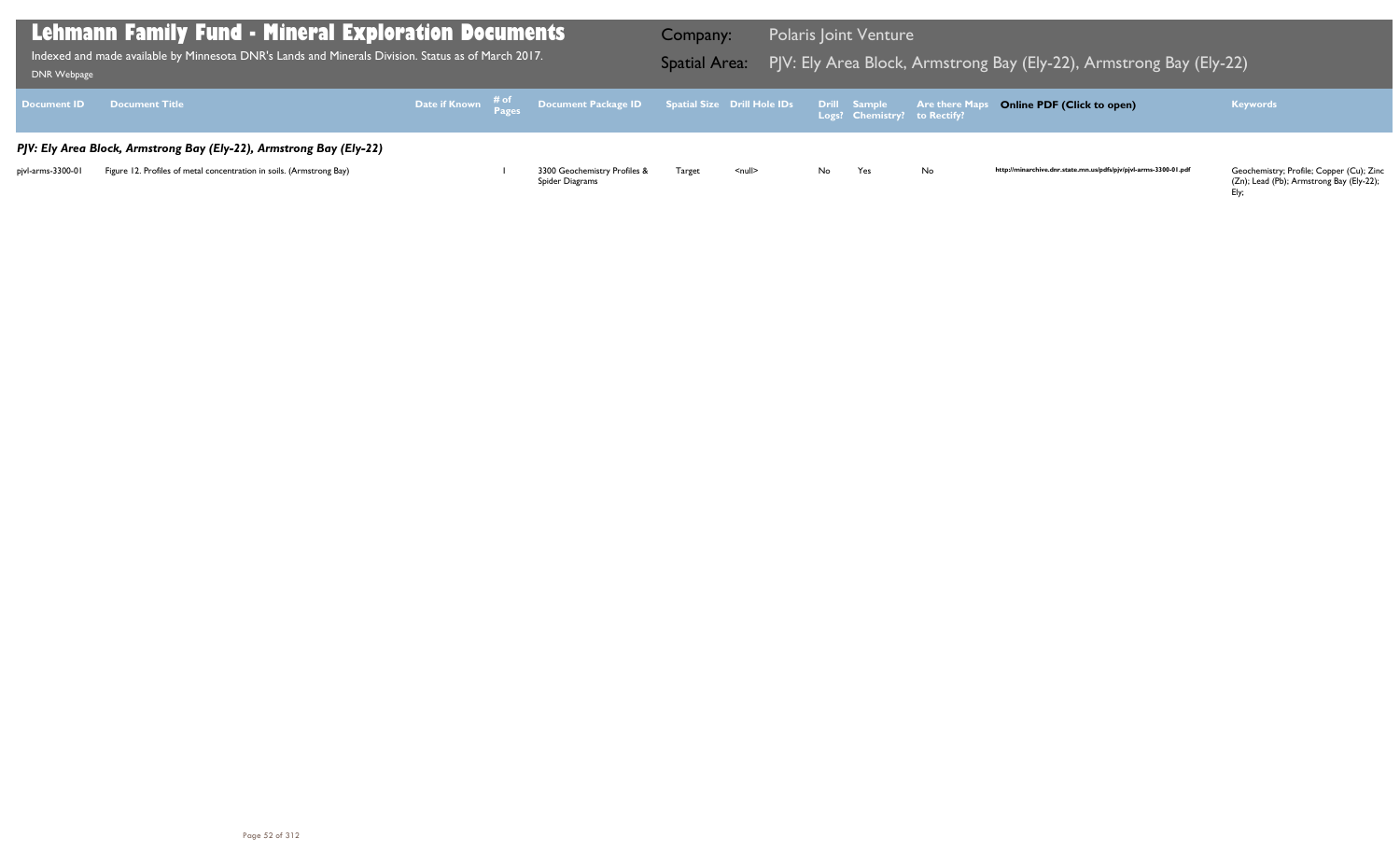| <b>Document ID</b> | <b>Document Title</b>                                                                      | <b>Date if Known</b> | # of<br>Pages  | <b>Document Package ID</b>                              |           | <b>Spatial Size Drill Hole IDs</b> |    | Drill Sample<br>Logs? Chemistry? | <b>Are there Maps</b><br>to Rectify? | <b>Online PDF (Click to open)</b>                                | <b>Keywords</b>                                                                                                                                          |
|--------------------|--------------------------------------------------------------------------------------------|----------------------|----------------|---------------------------------------------------------|-----------|------------------------------------|----|----------------------------------|--------------------------------------|------------------------------------------------------------------|----------------------------------------------------------------------------------------------------------------------------------------------------------|
|                    | PJV: Ely Area Block, Armstrong River South (Ely-20)                                        |                      |                |                                                         |           |                                    |    |                                  |                                      |                                                                  |                                                                                                                                                          |
| pjvl-arrs-1120-01  | Figure 53 Geology, Armstrong River (Ely-20)                                                |                      |                | 1120 Geology, Geophysical, &<br><b>Geochemical Maps</b> | Sub block | $null$                             | No | No                               | Possible                             | http://minarchive.dnr.state.mn.us/pdfs/pjv/pjvl-arrs-1120-01.pdf | Ely; Armstrong River South (Ely-20);<br>Geology; Geochemistry; Rock Samples;                                                                             |
| pjvl-arrs-2213-01  | Figure 54 Aeromagnetic map, Armstrong River (Ely-20)                                       |                      |                | 2213 A. Map: Magnetic Surveys                           | Sub block | $null$                             | No | No                               | Possible                             | http://minarchive.dnr.state.mn.us/pdfs/pjv/pjvl-arrs-2213-01.pdf | Ely; Armstrong River South (Ely-20);<br>Airborne Geophysics; Magnetic Survey;<br>Contours; Electromagnetic Survey;<br>Conductor;                         |
| pjvl-arrs-3112-01  | Bondar-Clegg Geochemical Lab Report (DNR Title)                                            |                      | 2              | 3112 Internal Reports from<br>Contractors               | Sub block | $null$                             | No | Yes                              | No                                   | http://minarchive.dnr.state.mn.us/pdfs/pjv/pjvl-arrs-3112-01.pdf | Ely Area; Armstrong River South (Ely-20);<br>Geochemistry; Soil Samples; Gold (Au);                                                                      |
| pjvl-arrs-3112-02  | Northeast Geochemical Company                                                              |                      |                | 3112 Internal Reports from<br>Contractors               | Sub block | $null$                             | No | Yes                              | No                                   | http://minarchive.dnr.state.mn.us/pdfs/pjv/pjvl-arrs-3112-02.pdf | Ely Area; Armstrong River South (Ely-20);<br>Soil Samples; Copper (Cu); Lead (Pb); Zinc<br>(Zn);                                                         |
| pjvl-arrs-3113-01  | Figure 61 Jensen cation plot of rocks from Armstrong River (Ely-20)                        |                      |                | 3113 Internal Data Sets                                 | Sub block | $null$                             | No | No                               | No                                   | http://minarchive.dnr.state.mn.us/pdfs/pjv/pjvl-arrs-3113-01.pdf | Ely Area; Armstrong River South (Ely-20);<br>Geochemistry;                                                                                               |
| pjvl-arrs-3113-02  | 020                                                                                        |                      |                | 3113 Internal Data Sets                                 | Sub block | <null></null>                      | No | Yes                              | No                                   | http://minarchive.dnr.state.mn.us/pdfs/pjv/pjvl-arrs-3113-02.pdf | Ely Area; Armstrong River South (Ely-20);<br>Geochemistry; Soil Samples; Statistical<br>Analysis; Logarithmic Transformation;<br>Copper (Cu); Zinc (Zn); |
| pjvl-arrs-3113-03  | Geochemical Sample Record Sheet                                                            | <b>July 1981</b>     | $\overline{2}$ | 3113 Internal Data Sets                                 | Sub block | $null$                             | No | No                               | No                                   | http://minarchive.dnr.state.mn.us/pdfs/pjv/pjvl-arrs-3113-03.pdf | Ely Area; Armstrong River South (Ely-20);<br>Geochemistry; Soil Samples;                                                                                 |
| pjvl-arrs-3214-01  | Figure 55 Copper concentration (ppm) in soils, Armstrong River (Ely-20)                    |                      |                | 3214 U. Mat. Quantitative<br>Locations and Results Map  | Sub block | $null$                             | No | Yes                              | Possible                             | http://minarchive.dnr.state.mn.us/pdfs/pjv/pjvl-arrs-3214-01.pdf | Ely; Armstrong River South (Ely-20);<br>Geochemistry; Soil Samples; Copper (Cu);                                                                         |
| pjvl-arrs-3214-02  | Figure 57 Zinc concentration (ppm) in soils, Armstrong River (Ely-20)                      |                      |                | 3214 U. Mat. Quantitative<br>Locations and Results Map  | Sub block | $null$                             | No | Yes                              | Possible                             | http://minarchive.dnr.state.mn.us/pdfs/pjv/pjvl-arrs-3214-02.pdf | Ely; Armstrong River South (Ely-20);<br>Geochemistry; Soil Samples; Zinc (Zn);                                                                           |
| pjvl-arrs-3214-03  | Figure 59 Gold (ppb) in soils, Armstrong River (Ely-20)                                    |                      |                | 3214 U. Mat. Quantitative<br>Locations and Results Map  | Sub block | $null$                             | No | Yes                              | Possible                             | http://minarchive.dnr.state.mn.us/pdfs/pjv/pjvl-arrs-3214-03.pdf | Ely; Armstrong River South (Ely-20);<br>Geochemistry; Soil Samples; Gold (Au);                                                                           |
| pjvl-arrs-3214-04  | Copper Results (DNR Title)                                                                 | October 13,<br>1981  |                | 3214 U. Mat. Quantitative<br>Locations and Results Map  | Sub block | $null$                             | No | Yes                              | Possible                             | http://minarchive.dnr.state.mn.us/pdfs/pjv/pjvl-arrs-3214-04.pdf | Ely Area; Armstrong River South (Ely-20);<br>Geochemistry; Soil Samples; Copper (Cu);                                                                    |
| pjvl-arrs-3214-05  | Zinc Results (DNR Title)                                                                   | October 13,<br>1981  |                | 3214 U. Mat. Quantitative<br>Locations and Results Map  | Sub block | $null$                             | No | Yes                              | Possible                             | http://minarchive.dnr.state.mn.us/pdfs/pjv/pjvl-arrs-3214-05.pdf | Ely Area; Armstrong River South (Ely-20);<br>Geochemistry; Soil Samples; Zinc (Zn);                                                                      |
| pjvl-arrs-3215-01  | Soil Sample Map (DNR Title)                                                                |                      |                | 3215 U. Mat. Quantitative<br><b>Locations Map</b>       | Sub block | <null></null>                      | No | No                               | Possible                             | http://minarchive.dnr.state.mn.us/pdfs/pjv/pjvl-arrs-3215-01.pdf | Ely Area; Armstrong River South (Ely-20);<br>Geochemistry; Soil Samples; Geology;                                                                        |
| pjvl-arrs-3216-01  | Figure 56 Contour plot of copper concentration (ppm) in soils, Armstrong River<br>(Ely-20) |                      |                | 3216 U. Mat. Quantitative Results Sub block<br>Мар      |           | $null$                             | No | No                               | Possible                             | http://minarchive.dnr.state.mn.us/pdfs/pjv/pjvl-arrs-3216-01.pdf | Ely Area; Armstrong River South (Ely-20);<br>Geochemistry; Soil Samples; Copper (Cu);                                                                    |
| pjvl-arrs-3216-02  | Figure 58 Contour plot of zinc (ppm) in soils, Armstrong River (Ely-20)                    |                      |                | 3216 U. Mat. Quantitative Results Sub block<br>Map      |           | <null></null>                      | No | No                               | Possible                             | http://minarchive.dnr.state.mn.us/pdfs/pjv/pjvl-arrs-3216-02.pdf | Ely Area; Armstrong River South (Ely-20);<br>Geochemistry; Soil Samples; Zinc (Zn);                                                                      |
| pjvl-arrs-3216-03  | Copper Contour Map (DNR Title)                                                             | October 13,<br>1981  |                | 3216 U. Mat. Quantitative Results Sub block<br>Map      |           | $\leq$ null $\geq$                 | No | No                               | Possible                             | http://minarchive.dnr.state.mn.us/pdfs/pjv/pjvl-arrs-3216-03.pdf | Ely Area; Armstrong River South (Ely-20);<br>Geochemistry; Contours; Soil Samples;<br>Copper (Cu);                                                       |
| pjvl-arrs-3216-04  | Zinc Contour Map (DNR Title)                                                               | October 13,<br>1981  |                | 3216 U. Mat. Quantitative Results Sub block<br>Map      |           | $\leq$ null $\geq$                 | No | No                               | Possible                             | http://minarchive.dnr.state.mn.us/pdfs/pjv/pjvl-arrs-3216-04.pdf | Ely Area; Armstrong River South (Ely-20);<br>Geochemistry; Contours; Soil Samples;<br>Zinc(Zn);                                                          |
| pjvl-arrs-3300-01  | 020 Arm River                                                                              |                      | $\overline{2}$ | 3300 Geochemistry Profiles &<br>Spider Diagrams         | Sub block | $null$                             | No | Yes                              | No                                   | http://minarchive.dnr.state.mn.us/pdfs/pjv/pjvl-arrs-3300-01.pdf | Ely Area; Armstrong River South (Ely-20);<br>Geochemistry; Soil Samples; Profile;<br>Topography; Zinc (Zn); Lead (Pb); Copper<br>$(Cu)$ ;                |
| pjvl-arrs-4111-01  | Geochemical Sample Record Sheet                                                            | August 1981          |                | 4111 Employee Reports                                   | Sub block | $\leq$ null $\geq$                 | No | No                               | No                                   | http://minarchive.dnr.state.mn.us/pdfs/pjv/pjvl-arrs-4111-01.pdf | Ely Area; Armstrong River South (Ely-20);                                                                                                                |

Geochemistry; Rock Samples;

## **Lehmann Family Fund - Mineral Exploration Documents**

Indexed and made available by Minnesota DNR's Lands and Minerals Division. Status as of March 2017. **In the Spatial Area:** PJV: Ely Area Block, Armstrong River South (Ely-20) DNR Webpage Indexed and made available by Minnesota DNR's Lands and Minerals Division. Status as of March 2017.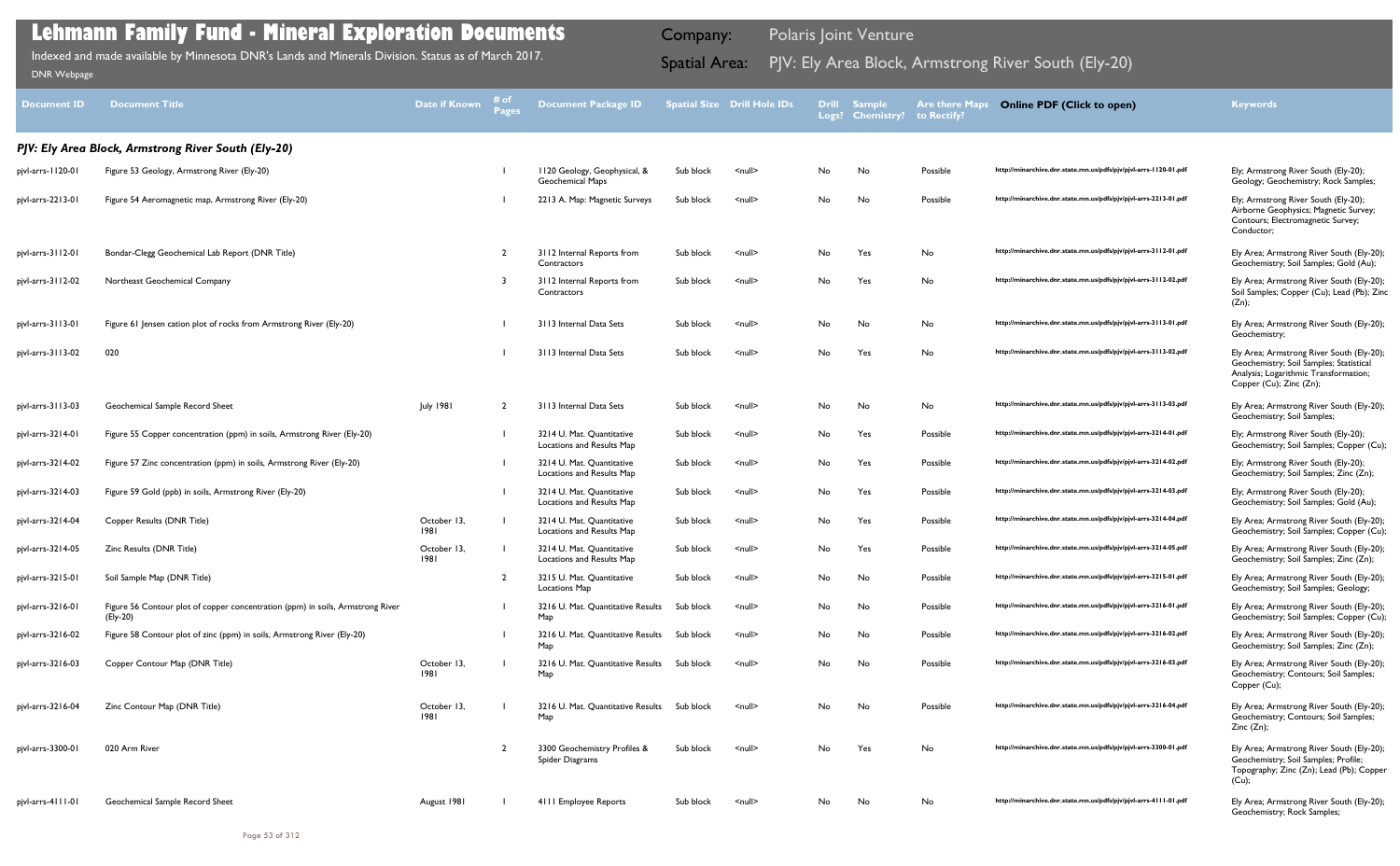|                   | <b>Document ID Document Title</b>                   |    |                             |           |               |      |    |          | Online PDF (Click to open)                                       | <b>Keywords</b>                                                                        |
|-------------------|-----------------------------------------------------|----|-----------------------------|-----------|---------------|------|----|----------|------------------------------------------------------------------|----------------------------------------------------------------------------------------|
|                   | PJV: Ely Area Block, Armstrong River South (Ely-20) |    |                             |           |               |      |    |          |                                                                  |                                                                                        |
| pjvl-arrs-4220-01 | Outcrop & Rock Sample Map (DNR Title)               |    | 4220 Bedrock & Outcrop Maps | Sub block | <null></null> | No   | No | Possible | http://minarchive.dnr.state.mn.us/pdfs/pjv/pjvl-arrs-4220-01.pdf | Ely Area; Armstrong River South (Ely-20);<br>Geochemistry; Rock Samples; Geology;      |
| pjvl-arrs-4400-01 | Rock Sample Summary                                 | 13 | 4400 Geology: Logs & Notes  | Sub block | <null></null> | No l | No | No       | http://minarchive.dnr.state.mn.us/pdfs/pjv/pjvl-arrs-4400-01.pdf | Ely Area; Armstrong River South (Ely-20);<br>Canalisation of Canalisan Bank Controller |

Geochemistry; Geology; Rock Samples;

### **Lehmann Family Fund - Mineral Exploration Documents**

Indexed and made available by Minnesota DNR's Lands and Minerals Division. Status as of March 2017. Spatial Area: PJV: Ely Area Block, Armstrong River South (Ely-20) DNR Webpage Indexed and made available by Minnesota DNR's Lands and Minerals Division. Status as of March 2017.

Company: Polaris Joint Venture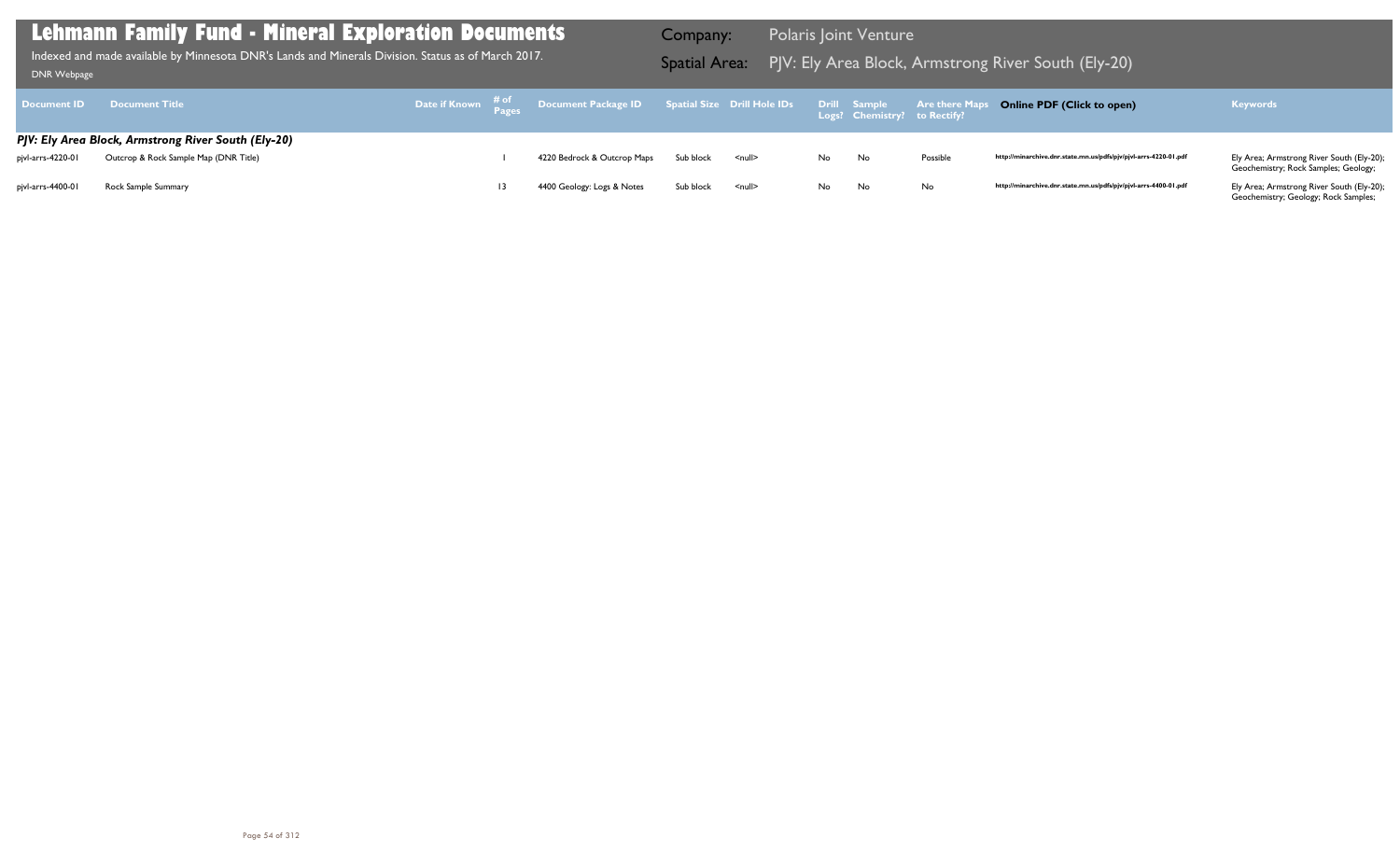| Document ID           | <b>Document Title</b>                                          | <b>Date if Known</b> # of | Document Package ID Spatial Size Drill Hole IDs Drill Sample |           |                    |    | Logs? Chemistry? to Rectify? | <b>Are there Maps</b> | <b>Online PDF (Click to open)</b>                                | <b>Keywords</b>                                              |
|-----------------------|----------------------------------------------------------------|---------------------------|--------------------------------------------------------------|-----------|--------------------|----|------------------------------|-----------------------|------------------------------------------------------------------|--------------------------------------------------------------|
|                       | PJV: Ely Area Block, Bear Island Area Base                     |                           |                                                              |           |                    |    |                              |                       |                                                                  |                                                              |
| pjvl-biab-         -0 | Vermilion-Ely Land Map with Grid Overlay (DNR Title)           |                           | IIII Base Maps with Grid                                     | Sub block | $null$             | No | No                           | Possible              | http://minarchive.dnr.state.mn.us/pdfs/pjv/pjvl-biab-1111-01.pdf | Bear Island; Plan Map; Ely; Vermilion; Ely;                  |
| pjvl-biab-3200-01     | Bear Island Area Base Map Showing Sample Locations Figure 3a   |                           | 3200 Sample Locations & Results<br>Maps                      | Sub block | $\leq$ null $\geq$ | No | No                           | Possible              | http://minarchive.dnr.state.mn.us/pdfs/pjv/pjvl-biab-3200-01.pdf | Ely; Geochemistry; Bear Island;                              |
| pjvl-biab-3200-02     | Bear Island Area Analytical Results Figure 3b                  |                           | 3200 Sample Locations & Results<br>Maps                      | Sub block | <null></null>      | No | Yes                          | Possible              | http://minarchive.dnr.state.mn.us/pdfs/pjv/pjvl-biab-3200-02.pdf | Ely; Geochemistry; Bear Island;                              |
| pjvl-biab-3210-01     | Bear Island Area Base Map Showing Sample Locations (Figure 3a) |                           | 3210 Unconsolidated Material<br>Locations and/or Results Map | Sub block | $\leq$ null $\geq$ | No | No                           | Possible              | http://minarchive.dnr.state.mn.us/pdfs/pjv/pjvl-biab-3210-01.pdf | Geochemistry; Soil Samples; Bear Island;<br>Ely; Topography; |
| pjvl-biab-3210-02     | Bear Island Area Analytical Results (Overlay to 3a) Figure 3b  |                           | 3210 Unconsolidated Material<br>Locations and/or Results Map | Sub block | $null$             | No | Yes                          | Possible              | http://minarchive.dnr.state.mn.us/pdfs/pjv/pjvl-biab-3210-02.pdf | Geochemistry; Soil Samples; Bear Island;<br>Ely;             |

Indexed and made available by Minnesota DNR's Lands and Minerals Division. Status as of March 2017. **Spatial Area:** PJV: Ely Area Block, Bear Island Area Base ו[DNR Webpage](http://www.dnr.state.mn.us/lands_minerals/polaris/index.html)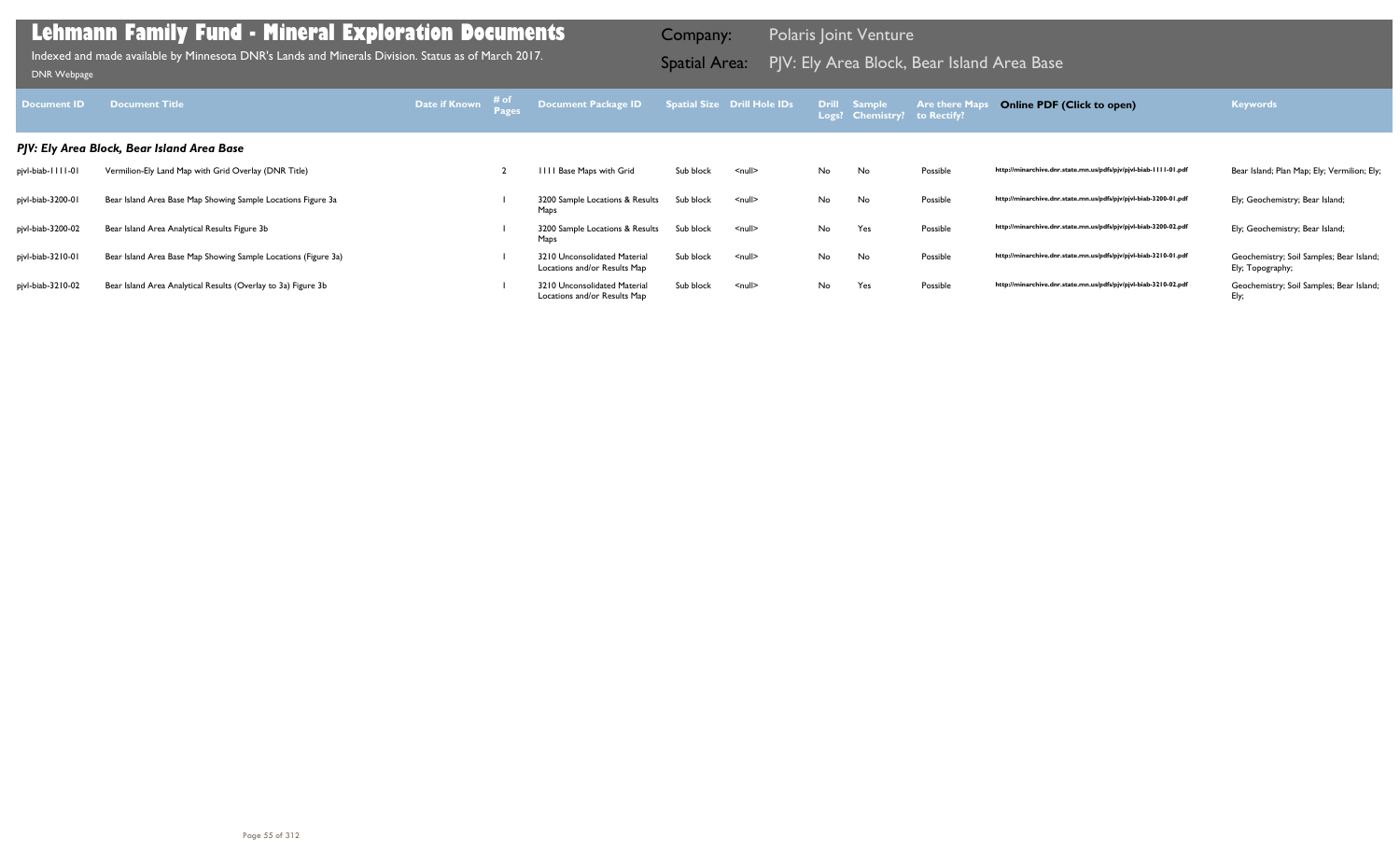| Sub block | $\leq$ null $\geq$ | No        | No  | Possible | http://minarchive.dnr.state.mn.us/pdfs/pjv/pjvl-gozo-1120-01.pdf | Ely; Gold Zone (Ely-28); Geology;<br>Topography;                                                                                                                           |
|-----------|--------------------|-----------|-----|----------|------------------------------------------------------------------|----------------------------------------------------------------------------------------------------------------------------------------------------------------------------|
| Sub block | $\leq$ null $\geq$ | No        | No  | Possible | http://minarchive.dnr.state.mn.us/pdfs/pjv/pjvl-gozo-2213-01.pdf | Ely; Gold Zone (Ely-28); Airborne<br>Geophysics; Magnetic Survey;                                                                                                          |
| Sub block | $\leq$ null $\geq$ | <b>No</b> | Yes | No       | http://minarchive.dnr.state.mn.us/pdfs/pjv/pjvl-gozo-3112-01.pdf | Ely Area; Gold Zone (Ely-28);<br>Geochemistry; Soil Samples; Gold (Au);                                                                                                    |
| Sub block | $\leq$ null $\geq$ | No        | Yes | No       | http://minarchive.dnr.state.mn.us/pdfs/pjv/pjvl-gozo-3112-02.pdf | Ely Area; Gold Zone (Ely-28); Soil Samples;<br>Copper (Cu); Lead (Pb); Zinc (Zn);                                                                                          |
| Sub block | $\leq$ null $\geq$ | No.       | Yes | No       | http://minarchive.dnr.state.mn.us/pdfs/pjv/pjvl-gozo-3113-01.pdf | Ely Area; South Block (Ely-27);<br>Geochemistry; Soil Samples; Statistical<br>Analysis; Logarithmic Transformation;<br>Copper (Cu); Zinc (Zn); Gold (Au); Lead<br>$(Pb)$ ; |
| Sub block | $\leq$ null $\geq$ | <b>No</b> | No  | No       | http://minarchive.dnr.state.mn.us/pdfs/pjv/pjvl-gozo-3113-02.pdf | Ely Area; Gold Zone (Ely-28);<br>Geochemistry; Soil Samples;                                                                                                               |
| Sub block | $\leq$ null $\geq$ | <b>No</b> | Yes | Possible | http://minarchive.dnr.state.mn.us/pdfs/pjv/pjvl-gozo-3214-01.pdf | Ely; Gold Zone (Ely-28); Geochemistry; Soil<br>Samples; Copper (Cu);                                                                                                       |
| Sub block | $\leq$ null $\geq$ | <b>No</b> | Yes | Possible | http://minarchive.dnr.state.mn.us/pdfs/pjv/pjvl-gozo-3214-02.pdf | Ely; Gold Zone (Ely-28); Geochemistry; Soil<br>Samples; Zinc (Zn);                                                                                                         |
| Sub block | $\leq$ null $\geq$ | No        | Yes | Possible | http://minarchive.dnr.state.mn.us/pdfs/pjv/pjvl-gozo-3214-03.pdf | Ely; Gold Zone (Ely-28); Geochemistry; Soil<br>Samples; Gold (Au);                                                                                                         |
| Sub block | $\leq$ null $\geq$ | <b>No</b> | No  | Possible | http://minarchive.dnr.state.mn.us/pdfs/pjv/pjvl-gozo-3215-01.pdf | Ely Area; Gold Zone (Ely-28); Geology;<br>Geochemistry; Soil Samples;                                                                                                      |
| Sub block | $\leq$ null $\geq$ | No        | No  | Possible | http://minarchive.dnr.state.mn.us/pdfs/pjv/pjvl-gozo-3216-01.pdf | Ely Area; Gold Zone (Ely-28);<br>Geochemistry; Soil Samples; Copper (Cu);                                                                                                  |
| Sub block | $null$             | No        | No  | Possible | http://minarchive.dnr.state.mn.us/pdfs/pjv/pjvl-gozo-3216-02.pdf | Ely Area; Gold Zone (Ely-28);<br>Geochemistry; Soil Samples; Zinc (Zn);                                                                                                    |

| <b>Document ID</b> | <b>Document Title</b>                                                                 | Date if Known       | # of<br><b>Pages</b> | <b>Document Package ID</b>                              |           | <b>Spatial Size Drill Hole IDs</b> | <b>Drill</b> | <b>Sample</b><br>Logs? Chemistry? | <b>Are there Maps</b><br>to Rectify? | <b>Online PDF (Click to open)</b>                                | <b>Keywords</b>                                                                                                                                          |
|--------------------|---------------------------------------------------------------------------------------|---------------------|----------------------|---------------------------------------------------------|-----------|------------------------------------|--------------|-----------------------------------|--------------------------------------|------------------------------------------------------------------|----------------------------------------------------------------------------------------------------------------------------------------------------------|
|                    | PJV: Ely Area Block, Gold Zone                                                        |                     |                      |                                                         |           |                                    |              |                                   |                                      |                                                                  |                                                                                                                                                          |
| pjvl-gozo-1120-01  | Figure 104 Geology, Gold Zone (Ely-28)                                                |                     |                      | 1120 Geology, Geophysical, &<br><b>Geochemical Maps</b> | Sub block | $\leq$ null $\geq$                 | No           | No                                | Possible                             | http://minarchive.dnr.state.mn.us/pdfs/pjv/pjvl-gozo-1120-01.pdf | Ely; Gold Zone (Ely-28); Geology;<br>Topography;                                                                                                         |
| pjvl-gozo-2213-01  | Figure 105 Aeromagnetic map, Gold Zone (Ely-28)                                       |                     |                      | 2213 A. Map: Magnetic Surveys                           | Sub block | $null$                             | No           | No                                | Possible                             | http://minarchive.dnr.state.mn.us/pdfs/pjv/pjvl-gozo-2213-01.pdf | Ely; Gold Zone (Ely-28); Airborne<br>Geophysics; Magnetic Survey;                                                                                        |
| pjvl-gozo-3112-01  | Geochemical Lab Report                                                                | October 20,<br>1981 |                      | 3112 Internal Reports from<br>Contractors               | Sub block | $null$                             | No           | Yes                               | No                                   | http://minarchive.dnr.state.mn.us/pdfs/pjv/pjvl-gozo-3112-01.pdf | Ely Area; Gold Zone (Ely-28);<br>Geochemistry; Soil Samples; Gold                                                                                        |
| pjvl-gozo-3112-02  | Northeast Geochemical Company                                                         |                     |                      | 3112 Internal Reports from<br>Contractors               | Sub block | $\leq$ null $\geq$                 | No           | Yes                               | No                                   | http://minarchive.dnr.state.mn.us/pdfs/pjv/pjvl-gozo-3112-02.pdf | Ely Area; Gold Zone (Ely-28); Soil<br>Copper (Cu); Lead (Pb); Zinc (Zn)                                                                                  |
| pjvl-gozo-3113-01  | E Lehman MPS                                                                          | November<br>25.1981 |                      | 3113 Internal Data Sets                                 | Sub block | $\leq$ null $\geq$                 | No           | Yes                               | No                                   | http://minarchive.dnr.state.mn.us/pdfs/pjv/pjvl-gozo-3113-01.pdf | Ely Area; South Block (Ely-27);<br>Geochemistry; Soil Samples; Statis<br>Analysis; Logarithmic Transformati<br>Copper (Cu); Zinc (Zn); Gold (Au<br>(Pb); |
| pjvl-gozo-3113-02  | Geochemical Sample Record Sheet                                                       | August 1981         |                      | 3113 Internal Data Sets                                 | Sub block | $\leq$ null $\geq$                 | No           | No                                | No                                   | http://minarchive.dnr.state.mn.us/pdfs/pjv/pjvl-gozo-3113-02.pdf | Ely Area; Gold Zone (Ely-28);<br>Geochemistry; Soil Samples;                                                                                             |
| pjvl-gozo-3214-01  | Figure 106 Copper concentration (ppm) in soils, Gold Zone (Ely-28)                    |                     |                      | 3214 U. Mat. Quantitative<br>Locations and Results Map  | Sub block | $\leq$ null $\geq$                 | No           | Yes                               | Possible                             | http://minarchive.dnr.state.mn.us/pdfs/pjv/pjvl-gozo-3214-01.pdf | Ely; Gold Zone (Ely-28); Geochem<br>Samples; Copper (Cu);                                                                                                |
| pjvl-gozo-3214-02  | Figure 108 Zinc concentration (ppm) in soils, Gold Zone (Ely-28)                      |                     |                      | 3214 U. Mat. Quantitative<br>Locations and Results Map  | Sub block | $\leq$ null $\geq$                 | No           | Yes                               | Possible                             | http://minarchive.dnr.state.mn.us/pdfs/pjv/pjvl-gozo-3214-02.pdf | Ely; Gold Zone (Ely-28); Geochem<br>Samples; Zinc (Zn);                                                                                                  |
| pjvl-gozo-3214-03  | Figure 110 Gold concentration (ppb) in soils, Gold Zone (Ely-28)                      |                     |                      | 3214 U. Mat. Quantitative<br>Locations and Results Map  | Sub block | $\leq$ null $\geq$                 | No           | Yes                               | Possible                             | http://minarchive.dnr.state.mn.us/pdfs/pjv/pjvl-gozo-3214-03.pdf | Ely; Gold Zone (Ely-28); Geochem<br>Samples; Gold (Au);                                                                                                  |
| pjvl-gozo-3215-01  | Soil Sample Map (DNR Title)                                                           |                     | $\overline{2}$       | 3215 U. Mat. Quantitative<br><b>Locations Map</b>       | Sub block | $\leq$ null $\geq$                 | No           | No                                | Possible                             | http://minarchive.dnr.state.mn.us/pdfs/pjv/pjvl-gozo-3215-01.pdf | Ely Area; Gold Zone (Ely-28); Gec<br>Geochemistry; Soil Samples;                                                                                         |
| pjvl-gozo-3216-01  | Figure 107 Contour plot or copper concentration (ppm) in soils, Gold Zone<br>(Ely-28) |                     |                      | 3216 U. Mat. Quantitative Results<br>Map                | Sub block | $null$                             | No           | No                                | Possible                             | http://minarchive.dnr.state.mn.us/pdfs/pjv/pjvl-gozo-3216-01.pdf | Ely Area; Gold Zone (Ely-28);<br>Geochemistry; Soil Samples; Copp                                                                                        |
| pjvl-gozo-3216-02  | Figure 109 Contour plot of zinc (ppm) in soils, Gold Zone (Ely-28)                    |                     |                      | 3216 U. Mat. Quantitative Results<br>Map                | Sub block | $\leq$ null $\geq$                 | No.          | No                                | Possible                             | http://minarchive.dnr.state.mn.us/pdfs/pjv/pjvl-gozo-3216-02.pdf | Ely Area; Gold Zone (Ely-28);<br>Geochemistry; Soil Samples; Zinc                                                                                        |

PJV: Ely Area Block, Gold Zone Indexed and made available by Minnesota DNR's Lands and Minerals Division. Status as of March 2017. Spatial Area: [DNR Webpage](http://www.dnr.state.mn.us/lands_minerals/polaris/index.html)

Company: Polaris Joint Venture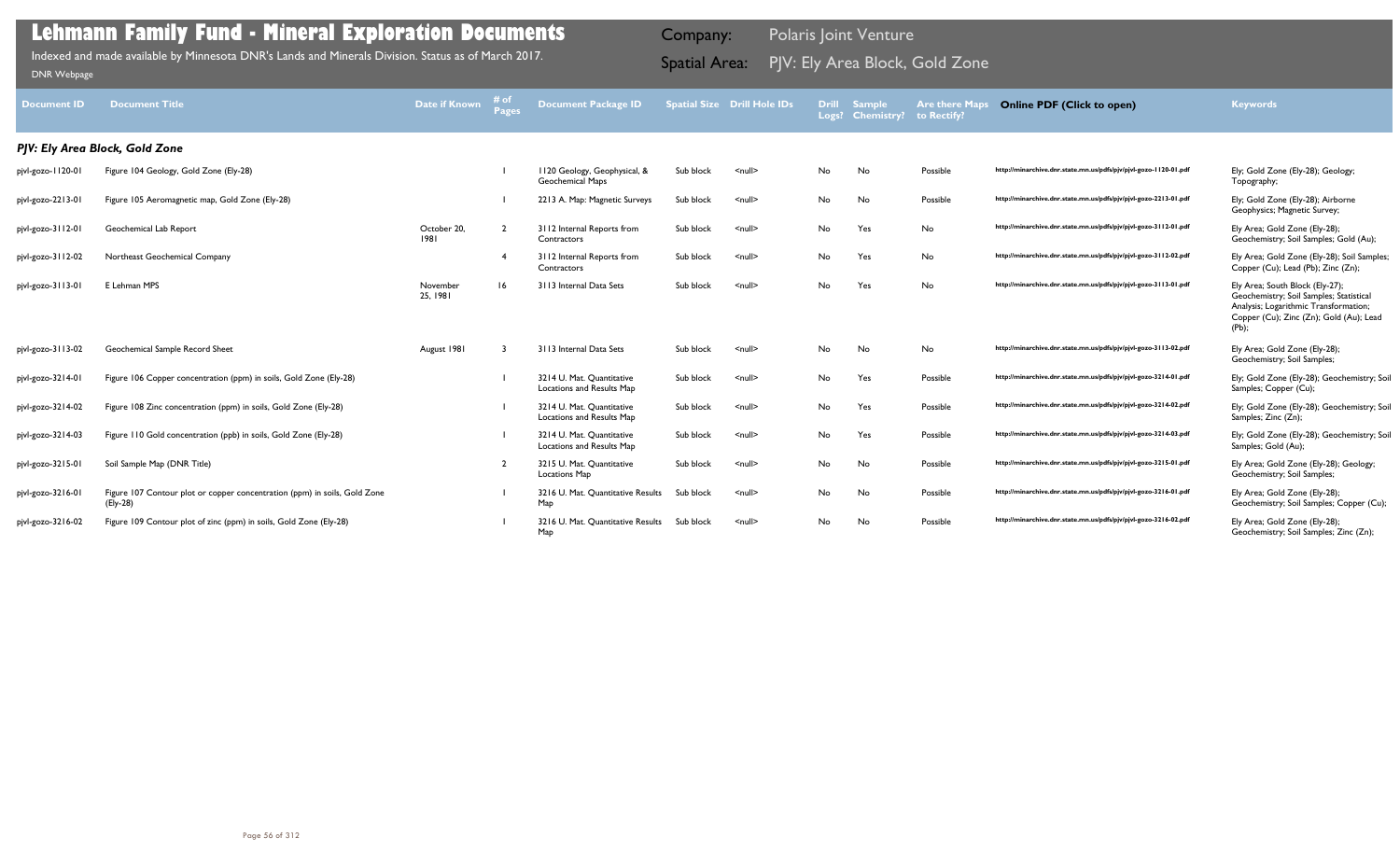| Document ID       | <b>Document Title</b>                                 | Date if Known # of |              | Document Package ID Spatial Size Drill Hole IDs Drill Sample |        |               |    | Logs? Chemistry? to Rectify? | <b>Are there Map</b> | <b>Online PDF (Click to open)</b>                                | <b>Keywords</b>                                                                                                                                                                                                                      |
|-------------------|-------------------------------------------------------|--------------------|--------------|--------------------------------------------------------------|--------|---------------|----|------------------------------|----------------------|------------------------------------------------------------------|--------------------------------------------------------------------------------------------------------------------------------------------------------------------------------------------------------------------------------------|
|                   | PJV: Ely Area Block, Granite-Greenstone               |                    |              |                                                              |        |               |    |                              |                      |                                                                  |                                                                                                                                                                                                                                      |
| pjvl-grgr-1120-01 | Granite-Greenstone Base Map                           |                    |              | 1120 Geology, Geophysical, &<br><b>Geochemical Maps</b>      | Target | <null></null> | No | No                           | Possible             | http://minarchive.dnr.state.mn.us/pdfs/pjv/pjvl-grgr-1120-01.pdf | Granite-Greenstone; Topography;<br>Geology; Ely;                                                                                                                                                                                     |
| pjvl-grgr-1120-02 | Granite-Greenstone Base Map Vermillion Block Figure 4 |                    |              | 1120 Geology, Geophysical, &<br><b>Geochemical Maps</b>      | Target | <null></null> | No | No.                          | Possible             | http://minarchive.dnr.state.mn.us/pdfs/pjv/pjvl-grgr-1120-02.pdf | Survey Grid; Geology; Topography; Soil<br>Samples; Granite-Greenstone; Ely;                                                                                                                                                          |
| pjvl-grgr-3214-01 | Geochemical Analysis Granite-Greenstone Area          |                    | $\mathbf{H}$ | 3214 U. Mat. Quantitative<br>Locations and Results Map       | Target | <null></null> | No | Yes                          | Possible             | http://minarchive.dnr.state.mn.us/pdfs/pjv/pjvl-grgr-3214-01.pdf | Plan Map; Survey Grid; Geochemistry;<br>Anomalies; Silver (Ag); Arsenic (As); Gold<br>(Au); Cadmium (Cd); Cobalt (Co); Copper<br>(Cu); Mercury (Hg); Nickel (Ni); Lead (Pb);<br>Zinc (Zn); Soil Samples;<br>Granite-Greenstone; Ely; |

Indexed and made available by Minnesota DNR's Lands and Minerals Division. Status as of March 2017. **Spatial Area:** PJV: Ely Area Block, Granite-Greenstone וDNR Webpage Indexed and made available by Minnesota DNR's Lands and Minerals Division. Status as of March 2017.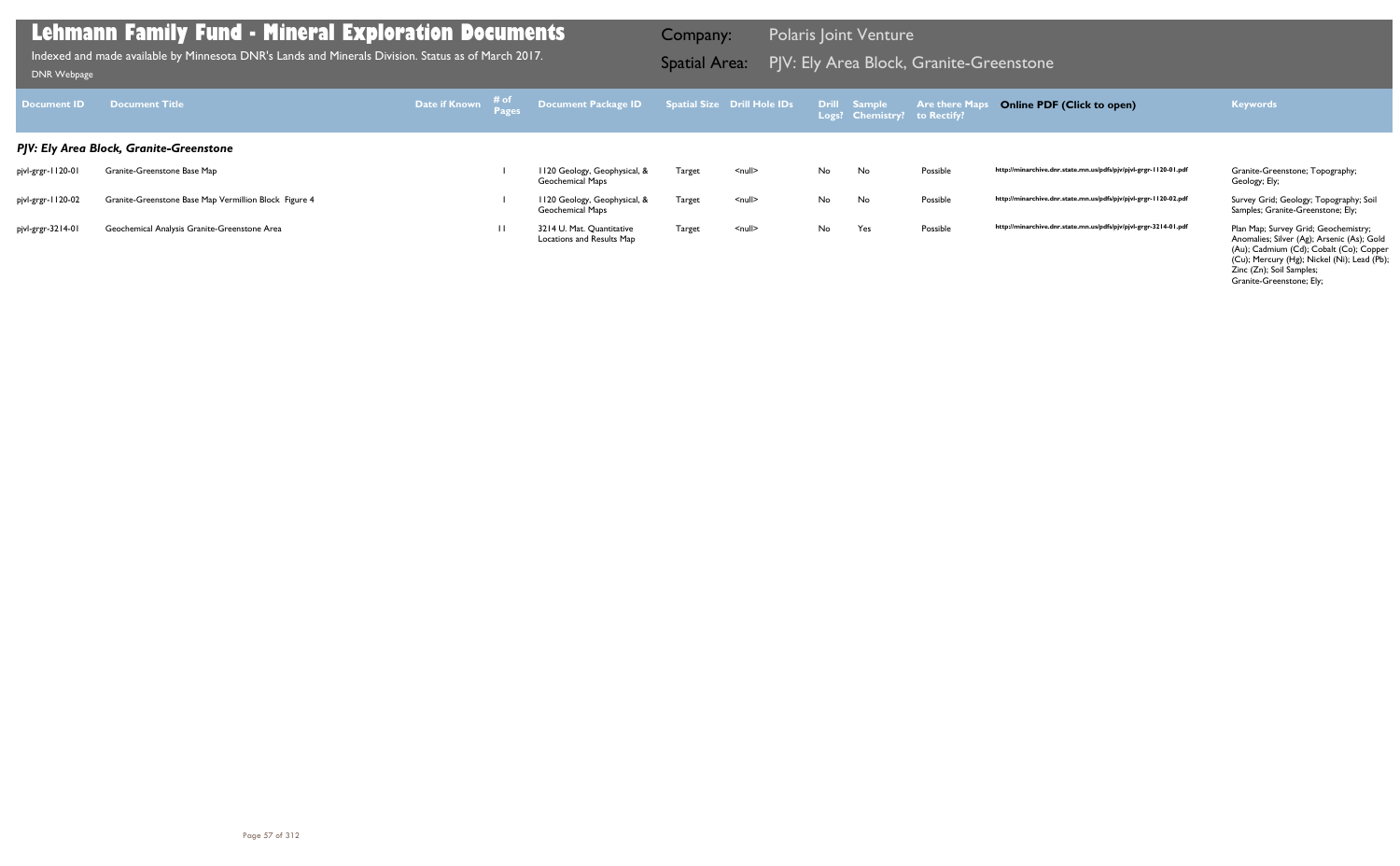| Document ID       | <b>Document Title</b>                                                                                                                                                                                    | Date if Known     | # of | Document Package ID                              |           | Spatial Size Drill Hole IDs |    | Drill Sample<br>Logs? Chemistry? to Rectify? | <b>Are there Maps</b> | <b>Online PDF (Click to open)</b>                                | <b>Keywords</b>                                                                                 |
|-------------------|----------------------------------------------------------------------------------------------------------------------------------------------------------------------------------------------------------|-------------------|------|--------------------------------------------------|-----------|-----------------------------|----|----------------------------------------------|-----------------------|------------------------------------------------------------------|-------------------------------------------------------------------------------------------------|
|                   | PJV: Ely Area Block, Longstorff Creek (Ely-16)                                                                                                                                                           |                   |      |                                                  |           |                             |    |                                              |                       |                                                                  |                                                                                                 |
| pjvl-locr-1120-01 | Figure 44 Geology, Longstorff Creek (Ely-16)                                                                                                                                                             |                   |      | II20 Geology, Geophysical, &<br>Geochemical Maps | Sub block | $\leq$ null $\geq$          | No | No.                                          | Possible              | http://minarchive.dnr.state.mn.us/pdfs/pjv/pjvl-locr-1120-01.pdf | Ely Area; Longstorff Creek (Ely-16);<br>Geology; Geochemistry; Survey Grid;                     |
| pjvl-locr-3112-01 | Northeast Geochemical Company                                                                                                                                                                            |                   |      | 3112 Internal Reports from<br>Contractors        | Sub block | $\leq$ null $\geq$          | No | Yes                                          | No                    | http://minarchive.dnr.state.mn.us/pdfs/pjv/pjvl-locr-3112-01.pdf | Ely Area; Longstorff Creek (Ely-16); Soil<br>Samples; Copper (Cu); Lead (Pb); Zinc<br>(Zn);     |
| pjvl-locr-3113-01 | Geochemical Sample Record Sheet                                                                                                                                                                          | September<br>1981 |      | 3113 Internal Data Sets                          | Sub block | $null$                      | No | No                                           | No                    | http://minarchive.dnr.state.mn.us/pdfs/pjv/pjvl-locr-3113-01.pdf | Ely Area; Longstorff Creek (Ely-16);<br>Geochemistry; Soil Samples;                             |
| pjvl-locr-3215-01 | Soil Sample Map (DNR Title)                                                                                                                                                                              |                   |      | 3215 U. Mat. Quantitative<br>Locations Map       | Sub block | $null$                      | No | No                                           | Possible              | http://minarchive.dnr.state.mn.us/pdfs/pjv/pjvl-locr-3215-01.pdf | Ely Area; Longstorff Creek (Ely-16);<br>Geochemistry; Soil Samples;                             |
| pjvl-locr-3300-01 | Figure 45 Profiles of metal concentrations in soils, western anomaly, Longstorff<br>Creek (Ely-16) and Figure 46 Profiles of metal concentration in soils, eastern<br>anomaly, Longstorff Creek (Ely-16) |                   |      | 3300 Geochemistry Profiles &<br>Spider Diagrams  | Sub block | $null$                      | No | Yes                                          | No                    | http://minarchive.dnr.state.mn.us/pdfs/pjv/pjvl-locr-3300-01.pdf | Geochemistry; Profile; Copper (Cu); Zinc<br>(Zn); Lead (Pb); Longstorff Creek (Ely-16);<br>Ely; |

Indexed and made available by Minnesota DNR's Lands and Minerals Division. Status as of March 2017. Spatial Area: PJV: Ely Area Block, Longstorff Creek (Ely-16) ו-DNR Webpage Indexed and made available by Minnesota DNR's Lands and Minerals Division. Status as of March 2017.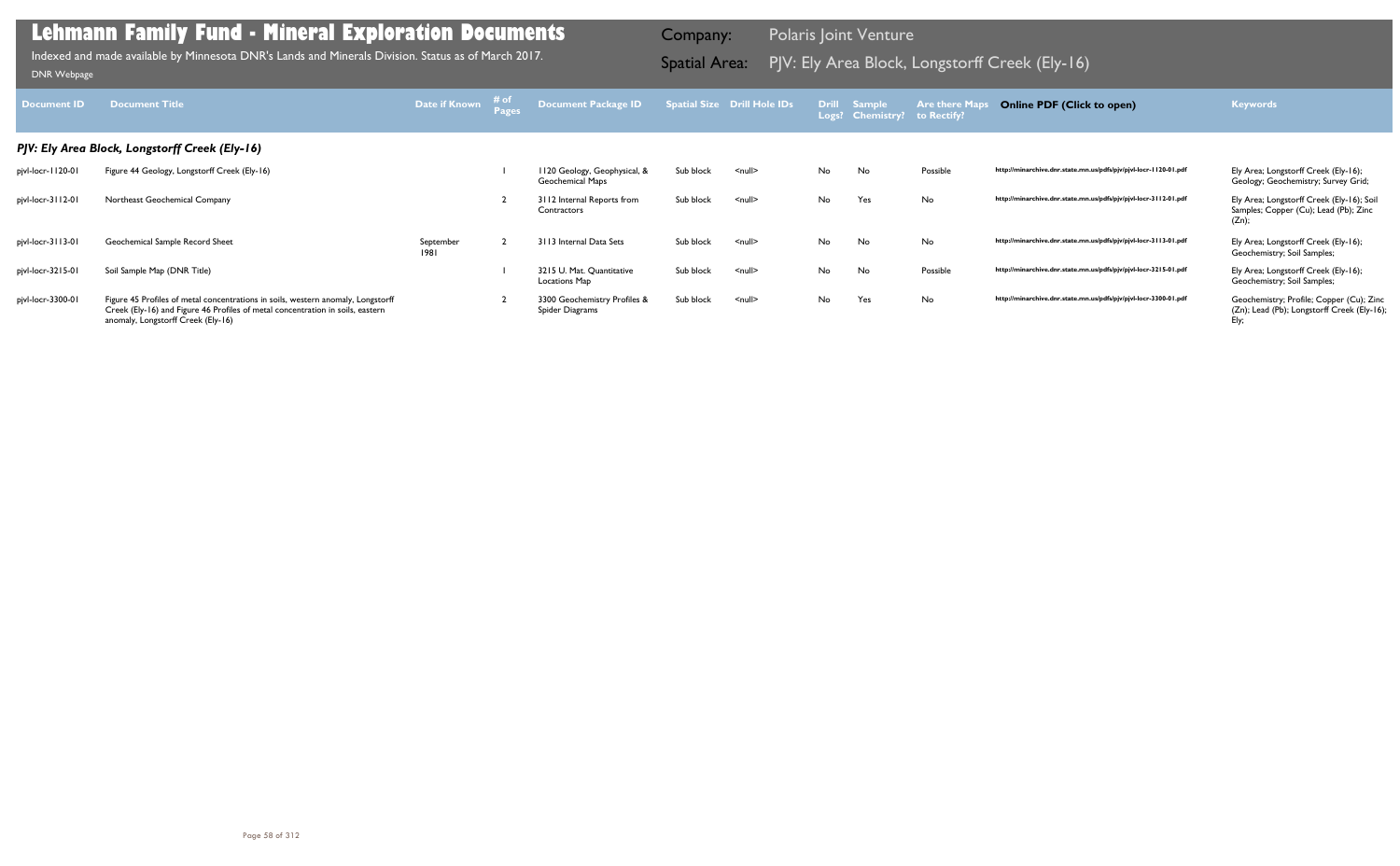| Document ID       | <b>Document Title</b>                                        |  | Date if Known $\frac{\text{\# of}}{\text{Page}}$ Document Package ID Spatial Size Drill Hole IDs Drill Sample Are there Maps |           |                    |    | Logs? Chemistry? to Rectify? |          | <b>Online PDF (Click to open)</b>                                | <b>Keywords</b>                                            |
|-------------------|--------------------------------------------------------------|--|------------------------------------------------------------------------------------------------------------------------------|-----------|--------------------|----|------------------------------|----------|------------------------------------------------------------------|------------------------------------------------------------|
|                   | PJV: Ely Area Block, Lost Lake Area Base                     |  |                                                                                                                              |           |                    |    |                              |          |                                                                  |                                                            |
| pjvl-llab-3200-01 | Lost Lake Area Base Map Showing Sample Locations Figure 6a   |  | 3200 Sample Locations & Results<br>Maps                                                                                      | Sub block | $\leq$ null $\geq$ | No | No                           | Possible | http://minarchive.dnr.state.mn.us/pdfs/pjv/pjvl-llab-3200-01.pdf | Ely; Geochemistry; Lost Lake;                              |
| pjvl-Ilab-3200-02 | Lost Lake Area Base Map Showing Sample Locations Figure 6a   |  | 3200 Sample Locations & Results<br>Maps                                                                                      | Sub block | $null$             | No | Yes                          | Possible | http://minarchive.dnr.state.mn.us/pdfs/pjv/pjvl-llab-3200-02.pdf | Ely; Geochemistry; Lost Lake;                              |
| pjvl-llab-3210-01 | Lost Lake Area Base Map Showing Sample Locations (Figure 6a) |  | 3210 Unconsolidated Material<br>Locations and/or Results Map                                                                 | Sub block | $\leq$ null $\geq$ | No | No                           | Possible | http://minarchive.dnr.state.mn.us/pdfs/pjv/pjvl-llab-3210-01.pdf | Geochemistry; Soil Samples; Lost Lake; Ely;<br>Topography; |
| pjvl-llab-3210-02 | Lost Lake Area Analytical Results (Overlay to 6a) Figure 6b  |  | 3210 Unconsolidated Material<br>Locations and/or Results Map                                                                 | Sub block | <null></null>      | No | Yes                          | Possible | http://minarchive.dnr.state.mn.us/pdfs/pjv/pjvl-llab-3210-02.pdf | Geochemistry; Soil Samples; Lost Lake; Ely;                |

Indexed and made available by Minnesota DNR's Lands and Minerals Division. Status as of March 2017. **Spatial Area:** PJV: Ely Area Block, Lost Lake Area Base ו-PJV: Ely Area Block, Lost Lake Area Base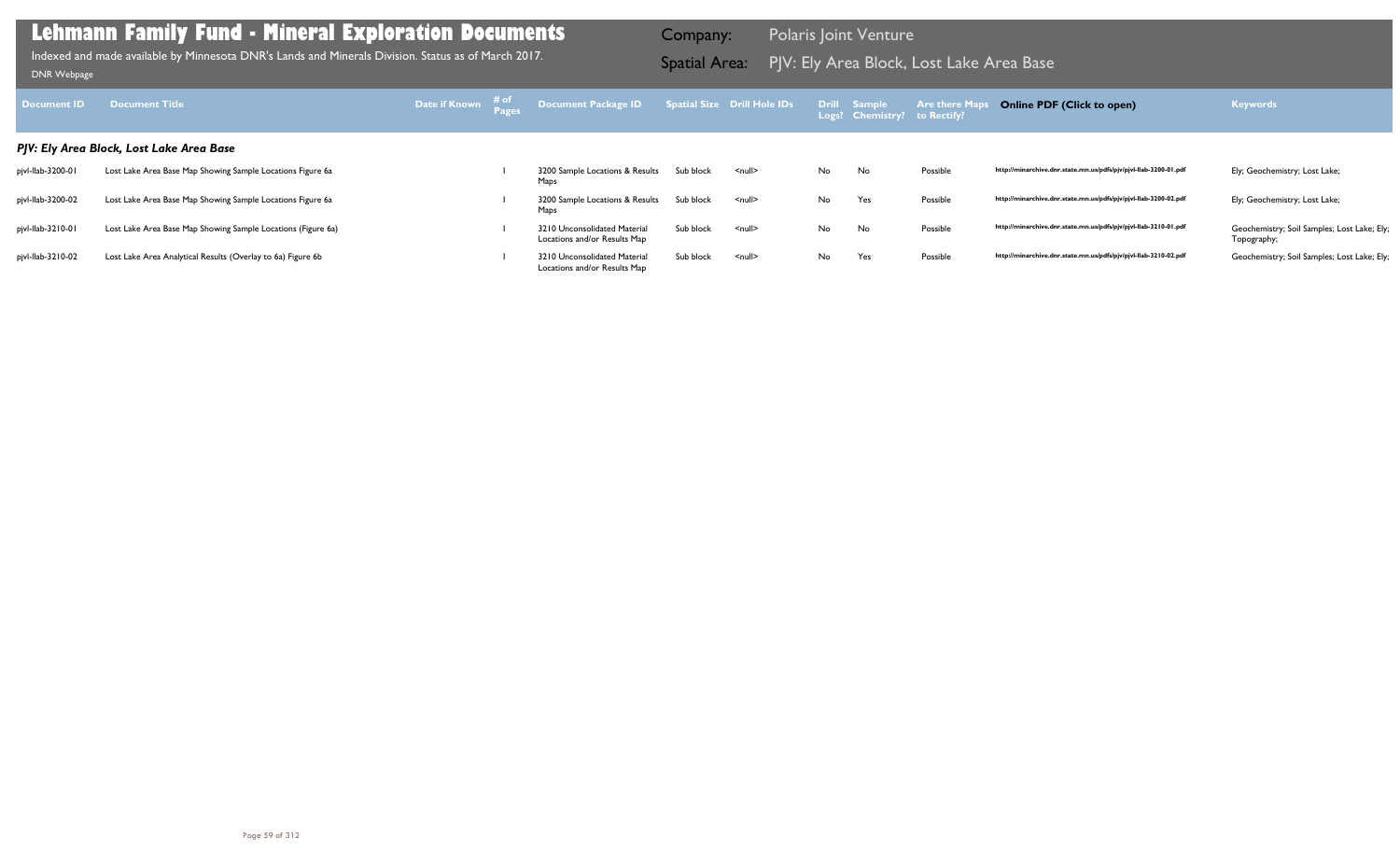| <b>Document ID</b> | <b>Document Title</b>                                                     | Date if Known     | # of | Document Package ID                               |           | <b>Spatial Size Drill Hole IDs</b> |    | Drill Sample<br>Logs? Chemistry? to Rectify? | <b>Are there Maps</b> | <b>Online PDF (Click to open)</b>                                | <b>Keywords</b>                                                                                    |
|--------------------|---------------------------------------------------------------------------|-------------------|------|---------------------------------------------------|-----------|------------------------------------|----|----------------------------------------------|-----------------------|------------------------------------------------------------------|----------------------------------------------------------------------------------------------------|
|                    | PJV: Ely Area Block, Mitchell Lake South (Ely-26)                         |                   |      |                                                   |           |                                    |    |                                              |                       |                                                                  |                                                                                                    |
| pjvl-mils-1120-01  | Figure 92 Geology, southern anomaly, Mitchell Lake South (Ely-26)         |                   |      | 120 Geology, Geophysical, &<br>Geochemical Maps   | Sub block | $\leq$ null $\geq$                 | No | No.                                          | Possible              | http://minarchive.dnr.state.mn.us/pdfs/pjv/pjvl-mils-1120-01.pdf | Ely; Mitchell Lake South (Ely-26); Geology;<br>Geochemistry; Survey Grid;                          |
| pjvl-mils-1120-02  | Figure 90 Geology, northern anomaly, Mitchell Lake South (Ely-26)         |                   |      | I 120 Geology, Geophysical, &<br>Geochemical Maps | Sub block | $null$                             | No | No                                           | Possible              | http://minarchive.dnr.state.mn.us/pdfs/pjv/pjvl-mils-1120-02.pdf | Ely; Mitchell Lake South (Ely-26); Geology;<br>Geochemistry; Survey Grid;                          |
| pjvl-mils-3112-01  | Northeast Geochemical Company                                             |                   |      | 3112 Internal Reports from<br>Contractors         | Sub block | $\leq$ null $\geq$                 | No | Yes                                          | No                    | http://minarchive.dnr.state.mn.us/pdfs/pjv/pjvl-mils-3112-01.pdf | Ely Area; Mitchell Lake South (Ely-26); Soil<br>Samples; Copper (Cu); Lead (Pb); Zinc<br>(Zn);     |
| pjvl-mils-3113-01  | Geochemical Sample Record Sheet                                           | September<br>1981 |      | 3113 Internal Data Sets                           | Sub block | $\leq$ null $\geq$                 | No | No                                           | No                    | http://minarchive.dnr.state.mn.us/pdfs/pjv/pjvl-mils-3113-01.pdf | Ely Area; Mitchell Lake South (Ely-26);<br>Geochemistry; Soil Samples;                             |
| pjvl-mils-3215-01  | Soil Sample Map (DNR Title)                                               |                   |      | 3215 U. Mat. Quantitative<br><b>Locations Map</b> | Sub block | $null$                             | No | No                                           | Possible              | http://minarchive.dnr.state.mn.us/pdfs/pjv/pjvl-mils-3215-01.pdf | Ely Area; Mitchell Lake South (Ely-26);<br>Geochemistry; Soil Samples;                             |
| pjvl-mils-3300-01  | Profiles of metal concentration in soils, Mitchell Lake South (DNR Title) |                   |      | 3300 Geochemistry Profiles &<br>Spider Diagrams   | Target    | $null$                             | No | Yes                                          | No                    | http://minarchive.dnr.state.mn.us/pdfs/pjv/pjvl-mils-3300-01.pdf | Geochemistry; Profile; Copper (Cu); Zinc<br>(Zn); Lead (Pb); Mitchell Lake South<br>(Ely-26); Ely; |

Indexed and made available by Minnesota DNR's Lands and Minerals Division. Status as of March 2017. **In the South Area:** PJV: Ely Area Block, Mitchell Lake South (Ely-26)<br>DNR Webpage Indexed and made available by Minnesota DNR's Lands and Minerals Division. Status as of March 2017.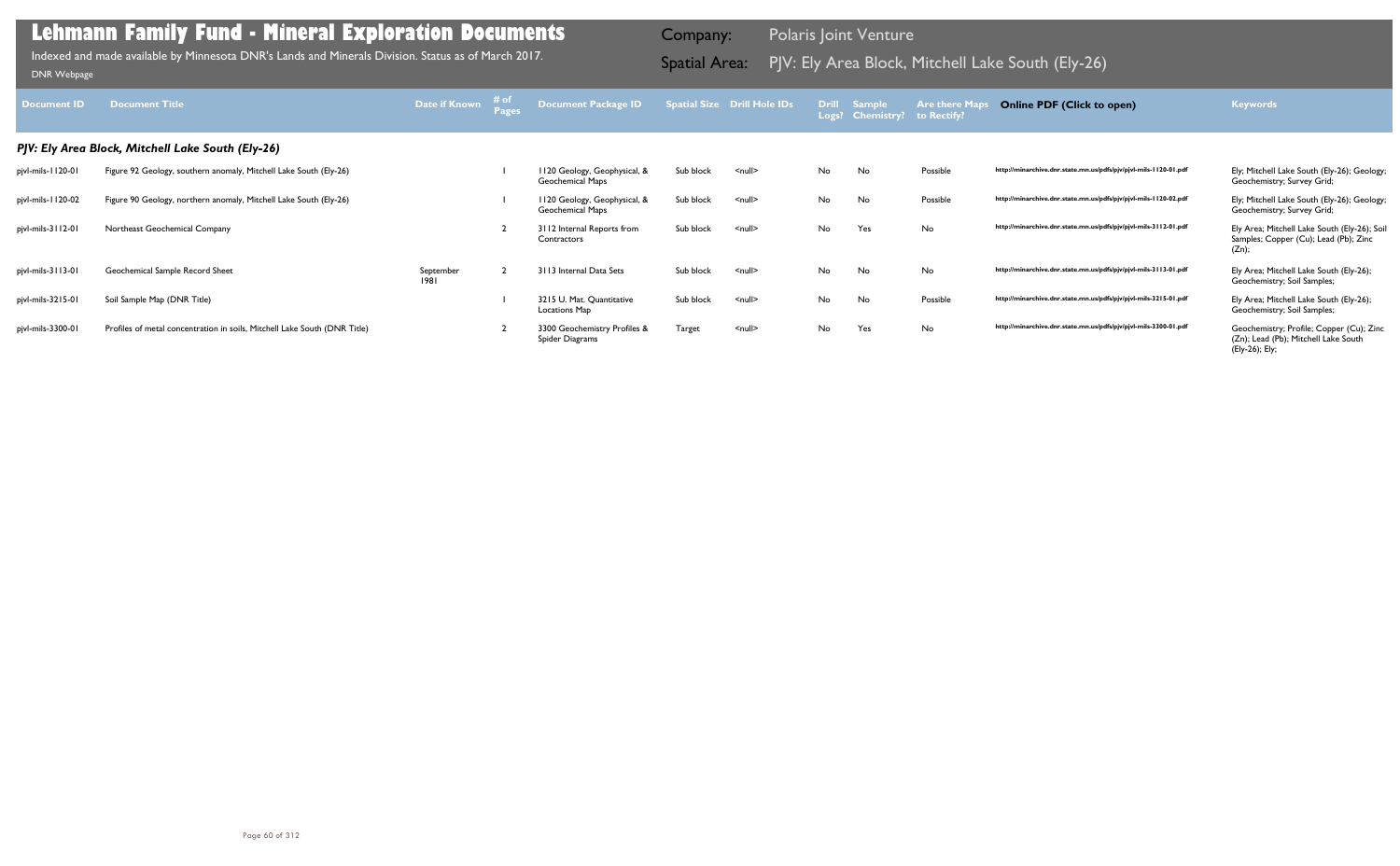| <b>Document ID</b> | <b>Document Title</b>                                                  | <b>Date if Known</b>  | # of<br>Pages  | <b>Document Package ID</b>                              |           | <b>Spatial Size Drill Hole IDs</b> |     | <b>Drill Sample</b><br>Logs? Chemistry? | <b>Are there Maps</b><br>to Rectify? | <b>Online PDF (Click to open)</b>                                | <b>Keywords</b>                                                                                                                                                                                                                                                                   |
|--------------------|------------------------------------------------------------------------|-----------------------|----------------|---------------------------------------------------------|-----------|------------------------------------|-----|-----------------------------------------|--------------------------------------|------------------------------------------------------------------|-----------------------------------------------------------------------------------------------------------------------------------------------------------------------------------------------------------------------------------------------------------------------------------|
|                    | PJV: Ely Area Block, Needle Boy Lake (Ely-5)                           |                       |                |                                                         |           |                                    |     |                                         |                                      |                                                                  |                                                                                                                                                                                                                                                                                   |
| pjvl-nezz-1120-01  | Figure 27 Geology, Needle Boy Lake (Ely-5)                             |                       |                | 1120 Geology, Geophysical, &<br><b>Geochemical Maps</b> | Sub block | $null$                             | No  | No                                      | Possible                             | http://minarchive.dnr.state.mn.us/pdfs/pjv/pjvl-nezz-1120-01.pdf | Ely Area; Geology; Needle Boy Lake<br>(Ely-5);                                                                                                                                                                                                                                    |
| pjvl-nezz-1120-02  | Ely 5 Needleboy Lake Geology (DNR Title)                               |                       |                | 1120 Geology, Geophysical, &<br><b>Geochemical Maps</b> | Sub block | $\leq$ null $\geq$                 | No  | No                                      | Possible                             | http://minarchive.dnr.state.mn.us/pdfs/pjv/pjvl-nezz-1120-02.pdf | Ely; Needle Boy Lake (Ely-5); Topography;<br>Geology;                                                                                                                                                                                                                             |
| pjvl-nezz-1500-01  | Needle Boy Lake Area (Ely-5)                                           |                       |                | 1500 Internal Reporting                                 | Sub block | $null$                             | No  | Yes                                     | No                                   | http://minarchive.dnr.state.mn.us/pdfs/pjv/pjvl-nezz-1500-01.pdf | Ely Area; Needle Boy Lake (Ely-5);<br>Geology; Exploration; Airborne<br>Geophysics; Ground Geophysics;<br>Geochemistry;                                                                                                                                                           |
| pjvl-nezz-2213-01  | Figure 28 Helicopter aeromagnetic map, Needle Boy Lake (Ely-5)         |                       |                | 2213 A. Map: Magnetic Surveys                           | Sub block | $null$                             | No  | No                                      | Possible                             | http://minarchive.dnr.state.mn.us/pdfs/pjv/pjvl-nezz-2213-01.pdf | Ely Area; Airborne Geophysics; Magnetic<br>Survey; Needle Boy Lake (Ely-5);                                                                                                                                                                                                       |
| pjvl-nezz-2213-02  | Needleboy Lake Contoured Magnetic Map                                  |                       | $\overline{2}$ | 2213 A. Map: Magnetic Surveys                           | Sub block | $null$                             | No  | No                                      | Possible                             | http://minarchive.dnr.state.mn.us/pdfs/pjv/pjvl-nezz-2213-02.pdf | Ely; Needle Boy Lake (Ely-5); Airborne<br>Geophysics; Magnetic Survey;                                                                                                                                                                                                            |
| pjvl-nezz-2314-01  | Minnesota Needle Boy Lake E-2 1980, Scale 1:4800, Line 23 S            | 1980                  |                | 2314 A. Prof: Electromagnetic<br>Surveys                | Sub block | $null$                             | No  | No                                      | No                                   | http://minarchive.dnr.state.mn.us/pdfs/pjv/pjvl-nezz-2314-01.pdf | Ely Area; Needle Boy Lake (Ely-5);<br>Airborne Geophysics; Electromagnetic<br>Survey; Helicopter;                                                                                                                                                                                 |
| pjvl-nezz-3112-01  | Geochemical Lab Report                                                 | August 24,<br>1981    |                | 3112 Internal Reports from<br>Contractors               | Sub block | $null$                             | No  | Yes                                     | No                                   | http://minarchive.dnr.state.mn.us/pdfs/pjv/pjvl-nezz-3112-01.pdf | Ely Area; Needle Boy Lake (Ely-5);<br>Geochemistry; Soil Samples; Gold (Au);                                                                                                                                                                                                      |
| pjvl-nezz-3112-02  | Northeast Geochemical Company                                          |                       | $\overline{2}$ | 3112 Internal Reports from<br>Contractors               | Sub block | $\leq$ null $\geq$                 | No  | Yes                                     | No                                   | http://minarchive.dnr.state.mn.us/pdfs/pjv/pjvl-nezz-3112-02.pdf | Ely Area; Needle Boy Lake (Ely-5);<br>Geochemistry; Soil Samples; Copper (Cu);<br>Lead (Pb); Zinc (Zn);                                                                                                                                                                           |
| pjvl-nezz-3112-03  | Whole Rock Analyses Results (DNR Title)                                | September<br>28, 1981 |                | 3112 Internal Reports from<br>Contractors               | Sub block | $\leq$ null $\geq$                 | No  | Yes                                     | No                                   | http://minarchive.dnr.state.mn.us/pdfs/pjv/pjvl-nezz-3112-03.pdf | Ely Area; Needle Boy Lake (Ely-5);<br>Armstrong River South (Ely-20);<br>Geochemistry; Rock Samples; Aluminum<br>(Al); Iron (Fe); Calcium (Ca); Magnesium<br>(Mg); Titanium (Ti); Manganese (Mn);<br>Sodium (Na); Potassium (K); Phosphorus<br>(P); Beryllium (Be); Cadmium (Cd); |
| pjvl-nezz-3113-01  | FORTRAN Program Map 3                                                  | October 07,<br>1981   |                | 3113 Internal Data Sets                                 | Sub block | $\leq$ null $\geq$                 | No. | Yes                                     | No                                   | http://minarchive.dnr.state.mn.us/pdfs/pjv/pjvl-nezz-3113-01.pdf | Ely Area; Needle Boy Lake (Ely-5);<br>Geochemistry; Soil Samples; Statistical<br>Analysis; Logarithmic Transformation;<br>Copper (Cu); Zinc (Zn);                                                                                                                                 |
| pjvl-nezz-3113-02  | E Lehman MPS                                                           | October 08,<br>1981   | 10             | 3113 Internal Data Sets                                 | Sub block | $\leq$ null $\geq$                 | No  | No                                      | No                                   | http://minarchive.dnr.state.mn.us/pdfs/pjv/pjvl-nezz-3113-02.pdf | Ely Area; Needle Boy Lake (Ely-5);<br>Geochemistry; Soil Samples; Copper (Cu);<br>Zinc (Zn); Lead (Pb);                                                                                                                                                                           |
| pjvl-nezz-3113-03  | Geochemical Sample Record Sheet                                        | <b>July 1981</b>      |                | 3113 Internal Data Sets                                 | Sub block | $\leq$ null $\geq$                 | No  | No                                      | No                                   | http://minarchive.dnr.state.mn.us/pdfs/pjv/pjvl-nezz-3113-03.pdf | Ely Area; Needle Boy Lake (Ely-5);<br>Geochemistry; Soil Samples;                                                                                                                                                                                                                 |
| pjvl-nezz-3214-01  | Figure 29 Copper concentration (ppm) in soils, Needle Boy Lake (Ely-5) |                       |                | 3214 U. Mat. Quantitative<br>Locations and Results Map  | Sub block | <null></null>                      | No  | Yes                                     | Possible                             | http://minarchive.dnr.state.mn.us/pdfs/pjv/pjvl-nezz-3214-01.pdf | Ely Area; Needle Boy Lake (Ely-5);<br>Geochemistry; Soil Samples; Copper (Cu);                                                                                                                                                                                                    |
| pjvl-nezz-3214-02  | Figure 31 Zinc concentration (ppm) in soils, Needle Boy Lake (Ely-5)   |                       |                | 3214 U. Mat. Quantitative<br>Locations and Results Map  | Sub block | $\leq$ null $\geq$                 | No  | Yes                                     | Possible                             | http://minarchive.dnr.state.mn.us/pdfs/pjv/pjvl-nezz-3214-02.pdf | Ely Area; Needle Boy Lake (Ely-5);<br>Geochemistry; Soil Samples; Zinc (Zn);                                                                                                                                                                                                      |
| pjvl-nezz-3214-03  | Figure 33 Gold concentration (ppb) in soils, Needle Boy Lake (Ely-5)   |                       |                | 3214 U. Mat. Quantitative<br>Locations and Results Map  | Sub block | $\leq$ null $\geq$                 | No  | Yes                                     | Possible                             | http://minarchive.dnr.state.mn.us/pdfs/pjv/pjvl-nezz-3214-03.pdf | Ely Area; Needle Boy Lake (Ely-5);<br>Geochemistry; Soil Samples; Gold (Au);                                                                                                                                                                                                      |
| pjvl-nezz-3214-04  | Needle Boy Lake 005 Cu (ppm)                                           | October 06,<br>1981   | $\overline{2}$ | 3214 U. Mat. Quantitative<br>Locations and Results Map  | Sub block | $\leq$ null $\geq$                 | No  | Yes                                     | Possible                             | http://minarchive.dnr.state.mn.us/pdfs/pjv/pjvl-nezz-3214-04.pdf | Ely Area; Needle Boy Lake (Ely-5);<br>Geochemistry; Soil Samples; Copper (Cu);                                                                                                                                                                                                    |
| pjvl-nezz-3214-05  | Needle Boy Lake 005 Zn (ppm)                                           | October 06,<br>1981   | $\overline{2}$ | 3214 U. Mat. Quantitative<br>Locations and Results Map  | Sub block | $null$                             | No  | Yes                                     | Possible                             | http://minarchive.dnr.state.mn.us/pdfs/pjv/pjvl-nezz-3214-05.pdf | Ely Area; Needle Boy Lake (Ely-5);<br>Geochemistry; Soil Samples; Zinc (Zn);                                                                                                                                                                                                      |
| pjvl-nezz-3214-06  | Needleboy Lake, Ely-005, Zinc Contours (DNR Title)                     | October 06,<br>1981   |                | 3214 U. Mat. Quantitative<br>Locations and Results Map  | Sub block | $null$                             | No  | No                                      | Possible                             | http://minarchive.dnr.state.mn.us/pdfs/pjv/pjvl-nezz-3214-06.pdf | Ely; Needle Boy Lake (Ely-5); Soil Samples;<br>Geochemistry; Zinc (Zn);                                                                                                                                                                                                           |

PJV: Ely Area Block, Needle Boy Lake (Ely-5) Indexed and made available by Minnesota DNR's Lands and Minerals Division. Status as of March 2017. Spatial Area: [DNR Webpage](http://www.dnr.state.mn.us/lands_minerals/polaris/index.html)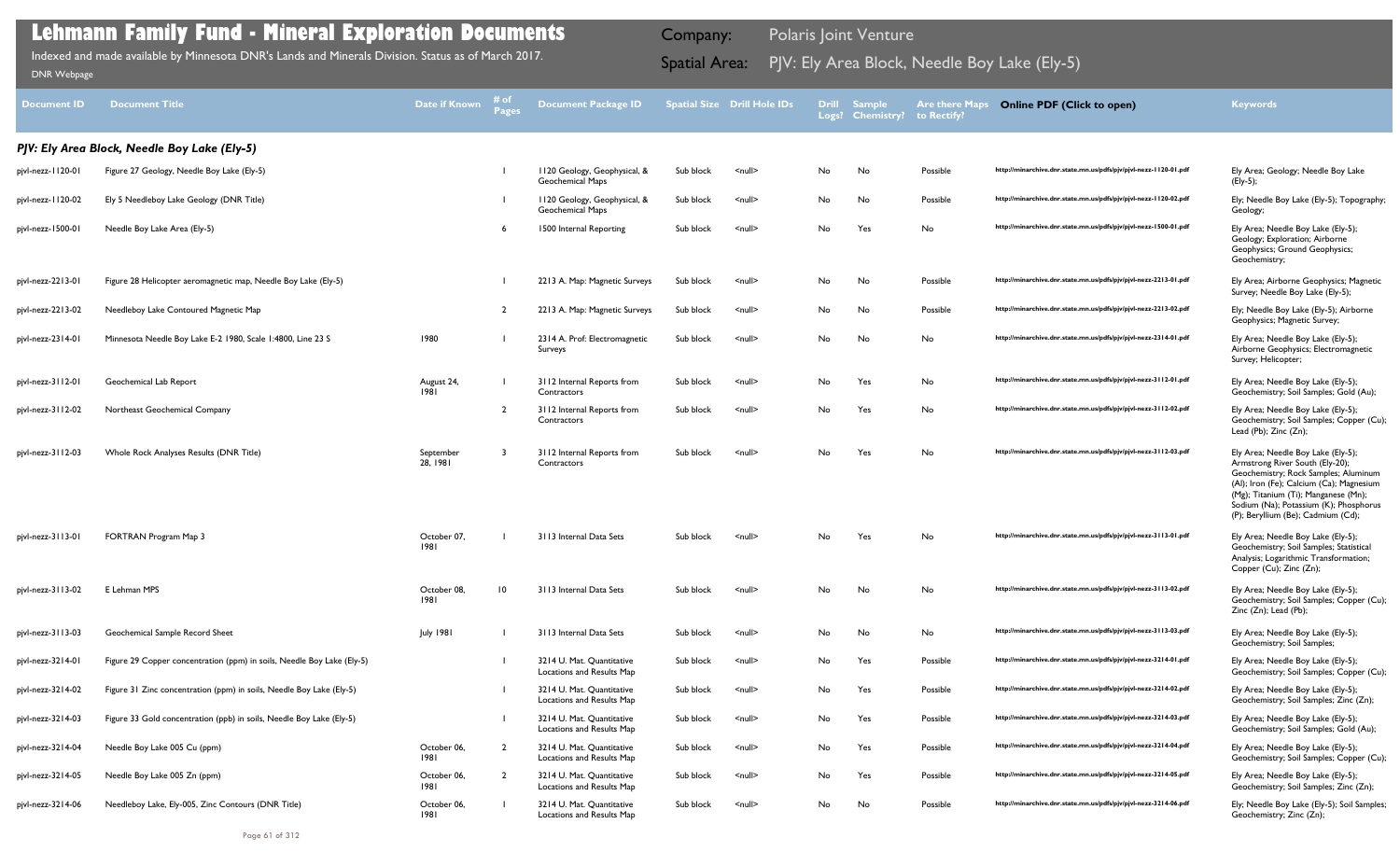| <b>Document ID</b> | <b>Document Title</b>                                                                   | Date if Known       | # of | Document Package ID                        |           | <b>Spatial Size Drill Hole IDs</b> | <b>Drill</b> | <b>Sample</b><br>Logs? Chemistry? to Rectify? | <b>Are there Maps</b> | <b>Online PDF (Click to open)</b>                                | <b>Keywords</b>                                                                             |
|--------------------|-----------------------------------------------------------------------------------------|---------------------|------|--------------------------------------------|-----------|------------------------------------|--------------|-----------------------------------------------|-----------------------|------------------------------------------------------------------|---------------------------------------------------------------------------------------------|
|                    | PJV: Ely Area Block, Needle Boy Lake (Ely-5)                                            |                     |      |                                            |           |                                    |              |                                               |                       |                                                                  |                                                                                             |
| pjvl-nezz-3215-01  | Soil Sample Map (DNR Title)                                                             |                     |      | 3215 U. Mat. Ouantitative<br>Locations Map | Sub block | $\leq$ null $\geq$                 | No           | No                                            | Possible              | http://minarchive.dnr.state.mn.us/pdfs/pjv/pjvl-nezz-3215-01.pdf | Ely Area; Needle Boy Lake (Ely-5);<br>Geochemistry; Soil Samples;                           |
| pjvl-nezz-3216-01  | Figure 30 Contour plot of copper concentration in soils, Needle Boy Lake (Ely-5)        |                     |      | 3216 U. Mat. Quantitative Results<br>Map   | Sub block | $\leq$ null $\geq$                 | No           | No                                            | Possible              | http://minarchive.dnr.state.mn.us/pdfs/pjv/pjvl-nezz-3216-01.pdf | Ely Area; Needle Boy Lake (Ely-5);<br>Geochemistry; Soil Samples; Contours;<br>Copper (Cu); |
| pjvl-nezz-3216-02  | Figure 32 Contour plot of zinc concentration (ppm) in soils, Needle Boy Lake<br>(Ely-5) |                     |      | 3216 U. Mat. Quantitative Results<br>Map   | Sub block | $\le$ null $\ge$                   | No           | No                                            | Possible              | http://minarchive.dnr.state.mn.us/pdfs/pjv/pjvl-nezz-3216-02.pdf | Ely Area; Needle Boy Lake (Ely-5);<br>Geochemistry; Soil Samples; Contours;<br>Zinc (Zn);   |
| pjvl-nezz-3216-03  | Needle boy 005 Cu ppm                                                                   | October 06,<br>1981 |      | 3216 U. Mat. Quantitative Results<br>Map   | Sub block | $\leq$ null $\geq$                 | No           | No                                            | No                    | http://minarchive.dnr.state.mn.us/pdfs/pjv/pjvl-nezz-3216-03.pdf | Ely Area; Needle Boy Lake (Ely-5);<br>Geochemistry; Soil Samples; Contours;<br>Copper (Cu); |
| pjvl-nezz-3216-04  | Needle boy 005 Zn ppm                                                                   | October 06,<br>1981 |      | 3216 U. Mat. Quantitative Results<br>Map   | Sub block | $\leq$ null $\geq$                 | No           | No                                            | No                    | http://minarchive.dnr.state.mn.us/pdfs/pjv/pjvl-nezz-3216-04.pdf | Ely Area; Needle Boy Lake (Ely-5);<br>Geochemistry; Soil Samples; Contours;<br>Zinc(Zn);    |
| pjvl-nezz-3225-01  | Rock Sample Map (DNR Title)                                                             |                     |      | 3225 Outcrop Quantitative<br>Locations Map | Sub block | $\leq$ null $\geq$                 | No           | No                                            | Possible              | http://minarchive.dnr.state.mn.us/pdfs/pjv/pjvl-nezz-3225-01.pdf | Ely Area; Needle Boy Lake (Ely-5);<br>Geochemistry; Rock Samples; Geology;                  |
| pjvl-nezz-3400-01  | Rock Sample Summary                                                                     |                     |      | 3400 Geochemistry: Notes &<br>Logs         | Sub block | $\leq$ null $\geq$                 | No           | No                                            | No                    | http://minarchive.dnr.state.mn.us/pdfs/pjv/pjvl-nezz-3400-01.pdf | Ely Area; Needle Boy Lake (Ely-5);<br>Geochemistry; Geology; Rock Samples;                  |

PJV: Ely Area Block, Needle Boy Lake (Ely-5) Indexed and made available by Minnesota DNR's Lands and Minerals Division. Status as of March 2017. Spatial Area: [DNR Webpage](http://www.dnr.state.mn.us/lands_minerals/polaris/index.html)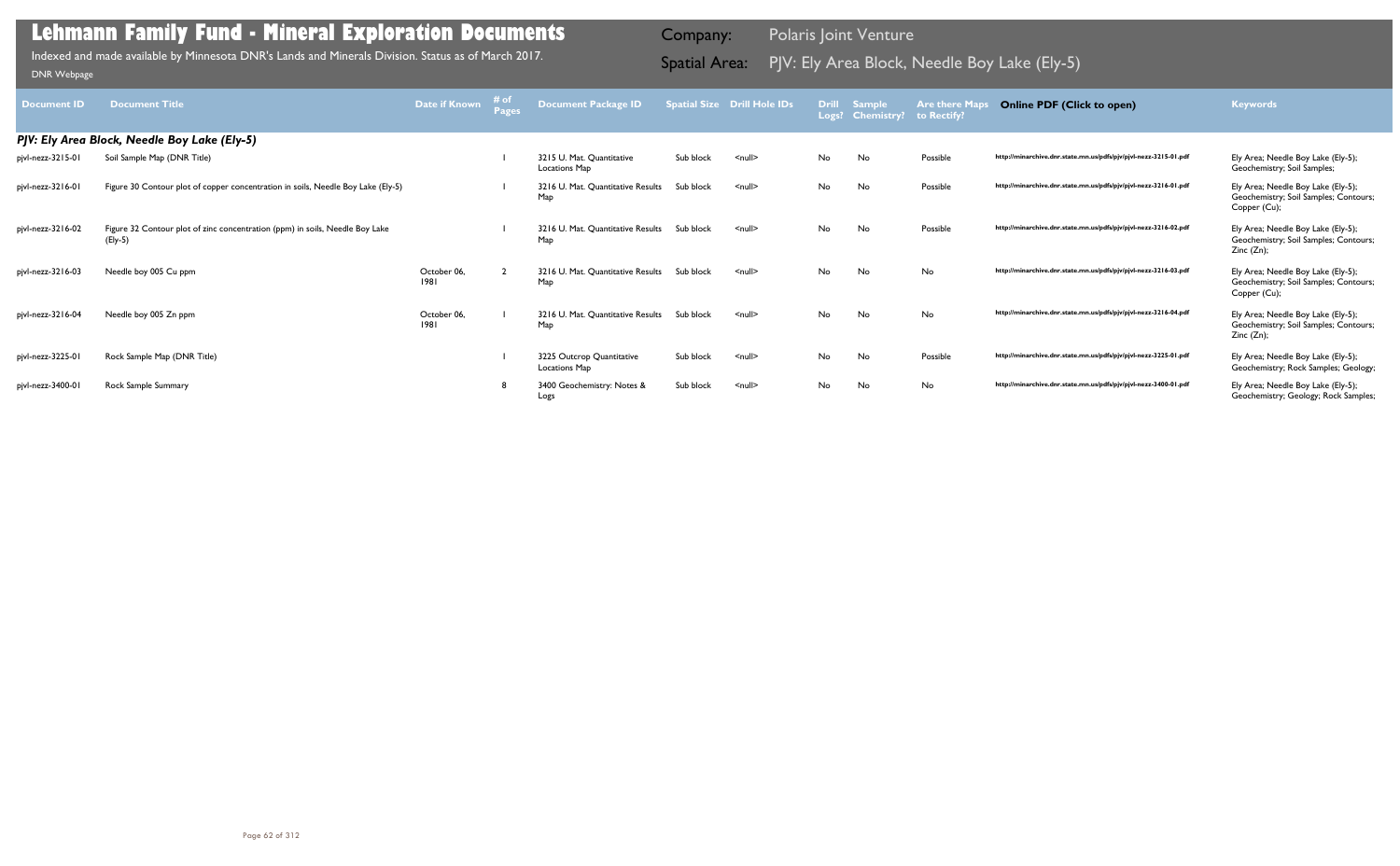| <b>Document ID</b> | <b>Document Title</b>                                              | Date if Known # of | Document Package ID Spatial Size Drill Hole IDs              |           |                    |    | Drill Sample<br>Logs? Chemistry? to Rectify? | <b>Are there Maps</b> | <b>Online PDF (Click to open)</b>                                | <b>Keywords</b>                                                  |
|--------------------|--------------------------------------------------------------------|--------------------|--------------------------------------------------------------|-----------|--------------------|----|----------------------------------------------|-----------------------|------------------------------------------------------------------|------------------------------------------------------------------|
|                    | PJV: Ely Area Block, Needle Boy Lake Area Base                     |                    |                                                              |           |                    |    |                                              |                       |                                                                  |                                                                  |
| pjvl-nlab-3200-01  | Needle Boy Lake Area Base Map Showing Sample Locations Figure 4a   |                    | 3200 Sample Locations & Results<br>Maps                      | Sub block | $\leq$ null $\geq$ | No | No                                           | Possible              | http://minarchive.dnr.state.mn.us/pdfs/pjv/pjvl-nlab-3200-01.pdf | Ely; Geochemistry; Needle Boy Lake;                              |
| pjvl-nlab-3200-02  | Needle Boy Lake Area Analytical Results (Overlay To 4a)            |                    | 3200 Sample Locations & Results<br>Maps                      | Sub block | $\leq$ null $\geq$ | No | Yes                                          | Possible              | http://minarchive.dnr.state.mn.us/pdfs/pjv/pjvl-nlab-3200-02.pdf | Ely; Geochemistry; Needle Boy Lake;                              |
| pjvl-nlab-3210-01  | Needle Boy Lake Area Base Map Showing Sample Locations (Figure 4a) |                    | 3210 Unconsolidated Material<br>Locations and/or Results Map | Sub block | $\leq$ null $\geq$ | No | No                                           | Possible              | http://minarchive.dnr.state.mn.us/pdfs/pjv/pjvl-nlab-3210-01.pdf | Geochemistry; Soil Samples; Needle Boy<br>Lake; Ely; Topography; |
| pjvl-nlab-3210-02  | Needle Boy Lake Area Analytical Results (Overlay to 4a) Figure 4b  |                    | 3210 Unconsolidated Material<br>Locations and/or Results Map | Sub block | $\leq$ null $\geq$ | No | Yes                                          | Possible              | http://minarchive.dnr.state.mn.us/pdfs/pjv/pjvl-nlab-3210-02.pdf | Geochemistry; Soil Samples; Needle Boy<br>Lake; Ely;             |

Indexed and made available by Minnesota DNR's Lands and Minerals Division. Status as of March 2017. **Spatial Area:** PJV: Ely Area Block, Needle Boy Lake Area Base DNR Webpage Indexed and made available by Minnesota DNR's Lands and Minerals Division. Status as of March 2017.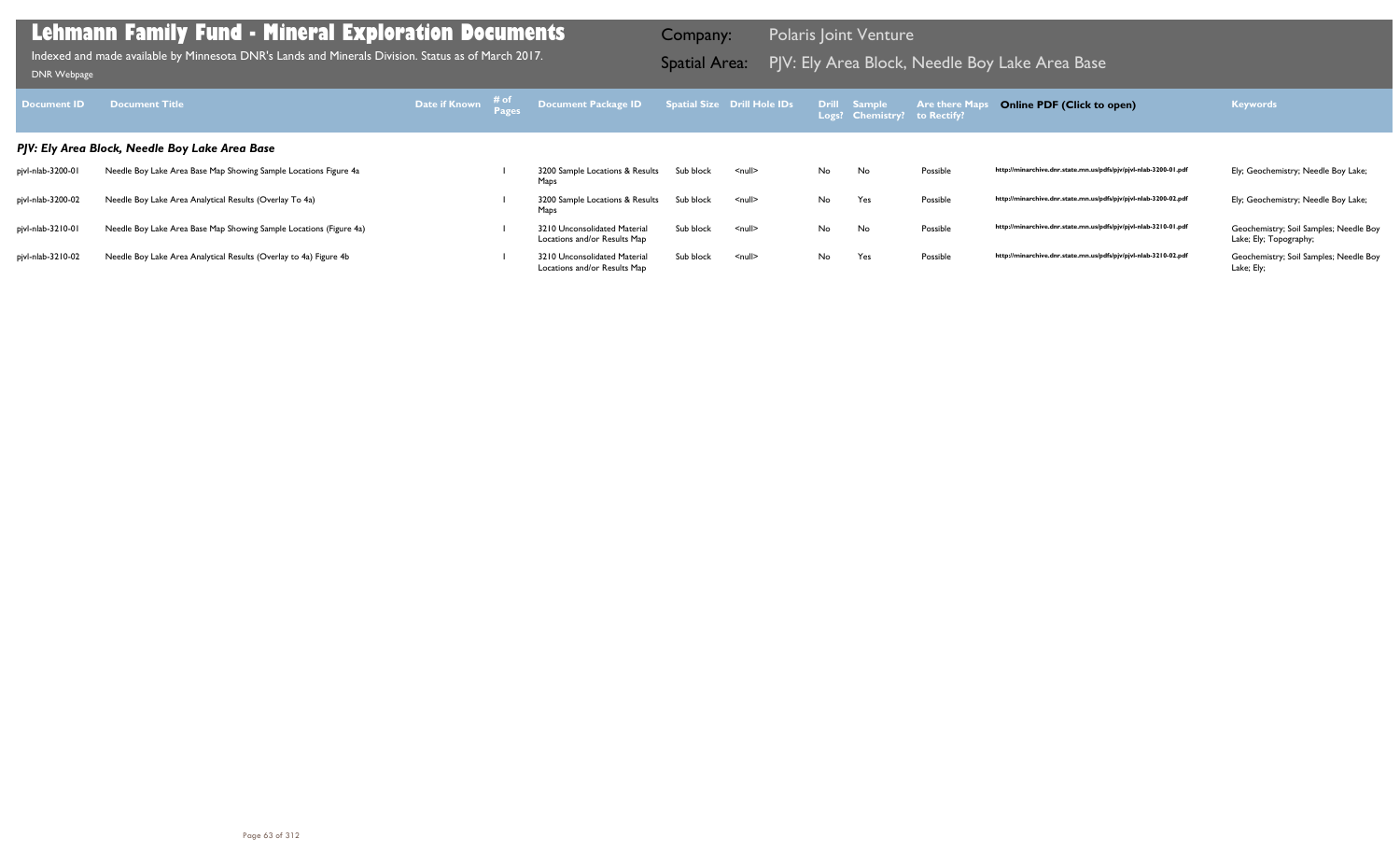| Document ID       | <b>Document Title</b>                                                                        | <b>Date if Known</b> | # of<br><b>Pages</b> | <b>Document Package ID</b>                             |           | <b>Spatial Size Drill Hole IDs</b> | <b>Drill</b><br>Logs? | <b>Sample</b><br><b>Chemistry?</b> | <b>Are there Maps</b><br>to Rectify? | <b>Online PDF (Click to open)</b>                                | <b>Keywords</b>                                                                                                                                  |
|-------------------|----------------------------------------------------------------------------------------------|----------------------|----------------------|--------------------------------------------------------|-----------|------------------------------------|-----------------------|------------------------------------|--------------------------------------|------------------------------------------------------------------|--------------------------------------------------------------------------------------------------------------------------------------------------|
|                   | PJV: Ely Area Block, Nickolson Lake (Ely-9)                                                  |                      |                      |                                                        |           |                                    |                       |                                    |                                      |                                                                  |                                                                                                                                                  |
| pjvl-nila-1110-01 | Nicholson Lake Topographic Base Map Showing Grid Systems and Humble Oil<br>Co. Drillholes    | June 1984            |                      | 1110 Base Maps & Survey Grids                          | Sub block | CL-1; CL-2; CL-3;                  | No                    | No                                 | Possible                             | http://minarchive.dnr.state.mn.us/pdfs/pjv/pjvl-nila-1110-01.pdf | Nickolson Lake (Ely-9); Ely; Topography;<br>Humble Oil & Refining Co.; Drill Hole;<br>Survey Grid;                                               |
| pjvl-nila-1113-01 | Nickolson Lake Ely-009 Survey Grid (DNR Title)                                               |                      |                      | 1113 Survey Grids                                      | Sub block | $null$                             | No                    | No                                 | Possible                             | http://minarchive.dnr.state.mn.us/pdfs/pjv/pjvl-nila-1113-01.pdf | Ely; Nickolson Lake (Ely-9); Topography;<br>Survey Grid;                                                                                         |
| pjvl-nila-2220-01 | Nickolson Lake Geophysics Compilation (DNR Title)                                            |                      |                      | 2220 Ground Survey Maps                                | Sub block | $\leq$ null $\geq$                 | No                    | No                                 | Possible                             | http://minarchive.dnr.state.mn.us/pdfs/pjv/pjvl-nila-2220-01.pdf | Ely; Nickolson Lake (Ely-9); Ground<br>Geophysics; Survey Grid; Magnetic Survey;<br>Electromagnetic Survey;                                      |
| pjvl-nila-2222-01 | Nicholson Lake Ground Magnetic Map Showing Magnetic Data Values And<br>Mapped Iron Formation | June 1984            |                      | 2222 G. Map: Magnetic Surveys                          | Sub block | $\leq$ null $\geq$                 | No                    | No                                 | Possible                             | http://minarchive.dnr.state.mn.us/pdfs/pjv/pjvl-nila-2222-01.pdf | Ground Geophysics; Magnetic Survey;<br>Outcrop; Geology; Nickolson Lake (Ely-9);<br>Ely;                                                         |
| pjvl-nila-2222-02 | Nickolson Lake/Clear Lake Area Magnetic Data, gammas (DNR Title)                             |                      |                      | 2222 G. Map: Magnetic Surveys                          | Sub block | $\leq$ null $\geq$                 | No                    | No                                 | Possible                             | http://minarchive.dnr.state.mn.us/pdfs/pjv/pjvl-nila-2222-02.pdf | Ely; Nickolson Lake (Ely-9); Ground<br>Geophysics; Survey Grid; Magnetic Survey;                                                                 |
| pjvl-nila-3112-01 | Northeast Geochemical Company                                                                |                      |                      | 3112 Internal Reports from<br>Contractors              | Sub block | $null$                             | No                    | Yes                                | No                                   | http://minarchive.dnr.state.mn.us/pdfs/pjv/pjvl-nila-3112-01.pdf | Ely Area; Nickolson Lake (Ely-9);<br>Geochemistry; Soil Samples; Copper (Cu);<br>Lead (Pb); Zinc (Zn);                                           |
| pjvl-nila-3113-01 | FORTRAN Mystery Computer Print-Out (DNR Title)                                               |                      |                      | 3113 Internal Data Sets                                | Sub block | $\leq$ null $\geq$                 | No                    | Yes                                | No                                   | http://minarchive.dnr.state.mn.us/pdfs/pjv/pjvl-nila-3113-01.pdf | Ely Area; Nickolson Lake (Ely-9);<br>Geochemistry; Soil Samples; Statistical<br>Analysis; Logarithmic Transformation;                            |
| pjvl-nila-3113-02 | FORTRAN Univariate Analysis for Copper and Zinc (DNR Title)                                  |                      |                      | 3113 Internal Data Sets                                | Sub block | $\leq$ null $\geq$                 | No                    | Yes                                | No                                   | http://minarchive.dnr.state.mn.us/pdfs/pjv/pjvl-nila-3113-02.pdf | Ely Area; Nickolson Lake (Ely-9);<br>Geochemistry; Soil Samples; Statistical<br>Analysis; Logarithmic Transformation;<br>Copper (Cu); Zinc (Zn); |
| pjvl-nila-3113-03 | Geochemical Sample Record Sheet                                                              | August 1981          |                      | 3113 Internal Data Sets                                | Sub block | <null></null>                      | No                    | No                                 | No.                                  | http://minarchive.dnr.state.mn.us/pdfs/pjv/pjvl-nila-3113-03.pdf | Ely Area; Nickolson Lake (Ely-9);<br>Geochemistry; Soil Samples;                                                                                 |
| pjvl-nila-3214-01 | Cu                                                                                           | October 18,<br>1981  |                      | 3214 U. Mat. Quantitative<br>Locations and Results Map | Sub block | $\leq$ null $\geq$                 | No                    | Yes                                | Possible                             | http://minarchive.dnr.state.mn.us/pdfs/pjv/pjvl-nila-3214-01.pdf | Ely Area; Nickolson Lake (Ely-9);<br>Geochemistry; Soil Samples; Copper (Cu);                                                                    |
| pjvl-nila-3214-02 | 09 Zn                                                                                        | October 19,<br>1981  |                      | 3214 U. Mat. Quantitative<br>Locations and Results Map | Sub block | $\leq$ null $\geq$                 | No                    | Yes                                | Possible                             | http://minarchive.dnr.state.mn.us/pdfs/pjv/pjvl-nila-3214-02.pdf | Ely Area; Nickolson Lake (Ely-9);<br>Geochemistry; Soil Samples; Zinc (Zn);                                                                      |
| pjvl-nila-3214-03 | Mystery Plot No. I (DNR Title)                                                               | October 21,<br>1981  |                      | 3214 U. Mat. Quantitative<br>Locations and Results Map | Sub block | $\leq$ null $\geq$                 | No                    | Yes                                | Possible                             | http://minarchive.dnr.state.mn.us/pdfs/pjv/pjvl-nila-3214-03.pdf | Ely Area; Nickolson Lake (Ely-9);<br>Geochemistry; Soil Samples; Gold (Au);                                                                      |
| pjvl-nila-3215-01 | Soil Sample Map (DNR Title)                                                                  |                      |                      | 3215 U. Mat. Quantitative<br>Locations Map             | Sub block | $\leq$ null $\geq$                 | No                    | No                                 | Possible                             | http://minarchive.dnr.state.mn.us/pdfs/pjv/pjvl-nila-3215-01.pdf | Ely Area; Nickolson Lake (Ely-9);<br>Geochemistry; Soil Samples;                                                                                 |
| pjvl-nila-3216-01 | Cu                                                                                           | October 18,<br>1981  |                      | 3216 U. Mat. Quantitative Results<br>Map               | Sub block | $\leq$ null $\geq$                 | No                    | No                                 | Possible                             | http://minarchive.dnr.state.mn.us/pdfs/pjv/pjvl-nila-3216-01.pdf | Ely Area; Nickolson Lake (Ely-9);<br>Geochemistry; Contours; Soil Samples;<br>Copper (Cu);                                                       |
| pjvl-nila-3216-02 | Zn                                                                                           | October 19,<br>1981  |                      | 3216 U. Mat. Quantitative Results Sub block<br>Map     |           | $\leq$ null $\geq$                 | No                    | No                                 | Possible                             | http://minarchive.dnr.state.mn.us/pdfs/pjv/pjvl-nila-3216-02.pdf | Ely Area; Nickolson Lake (Ely-9);<br>Geochemistry; Contours; Soil Samples;<br>Zinc(Zn);                                                          |
| pjvl-nila-3300-01 | Figure 10. Profiles of metal concentrations in soils. (Nickolson Lake)                       |                      |                      | 3300 Geochemistry Profiles &<br>Spider Diagrams        | Sub block | $\leq$ null $\geq$                 | No                    | Yes                                | No                                   | http://minarchive.dnr.state.mn.us/pdfs/pjv/pjvl-nila-3300-01.pdf | Geochemistry; Profile; Copper (Cu); Zinc<br>(Zn); Gold (Au); Lead (Pb); Nickolson Lake<br>(Ely-9); Ely;                                          |
| pjvl-nila-4220-01 | Nickolson Lake Geologic Map (DNR Title)                                                      |                      |                      | 4220 Bedrock & Outcrop Maps                            | Sub block | CL-3; CL-2; CL-1;                  | No                    | No                                 | Possible                             | http://minarchive.dnr.state.mn.us/pdfs/pjv/pjvl-nila-4220-01.pdf | Ely; Nickolson Lake (Ely-9); Topography;<br>Drill Hole; Geology;                                                                                 |

Indexed and made available by Minnesota DNR's Lands and Minerals Division. Status as of March 2017. **Indexed and Area:** PJV: Ely Area Block, Nickolson Lake (Ely-9)<br><sub>[DNR Webpage](http://www.dnr.state.mn.us/lands_minerals/polaris/index.html)</sub>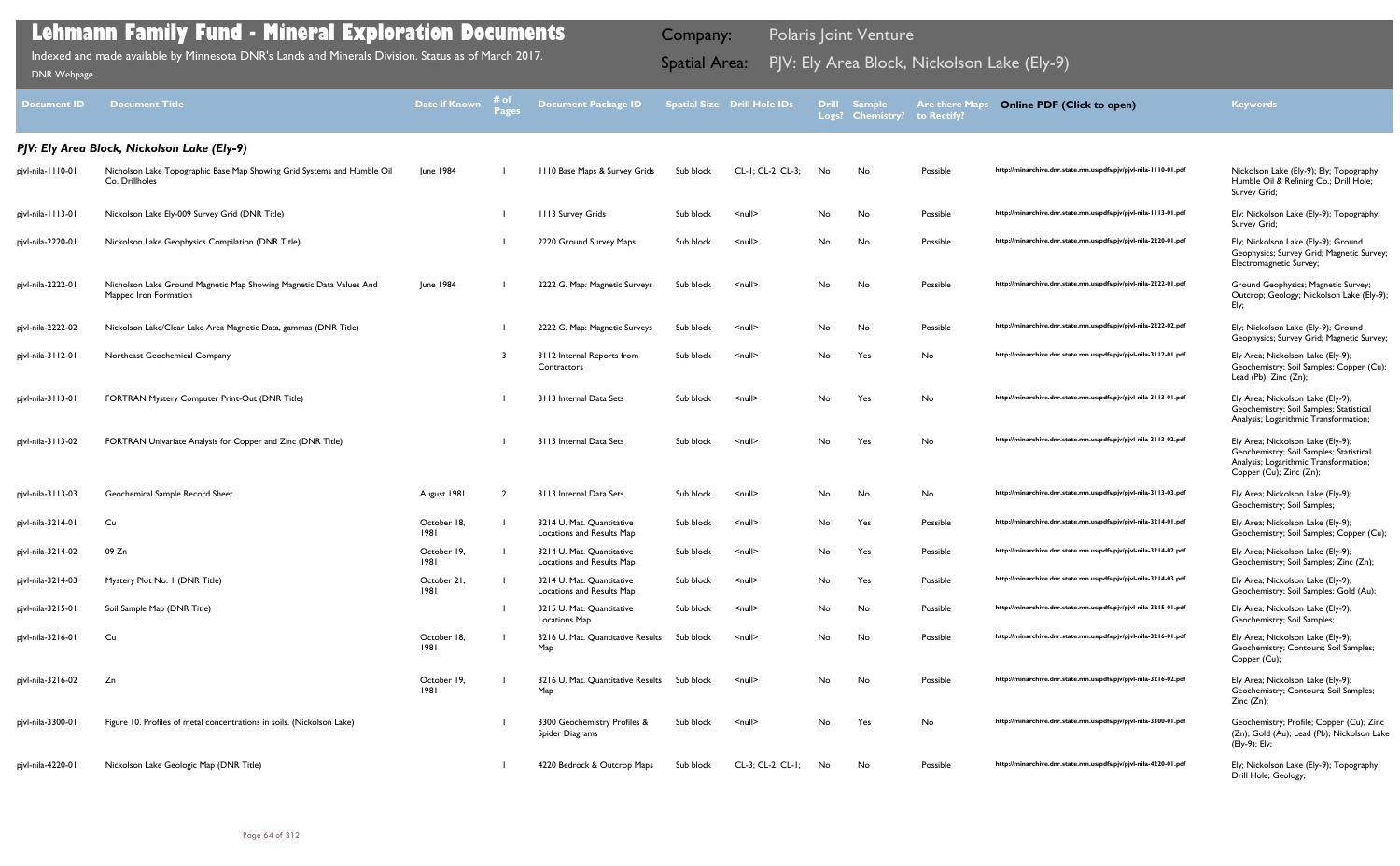| <b>Document ID</b> | <b>Document Title</b>                                                 | Date if Known | i# of<br>Pages | <b>Document Package ID</b>                                   |               | <b>Spatial Size Drill Hole IDs</b>                                                                                                                                                                                                                                                                   |    | Drill Sample<br>Logs? Chemistry? | <b>Are there Maps</b><br>to Rectify? | <b>Online PDF (Click to open)</b>                                | <b>Keywords</b>                                                                                                                                                                                                                                           |
|--------------------|-----------------------------------------------------------------------|---------------|----------------|--------------------------------------------------------------|---------------|------------------------------------------------------------------------------------------------------------------------------------------------------------------------------------------------------------------------------------------------------------------------------------------------------|----|----------------------------------|--------------------------------------|------------------------------------------------------------------|-----------------------------------------------------------------------------------------------------------------------------------------------------------------------------------------------------------------------------------------------------------|
|                    | PJV: Ely Area Block, Raspberry Gold                                   |               |                |                                                              |               |                                                                                                                                                                                                                                                                                                      |    |                                  |                                      |                                                                  |                                                                                                                                                                                                                                                           |
| pjvl-rasp-1120-01  | Raspberry Gold Prospect Base Map                                      |               |                | 1120 Geology, Geophysical, &<br><b>Geochemical Maps</b>      | <b>Target</b> | $null$                                                                                                                                                                                                                                                                                               | No | No                               | Possible                             | http://minarchive.dnr.state.mn.us/pdfs/pjv/pjvl-rasp-1120-01.pdf | Raspberry Gold; Ely; Topography; Geology;                                                                                                                                                                                                                 |
| pjvl-rasp-1120-02  | Raspberry Gold Prospect Base Map Vermillion Flight Block Figure 5     |               |                | 1120 Geology, Geophysical, &<br><b>Geochemical Maps</b>      | Target        | $null$                                                                                                                                                                                                                                                                                               | No | No                               | Possible                             | http://minarchive.dnr.state.mn.us/pdfs/pjv/pjvl-rasp-1120-02.pdf | Plan Map; Survey Grid; Geology;<br>Topography; Soil Samples; Raspberry Gold;<br>Ely;                                                                                                                                                                      |
| pjvl-rasp-3210-01  | Vermillion Flight Block, Raspberry Gold Prospect Geochemical Analyses |               |                | 3210 Unconsolidated Material<br>Locations and/or Results Map | Target        | $\leq$ null $\geq$                                                                                                                                                                                                                                                                                   | No | Yes                              | Possible                             | http://minarchive.dnr.state.mn.us/pdfs/pjv/pjvl-rasp-3210-01.pdf | Survey Grid; Analytical Result;<br>Geochemistry; Vermilion; Soil Samples; Ely;<br>Raspberry Gold; Gold (Au); Mercury (Hg);<br>Arsenic (As); Silver (Ag); Cobalt (Co);<br>Cadmium (Cd); Tellurium (Te); Nickel (Ni);<br>Copper (Cu); Lead (Pb); Zinc (Zn); |
| pjvl-rasp-3214-01  | Geochemical Analysis Raspberry Gold Area                              |               | 12             | 3214 U. Mat. Quantitative<br>Locations and Results Map       | Target        | $\leq$ null $\geq$                                                                                                                                                                                                                                                                                   | No | Yes                              | Possible                             | http://minarchive.dnr.state.mn.us/pdfs/pjv/pjvl-rasp-3214-01.pdf | Plan Map; Survey Grid; Geochemistry;<br>Anomalies; Silver (Ag); Arsenic (As); Gold<br>(Au); Cadmium (Cd); Cobalt (Co); Copper<br>(Cu); Mercury (Hg); Nickel (Ni); Lead (Pb);<br>Tellurium (Te); Zinc (Zn); Soil Samples;<br>Raspberry Gold; Ely;          |
| pjvl-rasp-4240-01  | <b>Raspberry Gold Prospect</b>                                        |               |                | 4240 Drill Collar & Channel<br>Sample Location Maps          | Target        | EDH I; EDH 2;<br>EDH 3; EDH 4;<br>EDH 5; EDH 6;<br>EDH 7: EDH 8:<br>EDH 9; EDH 10;<br>EDH II; EDH I2;<br>EDH 13; EDH 14;<br>EDH 15; EDH 16;<br>EDH 17; EDH 18;<br>EDH 19; EDH 20;<br>EDH 21; EDH 22;<br>EDH 23; EDH 24;<br>WS-2: WS-3: WS-4:<br>WS-5; WS-6; RZ-1;<br>RZ-3; RZ-4; RZ-5;<br>RZ-6; S-2; | No | No                               | Possible                             | http://minarchive.dnr.state.mn.us/pdfs/pjv/pjvl-rasp-4240-01.pdf | Raspberry Gold; Ely; Drill Hole; Gold (Au);<br>Soil Samples; Geochemistry; Assays; Rock<br>Samples; Contours;                                                                                                                                             |

Indexed and made available by Minnesota DNR's Lands and Minerals Division. Status as of March 2017. **Spatial Area:** PJV: Ely Area Block, Raspberry Gold וDNR Webpage Indexed and made available by Minnesota DNR's Lands and Minerals Division. Status as of March 2017.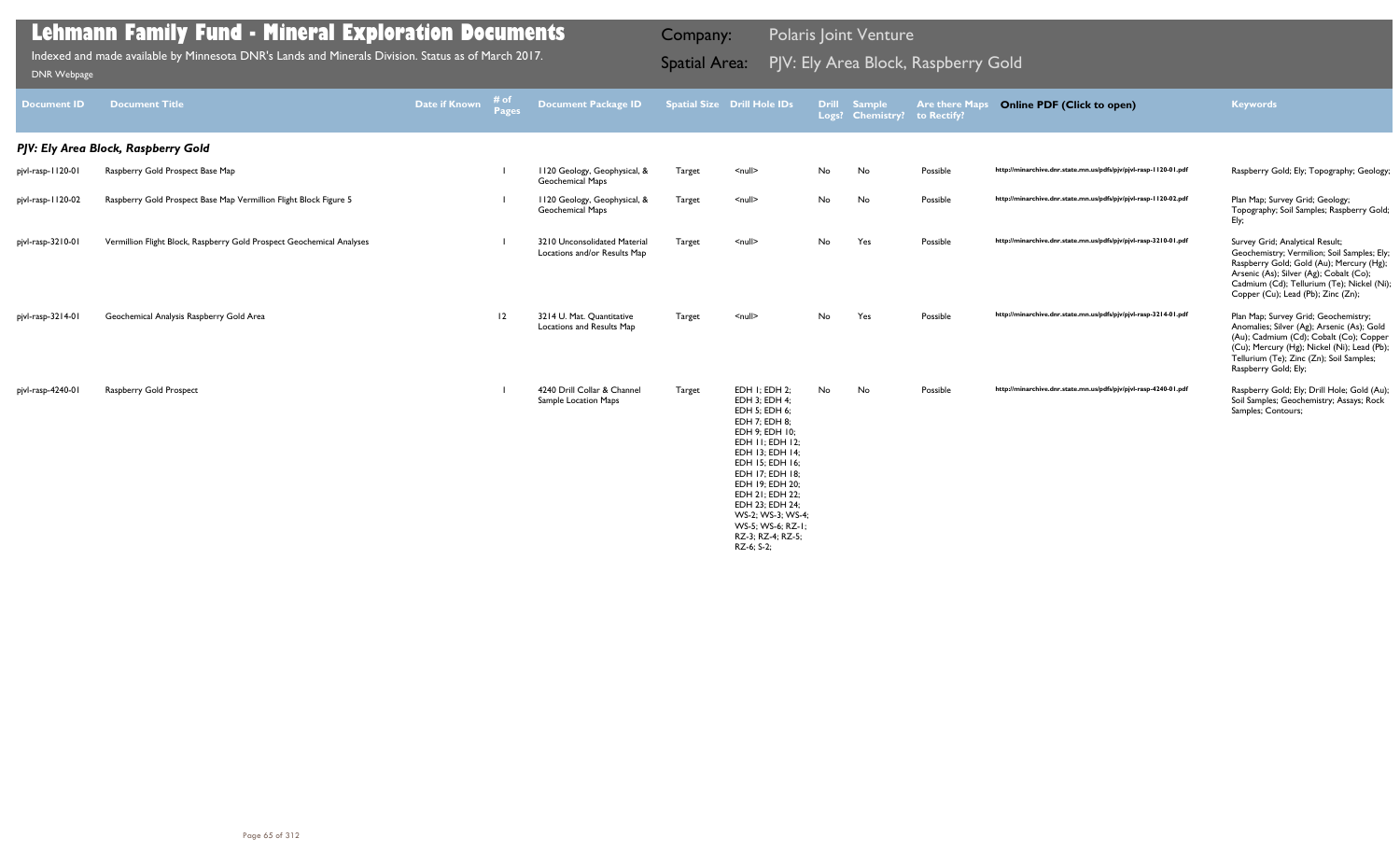| <b>Document ID</b> | <b>Document Title</b>                                                      | <b>Date if Known</b> | # of<br><b>Pages</b> | <b>Document Package ID</b>                              |               | <b>Spatial Size Drill Hole IDs</b> |    | <b>Drill Sample</b><br>Logs? Chemistry? to Rectify? | <b>Are there Maps</b> | <b>Online PDF (Click to open)</b>                                | <b>Keywords</b>                                                                                                                                                          |
|--------------------|----------------------------------------------------------------------------|----------------------|----------------------|---------------------------------------------------------|---------------|------------------------------------|----|-----------------------------------------------------|-----------------------|------------------------------------------------------------------|--------------------------------------------------------------------------------------------------------------------------------------------------------------------------|
|                    | PJV: Ely Area Block, Robinson Lake Northeast (Ely-18)                      |                      |                      |                                                         |               |                                    |    |                                                     |                       |                                                                  |                                                                                                                                                                          |
| pjvl-rlne-0120-01  | 18. S1/2 Sec 7 T62N R13W                                                   |                      |                      | 0120 Informal Notes & Doodles                           | Sub block     | $null$                             | No | No                                                  | No                    | http://minarchive.dnr.state.mn.us/pdfs/pjv/pjvl-rlne-0120-01.pdf | Ely Area; Robinson Lake Northeast<br>(Ely-18); Geology; Ground Geophysics;<br>Airborne Geophysics;                                                                       |
| pjvl-rlne-1120-01  | Figure 50 Geology, Robinson Lake (Ely-18)                                  |                      |                      | 1120 Geology, Geophysical, &<br><b>Geochemical Maps</b> | Sub block     | $null$                             | No | No                                                  | Possible              | http://minarchive.dnr.state.mn.us/pdfs/pjv/pjvl-rlne-1120-01.pdf | Ely Area; Robinson Lake Northeast<br>(Ely-18); Geology; Geochemistry; Survey<br>Grid;                                                                                    |
| pjvl-rlne-1120-02  | Robinson Lake Geology (DNR Title)                                          |                      |                      | 1120 Geology, Geophysical, &<br><b>Geochemical Maps</b> | Sub block     | $null$                             | No | No                                                  | Possible              | http://minarchive.dnr.state.mn.us/pdfs/pjv/pjvl-rlne-1120-02.pdf | Ely; Robinson Lake Northeast (Ely-18);<br>Topography; Geology;                                                                                                           |
| pjvl-rlne-2213-01  | Figure 51 Aeromagnetic map, Robinson Lake (Ely-18)                         |                      |                      | 2213 A. Map: Magnetic Surveys                           | Sub block     | $null$                             | No | No                                                  | Possible              | http://minarchive.dnr.state.mn.us/pdfs/pjv/pjvl-rlne-2213-01.pdf | Ely Area; Robinson Lake Northeast<br>(Ely-18); Airborne Geophysics; Magnetic<br>Survey; Contours;                                                                        |
| pjvl-rlne-3112-01  | Northeast Geochemical Company                                              |                      |                      | 3112 Internal Reports from<br>Contractors               | Sub block     | $null$                             | No | Yes                                                 | No                    | http://minarchive.dnr.state.mn.us/pdfs/pjv/pjvl-rlne-3112-01.pdf | Ely Area; Robinson Lake Northeast<br>(Ely-18); Soil Samples; Copper (Cu); Lead<br>$(Pb)$ ; Zinc $(Zn)$ ;                                                                 |
| pjvl-rlne-3113-01  | Robinson Lake 018                                                          |                      |                      | 3113 Internal Data Sets                                 | Sub block     | $\leq$ null $\geq$                 | No | Yes                                                 | No                    | http://minarchive.dnr.state.mn.us/pdfs/pjv/pjvl-rlne-3113-01.pdf | Ely Area; Robinson Lake Northeast<br>(Ely-18); Geochemistry; Soil Samples;<br>Statistical Analysis; Logarithmic<br>Transformation; Copper (Cu); Zinc (Zn);<br>Lead (Pb); |
| pjvl-rlne-3113-02  | 8                                                                          |                      |                      | 3113 Internal Data Sets                                 | Sub block     | $\leq$ null $\geq$                 | No | Yes                                                 | No                    | http://minarchive.dnr.state.mn.us/pdfs/pjv/pjvl-rlne-3113-02.pdf | Ely Area; Robinson Lake Northeast<br>(Ely-18); Geochemistry; Soil Samples;<br>Statistical Analysis; Logarithmic<br>Transformation; Gold (Au);                            |
| pjvl-rlne-3113-03  | Geochemical Sample Record Sheet                                            |                      | $\overline{2}$       | 3113 Internal Data Sets                                 | Sub block     | $\leq$ null $\geq$                 | No | No                                                  | No                    | http://minarchive.dnr.state.mn.us/pdfs/pjv/pjvl-rlne-3113-03.pdf | Ely Area; Robinson Lake Northeast<br>(Ely-18); Geochemistry; Soil Samples;                                                                                               |
| pjvl-rlne-3214-01  | Zinc Results (DNR Title)                                                   | October 13,<br>1981  |                      | 3214 U. Mat. Quantitative<br>Locations and Results Map  | Sub block     | $null$                             | No | Yes                                                 | Possible              | http://minarchive.dnr.state.mn.us/pdfs/pjv/pjvl-rlne-3214-01.pdf | Ely Area; Robinson Lake Northeast<br>(Ely-18); Geochemistry; Soil Samples; Zinc<br>$(Zn)$ ;                                                                              |
| pjvl-rlne-3214-02  | Copper Results (DNR Title)                                                 | October 13,<br>1981  |                      | 3214 U. Mat. Quantitative<br>Locations and Results Map  | Sub block     | $\leq$ null $\geq$                 | No | Yes                                                 | Possible              | http://minarchive.dnr.state.mn.us/pdfs/pjv/pjvl-rlne-3214-02.pdf | Ely Area; Robinson Lake Northeast<br>(Ely-18); Geochemistry; Soil Samples;<br>Copper (Cu);                                                                               |
| pjvl-rlne-3214-03  | Gold Results (DNR Title)                                                   | October 21,<br>1981  |                      | 3214 U. Mat. Quantitative<br>Locations and Results Map  | Sub block     | $null$                             | No | Yes                                                 | Possible              | http://minarchive.dnr.state.mn.us/pdfs/pjv/pjvl-rlne-3214-03.pdf | Ely Area; Robinson Lake Northeast<br>(Ely-18); Geochemistry; Soil Samples; Gold<br>(Au);                                                                                 |
| pjvl-rlne-3215-01  | Soil Sample Map (DNR Title)                                                |                      | $\overline{2}$       | 3215 U. Mat. Quantitative<br><b>Locations Map</b>       | Sub block     | $null$                             | No | No                                                  | Possible              | http://minarchive.dnr.state.mn.us/pdfs/pjv/pjvl-rlne-3215-01.pdf | Ely Area; Robinson Lake Northeast<br>(Ely-18); Geochemistry; Soil Samples;<br>Geology;                                                                                   |
| pjvl-rlne-3216-01  | Zinc Contour Map (DNR Title)                                               | October 13,<br>1981  |                      | 3216 U. Mat. Quantitative Results Sub block<br>Map      |               | $null$                             | No | No                                                  | Possible              | http://minarchive.dnr.state.mn.us/pdfs/pjv/pjvl-rlne-3216-01.pdf | Ely Area; Robinson Lake Northeast<br>(Ely-18); Geochemistry; Contours; Soil<br>Samples; Zinc (Zn);                                                                       |
| pjvl-rlne-3216-02  | Copper Contour Map (DNR Title)                                             | October 13,<br>1981  |                      | 3216 U. Mat. Quantitative Results<br>Map                | Sub block     | <null></null>                      | No | No                                                  | Possible              | http://minarchive.dnr.state.mn.us/pdfs/pjv/pjvl-rlne-3216-02.pdf | Ely Area; Robinson Lake Northeast<br>(Ely-18); Geochemistry; Contours; Soil<br>Samples; Copper (Cu);                                                                     |
| pjvl-rlne-3300-01  | Figure 52 Profiles of metal concentration in soils, Robinson Lake (Ely-18) |                      |                      | 3300 Geochemistry Profiles &<br>Spider Diagrams         | <b>Target</b> | <null></null>                      | No | Yes                                                 | No                    | http://minarchive.dnr.state.mn.us/pdfs/pjv/pjvl-rlne-3300-01.pdf | Geochemistry; Profile; Copper (Cu); Zinc<br>(Zn); Robinson Lake Northeast (Ely-18);<br>Ely;                                                                              |

Indexed and made available by Minnesota DNR's Lands and Minerals Division. Status as of March 2017. Spatial Area: PJV: Ely Area Block, Robinson Lake Northeast (Ely-18) ו-DNR Webpage Indexed and made available by Minnesota DNR's Lands and Minerals Division. Status as of March 2017.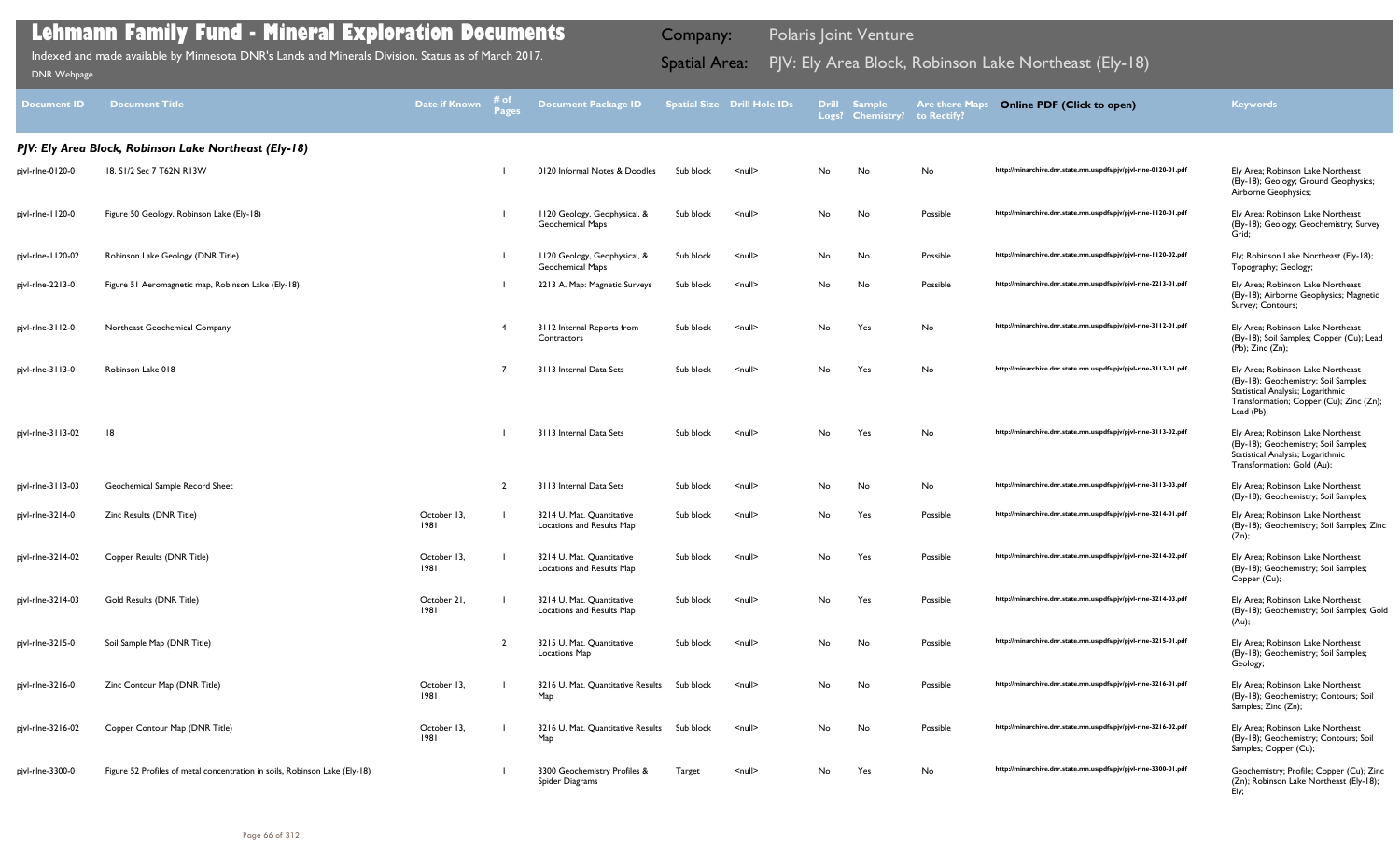| <b>Document ID</b> | <b>Document Title</b>                                                                                                                                                    | Date if Known | # of<br><b>Pages</b> | <b>Document Package ID</b>                             |           | <b>Spatial Size Drill Hole IDs</b>       |           | Drill Sample<br>Logs? Chemistry? to Rectify? | <b>Are there Maps</b> | <b>Online PDF (Click to open)</b>                                | <b>Keywords</b>                                                                                                                                                                                                              |
|--------------------|--------------------------------------------------------------------------------------------------------------------------------------------------------------------------|---------------|----------------------|--------------------------------------------------------|-----------|------------------------------------------|-----------|----------------------------------------------|-----------------------|------------------------------------------------------------------|------------------------------------------------------------------------------------------------------------------------------------------------------------------------------------------------------------------------------|
|                    | PJV: Ely Area Block, Skeleton Lake (Ely-25)                                                                                                                              |               |                      |                                                        |           |                                          |           |                                              |                       |                                                                  |                                                                                                                                                                                                                              |
| pjvl-skla-1113-01  | Skeleton Lake Ely-25 Survey Grid (DNR Title)                                                                                                                             |               |                      | 1113 Survey Grids                                      | Sub block | $null$                                   | No        | No                                           | Possible              | http://minarchive.dnr.state.mn.us/pdfs/pjv/pjvl-skla-1113-01.pdf | Ely; Skeleton Lake; Topography; Survey<br>Grid; Soil Samples; Geochemistry;                                                                                                                                                  |
| pjvl-skla-2222-01  | Figure 19.27 Contoured Ground Magnetics (DNR Title)                                                                                                                      |               |                      | 2222 G. Map: Magnetic Surveys                          | Sub block | $null$                                   | No        | No                                           | Possible              | http://minarchive.dnr.state.mn.us/pdfs/pjv/pjvl-skla-2222-01.pdf | Ground Geophysics; Magnetic Survey;<br>Contours; Skeleton Lake; Survey Grid; Ely;                                                                                                                                            |
| pjvl-skla-2223-01  | Vermillion Project Exxon Geophysical Grid Skeleton Lake Prospect, Figure 1                                                                                               |               |                      | 2223 G. Map: Electromagnetic<br>Surveys                | Sub block | SL-1; SL-2; SL-3                         | No        | No                                           | Possible              | http://minarchive.dnr.state.mn.us/pdfs/pjv/pjvl-skla-2223-01.pdf | Vermilion; Ely; Humble Oil & Refining Co.;<br>Exxon; Airborne Geophysics; Ground<br>Geophysics; Survey Grid; Skeleton Lake;<br>Electromagnetic Survey; Conductor Axes;<br>Drill Hole:                                        |
| pjvl-skla-2223-02  | Figure 19.26 HLEM Conductor Axis Map (DNR Title)                                                                                                                         |               |                      | 2223 G. Map: Electromagnetic<br>Surveys                | Sub block | PSL-5; PSL-6; PSL-7; No<br>PSL-8; PSL-9; |           | No.                                          | Possible              | http://minarchive.dnr.state.mn.us/pdfs/pjv/pjvl-skla-2223-02.pdf | Ground Geophysics; Electromagnetic<br>Survey; Anomalies; Skeleton Lake; Ely;<br>Survey Grid; Conductor; Drill Hole;                                                                                                          |
| pjvl-skla-2323-01  | Skeleton Lake E-1 Horizontal Loop EM Survey Profiles Line 16E, 12E, 4E, 00<br>(Northern And Southern Halves), and 4W; Figures 19.9, 19.10, 19.11, 19.12,<br>19.15, 19.16 |               |                      | 2323 G. Prof: Electromagnetic<br>Surveys               | Sub block | $\leq$ null $\geq$                       | No        | No                                           | No                    | http://minarchive.dnr.state.mn.us/pdfs/pjv/pjvl-skla-2323-01.pdf | Skeleton Lake; Ely; Electromagnetic Survey;<br>Profile; Ground Geophysics; Topography;                                                                                                                                       |
| pjvl-skla-3214-01  | Geochemical Analysis Skeleton Lake Area                                                                                                                                  |               | 12                   | 3214 U. Mat. Quantitative<br>Locations and Results Map | Sub block | $\leq$ null $\geq$                       | <b>No</b> | Yes                                          | Possible              | http://minarchive.dnr.state.mn.us/pdfs/pjv/pjvl-skla-3214-01.pdf | Plan Map; Survey Grid; Geochemistry;<br>Anomalies; Silver (Ag); Arsenic (As); Gold<br>(Au); Cadmium (Cd); Cobalt (Co); Copper<br>(Cu); Mercury (Hg); Nickel (Ni); Lead (Pb);<br>Zinc (Zn); Soil Samples; Skeleton Lake; Ely; |

Indexed and made available by Minnesota DNR's Lands and Minerals Division. Status as of March 2017. **Indexed and Area:** PJV: Ely Area Block, Skeleton Lake (Ely-25)<br><sub>[DNR Webpage](http://www.dnr.state.mn.us/lands_minerals/polaris/index.html)</sub>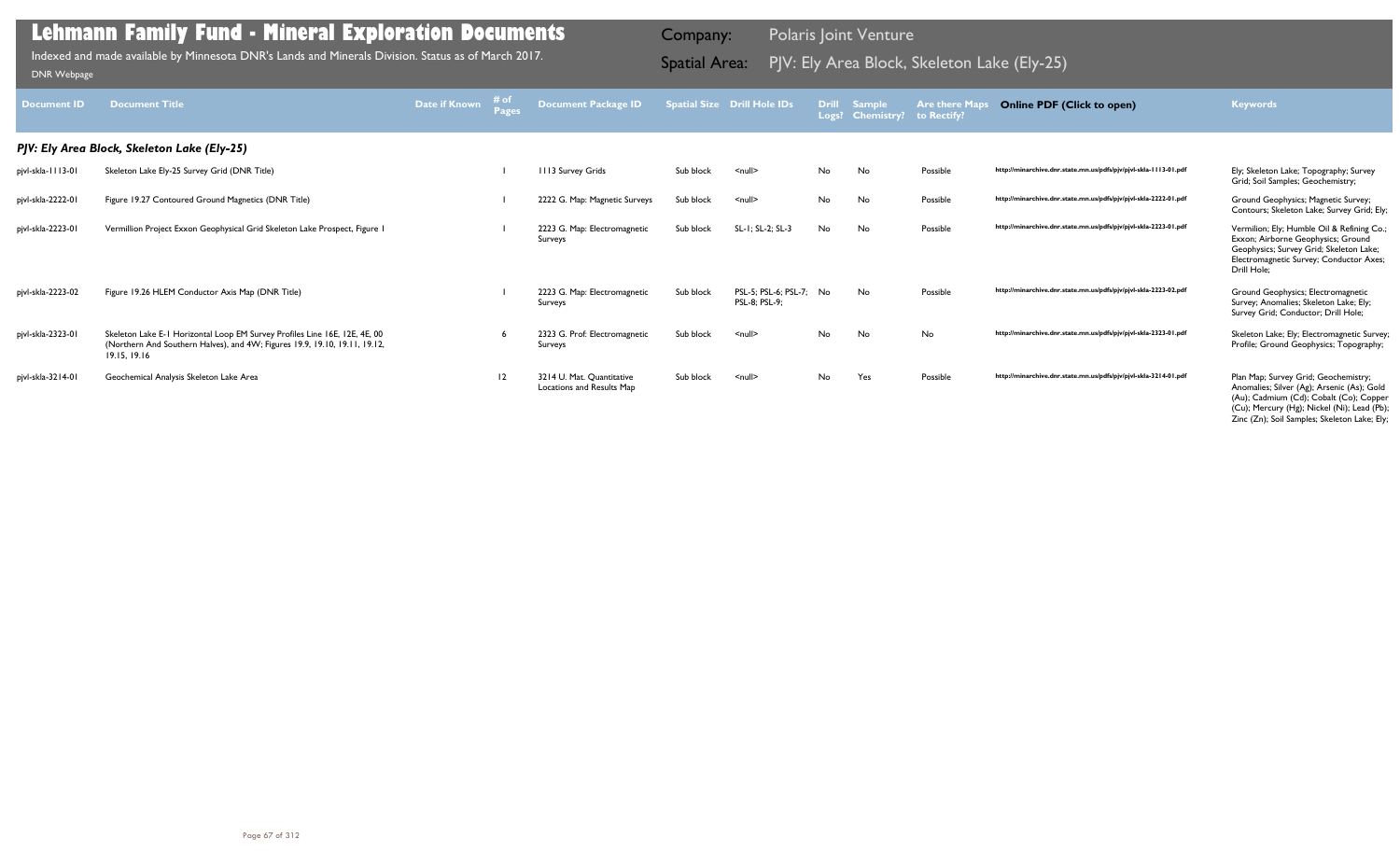| DNR Webpage        | <b>Lehmann Family Fund - Mineral Exploration Documents</b><br>Indexed and made available by Minnesota DNR's Lands and Minerals Division. Status as of March 2017. |  |                                                                                                                | Company:  |                    |     | <b>Polaris Joint Venture</b> | Spatial Area: PJV: Ely Area Block, Skeleton Lake Area |                   |
|--------------------|-------------------------------------------------------------------------------------------------------------------------------------------------------------------|--|----------------------------------------------------------------------------------------------------------------|-----------|--------------------|-----|------------------------------|-------------------------------------------------------|-------------------|
| <b>Document ID</b> | <b>Document Title</b>                                                                                                                                             |  | Date if Known $\frac{\text{\# of}}{\text{\# a}}}$ Document Package ID Spatial Size Drill Hole IDs Drill Sample |           |                    |     | Logs? Chemistry? to Rectify? | <b>Are there Maps</b>                                 | <b>Online PI</b>  |
|                    | PJV: Ely Area Block, Skeleton Lake Area                                                                                                                           |  |                                                                                                                |           |                    |     |                              |                                                       |                   |
| pjvl-skar-2213-01  | Skeleton Lake Area With Aeromagnetic Contours, Map Number - DD1 159<br>GPH, Storage Location - 6D7 (DNR Title)                                                    |  | 2213 A. Map: Magnetic Surveys                                                                                  | Sub block | $\leq$ null $\geq$ | No. | No                           | Possible                                              | http://minarchive |

### **Online PDF (Click to open) Keywords**

http://minarchive.dnr.state.mn.us/pdfs/pjv/pjvl-skar-2213-01.pdf

Ely; Skeleton Lake; Topography; Magnetic<br>Survey; Airborne Geophysics; Contours;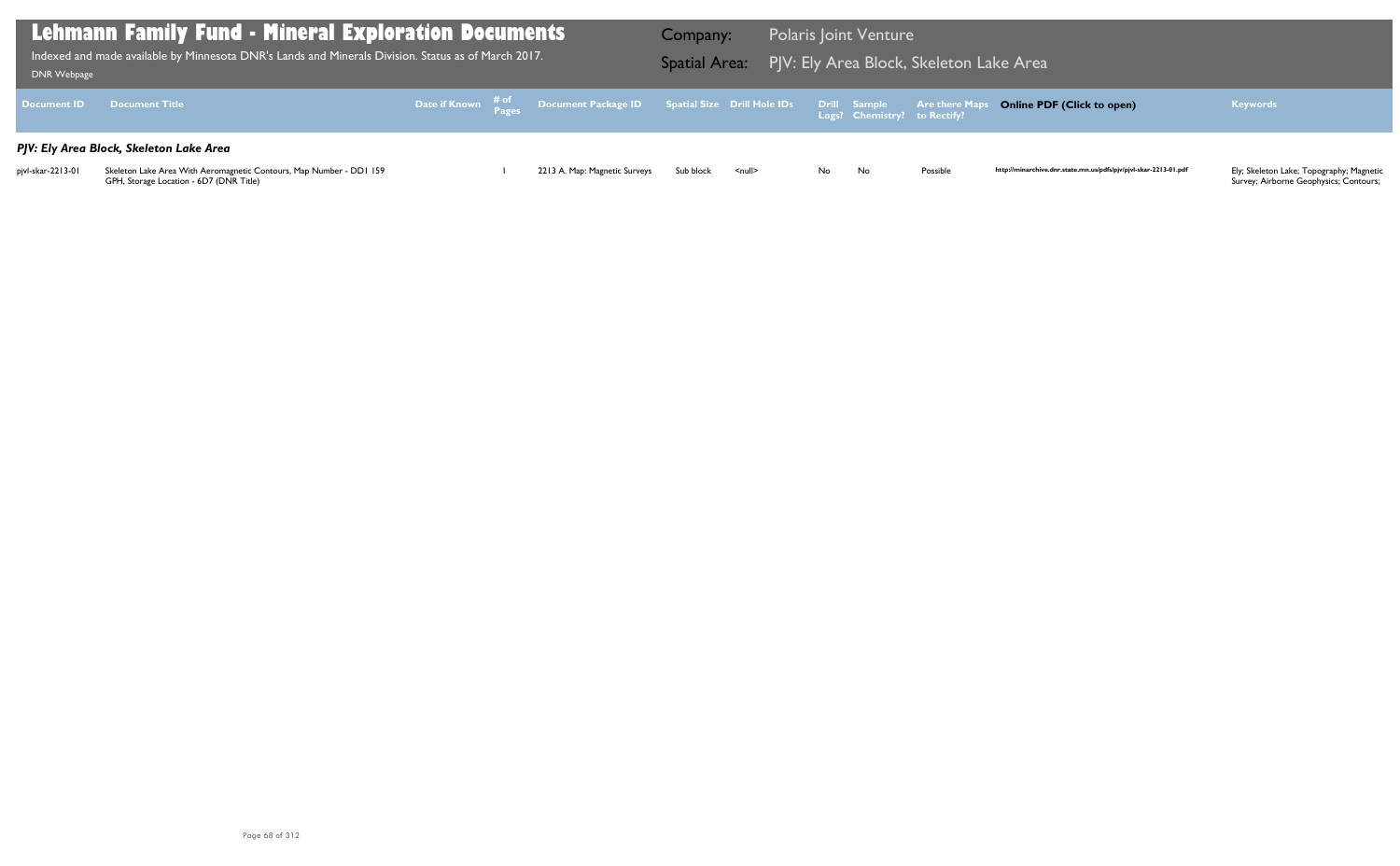| DNR Webpage       | <b>Lehmann Family Fund - Mineral Exploration Documents</b><br>. Indexed and made available by Minnesota DNR's Lands and Minerals Division. Status as of March 2017. <sup>1</sup> |  |                                                                                                | Company:  |               |    | <b>Polaris Joint Venture</b> |          | Spatial Area: PJV: Ely Area Block, Skeleton Lake Area Base       |                                                                |
|-------------------|----------------------------------------------------------------------------------------------------------------------------------------------------------------------------------|--|------------------------------------------------------------------------------------------------|-----------|---------------|----|------------------------------|----------|------------------------------------------------------------------|----------------------------------------------------------------|
|                   | Document ID Document Title                                                                                                                                                       |  | Date if Known # of Document Package ID Spatial Size Drill Hole IDs Drill Sample Are there Maps |           |               |    |                              |          | <b>Online PDF (Click to open)</b>                                | <b>Keywords</b>                                                |
|                   | PJV: Ely Area Block, Skeleton Lake Area Base                                                                                                                                     |  |                                                                                                |           |               |    |                              |          |                                                                  |                                                                |
| pjvl-slab-3210-01 | Skeleton Lake Area Base Map Showing Sample Locations (Figure 5a)                                                                                                                 |  | 3210 Unconsolidated Material<br>Locations and/or Results Map                                   | Sub block | <null></null> | No | No                           | Possible | http://minarchive.dnr.state.mn.us/pdfs/pjv/pjvl-slab-3210-01.pdf | Geochemistry; Soil Samples; Skeleton Lake;<br>Ely; Topography; |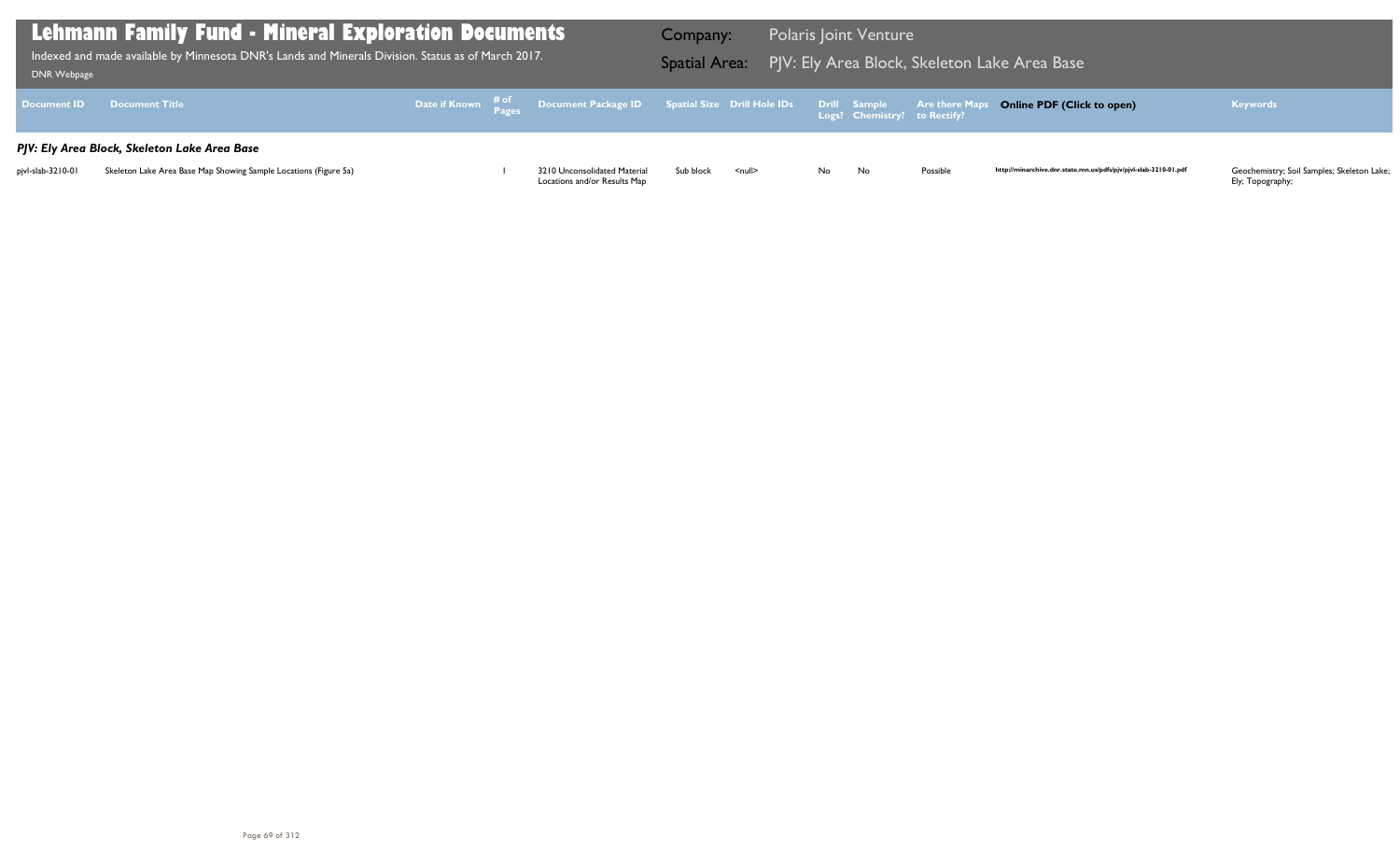Ely; South Block (Ely-27); Geochemistry; Survey Grid;

Geochemistry; Soil Samples; Gold (Au); Molybdenum (Mo); Arsenic (As); Antimony (Sb); Barium (Ba); Copper (Cu); Lead (Pb); Zinc (Zn); Silver (Ag); Cobalt (Co); Chromium (Cr); Nickel (Ni); South Block (Ely-27); Ely;

Ely; South Block (Ely-27); Soil Samples; Geochemistry; Gold (Au);

Ely; South Block (Ely-27); Soil Samples; Geochemistry; Molybdenum (Mo);

Ely; South Block (Ely-27); Soil Samples; Geochemistry; Arsenic (As);

Geochemistry; Soil Samples; Rock Samples; Gold (Au); Molybdenum (Mo); Arsenic (As); Antimony (Sb); Barium (Ba); Copper (Cu); Lead (Pb); Zinc (Zn); Silver (Ag); Cobalt (Co); Chromium (Cr); Nickel (Ni);

Ely Area; South Block (Ely-27); Geochemistry; Soil Samples; Copper (Cu); Lead (Pb); Zinc (Zn);

| <b>Document ID</b> | <b>Document Title</b>                                                            | Date if Known | 井 of | <b>Document Package ID</b>                              |           | <b>Spatial Size Drill Hole IDs</b> | <b>Drill</b> | <b>Sample</b><br>Logs? Chemistry? to Rectify? | <b>Are there Map</b> | <b>Online PDF (Click to open)</b>                                | <b>Keywords</b>                                                                                                                                                                                                                   |
|--------------------|----------------------------------------------------------------------------------|---------------|------|---------------------------------------------------------|-----------|------------------------------------|--------------|-----------------------------------------------|----------------------|------------------------------------------------------------------|-----------------------------------------------------------------------------------------------------------------------------------------------------------------------------------------------------------------------------------|
|                    | PJV: Ely Area Block, South Block                                                 |               |      |                                                         |           |                                    |              |                                               |                      |                                                                  |                                                                                                                                                                                                                                   |
| pjvl-sobl-1114-01  | South Block Topographic Map (DNR Title)                                          |               |      | <b>III4 Topography Maps</b>                             | Sub block | <null></null>                      | No.          | No                                            | Possible             | http://minarchive.dnr.state.mn.us/pdfs/pjv/pjvl-sobl-1114-01.pdf | Ely; South Block (Ely-27); Topograp                                                                                                                                                                                               |
| pjvl-sobl-1120-01  | Compilation of Published Geologic Maps of the South Block Area                   | January 1984  |      | 1120 Geology, Geophysical, &<br><b>Geochemical Maps</b> | Sub block | <null></null>                      | No           | No                                            | Possible             | http://minarchive.dnr.state.mn.us/pdfs/pjv/pjvl-sobl-1120-01.pdf | Geology; Ely; South Block (Ely-27);                                                                                                                                                                                               |
| pjvl-sobl-1120-02  | Geologic Map Of The South Block, Southern Area Figure I                          |               |      | 1120 Geology, Geophysical, &<br><b>Geochemical Maps</b> | Sub block | <null></null>                      | No           | No                                            | Possible             | http://minarchive.dnr.state.mn.us/pdfs/pjv/pjvl-sobl-1120-02.pdf | Ely; South Block (Ely-27); Geology;<br>Outcrop;                                                                                                                                                                                   |
| pjvl-sobl-1120-03  | Compilation Of Published Geologic Maps Of The South Block Area Figure I          | January 1984  |      | 1120 Geology, Geophysical, &<br><b>Geochemical Maps</b> | Sub block | <null></null>                      | No           | No                                            | Possible             | http://minarchive.dnr.state.mn.us/pdfs/pjv/pjvl-sobl-1120-03.pdf | Ely; South Block (Ely-27); Geology;                                                                                                                                                                                               |
| pjvl-sobl-1120-04  | Figure 94 Geology, sample lines 001 and 002, South Block (Ely-27)                |               |      | 1120 Geology, Geophysical, &<br><b>Geochemical Maps</b> | Sub block | <null></null>                      | No.          | No                                            | Possible             | http://minarchive.dnr.state.mn.us/pdfs/pjv/pjvl-sobl-1120-04.pdf | Ely; South Block (Ely-27); Geology;<br>Geochemistry; Survey Grid;                                                                                                                                                                 |
| pjvl-sobl-1120-05  | Figure 96 Geology, sample lines 003, 004, 005, South Block (Ely-27)              |               |      | 1120 Geology, Geophysical, &<br>Geochemical Maps        | Sub block | <null></null>                      | No           | No                                            | Possible             | http://minarchive.dnr.state.mn.us/pdfs/pjv/pjvl-sobl-1120-05.pdf | Ely; South Block (Ely-27); Geochem<br>Survey Grid;                                                                                                                                                                                |
| pjvl-sobl-1120-06  | Figure 98 Geology, sample lines 011 to 015, South Block (Ely-27)                 |               |      | 1120 Geology, Geophysical, &<br><b>Geochemical Maps</b> | Sub block | <null></null>                      | No           | No                                            | Possible             | http://minarchive.dnr.state.mn.us/pdfs/pjv/pjvl-sobl-1120-06.pdf | Ely; South Block (Ely-27); Geology;<br>Geochemistry; Survey Grid;                                                                                                                                                                 |
| pjvl-sobl-1120-07  | Figure 100 Geology, sample lines 016 and 017, South Block (Ely-27)               |               |      | 1120 Geology, Geophysical, &<br><b>Geochemical Maps</b> | Sub block | <null></null>                      | No           | No                                            | Possible             | http://minarchive.dnr.state.mn.us/pdfs/pjv/pjvl-sobl-1120-07.pdf | Ely; South Block (Ely-27); Geology;<br>Geochemistry; Survey Grid;                                                                                                                                                                 |
| pjvl-sobl-1120-08  | Figure 102 Geology, sample line 018, South Block (Ely-27)                        |               |      | 1120 Geology, Geophysical, &<br><b>Geochemical Maps</b> | Sub block | <null></null>                      | No.          | No                                            | Possible             | http://minarchive.dnr.state.mn.us/pdfs/pjv/pjvl-sobl-1120-08.pdf | Ely; South Block (Ely-27); Geology;<br>Geochemistry; Survey Grid;                                                                                                                                                                 |
| pjvl-sobl-1500-01  | 8409 Geology And Geochemistry Of The South Block Area Polaris Joint Venture      | January 1984  | 72   | 1500 Internal Reporting                                 | Sub block | $null$                             | No.          | Yes                                           | Possible             | http://minarchive.dnr.state.mn.us/pdfs/pjv/pjvl-sobl-1500-01.pdf | Ely; South Block (Ely-27); Geology;<br>Geochemistry; Soil Samples; Rock !<br>Gold (Au); Molybdenum (Mo); Arse<br>(As); Antimony (Sb); Barium (Ba); C<br>(Cu); Lead (Pb); Zinc (Zn); Silver (A<br>Cobalt (Co); Chromium (Cr); Nick |
| pjvl-sobl-3112-01  | Northeast Geochemical Company                                                    |               |      | 3112 Internal Reports from<br>Contractors               | Sub block | <null></null>                      | No           | Yes                                           | No                   | http://minarchive.dnr.state.mn.us/pdfs/pjv/pjvl-sobl-3112-01.pdf | Ely Area; South Block (Ely-27);<br>Geochemistry; Soil Samples; Coppe<br>Lead (Pb); Zinc (Zn);                                                                                                                                     |
| pjvl-sobl-3113-01  | Geochemical Sample Record Sheet                                                  | July 1981     |      | 3113 Internal Data Sets                                 | Sub block | <null></null>                      | No.          | No                                            | No                   | http://minarchive.dnr.state.mn.us/pdfs/pjv/pjvl-sobl-3113-01.pdf | Ely Area; South Block (Ely-27);<br>Geochemistry; Soil Samples;                                                                                                                                                                    |
| pjvl-sobl-3113-02  | FORTRAN Univariate Analysis for Copper and Zinc (DNR Title)                      |               |      | 3113 Internal Data Sets                                 | Sub block | <null></null>                      | No.          | Yes                                           | No.                  | http://minarchive.dnr.state.mn.us/pdfs/pjv/pjvl-sobl-3113-02.pdf | Ely Area; South Block (Ely-27);<br>Geochemistry; Soil Samples; Statist<br>Analysis; Logarithmic Transformatio<br>Copper (Cu); Zinc (Zn);                                                                                          |
| pjvl-sobl-3214-01  | Element Values in B-horizon Soils and Swamp Muck, South Block Area.              | January 1984  | 12   | 3214 U. Mat. Quantitative<br>Locations and Results Map  | Sub block | $\leq$ null $\geq$                 | No           | No.                                           | Possible             | http://minarchive.dnr.state.mn.us/pdfs/pjv/pjvl-sobl-3214-01.pdf | Geochemistry; Soil Samples; Gold (<br>Molybdenum (Mo); Arsenic (As); A<br>(Sb); Barium (Ba); Copper (Cu); Lea<br>Zinc (Zn); Silver (Ag); Cobalt (Co);<br>Chromium (Cr); Nickel (Ni); South<br>(Ely-27); Ely;                      |
| pjvl-sobl-3214-02  | Gold (ppb) In B-Horizon Soils And Swamp Muck, South Block Area Figure 4          | January 1984  |      | 3214 U. Mat. Quantitative<br>Locations and Results Map  | Sub block | $\leq$ null $\geq$                 | No           | No.                                           | Possible             | http://minarchive.dnr.state.mn.us/pdfs/pjv/pjvl-sobl-3214-02.pdf | Ely; South Block (Ely-27); Soil Samp<br>Geochemistry; Gold (Au);                                                                                                                                                                  |
| pjvl-sobl-3214-03  | Molybdenum (ppm) In B-Horizon Soils And Swamp Muck, South Block Area<br>Figure 5 | January 1984  |      | 3214 U. Mat. Quantitative<br>Locations and Results Map  | Sub block | <null></null>                      | No           | Yes                                           | Possible             | http://minarchive.dnr.state.mn.us/pdfs/pjv/pjvl-sobl-3214-03.pdf | Ely; South Block (Ely-27); Soil Samp<br>Geochemistry; Molybdenum (Mo);                                                                                                                                                            |
| pjvl-sobl-3214-04  | Arsenic (ppm) In B-Horizon Soils And Swamp Muck, South Block Area Figure 6       | January 1984  |      | 3214 U. Mat. Quantitative<br>Locations and Results Map  | Sub block | <null></null>                      | No           | Yes                                           | Possible             | http://minarchive.dnr.state.mn.us/pdfs/pjv/pjvl-sobl-3214-04.pdf | Ely; South Block (Ely-27); Soil Samp<br>Geochemistry; Arsenic (As);                                                                                                                                                               |
| pjvl-sobl-3214-05  | Antimony (ppm) In B-Horizon Soils And Swamp Muck, South Block Area Figure        | January 1984  |      | 3214 U. Mat. Quantitative<br>Locations and Results Map  | Sub block | <null></null>                      | No           | Yes                                           | Possible             | http://minarchive.dnr.state.mn.us/pdfs/pjv/pjvl-sobl-3214-05.pdf | Ely; South Block (Ely-27); Soil Samp<br>Geochemistry; Antimony (Sb);                                                                                                                                                              |

Geochemistry; Soil Samples; Statistical Analysis; Logarithmic Transformation; Copper (Cu); Zinc (Zn);

Geochemistry; Antimony (Sb);

### **Lehmann Family Fund - Mineral Exploration Documents**

Indexed and made available by Minnesota DNR's Lands and Minerals Division. Status as of March 2017. **Spatial Area:** PJV: Ely Area Block, South Block וndexed and made available by Minnesota DNR's Lands and Minerals Division

Company: Polaris Joint Venture

### **Online PDF (Click to open) Keywords**

| http://minarchive.dnr.state.mn.us/pdfs/pjv/pjvl-sobl-1114-01.pdf |  |
|------------------------------------------------------------------|--|
| http://minarchive.dnr.state.mn.us/pdfs/pjv/pjvl-sobl-1120-01.pdf |  |
| http://minarchive.dnr.state.mn.us/pdfs/pjv/pjvl-sobl-1120-02.pdf |  |
| http://minarchive.dnr.state.mn.us/pdfs/pjv/pjvl-sobl-1120-03.pdf |  |
| http://minarchive.dnr.state.mn.us/pdfs/pjv/pjvl-sobl-1120-04.pdf |  |
| http://minarchive.dnr.state.mn.us/pdfs/pjv/pjvl-sobl-1120-05.pdf |  |
| http://minarchive.dnr.state.mn.us/pdfs/pjv/pjvl-sobl-1120-06.pdf |  |
| http://minarchive.dnr.state.mn.us/pdfs/pjv/pjvl-sobl-1120-07.pdf |  |
| http://minarchive.dnr.state.mn.us/pdfs/pjv/pjvl-sobl-1120-08.pdf |  |
| http://minarchive.dnr.state.mn.us/pdfs/pjv/pjvl-sobl-1500-01.pdf |  |
|                                                                  |  |
|                                                                  |  |
| http://minarchive.dnr.state.mn.us/pdfs/pjv/pjvl-sobl-3112-01.pdf |  |
| http://minarchive.dnr.state.mn.us/pdfs/pjv/pjvl-sobl-3113-01.pdf |  |
| http://minarchive.dnr.state.mn.us/pdfs/pjv/pjvl-sobl-3113-02.pdf |  |
|                                                                  |  |
|                                                                  |  |
| http://minarchive.dnr.state.mn.us/pdfs/pjv/pjvl-sobl-3214-01.pdf |  |
| http://minarchive.dnr.state.mn.us/pdfs/pjv/pjvl-sobl-3214-02.pdf |  |
| http://minarchive.dnr.state.mn.us/pdfs/pjv/pjvl-sobl-3214-03.pdf |  |

Ely; South Block (Ely-27); Topography;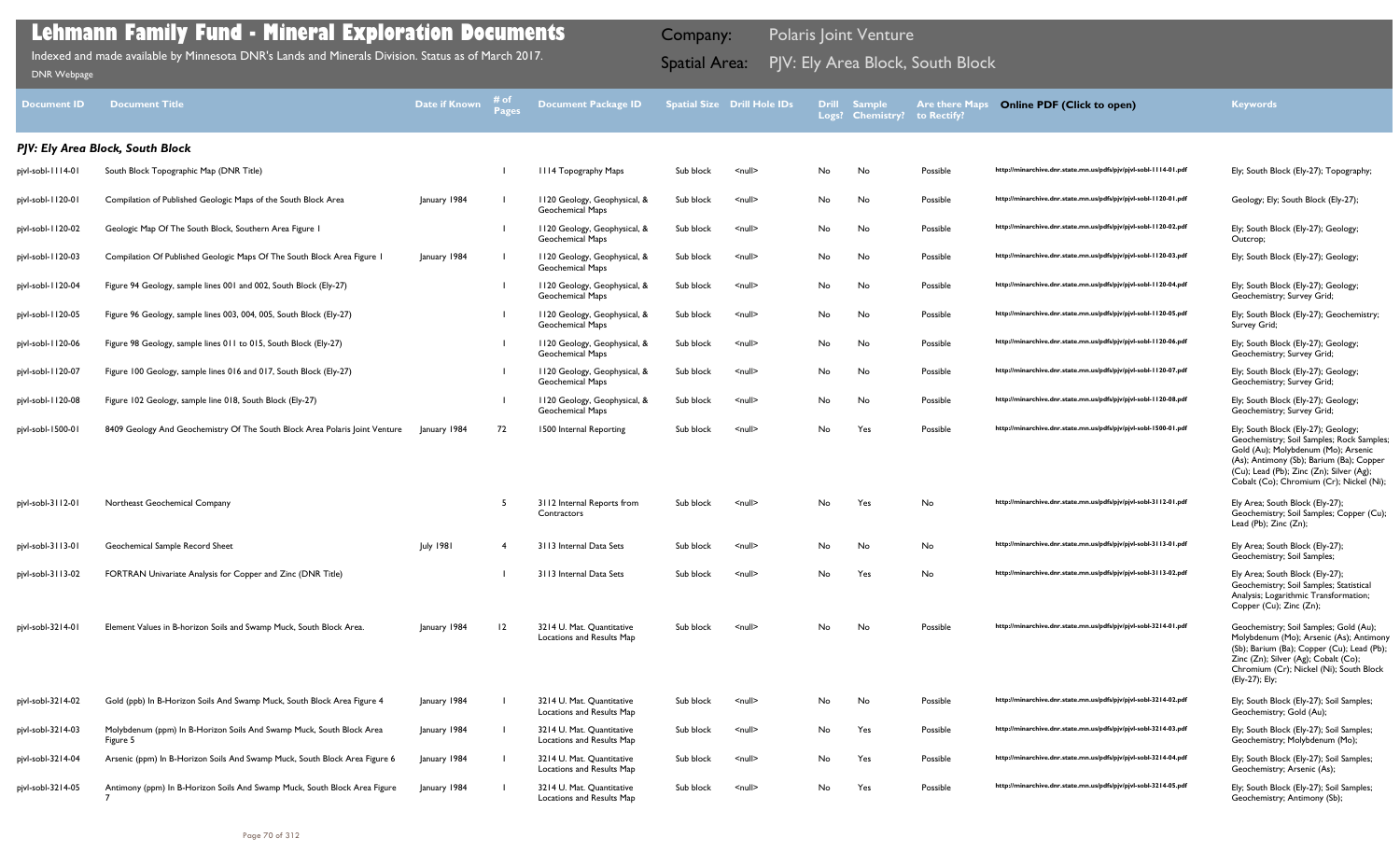| <b>Document ID</b>               | <b>Document Title</b>                                                                        | Date if Known | i# of<br>Pages | <b>Document Package ID</b>                             |           | <b>Spatial Size Drill Hole IDs</b> |     | <b>Drill Sample</b><br>Logs? Chemistry? | <b>Are there Maps</b><br>to Rectify? | <b>Online PDF (Click to open)</b>                                | <b>Keywords</b>                                                                                                          |
|----------------------------------|----------------------------------------------------------------------------------------------|---------------|----------------|--------------------------------------------------------|-----------|------------------------------------|-----|-----------------------------------------|--------------------------------------|------------------------------------------------------------------|--------------------------------------------------------------------------------------------------------------------------|
| PJV: Ely Area Block, South Block |                                                                                              |               |                |                                                        |           |                                    |     |                                         |                                      |                                                                  |                                                                                                                          |
| pjvl-sobl-3214-06                | Barium (ppm) In B-Horizon Soils And Swamp Muck, South Block Area Figure 8                    | January 1984  |                | 3214 U. Mat. Quantitative<br>Locations and Results Map | Sub block | $null$                             | No  | Yes                                     | Possible                             | http://minarchive.dnr.state.mn.us/pdfs/pjv/pjvl-sobl-3214-06.pdf | Ely; South Block (Ely-27); Soil Samples;<br>Geochemistry; Barium (Ba);                                                   |
| pjvl-sobl-3214-07                | Copper (ppm) In B-Horizon Soils And Swamp Muck, South Block Area Figure 9                    | January 1984  |                | 3214 U. Mat. Quantitative<br>Locations and Results Map | Sub block | $\leq$ null $\geq$                 | No  | Yes                                     | Possible                             | http://minarchive.dnr.state.mn.us/pdfs/pjv/pjvl-sobl-3214-07.pdf | Ely; South Block (Ely-27); Soil Samples;<br>Geochemistry; Copper (Cu);                                                   |
| pjvl-sobl-3214-08                | Lead (ppm) In B-Horizon Soils And Swamp Muck, South Block Area Figure 10                     | January 1984  |                | 3214 U. Mat. Quantitative<br>Locations and Results Map | Sub block | $\leq$ null $\geq$                 | No  | Yes                                     | Possible                             | http://minarchive.dnr.state.mn.us/pdfs/pjv/pjvl-sobl-3214-08.pdf | Ely; South Block (Ely-27); Soil Samples;<br>Geochemistry; Lead (Pb);                                                     |
| pjvl-sobl-3214-09                | Zinc (ppm) In B-Horizon Soils And Swamp Muck, South Block Area Figure 11                     | January 1984  |                | 3214 U. Mat. Quantitative<br>Locations and Results Map | Sub block | $null$                             | No  | Yes                                     | Possible                             | http://minarchive.dnr.state.mn.us/pdfs/pjv/pjvl-sobl-3214-09.pdf | Ely; South Block (Ely-27); Soil Samples;<br>Geochemistry; Zinc (Zn);                                                     |
| pjvl-sobl-3214-10                | Silver (ppm) In B-Horizon Soils And Swamp Muck, South Block Area Figure 12                   | January 1984  |                | 3214 U. Mat. Quantitative<br>Locations and Results Map | Sub block | $null$                             | No  | Yes                                     | Possible                             | http://minarchive.dnr.state.mn.us/pdfs/pjv/pjvl-sobl-3214-10.pdf | Ely; South Block (Ely-27); Soil Samples;<br>Geochemistry; Silver (Ag);                                                   |
| pjvl-sobl-3214-11                | Cobalt (ppm) In B-Horizon Soils And Swamp Muck, South Block Area Figure 13                   | January 1984  |                | 3214 U. Mat. Quantitative<br>Locations and Results Map | Sub block | $null$                             | No  | Yes                                     | Possible                             | http://minarchive.dnr.state.mn.us/pdfs/pjv/pjvl-sobl-3214-11.pdf | Ely; South Block (Ely-27); Soil Samples;<br>Geochemistry; Cobalt (Co);                                                   |
| pjvl-sobl-3214-12                | Chromium (ppm) In B-Horizon Soils And Swamp Muck, South Block Area Figure<br>$\overline{14}$ | January 1984  |                | 3214 U. Mat. Quantitative<br>Locations and Results Map | Sub block | $null$                             | No  | Yes                                     | Possible                             | http://minarchive.dnr.state.mn.us/pdfs/pjv/pjvl-sobl-3214-12.pdf | Ely; South Block (Ely-27); Soil Samples;<br>Geochemistry; Chromium (Cr);                                                 |
| pjvl-sobl-3214-13                | Nickel (ppm) In B-Horizon Soils And Swamp Muck, South Block Area Figure 15                   | January 1984  |                | 3214 U. Mat. Quantitative<br>Locations and Results Map | Sub block | <null></null>                      | No  | Yes                                     | Possible                             | http://minarchive.dnr.state.mn.us/pdfs/pjv/pjvl-sobl-3214-13.pdf | Ely; South Block (Ely-27); Soil Samples;<br>Geochemistry; Nickel (Ni);                                                   |
| pjvl-sobl-3220-01                | Rock-Chip Sample Locations Figure 2                                                          |               |                | 3220 Outcrop Locations and/or<br>Results Map           | Sub block | $null$                             | No  | No                                      | Possible                             | http://minarchive.dnr.state.mn.us/pdfs/pjv/pjvl-sobl-3220-01.pdf | Ely; South Block (Ely-27); Geology; Rock<br>Samples:                                                                     |
| pjvl-sobl-3300-01                | Profiles of metal concentration in soils, South Block (DNR Title)                            |               |                | 3300 Geochemistry Profiles &<br>Spider Diagrams        | Sub block | $null$                             | No  | Yes                                     | No                                   | http://minarchive.dnr.state.mn.us/pdfs/pjv/pjvl-sobl-3300-01.pdf | Geochemistry; Profile; Copper (Cu); Zinc<br>(Zn); Lead (Pb); South Block (Ely-27); Ely;                                  |
| pjvl-sobl-4110-01                | 8414 Rock Chip Sampling Program In The South Block Area Polaris Joint<br>Venture             |               | 44             | 4110 Internal Reports                                  | Sub block | 1; IA; 2; 3;                       | Yes | Yes                                     | Possible                             | http://minarchive.dnr.state.mn.us/pdfs/pjv/pjvl-sobl-4110-01.pdf | Ely; South Block (Ely-27); Geochemistry;<br>Rock Samples; Assays; Analytical Result;<br>North American Mine: Drill Hole: |
| pjvl-sobl-4220-01                | Outcrop Map of the South Block Area                                                          | January 1984  |                | 4220 Bedrock & Outcrop Maps                            | Sub block | $\leq$ null $\geq$                 | No  | No                                      | Possible                             | http://minarchive.dnr.state.mn.us/pdfs/pjv/pjvl-sobl-4220-01.pdf | Geology; Outcrop; Ely; South Block<br>(Ely-27);                                                                          |
| pjvl-sobl-4220-02                | Geologic Map Of The South Block, Tower Area Figure 3                                         |               |                | 4220 Bedrock & Outcrop Maps                            | Sub block | $\leq$ null $\geq$                 | No  | No                                      | Possible                             | http://minarchive.dnr.state.mn.us/pdfs/pjv/pjvl-sobl-4220-02.pdf | Ely; South Block (Ely-27); Tower; Geology;<br>Outcrop;                                                                   |
| pjvl-sobl-4220-03                | Outcrop Map Of The South Block Area Figure 2                                                 | January 1984  |                | 4220 Bedrock & Outcrop Maps                            | Sub block | <null></null>                      | No  | No                                      | Possible                             | http://minarchive.dnr.state.mn.us/pdfs/pjv/pjvl-sobl-4220-03.pdf | Ely; South Block (Ely-27); Geology;                                                                                      |

| <b>SUD DIOCK</b> | <nu⊪∕< th=""><th><b>INO</b></th><th><b>res</b></th><th><b>POSSIDIE</b></th><th></th><th><math>E(y)</math>; South BIOCK (<math>E(y-Z)</math>); Soil Samples;<br/>Geochemistry; Barium (Ba);</th></nu⊪∕<> | <b>INO</b> | <b>res</b> | <b>POSSIDIE</b> |                                                                  | $E(y)$ ; South BIOCK ( $E(y-Z)$ ); Soil Samples;<br>Geochemistry; Barium (Ba);                                           |
|------------------|---------------------------------------------------------------------------------------------------------------------------------------------------------------------------------------------------------|------------|------------|-----------------|------------------------------------------------------------------|--------------------------------------------------------------------------------------------------------------------------|
| Sub block        | $null$                                                                                                                                                                                                  | No         | Yes        | Possible        | http://minarchive.dnr.state.mn.us/pdfs/pjv/pjvl-sobl-3214-07.pdf | Ely; South Block (Ely-27); Soil Samples;<br>Geochemistry; Copper (Cu);                                                   |
| Sub block        | $\leq$ null $\geq$                                                                                                                                                                                      | No         | Yes        | Possible        | http://minarchive.dnr.state.mn.us/pdfs/pjv/pjvl-sobl-3214-08.pdf | Ely; South Block (Ely-27); Soil Samples;<br>Geochemistry; Lead (Pb);                                                     |
| Sub block        | $\leq$ null $\geq$                                                                                                                                                                                      | No         | Yes        | Possible        | http://minarchive.dnr.state.mn.us/pdfs/pjv/pjvl-sobl-3214-09.pdf | Ely; South Block (Ely-27); Soil Samples;<br>Geochemistry; Zinc (Zn);                                                     |
| Sub block        | $null$                                                                                                                                                                                                  | No         | Yes        | Possible        | http://minarchive.dnr.state.mn.us/pdfs/pjv/pjvl-sobl-3214-10.pdf | Ely; South Block (Ely-27); Soil Samples;<br>Geochemistry; Silver (Ag);                                                   |
| Sub block        | $\leq$ null $\geq$                                                                                                                                                                                      | No         | Yes        | Possible        | http://minarchive.dnr.state.mn.us/pdfs/pjv/pjvl-sobl-3214-11.pdf | Ely; South Block (Ely-27); Soil Samples;<br>Geochemistry; Cobalt (Co);                                                   |
| Sub block        | $null$                                                                                                                                                                                                  | No         | Yes        | Possible        | http://minarchive.dnr.state.mn.us/pdfs/pjv/pjvl-sobl-3214-12.pdf | Ely; South Block (Ely-27); Soil Samples;<br>Geochemistry; Chromium (Cr);                                                 |
| Sub block        | $\leq$ null $\geq$                                                                                                                                                                                      | No         | Yes        | Possible        | http://minarchive.dnr.state.mn.us/pdfs/pjv/pjvl-sobl-3214-13.pdf | Ely; South Block (Ely-27); Soil Samples;<br>Geochemistry; Nickel (Ni);                                                   |
| Sub block        | $\leq$ null $\geq$                                                                                                                                                                                      | No         | No         | Possible        | http://minarchive.dnr.state.mn.us/pdfs/pjv/pjvl-sobl-3220-01.pdf | Ely; South Block (Ely-27); Geology; Rock<br>Samples;                                                                     |
| Sub block        | $null$                                                                                                                                                                                                  | No         | Yes        | No              | http://minarchive.dnr.state.mn.us/pdfs/pjv/pjvl-sobl-3300-01.pdf | Geochemistry; Profile; Copper (Cu); Zinc<br>(Zn); Lead (Pb); South Block (Ely-27); Ely;                                  |
| Sub block        | I: IA: 2: 3:                                                                                                                                                                                            | Yes        | Yes        | Possible        | http://minarchive.dnr.state.mn.us/pdfs/pjv/pjvl-sobl-4110-01.pdf | Ely; South Block (Ely-27); Geochemistry;<br>Rock Samples; Assays; Analytical Result;<br>North American Mine; Drill Hole; |
| Sub block        | $null$                                                                                                                                                                                                  | No         | No         | Possible        | http://minarchive.dnr.state.mn.us/pdfs/pjv/pjvl-sobl-4220-01.pdf | Geology; Outcrop; Ely; South Block<br>(Ely-27);                                                                          |
| Sub block        | $null$                                                                                                                                                                                                  | No         | No         | Possible        | http://minarchive.dnr.state.mn.us/pdfs/pjv/pjvl-sobl-4220-02.pdf | Ely; South Block (Ely-27); Tower; Geology<br>Outcrop;                                                                    |
| Sub block        | <null></null>                                                                                                                                                                                           | No         | No         | Possible        | http://minarchive.dnr.state.mn.us/pdfs/pjv/pjvl-sobl-4220-03.pdf | Ely; South Block (Ely-27); Geology;<br>Outcrop;                                                                          |

Indexed and made available by Minnesota DNR's Lands and Minerals Division. Status as of March 2017. **Spatial Area:** PJV: Ely Area Block, South Block וndexed and made available by Minnesota DNR's Lands and Minerals Division Indexed and made available by Minnesota DNR's Lands and Minerals Division. Status as of March 2017.

Company: Polaris Joint Venture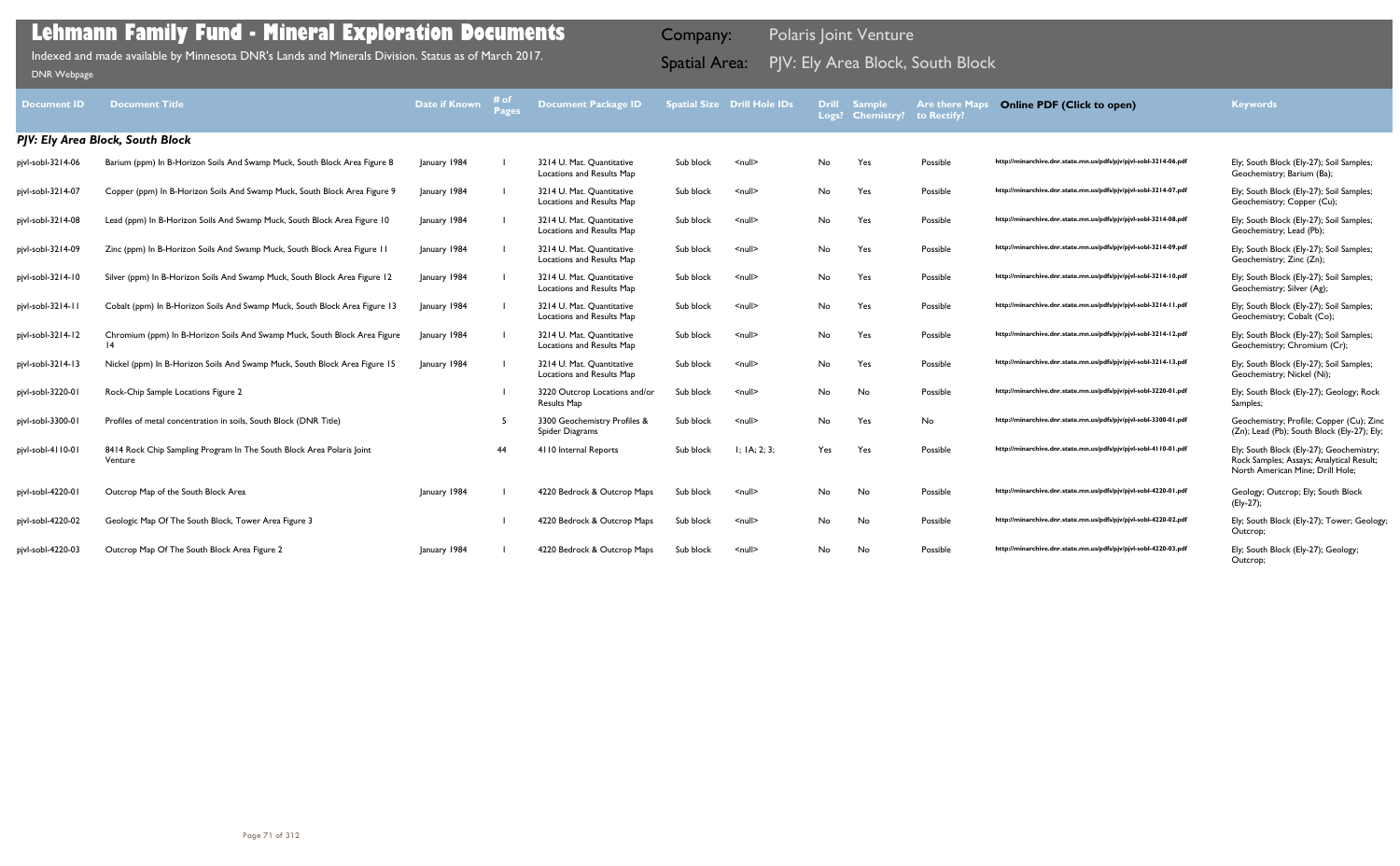| Document ID                                     | <b>Example 19 Document Title</b>                                                      |  |  | Date if Known # of Document Package ID Spatial Size Drill Hole IDs Drill Sample Are there Maps |        |               |     |    |          | <b>Online PDF (Click to open)</b>                                | <b>Keywords</b>                                                              |
|-------------------------------------------------|---------------------------------------------------------------------------------------|--|--|------------------------------------------------------------------------------------------------|--------|---------------|-----|----|----------|------------------------------------------------------------------|------------------------------------------------------------------------------|
| PJV: Ely Area Block, South Block, Southern Area |                                                                                       |  |  |                                                                                                |        |               |     |    |          |                                                                  |                                                                              |
| pjvl-sbsa-1120-01                               | Geologic Map Of The South Block, Southern Area, Figure 1                              |  |  | 1120 Geology, Geophysical, &<br>Geochemical Maps                                               | Target | <null></null> | No  | No | Possible | http://minarchive.dnr.state.mn.us/pdfs/pjv/pjvl-sbsa-1120-01.pdf | South Block (Ely-27); Outcrop; Geology;<br>Ely; Topography;                  |
| pjvl-sbsa-1120-02                               | South Block (Southern Area) Rock Chip Sample Locations; Figure 2 (See Report<br>8409) |  |  | 1120 Geology, Geophysical, &<br>Geochemical Maps                                               | Target | <null></null> | No. | No | Possible | http://minarchive.dnr.state.mn.us/pdfs/pjv/pjvl-sbsa-1120-02.pdf | South Block (Ely-27); Rock Samples; Survey<br>Grid; Geochemistry; Gold (Au); |

Grid; Geochemistry; Gold (Au); Topography; Ely;

### **Lehmann Family Fund - Mineral Exploration Documents**

Indexed and made available by Minnesota DNR's Lands and Minerals Division. Status as of March 2017. **Spatial Area:** PJV: Ely Area Block, South Block, Southern Area ו[DNR Webpage](http://www.dnr.state.mn.us/lands_minerals/polaris/index.html)

Company: Polaris Joint Venture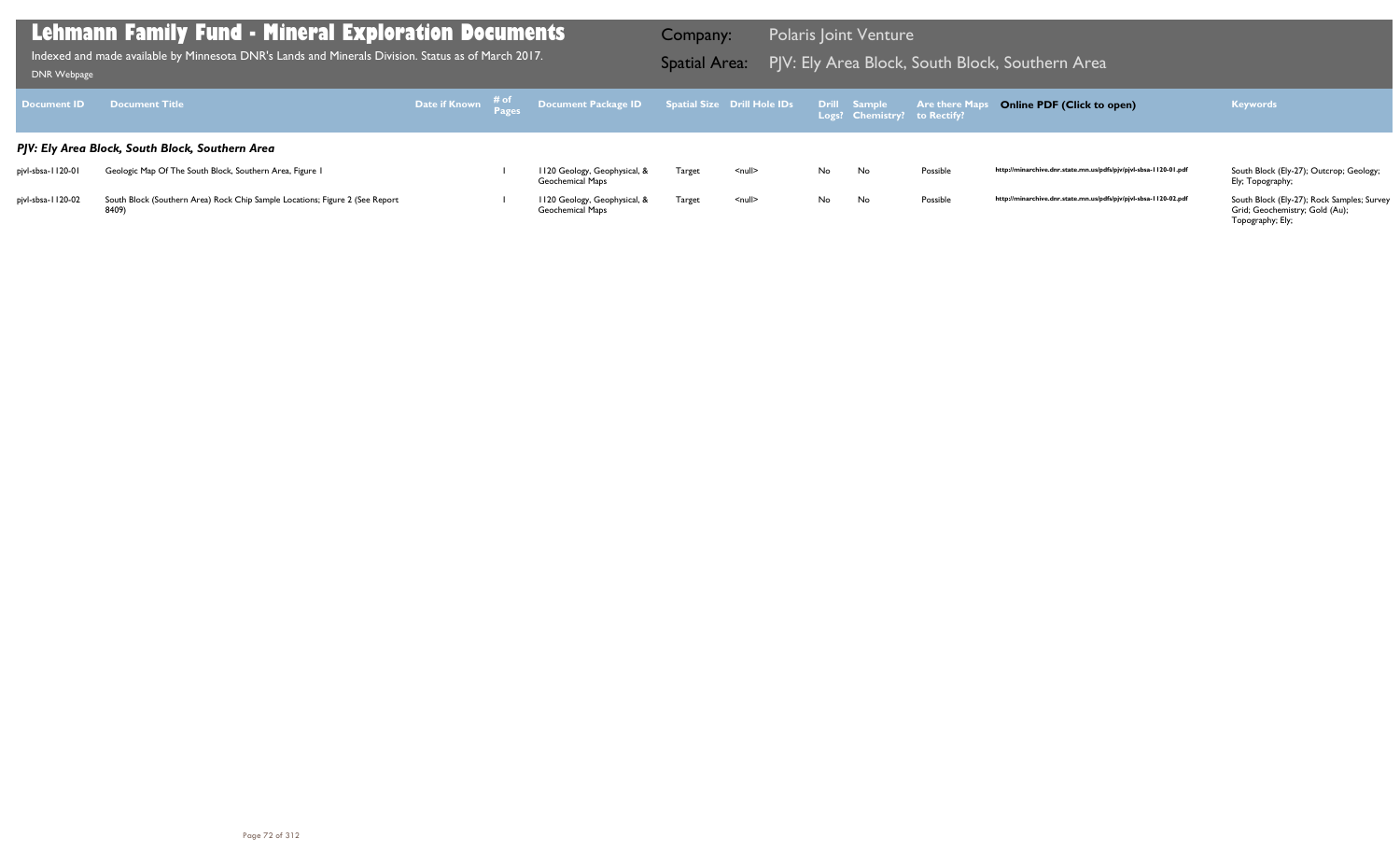| DNR Webpage        | <b>Lehmann Family Fund - Mineral Exploration Documents</b><br>Indexed and made available by Minnesota DNR's Lands and Minerals Division. Status as of March 2017. |  |                                                                                                                 | Company: |                    | <b>Polaris Joint Venture</b> |                              |                                 | Spatial Area: PJV: Ely Area Block, South Block, Tower Area |
|--------------------|-------------------------------------------------------------------------------------------------------------------------------------------------------------------|--|-----------------------------------------------------------------------------------------------------------------|----------|--------------------|------------------------------|------------------------------|---------------------------------|------------------------------------------------------------|
| <b>Document ID</b> | <b>Document Title</b>                                                                                                                                             |  | Date if Known $\frac{\text{\# of}}{\text{\# a g}}$ Document Package ID Spatial Size Drill Hole IDs Drill Sample |          |                    |                              | Logs? Chemistry? to Rectify? | <b>Example 2 Are there Maps</b> | <b>Online PDF (Click</b>                                   |
|                    | PJV: Ely Area Block, South Block, Tower Area                                                                                                                      |  |                                                                                                                 |          |                    |                              |                              |                                 |                                                            |
| pjvl-sbta-1120-01  | Geologic Map Of The South Block, Tower Area, Figure 3                                                                                                             |  | 1120 Geology, Geophysical, &<br>Geochemical Maps                                                                | Target   | $\leq$ null $\geq$ | No                           | No.                          | Possible                        | http://minarchive.dnr.state.mn                             |

## **Online PDF (Click to open) Keywords**

http://minarchive.dnr.state.mn.us/pdfs/pjv/pjvl-sbta-1120-01.pdf

South Block (Ely-27); Tower; Outcrop;<br>Geology; Rock Samples; Topography; Ely;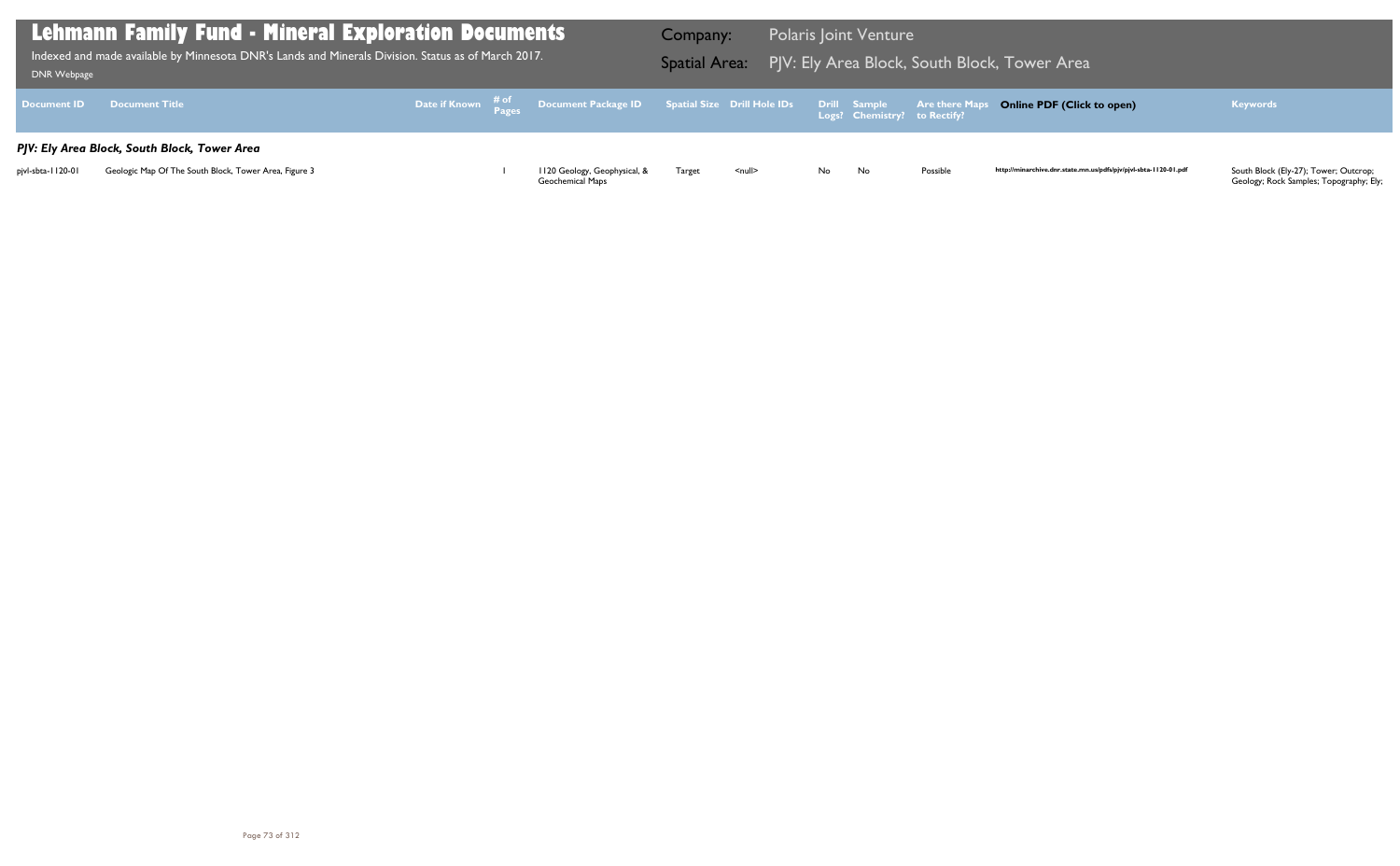| <b>Document ID</b> | <b>Document Title</b>                                               | Date if Known        | # of<br><b>Pages</b> | <b>Document Package ID</b>                             |           | <b>Spatial Size Drill Hole IDs</b> | Logs? | <b>Drill Sample</b><br><b>Chemistry?</b> | <b>Are there Maps</b><br>to Rectify? | <b>Online PDF (Click to open)</b>                                  | <b>Keywords</b>                                                                                                                                                          |
|--------------------|---------------------------------------------------------------------|----------------------|----------------------|--------------------------------------------------------|-----------|------------------------------------|-------|------------------------------------------|--------------------------------------|--------------------------------------------------------------------|--------------------------------------------------------------------------------------------------------------------------------------------------------------------------|
|                    | PJV: Ely Area Block, Tower West                                     |                      |                      |                                                        |           |                                    |       |                                          |                                      |                                                                    |                                                                                                                                                                          |
| pjvl-towe-0100-01  | <b>Drafting Request Form</b>                                        |                      |                      | 0100 Internal Office<br>Correspondence                 | Sub block | $\leq$ null $\geq$                 | No    | No                                       | No                                   | http://minarchive.dnr.state.mn.us/pdfs/pjv/pjvl-towe-0100-01.pdf   | Ely Area; Tower West (Ely-29);                                                                                                                                           |
| pjvl-towe-1114-01  | Tower West Topographic Map (DNR Title)                              |                      |                      | <b>III4 Topography Maps</b>                            | Sub block | $\leq$ null $\geq$                 | No    | No                                       | Possible                             | http://minarchive.dnr.state.mn.us/pdfs/pjv/pjvl-towe-1114-01.pdf   | Ely; Tower West (Ely-29); Topography;                                                                                                                                    |
| pjvl-towe-1120-01  | Figure 111 Geology, Tower West (Ely-29)                             |                      |                      | 1120 Geology, Geophysical, &<br>Geochemical Maps       | Sub block | T-5; T-6;                          | No    | No                                       | Possible                             | http://minarchive.dnr.state.mn.us/pdfs/pjv/pjvl-towe-1120-01.pdf   | Ely Area; Tower West (Ely-29); Geology;<br>Drill Hole;                                                                                                                   |
| pjvl-towe-1410-01  | Figure 113 Abbreviated log of drillhole T-6, Tower West (Ely-29)    |                      |                      | 1410 Inherited Proprietary Data                        | Sub block | $T-6;$                             | Yes   | Yes                                      | No                                   | http://minarchive.dnr.state.mn.us/pdfs/pjv/pjvl-towe-1410-01.pdf   | Ely Area; Tower West (Ely-29); Drill Hole;<br>Drill Log; Core Log; Assays; Copper (Cu);<br>Zinc (Zn); Lead (Pb); Molybdenum (Mo);<br>Gold (Au); Silver (Ag); Sulfur (S); |
| pjvl-towe-1410-02  | Figure 114 Abbreviated log of drillhole T-5, Tower West (Ely-29)    |                      |                      | 1410 Inherited Proprietary Data                        | Sub block | $T-5;$                             | Yes   | Yes                                      | No                                   | http://minarchive.dnr.state.mn.us/pdfs/pjv/pjvl-towe-1410-02.pdf   | Ely Area; Tower West (Ely-29); Drill Hole;<br>Drill Log; Core Log; Assays; Copper (Cu);<br>Zinc (Zn); Lead (Pb); Molybdenum (Mo);<br>Gold (Au); Silver (Ag); Sulfur (S); |
| pjvl-towe-2200-01  | Tower West Geophysical Compilation Map (DNR Title)                  |                      |                      | 2200 Maps                                              | Sub block | $\leq$ null $\geq$                 | No    | No                                       | Possible                             | http://minarchive.dnr.state.mn.us/pdfs/pjv/pjvl-towe-2200-01.pdf   | Ely; Tower West (Ely-29); Airborne<br>Geophysics; Ground Geophysics;<br>Electromagnetic Survey; Magnetic Survey;                                                         |
| pjvl-towe-2213-01  | Figure 112 Aeromagnetic map, Tower West (Ely-29)                    |                      |                      | 2213 A. Map: Magnetic Surveys                          | Sub block | $\leq$ null $\geq$                 | No    | No                                       | Possible                             | http://minarchive.dnr.state.mn.us/pdfs/pjv/pjvl-towe-2213-01.pdf   | Ely Area; Tower West (Ely-29); Airborne<br>Geophysics; Electromagnetic Survey;<br>Conductor; Contours; Magnetic Survey;                                                  |
| pjvl-towe-3112-01  | Bondar-Clegg Geochemical Lab Report (DNR Title)                     |                      | -4                   | 3112 Internal Reports from<br>Contractors              | Sub block | $\leq$ null $\geq$                 | No    | Yes                                      | No                                   | http://minarchive.dnr.state.mn.us/pdfs/pjv/pjvl-towe-3112-01.pdf   | Ely Area; Tower West (Ely-29);<br>Geochemistry; Soil Samples; Gold (Au);                                                                                                 |
| pjvl-towe-3112-02  | Northeast Geochemical Company                                       |                      |                      | 3112 Internal Reports from<br>Contractors              | Sub block | $\leq$ null $\geq$                 | No    | Yes                                      | No                                   | http://minarchive.dnr.state.mn.us/pdfs/pjv/pjvl-towe-3112-02.pdf   | Ely Area; Tower West (Ely-29); Soil<br>Samples; Copper (Cu); Lead (Pb); Zinc<br>(Zn);                                                                                    |
| pjvl-towe-3113-01  | Figure 120 Jensen cation plot of rocks from Tower West (Ely-29)     |                      |                      | 3113 Internal Data Sets                                | Sub block | $\leq$ null $\geq$                 | No    | No                                       | No                                   | http://minarchive.dnr.state.mn.us/pdfs/pjv/pjvl-towe-3113-01.pdf   | Ely Area; Tower West (Ely-29);<br>Geochemistry;                                                                                                                          |
| pjvl-towe-3113-02  | Geochemical Sample Record Sheet                                     | <b>July 1981</b>     |                      | 3113 Internal Data Sets                                | Sub block | $\leq$ null $\geq$                 | No    | No                                       | No                                   | http://minarchive.dnr.state.mn.us/pdfs/pjv/pjvl-towe-3 l 13-02.pdf | Ely Area; Tower West (Ely-29);<br>Geochemistry; Soil Samples;                                                                                                            |
| pjvl-towe-3113-03  | - Au                                                                |                      |                      | 3113 Internal Data Sets                                | Sub block | $\leq$ null $\geq$                 | No    | Yes                                      | No                                   | http://minarchive.dnr.state.mn.us/pdfs/pjv/pjvl-towe-3113-03.pdf   | Ely Area; Tower West (Ely-29);<br>Geochemistry; Soil Samples; Statistical<br>Analysis; Logarithmic Transformation; Gold<br>(Au);                                         |
| pjvl-towe-3113-04  | FORTRAN Univariate Analysis for Copper and Zinc (DNR Title)         | November<br>05, 1981 |                      | 3113 Internal Data Sets                                | Sub block | $\leq$ null $\geq$                 | No    | Yes                                      | No                                   | http://minarchive.dnr.state.mn.us/pdfs/pjv/pjvl-towe-3113-04.pdf   | Ely Area; Tower West (Ely-29);<br>Geochemistry; Soil Samples; Statistical<br>Analysis; Logarithmic Transformation;<br>Copper (Cu); Zinc (Zn);                            |
| pjvl-towe-3200-01  | Soil and Rock Sample Map (DNR Title)                                |                      |                      | 3200 Sample Locations & Results<br>Maps                | Sub block | $\leq$ null $\geq$                 | No    | No                                       | Possible                             | http://minarchive.dnr.state.mn.us/pdfs/pjv/pjvl-towe-3200-01.pdf   | Ely Area; Tower West (Ely-29);<br>Geochemistry; Rock Samples; Soil Samples;                                                                                              |
| pjvl-towe-3214-01  | Figure 115 Copper concentration (ppm) in soils, Tower West (Ely-29) |                      |                      | 3214 U. Mat. Quantitative<br>Locations and Results Map | Sub block | $\leq$ null $\geq$                 | No    | Yes                                      | Possible                             | http://minarchive.dnr.state.mn.us/pdfs/pjv/pjvl-towe-3214-01.pdf   | Ely Area; Tower West (Ely-29);<br>Geochemistry; Soil Samples; Copper (Cu);                                                                                               |
| pjvl-towe-3214-02  | Figure 117 Zinc concentration (ppm) in soils, Tower West (Ely-29)   |                      |                      | 3214 U. Mat. Quantitative<br>Locations and Results Map | Sub block | $\leq$ null $\geq$                 | No    | Yes                                      | Possible                             | http://minarchive.dnr.state.mn.us/pdfs/pjv/pjvl-towe-3214-02.pdf   | Ely Area; Tower West (Ely-29);<br>Geochemistry; Soil Samples; Zinc (Zn);                                                                                                 |
| pjvl-towe-3214-03  | Figure 117 Gold concentration (ppb) in soils, Tower West (Ely-29)   |                      |                      | 3214 U. Mat. Quantitative<br>Locations and Results Map | Sub block | $\leq$ null $\geq$                 | No    | Yes                                      | Possible                             | http://minarchive.dnr.state.mn.us/pdfs/pjv/pjvl-towe-3214-03.pdf   | Ely Area; Tower West (Ely-29);<br>Geochemistry; Soil Samples; Gold (Au);                                                                                                 |
| pjvl-towe-3214-04  | Cu                                                                  |                      |                      | 3214 U. Mat. Quantitative<br>Locations and Results Map | Sub block | $\leq$ null $\geq$                 | No    | Yes                                      | Possible                             | http://minarchive.dnr.state.mn.us/pdfs/pjv/pjvl-towe-3214-04.pdf   | Ely Area; Tower West (Ely-29);<br>Geochemistry; Soil Samples; Copper (Cu);                                                                                               |
|                    |                                                                     |                      |                      |                                                        |           |                                    |       |                                          |                                      |                                                                    |                                                                                                                                                                          |

Indexed and made available by Minnesota DNR's Lands and Minerals Division. Status as of March 2017. **Spatial Area:** PJV: Ely Area Block, Tower West וndexed and made available by Minnesota DNR's Lands and Minerals Division. Indexed and made available by Minnesota DNR's Lands and Minerals Division. Status as of March 2017.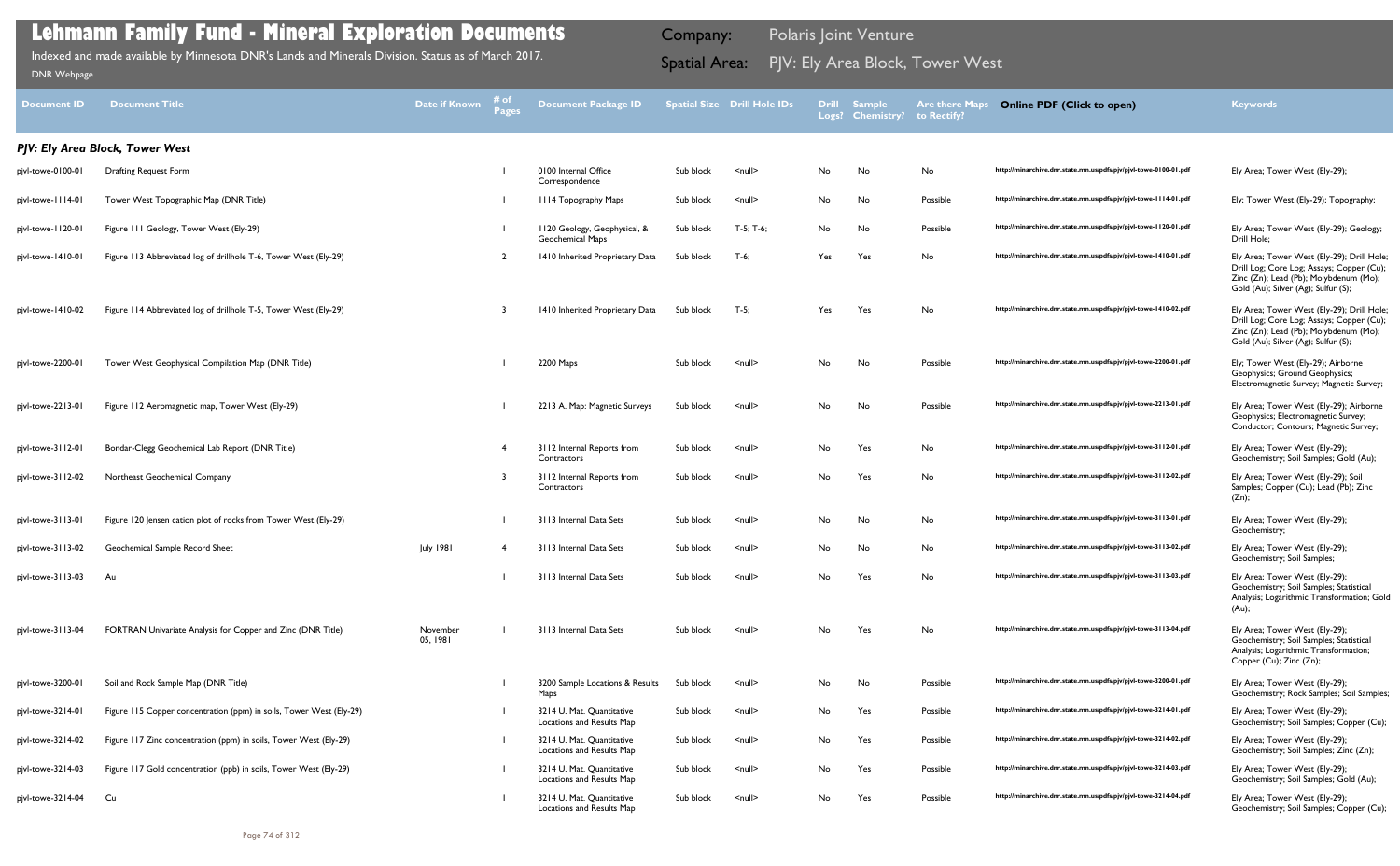| <b>Document ID</b> | <b>Document Title</b>                                                                  | Date if Known        | # of<br><b>Pages</b> | Document Package ID                                    |           | <b>Spatial Size Drill Hole IDs</b> |           | <b>Drill Sample</b><br>Logs? Chemistry? to Rectify? | <b>Are there Maps</b> | <b>Online PDF (Click to open)</b>                                | <b>Keywords</b>                                                                          |
|--------------------|----------------------------------------------------------------------------------------|----------------------|----------------------|--------------------------------------------------------|-----------|------------------------------------|-----------|-----------------------------------------------------|-----------------------|------------------------------------------------------------------|------------------------------------------------------------------------------------------|
|                    | PJV: Ely Area Block, Tower West                                                        |                      |                      |                                                        |           |                                    |           |                                                     |                       |                                                                  |                                                                                          |
| pjvl-towe-3214-05  | Zn                                                                                     | November<br>05, 1981 |                      | 3214 U. Mat. Quantitative<br>Locations and Results Map | Sub block | $\leq$ null $\geq$                 | No        | Yes                                                 | Possible              | http://minarchive.dnr.state.mn.us/pdfs/pjv/pjvl-towe-3214-05.pdf | Ely Area; Tower West (Ely-29);<br>Geochemistry; Soil Samples; Zinc (Zn);                 |
| pjvl-towe-3214-06  | Au                                                                                     | November<br>04, 1981 |                      | 3214 U. Mat. Quantitative<br>Locations and Results Map | Sub block | $\leq$ null $\geq$                 | No        | Yes                                                 | Possible              | http://minarchive.dnr.state.mn.us/pdfs/pjv/pjvl-towe-3214-06.pdf | Ely Area; Tower West (Ely-29);<br>Geochemistry; Soil Samples; Gold (Au);                 |
| pjvl-towe-3216-01  | Figure 116 Contour plot of copper concentration (ppm) in soils, Tower West<br>(Ely-29) |                      |                      | 3216 U. Mat. Quantitative Results<br>Map               | Sub block | $\leq$ null $\geq$                 | No        | No                                                  | Possible              | http://minarchive.dnr.state.mn.us/pdfs/pjv/pjvl-towe-3216-01.pdf | Ely Area; Tower West (Ely-29);<br>Geochemistry; Soil Samples; Copper (Cu);               |
| pjvl-towe-3216-02  | Figure 118 Contour plot of zinc concentration (ppm) in soils, Tower West<br>(Ely-29)   |                      |                      | 3216 U. Mat. Quantitative Results Sub block<br>Map     |           | $\leq$ null $\geq$                 | No        | No                                                  | Possible              | http://minarchive.dnr.state.mn.us/pdfs/pjv/pjvl-towe-3216-02.pdf | Ely Area; Tower West (Ely-29);<br>Geochemistry; Soil Samples; Zinc (Zn);                 |
| pjvl-towe-3216-03  | Copper Contour Map (DNR Title)                                                         | November<br>05, 1981 |                      | 3216 U. Mat. Quantitative Results Sub block<br>Map     |           | $\leq$ null $\geq$                 | No        | No                                                  | Possible              | http://minarchive.dnr.state.mn.us/pdfs/pjv/pjvl-towe-3216-03.pdf | Ely Area; Tower West (Ely-29);<br>Geochemistry; Contours; Soil Samples;<br>Copper (Cu);  |
| pjvl-towe-3216-04  | Zinc Contour Map (DNR Title)                                                           | November<br>05, 1981 |                      | 3216 U. Mat. Quantitative Results<br>Map               | Sub block | $\leq$ null $\geq$                 | No        | No                                                  | Possible              | http://minarchive.dnr.state.mn.us/pdfs/pjv/pjvl-towe-3216-04.pdf | Ely Area; Tower West (Ely-29);<br>Geochemistry; Contours; Soil Samples;<br>Zinc $(Zn)$ ; |
| pjvl-towe-4111-01  | Geochemical Sample Record Sheet                                                        | <b>July 1981</b>     |                      | 4111 Employee Reports                                  | Sub block | $\leq$ null $\geq$                 | <b>No</b> | No                                                  | No                    | http://minarchive.dnr.state.mn.us/pdfs/pjv/pjvl-towe-4111-01.pdf | Ely Area; Tower West (Ely-29);<br>Geochemistry; Rock Samples;                            |
| pjvl-towe-4220-01  | Rock Sample Map (DNR Title)                                                            |                      |                      | 4220 Bedrock & Outcrop Maps                            | Sub block | $null$                             | No        | No                                                  | Possible              | http://minarchive.dnr.state.mn.us/pdfs/pjv/pjvl-towe-4220-01.pdf | Ely Area; Tower West (Ely-29);<br>Geochemistry; Rock Samples; Geology;                   |
| pjvl-towe-4400-01  | Rock Sample Summary                                                                    |                      | 22                   | 4400 Geology: Logs & Notes                             | Sub block | $\leq$ null $\geq$                 | No        | No                                                  | No                    | http://minarchive.dnr.state.mn.us/pdfs/pjv/pjvl-towe-4400-01.pdf | Ely Area; Tower West (Ely-29);<br>Geochemistry; Geology; Rock Samples;                   |

Indexed and made available by Minnesota DNR's Lands and Minerals Division. Status as of March 2017. **Spatial Area:** PJV: Ely Area Block, Tower West וndexed and made available by Minnesota DNR's Lands and Minerals Division. Indexed and made available by Minnesota DNR's Lands and Minerals Division. Status as of March 2017.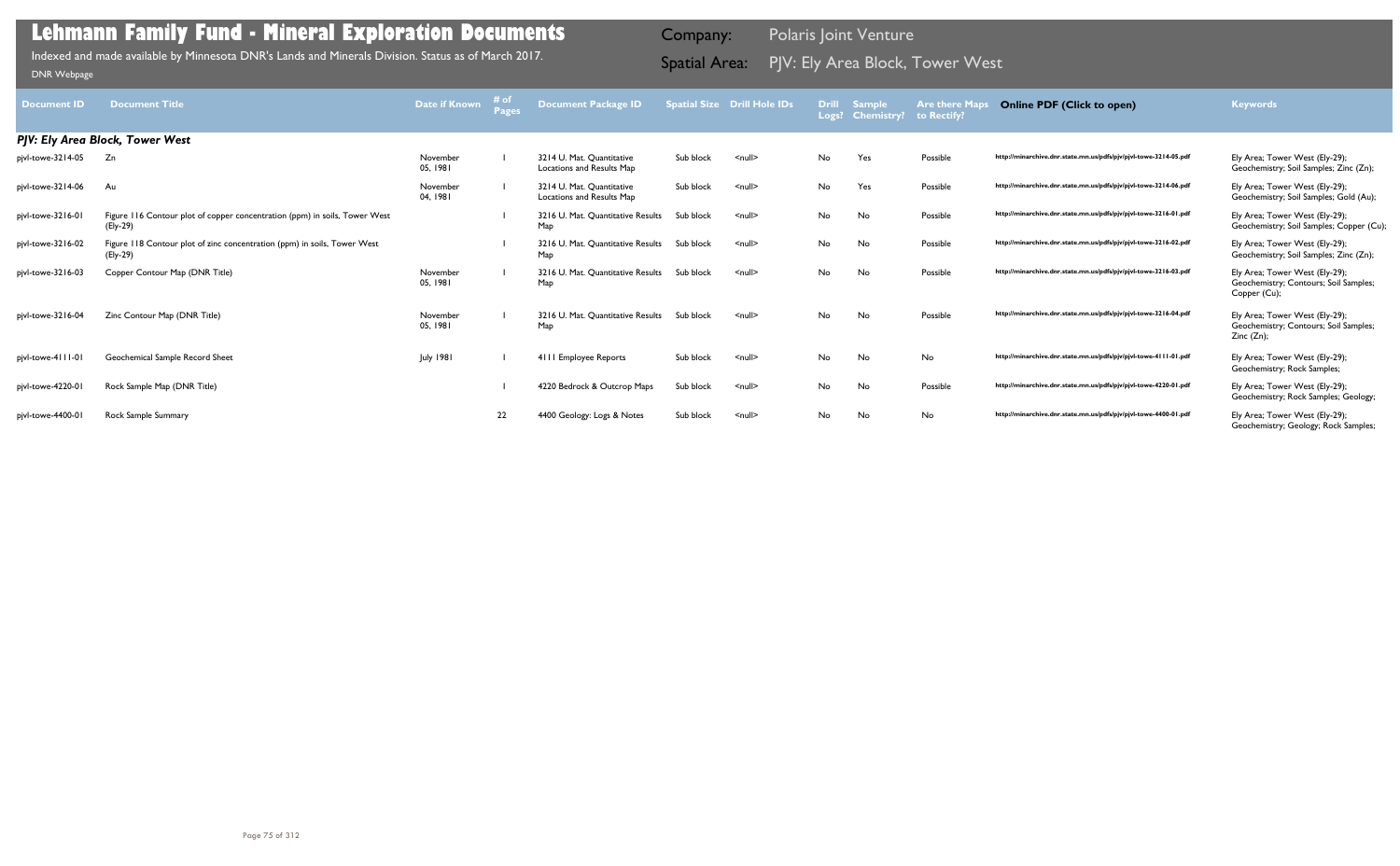| <b>Document ID</b>    | <b>Document Title</b>                                                    | <b>Date if Known</b> | # of<br><b>Pages</b> | <b>Document Package ID</b>                              |              | <b>Spatial Size Drill Hole IDs</b>    |    | Drill Sample<br>Logs? Chemistry? | <b>Are there Maps</b><br>to Rectify? | <b>Online PDF (Click to open)</b>                                | <b>Keywords</b>                                                                                                                                                                                                                                                                   |
|-----------------------|--------------------------------------------------------------------------|----------------------|----------------------|---------------------------------------------------------|--------------|---------------------------------------|----|----------------------------------|--------------------------------------|------------------------------------------------------------------|-----------------------------------------------------------------------------------------------------------------------------------------------------------------------------------------------------------------------------------------------------------------------------------|
| <b>PJV: Ely Block</b> |                                                                          |                      |                      |                                                         |              |                                       |    |                                  |                                      |                                                                  |                                                                                                                                                                                                                                                                                   |
| pjvl-ely_-0200-01     | Attachment B Area Of Interest Attached To Exploration Services Agreement | January 09,<br>1989  | 3                    | 0200 External Letters, Telegrams,<br>Email, etc.        | <b>Block</b> | $null$                                | No | No                               | Possible                             | http://minarchive.dnr.state.mn.us/pdfs/pjv/pjvl-ely_-0200-01.pdf | Exploration; Ely; Skeleton Lake; Needle<br>Boy Lake;                                                                                                                                                                                                                              |
| pjvl-ely_-1100-01     | Ely Block Index Map Showing Locations of ELA Drill Holes (Fig 1)         |                      |                      | 1100 Base Maps, Profiles, and<br><b>Cross Sections</b>  | <b>Block</b> | PSL-4; PSL-5; PSL-6;<br>PSL-7; PSL-8; | No | No                               | Possible                             | http://minarchive.dnr.state.mn.us/pdfs/pjv/pjvl-ely_-1100-01.pdf | Ely; Skeleton Lake; Armstrong Bay (Ely-22);<br>Nickolson Lake (Ely-9); Drill Hole;                                                                                                                                                                                                |
| pjvl-ely_-1100-02     | Ely Block: Geochemical Survey and HEM Index Map                          |                      |                      | 1100 Base Maps, Profiles, and<br><b>Cross Sections</b>  | <b>Block</b> | $null$                                | No | No                               | Possible                             | http://minarchive.dnr.state.mn.us/pdfs/pjv/pjvl-ely_-1100-02.pdf | Ely; Lost Lake; Skeleton Lake; Needle Boy<br>Lake; Bear Island; Index Map;                                                                                                                                                                                                        |
| pjvl-ely_-1110-01     | Ely Mapping (DNR Title)                                                  |                      | $\overline{10}$      | III0 Base Maps & Survey Grids                           | <b>Block</b> | $null$                                | No | No                               | Possible                             | http://minarchive.dnr.state.mn.us/pdfs/pjv/pjvl-ely_-1110-01.pdf | Survey Grid; Helicopter; Electromagnetic<br>Survey; Airborne Geophysics; Plat Map;<br>Land Ownership; Needle Boy Lake;<br>Skeleton Lake; Ely;                                                                                                                                     |
| pjvl-ely_-1120-01     | Ely (E) Area Geology Showing Provisional Anomalies Figure                |                      |                      | 1120 Geology, Geophysical, &<br><b>Geochemical Maps</b> | <b>Block</b> | $\leq$ null $\geq$                    | No | No                               | Possible                             | http://minarchive.dnr.state.mn.us/pdfs/pjv/pjvl-ely_-1120-01.pdf | Ely; Raspberry Gold; Beaver Pond (Ely-11);<br>Mitchell Lake North (Ely-12); Longstorff<br>Creek (Ely-16); Twin Lakes North (Ely-10);<br>Forest (Ely-23); Mitchell Lake South<br>(Ely-26); Granite-Greenstone; Mud Creek<br>(Ely-8); Nickolson Lake (Ely-9); Wolf Lake<br>South (E |
| pjvl-ely_-1120-02     | Geology Of The Ely Area; Showing 1981 Program Target Areas Figure 1      | November<br>1981     |                      | 1120 Geology, Geophysical, &<br>Geochemical Maps        | Block        | $\leq$ null $\geq$                    | No | No                               | Possible                             | http://minarchive.dnr.state.mn.us/pdfs/pjv/pjvl-ely_-1120-02.pdf | Raspberry Gold; Ely; Longstorff Creek<br>(Ely-16); Mitchell Lake South (Ely-26);<br>Robinson Lake Northeast (Ely-18); Gold<br>Zone (Ely-28); Nickolson Lake (Ely-9);<br>Armstrong River South (Ely-20); Needle<br>Boy Lake (Ely-5); Armstrong Bay (Ely-22);<br>Five Mile Lake Nor |
| pjvl-ely_-1120-03     | Location Of Vermillion Block And Areas Under Investigation               | <b>July 1980</b>     |                      | 1120 Geology, Geophysical, &<br><b>Geochemical Maps</b> | <b>Block</b> | $null$                                | No | No                               | Possible                             | http://minarchive.dnr.state.mn.us/pdfs/pjv/pjvl-ely_-1120-03.pdf | Plan Map; Geology; Vermilion; Raspberry<br>Gold; Granite-Greenstone; Skeleton Lake;<br>Green Prospect; Minnamax; Susie Island<br>Mine;                                                                                                                                            |
| pjvl-ely_-1120-04     | Ely Block Geochemical Survey And HEM Index Map                           |                      |                      | 1120 Geology, Geophysical, &<br><b>Geochemical Maps</b> | <b>Block</b> | $\leq$ null $\geq$                    | No | No                               | Possible                             | http://minarchive.dnr.state.mn.us/pdfs/pjv/pjvl-ely_-1120-04.pdf | Plan Map; Geochemistry; Airborne<br>Geophysics; Helicopter; Electromagnetic<br>Survey;                                                                                                                                                                                            |
| pjvl-ely_-1120-05     | Geology Of The Vermilion Block, Ely Area Figure                          |                      |                      | 1120 Geology, Geophysical, &<br><b>Geochemical Maps</b> | <b>Block</b> | $\leq$ null $\geq$                    | No | No                               | Possible                             | http://minarchive.dnr.state.mn.us/pdfs/pjv/pjvl-ely_-1120-05.pdf | Plan Map; Geology; Geochemistry;<br>Helicopter; Electromagnetic Survey;<br>Airborne Geophysics; Vermilion; Ely;<br>Raspberry Gold; Granite-Greenstone;<br>Skeleton Lake;                                                                                                          |
| pjvl-ely_-1120-06     | Ely (E) Area Geology Showing Provisional Anomalies Figure                | 1980                 |                      | 1120 Geology, Geophysical, &<br>Geochemical Maps        | <b>Block</b> | $null$                                | No | No                               | Possible                             | http://minarchive.dnr.state.mn.us/pdfs/pjv/pjvl-ely_-1120-06.pdf | Ely; Raspberry Gold; Beaver Pond (Ely-11);<br>Mitchell Lake North (Ely-12); Longstorff<br>Creek (Ely-16); Twin Lakes North (Ely-10);<br>Forest (Ely-23); Mitchell Lake South<br>(Ely-26); Granite-Greenstone; Mud Creek<br>(Ely-8); Nickolson Lake (Ely-9); Wolf Lake<br>South (E |
| pjvl-ely_-1120-08     | Ely (E) Area Geology                                                     |                      |                      | 1120 Geology, Geophysical, &<br>Geochemical Maps        | <b>Block</b> | $\leq$ null $\geq$                    | No | No                               | No                                   | http://minarchive.dnr.state.mn.us/pdfs/pjv/pjvl-ely_-1120-08.pdf | Topography; Plan Map; Ely Area; Raspberry<br>Gold; Geology; Geochemistry; Survey<br>Grid; Helicopter; Electromagnetic Survey;<br>Anomalies; Airborne Geophysics;                                                                                                                  |
| pjvl-ely_-1400-01     | Bear Creek Input Ely (E) Area Figure E-3                                 |                      |                      | 1400 References                                         | <b>Block</b> | $\leq$ null $\geq$                    | No | No                               | Possible                             | http://minarchive.dnr.state.mn.us/pdfs/pjv/pjvl-ely_-1400-01.pdf | Plan Map; Bear Creek Mining Company;<br>Airborne Geophysics; INPUT Survey;<br>Electromagnetic Survey; Anomalies;                                                                                                                                                                  |

Indexed and made available by Minnesota DNR's Lands and Minerals Division. Status as of March 2017. **Spatial Area:** PJV: Ely Block ו Spatial Area: PJV: Ely Block<br>איז האָ Spatial Area: PJV: Ely Block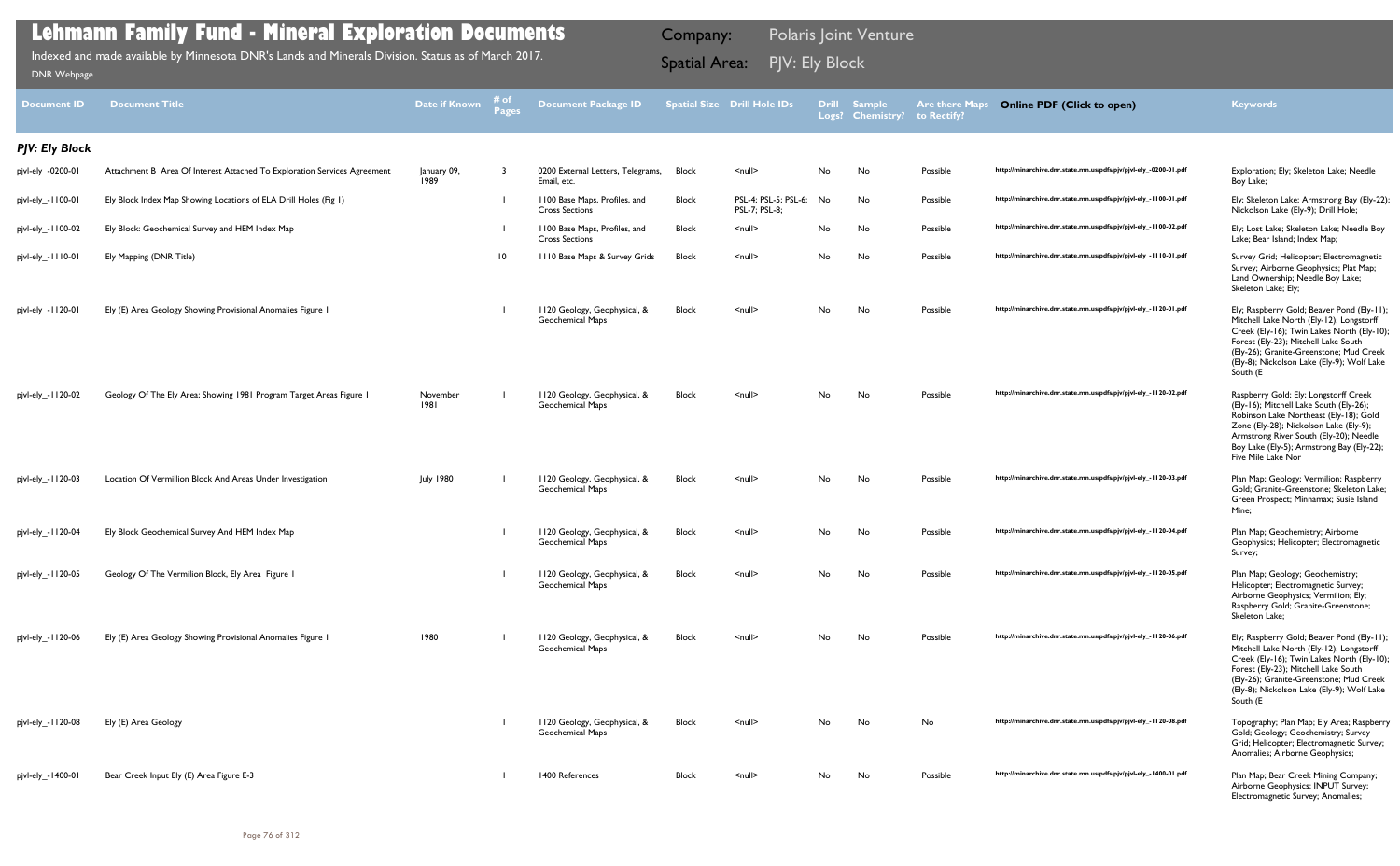| <b>Document ID</b>    | <b>Document Title</b>                                                                                  | <b>Date if Known</b> | # of<br>Pages | <b>Document Package ID</b>              |              | <b>Spatial Size Drill Hole IDs</b> |     | Drill Sample<br>Logs? Chemistry? | <b>Are there Maps</b><br>to Rectify? | <b>Online PDF (Click to open)</b>                                | <b>Keywords</b>                                                                                                                                                                                                                                                                   |
|-----------------------|--------------------------------------------------------------------------------------------------------|----------------------|---------------|-----------------------------------------|--------------|------------------------------------|-----|----------------------------------|--------------------------------------|------------------------------------------------------------------|-----------------------------------------------------------------------------------------------------------------------------------------------------------------------------------------------------------------------------------------------------------------------------------|
| <b>PJV: Ely Block</b> |                                                                                                        |                      |               |                                         |              |                                    |     |                                  |                                      |                                                                  |                                                                                                                                                                                                                                                                                   |
| pjvl-ely_-1450-01     | Skeleton Lake & Needle Boy Lake Geology Description of Map Units                                       |                      |               | 1450 Miscellaneous Data                 | <b>Block</b> | $\leq$ null $\geq$                 | No  | No                               | No                                   | http://minarchive.dnr.state.mn.us/pdfs/pjv/pjvl-ely_-1450-01.pdf | Geology; Skeleton Lake; Needle Boy Lake;<br>Ely;                                                                                                                                                                                                                                  |
| pjvl-ely_-1500-01     | PJV - Ely Area SLS                                                                                     | 1983                 | 92            | 1500 Internal Reporting                 | Block        | $\leq$ null $\geq$                 | No  | No                               | Possible                             | http://minarchive.dnr.state.mn.us/pdfs/pjv/pjvl-ely_-1500-01.pdf | Ely; Skeleton Lake; Bear Island; Nickolson<br>Lake (Ely-9); Watertank; Two Rivers; South<br>Block (Ely-27); Mineral Ownership; Land<br>Ownership;                                                                                                                                 |
| pjvl-ely_-2213-01     | Ely Area Aeromagnetics Figure 2 (Overlay To Figure 1)                                                  |                      |               | 2213 A. Map: Magnetic Surveys           | <b>Block</b> | $\leq$ null $\geq$                 | No  | No                               | Possible                             | http://minarchive.dnr.state.mn.us/pdfs/pjv/pjvl-ely_-2213-01.pdf | Plan Map; Magnetic Survey; Airborne<br>Geophysics; Geology; Ely;                                                                                                                                                                                                                  |
| pjvl-ely_-2213-02     | Ely Area Aeromagnetics Overlay To Figure 1 Figure 2                                                    |                      |               | 2213 A. Map: Magnetic Surveys           | Block        | $null$                             | No  | No                               | Possible                             | http://minarchive.dnr.state.mn.us/pdfs/pjv/pjvl-ely_-2213-02.pdf | Ely; Airborne Geophysics; Magnetic Survey;                                                                                                                                                                                                                                        |
| pjvl-ely_-3110-01     | Summary And Recommendations, Ely Area Geochemical Program                                              | May 26, 1981         | 31            | 3110 Internal Reports                   | <b>Block</b> | $\leq$ null $\geq$                 | No  | Yes                              | No                                   | http://minarchive.dnr.state.mn.us/pdfs/pjv/pjvl-ely_-3110-01.pdf | Geology; Exploration; Airborne<br>Geophysics; Ground Geophysics;<br>Geochemistry; Ely; Purvis Lake (Ely-1); Five<br>Mile Lake (Ely-2); Five Mile Lake North<br>(Ely-3); Needle Boy Lake (Ely-5); Mud<br>Creek (Ely-8); Nickolson Lake (Ely-9); Twin<br>Lakes North (Ely-10); Beav |
| pjvl-ely_-3110-02     | 8103 Preliminary Report On The Ely Geochemical Program Vol. I                                          | February<br>1981     | 104           | 3110 Internal Reports                   | <b>Block</b> | $\leq$ null $\geq$                 | No  | Yes                              | Possible                             | http://minarchive.dnr.state.mn.us/pdfs/pjv/pjvl-ely_-3110-02.pdf | Geochemistry; Geology; Soil Samples;<br>Purvis Lake (Ely-1); Five Mile Lake (Ely-2);<br>Five Mile Lake North (Ely-3); Needle Boy<br>Lake (Ely-5); Mud Creek (Ely-8); Nickolson<br>Lake (Ely-9); Twin Lakes North (Ely-10);<br>Beaver Pond (Ely-11); Mitchell Lake North<br>(Ely-1 |
| pjvl-ely_-3110-03     | 8103 Preliminary Report On The Ely Geochemical Program Volume II                                       |                      |               | 3110 Internal Reports                   | <b>Block</b> | $\leq$ null $\geq$                 | No  | No                               | Possible                             | http://minarchive.dnr.state.mn.us/pdfs/pjv/pjvl-ely_-3110-03.pdf | Ely; Geochemistry;                                                                                                                                                                                                                                                                |
| pjvl-ely_-3110-04     | 8103 Preliminary Report On The Ely Geochemical Program Volume III                                      |                      | 14 I          | 3110 Internal Reports                   | <b>Block</b> | $\leq$ null $\geq$                 | No  | Yes                              | Possible                             | http://minarchive.dnr.state.mn.us/pdfs/pjv/pjvl-ely_-3110-04.pdf | Ely; Geochemistry; Purvis Lake (Ely-1); Five<br>Mile Lake (Ely-2); Five Mile Lake North<br>(Ely-3); Needle Boy Lake (Ely-5); Mud<br>Creek (Ely-8); Nickolson Lake (Ely-9); Twin<br>Lakes North (Ely-10); Beaver Pond<br>(Ely-11); Mitchell Lake North (Ely-12);<br>Deadman Lake   |
| pjvl-ely_-3113-01     | Probability Vs Concentration                                                                           |                      |               | 3113 Internal Data Sets                 | <b>Block</b> | $\leq$ null $\geq$                 | No. | Yes                              | No                                   | http://minarchive.dnr.state.mn.us/pdfs/pjv/pjvl-ely_-3113-01.pdf | Geochemistry; Soil Samples; Ely;                                                                                                                                                                                                                                                  |
| pjvl-ely_-3121-02     | 8119 Final Report On The 1980 Ely Geochemical Exploration Program                                      | July 1981            | 47            | 3121 External Technical Reports         | <b>Block</b> | $null$                             | No  | Yes                              | No                                   | http://minarchive.dnr.state.mn.us/pdfs/pjv/pjvl-ely_-3121-02.pdf | Geochemistry; Geology; Results; Statistical<br>Analysis; Anomalies; Soil Samples; Ely;<br>Purvis Lake (Ely-1); Five Mile Lake (Ely-2);<br>Five Mile Lake North (Ely-3); Needle Boy<br>Lake (Ely-5); Mud Creek (Ely-8); Nickolson<br>Lake (Ely-9); Twin Lakes North (Ely-10); B    |
| pjvl-ely_-3200-01     | Au Ely (E) Area 1980 Geochemical Computer Anomaly Enhancement Sample<br>Ratio; Gold Figure Ic          |                      |               | 3200 Sample Locations & Results<br>Maps | Block        | $null$                             | No  | Yes                              | Possible                             | http://minarchive.dnr.state.mn.us/pdfs/pjv/pjvl-ely_-3200-01.pdf | Gold (Au); Plan Map; Geochemistry; Ely;<br>Assays; Soil Samples;                                                                                                                                                                                                                  |
| pjvl-ely_-3200-02     | Cu Ely (E) Area 1980 Geochemical Computer Anomaly Enhancement Sample<br>Assay Values; Copper Figure 2a |                      |               | 3200 Sample Locations & Results<br>Maps | <b>Block</b> | $null$                             | No  | Yes                              | Possible                             | http://minarchive.dnr.state.mn.us/pdfs/pjv/pjvl-ely_-3200-02.pdf | Copper (Cu); Assays; Plan Map;<br>Geochemistry; Ely; Soil Samples;                                                                                                                                                                                                                |
| pjvl-ely_-3200-03     | Pb Ely (E) Area 1980 Geochemical Computer Anomaly Enhancement Sample<br>Assay Values; Lead Figure 2b   |                      |               | 3200 Sample Locations & Results<br>Maps | Block        | $null$                             | No  | Yes                              | Possible                             | http://minarchive.dnr.state.mn.us/pdfs/pjv/pjvl-ely_-3200-03.pdf | Lead (Pb); Assays; Plan Map; Geochemistry;<br>Ely; Soil Samples;                                                                                                                                                                                                                  |
| pjvl-ely_-3200-04     | Zn Ely (E) Area 1980 Geochemical Computer Anomaly Enhancement Sample<br>Assay Values; Zinc Figure 2c   |                      |               | 3200 Sample Locations & Results<br>Maps | Block        | $null$                             | No  | Yes                              | Possible                             | http://minarchive.dnr.state.mn.us/pdfs/pjv/pjvl-ely_-3200-04.pdf | Zinc (Zn); Assays; Plan Map; Geochemistry;<br>Ely; Soil Samples;                                                                                                                                                                                                                  |
| pjvl-ely_-3200-05     | Ag Ely (E) Area 1980 Geochemical Computer Anomaly Enhancement Sample<br>Assay Values; Silver Figure 2d |                      |               | 3200 Sample Locations & Results<br>Maps | Block        | $null$                             | No  | Yes                              | Possible                             | http://minarchive.dnr.state.mn.us/pdfs/pjv/pjvl-ely_-3200-05.pdf | Silver (Ag); Assays; Plan Map;<br>Geochemistry; Ely; Soil Samples;                                                                                                                                                                                                                |
|                       | Page 77 of 312                                                                                         |                      |               |                                         |              |                                    |     |                                  |                                      |                                                                  |                                                                                                                                                                                                                                                                                   |

Indexed and made available by Minnesota DNR's Lands and Minerals Division. Status as of March 2017. **Spatial Area:** PJV: Ely Block ו Spatial Area: PJV: Ely Block<br>איז האָ Spatial Area: PJV: Ely Block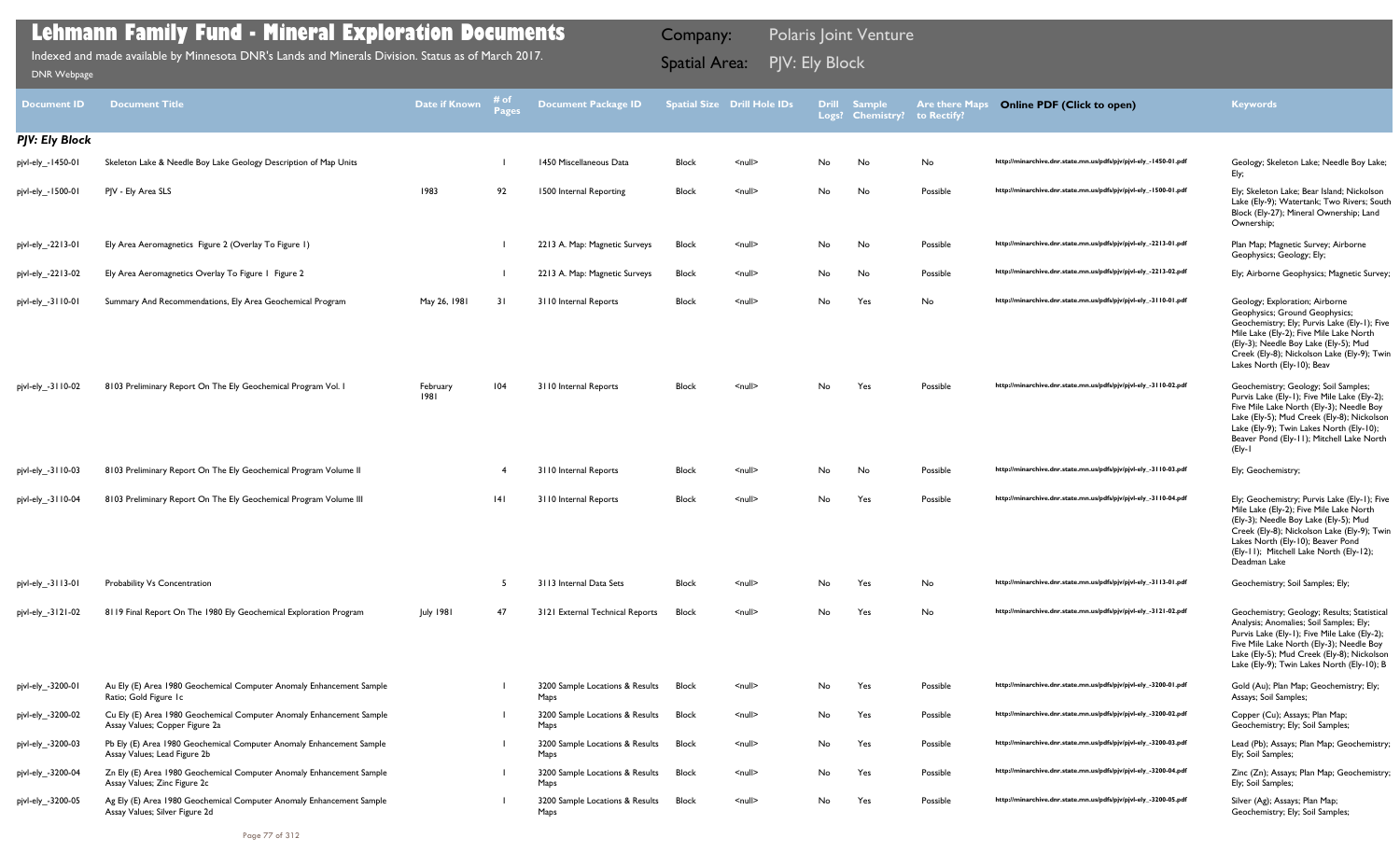| <b>Document ID</b> | <b>Document Title</b>                                                                                      | Date if Known | Pages | <b>Document Package ID</b>                          |              | <b>Spatial Size Drill Hole IDs</b>           |     | <b>Drill Sample</b><br>Logs? Chemistry? | <b>Are there Maps</b><br>to Rectify? | <b>Online PDF (Click to open)</b>                                | <b>Keywords</b>                                                                 |
|--------------------|------------------------------------------------------------------------------------------------------------|---------------|-------|-----------------------------------------------------|--------------|----------------------------------------------|-----|-----------------------------------------|--------------------------------------|------------------------------------------------------------------|---------------------------------------------------------------------------------|
| PJV: Ely Block     |                                                                                                            |               |       |                                                     |              |                                              |     |                                         |                                      |                                                                  |                                                                                 |
| pjvl-ely -3200-06  | Au Ely (E) Area 1980 Geochemical Computer Anomaly Enhancement Sample<br>Assay Values; Gold Figure 2e       |               |       | 3200 Sample Locations & Results<br>Maps             | <b>Block</b> | $\leq$ null $\geq$                           | No  | Yes                                     | Possible                             | http://minarchive.dnr.state.mn.us/pdfs/pjv/pjvl-ely_-3200-06.pdf | Gold (Au); Assays; Plan Map;<br>Geochemistry; Ely; Soil Samples;                |
| pjvl-ely_-3200-07  | Cu Ely (E) Area 1980 Geochemical Computer Anomaly Enhancement Local<br>Mean (Log-Normal); Copper Figure 3a |               |       | 3200 Sample Locations & Results<br>Maps             | <b>Block</b> | $\leq$ null $\geq$                           | No  | Yes                                     | Possible                             | http://minarchive.dnr.state.mn.us/pdfs/pjv/pjvl-ely_-3200-07.pdf | Copper (Cu); Log Normalized Data; Plan<br>Map; Geochemistry; Ely; Soil Samples; |
| pjvl-ely_-3200-08  | Pb Ely (E) Area 1980 Geochemical Computer Anomaly Enhancement Local Mean<br>(Log-Normal); Lead Figure 3b   |               |       | 3200 Sample Locations & Results<br>Maps             | Block        | $\leq$ null $\geq$                           | No. | Yes                                     | Possible                             | http://minarchive.dnr.state.mn.us/pdfs/pjv/pjvl-ely_-3200-08.pdf | Lead (Pb); Log Normalized Data; Plan Map;<br>Geochemistry; Ely; Soil Samples;   |
| pjvl-ely_-3200-09  | Zn Ely (E) Area 1980 Geochemical Computer Anomaly Enhancement Local Mean<br>(Log-Normal); Zinc Figure 3c   |               |       | 3200 Sample Locations & Results<br>Maps             | <b>Block</b> | $\leq$ null $\geq$                           | No  | Yes                                     | Possible                             | http://minarchive.dnr.state.mn.us/pdfs/pjv/pjvl-ely_-3200-09.pdf | Zinc (Zn); Log Normalized Data; Plan Map;<br>Geochemistry; Ely; Soil Samples;   |
| pjvl-ely_-3200-10  | Ag Ely (E) Area 1980 Geochemical Computer Anomaly Enhancement Local Mean<br>(Log-Normal); Silver Figure 3d |               |       | 3200 Sample Locations & Results<br>Maps             | Block        | $\leq$ null $\geq$                           | No  | Yes                                     | Possible                             | http://minarchive.dnr.state.mn.us/pdfs/pjv/pjvl-ely_-3200-10.pdf | Silver (Ag); Log Normalized Data; Plan<br>Map; Geochemistry; Ely; Soil Samples; |
| pjvl-ely_-3200-11  | Au Ely (E) Area 1980 Geochemical Computer Anomaly Enhancement Local<br>Mean (Log-Normal); Gold Figure 3e   |               |       | 3200 Sample Locations & Results<br>Maps             | Block        | $\leq$ null $\geq$                           | No. | Yes                                     | Possible                             | http://minarchive.dnr.state.mn.us/pdfs/pjv/pjvl-ely_-3200-11.pdf | Gold (Au); Log Normalized Data; Plan Map;<br>Geochemistry; Ely; Soil Samples;   |
| pjvl-ely_-3200-12  | Ely (E) Area 1980 Geochemical Computer Anomaly Enhancement Anomalous<br>Samples; Copper Figure 9a          |               |       | 3200 Sample Locations & Results<br>Maps             | <b>Block</b> | $\leq$ null $\geq$                           | No  | Yes                                     | Possible                             | http://minarchive.dnr.state.mn.us/pdfs/pjv/pjvl-ely_-3200-12.pdf | Copper (Cu); Anomalies; Plan Map;<br>Geochemistry; Ely; Soil Samples;           |
| pjvl-ely -3200-13  | Ely (E) Area 1980 Geochemical Computer Anomaly Enhancement Anomalous<br>Samples; Lead Figure 9b            |               |       | 3200 Sample Locations & Results<br>Maps             | <b>Block</b> | $\leq$ null $\geq$                           | No. | Yes                                     | Possible                             | http://minarchive.dnr.state.mn.us/pdfs/pjv/pjvl-ely_-3200-13.pdf | Lead (Pb); Anomalies; Plan Map;<br>Geochemistry; Ely; Soil Samples;             |
| pjvl-ely_-3200-14  | Ely (E) Area 1980 Geochemical Computer Anomaly Enhancement Anomalous<br>Samples; Zinc Figure 9c            |               |       | 3200 Sample Locations & Results<br>Maps             | Block        | $\leq$ null $\geq$                           | No  | Yes                                     | Possible                             | http://minarchive.dnr.state.mn.us/pdfs/pjv/pjvl-ely_-3200-14.pdf | Zinc (Zn); Anomalies; Plan Map;<br>Geochemistry; Ely; Soil Samples;             |
| pjvl-ely_-3200-15  | Ely (E) Area 1980 Geochemical Computer Anomaly Enhancement Anomalous<br>Samples; Silver Figure 9d          |               |       | 3200 Sample Locations & Results<br>Maps             | <b>Block</b> | $\leq$ null $\geq$                           | No  | Yes                                     | Possible                             | http://minarchive.dnr.state.mn.us/pdfs/pjv/pjvl-ely_-3200-15.pdf | Silver (Ag); Anomalies; Plan Map;<br>Geochemistry; Ely; Soil Samples;           |
| pjvl-ely_-3200-16  | Ely (E) Area 1980 Geochemical Computer Anomaly Enhancement Anomalous<br>Samples; Gold Figure 9e            |               |       | 3200 Sample Locations & Results<br>Maps             | <b>Block</b> | $\leq$ null $\geq$                           | No. | Yes                                     | Possible                             | http://minarchive.dnr.state.mn.us/pdfs/pjv/pjvl-ely_-3200-16.pdf | Gold (Au); Anomalies; Plan Map;<br>Geochemistry; Ely; Soil Samples;             |
| pjvl-ely_-3200-17  | Geochemical Survey Overlay To Ely Geologic Map Figure 1b                                                   |               |       | 3200 Sample Locations & Results<br>Maps             | Block        | $\leq$ null $\geq$                           | No  | No                                      | Possible                             | http://minarchive.dnr.state.mn.us/pdfs/pjv/pjvl-ely_-3200-17.pdf | Ely; Geochemistry;                                                              |
| pjvl-ely_-4220-01  | Ely Geologic Map 1:48,000 Figure la                                                                        |               |       | 4220 Bedrock & Outcrop Maps                         | <b>Block</b> | $\leq$ null $\geq$                           | No  | No                                      | Possible                             | http://minarchive.dnr.state.mn.us/pdfs/pjv/pjvl-ely_-4220-01.pdf | Ely; Geology; Helicopter; Electromagnetic<br>Survey; Airborne Geophysics;       |
| pjvl-ely_-4240-01  | Ely Block Index Map Showing Locations Of ELA Drill Holes Figure I                                          |               |       | 4240 Drill Collar & Channel<br>Sample Location Maps | <b>Block</b> | PSL-4; PSL-5; PSL-6;<br>PSL-7; PLS-8; PSL-9; | No  | No                                      | Possible                             | http://minarchive.dnr.state.mn.us/pdfs/pjv/pjvl-ely_-4240-01.pdf | Ely; Drill Hole; Index Map;                                                     |

## **Lehmann Family Fund - Mineral Exploration Documents**

Indexed and made available by Minnesota DNR's Lands and Minerals Division. Status as of March 2017. **Spatial Area:** PJV: Ely Block ו Spatial Area: PJV: Ely Block<br>איז האָ Spatial Area: PJV: Ely Block

Company: Polaris Joint Venture

## **Online PDF (Click to open) Keywords**

| http://minarchive.dnr.state.mn.us/pdfs/pjv/pjvl-ely_-3200-06.pdf |
|------------------------------------------------------------------|
| http://minarchive.dnr.state.mn.us/pdfs/pjv/pjvl-ely_-3200-07.pdf |
| http://minarchive.dnr.state.mn.us/pdfs/pjv/pjvl-ely_-3200-08.pdf |
| http://minarchive.dnr.state.mn.us/pdfs/pjv/pjvl-ely_-3200-09.pdf |
| http://minarchive.dnr.state.mn.us/pdfs/pjv/pjvl-ely_-3200-10.pdf |
| http://minarchive.dnr.state.mn.us/pdfs/pjv/pjvl-ely_-3200-11.pdf |
| http://minarchive.dnr.state.mn.us/pdfs/pjv/pjvl-ely_-3200-12.pdf |
| http://minarchive.dnr.state.mn.us/pdfs/pjv/pjvl-ely_-3200-13.pdf |
| http://minarchive.dnr.state.mn.us/pdfs/pjv/pjvl-ely_-3200-14.pdf |
| http://minarchive.dnr.state.mn.us/pdfs/pjv/pjvl-ely_-3200-15.pdf |
| http://minarchive.dnr.state.mn.us/pdfs/pjv/pjvl-ely_-3200-16.pdf |
| http://minarchive.dnr.state.mn.us/pdfs/pjv/pjvl-ely_-3200-17.pdf |
| http://minarchive.dnr.state.mn.us/pdfs/pjv/pjvl-ely_-4220-01.pdf |
| http://minarchive.dnr.state.mn.us/pdfs/pjv/pjvl-ely_-4240-01.pdf |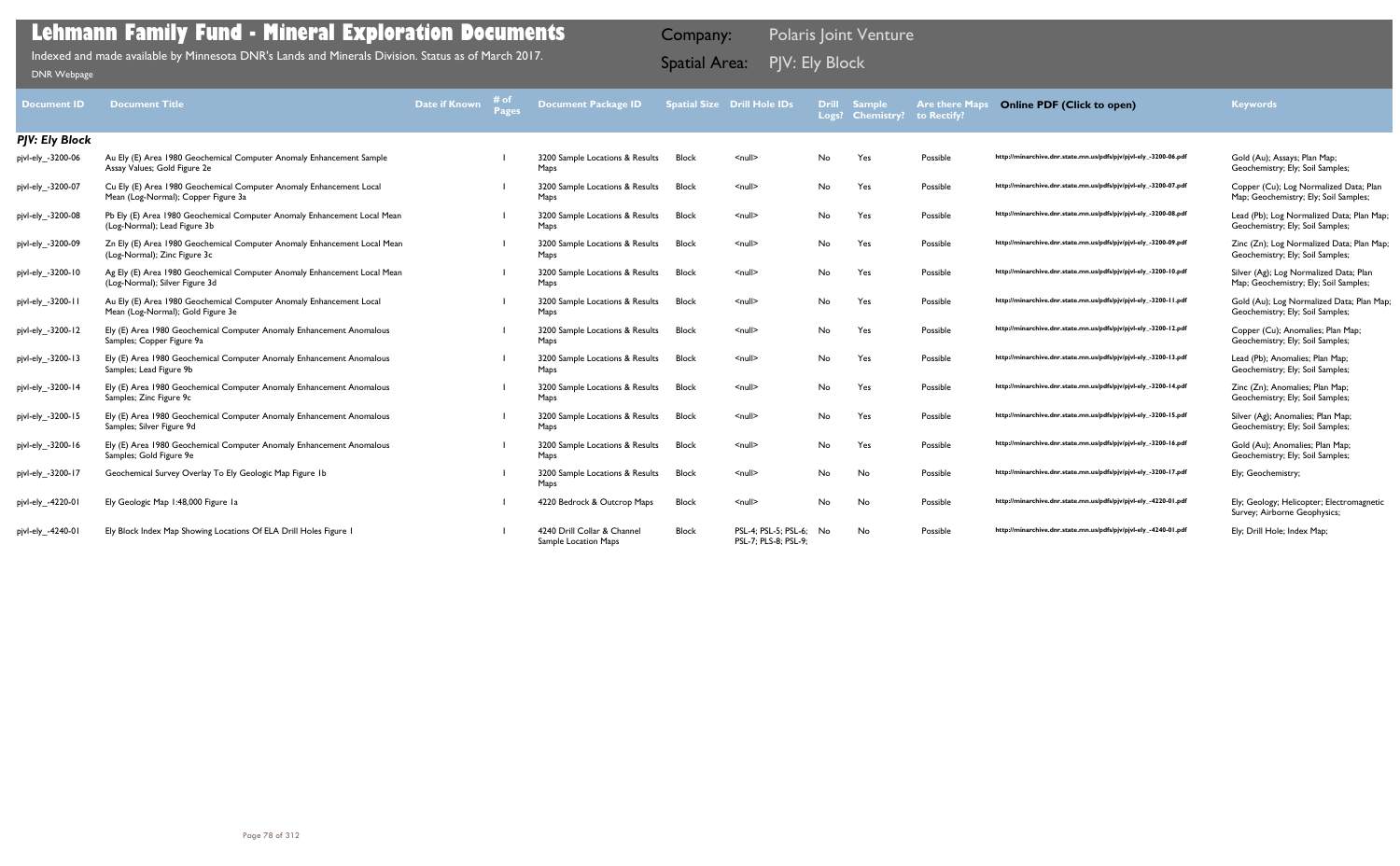| <b>Document ID</b> | <b>Document Title</b>                                                                         | Date if Known       | i# of<br>Pages | <b>Document Package ID</b>                        |           | <b>Spatial Size Drill Hole IDs</b>                                   |     | Drill Sample<br>Logs? Chemistry? | <b>Are there Maps</b><br>to Rectify? | <b>Online PDF (Click to open)</b>                                | <b>Keywords</b>                                                                                                                                             |
|--------------------|-----------------------------------------------------------------------------------------------|---------------------|----------------|---------------------------------------------------|-----------|----------------------------------------------------------------------|-----|----------------------------------|--------------------------------------|------------------------------------------------------------------|-------------------------------------------------------------------------------------------------------------------------------------------------------------|
|                    | PJV: Ely Block, Ely Area I, Skeleton Lake                                                     |                     |                |                                                   |           |                                                                      |     |                                  |                                      |                                                                  |                                                                                                                                                             |
| pjvl-skel-0100-01  | Can't Find Maps                                                                               |                     | 17             | 0100 Internal Office<br>Correspondence            | Sub block | $\leq$ null $\geq$                                                   | No. | No                               | No                                   | http://minarchive.dnr.state.mn.us/pdfs/pjv/pjvl-skel-0100-01.pdf | Skeleton Lake; Ely;                                                                                                                                         |
| pjvl-skel-0110-01  | Reconnaissance Mapping At The Skeleton Lake Anomaly (DNR Title)                               | August 09,<br>1986  | -5             | 0110 Office Memoranda                             | Sub block | $null$                                                               | No  | No                               | Possible                             | http://minarchive.dnr.state.mn.us/pdfs/pjv/pjvl-skel-0110-01.pdf | Geology; Leases; Drill Hole; Skeleton Lake;<br>Ely;                                                                                                         |
| pjvl-skel-0110-02  | Skeleton Lake Drilling Program                                                                | April 18,<br>1984   |                | 0110 Office Memoranda                             | Sub block | PSL-4; PSL-5; PSL-6;<br>PSL-7; PSL-8; PSL-9;                         | No. | No                               | Possible                             | http://minarchive.dnr.state.mn.us/pdfs/pjv/pjvl-skel-0110-02.pdf | Ely; Skeleton Lake; Airborne Geophysics;<br>Ground Geophysics; Conductor; Survey<br>Grid; Magnetic Survey; Drill Hole;                                      |
| pjvl-skel-0110-03  | Interpretation of the Skeleton Lake (E-1) Ground Geophysical Data                             | March 01.<br>1983   | 22             | 0110 Office Memoranda                             | Sub block | PSL-4; PSL-5; PSL-6; No<br>PSL-7; PSL-8; PSL-9;<br>SL-1; SL-2; SL-3; |     | No                               | No                                   | http://minarchive.dnr.state.mn.us/pdfs/pjv/pjvl-skel-0110-03.pdf | Ely; Skeleton Lake; Airborne Geophysics;<br>Ground Geophysics; Conductor; Survey<br>Grid; Magnetic Survey; Drill Hole; Cross<br>Section;                    |
| pjvl-skel-0120-01  | Skeleton Lake                                                                                 |                     |                | 0120 Informal Notes & Doodles                     | Sub block | $null$                                                               | No. | No                               | No                                   | http://minarchive.dnr.state.mn.us/pdfs/pjv/pjvl-skel-0120-01.pdf | Ely; Skeleton Lake;                                                                                                                                         |
| pjvl-skel-0120-02  | List Of Mylar (Including Oversize) HEM Profiles In Portfolios (DNR Title)                     |                     | -2             | 0120 Informal Notes & Doodles                     | Sub block | $null$                                                               | No. | No                               | No                                   | http://minarchive.dnr.state.mn.us/pdfs/pjv/pjvl-skel-0120-02.pdf | Profile; Ely; Skeleton Lake;                                                                                                                                |
| pjvl-skel-0200-01  | Letter To Andrew E. Nevin                                                                     | April 26,<br>1989   | $\overline{2}$ | 0200 External Letters, Telegrams,<br>Email, etc.  | Sub block | <null></null>                                                        | No. | No                               | No                                   | http://minarchive.dnr.state.mn.us/pdfs/pjv/pjvl-skel-0200-01.pdf | Helicopter; Electromagnetic Survey;<br>Airborne Geophysics; Geology;<br>Geochemistry; Skeleton Lake; Ely;                                                   |
| pjvl-skel-0200-02  | Letter To David Whitehead And James Kelly (DNR Title)                                         | October 03,<br>1983 | -2             | 0200 External Letters, Telegrams,<br>Email, etc.  | Sub block | <b>PSL-5;</b>                                                        | No. | No                               | No                                   | http://minarchive.dnr.state.mn.us/pdfs/pjv/pjvl-skel-0200-02.pdf | Helicopter; Electromagnetic Survey;<br>Geology; Cross Section; Airborne<br>Geophysics; Drill Hole; Skeleton Lake; Ely;                                      |
| pjvl-skel-0200-03  | Aerodat EM Survey, Ely Block Area E-1, Skeleton Lake                                          | October 06,<br>1981 |                | 0200 External Letters, Telegrams,<br>Email, etc.  | Sub block | $null$                                                               | No. | No                               | No                                   | http://minarchive.dnr.state.mn.us/pdfs/pjv/pjvl-skel-0200-03.pdf | Helicopter; Geology; Conductor;<br>Anomalies; Skeleton Lake; Ely; Magnetic<br>Survey; Electromagnetic Survey; Ground<br>Geophysics; Airborne Geophysics;    |
| pjvl-skel-0210-01  | "Gentlemen: The enclosed memo on the Interpretation of Ground Geophysical<br>Data summarizes' | March 04,<br>1983   | - 2            | 0210 Business                                     | Sub block | PSL-5; PSL-6;                                                        | No  | No                               | No                                   | http://minarchive.dnr.state.mn.us/pdfs/pjv/pjvl-skel-0210-01.pdf | Ely; Skeleton Lake; Geology; Drill Hole;<br>Drilling;                                                                                                       |
| pjvl-skel-0210-02  | "Gentlemen: Enclosed with this letter is an additional geophysical cross-section'             | March 10,<br>1983   |                | 0210 Business                                     | Sub block | PSL-5; PSL-7;                                                        | No. | No                               | No                                   | http://minarchive.dnr.state.mn.us/pdfs/pjv/pjvl-skel-0210-02.pdf | Ely; Skeleton Lake; Geology; Drill Hole;<br>Drilling; Magnetic Survey; Anomalies;<br>Airborne Geophysics; Cross Section;                                    |
| pjvl-skel-0330-01  | Exxon's Skeleton Lake Prospect                                                                | August 12,<br>1980  |                | 0330 Exploration Permits,<br>Licensing, & Reports | Sub block | SL-3; SL-1; SL-2;                                                    | No. | Yes                              | No                                   | http://minarchive.dnr.state.mn.us/pdfs/pjv/pjvl-skel-0330-01.pdf | Geology; Ground Geophysics; Airborne<br>Geophysics; Helicopter; Electromagnetic<br>Survey; Anomalies; Drill Hole; Skeleton<br>Lake; Ely; Assays;            |
| pjvl-skel-1110-01  | Target Area Within Skeleton Lake (DNR Title)                                                  |                     | -3             | III0 Base Maps & Survey Grids                     | Sub block | SL-1; SL-3; SL-2;                                                    | No. | No                               | Possible                             | http://minarchive.dnr.state.mn.us/pdfs/pjv/pjvl-skel-1110-01.pdf | Ely; Skeleton Lake; Topography; Geology;<br>Drill Hole; Airborne Geophysics; Magnetic<br>Survey; Helicopter; Electromagnetic<br>Survey; Conductor           |
| pjvl-skel-1110-02  | Grid Map with Geophysical Notes and Drill Holes (DNR Title)                                   |                     | -2             | III0 Base Maps & Survey Grids                     | Sub block | $null$                                                               | No  | No                               | Possible                             | http://minarchive.dnr.state.mn.us/pdfs/pjv/pjvl-skel-1110-02.pdf | Ely; Skeleton Lake; Geology; Ground<br>Geophysics; Drill Hole; Topography;                                                                                  |
| pjvl-skel-1111-01  | Skeleton Lake Prospect Base Map Figure 3                                                      | <b>July 1980</b>    |                | <b>IIII Base Maps with Grid</b>                   | Sub block | SL-1; SL-2; SL-3;                                                    | No. | No                               | Possible                             | http://minarchive.dnr.state.mn.us/pdfs/pjv/pjvl-skel-1111-01.pdf | Plan Map; Survey Grid; Ground<br>Geophysics; Geology; Drill Hole;<br>Anomalies; Electromagnetic Survey;<br>Humble Oil & Refining Co.; Exxon;<br>Topography; |
| pjvl-skel-1111-02  | Skeleton Lake Prospect Base Map Figure 3                                                      | July 1980           |                | <b>IIII Base Maps with Grid</b>                   | Sub block | SL-1; SL-3; SL-2;                                                    | No. | No                               | Possible                             | http://minarchive.dnr.state.mn.us/pdfs/pjv/pjvl-skel-1111-02.pdf | Survey Grid; Drill Hole; Anomalies;<br>Electromagnetic Survey; Humble Oil &<br>Refining Co.; Topography; Soil Samples;                                      |

Ground Geophysics; Skeleton Lake; Ely;

## **Lehmann Family Fund - Mineral Exploration Documents**

Indexed and made available by Minnesota DNR's Lands and Minerals Division. Status as of March 2017. **Spatial Area:** PJV: Ely Block, Ely Area 1, Skeleton Lake ו[DNR Webpage](http://www.dnr.state.mn.us/lands_minerals/polaris/index.html)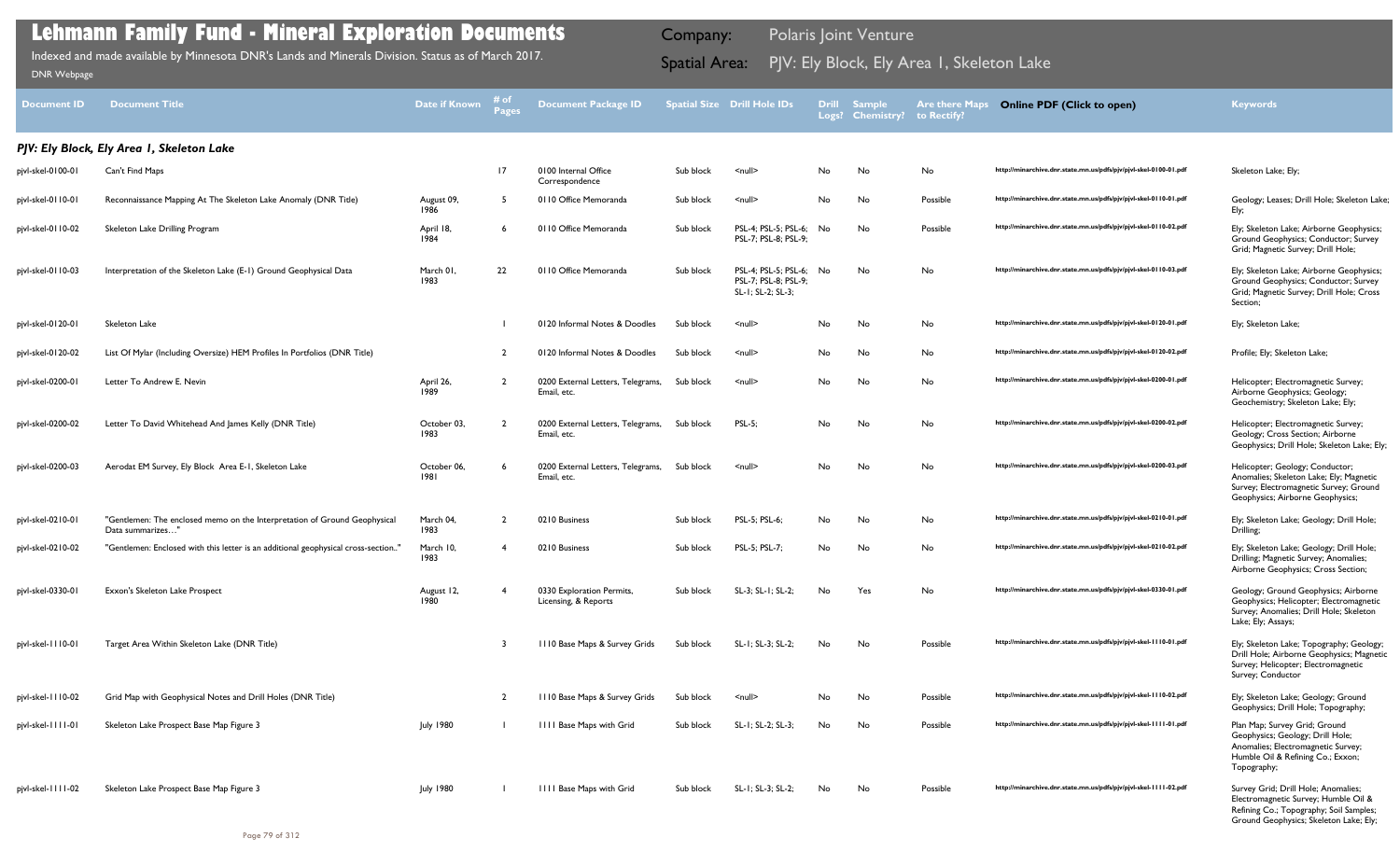| Document ID       | <b>Document Title</b>                                                                            | <b>Date if Known</b> | # of<br><b>Pages</b> | <b>Document Package ID</b>                              |           | <b>Spatial Size Drill Hole IDs</b>                                | <b>Drill</b><br>Logs? | <b>Sample</b><br><b>Chemistry?</b> | <b>Are there Maps</b><br>to Rectify? | <b>Online PDF (Click to open)</b>                                | <b>Keywords</b>                                                                                                                                                                  |
|-------------------|--------------------------------------------------------------------------------------------------|----------------------|----------------------|---------------------------------------------------------|-----------|-------------------------------------------------------------------|-----------------------|------------------------------------|--------------------------------------|------------------------------------------------------------------|----------------------------------------------------------------------------------------------------------------------------------------------------------------------------------|
|                   | PJV: Ely Block, Ely Area I, Skeleton Lake                                                        |                      |                      |                                                         |           |                                                                   |                       |                                    |                                      |                                                                  |                                                                                                                                                                                  |
| pjvl-skel-1111-03 | Surface Ownership Skeleton Lake Prospect                                                         |                      |                      | <b>IIII Base Maps with Grid</b>                         | Sub block | $\leq$ null $\geq$                                                | No                    | No                                 | Possible                             | http://minarchive.dnr.state.mn.us/pdfs/pjv/pjvl-skel-1111-03.pdf | Plat Map; Survey Grid; Land Ownership;<br>Skeleton Lake; Ely;                                                                                                                    |
| pjvl-skel-1114-01 | Polaris Joint Venture Skeleton Lake E-1 (DNR Title)                                              |                      | -3                   | III4 Topography Maps                                    | Sub block | $null$                                                            | No                    | No                                 | Possible                             | http://minarchive.dnr.state.mn.us/pdfs/pjv/pjvl-skel-1114-01.pdf | Plan Map; Topography; Skeleton Lake;                                                                                                                                             |
| pjvl-skel-1120-01 | Skeleton Lake Area Geology & Geophysics Figure 3                                                 | February 20,<br>1984 |                      | 1120 Geology, Geophysical, &<br><b>Geochemical Maps</b> | Sub block | SL-1; SL-2; SL-3;<br>PSL-4; PSL-5; PSL-6;<br>PSL-7; PSL-8; PSL-9; | No                    | No                                 | Possible                             | http://minarchive.dnr.state.mn.us/pdfs/pjv/pjvl-skel-1120-01.pdf | Skeleton Lake; Plan Map; Survey Grid;<br>Geology; Helicopter; Electromagnetic<br>Survey; Drill Hole; Anomalies; Topography;<br>Exxon; Airborne Geophysics; Ground<br>Geophysics; |
| pjvl-skel-1120-02 | Skeleton Lake Area Geology & Geophysics Figure 3                                                 |                      |                      | 1120 Geology, Geophysical, &<br><b>Geochemical Maps</b> | Sub block | SL-1; SL-2; SL-3;<br>PSL-4; PSL-5; PSL-6;<br>PSL-7; PSL-8; PSL-9; | No                    | No.                                | Possible                             | http://minarchive.dnr.state.mn.us/pdfs/pjv/pjvl-skel-1120-02.pdf | Ely; Skeleton Lake; Airborne Geophysics;<br>Survey Grid; Drill Hole; Electromagnetic<br>Survey;                                                                                  |
| pjvl-skel-1120-03 | Figure 87 Geology, anomaly E-1-Y, Skeleton Lake (Ely-25)                                         |                      |                      | 1120 Geology, Geophysical, &<br><b>Geochemical Maps</b> | Sub block | $\leq$ null $\geq$                                                | No                    | No                                 | Possible                             | http://minarchive.dnr.state.mn.us/pdfs/pjv/pjvl-skel-1120-03.pdf | Ely; Skeleton Lake; Geology; Geochemistry;<br>Survey Grid;                                                                                                                       |
| pjvl-skel-1120-04 | Figure 20.2 Geology                                                                              |                      |                      | 1120 Geology, Geophysical, &<br><b>Geochemical Maps</b> | Sub block | $\leq$ null $\geq$                                                | No                    | No                                 | Possible                             | http://minarchive.dnr.state.mn.us/pdfs/pjv/pjvl-skel-1120-04.pdf | Ely; Skeleton Lake; Geology; Drill Hole;                                                                                                                                         |
| pjvl-skel-1120-05 | Figure 19.2 Geology and geochemical grid location, E-11 and E-1X                                 |                      |                      | 1120 Geology, Geophysical, &<br><b>Geochemical Maps</b> | Sub block | $null$                                                            | No                    | No                                 | Possible                             | http://minarchive.dnr.state.mn.us/pdfs/pjv/pjvl-skel-1120-05.pdf | Ely; Skeleton Lake; Geology; Geochemistry;<br>Survey Grid;                                                                                                                       |
| pjvl-skel-1130-01 | Polaris Joint Venture Skeleton Lake E-1 Base Map & Land Status Figure 4.3                        | February<br>1984     | -5                   | 1130 Ownership Maps                                     | Sub block | $null$                                                            | No                    | No                                 | Possible                             | http://minarchive.dnr.state.mn.us/pdfs/pjv/pjvl-skel-1130-01.pdf | Plan Map; Topography; Mineral Ownership;<br>Leases; Skeleton Lake; Ely;                                                                                                          |
| pjvl-skel-1130-02 | Mineral Ownership Skeleton Lake Prospect                                                         |                      |                      | 1130 Ownership Maps                                     | Sub block | $\leq$ null $\geq$                                                | No                    | No                                 | Possible                             | http://minarchive.dnr.state.mn.us/pdfs/pjv/pjvl-skel-1130-02.pdf | Plan Map; Survey Grid; Mineral Ownership;<br>Skeleton Lake; Ely;                                                                                                                 |
| pjvl-skel-1130-03 | Skeleton Lake Map of State and Private Leases/Options as well as NMMP License<br>(DNR Title)     |                      |                      | 1130 Ownership Maps                                     | Sub block | $\leq$ null $\geq$                                                | No                    | No                                 | Possible                             | http://minarchive.dnr.state.mn.us/pdfs/pjv/pjvl-skel-1130-03.pdf | Skeleton Lake; Ely; Land Ownership;<br>Mineral Ownership; Leases;                                                                                                                |
| pjvl-skel-1410-01 | Exxon Geophysical Grid, Skeleton Lake Prospect (Fig 8.2)                                         |                      |                      | 1410 Inherited Proprietary Data                         | Sub block | SL-1; SL-2; SL-3;                                                 | No                    | No                                 | Possible                             | http://minarchive.dnr.state.mn.us/pdfs/pjv/pjvl-skel-1410-01.pdf | Survey Grid; Ely; Exxon; Skeleton Lake;<br>Ground Geophysics; Electromagnetic<br>Survey; Drill Hole;                                                                             |
| pjvl-skel-1410-02 | HLEM Profiles and Drillhole Profiles, Exxon's Skeleton Lake Prospect (Fig 8.1)                   |                      |                      | 1410 Inherited Proprietary Data                         | Sub block | SL-1; SL-2; SL-3;                                                 | No                    | No                                 | No                                   | http://minarchive.dnr.state.mn.us/pdfs/pjv/pjvl-skel-1410-02.pdf | Ground Geophysics; Drill Hole; Ely; Exxon;<br>Skeleton Lake; Electromagnetic Survey;                                                                                             |
| pjvl-skel-1410-03 | Figure 76 Abbreviated log of drillhole SL-1, Skeleton Lake (Ely-25)                              |                      |                      | 1410 Inherited Proprietary Data                         | Sub block | $SL-I$ ;                                                          | Yes                   | Yes                                | No                                   | http://minarchive.dnr.state.mn.us/pdfs/pjv/pjvl-skel-1410-03.pdf | Ely; Skeleton Lake; Drill Hole; Drill Log;<br>Core Log; Assays; Copper (Cu); Gold (Au);<br>Zinc (Zn); Silver (Ag);                                                               |
| pjvl-skel-1410-04 | Figure 77 Abbreviated log of drillhole SL-2, Skeleton Lake (Ely-25)                              |                      |                      | 1410 Inherited Proprietary Data                         | Sub block | $SL-2;$                                                           | Yes                   | Yes                                | No                                   | http://minarchive.dnr.state.mn.us/pdfs/pjv/pjvl-skel-1410-04.pdf | Ely; Skeleton Lake; Drill Hole; Drill Log;<br>Core Log; Assays; Copper (Cu); Zinc (Zn);<br>Silver (Ag);                                                                          |
| pjvl-skel-1410-05 | Figure 78 Abbreviated log of drillhole SL-3, Skeleton Lake (Ely-25)                              |                      |                      | 1410 Inherited Proprietary Data                         | Sub block | $SL-3$ ;                                                          | Yes                   | No                                 | No                                   | http://minarchive.dnr.state.mn.us/pdfs/pjv/pjvl-skel-1410-05.pdf | Ely; Skeleton Lake; Drill Hole; Drill Log;<br>Core Log;                                                                                                                          |
| pjvl-skel-1430-01 | Geology and Sulfide Mineralization of the Skeleton Lake Prospect, St. Louis<br>County, Minnesota | October<br>1981      | 128                  | 1430 Dissertation or Thesis                             | Sub block | SL-1; SL-2; SL-3;                                                 | No                    | No                                 | Possible                             | http://minarchive.dnr.state.mn.us/pdfs/pjv/pjvl-skel-1430-01.pdf | Skeleton Lake; Geology; Geochemistry;<br>Drill Hole; Structural Geology;                                                                                                         |
| pjvl-skel-1450-01 | Portfolio Construction Components (DNR Title)                                                    |                      | 29                   | 1450 Miscellaneous Data                                 | Sub block | $\leq$ null $\geq$                                                | No                    | Yes                                | Possible                             | http://minarchive.dnr.state.mn.us/pdfs/pjv/pjvl-skel-1450-01.pdf | Land Ownership; Leases; Geology;<br>Helicopter; Electromagnetic Survey;<br>Magnetic Survey; Drill Hole; Skeleton Lake;<br>Tower South (Ely-4); Ely; Exxon;                       |
| pjvl-skel-1530-01 | Skeleton Lake Prospect St. Louis County, Minnesota                                               | May 20, 1988         | -6                   | 1530 End-Program Reports                                | Sub block | $\leq$ null $\geq$                                                | No                    | No                                 | Possible                             | http://minarchive.dnr.state.mn.us/pdfs/pjv/pjvl-skel-1530-01.pdf | Geology; Exploration; Magnetic Survey;<br>Helicopter; Electromagnetic Survey;<br>Airborne Geophysics; Geochemistry; Drill<br>Hole; Leases; Anomalies;                            |

Indexed and made available by Minnesota DNR's Lands and Minerals Division. Status as of March 2017. **Spatial Area:** PJV: Ely Block, Ely Area 1, Skeleton Lake ו[DNR Webpage](http://www.dnr.state.mn.us/lands_minerals/polaris/index.html)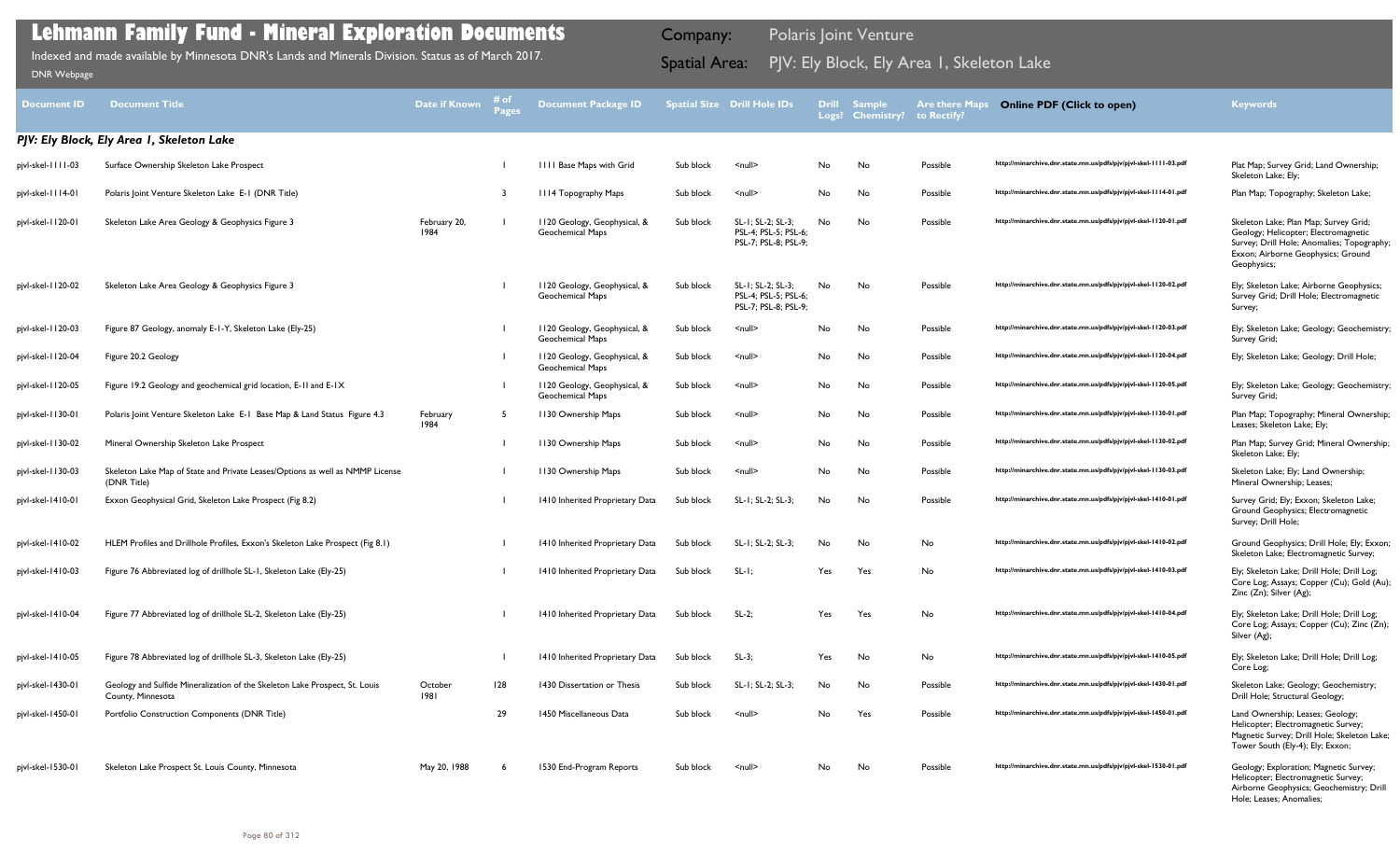| <b>Document ID</b> | <b>Document Title</b>                                                                                                                                           | <b>Date if Known</b> | # of<br><b>Pages</b> | <b>Document Package ID</b>              |           | <b>Spatial Size Drill Hole IDs</b>                                |           | <b>Drill Sample</b><br>Logs? Chemistry? | <b>Are there Maps</b><br>to Rectify? | <b>Online PDF (Click to open)</b>                                | <b>Keywords</b>                                                                                                                                                                                                                                                                   |
|--------------------|-----------------------------------------------------------------------------------------------------------------------------------------------------------------|----------------------|----------------------|-----------------------------------------|-----------|-------------------------------------------------------------------|-----------|-----------------------------------------|--------------------------------------|------------------------------------------------------------------|-----------------------------------------------------------------------------------------------------------------------------------------------------------------------------------------------------------------------------------------------------------------------------------|
|                    | PJV: Ely Block, Ely Area I, Skeleton Lake                                                                                                                       |                      |                      |                                         |           |                                                                   |           |                                         |                                      |                                                                  |                                                                                                                                                                                                                                                                                   |
| pjvl-skel-1621-01  | Polaris Joint Venture Anomaly Portfolio Skeleton Lake E-1 Volume I                                                                                              |                      | 63                   | 1621 Technical Report                   | Sub block | $\leq$ null $\geq$                                                | No        | No                                      | Possible                             | http://minarchive.dnr.state.mn.us/pdfs/pjv/pjvl-skel-1621-01.pdf | Ely; Skeleton Lake; Airborne Geophysics;<br>Index Map; Land Status; Ground<br>Geophysics; Electromagnetic Survey;<br>Magnetic Survey;                                                                                                                                             |
| pjvl-skel-1621-02  | Polaris Joint Venture Anomaly Portfolio Skeleton Lake E-1 Volume II                                                                                             |                      | 66                   | 1621 Technical Report                   | Sub block | $\leq$ null $\geq$                                                | No        | No                                      | No                                   | http://minarchive.dnr.state.mn.us/pdfs/pjv/pjvl-skel-1621-02.pdf | Ely; Skeleton Lake; Airborne Geophysics;<br>Electromagnetic Survey; Magnetic Survey;                                                                                                                                                                                              |
| pjvl-skel-1621-03  | Polaris Joint Venture Anomaly Portfolio Skeleton Lake E-1 Volume III                                                                                            |                      | 2                    | 1621 Technical Report                   | Sub block | SL-1; SL-2; SL-3;<br>PSL-4; PSL-5; PSL-6;<br>PSL-7; PSL-8; PSL-9; | Yes       | Yes                                     | Possible                             | http://minarchive.dnr.state.mn.us/pdfs/pjv/pjvl-skel-1621-03.pdf | Ely; Skeleton Lake; Tower South (Ely-4);<br>Airborne Geophysics; Electromagnetic<br>Survey; Magnetic Survey; Ground<br>Geophysics; Soil Samples; Geochemistry;<br>Geology; Drill Log; Drill Hole; Core Log;<br>Assays; Copper (Cu); Lead (Pb); Zinc (Zn);<br>Gold (Au); Silver (A |
| pjvl-skel-2100-01  | Interpretation Of The Skeleton Lake (E-1) Ground Geophysical Data                                                                                               | January 03,<br>1983  |                      | 2100 Reporting                          | Sub block | $\leq$ null $\geq$                                                | <b>No</b> | No                                      | No                                   | http://minarchive.dnr.state.mn.us/pdfs/pjv/pjvl-skel-2100-01.pdf | Helicopter; Conductor; Anomalies;<br>Ground Geophysics; Magnetic Survey;<br>Electromagnetic Survey; Drill Hole;                                                                                                                                                                   |
| pjvl-skel-2110-01  | Skeleton Lake Drilling Program                                                                                                                                  | April 18,<br>1984    |                      | 2110 Internal Reports                   | Sub block | PSL-4; PSL-5; PSL-6;<br>PSL-7; PSL-8; PSL-9;                      | No        | No                                      | Possible                             | http://minarchive.dnr.state.mn.us/pdfs/pjv/pjvl-skel-2110-01.pdf | Ely; Skeleton Lake; Ground Geophysics;<br>Electromagnetic Survey; Magnetic Survey;<br>Drill Hole; Survey Grid;                                                                                                                                                                    |
| pjvl-skel-2112-01  | Interpretation Of Ground Geophysical Data Block E-1, Skeleton Lake                                                                                              | June 26, 1981        |                      | 2112 Reports from Contractors           | Sub block | SL-3; SL-2;                                                       | <b>No</b> | No                                      | No                                   | http://minarchive.dnr.state.mn.us/pdfs/pjv/pjvl-skel-2112-01.pdf | Airborne Geophysics; Ground Geophysics;<br>Helicopter; Electromagnetic Survey;<br>Geology; Drill Hole; Anomalies; Skeleton<br>Lake; Ely;                                                                                                                                          |
| pjvl-skel-2213-01  | Skeleton Lake Map No. Block E-1 (Western and Central sections) Fig 7.2.<br>Helicopter Magnetic Survey Contours of Total Magnetic Field and EM Conductor<br>Axes | March 1981           |                      | 2213 A. Map: Magnetic Surveys           | Sub block | $\leq$ null $\geq$                                                | <b>No</b> | No                                      | Possible                             | http://minarchive.dnr.state.mn.us/pdfs/pjv/pjvl-skel-2213-01.pdf | Helicopter; Airborne Geophysics; Skeleton<br>Lake; Ely; Conductor Axes;<br>Electromagnetic Survey; Magnetic Survey;<br>Contours;                                                                                                                                                  |
| pjvl-skel-2213-02  | Polaris Joint Venture Skeleton Lake E-1 Aerodat Magnetic Contour Map Figure<br>4.1                                                                              |                      |                      | 2213 A. Map: Magnetic Surveys           | Sub block | $\leq$ null $\geq$                                                | No        | No                                      | Possible                             | http://minarchive.dnr.state.mn.us/pdfs/pjv/pjvl-skel-2213-02.pdf | Plan Map; Topography; Contours; Aerodat<br>Survey; Airborne Geophysics; Magnetic<br>Survey; Skeleton Lake; Ely;                                                                                                                                                                   |
| pjvl-skel-2213-03  | Mirror Image of Skeleton Lake, Ely Block E-1 Fig 7.2. Helicopter Magnetic Survey<br>Contours of Total Magnetic Field And EM Conductor Axes                      | March 1981           |                      | 2213 A. Map: Magnetic Surveys           | Sub block | $\leq$ null $\geq$                                                | No        | No.                                     | Possible                             | http://minarchive.dnr.state.mn.us/pdfs/pjv/pjvl-skel-2213-03.pdf | Helicopter; Airborne Geophysics; Skeleton<br>Lake; Ely; Conductor Axes;<br>Electromagnetic Survey; Magnetic Survey;<br>Contours;                                                                                                                                                  |
| pjvl-skel-2213-04  | Figure 79 Helicopter aeromagnetic map, Skeleton Lake (Ely-25), showing<br>geophysical conductors                                                                |                      |                      | 2213 A. Map: Magnetic Surveys           | Sub block | $\leq$ null $\geq$                                                | No        | No                                      | Possible                             | http://minarchive.dnr.state.mn.us/pdfs/pjv/pjvl-skel-2213-04.pdf | Ely; Skeleton Lake; Airborne Geophysics;<br>Magnetic Survey; Contours;                                                                                                                                                                                                            |
| pjvl-skel-2213-05  | Skeleton Lake Magnetic Contours (DNR Title)                                                                                                                     |                      | - 3                  | 2213 A. Map: Magnetic Surveys           | Sub block | $null$                                                            | No.       | No                                      | Possible                             | http://minarchive.dnr.state.mn.us/pdfs/pjv/pjvl-skel-2213-05.pdf | Ely; Skeleton Lake; Airborne Geophysics;<br>Magnetic Survey;                                                                                                                                                                                                                      |
| pjvl-skel-2213-06  | Skeleton Lake Farmout: Aeromagnetic Contours                                                                                                                    | September<br>1984    |                      | 2213 A. Map: Magnetic Surveys           | Sub block | $null$                                                            | No        | No                                      | Possible                             | http://minarchive.dnr.state.mn.us/pdfs/pjv/pjvl-skel-2213-06.pdf | Ely; Skeleton Lake; Geology; Structural<br>Geology; Airborne Geophysics; Magnetic<br>Survey; Contours;                                                                                                                                                                            |
| pjvl-skel-2214-01  | Polaris Joint Venture Skeleton Lake E-I Aerodat EM Survey With Interpretation<br>By PG & W Contour Map Figure 4.1                                               |                      |                      | 2214 A. Map: Electromagnetic<br>Surveys | Sub block | $\leq$ null $\geq$                                                | No        | No                                      | Possible                             | http://minarchive.dnr.state.mn.us/pdfs/pjv/pjvl-skel-2214-01.pdf | Plan Map; Topography; Flight Lines;<br>Anomalies; Conductor; Aerodat Survey;<br>Airborne Geophysics; Electromagnetic<br>Survey; Skeleton Lake; Ely;                                                                                                                               |
| pjvl-skel-2214-02  | Skeleton Lake Block E-1 (Eastern Section) Figure 7.1 Helicopter EM Survey,<br>Profiles Of Low Frequency And Interpretation                                      | March 1981           |                      | 2214 A. Map: Electromagnetic<br>Surveys | Sub block | $\leq$ null $\geq$                                                | No        | No                                      | Possible                             | http://minarchive.dnr.state.mn.us/pdfs/pjv/pjvl-skel-2214-02.pdf | Skeleton Lake; Ely; Airborne Geophysics;<br>Flight Lines; Electromagnetic Survey;                                                                                                                                                                                                 |
| pjvl-skel-2214-03  | Skeleton Lake Block E-1 (Central Section) Figure 7.1 Helicopter EM Survey,<br>Profiles Of Low Frequency And Interpretation                                      | March 1981           |                      | 2214 A. Map: Electromagnetic<br>Surveys | Sub block | SL-1; SL-2; SL-3;<br>PSL-4; PSL-5; PSL-6;<br>PSL-7; PSL-8; PSL-9; | No        | No                                      | Possible                             | http://minarchive.dnr.state.mn.us/pdfs/pjv/pjvl-skel-2214-03.pdf | Skeleton Lake; Ely; Airborne Geophysics;<br>Flight Lines; Electromagnetic Survey; Drill<br>Hole;                                                                                                                                                                                  |
|                    |                                                                                                                                                                 |                      |                      |                                         |           |                                                                   |           |                                         |                                      |                                                                  |                                                                                                                                                                                                                                                                                   |

Indexed and made available by Minnesota DNR's Lands and Minerals Division. Status as of March 2017. **Spatial Area:** PJV: Ely Block, Ely Area 1, Skeleton Lake ו[DNR Webpage](http://www.dnr.state.mn.us/lands_minerals/polaris/index.html)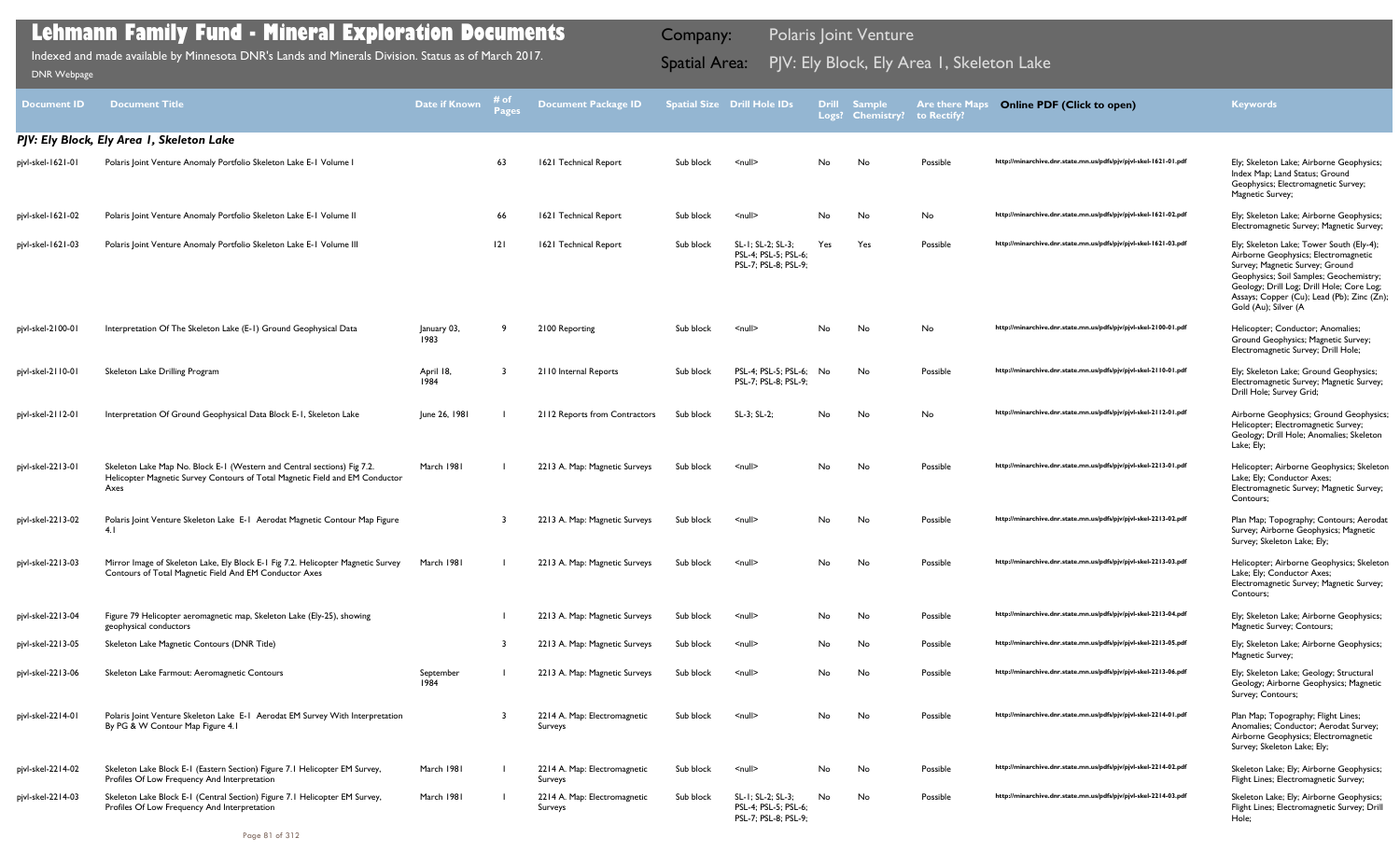| <b>Document ID</b> | <b>Document Title</b>                                                                                                                             | <b>Date if Known</b> | # of<br>Pages  | <b>Document Package ID</b>                         |           | <b>Spatial Size Drill Hole IDs</b> |     | Drill Sample<br>Logs? Chemistry? | <b>Are there Maps</b><br>to Rectify? | <b>Online PDF (Click to open)</b>                                | <b>Keywords</b>                                                                                                     |
|--------------------|---------------------------------------------------------------------------------------------------------------------------------------------------|----------------------|----------------|----------------------------------------------------|-----------|------------------------------------|-----|----------------------------------|--------------------------------------|------------------------------------------------------------------|---------------------------------------------------------------------------------------------------------------------|
|                    | PJV: Ely Block, Ely Area I, Skeleton Lake                                                                                                         |                      |                |                                                    |           |                                    |     |                                  |                                      |                                                                  |                                                                                                                     |
| pjvl-skel-2214-04  | Skeleton Lake Block E-1 (Western Section) Figure 7.1 Helicopter EM Survey,<br>Profiles Of Low Frequency And Interpretation                        | March 1981           |                | 2214 A. Map: Electromagnetic<br>Surveys            | Sub block | $ET-I$ ;                           | No  | No                               | Possible                             | http://minarchive.dnr.state.mn.us/pdfs/pjv/pjvl-skel-2214-04.pdf | Skeleton Lake; Ely; Airborne Geophysics;<br>Flight Lines; Electromagnetic Survey; Drill<br>Hole;                    |
| pjvl-skel-2222-01  | Surface Graphics System Plot No. 1 Date 83/02/17                                                                                                  | February 17,<br>1983 | $\overline{2}$ | 2222 G. Map: Magnetic Surveys                      | Sub block | $\leq$ null $\geq$                 | No  | No                               | Possible                             | http://minarchive.dnr.state.mn.us/pdfs/pjv/pjvl-skel-2222-01.pdf | Plan Map; Survey Grid; Magnetic Survey;<br>Ground Geophysics; Skeleton Lake; Ely;                                   |
| pjvl-skel-2300-01  | PJV - Skeleton Lake Geophysical Cross-Sections                                                                                                    |                      |                | 2300 Profiles & Lines                              | Sub block | $\leq$ null $\geq$                 | No  | No                               | No                                   | http://minarchive.dnr.state.mn.us/pdfs/pjv/pjvl-skel-2300-01.pdf | Profile; Ground Geophysics; Skeleton Lake;<br>Electromagnetic Survey; Magnetic Survey;<br>Anomalies; Drill Hole;    |
| pjvl-skel-2300-02  | HEM Minnesota Skeleton Lake E-1 1980 Scale 1:4800 Lines 206 N Thru 82 S<br>(DNR Title)                                                            | 1980                 | 25             | 2300 Profiles & Lines                              | Sub block | $\leq$ null $\geq$                 | No  | No                               | No                                   | http://minarchive.dnr.state.mn.us/pdfs/pjv/pjvl-skel-2300-02.pdf | Profile; Helicopter; Electromagnetic Survey;<br>Magnetic Survey; Anomalies; Skeleton Lake;<br>Airborne Geophysics;  |
| pjvl-skel-2300-03  | HEM Minnesota Skeleton Lake E-1 1980 Scale 1:4800 Lines 81 N Thru 56 S<br>(DNR Title)                                                             | 1980                 | 25             | 2300 Profiles & Lines                              | Sub block | $\leq$ null $\geq$                 | No  | No                               | No                                   | http://minarchive.dnr.state.mn.us/pdfs/pjv/pjvl-skel-2300-03.pdf | Profile; Helicopter; Electromagnetic Survey;<br>Magnetic Survey; Anomalies; Skeleton Lake;<br>Airborne Geophysics;  |
| pjvl-skel-2300-04  | HEM Minnesota Skeleton Lake E-1 1980 Scale 1:4800 Lines 55 N Thru 31 S<br>(DNR Title)                                                             | 1980                 | 25             | 2300 Profiles & Lines                              | Sub block | $\leq$ null $\geq$                 | No  | No                               | No                                   | http://minarchive.dnr.state.mn.us/pdfs/pjv/pjvl-skel-2300-04.pdf | Profile; Helicopter; Electromagnetic Survey;<br>Magnetic Survey; Anomalies; Skeleton Lake;<br>Airborne Geophysics;  |
| pjvl-skel-2300-05  | HEM Minnesota Skeleton Lake E-1 1980 Scale 1:4800 Lines 30 N Thru 3 N<br>(DNR Title)                                                              | 1980                 | 25             | 2300 Profiles & Lines                              | Sub block | $\leq$ null $\geq$                 | No. | No                               | No                                   | http://minarchive.dnr.state.mn.us/pdfs/pjv/pjvl-skel-2300-05.pdf | Profile; Helicopter; Electromagnetic Survey;<br>Magnetic Survey; Anomalies; Skeleton Lake;<br>Airborne Geophysics;  |
| pjvl-skel-2300-06  | HEM Minnesota Skeleton Lake E-1 1980 Scale 1:4800 Lines 2 S Thru 1 N (DNR<br>Title)                                                               | 1980                 | $\overline{2}$ | 2300 Profiles & Lines                              | Sub block | $\leq$ null $\geq$                 | No. | No                               | No                                   | http://minarchive.dnr.state.mn.us/pdfs/pjv/pjvl-skel-2300-06.pdf | Profile; Helicopter; Electromagnetic Survey;<br>Magnetic Survey; Anomalies; Skeleton Lake;<br>Airborne Geophysics;  |
| pjvl-skel-2300-07  | Minnesota Skeleton Lake E-1 1980 (HEM-Mag Profiles Lines 1N, 2S, 3N, 4S, 5N,<br>6S, 7N, 8S, 9N, 10S, 11N, 12S, 13N, 14S, 16S, 17N, 18S, 19N, 20S) |                      | 9              | 2300 Profiles & Lines                              | Sub block | $\leq$ null $\geq$                 | No. | No                               | No                                   | http://minarchive.dnr.state.mn.us/pdfs/pjv/pjvl-skel-2300-07.pdf | Profile; Skeleton Lake; Ely; Helicopter;<br>Magnetic Survey; Electromagnetic Survey;<br>Airborne Geophysics;        |
| pjvl-skel-2310-01  | Minnesota, Skeleton Lake E-1                                                                                                                      | 1980                 |                | 2310 Elevated/Aerial/Satellite<br>Profiles & Lines | Sub block | $\leq$ null $\geq$                 | No. | No                               | No                                   | http://minarchive.dnr.state.mn.us/pdfs/pjv/pjvl-skel-2310-01.pdf | Ely; Skeleton Lake; Airborne Geophysics;<br>Aerodat Survey; Helicopter;<br>Electromagnetic Survey; Magnetic Survey; |
| pjvl-skel-2322-01  | PJV - Skeleton Lake E-1 Ground Magnetic Survey (DNR Title)                                                                                        | October 02,<br>1983  |                | 2322 G. Prof: Magnetic Surveys                     | Sub block | $\leq$ null $\geq$                 | No  | No                               | No                                   | http://minarchive.dnr.state.mn.us/pdfs/pjv/pjvl-skel-2322-01.pdf | Profile; Ground Geophysics; Magnetic<br>Survey; Anomalies; Skeleton Lake;                                           |
| pjvl-skel-2322-02  | PJV Skeleton Lake E-1 Ground Magnetic Survey (DNR Title)                                                                                          | February<br>1983     | $\overline{2}$ | 2322 G. Prof: Magnetic Surveys                     | Sub block | $\leq$ null $\geq$                 | No  | No                               | No                                   | http://minarchive.dnr.state.mn.us/pdfs/pjv/pjvl-skel-2322-02.pdf | Profile; Electromagnetic Survey; Anomalies;<br>Notes; Ground Geophysics; Skeleton Lake;<br>Magnetic Survey; Ely;    |
| pjvl-skel-2323-01  | PJV - Skeleton Lake E-1 Horizontal Loop EM Survey (DNR Title)                                                                                     | 1983                 | 5              | 2323 G. Prof: Electromagnetic<br>Surveys           | Sub block | $\leq$ null $\geq$                 | No  | No                               | No                                   | http://minarchive.dnr.state.mn.us/pdfs/pjv/pjvl-skel-2323-01.pdf | Profile; Electromagnetic Survey; Anomalies;<br>Ground Geophysics; Skeleton Lake;                                    |
| pjvl-skel-2323-02  | PJV Skeleton Lake E-1 Horizontal Loop EM Survey (DNR Title)                                                                                       | 1983                 | 3              | 2323 G. Prof: Electromagnetic<br>Surveys           | Sub block | $\leq$ null $\geq$                 | No  | No                               | No                                   | http://minarchive.dnr.state.mn.us/pdfs/pjv/pjvl-skel-2323-02.pdf | Profile; Electromagnetic Survey; Anomalies;<br>Ground Geophysics; Skeleton Lake; Ely;                               |
| pjvl-skel-2323-03  | PJV Skeleton Lake E-1 Horizontal Loop EM Survey (DNR Title)                                                                                       | 1983                 | 13             | 2323 G. Prof: Electromagnetic<br>Surveys           | Sub block | $\le$ null $\ge$                   | No  | No                               | No                                   | http://minarchive.dnr.state.mn.us/pdfs/pjv/pjvl-skel-2323-03.pdf | Profile; Electromagnetic Survey; Anomalies;<br>Notes; Ground Geophysics; Skeleton Lake;<br>Ely;                     |
| pjvl-skel-2440-01  | Skeleton Lake Notes and Calculations (DNR Title)                                                                                                  |                      | 4              | 2440 Office & Laboratory Notes                     | Sub block | $\leq$ null $\geq$                 | No  | No                               | Possible                             | http://minarchive.dnr.state.mn.us/pdfs/pjv/pjvl-skel-2440-01.pdf | Ely; Skeleton Lake; Ground Geophysics;<br>Airborne Geophysics; Electromagnetic<br>Survey;                           |
| pjvl-skel-2440-02  | Geophysical Interpretation Notes (DNR Title)                                                                                                      |                      | $\overline{2}$ | 2440 Office & Laboratory Notes                     | Sub block | $\leq$ null $\geq$                 | No  | No                               | No                                   | http://minarchive.dnr.state.mn.us/pdfs/pjv/pjvl-skel-2440-02.pdf | Ely; Skeleton Lake; Ground Geophysics;<br>Airborne Geophysics; Electromagnetic<br>Survey;                           |

Indexed and made available by Minnesota DNR's Lands and Minerals Division. Status as of March 2017. **Spatial Area:** PJV: Ely Block, Ely Area 1, Skeleton Lake ו[DNR Webpage](http://www.dnr.state.mn.us/lands_minerals/polaris/index.html)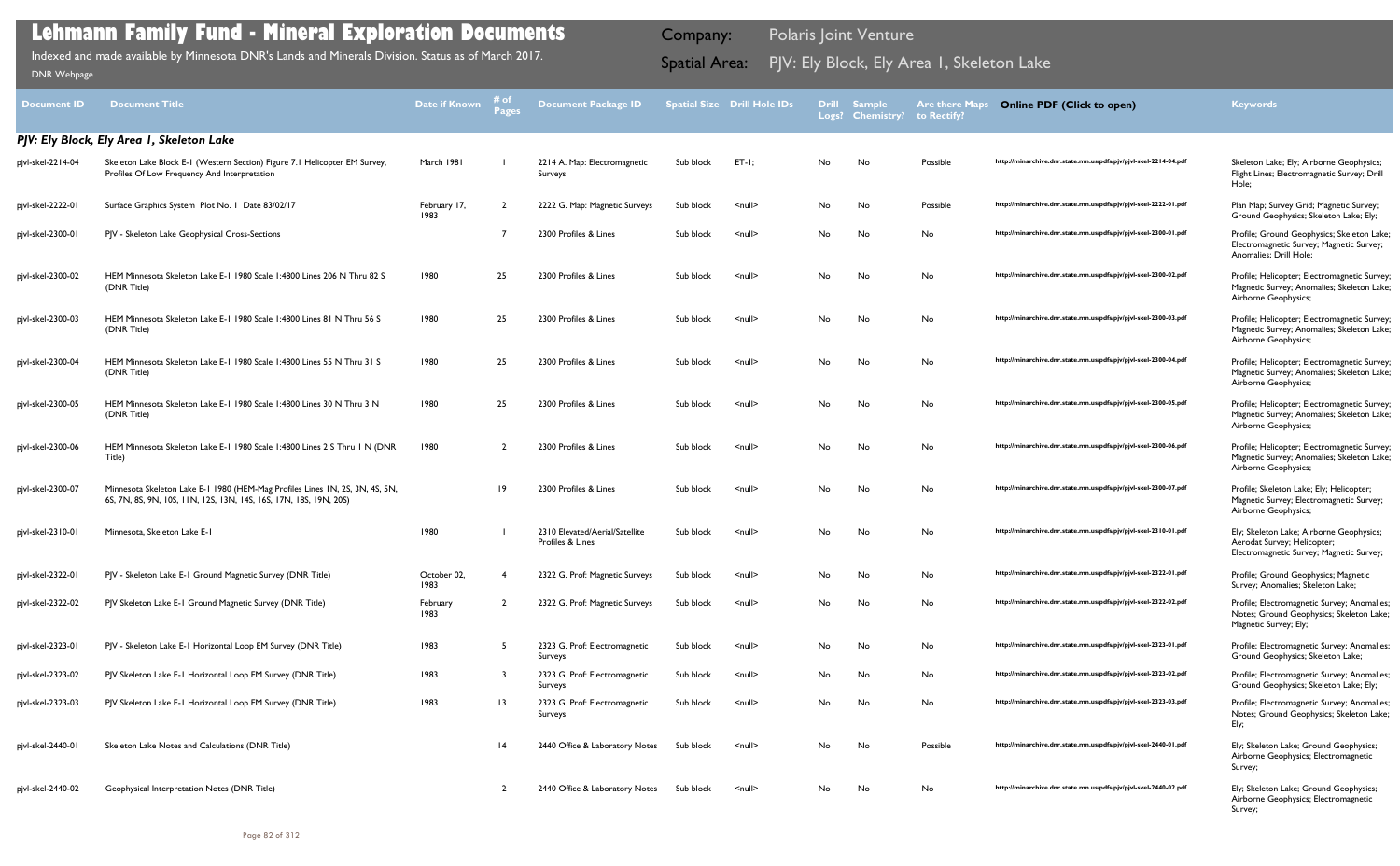| <b>Document ID</b> | <b>Document Title</b>                                                 | Date if Known     | # of<br>Pages | <b>Document Package ID</b>                             |           | Spatial Size Drill Hole IDs                                       | <b>Drill</b> | <b>Sample</b><br>Logs? Chemistry? | <b>Are there Maps</b><br>to Rectify? | <b>Online PDF (Click to open)</b>                                | <b>Keywords</b>                                                                                                                                                                                                                                          |
|--------------------|-----------------------------------------------------------------------|-------------------|---------------|--------------------------------------------------------|-----------|-------------------------------------------------------------------|--------------|-----------------------------------|--------------------------------------|------------------------------------------------------------------|----------------------------------------------------------------------------------------------------------------------------------------------------------------------------------------------------------------------------------------------------------|
|                    | PJV: Ely Block, Ely Area I, Skeleton Lake                             |                   |               |                                                        |           |                                                                   |              |                                   |                                      |                                                                  |                                                                                                                                                                                                                                                          |
| pjvl-skel-3214-01  | Skeleton Lake Area Analytical Results Figure 5b (Overlay To 5a)       |                   |               | 3214 U. Mat. Quantitative<br>Locations and Results Map | Sub block | $\leq$ null $\geq$                                                | No           | Yes                               | Possible                             | http://minarchive.dnr.state.mn.us/pdfs/pjv/pjvl-skel-3214-01.pdf | Plan Map; Soil Samples; Geochemistry;<br>Survey Grid; Skeleton Lake;                                                                                                                                                                                     |
| pjvl-skel-3214-02  | Figure 20.5 Zinc concentration (ppm) in soils, E-11, K, W, V          |                   |               | 3214 U. Mat. Quantitative<br>Locations and Results Map | Sub block | $null$                                                            | No           | Yes                               | Possible                             | http://minarchive.dnr.state.mn.us/pdfs/pjv/pjvl-skel-3214-02.pdf | Ely; Skeleton Lake; Geochemistry; Soil<br>Samples; Zinc (Zn);                                                                                                                                                                                            |
| pjvl-skel-3214-03  | Figure 20.7 Gold concentration (ppm) in soils, E-1J,K,W,V             |                   |               | 3214 U. Mat. Quantitative<br>Locations and Results Map | Sub block | $null$                                                            | No           | Yes                               | Possible                             | http://minarchive.dnr.state.mn.us/pdfs/pjv/pjvl-skel-3214-03.pdf | Ely; Skeleton Lake; Geochemistry; Soil<br>Samples; Gold (Au);                                                                                                                                                                                            |
| pjvl-skel-3214-04  | Figure 20.3 Copper concentration (ppm) in soils, E-IJ,K,W,V           |                   |               | 3214 U. Mat. Quantitative<br>Locations and Results Map | Sub block | $\leq$ null $\geq$                                                | No           | Yes                               | Possible                             | http://minarchive.dnr.state.mn.us/pdfs/pjv/pjvl-skel-3214-04.pdf | Ely; Skeleton Lake; Geochemistry; Soil<br>Samples; Copper (Cu);                                                                                                                                                                                          |
| pjvl-skel-4110-01  | 8405 Results Of Drilling At Skeleton Lake St. Louis County, Minnesota | 1984              | 83            | 4110 Internal Reports                                  | Sub block | PSL-4; PSL-5; PSL-6;<br>PSL-7; PSL-8; PSL-9;                      | Yes          | Yes                               | Possible                             | http://minarchive.dnr.state.mn.us/pdfs/pjv/pjvl-skel-4110-01.pdf | Skeleton Lake; Ely; Drill Hole; Ground<br>Geophysics; Electromagnetic Survey;<br>Magnetic Survey; Core Log; Drill Log; Land<br>Ownership; Geochemistry; Assays; Copper<br>(Cu); Lead (Pb); Zinc (Zn); Gold (Au);<br>Silver (Ag); Arsenic (As); Tin (Sn); |
| pjvl-skel-4240-01  | Drill Holes at Skeleton Lake, St. Louis County, MN                    | April 1983        | - 2           | 4240 Drill Collar & Channel<br>Sample Location Maps    | Sub block | SL-1; SL-2; SL-3;<br>PSL-4; PSL-5; PSL-6;<br>PSL-7; PSL-8; PSL-9; | No           | No                                | Possible                             | http://minarchive.dnr.state.mn.us/pdfs/pjv/pjvl-skel-4240-01.pdf | Skeleton Lake; Ely; Drill Hole; Geology;<br>Helicopter; Airborne Geophysics;<br>Electromagnetic Survey;                                                                                                                                                  |
| pjvl-skel-4411-01  | Exploration Drillhole Within HEM Flight Block                         | March 03.<br>1975 | -4            | 4411 Diamond Drill Core                                | Sub block | SL-1; SL-2; SL-3;<br>$ET-I$ ;                                     | Yes          | No                                | No                                   | http://minarchive.dnr.state.mn.us/pdfs/pjv/pjvl-skel-4411-01.pdf | Geology; Drill Log; Drill Hole; Exxon;<br>Humble Oil & Refining Co.; Skeleton Lake;<br>Ely;                                                                                                                                                              |
| pjvl-skel-4411-02  | Skeleton Lake Area: Log for drill hole PSL-4                          | March 1983        |               | 4411 Diamond Drill Core                                | Sub block | <b>PSL-4:</b>                                                     | Yes          | Yes                               | No                                   | http://minarchive.dnr.state.mn.us/pdfs/pjv/pjvl-skel-4411-02.pdf | Ely; Skeleton Lake; Core Log; Geology;<br>Drill Hole; Copper (Cu); Zinc (Zn);<br>Arsenic (As); Silver (Ag); Lead (Pb); Gold<br>(Au); Tin (Sn); Assays;                                                                                                   |
| pjvl-skel-4411-03  | Skeleton Lake Area: Log for drill hole PSL-7 (DNR Title)              | March 1983        |               | 4411 Diamond Drill Core                                | Sub block | <b>PSL-7;</b>                                                     | Yes          | Yes                               | No                                   | http://minarchive.dnr.state.mn.us/pdfs/pjv/pjvl-skel-4411-03.pdf | Ely; Skeleton Lake; Core Log; Geology;<br>Drill Hole; Copper (Cu); Zinc (Zn); Silver<br>(Ag); Arsenic (As); Lead (Pb); Gold (Au);<br>Tin (Sn); Assays;                                                                                                   |
| pjvl-skel-4411-04  | Skeleton Lake Area: Log for drill hole PSL-8 (DNR Title)              | March 1983        |               | 4411 Diamond Drill Core                                | Sub block | <b>PSL-8:</b>                                                     | Yes          | Yes                               | No                                   | http://minarchive.dnr.state.mn.us/pdfs/pjv/pjvl-skel-4411-04.pdf | Ely; Skeleton Lake; Core Log; Geology;<br>Drill Hole; Copper (Cu); Zinc (Zn); Silver<br>(Ag); Lead (Pb); Gold (Au); Assays;                                                                                                                              |
| pjvl-skel-4411-05  | Skeleton Lake Area: Log for drill hole PSL-9 (DNR Title)              | March 1983        |               | 4411 Diamond Drill Core                                | Sub block | <b>PSL-9;</b>                                                     | Yes          | Yes                               | No                                   | http://minarchive.dnr.state.mn.us/pdfs/pjv/pjvl-skel-4411-05.pdf | Ely; Skeleton Lake; Core Log; Geology;<br>Drill Hole; Copper (Cu); Zinc (Zn); Silver<br>(Ag); Lead (Pb); Gold (Au); Assays;                                                                                                                              |
| pjvl-skel-4411-06  | Skeleton Lake Area: Log for drill hole PSL-5 (DNR Title)              | March 1983        | $\mathcal{L}$ | 4411 Diamond Drill Core                                | Sub block | <b>PSL-5;</b>                                                     | Yes          | Yes                               | No                                   | http://minarchive.dnr.state.mn.us/pdfs/pjv/pjvl-skel-4411-06.pdf | Ely; Skeleton Lake; Core Log; Geology;<br>Drill Hole; Copper (Cu); Zinc (Zn); Silver<br>(Ag); Arsenic (As); Tin (Sn); Lead (Pb);<br>Gold (Au); Assays;                                                                                                   |
| pjvl-skel-4411-07  | Skeleton Lake Area: Log for drill hole PSL-6 (DNR Title)              | March 1983        |               | 4411 Diamond Drill Core                                | Sub block | <b>PSL-6;</b>                                                     | Yes          | Yes                               | No                                   | http://minarchive.dnr.state.mn.us/pdfs/pjv/pjvl-skel-4411-07.pdf | Ely; Skeleton Lake; Core Log; Geology;<br>Drill Hole; Copper (Cu); Zinc (Zn); Silver<br>(Ag); Arsenic (As); Tin (Sn); Lead (Pb);<br>Gold (Au); Assays;                                                                                                   |
| pjvl-skel-4450-01  | Miscellaneous Drill Hole Notes (DNR Title)                            |                   | 3             | 4450 Geology: Laboratory &<br><b>Office Notes</b>      | Sub block | PSL-4; PSL-5; PSL-9; Yes<br>PSL-7; PSL-8; PSL-6;                  |              | No                                | No                                   | http://minarchive.dnr.state.mn.us/pdfs/pjv/pjvl-skel-4450-01.pdf | Ely; Skeleton Lake; Geology; Drill Hole;                                                                                                                                                                                                                 |

Indexed and made available by Minnesota DNR's Lands and Minerals Division. Status as of March 2017. **Spatial Area:** PJV: Ely Block, Ely Area 1, Skeleton Lake ו[DNR Webpage](http://www.dnr.state.mn.us/lands_minerals/polaris/index.html)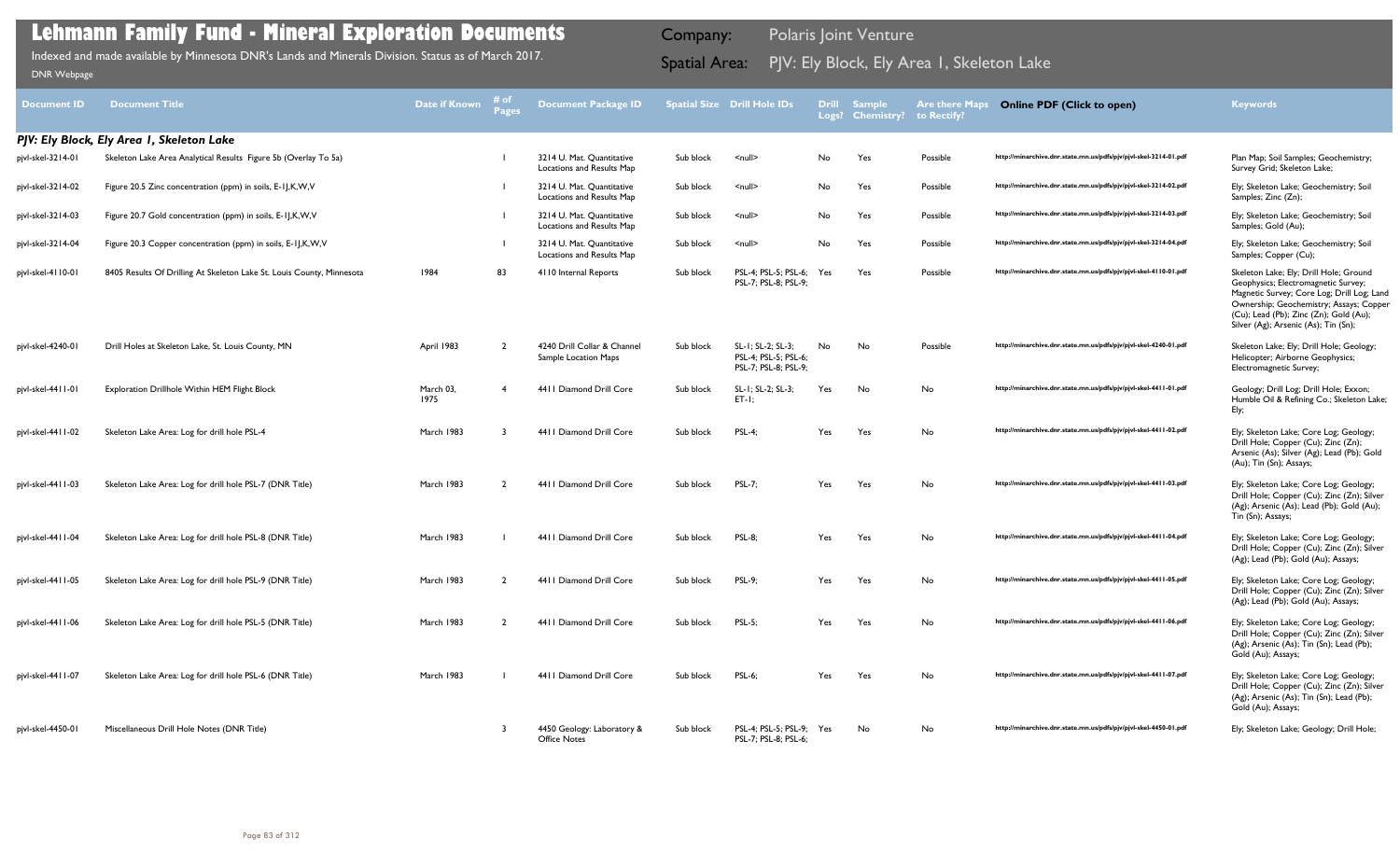(Zn); Lead (Pb); Crossbones; Skeleton Lake; Ely;

| Lehmann Family Fund - Mineral Exploration Documents<br>$\overline{1}$ Indexed and made available by Minnesota DNR's Lands and Minerals Division. Status as of March 2017.<br>DNR Webpage |                                                                                                           |  |  |                                                                                                |               | <b>Polaris Joint Venture</b><br>Company:<br>Spatial Area: PJV: Ely Block, Ely Area I, Skeleton Lake, Crossbones |    |     |           |                                                                  |                                                                                                 |  |
|------------------------------------------------------------------------------------------------------------------------------------------------------------------------------------------|-----------------------------------------------------------------------------------------------------------|--|--|------------------------------------------------------------------------------------------------|---------------|-----------------------------------------------------------------------------------------------------------------|----|-----|-----------|------------------------------------------------------------------|-------------------------------------------------------------------------------------------------|--|
| Document <b>ID</b>                                                                                                                                                                       | <b>Document Title</b>                                                                                     |  |  | Date if Known # of Document Package ID Spatial Size Drill Hole IDs Drill Sample Are there Maps |               |                                                                                                                 |    |     |           | <b>Online PDF (Click to open)</b>                                | <b>Keywords</b>                                                                                 |  |
|                                                                                                                                                                                          | PJV: Ely Block, Ely Area I, Skeleton Lake, Crossbones                                                     |  |  |                                                                                                |               |                                                                                                                 |    |     |           |                                                                  |                                                                                                 |  |
| pjvl-cros-3300-01                                                                                                                                                                        | Figure 88 Profiles of metal concentration in soils, anomaly E-1-V (Crossbones),<br>Skeleton Lake (Ely-25) |  |  | 3300 Geochemistry Profiles &<br>Spider Diagrams                                                | <b>Target</b> | <null></null>                                                                                                   | No | Yes | <b>No</b> | http://minarchive.dnr.state.mn.us/pdfs/pjv/pjvl-cros-3300-01.pdf | Geochemistry; Profile; Copper (Cu); Zinc<br>(Zn); Lead (Pb); Crossbones; Skeleton<br>Loko: Elvi |  |

## leton Lake, Crossbones

## **Online PDF (Click to open) Keywords**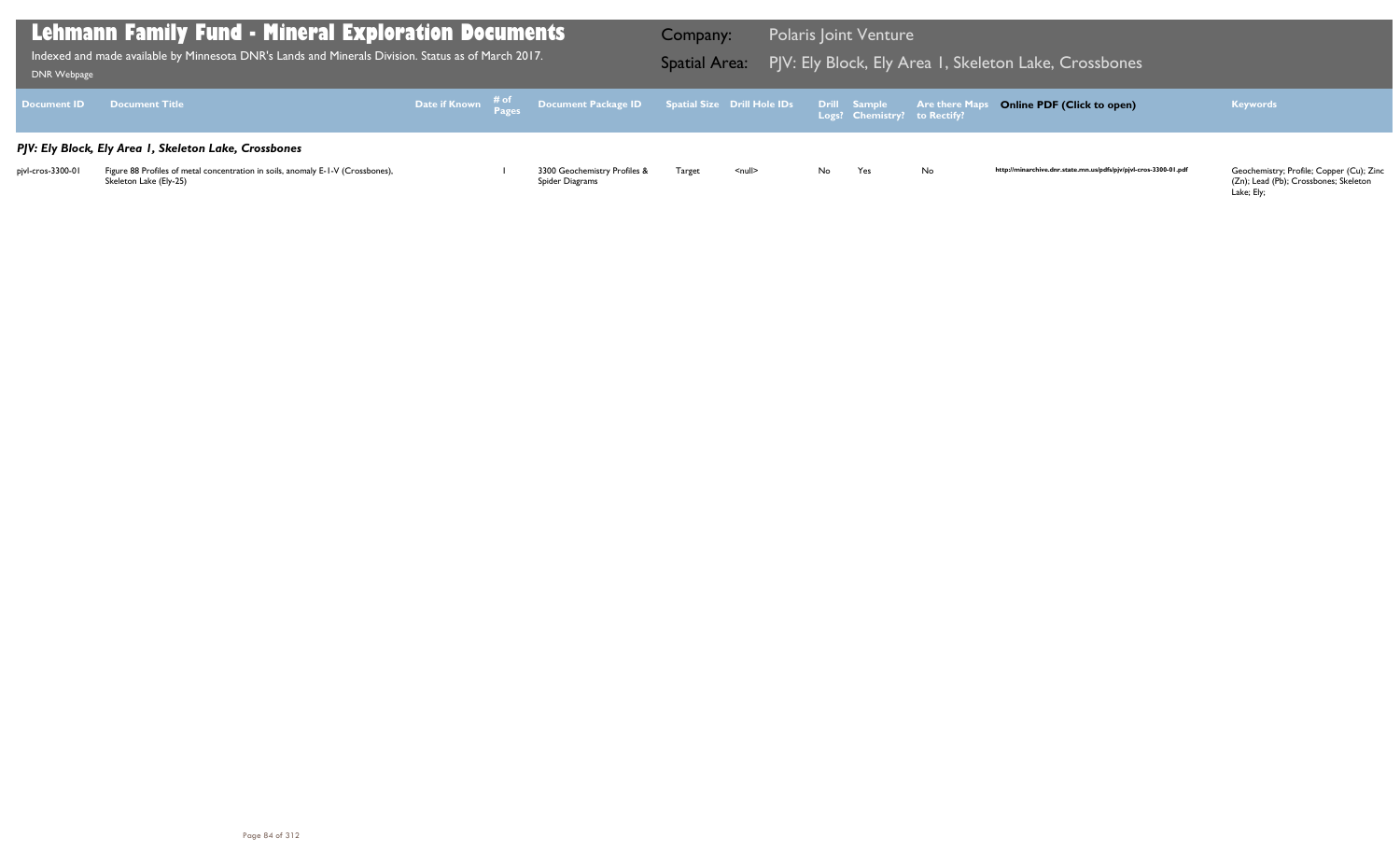(Zn); Lead (Pb); Garvey; Skeleton Lake; Ely;

| Lehmann Family Fund - Mineral Exploration Documents<br>$\overline{1}$ Indexed and made available by Minnesota DNR's Lands and Minerals Division. Status as of March 2017.<br>DNR Webpage |                                                                                                                              |  |  |                                                                                                |        | <b>Polaris Joint Venture</b><br>Company:<br>Spatial Area: PJV: Ely Block, Ely Area I, Skeleton Lake, Garvey |    |     |     |                                                                  |                                                                                     |  |
|------------------------------------------------------------------------------------------------------------------------------------------------------------------------------------------|------------------------------------------------------------------------------------------------------------------------------|--|--|------------------------------------------------------------------------------------------------|--------|-------------------------------------------------------------------------------------------------------------|----|-----|-----|------------------------------------------------------------------|-------------------------------------------------------------------------------------|--|
| Document <b>ID</b>                                                                                                                                                                       | <b>Example 19 Document Title</b>                                                                                             |  |  | Date if Known # of Document Package ID Spatial Size Drill Hole IDs Drill Sample Are there Maps |        |                                                                                                             |    |     |     | <b>Online PDF (Click to open)</b>                                | <b>Keywords</b>                                                                     |  |
|                                                                                                                                                                                          | PJV: Ely Block, Ely Area I, Skeleton Lake, Garvey                                                                            |  |  |                                                                                                |        |                                                                                                             |    |     |     |                                                                  |                                                                                     |  |
| pjvl-garv-3300-01                                                                                                                                                                        | Figure 19.3 Profiles of metal concentration in soils, E-11 and Figure 19.4 Profiles<br>of metal concentration in soils, E-IX |  |  | 3300 Geochemistry Profiles &<br>Spider Diagrams                                                | Target | <null></null>                                                                                               | No | Yes | No. | http://minarchive.dnr.state.mn.us/pdfs/pjv/pjvl-garv-3300-01.pdf | Geochemistry; Profile; Copper (Cu); Zinc<br>(Zn); Lead (Pb); Garvey; Skeleton Lake; |  |

## leton Lake, Garve<mark>y</mark>

## **Online PDF (Click to open) Keywords**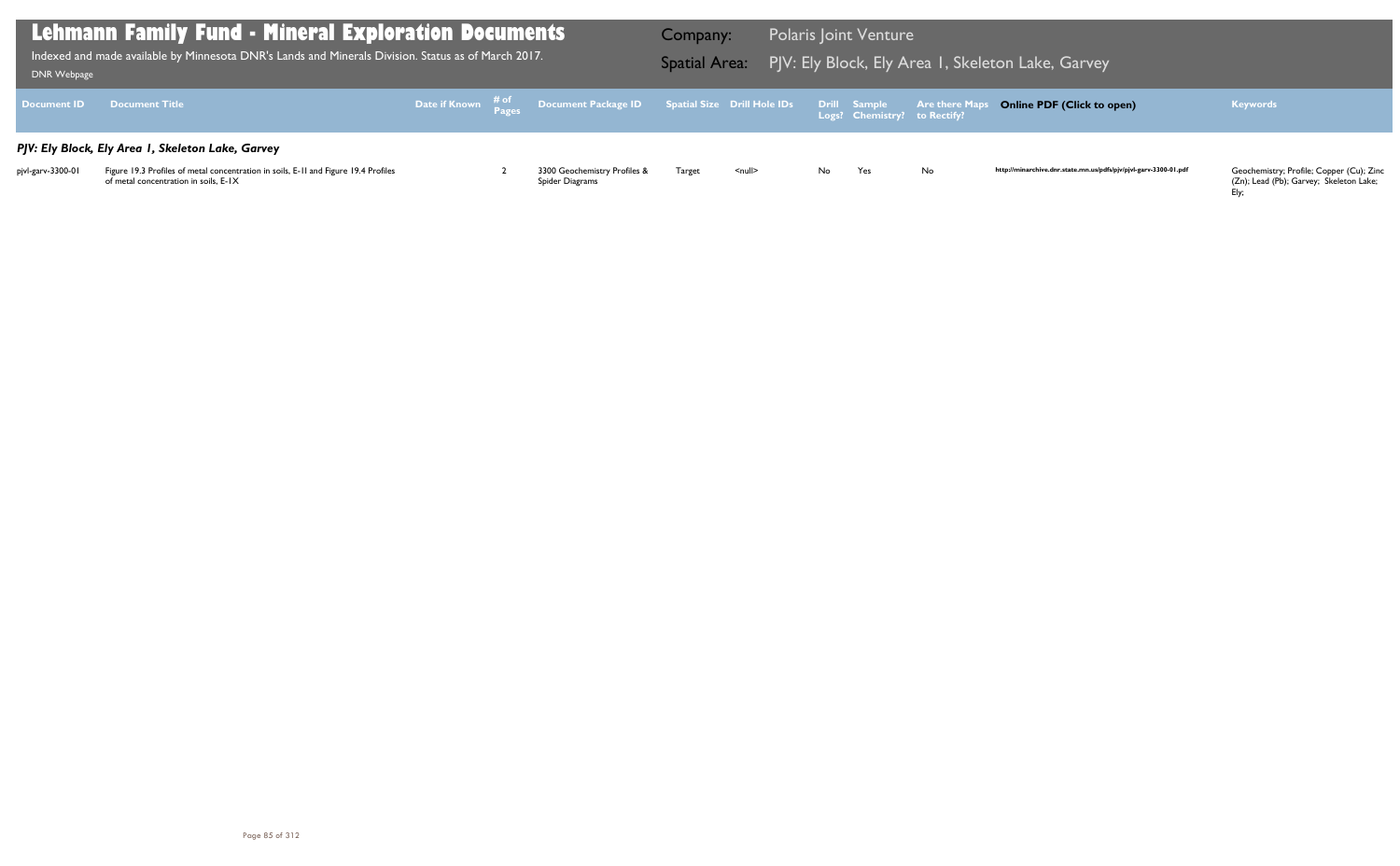| <b>Document ID</b> | <b>Document Title</b>                                                                  | Date if Known    | # of<br>Page: | Document Package ID                              |               | <b>Spatial Size Drill Hole IDs</b> | <b>Drill</b> | <b>Sample</b><br>Logs? Chemistry? to Rectify? | <b>Are there Map</b> | <b>Online PDF (Click to open)</b>                                | <b>Keywords</b>                                                                                             |
|--------------------|----------------------------------------------------------------------------------------|------------------|---------------|--------------------------------------------------|---------------|------------------------------------|--------------|-----------------------------------------------|----------------------|------------------------------------------------------------------|-------------------------------------------------------------------------------------------------------------|
|                    | PJV: Ely Block, Ely Area I, Skeleton Lake, Moose Country                               |                  |               |                                                  |               |                                    |              |                                               |                      |                                                                  |                                                                                                             |
| pjvl-moco-1120-01  | Figure 47 Geology, Moose Country (Ely-17)                                              |                  |               | II20 Geology, Geophysical, &<br>Geochemical Maps | Target        | $\leq$ null $\geq$                 | No           | No                                            | Possible             | http://minarchive.dnr.state.mn.us/pdfs/pjv/pjvl-moco-1120-01.pdf | Ely; Moose Country (Ely-17); Geology;<br>Geochemistry; Survey Grid;                                         |
| pjvl-moco-2213-01  | Figure 48 Helicopter aeromagnetic map, Moose Country (Ely-17), showing EM<br>anomalies |                  |               | 2213 A. Map: Magnetic Surveys                    | <b>Target</b> | <null></null>                      | No           | No                                            | Possible             | http://minarchive.dnr.state.mn.us/pdfs/pjv/pjvl-moco-2213-01.pdf | Ely; Moose Country (Ely-17); Airborne<br>Geophysics; Magnetic Survey; Contours;                             |
| pjvl-moco-3112-01  | Northeast Geochemical Company                                                          |                  |               | 3112 Internal Reports from<br>Contractors        | Target        | $\leq$ null $\geq$                 | No           | Yes                                           | No                   | http://minarchive.dnr.state.mn.us/pdfs/pjv/pjvl-moco-3112-01.pdf | Ely Area; Moose Country (Ely-17);<br>Geochemistry; Soil Samples; Copper (Cu);<br>Lead (Pb); Zinc (Zn);      |
| pjvl-moco-3113-01  | Geochemical Sample Record Sheet                                                        | <b>July 1981</b> |               | 3113 Internal Data Sets                          | Target        | $\leq$ null $\geq$                 | No           | No                                            | No                   | http://minarchive.dnr.state.mn.us/pdfs/pjv/pjvl-moco-3113-01.pdf | Ely Area; Moose Country (Ely-17);<br>Geochemistry; Soil Samples;                                            |
| pjvl-moco-3215-01  | Soil Sample Map (DNR Title)                                                            |                  |               | 3215 U. Mat. Quantitative<br>Locations Map       | Target        | <null></null>                      | No           | No                                            | Possible             | http://minarchive.dnr.state.mn.us/pdfs/pjv/pjvl-moco-3215-01.pdf | Ely Area; Moose Country (Ely-17);<br>Geochemistry; Soil Samples;                                            |
| pjvl-moco-3300-01  | Figure 49 Profiles of metal concentration in soils, Moose Country (Ely-17)             |                  |               | 3300 Geochemistry Profiles &<br>Spider Diagrams  | Target        | $\leq$ null $\geq$                 | No           | Yes                                           | No                   | http://minarchive.dnr.state.mn.us/pdfs/pjv/pjvl-moco-3300-01.pdf | Geochemistry; Profile; Copper (Cu); Zinc<br>(Zn); Lead (Pb); Moose Country (Ely-17);<br>Skeleton Lake; Ely; |

Indexed and made available by Minnesota DNR's Lands and Minerals Division. Status as of March 2017. **In the Spatial Area:** PJV: Ely Block, Ely Area 1, Skeleton Lake, Moose Country DNR Webpage Indexed and made available by Minnesota DNR's Lands and Minerals Division. Status as of March 2017.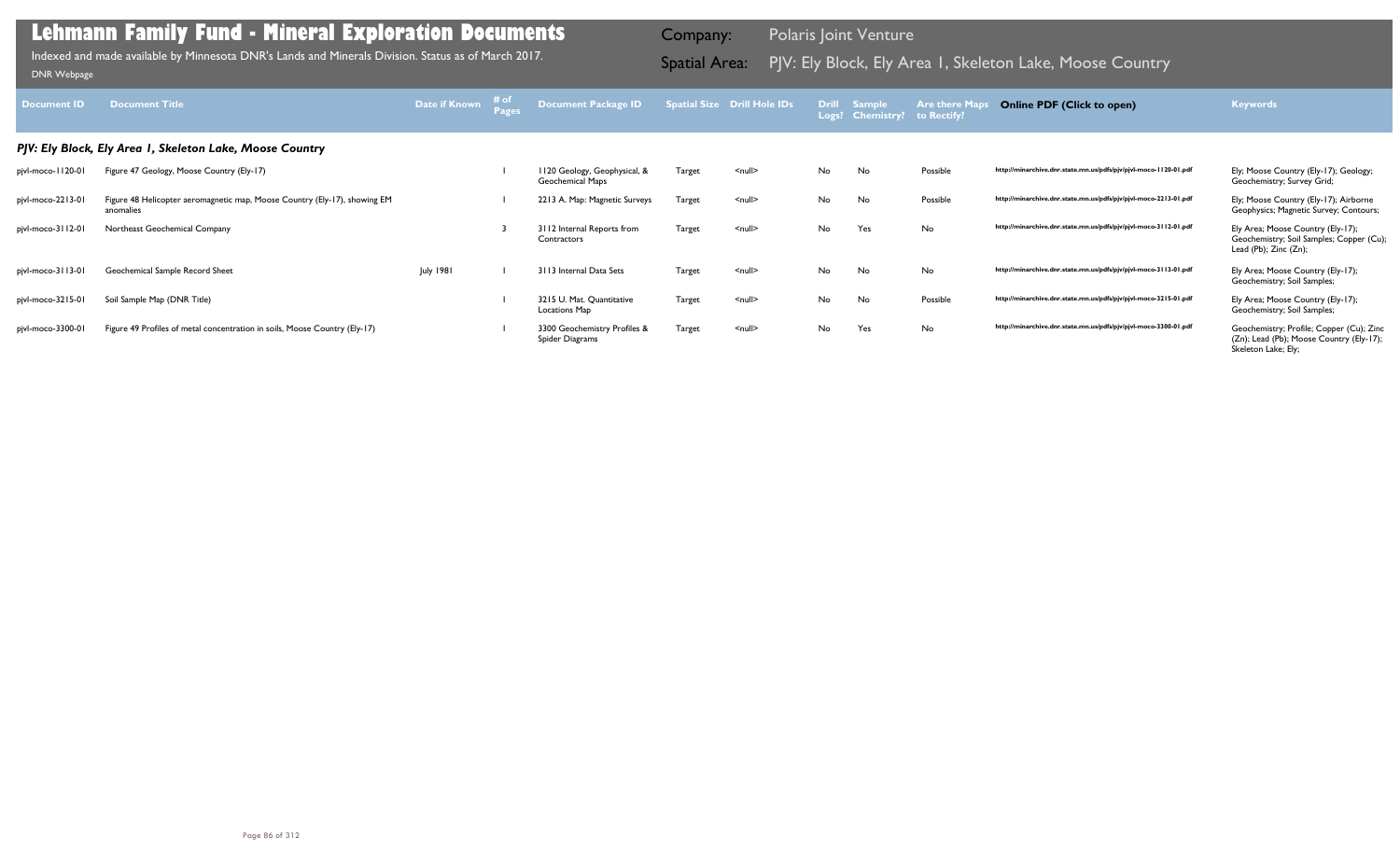| <b>DNR Webpage</b> | <b>Lehmann Family Fund - Mineral Exploration Documents</b><br>Indexed and made available by Minnesota DNR's Lands and Minerals Division. Status as of March 2017. |  |                                                                                                     | Company: |        | <b>Polaris Joint Venture</b><br>Spatial Area: PJV: Ely Block, Ely Area 1, Skele |                                              |                       |  |
|--------------------|-------------------------------------------------------------------------------------------------------------------------------------------------------------------|--|-----------------------------------------------------------------------------------------------------|----------|--------|---------------------------------------------------------------------------------|----------------------------------------------|-----------------------|--|
| <b>Document ID</b> | <b>Document Title</b>                                                                                                                                             |  | Date if Known $\frac{\text{\# of}}{\text{\# ages}}$ Document Package ID Spatial Size Drill Hole IDs |          |        |                                                                                 | Drill Sample<br>Logs? Chemistry? to Rectify? | <b>Are there Maps</b> |  |
|                    | PJV: Ely Block, Ely Area I, Skeleton Lake, Stubbs                                                                                                                 |  |                                                                                                     |          |        |                                                                                 |                                              |                       |  |
| pjvl-stub-3300-01  | Figure 15.3 Profile of metal concentration in soils, E-1E (Stubbs)                                                                                                |  | 3300 Geochemistry Profiles &<br>Spider Diagrams                                                     | Target   | $null$ | No.                                                                             | Yes                                          | No                    |  |

## leton Lake, Stubbs

## **Online PDF (Click to open) Keywords**

http://minarchive.dnr.state.mn.us/pdfs/pjv/pjvl-stub-3300-01.pdf

Geochemistry; Profile; Copper (Cu); Zinc<br>(Zn); Lead (Pb); Stubbs; Skeleton Lake; Ely;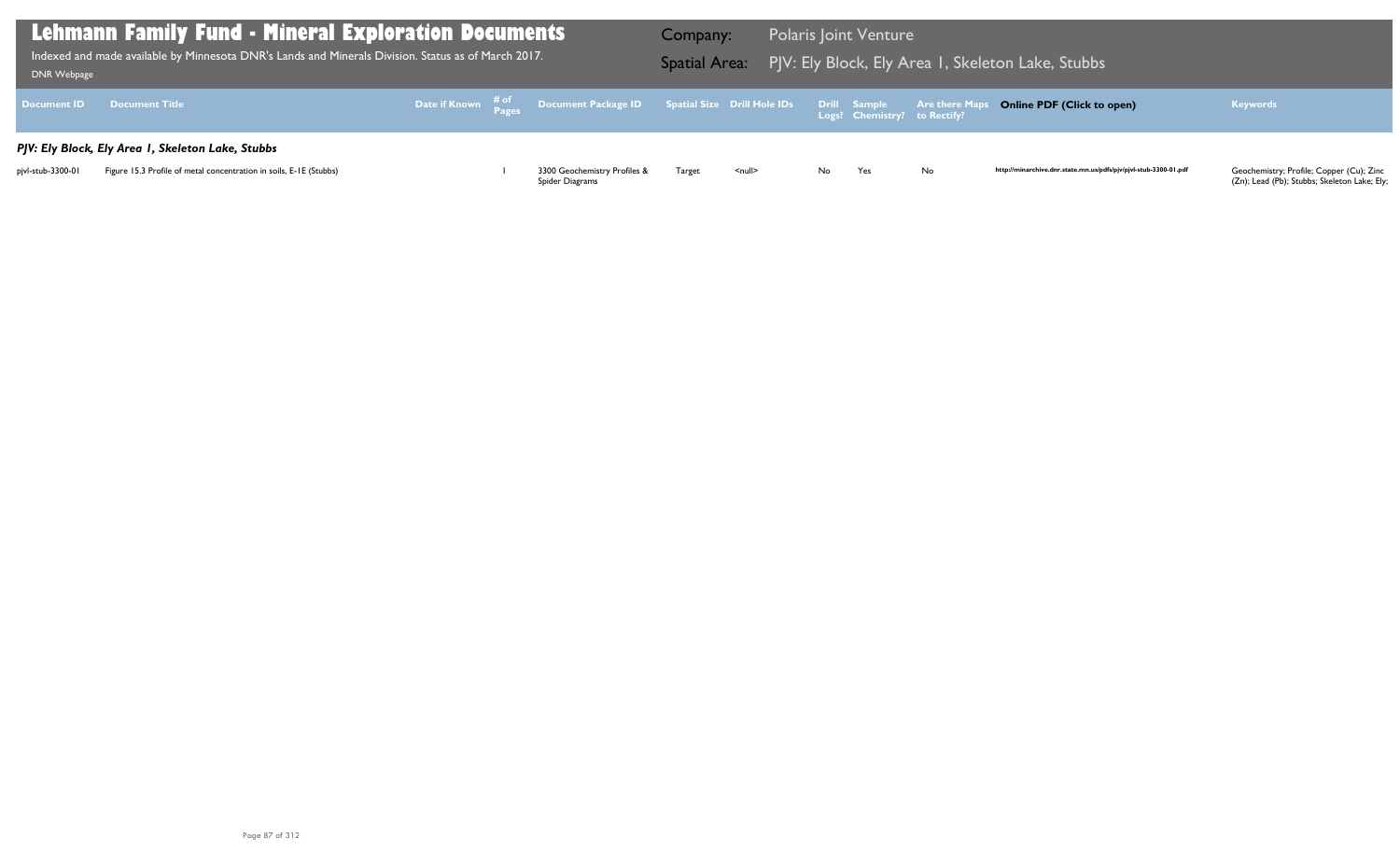| <b>Document ID</b> | <b>Document Title</b>                                                                    | <b>Date if Known</b>  | # of<br><b>Pages</b> | <b>Document Package ID</b>                              |               | <b>Spatial Size Drill Hole IDs</b> |            | <b>Drill Sample</b><br>Logs? Chemistry? | <b>Are there Maps</b><br>to Rectify? | <b>Online PDF (Click to open)</b>                                | <b>Keywords</b>                                                                                                            |
|--------------------|------------------------------------------------------------------------------------------|-----------------------|----------------------|---------------------------------------------------------|---------------|------------------------------------|------------|-----------------------------------------|--------------------------------------|------------------------------------------------------------------|----------------------------------------------------------------------------------------------------------------------------|
|                    | PJV: Ely Block, Ely Area I, Skeleton Lake, Tower South                                   |                       |                      |                                                         |               |                                    |            |                                         |                                      |                                                                  |                                                                                                                            |
| pjvl-toso-1120-01  | Figure 11.2 Geology E-1A, E-1C-F and E-1Z                                                |                       |                      | 1120 Geology, Geophysical, &<br><b>Geochemical Maps</b> | Target        | $ET-I;$                            | No         | No                                      | Possible                             | http://minarchive.dnr.state.mn.us/pdfs/pjv/pjvl-toso-1120-01.pdf | Ely; Tower South (Ely-4); Geology;<br>Electromagnetic Survey; Conductor; Drill<br>Hole;                                    |
| pjvl-toso-1120-02  | Figure 11.3 Geology and geochemical grid location, E-1A                                  |                       |                      | 1120 Geology, Geophysical, &<br><b>Geochemical Maps</b> | Target        | <null></null>                      | No         | No                                      | Possible                             | http://minarchive.dnr.state.mn.us/pdfs/pjv/pjvl-toso-1120-02.pdf | Ely; Tower South (Ely-4); Geology;<br>Geochemistry; Survey Grid;                                                           |
| pjvl-toso-1120-03  | Figure 15.2 Geology and geochemical grid location, E-1E                                  |                       |                      | 1120 Geology, Geophysical, &<br><b>Geochemical Maps</b> | Target        | <null></null>                      | No         | No                                      | Possible                             | http://minarchive.dnr.state.mn.us/pdfs/pjv/pjvl-toso-1120-03.pdf | Ely; Tower South (Ely-4); Geology;<br>Geochemistry; Survey Grid;                                                           |
| pjvl-toso-1120-04  | Figure 16 Geology, anomaly E-1-C, Tower South (Ely-4)                                    |                       |                      | 1120 Geology, Geophysical, &<br><b>Geochemical Maps</b> | Target        | $null$                             | No         | No                                      | Possible                             | http://minarchive.dnr.state.mn.us/pdfs/pjv/pjvl-toso-1120-04.pdf | Ely; Tower South (Ely-4); Geology;<br>Geochemistry; Survey Grid;                                                           |
| pjvl-toso-1120-05  | Figure 18 Geology, anomaly E-1-D, Tower South (Ely-4)                                    |                       |                      | 1120 Geology, Geophysical, &<br><b>Geochemical Maps</b> | Target        | <null></null>                      | No         | No                                      | Possible                             | http://minarchive.dnr.state.mn.us/pdfs/pjv/pjvl-toso-1120-05.pdf | Ely; Tower South (Ely-4); Geology;<br>Geochemistry; Survey Grid;                                                           |
| pjvl-toso-1120-06  | Figure 22 Geology, anomaly E-1-F, Tower South (Ely-4)                                    |                       |                      | 1120 Geology, Geophysical, &<br><b>Geochemical Maps</b> | Target        | $null$                             | No         | No                                      | Possible                             | http://minarchive.dnr.state.mn.us/pdfs/pjv/pjvl-toso-1120-06.pdf | Ely; Tower South (Ely-4); Geology;<br>Geochemistry; Survey Grid;                                                           |
| pjvl-toso-1120-07  | Figure 24 Geology, anomaly E-1-G, Tower South (Ely-4)                                    |                       |                      | 1120 Geology, Geophysical, &<br><b>Geochemical Maps</b> | Target        | $\leq$ null $\geq$                 | No         | No                                      | Possible                             | http://minarchive.dnr.state.mn.us/pdfs/pjv/pjvl-toso-1120-07.pdf | Ely; Tower South (Ely-4); Geology;<br>Geochemistry; Survey Grid;                                                           |
| pjvl-toso-1120-08  | Figure 26 Geology, anomaly E-1-2, Tower South (Ely-4)                                    |                       |                      | 1120 Geology, Geophysical, &<br>Geochemical Maps        | Target        | $null$                             | No         | No                                      | Possible                             | http://minarchive.dnr.state.mn.us/pdfs/pjv/pjvl-toso-1120-08.pdf | Ely; Tower South (Ely-4); Geology;<br>Geochemistry; Survey Grid;                                                           |
| pjvl-toso-1410-01  | Figure 13 Abbreviated log of drill hole ET-1                                             |                       |                      | 1410 Inherited Proprietary Data                         | Target        | $ET-I$ ;                           | Yes        | Yes                                     | No                                   | http://minarchive.dnr.state.mn.us/pdfs/pjv/pjvl-toso-1410-01.pdf | Ely; Tower South (Ely-4); Humble Oil &<br>Refining Co.; Geology; Drill Hole; Assays;<br>Copper (Cu); Zinc (Zn); Gold (Au); |
| pjvl-toso-2213-01  | Figure 12 Helicopter aeromagnetic map, Tower South area (Ely-4), showing EM<br>anomalies |                       |                      | 2213 A. Map: Magnetic Surveys                           | Target        | <null></null>                      | No         | No                                      | Possible                             | http://minarchive.dnr.state.mn.us/pdfs/pjv/pjvl-toso-2213-01.pdf | Ely; Tower South (Ely-4); Airborne<br>Geophysics; Magnetic Survey;                                                         |
| pjvl-toso-3112-01  | Northeast Geochemical Company                                                            |                       | 8                    | 3112 Internal Reports from<br>Contractors               | Target        | $\leq$ null $\geq$                 | No         | Yes                                     | No                                   | http://minarchive.dnr.state.mn.us/pdfs/pjv/pjvl-toso-3112-01.pdf | Ely Area; Tower South (Ely-4); Soil<br>Samples; Copper (Cu); Lead (Pb); Zinc<br>(Zn);                                      |
| pjvl-toso-3112-02  | Bondar-Clegg Geochemical Lab Report (DNR Title)                                          | September<br>29, 1981 |                      | 3112 Internal Reports from<br>Contractors               | Target        | <null></null>                      | No         | Yes                                     | No                                   | http://minarchive.dnr.state.mn.us/pdfs/pjv/pjvl-toso-3112-02.pdf | Ely Area; Tower South (Ely-4);<br>Geochemistry; Soil Samples; Gold (Au);                                                   |
| pjvl-toso-3113-01  | Geochemical Sample Record Sheet                                                          | August 1981           |                      | 3113 Internal Data Sets                                 | Target        | <null></null>                      | No         | No                                      | Possible                             | http://minarchive.dnr.state.mn.us/pdfs/pjv/pjvl-toso-3113-01.pdf | Ely Area; Tower South (Ely-4);<br>Geochemistry; Soil Samples;                                                              |
| pjvl-toso-3215-01  | Soil Sample Map, Lines 001, 002, 003, 004, 005, 006, & 007 (DNR Title)                   |                       |                      | 3215 U. Mat. Quantitative<br><b>Locations Map</b>       | <b>Target</b> | $\leq$ null $\geq$                 | ${\sf No}$ | No                                      | Possible                             | http://minarchive.dnr.state.mn.us/pdfs/pjv/pjvl-toso-3215-01.pdf | Ely Area; Tower South (Ely-4); Geology;<br>Geochemistry; Soil Samples;                                                     |
| pjvl-toso-3215-02  | Soil Sample Map, Lines 009, 010, & 011 (DNR Title)                                       |                       |                      | 3215 U. Mat. Quantitative<br><b>Locations Map</b>       | Target        | <null></null>                      | No         | No                                      | Possible                             | http://minarchive.dnr.state.mn.us/pdfs/pjv/pjvl-toso-3215-02.pdf | Ely Area; Tower South (Ely-4); Geology;<br>Geochemistry; Soil Samples;                                                     |
| pjvl-toso-3215-03  | Soil Sample Map, Lines 015 & 016 (DNR Title)                                             |                       |                      | 3215 U. Mat. Quantitative<br><b>Locations Map</b>       | Target        | <null></null>                      | No         | No                                      | Possible                             | http://minarchive.dnr.state.mn.us/pdfs/pjv/pjvl-toso-3215-03.pdf | Ely Area; Tower South (Ely-4); Geology;<br>Geochemistry; Soil Samples;                                                     |
| pjvl-toso-3215-04  | Soil Sample Map, Lines 017, 018 & 019 (DNR Title)                                        |                       |                      | 3215 U. Mat. Quantitative<br>Locations Map              | Target        | $null$                             | No         | No                                      | Possible                             | http://minarchive.dnr.state.mn.us/pdfs/pjv/pjvl-toso-3215-04.pdf | Ely Area; Tower South (Ely-4); Geology;<br>Geochemistry; Soil Samples;                                                     |
| pjvl-toso-3300-01  | Profiles of metal concentration in soils, Tower South (DNR Title)                        |                       | -5                   | 3300 Geochemistry Profiles &<br>Spider Diagrams         | Target        | $null$                             | No         | Yes                                     | No                                   | http://minarchive.dnr.state.mn.us/pdfs/pjv/pjvl-toso-3300-01.pdf | Geochemistry; Profile; Copper (Cu); Zinc<br>(Zn); Lead (Pb); Tower South (Ely-4); Ely;                                     |

Indexed and made available by Minnesota DNR's Lands and Minerals Division. Status as of March 2017. Spatial Area: PJV: Ely Block, Ely Area 1, Skeleton Lake, Tower South DNR Webpage Indexed and made available by Minnesota DNR's Lands and Minerals Division. Status as of March 2017.

|  | <b>Online PDF (Click to open)</b> |
|--|-----------------------------------|
|--|-----------------------------------|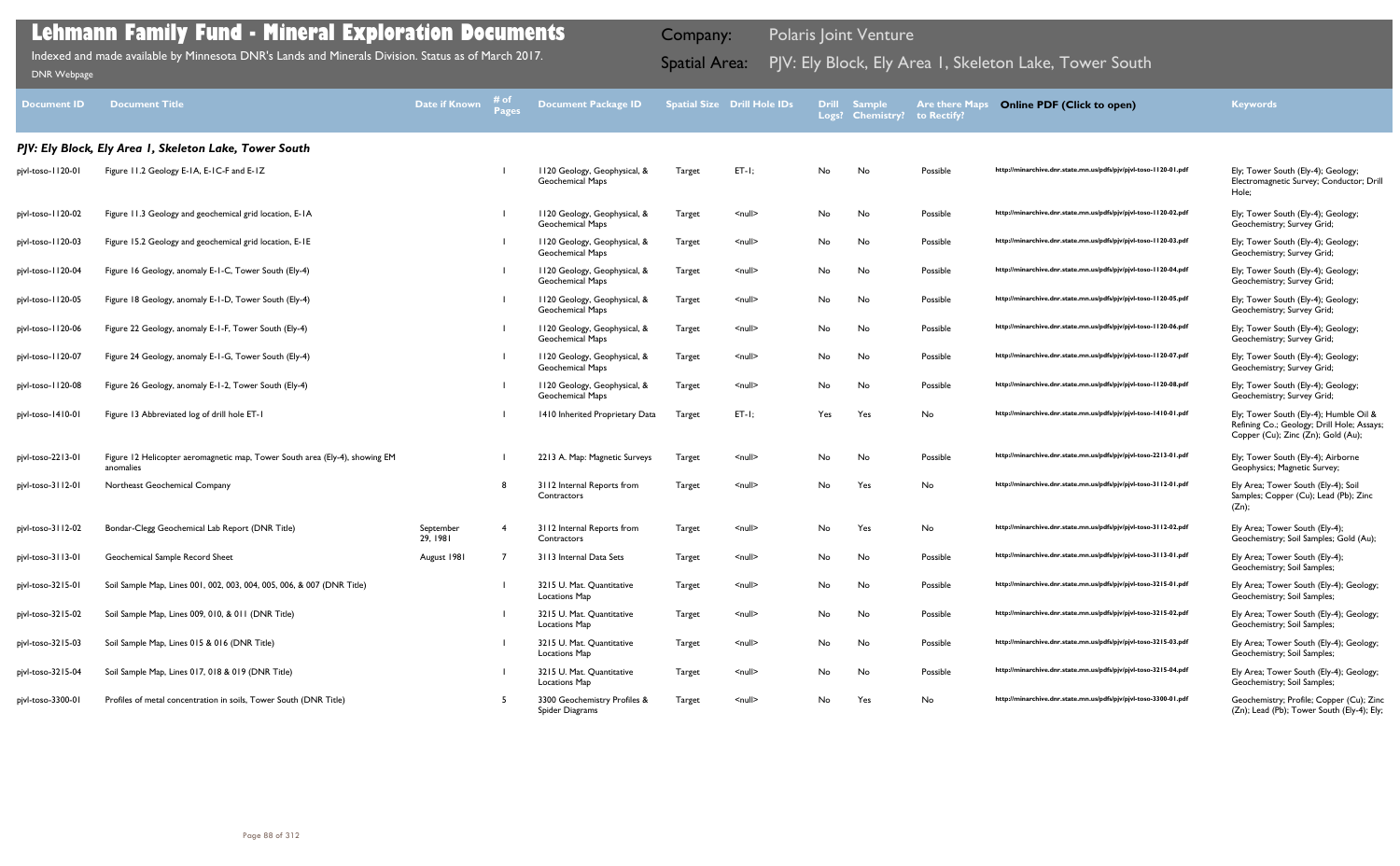| <b>Document ID</b> | <b>Document Title</b>                                                                                                         | <b>Date if Known</b> | # of<br><b>Pages</b> | <b>Document Package ID</b>                             |           | <b>Spatial Size Drill Hole IDs</b> | <b>Drill</b> | <b>Sample</b><br>Logs? Chemistry? | <b>Are there Maps</b><br>to Rectify? | <b>Online PDF (Click to open)</b>                                | <b>Keywords</b>                                                                                                                                                                                                                   |
|--------------------|-------------------------------------------------------------------------------------------------------------------------------|----------------------|----------------------|--------------------------------------------------------|-----------|------------------------------------|--------------|-----------------------------------|--------------------------------------|------------------------------------------------------------------|-----------------------------------------------------------------------------------------------------------------------------------------------------------------------------------------------------------------------------------|
|                    | PJV: Ely Block, Ely Area 2, Needle Boy Lake                                                                                   |                      |                      |                                                        |           |                                    |              |                                   |                                      |                                                                  |                                                                                                                                                                                                                                   |
| pjvl-neel-1120-01  | Needle Boy Lake Geology (DNR Title)                                                                                           |                      | $\overline{2}$       | 1120 Geology, Geophysical, &<br>Geochemical Maps       | Sub block | $null$                             | No           | No                                | Possible                             | http://minarchive.dnr.state.mn.us/pdfs/pjv/pjvl-neel-1120-01.pdf | Ely; Needle Boy Lake; Topography;<br>Geology;                                                                                                                                                                                     |
| pjvl-neel-1621-01  | Polaris Joint Venture Anomaly Portfolio Needle Boy Lake E-2 Volume I                                                          |                      | 73                   | 1621 Technical Report                                  | Sub block | <null></null>                      | No           | Yes                               | Possible                             | http://minarchive.dnr.state.mn.us/pdfs/pjv/pjvl-neel-1621-01.pdf | Ely; Needle Boy Lake; Five Mile Lake North<br>(Ely-3); Airborne Geophysics; Ground<br>Geophysics; Electromagnetic Survey;<br>Magnetic Survey; Soil Samples;<br>Geochemistry; Geology; Copper (Cu); Zinc<br>$(Zn)$ ; Gold $(Au)$ ; |
| pjvl-neel-2213-01  | Needle Boy Lake Map No. E-2, Figure 7.2. Helicopter Magnetic Survey Contours<br>Of Total Magnetic Field And EM Conductor Axes | March 1981           |                      | 2213 A. Map: Magnetic Surveys                          | Sub block | $<$ null $>$                       | No           | No                                | Possible                             | http://minarchive.dnr.state.mn.us/pdfs/pjv/pjvl-neel-2213-01.pdf | Helicopter; Flight Lines; Needle Boy Lake;<br>Contours; Topography; Airborne<br>Geophysics; Magnetic Survey; Ely;                                                                                                                 |
| pjvl-neel-2213-02  | Figure 11.3 Helicopter aeromagnetic map showing EM anomalies, E-2G, H, K                                                      |                      |                      | 2213 A. Map: Magnetic Surveys                          | Sub block | $null$                             | No           | No                                | Possible                             | http://minarchive.dnr.state.mn.us/pdfs/pjv/pjvl-neel-2213-02.pdf | Ely; Needle Boy Lake; Airborne<br>Geophysics; Contours; Magnetic Survey;                                                                                                                                                          |
| pjvl-neel-2213-03  | From E-2 Needle Boy Lake HEM Mag Map                                                                                          |                      |                      | 2213 A. Map: Magnetic Surveys                          | Sub block | $<$ null $>$                       | No           | No                                | Possible                             | http://minarchive.dnr.state.mn.us/pdfs/pjv/pjvl-neel-2213-03.pdf | Ely; Needle Boy Lake; Airborne<br>Geophysics; Electromagnetic Survey;<br>Magnetic Survey;                                                                                                                                         |
| pjvl-neel-2214-01  | Needle Boy Lake Map No. E-2, Figure 7.1. Helicopter EM Survey Profiles Of Low<br>Frequency And Interpretation                 | March 1981           |                      | 2214 A. Map: Electromagnetic<br>Surveys                | Sub block | $\leq$ null $\geq$                 | No           | No                                | Possible                             | http://minarchive.dnr.state.mn.us/pdfs/pjv/pjvl-neel-2214-01.pdf | Helicopter; Flight Lines; Conductor;<br>Needle Boy Lake; Electromagnetic Survey;<br>Airborne Geophysics; Ely;                                                                                                                     |
| pjvl-neel-2300-01  | Minnesota Needle Boy Lake E-2 1980 Scale 1:4800 (HEM-Mag Profiles)                                                            | 1980                 | 29                   | 2300 Profiles & Lines                                  | Sub block | $<$ null $>$                       | No           | No                                | No                                   | http://minarchive.dnr.state.mn.us/pdfs/pjv/pjvl-neel-2300-01.pdf | Helicopter; Profile; Needle Boy Lake; Ely;<br>Airborne Geophysics; Electromagnetic<br>Survey; Magnetic Survey;                                                                                                                    |
| pjvl-neel-3214-01  | Figure 11.4 Copper concentration (ppm) in soils, E-2G, H, K                                                                   |                      |                      | 3214 U. Mat. Quantitative<br>Locations and Results Map | Sub block | $null$                             | No           | Yes                               | Possible                             | http://minarchive.dnr.state.mn.us/pdfs/pjv/pjvl-neel-3214-01.pdf | Ely; Needle Boy Lake; Geochemistry; Soil<br>Samples; Copper (Cu);                                                                                                                                                                 |
| pjvl-neel-3214-02  | Figure 11.6 Zinc concentration (ppm) in soils, E-2G, H, K                                                                     |                      |                      | 3214 U. Mat. Quantitative<br>Locations and Results Map | Sub block | $\leq$ null $\geq$                 | No           | Yes                               | Possible                             | http://minarchive.dnr.state.mn.us/pdfs/pjv/pjvl-neel-3214-02.pdf | Ely; Needle Boy Lake; Geochemistry; Soil<br>Samples; Zinc (Zn);                                                                                                                                                                   |
| pjvl-neel-3214-03  | Figure 11.8 Gold concentration (ppb) in soils, E-2G, H, K                                                                     |                      |                      | 3214 U. Mat. Quantitative<br>Locations and Results Map | Sub block | $\leq$ null $\geq$                 | No           | Yes                               | Possible                             | http://minarchive.dnr.state.mn.us/pdfs/pjv/pjvl-neel-3214-03.pdf | Ely; Needle Boy Lake; Geochemistry; Soil<br>Samples; Gold (Au);                                                                                                                                                                   |
| pjvl-neel-3215-01  | Figure 11.2 Geology and geochemical grid location, E-2G, H, K                                                                 |                      |                      | 3215 U. Mat. Quantitative<br><b>Locations Map</b>      | Sub block | $\leq$ null $\geq$                 | No.          | No                                | Possible                             | http://minarchive.dnr.state.mn.us/pdfs/pjv/pjvl-neel-3215-01.pdf | Ely; Needle Boy Lake; Geochemistry; Soil<br>Samples;                                                                                                                                                                              |
| pjvl-neel-3216-01  | Figure 11.5 Contour plot of copper concentration (ppm) in soils, E-2G, H, K                                                   |                      |                      | 3216 U. Mat. Quantitative Results<br>Map               | Sub block | <null></null>                      | No           | No                                | Possible                             | http://minarchive.dnr.state.mn.us/pdfs/pjv/pjvl-neel-3216-01.pdf | Ely; Needle Boy Lake; Geochemistry; Soil<br>Samples; Contours; Copper (Cu);                                                                                                                                                       |
| pjvl-neel-3216-02  | Figure 11.7 Contour plot of zinc concentration (ppm) in soils, E-2G, H, K                                                     |                      |                      | 3216 U. Mat. Quantitative Results<br>Map               | Sub block | $\leq$ null $\geq$                 | No           | No                                | Possible                             | http://minarchive.dnr.state.mn.us/pdfs/pjv/pjvl-neel-3216-02.pdf | Ely; Needle Boy Lake; Geochemistry; Soil<br>Samples; Contours; Zinc (Zn);                                                                                                                                                         |
| pjvl-neel-3300-01  | Figure 11.9 Profiles of metal concentration over (A) anomaly E-2G and (B)<br>anomaly E-2H                                     |                      |                      | 3300 Geochemistry Profiles &<br>Spider Diagrams        | Sub block | <null></null>                      | No           | Yes                               | No                                   | http://minarchive.dnr.state.mn.us/pdfs/pjv/pjvl-neel-3300-01.pdf | Ely; Needle Boy Lake; Geochemistry; Soil<br>Samples; Profile; Copper (Cu); Zinc (Zn);<br>Topography;                                                                                                                              |

Indexed and made available by Minnesota DNR's Lands and Minerals Division. Status as of March 2017. **Indexed and Area:** PJV: Ely Block, Ely Area 2, Needle Boy Lake [DNR Webpage](http://www.dnr.state.mn.us/lands_minerals/polaris/index.html)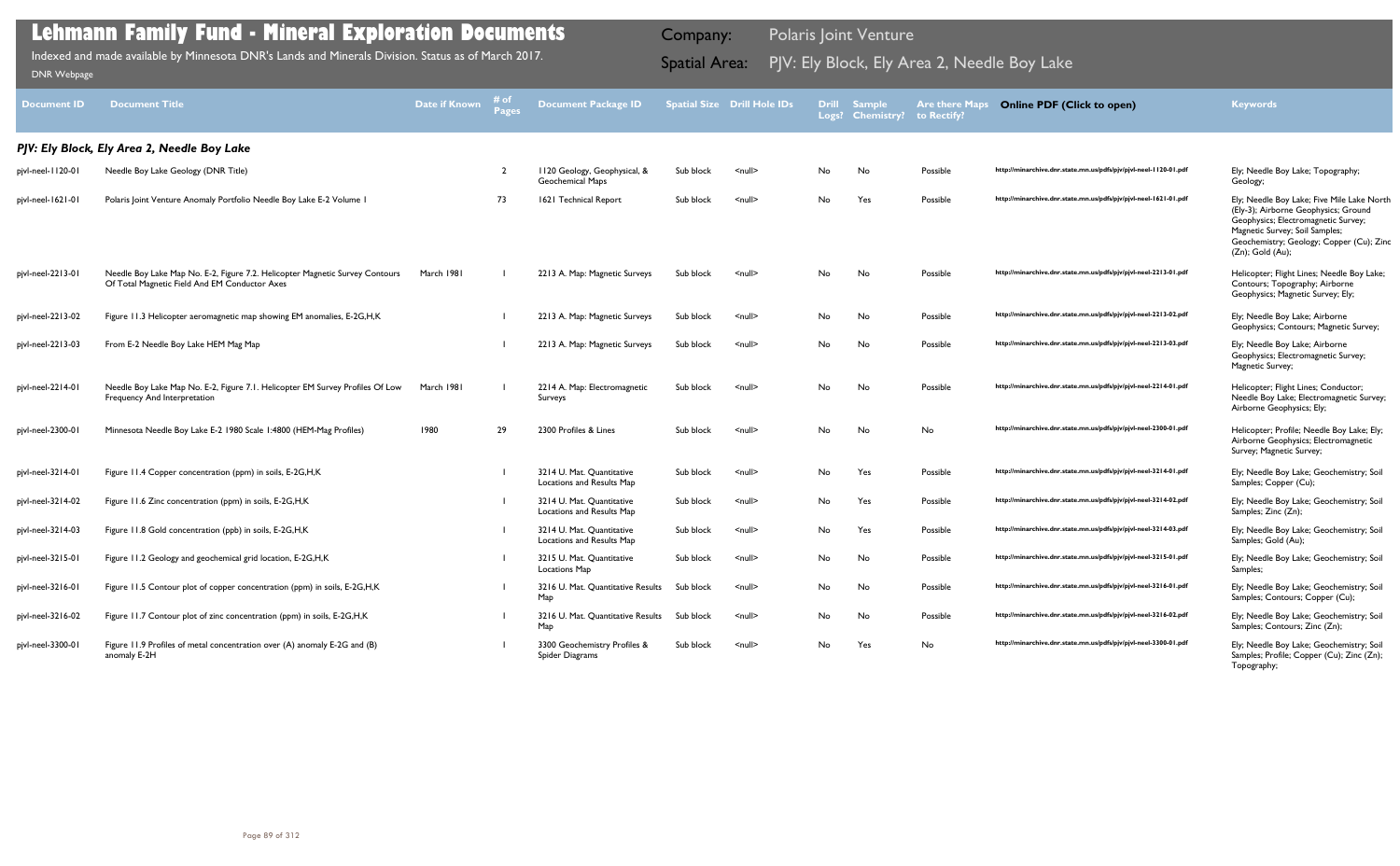| <b>Document ID</b> | <b>Document Title</b>                                                                   | <b>Date if Known</b> | # of<br>Pages | <b>Document Package ID</b>                             |               | <b>Spatial Size Drill Hole IDs</b> |     | <b>Drill Sample</b><br>Logs? Chemistry? to Rectify? | <b>Are there Maps</b> | <b>Online PDF (Click to open)</b>                                   | <b>Keywords</b>                                                                                                                                                         |
|--------------------|-----------------------------------------------------------------------------------------|----------------------|---------------|--------------------------------------------------------|---------------|------------------------------------|-----|-----------------------------------------------------|-----------------------|---------------------------------------------------------------------|-------------------------------------------------------------------------------------------------------------------------------------------------------------------------|
|                    | PJV: Ely Block, Ely Area 2, Needle Boy Lake, Five Mile Lake North (Ely-3)               |                      |               |                                                        |               |                                    |     |                                                     |                       |                                                                     |                                                                                                                                                                         |
| pjvl-fmln-3112-01  | Northeast Geochemical Company                                                           |                      |               | 3112 Internal Reports from<br>Contractors              | Target        | $\leq$ null $\geq$                 | No  | Yes                                                 | No                    | http://minarchive.dnr.state.mn.us/pdfs/pjv/pjvl-fmln-3     2-01.pdf | Ely Area; Five Mile Lake North (Ely-3);<br>Geochemistry; Soil Samples; Copper (Cu);<br>Lead (Pb); Zinc (Zn);                                                            |
| pjvl-fmln-3113-01  | 5 Au Log                                                                                |                      |               | 3113 Internal Data Sets                                | <b>Target</b> | $null$                             | No  | Yes                                                 | No                    | http://minarchive.dnr.state.mn.us/pdfs/pjv/pjvl-fmln-3113-01.pdf    | Ely Area; Five Mile Lake North (Ely-3);<br>Needle Boy Lake; Geochemistry; Soil<br>Samples; Statistical Analysis; Logarithmic<br>Transformation; Gold (Au);              |
| pjvl-fmln-3113-02  | 3 (Cu Log)                                                                              |                      |               | 3113 Internal Data Sets                                | <b>Target</b> | $null$                             | No  | Yes                                                 | No                    | http://minarchive.dnr.state.mn.us/pdfs/pjv/pjvl-fmln-3113-02.pdf    | Ely Area; Five Mile Lake North (Ely-3);<br>Needle Boy Lake; Geochemistry; Soil<br>Samples; Statistical Analysis; Logarithmic<br>Transformation; Copper (Cu); Zinc (Zn); |
| pjvl-fmln-3113-03  | Geochemical Sample Record Sheet                                                         | <b>July 1981</b>     |               | 3113 Internal Data Sets                                | Target        | $null$                             | No  | No                                                  | No                    | http://minarchive.dnr.state.mn.us/pdfs/pjv/pjvl-fmln-3113-03.pdf    | Ely Area; Five Mile Lake North (Ely-3);<br>Geochemistry; Soil Samples;                                                                                                  |
| pjvl-fmln-3214-01  | 003 Cu                                                                                  | October 22,<br>1981  |               | 3214 U. Mat. Quantitative<br>Locations and Results Map | Target        | $\leq$ null $\geq$                 | No  | Yes                                                 | Possible              | http://minarchive.dnr.state.mn.us/pdfs/pjv/pjvl-fmln-3214-01.pdf    | Ely Area; Five Mile Lake North (Ely-3);<br>Geochemistry; Soil Samples; Copper (Cu);                                                                                     |
| pjvl-fmln-3214-02  | 003 Zinc                                                                                | October 22,<br>1981  |               | 3214 U. Mat. Quantitative<br>Locations and Results Map | Target        | $null$                             | No  | Yes                                                 | Possible              | http://minarchive.dnr.state.mn.us/pdfs/pjv/pjvl-fmln-3214-02.pdf    | Ely Area; Five Mile Lake North (Ely-3);<br>Geochemistry; Soil Samples; Zinc (Zn);                                                                                       |
| pjvl-fmln-3214-03  | 003 Au                                                                                  | October 23,<br>1981  |               | 3214 U. Mat. Quantitative<br>Locations and Results Map | Target        | $null$                             | No  | Yes                                                 | Possible              | http://minarchive.dnr.state.mn.us/pdfs/pjv/pjvl-fmln-3214-03.pdf    | Ely Area; Five Mile Lake North (Ely-3);<br>Geochemistry; Soil Samples; Gold (Au);                                                                                       |
| pjvl-fmln-3215-01  | Soil Sample Map (DNR Title)                                                             |                      |               | 3215 U. Mat. Quantitative<br><b>Locations Map</b>      | Target        | $null$                             | No. | No                                                  | Possible              | http://minarchive.dnr.state.mn.us/pdfs/pjv/pjvl-fmln-3215-01.pdf    | Ely Area; Five Mile Lake North (Ely-3);<br>Geochemistry; Soil Samples;                                                                                                  |
| pjvl-fmln-3216-01  | 003 Cu                                                                                  | October 22,<br>1981  |               | 3216 U. Mat. Quantitative Results<br>Map               | Target        | $null$                             | No  | No                                                  | Possible              | http://minarchive.dnr.state.mn.us/pdfs/pjv/pjvl-fmln-3216-01.pdf    | Ely Area; Five Mile Lake North (Ely-3);<br>Geochemistry; Contours; Soil Samples;<br>Copper (Cu);                                                                        |
| pjvl-fmln-3216-02  | 003 Zinc                                                                                | October 22,<br>1981  |               | 3216 U. Mat. Quantitative Results<br>Map               | Target        | $null$                             | No  | No                                                  | Possible              | http://minarchive.dnr.state.mn.us/pdfs/pjv/pjvl-fmln-3216-02.pdf    | Ely Area; Five Mile Lake North (Ely-3);<br>Geochemistry; Contours; Soil Samples;<br>Zinc (Zn);                                                                          |
| pjvl-fmln-3225-01  | Outcrop and Rock Sample Map (DNR Title)                                                 |                      |               | 3225 Outcrop Quantitative<br>Locations Map             | Target        | $null$                             | No  | No                                                  | Possible              | http://minarchive.dnr.state.mn.us/pdfs/pjv/pjvl-fmln-3225-01.pdf    | Ely Area; Five Mile Lake North (Ely-3);<br>Geochemistry; Geology;                                                                                                       |
| pjvl-fmln-3300-01  | Figure 11.10 Profiles of metal concentration in soils, E-2K and Five Mile Lake<br>North |                      |               | 3300 Geochemistry Profiles &<br>Spider Diagrams        | Target        | $null$                             | No  | Yes                                                 | No                    | http://minarchive.dnr.state.mn.us/pdfs/pjv/pjvl-fmln-3300-01.pdf    | Geochemistry; Profile; Copper (Cu); Zinc<br>(Zn); Five Mile Lake North (Ely-3); Needle<br>Boy Lake; Ely;                                                                |

Indexed and made available by Minnesota DNR's Lands and Minerals Division. Status as of March 2017.

Company: Polaris Joint Venture

# Indexed and made available by Minnesota DNR's Lands and Minerals Division. Status as of March 2017. **Spatial Area:** PJV: Ely Block, Ely Area 2, Needle Boy Lake, Five Mile Lake North (Ely-3) DNR Webpage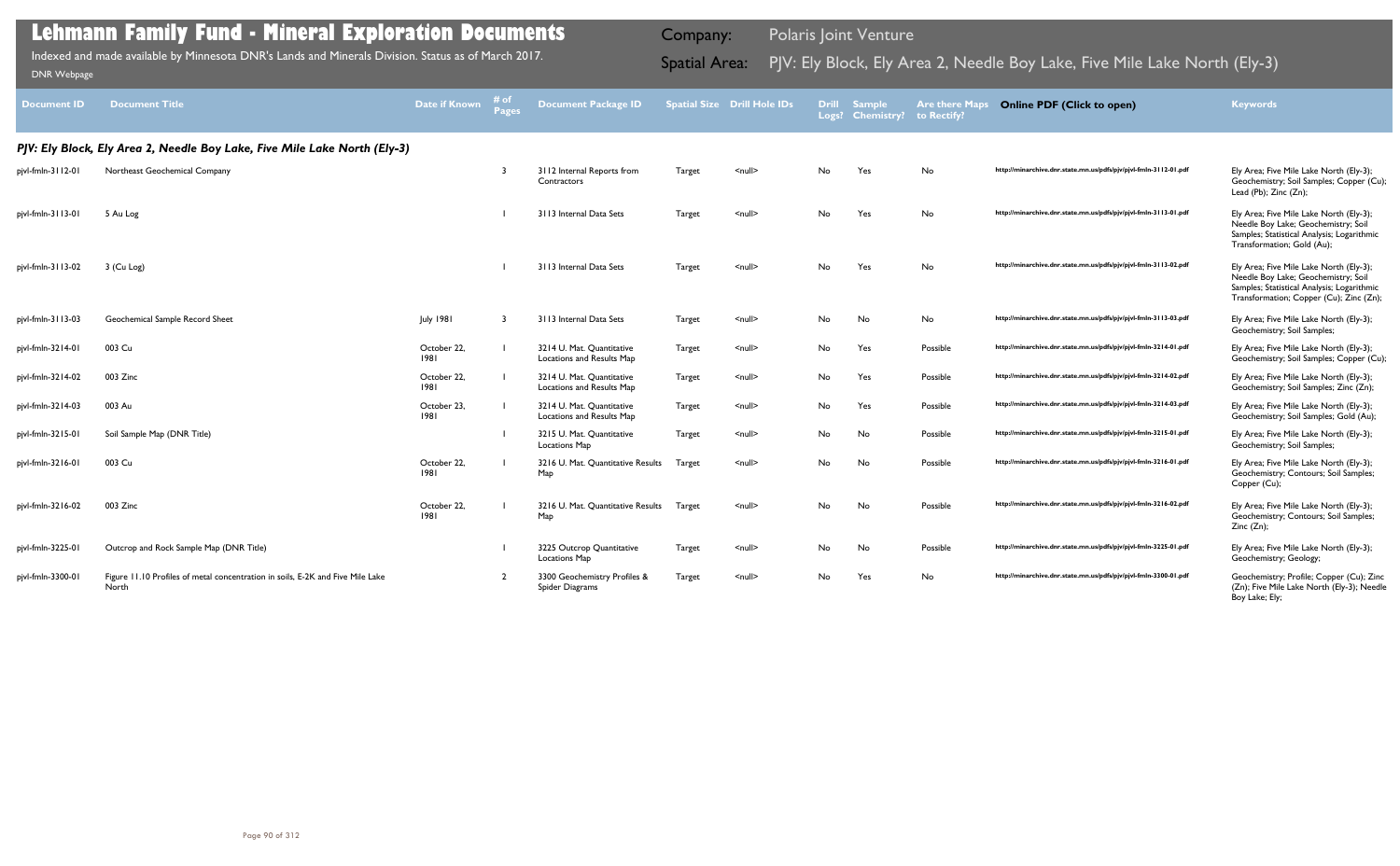| <b>Document ID</b> | <b>Document Title</b>                                                                               |  | Date if Known $\frac{\text{\# of}}{\text{\# pages}}$ Document Package ID Spatial Size Drill Hole IDs |              |               |     | Drill Sample<br>Logs? Chemistry? to Rectify? | <b>Are there Maps</b> |
|--------------------|-----------------------------------------------------------------------------------------------------|--|------------------------------------------------------------------------------------------------------|--------------|---------------|-----|----------------------------------------------|-----------------------|
|                    | PJV: Hoyt Lakes/Kawishiwi Area                                                                      |  |                                                                                                      |              |               |     |                                              |                       |
| pjvl-hoyt-1120-01  | Hoyt Lakes/Kawishiwi Area Bedrock Geology                                                           |  | 1120 Geology, Geophysical, &<br><b>Geochemical Maps</b>                                              | Block        | <null></null> | No. | No.                                          | Possible              |
| pjvl-hoyt-1120-02  | Hoyt Lakes - Kawishiwi Area, St. Louis and Lake Counties, Northeastern<br>Minnesota Bedrock Geology |  | 1120 Geology, Geophysical, &<br>Geochemical Maps                                                     | <b>Block</b> | $<$ null $>$  | No. | No                                           | Possible              |

PJV: Hoyt Lakes/Kawishiwi Area Indexed and made available by Minnesota DNR's Lands and Minerals Division. Status as of March 2017. Spatial Area: [DNR Webpage](http://www.dnr.state.mn.us/lands_minerals/polaris/index.html)

Company: Polaris Joint Venture

## **Online PDF (Click to open) Keywords**

http://minarchive.dnr.state.mn.us/pdfs/pjv/pjvl-hoyt-1120-01.pdf Hoyt Lakes; Kawishiwi; Geology;

http://minarchive.dnr.state.mn.us/pdfs/pjv/pjvl-hoyt-1120-02.pdf Hoyt Lakes; Kawishiwi; Geology;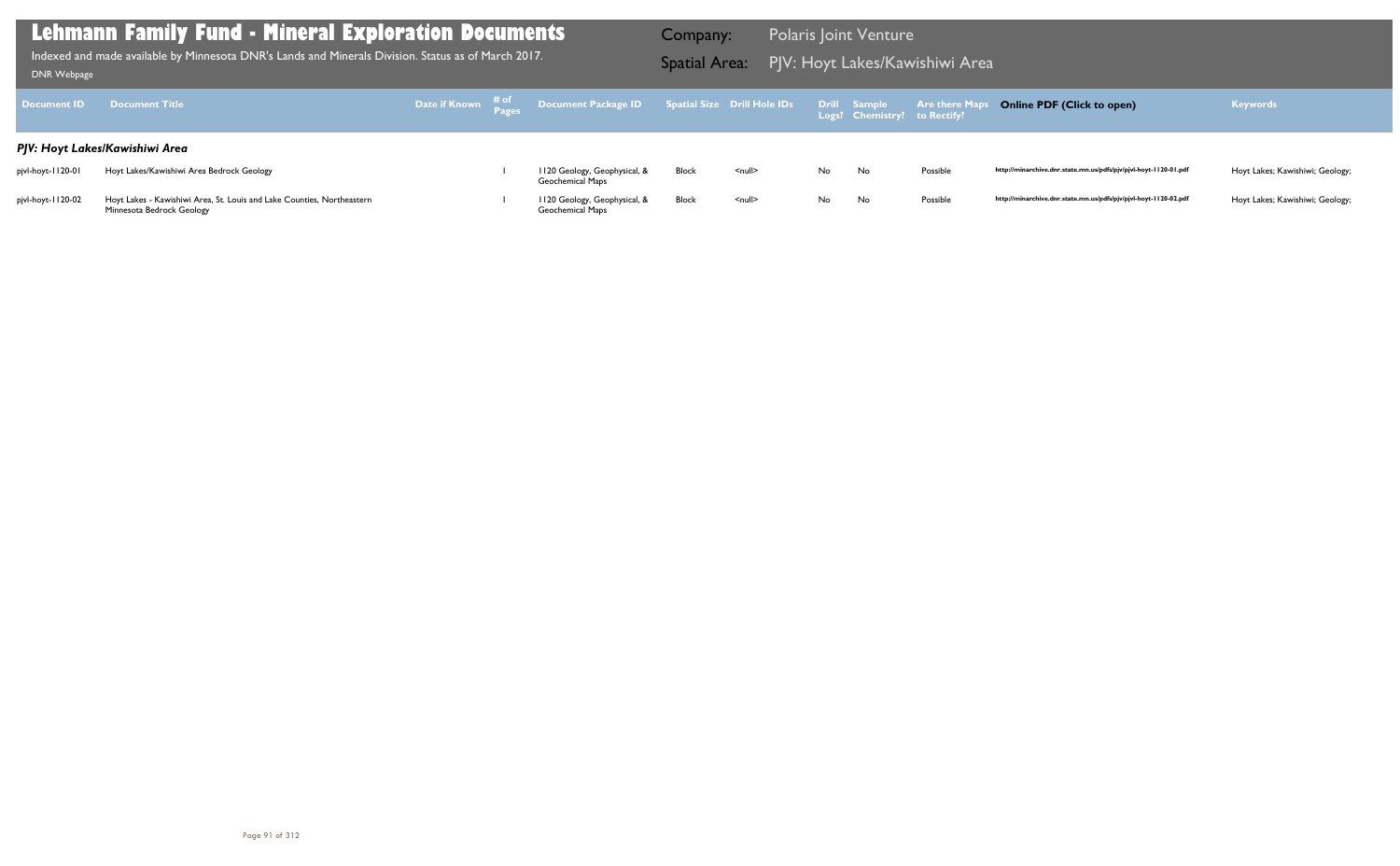| Block | <null></null> | No        | No | No       | http://minarchive.dnr.state.mn.us/pdfs/pjv/pjvl-hubb-0110-01.pdf | Hubbard; Alcohol Creek; Buffalo Swamp;<br>Ground Geophysics; Electromagnetic<br>Survey; Model;                                                                                              |
|-------|---------------|-----------|----|----------|------------------------------------------------------------------|---------------------------------------------------------------------------------------------------------------------------------------------------------------------------------------------|
| Block | <null></null> | No        | No | No       | http://minarchive.dnr.state.mn.us/pdfs/pjv/pjvl-hubb-0110-02.pdf | Hubbard; Airborne Geophysics; Ground<br>Geophysics; Drill Hole;                                                                                                                             |
| Block | <null></null> | No.       | No | No       | http://minarchive.dnr.state.mn.us/pdfs/pjv/pjvl-hubb-0110-03.pdf | Hubbard; Airborne Geophysics;<br>Electromagnetic Survey; Magnetic Survey;                                                                                                                   |
| Block | <null></null> | No        | No | Possible | http://minarchive.dnr.state.mn.us/pdfs/pjv/pjvl-hubb-0110-04.pdf | Hubbard; Airborne Geophysics;<br>Electromagnetic Survey; Culture;                                                                                                                           |
| Block | <null></null> | No        | No | No       | http://minarchive.dnr.state.mn.us/pdfs/pjv/pjvl-hubb-0210-01.pdf | Hubbard; Alcohol Creek; Buffalo Swamp;<br>Ground Geophysics; Electromagnetic<br>Survey;                                                                                                     |
| Block | <null></null> | No.       | No | No       | http://minarchive.dnr.state.mn.us/pdfs/pjv/pjvl-hubb-0210-02.pdf | Hubbard; Alcohol Creek; Buffalo Swamp;<br>Ground Geophysics; Survey Grid;                                                                                                                   |
| Block | <null></null> | No        | No | No       | http://minarchive.dnr.state.mn.us/pdfs/pjv/pjvl-hubb-0210-03.pdf | Hubbard; Flight Lines;                                                                                                                                                                      |
| Block | <null></null> | No        | No | No       | http://minarchive.dnr.state.mn.us/pdfs/pjv/pjvl-hubb-0210-04.pdf | Hubbard; Airborne Geophysics; Ground<br>Geophysics; Drill Hole; Electromagnetic<br>Survey; Magnetic Survey; Electrical Survey;                                                              |
| Block | <null></null> | No.       | No | Possible | http://minarchive.dnr.state.mn.us/pdfs/pjv/pjvl-hubb-1100-01.pdf | Hubbard; Plan Map;                                                                                                                                                                          |
| Block | <null></null> | No.       | No | Possible | http://minarchive.dnr.state.mn.us/pdfs/pjv/pjvl-hubb-1100-02.pdf | Hubbard; Airborne Geophysics; INPUT<br>Survey; Helicopter; Electromagnetic<br>Survey; Ground Geophysics; Survey Grid;<br>Mineral Ownership;                                                 |
| Block | <null></null> | No.       | No | Possible | http://minarchive.dnr.state.mn.us/pdfs/pjv/pjvl-hubb-1120-01.pdf | Topography; Glacial Geology; Hubbard;<br>Plan Map; Helicopter; Electromagnetic<br>Survey; Airborne Geophysics;                                                                              |
| Block | <null></null> | No        | No | Possible | http://minarchive.dnr.state.mn.us/pdfs/pjv/pjvl-hubb-1500-01.pdf | Hubbard; Airborne Geophysics; Mineral<br>Ownership; Ground Geophysics; INPUT<br>Survey; Helicopter; Electromagnetic<br>Survey;                                                              |
| Block | <null></null> | No.       | No | Possible | http://minarchive.dnr.state.mn.us/pdfs/pjv/pjvl-hubb-1520-01.pdf | Hubbard; Airborne Geophysics; Magnetic<br>Survey; Electromagnetic Survey;                                                                                                                   |
| Block | <null></null> | No        | No | Possible | http://minarchive.dnr.state.mn.us/pdfs/pjv/pjvl-hubb-1520-02.pdf | Hubbard; Airborne Geophysics; Magnetic<br>Survey; Anomalies; Geology;                                                                                                                       |
| Block | <null></null> | <b>No</b> | No | Possible | http://minarchive.dnr.state.mn.us/pdfs/pjv/pjvl-hubb-1520-03.pdf | Hubbard; Airborne Geophysics; Anomalies;<br>INPUT Survey; Electromagnetic Survey;<br>Magnetic Survey;                                                                                       |
| Block | <null></null> | No        | No | Possible | http://minarchive.dnr.state.mn.us/pdfs/pjv/pjvl-hubb-1520-04.pdf | Hubbard; Airborne Geophysics; Magnetic<br>Survey; Electromagnetic Survey; Alcohol<br>Creek; Brisbane; Kabekona; Evergreen<br>Cemetery; Cyphers Lake; Boy Hiram;<br>Hackensack; Paquet Lake; |
| Block | <null></null> | No.       | No | Possible | http://minarchive.dnr.state.mn.us/pdfs/pjv/pjvl-hubb-1530-01.pdf | Hubbard; Airborne Geophysics; Anomalies;<br>INPUT Survey; Electromagnetic Survey;<br>Magnetic Survey;                                                                                       |

| <b>Document ID</b>        | <b>Document Title</b>                                                                                                 | <b>Date if Known</b> | # of<br><b>Pages</b> | <b>Document Package ID</b>                             |              | <b>Spatial Size Drill Hole IDs</b> | <b>Drill</b><br>Logs? | Sample,<br><b>Chemistry?</b> | <b>Are there Maps</b><br>to Rectify? | <b>Online PDF (Click to open)</b>                                | <b>Keywords</b>                                                                                                                                                                             |
|---------------------------|-----------------------------------------------------------------------------------------------------------------------|----------------------|----------------------|--------------------------------------------------------|--------------|------------------------------------|-----------------------|------------------------------|--------------------------------------|------------------------------------------------------------------|---------------------------------------------------------------------------------------------------------------------------------------------------------------------------------------------|
| <b>PJV: Hubbard Block</b> |                                                                                                                       |                      |                      |                                                        |              |                                    |                       |                              |                                      |                                                                  |                                                                                                                                                                                             |
| pjvl-hubb-0110-01         | Alcohol Creek and Buffalo Swamp EM-37 Survey                                                                          | January 03,<br>1983  | $\overline{2}$       | 0110 Office Memoranda                                  | <b>Block</b> | <null></null>                      | No                    | No                           | No                                   | http://minarchive.dnr.state.mn.us/pdfs/pjv/pjvl-hubb-0110-01.pdf | Hubbard; Alcohol Creek; Buffalo Swamp;<br>Ground Geophysics; Electromagnetic<br>Survey; Model;                                                                                              |
| pjvl-hubb-0110-02         | Comments on R. Watson's Letters of November 6 and 10 - Proposals for<br>Geophysical Studies of the Hubbard Block Data | December<br>15, 1980 | $\overline{2}$       | 0110 Office Memoranda                                  | <b>Block</b> | <null></null>                      | No                    | No                           | No                                   | http://minarchive.dnr.state.mn.us/pdfs/pjv/pjvl-hubb-0110-02.pdf | Hubbard; Airborne Geophysics; Ground<br>Geophysics; Drill Hole;                                                                                                                             |
| pjvl-hubb-0110-03         | Evaluation of the Data from the Hubbard Block Airborne Geophysical Survey                                             | June 02, 1983        |                      | 0110 Office Memoranda                                  | <b>Block</b> | $\leq$ null $\geq$                 | No                    | No                           | No                                   | http://minarchive.dnr.state.mn.us/pdfs/pjv/pjvl-hubb-0110-03.pdf | Hubbard; Airborne Geophysics;<br>Electromagnetic Survey; Magnetic Survey;                                                                                                                   |
| pjvl-hubb-0110-04         | Results of the Inspection of the Track Film Associated with the Hubbard INPUT<br>Anomalies Selected for Follow-Up     | July 15, 1983        |                      | 0110 Office Memoranda                                  | <b>Block</b> | <null></null>                      | No.                   | No                           | Possible                             | http://minarchive.dnr.state.mn.us/pdfs/pjv/pjvl-hubb-0110-04.pdf | Hubbard; Airborne Geophysics;<br>Electromagnetic Survey; Culture;                                                                                                                           |
| pjvl-hubb-0210-01         | "I would like to mention that we have not received"                                                                   | July 14, 1982        |                      | 0210 Business                                          | <b>Block</b> | $\leq$ null $\geq$                 | No                    | No                           | No                                   | http://minarchive.dnr.state.mn.us/pdfs/pjv/pjvl-hubb-0210-01.pdf | Hubbard; Alcohol Creek; Buffalo Swamp;<br>Ground Geophysics; Electromagnetic<br>Survey;                                                                                                     |
| pjvl-hubb-0210-02         | "Please find enclosed the final drafted figures"                                                                      | February 02,<br>1983 | $\mathbf{H}$         | 0210 Business                                          | <b>Block</b> | <null></null>                      | No                    | No                           | No                                   | http://minarchive.dnr.state.mn.us/pdfs/pjv/pjvl-hubb-0210-02.pdf | Hubbard; Alcohol Creek; Buffalo Swamp;<br>Ground Geophysics; Survey Grid;                                                                                                                   |
| pjvl-hubb-0210-03         | Attn: Wally Boyco                                                                                                     |                      |                      | 0210 Business                                          | <b>Block</b> | <null></null>                      | No                    | No                           | No                                   | http://minarchive.dnr.state.mn.us/pdfs/pjv/pjvl-hubb-0210-03.pdf | Hubbard; Flight Lines;                                                                                                                                                                      |
| pjvl-hubb-0210-04         | Attn: Mr. Tom Bastien                                                                                                 | November<br>1980     |                      | 0210 Business                                          | <b>Block</b> | <null></null>                      | No                    | No                           | No                                   | http://minarchive.dnr.state.mn.us/pdfs/pjv/pjvl-hubb-0210-04.pdf | Hubbard; Airborne Geophysics; Ground<br>Geophysics; Drill Hole; Electromagnetic<br>Survey; Magnetic Survey; Electrical Survey;                                                              |
| pjvl-hubb-1100-01         | Hubbard Block Planimetric Base Map (DNR Title)                                                                        |                      |                      | 1100 Base Maps, Profiles, and<br><b>Cross Sections</b> | <b>Block</b> | <null></null>                      | No                    | No                           | Possible                             | http://minarchive.dnr.state.mn.us/pdfs/pjv/pjvl-hubb-1100-01.pdf | Hubbard; Plan Map;                                                                                                                                                                          |
| pjvl-hubb-1100-02         | Hubbard Block Index Map (DNR Title)                                                                                   |                      |                      | 1100 Base Maps, Profiles, and<br><b>Cross Sections</b> | <b>Block</b> | $\leq$ null $\geq$                 | No                    | No                           | Possible                             | http://minarchive.dnr.state.mn.us/pdfs/pjv/pjvl-hubb-1100-02.pdf | Hubbard; Airborne Geophysics; INPUT<br>Survey; Helicopter; Electromagnetic<br>Survey; Ground Geophysics; Survey Grid;<br>Mineral Ownership;                                                 |
| pjvl-hubb-1120-01         | Areas Of Distinct Moraine Topography In The Hubbard Block, Figure 2                                                   |                      |                      | 1120 Geology, Geophysical, &<br>Geochemical Maps       | <b>Block</b> | <null></null>                      | No.                   | No                           | Possible                             | http://minarchive.dnr.state.mn.us/pdfs/pjv/pjvl-hubb-1120-01.pdf | Topography; Glacial Geology; Hubbard;<br>Plan Map; Helicopter; Electromagnetic<br>Survey; Airborne Geophysics;                                                                              |
| pjvl-hubb-1500-01         | 8121 Recommendations As To NMMP Mineral Rights In The Hubbard Block By<br>Polaris Joint Venture                       | 1981                 | 59                   | 1500 Internal Reporting                                | <b>Block</b> | <null></null>                      | No.                   | No                           | Possible                             | http://minarchive.dnr.state.mn.us/pdfs/pjv/pjvl-hubb-1500-01.pdf | Hubbard; Airborne Geophysics; Mineral<br>Ownership; Ground Geophysics; INPUT<br>Survey; Helicopter; Electromagnetic<br>Survey;                                                              |
| pjvl-hubb-1520-01         | Report on Depth Calculations from Aeromagnetic Survey - Hubbard Block -<br>Project Joint Venture                      | March 02,<br>1981    | 26                   | 1520 Mid-program Progress<br>Reports                   | <b>Block</b> | <null></null>                      | No                    | No                           | Possible                             | http://minarchive.dnr.state.mn.us/pdfs/pjv/pjvl-hubb-1520-01.pdf | Hubbard; Airborne Geophysics; Magnetic<br>Survey; Electromagnetic Survey;                                                                                                                   |
| pjvl-hubb-1520-02         | Notes on the Interpretation of an Airborne Magnetometer Survey - Hubbard<br>Block - Project Joint Venture             | August 08,<br>1980   | 8                    | 1520 Mid-program Progress<br>Reports                   | Block        | $\leq$ null $\geq$                 | No                    | No                           | Possible                             | http://minarchive.dnr.state.mn.us/pdfs/pjv/pjvl-hubb-1520-02.pdf | Hubbard; Airborne Geophysics; Magnetic<br>Survey; Anomalies; Geology;                                                                                                                       |
| pjvl-hubb-1520-03         | Report on the Interpretation of Airborne Electromagnetic (INPUT) Survey<br>Hubbard Block - Polaris Joint Project      | April 1981           | 55                   | 1520 Mid-program Progress<br>Reports                   | Block        | $\leq$ null $\geq$                 | No                    | No                           | Possible                             | http://minarchive.dnr.state.mn.us/pdfs/pjv/pjvl-hubb-1520-03.pdf | Hubbard; Airborne Geophysics; Anomalies;<br>INPUT Survey; Electromagnetic Survey;<br>Magnetic Survey;                                                                                       |
| pjvl-hubb-1520-04         | Questor Analog Tapes (from Aerodat Flight Blocks) - Hubbard Area                                                      | 1981                 | 59                   | 1520 Mid-program Progress<br>Reports                   | <b>Block</b> | <null></null>                      | No                    | No                           | Possible                             | http://minarchive.dnr.state.mn.us/pdfs/pjv/pjvl-hubb-1520-04.pdf | Hubbard; Airborne Geophysics; Magnetic<br>Survey; Electromagnetic Survey; Alcohol<br>Creek; Brisbane; Kabekona; Evergreen<br>Cemetery; Cyphers Lake; Boy Hiram;<br>Hackensack; Paquet Lake; |
| pjvl-hubb-1530-01         | Report on Interpretation of Airborne Electromagnetic (INPUT) Survey, Hubbard<br>Block - Polaris Joint Venture         | April 1981           | 56                   | 1530 End-Program Reports                               | <b>Block</b> | <null></null>                      | No                    | No                           | Possible                             | http://minarchive.dnr.state.mn.us/pdfs/pjv/pjvl-hubb-1530-01.pdf | Hubbard; Airborne Geophysics; Anomalies;<br>INPUT Survey; Electromagnetic Survey;<br>Magnetic Survey:                                                                                       |

Indexed and made available by Minnesota DNR's Lands and Minerals Division. Status as of March 2017. **Spatial Area:** PJV: Hubbard Block ו[DNR Webpage](http://www.dnr.state.mn.us/lands_minerals/polaris/index.html)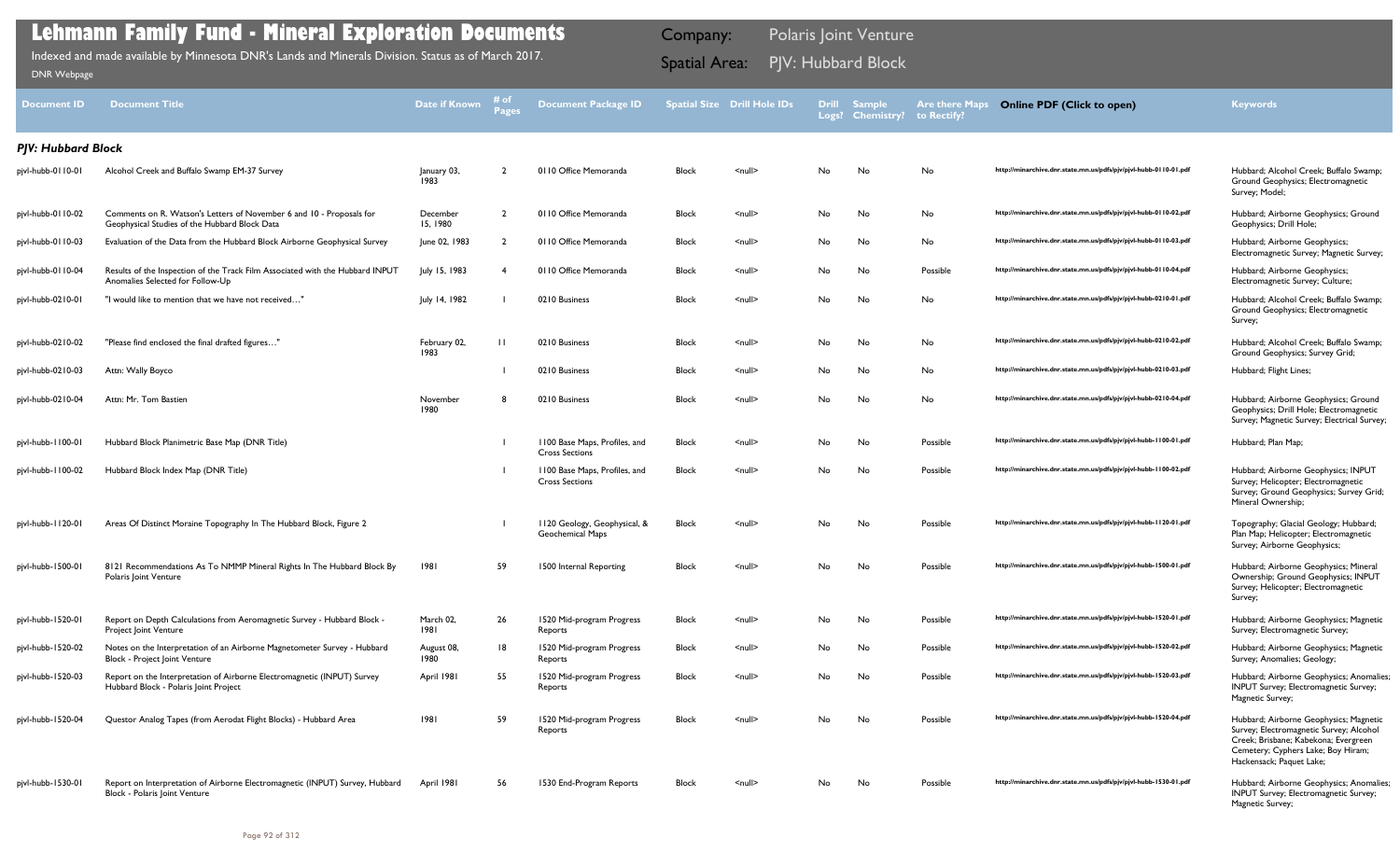| Document ID               | <b>Document Title</b>                                                                                   | Date if Known    | # of<br>Pages   | <b>Document Package ID</b>                         |              | <b>Spatial Size Drill Hole IDs</b> | <b>Drill</b> | Sample<br>Logs? Chemistry? to Rectify? | <b>Are there Maps</b>        | <b>Online PDF (Click to open)</b>                                | <b>Keywords</b>                                                                                                                                                                                            |
|---------------------------|---------------------------------------------------------------------------------------------------------|------------------|-----------------|----------------------------------------------------|--------------|------------------------------------|--------------|----------------------------------------|------------------------------|------------------------------------------------------------------|------------------------------------------------------------------------------------------------------------------------------------------------------------------------------------------------------------|
| <b>PJV: Hubbard Block</b> |                                                                                                         |                  |                 |                                                    |              |                                    |              |                                        |                              |                                                                  |                                                                                                                                                                                                            |
| pjvl-hubb-2112-01         | Preliminary Logistics Report for a Transient Electromagnetic Survey in Minnesota                        | July 1982        | 44              | 2112 Reports from Contractors                      | <b>Block</b> | $null$                             | No           | No                                     | Possible                     | http://minarchive.dnr.state.mn.us/pdfs/pjv/pjvl-hubb-2112-01.pdf | Hubbard; Electromagnetic Survey; Alcohol<br>Creek; Buffalo Swamp; Ground<br>Geophysics;                                                                                                                    |
| pjvl-hubb-2112-02         | Interpretation Report on a Time Domain Electromagnetic Survey Carried Out<br>Near Lake George Minnesota | December<br>1982 | 30              | 2112 Reports from Contractors                      | <b>Block</b> | $\leq$ null $\geq$                 | No           | No                                     | Possible                     | http://minarchive.dnr.state.mn.us/pdfs/pjv/pjvl-hubb-2112-02.pdf | Hubbard; Electromagnetic Survey; Alcohol<br>Creek; Buffalo Swamp; Ground<br>Geophysics;                                                                                                                    |
| pjvl-hubb-2213-01         | Hubbard Block with Aeromagnetic Contours (DNR Title)                                                    |                  |                 | 2213 A. Map: Magnetic Surveys                      | <b>Block</b> | $\leq$ null $\geq$                 | No           | No                                     | Possible                     | http://minarchive.dnr.state.mn.us/pdfs/pjv/pjvl-hubb-2213-01.pdf | Hubbard; Flight Lines; Magnetic Survey;<br>Airborne Geophysics;                                                                                                                                            |
| pjvl-hubb-2213-02         | Hubbard Flight Block - AEM                                                                              |                  |                 | 2213 A. Map: Magnetic Surveys                      | <b>Block</b> | $null$                             | No           | No                                     | Possible                     | http://minarchive.dnr.state.mn.us/pdfs/pjv/pjvl-hubb-2213-02.pdf | Hubbard; Magnetic Survey; Airborne<br>Geophysics;                                                                                                                                                          |
| pjvl-hubb-2213-03         | Hubbard Block Aeromagnetics                                                                             |                  |                 | 2213 A. Map: Magnetic Surveys                      | <b>Block</b> | $\leq$ null $\geq$                 | No           | No                                     | Possible                     | http://minarchive.dnr.state.mn.us/pdfs/pjv/pjvl-hubb-2213-03.pdf | Magnetic Survey; Airborne Geophysics;<br>Hubbard; Flight Lines; Contours; Paquet<br>Lake; Hackensack; Boy Hiram; Cyphers<br>Lake; Kabekona; Evergreen Cemetery;<br>Alcohol Creek; Buffalo Swamp; Brisbane; |
| pjvl-hubb-2214-01         | The Itasca Input Zone Figure I                                                                          |                  |                 | 2214 A. Map: Electromagnetic<br>Surveys            | <b>Block</b> | $\leq$ null $\geq$                 | No           | No                                     | Possible                     | http://minarchive.dnr.state.mn.us/pdfs/pjv/pjvl-hubb-2214-01.pdf | Airborne Geophysics; Electromagnetic<br>Survey; Magnetic Survey; INPUT Survey;<br>Contours; Hubbard;                                                                                                       |
| pjvl-hubb-2221-01         | Hubbard Flight Block - Gravity                                                                          |                  |                 | 2221 G. Map: Gravity Surveys                       | Block        | $null$                             | No           | No                                     | Possible                     | http://minarchive.dnr.state.mn.us/pdfs/pjv/pjvl-hubb-2221-01.pdf | Hubbard; Gravity Survey; Ground<br>Geophysics; Contours; Topography;                                                                                                                                       |
| pjvl-hubb-2310-01         | Questor Surveys Limited, Job No. 21067A, Flight No. 28 & 30                                             |                  |                 | 2310 Elevated/Aerial/Satellite<br>Profiles & Lines | <b>Block</b> | $null$                             | No           | No                                     | No                           | <null></null>                                                    | Hubbard; Airborne Geophysics; Flight<br>Lines; INPUT Survey; Electromagnetic<br>Survey;                                                                                                                    |
| pjvl-hubb-2310-02         | Questor Surveys Limited, Job No. 21067A, Flight No. 31                                                  |                  |                 | 2310 Elevated/Aerial/Satellite<br>Profiles & Lines | <b>Block</b> | $\leq$ null $\geq$                 | No           | No                                     | No                           | <null></null>                                                    | Hubbard; Airborne Geophysics; Flight<br>Lines; INPUT Survey; Electromagnetic<br>Survey;                                                                                                                    |
| pjvl-hubb-2310-03         | Questor Surveys Limited, Job No. 21067A, Flight No. 35                                                  |                  |                 | 2310 Elevated/Aerial/Satellite<br>Profiles & Lines | <b>Block</b> | $null$                             | No           | No                                     | No                           | <null></null>                                                    | Hubbard; Airborne Geophysics; Flight<br>Lines; INPUT Survey; Electromagnetic<br>Survey;                                                                                                                    |
| pjvl-hubb-2310-04         | Questor Survey Flight Line Copy, Hubbard Block (DNR Title)                                              |                  |                 | 2310 Elevated/Aerial/Satellite<br>Profiles & Lines | <b>Block</b> | $\leq$ null $\geq$                 | No.          | No                                     | No                           | <null></null>                                                    | Hubbard; Airborne Geophysics; Flight<br>Lines; INPUT Survey; Electromagnetic<br>Survey;                                                                                                                    |
| pjvl-hubb-2310-05         | Questor Survey Flight Line Copies, Hubbard Block (DNR Title)                                            |                  | -3              | 2310 Elevated/Aerial/Satellite<br>Profiles & Lines | Block        | $null$                             | No           | No                                     | No                           | <null></null>                                                    | Hubbard; Airborne Geophysics; Flight<br>Lines; INPUT Survey; Electromagnetic<br>Survey;                                                                                                                    |
| pjvl-hubb-2310-06         | Questor Survey Flight Line Copies, Hubbard Block (DNR Title)                                            |                  | $\overline{13}$ | 2310 Elevated/Aerial/Satellite<br>Profiles & Lines | <b>Block</b> | $\leq$ null $\geq$                 | No           | No                                     | $\operatorname{\mathsf{No}}$ | <null></null>                                                    | Hubbard; Airborne Geophysics; Flight<br>Lines; INPUT Survey; Electromagnetic<br>Survey;                                                                                                                    |
| pjvl-hubb-2310-07         | Questor Survey Flight Line Copies, Hubbard Block (DNR Title)                                            |                  | 19              | 2310 Elevated/Aerial/Satellite<br>Profiles & Lines | Block        | $\leq$ null $\geq$                 | No           | No                                     | $\operatorname{\mathsf{No}}$ | <null></null>                                                    | Hubbard; Airborne Geophysics; Flight<br>Lines; INPUT Survey; Electromagnetic<br>Survey;                                                                                                                    |
| pjvl-hubb-2310-08         | Questor Survey Flight Line Copies, Hubbard Block (DNR Title)                                            |                  | 21              | 2310 Elevated/Aerial/Satellite<br>Profiles & Lines | Block        | $null$                             | No           | No                                     | No                           | <null></null>                                                    | Hubbard; Airborne Geophysics; Flight<br>Lines; INPUT Survey; Electromagnetic<br>Survey;                                                                                                                    |
| pjvl-hubb-2310-09         | Questor Survey Flight Line Copies, Hubbard Block (DNR Title)                                            |                  | $ 9\rangle$     | 2310 Elevated/Aerial/Satellite<br>Profiles & Lines | Block        | $\leq$ null $\geq$                 | No           | No                                     | No                           | <null></null>                                                    | Hubbard; Airborne Geophysics; Flight<br>Lines; INPUT Survey; Electromagnetic<br>Survey;                                                                                                                    |

Indexed and made available by Minnesota DNR's Lands and Minerals Division. Status as of March 2017. **Spatial Area:** PJV: Hubbard Block ו[DNR Webpage](http://www.dnr.state.mn.us/lands_minerals/polaris/index.html)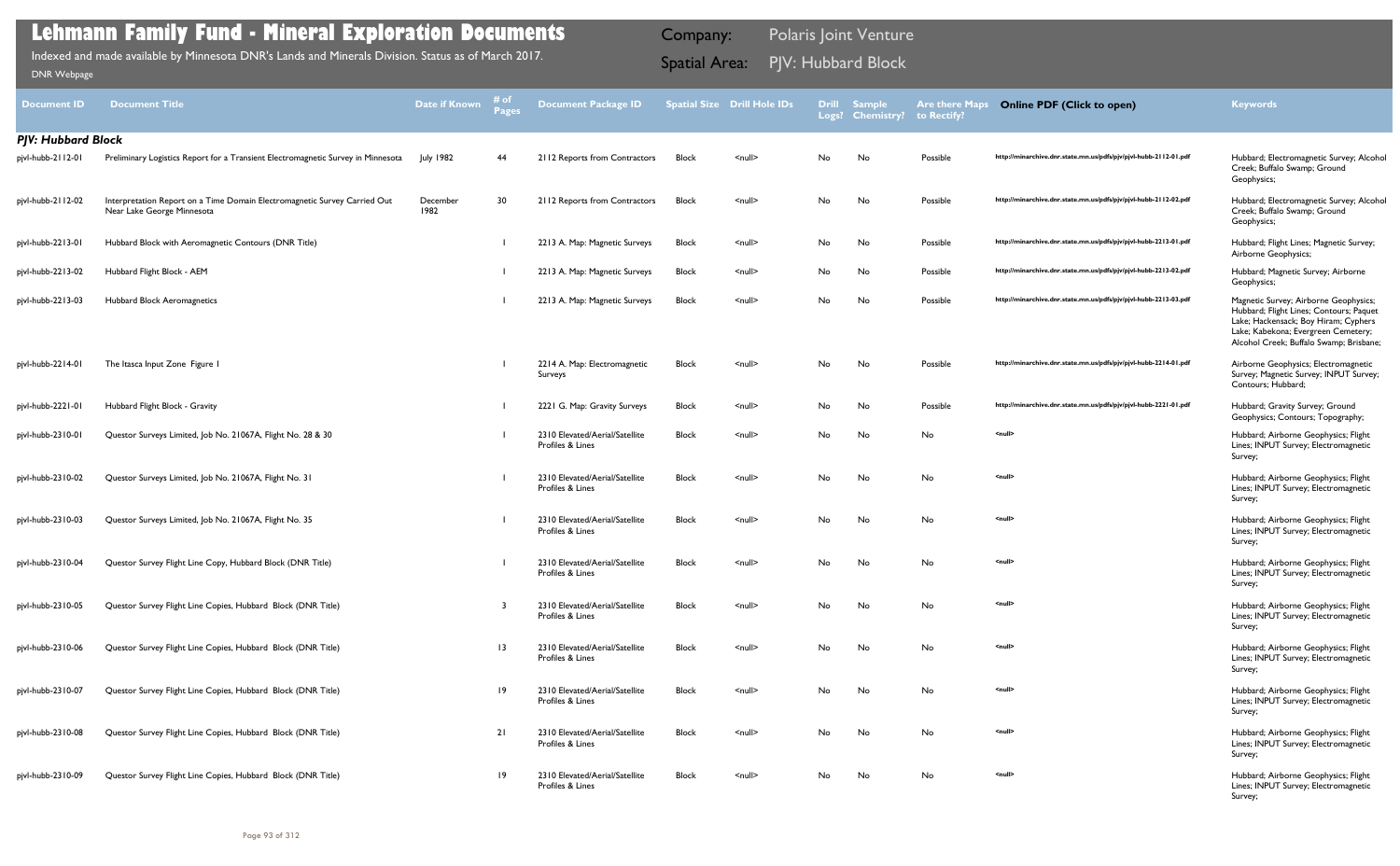| <b>Document ID</b>        | <b>Document Title</b>                                        | Date if Known | # of<br>Pages   | <b>Document Package ID</b>                         |              | <b>Spatial Size Drill Hole IDs</b> | <b>Drill</b><br>Logs? | <b>Sample</b><br><b>Chemistry?</b> | <b>Are there Maps</b><br>to Rectify? | <b>Online PDF (Click to open)</b>                                | <b>Keywords</b>                                                                                                                  |
|---------------------------|--------------------------------------------------------------|---------------|-----------------|----------------------------------------------------|--------------|------------------------------------|-----------------------|------------------------------------|--------------------------------------|------------------------------------------------------------------|----------------------------------------------------------------------------------------------------------------------------------|
| <b>PJV: Hubbard Block</b> |                                                              |               |                 |                                                    |              |                                    |                       |                                    |                                      |                                                                  |                                                                                                                                  |
| pjvl-hubb-2310-10         | Questor Survey Flight Line Copies, Hubbard Block (DNR Title) |               | $\Box$          | 2310 Elevated/Aerial/Satellite<br>Profiles & Lines | <b>Block</b> | $null$                             | No                    | No                                 | No                                   | <null></null>                                                    | Hubbard; Airborne Geophysics; Flight<br>Lines; INPUT Survey; Electromagnetic<br>Survey;                                          |
| pjvl-hubb-2310-11         | Questor Survey Flight Line Copies, Hubbard Block (DNR Title) |               | $\overline{13}$ | 2310 Elevated/Aerial/Satellite<br>Profiles & Lines | <b>Block</b> | $\leq$ null $\geq$                 | No                    | No                                 | No                                   | <null></null>                                                    | Hubbard; Airborne Geophysics; Flight<br>Lines; INPUT Survey; Electromagnetic<br>Survey;                                          |
| pjvl-hubb-2310-12         | Questor Survey Flight Line Copies, Hubbard Block (DNR Title) |               | 18              | 2310 Elevated/Aerial/Satellite<br>Profiles & Lines | <b>Block</b> | <null></null>                      | No                    | No                                 | No                                   | <null></null>                                                    | Hubbard; Airborne Geophysics; Flight<br>Lines; INPUT Survey; Electromagnetic<br>Survey;                                          |
| pjvl-hubb-2310-13         | Questor Survey Flight Line Copies, Hubbard Block (DNR Title) |               | 15              | 2310 Elevated/Aerial/Satellite<br>Profiles & Lines | <b>Block</b> | $\leq$ null $\geq$                 | No                    | No                                 | No                                   | <null></null>                                                    | Hubbard; Airborne Geophysics; Flight<br>Lines; INPUT Survey; Electromagnetic<br>Survey;                                          |
| pjvl-hubb-2310-14         | Questor Survey Flight Line Copies, Hubbard Block (DNR Title) |               |                 | 2310 Elevated/Aerial/Satellite<br>Profiles & Lines | <b>Block</b> | $\leq$ null $\geq$                 | No                    | No                                 | No                                   | <null></null>                                                    | Hubbard; Airborne Geophysics; Flight<br>Lines; INPUT Survey; Electromagnetic<br>Survey;                                          |
| pjvl-hubb-2310-15         | Questor Survey Flight Line Copies, Hubbard Block (DNR Title) |               |                 | 2310 Elevated/Aerial/Satellite<br>Profiles & Lines | <b>Block</b> | $\leq$ null $\geq$                 | No                    | No                                 | No                                   | <null></null>                                                    | Hubbard; Airborne Geophysics; Flight<br>Lines; INPUT Survey; Electromagnetic<br>Survey;                                          |
| pjvl-hubb-2310-16         | Questor Survey Flight Line Copies, Hubbard Block (DNR Title) |               |                 | 2310 Elevated/Aerial/Satellite<br>Profiles & Lines | <b>Block</b> | $null$                             | No                    | No                                 | No                                   | <null></null>                                                    | Hubbard; Airborne Geophysics; Flight<br>Lines; INPUT Survey; Electromagnetic<br>Survey;                                          |
| pjvl-hubb-2310-17         | Questor Survey Flight Line Copies, Hubbard Block (DNR Title) |               | -5              | 2310 Elevated/Aerial/Satellite<br>Profiles & Lines | <b>Block</b> | $\leq$ null $\geq$                 | No                    | No                                 | No                                   | <null></null>                                                    | Hubbard; Airborne Geophysics; Flight<br>Lines; INPUT Survey; Electromagnetic<br>Survey;                                          |
| pjvl-hubb-2310-18         | Questor Survey Flight Line Copies, Hubbard Block (DNR Title) |               |                 | 2310 Elevated/Aerial/Satellite<br>Profiles & Lines | <b>Block</b> | $null$                             | No                    | No                                 | No                                   | <null></null>                                                    | Hubbard; Airborne Geophysics; Flight<br>Lines; INPUT Survey; Electromagnetic<br>Survey;                                          |
| pjvl-hubb-2310-19         | Questor Survey Flight Line Copies, Hubbard Block (DNR Title) |               |                 | 2310 Elevated/Aerial/Satellite<br>Profiles & Lines | <b>Block</b> | $\leq$ null $\geq$                 | No                    | No                                 | No                                   | <null></null>                                                    | Hubbard; Airborne Geophysics; Flight<br>Lines; INPUT Survey; Electromagnetic<br>Survey;                                          |
| pjvl-hubb-2310-20         | Questor Survey Flight Line Copies, Hubbard Block (DNR Title) |               |                 | 2310 Elevated/Aerial/Satellite<br>Profiles & Lines | <b>Block</b> | $null$                             | No                    | No                                 | No                                   | <null></null>                                                    | Hubbard; Airborne Geophysics; Flight<br>Lines; INPUT Survey; Electromagnetic<br>Survey;                                          |
| pjvl-hubb-2310-21         | Questor Surveys Input E.M. Profiles Q21067 - 1980            | 1980          | 34              | 2310 Elevated/Aerial/Satellite<br>Profiles & Lines | Block        | $\leq$ null $\geq$                 | No                    | No                                 | No                                   | http://minarchive.dnr.state.mn.us/pdfs/pjv/pjvl-hubb-2310-21.pdf | Hubbard; Airborne Geophysics; Flight<br>Lines; INPUT Survey; Electromagnetic<br>Survey; Log Normalized Data; Magnetic<br>Survey; |
| pjvl-hubb-2310-22         | Questor Surveys Input E.M. Profiles Q21067 - 1980            | 1980          | -40             | 2310 Elevated/Aerial/Satellite<br>Profiles & Lines | <b>Block</b> | $\leq$ null $\geq$                 | No                    | No                                 | No                                   | http://minarchive.dnr.state.mn.us/pdfs/pjv/pjvl-hubb-2310-22.pdf | Hubbard; Airborne Geophysics; Flight<br>Lines; INPUT Survey; Electromagnetic<br>Survey; Log Normalized Data; Magnetic<br>Survey; |
| pjvl-hubb-2310-23         | Questor Surveys Input E.M. Profiles Q21067 - 1980            | 1980          | -40             | 2310 Elevated/Aerial/Satellite<br>Profiles & Lines | <b>Block</b> | $\leq$ null $\geq$                 | No                    | No                                 | No                                   | http://minarchive.dnr.state.mn.us/pdfs/pjv/pjvl-hubb-2310-23.pdf | Hubbard; Airborne Geophysics; Flight<br>Lines; INPUT Survey; Electromagnetic<br>Survey; Log Normalized Data; Magnetic<br>Survey; |
| pjvl-hubb-2310-24         | Questor Surveys Input E.M. Profiles Q21067 - 1980            | 1980          | 40              | 2310 Elevated/Aerial/Satellite<br>Profiles & Lines | Block        | $null$                             | No                    | No                                 | No                                   | http://minarchive.dnr.state.mn.us/pdfs/pjv/pjvl-hubb-2310-24.pdf | Hubbard; Airborne Geophysics; Flight<br>Lines; INPUT Survey; Electromagnetic<br>Survey; Log Normalized Data; Magnetic<br>Survey; |

Indexed and made available by Minnesota DNR's Lands and Minerals Division. Status as of March 2017. **Spatial Area:** PJV: Hubbard Block ו[DNR Webpage](http://www.dnr.state.mn.us/lands_minerals/polaris/index.html)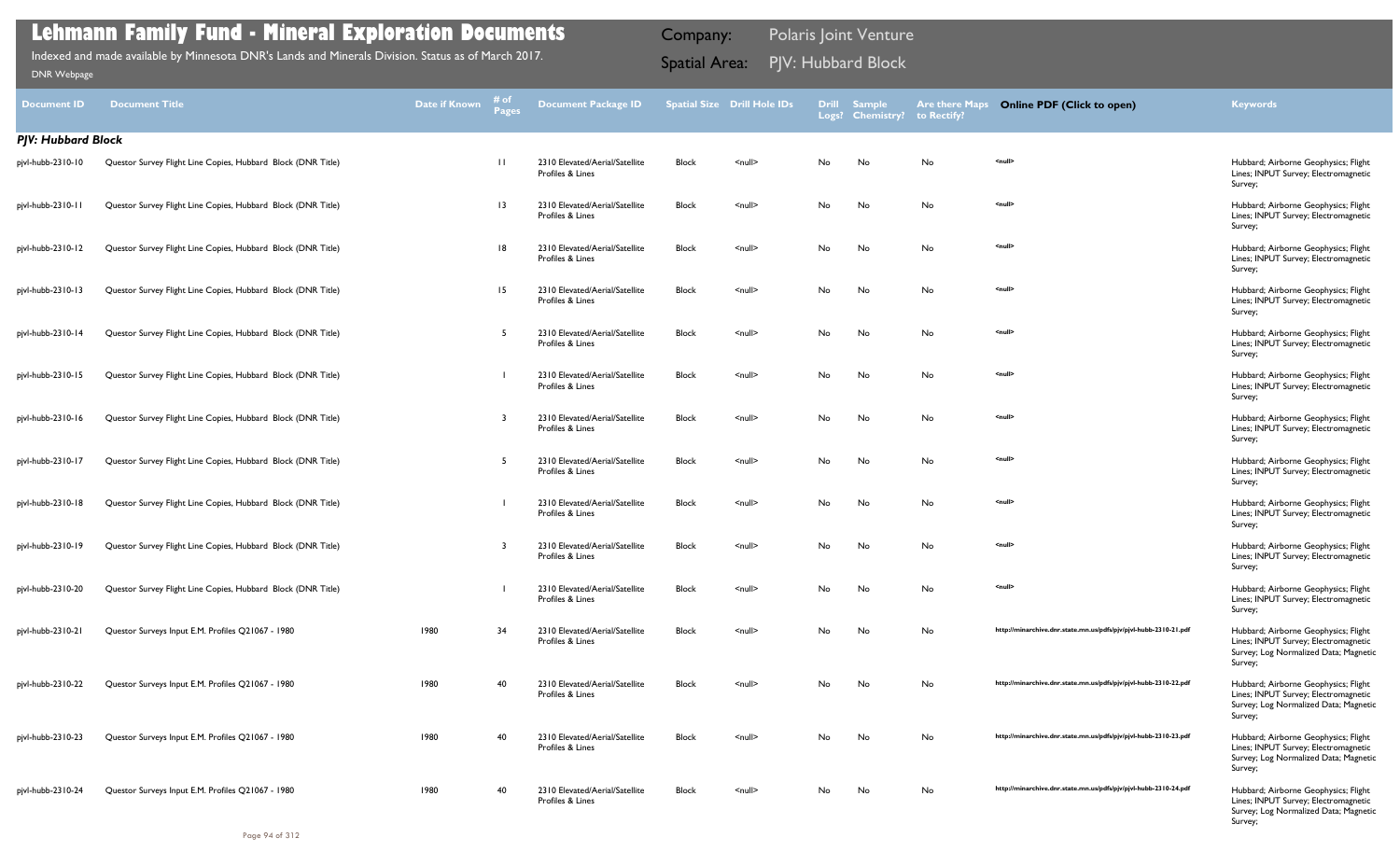| <b>Document ID</b>        | <b>Document Title</b>                             | <b>Date if Known</b> | # of<br><b>Pages</b> | <b>Document Package ID</b>                         |              | <b>Spatial Size Drill Hole IDs</b> |     | Drill Sample<br>Logs? Chemistry? to Rectify? | <b>Are there Maps</b> | <b>Online PDF (Click to open)</b>                                | <b>Keywords</b>                                                                                                                                |
|---------------------------|---------------------------------------------------|----------------------|----------------------|----------------------------------------------------|--------------|------------------------------------|-----|----------------------------------------------|-----------------------|------------------------------------------------------------------|------------------------------------------------------------------------------------------------------------------------------------------------|
| <b>PJV: Hubbard Block</b> |                                                   |                      |                      |                                                    |              |                                    |     |                                              |                       |                                                                  |                                                                                                                                                |
| pjvl-hubb-2310-25         | Questor Surveys Input E.M. Profiles Q21067 - 1980 | 1980                 | 20                   | 2310 Elevated/Aerial/Satellite<br>Profiles & Lines | <b>Block</b> | $\leq$ null $\geq$                 | No. | No                                           | No                    | http://minarchive.dnr.state.mn.us/pdfs/pjv/pjvl-hubb-2310-25.pdf | Hubbard; Airborne Geophysics; Flight<br>Lines; INPUT Survey; Electromagnetic<br>Survey; Log Normalized Data; Magnetic<br>Survey;               |
| pjvl-hubb-2310-26         | Questor Surveys Input E.M. Profiles Q21067 - 1980 | 1980                 | 20                   | 2310 Elevated/Aerial/Satellite<br>Profiles & Lines | <b>Block</b> | $\leq$ null $\geq$                 | No  | No                                           | No                    | http://minarchive.dnr.state.mn.us/pdfs/pjv/pjvl-hubb-2310-26.pdf | Hubbard; Airborne Geophysics; Flight<br>Lines; INPUT Survey; Electromagnetic<br>Survey; Log Normalized Data; Magnetic<br>Survey;               |
| pjvl-hubb-2310-27         | Questor Surveys Input E.M. Profiles Q21067 - 1980 | 1980                 | 20                   | 2310 Elevated/Aerial/Satellite<br>Profiles & Lines | Block        | $\leq$ null $\geq$                 | No. | No                                           | No                    | http://minarchive.dnr.state.mn.us/pdfs/pjv/pjvl-hubb-2310-27.pdf | Hubbard; Airborne Geophysics; Flight<br>Lines; INPUT Survey; Electromagnetic<br>Survey; Log Normalized Data; Magnetic<br>Survey;               |
| pjvl-hubb-2310-28         | Questor Surveys Input E.M. Profiles Q21067 - 1980 | 1980                 | 24                   | 2310 Elevated/Aerial/Satellite<br>Profiles & Lines | Block        | $\leq$ null $\geq$                 | No. | No                                           | No                    | http://minarchive.dnr.state.mn.us/pdfs/pjv/pjvl-hubb-2310-28.pdf | Hubbard; Airborne Geophysics; Flight<br>Lines; INPUT Survey; Electromagnetic<br>Survey; Log Normalized Data; Magnetic<br>Survey;               |
| pjvl-hubb-2310-29         | Questor Surveys Input E.M. Profiles Q21067 - 1980 | 1980                 | 23                   | 2310 Elevated/Aerial/Satellite<br>Profiles & Lines | Block        | $\leq$ null $\geq$                 | No. | No                                           | No                    | http://minarchive.dnr.state.mn.us/pdfs/pjv/pjvl-hubb-2310-29.pdf | Hubbard; Airborne Geophysics; Flight<br>Lines; INPUT Survey; INPUT Survey;<br>Electromagnetic Survey; Log Normalized<br>Data; Magnetic Survey; |
| pjvl-hubb-2310-30         | Questor Surveys Input E.M. Profiles Q21067 - 1980 | 1980                 | 44                   | 2310 Elevated/Aerial/Satellite<br>Profiles & Lines | Block        | $\leq$ null $\geq$                 | No. | No                                           | No                    | http://minarchive.dnr.state.mn.us/pdfs/pjv/pjvl-hubb-2310-30.pdf | Hubbard; Airborne Geophysics; Flight<br>Lines; INPUT Survey; Electromagnetic<br>Survey; Log Normalized Data; Magnetic<br>Survey;               |
| pjvl-hubb-2310-31         | Questor Surveys Input E.M. Profiles Q21067 - 1980 | 1980                 | 54                   | 2310 Elevated/Aerial/Satellite<br>Profiles & Lines | <b>Block</b> | $\leq$ null $\geq$                 | No. | No                                           | No                    | http://minarchive.dnr.state.mn.us/pdfs/pjv/pjvl-hubb-2310-31.pdf | Hubbard; Airborne Geophysics; Flight<br>Lines; INPUT Survey; Electromagnetic<br>Survey; Log Normalized Data; Magnetic<br>Survey;               |
| pjvl-hubb-2310-32         | Questor Surveys Input E.M. Profiles Q21067 - 1980 | 1980                 | 69                   | 2310 Elevated/Aerial/Satellite<br>Profiles & Lines | <b>Block</b> | $\leq$ null $\geq$                 | No. | No                                           | No                    | http://minarchive.dnr.state.mn.us/pdfs/pjv/pjvl-hubb-2310-32.pdf | Hubbard; Airborne Geophysics; Flight<br>Lines; INPUT Survey; Electromagnetic<br>Survey; Log Normalized Data; Magnetic<br>Survey;               |
| pjvl-hubb-2310-33         | Questor Surveys Input E.M. Profiles Q21067 - 1980 | 1980                 | 71                   | 2310 Elevated/Aerial/Satellite<br>Profiles & Lines | <b>Block</b> | $\leq$ null $\geq$                 | No  | No                                           | No                    | http://minarchive.dnr.state.mn.us/pdfs/pjv/pjvl-hubb-2310-33.pdf | Hubbard; Airborne Geophysics; Flight<br>Lines; INPUT Survey; Electromagnetic<br>Survey; Log Normalized Data; Magnetic<br>Survey;               |
| pjvl-hubb-2310-34         | Questor Surveys Input E.M. Profiles Q21067 - 1980 | 1980                 | 60                   | 2310 Elevated/Aerial/Satellite<br>Profiles & Lines | <b>Block</b> | $\leq$ null $\geq$                 | No. | No                                           | No                    | http://minarchive.dnr.state.mn.us/pdfs/pjv/pjvl-hubb-2310-34.pdf | Hubbard; Airborne Geophysics; Flight<br>Lines; INPUT Survey; Electromagnetic<br>Survey; Log Normalized Data; Magnetic<br>Survey;               |
| pjvl-hubb-2310-35         | Questor Surveys Input E.M. Profiles Q21067 - 1980 | #N/A                 | 60                   | 2310 Elevated/Aerial/Satellite<br>Profiles & Lines | Block        | $\leq$ null $\geq$                 | No  | No                                           | No                    | http://minarchive.dnr.state.mn.us/pdfs/pjv/pjvl-hubb-2310-35.pdf | Hubbard; Airborne Geophysics; Flight<br>Lines; INPUT Survey; Electromagnetic<br>Survey; Log Normalized Data; Magnetic<br>Survey;               |
| pjvl-hubb-2310-36         | Questor Surveys Input E.M. Profiles Q21067 - 1980 | 1980                 | 62                   | 2310 Elevated/Aerial/Satellite<br>Profiles & Lines | Block        | $null$                             | No  | No                                           | No                    | http://minarchive.dnr.state.mn.us/pdfs/pjv/pjvl-hubb-2310-36.pdf | Hubbard; Airborne Geophysics; Flight<br>Lines; INPUT Survey; Electromagnetic<br>Survey; Log Normalized Data; Magnetic<br>Survey;               |
| pjvl-hubb-2310-37         | Questor Surveys Input E.M. Profiles Q21067 - 1980 | 1980                 | 31                   | 2310 Elevated/Aerial/Satellite<br>Profiles & Lines | <b>Block</b> | $\leq$ null $\geq$                 | No. | No                                           | No                    | http://minarchive.dnr.state.mn.us/pdfs/pjv/pjvl-hubb-2310-37.pdf | Hubbard; Airborne Geophysics; Flight<br>Lines; INPUT Survey; Electromagnetic<br>Survey; Log Normalized Data; Magnetic                          |

Indexed and made available by Minnesota DNR's Lands and Minerals Division. Status as of March 2017. **Spatial Area:** PJV: Hubbard Block ו[DNR Webpage](http://www.dnr.state.mn.us/lands_minerals/polaris/index.html)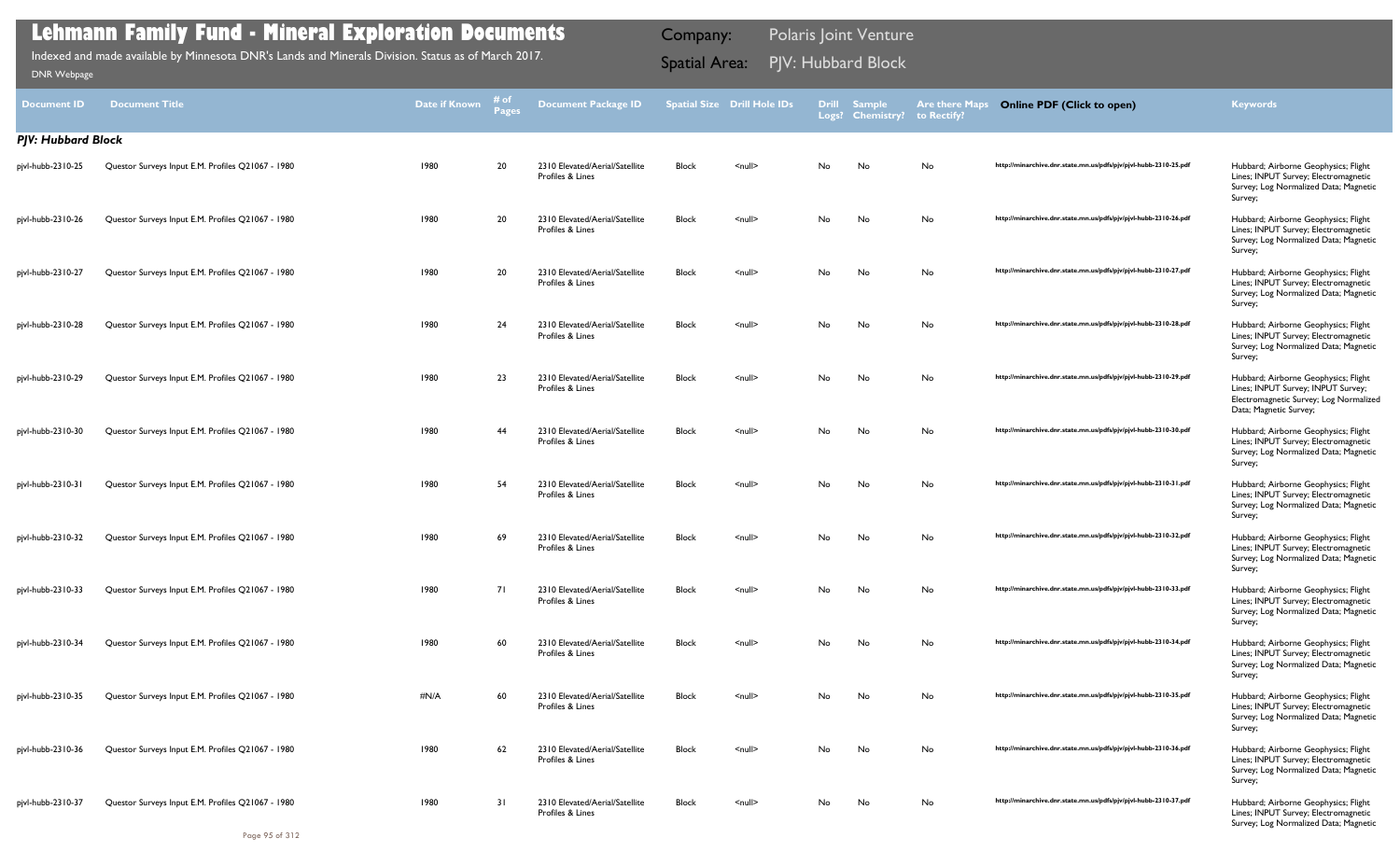| <b>Document ID</b>        | <b>Document Title</b>                                    | Date if Known        | # of<br>Pages | Document Package ID                                |              | <b>Spatial Size Drill Hole IDs</b> |           | <b>Drill Sample</b><br>Logs? Chemistry? | <b>Are there Maps</b><br>to Rectify? | <b>Online PDF (Click to open)</b>                                | <b>Keywords</b>                                                                                                                                   |
|---------------------------|----------------------------------------------------------|----------------------|---------------|----------------------------------------------------|--------------|------------------------------------|-----------|-----------------------------------------|--------------------------------------|------------------------------------------------------------------|---------------------------------------------------------------------------------------------------------------------------------------------------|
| <b>PJV: Hubbard Block</b> |                                                          |                      |               |                                                    |              |                                    |           |                                         |                                      |                                                                  |                                                                                                                                                   |
|                           |                                                          |                      |               |                                                    |              |                                    |           |                                         |                                      |                                                                  | Survey;                                                                                                                                           |
| pjvl-hubb-2310-38         | Questor Job # 21067 Flights - 28, 30, 31, 34, 35, 39, 41 |                      |               | 2310 Elevated/Aerial/Satellite<br>Profiles & Lines | <b>Block</b> | $\leq$ null $\geq$                 | <b>No</b> | No                                      | No                                   | <null></null>                                                    | Airborne Geophysics; Hubbard; Flight<br>Lines; Electromagnetic Survey; Magnetic<br>Survey; INPUT Survey;                                          |
| pjvl-hubb-2311-01         | Questor Surveys Limited, Area No. 21067, Flight No. 28   | January 30,<br>1980  |               | 2311 A. Prof: Photography                          | Block        | $\leq$ null $\geq$                 | No        | No                                      | No                                   | $\leq$ null $\geq$                                               | Airborne Geophysics; Hubbard; Flight<br>Lines; INPUT Survey; Photography;                                                                         |
| pjvl-hubb-2311-02         | Questor Surveys Limited, Area No. 21067, Flight No. 30   | January 31,<br>1980  |               | 2311 A. Prof: Photography                          | Block        | $\leq$ null $\geq$                 | No        | No                                      | No                                   | <null></null>                                                    | Airborne Geophysics; Hubbard; Flight<br>Lines; INPUT Survey; Photography;                                                                         |
| pjvl-hubb-2311-03         | Questor Surveys Limited, Area No. 21067, Flight No. 31   | February 02,<br>1980 |               | 2311 A. Prof: Photography                          | Block        | $\leq$ null $\geq$                 | No        | No                                      | No                                   | $null$                                                           | Airborne Geophysics; Hubbard; Flight<br>Lines; INPUT Survey; Photography;                                                                         |
| pjvl-hubb-2311-04         | Questor Surveys Limited, Area No. 21067, Flight No. 34   | February 05,<br>1980 |               | 2311 A. Prof: Photography                          | <b>Block</b> | $\leq$ null $\geq$                 | No        | No                                      | No                                   | <null></null>                                                    | Airborne Geophysics; Hubbard; Flight<br>Lines; INPUT Survey; Photography;                                                                         |
| pjvl-hubb-2311-05         | Questor Surveys Limited, Area No. 21067, Flight No. 35   | February 08,<br>1980 |               | 2311 A. Prof: Photography                          | <b>Block</b> | $\leq$ null $\geq$                 | No        | No                                      | No                                   | <null></null>                                                    | Airborne Geophysics; Hubbard; Flight<br>Lines; INPUT Survey; Photography;                                                                         |
| pjvl-hubb-4200-01         | Hubbard Block Index Map Figure I                         |                      |               | 4200 Maps                                          | <b>Block</b> | $\leq$ null $\geq$                 | No        | No                                      | Possible                             | http://minarchive.dnr.state.mn.us/pdfs/pjv/pjvl-hubb-4200-01.pdf | Hubbard; Airborne Geophysics; Anomalies;<br><b>INPUT Survey</b> ; Helicopter; Mineral<br>Ownership; Electromagnetic Survey;<br>Ground Geophysics; |
| pjvl-hubb-4200-02         | Hubbard Block Index Map                                  |                      |               | 4200 Maps                                          | <b>Block</b> | $\leq$ null $\geq$                 | No        | No                                      | Possible                             | http://minarchive.dnr.state.mn.us/pdfs/pjv/pjvl-hubb-4200-02.pdf | Hubbard; Helicopter; INPUT Survey;<br>Electromagnetic Survey; Airborne<br>Geophysics; Plan Map;                                                   |

Indexed and made available by Minnesota DNR's Lands and Minerals Division. Status as of March 2017. **Spatial Area:** PJV: Hubbard Block ו[DNR Webpage](http://www.dnr.state.mn.us/lands_minerals/polaris/index.html)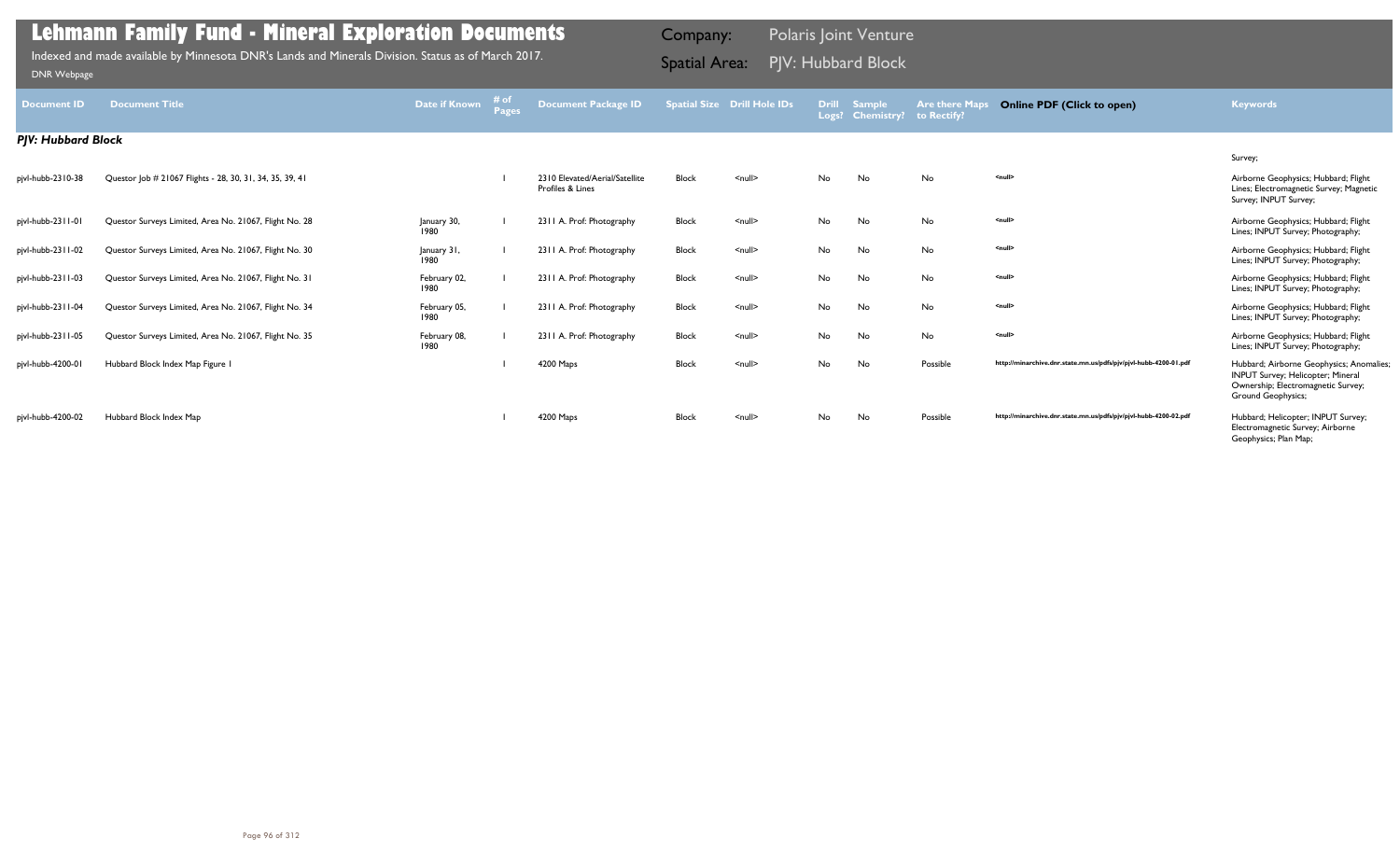| DNR Webpage                 | Lehmann Family Fund - Mineral Exploration Documents<br>Indexed and made available by Minnesota DNR's Lands and Minerals Division. Status as of March 2017. |              |                                                                               | Company:<br><b>Spatial Area:</b> |                    |     | <b>Polaris Joint Venture</b>                 | PJV: Hubbard Block, A-Frame |
|-----------------------------|------------------------------------------------------------------------------------------------------------------------------------------------------------|--------------|-------------------------------------------------------------------------------|----------------------------------|--------------------|-----|----------------------------------------------|-----------------------------|
| <b>Document ID</b>          | <b>Document Title</b>                                                                                                                                      |              | Date if Known # <sup>of</sup> Document Package ID Spatial Size Drill Hole IDs |                                  |                    |     | Drill Sample<br>Logs? Chemistry? to Rectify? | <b>Are there Maps</b>       |
| PJV: Hubbard Block, A-Frame |                                                                                                                                                            |              |                                                                               |                                  |                    |     |                                              |                             |
| pivl-afrm-2323-01           | A-Frame, Horizontal Loop EM Survey                                                                                                                         | May 21, 1981 | 2323 G. Prof: Electromagnetic<br>Surveys                                      | Sub block                        | $\leq$ null $\geq$ | No. | No                                           | Possible                    |

## **Online PDF (Click to open) Keywords**

http://minarchive.dnr.state.mn.us/pdfs/pjv/pjvl-afrm-2323-01.pdf

Hubbard; A-Frame; Ground Geophysics;<br>Electromagnetic Survey; Topography;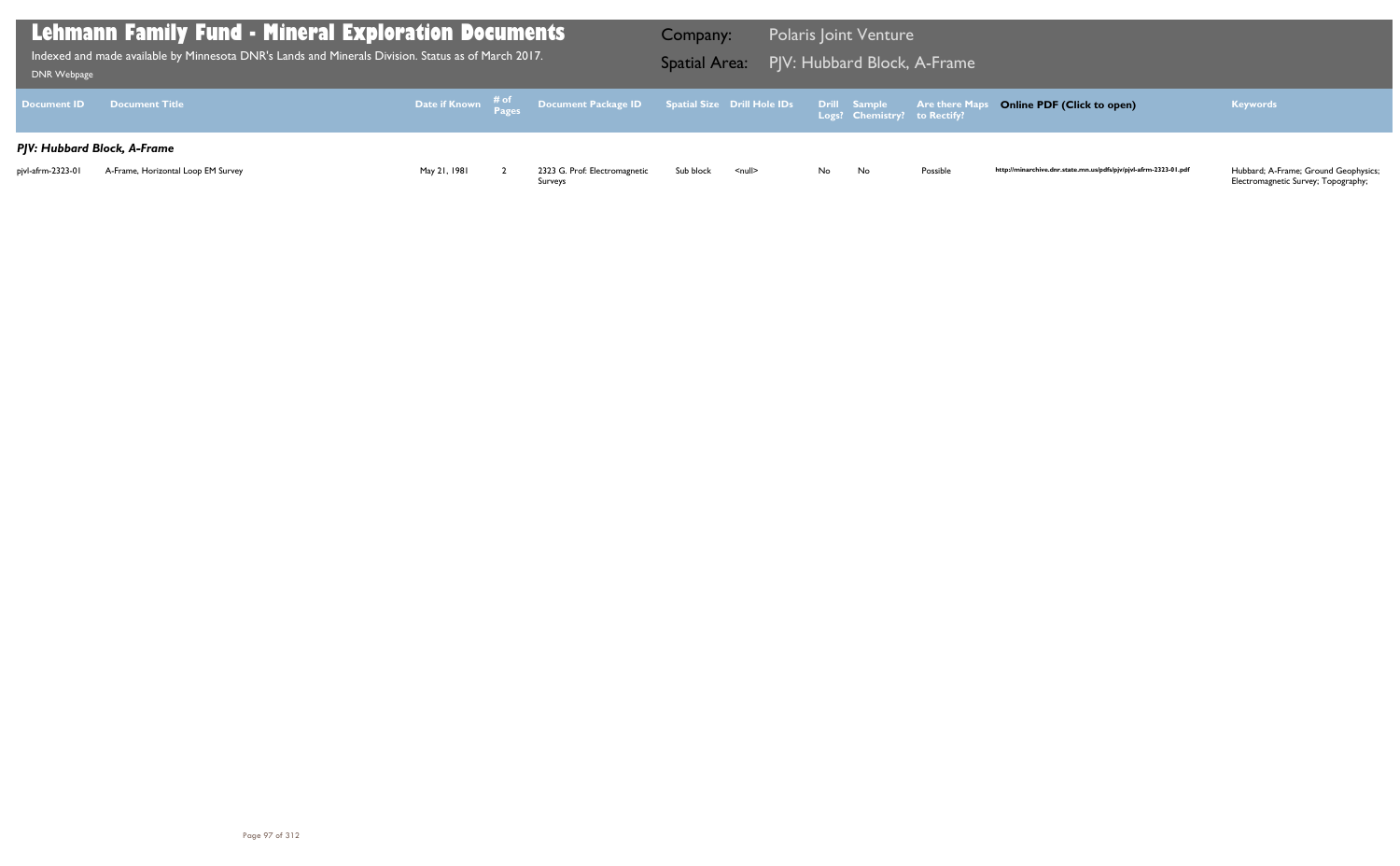|                  | atial Size Drill Hole IDs | <b>Drill</b><br>Logs? | <b>Sample</b><br><b>Chemistry?</b> | <b>Are there Maps</b><br>to Rectify? | <b>Online PDF (Click to open)</b>                                | <b>Keywords</b>                                                                                                 |
|------------------|---------------------------|-----------------------|------------------------------------|--------------------------------------|------------------------------------------------------------------|-----------------------------------------------------------------------------------------------------------------|
|                  |                           |                       |                                    |                                      |                                                                  |                                                                                                                 |
| <b>Block</b>     | $\leq$ null $\geq$        | No                    | No                                 | Possible                             | http://minarchive.dnr.state.mn.us/pdfs/pjv/pjvl-h01_-1120-01.pdf | Hubbard; Airborne Geophysics;<br>Photomosaic; Geology; INPUT Survey;                                            |
| Anomaly<br>Block | $\leq$ null $\geq$        | <b>No</b>             | No                                 | Possible                             | http://minarchive.dnr.state.mn.us/pdfs/pjv/pjvl-h01_-2213-01.pdf | Contours; Flight Lines; Hubbard; Airborne<br>Geophysics; Magnetic Survey;                                       |
| Anomaly<br>Block | $null$                    | No                    | No                                 | Possible                             | http://minarchive.dnr.state.mn.us/pdfs/pjv/pjvl-h01_-2213-02.pdf | Contours; Flight Lines; Hubbard; Airborne<br>Geophysics; Magnetic Survey; Photomosaic;                          |
| Anomaly<br>Block | $\leq$ null $\geq$        | No                    | No                                 | Possible                             | http://minarchive.dnr.state.mn.us/pdfs/pjv/pjvl-h01_-2213-03.pdf | Geophysics; Magnetic Survey; Hubbard;<br><b>INPUT Survey; Conductor; Geology;</b>                               |
| Anomaly<br>Block | $\leq$ null $\geq$        | No                    | No                                 | Possible                             | http://minarchive.dnr.state.mn.us/pdfs/pjv/pjvl-h01_-2213-04.pdf | Hubbard; Geology; Magnetic Survey;<br>Anomalies;                                                                |
| Anomaly<br>Block | $\leq$ null $\geq$        | No                    | No                                 | Possible                             | http://minarchive.dnr.state.mn.us/pdfs/pjv/pjvl-h01_-2214-01.pdf | Airborne Geophysics; Anomalies; INPUT<br>Survey; Flight Lines; Photomosaic;<br>Electromagnetic Survey; Hubbard; |

| <b>Document ID</b> | <b>Document Title</b>                                                                            | <b>Date if Known</b> | # of<br><b>Pages</b> | <b>Document Package ID</b>                              |                         | <b>Spatial Size Drill Hole IDs</b> | <b>Drill</b> | <b>Sample</b><br>Logs? Chemistry? | <b>Are there Maps</b><br>to Rectify? |
|--------------------|--------------------------------------------------------------------------------------------------|----------------------|----------------------|---------------------------------------------------------|-------------------------|------------------------------------|--------------|-----------------------------------|--------------------------------------|
|                    | PJV: Hubbard Block, Hubbard Area I                                                               |                      |                      |                                                         |                         |                                    |              |                                   |                                      |
| pjvl-h01_-1120-01  | Hubbard Project Map 1 of 8                                                                       |                      |                      | 1120 Geology, Geophysical, &<br><b>Geochemical Maps</b> | <b>Block</b>            | $\leq$ null $\geq$                 | No           | No                                | Possible                             |
| pjvl-h01_-2213-01  | Hubbard Project Isomagnetic Interval Map 1 Of 8 21067 Block A                                    |                      |                      | 2213 A. Map: Magnetic Surveys                           | Anomaly<br><b>Block</b> | $null$                             | No           | No                                | Possible                             |
| pjvl-h01_-2213-02  | Questor Surveys Limited Airborne Magnetometer Survey Hubbard Project Map<br>1 0f 8 21067 Block A | June 1980            |                      | 2213 A. Map: Magnetic Surveys                           | Anomaly<br><b>Block</b> | $null$                             | No           | No                                | Possible                             |
| pjvl-h01_-2213-03  | Hubbard Block, Minnesota, USA Magnetic Interpretation, Map I, Drawing P<br>$355 - 1$             | July 1980            |                      | 2213 A. Map: Magnetic Surveys                           | Anomaly<br><b>Block</b> | $null$                             | No           | <b>No</b>                         | Possible                             |
| pjvl-h01_-2213-04  | Map 1: Hubbard Block, Minnesota, U.S.A. Magnetic Interpretation                                  | <b>July 1980</b>     |                      | 2213 A. Map: Magnetic Surveys                           | Anomaly<br><b>Block</b> | $\leq$ null $\geq$                 | No           | No                                | Possible                             |
| pjvl-h01 -2214-01  | Questor Surveys Limited Airborne Mk VI INPUT Survey Hubbard Project Map I<br>0f 8 21067 Block A  | June 1980            |                      | 2214 A. Map: Electromagnetic<br>Surveys                 | Anomaly<br><b>Block</b> | $null$                             | No           | No                                | Possible                             |

Indexed and made available by Minnesota DNR's Lands and Minerals Division. Status as of March 2017. **Spatial Area:** PJV: Hubbard Block, Hubbard Area 1 Indexed and made available by Minnesota DNR's Lands and Minerals Divisi Indexed and made available by Minnesota DNR's Lands and Minerals Division. Status as of March 2017.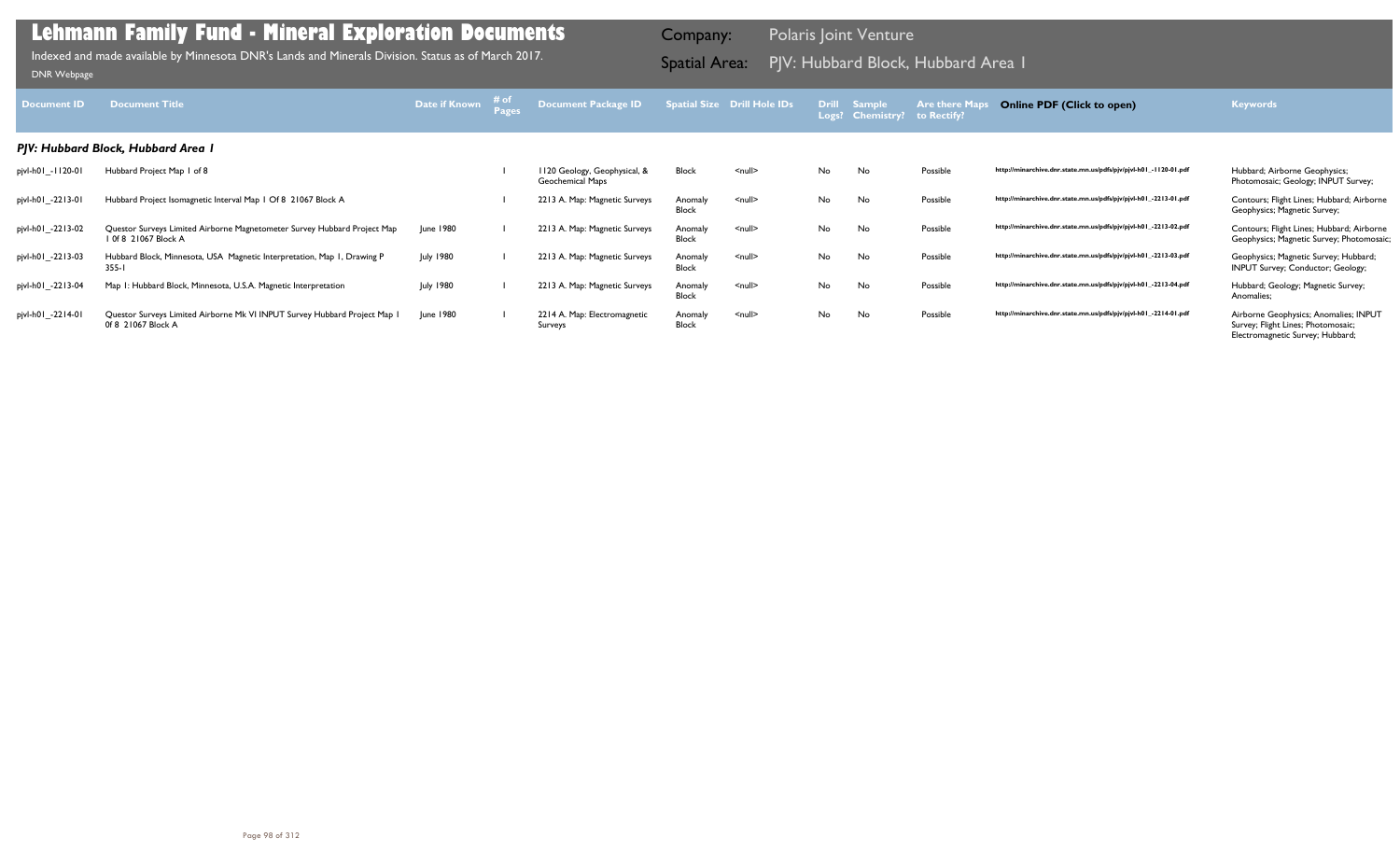| Lehmann Family Fund - Mineral Exploration Documents<br>$\mid$ Indexed and made available by Minnesota DNR's Lands and Minerals Division. Status as of March 2017. $\mid$<br>DNR Webpage |                                                                                           |              |  |                                                                                                | Company:  |               |      | <b>Polaris Joint Venture</b> |          | Spatial Area: PJV: Hubbard Block, Hubbard Area I, Root Cellar    |                                                                                 |
|-----------------------------------------------------------------------------------------------------------------------------------------------------------------------------------------|-------------------------------------------------------------------------------------------|--------------|--|------------------------------------------------------------------------------------------------|-----------|---------------|------|------------------------------|----------|------------------------------------------------------------------|---------------------------------------------------------------------------------|
| <b>Document ID</b>                                                                                                                                                                      | <b>Document Title</b>                                                                     |              |  | Date if Known # of Document Package ID Spatial Size Drill Hole IDs Drill Sample Are there Maps |           |               |      |                              |          | <b>Online PDF (Click to open)</b>                                | <b>Keywords</b>                                                                 |
| pjvl-root-2323-01                                                                                                                                                                       | PJV: Hubbard Block, Hubbard Area I, Root Cellar<br>Root Cellar, Horizontal Loop EM Survey | May 22, 1981 |  | 2323 G. Prof: Electromagnetic<br>Surveys                                                       | Sub block | <null></null> | No l | No                           | Possible | http://minarchive.dnr.state.mn.us/pdfs/pjv/pjvl-root-2323-01.pdf | Hubbard; Root Cellar; Ground Geophysics;<br>Electromagnetic Survey; Topography; |

## Area 1, Root Cellar

## **Online PDF (Click to open) Keywords**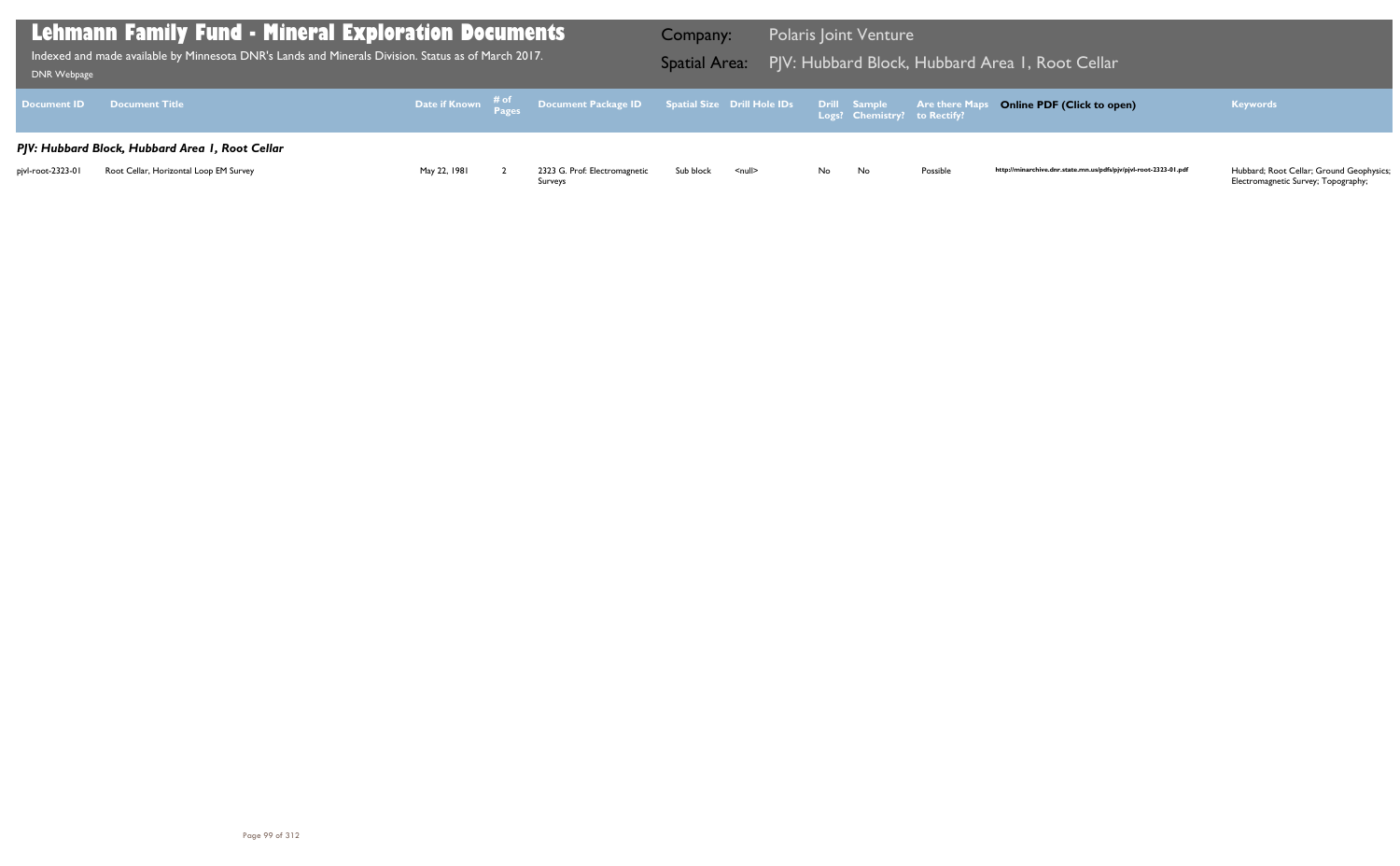| Document <b>ID</b> | <b>Document Title</b>                                                                            | Date if Known # of | Document Package ID                                     |                         | <b>Spatial Size Drill Hole IDs</b> |    | Drill Sample<br>Logs? Chemistry? to Rectify? | <b>Are there Map</b> | <b>Online PDF (Click to open)</b>                                | <b>Keywords</b>                                                                                                 |
|--------------------|--------------------------------------------------------------------------------------------------|--------------------|---------------------------------------------------------|-------------------------|------------------------------------|----|----------------------------------------------|----------------------|------------------------------------------------------------------|-----------------------------------------------------------------------------------------------------------------|
|                    | PJV: Hubbard Block, Hubbard Area 2                                                               |                    |                                                         |                         |                                    |    |                                              |                      |                                                                  |                                                                                                                 |
| pjvl-h02_-1120-01  | Hubbard Project Map 2 of 8                                                                       |                    | 1120 Geology, Geophysical, &<br><b>Geochemical Maps</b> | Anomaly<br><b>Block</b> | <null></null>                      | No | No                                           | Possible             | http://minarchive.dnr.state.mn.us/pdfs/pjv/pjvl-h02_-1120-01.pdf | Hubbard; Airborne Geophysics;<br>Photomosaic; Geology; INPUT Survey;                                            |
| pjvl-h02_-2213-01  | Hubbard Project Isomagnetic Interval Map 2 Of 8 21067 Block A                                    |                    | 2213 A. Map: Magnetic Surveys                           | Anomaly<br>Block        | <null></null>                      | No | No                                           | Possible             | http://minarchive.dnr.state.mn.us/pdfs/pjv/pjvl-h02_-2213-01.pdf | Contours; Flight Lines; Hubbard; Airborne<br>Geophysics; Magnetic Survey;                                       |
| pjvl-h02_-2213-02  | Questor Surveys Limited Airborne Magnetometer Survey Hubbard Project Map<br>2 0f 8 21067 Block A | June 1980          | 2213 A. Map: Magnetic Surveys                           | Anomaly<br><b>Block</b> | <null></null>                      | No | No                                           | Possible             | http://minarchive.dnr.state.mn.us/pdfs/pjv/pjvl-h02_-2213-02.pdf | Contours; Flight Lines; Hubbard; Airborne<br>Geophysics; Magnetic Survey; Photomosaic;                          |
| pjvl-h02_-2214-01  | Questor Surveys Limited Airborne Mk VI INPUT Survey Hubbard Project Map 2<br>0f 8 21067 Block A  | June 1980          | 2214 A. Map: Electromagnetic<br>Surveys                 | Anomaly<br><b>Block</b> | <null></null>                      | No | No                                           | Possible             | http://minarchive.dnr.state.mn.us/pdfs/pjv/pjvl-h02_-2214-01.pdf | Airborne Geophysics; Anomalies; INPUT<br>Survey; Flight Lines; Photomosaic;<br>Electromagnetic Survey; Hubbard; |

PJV: Hubbard Block, Hubbard Area 2 Indexed and made available by Minnesota DNR's Lands and Minerals Division. Status as of March 2017. Spatial Area: [DNR Webpage](http://www.dnr.state.mn.us/lands_minerals/polaris/index.html)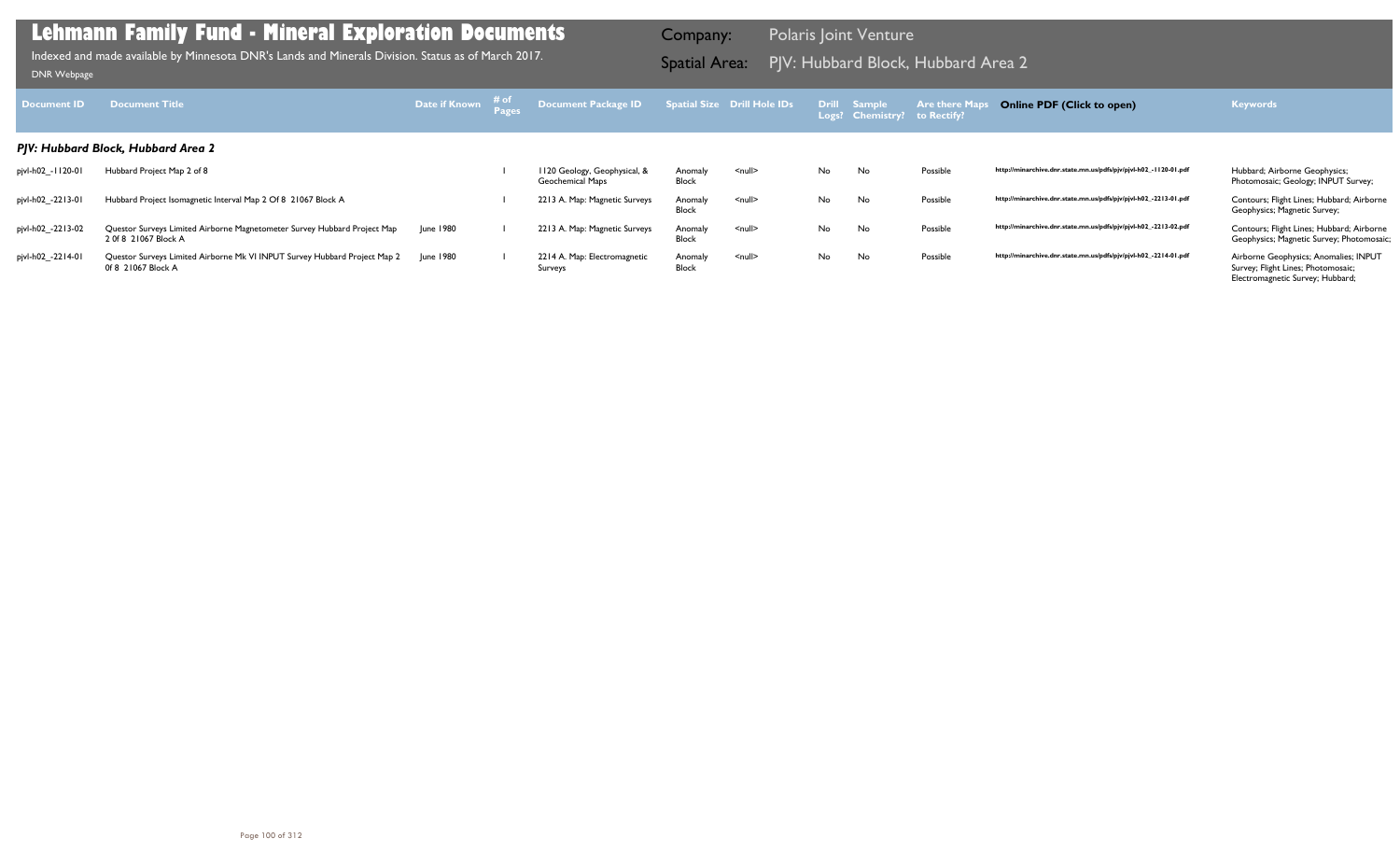| <b>Document ID</b> | <b>Document Title</b>                                                                            | Date if Known # of | Document Package ID Spatial Size Drill Hole IDs  |                         |                    |    | Drill Sample<br>Logs? Chemistry? to Rectify? | <b>Are there Map</b> | <b>Online PDF (Click to open)</b>                                | <b>Keywords</b>                                                                                                 |
|--------------------|--------------------------------------------------------------------------------------------------|--------------------|--------------------------------------------------|-------------------------|--------------------|----|----------------------------------------------|----------------------|------------------------------------------------------------------|-----------------------------------------------------------------------------------------------------------------|
|                    | PJV: Hubbard Block, Hubbard Area 3                                                               |                    |                                                  |                         |                    |    |                                              |                      |                                                                  |                                                                                                                 |
| pjvl-h03_-1120-01  | Hubbard Project Map 3 of 8                                                                       |                    | 1120 Geology, Geophysical, &<br>Geochemical Maps | Anomaly<br>Block        | <null></null>      | No | No.                                          | Possible             | http://minarchive.dnr.state.mn.us/pdfs/pjv/pjvl-h03_-1120-01.pdf | Hubbard; Airborne Geophysics;<br>Photomosaic; Geology; INPUT Survey;                                            |
| pjvl-h03_-2213-01  | Hubbard Block, Minnesota, USA Magnetic Interpretation, Map 2, Drawing P<br>355-2                 | <b>July 1980</b>   | 2213 A. Map: Magnetic Surveys                    | Anomaly<br><b>Block</b> | $\leq$ null $\geq$ | No | No.                                          | Possible             | http://minarchive.dnr.state.mn.us/pdfs/pjv/pjvl-h03_-2213-01.pdf | Geophysics; Magnetic Survey; Hubbard;<br>INPUT Survey; Conductor; Geology;                                      |
| pjvl-h03_-2213-02  | Questor Surveys Limited Airborne Magnetometer Survey Hubbard Project Map<br>3 0f 8 21067 Block A | June 1980          | 2213 A. Map: Magnetic Surveys                    | Anomaly<br><b>Block</b> | <null></null>      | No | <b>No</b>                                    | Possible             | http://minarchive.dnr.state.mn.us/pdfs/pjv/pjvl-h03_-2213-02.pdf | Contours; Flight Lines; Hubbard; Airborne<br>Geophysics; Magnetic Survey; Photomosaic;                          |
| pjvl-h03_-2214-01  | Questor Surveys Limited Airborne Mk VI INPUT Survey Hubbard Project Map 3<br>0f 8 21067 Block A  | <b>June 1980</b>   | 2214 A. Map: Electromagnetic<br>Surveys          | Anomaly<br>Block        | $\leq$ null $\geq$ | No | <b>No</b>                                    | Possible             | http://minarchive.dnr.state.mn.us/pdfs/pjv/pjvl-h03_-2214-01.pdf | Airborne Geophysics; Anomalies; INPUT<br>Survey; Flight Lines; Photomosaic;<br>Electromagnetic Survey; Hubbard; |

PJV: Hubbard Block, Hubbard Area 3 Indexed and made available by Minnesota DNR's Lands and Minerals Division. Status as of March 2017. Spatial Area: [DNR Webpage](http://www.dnr.state.mn.us/lands_minerals/polaris/index.html)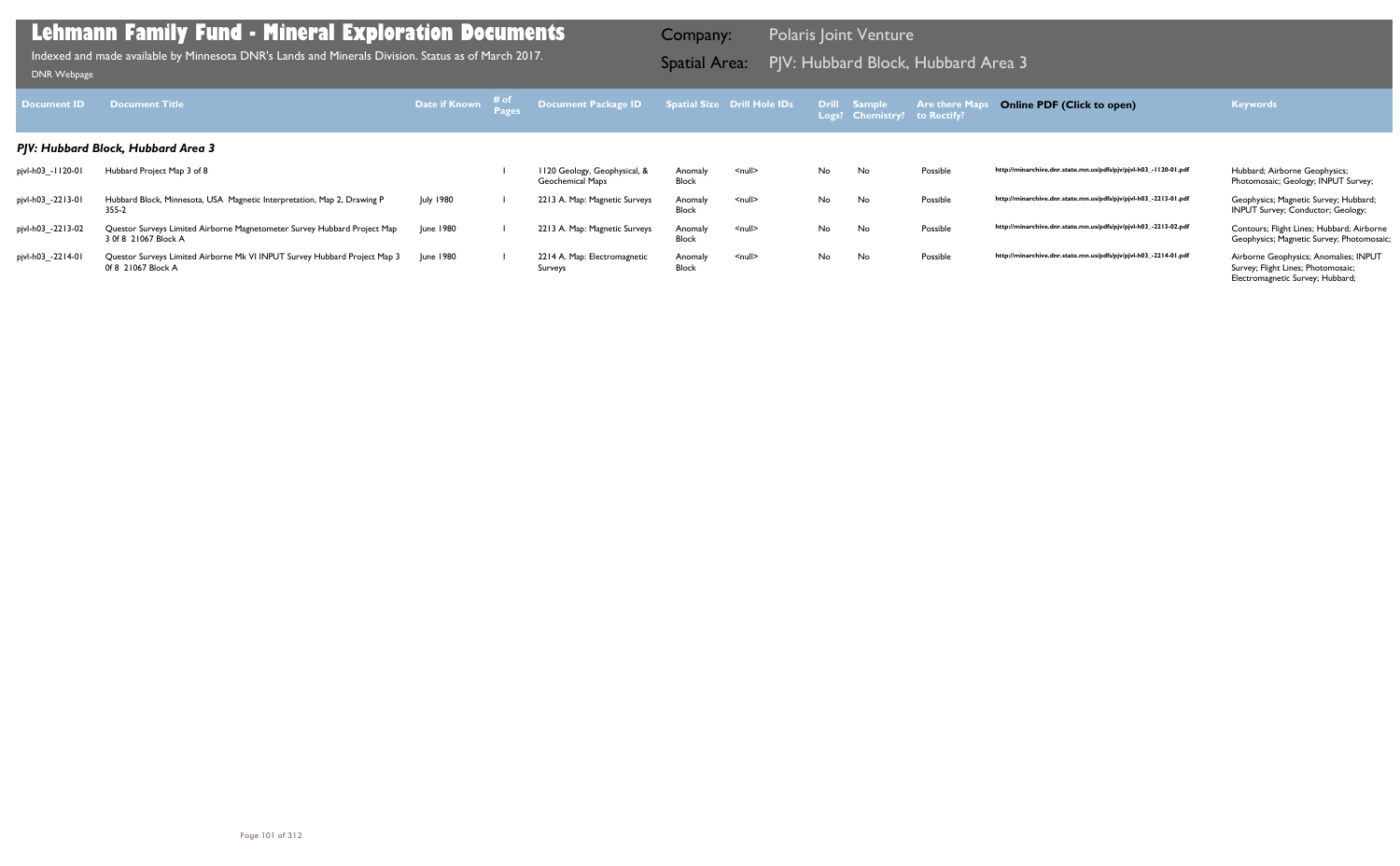| <b>Document ID</b> | <b>Document Title</b>                                                                                                     | Date if Known     | # of<br><b>Pages</b> | <b>Document Package ID</b>                         |           | <b>Spatial Size Drill Hole IDs</b> | <b>Drill</b> | <b>Sample</b><br>Logs? Chemistry? | <b>Are there Maps</b><br>to Rectify? | <b>Online PDF (Click to open)</b>                                | <b>Keywords</b>                                                                                                                           |
|--------------------|---------------------------------------------------------------------------------------------------------------------------|-------------------|----------------------|----------------------------------------------------|-----------|------------------------------------|--------------|-----------------------------------|--------------------------------------|------------------------------------------------------------------|-------------------------------------------------------------------------------------------------------------------------------------------|
|                    | PJV: Hubbard Block, Hubbard Area 3, Alcohol Creek                                                                         |                   |                      |                                                    |           |                                    |              |                                   |                                      |                                                                  |                                                                                                                                           |
| pjvl-alcc-0120-01  | Alcohol Creek EM Figure Notes (DNR Title)                                                                                 |                   |                      | 0120 Informal Notes & Doodles                      | Sub block | $\leq$ null $\geq$                 | No           | No                                | No                                   | http://minarchive.dnr.state.mn.us/pdfs/pjv/pjvl-alcc-0120-01.pdf | Hubbard: Alcohol Creek: Ground<br>Geophysics; Electromagnetic Survey;                                                                     |
| pjvl-alcc-1500-01  | Polaris Joint Venture Anomaly Portfolio: Alcohol Creek, H-3-1                                                             | 1984              | 103                  | 1500 Internal Reporting                            | Sub block | <null></null>                      | No           | No                                | Possible                             | http://minarchive.dnr.state.mn.us/pdfs/pjv/pjvl-alcc-1500-01.pdf | Hubbard; Alcohol Creek; Airborne<br>Geophysics; Index Map; Land Status;<br>Ground Geophysics; Electromagnetic<br>Survey; Magnetic Survey; |
| pjvl-alcc-2213-01  | Alcohol Creek Map No. H-3-1 Fig 7.2. Helicopter Magnetic Survey Contours of<br>Total Magnetic Field and EM Conductor Axes | March 1981        |                      | 2213 A. Map: Magnetic Surveys                      | Sub block | $\leq$ null $\geq$                 | No           | No                                | Possible                             | http://minarchive.dnr.state.mn.us/pdfs/pjv/pjvl-alcc-2213-01.pdf | Helicopter; Alcohol Creek; Hubbard;<br>Airborne Geophysics; Flight Lines;<br>Magnetic Survey; Contours;                                   |
| pjvl-alcc-2214-01  | Alcohol Creek Map No. H-3-1 Fig 7.1. Helicopter EM Survey Profiles of Low<br>Frequency and Interpretation                 | May 1982          |                      | 2214 A. Map: Electromagnetic<br>Surveys            | Sub block | $\leq$ null $\geq$                 | No.          | No                                | Possible                             | http://minarchive.dnr.state.mn.us/pdfs/pjv/pjvl-alcc-2214-01.pdf | Helicopter; Alcohol Creek; Hubbard; Flight<br>Lines; Conductor Axes; Electromagnetic<br>Survey; Ground Geophysics;                        |
| pjvl-alcc-2310-01  | Minnesota, Alcohol Creek H-3-1                                                                                            | 1980              | $\overline{14}$      | 2310 Elevated/Aerial/Satellite<br>Profiles & Lines | Sub block | $\leq$ null $\geq$                 | No.          | No                                | No                                   | http://minarchive.dnr.state.mn.us/pdfs/pjv/pjvl-alcc-2310-01.pdf | Hubbard; Alcohol Creek; Airborne<br>Geophysics; Aerodat Survey; Helicopter;<br>Electromagnetic Survey; Magnetic Survey;                   |
| pjvl-alcc-2323-01  | Alcohol Creek H-3-1, Horizontal Loop EM Survey                                                                            | May 20, 1981      |                      | 2323 G. Prof: Electromagnetic<br>Surveys           | Sub block | $\leq$ null $\geq$                 | No           | No                                | No                                   | http://minarchive.dnr.state.mn.us/pdfs/pjv/pjvl-alcc-2323-01.pdf | Hubbard; Alcohol Creek; Ground<br>Geophysics; Electromagnetic Survey;<br>Magnetic Survey;                                                 |
| pjvl-alcc-2323-02  | <b>EM-37 Fixed Transmitter Survey</b>                                                                                     | April II,<br>1982 |                      | 2323 G. Prof: Electromagnetic<br>Surveys           | Sub block | $\leq$ null $\geq$                 | No.          | No                                | No                                   | http://minarchive.dnr.state.mn.us/pdfs/pjv/pjvl-alcc-2323-02.pdf | Hubbard: Alcohol Creek: Ground<br>Geophysics; Electromagnetic Survey;                                                                     |
| pivl-alcc-2323-03  | Crone Pulse E.M. Survey, Alcohol Creek, Line 650 East                                                                     | March 1982        | 12                   | 2323 G. Prof: Electromagnetic<br>Surveys           | Sub block | $null$                             | No           | No                                | No                                   | http://minarchive.dnr.state.mn.us/pdfs/pjv/pjvl-alcc-2323-03.pdf | Hubbard: Alcohol Creek: Ground<br>Geophysics; Electromagnetic Survey;                                                                     |
| pjvl-alcc-2323-04  | Crone Pulse E.M. Survey, Alcohol Creek, Line 1300 East                                                                    | March 1982        | 12                   | 2323 G. Prof: Electromagnetic<br>Surveys           | Sub block | $null$                             | No           | No                                | No                                   | http://minarchive.dnr.state.mn.us/pdfs/pjv/pjvl-alcc-2323-04.pdf | Hubbard; Alcohol Creek; Ground<br>Geophysics; Electromagnetic Survey;                                                                     |
| pjvl-alcc-2323-05  | Crone Pulse E.M. Survey, Alcohol Creek, Line 00 East                                                                      | March 1982        | 12                   | 2323 G. Prof: Electromagnetic<br>Surveys           | Sub block | $\leq$ null $\geq$                 | No           | No                                | No                                   | http://minarchive.dnr.state.mn.us/pdfs/pjv/pjvl-alcc-2323-05.pdf | Hubbard: Alcohol Creek: Ground<br>Geophysics; Electromagnetic Survey;                                                                     |
| pjvl-alcc-2323-06  | Alcohol Creek EM Figures (DNR Title)                                                                                      | March 1982        |                      | 2323 G. Prof: Electromagnetic<br>Surveys           | Sub block | <null></null>                      | No.          | No                                | No                                   | http://minarchive.dnr.state.mn.us/pdfs/pjv/pjvl-alcc-2323-06.pdf | Hubbard; Alcohol Creek; Ground<br>Geophysics; Electromagnetic Survey;                                                                     |

Indexed and made available by Minnesota DNR's Lands and Minerals Division. Status as of March 2017.

Company: Polaris Joint Venture

# Indexed and made available by Minnesota DNR's Lands and Minerals Division. Status as of March 2017. **Spatial Area:** PJV: Hubbard Block, Hubbard Area 3, Alcohol Creek <sub>DNR Webpage</sub>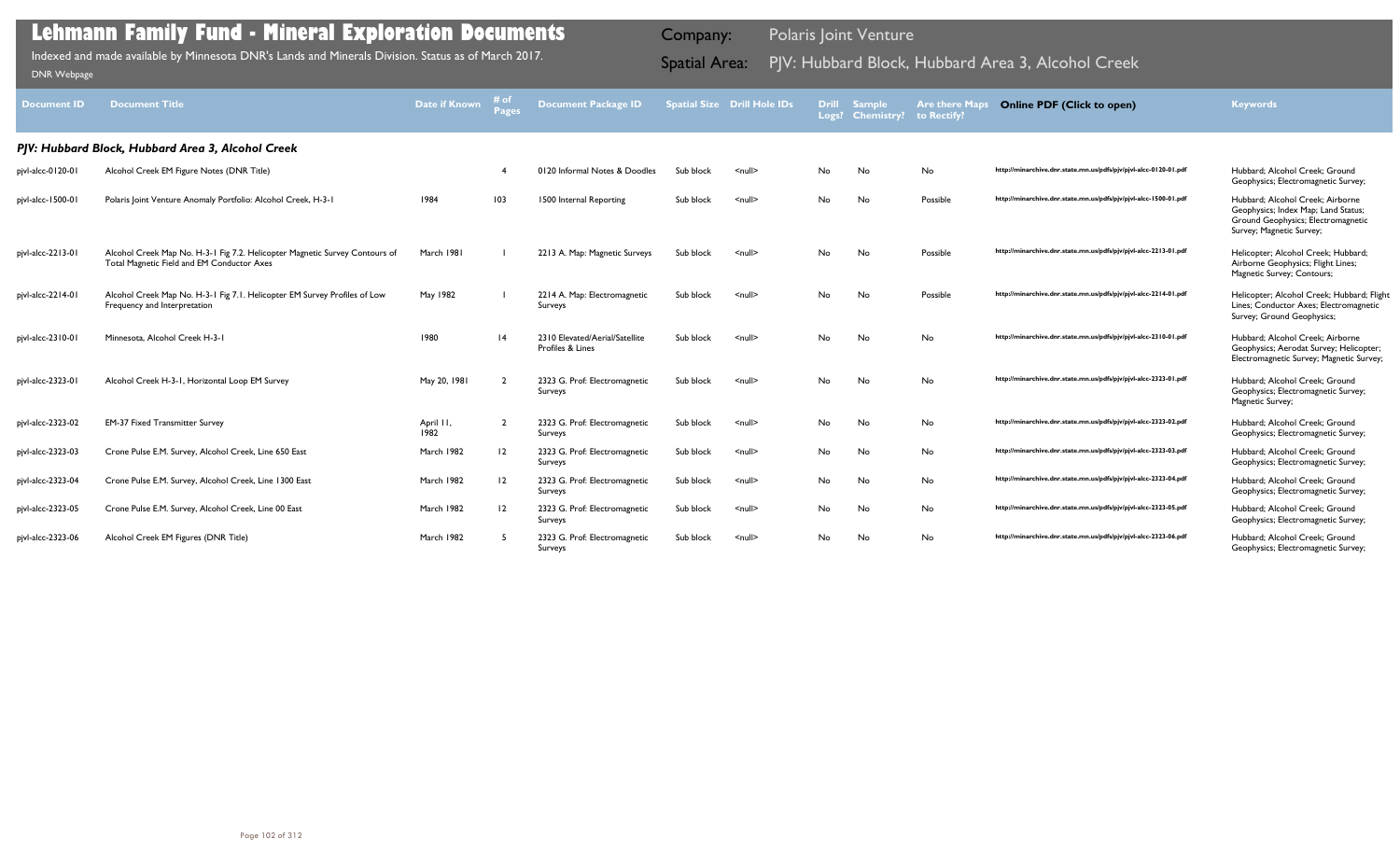Geophysics; Electromagnetic Survey;

| <b>Document ID</b> | <b>Document Title</b>                                        | Date if Known $\begin{array}{cc} \text{# of} \\ \text{Pages} \end{array}$ | Document Package ID Spatial Size Drill Hole IDs |        |                    |     | Drill Sample<br>Logs? Chemistry? to Rectify? | <b>Are there Maps</b> |
|--------------------|--------------------------------------------------------------|---------------------------------------------------------------------------|-------------------------------------------------|--------|--------------------|-----|----------------------------------------------|-----------------------|
|                    | PJV: Hubbard Block, Hubbard Area 3, Alcohol Creek, Anise     |                                                                           |                                                 |        |                    |     |                                              |                       |
| pjvl-anis-0110-01  | Interpretation of the Anise (H-3-1A) Ground Geophysical Data | June 04, 1982                                                             | 0110 Office Memoranda                           | Target | $null$             | No. | No                                           | No                    |
| pjvl-anis-2323-01  | Anise H-3-1A, Horizontal Loop EM Survey                      | April 04,<br>1982                                                         | 2323 G. Prof: Electromagnetic<br>Surveys        | Target | $\leq$ null $\geq$ | No. | No                                           | No                    |

Geophysics; Electromagnetic Survey;

## **Lehmann Family Fund - Mineral Exploration Documents**

Indexed and made available by Minnesota DNR's Lands and Minerals Division. Status as of March 2017. **Spatial Area:** PJV: Hubbard Block, Hubbard Area 3, Alcohol Creek, Anise ו-DNR Webpage Indexed and made available by Minnesota DNR's Lands and Minerals Division. Status as of March 2017.

Company: Polaris Joint Venture

## **Online PDF (Click to open) Keywords**

http://minarchive.dnr.state.mn.us/pdfs/pjv/pjvl-anis-0110-01.pdf Hubbard; Alcohol Creek; Anise; Ground

http://minarchive.dnr.state.mn.us/pdfs/pjv/pjvl-anis-2323-01.pdf Hubbard; Alcohol Creek; Anise; Ground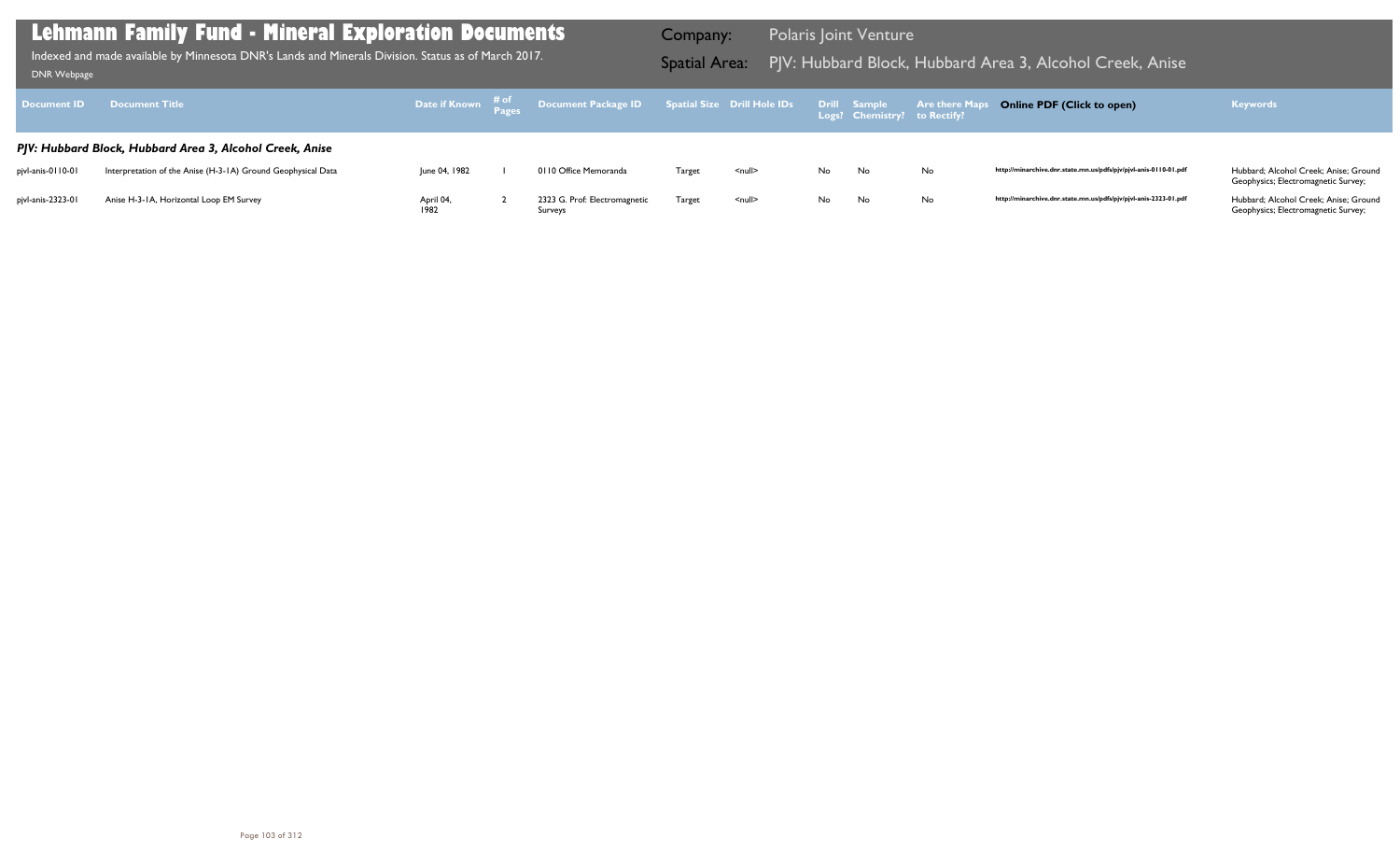| Document ID       | <b>Document Title</b>                                           | Date if Known # of | Document Package ID Spatial Size Drill Hole IDs Drill Sample |               |                    |    | Logs? Chemistry? to Rectify? | <b>Are there M</b> | <b>Online PDF (Click to open)</b>                                | <b>Keywords</b>                                                                                                        |
|-------------------|-----------------------------------------------------------------|--------------------|--------------------------------------------------------------|---------------|--------------------|----|------------------------------|--------------------|------------------------------------------------------------------|------------------------------------------------------------------------------------------------------------------------|
|                   | PJV: Hubbard Block, Hubbard Area 3, Alcohol Creek, Cognac       |                    |                                                              |               |                    |    |                              |                    |                                                                  |                                                                                                                        |
| pjvl-cogn-0110-01 | Interpretation of the Cognac (H-3-1C) Ground Geophysical Survey | May 27, 1982       | 0110 Office Memoranda                                        | <b>Target</b> | <null></null>      | No | No                           | No                 | http://minarchive.dnr.state.mn.us/pdfs/pjv/pjvl-cogn-0110-01.pdf | Hubbard; Alcohol Creek; Cognac; Ground<br>Geophysics; Electromagnetic Survey;<br>Magnetic Survey; Airborne Geophysics; |
| pjvl-cogn-2322-01 | Cognac H-3-1C, Ground Magnetic Survey                           | April 09,<br>1982  | 2322 G. Prof: Magnetic Surveys                               | <b>Target</b> | $\leq$ null $\geq$ | No | No                           | No                 | http://minarchive.dnr.state.mn.us/pdfs/pjv/pjvl-cogn-2322-01.pdf | Hubbard; Alcohol Creek; Cognac; Ground<br>Geophysics; Magnetic Survey;                                                 |
| pjvl-cogn-2323-01 | Cognac H-3-IC, Horizontal Loop EM Survey                        | April 09,<br>1982  | 2323 G. Prof: Electromagnetic<br>Surveys                     | <b>Target</b> | $\leq$ null $\geq$ | No | No                           | No                 | http://minarchive.dnr.state.mn.us/pdfs/pjv/pjvl-cogn-2323-01.pdf | Hubbard; Alcohol Creek; Cognac; Ground<br>Geophysics; Electromagnetic Survey;                                          |

Indexed and made available by Minnesota DNR's Lands and Minerals Division. Status as of March 2017. **Spatial Area:** PJV: Hubbard Block, Hubbard Area 3, Alcohol Creek, Cognac DNR Webpage Indexed and made available by Minnesota DNR's Lands and Minerals Division. Status as of March 2017.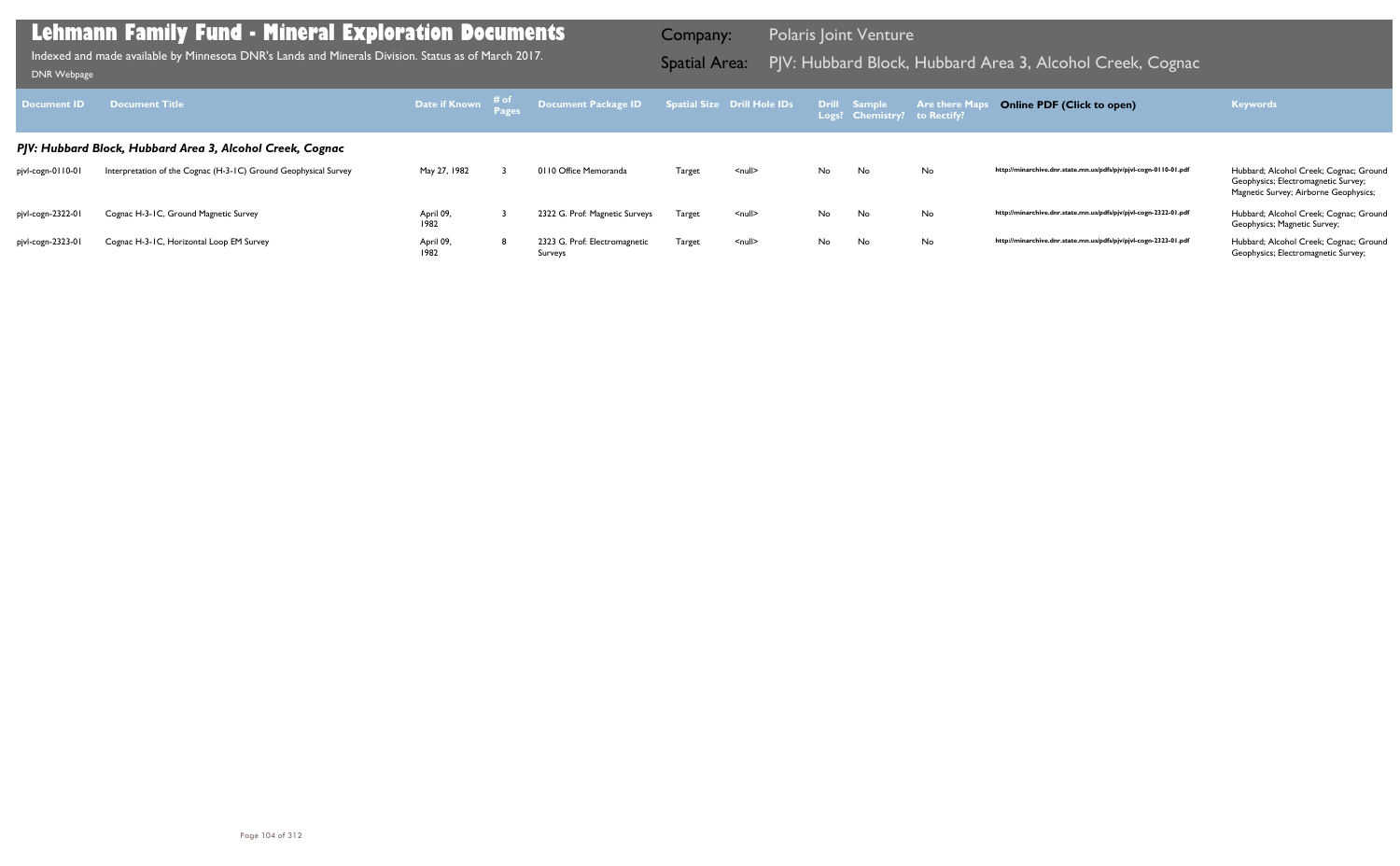| <b>Document ID</b> | <b>Document Title</b>                                                                                                | Date if Known # of |    | <b>Document Package ID</b>                             |           | <b>Spatial Size Drill Hole IDs</b> |    | Drill Sample<br>Logs? Chemistry? to Rectify? | <b>Are there Map</b> | <b>Online PDF (Click to open)</b>                                | <b>Keywords</b>                                                                                                    |
|--------------------|----------------------------------------------------------------------------------------------------------------------|--------------------|----|--------------------------------------------------------|-----------|------------------------------------|----|----------------------------------------------|----------------------|------------------------------------------------------------------|--------------------------------------------------------------------------------------------------------------------|
|                    | PJV: Hubbard Block, Hubbard Area 3, Brisbane                                                                         |                    |    |                                                        |           |                                    |    |                                              |                      |                                                                  |                                                                                                                    |
| pjvl-bris-1100-01  | Hubbard Block Index Map - Brisbane                                                                                   |                    |    | 1100 Base Maps, Profiles, and<br><b>Cross Sections</b> | Sub block | $\leq$ null $\geq$                 | No | No                                           | Possible             | http://minarchive.dnr.state.mn.us/pdfs/pjv/pjvl-bris-1100-01.pdf | Hubbard; Brisbane; Index Map;                                                                                      |
| pjvl-bris-1500-01  | Polaris Joint Venture Anomaly Portfolio: Brisbane, H-3-2                                                             | 1984               | 37 | 1500 Internal Reporting                                | Sub block | $\leq$ null $\geq$                 | No | No                                           | Possible             | http://minarchive.dnr.state.mn.us/pdfs/pjv/pjvl-bris-1500-01.pdf | Hubbard; Brisbane; Airborne Geophysics;<br>Index Map; Land Status;                                                 |
| pjvl-bris-2213-01  | Brisbane Map No. H-3-2 Fig 7.2. Helicopter Magnetic Survey Contours of Total<br>Magnetic Field and EM Conductor Axes | March 1981         |    | 2213 A. Map: Magnetic Surveys                          | Sub block | $\leq$ null $\geq$                 | No | No                                           | Possible             | http://minarchive.dnr.state.mn.us/pdfs/pjv/pjvl-bris-2213-01.pdf | Helicopter; Brisbane; Hubbard; Airborne<br>Geophysics; Flight Lines; Magnetic Survey;<br>Contours;                 |
| pjvl-bris-2214-01  | Brisbane Map No. H-3-2 Fig 7.1. Helicopter EM Survey Profiles of Low<br>Frequency and Interpretation                 | March 1981         |    | 2214 A. Map: Electromagnetic<br>Surveys                | Sub block | $\leq$ null $\geq$                 | No | No                                           | Possible             | http://minarchive.dnr.state.mn.us/pdfs/pjv/pjvl-bris-2214-01.pdf | Helicopter; Brisbane; Hubbard;<br>Electromagnetic Survey; Flight Lines;                                            |
| pjvl-bris-2310-01  | Minnesota, Brisbane H-3-2                                                                                            | 1980               |    | 2310 Elevated/Aerial/Satellite<br>Profiles & Lines     | Sub block | $null$                             | No | No                                           | No                   | http://minarchive.dnr.state.mn.us/pdfs/pjv/pjvl-bris-2310-01.pdf | Hubbard; Brisbane; Airborne Geophysics;<br>Aerodat Survey; Helicopter;<br>Electromagnetic Survey; Magnetic Survey; |

Indexed and made available by Minnesota DNR's Lands and Minerals Division. Status as of March 2017. **Spatial Area:** PJV: Hubbard Block, Hubbard Area 3, Brisbane וDNR Webpage Indexed and made available by Minnesota DNR's Lands and Minerals Division. Status as of March 2017.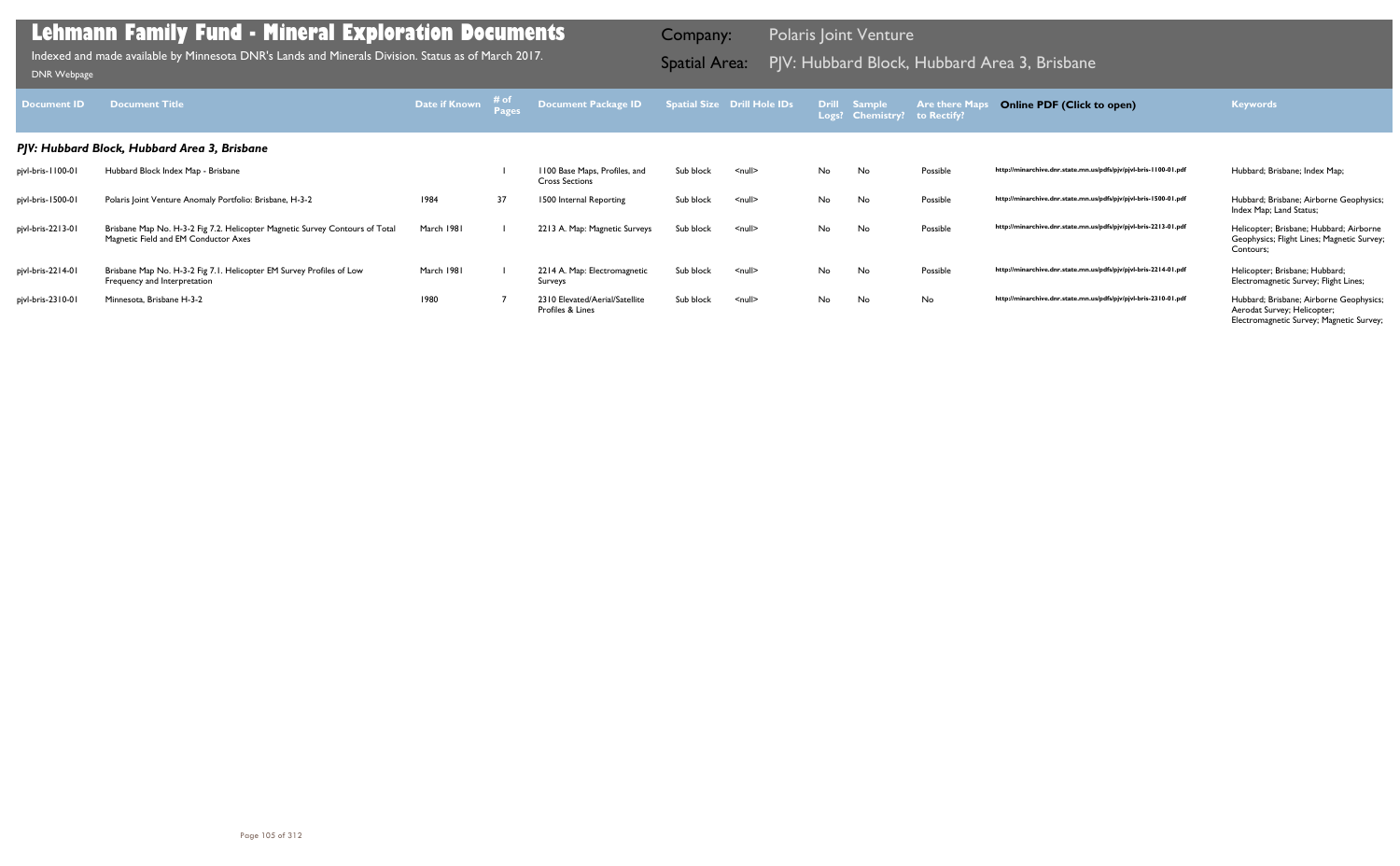| <b>Document ID</b>                                | <b>Document Title</b>                                         | Date if Known | # of | <b>Document Package ID</b>               |           | <b>Spatial Size Drill Hole IDs</b> | <b>Drill</b> | <b>Sample</b><br>Logs? Chemistry? | <b>Are there Maps</b><br>to Rectify? | <b>Online PDF (Click to open)</b>                                | <b>Keywords</b>                                                                                                                           |
|---------------------------------------------------|---------------------------------------------------------------|---------------|------|------------------------------------------|-----------|------------------------------------|--------------|-----------------------------------|--------------------------------------|------------------------------------------------------------------|-------------------------------------------------------------------------------------------------------------------------------------------|
| PJV: Hubbard Block, Hubbard Area 3, Buffalo Swamp |                                                               |               |      |                                          |           |                                    |              |                                   |                                      |                                                                  |                                                                                                                                           |
| pjvl-bufs-1500-01                                 | Polaris Joint Venture Anomaly Portfolio: Buffalo Swamp, H-3-3 | 1981          | 28   | 1500 Internal Reporting                  | Sub block | $\leq$ null $\geq$                 | No.          | No                                | Possible                             | http://minarchive.dnr.state.mn.us/pdfs/pjv/pjvl-bufs-1500-01.pdf | Hubbard; Buffalo Swamp; Airborne<br>Geophysics; Index Map; Land Status;<br>Ground Geophysics; Electromagnetic<br>Survey; Magnetic Survey; |
| pjvl-bufs-2213-01                                 | Isomagnetic Map, Buffalo Swamp, Hubbard Area H-3-3            |               |      | 2213 A. Map: Magnetic Surveys            | Sub block | $null$                             | No           | No                                | Possible                             | http://minarchive.dnr.state.mn.us/pdfs/pjv/pjvl-bufs-2213-01.pdf | Magnetic Survey; Buffalo Swamp; Hubbard;<br>Airborne Geophysics; Contours;                                                                |
| pjvl-bufs-2214-01                                 | INPUT Buffalo Swamp, Hubbard Area H-3-3                       | May 1982      |      | 2214 A. Map: Electromagnetic<br>Surveys  | Sub block | $null$                             | No           | No                                | Possible                             | http://minarchive.dnr.state.mn.us/pdfs/pjv/pjvl-bufs-2214-01.pdf | Airborne Geophysics; Anomalies; Buffalo<br>Swamp; Hubbard; Survey Grid;<br>Electromagnetic Survey; Ground<br>Geophysics;                  |
| pjvl-bufs-2323-01                                 | Buffalo Swamp, Horizontal Loop EM Survey                      | May 20, 1981  |      | 2323 G. Prof: Electromagnetic<br>Surveys | Sub block | $null$                             | No           | No                                | No                                   | http://minarchive.dnr.state.mn.us/pdfs/pjv/pjvl-bufs-2323-01.pdf | Hubbard; Buffalo Swamp; Ground<br>Geophysics; Electromagnetic Survey;<br>Magnetic Survey;                                                 |

Indexed and made available by Minnesota DNR's Lands and Minerals Division. Status as of March 2017. **Indexed and Area 2, Hubbard Area 3, Buffalo Swa**mp DNR Webpage DNR Webpage DNR Webpage DNR Webpage DNR Webpage DNR Webpag Indexed and made available by Minnesota DNR's Lands and Minerals Division. Status as of March 2017.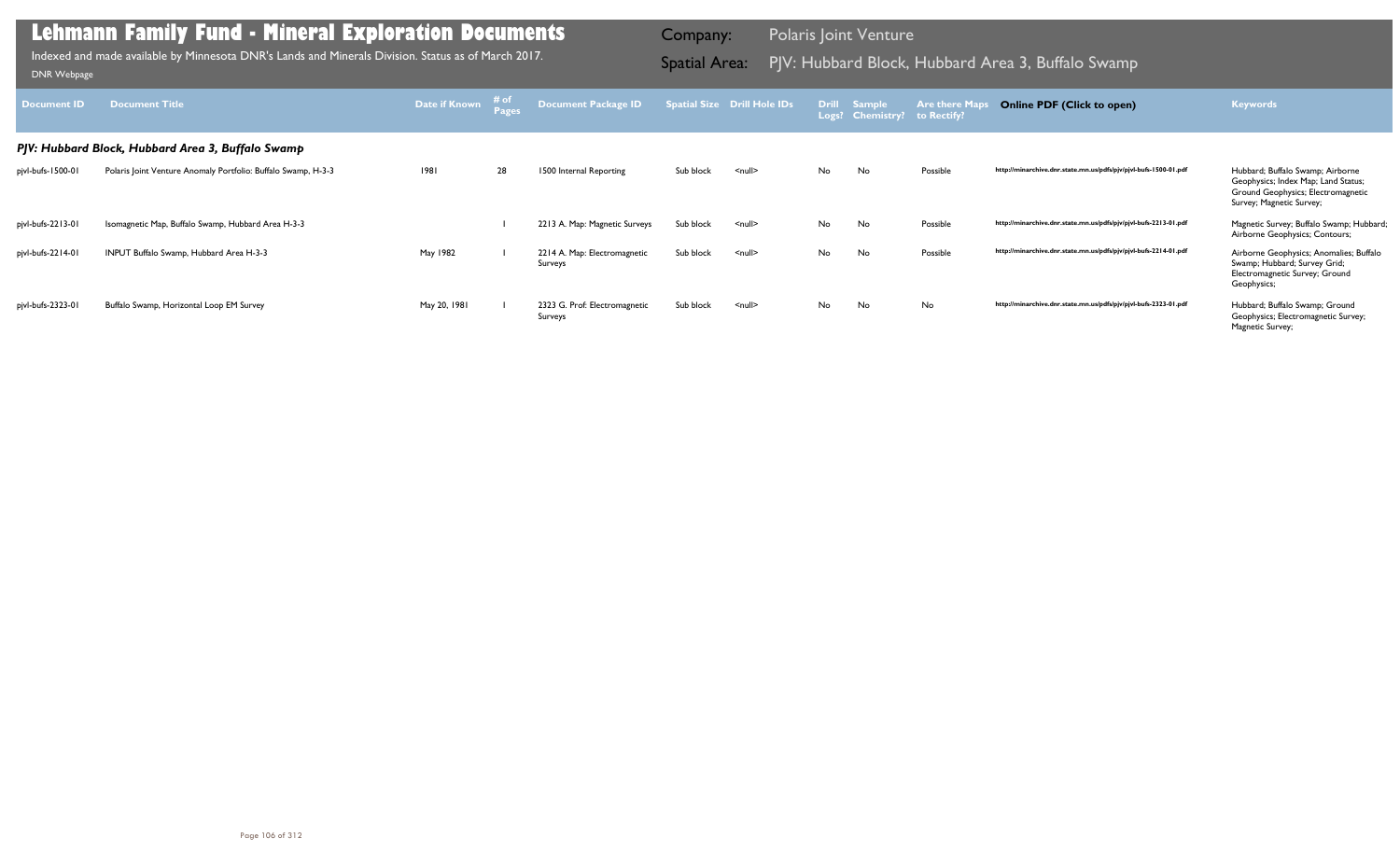| <b>Document ID</b>                 | <b>Document Title</b>                                                                            | Date if Known # of |  | Document Package ID Spatial Size Drill Hole IDs |                         |                    |     | Drill Sample<br>Logs? Chemistry? to Rectify? | <b>Are there Ma</b> | <b>Online PDF (Click to open)</b>                                | <b>Keywords</b>                                                                                                 |
|------------------------------------|--------------------------------------------------------------------------------------------------|--------------------|--|-------------------------------------------------|-------------------------|--------------------|-----|----------------------------------------------|---------------------|------------------------------------------------------------------|-----------------------------------------------------------------------------------------------------------------|
| PJV: Hubbard Block, Hubbard Area 4 |                                                                                                  |                    |  |                                                 |                         |                    |     |                                              |                     |                                                                  |                                                                                                                 |
| pjvl-h04_-2213-01                  | Hubbard Project Isomagnetic Interval Map 4 Of 8 21067 Block A                                    |                    |  | 2213 A. Map: Magnetic Surveys                   | Anomaly<br><b>Block</b> | $\leq$ null $\geq$ | No. | No                                           | Possible            | http://minarchive.dnr.state.mn.us/pdfs/pjv/pjvl-h04_-2213-01.pdf | Contours; Flight Lines; Hubbard; Airborne<br>Geophysics; Magnetic Survey;                                       |
| pjvl-h04_-2213-02                  | Questor Surveys Limited Airborne Magnetometer Survey Hubbard Project Map<br>4 0f 8 21067 Block A | June 1980          |  | 2213 A. Map: Magnetic Surveys                   | Anomaly<br><b>Block</b> | $\leq$ null $\geq$ | No. | No                                           | Possible            | http://minarchive.dnr.state.mn.us/pdfs/pjv/pjvl-h04_-2213-02.pdf | Contours; Flight Lines; Hubbard; Airborne<br>Geophysics; Magnetic Survey; Photomosaic;                          |
| pjvl-h04_-2213-03                  | Hubbard Block, Minnesota, USA Magnetic Interpretation, Map 3, Drawing P<br>355-3                 | <b>July 1980</b>   |  | 2213 A. Map: Magnetic Surveys                   | Anomaly<br><b>Block</b> | $\leq$ null $\geq$ | No. | No                                           | Possible            | http://minarchive.dnr.state.mn.us/pdfs/pjv/pjvl-h04_-2213-03.pdf | Geophysics; Magnetic Survey; Hubbard;<br>INPUT Survey; Conductor; Geology;                                      |
| pjvl-h04_-2214-01                  | Questor Surveys Limited Airborne Mk VI INPUT Survey Hubbard Project Map 4<br>0f 8 21067 Block A  | June 1980          |  | 2214 A. Map: Electromagnetic<br>Surveys         | Anomaly<br>Block        | $\leq$ null $\geq$ | No. | No                                           | Possible            | http://minarchive.dnr.state.mn.us/pdfs/pjv/pjvl-h04_-2214-01.pdf | Airborne Geophysics; Anomalies; INPUT<br>Survey; Flight Lines; Photomosaic;<br>Electromagnetic Survey; Hubbard; |

Indexed and made available by Minnesota DNR's Lands and Minerals Division. Status as of March 2017. **Spatial Area:** PJV: Hubbard Block, Hubbard Area 4 Individually DNR Webpage Indexed and made available by Minnesota DNR's Lands and Minerals Division. Status as of March 2017.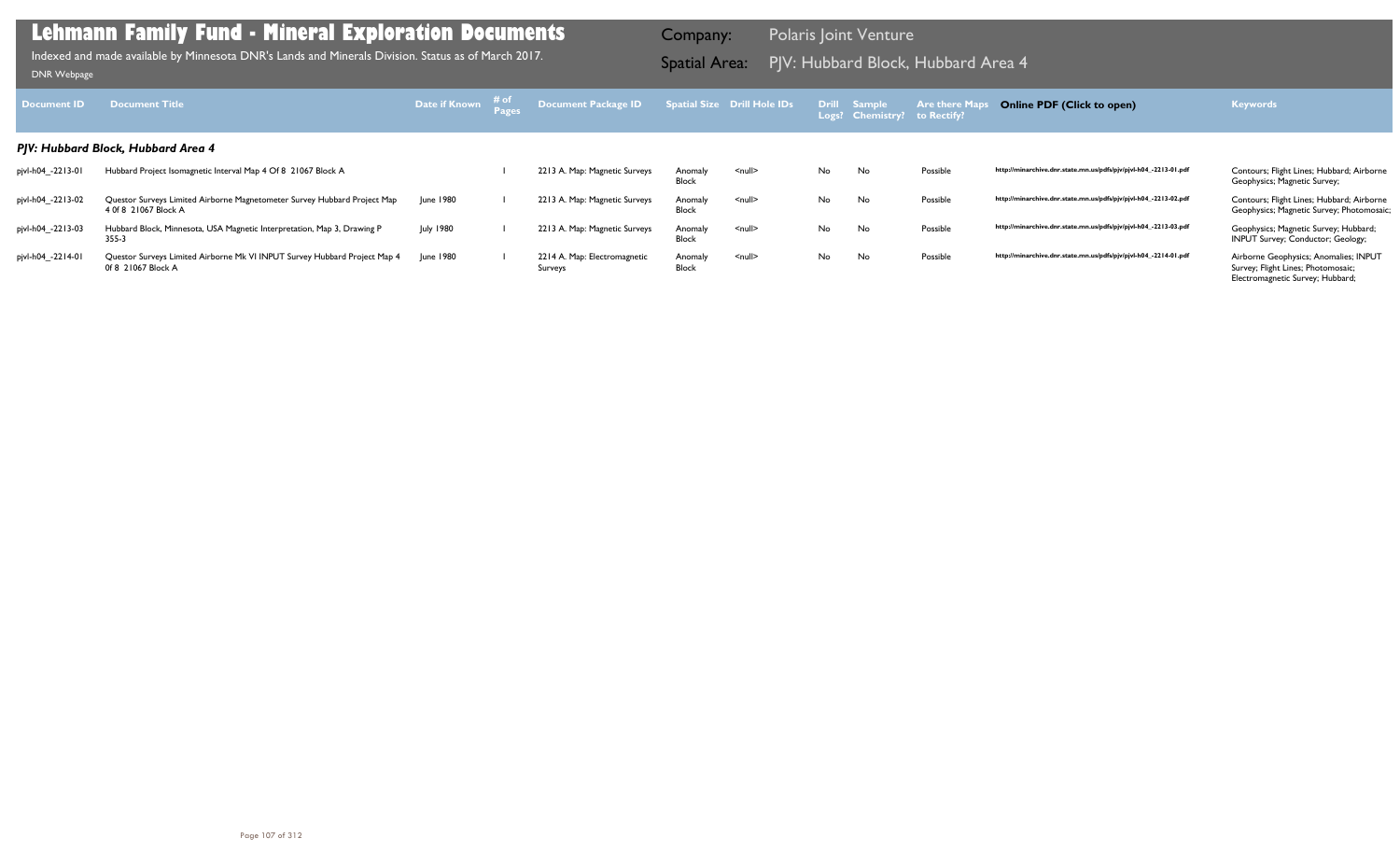| <b>Document ID</b>                 | <b>Document Title</b>                                                                            | Date if Known # of |  | Document Package ID                     |                         | <b>Spatial Size Drill Hole IDs</b> |     | Drill Sample<br>Logs? Chemistry? to Rectify? | <b>Are there Map</b> | <b>Online PDF (Click to open)</b>                                | <b>Keywords</b>                                                                                                 |
|------------------------------------|--------------------------------------------------------------------------------------------------|--------------------|--|-----------------------------------------|-------------------------|------------------------------------|-----|----------------------------------------------|----------------------|------------------------------------------------------------------|-----------------------------------------------------------------------------------------------------------------|
| PJV: Hubbard Block, Hubbard Area 5 |                                                                                                  |                    |  |                                         |                         |                                    |     |                                              |                      |                                                                  |                                                                                                                 |
| pjvl-h05_-2213-01                  | Hubbard Project Isomagnetic Interval Map 5 Of 8 21067 Block A                                    |                    |  | 2213 A. Map: Magnetic Surveys           | Anomaly<br>Block        | $null$                             | No. | No                                           | Possible             | http://minarchive.dnr.state.mn.us/pdfs/pjv/pjvl-h05_-2213-01.pdf | Contours; Flight Lines; Hubbard; Airborne<br>Geophysics; Magnetic Survey;                                       |
| pjvl-h05_-2213-02                  | Questor Surveys Limited Airborne Magnetometer Survey Hubbard Project Map<br>5 0f 8 21067 Block A | June 1980          |  | 2213 A. Map: Magnetic Surveys           | Anomaly<br><b>Block</b> | $null$                             | No. | No                                           | Possible             | http://minarchive.dnr.state.mn.us/pdfs/pjv/pjvl-h05_-2213-02.pdf | Contours; Flight Lines; Hubbard; Airborne<br>Geophysics; Magnetic Survey; Photomosaic;                          |
| pjvl-h05_-2213-03                  | Hubbard Block, Minnesota, USA Magnetic Interpretation, Map 4, Drawing P<br>355-4                 | <b>July 1980</b>   |  | 2213 A. Map: Magnetic Surveys           | Anomaly<br><b>Block</b> | $null$                             | No  | No                                           | Possible             | http://minarchive.dnr.state.mn.us/pdfs/pjv/pjvl-h05_-2213-03.pdf | Geophysics; Magnetic Survey; Hubbard;<br><b>INPUT Survey; Conductor; Geology;</b>                               |
| pjvl-h05_-2214-01                  | Questor Surveys Limited Airborne Mk VI INPUT Survey Hubbard Project Map 5<br>0f 8 21067 Block A  | June 1980          |  | 2214 A. Map: Electromagnetic<br>Surveys | Anomaly<br><b>Block</b> | $null$                             | No  | No                                           | Possible             | http://minarchive.dnr.state.mn.us/pdfs/pjv/pjvl-h05_-2214-01.pdf | Airborne Geophysics; Anomalies; INPUT<br>Survey; Flight Lines; Photomosaic;<br>Electromagnetic Survey; Hubbard; |

Indexed and made available by Minnesota DNR's Lands and Minerals Division. Status as of March 2017. **Spatial Area:** PJV: Hubbard Block, Hubbard Area 5 مورات [DNR Webpage](http://www.dnr.state.mn.us/lands_minerals/polaris/index.html)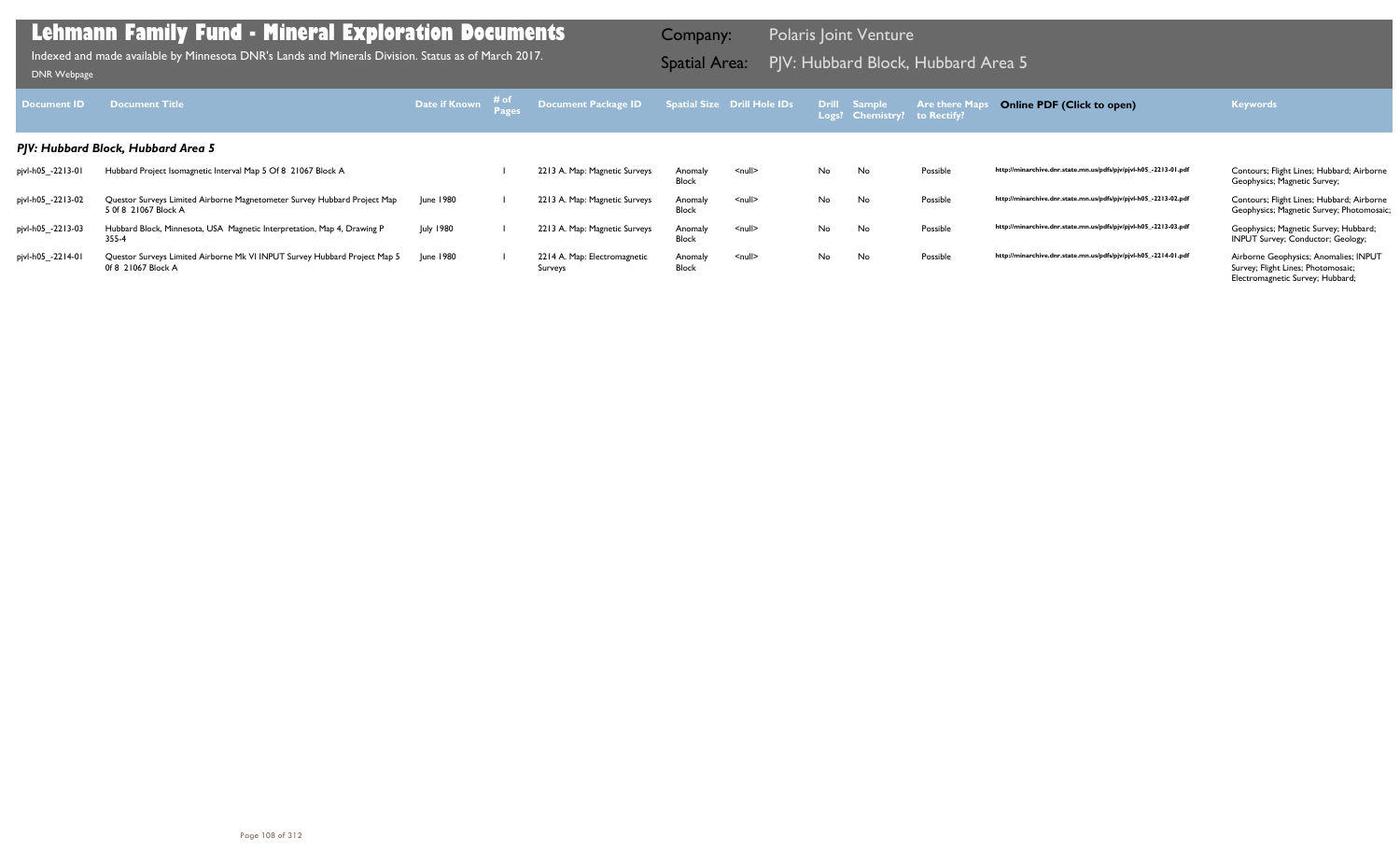| <b>Document ID</b> | <b>Document Title</b>                                                                                                          | Date if Known | # of<br><b>Pages</b> | <b>Document Package ID</b>                         |           | <b>Spatial Size Drill Hole IDs</b> |     | Drill Sample<br>Logs? Chemistry? | <b>Are there Maps</b><br>to Rectify? | <b>Online PDF (Click to open)</b>                                | <b>Keywords</b>                                                                                                                                |
|--------------------|--------------------------------------------------------------------------------------------------------------------------------|---------------|----------------------|----------------------------------------------------|-----------|------------------------------------|-----|----------------------------------|--------------------------------------|------------------------------------------------------------------|------------------------------------------------------------------------------------------------------------------------------------------------|
|                    | PJV: Hubbard Block, Hubbard Area 5, Evergreen Cemetery                                                                         |               |                      |                                                    |           |                                    |     |                                  |                                      |                                                                  |                                                                                                                                                |
| pjvl-evec-1500-01  | Polaris Joint Venture Anomaly Portfolio: Evergreen Cemetery, H-5-2                                                             | 1984          | 55                   | 1500 Internal Reporting                            | Sub block | $\leq$ null $\geq$                 | No. | No                               | Possible                             | http://minarchive.dnr.state.mn.us/pdfs/pjv/pjvl-evec-1500-01.pdf | Hubbard; Evergreen Cemetery; Airborne<br>Geophysics; Index Map; Land Status;<br>Ground Geophysics; Electromagnetic<br>Survey; Magnetic Survey; |
| pjvl-evec-2213-01  | Evergreen Cemetery Map No. H-5-2 Fig 7.2. Helicopter Magnetic Survey<br>Contours of Total Magnetic Field and EM Conductor Axes | March 1981    |                      | 2213 A. Map: Magnetic Surveys                      | Sub block | $\leq$ null $\geq$                 | No. | No                               | Possible                             | http://minarchive.dnr.state.mn.us/pdfs/pjv/pjvl-evec-2213-01.pdf | Helicopter; Evergreen Cemetery; Hubbard;<br>Flight Lines; Conductor Axes;<br>Electromagnetic Survey; Magnetic Survey;<br>Contours;             |
| pjvl-evec-2214-01  | Evergreen Cemetery Map No. H-5-2 Fig 7.1. Helicopter EM Survey Profiles of<br>Low Frequency and Interpretation                 | March 1981    |                      | 2214 A. Map: Electromagnetic<br>Surveys            | Sub block | $\leq$ null $\geq$                 | No  | No                               | Possible                             | http://minarchive.dnr.state.mn.us/pdfs/pjv/pjvl-evec-2214-01.pdf | Helicopter; Evergreen Cemetery; Hubbard;<br>Flight Lines; Conductor Axes;<br>Electromagnetic Survey;                                           |
| pjvl-evec-2310-01  | Minnesota, Evergreen Cemetery H-5-2                                                                                            | 1980          | 4                    | 2310 Elevated/Aerial/Satellite<br>Profiles & Lines | Sub block | $\leq$ null $\geq$                 | No. | No                               | No                                   | http://minarchive.dnr.state.mn.us/pdfs/pjv/pjvl-evec-2310-01.pdf | Hubbard; Evergreen Cemetery; Airborne<br>Geophysics; Aerodat Survey; Helicopter;<br>Electromagnetic Survey; Magnetic Survey;                   |
| pjvl-evec-2323-01  | Evergreen Cemetery H-5-2, Horizontal Loop EM Survey                                                                            | May 19, 1981  |                      | 2323 G. Prof: Electromagnetic<br>Surveys           | Sub block | $\leq$ null $\geq$                 | No. | No                               | No                                   | http://minarchive.dnr.state.mn.us/pdfs/pjv/pjvl-evec-2323-01.pdf | Hubbard; Evergreen Cemetery; Evergreen<br>Cemetery; Ground Geophysics;<br>Electromagnetic Survey; Magnetic Survey;                             |

Indexed and made available by Minnesota DNR's Lands and Minerals Division. Status as of March 2017.

Company: Polaris Joint Venture

# Indexed and made available by Minnesota DNR's Lands and Minerals Division. Status as of March 2017. **Indexed and Area Block, Hubbard Area 5, Evergreen Cemetery** DNR Webpage DNR Webpage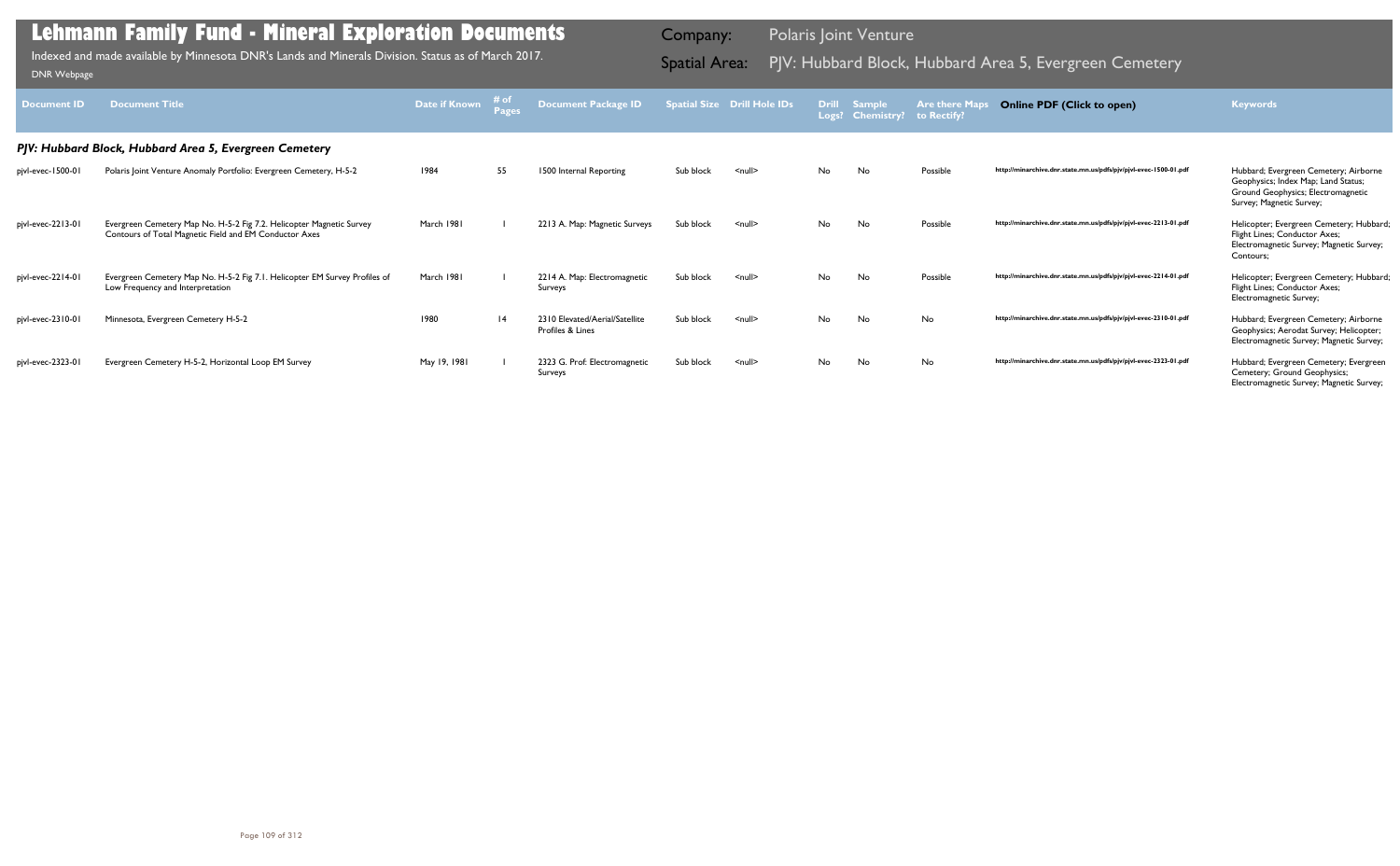| <b>Document ID</b> | <b>Document Title</b>                                                                                                | Date if Known | $#$ of | <b>Document Package ID</b>                         |           | <b>Spatial Size Drill Hole IDs</b> |     | <b>Drill Sample</b><br>Logs? Chemistry? to Rectify? | <b>Are there Maps</b> | <b>Online PDF (Click to open)</b>                                | <b>Keywords</b>                                                                                                                      |
|--------------------|----------------------------------------------------------------------------------------------------------------------|---------------|--------|----------------------------------------------------|-----------|------------------------------------|-----|-----------------------------------------------------|-----------------------|------------------------------------------------------------------|--------------------------------------------------------------------------------------------------------------------------------------|
|                    | PJV: Hubbard Block, Hubbard Area 5, Kabekona                                                                         |               |        |                                                    |           |                                    |     |                                                     |                       |                                                                  |                                                                                                                                      |
| pjvl-kabe-1500-01  | Polaris Joint Venture Anomaly Portfolio: Kabekona, H-5-1                                                             | 1984          | 72     | 1500 Internal Reporting                            | Sub block | $\leq$ null $\geq$                 | No. | No                                                  | Possible              | http://minarchive.dnr.state.mn.us/pdfs/pjv/pjvl-kabe-1500-01.pdf | Hubbard; Kabekona; Airborne Geophysics;<br>Index Map; Land Status; Ground<br>Geophysics; Electromagnetic Survey;<br>Magnetic Survey; |
| pjvl-kabe-2213-01  | Kabekona Map No. H-5-1 Fig 7.2. Helicopter Magnetic Survey Contours of Total<br>Magnetic Field and EM Conductor Axes | March 1981    |        | 2213 A. Map: Magnetic Surveys                      | Sub block | $\leq$ null $\geq$                 | No. | No                                                  | Possible              | http://minarchive.dnr.state.mn.us/pdfs/pjv/pjvl-kabe-2213-01.pdf | Helicopter; Kabekona; Hubbard; Flight<br>Lines; Conductor Axes; Electromagnetic<br>Survey; Magnetic Survey; Contours;                |
| pjvl-kabe-2214-01  | Kabekona Map No. H-5-1 Fig 7.1. Helicopter EM Survey Profiles of Low<br>Frequency and Interpretation                 | March 1981    |        | 2214 A. Map: Electromagnetic<br>Surveys            | Sub block | $\leq$ null $\geq$                 | No. | No                                                  | Possible              | http://minarchive.dnr.state.mn.us/pdfs/pjv/pjvl-kabe-2214-01.pdf | Helicopter; Kabekona; Hubbard; Airborne<br>Geophysics; Flight Lines; Conductor Axes;<br>Electromagnetic Survey;                      |
| pjvl-kabe-2310-01  | Minnesota, Kabekona H-5-1                                                                                            | 1980          | 19     | 2310 Elevated/Aerial/Satellite<br>Profiles & Lines | Sub block | $\leq$ null $\geq$                 | No  | No                                                  | No                    | http://minarchive.dnr.state.mn.us/pdfs/pjv/pjvl-kabe-2310-01.pdf | Hubbard; Kabekona; Airborne Geophysics;<br>Aerodat Survey; Helicopter;<br>Electromagnetic Survey; Magnetic Survey;                   |

Indexed and made available by Minnesota DNR's Lands and Minerals Division. Status as of March 2017. **Spatial Area:** PJV: Hubbard Block, Hubbard Area 5, Kabekona וDNR Webpage Indexed and made available by Minnesota DNR's Lands and Minerals Division. Status as of March 2017.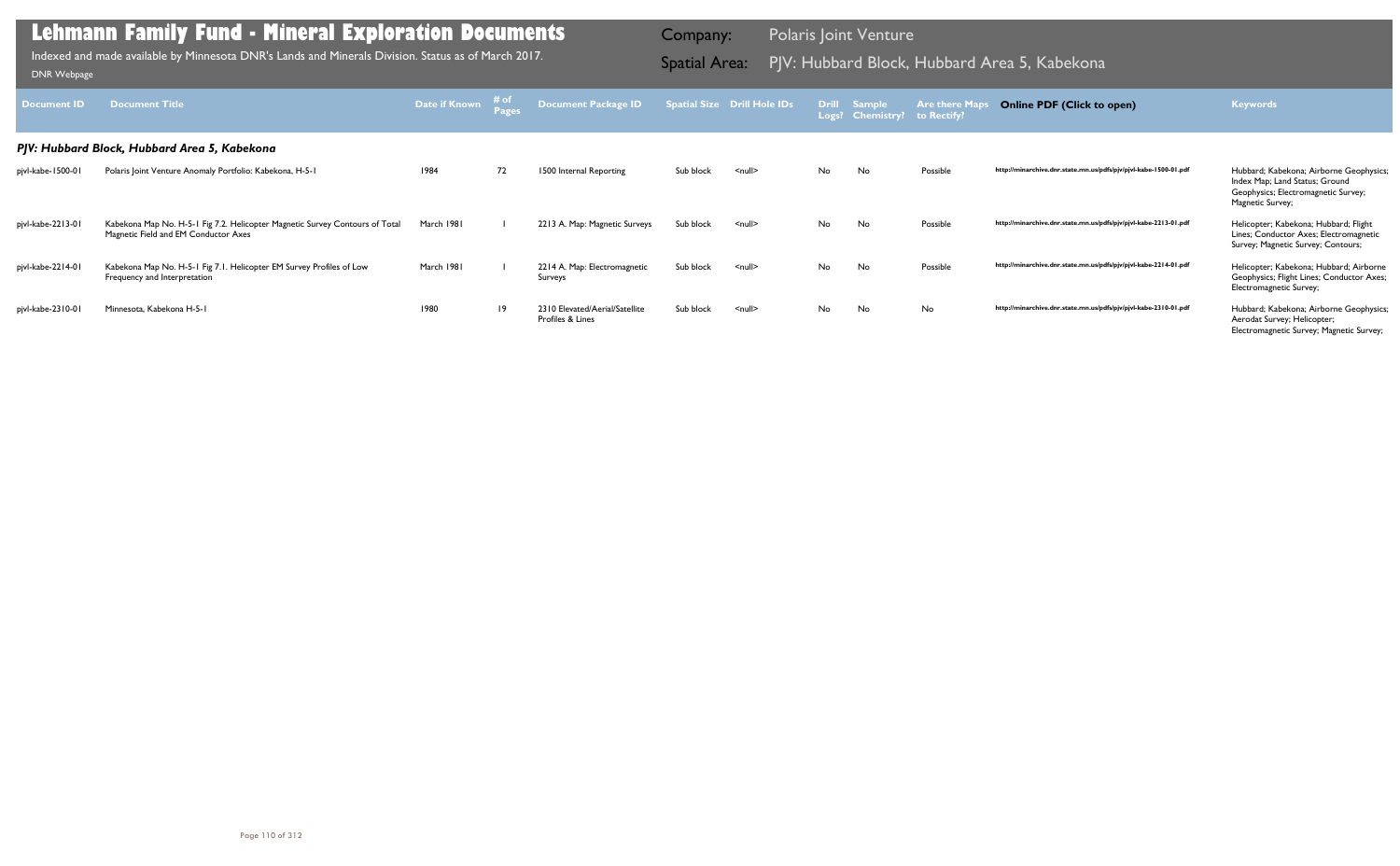| <b>Document ID</b> | <b>Document Title</b>                                                                            | Date if Known # of | Document Package ID Spatial Size Drill Hole IDs |                         |               |    | Drill Sample<br>Logs? Chemistry? to Rectify? | Are there Ma | <b>Online PDF (Click to open)</b>                                | <b>Keywords</b>                                                                                                 |
|--------------------|--------------------------------------------------------------------------------------------------|--------------------|-------------------------------------------------|-------------------------|---------------|----|----------------------------------------------|--------------|------------------------------------------------------------------|-----------------------------------------------------------------------------------------------------------------|
|                    | PJV: Hubbard Block, Hubbard Area 6                                                               |                    |                                                 |                         |               |    |                                              |              |                                                                  |                                                                                                                 |
| pjvl-h06_-2213-01  | Hubbard Project Isomagnetic Interval Map 6 Of 8 21067 Block A                                    |                    | 2213 A. Map: Magnetic Surveys                   | Anomaly<br><b>Block</b> | <null></null> | No | No                                           | Possible     | http://minarchive.dnr.state.mn.us/pdfs/pjv/pjvl-h06_-2213-01.pdf | Contours; Flight Lines; Hubbard; Airborne<br>Geophysics; Magnetic Survey;                                       |
| pjvl-h06_-2213-02  | Questor Surveys Limited Airborne Magnetometer Survey Hubbard Project Map<br>6 0f 8 21067 Block A | June 1980          | 2213 A. Map: Magnetic Surveys                   | Anomaly<br><b>Block</b> | $null$        | No | No                                           | Possible     | http://minarchive.dnr.state.mn.us/pdfs/pjv/pjvl-h06_-2213-02.pdf | Contours; Flight Lines; Hubbard; Airborne<br>Geophysics; Magnetic Survey; Photomosaic;                          |
| pjvl-h06_-2213-03  | Hubbard Block, Minnesota, USA Magnetic Interpretation, Map 5, Drawing P<br>355-5                 | <b>July 1980</b>   | 2213 A. Map: Magnetic Surveys                   | Anomaly<br><b>Block</b> | $null$        | No | No                                           | Possible     | http://minarchive.dnr.state.mn.us/pdfs/pjv/pjvl-h06_-2213-03.pdf | Geophysics; Magnetic Survey; Hubbard;<br>INPUT Survey; Conductor; Geology;                                      |
| pjvl-h06_-2214-01  | Questor Surveys Limited Airborne Mk VI INPUT Survey Hubbard Project Map 6<br>0f 8 21067 Block A  | June 1980          | 2214 A. Map: Electromagnetic<br>Surveys         | Anomaly<br><b>Block</b> | $null$        | No | No                                           | Possible     | http://minarchive.dnr.state.mn.us/pdfs/pjv/pjvl-h06_-2214-01.pdf | Airborne Geophysics; Anomalies; INPUT<br>Survey; Flight Lines; Photomosaic;<br>Electromagnetic Survey; Hubbard; |

Indexed and made available by Minnesota DNR's Lands and Minerals Division. Status as of March 2017. **Spatial Area:** PJV: Hubbard Block, Hubbard Area 6 موراة Spatial Area: PJV: Hubbard Block, Hubbard Area 6 موراة DNR Webpag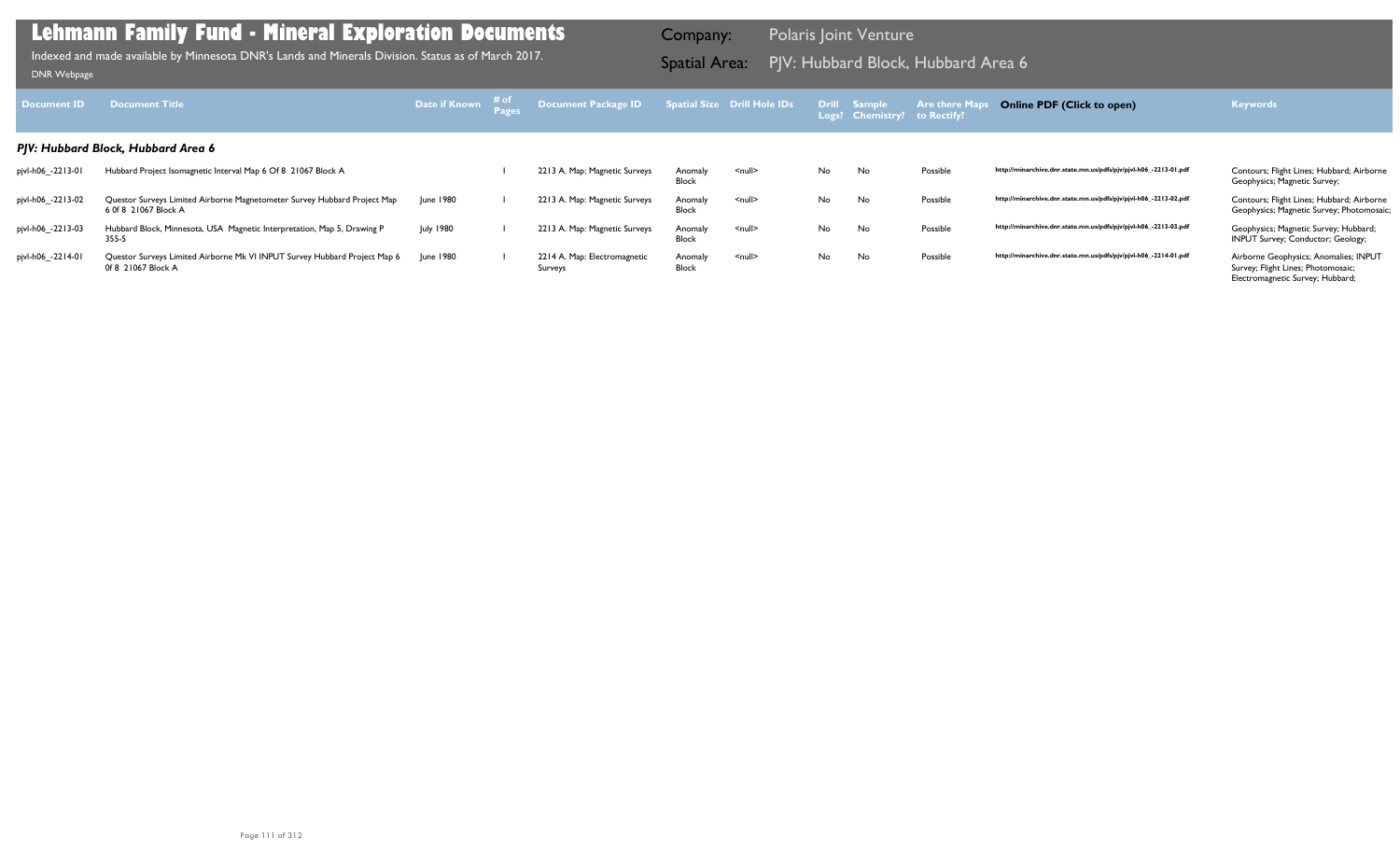| <b>Document ID</b> | <b>Document Title</b>                                                                            | <b>Date if Known</b> # of | <b>Document Package ID</b>              |                         | Spatial Size Drill Hole IDs |     | Drill Sample<br>Logs? Chemistry? to Rectify? | <b>Are there Ma</b> | <b>Online PDF (Click to open)</b>                                | <b>Keywords</b>                                                                                                 |
|--------------------|--------------------------------------------------------------------------------------------------|---------------------------|-----------------------------------------|-------------------------|-----------------------------|-----|----------------------------------------------|---------------------|------------------------------------------------------------------|-----------------------------------------------------------------------------------------------------------------|
|                    | PJV: Hubbard Block, Hubbard Area 7                                                               |                           |                                         |                         |                             |     |                                              |                     |                                                                  |                                                                                                                 |
| pjvl-h07_-2213-01  | Hubbard Project Isomagnetic Interval Map 7 Of 8 21067 Block A                                    |                           | 2213 A. Map: Magnetic Surveys           | Anomaly<br><b>Block</b> | $<$ null $>$                | No. | No                                           | Possible            | http://minarchive.dnr.state.mn.us/pdfs/pjv/pjvl-h07_-2213-01.pdf | Contours; Flight Lines; Hubbard; Airborne<br>Geophysics; Magnetic Survey;                                       |
| pjvl-h07_-2213-02  | Questor Surveys Limited Airborne Magnetometer Survey Hubbard Project Map<br>7 0f 8 21067 Block A | June 1980                 | 2213 A. Map: Magnetic Surveys           | Anomaly<br><b>Block</b> | $\leq$ null $\geq$          | No  | No                                           | Possible            | http://minarchive.dnr.state.mn.us/pdfs/pjv/pjvl-h07_-2213-02.pdf | Contours; Flight Lines; Hubbard; Airborne<br>Geophysics; Magnetic Survey; Photomosaic;                          |
| pjvl-h07_-2213-03  | Hubbard Block, Minnesota, USA Magnetic Interpretation, Map 6, Drawing P<br>355-6                 | <b>July 1980</b>          | 2213 A. Map: Magnetic Surveys           | Anomaly<br><b>Block</b> | $\leq$ null $\geq$          | No. | No                                           | Possible            | http://minarchive.dnr.state.mn.us/pdfs/pjv/pjvl-h07_-2213-03.pdf | Geophysics; Magnetic Survey; Hubbard;<br>INPUT Survey; Conductor; Geology;                                      |
| pjvl-h07_-2214-01  | Questor Surveys Limited Airborne Mk VI INPUT Survey Hubbard Project Map 7<br>0f 8 21067 Block A  | June 1980                 | 2214 A. Map: Electromagnetic<br>Surveys | Anomaly<br>Block        | $\leq$ null $\geq$          | No. | No                                           | Possible            | http://minarchive.dnr.state.mn.us/pdfs/pjv/pjvl-h07_-2214-01.pdf | Airborne Geophysics; Anomalies; INPUT<br>Survey; Flight Lines; Photomosaic;<br>Electromagnetic Survey; Hubbard; |

PJV: Hubbard Block, Hubbard Area 7 Indexed and made available by Minnesota DNR's Lands and Minerals Division. Status as of March 2017. Spatial Area: [DNR Webpage](http://www.dnr.state.mn.us/lands_minerals/polaris/index.html)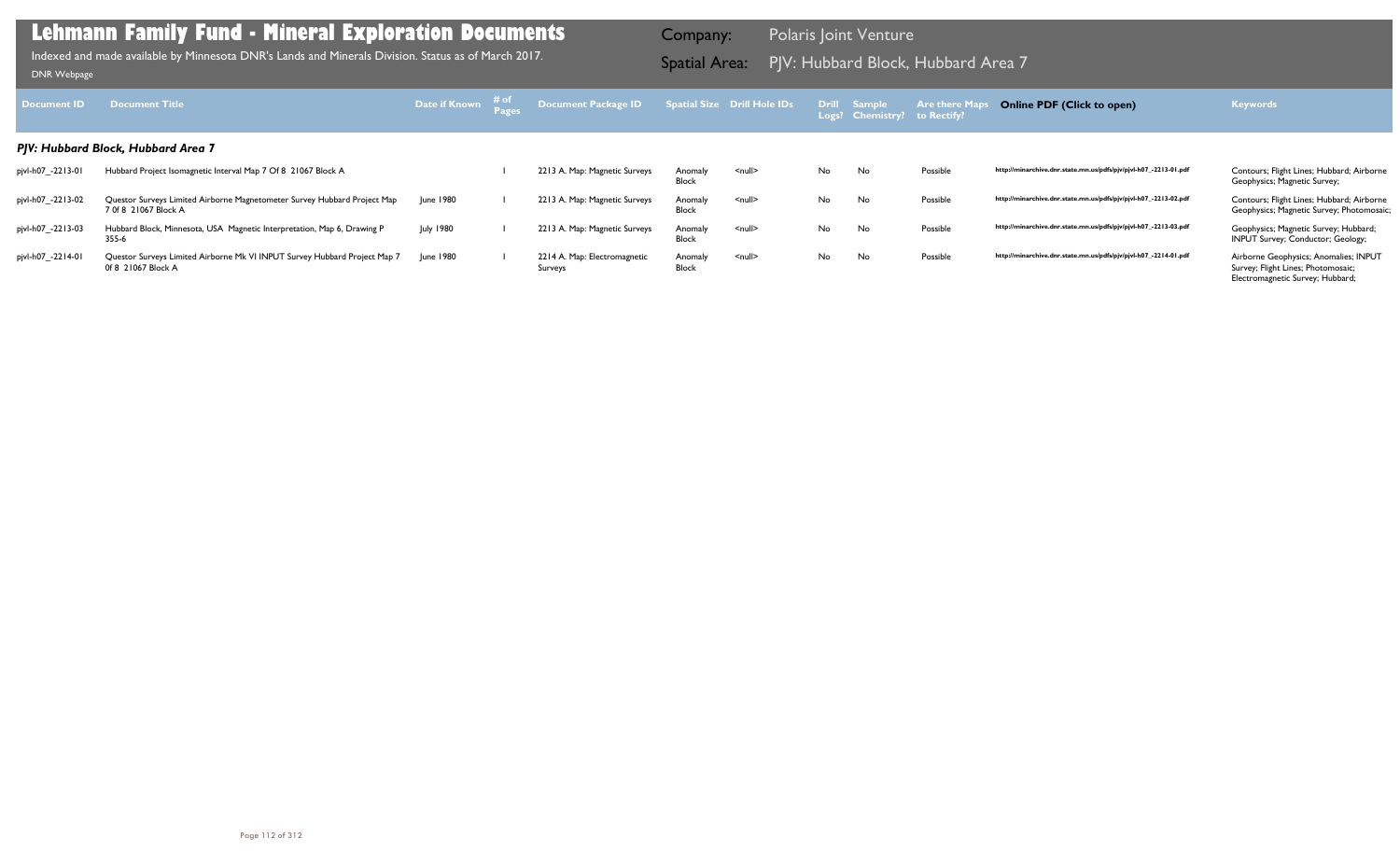| <b>Document ID</b> | <b>Document Title</b>                                                                                                    | <b>Date if Known</b> | # of<br><b>Pages</b> | Document Package ID                                |           | <b>Spatial Size Drill Hole IDs</b> |           | Drill Sample<br>Logs? Chemistry? | <b>Are there Maps</b><br>to Rectify? | <b>Online PDF (Click to open)</b>                                | <b>Keywords</b>                                                                                                                                   |
|--------------------|--------------------------------------------------------------------------------------------------------------------------|----------------------|----------------------|----------------------------------------------------|-----------|------------------------------------|-----------|----------------------------------|--------------------------------------|------------------------------------------------------------------|---------------------------------------------------------------------------------------------------------------------------------------------------|
|                    | PJV: Hubbard Block, Hubbard Area 7, Cyphers Lake                                                                         |                      |                      |                                                    |           |                                    |           |                                  |                                      |                                                                  |                                                                                                                                                   |
| pjvl-cypl-1621-01  | Polaris Joint Venture Anomaly Portfolio - Cyphers Lake H-7-1 - Volume 1                                                  |                      | 57                   | 1621 Technical Report                              | Sub block | $null$                             | <b>No</b> | No                               | Possible                             | http://minarchive.dnr.state.mn.us/pdfs/pjv/pjvl-cypl-1621-01.pdf | Hubbard; Cyphers Lake; Airborne<br>Geophysics; Electromagnetic Survey;<br>Magnetic Survey; Index Map; Land Status;                                |
| pjvl-cypl-2213-01  | Cyphers Lake Map No. H-7-1 Fig 7.2. Helicopter Magnetic Survey Contours of<br>Total Magnetic Field and EM Conductor Axes | March 1981           |                      | 2213 A. Map: Magnetic Surveys                      | Sub block | $null$                             | No        | No                               | Possible                             | http://minarchive.dnr.state.mn.us/pdfs/pjv/pjvl-cypl-2213-01.pdf | Helicopter; Cyphers Lake; Hubbard; Flight<br>Lines; Airborne Geophysics; Magnetic<br>Survey; Contours; Conductor Axes;<br>Electromagnetic Survey; |
| pjvl-cypl-2214-01  | Cyphers Lake Map No. H-7-1 Fig 7.1. Helicopter EM Survey Profiles of Low<br>Frequency and Interpretation                 | March 1981           |                      | 2214 A. Map: Electromagnetic<br>Surveys            | Sub block | $null$                             | No        | No.                              | Possible                             | http://minarchive.dnr.state.mn.us/pdfs/pjv/pjvl-cypl-2214-01.pdf | Helicopter; Cyphers Lake; Hubbard; Flight<br>Lines; Airborne Geophysics; Conductor<br>Axes; Electromagnetic Survey;                               |
| pjvl-cypl-2310-01  | Aerodat Flight Block: H-7-1                                                                                              |                      | 10                   | 2310 Elevated/Aerial/Satellite<br>Profiles & Lines | Sub block | $\leq$ null $\geq$                 | No        | No                               | No                                   | http://minarchive.dnr.state.mn.us/pdfs/pjv/pjvl-cypl-2310-01.pdf | Hubbard; Cyphers Lake; Airborne<br>Geophysics; Flight Lines; INPUT Survey;<br>Electromagnetic Survey;                                             |
| pjvl-cypl-2310-02  | Minnesota, Cyphers Lake H-7-1                                                                                            | 1980                 | 20                   | 2310 Elevated/Aerial/Satellite<br>Profiles & Lines | Sub block | $null$                             | No        | No                               | No                                   | http://minarchive.dnr.state.mn.us/pdfs/pjv/pjvl-cypl-2310-02.pdf | Hubbard; Cyphers Lake; Airborne<br>Geophysics; Aerodat Survey; Helicopter;<br>Electromagnetic Survey; Magnetic Survey;                            |

Indexed and made available by Minnesota DNR's Lands and Minerals Division. Status as of March 2017. **Spatial Area:** PJV: Hubbard Block, Hubbard Area 7, Cyphers Lake DNR Webpage Indexed and made available by Minnesota DNR's Lands and Minerals Division. Status as of March 2017.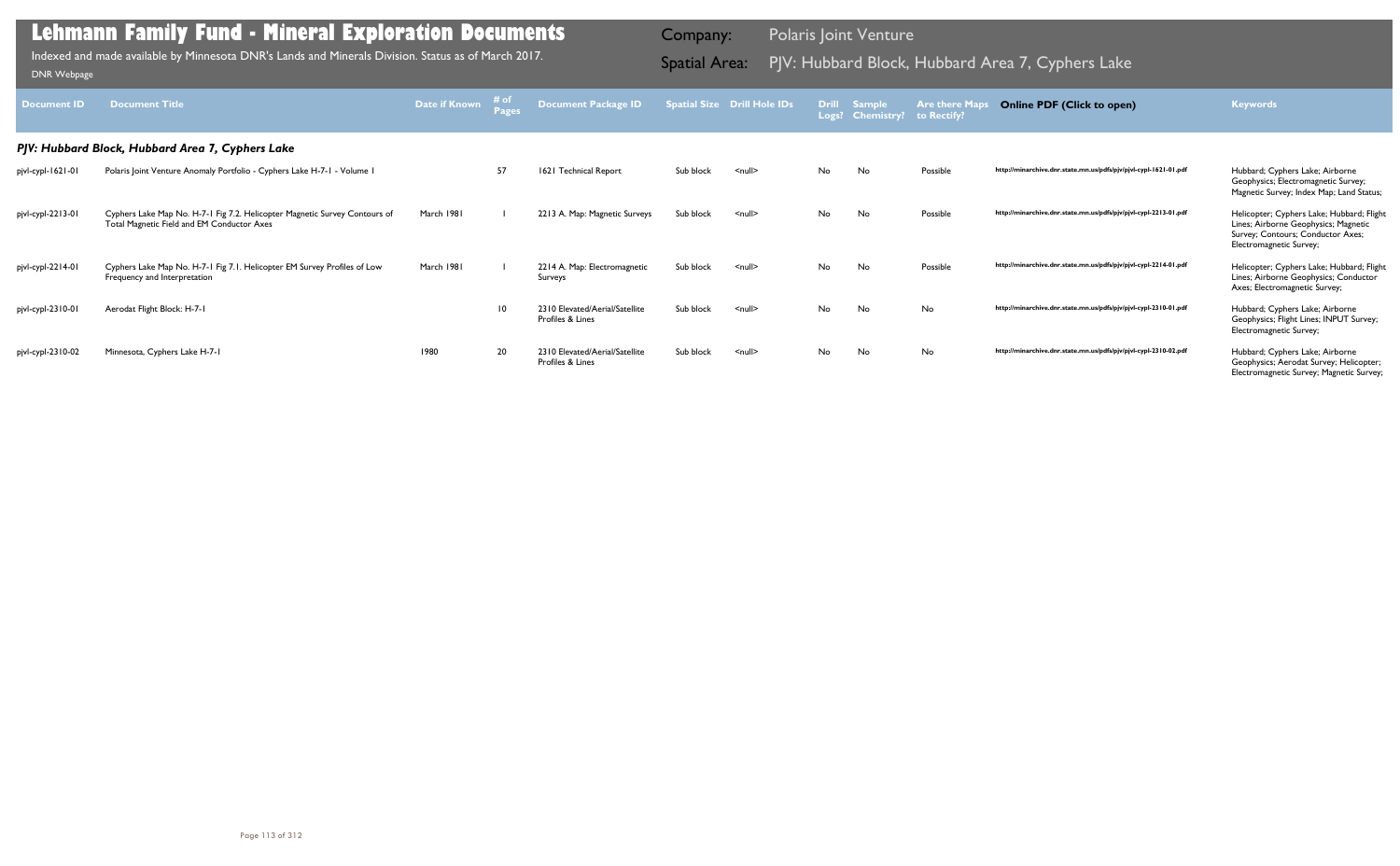| <b>Document ID</b> | <b>Document Title</b>                                                                            | Date if Known # of | Document Package ID                     |                         | Spatial Size Drill Hole IDs |     | Drill Sample<br>Logs? Chemistry? to Rectify? | <b>Are there Map</b> | <b>Online PDF (Click to open)</b>                                | <b>Keywords</b>                                                                                                 |
|--------------------|--------------------------------------------------------------------------------------------------|--------------------|-----------------------------------------|-------------------------|-----------------------------|-----|----------------------------------------------|----------------------|------------------------------------------------------------------|-----------------------------------------------------------------------------------------------------------------|
|                    | PJV: Hubbard Block, Hubbard Area 8                                                               |                    |                                         |                         |                             |     |                                              |                      |                                                                  |                                                                                                                 |
| pjvl-h08_-2213-01  | Hubbard Project Isomagnetic Interval Map 8 Of 8 21067 Block A                                    |                    | 2213 A. Map: Magnetic Surveys           | Anomaly<br><b>Block</b> | $\leq$ null $\geq$          | No. | No                                           | Possible             | http://minarchive.dnr.state.mn.us/pdfs/pjv/pjvl-h08_-2213-01.pdf | Contours; Flight Lines; Hubbard; Airborne<br>Geophysics; Magnetic Survey;                                       |
| pjvl-h08_-2213-02  | Questor Surveys Limited Airborne Magnetometer Survey Hubbard Project Map<br>8 0f 8 21067 Block A | June 1980          | 2213 A. Map: Magnetic Surveys           | Anomaly<br><b>Block</b> | $\leq$ null $\geq$          | No. | No                                           | Possible             | http://minarchive.dnr.state.mn.us/pdfs/pjv/pjvl-h08_-2213-02.pdf | Contours; Flight Lines; Hubbard; Airborne<br>Geophysics; Magnetic Survey; Photomosaic;                          |
| pjvl-h08_-2213-03  | Hubbard Block, Minnesota, USA Magnetic Interpretation, Map 7, Drawing P<br>355-7                 | <b>July 1980</b>   | 2213 A. Map: Magnetic Surveys           | Anomaly<br><b>Block</b> | $\leq$ null $\geq$          | No. | No                                           | Possible             | http://minarchive.dnr.state.mn.us/pdfs/pjv/pjvl-h08_-2213-03.pdf | Geophysics; Magnetic Survey; Hubbard;<br>INPUT Survey; Conductor; Geology;                                      |
| pjvl-h08_-2214-01  | Questor Surveys Limited Airborne Mk VI INPUT Survey Hubbard Project Map 8<br>0f 8 21067 Block A  | <b>June 1980</b>   | 2214 A. Map: Electromagnetic<br>Surveys | Anomaly<br><b>Block</b> | $null$                      | No. | No                                           | Possible             | http://minarchive.dnr.state.mn.us/pdfs/pjv/pjvl-h08_-2214-01.pdf | Airborne Geophysics; Anomalies; INPUT<br>Survey; Flight Lines; Photomosaic;<br>Electromagnetic Survey; Hubbard; |

PJV: Hubbard Block, Hubbard Area 8 Indexed and made available by Minnesota DNR's Lands and Minerals Division. Status as of March 2017. Spatial Area: [DNR Webpage](http://www.dnr.state.mn.us/lands_minerals/polaris/index.html)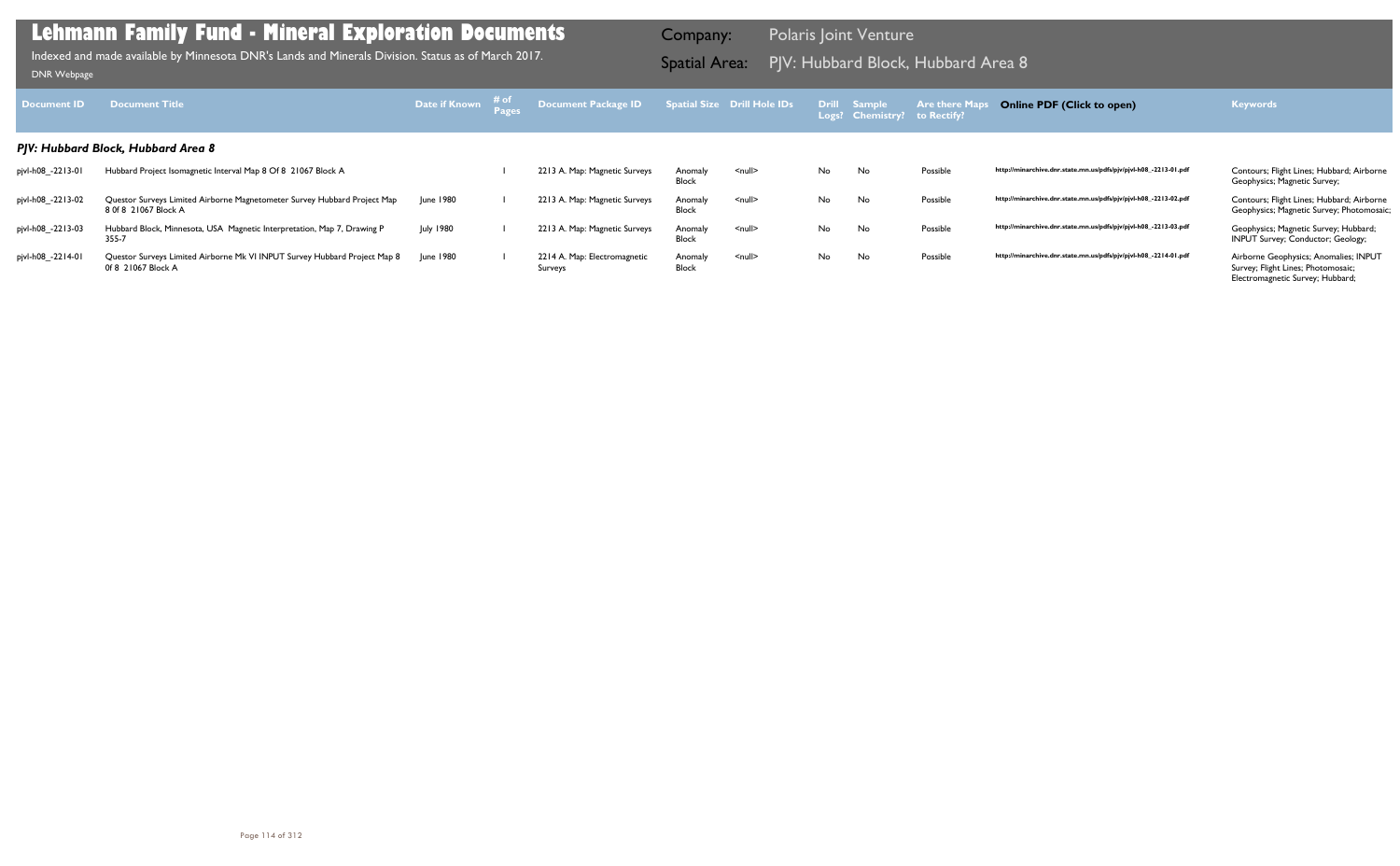| <b>Document ID</b> | <b>Document Title</b>                                                                                                 | Date if Known | # of<br>Pages | Document Package ID                                |           | <b>Spatial Size Drill Hole IDs</b> |    | Drill Sample<br>Logs? Chemistry? to Rectify? | <b>Are there Maps</b> | <b>Online PDF (Click to open)</b>                                | <b>Keywords</b>                                                                                                                                |
|--------------------|-----------------------------------------------------------------------------------------------------------------------|---------------|---------------|----------------------------------------------------|-----------|------------------------------------|----|----------------------------------------------|-----------------------|------------------------------------------------------------------|------------------------------------------------------------------------------------------------------------------------------------------------|
|                    | PJV: Hubbard Block, Hubbard Area 8, Boy Hiram                                                                         |               |               |                                                    |           |                                    |    |                                              |                       |                                                                  |                                                                                                                                                |
| pjvl-boyh-1621-01  | Polaris Joint Venture Anomaly Portfolio - Boy Hiram H-8-1 - Volume 1                                                  |               | 46            | 1621 Technical Report                              | Sub block | $<$ null $>$                       | No | No                                           | Possible              | http://minarchive.dnr.state.mn.us/pdfs/pjv/pjvl-boyh-1621-01.pdf | Hubbard; Boy Hiram; Airborne<br>Geophysics; Electromagnetic Survey;<br>Magnetic Survey; Index Map; Land Status;                                |
| pjvl-boyh-2213-01  | Boy Hiram Map No. H-8-1 Fig 7.2. Helicopter Magnetic Survey Contours of<br>Total Magnetic Field and EM Conductor Axes | March 1981    |               | 2213 A. Map: Magnetic Surveys                      | Sub block | $<$ null $>$                       | No | No                                           | Possible              | http://minarchive.dnr.state.mn.us/pdfs/pjv/pjvl-boyh-2213-01.pdf | Helicopter; Boy Hiram; Hubbard; Flight<br>Lines; Airborne Geophysics; Magnetic<br>Survey; Contours; Conductor Axes;<br>Electromagnetic Survey; |
| pjvl-boyh-2214-01  | Boy Hiram Map No. H-8-1 Fig 7.1. Helicopter EM Survey Profiles of Low<br>Frequency and Interpretation                 | March 1981    |               | 2214 A. Map: Electromagnetic<br>Surveys            | Sub block | $<$ null $>$                       | No | No                                           | Possible              | http://minarchive.dnr.state.mn.us/pdfs/pjv/pjvl-boyh-2214-01.pdf | Helicopter; Boy Hiram; Hubbard; Flight<br>Lines; Airborne Geophysics; Conductor<br>Axes; Electromagnetic Survey;                               |
| pjvl-boyh-2310-01  | Aerodat Flight Block: H-8-1                                                                                           |               |               | 2310 Elevated/Aerial/Satellite<br>Profiles & Lines | Sub block | $<$ null $>$                       | No | No                                           | No                    | http://minarchive.dnr.state.mn.us/pdfs/pjv/pjvl-boyh-2310-01.pdf | Hubbard; Boy Hiram; Airborne<br>Geophysics; Flight Lines; INPUT Survey;<br>Electromagnetic Survey;                                             |
| pjvl-boyh-2310-02  | Minnesota, Boy Hiram H-8-1                                                                                            | 1980          |               | 2310 Elevated/Aerial/Satellite<br>Profiles & Lines | Sub block | $\le$ null $\ge$                   | No | No                                           | No                    | http://minarchive.dnr.state.mn.us/pdfs/pjv/pjvl-boyh-2310-02.pdf | Hubbard; Boy Hiram; Airborne<br>Geophysics; Aerodat Survey; Helicopter;<br>Electromagnetic Survey; Magnetic Survey;                            |

Indexed and made available by Minnesota DNR's Lands and Minerals Division. Status as of March 2017. **Spatial Area:** PJV: Hubbard Block, Hubbard Area 8, Boy Hiram DNR Webpage Indexed and made available by Minnesota DNR's Lands and Minerals Division. Status as of March 2017.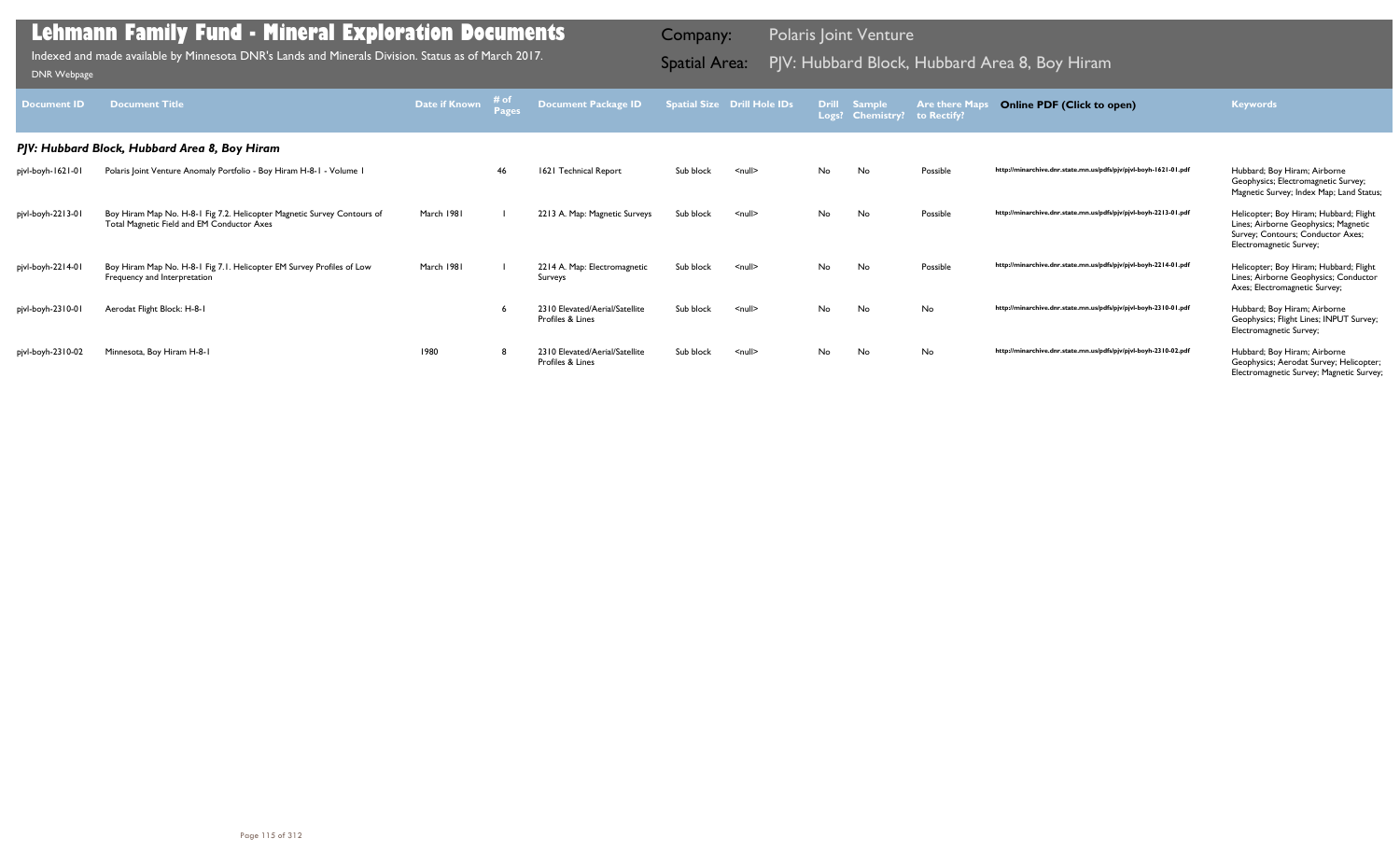| <b>Document ID</b> | <b>Document Title</b>                                                                                                  | Date if Known | $#$ of $#$<br>Pages | Document Package ID Spatial Size Drill Hole IDs    |           |                    |    | Drill Sample<br>Logs? Chemistry? to Rectify? | <b>Are there Maps</b> | <b>Online PDF (Click to open)</b>                                | <b>Keywords</b>                                                                                                                                 |
|--------------------|------------------------------------------------------------------------------------------------------------------------|---------------|---------------------|----------------------------------------------------|-----------|--------------------|----|----------------------------------------------|-----------------------|------------------------------------------------------------------|-------------------------------------------------------------------------------------------------------------------------------------------------|
|                    | PJV: Hubbard Block, Hubbard Area 8, Hackensack                                                                         |               |                     |                                                    |           |                    |    |                                              |                       |                                                                  |                                                                                                                                                 |
| pjvl-hack-1621-01  | Polaris Joint Venture Anomaly Portfolio - Hackensack H-8-2 - Volume I                                                  |               | -49                 | 1621 Technical Report                              | Sub block | $\leq$ null $\geq$ | No | No                                           | Possible              | http://minarchive.dnr.state.mn.us/pdfs/pjv/pjvl-hack-1621-01.pdf | Hubbard; Hackensack; Airborne<br>Geophysics; Electromagnetic Survey;<br>Magnetic Survey; Index Map; Land Status;                                |
| pjvl-hack-2213-01  | Hackensack Map No. H-8-2 Fig 7.2. Helicopter Magnetic Survey Contours of<br>Total Magnetic Field and EM Conductor Axes | March 1981    |                     | 2213 A. Map: Magnetic Surveys                      | Sub block | $null$             | No | No                                           | Possible              | http://minarchive.dnr.state.mn.us/pdfs/pjv/pjvl-hack-2213-01.pdf | Helicopter; Hackensack; Hubbard; Flight<br>Lines; Airborne Geophysics; Magnetic<br>Survey; Contours; Conductor Axes;<br>Electromagnetic Survey; |
| pjvl-hack-2214-01  | Hackensack Map No. H-8-2 Fig 7.1. Helicopter EM Survey Profiles of Low<br>Frequency and Interpretation                 | March 1981    |                     | 2214 A. Map: Electromagnetic<br>Surveys            | Sub block | $\leq$ null $\geq$ | No | No                                           | Possible              | http://minarchive.dnr.state.mn.us/pdfs/pjv/pjvl-hack-2214-01.pdf | Helicopter; Hackensack; Hubbard; Flight<br>Lines; Airborne Geophysics; Conductor<br>Axes; Electromagnetic Survey;                               |
| pjvl-hack-2310-01  | Aerodat Flight Block: H-8-2                                                                                            |               |                     | 2310 Elevated/Aerial/Satellite<br>Profiles & Lines | Sub block | $\leq$ null $\geq$ | No | No                                           | No                    | http://minarchive.dnr.state.mn.us/pdfs/pjv/pjvl-hack-2310-01.pdf | Hubbard; Hackensack; Airborne<br>Geophysics; Flight Lines; INPUT Survey;<br>Electromagnetic Survey;                                             |
| pjvl-hack-2310-02  | Minnesota, Hackensack H-8-2                                                                                            | 1980          | 4                   | 2310 Elevated/Aerial/Satellite<br>Profiles & Lines | Sub block | $\leq$ null $\geq$ | No | No                                           | No                    | http://minarchive.dnr.state.mn.us/pdfs/pjv/pjvl-hack-2310-02.pdf | Hubbard: Hackensack: Airborne<br>Geophysics; Aerodat Survey; Helicopter;<br>Electromagnetic Survey; Magnetic Survey;                            |

Indexed and made available by Minnesota DNR's Lands and Minerals Division. Status as of March 2017. **Spatial Area:** PJV: Hubbard Block, Hubbard Area 8, Hackensack וDNR Webpage Indexed and made available by Minnesota DNR's Lands and Minerals Division. Status as of March 2017.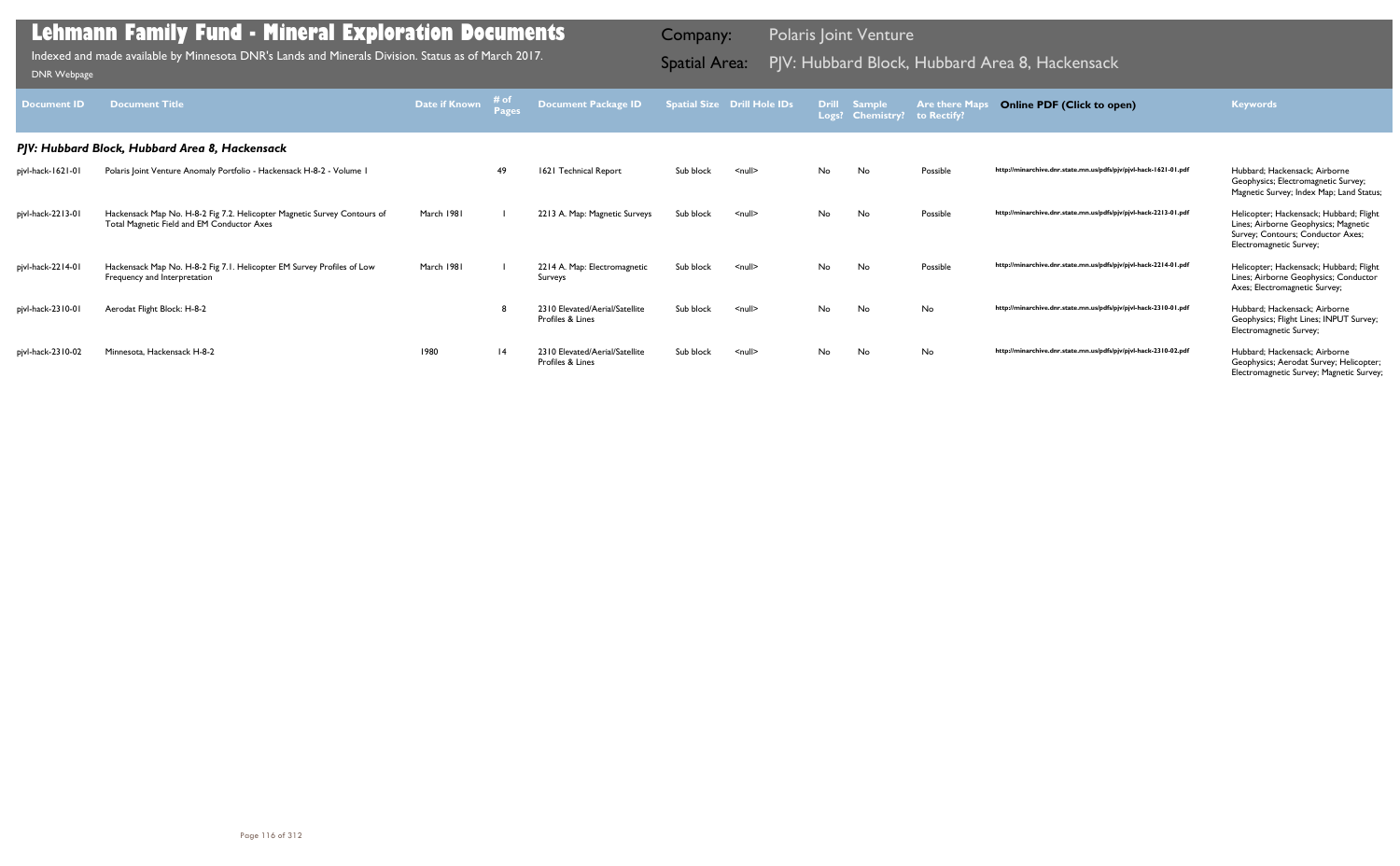| <b>Document ID</b> | <b>Document Title</b>                                                                                                   | Date if Known | # of<br>Pages   | Document Package ID                                |           | <b>Spatial Size Drill Hole IDs</b> |    | Drill Sample<br>Logs? Chemistry? to Rectify? | <b>Are there Maps</b> | <b>Online PDF (Click to open)</b>                                | <b>Keywords</b>                                                                                                                                  |
|--------------------|-------------------------------------------------------------------------------------------------------------------------|---------------|-----------------|----------------------------------------------------|-----------|------------------------------------|----|----------------------------------------------|-----------------------|------------------------------------------------------------------|--------------------------------------------------------------------------------------------------------------------------------------------------|
|                    | PJV: Hubbard Block, Hubbard Area 8, Paquet Lake                                                                         |               |                 |                                                    |           |                                    |    |                                              |                       |                                                                  |                                                                                                                                                  |
| pjvl-paql-1621-01  | Polaris Joint Venture Anomaly Portfolio - Paquet Lake H-8-3 - Volume I                                                  |               | 53              | 1621 Technical Report                              | Sub block | $\leq$ null $\geq$                 | No | No                                           | Possible              | http://minarchive.dnr.state.mn.us/pdfs/pjv/pjvl-paql-1621-01.pdf | Hubbard; Paquet Lake; Airborne<br>Geophysics; Electromagnetic Survey;<br>Magnetic Survey; Index Map; Land Status;                                |
| pjvl-paql-2213-01  | Paquet Lake Map No. H-8-3 Fig 7.2. Helicopter Magnetic Survey Contours of<br>Total Magnetic Field and EM Conductor Axes | March 1981    |                 | 2213 A. Map: Magnetic Surveys                      | Sub block | $\leq$ null $\geq$                 | No | <b>No</b>                                    | Possible              | http://minarchive.dnr.state.mn.us/pdfs/pjv/pjvl-paql-2213-01.pdf | Helicopter; Paquet Lake; Hubbard; Flight<br>Lines; Airborne Geophysics; Magnetic<br>Survey; Contours; Conductor Axes;<br>Electromagnetic Survey; |
| pjvl-paql-2214-01  | Paquet Lake Map No. H-8-3 Fig 7.1. Helicopter EM Survey Profiles of Low<br>Frequency and Interpretation                 | March 1981    |                 | 2214 A. Map: Electromagnetic<br>Surveys            | Sub block | $null$                             | No | No                                           | Possible              | http://minarchive.dnr.state.mn.us/pdfs/pjv/pjvl-paql-2214-01.pdf | Helicopter; Paquet Lake; Hubbard; Flight<br>Lines; Airborne Geophysics; Conductor<br>Axes; Electromagnetic Survey;                               |
| pjvl-paql-2310-01  | Aerodat Flight Block: H-8-3                                                                                             |               |                 | 2310 Elevated/Aerial/Satellite<br>Profiles & Lines | Sub block | $\leq$ null $\geq$                 | No | No                                           | No                    | http://minarchive.dnr.state.mn.us/pdfs/pjv/pjvl-paql-2310-01.pdf | Hubbard; Paquet Lake; Airborne<br>Geophysics; Flight Lines; INPUT Survey;<br>Electromagnetic Survey;                                             |
| pjvl-paql-2310-02  | Minnesota, Paquet Lake H-8-3                                                                                            | 1980          | $\overline{13}$ | 2310 Elevated/Aerial/Satellite<br>Profiles & Lines | Sub block | $null$                             | No | No                                           | No                    | http://minarchive.dnr.state.mn.us/pdfs/pjv/pjvl-paql-2310-02.pdf | Hubbard; Paquet Lake; Airborne<br>Geophysics; Aerodat Survey; Helicopter;<br>Electromagnetic Survey; Magnetic Survey;                            |

Indexed and made available by Minnesota DNR's Lands and Minerals Division. Status as of March 2017. **Spatial Area:** PJV: Hubbard Block, Hubbard Area 8, Paquet Lake DNR Webpage Indexed and made available by Minnesota DNR's Lands and Minerals Division. Status as of March 2017.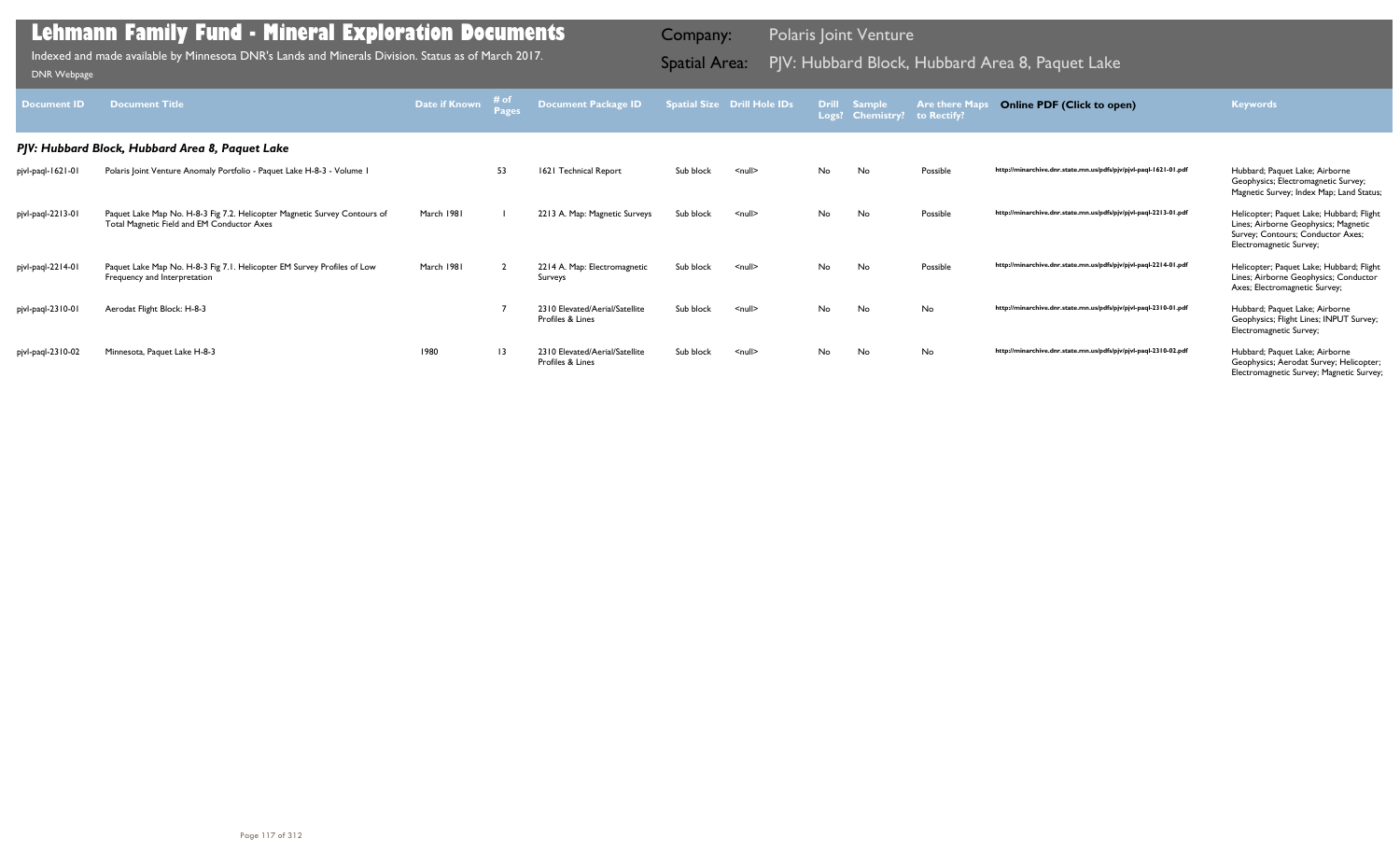Ground Geophysics; INPUT Survey; Helicopter; Electromagnetic Survey; Survey Grid;

| Lehmann Family Fund - Mineral Exploration Documents<br>$\,$ Indexed and made available by Minnesota DNR's Lands and Minerals Division. Status as of March 2017. $\,$<br>DNR Webpage |                                             |  |  |                          | Company:  |               |     | <b>Polaris Joint Venture</b> |          | Spatial Area: PJV: Hubbard Block, Hubbard East Area 7 & 8                                                                 |                                          |
|-------------------------------------------------------------------------------------------------------------------------------------------------------------------------------------|---------------------------------------------|--|--|--------------------------|-----------|---------------|-----|------------------------------|----------|---------------------------------------------------------------------------------------------------------------------------|------------------------------------------|
|                                                                                                                                                                                     | Document ID Document Title                  |  |  |                          |           |               |     |                              |          | Date if Known # of Document Package ID Spatial Size Drill Hole IDs Drill Sample Are there Maps Online PDF (Click to open) | <b>Keywords</b>                          |
|                                                                                                                                                                                     | PJV: Hubbard Block, Hubbard East Area 7 & 8 |  |  |                          |           |               |     |                              |          |                                                                                                                           |                                          |
| pjvl-he78-1111-01                                                                                                                                                                   | Hubbard Block East End Maps 7 And 8         |  |  | IIII Base Maps with Grid | Sub block | <null></null> | No. | No                           | Possible | http://minarchive.dnr.state.mn.us/pdfs/pjv/pjvl-he78-1111-01.pdf                                                          | Hubbard; Anomalies; Airborne Geophysics; |

## **Online PDF (Click to open) Keywords**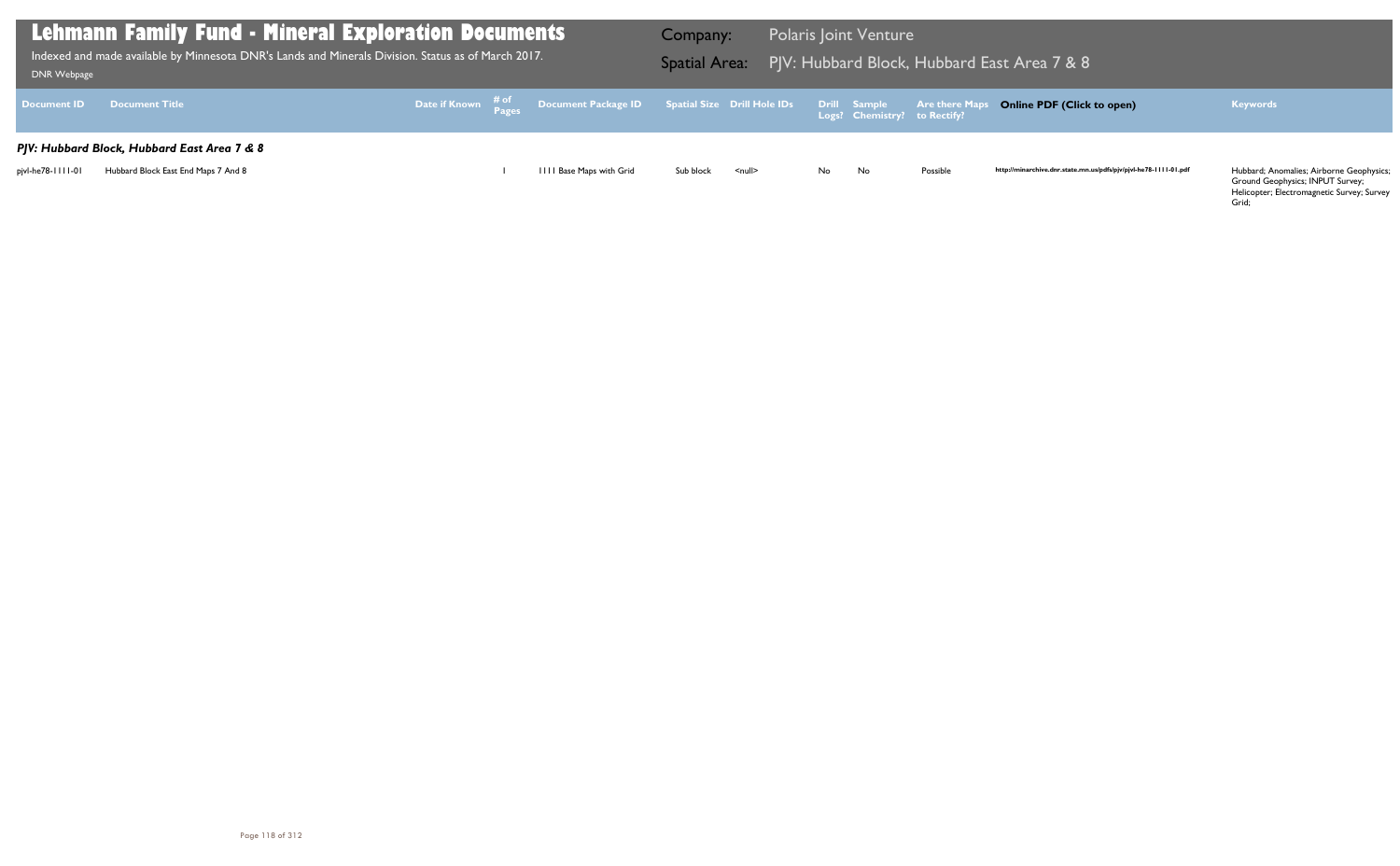Sturgeon; Itasca County; Mineral<br>Ownership; Mineral Ownership; Land Ownership;

| <b>Document ID</b>           | <b>Document Title</b>                                | Date if Known # of<br>Pages |    | Document Package ID    Spatial Size    Drill Hole IDs |       |                    |     | Drill Sample<br>Logs? Chemistry? to Rectify? | <b>Are there Maps</b> |
|------------------------------|------------------------------------------------------|-----------------------------|----|-------------------------------------------------------|-------|--------------------|-----|----------------------------------------------|-----------------------|
| PJV: Itasca Area of Interest |                                                      |                             |    |                                                       |       |                    |     |                                              |                       |
| pjvl-itas-0120-01            | Itasca County Records - Previous Private Land Leases |                             | 8  | 0120 Informal Notes & Doodles                         | Block | $\leq$ null $\geq$ | No. | No.                                          | No                    |
| pjvl-itas-0120-02            | Itasca County Records                                |                             | 10 | 0120 Informal Notes & Doodles                         | Block | $\leq$ null $\geq$ | No. | No                                           | No                    |
| pjvl-itas-1400-01            | 326954 Statement of Severed Mineral Interest         | May 26, 1978                |    | 1400 References                                       | Block | $\leq$ null $\geq$ | No. | No.                                          | No                    |

## **Lehmann Family Fund - Mineral Exploration Documents**

PJV: Itasca Area of Interest Indexed and made available by Minnesota DNR's Lands and Minerals Division. Status as of March 2017. Spatial Area: [DNR Webpage](http://www.dnr.state.mn.us/lands_minerals/polaris/index.html)

Company: Polaris Joint Venture

## **Online PDF (Click to open) Keywords**

http://minarchive.dnr.state.mn.us/pdfs/pjv/pjvl-itas-0120-01.pdf ltasca County; Leases; Notes;

http://minarchive.dnr.state.mn.us/pdfs/pjv/pjvl-itas-0120-02.pdf ltasca County; Leases; Notes;

http://minarchive.dnr.state.mn.us/pdfs/pjv/pjvl-itas-1400-01.pdf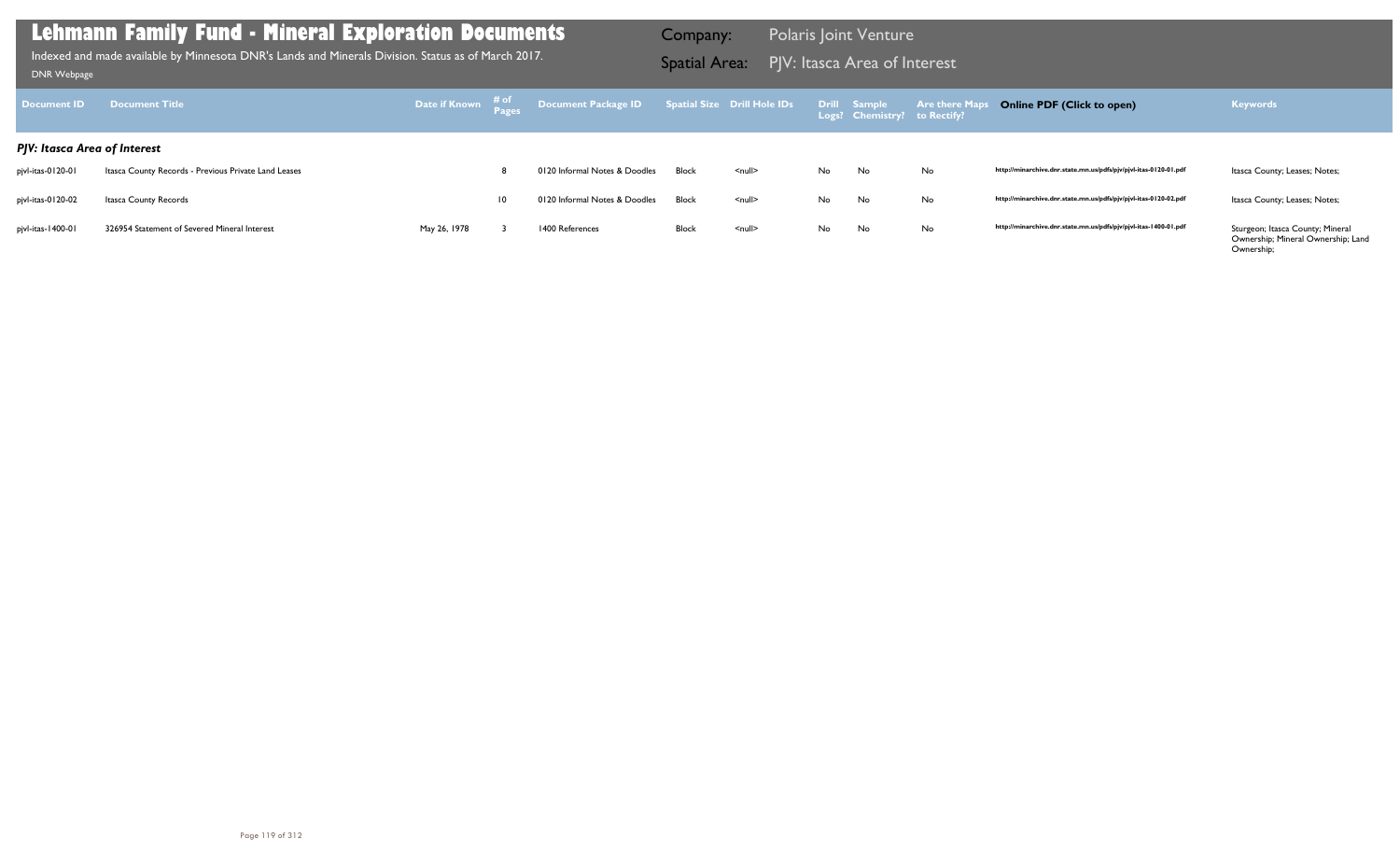| <b>Document ID</b> | Document Title                    | Date if Known | # of<br>Pages | Document Package ID     |       | <b>Spatial Size Drill Hole IDs</b> |     | Drill Sample<br>Logs? Chemistry? to Rectify? | <b>Are there Map</b> | <b>Online PDF (Click to open)</b>                                | <b>Keywords</b>                                                                                                                                                       |
|--------------------|-----------------------------------|---------------|---------------|-------------------------|-------|------------------------------------|-----|----------------------------------------------|----------------------|------------------------------------------------------------------|-----------------------------------------------------------------------------------------------------------------------------------------------------------------------|
|                    | PJV: Koochiching Area of Interest |               |               |                         |       |                                    |     |                                              |                      |                                                                  |                                                                                                                                                                       |
| pjvl-k____-1450-01 | CN7791 Bear Creek FL-32-1         |               |               | 1450 Miscellaneous Data | Block | FL-32-1; FL-30-1;                  | Yes | No                                           | Possible             | http://minarchive.dnr.state.mn.us/pdfs/pjv/pjvl-k__-1450-01.pdf  | Koochiching; Drill Hole; Drill Log;<br>Geology; Bear Creek Mining Company;                                                                                            |
| pjvl-k____-1450-02 | Lease No.: CN-7551                |               |               | 1450 Miscellaneous Data | Block | $\leq$ null $\geq$                 | No  | No                                           | Possible             | http://minarchive.dnr.state.mn.us/pdfs/pjv/pjvl-k__-1450-02.pdf  | Sturgeon; Koochiching; Hanna Mining<br>Company; Ground Geophysics; Survey<br>Grid; Electromagnetic Survey; Profile;                                                   |
| pjvl-k____-1450-03 | Lease No.: CN-7550                |               |               | 1450 Miscellaneous Data | Block | $null$                             | No  | No                                           | Possible             | http://minarchive.dnr.state.mn.us/pdfs/pjv/pjvl-k__-1450-03.pdf  | Sturgeon; Koochiching; Hanna Mining<br>Company; Ground Geophysics; Survey<br>Grid; Electromagnetic Survey; Profile;                                                   |
| pjvl-k____-1450-04 | MIZ A-1 Humble CN-7874            |               | $\mathbf{H}$  | 1450 Miscellaneous Data | Block | $MIZ A-I$ :                        | Yes | Yes                                          | Possible             | http://minarchive.dnr.state.mn.us/pdfs/pjv/pjvl-k___-1450-04.pdf | Koochiching; Humble Oil & Refining Co.;<br>Ground Geophysics; Electromagnetic<br>Survey; Survey Grid; Profile; Magnetic<br>Survey; Drill Log; Core Log; Geochemistry; |

PJV: Koochiching Area of Interest Indexed and made available by Minnesota DNR's Lands and Minerals Division. Status as of March 2017. Spatial Area: [DNR Webpage](http://www.dnr.state.mn.us/lands_minerals/polaris/index.html)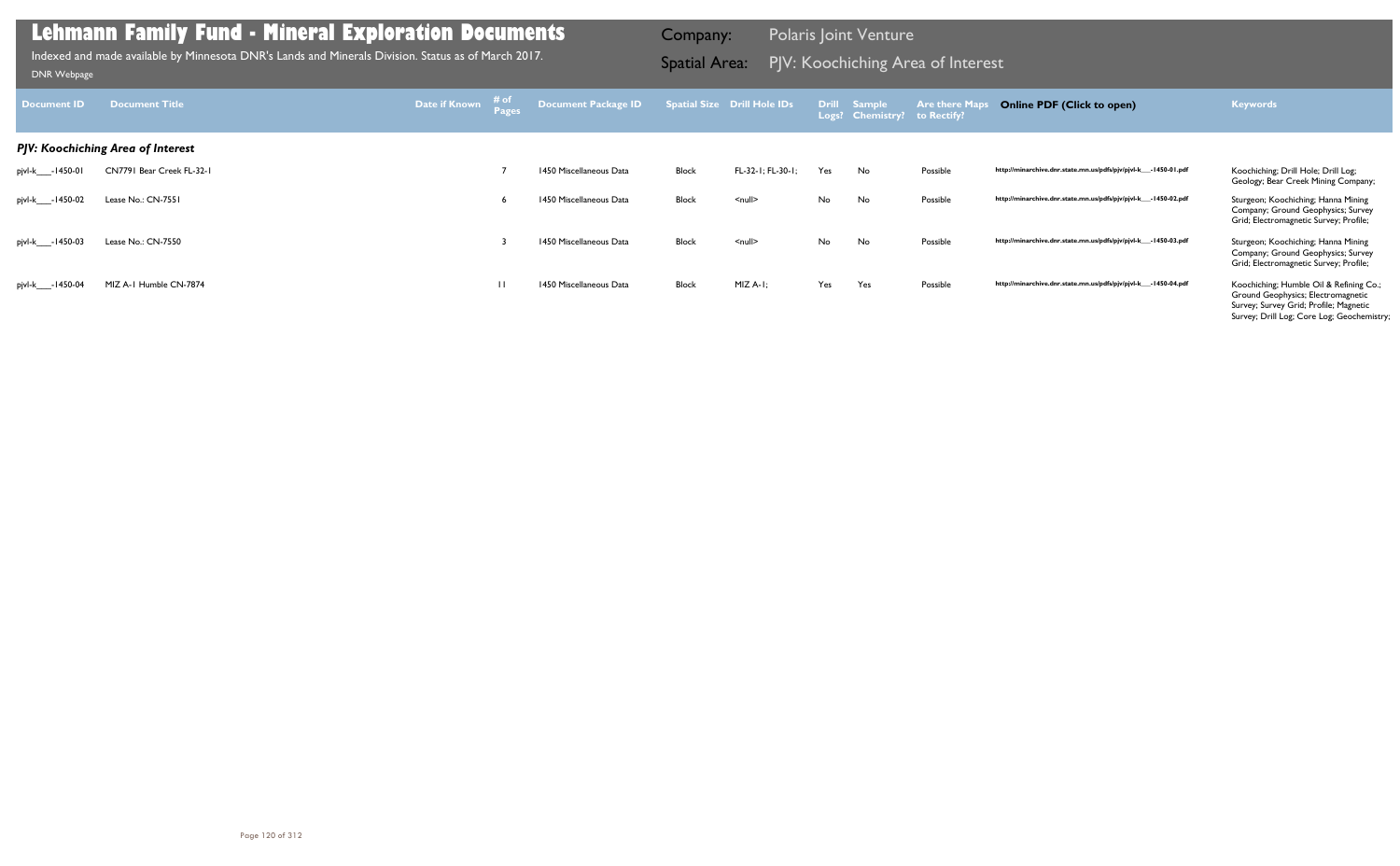| <b>Document ID</b>                | <b>Document Title</b>                                                                 | Date if Known         | <b>Pages</b>   | <b>Document Package ID</b>             |            | Spatial Size Drill Hole IDs |     | Drill Sample<br>Logs? Chemistry? | <b>Are there Maps</b><br>to Rectify? | <b>Online PDF (Click to open)</b>                                | <b>Keywords</b>                                                                                                                                                                                                                                                                |
|-----------------------------------|---------------------------------------------------------------------------------------|-----------------------|----------------|----------------------------------------|------------|-----------------------------|-----|----------------------------------|--------------------------------------|------------------------------------------------------------------|--------------------------------------------------------------------------------------------------------------------------------------------------------------------------------------------------------------------------------------------------------------------------------|
| <b>PJV: Polaris Joint Venture</b> |                                                                                       |                       |                |                                        |            |                             |     |                                  |                                      |                                                                  |                                                                                                                                                                                                                                                                                |
| pjvl-pjvl-0100-01                 | AGENDA - Polaris Joint Venture Policy Committee Meeting September 27, 1983<br>8:30 AM | September<br>03, 1983 |                | 0100 Internal Office<br>Correspondence | Superblock | <null></null>               | No  | No                               | No                                   | http://minarchive.dnr.state.mn.us/pdfs/pjv/pjvl-pjvl-0100-01.pdf | Meeting Agenda; Policy Committee; Gale<br>Brook; Soca; Sherry Lake; Calisto; Callist<br>Ganymede; Wamp Lake; Kaiso; Guava;<br>Phoebe; Snake Trail; Spring Lake; Hera;<br>Spring Bear; Ely; Sturgeon;                                                                           |
| pjvl-pjvl-0100-02                 | Agenda Polaris Joint Venture Policy Committee Meeting: February 7, 1984, 8:30<br>a.m. | February 07,<br>1984  |                | 0100 Internal Office<br>Correspondence | Superblock | $null$                      | No. | No                               | No                                   | http://minarchive.dnr.state.mn.us/pdfs/pjv/pjvl-pjvl-0100-02.pdf | Meeting Agenda; Policy Committee;<br>Exploration; Drilling; Ground Geophysics<br>Geochemistry; Geology; Land Status;<br>Kaiso; Sherry Lake; Hera; Snake Trail;<br>Spring Bear; Vanessa; Inez; Conan; Plotini<br>South Detling; Detling Creek; Gull Lake;<br>Rita; Medicine Lak |
| pjvl-pjvl-0110-01                 | MEMORANDUM - New Document-Numbering System                                            | June 16, 1983         |                | 0110 Office Memoranda                  | Superblock | <null></null>               | No. | No                               | No                                   | http://minarchive.dnr.state.mn.us/pdfs/pjv/pjvl-pjvl-0110-01.pdf | Numbering System;                                                                                                                                                                                                                                                              |
| pjvl-pjvl-0110-02                 | PJV Anomaly Portfolios                                                                | February 09,<br>1981  |                | 0110 Office Memoranda                  | Superblock | $null$                      | No  | No                               | Possible                             | http://minarchive.dnr.state.mn.us/pdfs/pjv/pjvl-pjvl-0110-02.pdf | Anomalies;                                                                                                                                                                                                                                                                     |
| pjvl-pjvl-0110-03                 | Polaris Joint Venture Monthly Report of the Operator June 1981 Introduction           | June 1981             |                | 0110 Office Memoranda                  | Superblock | $null$                      | No  | No                               | No                                   | http://minarchive.dnr.state.mn.us/pdfs/pjv/pjvl-pjvl-0110-03.pdf | Monthly Report; Hubbard; Sturgeon; Ely;<br>St. Louis Area;                                                                                                                                                                                                                     |
| pjvl-pjvl-0110-04                 | Ground Geophysical Survey on Boise Cascade Properties                                 | January II,<br>1983   |                | 0110 Office Memoranda                  | Superblock | <null></null>               | No. | No                               | No                                   | http://minarchive.dnr.state.mn.us/pdfs/pjv/pjvl-pjvl-0110-04.pdf | Ground Geophysics; Electromagnetic<br>Survey; Magnetic Survey; Boise Cascade<br>Corporation;                                                                                                                                                                                   |
| pjvl-pjvl-0120-01                 | Mining Leases and Options Recorded in Beltrami County                                 |                       |                | 0120 Informal Notes & Doodles          | Superblock | $null$                      | No  | No                               | No                                   | http://minarchive.dnr.state.mn.us/pdfs/pjv/pjvl-pjvl-0120-01.pdf | Beltrami County; Leases; Notes;                                                                                                                                                                                                                                                |
| pjvl-pjvl-0120-02                 | <b>Beltrami County</b>                                                                |                       | -4             | 0120 Informal Notes & Doodles          | Superblock | <null></null>               | No  | No                               | No                                   | http://minarchive.dnr.state.mn.us/pdfs/pjv/pjvl-pjvl-0120-02.pdf | Beltrami County; Leases; Notes;                                                                                                                                                                                                                                                |
| pjvl-pjvl-0120-03                 | Notes from Feb 28, 1980 (DNR Title)                                                   | February 28,<br>1980  | $\overline{2}$ | 0120 Informal Notes & Doodles          | Superblock | $null$                      | No  | No                               | No                                   | http://minarchive.dnr.state.mn.us/pdfs/pjv/pjvl-pjvl-0120-03.pdf | Notes; Exploration;                                                                                                                                                                                                                                                            |
| pjvl-pjvl-0120-04                 | "The following companies are in the early stages of securing lands to lease."         |                       |                | 0120 Informal Notes & Doodles          | Superblock | $null$                      | No  | No                               | No                                   | http://minarchive.dnr.state.mn.us/pdfs/pjv/pjvl-pjvl-0120-04.pdf | Notes; Leases;                                                                                                                                                                                                                                                                 |
| pjvl-pjvl-0120-05                 | "To Waton"                                                                            |                       |                | 0120 Informal Notes & Doodles          | Superblock | <null></null>               | No. | No                               | No                                   | http://minarchive.dnr.state.mn.us/pdfs/pjv/pjvl-pjvl-0120-05.pdf | Office Notes; Geology; Exploration;                                                                                                                                                                                                                                            |
| pjvl-pjvl-0120-06                 | "Files Xeroxed"                                                                       |                       | 17             | 0120 Informal Notes & Doodles          | Superblock | <null></null>               | No. | No                               | No                                   | http://minarchive.dnr.state.mn.us/pdfs/pjv/pjvl-pjvl-0120-06.pdf | Leases; Hanna Mining Company; Humble<br>Oil & Refining Co.; American SELCO Inc;<br>INCO; U.S. Steel; Bear Creek Mining<br>Company; W.S. Moore; Ridge Mining<br>Company; Exxon; New Jersey Zinc;<br>American Shield Corporation;                                                |
| pjvl-pjvl-0210-01                 | Commercial Invoice, RE: Export Of Used Technical Data                                 | December<br>03, 1984  | - 5            | 0210 Business                          | Superblock | <null></null>               | No  | No                               | No                                   | http://minarchive.dnr.state.mn.us/pdfs/pjv/pjvl-pjvl-0210-01.pdf | Correspondence; Packing Slip;                                                                                                                                                                                                                                                  |
| pjvl-pjvl-0210-02                 | Attn: Mr. Murray Conron                                                               | November<br>10, 1980  | $\overline{2}$ | 0210 Business                          | Superblock | $null$                      | No  | No                               | No                                   | http://minarchive.dnr.state.mn.us/pdfs/pjv/pjvl-pjvl-0210-02.pdf | Airborne Geophysics; Flight Lines;<br>Electromagnetic Survey; Magnetic Survey;<br>Contours;                                                                                                                                                                                    |
| pjvl-pjvl-0210-03                 | Re: Interpretation of Aerodat Surveys                                                 | November<br>13, 1980  |                | 0210 Business                          | Superblock | <null></null>               | No  | No                               | No                                   | http://minarchive.dnr.state.mn.us/pdfs/pjv/pjvl-pjvl-0210-03.pdf | Airborne Geophysics; Flight Lines;<br>Electromagnetic Survey; Magnetic Survey;<br>Contours;                                                                                                                                                                                    |
| pjvl-pjvl-0400-01                 | 8026 Exploration Work Plan And Budget For 1981                                        |                       | -6             | 0400 Budgets and Calendars             | Superblock | <null></null>               | No. | No                               | No                                   | http://minarchive.dnr.state.mn.us/pdfs/pjv/pjvl-pjvl-0400-01.pdf | Budget; Work Plan; Anomalies; Airborne<br>Geophysics; Drilling; Exploration; Hubbar                                                                                                                                                                                            |

Geophysics; Drilling; Exploration; Hubbard;

Sturgeon; Ely; Vermilion;

## **Lehmann Family Fund - Mineral Exploration Documents**

Indexed and made available by Minnesota DNR's Lands and Minerals Division. Status as of March 2017. **Spatial Area: PJV: Polaris Joint Venture**<br>[DNR Webpage](http://www.dnr.state.mn.us/lands_minerals/polaris/index.html)

Company: Polaris Joint Venture

## http://minarchive.dnr.state.mn.us/pdfs/pjv/pjvl-pjvl-0100-01.pdf Meeting Agenda; Policy Committee; Gale Brook; Soca; Sherry Lake; Calisto; Callisto; Ganymede; Wamp Lake; Kaiso; Guava; Phoebe; Snake Trail; Spring Lake; Hera; Spring Bear; Ely; Sturgeon; http://minarchive.dnr.state.mn.us/pdfs/pjv/pjvl-pjvl-0100-02.pdf Meeting Agenda; Policy Committee; Exploration; Drilling; Ground Geophysics; Geochemistry; Geology; Land Status; Kaiso; Sherry Lake; Hera; Snake Trail; Spring Bear; Vanessa; Inez; Conan; Plotinus; South Detling; Detling Creek; Gull Lake; Rita; Medicine Lak http://minarchive.dnr.state.mn.us/pdfs/pjv/pjvl-pjvl-0110-01.pdf Numbering System; http://minarchive.dnr.state.mn.us/pdfs/pjv/pjvl-pjvl-0110-02.pdf<br>
Anomalies: http://minarchive.dnr.state.mn.us/pdfs/pjv/pjvl-pjvl-0110-03.pdf Monthly Report; Hubbard; Sturgeon; Ely; St. Louis Area; 1 0110 Office Memoranda Superblock <null> No No No **http://minarchive.dnr.state.mn.us/pdfs/pjv/pjvl-pjvl-0110-04.pdf** Ground Geophysics; Electromagnetic Survey; Magnetic Survey; Boise Cascade Corporation; http://minarchive.dnr.state.mn.us/pdfs/pjv/pjvl-pjvl-0120-03.pdf Notes; Exploration; http://minarchive.dnr.state.mn.us/pdfs/pjv/pjvl-pjvl-0120-04.pdf Notes; Leases; Oil & Refining Co.; American SELCO Inc; INCO; U.S. Steel; Bear Creek Mining Company; W.S. Moore; Ridge Mining Company; Exxon; New Jersey Zinc; American Shield Corporation; http://minarchive.dnr.state.mn.us/pdfs/pjv/pjvl-pjvl-0210-01.pdf Correspondence; Packing Slip; http://minarchive.dnr.state.mn.us/pdfs/pjv/pjvl-pjvl-0210-02.pdf Airborne Geophysics; Flight Lines; Electromagnetic Survey; Magnetic Survey; Contours; 1 0210 Business Superblock <null> No No No **http://minarchive.dnr.state.mn.us/pdfs/pjv/pjvl-pjvl-0210-03.pdf** Airborne Geophysics; Flight Lines; Electromagnetic Survey; Magnetic Survey; Contours; http://minarchive.dnr.state.mn.us/pdfs/pjv/pjvl-pjvl-0400-01.pdf Budget; Work Plan; Anomalies; Airborne **Online PDF (Click to open) Keywords**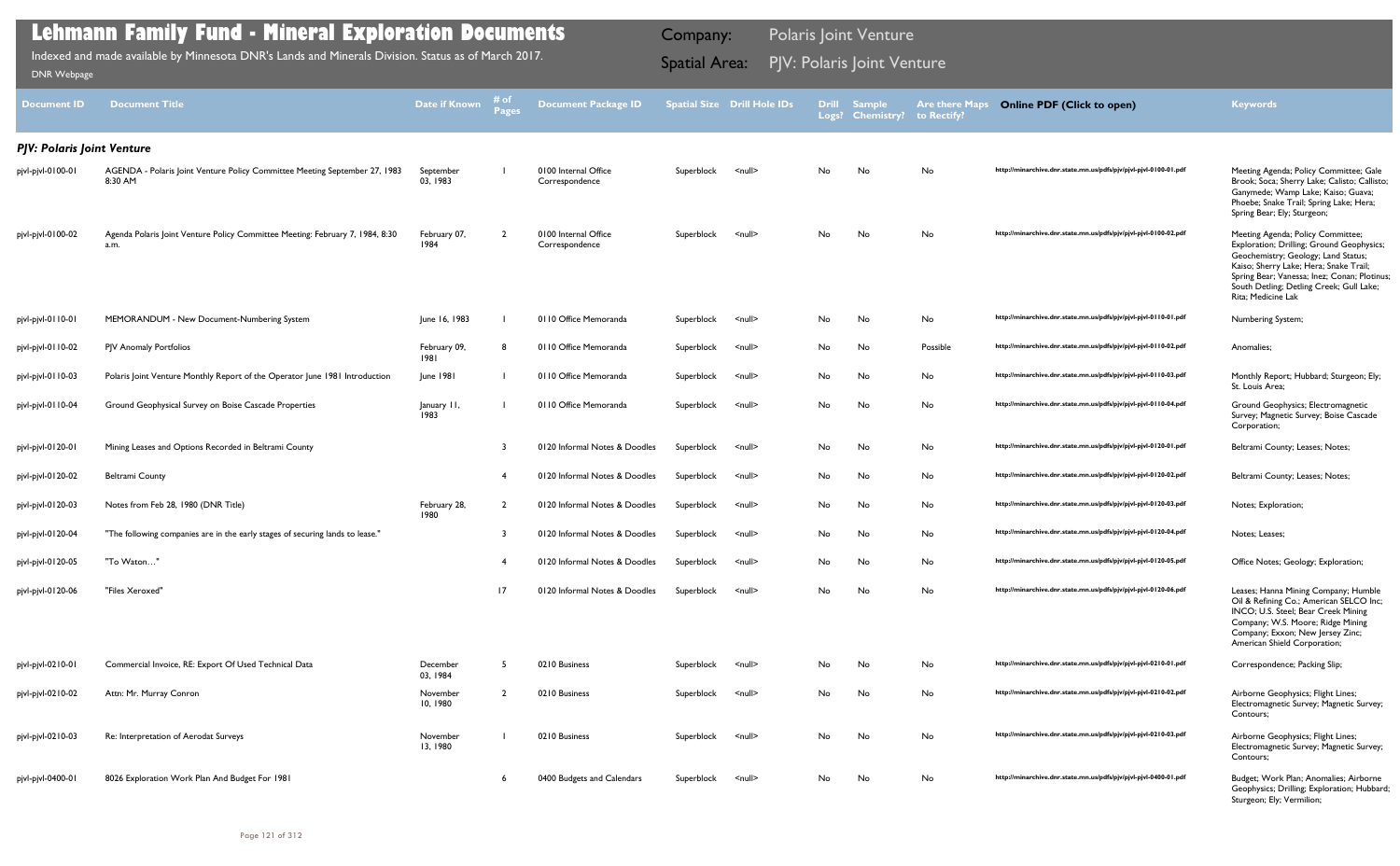| Document <b>ID</b>                | <b>Document Title</b>                                                                               | <b>Date if Known</b>  | ≉ of<br>Pages | <b>Document Package ID</b>                             |            | <b>Spatial Size Drill Hole IDs</b> |           | <b>Drill Sample</b><br>Logs? Chemistry? to Rectify? | <b>Are there Maps</b> | <b>Online PDF (Click to open)</b>                                | <b>Keywords</b>                                                                                                                                                                                                                                                                   |
|-----------------------------------|-----------------------------------------------------------------------------------------------------|-----------------------|---------------|--------------------------------------------------------|------------|------------------------------------|-----------|-----------------------------------------------------|-----------------------|------------------------------------------------------------------|-----------------------------------------------------------------------------------------------------------------------------------------------------------------------------------------------------------------------------------------------------------------------------------|
| <b>PJV: Polaris Joint Venture</b> |                                                                                                     |                       |               |                                                        |            |                                    |           |                                                     |                       |                                                                  |                                                                                                                                                                                                                                                                                   |
| pjvl-pjvl-0400-02                 | Polaris Joint Venture 1982 Work Plan & Budget                                                       | 1982                  | 71            | 0400 Budgets and Calendars                             | Superblock | $\leq$ null $\geq$                 | No        | No                                                  | Possible              | http://minarchive.dnr.state.mn.us/pdfs/pjv/pjvl-pjvl-0400-02.pdf | Anomalies; Land Ownership; Mineral<br>Ownership; Land Status; Ground<br>Geophysics; Electromagnetic Survey; Boise<br>Cascade Corporation; Burlington<br>Northern; U.S. Steel; Deer Lake; Geology;<br>Model; Australian Cu-Ni (Kambalda,<br>Komatiite);                            |
| pjvl-pjvl-0400-03                 | Polaris Joint Venture Preliminary 1984 Work Plan and Budget (Prepared 7/20/83)<br>(Revised 9/21/83) | September<br>21, 1983 | -4            | 0400 Budgets and Calendars                             | Superblock | $\leq$ null $\geq$                 | <b>No</b> | No                                                  | No                    | http://minarchive.dnr.state.mn.us/pdfs/pjv/pjvl-pjvl-0400-03.pdf | Work Plan; Budget; Drilling; Ground<br>Geophysics; Anomalies; Electromagnetic<br>Survey; Sturgeon; Ely;                                                                                                                                                                           |
| pjvl-pjvl-0400-04                 | Polaris Joint Venture 1984 Work Plan and Budget                                                     | December<br>12, 1983  | 32            | 0400 Budgets and Calendars                             | Superblock | $\leq$ null $\geq$                 | No.       | No                                                  | <b>No</b>             | http://minarchive.dnr.state.mn.us/pdfs/pjv/pjvl-pjvl-0400-04.pdf | Work Plan; Budget; Anomalies; Sturgeon;<br>Ely; Leases; Drilling; Ground Geophysics;<br>Capernaum; Medicine Lake; Cranberry;<br>Hay O'Brien; Sinope; Carme; Anake;<br>Ananke; Elara; Loki; Hay Creek; Phoebe;<br>Elizabeth; Hardwick; Detling Creek; South<br>Detling; Langor; Gu |
| pjvl-pjvl-0400-05                 | Polaris Joint Venture 1983 Work Plan & Budget                                                       | October<br>1982       | 15            | 0400 Budgets and Calendars                             | Superblock | $\leq$ null $\geq$                 | <b>No</b> | No                                                  | No                    | http://minarchive.dnr.state.mn.us/pdfs/pjv/pjvl-pjvl-0400-05.pdf | Anomalies; Land Ownership; Mineral<br>Ownership; Land Status; Airborne<br>Geophysics; Ground Geophysics;<br>Electromagnetic Survey; Boise Cascade<br>Corporation; Burlington Northern; Deer<br>Lake; Model; Australian Cu-Ni (Kambalda,<br>Komatiite); Budget; Sturgeon; Ely; Hub |
| pjvl-pjvl-0400-06                 | Polaris Joint Venture Exploration Work Plan And Budget For 1981                                     | 1981                  | -6            | 0400 Budgets and Calendars                             | Superblock | $\leq$ null $\geq$                 | No        | No                                                  | No                    | http://minarchive.dnr.state.mn.us/pdfs/pjv/pjvl-pjvl-0400-06.pdf | Work Plan; Budget; Land Acquisition;<br>Anomalies; Drilling; Airborne Geophysics;<br>Geochemistry; Geology;                                                                                                                                                                       |
| pjvl-pjvl-0400-07                 | Polaris Joint Venture Proposed 1985 Work Plan And Budget                                            | 1985                  | 33            | 0400 Budgets and Calendars                             | Superblock | $\leq$ null $\geq$                 | No        | No                                                  | No                    | http://minarchive.dnr.state.mn.us/pdfs/pjv/pjvl-pjvl-0400-07.pdf | Work Plan; Budget; Drilling; Ground<br>Geophysics; Leases; Land Acquisition;<br>Sturgeon; Wildwood (#23); No-Tower<br>(#24); Sedge (#13); Herbicide (#27);<br>Gravel (#29); Dunbar (#53); Alfalfa (#11);<br>Bachelor (#60); Bustic Lake (#42); Cedar<br>(#32); Turtle (#39); Kooc |
| pjvl-pjvl-0410-01                 | PJV Budget Comparison for August, 1984                                                              | August 1984           |               | 0410 Budget                                            | Superblock | <null></null>                      | No        | No                                                  | No                    | http://minarchive.dnr.state.mn.us/pdfs/pjv/pjvl-pjvl-0410-01.pdf | Budget;                                                                                                                                                                                                                                                                           |
| pjvl-pjvl-0420-01                 | History of Exploration Activity                                                                     | June 06, 1986         |               | 0420 Calendar                                          | Superblock | <null></null>                      | No        | No                                                  | No                    | http://minarchive.dnr.state.mn.us/pdfs/pjv/pjvl-pjvl-0420-01.pdf | Exploration; Mineral Ownership; Land<br>Ownership; Airborne Geophysics; INPUT<br>Survey; Helicopter; Electromagnetic<br>Survey; Magnetic Survey; Ground<br>Geophysics; Geochemistry; Ely; Hubbard;<br>Sturgeon; Drilling;                                                         |
| pjvl-pjvl-0420-02                 | Polaris Joint Venture Chronology of Project Activities                                              | August 1986           | 18            | 0420 Calendar                                          | Superblock | $\leq$ null $\geq$                 | No.       | No                                                  | No                    | http://minarchive.dnr.state.mn.us/pdfs/pjv/pjvl-pjvl-0420-02.pdf | Exploration; Mineral Ownership; Land<br>Ownership; Airborne Geophysics; INPUT<br>Survey; Helicopter; Electromagnetic<br>Survey; Magnetic Survey; Ground<br>Geophysics; Geochemistry; Ely; Hubbard;<br>Sturgeon; Drilling;                                                         |
| pjvl-pjvl-1100-01                 | Selected Road/Township Maps (DNR Title)                                                             |                       | -5            | 1100 Base Maps, Profiles, and<br><b>Cross Sections</b> | Superblock | <null></null>                      | No        | No                                                  | Possible              | http://minarchive.dnr.state.mn.us/pdfs/pjv/pjvl-pjvl-1100-01.pdf | Plan Map; Leases;                                                                                                                                                                                                                                                                 |
| pjvl-pjvl-1120-01                 | Polaris Joint Venture Area Of Interest                                                              | April 1982            |               | 1120 Geology, Geophysical, &<br>Geochemical Maps       | Superblock | <null></null>                      | No        | No                                                  | Possible              | http://minarchive.dnr.state.mn.us/pdfs/pjv/pjvl-pjvl-1120-01.pdf | Plan Map; Haden Creek; Middle Detling;<br>Detling Creek; Vanessa; lapetus; Inez; Little<br>Neck; Gale Brook; Calisto; Callisto; Wamp                                                                                                                                              |

Lake; Ganymede; Io; Dragonfly; Sherry

## **Lehmann Family Fund - Mineral Exploration Documents**

Indexed and made available by Minnesota DNR's Lands and Minerals Division. Status as of March 2017. **Spatial Area: PJV: Polaris Joint Venture**<br>[DNR Webpage](http://www.dnr.state.mn.us/lands_minerals/polaris/index.html)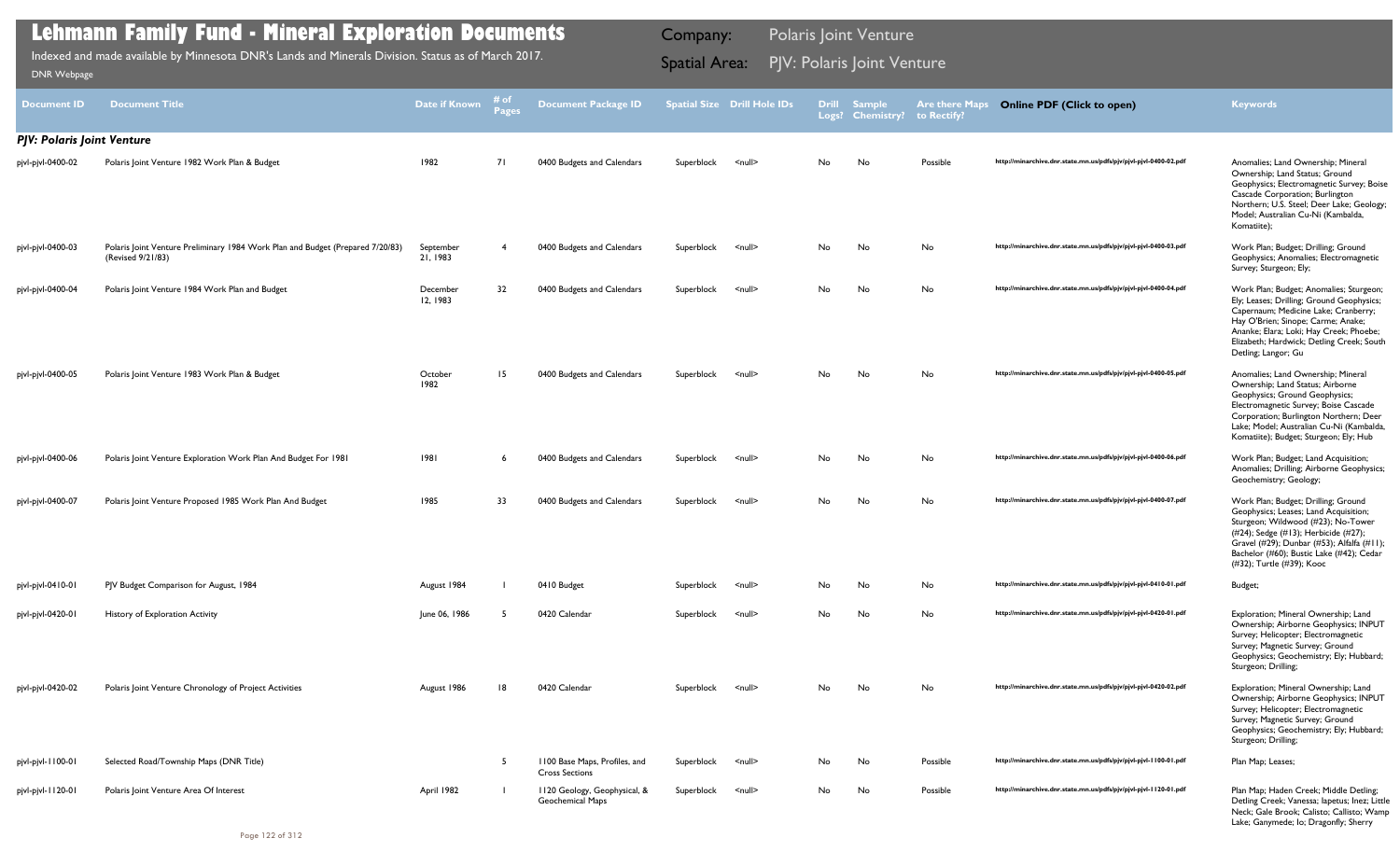| Document ID                       | <b>Document Title</b>                                                 | Date if Known        | i# of<br>Pages | <b>Document Package ID</b>  |            | <b>Spatial Size Drill Hole IDs</b>                                                                                                          | <b>Drill</b> | <b>Sample</b><br>Logs? Chemistry? | <b>Are there Maps</b><br>to Rectify? | <b>Online PDF (Click to open)</b>                                | <b>Keywords</b>                                                                                                                                                                                                                                                                   |
|-----------------------------------|-----------------------------------------------------------------------|----------------------|----------------|-----------------------------|------------|---------------------------------------------------------------------------------------------------------------------------------------------|--------------|-----------------------------------|--------------------------------------|------------------------------------------------------------------|-----------------------------------------------------------------------------------------------------------------------------------------------------------------------------------------------------------------------------------------------------------------------------------|
| <b>PJV: Polaris Joint Venture</b> |                                                                       |                      |                |                             |            |                                                                                                                                             |              |                                   |                                      |                                                                  |                                                                                                                                                                                                                                                                                   |
|                                   |                                                                       |                      |                |                             |            |                                                                                                                                             |              |                                   |                                      |                                                                  | Lake; Kaiso; Guava; Liam; Holstrom; Myles;<br>Spring Bear; Indigo; Zeisser's Island; Elbow<br>La                                                                                                                                                                                  |
| pjvl-pjvl-1130-01                 | PJV Land Status - 1982                                                | March 19,<br>1982    | 147            | 1130 Ownership Maps         | Superblock | $null$                                                                                                                                      | No           | No                                | Possible                             | http://minarchive.dnr.state.mn.us/pdfs/pjv/pjvl-pjvl-1130-01.pdf | Land Ownership; Mineral Ownership;<br>Anomalies; Hubbard; Sturgeon; Ely; Detling<br>Creek; Haden Creek; lapetus; Vanessa;<br>Inez; Anise; Alcohol Creek; Beefeater;<br>Cognac; Buffalo Swamp; Gale Brook; Little<br>Neck; Calisto; Callisto; Wamp Lake;<br>Ganymede; lo; Cricket; |
| pjvl-pjvl-1130-02                 | Northeastern Minnesota Copper-Nickel Exploration and Mining Interests | 1967                 |                | 1130 Ownership Maps         | Superblock | <null></null>                                                                                                                               | No           | No                                | Possible                             | http://minarchive.dnr.state.mn.us/pdfs/pjv/pjvl-pjvl-1130-02.pdf | Exploration; Leases; Permits; Northeastern<br>Minnesota Development Association;                                                                                                                                                                                                  |
| pjvl-pjvl-1440-01                 | Standard Exploration, Filed in Wooden Cabinet in Main Vault           |                      | -4             | 1440 Government Agency Data | Superblock | $null$                                                                                                                                      | No           | No                                | No                                   | http://minarchive.dnr.state.mn.us/pdfs/pjv/pjvl-pjvl-1440-01.pdf | Becker County; Ottertail County; Geology;<br>Exploration;                                                                                                                                                                                                                         |
| pjvl-pjvl-1440-02                 | <b>Bedrock Drill Sample Descriptions</b>                              | December<br>03, 1993 | $\overline{2}$ | 1440 Government Agency Data | Superblock | <null></null>                                                                                                                               | No           | No                                | Possible                             | http://minarchive.dnr.state.mn.us/pdfs/pjv/pjvl-pjvl-1440-02.pdf | Sturgeon; Hubbard; Drill Hole; Drilling;                                                                                                                                                                                                                                          |
| pjvl-pjvl-1500-01                 | PJV Memos: Anomalies                                                  | 1981                 | 207            | 1500 Internal Reporting     | Superblock | <null></null>                                                                                                                               | No           | No                                | Possible                             | http://minarchive.dnr.state.mn.us/pdfs/pjv/pjvl-pjvl-1500-01.pdf | Land Acquisition; Permits; Airborne<br>Geophysics; Ground Geophysics; Sturgeon;<br>Hubbard; Ely; Shooks; Tolgen; Medicine<br>Lake; Hay O'Brien; Phoebe; Detling Creek;<br>Langor; Rita; Haden Creek; Meadow<br>Creek; Bullhead Lake; Hoover Creek;<br>Conan; Humble; Cormorant; H |
| pjvl-pjvl-1500-02                 | 8224 PJV Summary Of Land Title Information From 1982 Target Areas     | 1982                 | 148            | 1500 Internal Reporting     | Superblock | <null></null>                                                                                                                               | No           | No                                | Possible                             | http://minarchive.dnr.state.mn.us/pdfs/pjv/pjvl-pjvl-1500-02.pdf | Land Ownership; Mineral Ownership;<br>Sturgeon; Hubbard; Ely; Detling Creek;<br>Haden Creek; lapetus; Vanessa; Inez; Anise;<br>Alcohol Creek; Cognac; Beefeater; Buffalo<br>Swamp; Gale Brook; Little Neck; Calisto;<br>Callisto; Wamp Lake; Ganymede; lo;<br>Cricket; Dragonfly; |
| pjvl-pjvl-1500-03                 | PGW - Aerodat Interp.                                                 | 1981                 | 157            | 1500 Internal Reporting     | Superblock | SL-1; SL-2; SL-3;<br>BLD1; BLD2; ET-1;<br>RL-39; CN-16;<br>26516; 26514;<br>26515; 26512;<br>26506; 26508; CE-6;<br>CA-3; CB-1;<br>RL-43-1; | No           | No                                | No                                   | http://minarchive.dnr.state.mn.us/pdfs/pjv/pjvl-pjvl-1500-03.pdf | Airborne Geophysics; Electromagnetic<br>Survey; Magnetic Survey; INPUT Survey;<br>Helicopter; Anomalies; Drill Hole;<br>Hubbard; Alcohol Creek; Brisbane;<br>Kabekona; Evergreen Cemetery; Cyphers<br>Lake; Boy Hiram; Hackensack; Paquet Lake;<br>Sturgeon; Tolgen; Capernaum; M |
| pjvl-pjvl-1500-04                 | PJV Anomaly Portfolios - Updating to Clients                          | 1982                 | 108            | 1500 Internal Reporting     | Superblock | $null$                                                                                                                                      | No           | No                                | No                                   | http://minarchive.dnr.state.mn.us/pdfs/pjv/pjvl-pjvl-1500-04.pdf | Hubbard; Sturgeon; Anomalies; Tolgen;<br>Capernaum; Medicine Lake; Hay O'Brien;<br>Phoebe; Detling Creek; Langor; Gull Lake;<br>Rita; Pimushe Lake; Beatrice; Haden Creek;<br>Meadow Creek; Bullhead Lake; Hoover<br>Creek; Conan; Humble; Cormorant;<br>Hornet; Inez; Funk Lake; |
| pjvl-pjvl-1500-05                 | PJV Land - 1982 Targets                                               | 1982                 | 148            | 1500 Internal Reporting     | Superblock | <null></null>                                                                                                                               | No           | No                                | Possible                             | http://minarchive.dnr.state.mn.us/pdfs/pjv/pjvl-pjvl-1500-05.pdf | Hubbard; Sturgeon; Ely; Mineral<br>Ownership; Land Ownership; Detling<br>Creek; Haden Creek; Inez; lapetus;<br>Vanessa; Alcohol Creek; Anise; Beefeater;<br>Cognac; Buffalo Swamp; Gale Brook; Little<br>Neck; Wamp Lake; Calisto; Ganymede; lo;<br>Dragonfly; Cricket; Kaiso; Gu |
| pjvl-pjvl-1510-01                 | PGW Aerodat Interpretation                                            | 1981                 | 157            | 1510 Pre-program Reports    | Superblock | SL-1; SL-2; SL-3;<br>BLD1; BLD2; ET-1;<br>RL-39; CN-16;                                                                                     | No           | No                                | No                                   | http://minarchive.dnr.state.mn.us/pdfs/pjv/pjvl-pjvl-1510-01.pdf | Airborne Geophysics; Electromagnetic<br>Survey; Magnetic Survey; INPUT Survey;<br>Helicopter; Anomalies; Drill Hole;                                                                                                                                                              |

Indexed and made available by Minnesota DNR's Lands and Minerals Division. Status as of March 2017. **Spatial Area: PJV: Polaris Joint Venture**<br>[DNR Webpage](http://www.dnr.state.mn.us/lands_minerals/polaris/index.html)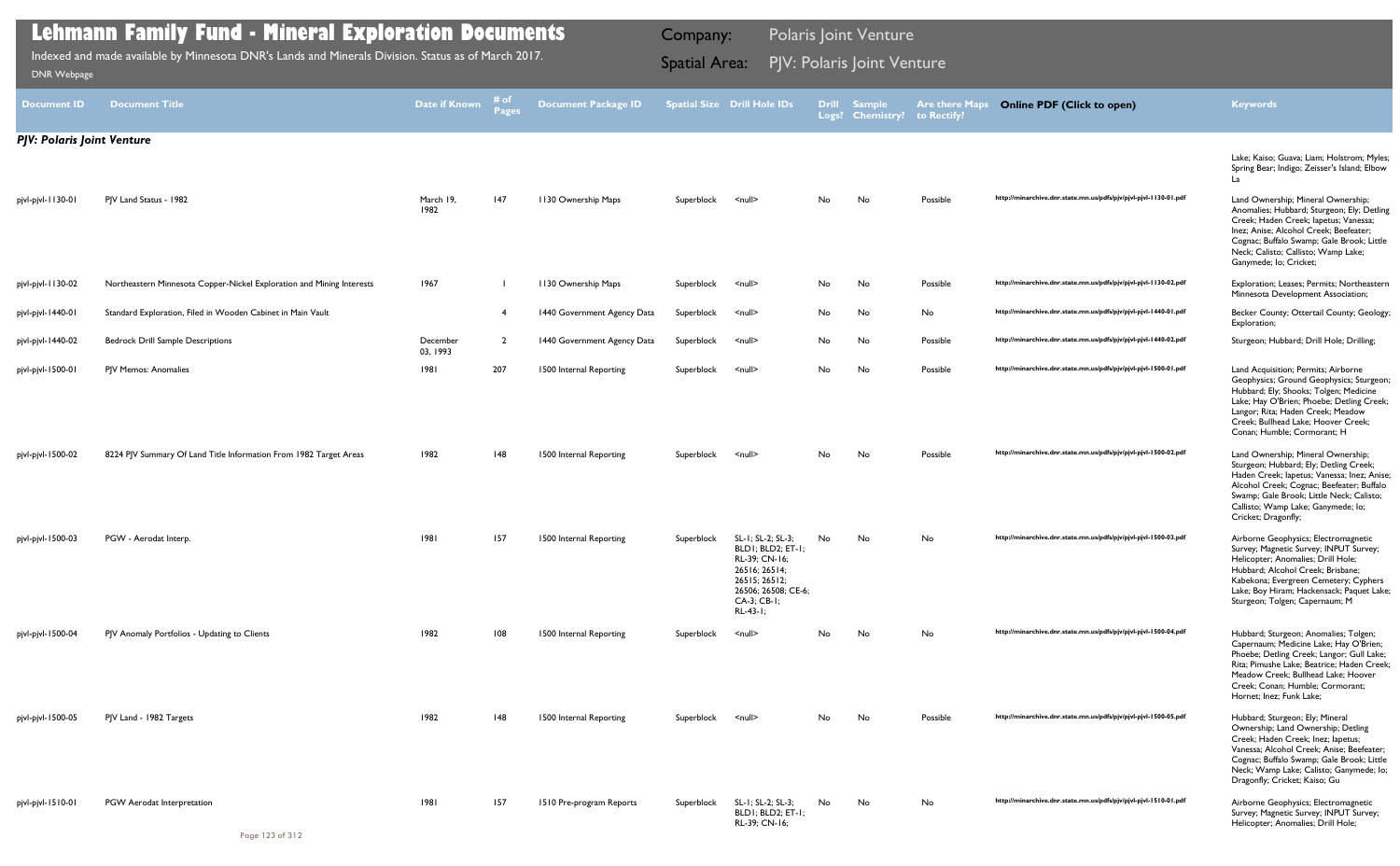| <b>Document ID</b>         | <b>Document Title</b>                                                | Date if Known     | # of<br><b>Pages</b> | <b>Document Package ID</b>           |            | <b>Spatial Size Drill Hole IDs</b>                                                                                                                                                         | <b>Drill</b><br>Logs? | <b>Sample</b><br><b>Chemistry?</b> | <b>Are there Maps</b><br>to Rectify? | <b>Online PDF (Click to open)</b>                                | <b>Keywords</b>                                                                                                                                                                                                                                                                   |
|----------------------------|----------------------------------------------------------------------|-------------------|----------------------|--------------------------------------|------------|--------------------------------------------------------------------------------------------------------------------------------------------------------------------------------------------|-----------------------|------------------------------------|--------------------------------------|------------------------------------------------------------------|-----------------------------------------------------------------------------------------------------------------------------------------------------------------------------------------------------------------------------------------------------------------------------------|
| PJV: Polaris Joint Venture |                                                                      |                   |                      |                                      |            |                                                                                                                                                                                            |                       |                                    |                                      |                                                                  |                                                                                                                                                                                                                                                                                   |
|                            |                                                                      |                   |                      |                                      |            | 26516; 26514;<br>26515; 26512;<br>26506; 26508; CE-6;<br>CA-3; CB-1;                                                                                                                       |                       |                                    |                                      |                                                                  | Hubbard; Alcohol Creek; Brisbane;<br>Kabekona; Evergreen Cemetery; Cyphers<br>Lake; Boy Hiram; Hackensack; Paquet Lake;<br>Sturgeon; Tolgen; Capernaum; M                                                                                                                         |
| pjvl-pjvl-1520-01          | 8407 Polaris Joint Venture Summary Of 1983 Exploration Activities    | 1984              | 47                   | 1520 Mid-program Progress<br>Reports | Superblock | LIA-2; LIA-3; GB-1;<br>KAI-I; KAI-2;<br>VAN-4; PLO-1;<br>PSL-4; PSL-5; PSL-6;<br>PSL-7; PLS-8; PSL-9;<br>CAL-I; CAL-2;<br>CAL-3; GAN-1;<br>SOC-1; HER-1;<br>HER-2; HER-3;<br>SNT-1; CON-1; | No                    | Yes                                | Possible                             | http://minarchive.dnr.state.mn.us/pdfs/pjv/pjvl-pjvl-1520-01.pdf | Ely; Sturgeon; Ground Geophysics;<br>Magnetic Survey; Electromagnetic Survey;<br>Drill Hole; Geochemistry; Core Samples;<br>Rock Samples; Skeleton Lake; Gale Brook;<br>Kathryn; Soca; Kaiso; Guava; Hera; Snake<br>Trail; Spring Lake; Spring Bear; Sherry Lake;<br>West Inez; E |
| pjvl-pjvl-1520-02          | 8304 Polaris Joint Venture Summary Of 1982 Exploration Activities    | 1982              | 37                   | 1520 Mid-program Progress<br>Reports | Superblock | IAP-I: VAN-2;<br>HAD-I; HAD-2;<br>HAD-3; MIR-1;<br>MIR-2; VAN-3;<br>LIA-1; LIA-2;                                                                                                          | No.                   | Yes                                | Possible                             | http://minarchive.dnr.state.mn.us/pdfs/pjv/pjvl-pjvl-1520-02.pdf | Ground Geophysics; Drill Hole; Assays;<br>Sturgeon; Ghost Lake; Gale Brook; Myles;<br>Spring Bear; Hubbard; Victoria; Anise;<br>Alcohol Creek; Inez; Iapetus; Vanessa;<br>Haden Creek; Beulah; Indigo; West End;<br>Xerxes; Zeisser's Island; Beefeater; West<br>Inez; Little Nec |
| pjvl-pjvl-1520-03          | 8203 Polaris Joint Venture Summary Report For 1981                   | 1982              | 41                   | 1520 Mid-program Progress<br>Reports | Superblock | TIT-1; TIT-2; TIT-3; No<br>TIT-4; VAN-1;<br>JAN-I; COR-I;<br>DRA-I; DRA-2;<br>$CRI-I$ ;                                                                                                    |                       | Yes                                | No                                   | http://minarchive.dnr.state.mn.us/pdfs/pjv/pjvl-pjvl-1520-03.pdf | Sturgeon; Hubbard; Ely; Airborne<br>Geophysics; Ground Geophysics; Drill<br>Hole; Soil Samples; Geochemistry;<br>Electromagnetic Survey; Deer Lake<br>Complex; Zeisser's Island; Titan; Janus;<br>Vanessa; Inez; Iapetus; Cormorant;<br>Cormorant A; Dragonfly; Cricket; Sherry L |
| pjvl-pjvl-1520-04          | Polaris Joint Venture Monthly Report of the Operator January 1980    | January 1980      |                      | 1520 Mid-program Progress<br>Reports | Superblock | $\leq$ null $\geq$                                                                                                                                                                         | No                    | No                                 | Possible                             | http://minarchive.dnr.state.mn.us/pdfs/pjv/pjvl-pjvl-1520-04.pdf | Monthly Report; Airborne Geophysics;<br>INPUT Survey; Electromagnetic Survey;<br>Sturgeon; Hubbard; Exxon; Texas Gulf<br>Sulphur Company; Leases; Geology;                                                                                                                        |
| pjvl-pjvl-1520-05          | Polaris Joint Venture Monthly Report of the Operator February 1980   | March 10,<br>1980 |                      | 1520 Mid-program Progress<br>Reports | Superblock | <null></null>                                                                                                                                                                              | No.                   | No                                 | No.                                  | http://minarchive.dnr.state.mn.us/pdfs/pjv/pjvl-pjvl-1520-05.pdf | Monthly Report; Airborne Geophysics;<br>INPUT Survey; Electromagnetic Survey;<br>Sturgeon; Hubbard; Leases; Mineral<br>Ownership; Geology;                                                                                                                                        |
| pjvl-pjvl-1520-06          | Polaris Joint Venture Quarterly Report Quarter Ending March 30, 1980 | March 30,<br>1980 | $\mathbf{H}$         | 1520 Mid-program Progress<br>Reports | Superblock | $\leq$ null $\geq$                                                                                                                                                                         | No.                   | No                                 | Possible                             | http://minarchive.dnr.state.mn.us/pdfs/pjv/pjvl-pjvl-1520-06.pdf | Quarterly Report; Airborne Geophysics;<br>Electromagnetic Survey; Exploration;<br>Budget; Mineral Ownership; Sturgeon;<br>Redball; Anomalies; Geology;                                                                                                                            |
| pjvl-pjvl-1520-07          | Polaris Joint Venture Monthly Report of the Operator April 1980      | April 30,<br>1980 | -9                   | 1520 Mid-program Progress<br>Reports | Superblock | 40925;                                                                                                                                                                                     | No                    | No                                 | No                                   | http://minarchive.dnr.state.mn.us/pdfs/pjv/pjvl-pjvl-1520-07.pdf | Monthly Report; Exploration; Sturgeon;<br>Deer Lake; Conductor; Geology; Drill<br>Hole; Mineral Ownership; Budget; Hanna<br>Mining Company; Humble Oil & Refining<br>Co.; W.S. Moore; INCO; Bear Creek<br>Mining Company; U.S. Steel; Ridge Mining<br>Company; Texas Gulf Sulphur |
| pjvl-pjvl-1520-08          | Polaris Joint Venture Monthly Report of the Operator May 1980        | April 30,<br>1980 | 12                   | 1520 Mid-program Progress<br>Reports | Superblock | <null></null>                                                                                                                                                                              | No.                   | No                                 | No.                                  | http://minarchive.dnr.state.mn.us/pdfs/pjv/pjvl-pjvl-1520-08.pdf | Monthly Report; Exploration; Sturgeon;<br>Deer Lake; Conductor; Geology; Drill<br>Hole; Mineral Ownership; Budget; Hanna<br>Mining Company; Humble Oil & Refining<br>Co.; W.S. Moore; INCO; Bear Creek<br>Mining Company; U.S. Steel; Ridge Mining<br>Company; Texas Gulf Sulphur |

Indexed and made available by Minnesota DNR's Lands and Minerals Division. Status as of March 2017. **Spatial Area: PJV: Polaris Joint Venture**<br>[DNR Webpage](http://www.dnr.state.mn.us/lands_minerals/polaris/index.html)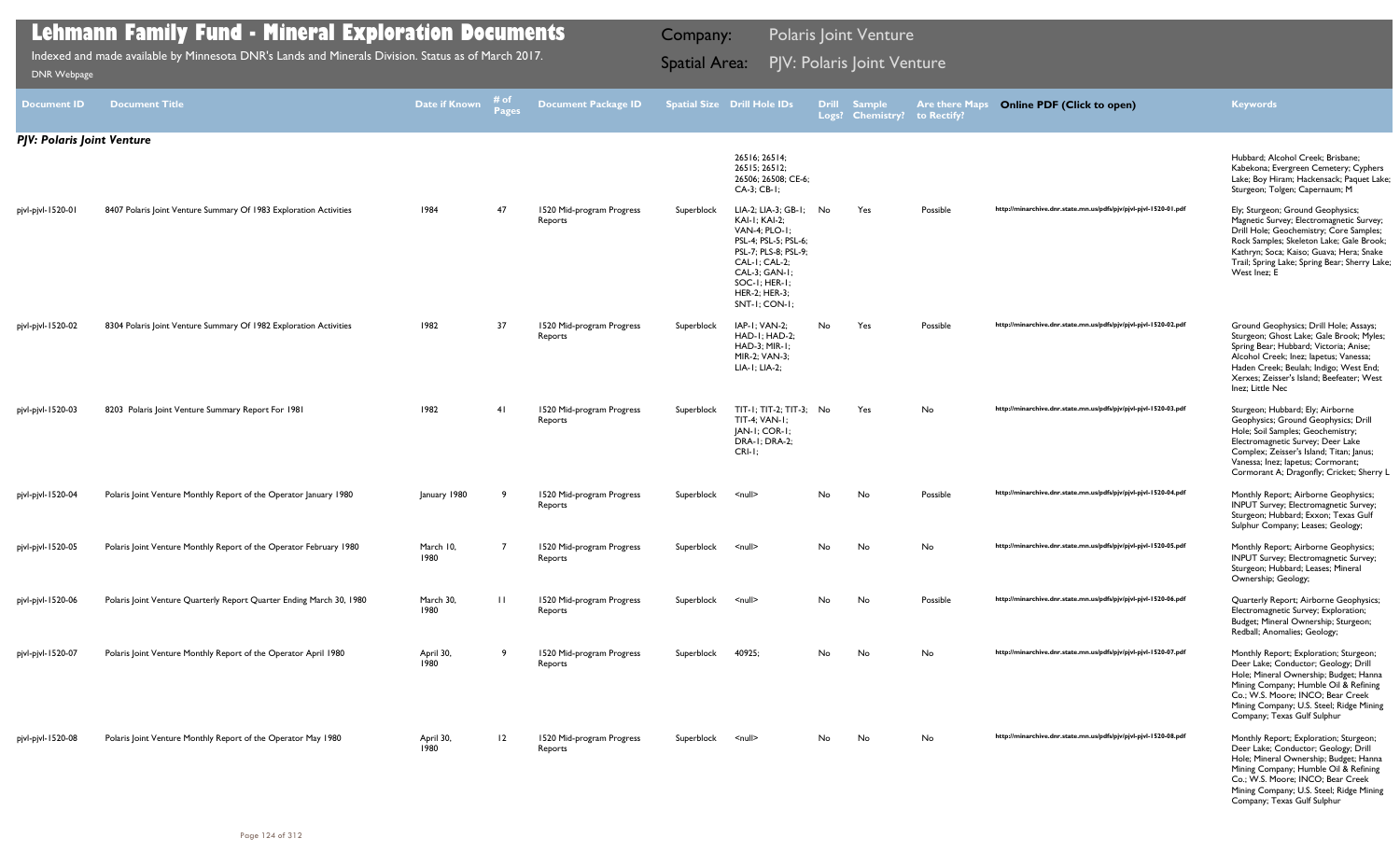| <b>Document ID</b>                | <b>Document Title</b>                                                     | Date if Known        | # of<br><b>Pages</b> | <b>Document Package ID</b>           |            | <b>Spatial Size Drill Hole IDs</b> | <b>Drill</b><br>Logs? | <b>Sample</b><br><b>Chemistry?</b> | <b>Are there Maps</b><br>to Rectify? | <b>Online PDF (Click to open)</b>                                | <b>Keywords</b>                                                                                                                                                                                                                                                                      |
|-----------------------------------|---------------------------------------------------------------------------|----------------------|----------------------|--------------------------------------|------------|------------------------------------|-----------------------|------------------------------------|--------------------------------------|------------------------------------------------------------------|--------------------------------------------------------------------------------------------------------------------------------------------------------------------------------------------------------------------------------------------------------------------------------------|
| <b>PJV: Polaris Joint Venture</b> |                                                                           |                      |                      |                                      |            |                                    |                       |                                    |                                      |                                                                  |                                                                                                                                                                                                                                                                                      |
| pjvl-pjvl-1520-09                 | Polaris Joint Venture Monthly Report of the Operator June 1980            | July 09, 1980        |                      | 1520 Mid-program Progress<br>Reports | Superblock | $\leq$ null $\geq$                 | No.                   | No                                 | No                                   | http://minarchive.dnr.state.mn.us/pdfs/pjv/pjvl-pjvl-1520-09.pdf | Monthly Report; INPUT Survey; Airborne<br>Geophysics; Geochemistry; Budget; Mineral<br>Ownership;                                                                                                                                                                                    |
| pjvl-pjvl-1520-10                 | Polaris Joint Venture Summary of Technical Operations July 1980           | July 16, 1980        | 50                   | 1520 Mid-program Progress<br>Reports | Superblock | SL-1; SL-2; SL-3;                  | No                    | Yes                                | Possible                             | http://minarchive.dnr.state.mn.us/pdfs/pjv/pjvl-pjvl-1520-10.pdf | Monthly Report; Airborne Geophysics;<br>Ground Geophysics; Geology;<br>Geochemistry; Land Acquisition; Vermilion;<br>Sturgeon; Hubbard; Skeleton Lake; Land<br>Ownership; Raspberry Gold;<br>Granite-Greenstone;                                                                     |
| pjvl-pjvl-1520-11                 | Polaris Joint Venture Monthly Summary of Technical Operations August 1980 | August 25,<br>1980   | 6                    | 1520 Mid-program Progress<br>Reports | Superblock | $\leq$ null $\geq$                 | No                    | No                                 | No                                   | http://minarchive.dnr.state.mn.us/pdfs/pjv/pjvl-pjvl-1520-11.pdf | Monthly Report; Airborne Geophysics;<br>Ground Geophysics; Geology;<br>Geochemistry; Land Acquisition;                                                                                                                                                                               |
| pjvl-pjvl-1520-12                 | Polaris Joint Venture Technical Report of the Operator For September 1980 | September<br>1980    |                      | 1520 Mid-program Progress<br>Reports | Superblock | $\leq$ null $\geq$                 | No                    | No                                 | No                                   | http://minarchive.dnr.state.mn.us/pdfs/pjv/pjvl-pjvl-1520-12.pdf | Monthly Report; Airborne Geophysics;<br>Ground Geophysics; Geology;<br>Geochemistry; Land Acquisition;<br>Anomalies;                                                                                                                                                                 |
| pjvl-pjvl-1520-13                 | Summary of Technical Operations October 1980                              | October<br>1980      | 60                   | 1520 Mid-program Progress<br>Reports | Superblock | <null></null>                      | No                    | No                                 | Possible                             | http://minarchive.dnr.state.mn.us/pdfs/pjv/pjvl-pjvl-1520-13.pdf | Monthly Report; Airborne Geophysics;<br>Electromagnetic Survey; Ground<br>Geophysics; Geology; Geochemistry; Land<br>Acquisition; Budget; Sturgeon; Hubbard;                                                                                                                         |
| pjvl-pjvl-1520-14                 | Polaris Joint Venture Summary of Technical Operations November 1980       | December<br>08, 1980 | 35                   | 1520 Mid-program Progress<br>Reports | Superblock | $\leq$ null $\geq$                 | No.                   | No                                 | No                                   | http://minarchive.dnr.state.mn.us/pdfs/pjv/pjvl-pjvl-1520-14.pdf | Monthly Report; Airborne Geophysics;<br>Ground Geophysics; Geology;<br>Geochemistry; Land Acquisition; Land<br>Ownership; Electromagnetic Survey; Ely;<br>Exxon; Skeleton Lake; Hubbard; Kathryn;<br>Hornet; Haden Creek; Forest Lake;<br>Kabekona; Conan;                           |
| pjvl-pjvl-1520-15                 | Polaris Joint Venture Monthly Report of the Operator December 1980        | January 08,<br>1981  | 32                   | 1520 Mid-program Progress<br>Reports | Superblock | <b>BLD-1; BLD-2;</b>               | No.                   | No                                 | Possible                             | http://minarchive.dnr.state.mn.us/pdfs/pjv/pjvl-pjvl-1520-15.pdf | Monthly Report; Airborne Geophysics;<br>Ground Geophysics; Geology;<br>Geochemistry; Land Acquisition; Land<br>Ownership; Kabekona; Dragonfly; Sherry<br>Lake; Ely; Index Map; Hubbard;<br>Topography; Exploration; W.S. Moore;                                                      |
| pjvl-pjvl-1520-16                 | Polaris Joint Venture Monthly Report of the Operator                      | January 08,<br>1981  | 28                   | 1520 Mid-program Progress<br>Reports | Superblock | BLD-1; BLD-2;                      |                       | No                                 | Possible                             | http://minarchive.dnr.state.mn.us/pdfs/pjv/pjvl-pjvl-1520-16.pdf | Monthly Report; Airborne Geophysics;<br>Ground Geophysics; Geology;<br>Geochemistry; Land Acquisition; Kabekona;<br>Lester Lake; East End; Dragonfly; Sherry<br>Lake; Ely; Index Map; Hubbard;<br>Topography; Sturgeon; Exploration; W.S.<br>Moore; Electromagnetic Survey; Selco    |
| pjvl-pjvl-1520-17                 | Polaris Joint Venture Monthly Report of the Operator January 1981         | February 13,<br>1981 | 44                   | 1520 Mid-program Progress<br>Reports | Superblock | <null></null>                      | No                    | No                                 | Possible                             | http://minarchive.dnr.state.mn.us/pdfs/pjv/pjvl-pjvl-1520-17.pdf | Monthly Report; Airborne Geophysics;<br>Ground Geophysics; Geology;<br>Geochemistry; Anomalies; Land<br>Acquisition; Kabekona; Hubbard; Haden<br>Creek; Soudan; Needle Boy Lake; Sherry<br>Lake; Thistledew; Hay O'Brien; Langor;<br>Gull Lake; Rita; Beatrice; Meadow Creek;<br>Con |
| pjvl-pjvl-1520-18                 | Polaris Joint Venture Monthly Report of the Operator February 1981        | March 06,<br>1981    |                      | 1520 Mid-program Progress<br>Reports | Superblock | RL-39; RL-42;                      | No                    | No                                 | Possible                             | http://minarchive.dnr.state.mn.us/pdfs/pjv/pjvl-pjvl-1520-18.pdf | Monthly Report; Airborne Geophysics;<br>Ground Geophysics; Geochemistry; Land<br>Acquisition; Permits; Sturgeon; Gale Brook;<br>Sherry Lake; Hay O'Brien; Funk Lake;<br>Moose Lake; Pomroy; West End; Bustic<br>Lake; Ruby Lake; Ghost Lake; Forest Lake;                            |

Indexed and made available by Minnesota DNR's Lands and Minerals Division. Status as of March 2017. **Spatial Area: PJV: Polaris Joint Venture**<br>[DNR Webpage](http://www.dnr.state.mn.us/lands_minerals/polaris/index.html)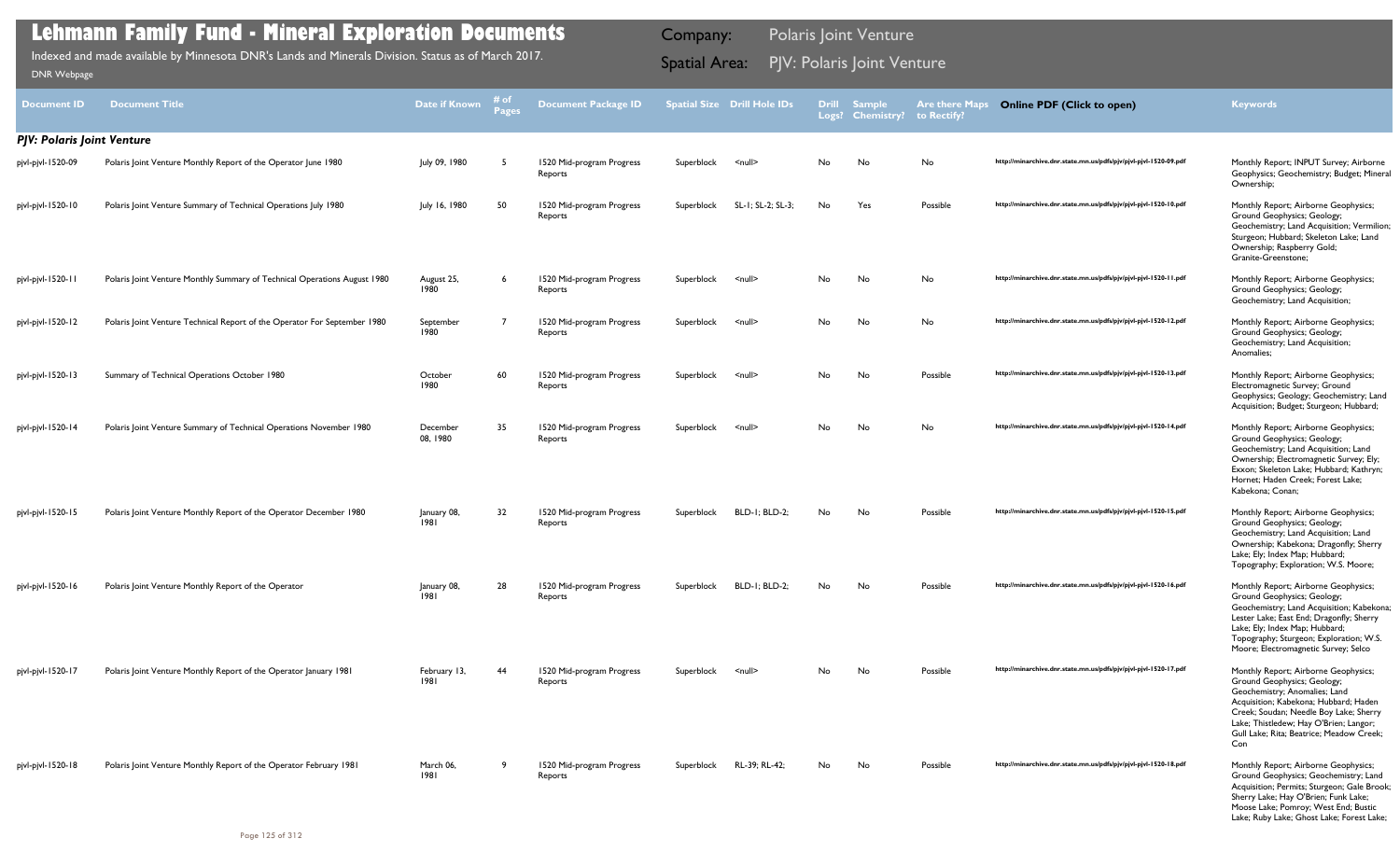| <b>PISIX Propage</b>       |                                                                                  |                   |               |                                      |                          |                                                                                                                                                                                                                                                                                                                   |              |                            |                                      |                                                                  |                                                                                                                                                                                                                                                                                                           |
|----------------------------|----------------------------------------------------------------------------------|-------------------|---------------|--------------------------------------|--------------------------|-------------------------------------------------------------------------------------------------------------------------------------------------------------------------------------------------------------------------------------------------------------------------------------------------------------------|--------------|----------------------------|--------------------------------------|------------------------------------------------------------------|-----------------------------------------------------------------------------------------------------------------------------------------------------------------------------------------------------------------------------------------------------------------------------------------------------------|
| <b>Document ID</b>         | <b>Document Title</b>                                                            | Date if Known     | # of<br>Pages | <b>Document Package ID</b>           |                          | <b>Spatial Size Drill Hole IDs</b>                                                                                                                                                                                                                                                                                | <b>Drill</b> | Sample<br>Logs? Chemistry? | <b>Are there Maps</b><br>to Rectify? | <b>Online PDF (Click to open)</b>                                | <b>Keywords</b>                                                                                                                                                                                                                                                                                           |
| PJV: Polaris Joint Venture |                                                                                  |                   |               |                                      |                          |                                                                                                                                                                                                                                                                                                                   |              |                            |                                      |                                                                  |                                                                                                                                                                                                                                                                                                           |
| pjvl-pjvl-1520-19          | Polaris Joint Venture Monthly Report of the Operator, March 1981                 | April 07,<br>1981 | 20            | 1520 Mid-program Progress<br>Reports | Superblock               | $\leq$ null $\geq$                                                                                                                                                                                                                                                                                                | No           | No                         | No                                   | http://minarchive.dnr.state.mn.us/pdfs/pjv/pjvl-pjvl-1520-19.pdf | Larson Lake; East En<br>Monthly Report; Airborne Geophysics;<br>Ground Geophysics; Culture; Magnetic<br>Survey; Electromagnetic Survey;<br>Geochemistry; Land Acquisition; Sturgeon;<br>Ely; Hubbard; Kabekona; Evergreen<br>Cemetery; Cyphers Lake; Boy Hiram;<br>Hackensack; Paquet Lake; Medicine Lake |
| pjvl-pjvl-1520-20          | Polaris Joint Venture Monthly Report of the Operator April 1981 Volume I         | May 07, 1981      | 29            | 1520 Mid-program Progress<br>Reports | Superblock               | EDH 5; EDH 3;<br>EDH 2; EDH 1;<br>WS-4; WS-3; WS-2;<br>EDH 17; EDH 15;<br>EDH 19; EDH 21;<br>RZ-6; EDH 22;<br><b>WS-6: WS-5: EDH</b><br>6; EDH 8; EDH 7;<br>EDH 10; EDH 24;<br>EDH 23: RZ-4: EHD<br>4; EDH 9; EDH 11;<br>EDH 14: EDH 13:<br>EDH 16; EDH 20;<br>EDH 18; RZ-5; EDH<br>12; RZ-2; RZ-3;<br>RZ-1; S-2; | No           | Yes                        | Possible                             | http://minarchive.dnr.state.mn.us/pdfs/pjv/pjvl-pjvl-1520-20.pdf | Monthly Report; Airborne Geophysics;<br>Ground Geophysics; Culture; Magnetic<br>Survey; Electromagnetic Survey;<br>Geochemistry; Land Acquisition; Geology;<br>Permits; Soil Samples; Drill Hole; Assays;<br>Sturgeon; Ely; Hubbard; Raspberry Gold;<br>Hay O'Brien; Meadow Creek                         |
| pjvl-pjvl-1520-21          | Polaris Joint Venture Monthly Report of the Operator April 1981 Volume II        | May 07, 1981      | 23            | 1520 Mid-program Progress<br>Reports | Superblock               | $\leq$ null $\geq$                                                                                                                                                                                                                                                                                                | No           | Yes                        | Possible                             | http://minarchive.dnr.state.mn.us/pdfs/pjv/pjvl-pjvl-1520-21.pdf | Monthly Report; Geochemistry; Soil<br>Samples; Gold (Au); Copper (Cu); Zinc<br>(Zn); Lead (Pb); Silver (Ag);                                                                                                                                                                                              |
| pjvl-pjvl-1520-22          | Polaris Joint Venture Monthly Report of the Operator May 1981                    | May 1981          | 12            | 1520 Mid-program Progress<br>Reports | Superblock               | $\leq$ null $\geq$                                                                                                                                                                                                                                                                                                | No           | No                         | No                                   | http://minarchive.dnr.state.mn.us/pdfs/pjv/pjvl-pjvl-1520-22.pdf | Monthly Report; Airborne Geophysics;<br>Ground Geophysics; Culture; Line Cutting;<br>Electromagnetic Survey; Geochemistry;<br>Drilling; Land Acquisition; Permits;<br>Sturgeon; Hay O'Brien; Meadow Creek;<br>Larson Lake; East End; Skeleton Lake; Ely;<br>Zeisser's Island; And                         |
|                            | pjvl-pjvl-1520-23 Polaris Joint Venture Monthly Report of the Operator June 1981 | June 1981         |               | 1520 Mid-program Progress<br>Reports | Superblock <null></null> |                                                                                                                                                                                                                                                                                                                   |              |                            |                                      | http://minarchive.dnr.state.mn.us/pdfs/pjv/pjvl-pjvl-1520-23.pdf | Monthly Report; Airborne Geophysics;<br>Ground Geophysics; Line Cutting;<br>Electromagnetic Survey; Geochemistry;<br>Drilling; Land Acquisition; Leases; Permits;<br>Hubbard; Sturgeon; Ely; St. Louis Area;<br>Anderson Lake; Skeleton Lake; Alcohol<br>Creek; Brisbane; Phoebe;                         |
| pjvl-pjvl-1520-24          | Polaris Joint Venture Monthly Report of the Operator July 1981                   | <b>July 1981</b>  | 22            | 1520 Mid-program Progress<br>Reports | Superblock               | $TIT-I; TIT-2;$<br>VAN-I;                                                                                                                                                                                                                                                                                         | No           | No                         | No                                   | http://minarchive.dnr.state.mn.us/pdfs/pjv/pjvl-pjvl-1520-24.pdf | Monthly Report; Airborne Geophysics;<br>Ground Geophysics; Electromagnetic<br>Survey; Line Cutting; Drilling; Drill Hole;<br>Land Acquisition; Geochemistry; Geology;<br>Permits; Sturgeon; Inez; Titan; Janus;<br>Vanessa; Cellini; Romulus; Tolgen; Bullhead<br>Lake; Conan; Co                         |
| pjvl-pjvl-1520-25          | Polaris Joint Venture Monthly Report of the Operator August 1981                 | August 1981       | 30            | 1520 Mid-program Progress<br>Reports | Superblock               | VAN-I; COR-I;<br>TIT-3; TIT-1; TIT-2;                                                                                                                                                                                                                                                                             | No           | No                         | No                                   | http://minarchive.dnr.state.mn.us/pdfs/pjv/pjvl-pjvl-1520-25.pdf | Monthly Report; Ground Geophysics;<br>Electromagnetic Survey; Line Cutting;<br>Drilling; Drill Hole; Land Acquisition;<br>Geochemistry; Geology; Permits; Sturgeon;<br>Inez; Vanessa; Titan; Cormorant;<br>Cormorant A; Sherry Lake; Dragonfly;<br>Tolgen; Sapphire; Haden Creek;                         |

Indexed and made available by Minnesota DNR's Lands and Minerals Division. Status as of March 2017. **Spatial Area: PJV: Polaris Joint Venture**<br>[DNR Webpage](http://www.dnr.state.mn.us/lands_minerals/polaris/index.html)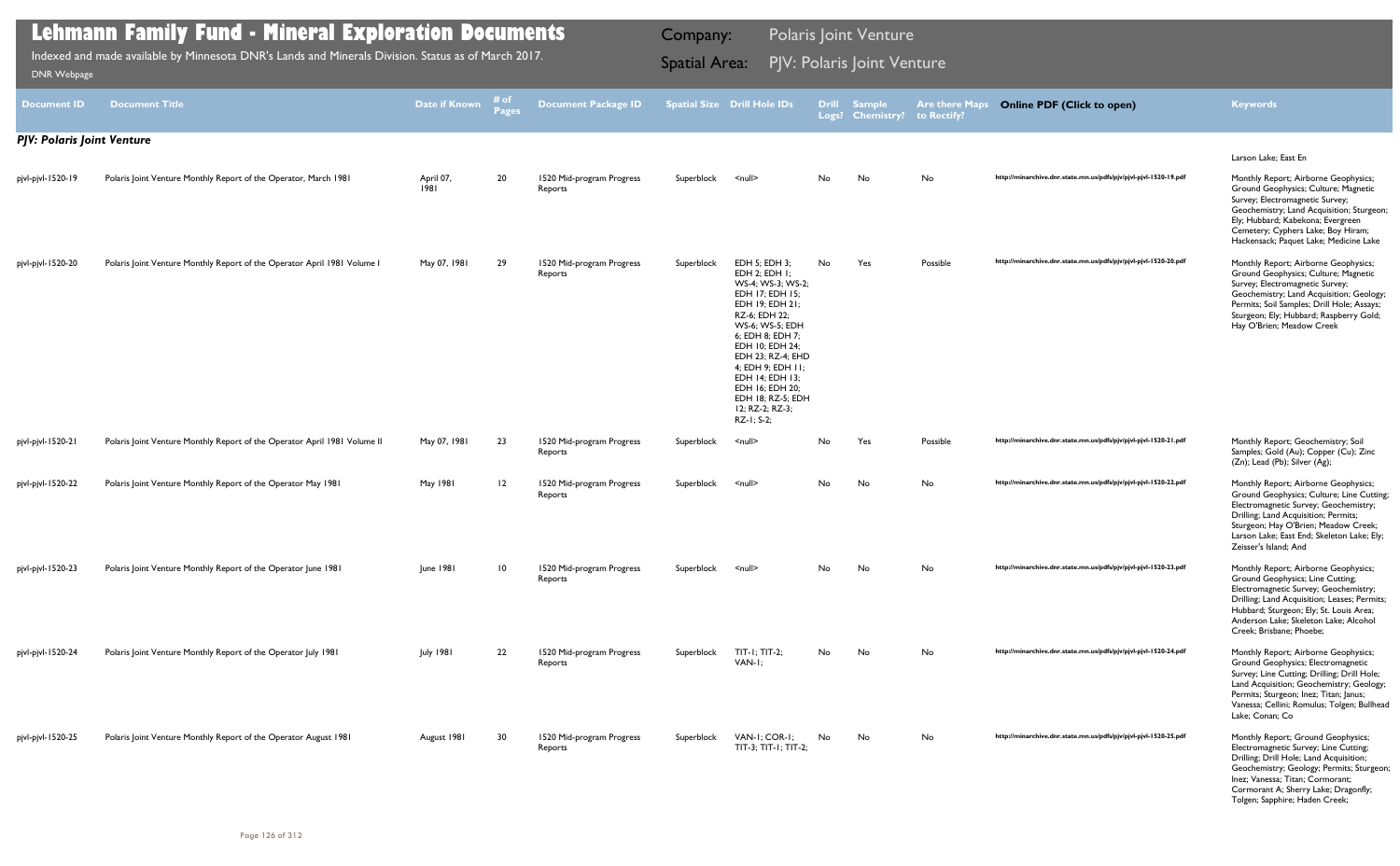| <b>Document ID</b>                | <b>Document Title</b>                                                    | <b>Date if Known</b> | # of<br><b>Pages</b> | <b>Document Package ID</b>           |            | <b>Spatial Size Drill Hole IDs</b>                    | <b>Drill</b><br>Logs? | <b>Sample</b><br><b>Chemistry?</b> | <b>Are there Maps</b><br>to Rectify? | <b>Online PDF (Click to open)</b>                                | <b>Keywords</b>                                                                                                                                                                                                                                                                   |
|-----------------------------------|--------------------------------------------------------------------------|----------------------|----------------------|--------------------------------------|------------|-------------------------------------------------------|-----------------------|------------------------------------|--------------------------------------|------------------------------------------------------------------|-----------------------------------------------------------------------------------------------------------------------------------------------------------------------------------------------------------------------------------------------------------------------------------|
| <b>PJV: Polaris Joint Venture</b> |                                                                          |                      |                      |                                      |            |                                                       |                       |                                    |                                      |                                                                  |                                                                                                                                                                                                                                                                                   |
| pjvl-pjvl-1520-26                 | Polaris Joint Venture Monthly Report of the Operator September 1981      | September<br>1981    | 40                   | 1520 Mid-program Progress<br>Reports | Superblock | DRA-I; CRI-I;<br>DRA-2; CRI-2;<br>$TIT-2;$            | No                    | Yes                                | No                                   | http://minarchive.dnr.state.mn.us/pdfs/pjv/pjvl-pjvl-1520-26.pdf | Monthly Report; Ground Geophysics;<br>Electromagnetic Survey; Line Cutting;<br>Drilling; Drill Hole; Land Acquisition;<br>Geochemistry; Permits; Assays; Copper<br>(Cu); Lead (Pb); Zinc (Zn); Gold (Au);<br>Silver (Ag); Sturgeon; Sherry Lake;<br>Dragonfly; Cricket; Inez; Rom |
| pjvl-pjvl-1520-27                 | Polaris Joint Venture Monthly Report of the Operator, October 1981       | October<br>1981      | 27                   | 1520 Mid-program Progress<br>Reports | Superblock | DRA-2; JAN-1;<br>$TIT-3$ ; $TIT-2$ ;<br>COR-I; VAN-I; | No                    | Yes                                | No.                                  | http://minarchive.dnr.state.mn.us/pdfs/pjv/pjvl-pjvl-1520-27.pdf | Monthly Report; Line Cutting; Drilling; Drill<br>Hole; Land Acquisition; Sturgeon; Sherry<br>Lake; Dragonfly; Inez; Vanessa; Titan; Janus;<br>Cormorant; Cormorant A; Ely;<br>Geochemistry; Assays; Copper (Cu); Gold<br>(Au); Silver (Ag); Lead (Pb); Zinc (Zn);<br>Arsenic (As) |
| pjvl-pjvl-1520-28                 | Polaris Joint Venture Monthly Report of the Operator November 1981       | November<br>1981     |                      | 1520 Mid-program Progress<br>Reports | Superblock | JAN-1; TIT-4; TIT-3; No<br>DRA-1; DRA-2;<br>CRI-I     |                       | Yes                                | No                                   | http://minarchive.dnr.state.mn.us/pdfs/pjv/pjvl-pjvl-1520-28.pdf | Monthly Report; Assays; Drilling; Drill<br>Hole; Sturgeon; Geochemistry; Ely; Inez;<br>Janus; Titan; Copper (Cu); Lead (Pb); Zinc<br>(Zn); Silver (Ag); Gold (Au);                                                                                                                |
| pjvl-pjvl-1520-29                 | Polaris Joint Venture Monthly Report of the Operator December 1981       | December<br>1981     |                      | 1520 Mid-program Progress<br>Reports | Superblock | $TIT-4$ ;                                             | No                    | No                                 | No                                   | http://minarchive.dnr.state.mn.us/pdfs/pjv/pjvl-pjvl-1520-29.pdf | Monthly Report; Drilling; Drill Hole;<br>Sturgeon; Inez; Titan; Ely; Detling Creek;<br>Middle Detling; Five Mile Lake North<br>(Ely-3); Needle Boy Lake (Ely-5); Five Mile<br>Lake (Ely-2); Armstrong Bay (Ely-22);<br>Robinson Lake Northeast (Ely-18);                          |
| pjvl-pjvl-1520-30                 | Polaris Joint Venture Monthly Report of the Operator January 1982 - MTS  | January 1982         |                      | 1520 Mid-program Progress<br>Reports | Superblock | CRI-I; JAN-I; TIT-4; No                               |                       | No                                 | No                                   | http://minarchive.dnr.state.mn.us/pdfs/pjv/pjvl-pjvl-1520-30.pdf | Monthly Report; Results; Sturgeon; Ground<br>Geophysics; Assays; Land Acquisition; Thin<br>Sections; Budget; Detling Creek; Vanessa;<br>Janus; Titan; Copper (Cu); Inez; Haden<br>Creek; Klingenpiel Lake; Anderson Lake;<br>Larson Lake;                                         |
| pjvl-pjvl-1520-31                 | Polaris Joint Venture Monthly Report of the Operator February 1982 - FKC | February<br>1982     |                      | 1520 Mid-program Progress<br>Reports | Superblock | <null></null>                                         | No                    | No                                 | No.                                  | http://minarchive.dnr.state.mn.us/pdfs/pjv/pjvl-pjvl-1520-31.pdf | Monthly Report; Results; Sturgeon; Ground<br>Geophysics; Geology; Land Acquisition;<br>Budget; Deer Lake; Thin Sections;<br>Electromagnetic Survey; Magnetic Survey;<br>Wamp Lake; Sherry Lake; Deer Lake<br>North; Detling Creek; Inez; Middle Detling;<br>lapetus; Haden Creek; |
| pjvl-pjvl-1520-32                 | Polaris Joint Venture Monthly Report of the Operator March 1982 - FKC    | March 1982           | $\perp$              | 1520 Mid-program Progress<br>Reports | Superblock | $ AN-I; TIT-4;$<br>DRA-1; DRA-2;<br>$CRI-I$           | No                    | No                                 | No                                   | http://minarchive.dnr.state.mn.us/pdfs/pjv/pjvl-pjvl-1520-32.pdf | Monthly Report; Results; Sturgeon;<br>Hubbard; Ground Geophysics;<br>Electromagnetic Survey; Geochemistry;<br>Geology; Land Acquisition; Thin Sections;<br>Drill Hole; Budget; lapetus; Middle Detling;<br>Vanessa; Myles; Spring Bear; Alcohol<br>Creek; Buffalo Swamp; Inez;    |
| pjvl-pjvl-1520-33                 | Polaris Joint Venture Monthly Report of the Operator April 1982 - MTS    | April 1982           | ٩                    | 1520 Mid-program Progress<br>Reports | Superblock | $\leq$ null $\geq$                                    | No                    | No                                 | No                                   | http://minarchive.dnr.state.mn.us/pdfs/pjv/pjvl-pjvl-1520-33.pdf | Monthly Report; Sturgeon; Hubbard; Ely;<br>Airborne Geophysics; Ground Geophysics<br>Geochemistry; Land Acquisition; Budget;<br>Middle Detling; Vanessa; Haden Creek;<br>lapetus; Detling Creek; Inez; East Inez;<br>West Inez; Kaiso; Dragonfly; Sherry Lake;<br>Myles; Spring   |
| pjvl-pjvl-1520-34                 | Polaris Joint Venture Monthly Report of the Operator May 1982            | May 1982             | $\overline{19}$      | 1520 Mid-program Progress<br>Reports | Superblock | $\leq$ null $\geq$                                    | No.                   | No                                 | No                                   | http://minarchive.dnr.state.mn.us/pdfs/pjv/pjvl-pjvl-1520-34.pdf | Monthly Report; Results; Sturgeon;<br>Hubbard; Ely; Ground Geophysics; Land<br>Acquisition; Geology; Budget; Haden<br>Creek; Vanessa; lapetus; Inez; Magnetic                                                                                                                     |

Indexed and made available by Minnesota DNR's Lands and Minerals Division. Status as of March 2017. **Spatial Area: PJV: Polaris Joint Venture**<br>[DNR Webpage](http://www.dnr.state.mn.us/lands_minerals/polaris/index.html)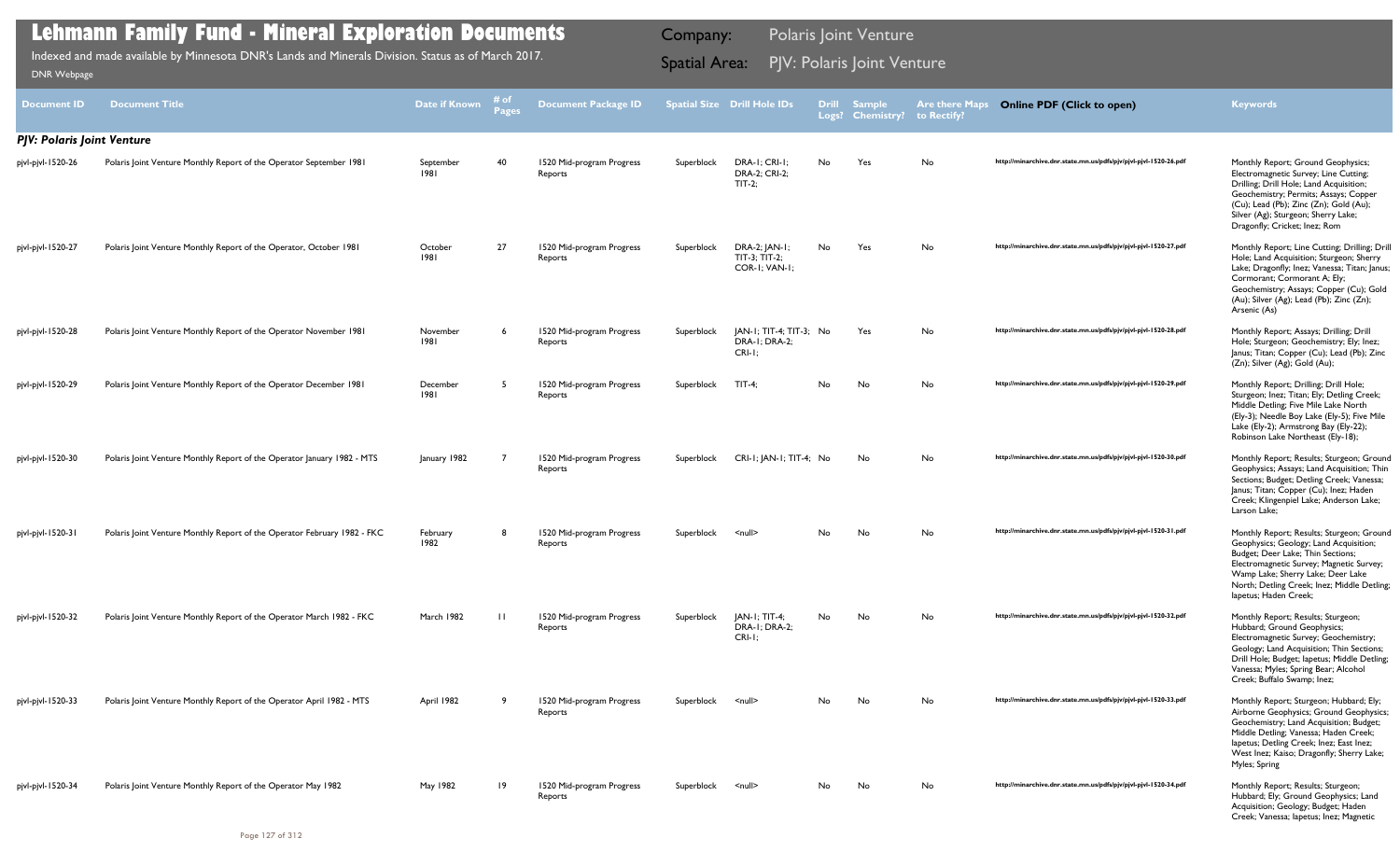|            | atial Size Drill Hole IDs                                               | Drill<br>Logs? | <b>Sample</b><br><b>Chemistry?</b> | <b>Are there Maps</b><br>to Rectify? | <b>Online PDF (Click to open)</b>                                | <b>Keywords</b>                                                                                                                                                                                                                                                                   |
|------------|-------------------------------------------------------------------------|----------------|------------------------------------|--------------------------------------|------------------------------------------------------------------|-----------------------------------------------------------------------------------------------------------------------------------------------------------------------------------------------------------------------------------------------------------------------------------|
|            |                                                                         |                |                                    |                                      |                                                                  | Survey; Electromagnetic Survey; Victoria;<br>Anderson Lake; Liam; Holstrom; Miro;<br>Deer Lake; Grace; Xerxes; B                                                                                                                                                                  |
| Superblock | $null$                                                                  | No             | No                                 | No                                   | http://minarchive.dnr.state.mn.us/pdfs/pjv/pjvl-pjvl-1520-35.pdf | Monthly Report; Results; Ground<br>Geophysics; Drilling; Geochemistry; Land<br>Acquisition; Budget; lapetus; Vanessa; Inez;<br>Little Neck; Elbow Lake; Deer Lake North;<br>Liam; Holstrom; Miro; West End; Zeisser's<br>Island; Grace; Gale Brook; Boru; Haden<br>Creek; Ghost L |
| Superblock | $IAP-I$ ; $VAN-2$ ;                                                     | No             | No                                 | No                                   | http://minarchive.dnr.state.mn.us/pdfs/pjv/pjvl-pjvl-1520-36.pdf | Monthly Report; Results; Land Acquisition;<br>Drilling; Drill Hole; Geology; Ground<br>Geophysics; Budget; Cross Section; Profile;<br>lapetus; Vanessa; Inez; Haden Creek; Miro;<br>West End; Electromagnetic Survey;<br>Magnetic Survey; Little Neck; Gale Brook;<br>Liam; Holst |
| Superblock | $MIR-I$ ; $HAD-I$ ;<br>HAD-2; HAD-3;                                    | No             | No                                 | No                                   | http://minarchive.dnr.state.mn.us/pdfs/pjv/pjvl-pjvl-1520-37.pdf | Monthly Report; Results; Land Acquisition;<br>Drill Hole; Drilling; Ground Geophysics;<br>Budget; Haden Creek; Miro; West End;<br>Sturgeon; Ely; Electromagnetic Survey;<br>Magnetic Survey; Liam; Holstrom; Grace;<br>Little Moose Lake; Xerxes; Gale Brook;<br>Myles; Spring Be |
| Superblock | $MIR-2$ ; $IAP-1$ ;<br>VAN-2; MIR-1;                                    | Yes            | No                                 | No                                   | http://minarchive.dnr.state.mn.us/pdfs/pjv/pjvl-pjvl-1520-38.pdf | Monthly Report; Results; Land Acquisition;<br>Drilling; Drill Hole; Ground Geophysics;<br>Geology; Assays; Budget; Drill Log; Core<br>Log; Miro; West End; lapetus; Vanessa;<br>Inez; Ghost Lake; Grace; Little Moose<br>Lake; Xerxes; Liam; Holstrom; Boru; Deer<br>Lake North:  |
| Superblock | $IAP-I$ ; $VAN-2$ ;<br>$HAD-I$ ; $HAD-2$ ;<br>HAD-3; MIR-2;<br>$MIR-I;$ | No.            | No                                 | No                                   | http://minarchive.dnr.state.mn.us/pdfs/pjv/pjvl-pjvl-1520-39.pdf | Monthly Report; Results; Land Acquisition;<br>Ground Geophysics; Assays; Geology;<br>Budget; West Inez; Sturgeon; Little Neck;<br>Gale Brook; Ghost Lake; Myles; Spring<br>Bear; Xerxes; Holstrom; Vanessa; Inez;<br>Haden Creek; Hugo; Liam; Deer Lake<br>North; Skeleton Lake;  |
| Superblock | $HAD-I$ ; $HAD-2$ ;<br>$HAD-3$ ; MIR-1;<br>$MIR-2;$                     | No             | No                                 | No                                   | http://minarchive.dnr.state.mn.us/pdfs/pjv/pjvl-pjvl-1520-40.pdf | Monthly Report; Results; Land Acquisition;<br>Drill Hole; Drilling; Ground Geophysics;<br>Assays; Thin Sections; Budget; Vanessa;<br>Inez; Magnetic Survey; Electromagnetic<br>Survey; Ghost Lake; Little Neck; Gale<br>Brook; Hugo; Deer Lake North; Liam;<br>Holstrom; Skeleton |
| Superblock | VAN-1; VAN-2;<br>VAN-3; LIA-1;<br>$LIA-2;$                              | No.            | No                                 | Possible                             | http://minarchive.dnr.state.mn.us/pdfs/pjv/pjvl-pjvl-1520-41.pdf | Monthly Report; Results; Land Acquisition;<br>Drill Hole; Drilling; Geology; Ground<br>Geophysics; Geochemistry; Budget;<br>Vanessa; Inez; Sturgeon; Liam; Holstrom;<br>Ely; Nickolson Lake (Ely-9); Needle Boy<br>Lake; East Inez; West Inez; Phoebe; Langor;<br>Gale Brook; Lit |
| Superblock | LIA-2; LIA-3;                                                           | No             | No                                 | No                                   | http://minarchive.dnr.state.mn.us/pdfs/pjv/pjvl-pjvl-1520-42.pdf | Monthly Report; Results; Sturgeon;<br>Holstrom; Liam; Ely; Skeleton Lake; Line<br>Cutting; Land Acquisition; Geology;<br>Drilling; Ground Geophysics; West Inez;                                                                                                                  |

## *PJV: Polaris Joint Venture* pjvl-pjvl-1520-35 Polaris Joint Venture Monthly Report of the Operator June 1982 June 25, 1982 6 1520 Mid-program Progress Reports pjvl-pjvl-1520-36 Polaris Joint Venture Monthly Report of the Operator July 1982 July 1982 8 1520 Mid-program Progress Reports pjvl-pjvl-1520-37 Polaris Joint Venture Monthly Report of the Operator August 1982 August 1982 15 1520 Mid-program Progress Reports Superblock MIR-1; HAD-1; HAD-2; HAD-3; pjvl-pjvl-1520-38 Polaris Joint Venture Monthly Report of the Operator September 1982 September 1982 18 1520 Mid-program Progress Reports Superblock MIR-2; IAP-1; VAN-2; MIR-1; pjvl-pjvl-1520-39 Polaris Joint Venture Monthly Report of the Operator October 1982 October 1982 6 1520 Mid-program Progress Reports Superblock IAP-1; VAN-2; HAD-1; HAD-2; HAD-3; MIR-2; MIR-1; pjvl-pjvl-1520-40 Polaris Joint Venture Monthly Report of the Operator November 1982 - RC November 1982 14 1520 Mid-program Progress Reports Superblock HAD-1; HAD-2; HAD-3; MIR-1; MIR-2; pjvl-pjvl-1520-41 Polaris Joint Venture Monthly Report of the Operator December 1982 - JH December 1982 1520 Mid-program Progress Reports Superblock VAN-1; VAN-2; VAN-3; LIA-1; LIA-2; pjvl-pjvl-1520-42 Polaris Joint Venture Monthly Report of the Operator January 1983 January 25, 1983 9 1520 Mid-program Progress Reports **Document ID Document Title Date if Known # of Pages Document Package ID Spatial Size Drill Hole IDs Logs? Sample Chemistry? to Rectify? Are there Map Lehmann Family Fund - Mineral Exploration Documents** Indexed and made available by Minnesota DNR's Lands and Minerals Division. Status as of March 2017. **Spatial Area: PJV: Polaris Joint Venture**<br>[DNR Webpage](http://www.dnr.state.mn.us/lands_minerals/polaris/index.html) Company: Polaris Joint Venture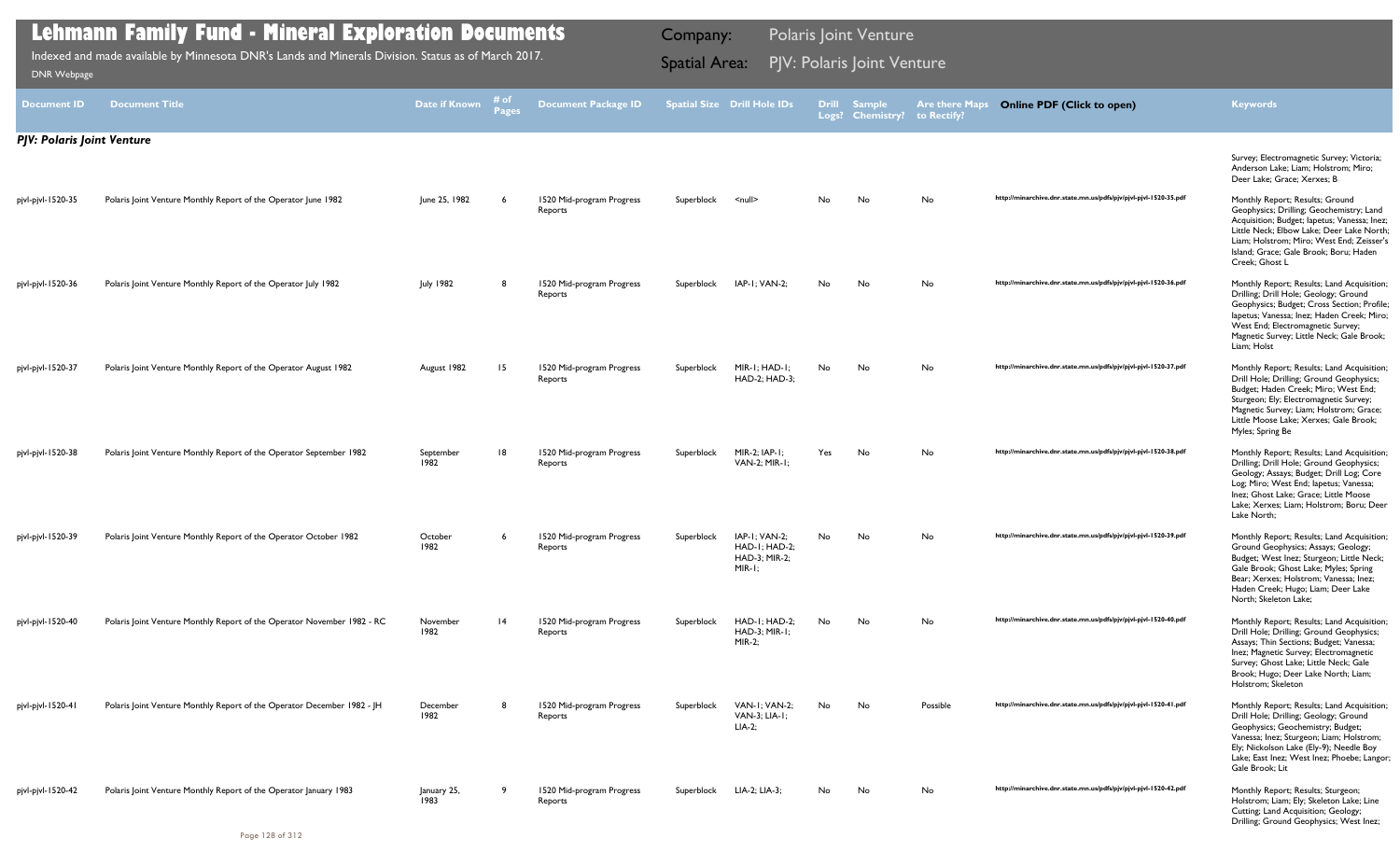|                                   | <b>Lehmann Family Fund - Mineral Exploration Documents</b>                                          |                       | <b>Polaris Joint Venture</b><br>Company: |                                      |            |                                                                                |     |                                  |                                      |                                                                  |                                                                                                                                                                                                                                                                                   |
|-----------------------------------|-----------------------------------------------------------------------------------------------------|-----------------------|------------------------------------------|--------------------------------------|------------|--------------------------------------------------------------------------------|-----|----------------------------------|--------------------------------------|------------------------------------------------------------------|-----------------------------------------------------------------------------------------------------------------------------------------------------------------------------------------------------------------------------------------------------------------------------------|
| <b>DNR Webpage</b>                | Indexed and made available by Minnesota DNR's Lands and Minerals Division. Status as of March 2017. |                       | <b>Spatial Area:</b>                     |                                      |            | PJV: Polaris Joint Venture                                                     |     |                                  |                                      |                                                                  |                                                                                                                                                                                                                                                                                   |
| Document ID                       | <b>Document Title</b>                                                                               | Date if Known         | # of<br>Pages                            | <b>Document Package ID</b>           |            | <b>Spatial Size Drill Hole IDs</b>                                             |     | Drill Sample<br>Logs? Chemistry? | <b>Are there Maps</b><br>to Rectify? | <b>Online PDF (Click to open)</b>                                | <b>Keywords</b>                                                                                                                                                                                                                                                                   |
| <b>PJV: Polaris Joint Venture</b> |                                                                                                     |                       |                                          |                                      |            |                                                                                |     |                                  |                                      |                                                                  |                                                                                                                                                                                                                                                                                   |
|                                   |                                                                                                     |                       |                                          |                                      |            |                                                                                |     |                                  |                                      |                                                                  | Budget; Detling Creek; South Detling;<br>Electromagnetic Survey; Magnetic Survey;<br>Crossbones; Garvey; Cona                                                                                                                                                                     |
| pjvl-pjvl-1520-43                 | Polaris Joint Venture Monthly Report of the Operator February 1983                                  | February 25,<br>1983  | 22                                       | 1520 Mid-program Progress<br>Reports | Superblock | LE-11; PSL-4;                                                                  | No  | No                               | Possible                             | http://minarchive.dnr.state.mn.us/pdfs/pjv/pjvl-pjvl-1520-43.pdf | Monthly Report; Results; Ely; Skeleton<br>Lake; Sturgeon; Line Cutting; Land<br>Acquisition; Geology; Drilling; Ground<br>Geophysics; South Detling; Detling Creek;<br>Conan; Drill Hole; Electromagnetic Survey;<br>Budget; Phoebe; Gale Brook; Profile;                         |
| pjvl-pjvl-1520-44                 | Polaris Joint Venture Monthly Report of the Operator March 1983                                     | March 25,<br>1983     | - 9                                      | 1520 Mid-program Progress<br>Reports | Superblock | PSL-4; PSL-5; PSL-7; No<br>PSL-8; PSL-9;                                       |     | No                               | No                                   | http://minarchive.dnr.state.mn.us/pdfs/pjv/pjvl-pjvl-1520-44.pdf | Monthly Report; Results; Ely; Skeleton<br>Lake; Sturgeon; Line Cutting; Land<br>Acquisition; Leases; Geology; Drilling;<br>Ground Geophysics; Wamp Lake; Conan;<br>Budget; South Detling; Detling Creek; Gale<br>Brook; Kathryn; Phoebe; Nickolson Lake<br>(Ely-9); Needle Boy L  |
| pjvl-pjvl-1520-45                 | Polaris Joint Venture Monthly Report of the Operator April 1983 - MTS                               | April 25,<br>1983     | 16                                       | 1520 Mid-program Progress<br>Reports | Superblock | PSL-6; VAN-3:<br>LIA-1; LIA-2; LIA-3;<br>PSL-4; PSL-5; PSL-7;<br>PSL-8; CN-16; | No. | No                               | No                                   | http://minarchive.dnr.state.mn.us/pdfs/pjv/pjvl-pjvl-1520-45.pdf | Monthly Report; Results; Ely; Skeleton<br>Lake; Sturgeon; Line Cutting; Gale Brook;<br>Kathryn; Land Acquisition; Leases;<br>Geology; Drilling; Ground Geophysics;<br>Budget; Assays; Zinc (Zn); Gold (Au);<br>Phoebe; Copper (Cu); Silver (Ag); Plotinus;<br>Inez; Nickolson Lak |
| pjvl-pjvl-1520-46                 | Polaris Joint Venture Monthly Report of the Operator May 1983                                       | May 1983              | 16                                       | 1520 Mid-program Progress<br>Reports | Superblock | PSL-4; PSL-5; PSL-6; No<br>PSL-7; PSL-8; PSL-9;                                |     | Yes                              | No                                   | http://minarchive.dnr.state.mn.us/pdfs/pjv/pjvl-pjvl-1520-46.pdf | Monthly Report; Land Acquisition; Drilling;<br>Geology; Ground Geophysics;<br>Geochemistry; Assays; Kaiso; Guava; Gale<br>Brook; Conan; Ely; Sturgeon; South Block<br>(Ely-27); Nickolson Lake (Ely-9); Needle<br>Boy Lake; Skeleton Lake; Line Cutting;<br>Exxon; Kathryn; Lease |
| pjvl-pjvl-1520-47                 | Polaris Joint Venture Monthly Report of the Operator June 1983                                      | June 25, 1983         | <b>16</b>                                | 1520 Mid-program Progress<br>Reports | Superblock | $\leq$ null $\geq$                                                             | No. | No                               | No                                   | http://minarchive.dnr.state.mn.us/pdfs/pjv/pjvl-pjvl-1520-47.pdf | Monthly Report; Land Acquisition; Drilling;<br>Geology; Ground Geophysics; Kaiso;<br>Guava; Soca; Gale Brook; Hera; Spring<br>Lake; Spring Bear; Snake Trail; Phoebe; Line<br>Cutting; Exxon; Kathryn; Leases;<br>Anomalies; Budget; Magnetic Survey;<br>Electromagnetic Survey;  |
| pjvl-pjvl-1520-48                 | Polaris Joint Venture Monthly Report of the Operator July 1983                                      | July 25, 1983         | -27                                      | 1520 Mid-program Progress<br>Reports | Superblock | GB-1; SOC-1;                                                                   | Yes | No                               | Possible                             | http://minarchive.dnr.state.mn.us/pdfs/pjv/pjvl-pjvl-1520-48.pdf | Monthly Report; Land Acquisition; Drilling;<br>Geology; Ground Geophysics; Core<br>Samples; Budget; Soca; Gale Brook; Drill<br>Log; Core Log; Snake Trail; Phoebe; Kaiso;<br>Guava; Line Cutting; Cormorant; Myles;<br>Plotinus; Nickolson Lake (Ely-9); Conan;<br>Hera; Spring L |
| pjvl-pjvl-1520-49                 | Polaris Joint Venture Monthly Report of the Operator August 1983                                    | August 25,<br>1983    | 23                                       | 1520 Mid-program Progress<br>Reports | Superblock | GB-1; SOC-1;<br>CAL-I; CAL-2;<br><b>GAN-I: CAL-3:</b>                          | Yes | Yes                              | Possible                             | http://minarchive.dnr.state.mn.us/pdfs/pjv/pjvl-pjvl-1520-49.pdf | Monthly Report; Land Acquisition; Drilling;<br>Geology; Assays; Ground Geophysics;<br>Core Samples; Spring Bear; Snake Trail;<br>Plotinus; Nickolson Lake (Ely-9); Hera;<br>Spring Lake; Calisto; Callisto; Kaiso;<br>Ganymede; Wamp Lake; Sherry Lake; Drill<br>Log; Core Log; L |
| pjvl-pjvl-1520-50                 | Polaris Joint Venture Monthly Report of the Operator September 1983                                 | September<br>25, 1983 | 31                                       | 1520 Mid-program Progress<br>Reports | Superblock | CAL-I: CAL-2:<br>CAL-3; KAI-1;<br>KAI-2; GAN-1;                                | Yes | Yes                              | Possible                             | http://minarchive.dnr.state.mn.us/pdfs/pjv/pjvl-pjvl-1520-50.pdf | Monthly Report; Land Acquisition; Drilling;<br>Geology; Assays; Ground Geophysics;<br>Core Samples; Drill Log; Core Log; Drill<br>Hole; Conan; Calisto; Kaiso; Sherry Lake;<br>Ganymede; Snake Trail; Mineral                                                                     |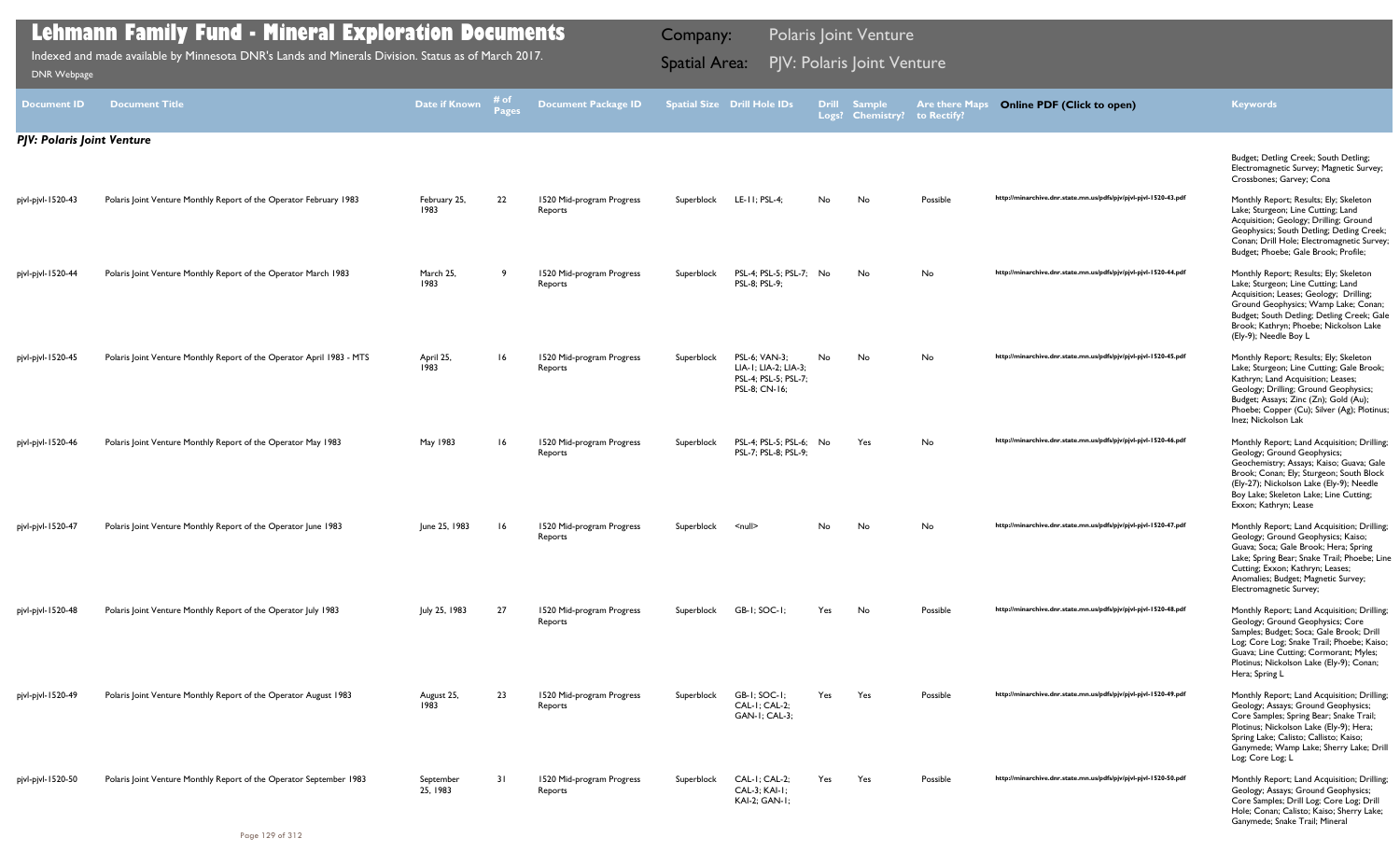| <b>Document ID</b>                | <b>Document Title</b>                                                     | Date if Known        | # of<br>Pages   | <b>Document Package ID</b>           |            | Spatial Size Drill Hole IDs                                                                                                 | <b>Drill</b> | <b>Sample</b><br>Logs? Chemistry? | <b>Are there Maps</b><br>to Rectify? | <b>Online PDF (Click to open)</b>                                | <b>Keywords</b>                                                                                                                                                                                                                                                                   |
|-----------------------------------|---------------------------------------------------------------------------|----------------------|-----------------|--------------------------------------|------------|-----------------------------------------------------------------------------------------------------------------------------|--------------|-----------------------------------|--------------------------------------|------------------------------------------------------------------|-----------------------------------------------------------------------------------------------------------------------------------------------------------------------------------------------------------------------------------------------------------------------------------|
| <b>PJV: Polaris Joint Venture</b> |                                                                           |                      |                 |                                      |            |                                                                                                                             |              |                                   |                                      |                                                                  |                                                                                                                                                                                                                                                                                   |
|                                   |                                                                           |                      |                 |                                      |            |                                                                                                                             |              |                                   |                                      |                                                                  | Ownership; Budget; Sturgeon; Spring Lake;<br>Spring Bear; Hera;                                                                                                                                                                                                                   |
| pjvl-pjvl-1520-51                 | Polaris Joint Venture Monthly Report of the Operator October 1983         | October 25,<br>1983  | 34              | 1520 Mid-program Progress<br>Reports | Superblock | KAI-2; HER-1;<br>HER-2; HER-3;<br>CAL-1; CAL-2;<br>CAL-3; KAI-1;<br>GAN-I:                                                  | Yes          | Yes                               | Possible                             | http://minarchive.dnr.state.mn.us/pdfs/pjv/pjvl-pjvl-1520-51.pdf | Monthly Report; Land Acquisition; Drilling;<br>Geology; Assays; Ground Geophysics;<br>Core Samples; Budget; Drill Log; Core Log;<br>Drill Hole; Conan; Plotinus; Nickolson<br>Lake (Ely-9); Gull Lake; Rita; Medicine Lake;<br>Snake Trail; South Block (Ely-27); Skeleton<br>Lak |
| pjvl-pjvl-1520-52                 | Polaris Joint Venture Monthly Report of the Operator November 1983 - RC   | November<br>25, 1983 | 25              | 1520 Mid-program Progress<br>Reports | Superblock | <b>KAI-2; KAI-1;</b><br>SNT-I: VAN-4:<br>VAN-I: VAN-2:<br>$VAN-3$ :                                                         | Yes          | Yes                               | Possible                             | http://minarchive.dnr.state.mn.us/pdfs/pjv/pjvl-pjvl-1520-52.pdf | Monthly Report; Land Acquisition; Drilling;<br>Geology; Assays; Ground Geophysics;<br>Core Samples; Geochemistry;<br>Electromagnetic Survey; Budget; Drill Log;<br>Core Log; Drill Hole; Leases; Sturgeon;<br>Gull Lake; Rita; Nickolson Lake (Ely-9);<br>Inez; Snake Trail; Vane |
| pjvl-pjvl-1520-53                 | Polaris Joint Venture Monthly Report of the Operator December 1983 - JH   | December<br>25, 1983 | 27              | 1520 Mid-program Progress<br>Reports | Superblock | VAN-I: VAN-2:<br>VAN-3; VAN-4;<br>CON-I; PLO-I:<br><b>KAI-I: KAI-2:</b><br><b>HER-1; HER-2;</b><br>HER-3; SNT-1;<br>$GB-I;$ | Yes          | Yes                               | Possible                             | http://minarchive.dnr.state.mn.us/pdfs/pjv/pjvl-pjvl-1520-53.pdf | Monthly Report; Land Acquisition; Drilling;<br>Geology; Assays; Ground Geophysics;<br>Core Samples; Budget; Drill Log; Core Log;<br>Drill Hole; Leases; Sturgeon; Gull Lake;<br>Rita; Vanessa; Inez; Sherry Lake; Ely; Spring<br>Bear; Detling Creek; Conan; South Block<br>(Ely- |
| pjvl-pjvl-1520-54                 | Polaris Joint Venture Summary of 1982 Exploration Activities              | 1983                 | $\mathbf{H}$    | 1520 Mid-program Progress<br>Reports | Superblock | IAP-I; VAN-2;<br>HAD-I; HAD-2;<br>HAD-3; MIR-1;<br>MIR-2; VAN-3;<br>LIA-1; LIA-2;                                           | No.          | No                                | No                                   | http://minarchive.dnr.state.mn.us/pdfs/pjv/pjvl-pjvl-1520-54.pdf | Exploration; Annual Report; Drilling; Land<br>Acquisition; Leases; Anomalies;                                                                                                                                                                                                     |
| pjvl-pjvl-1520-55                 | Polaris Joint Venture Monthly Report of the Operator for January 1984     | January 25,<br>1984  | $\overline{14}$ | 1520 Mid-program Progress<br>Reports | Superblock | PLO-1; PLO-2;                                                                                                               | Yes          | No                                | Possible                             | http://minarchive.dnr.state.mn.us/pdfs/pjv/pjvl-pjvl-1520-55.pdf | Monthly Report; Land Acquisition; Drilling;<br>Ground Geophysics; Geochemistry;<br>Geology; Budget; Medicine Lake; Gull Lake;<br>Rita; Plotinus; South Detling; Hay O'Brien;<br>Inez; Detling Creek; Sturgeon;                                                                    |
| pjvl-pjvl-1520-56                 | Polaris Joint Venture Monthly Report of the Operator for February 1984    | February 25,<br>1984 | 24              | 1520 Mid-program Progress<br>Reports | Superblock | SDE-I; KAT-I;<br><b>KAT-2;</b>                                                                                              | Yes          | No                                | Possible                             | http://minarchive.dnr.state.mn.us/pdfs/pjv/pjvl-pjvl-1520-56.pdf | Monthly Report; Land Acquisition; Drilling;<br>Ground Geophysics; Geology; Budget; Dril<br>Log; Core Log; Drill Hole; Sturgeon; Gull<br>Lake; Rita; Medicine Lake; Detling Creek;<br>South Detling; Kathryn; Electromagnetic<br>Survey;                                           |
| pjvl-pjvl-1520-57                 | Polaris Joint Venture Monthly Report of the Operator for March 1984       | March 25,<br>1984    | 22              | 1520 Mid-program Progress<br>Reports | Superblock | KAT-2; GUA-1;<br>GBD-1;                                                                                                     | Yes          | No                                | Possible                             | http://minarchive.dnr.state.mn.us/pdfs/pjv/pjvl-pjvl-1520-57.pdf | Monthly Report; Land Acquisition; Drilling;<br>Ground Geophysics; Assays; Geology;<br>Budget; Drill Log; Core Log; Drill Hole; Ely;<br>Needle Boy Lake; Nickolson Lake (Ely-9);<br>Electrical Survey; Mineral Ownership;<br>Sturgeon; Kathryn; Kaiso; Guava; Sherry<br>Lake; Gale |
| pjvl-pjvl-1520-58                 | Polaris Joint Venture Monthly Report of the Operator for April 1984 - MTS | April 25,<br>1984    | 10              | 1520 Mid-program Progress<br>Reports | Superblock | KAT-2; PLO-1;<br>SDE-1; GUA-1;<br>GBD-I;                                                                                    | No           | Yes                               | No                                   | http://minarchive.dnr.state.mn.us/pdfs/pjv/pjvl-pjvl-1520-58.pdf | Monthly Report; Land Acquisition; Drilling;<br>Airborne Geophysics; Ground Geophysics<br>Geochemistry; Geology; Budget; INPUT<br>Survey; Electromagnetic Survey; Hubbard;<br>Sturgeon; Nickolson Lake (Ely-9); Ely;<br>Needle Boy Lake; Drill Hole; Kathryn;<br>Plotinus; South   |
| pjvl-pjvl-1520-59                 | Polaris Joint Venture Monthly Report of the Operator for May 1984         | May 25, 1984         | - 14            | 1520 Mid-program Progress<br>Reports | Superblock | PLO-1; SDE-1;<br>GUA-I                                                                                                      | No           | Yes                               | No                                   | http://minarchive.dnr.state.mn.us/pdfs/pjv/pjvl-pjvl-1520-59.pdf | Monthly Report; Land Acquisition;<br>Airborne Geophysics; Ground Geophysics;                                                                                                                                                                                                      |

Indexed and made available by Minnesota DNR's Lands and Minerals Division. Status as of March 2017. **Spatial Area: PJV: Polaris Joint Venture**<br>[DNR Webpage](http://www.dnr.state.mn.us/lands_minerals/polaris/index.html)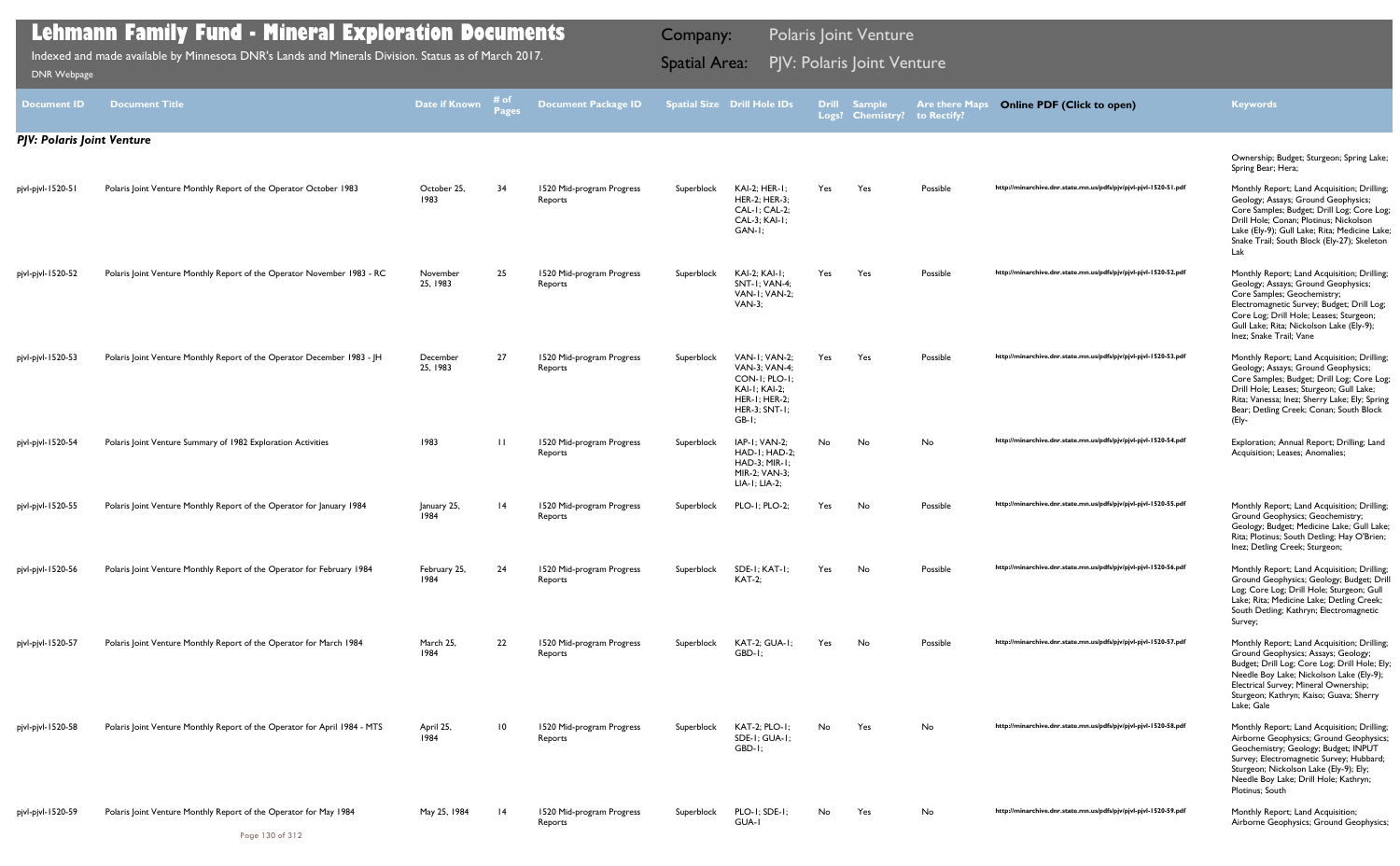|                                   | <b>Lehmann Family Fund - Mineral Exploration Documents</b>                                          |                       | <b>Polaris Joint Venture</b><br>Company: |                                      |                      |                                           |     |                                         |                                      |                                                                  |                                                                                                                                                                                                                                                                                          |
|-----------------------------------|-----------------------------------------------------------------------------------------------------|-----------------------|------------------------------------------|--------------------------------------|----------------------|-------------------------------------------|-----|-----------------------------------------|--------------------------------------|------------------------------------------------------------------|------------------------------------------------------------------------------------------------------------------------------------------------------------------------------------------------------------------------------------------------------------------------------------------|
| <b>DNR Webpage</b>                | Indexed and made available by Minnesota DNR's Lands and Minerals Division. Status as of March 2017. |                       |                                          |                                      | <b>Spatial Area:</b> |                                           |     | PJV: Polaris Joint Venture              |                                      |                                                                  |                                                                                                                                                                                                                                                                                          |
| <b>Document ID</b>                | <b>Document Title</b>                                                                               | Date if Known         | ≉ of<br>Pages                            | <b>Document Package ID</b>           |                      | <b>Spatial Size Drill Hole IDs</b>        |     | <b>Drill Sample</b><br>Logs? Chemistry? | <b>Are there Maps</b><br>to Rectify? | <b>Online PDF (Click to open)</b>                                | <b>Keywords</b>                                                                                                                                                                                                                                                                          |
| <b>PJV: Polaris Joint Venture</b> |                                                                                                     |                       |                                          |                                      |                      |                                           |     |                                         |                                      |                                                                  |                                                                                                                                                                                                                                                                                          |
|                                   |                                                                                                     |                       |                                          |                                      |                      |                                           |     |                                         |                                      |                                                                  | Assays; Geochemistry; Geology; Budget;<br>Leases; Sturgeon; Ely; Needle Boy Lake;<br>Nickolson Lake (Ely-9); Gull Lake;<br>Yardbird; Holstrom; Thistledew; Dahlberg;<br>Bear River; Spring Bear;                                                                                         |
| pjvl-pjvl-1520-60                 | Polaris Joint Venture Monthly Report of the Operator for June 1984                                  | June 25, 1984         | $\overline{14}$                          | 1520 Mid-program Progress<br>Reports | Superblock           | PLO-1; SDE-1;<br>GUA-I; GBD-I;<br>$LIA-3$ | No. | Yes                                     | No                                   | http://minarchive.dnr.state.mn.us/pdfs/pjv/pjvl-pjvl-1520-60.pdf | Monthly Report; Land acquisition; Airborne<br>Geophysics; Ground Geophysics; Assays;<br>Soil Samples; Geochemistry; Geology;<br>Budget; Leases; INPUT Survey; Bear River;<br>Lily Lake; Thistledew; Hay O'Brien; South<br>Block (Ely-27); Ely; Sturgeon; Yardbird;<br>Holstrom; G        |
| pjvl-pjvl-1520-61                 | Polaris Joint Venture Monthly Report of the Operator for July 1984                                  | July 25, 1984         | 27                                       | 1520 Mid-program Progress<br>Reports | Superblock           | LIA-3; CLI; CL2;<br>CL3;                  | No. | Yes                                     | Possible                             | http://minarchive.dnr.state.mn.us/pdfs/pjv/pjvl-pjvl-1520-61.pdf | Monthly Report; Land Acquisition; Drilling;<br>Airborne Geophysics; Ground Geophysics;<br>Assays; Geochemistry; Budget; Soil<br>Samples; Leases; INPUT Survey; Electrical<br>Survey; Magnetic Survey; Nickolson Lake<br>(Ely-9); Ely; Humble Oil & Refining Co.;<br>Sturgeon; Bea        |
| pjvl-pjvl-1520-62                 | Polaris Joint Venture Monthly Report of the Operator for August 1984                                | August 25,<br>1984    | 12                                       | 1520 Mid-program Progress<br>Reports | Superblock           | $\leq$ null $\geq$                        | No. | Yes                                     | Possible                             | http://minarchive.dnr.state.mn.us/pdfs/pjv/pjvl-pjvl-1520-62.pdf | Monthly Report; Land Acquisition;<br>Airborne Geophysics; Ground Geophysics;<br>Assays; Geochemistry; Geology; Budget;<br>Rock Samples; Leases; INPUT Survey; Ely;<br>Needle Boy Lake; Nickolson Lake (Ely-9);<br>Bear River; Spring Bear; Holstrom;<br>Yardbird; Hay O'Brien; St        |
| pjvl-pjvl-1520-63                 | Polaris Joint Venture Monthly Report of the Operator for September 1984                             | September<br>25, 1984 | 30                                       | 1520 Mid-program Progress<br>Reports | Superblock           | LOK-I; ANA-I;<br><b>ANA-2;</b>            | No  | No                                      | Possible                             | http://minarchive.dnr.state.mn.us/pdfs/pjv/pjvl-pjvl-1520-63.pdf | Monthly Report; Land Acquisition; Budget;<br>Drilling; Airborne Geophysics; Ground<br>Geophysics; Magnetic Survey; Cross<br>Section; Geology; Hay O'Brien; Sturgeon;<br>Leases; Survey Grid; INPUT Survey;<br>Electromagnetic Survey; Bustic Lake; West<br>End; Arcachon; Highlan        |
| pjvl-pjvl-1520-64                 | Polaris Joint Venture Monthly Report of the Operator for October 1984                               | October 25,<br>1984   | 17                                       | 1520 Mid-program Progress<br>Reports | Superblock           | LOK-I; ANA-I;<br><b>ANA-2;</b>            | No  | No                                      | Possible                             | http://minarchive.dnr.state.mn.us/pdfs/pjv/pjvl-pjvl-1520-64.pdf | Monthly Report; Land Acquisition; Budget;<br>Drilling; Airborne Geophysics; Ground<br>Geophysics; Geochemistry; Geology;<br>Sturgeon; Leases; Survey Grid; INPUT<br>Survey; Electromagnetic Survey; Bustic<br>Lake; West End; Arcachon; Sedge (#13);<br>Wildwood (#23); No-Tower         |
| pjvl-pjvl-1520-65                 | Polaris Joint Venture Monthly Report of the Operator for November 1984                              | November<br>25, 1984  | 29                                       | 1520 Mid-program Progress<br>Reports | Superblock           | LOK-I; ANA-I;<br><b>ANA-2;</b>            | Yes | No                                      | Possible                             | http://minarchive.dnr.state.mn.us/pdfs/pjv/pjvl-pjvl-1520-65.pdf | Monthly Report; Land Acquisition; Budget;<br>Drilling; Airborne Geophysics; Ground<br>Geophysics; Geology; Sturgeon; Survey<br>Grid; INPUT Survey; Electromagnetic<br>Survey; Drill Log; Core Log; Land<br>Ownership; Hay O'Brien; Anake; Ananke;<br>Loki; Bear River; Spring Be         |
| pjvl-pjvl-1520-66                 | Polaris Joint Venture Monthly Report of the Operator for December 1984                              | December<br>31, 1984  | 175                                      | 1520 Mid-program Progress<br>Reports | Superblock           | LOK-I; ANA-I;                             | No. | Yes                                     | No                                   | http://minarchive.dnr.state.mn.us/pdfs/pjv/pjvl-pjvl-1520-66.pdf | Monthly Report; Land Acquisition; Budget;<br>Drilling; Airborne Geophysics; Ground<br>Geophysics; Assays; Sturgeon; Survey Grid;<br>No-Tower (#24); Gravel (#29); Herbicide<br>(#27); Sedge (#13); Wildwood (#23);<br>Alfalfa (#11); Dunbar (#53); Hay O'Brien;<br><b>Magnetic Susce</b> |
| pjvl-pjvl-1520-67                 | Polaris Joint Venture Monthly Report of the Operator for January 1985                               | January 1985          | 46                                       | 1520 Mid-program Progress<br>Reports | Superblock           | $\leq$ null $\geq$                        | No. | No                                      | Possible                             | http://minarchive.dnr.state.mn.us/pdfs/pjv/pjvl-pjvl-1520-67.pdf | Monthly Report; Airborne Geophysics;<br>Ground Geophysics; Electromagnetic                                                                                                                                                                                                               |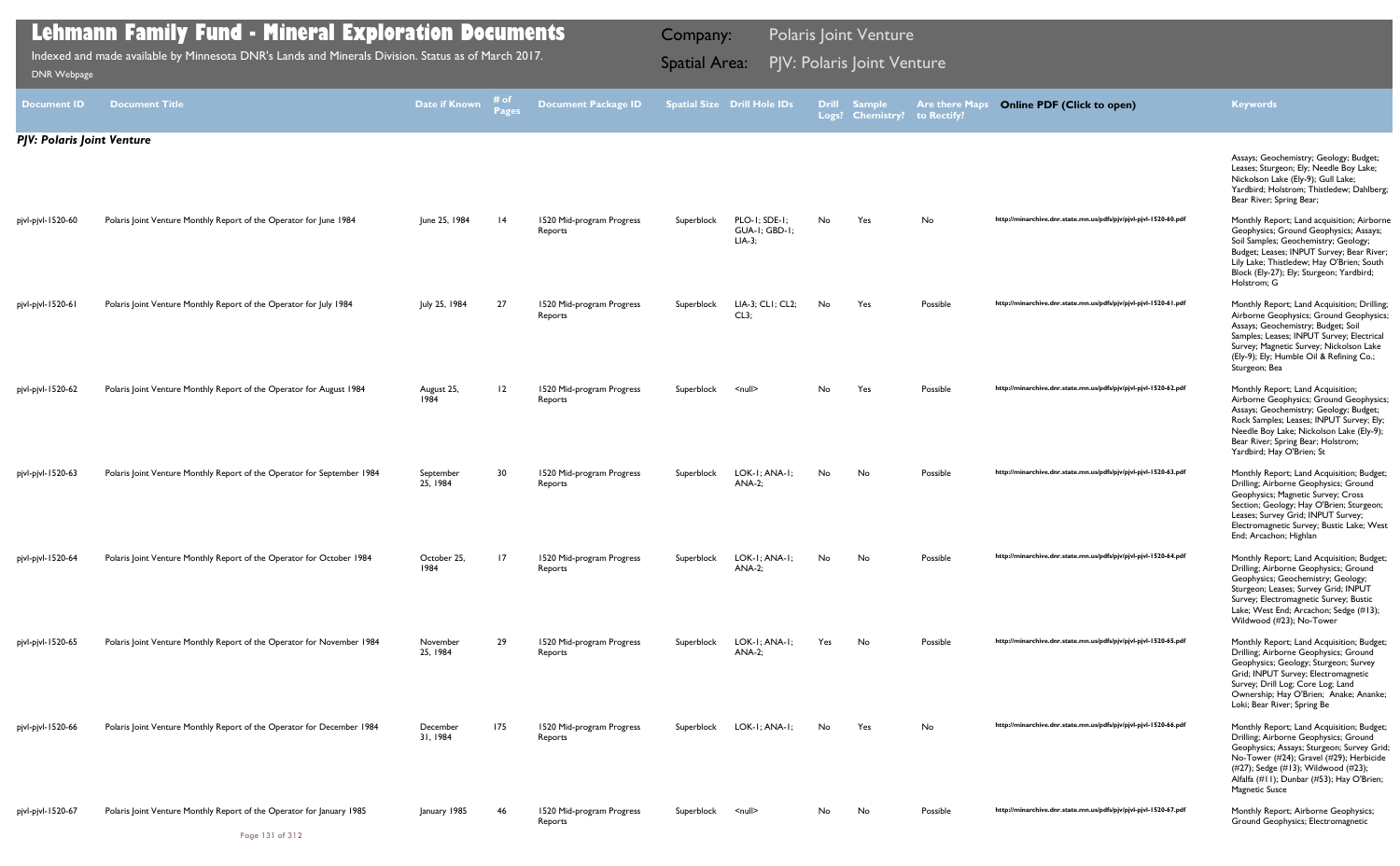|                                   | <b>Lehmann Family Fund - Mineral Exploration Documents</b>                                          |                      | Company:             |                                      |            | <b>Polaris Joint Venture</b>                                         |              |                                   |                                      |                                                                  |                                                                                                                                                                                                                                                                                   |
|-----------------------------------|-----------------------------------------------------------------------------------------------------|----------------------|----------------------|--------------------------------------|------------|----------------------------------------------------------------------|--------------|-----------------------------------|--------------------------------------|------------------------------------------------------------------|-----------------------------------------------------------------------------------------------------------------------------------------------------------------------------------------------------------------------------------------------------------------------------------|
| DNR Webpage                       | Indexed and made available by Minnesota DNR's Lands and Minerals Division. Status as of March 2017. |                      | <b>Spatial Area:</b> |                                      |            | PJV: Polaris Joint Venture                                           |              |                                   |                                      |                                                                  |                                                                                                                                                                                                                                                                                   |
| <b>Document ID</b>                | <b>Document Title</b>                                                                               | <b>Date if Known</b> | # of<br>Pages        | <b>Document Package ID</b>           |            | <b>Spatial Size Drill Hole IDs</b>                                   | <b>Drill</b> | <b>Sample</b><br>Logs? Chemistry? | <b>Are there Maps</b><br>to Rectify? | <b>Online PDF (Click to open)</b>                                | <b>Keywords</b>                                                                                                                                                                                                                                                                   |
| <b>PJV: Polaris Joint Venture</b> |                                                                                                     |                      |                      |                                      |            |                                                                      |              |                                   |                                      |                                                                  |                                                                                                                                                                                                                                                                                   |
|                                   |                                                                                                     |                      |                      |                                      |            |                                                                      |              |                                   |                                      |                                                                  | Survey; Sturgeon; Gull Lake; Gravel (#29);<br>No-Tower (#24); Land Acquisition;<br>Permits; Middle Detling; Detling Creek;<br>South Detling; Elbow Lake; Boru; Deer<br>Lake North; Gale Brook; Liam                                                                               |
| pjvl-pjvl-1520-68                 | Polaris Joint Venture Monthly Report of the Operator for February 1985                              | February<br>1985     | 20                   | 1520 Mid-program Progress<br>Reports | Superblock | $\leq$ null $\geq$                                                   | No           | No                                | No                                   | http://minarchive.dnr.state.mn.us/pdfs/pjv/pjvl-pjvl-1520-68.pdf | Monthly Report; Ground Geophysics;<br>Drilling; Leases; Sturgeon; Gull Lake;<br>No-Tower (#24); Gravel (#29); Hera;<br>Spring Bear; Electromagnetic Survey;                                                                                                                       |
| pjvl-pjvl-1520-69                 | Polaris Joint Venture Monthly Report of the Operator for March 1985                                 | March 1985           | 4                    | 1520 Mid-program Progress<br>Reports | Superblock | ANA-I: LOK-I:                                                        | No.          | No                                | Possible                             | http://minarchive.dnr.state.mn.us/pdfs/pjv/pjvl-pjvl-1520-69.pdf | Monthly Report; Land Acquisition; Budget;<br>Index Map; Leases; Sturgeon; Bachelor<br>(#60); Bustic Lake; Sedge (#13); Wildwood<br>(#23); Anderson Lake; Hubbard; Wamp<br>Lake; lapetus; Inez; Anake; Ananke; Loki;<br>Hay O'Brien; Ely; Gale Brook; Holstrom;<br>Liam; Yardbird; |
| pjvl-pjvl-1520-70                 | Polaris Joint Venture Monthly Report of the Operator for April 1985                                 | April 1985           |                      | 1520 Mid-program Progress<br>Reports | Superblock | $\leq$ null $\geq$                                                   | No           | No                                | No                                   | http://minarchive.dnr.state.mn.us/pdfs/pjv/pjvl-pjvl-1520-70.pdf | Monthly Report; Land Acquisition; Budget;<br>Leases; Drilling; Sturgeon; Hay O'Brien;<br>Anake; Ananke; Loki; Ely; Skeleton Lake;<br>Holstrom; Liam; Gale Brook; Anderson<br>Lake; Klingenpiel Lake;                                                                              |
| pjvl-pjvl-1520-71                 | Polaris Joint Venture Monthly Report of the Operator for May 1985                                   | May 1985             |                      | 1520 Mid-program Progress<br>Reports | Superblock | <null></null>                                                        | No           | No                                | No                                   | http://minarchive.dnr.state.mn.us/pdfs/pjv/pjvl-pjvl-1520-71.pdf | Monthly Report; Leases; Budget; Ely;                                                                                                                                                                                                                                              |
| pjvl-pjvl-1520-72                 | Polaris Joint Venture Monthly Report of the Operator for June 1985                                  | June 1985            |                      | 1520 Mid-program Progress<br>Reports | Superblock | $null$                                                               | No           | No                                | No                                   | http://minarchive.dnr.state.mn.us/pdfs/pjv/pjvl-pjvl-1520-72.pdf | Monthly Report; Permits; Budget;<br>Sturgeon; Dunbar (#53);                                                                                                                                                                                                                       |
| pjvl-pjvl-1520-73                 | Polaris Joint Venture Summary of Technical Operations July 1985                                     | <b>July 1985</b>     |                      | 1520 Mid-program Progress<br>Reports | Superblock | $null$                                                               | No           | No                                | No                                   | http://minarchive.dnr.state.mn.us/pdfs/pjv/pjvl-pjvl-1520-73.pdf | Monthly Report; Leases; Budget; Ely;                                                                                                                                                                                                                                              |
| pjvl-pjvl-1520-74                 | Polaris Joint Venture Monthly Report of the Operator for August 1985                                | August 1985          |                      | 1520 Mid-program Progress<br>Reports | Superblock | PSL-4; PSL-7; PSL-8;                                                 | No           | No                                | Possible                             | http://minarchive.dnr.state.mn.us/pdfs/pjv/pjvl-pjvl-1520-74.pdf | Monthly Report; Drill Hole; Leases; Budget;<br>Ely; Skeleton Lake; Gale Brook; Holstrom;<br>Liam; Yardbird;                                                                                                                                                                       |
| pjvl-pjvl-1520-75                 | Polaris Joint Venture Monthly Report of the Operator for September 1985                             | September<br>1985    | 18                   | 1520 Mid-program Progress<br>Reports | Superblock | PSL-4; PSL-7; PSL-8; No<br>SL-3; SL-1; SL-2;<br>PSL-6; PSL-9; PSL-5; |              | Yes                               | Possible                             | http://minarchive.dnr.state.mn.us/pdfs/pjv/pjvl-pjvl-1520-75.pdf | Monthly Report; Drill Hole; Land<br>Acquisition; Leases; Assays; Gold (Au);<br>Molybdenum (Mo); Arsenic (As); Silver<br>(Ag); Copper (Cu); Rock Samples;<br>Geochemistry; Magnetic Survey; Airborne<br>Geophysics; Geology; Cross Section;<br>Ground Geophysics; Electromagnetic  |
| pjvl-pjvl-1520-76                 | Polaris Joint Venture Monthly Report of the Operator for October 1985                               | October<br>1985      | -8                   | 1520 Mid-program Progress<br>Reports | Superblock | $\leq$ null $\geq$                                                   | No           | No                                | No                                   | http://minarchive.dnr.state.mn.us/pdfs/pjv/pjvl-pjvl-1520-76.pdf | Monthly Report; Land Acquisition; Permits;<br>Leases; Budget; Sturgeon; Sherry Lake;<br>Wamp Lake; Anderson Lake; Gale Brook;<br>Hay O'Brien; No-Tower (#24); Herbicide<br>(#27); Gravel (#29); Sedge (#13);<br>Wildwood (#23); Bustic Lake; Highland<br>Lake; Bachelor (#60);    |
| pjvl-pjvl-1520-77                 | Polaris Joint Venture Monthly Report of the Operator for November 1985                              | December<br>04, 1985 |                      | 1520 Mid-program Progress<br>Reports | Superblock | <null></null>                                                        | No           | No                                | No                                   | http://minarchive.dnr.state.mn.us/pdfs/pjv/pjvl-pjvl-1520-77.pdf | Monthly Report; Land Acquisition; Leases;<br>Permits:                                                                                                                                                                                                                             |
| pjvl-pjvl-1520-78                 | Polaris Joint Venture Monthly Report of the Operator for December 1985                              | December<br>25, 1985 | -9                   | 1520 Mid-program Progress<br>Reports | Superblock | $null$                                                               | No           | No                                | Possible                             | http://minarchive.dnr.state.mn.us/pdfs/pjv/pjvl-pjvl-1520-78.pdf | Monthly Report; Land Acquisition; Land<br>Ownership; Mineral Ownership; Ground<br>Geophysics; Line Cutting; Sturgeon;<br>Dunbar (#53); Alfalfa (#11); Bustic Lake;<br>Bachelor (#60);                                                                                             |
| pjvl-pjvl-1520-79                 | Polaris Joint Venture Monthly Report of the Operator for January 1986                               | February 04,<br>1986 | $\overline{14}$      | 1520 Mid-program Progress<br>Reports | Superblock | $\leq$ null $\geq$                                                   | No           | No                                | Possible                             | http://minarchive.dnr.state.mn.us/pdfs/pjv/pjvl-pjvl-1520-79.pdf | Monthly Report; Land Acquisition; Land<br>Ownership; Permits; Ground Geophysics;                                                                                                                                                                                                  |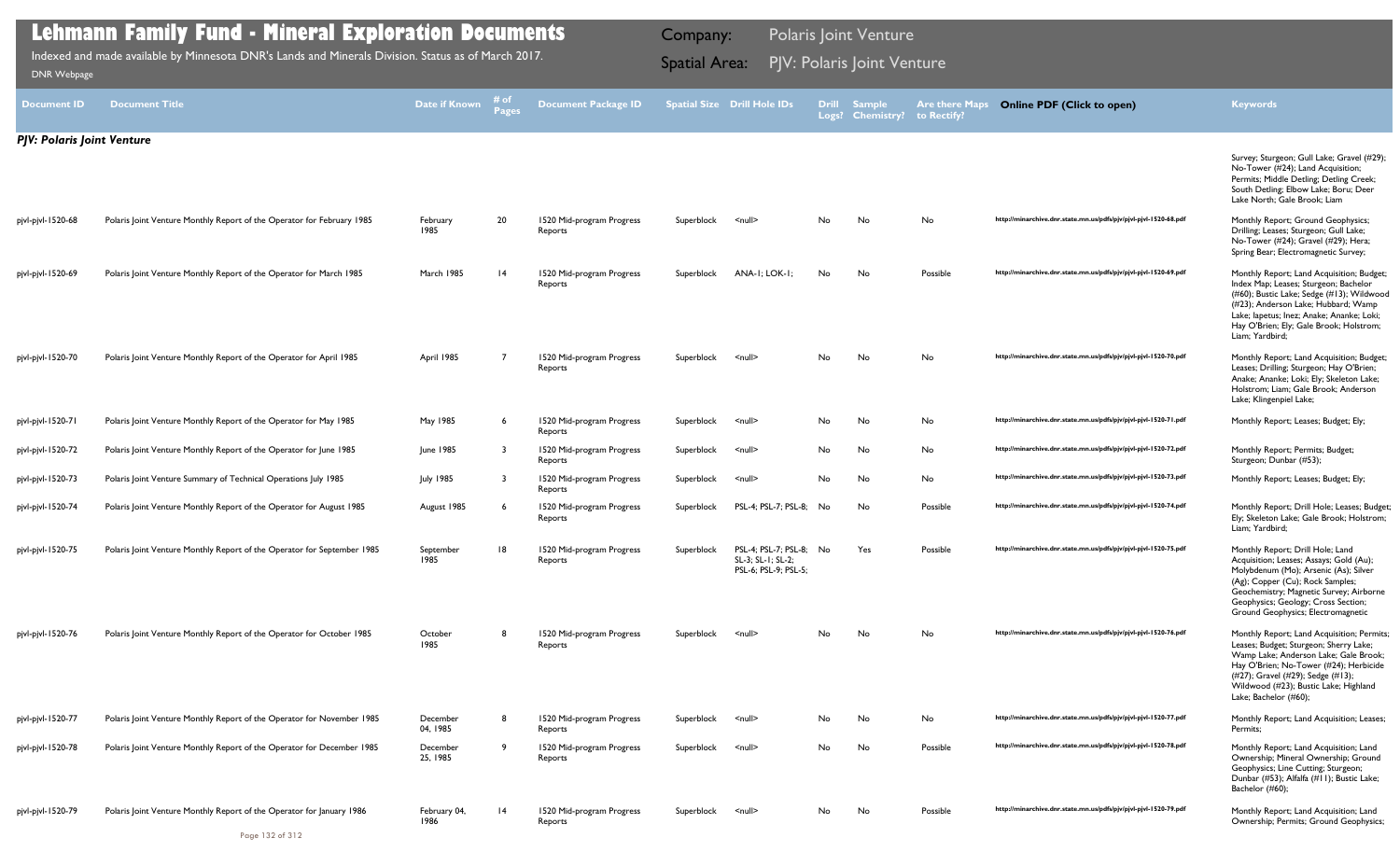|                                   | <b>Lehmann Family Fund - Mineral Exploration Documents</b>                                          |                  | <b>Polaris Joint Venture</b><br>Company: |                                      |                      |                                                                                                                                                                                                                                                                            |     |                                  |                                      |                                                                  |                                                                                                                                                                                                                                                                                   |
|-----------------------------------|-----------------------------------------------------------------------------------------------------|------------------|------------------------------------------|--------------------------------------|----------------------|----------------------------------------------------------------------------------------------------------------------------------------------------------------------------------------------------------------------------------------------------------------------------|-----|----------------------------------|--------------------------------------|------------------------------------------------------------------|-----------------------------------------------------------------------------------------------------------------------------------------------------------------------------------------------------------------------------------------------------------------------------------|
| DNR Webpage                       | Indexed and made available by Minnesota DNR's Lands and Minerals Division. Status as of March 2017. |                  |                                          |                                      | <b>Spatial Area:</b> |                                                                                                                                                                                                                                                                            |     | PJV: Polaris Joint Venture       |                                      |                                                                  |                                                                                                                                                                                                                                                                                   |
| <b>Document ID</b>                | <b>Document Title</b>                                                                               | Date if Known    | # of<br>Pages                            | <b>Document Package ID</b>           |                      | <b>Spatial Size Drill Hole IDs</b>                                                                                                                                                                                                                                         |     | Drill Sample<br>Logs? Chemistry? | <b>Are there Maps</b><br>to Rectify? | <b>Online PDF (Click to open)</b>                                | <b>Keywords</b>                                                                                                                                                                                                                                                                   |
| <b>PJV: Polaris Joint Venture</b> |                                                                                                     |                  |                                          |                                      |                      |                                                                                                                                                                                                                                                                            |     |                                  |                                      |                                                                  |                                                                                                                                                                                                                                                                                   |
|                                   |                                                                                                     |                  |                                          |                                      |                      |                                                                                                                                                                                                                                                                            |     |                                  |                                      |                                                                  | Line Cutting; Electromagnetic Survey;<br>Magnetic Survey; Sturgeon; Sedge (#13);<br>Wildwood (#23); Dunbar (#53); Alfalfa<br>(#11); Bustic Lake; Bachelor (#60);                                                                                                                  |
| pjvl-pjvl-1520-80                 | Polaris Joint Venture Monthly Report of the Operator for February 1986                              | February<br>1986 | 54                                       | 1520 Mid-program Progress<br>Reports | Superblock           | $\leq$ null $\geq$                                                                                                                                                                                                                                                         | No  | No                               | Possible                             | http://minarchive.dnr.state.mn.us/pdfs/pjv/pjvl-pjvl-1520-80.pdf | Monthly Report; Ground Geophysics; Line<br>Cutting; Electromagnetic Survey; Magnetic<br>Survey; Land Acquisition; Permits; Drilling;<br>Leases; Budget; Sturgeon; Wildwood (#23);<br>Sedge (#13); Herbicide (#27); Dunbar<br>(#53); Bustic Lake; Miro; Deer Lake North;<br>Alfalf |
| pjvl-pjvl-1520-81                 | Polaris Joint Venture Monthly Report of the Operator for March 1986                                 | March 1986       | 32                                       | 1520 Mid-program Progress<br>Reports | Superblock           | $\leq$ null $\geq$                                                                                                                                                                                                                                                         | No  | No                               | Possible                             | http://minarchive.dnr.state.mn.us/pdfs/pjv/pjvl-pjvl-1520-81.pdf | Monthly Report; Ground Geophysics; Line<br>Cutting; Electromagnetic Survey; Magnetic<br>Survey; Land Acquisition; Permits; Leases;<br>Budget; Sturgeon; Bustic Lake; Bachelor<br>(#60); Alfalfa (#11); Herbicide (#27);<br>Gravel (#29); No-Tower (#24); Sedge<br>(#13); Wildwood |
| pjvl-pjvl-1520-82                 | PJV Monthly April 86 (Polaris Joint Venture Monthly Report of the Operator for<br>April 1986)       | April 1986       | 29                                       | 1520 Mid-program Progress<br>Reports | Superblock           | <null></null>                                                                                                                                                                                                                                                              | No  | No                               | Possible                             | http://minarchive.dnr.state.mn.us/pdfs/pjv/pjvl-pjvl-1520-82.pdf | Monthly Report; Ground Geophysics; Line<br>Cutting; Electromagnetic Survey; Magnetic<br>Survey; Permits; Budget; Sturgeon; Alfalfa<br>(#11); Herbicide (#27); Sedge (#13);<br>Dunbar (#53); Bachelor (#60);                                                                       |
| pjvl-pjvl-1520-83                 | Polaris Joint Venture Monthly Report of the Operator for May 1986                                   | May 1986         | 25                                       | 1520 Mid-program Progress<br>Reports | Superblock           | <null></null>                                                                                                                                                                                                                                                              | No  | No                               | Possible                             | http://minarchive.dnr.state.mn.us/pdfs/pjv/pjvl-pjvl-1520-83.pdf | Monthly Report; Ground Geophysics;<br>Airborne Geophysics; INPUT Survey; Line<br>Cutting; Electromagnetic Survey; Magnetic<br>Survey; Leases; Budget; Sturgeon; Alfalfa<br>(#11); Herbicide (#27); Sedge (#13);<br>Dunbar (#53); Bachelor (#60); Bustic Lake;<br>Wildwood (#23);  |
| pjvl-pjvl-1520-84                 | Polaris Joint Venture Monthly Report of the Operator for June 1986                                  | June 1986        | $\Box$                                   | 1520 Mid-program Progress<br>Reports | Superblock           | $\leq$ null $\geq$                                                                                                                                                                                                                                                         | No. | No                               | No                                   | http://minarchive.dnr.state.mn.us/pdfs/pjv/pjvl-pjvl-1520-84.pdf | Monthly Report; Sturgeon; Dragonfly;<br>Cricket; Sherry Lake; Holstrom; Wamp<br>Lake; Spring Bear; Gale Brook;<br>Geochemistry; Vegetation Samples;<br>Environmental Impact Statement; Land<br>Acquisition; Skeleton Lake; Ely;                                                   |
| pjvl-pjvl-1520-85                 | Polaris Joint Venture Monthly Report of the Operator for July 1986                                  | July 1986        | 82                                       | 1520 Mid-program Progress<br>Reports | Superblock           | <null></null>                                                                                                                                                                                                                                                              | No  | Yes                              | Possible                             | http://minarchive.dnr.state.mn.us/pdfs/pjv/pjvl-pjvl-1520-85.pdf | Monthly Report; Geochemistry; Assays;<br>Vegetation Samples; Rock Samples; Ground<br>Geophysics; Electromagnetic Survey;<br>Magnetic Survey; Leases; Permits; Budget;<br>Sturgeon; Sherry Lake; Dragonfly; Cricket;<br>Soca: Kaiso: Guava: Holstrom: Liam:<br>Yardbird; Gale Broo |
| pjvl-pjvl-1520-86                 | Polaris Joint Venture Monthly Report of the Operator for August 1986                                | August 1986      | 97                                       | 1520 Mid-program Progress<br>Reports | Superblock           | $TIT-I; TIT-2; TIT-3; No$<br>TIT-4; VAN-1;<br>JAN-I; COR-I;<br>DRA-I; DRA-2;<br><b>CRI-1: VAN-2:</b><br>VAN-3; HAD-1;<br>HAD-2; HAD-3;<br>MIR-1; MIR-2; LIA-1;<br>LIA-2; CON-1;<br>VAN-4; PLO-1;<br>LIA-3; GB-1; CAL-1;<br>CAL-2; CAL-3;<br>GAN-I; SOC-I;<br>KAI-I; KAI-2; |     | No                               | Possible                             | http://minarchive.dnr.state.mn.us/pdfs/pjv/pjvl-pjvl-1520-86.pdf | Monthly Report; Ground Geophysics;<br>Electromagnetic Survey; Magnetic Survey;<br>Budget; Geochemistry; Anomalies;<br>Sturgeon; Wamp Lake; Inez; Europa;<br>Callisto; Calisto; Ganymede; lo; Titan;<br>Hubbard; Ely; Geology; Land Acquisition;<br>Drilling; Soil Samples; Deer L |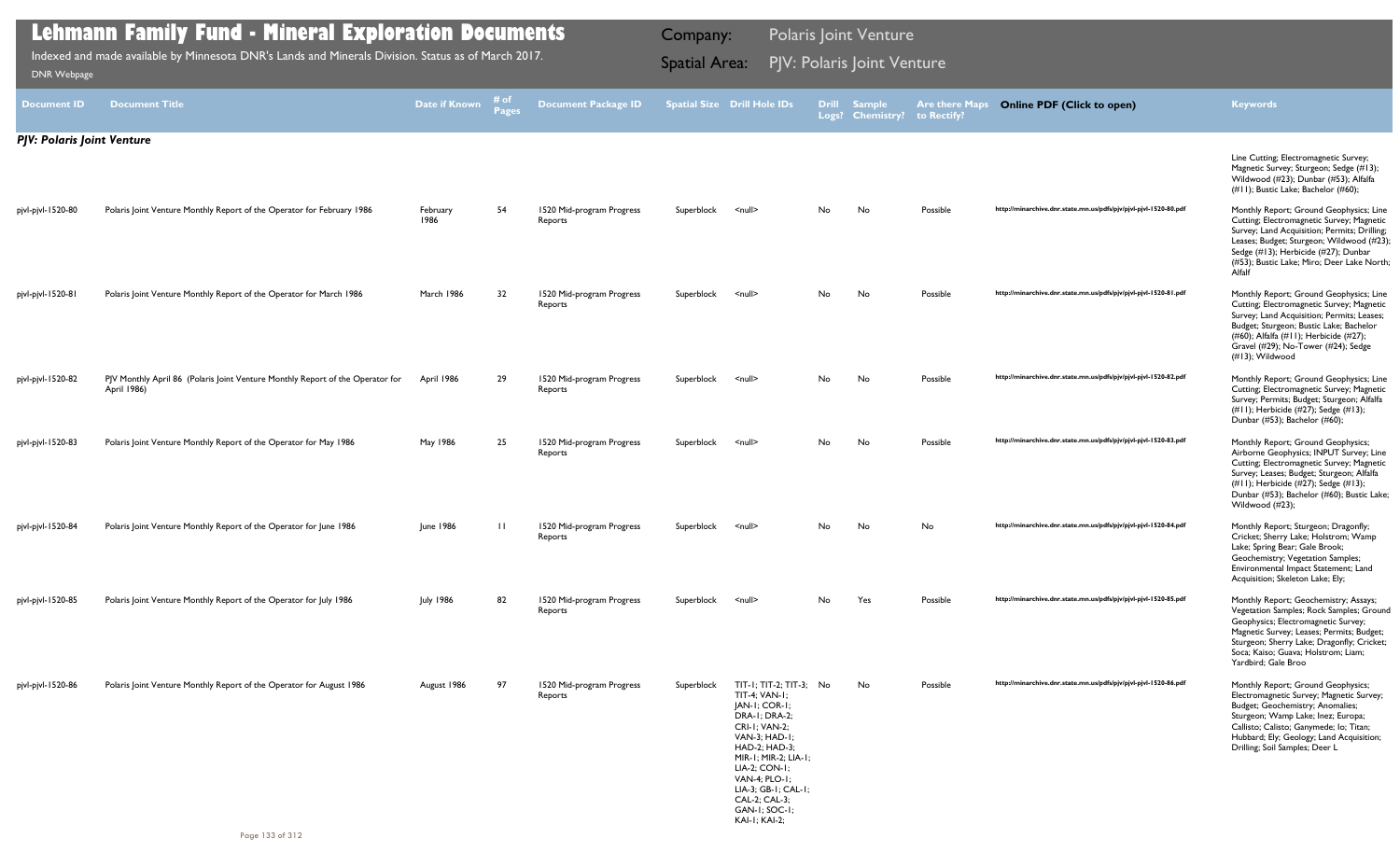| <b>Document ID</b>                | <b>Document Title</b>                                                                                               | Date if Known        | ≉ of | <b>Document Package ID</b>           |            | <b>Spatial Size Drill Hole IDs</b>         |     | Drill Sample<br>Logs? Chemistry? | <b>Are there Maps</b><br>to Rectify? | <b>Online PDF (Click to open)</b>                                | <b>Keywords</b>                                                                                                                                                                                                                                                                   |
|-----------------------------------|---------------------------------------------------------------------------------------------------------------------|----------------------|------|--------------------------------------|------------|--------------------------------------------|-----|----------------------------------|--------------------------------------|------------------------------------------------------------------|-----------------------------------------------------------------------------------------------------------------------------------------------------------------------------------------------------------------------------------------------------------------------------------|
| <b>PJV: Polaris Joint Venture</b> |                                                                                                                     |                      |      |                                      |            | HER-I; HER-2;<br>HER-3; SNT-1;             |     |                                  |                                      |                                                                  |                                                                                                                                                                                                                                                                                   |
| pjvl-pjvl-1520-87                 | Polaris Joint Venture Monthly Report of the Operator for September 1986                                             | September<br>1986    |      | 1520 Mid-program Progress<br>Reports | Superblock | PSL-4; PSL-<br>$\leq$ null $\geq$          | No  | No                               | No                                   | http://minarchive.dnr.state.mn.us/pdfs/pjv/pjvl-pjvl-1520-87.pdf | Monthly Report; Permits; Ground<br>Geophysics; Outcrop; Geology; Ely;<br>Skeleton Lake;                                                                                                                                                                                           |
| pjvl-pjvl-1520-88                 | Polaris Joint Venture Monthly Report of the Operator for October 1986                                               | November<br>04, 1986 |      | 1520 Mid-program Progress<br>Reports | Superblock | $null$                                     | No  | No                               | No                                   | http://minarchive.dnr.state.mn.us/pdfs/pjv/pjvl-pjvl-1520-88.pdf | Monthly Report; Leases; Budget;                                                                                                                                                                                                                                                   |
| pjvl-pjvl-1520-89                 | Polaris Joint Venture Monthly Report of the Operator for November 1986                                              | December<br>08, 1986 | -5   | 1520 Mid-program Progress<br>Reports | Superblock | <null></null>                              | No  | No                               | No                                   | http://minarchive.dnr.state.mn.us/pdfs/pjv/pjvl-pjvl-1520-89.pdf | Monthly Report; Leases; Budget;                                                                                                                                                                                                                                                   |
| pjvl-pjvl-1520-90                 | Polaris Joint Venture Monthly Report of the Operator for December 1986                                              | December<br>1986     | Я.   | 1520 Mid-program Progress<br>Reports | Superblock | <null></null>                              | No  | No                               | No                                   | http://minarchive.dnr.state.mn.us/pdfs/pjv/pjvl-pjvl-1520-90.pdf | Monthly Report; Leases; Ground<br>Geophysics; Sturgeon; Wildwood (#23);<br>Sedge (#13); Permits; Highland Lake; Gale<br>Brook; Bustic Lake; Herbicide (#27); Ely;<br>Electromagnetic Survey; Magnetic Survey;<br>Electrical Survey; Gravity Survey;<br>Kerr-McGee;                |
| pjvl-pjvl-1530-01                 | 8502 Polaris Joint Venture Summary Of 1984 Exploration Activities                                                   | 1985                 | 29   | 1530 End-Program Reports             | Superblock | GB-I; GBD-I;                               | No  | No                               | No                                   | http://minarchive.dnr.state.mn.us/pdfs/pjv/pjvl-pjvl-1530-01.pdf | Sturgeon; Ely; Medicine Lake; Rita; Gull<br>Lake; Nickolson Lake (Ely-9); Bear River;<br>Yardbird; Hay O'Brien; No-Tower (#24);<br>Gravel (#29); Plotinus; Inez; South Detling;<br>Detling Creek; Kathryn; Guava; Sherry<br>Lake; Gale Brook; Anake; Ananke; Loki;<br>Capernaum;  |
| pjvl-pjvl-2100-01                 | Report on Evaluation of Geophysical Data for the Polaris Joint Venture Project,<br>done by G.J. Palacky from MTE/24 | October<br>1981      | 26   | 2100 Reporting                       | Superblock | $TIT-I; TIT-2; TIT-3; No$<br>TIT-4; VAN-1; |     | No                               | No                                   | http://minarchive.dnr.state.mn.us/pdfs/pjv/pjvl-pjvl-2100-01.pdf | Sturgeon; Hubbard; Airborne Geophysics;<br>Ground Geophysics; INPUT Survey;<br>Electromagnetic Survey; Anomalies;<br>Phoebe; Detling Creek; Langor; Gull Lake;<br>Rita; Beatrice; Haden Creek; Hoover<br>Creek; Inez; Titan; Janus; Vanessa; Moose<br>Lake; Third River; Morph Me |
| pjvl-pjvl-2110-01                 | Table 1. Geophysical ground surveys completed in the Sturgeon and Hubbard<br>flight blocks.                         | 1987                 |      | 2110 Internal Reports                | Superblock | $null$                                     | No. | No                               | No                                   | http://minarchive.dnr.state.mn.us/pdfs/pjv/pjvl-pjvl-2110-01.pdf | Sturgeon; Hubbard; Paquet Lake;<br>Kabekona; Tolgen; Haden Creek; Conan;<br>Chinaman Lake; Summit Farm; Blackduck<br>River; Hornet; Sand Lake; Round Two;<br>Hamrey Lake; Kathryn; Round Lake;<br>Wasson Lake; Walters Lake; Grave Lake;<br>Forest Lake; Dragonfly; Root Cellar;  |
| pjvl-pjvl-2110-02                 | Table 1. Geophysical ground Surveys Completed in the PJV Area of Interest                                           | August 1986          |      | 2110 Internal Reports                | Superblock | <null></null>                              | No  | No                               | No                                   | http://minarchive.dnr.state.mn.us/pdfs/pjv/pjvl-pjvl-2110-02.pdf | Ground Geophysics; Magnetic Survey;<br>Electromagnetic Survey;                                                                                                                                                                                                                    |
| pjvl-pjvl-2112-01                 | Report on Evaluation of Airborne Geophysical Survey - Sturgeon and Hubbard<br>Project Areas Minnesota               | October 27,<br>1980  | 29   | 2112 Reports from Contractors        | Superblock | <null></null>                              | No. | No                               | Possible                             | http://minarchive.dnr.state.mn.us/pdfs/pjv/pjvl-pjvl-2112-01.pdf | Sturgeon; Hubbard; Airborne Geophysics;<br>INPUT Survey; Anomalies; Electromagnetic<br>Survey; Magnetic Survey;                                                                                                                                                                   |
| pjvl-pjvl-2112-02                 | Airborne Electromagnetic Survey, Ernest Lehmann Expl. Management Inc.,<br>Bemidji Area, Minnesota                   | June 1980            | 79   | 2112 Reports from Contractors        | Superblock | <null></null>                              | No  | No                               | Possible                             | http://minarchive.dnr.state.mn.us/pdfs/pjv/pjvl-pjvl-2112-02.pdf | Sturgeon; Hubbard; Airborne Geophysics;<br>Anomalies; Electromagnetic Survey;<br>Magnetic Survey; INPUT Survey;                                                                                                                                                                   |
| pjvl-pjvl-2112-03                 | Report on Evaluation of Geophysical Data for the Polaris Joint Venture Project                                      |                      | 25   | 2112 Reports from Contractors        | Superblock | <null></null>                              | No  | No                               | No                                   | http://minarchive.dnr.state.mn.us/pdfs/pjv/pjvl-pjvl-2112-03.pdf | Sturgeon; Hubbard; Phoebe; Detling Creek;                                                                                                                                                                                                                                         |

| Superblock | $\leq$ null $\geq$                      | No | No  | No       | http://minarchive.dnr.state.mn.us/pdfs/pjv/pjvl-pjvl-1520-87.pdf | Monthly Report; Permits; Ground<br>Geophysics; Outcrop; Geology; Ely;<br>Skeleton Lake;                                                                                                                                                                                           |
|------------|-----------------------------------------|----|-----|----------|------------------------------------------------------------------|-----------------------------------------------------------------------------------------------------------------------------------------------------------------------------------------------------------------------------------------------------------------------------------|
| Superblock | $null$                                  | No | No  | No       | http://minarchive.dnr.state.mn.us/pdfs/pjv/pjvl-pjvl-1520-88.pdf | Monthly Report; Leases; Budget;                                                                                                                                                                                                                                                   |
| Superblock | <null></null>                           | No | No  | No       | http://minarchive.dnr.state.mn.us/pdfs/pjv/pjvl-pjvl-1520-89.pdf | Monthly Report; Leases; Budget;                                                                                                                                                                                                                                                   |
| Superblock | <null></null>                           | No | No  | No       | http://minarchive.dnr.state.mn.us/pdfs/pjv/pjvl-pjvl-1520-90.pdf | Monthly Report; Leases; Ground<br>Geophysics; Sturgeon; Wildwood (#23);<br>Sedge (#13); Permits; Highland Lake; Gale<br>Brook; Bustic Lake; Herbicide (#27); Ely;<br>Electromagnetic Survey; Magnetic Survey;<br>Electrical Survey; Gravity Survey;<br>Kerr-McGee;                |
| Superblock | $GB-I$ ; $GBD-I$ ;                      | No | No  | No       | http://minarchive.dnr.state.mn.us/pdfs/pjv/pjvl-pjvl-1530-01.pdf | Sturgeon; Ely; Medicine Lake; Rita; Gull<br>Lake; Nickolson Lake (Ely-9); Bear River;<br>Yardbird; Hay O'Brien; No-Tower (#24);<br>Gravel (#29); Plotinus; Inez; South Detling;<br>Detling Creek; Kathryn; Guava; Sherry<br>Lake; Gale Brook; Anake; Ananke; Loki;<br>Capernaum;  |
| Superblock | $TIT-I; TIT-2; TIT-3;$<br>TIT-4; VAN-1; | No | No  | No       | http://minarchive.dnr.state.mn.us/pdfs/pjv/pjvl-pjvl-2100-01.pdf | Sturgeon; Hubbard; Airborne Geophysics;<br>Ground Geophysics; INPUT Survey;<br>Electromagnetic Survey; Anomalies;<br>Phoebe; Detling Creek; Langor; Gull Lake;<br>Rita; Beatrice; Haden Creek; Hoover<br>Creek; Inez; Titan; Janus; Vanessa; Moose<br>Lake; Third River; Morph Me |
| Superblock | $\leq$ null $\geq$                      | No | No  | No       | http://minarchive.dnr.state.mn.us/pdfs/pjv/pjvl-pjvl-2110-01.pdf | Sturgeon; Hubbard; Paquet Lake;<br>Kabekona; Tolgen; Haden Creek; Conan;<br>Chinaman Lake; Summit Farm; Blackduck<br>River; Hornet; Sand Lake; Round Two;<br>Hamrey Lake; Kathryn; Round Lake;<br>Wasson Lake; Walters Lake; Grave Lake;<br>Forest Lake; Dragonfly; Root Cellar;  |
| Superblock | <null></null>                           | No | No  | No       | http://minarchive.dnr.state.mn.us/pdfs/pjv/pjvl-pjvl-2110-02.pdf | Ground Geophysics; Magnetic Survey;<br>Electromagnetic Survey;                                                                                                                                                                                                                    |
| Superblock | $\leq$ null $\geq$                      | No | No  | Possible | http://minarchive.dnr.state.mn.us/pdfs/pjv/pjvl-pjvl-2112-01.pdf | Sturgeon; Hubbard; Airborne Geophysics;<br><b>INPUT Survey; Anomalies; Electromagnetic</b><br>Survey; Magnetic Survey;                                                                                                                                                            |
| Superblock | <null></null>                           | No | No  | Possible | http://minarchive.dnr.state.mn.us/pdfs/pjv/pjvl-pjvl-2112-02.pdf | Sturgeon; Hubbard; Airborne Geophysics;<br>Anomalies; Electromagnetic Survey;<br>Magnetic Survey; INPUT Survey;                                                                                                                                                                   |
| Superblock | <null></null>                           | No | No. | No       | http://minarchive.dnr.state.mn.us/pdfs/pjv/pjvl-pjvl-2112-03.pdf | Sturgeon; Hubbard; Phoebe; Detling Creek;<br>Langor; Gull Lake; Rita; Beatrice; Haden<br>Creek; Hoover Creek; Inez; Moose Lake;<br>Third River; Morph Meadow; Wamp Lake;<br>Kathryn; Alcohol Creek; Brisbane; Buffalo<br>Swamp; Kabekona; Evergreen Cemetery;<br>Cyphers Lake; Bo |

Indexed and made available by Minnesota DNR's Lands and Minerals Division. Status as of March 2017. **Spatial Area: PJV: Polaris Joint Venture**<br>[DNR Webpage](http://www.dnr.state.mn.us/lands_minerals/polaris/index.html)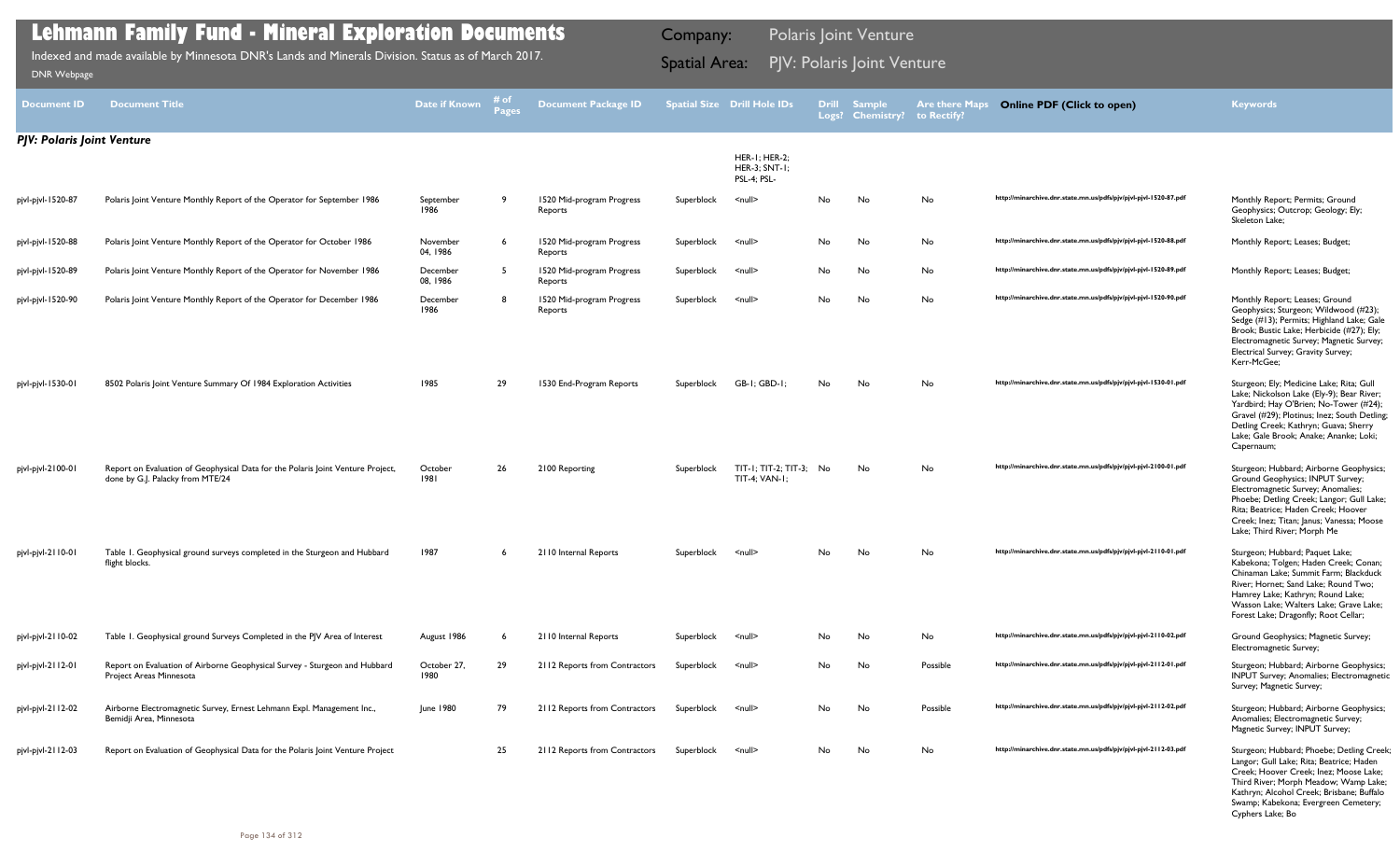| <b>Document ID</b>         | <b>Document Title</b>                                                                                                                   | <b>Date if Known</b> | # of<br>Pages | <b>Document Package ID</b>                         |            | Spatial Size Drill Hole IDs | <b>Drill</b> | <b>Sample</b><br>Logs? Chemistry? to Rectify? | <b>Are there Maps</b> | <b>Online PDF (Click to open)</b>                                | <b>Keywords</b>                                                                                                 |
|----------------------------|-----------------------------------------------------------------------------------------------------------------------------------------|----------------------|---------------|----------------------------------------------------|------------|-----------------------------|--------------|-----------------------------------------------|-----------------------|------------------------------------------------------------------|-----------------------------------------------------------------------------------------------------------------|
| PJV: Polaris Joint Venture |                                                                                                                                         |                      |               |                                                    |            |                             |              |                                               |                       |                                                                  |                                                                                                                 |
| pjvl-pjvl-2112-04          | Polaris Joint Venture - Sturgeon and Hubbard Blocks Minnesota - Review of<br>Airborne Geophysical Results                               | November<br>1984     | 26            | 2112 Reports from Contractors                      | Superblock | $\leq$ null $\geq$          | No           | No                                            | No                    | http://minarchive.dnr.state.mn.us/pdfs/pjv/pjvl-pjvl-2112-04.pdf | Sturgeon; Hubbard; Airborne Geophysics;<br>Anomalies; Electromagnetic Survey;<br><b>Magnetic Survey</b>         |
| pjvl-pjvl-2112-05          | Appendix A - Airborne Targets Selected For Followup as a Result of the<br>Airborne Data Review                                          | November<br>1984     | 70            | 2112 Reports from Contractors                      | Superblock | $\leq$ null $\geq$          | No           | No                                            | No                    | http://minarchive.dnr.state.mn.us/pdfs/pjv/pjvl-pjvl-2112-05.pdf | Sturgeon; Hubbard; Airborne Geophysics;<br>Anomalies; Electromagnetic Survey;<br>Magnetic Survey;               |
| pjvl-pjvl-2112-06          | Airborne Electromagnetic Survey Ernest Lehmann Expl. Management Inc. Bemidji<br>Area, Minnesota                                         | June 1980            | 73            | 2112 Reports from Contractors                      | Superblock | $\leq$ null $\geq$          | No           | No                                            | Possible              | http://minarchive.dnr.state.mn.us/pdfs/pjv/pjvl-pjvl-2112-06.pdf | Sturgeon; Hubbard; Airborne Geophysics;<br>Anomalies; Electromagnetic Survey;<br>Magnetic Survey; INPUT Survey; |
| pjvl-pjvl-2121-01          | 8478 Polaris Joint Venture Sturgeon And Hubbard Blocks Minnesota Review Of<br>Airborne Geophysical Results Jens E. Hansen November 1984 | November<br>1984     | 102           | 2121 Technical Reports and Data<br>Sets            | Superblock | $\leq$ null $\geq$          | No           | No                                            | No                    | http://minarchive.dnr.state.mn.us/pdfs/pjv/pjvl-pjvl-2121-01.pdf | Sturgeon; Hubbard; Airborne Geophysics;<br><b>INPUT Survey</b> ; Anomalies;                                     |
| pjvl-pjvl-2121-02          | Questor INPUT & Mag on Sturgeon & Hubbard Blocks, Minnesota                                                                             |                      |               | 2121 Technical Reports and Data<br>Sets            | Superblock | $\leq$ null $\geq$          | No           | No                                            | No                    | <null></null>                                                    | Hubbard; Airborne Geophysics;<br>Electromagnetic Survey; INPUT Survey;                                          |
| pjvl-pjvl-2121-03          | Questor INPUT & Mag on Sturgeon & Hubbard Blocks, Minnesota                                                                             |                      |               | 2121 Technical Reports and Data<br>Sets            | Superblock | $\leq$ null $\geq$          | No           | No                                            | No                    | <null></null>                                                    | Hubbard; Sturgeon; Airborne Geophysics;<br>Electromagnetic Survey; INPUT Survey;                                |
| pjvl-pjvl-2121-04          | 21067 Tape 3                                                                                                                            |                      |               | 2121 Technical Reports and Data<br>Sets            | Superblock | $\leq$ null $\geq$          | No           | No                                            | No                    | <null></null>                                                    | Sturgeon; Airborne Geophysics;<br>Electromagnetic Survey; INPUT Survey;                                         |
| pjvl-pjvl-2121-05          | 21067 Tape 4                                                                                                                            |                      |               | 2121 Technical Reports and Data<br>Sets            | Superblock | $\leq$ null $\geq$          | No           | No                                            | No                    | <null></null>                                                    | Sturgeon; Airborne Geophysics;<br>Electromagnetic Survey; INPUT Survey;                                         |
| pjvl-pjvl-2121-06          | 21067 Tape 5                                                                                                                            |                      |               | 2121 Technical Reports and Data<br>Sets            | Superblock | $\leq$ null $\geq$          | No           | No                                            | No                    | <null></null>                                                    | Sturgeon; Airborne Geophysics;<br>Electromagnetic Survey; INPUT Survey;                                         |
| pjvl-pjvl-2121-07          | TTEL4                                                                                                                                   | June 13, 1988        |               | 2121 Technical Reports and Data<br>Sets            | Superblock | $null$                      | No.          | No                                            | No                    | <null></null>                                                    | Airborne Geophysics; Magnetic Survey;                                                                           |
| pjvl-pjvl-2121-08          | TTEL5                                                                                                                                   | June 13, 1988        |               | 2121 Technical Reports and Data<br>Sets            | Superblock | $\leq$ null $\geq$          | No           | No                                            | No                    | <null></null>                                                    | Airborne Geophysics; Magnetic Survey;                                                                           |
| pjvl-pjvl-2121-09          | <b>TTELI</b>                                                                                                                            | March 20,<br>1989    |               | 2121 Technical Reports and Data<br>Sets            | Superblock | $\leq$ null $\geq$          | No           | No                                            | No                    | <null></null>                                                    | Airborne Geophysics; Magnetic Survey;                                                                           |
| pjvl-pjvl-2121-10          | TTEL <sub>2</sub>                                                                                                                       | March 20,<br>1989    |               | 2121 Technical Reports and Data<br>Sets            | Superblock | $\leq$ null $\geq$          | No.          | No                                            | No                    | <null></null>                                                    | Airborne Geophysics; Magnetic Survey;                                                                           |
| pjvl-pjvl-2121-11          | TTEL3                                                                                                                                   | August 08,<br>1988   |               | 2121 Technical Reports and Data<br>Sets            | Superblock | $null$                      | No           | No                                            | No                    | <null></null>                                                    | Airborne Geophysics; Magnetic Survey;                                                                           |
| pjvl-pjvl-2300-01          | Questor Surveys INPUT E.M. Profiles Scale 1:24,000                                                                                      | 1980                 | 196           | 2300 Profiles & Lines                              | Superblock | $\leq$ null $\geq$          | No           | No                                            | No                    | http://minarchive.dnr.state.mn.us/pdfs/pjv/pjvl-pjvl-2300-01.pdf | INPUT Survey; Electromagnetic Survey;<br>Airborne Geophysics; Profile; Magnetic<br>Survey; Hubbard;             |
| pjvl-pjvl-2310-01          | Questor Surveys Limited, Job No. 21067B&A, Flight No. 40, 43, & 44                                                                      |                      |               | 2310 Elevated/Aerial/Satellite<br>Profiles & Lines | Superblock | $\leq$ null $\geq$          | No           | No                                            | No                    | <null></null>                                                    | Hubbard; Sturgeon; Airborne Geophysics;<br>Flight Lines; INPUT Survey;<br>Electromagnetic Survey;               |
| pjvl-pjvl-2310-02          | Questor Surveys Limited, Job No. 21067A&B, Flight No. 42                                                                                |                      |               | 2310 Elevated/Aerial/Satellite<br>Profiles & Lines | Superblock | $\leq$ null $\geq$          | No           | No                                            | No                    | <null></null>                                                    | Hubbard; Sturgeon; Airborne Geophysics;<br>Flight Lines; INPUT Survey;<br>Electromagnetic Survey;               |
| pjvl-pjvl-2310-03          | Airborne Survey Flight Line Copies (DNR Title)                                                                                          |                      | -3            | 2310 Elevated/Aerial/Satellite<br>Profiles & Lines | Superblock | $\leq$ null $\geq$          | No           | No                                            | No                    | <null></null>                                                    | Airborne Geophysics; Flight Lines; INPUT<br>Survey; Electromagnetic Survey;                                     |
| pjvl-pjvl-2310-04          | Questor Job # 21067 10341 Test Lines                                                                                                    |                      |               | 2310 Elevated/Aerial/Satellite<br>Profiles & Lines | Superblock | $null$                      | No           | No                                            | No                    | <null></null>                                                    | Airborne Geophysics; Flight Lines;<br>Electromagnetic Survey; Magnetic Survey;<br><b>INPUT Survey;</b>          |
| pjvl-pjvl-2310-05          | Questor Job # 21067 Flights - 10355,10356                                                                                               |                      |               | 2310 Elevated/Aerial/Satellite<br>Profiles & Lines | Superblock | $\leq$ null $\geq$          | No           | No                                            | No                    | <null></null>                                                    | Airborne Geophysics; Flight Lines;<br>Electromagnetic Survey; Magnetic Survey;                                  |

Indexed and made available by Minnesota DNR's Lands and Minerals Division. Status as of March 2017. **Spatial Area: PJV: Polaris Joint Venture**<br>[DNR Webpage](http://www.dnr.state.mn.us/lands_minerals/polaris/index.html)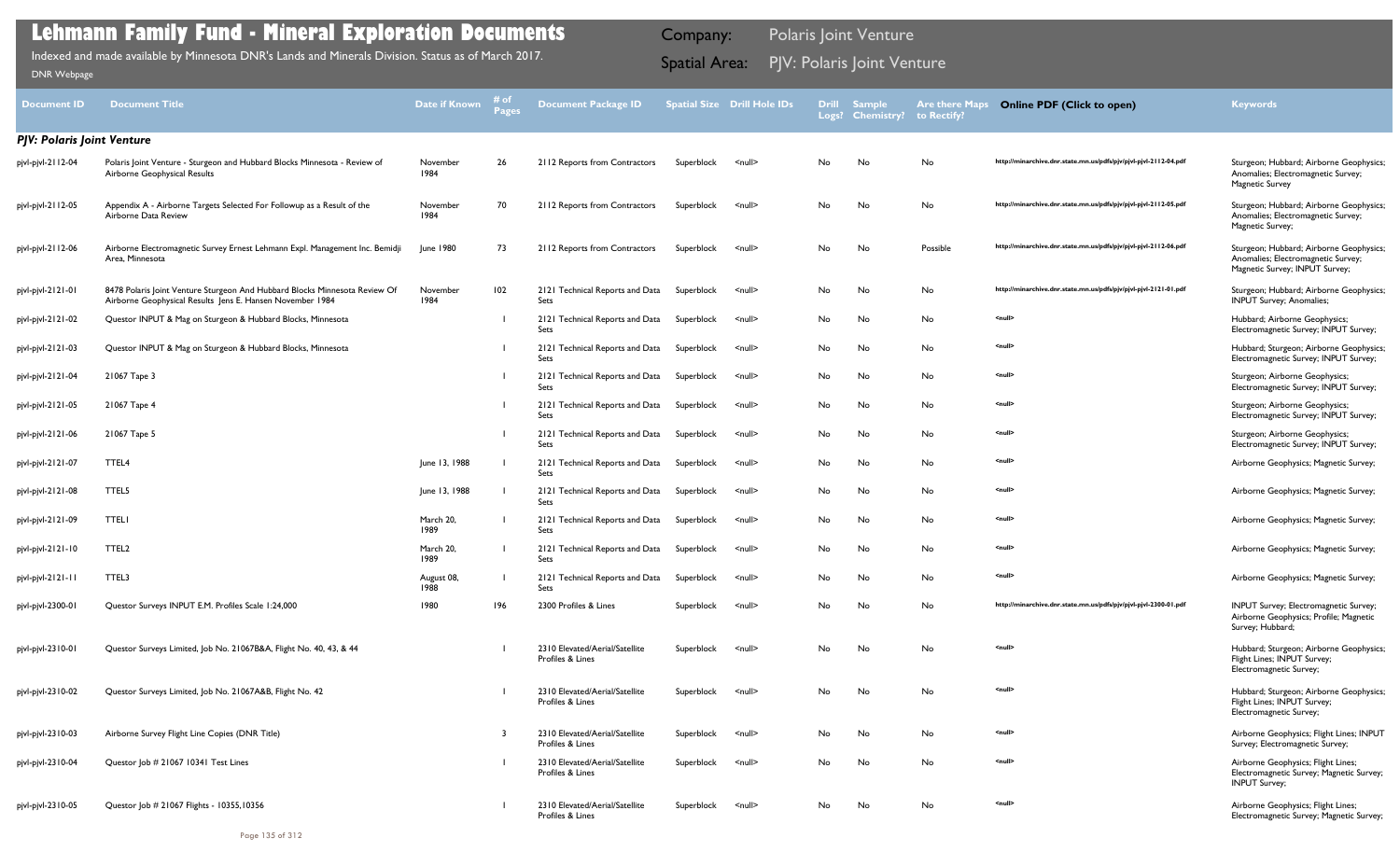| <b>Document ID</b>                | <b>Document Title</b>                                                                | <b>Date if Known</b> | # of<br>Page: | <b>Document Package ID</b>                         |            | <b>Spatial Size Drill Hole IDs</b> | <b>Drill</b> | <b>Sample</b><br>Logs? Chemistry? to Rectify? | <b>Are there Maps</b> | <b>Online PDF (Click to open)</b> | <b>Keywords</b>                                                                                                    |
|-----------------------------------|--------------------------------------------------------------------------------------|----------------------|---------------|----------------------------------------------------|------------|------------------------------------|--------------|-----------------------------------------------|-----------------------|-----------------------------------|--------------------------------------------------------------------------------------------------------------------|
| <b>PJV: Polaris Joint Venture</b> |                                                                                      |                      |               |                                                    |            |                                    |              |                                               |                       |                                   |                                                                                                                    |
|                                   |                                                                                      |                      |               |                                                    |            |                                    |              |                                               |                       |                                   | <b>INPUT Survey;</b>                                                                                               |
| pjvl-pjvl-2310-06                 | Questor Job # 21067 Flights - 10355,10356                                            |                      |               | 2310 Elevated/Aerial/Satellite<br>Profiles & Lines | Superblock | <null></null>                      | No           | No                                            | No                    | <null></null>                     | Airborne Geophysics; Flight Lines;<br>Electromagnetic Survey; Magnetic Survey;<br><b>INPUT Survey;</b>             |
| pjvl-pjvl-2310-07                 | Questor Job # 21067 Flights - 22, 23, 24, 25, 26, 27, 28, 28, 30, 29, 31, 32, 34, 35 |                      |               | 2310 Elevated/Aerial/Satellite<br>Profiles & Lines | Superblock | <null></null>                      | No           | No                                            | No                    | <null></null>                     | Airborne Geophysics; Sturgeon; Hubbard;<br>Flight Lines; Electromagnetic Survey;<br>Magnetic Survey; INPUT Survey; |
| pjvl-pjvl-2310-08                 | Questor Job # 21067 Flights - 39, 41, 40, 43, 44, 42                                 |                      |               | 2310 Elevated/Aerial/Satellite<br>Profiles & Lines | Superblock | <null></null>                      | No           | No                                            | No                    | <null></null>                     | Airborne Geophysics; Sturgeon; Hubbard;<br>Flight Lines; Electromagnetic Survey;<br>Magnetic Survey; INPUT Survey; |
| pjvl-pjvl-2311-01                 | Area No. 21067, Flight No. 39-40-41                                                  | February<br>1980     |               | 2311 A. Prof: Photography                          | Superblock | <null></null>                      | No           | No                                            | No                    | <null></null>                     | Airborne Geophysics; Sturgeon; Hubbard;<br>Flight Lines; INPUT Survey; Photography;                                |
| pjvl-pjvl-2311-02                 | Questor Surveys Limited, Area No. 21067, Flight No. 39-40-41                         | February<br>1980     |               | 2311 A. Prof: Photography                          | Superblock | <null></null>                      | No           | No                                            | No                    | <null></null>                     | Airborne Geophysics; Hubbard; Sturgeon;<br>Flight Lines; INPUT Survey; Photography;                                |
| pjvl-pjvl-23   1-03               | Questor Surveys Limited, Area No. 21067, No. 355                                     | December<br>15, 1979 |               | 2311 A. Prof: Photography                          | Superblock | <null></null>                      | No           | No                                            | No                    | <null></null>                     | Airborne Geophysics; Flight Lines; INPUT<br>Survey; Photography;                                                   |
| pjvl-pjvl-2311-04                 | Questor Surveys Limited, Area No. 21067, No. 356                                     | December<br>16, 1979 |               | 2311 A. Prof: Photography                          | Superblock | <null></null>                      | No           | No                                            | No                    | <null></null>                     | Airborne Geophysics; Flight Lines; INPUT<br>Survey; Photography;                                                   |
| pjvl-pjvl-2311-05                 | 21067 FLT 10341                                                                      |                      |               | 2311 A. Prof: Photography                          | Superblock | <null></null>                      | No           | No                                            | No                    | <null></null>                     | Airborne Geophysics; Flight Lines; INPUT<br>Survey; Photography;                                                   |
| pjvl-pjvl-2322-01                 | 21067 Bemidji, Minn, 11th to 13 Jan 1980                                             | January 1980         |               | 2322 G. Prof: Magnetic Surveys                     | Superblock | <null></null>                      | No           | No                                            | No                    | <null></null>                     | Magnetic Survey; Base Station Readings;<br>Flight Lines; Airborne Geophysics; Ground<br>Geophysics;                |
| pjvl-pjvl-2322-02                 | 21067 Bemidji, OX2, 14th to 21st Jan '80                                             | January 1980         |               | 2322 G. Prof: Magnetic Surveys                     | Superblock | <null></null>                      | No           | No                                            | No                    | <null></null>                     | Magnetic Survey; Base Station Readings;<br>Flight Lines; Airborne Geophysics; Ground<br>Geophysics;                |
| pjvl-pjvl-2322-03                 | 21067 Bemidji, Minn, 21 Jan 1980 to 27 Jan 1980 Inclusive. Speed 15 cms/hour         | January 1980         |               | 2322 G. Prof: Magnetic Surveys                     | Superblock | <null></null>                      | No           | No                                            | No                    | <null></null>                     | Magnetic Survey; Base Station Readings;<br>Flight Lines; Airborne Geophysics; Ground<br>Geophysics;                |
| pjvl-pjvl-2322-04                 | 21067 28 Jan Bemidji                                                                 | January 28,<br>1980  |               | 2322 G. Prof: Magnetic Surveys                     | Superblock | <null></null>                      | No           | No                                            | No                    | <null></null>                     | Magnetic Survey; Base Station Readings;<br>Flight Lines; Ground Geophysics; Airborne<br>Geophysics;                |
| pjvl-pjvl-2322-05                 | 21067 Bemidji, Evening 29 Jan '80 to 3 Feb 80. Speed 15 cms/hour                     | 1980                 |               | 2322 G. Prof: Magnetic Surveys                     | Superblock | <null></null>                      | No           | No                                            | No                    | <null></null>                     | Magnetic Survey; Base Station Readings;<br>Flight Lines; Ground Geophysics; Airborne<br>Geophysics;                |
| pjvl-pjvl-2322-06                 | 21067 Base Station Mag, Feb 4/80                                                     | February 04,<br>1980 |               | 2322 G. Prof: Magnetic Surveys                     | Superblock | <null></null>                      | No           | No                                            | No                    | <null></null>                     | Magnetic Survey; Base Station Readings;<br>Flight Lines; Ground Geophysics; Airborne<br>Geophysics;                |
| pjvl-pjvl-2322-07                 | 21067 Bemidji, 5th & 6th Feb 1980. Speed 15 cms/hour                                 | February<br>1980     |               | 2322 G. Prof: Magnetic Surveys                     | Superblock | <null></null>                      | No           | No                                            | No                    | <null></null>                     | Magnetic Survey; Base Station Readings;<br>Flight Lines; Ground Geophysics; Airborne<br>Geophysics;                |
| pjvl-pjvl-2322-08                 | 21067 7th & 8th Feb '80, Bemidji, Minn. 15 cms/hour                                  | February<br>1980     |               | 2322 G. Prof: Magnetic Surveys                     | Superblock | <null></null>                      | No           | No                                            | No                    | <null></null>                     | Magnetic Survey; Base Station Readings;<br>Flight Lines; Ground Geophysics; Airborne<br>Geophysics;                |
| pjvl-pjvl-2322-09                 | 21067 10th & 11th Feb 1980, Bemidji. 15 cms/hour                                     | February<br>1980     |               | 2322 G. Prof: Magnetic Surveys                     | Superblock | <null></null>                      | No           | No                                            | No                    | <null></null>                     | Magnetic Survey; Base Station Readings;<br>Flight Lines; Ground Geophysics; Airborne<br>Geophysics;                |

Indexed and made available by Minnesota DNR's Lands and Minerals Division. Status as of March 2017. **Spatial Area: PJV: Polaris Joint Venture**<br>[DNR Webpage](http://www.dnr.state.mn.us/lands_minerals/polaris/index.html)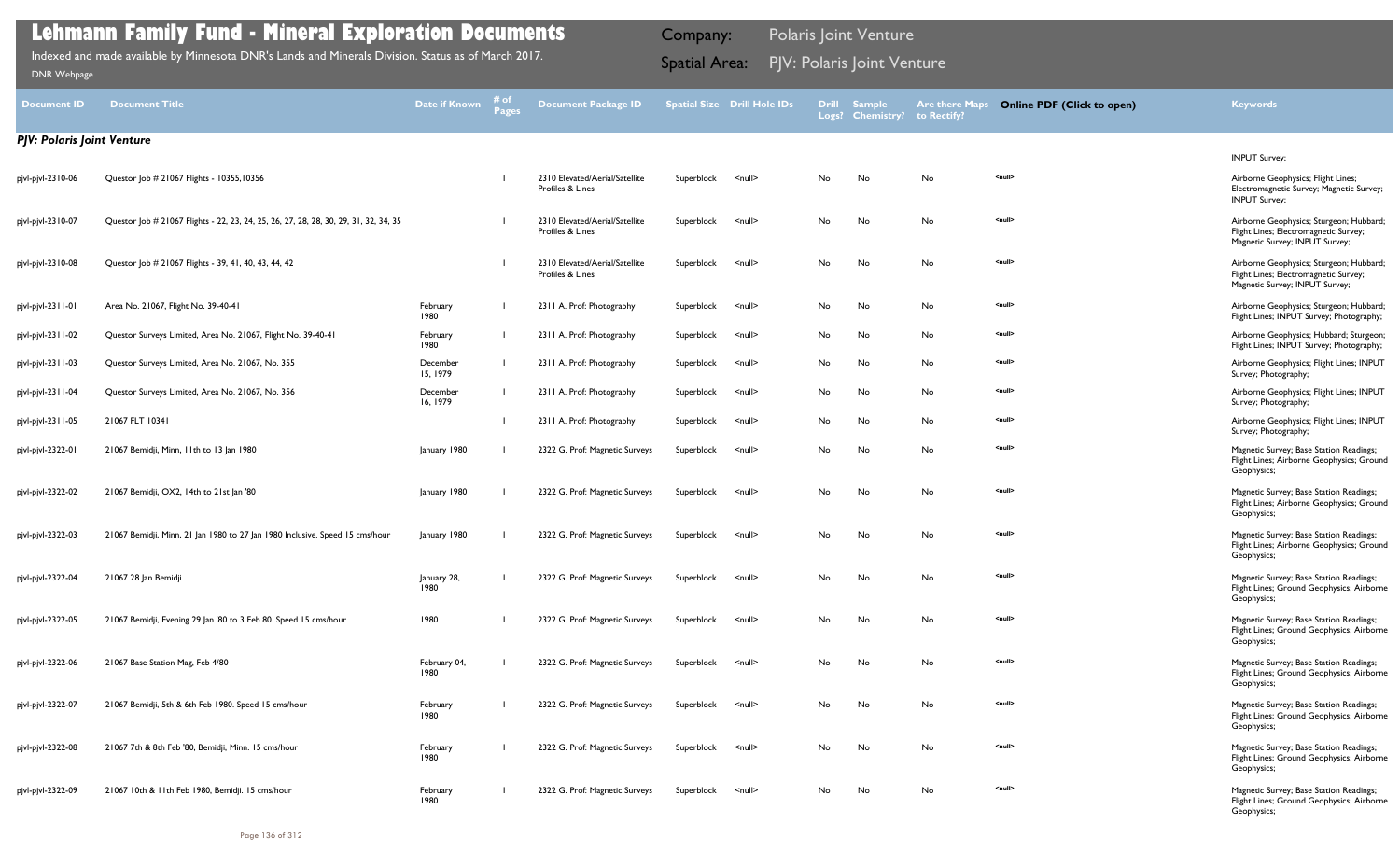| <b>Document ID</b>                | <b>Document Title</b>                                                        | Date if Known       | # of | Document Package ID            |            | <b>Spatial Size Drill Hole IDs</b> | Logs? | Drill Sample<br><b>Chemistry?</b> | <b>Are there May</b><br>to Rectify? | <b>Online PDF (Click to open)</b>                                | <b>Keywords</b>                                                                                                                            |
|-----------------------------------|------------------------------------------------------------------------------|---------------------|------|--------------------------------|------------|------------------------------------|-------|-----------------------------------|-------------------------------------|------------------------------------------------------------------|--------------------------------------------------------------------------------------------------------------------------------------------|
| <b>PJV: Polaris Joint Venture</b> |                                                                              |                     |      |                                |            |                                    |       |                                   |                                     |                                                                  |                                                                                                                                            |
| pjvl-pjvl-2322-10                 | 21067 Bemidji 12-14 Feb 1980 Speed 15 cms/hour                               | February<br>1980    |      | 2322 G. Prof: Magnetic Surveys | Superblock | $\le$ null $\ge$                   | No    | No                                | No                                  | <null></null>                                                    | Magnetic Survey; Base Station Readings;<br>Flight Lines; Ground Geophysics; Airborne<br>Geophysics;                                        |
| pjvl-pjvl-2440-01                 | Questor AEM Computer Tapes                                                   | October 13,<br>1980 |      | 2440 Office & Laboratory Notes | Superblock | $\leq$ null $\geq$                 | No    | No                                | No                                  | http://minarchive.dnr.state.mn.us/pdfs/pjv/pjvl-pjvl-2440-01.pdf | Sturgeon; Hubbard; Airborne Geophysics;<br>Electromagnetic Survey; Notes; INPUT<br>Survey;                                                 |
| pjvl-pjvl-3110-01                 | Table 2. Geochemical Anomalies Defined by the 1980 Soil-Geochemistry Survey  | August 1986         |      | 3110 Internal Reports          | Superblock | <null></null>                      | No    | No                                | No                                  | http://minarchive.dnr.state.mn.us/pdfs/pjv/pjvl-pjvl-3110-01.pdf | Geochemistry; Soil Samples; Anomalies;                                                                                                     |
| pjvl-pjvl-4110-01                 | Polaris Joint Venture Summary of February and March 1984 Drilling Activities | May 23, 1984        |      | 4110 Internal Reports          | Superblock | $\le$ null $\ge$                   | No    | No                                | No                                  | http://minarchive.dnr.state.mn.us/pdfs/pjv/pjvl-pjvl-4110-01.pdf | Drilling; Conductor; Analytical Result;<br>South Detling; Kathryn; Guava; Gale<br>Brook; Sturgeon; Geology; Detling Creek;<br>Sherry Lake; |
| pjvl-pjvl-4110-02                 | Table 3. Polaris Joint Venture Drilling Program 1981 through 1986            | August 1986         |      | 4110 Internal Reports          | Superblock | $\leq$ null $\geq$                 | No    | No                                | No                                  | http://minarchive.dnr.state.mn.us/pdfs/pjv/pjvl-pjvl-4110-02.pdf | Drilling;                                                                                                                                  |

Indexed and made available by Minnesota DNR's Lands and Minerals Division. Status as of March 2017. **Spatial Area: PJV: Polaris Joint Venture**<br>[DNR Webpage](http://www.dnr.state.mn.us/lands_minerals/polaris/index.html)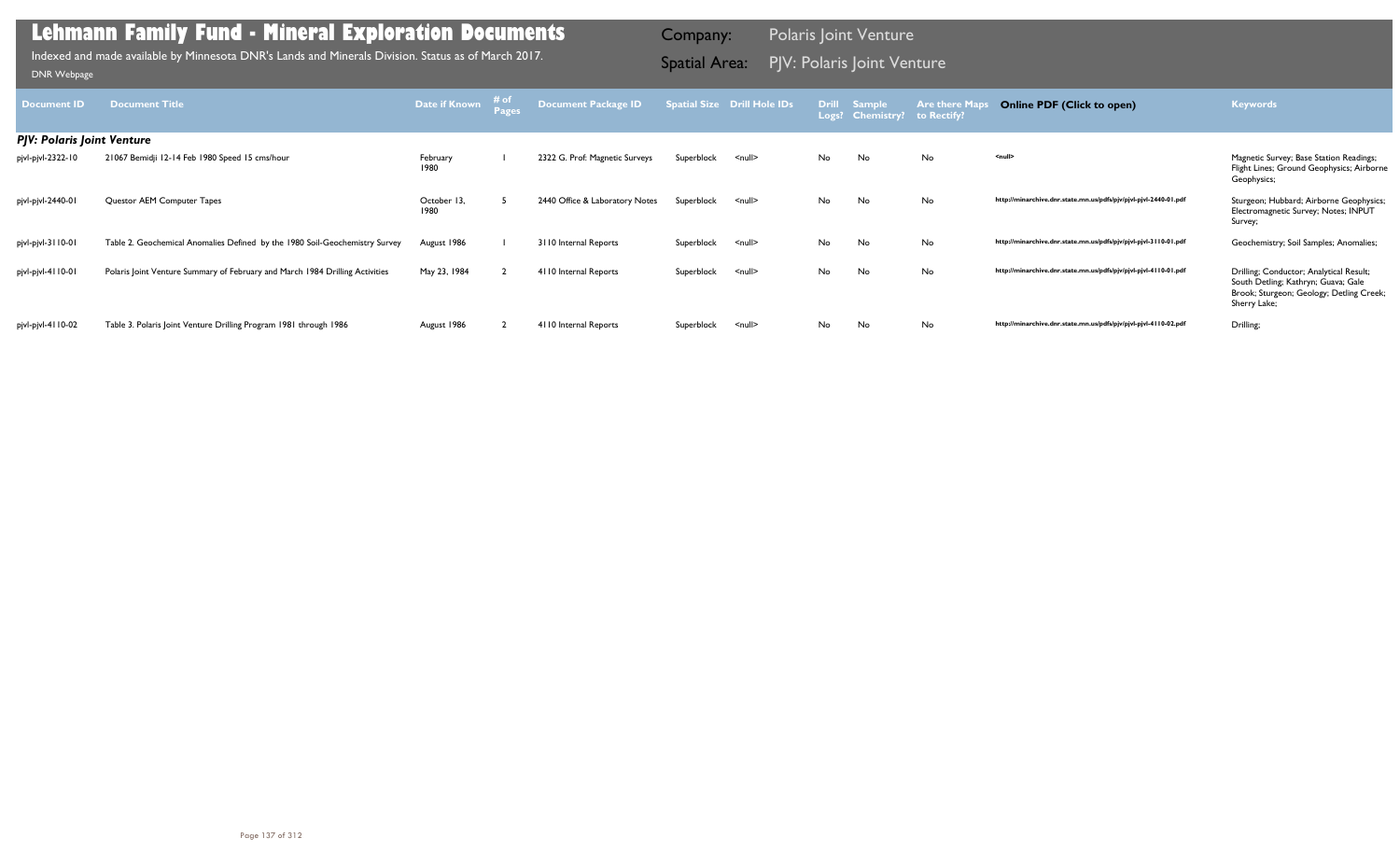| <b>Block</b> | <null></null> | No | No  | Possible | http://minarchive.dnr.state.mn.us/pdfs/pjv/pjvl-l___-1120-01.pdf | St. Louis Area; Geology;                                                                                                                                                                                    |
|--------------|---------------|----|-----|----------|------------------------------------------------------------------|-------------------------------------------------------------------------------------------------------------------------------------------------------------------------------------------------------------|
| Block        | $null$        | No | No  | Possible | http://minarchive.dnr.state.mn.us/pdfs/pjv/pjvl-l___-1120-02.pdf | Geology; St. Louis Area; Plan Map;                                                                                                                                                                          |
| <b>Block</b> | <null></null> | No | No  | Possible | http://minarchive.dnr.state.mn.us/pdfs/pjv/pjvl-l___-1410-01.pdf | Airborne Geophysics; St. Louis Area;<br>INPUT Survey; Electromagnetic Survey;                                                                                                                               |
| Block        | <null></null> | No | No  | Possible | http://minarchive.dnr.state.mn.us/pdfs/pjv/pjvl-l___-1450-01.pdf | Sturgeon; St. Louis Area; Togo; Hanna<br>Mining Company; Survey Grid; Ground<br>Geophysics; Airborne Geophysics;<br>Electromagnetic Survey;                                                                 |
| <b>Block</b> | <null></null> | No | No  | Possible | http://minarchive.dnr.state.mn.us/pdfs/pjv/pjvl-l___-1450-02.pdf | Sturgeon; St. Louis Area; Togo; Hanna<br>Mining Company; Ground Geophysics;<br>Airborne Geophysics; Electromagnetic<br>Survey; Profile; Electrical Survey;                                                  |
| <b>Block</b> | <null></null> | No | No  | Possible | http://minarchive.dnr.state.mn.us/pdfs/pjv/pjvl-l___-1450-03.pdf | Sturgeon; St. Louis Area; Togo; Hanna<br>Mining Company; Ground Geophysics;<br>Airborne Geophysics; Electromagnetic<br>Survey; Profile; Electrical Survey; Magnetic<br>Survey; Gravity Survey; Survey Grid; |
| <b>Block</b> | <null></null> | No | Yes | Possible | http://minarchive.dnr.state.mn.us/pdfs/pjv/pjvl-l___-1450-04.pdf | St. Louis Area; Itasca County; Hanna<br>Mining Company; Exploration;<br>Geochemistry; Geology; Magnetic Survey;<br>Ground Geophysics;                                                                       |
| <b>Block</b> | <null></null> | No | No  | Possible | http://minarchive.dnr.state.mn.us/pdfs/pjv/pjvl-l___-2213-01.pdf | Magnetic Survey; Airborne Geophysics; St.<br>Louis Area; Contours;                                                                                                                                          |
| Block        | $null$        | No | No  | Possible | http://minarchive.dnr.state.mn.us/pdfs/pjv/pjvl-l___-2214-01.pdf | Bear Creek Mining Company; INPUT<br>Survey; Anomalies; St. Louis Area;<br>Topography; Index Map; Airborne<br>Geophysics;                                                                                    |

| <b>Document ID</b>   | <b>Document Title</b>                                                                                                    | <b>Date if Known</b> | # of<br>Pages  | <b>Document Package ID</b>                              |              | <b>Spatial Size Drill Hole IDs</b> |           | <b>Drill Sample</b><br>Logs? Chemistry? | <b>Are there Maps</b><br>to Rectify? | <b>Online PDF (Click to open)</b>                                | <b>Keywords</b>                                                                                                                                                                                             |
|----------------------|--------------------------------------------------------------------------------------------------------------------------|----------------------|----------------|---------------------------------------------------------|--------------|------------------------------------|-----------|-----------------------------------------|--------------------------------------|------------------------------------------------------------------|-------------------------------------------------------------------------------------------------------------------------------------------------------------------------------------------------------------|
|                      | PJV: St. Louis Area of Interest                                                                                          |                      |                |                                                         |              |                                    |           |                                         |                                      |                                                                  |                                                                                                                                                                                                             |
| pjvl-l____-1120-01   | St. Louis (L) Area Geology                                                                                               |                      |                | 1120 Geology, Geophysical, &<br>Geochemical Maps        | <b>Block</b> | $\leq$ null $\geq$                 | No        | No                                      | Possible                             | http://minarchive.dnr.state.mn.us/pdfs/pjv/pjvl-l___-1120-01.pdf | St. Louis Area; Geology;                                                                                                                                                                                    |
| pjvl-l____-1120-02   | St. Louis (L) Area Geology Figure L-1                                                                                    |                      |                | 1120 Geology, Geophysical, &<br><b>Geochemical Maps</b> | Block        | $\leq$ null $\geq$                 | No        | No                                      | Possible                             | http://minarchive.dnr.state.mn.us/pdfs/pjv/pjvl-l___-1120-02.pdf | Geology; St. Louis Area; Plan Map;                                                                                                                                                                          |
| pjvl-l____-1410-01   | Bear Creek INPUT St. Louis (L) Area. Figure L-3                                                                          | 1968                 |                | 1410 Inherited Proprietary Data                         | <b>Block</b> | $\leq$ null $\geq$                 | No        | No                                      | Possible                             | http://minarchive.dnr.state.mn.us/pdfs/pjv/pjvl-l___-1410-01.pdf | Airborne Geophysics; St. Louis Area;<br><b>INPUT Survey</b> ; Electromagnetic Survey;                                                                                                                       |
| pjvl-l____-1450-01   | Lease No.: CN-7530                                                                                                       | 1970                 | 5              | 1450 Miscellaneous Data                                 | Block        | $\leq$ null $\geq$                 | No        | No                                      | Possible                             | http://minarchive.dnr.state.mn.us/pdfs/pjv/pjvl-l___-1450-01.pdf | Sturgeon; St. Louis Area; Togo; Hanna<br>Mining Company; Survey Grid; Ground<br>Geophysics; Airborne Geophysics;<br>Electromagnetic Survey;                                                                 |
| pjvl-l____-1450-02   | Lease No.: CN-7529                                                                                                       | 1971                 | 15             | 1450 Miscellaneous Data                                 | <b>Block</b> | $null$                             | <b>No</b> | No                                      | Possible                             | http://minarchive.dnr.state.mn.us/pdfs/pjv/pjvl-l___-1450-02.pdf | Sturgeon; St. Louis Area; Togo; Hanna<br>Mining Company; Ground Geophysics;<br>Airborne Geophysics; Electromagnetic<br>Survey; Profile; Electrical Survey;                                                  |
| pjvl-l____-1450-03   | Lease No.: CN-7531                                                                                                       | 1970                 | $ 2\rangle$    | 1450 Miscellaneous Data                                 | <b>Block</b> | $\leq$ null $\geq$                 | <b>No</b> | No                                      | Possible                             | http://minarchive.dnr.state.mn.us/pdfs/pjv/pjvl-l___-1450-03.pdf | Sturgeon; St. Louis Area; Togo; Hanna<br>Mining Company; Ground Geophysics;<br>Airborne Geophysics; Electromagnetic<br>Survey; Profile; Electrical Survey; Magnetic<br>Survey; Gravity Survey; Survey Grid; |
| pjvl-l_____- 1450-04 | Re: Prospecting Permits No. 1357 to No. 1363, inclusive; Section 36, Township<br>60 North, Range 22 West, Itasca County. | December<br>22, 1952 | $\overline{2}$ | 1450 Miscellaneous Data                                 | <b>Block</b> | $null$                             | <b>No</b> | Yes                                     | Possible                             | http://minarchive.dnr.state.mn.us/pdfs/pjv/pjvl-l___-1450-04.pdf | St. Louis Area; Itasca County; Hanna<br>Mining Company; Exploration;<br>Geochemistry; Geology; Magnetic Survey;<br><b>Ground Geophysics;</b>                                                                |
| pjvl-l____-2213-01   | St. Louis (L) Area Aeromagnetics Overlay to Figure L-1. Figure L-2                                                       |                      |                | 2213 A. Map: Magnetic Surveys                           | Block        | $\leq$ null $\geq$                 | No        | No                                      | Possible                             | http://minarchive.dnr.state.mn.us/pdfs/pjv/pjvl-l___-2213-01.pdf | Magnetic Survey; Airborne Geophysics; St.<br>Louis Area; Contours;                                                                                                                                          |
| pjvl-l____-2214-01   | Bear Creek Input St. Louis (L) Area Figure L-3                                                                           |                      |                | 2214 A. Map: Electromagnetic<br>Surveys                 | <b>Block</b> | $\leq$ null $\geq$                 | No        | No                                      | Possible                             | http://minarchive.dnr.state.mn.us/pdfs/pjv/pjvl-l___-2214-01.pdf | Bear Creek Mining Company; INPUT<br>Survey; Anomalies; St. Louis Area;                                                                                                                                      |

Indexed and made available by Minnesota DNR's Lands and Minerals Division. Status as of March 2017. **Spatial Area:** PJV: St. Louis Area of Interest וndexed and made available by Minnesota DNR's Lands and Minerals Division.

Company: Polaris Joint Venture

## **Online PDF (Click to open) Keywords**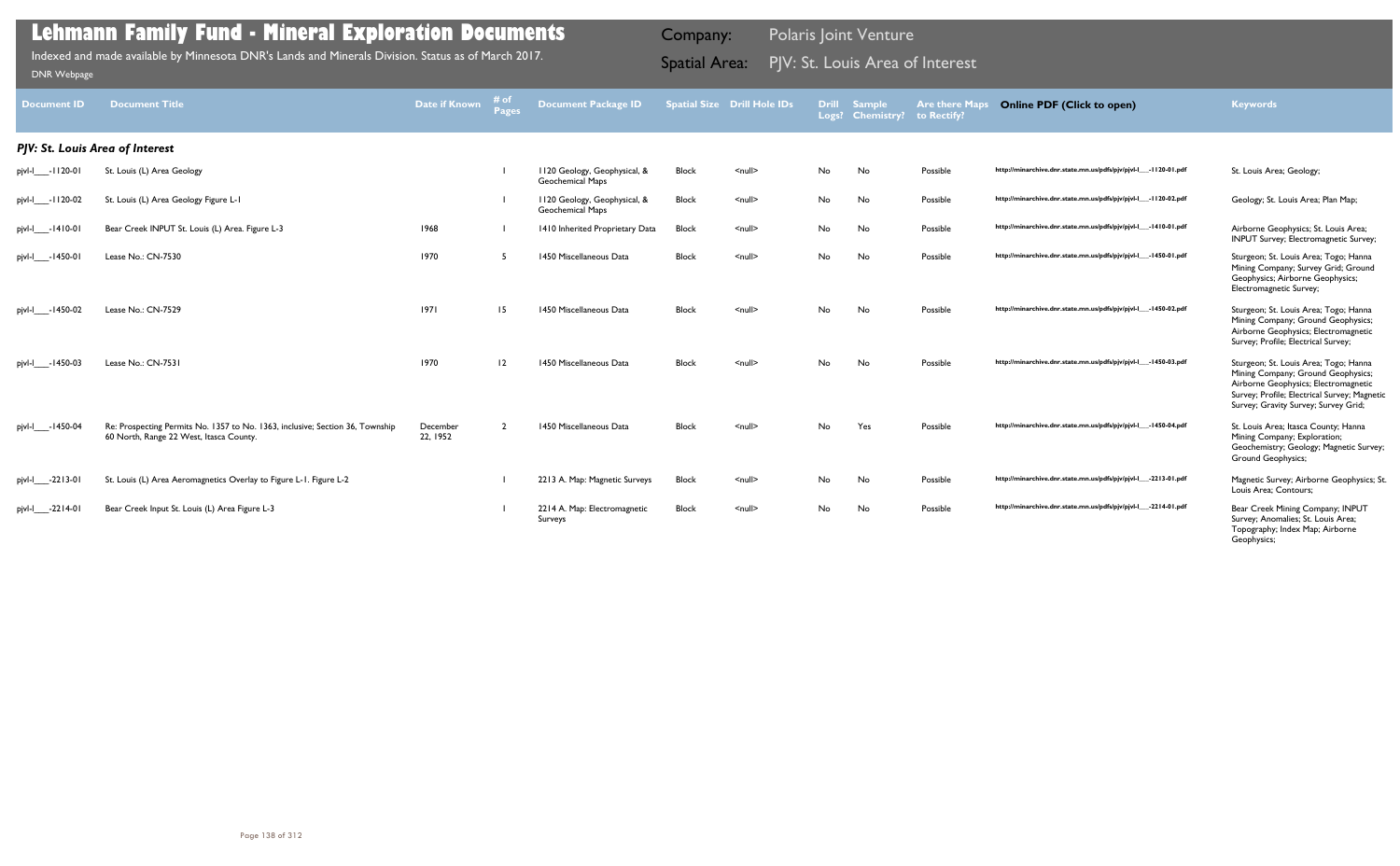| DNR Webpage                | Indexed and made available by Minnesota DNR's Lands and Minerals Division. Status as of March 2017. |                       |                      |                                                        | <b>Spatial Area:</b> |                                                                                          |    | PJV: Sturgeon Block              |                                      |                                                                  |                                                                                                                                                                                                                                                                                   |
|----------------------------|-----------------------------------------------------------------------------------------------------|-----------------------|----------------------|--------------------------------------------------------|----------------------|------------------------------------------------------------------------------------------|----|----------------------------------|--------------------------------------|------------------------------------------------------------------|-----------------------------------------------------------------------------------------------------------------------------------------------------------------------------------------------------------------------------------------------------------------------------------|
| <b>Document ID</b>         | Document Title                                                                                      | Date if Known         | # of<br><b>Pages</b> | <b>Document Package ID</b>                             |                      | <b>Spatial Size Drill Hole IDs</b>                                                       |    | Drill Sample<br>Logs? Chemistry? | <b>Are there Maps</b><br>to Rectify? | <b>Online PDF (Click to open)</b>                                | <b>Keywords</b>                                                                                                                                                                                                                                                                   |
| <b>PJV: Sturgeon Block</b> |                                                                                                     |                       |                      |                                                        |                      |                                                                                          |    |                                  |                                      |                                                                  |                                                                                                                                                                                                                                                                                   |
| pjvl-stur-0120-01          | Listing of Drill Holes, Leases, and Mining Units? (DNR Title)                                       |                       |                      | 0120 Informal Notes & Doodles                          | <b>Block</b>         | CN-16; 40925;<br>RL-28-1: BID-3:<br>T-13; C-A-3;                                         | No | No                               | No                                   | http://minarchive.dnr.state.mn.us/pdfs/pjv/pjvl-stur-0120-01.pdf | Sturgeon; Leases; Drill Hole;                                                                                                                                                                                                                                                     |
| pjvl-stur-0210-01          | Re: HEM Data Interpretation                                                                         | February II,<br>1981  | $\overline{2}$       | 0210 Business                                          | Block                | $\leq$ null $\geq$                                                                       | No | No                               | No                                   | http://minarchive.dnr.state.mn.us/pdfs/pjv/pjvl-stur-0210-01.pdf | Sturgeon; Sherry Lake; Gale Brook;<br>Airborne Geophysics; Magnetic Survey;<br>Electromagnetic Survey;                                                                                                                                                                            |
| pjvl-stur-0210-02          | Re: Final Evaluation of EM Conductors, Sturgeon Block                                               | August 22,<br>1980    |                      | 0210 Business                                          | Block                | <null></null>                                                                            | No | No                               | No                                   | http://minarchive.dnr.state.mn.us/pdfs/pjv/pjvl-stur-0210-02.pdf | Sturgeon; Airborne Geophysics;<br>Electromagnetic Survey; INPUT Survey;                                                                                                                                                                                                           |
| pjvl-stur-0210-03          | Re: INPUT re-interpretation, Sturgeon Block                                                         | September<br>10, 1980 |                      | 0210 Business                                          | Block                | <null></null>                                                                            | No | No                               | No                                   | http://minarchive.dnr.state.mn.us/pdfs/pjv/pjvl-stur-0210-03.pdf | Sturgeon; Airborne Geophysics;<br>Electromagnetic Survey; INPUT Survey;<br>Magnetic Survey;                                                                                                                                                                                       |
| pjvl-stur-1100-01          | Sturgeon Block Index Map                                                                            |                       |                      | 1100 Base Maps, Profiles, and<br><b>Cross Sections</b> | Block                | $\le$ null $\ge$                                                                         | No | No                               | No                                   | http://minarchive.dnr.state.mn.us/pdfs/pjv/pjvl-stur-1100-01.pdf | Sturgeon; Anomalies; Helicopter;<br>Electromagnetic Survey; Airborne<br>Geophysics; Anomaly Label; Plan Map;<br>Index Map; INPUT Survey;                                                                                                                                          |
| pjvl-stur-1100-02          | Aerodat, Questor, And Geochemical Survey Boundaries (DNR Title)                                     |                       |                      | 1100 Base Maps, Profiles, and<br><b>Cross Sections</b> | Block                | IAP-1; VAN-2;<br>HAD-I; HAD-2;<br><b>HAD-3: MIR-1:</b><br>MIR-2; VAN-3;<br>LIA-1; LIA-2; | No | No                               | Possible                             | http://minarchive.dnr.state.mn.us/pdfs/pjv/pjvl-stur-1100-02.pdf | Sturgeon; Index Map; Drill Hole; Haden<br>Creek; Inez; West End; Holstrom;                                                                                                                                                                                                        |
| pjvl-stur-1100-03          | West Sturgeon Overview Map (DNR Title)                                                              |                       |                      | 1100 Base Maps, Profiles, and<br><b>Cross Sections</b> | Block                | $\leq$ null $\geq$                                                                       | No | No                               | Possible                             | http://minarchive.dnr.state.mn.us/pdfs/pjv/pjvl-stur-1100-03.pdf | Sturgeon; Tolgen; Humble; Conan;<br>Capernaum; Haden Creek; Cormorant;<br>Gravel Pit; Shooks; Meadow Creek;<br>Quirling; Caldwell Cemetery; Detling<br>Creek; Perry Creek; Hay O'Brien; Phoebe;<br>Inez; Sucker Creek; Hornet; Langor;<br>Medicine Lake; Gull Lake; Flenner Lake; |
| pjvl-stur-1110-01          | Location of the Re-plotted Ground Geophysical Data in the Holstrom and<br>Sherry Lake HEM Blocks.   |                       |                      | 1110 Base Maps & Survey Grids                          | <b>Block</b>         | $\leq$ null $\geq$                                                                       | No | No                               | Possible                             | http://minarchive.dnr.state.mn.us/pdfs/pjv/pjvl-stur-1110-01.pdf | Sturgeon; Sherry Lake; Holstrom; Yardbird;<br>Liam; Soca; Kaiso; Guava; Dragonfly;<br>Cricket; Survey Grid;                                                                                                                                                                       |
| pjvl-stur-1120-01          | Sturgeon Area Figure 2. Interpretive Geology                                                        | November<br>1984      |                      | 1120 Geology, Geophysical, &<br>Geochemical Maps       | Block                | <null></null>                                                                            | No | No                               | Possible                             | http://minarchive.dnr.state.mn.us/pdfs/pjv/pjvl-stur-1120-01.pdf | Geology; Sturgeon; Airborne Geophysics;<br>Gravity Survey;                                                                                                                                                                                                                        |
| pjvl-stur-1120-02          | Sturgeon Block Index Map                                                                            |                       |                      | 1120 Geology, Geophysical, &<br>Geochemical Maps       | Block                | $\leq$ null $\geq$                                                                       | No | No                               | Possible                             | http://minarchive.dnr.state.mn.us/pdfs/pjv/pjvl-stur-1120-02.pdf | Sturgeon; Helicopter; Electromagnetic<br>Survey; Airborne Geophysics; Anomalies;<br>Anomaly Label; Plan Map; Index Map;<br><b>INPUT Survey;</b>                                                                                                                                   |
| pjvl-stur-1120-03          | Geology and Topography of the Northern Sturgeon Block (DNR Title)                                   |                       |                      | 1120 Geology, Geophysical, &<br>Geochemical Maps       | Block                | <null></null>                                                                            | No | No                               | Possible                             | http://minarchive.dnr.state.mn.us/pdfs/pjv/pjvl-stur-1120-03.pdf | Sturgeon; Geology; Topography;                                                                                                                                                                                                                                                    |
| pjvl-stur-1130-01          | Unorganized                                                                                         |                       |                      | 1130 Ownership Maps                                    | Block                | $\le$ null $\ge$                                                                         | No | No                               | Possible                             | http://minarchive.dnr.state.mn.us/pdfs/pjv/pjvl-stur-1130-01.pdf | Sturgeon; Plat Map; Leases; Humble Oil &<br>Refining Co.; Mineral Ownership; Land<br>Ownership;                                                                                                                                                                                   |
| pjvl-stur-1130-02          | Unorganized                                                                                         |                       |                      | 1130 Ownership Maps                                    | Block                | <null></null>                                                                            | No | No                               | Possible                             | http://minarchive.dnr.state.mn.us/pdfs/pjv/pjvl-stur-1130-02.pdf | Sturgeon; Plat Map; Land Ownership;                                                                                                                                                                                                                                               |
| pjvl-stur-1130-03          | Unorganized                                                                                         |                       |                      | 1130 Ownership Maps                                    | Block                | $\le$ null $\ge$                                                                         | No | No                               | Possible                             | http://minarchive.dnr.state.mn.us/pdfs/pjv/pjvl-stur-1130-03.pdf | Sturgeon; Plat Map; Land Ownership;                                                                                                                                                                                                                                               |
| pjvl-stur-1130-04          | Unorganized                                                                                         |                       |                      | 1130 Ownership Maps                                    | Block                | $\le$ null $\ge$                                                                         | No | No                               | Possible                             | http://minarchive.dnr.state.mn.us/pdfs/pjv/pjvl-stur-1130-04.pdf | Sturgeon; Plat Map; Morph Meadow; Land<br>Ownership;                                                                                                                                                                                                                              |
| pjvl-stur-1130-05          | Kinghurst                                                                                           |                       |                      | 1130 Ownership Maps                                    | Block                | $\leq$ null $\geq$                                                                       | No | No                               | Possible                             | http://minarchive.dnr.state.mn.us/pdfs/pjv/pjvl-stur-1130-05.pdf | Sturgeon; Plat Map; Land Ownership;                                                                                                                                                                                                                                               |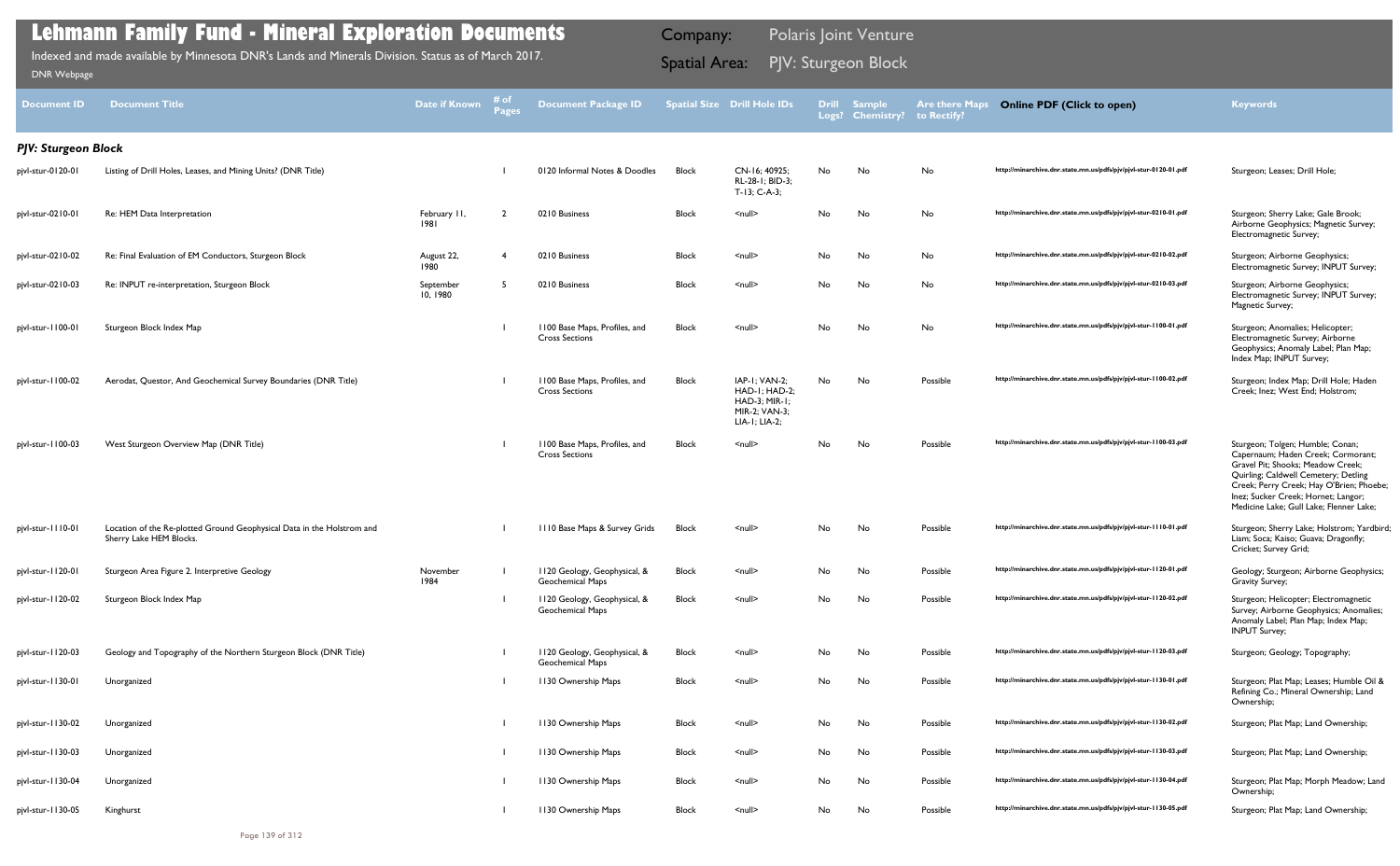Sturgeon; Plat Map; Medicine Lake; Gull Lake; Ridge Mining Company; Leases; Ground Geophysics; Electromagnetic Survey; Mineral Ownership; Land Ownership;

Sturgeon; Gull Lake; Rita; Beatrice; Plat Map; Land Ownership;

Sturgeon; Plat Map; West End; Gale Brook; Land Ownership;

Sturgeon; Plat Map; Exxon; Humble Oil & Refining Co.; Ridge Mining Company; Land Ownership; Mineral Ownership;

Sturgeon; Hay O'Brien; Phoebe; Plat Map; Land Ownership; Mineral Ownership;

Sturgeon; Humble; Conan; Hoover Creek; Bullhead Lake; Meadow Creek; Plat Map; Land Ownership; Mineral Ownership;

Sturgeon; Humble; Tolgen; Plat Map; Land Ownership; Mineral Ownership;

Sturgeon; Meadow Creek; Plat Map; Land Ownership; Mineral Ownership;

| Document ID                | <b>Document Title</b>                    | Date if Known     | # of<br>Pages | <b>Document Package ID</b> |              | <b>Spatial Size Drill Hole IDs</b> | <b>Drill</b><br>Logs? | <b>Sample</b><br><b>Chemistry?</b> | <b>Are there Maps</b><br>to Rectify? | <b>Online PDF (Click to open)</b>                                | <b>Keywords</b>                                                                                                                                                    |
|----------------------------|------------------------------------------|-------------------|---------------|----------------------------|--------------|------------------------------------|-----------------------|------------------------------------|--------------------------------------|------------------------------------------------------------------|--------------------------------------------------------------------------------------------------------------------------------------------------------------------|
| <b>PJV: Sturgeon Block</b> |                                          |                   |               |                            |              |                                    |                       |                                    |                                      |                                                                  |                                                                                                                                                                    |
| pjvl-stur-1130-06          | Wirt                                     |                   |               | 1130 Ownership Maps        | <b>Block</b> | $\leq$ null $\geq$                 | No                    | No                                 | Possible                             | http://minarchive.dnr.state.mn.us/pdfs/pjv/pjvl-stur-1130-06.pdf | Sturgeon; Plat Map; Land Ownership;                                                                                                                                |
| pjvl-stur-1130-07          | Good Hope                                |                   |               | 1130 Ownership Maps        | <b>Block</b> | <null></null>                      | No                    | No                                 | Possible                             | http://minarchive.dnr.state.mn.us/pdfs/pjv/pjvl-stur-1130-07.pdf | Sturgeon; Plat Map; Land Ownership;                                                                                                                                |
| pjvl-stur-1130-08          | Max                                      |                   |               | 1130 Ownership Maps        | <b>Block</b> | $\leq$ null $\geq$                 | No                    | No                                 | Possible                             | http://minarchive.dnr.state.mn.us/pdfs/pjv/pjvl-stur-1130-08.pdf | Sturgeon; Plat Map; Land Ownership;                                                                                                                                |
| pjvl-stur-1130-09          | Sand Lake                                |                   |               | 1130 Ownership Maps        | <b>Block</b> | $\leq$ null $\geq$                 | No                    | No                                 | Possible                             | http://minarchive.dnr.state.mn.us/pdfs/pjv/pjvl-stur-1130-09.pdf | Sturgeon; Plat Map; Land Ownership;                                                                                                                                |
| pjvl-stur-1130-10          | Lake Jessie                              |                   |               | 1130 Ownership Maps        | <b>Block</b> | <null></null>                      | No                    | No                                 | Possible                             | http://minarchive.dnr.state.mn.us/pdfs/pjv/pjvl-stur-1130-10.pdf | Sturgeon; Plat Map; Land Ownership;                                                                                                                                |
| pjvl-stur-1130-11          | Hagali                                   |                   |               | 1130 Ownership Maps        | <b>Block</b> | <null></null>                      | No                    | No                                 | Possible                             | http://minarchive.dnr.state.mn.us/pdfs/pjv/pjvl-stur-1130-11.pdf | Sturgeon; Plat Map; Medicine Lake; G<br>Lake; Ridge Mining Company; Leases;<br>Ground Geophysics; Electromagnetic<br>Survey; Mineral Ownership; Land<br>Ownership; |
| pjvl-stur-1130-12          | Nore                                     |                   |               | 1130 Ownership Maps        | <b>Block</b> | $\leq$ null $\geq$                 | No                    | No                                 | Possible                             | http://minarchive.dnr.state.mn.us/pdfs/pjv/pjvl-stur-1130-12.pdf | Sturgeon; Plat Map; Land Ownership;                                                                                                                                |
| pjvl-stur-1130-13          | Ardenhurst                               |                   |               | 1130 Ownership Maps        | <b>Block</b> | $\leq$ null $\geq$                 | No                    | No                                 | Possible                             | http://minarchive.dnr.state.mn.us/pdfs/pjv/pjvl-stur-1130-13.pdf | Sturgeon; Plat Map; Land Ownership;                                                                                                                                |
| pjvl-stur-1130-14          | Grattan                                  |                   |               | 1130 Ownership Maps        | Block        | <null></null>                      | No                    | No                                 | Possible                             | http://minarchive.dnr.state.mn.us/pdfs/pjv/pjvl-stur-1130-14.pdf | Sturgeon; Plat Map; Land Ownership;                                                                                                                                |
| pjvl-stur-1130-15          | Pomroy                                   |                   |               | 1130 Ownership Maps        | <b>Block</b> | $\leq$ null $\geq$                 | No                    | No                                 | Possible                             | http://minarchive.dnr.state.mn.us/pdfs/pjv/pjvl-stur-1130-15.pdf | Sturgeon; Plat Map; Pomroy; Land<br>Ownership;                                                                                                                     |
| pjvl-stur-1130-16          | Battle                                   |                   |               | 1130 Ownership Maps        | <b>Block</b> | $\leq$ null $\geq$                 | No                    | No                                 | Possible                             | http://minarchive.dnr.state.mn.us/pdfs/pjv/pjvl-stur-1130-16.pdf | Sturgeon; Plat Map; Tolgen; Land<br>Ownership;                                                                                                                     |
| pjvl-stur-1130-17          | <b>Birch</b>                             |                   | 9             | 1130 Ownership Maps        | Block        | <null></null>                      | No                    | No                                 | Possible                             | http://minarchive.dnr.state.mn.us/pdfs/pjv/pjvl-stur-1130-17.pdf | Sturgeon; Plat Map; Land Ownership;                                                                                                                                |
| pjvl-stur-1130-18          | Port Hope                                |                   | 3             | 1130 Ownership Maps        | <b>Block</b> | <null></null>                      | No                    | No                                 | Possible                             | http://minarchive.dnr.state.mn.us/pdfs/pjv/pjvl-stur-1130-18.pdf | Sturgeon; Gull Lake; Rita; Beatrice; Pl<br>Map; Land Ownership;                                                                                                    |
| pjvl-stur-1130-19          | East Part Stokes, Northeast Part Marcell | April 02,<br>1980 |               | 1130 Ownership Maps        | <b>Block</b> | <null></null>                      | No                    | No                                 | Possible                             | http://minarchive.dnr.state.mn.us/pdfs/pjv/pjvl-stur-1130-19.pdf | Sturgeon; Plat Map; West End; Gale E<br>Land Ownership;                                                                                                            |
| pjvl-stur-1130-20          | West Part Stokes, Northwest Part Marcell |                   |               | 1130 Ownership Maps        | <b>Block</b> | $\leq$ null $\geq$                 | No                    | No                                 | Possible                             | http://minarchive.dnr.state.mn.us/pdfs/pjv/pjvl-stur-1130-20.pdf | Sturgeon; Plat Map; Land Ownership;                                                                                                                                |
| pjvl-stur-1130-21          | Langor                                   |                   | 3             | 1130 Ownership Maps        | <b>Block</b> | <null></null>                      | No                    | No                                 | Possible                             | http://minarchive.dnr.state.mn.us/pdfs/pjv/pjvl-stur-1130-21.pdf | Sturgeon; Plat Map; Exxon; Humble C<br>Refining Co.; Ridge Mining Company;<br>Ownership; Mineral Ownership;                                                        |
| pjvl-stur-1130-22          | O'Brien                                  |                   |               | 1130 Ownership Maps        | Block        | <null></null>                      | No                    | No                                 | Possible                             | http://minarchive.dnr.state.mn.us/pdfs/pjv/pjvl-stur-1130-22.pdf | Sturgeon; Hay O'Brien; Phoebe; Plat I<br>Land Ownership; Mineral Ownership;                                                                                        |
| pjvl-stur-1130-23          | Kelliher                                 |                   |               | 1130 Ownership Maps        | <b>Block</b> | <null></null>                      | No                    | No                                 | Possible                             | http://minarchive.dnr.state.mn.us/pdfs/pjv/pjvl-stur-1130-23.pdf | Sturgeon; Humble; Conan; Hoover C<br>Bullhead Lake; Meadow Creek; Plat M<br>Land Ownership; Mineral Ownership;                                                     |
| pjvl-stur-1130-24          | Woodrow                                  |                   |               | 1130 Ownership Maps        | <b>Block</b> | $\leq$ null $\geq$                 | No                    | No                                 | Possible                             | http://minarchive.dnr.state.mn.us/pdfs/pjv/pjvl-stur-1130-24.pdf | Sturgeon; Humble; Tolgen; Plat Map;<br>Ownership; Mineral Ownership;                                                                                               |
| pjvl-stur-1130-25          | Shooks                                   |                   |               | 1130 Ownership Maps        | <b>Block</b> | <null></null>                      | No                    | No                                 | Possible                             | http://minarchive.dnr.state.mn.us/pdfs/pjv/pjvl-stur-1130-25.pdf | Sturgeon; Meadow Creek; Plat Map; I<br>Ownership; Mineral Ownership;                                                                                               |
| pjvl-stur-1130-26          | Cormant                                  |                   |               | 1130 Ownership Maps        | Block        | <null></null>                      | No                    | No                                 | Possible                             | http://minarchive.dnr.state.mn.us/pdfs/pjv/pjvl-stur-1130-26.pdf | Sturgeon; Cormorant; Haden Creek;                                                                                                                                  |

Capernaum; Detling Creek; Plat Map; Mineral Ownership; Land Ownership;

## **Lehmann Family Fund - Mineral Exploration Documents**

PJV: Sturgeon Block Indexed and made available by Minnesota DNR's Lands and Minerals Division. Status as of March 2017. Spatial Area: [DNR Webpage](http://www.dnr.state.mn.us/lands_minerals/polaris/index.html)

Company: Polaris Joint Venture

## **Keywords**

| http://minarchive.dnr.state.mn.us/pdfs/pjv/pjvl-stur-1130-06.pd |
|-----------------------------------------------------------------|
| http://minarchive.dnr.state.mn.us/pdfs/pjv/pjvl-stur-1130-07.pd |
| http://minarchive.dnr.state.mn.us/pdfs/pjv/pjvl-stur-1130-08.pd |
| http://minarchive.dnr.state.mn.us/pdfs/pjv/pjvl-stur-1130-09.pd |
| http://minarchive.dnr.state.mn.us/pdfs/pjv/pjvl-stur-1130-10.pd |
| http://minarchive.dnr.state.mn.us/pdfs/pjv/pjvl-stur-1130-11.pd |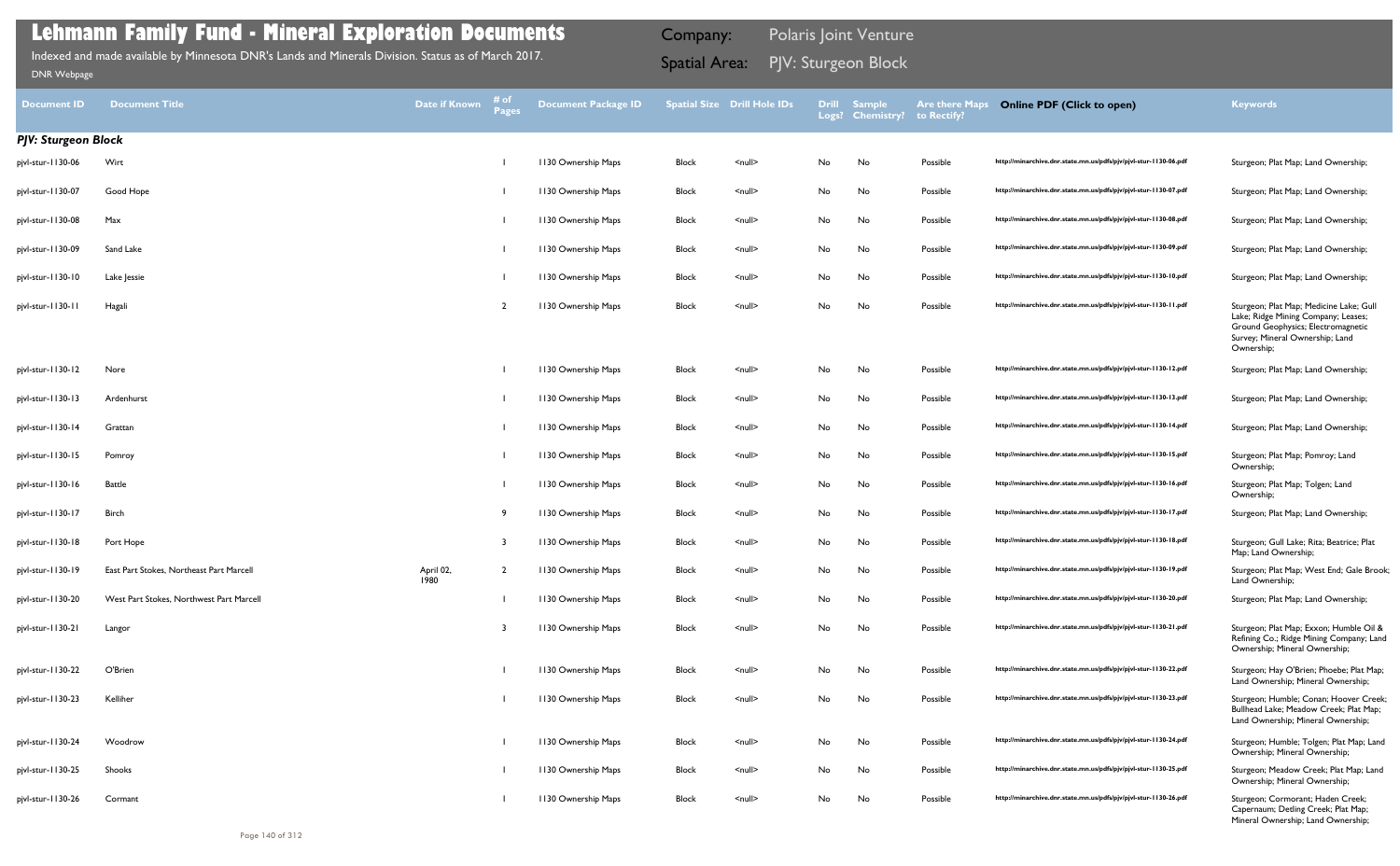| <b>Document ID</b>         | <b>Document Title</b>                                                                                         | Date if Known        | # of<br>Pages   | <b>Document Package ID</b>      |              | <b>Spatial Size Drill Hole IDs</b>                                                                                                                                             | <b>Drill</b> | <b>Sample</b><br>Logs? Chemistry? | <b>Are there Maps</b><br>to Rectify? | <b>Online PDF (Click to open)</b>                                | <b>Keywords</b>                                                                                                                                                                                                                                                                   |
|----------------------------|---------------------------------------------------------------------------------------------------------------|----------------------|-----------------|---------------------------------|--------------|--------------------------------------------------------------------------------------------------------------------------------------------------------------------------------|--------------|-----------------------------------|--------------------------------------|------------------------------------------------------------------|-----------------------------------------------------------------------------------------------------------------------------------------------------------------------------------------------------------------------------------------------------------------------------------|
| <b>PJV: Sturgeon Block</b> |                                                                                                               |                      |                 |                                 |              |                                                                                                                                                                                |              |                                   |                                      |                                                                  |                                                                                                                                                                                                                                                                                   |
| pjvl-stur-1130-27          | Quiring                                                                                                       |                      |                 | 1130 Ownership Maps             | Block        | $null$                                                                                                                                                                         | No.          | No                                | Possible                             | http://minarchive.dnr.state.mn.us/pdfs/pjv/pjvl-stur-1130-27.pdf | Sturgeon; Capernaum; Plat Map; Land<br>Ownership; Mineral Ownership;                                                                                                                                                                                                              |
| pjvl-stur-1130-28          | Prior Exploration 150-32                                                                                      |                      | -4              | 1130 Ownership Maps             | Block        | $null$                                                                                                                                                                         | No           | No                                | Possible                             | http://minarchive.dnr.state.mn.us/pdfs/pjv/pjvl-stur-1130-28.pdf | Sturgeon; Plat Map; Hay O'Brien; Phoebe;<br>Humble Oil & Refining Co.; Ridge Mining<br>Company; Leases; Land Ownership;<br>Mineral Ownership;                                                                                                                                     |
| pjvl-stur-1140-01          | Itasca County Road Map Showing the Location of Various Central Sturgeon<br><b>Block Anomalies (DNR Title)</b> |                      |                 | 1140 Access Roads Maps          | <b>Block</b> | $null$                                                                                                                                                                         | No           | No                                | Possible                             | http://minarchive.dnr.state.mn.us/pdfs/pjv/pjvl-stur-1140-01.pdf | Sturgeon; No-Tower (#24); Plan Map;<br>Dunbar (#53); Wildwood (#23); Sedge<br>(#13); Alfalfa (#11); Herbicide (#27);<br>Gravel (#29);                                                                                                                                             |
| pjvl-stur-1400-01          | 285396 Quitclaim Deed                                                                                         | November<br>13, 1972 |                 | 1400 References                 | <b>Block</b> | $\leq$ null $\geq$                                                                                                                                                             | No           | No                                | No                                   | http://minarchive.dnr.state.mn.us/pdfs/pjv/pjvl-stur-1400-01.pdf | Sturgeon; Leases; Bear Creek Mining<br>Company; Boise Cascade Corporation;<br>Mineral Ownership; Land Ownership;                                                                                                                                                                  |
| pjvl-stur-1400-02          | From Gen. Exp. Files                                                                                          | June 07, 1912        |                 | 1400 References                 | <b>Block</b> | $\leq$ null $\geq$                                                                                                                                                             | No           | No                                | No                                   | http://minarchive.dnr.state.mn.us/pdfs/pjv/pjvl-stur-1400-02.pdf | Sturgeon; Itasca County; Northern<br>Minnesota Iron Company;<br>Koochiching-Vermilion Iron Company;<br>Gold (Au);                                                                                                                                                                 |
| pjvl-stur-1400-03          | Indexes for Beltrami and Itasca Counties (DNR Title)                                                          | 1978                 | $\overline{2}$  | 1400 References                 | <b>Block</b> | $\leq$ null $\geq$                                                                                                                                                             | No           | No                                | No                                   | http://minarchive.dnr.state.mn.us/pdfs/pjv/pjvl-stur-1400-03.pdf | Sturgeon; Plat Map;                                                                                                                                                                                                                                                               |
| pjvl-stur-1410-01          | T147N-R31W Ridge CN-7910                                                                                      |                      |                 | 1410 Inherited Proprietary Data | Block        | $null$                                                                                                                                                                         | No           | No                                | Possible                             | http://minarchive.dnr.state.mn.us/pdfs/pjv/pjvl-stur-1410-01.pdf | Sturgeon; Ridge Mining Company; Airborne<br>Geophysics; Electromagnetic Survey;                                                                                                                                                                                                   |
| pjvl-stur-1410-02          | Prior Exploration T150 R31                                                                                    |                      | 8               | 1410 Inherited Proprietary Data | <b>Block</b> | RL-31; BID-3;<br>RL-28-1;                                                                                                                                                      | No           | No                                | Possible                             | http://minarchive.dnr.state.mn.us/pdfs/pjv/pjvl-stur-1410-02.pdf | Sturgeon; Inez; Detling Creek; Langor;<br>Phoebe; Ground Geophysics; Survey Grid;<br>Electromagnetic Survey; Gravity Survey;<br>Magnetic Survey; Electrical Survey;                                                                                                               |
| pjvl-stur-1420-01          | Preliminary Geological Interpretation of the Sturgeon Block by Syver W. More                                  | June 26, 1984        | 15              | 1420 Peer-Reviewed Data         | <b>Block</b> | SNT-1; HER-1<br>HER-2; HER-3;<br>CAL-2; CAL-3;<br>GAN-I; SOC-I;<br>KAI-1; KAI-2; GB-1;<br>COR-I; CON-I;<br>HAD-I; HAD-2;<br>TIT-3; TIT-4; JAN-1;<br>VAN-I; VAN-2;<br>$IAP-I$ ; | No           | No                                | Possible                             | http://minarchive.dnr.state.mn.us/pdfs/pjv/pjvl-stur-1420-01.pdf | Sturgeon; Wamp Lake; Sherry Lake; Inez;<br>Anderson Lake; Gull Lake; Deer Lake;<br>Anomalies; Drill Hole; Core Samples;<br>Airborne Geophysics; Geology; Magnetic<br>Survey; Snake Trail; Hera; Spring Bear;<br>Calisto; Callisto; Wamp Lake; Ganymede;<br>Soca: Kaiso: Gale Broo |
| pjvl-stur-1450-01          | "Enclosed please find drillhole logs and accompanying location diagrams as<br>promised."                      | February 09,<br>1981 | 22              | 1450 Miscellaneous Data         | Block        | RL-39; RL-31; BD-2; Yes<br>BID-3; RL-28-1;<br>RL-43-1; RL-42-1;                                                                                                                |              | No                                | Possible                             | http://minarchive.dnr.state.mn.us/pdfs/pjv/pjvl-stur-1450-01.pdf | Sturgeon; Humble; Inez; Phoebe; Langor;<br>Cormorant; Shooks; Meadow Creek; Drill<br>Hole; Drill Log; Humble Oil & Refining Co.;<br>Ridge Mining Company; W.S. Moore;                                                                                                             |
| pjvl-stur-1450-02          | Prior Exploration for Unorganized Township T60N-R23W (DNR Title)                                              |                      | -8              | 1450 Miscellaneous Data         | Block        | <b>BLD-1; BLD-2;</b>                                                                                                                                                           | Yes          | No                                | Possible                             | http://minarchive.dnr.state.mn.us/pdfs/pjv/pjvl-stur-1450-02.pdf | Sturgeon; Kathryn; Wamp Lake; Sherry<br>Lake; Klingenpiel Lake; Ground<br>Geophysics; Drill Hole; Core Log; Plat<br>Map; Leases; Mineral Ownership; Land<br>Ownership; Electromagnetic Survey;                                                                                    |
| pjvl-stur-1450-03          | Prior Exploration for Unorganized Township T60N-R25W (DNR Title)                                              |                      | $\overline{13}$ | 1450 Miscellaneous Data         | <b>Block</b> | $\leq$ null $\geq$                                                                                                                                                             | No           | No                                | Possible                             | http://minarchive.dnr.state.mn.us/pdfs/pjv/pjvl-stur-1450-03.pdf | Sturgeon; Gale Brook; Anderson Lake; Plat<br>Map; Ground Geophysics; Airborne<br>Geophysics; Leases; Geology; Mineral<br>Ownership; Land Ownership;                                                                                                                               |
| pjvl-stur-1450-04          | Prior Exploration for Unorganized Township T60N-R24W (DNR Title)                                              |                      | 4               | 1450 Miscellaneous Data         | <b>Block</b> | $T-2$ ; $T-3$ ; $T-13$ ;                                                                                                                                                       | Yes          | No                                | Possible                             | http://minarchive.dnr.state.mn.us/pdfs/pjv/pjvl-stur-1450-04.pdf | Sturgeon; Anderson Lake; Klingenpiel Lake;<br>Ground Geophysics; Airborne Geophysics;<br>Drill Hole; Core Log; Plat Map; Leases;                                                                                                                                                  |

Geology; Land Ownership; Mineral

## **Lehmann Family Fund - Mineral Exploration Documents**

PJV: Sturgeon Block Indexed and made available by Minnesota DNR's Lands and Minerals Division. Status as of March 2017. Spatial Area: [DNR Webpage](http://www.dnr.state.mn.us/lands_minerals/polaris/index.html)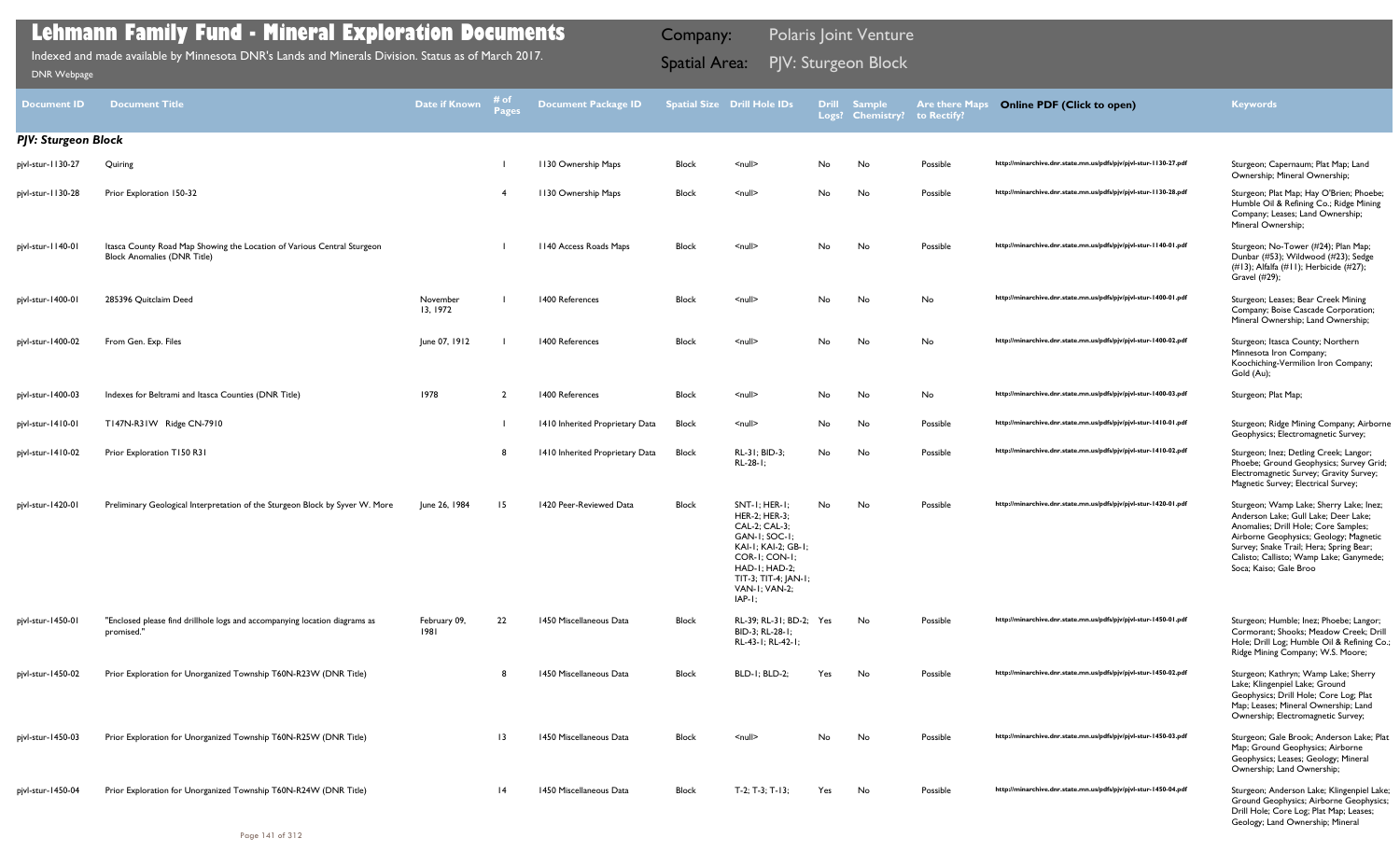| Document <b>ID</b>         | <b>Document Title</b>                                            | Date if Known      | # of<br><b>Pages</b> | <b>Document Package ID</b> |              | <b>Spatial Size Drill Hole IDs</b> | <b>Drill</b> | <b>Sample</b><br>Logs? Chemistry? | <b>Are there Maps</b><br>to Rectify? | <b>Online PDF (Click to open)</b>                                | <b>Keywords</b>                                                                                                                                                                           |
|----------------------------|------------------------------------------------------------------|--------------------|----------------------|----------------------------|--------------|------------------------------------|--------------|-----------------------------------|--------------------------------------|------------------------------------------------------------------|-------------------------------------------------------------------------------------------------------------------------------------------------------------------------------------------|
| <b>PJV: Sturgeon Block</b> |                                                                  |                    |                      |                            |              |                                    |              |                                   |                                      |                                                                  |                                                                                                                                                                                           |
| pjvl-stur-1450-05          | Lease No.: CN-7755                                               |                    |                      | 1450 Miscellaneous Data    | <b>Block</b> | $\leq$ null $\geq$                 | No           | No                                | Possible                             | http://minarchive.dnr.state.mn.us/pdfs/pjv/pjvl-stur-1450-05.pdf | Ownership;<br>Sturgeon; Klingenpiel Lake; Anderson Lake;<br>Hanna Mining Company; Ground<br>Geophysics; Airborne Geophysics;<br>Electromagnetic Survey;                                   |
| pjvl-stur-1450-06          | Lease No.: CN-7760                                               | $\leq$ null $\geq$ | $\overline{2}$       | 1450 Miscellaneous Data    | <b>Block</b> | $\leq$ null $\geq$                 | No           | No                                | Possible                             | http://minarchive.dnr.state.mn.us/pdfs/pjv/pjvl-stur-1450-06.pdf | Sturgeon; Anderson Lake; Hanna Mining<br>Company; Airborne Geophysics;<br>Electromagnetic Survey; Magnetic Survey;                                                                        |
| pjvl-stur-1450-07          | Prior Exploration for Bearville Township T61N-R22W (DNR Title)   |                    | 12                   | 1450 Miscellaneous Data    | <b>Block</b> | $\leq$ null $\geq$                 | No           | No                                | Possible                             | http://minarchive.dnr.state.mn.us/pdfs/pjv/pjvl-stur-1450-07.pdf | Sturgeon; Holstrom; Spring Bear; Hanna<br>Mining Company; INCO; Ground<br>Geophysics; Airborne Geophysics; Plat<br>Map; Leases; Land Ownership; Mineral<br>Ownership                      |
| pjvl-stur-1450-08          | Lease No.: CN-7533                                               | 1970               |                      | 1450 Miscellaneous Data    | <b>Block</b> | $\leq$ null $\geq$                 | No           | No                                | Possible                             | http://minarchive.dnr.state.mn.us/pdfs/pjv/pjvl-stur-1450-08.pdf | Sturgeon; Holstrom; Spring Bear; Hanna<br>Mining Company; Survey Grid; Ground<br>Geophysics; Airborne Geophysics;<br>Electromagnetic Survey;                                              |
| pjvl-stur-1450-09          | Prior Exploration for Unorganized Township T61N-R23W (DNR Title) |                    |                      | 1450 Miscellaneous Data    | <b>Block</b> | CB-1; CA 3; C-K-2; No              |              | No                                | Possible                             | http://minarchive.dnr.state.mn.us/pdfs/pjv/pjvl-stur-1450-09.pdf | Sturgeon; Thistledew; Thistledew Addition<br>A; Thistledew Addition B; Klingenpiel Lake;<br>Spring Bear; Plat Map; Drill Hole; Ground<br>Geophysics; Airborne Geophysics; Leases;         |
| pjvl-stur-1450-10          | Prior Exploration for Unorganized Township T61N-R24W (DNR Title) |                    | -5                   | 1450 Miscellaneous Data    | <b>Block</b> | $26516; T-13;$                     | No           | No                                | Possible                             | http://minarchive.dnr.state.mn.us/pdfs/pjv/pjvl-stur-1450-10.pdf | Sturgeon; Larson Lake; East End; Zeisser's<br>Island; Klingenpiel Lake; Plat Map; Drill<br>Hole; Ground Geophysics; Airborne<br>Geophysics; Leases; Mineral Ownership;<br>Land Ownership; |
| pjvl-stur-1450-11          | Prior Exploration for Unorganized Township T61N-R25W (DNR Title) |                    |                      | 1450 Miscellaneous Data    | <b>Block</b> | $\leq$ null $\geq$                 | No           | No                                | Possible                             | http://minarchive.dnr.state.mn.us/pdfs/pjv/pjvl-stur-1450-11.pdf | Sturgeon; West End; Zeisser's Island; Plat<br>Map; Ground Geophysics; Airborne<br>Geophysics; Leases; Deer Lake Complex;<br>Land Ownership; Mineral Ownership;                            |
| pjvl-stur-1450-12          | Lease No.: CN-7781                                               | 1972               | 16                   | 1450 Miscellaneous Data    | <b>Block</b> | <null></null>                      | No.          | No                                | Possible                             | http://minarchive.dnr.state.mn.us/pdfs/pjv/pjvl-stur-1450-12.pdf | Sturgeon; West End; Zeisser's Island;<br>Survey Grid; Ground Geophysics; Airborne<br>Geophysics; Electromagnetic Survey;<br>Magnetic Survey; Gravity Survey;                              |
| pjvl-stur-1450-13          | Exploration in Bowstring (DNR Title)                             |                    |                      | 1450 Miscellaneous Data    | <b>Block</b> | $\leq$ null $\geq$                 | No           | No                                | Possible                             | http://minarchive.dnr.state.mn.us/pdfs/pjv/pjvl-stur-1450-13.pdf | Sturgeon; Gravel (#29); Plat Map; Drill<br>Hole; Airborne Geophysics;<br>Electromagnetic Survey; Anomalies; Flight<br>Lines; Land Ownership;                                              |
| pjvl-stur-1450-14          | Exploration in Moose Park (DNR Title)                            |                    |                      | 1450 Miscellaneous Data    | <b>Block</b> | $\leq$ null $\geq$                 | No           | No                                | Possible                             | http://minarchive.dnr.state.mn.us/pdfs/pjv/pjvl-stur-1450-14.pdf | Sturgeon; Moose Lake; Plat Map; Airborne<br>Geophysics; Electromagnetic Survey;<br>Anomalies; Flight Lines; Land Ownership;                                                               |
| pjvl-stur-1450-15          | Exploration in Alvwood (DNR Title)                               |                    |                      | 1450 Miscellaneous Data    | <b>Block</b> | $\leq$ null $\geq$                 | No           | No                                | Possible                             | http://minarchive.dnr.state.mn.us/pdfs/pjv/pjvl-stur-1450-15.pdf | Sturgeon; Plat Map; Airborne Geophysics;<br>Electromagnetic Survey; Anomalies; Flight<br>Lines;                                                                                           |
| pjvl-stur-1450-16          | Exploration in Liberty (DNR Title)                               |                    |                      | 1450 Miscellaneous Data    | <b>Block</b> | $\leq$ null $\geq$                 | No           | No                                | Possible                             | http://minarchive.dnr.state.mn.us/pdfs/pjv/pjvl-stur-1450-16.pdf | Sturgeon; Plat Map; Airborne Geophysics;<br>Electromagnetic Survey; Anomalies; Flight<br>Lines;                                                                                           |
| pjvl-stur-1450-17          | Exploration in Third River (DNR Title)                           |                    |                      | 1450 Miscellaneous Data    | <b>Block</b> | $null$                             | No           | No                                | Possible                             | http://minarchive.dnr.state.mn.us/pdfs/pjv/pjvl-stur-1450-17.pdf | Sturgeon; Third River; Morph Meadow;<br>Moose Lake; Plat Map; Airborne                                                                                                                    |

Geophysics; Electromagnetic Survey;

## **Lehmann Family Fund - Mineral Exploration Documents**

PJV: Sturgeon Block Indexed and made available by Minnesota DNR's Lands and Minerals Division. Status as of March 2017. Spatial Area: [DNR Webpage](http://www.dnr.state.mn.us/lands_minerals/polaris/index.html)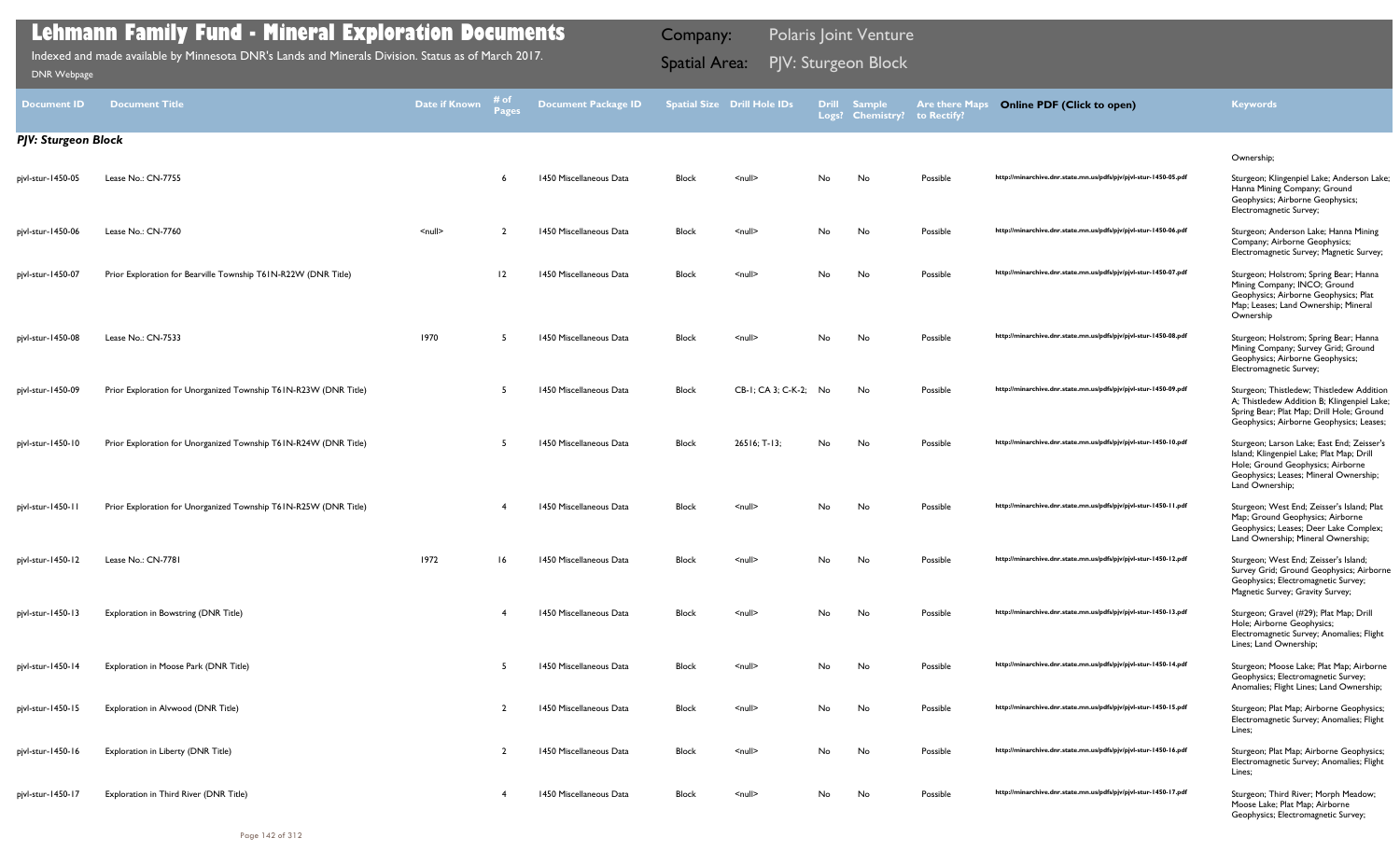| <b>Document ID</b> | <b>Document Title</b>                                | <b>Date if Known</b> | # of<br>Pages | <b>Document Package ID</b> |              | <b>Spatial Size Drill Hole IDs</b>                                                                                                 |    | <b>Drill Sample</b><br>Logs? Chemistry? | <b>Are there Maps</b><br>to Rectify? | <b>Online PDF (Click to open)</b>                                | <b>Keywords</b>                                                                                                                                                                                                                                                                   |
|--------------------|------------------------------------------------------|----------------------|---------------|----------------------------|--------------|------------------------------------------------------------------------------------------------------------------------------------|----|-----------------------------------------|--------------------------------------|------------------------------------------------------------------|-----------------------------------------------------------------------------------------------------------------------------------------------------------------------------------------------------------------------------------------------------------------------------------|
|                    | <b>PJV: Sturgeon Block</b>                           |                      |               |                            |              |                                                                                                                                    |    |                                         |                                      |                                                                  |                                                                                                                                                                                                                                                                                   |
|                    |                                                      |                      |               |                            |              |                                                                                                                                    |    |                                         |                                      |                                                                  | Anomalies; Flight Lines; Land Ownership;<br>Mineral Ownership;                                                                                                                                                                                                                    |
| pjvl-stur-1450-18  | Exploration in Cormant (DNR Title)                   | 1980                 | 8             | 1450 Miscellaneous Data    | <b>Block</b> | $\leq$ null $\geq$                                                                                                                 | No | No                                      | Possible                             | http://minarchive.dnr.state.mn.us/pdfs/pjv/pjvl-stur-1450-18.pdf | Sturgeon; Cormorant; Haden Creek;<br>Detling Creek; Capernaum; Tolgen;<br>Humble Oil & Refining Co.; Plat Map;<br>Airborne Geophysics; Ground Geophysics;<br>Electromagnetic Survey; Anomalies; Flight<br>Lines; Land Ownership; Mineral<br>Ownership;                            |
| pjvl-stur-1450-19  | Exploration in the North Part of Liberty (DNR Title) |                      | 2             | 1450 Miscellaneous Data    | Block        | $null$                                                                                                                             | No | No                                      | Possible                             | http://minarchive.dnr.state.mn.us/pdfs/pjv/pjvl-stur-1450-19.pdf | Sturgeon; Plat Map; Airborne Geophysics;<br>Electromagnetic Survey; Anomalies; Flight<br>Lines; Land Ownership;                                                                                                                                                                   |
| pjvl-stur-1450-20  | Exploration in Woodrow (DNR Title)                   |                      | -9            | 1450 Miscellaneous Data    | <b>Block</b> | $\leq$ null $\geq$                                                                                                                 | No | No                                      | Possible                             | http://minarchive.dnr.state.mn.us/pdfs/pjv/pjvl-stur-1450-20.pdf | Sturgeon; Tolgen; Humble; Plat Map;<br>Humble Oil & Refining Co.; Airborne<br>Geophysics; Electromagnetic Survey;<br>Anomalies; Flight Lines; Magnetic Survey;<br>Electrical Survey; Land Ownership; Mineral<br>Ownership;                                                        |
| pjvl-stur-1450-21  | Exploration in Taylor (DNR Title)                    |                      | -8            | 1450 Miscellaneous Data    | <b>Block</b> | $\leq$ null $\geq$                                                                                                                 | No | No                                      | Possible                             | http://minarchive.dnr.state.mn.us/pdfs/pjv/pjvl-stur-1450-21.pdf | Sturgeon; Funk Lake; Pimushe Lake; Plat<br>Map; Airborne Geophysics;<br>Electromagnetic Survey; Anomalies; Flight<br>Lines; Land Ownership;                                                                                                                                       |
| pjvl-stur-1450-22  | Exploration in Summit (DNR Title)                    |                      |               | 1450 Miscellaneous Data    | <b>Block</b> | $\leq$ null $\geq$                                                                                                                 | No | No                                      | Possible                             | http://minarchive.dnr.state.mn.us/pdfs/pjv/pjvl-stur-1450-22.pdf | Sturgeon; Plat Map; Airborne Geophysics;<br>Electromagnetic Survey; Anomalies; Flight<br>Lines; Land Ownership;                                                                                                                                                                   |
| pjvl-stur-1450-23  | Exploration in Hines (DNR Title)                     |                      |               | 1450 Miscellaneous Data    | <b>Block</b> | $\leq$ null $\geq$                                                                                                                 | No | No                                      | Possible                             | http://minarchive.dnr.state.mn.us/pdfs/pjv/pjvl-stur-1450-23.pdf | Sturgeon; Funk Lake; Plat Map; Airborne<br>Geophysics; Electromagnetic Survey;<br>Anomalies; Flight Lines; Land Ownership;                                                                                                                                                        |
| pjvl-stur-1450-24  | Exploration in Hornet (DNR Title)                    |                      |               | 1450 Miscellaneous Data    | <b>Block</b> | $\leq$ null $\geq$                                                                                                                 | No | No                                      | Possible                             | http://minarchive.dnr.state.mn.us/pdfs/pjv/pjvl-stur-1450-24.pdf | Sturgeon; Hornet; Plat Map; Airborne<br>Geophysics; Electromagnetic Survey;<br>Anomalies; Flight Lines; Land Ownership;                                                                                                                                                           |
| pjvl-stur-1450-25  | Exploration in Kelliher (DNR Title)                  |                      | $\mathbf{H}$  | 1450 Miscellaneous Data    | <b>Block</b> | RL-39;                                                                                                                             | No | No                                      | Possible                             | http://minarchive.dnr.state.mn.us/pdfs/pjv/pjvl-stur-1450-25.pdf | Sturgeon; Conan; Humble; Hoover Creek;<br>Bullhead Lake; Meadow Creek; Plat Map;<br>Airborne Geophysics; Ground Geophysics<br>Electromagnetic Survey; Anomalies; Flight<br>Lines; Electrical Survey; Drill Hole; Land<br>Ownership; Mineral Ownership;                            |
| pjvl-stur-1450-26  | Exploration in Shooks (DNR Title)                    |                      |               | 1450 Miscellaneous Data    | <b>Block</b> | RL-42-1; RL-43-1;<br>HB-2; HB-1;                                                                                                   | No | No                                      | Possible                             | http://minarchive.dnr.state.mn.us/pdfs/pjv/pjvl-stur-1450-26.pdf | Sturgeon; Meadow Creek; Plat Map;<br>Airborne Geophysics; Ground Geophysics;<br>Electromagnetic Survey; Anomalies; Flight<br>Lines; Drill Hole; Land Ownership; Mineral<br>Ownership;                                                                                             |
| pjvl-stur-1450-27  | Exploration in Unorganized Township (DNR Title)      |                      | 17            | 1450 Miscellaneous Data    | <b>Block</b> | $\leq$ null $\geq$                                                                                                                 | No | No                                      | Possible                             | http://minarchive.dnr.state.mn.us/pdfs/pjv/pjvl-stur-1450-27.pdf | Sturgeon; Sherry Lake; Plat Map; Airborne<br>Geophysics; Electromagnetic Survey;<br>Anomalies; Flight Lines; Land Ownership;                                                                                                                                                      |
| pjvl-stur-1500-01  | Drillholes in HEM Flight Blocks                      |                      |               | 1500 Internal Reporting    | Block        | BLD-1; BLD-2;<br>40925; CE-6; CB-1;<br>CK-2; T-13; CN-16;<br>T-7; 40927; 26516;<br>26506; 26503;<br>26502; 26508;<br>26507; 26509; | No | No                                      | No                                   | http://minarchive.dnr.state.mn.us/pdfs/pjv/pjvl-stur-1500-01.pdf | Sturgeon; Sherry Lake; Wamp Lake; Togo;<br>Thistledew; Larson Lake; Gale Brook; Deer<br>Lake North; East End; Zeisser's Island;<br>Humble; Langor; Phoebe; Inez; Shooks;<br>Cormorant; Meadow Creek; Skeleton<br>Lake; W.S. Moore; INCO; Hanna Mining<br>Company; Humble Oil & Re |

PJV: Sturgeon Block Indexed and made available by Minnesota DNR's Lands and Minerals Division. Status as of March 2017. Spatial Area: [DNR Webpage](http://www.dnr.state.mn.us/lands_minerals/polaris/index.html)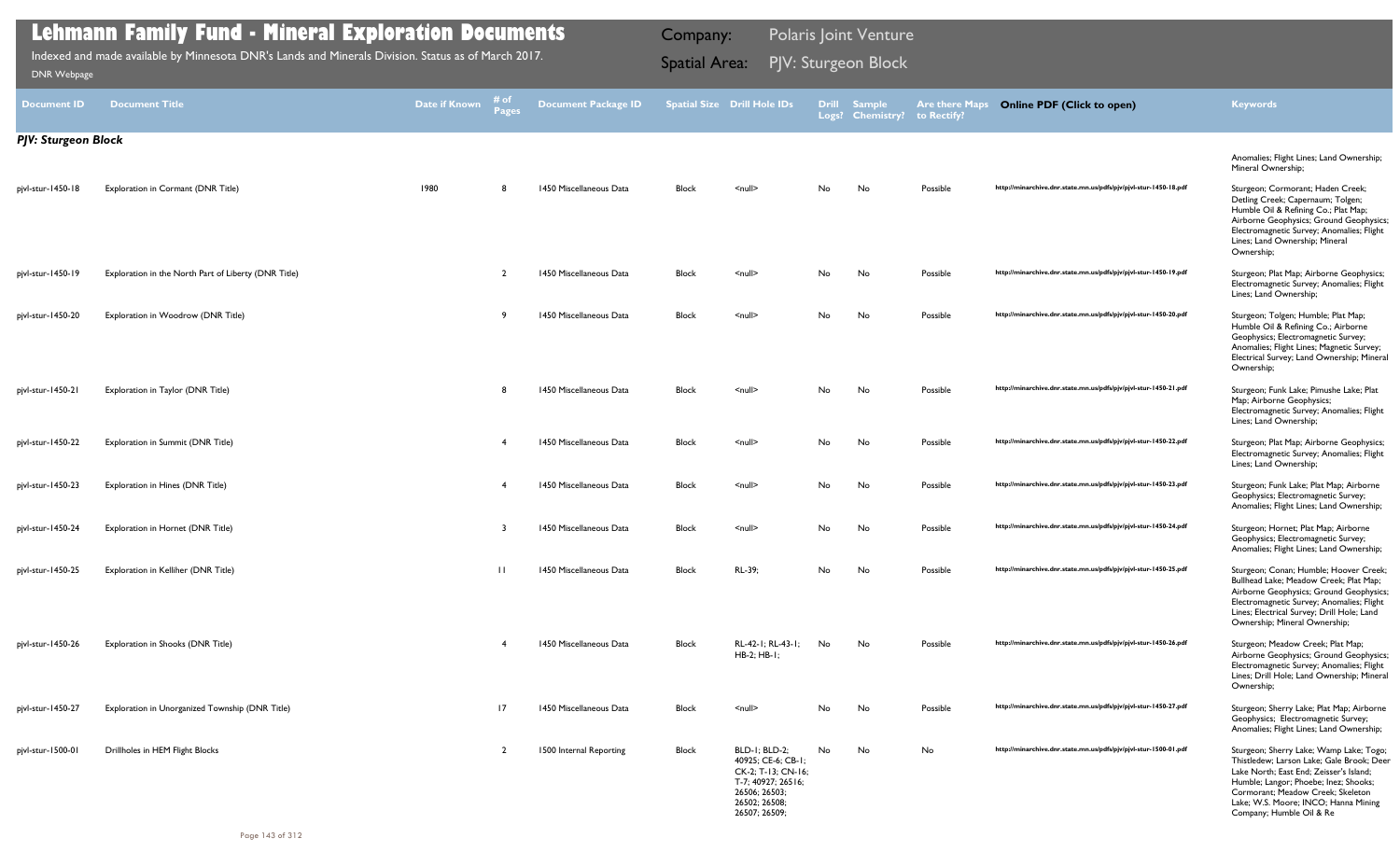| <b>Document ID</b>         | <b>Document Title</b>                                                                                                 | Date if Known    | # of<br><b>Pages</b> | Document Package ID Spatial Size Drill Hole IDs |              |                                                                                                                                                                    |     | Drill Sample<br>Logs? Chemistry? to Rectify? | <b>Are there Maps</b> | <b>Online PDF (Click to open)</b>                                | <b>Keywords</b>                                                                                                                                                                                                                                                                   |
|----------------------------|-----------------------------------------------------------------------------------------------------------------------|------------------|----------------------|-------------------------------------------------|--------------|--------------------------------------------------------------------------------------------------------------------------------------------------------------------|-----|----------------------------------------------|-----------------------|------------------------------------------------------------------|-----------------------------------------------------------------------------------------------------------------------------------------------------------------------------------------------------------------------------------------------------------------------------------|
| <b>PJV: Sturgeon Block</b> |                                                                                                                       |                  |                      |                                                 |              |                                                                                                                                                                    |     |                                              |                       |                                                                  |                                                                                                                                                                                                                                                                                   |
|                            |                                                                                                                       |                  |                      |                                                 |              | 26510; 26511;<br>26512; 26513;<br>26514; 26515;<br>RL-39; BID3;<br>RL28-1; BID2; RL31;<br>RL43-1; RL42-1;<br>SLI; SL2; SL3; ET-1;<br>RL-25; BID-1;                 |     |                                              |                       |                                                                  |                                                                                                                                                                                                                                                                                   |
| pjvl-stur-1500-02          | Geologic Assessment of the Sturgeon Block Polaris Joint Venture for Noranda<br>Exploration, Inc. By Roger J. Kuhns    |                  | 52                   | 1500 Internal Reporting                         | <b>Block</b> | <b>GBD-1: TIT-2:</b><br>VAN-I: VAN-2:<br>VAN-3; VAN-4;<br>LIA-3; HER-2;<br>HER-3; SNT-1;<br>LL-IW; LL-5; GB-I;<br>CRI-I; JAN-I; TIT-I;<br>TIT-3; TIT-4;<br>$HAD-3$ | Yes | No                                           | Possible              | http://minarchive.dnr.state.mn.us/pdfs/pjv/pjvl-stur-1500-02.pdf | Sturgeon; Holstrom; Spring Bear; Wamp<br>Lake; Sherry Lake; Inez; Gale Brook; Titan;<br>Vanessa; Liam; Hera; Snake Trail; Anderson<br>Lake; Lost Lake; Drill Hole; Geology;<br>Airborne Geophysics; Glacial Geology;                                                              |
| pjvl-stur-2110-01          | Interpretations of the 1986 Geophysical Ground-Survey Data From Six<br>Anomalies in the Central Sturgeon Flight Block | May 16, 1986     | 15                   | 2110 Internal Reports                           | Block        | $\leq$ null $\geq$                                                                                                                                                 | No. | No                                           | Possible              | http://minarchive.dnr.state.mn.us/pdfs/pjv/pjvl-stur-2110-01.pdf | Sturgeon; Alfalfa (#11); Bustic Lake;<br>Dunbar (#53); Herbicide (#27); Sedge<br>(#13); Wildwood (#23); Ground<br>Geophysics; Electromagnetic Survey;<br>Magnetic Survey;                                                                                                         |
| pjvl-stur-2212-01          | Sturgeon Area Figure 3. Location + Gravity Overlay Map                                                                | November<br>1984 |                      | 2212 A. Map: Gravity Surveys                    | Block        | $\leq$ null $\geq$                                                                                                                                                 | No. | No                                           | Possible              | http://minarchive.dnr.state.mn.us/pdfs/pjv/pjvl-stur-2212-01.pdf | Gravity Survey; Contours; Airborne<br>Geophysics; Sturgeon; Holstrom Addition;<br>Holstrom; Togo; Thistledew Addition A;<br>Thistledew Addition B; Thistledew; Spring<br>Bear; Wamp Lake; Sherry Lake; Kathryn;<br>Larson Lake; Klingenpiel Lake; Anderson<br>Lake; Deer Lake Nor |
| pjvl-stur-2213-01          | Sturgeon Block Aeromagnetics                                                                                          |                  |                      | 2213 A. Map: Magnetic Surveys                   | <b>Block</b> | $\leq$ null $\geq$                                                                                                                                                 | No  | No                                           | Possible              | http://minarchive.dnr.state.mn.us/pdfs/pjv/pjvl-stur-2213-01.pdf | Magnetic Survey; Airborne Geophysics;<br>Sturgeon; Flight Lines; Contours;<br>Holstrom Addition; Holstrom; Togo;<br>Thistledew Addition A: Thistledew<br>Addition B; Thistledew; Spring Bear; Wamp<br>Lake; Sherry Lake; Kathryn; Larson Lake;<br>Klingenpiel Lake; Anderson Lak  |
| pjvl-stur-2213-02          | Sturgeon Block With Title Block Upside Down (DNR Title)                                                               |                  |                      | 2213 A. Map: Magnetic Surveys                   | Block        | $\le$ null $\ge$                                                                                                                                                   | No  | No                                           | Possible              | http://minarchive.dnr.state.mn.us/pdfs/pjv/pjvl-stur-2213-02.pdf | Sturgeon; Flight Lines; Magnetic Survey;<br>Airborne Geophysics; Contours;                                                                                                                                                                                                        |
| pjvl-stur-2214-01          | Sturgeon Block, Airborne Electromagnetic (Input) Survey Interpretation                                                | October<br>1980  |                      | 2214 A. Map: Electromagnetic<br>Surveys         | Block        | $\le$ null $\ge$                                                                                                                                                   | No  | No                                           | Possible              | http://minarchive.dnr.state.mn.us/pdfs/pjv/pjvl-stur-2214-01.pdf | INPUT Survey; Anomaly Label; Conductor<br>Axes; Conductor; Plan Map; Sturgeon;<br>Airborne Geophysics; Electromagnetic<br>Survey;                                                                                                                                                 |
| pjvl-stur-2214-02          | Sturgeon INPUT Anomalies Showing INPUT, LEM and EM Conductors                                                         | May 07, 1983     |                      | 2214 A. Map: Electromagnetic<br>Surveys         | <b>Block</b> | $\leq$ null $\geq$                                                                                                                                                 | No  | No                                           | Possible              | http://minarchive.dnr.state.mn.us/pdfs/pjv/pjvl-stur-2214-02.pdf | INPUT Survey; Anomaly Label; Conductor<br>Axes; Conductor; Helicopter; Plan Map;<br>Sturgeon; Airborne Geophysics;<br>Electromagnetic Survey;                                                                                                                                     |
| pjvl-stur-2214-03          | Sturgeon Input "Redball" Map; Figure I                                                                                |                  |                      | 2214 A. Map: Electromagnetic<br>Surveys         | <b>Block</b> | $null$                                                                                                                                                             | No  | No                                           | Possible              | http://minarchive.dnr.state.mn.us/pdfs/pjv/pjvl-stur-2214-03.pdf | Sturgeon; INPUT Survey; Redball; Survey<br>Grid; Airborne Geophysics;<br>Electromagnetic Survey;                                                                                                                                                                                  |
| pjvl-stur-2214-04          | Sturgeon Area Anomalies                                                                                               | <b>July 1980</b> |                      | 2214 A. Map: Electromagnetic<br>Surveys         | <b>Block</b> | $\leq$ null $\geq$                                                                                                                                                 | No  | No                                           | Possible              | http://minarchive.dnr.state.mn.us/pdfs/pjv/pjvl-stur-2214-04.pdf | Sturgeon; INPUT Survey; Anomalies;<br>Anomaly Label; Index Map; Airborne<br>Geophysics; Electromagnetic Survey;                                                                                                                                                                   |
| pjvl-stur-2214-05          | Sturgeon Block With HEM Blocks And Naming (DNR Title)                                                                 |                  |                      | 2214 A. Map: Electromagnetic<br>Surveys         | <b>Block</b> | $null$                                                                                                                                                             | No  | No                                           | Possible              | http://minarchive.dnr.state.mn.us/pdfs/pjv/pjvl-stur-2214-05.pdf | Sturgeon; Helicopter; Electromagnetic<br>Survey; Anomaly Label; Airborne                                                                                                                                                                                                          |

PJV: Sturgeon Block Indexed and made available by Minnesota DNR's Lands and Minerals Division. Status as of March 2017. Spatial Area: [DNR Webpage](http://www.dnr.state.mn.us/lands_minerals/polaris/index.html)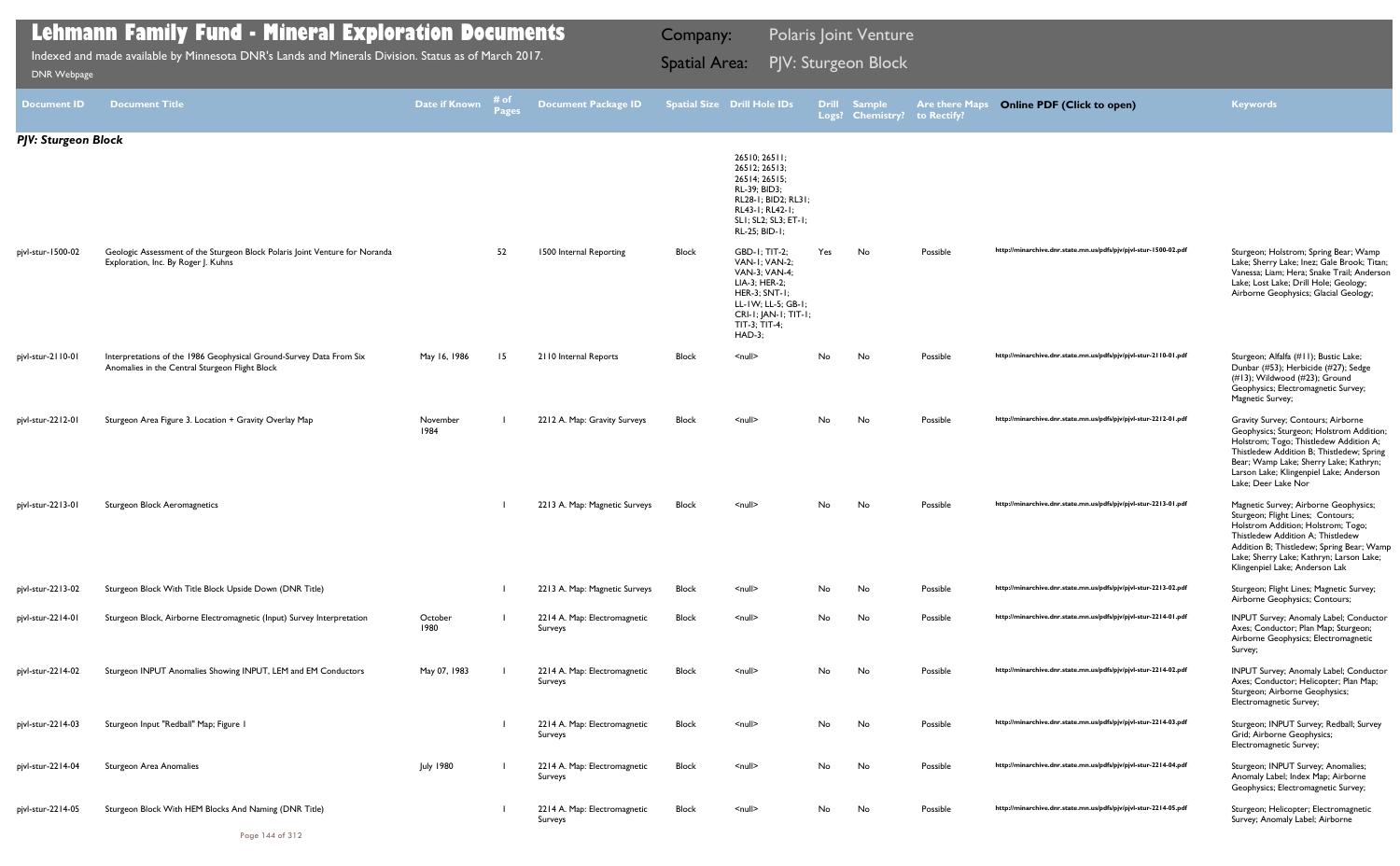| <b>Document ID</b>         | <b>Document Title</b>                                             | <b>Date if Known</b> | 井 of<br><b>Pages</b> | <b>Document Package ID</b>                         |              | <b>Spatial Size Drill Hole IDs</b> | <b>Drill</b> | <b>Sample</b><br>Logs? Chemistry? to Rectify? | <b>Are there Maps</b> | <b>Online PDF (Click to open)</b>                                | <b>Keywords</b>                                                                                          |
|----------------------------|-------------------------------------------------------------------|----------------------|----------------------|----------------------------------------------------|--------------|------------------------------------|--------------|-----------------------------------------------|-----------------------|------------------------------------------------------------------|----------------------------------------------------------------------------------------------------------|
| <b>PJV: Sturgeon Block</b> |                                                                   |                      |                      |                                                    |              |                                    |              |                                               |                       |                                                                  |                                                                                                          |
|                            |                                                                   |                      |                      |                                                    |              |                                    |              |                                               |                       |                                                                  | Geophysics;                                                                                              |
| pjvl-stur-2214-06          | Sturgeon Input "Redball" Map, Figure 1, Working Copy (DNR Title)  |                      |                      | 2214 A. Map: Electromagnetic<br>Surveys            | <b>Block</b> | $\leq$ null $\geq$                 | No           | No                                            | Possible              | http://minarchive.dnr.state.mn.us/pdfs/pjv/pjvl-stur-2214-06.pdf | Sturgeon; INPUT Survey; Redball; Survey<br>Grid; Airborne Geophysics;<br>Electromagnetic Survey;         |
| pjvl-stur-2214-07          | Sturgeon Block Index Map                                          |                      |                      | 2214 A. Map: Electromagnetic<br>Surveys            | <b>Block</b> | $\leq$ null $\geq$                 | No           | No                                            | Possible              | http://minarchive.dnr.state.mn.us/pdfs/pjv/pjvl-stur-2214-07.pdf | Sturgeon; Helicopter; Electromagnetic<br>Survey; Anomalies; Plan Map; Index Map;<br>Airborne Geophysics; |
| pjvl-stur-2214-08          | Sturgeon Area Airborne Electromagnetic Compilation/Interpretation | 1984                 |                      | 2214 A. Map: Electromagnetic<br>Surveys            | <b>Block</b> | $null$                             | No           | No                                            | Possible              | http://minarchive.dnr.state.mn.us/pdfs/pjv/pjvl-stur-2214-08.pdf | Airborne Geophysics; Anomalies; INPUT<br>Survey; Sturgeon; Electromagnetic Survey;                       |
| pjvl-stur-2310-01          | Questor Surveys Limited, Job No. 21067B, Flight No. 4 & 5         |                      |                      | 2310 Elevated/Aerial/Satellite<br>Profiles & Lines | Block        | $null$                             | No           | No                                            | No                    | <null></null>                                                    | Sturgeon; Airborne Geophysics; Flight<br>Lines; INPUT Survey; Electromagnetic<br>Survey;                 |
| pjvl-stur-2310-02          | Questor Surveys Limited, Job No. 21067B, Flight No. 6 & 7         |                      |                      | 2310 Elevated/Aerial/Satellite<br>Profiles & Lines | <b>Block</b> | $null$                             | No           | No                                            | No                    | <null></null>                                                    | Sturgeon; Airborne Geophysics; Flight<br>Lines; INPUT Survey; Electromagnetic<br>Survey;                 |
| pjvl-stur-2310-03          | Questor Surveys Limited, Job No. 21067B, Flight No. 8 & 9         |                      |                      | 2310 Elevated/Aerial/Satellite<br>Profiles & Lines | <b>Block</b> | $null$                             | No           | No                                            | No                    | <null></null>                                                    | Sturgeon; Airborne Geophysics; Flight<br>Lines; INPUT Survey; Electromagnetic<br>Survey;                 |
| pjvl-stur-2310-04          | Questor Surveys Limited, Job No. 21067B, Flight No. 10            |                      |                      | 2310 Elevated/Aerial/Satellite<br>Profiles & Lines | Block        | $null$                             | No           | No                                            | No                    | <null></null>                                                    | Sturgeon; Airborne Geophysics; Flight<br>Lines; INPUT Survey; Electromagnetic<br>Survey;                 |
| pjvl-stur-2310-05          | Questor Surveys Limited, Job No. 21067B, Flight No. 11            |                      |                      | 2310 Elevated/Aerial/Satellite<br>Profiles & Lines | <b>Block</b> | $\leq$ null $\geq$                 | No           | No                                            | No                    | <null></null>                                                    | Sturgeon; Airborne Geophysics; Flight<br>Lines; INPUT Survey; Electromagnetic<br>Survey;                 |
| pjvl-stur-2310-06          | Questor Surveys Limited, Job No. 21067B, Flight No. 13 & 17       |                      |                      | 2310 Elevated/Aerial/Satellite<br>Profiles & Lines | <b>Block</b> | $null$                             | No           | No                                            | No                    | <null></null>                                                    | Sturgeon; Airborne Geophysics; Flight<br>Lines; INPUT Survey; Electromagnetic<br>Survey;                 |
| pjvl-stur-2310-07          | Questor Surveys Limited, Job No. 21067B, Flight No. 18 & 19       |                      |                      | 2310 Elevated/Aerial/Satellite<br>Profiles & Lines | Block        | $\leq$ null $\geq$                 | No.          | No                                            | No                    | <null></null>                                                    | Sturgeon; Airborne Geophysics; Flight<br>Lines; INPUT Survey; Electromagnetic<br>Survey;                 |
| pjvl-stur-2310-08          | Questor Surveys Limited, Job No. 21067B, Flight No. 20 & 21       |                      |                      | 2310 Elevated/Aerial/Satellite<br>Profiles & Lines | Block        | $\leq$ null $\geq$                 | No           | No                                            | No                    | <null></null>                                                    | Sturgeon; Airborne Geophysics; Flight<br>Lines; INPUT Survey; Electromagnetic<br>Survey;                 |
| pjvl-stur-2310-09          | Questor Surveys Limited, Job No. 21067B, Flight No. 22 & 23       |                      |                      | 2310 Elevated/Aerial/Satellite<br>Profiles & Lines | Block        | $\leq$ null $\geq$                 | No           | No                                            | No                    | <null></null>                                                    | Sturgeon; Airborne Geophysics; Flight<br>Lines; INPUT Survey; Electromagnetic<br>Survey;                 |
| pjvl-stur-2310-10          | Questor Surveys Limited, Job No. 21067B, Flight No. 24 & 25       |                      |                      | 2310 Elevated/Aerial/Satellite<br>Profiles & Lines | Block        | $\leq$ null $\geq$                 | No           | No                                            | No                    | <null></null>                                                    | Sturgeon; Airborne Geophysics; Flight<br>Lines; INPUT Survey; Electromagnetic<br>Survey;                 |
| pjvl-stur-2310-11          | Questor Surveys Limited, Job No. 21067B, Flight No. 26            |                      |                      | 2310 Elevated/Aerial/Satellite<br>Profiles & Lines | Block        | $null$                             | No           | No                                            | No                    | <null></null>                                                    | Sturgeon; Airborne Geophysics; Flight<br>Lines; INPUT Survey; Electromagnetic<br>Survey;                 |
| pjvl-stur-2310-12          | Questor Surveys Limited, Job No. 21067B, Flight No. 27            |                      |                      | 2310 Elevated/Aerial/Satellite<br>Profiles & Lines | <b>Block</b> | $null$                             | No           | No                                            | No                    | <null></null>                                                    | Sturgeon; Airborne Geophysics; Flight<br>Lines; INPUT Survey; Electromagnetic<br>Survey;                 |
| pjvl-stur-2310-13          | Questor Surveys Limited, Job No. 21067B, Flight No. 29            |                      |                      | 2310 Elevated/Aerial/Satellite<br>Profiles & Lines | <b>Block</b> | $null$                             | No           | No                                            | No                    | <null></null>                                                    | Sturgeon; Airborne Geophysics; Flight<br>Lines; INPUT Survey; Electromagnetic                            |

PJV: Sturgeon Block Indexed and made available by Minnesota DNR's Lands and Minerals Division. Status as of March 2017. Spatial Area: [DNR Webpage](http://www.dnr.state.mn.us/lands_minerals/polaris/index.html)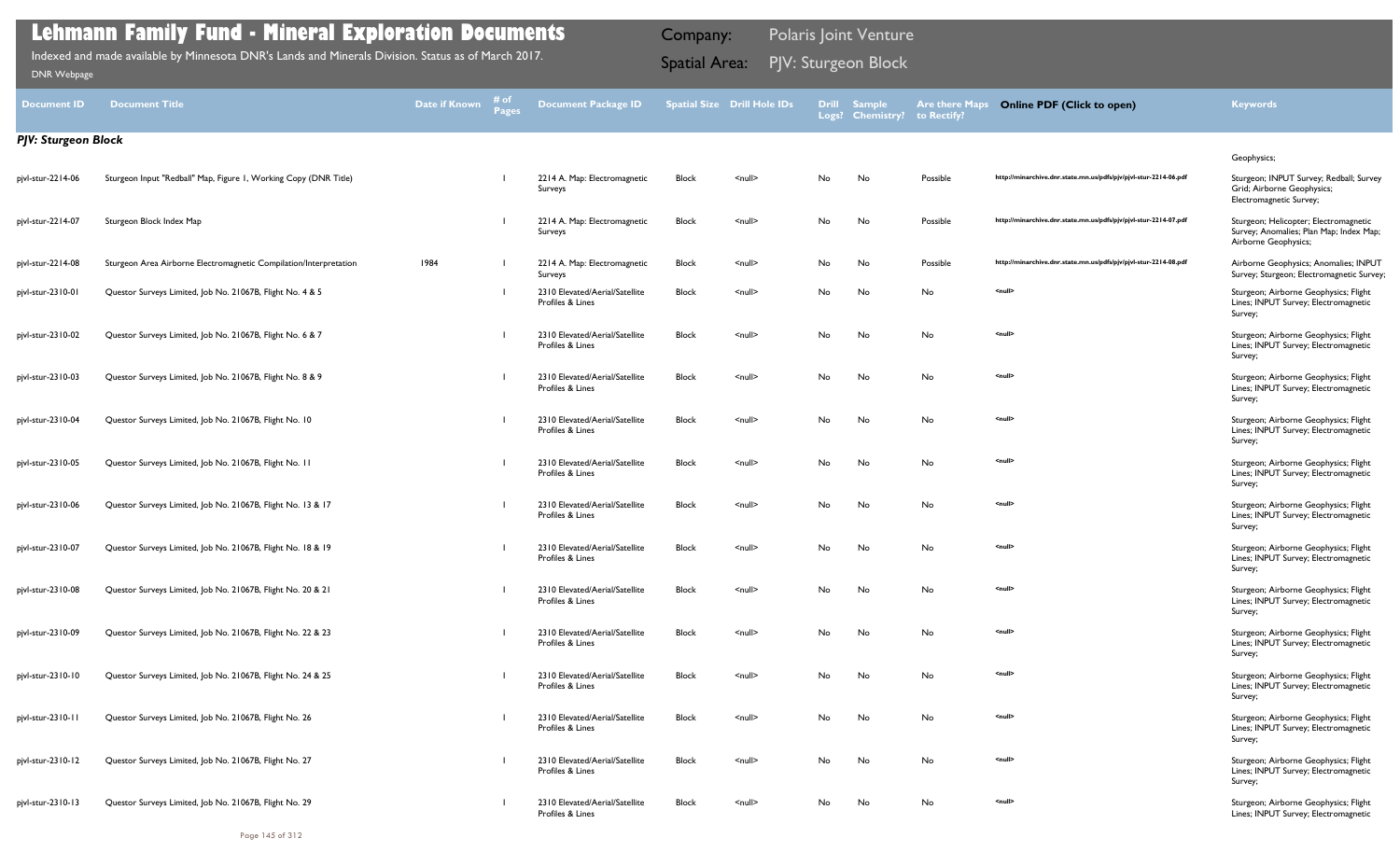| <b>Document ID</b>  | <b>Document Title</b>                                         | Date if Known | # of<br><b>Pages</b> | <b>Document Package ID</b>                         |              | <b>Spatial Size Drill Hole IDs</b> |    | Drill Sample<br>Logs? Chemistry? | <b>Are there Maps</b><br>to Rectify? | <b>Online PDF (Click to open)</b> | <b>Keywords</b>                                                                          |
|---------------------|---------------------------------------------------------------|---------------|----------------------|----------------------------------------------------|--------------|------------------------------------|----|----------------------------------|--------------------------------------|-----------------------------------|------------------------------------------------------------------------------------------|
| PJV: Sturgeon Block |                                                               |               |                      |                                                    |              |                                    |    |                                  |                                      |                                   |                                                                                          |
|                     |                                                               |               |                      |                                                    |              |                                    |    |                                  |                                      |                                   | Survey;                                                                                  |
| pjvl-stur-2310-14   | Questor Survey Flight Line Copies, Sturgeon Block (DNR Title) |               | 20                   | 2310 Elevated/Aerial/Satellite<br>Profiles & Lines | <b>Block</b> | $null$                             | No | No                               | No                                   | <null></null>                     | Sturgeon; Airborne Geophysics; Flight<br>Lines; INPUT Survey; Electromagnetic<br>Survey; |
| pjvl-stur-2310-15   | Questor Survey Flight Line Copies, Sturgeon Block (DNR Title) |               | 21                   | 2310 Elevated/Aerial/Satellite<br>Profiles & Lines | <b>Block</b> | $\leq$ null $\geq$                 | No | No                               | No                                   | <null></null>                     | Sturgeon; Airborne Geophysics; Flight<br>Lines; INPUT Survey; Electromagnetic<br>Survey; |
| pjvl-stur-2310-16   | Questor Survey Flight Line Copies, Sturgeon Block (DNR Title) |               | 17                   | 2310 Elevated/Aerial/Satellite<br>Profiles & Lines | <b>Block</b> | $\leq$ null $\geq$                 | No | No                               | No                                   | <null></null>                     | Sturgeon; Airborne Geophysics; Flight<br>Lines; INPUT Survey; Electromagnetic<br>Survey; |
| pjvl-stur-2310-17   | Questor Survey Flight Line Copies, Sturgeon Block (DNR Title) |               | 12                   | 2310 Elevated/Aerial/Satellite<br>Profiles & Lines | <b>Block</b> | $\leq$ null $\geq$                 | No | No                               | No                                   | <null></null>                     | Sturgeon; Airborne Geophysics; Flight<br>Lines; INPUT Survey; Electromagnetic<br>Survey; |
| pjvl-stur-2310-18   | Questor Survey Flight Line Copies, Sturgeon Block (DNR Title) |               | $\Box$               | 2310 Elevated/Aerial/Satellite<br>Profiles & Lines | <b>Block</b> | $\leq$ null $\geq$                 | No | No                               | No                                   | <null></null>                     | Sturgeon; Airborne Geophysics; Flight<br>Lines; INPUT Survey; Electromagnetic<br>Survey; |
| pjvl-stur-2310-19   | Questor Survey Flight Line Copies, Sturgeon Block (DNR Title) |               | 12                   | 2310 Elevated/Aerial/Satellite<br>Profiles & Lines | <b>Block</b> | $\leq$ null $\geq$                 | No | No                               | No                                   | <null></null>                     | Sturgeon; Airborne Geophysics; Flight<br>Lines; INPUT Survey; Electromagnetic<br>Survey; |
| pjvl-stur-2310-20   | Questor Survey Flight Line Copies, Sturgeon Block (DNR Title) |               | 4                    | 2310 Elevated/Aerial/Satellite<br>Profiles & Lines | Block        | $\leq$ null $\geq$                 | No | No                               | No                                   | <null></null>                     | Sturgeon; Airborne Geophysics; Flight<br>Lines; INPUT Survey; Electromagnetic<br>Survey; |
| pjvl-stur-2310-21   | Questor Survey Flight Line Copies, Sturgeon Block (DNR Title) |               | $\perp$              | 2310 Elevated/Aerial/Satellite<br>Profiles & Lines | <b>Block</b> | $\leq$ null $\geq$                 | No | No                               | No                                   | <null></null>                     | Sturgeon; Airborne Geophysics; Flight<br>Lines; INPUT Survey; Electromagnetic<br>Survey; |
| pjvl-stur-2310-22   | Questor Survey Flight Line Copies, Sturgeon Block (DNR Title) |               | $\overline{12}$      | 2310 Elevated/Aerial/Satellite<br>Profiles & Lines | <b>Block</b> | $\leq$ null $\geq$                 | No | No                               | No                                   | <null></null>                     | Sturgeon; Airborne Geophysics; Flight<br>Lines; INPUT Survey; Electromagnetic<br>Survey; |
| pjvl-stur-2310-23   | Questor Survey Flight Line Copies, Sturgeon Block (DNR Title) |               | -13                  | 2310 Elevated/Aerial/Satellite<br>Profiles & Lines | <b>Block</b> | <null></null>                      | No | No                               | No                                   | <null></null>                     | Sturgeon; Airborne Geophysics; Flight<br>Lines; INPUT Survey; Electromagnetic<br>Survey; |
| pjvl-stur-2310-24   | Questor Survey Flight Line Copies, Sturgeon Block (DNR Title) |               | $\overline{12}$      | 2310 Elevated/Aerial/Satellite<br>Profiles & Lines | <b>Block</b> | $\leq$ null $\geq$                 | No | No                               | No                                   | <null></null>                     | Sturgeon; Airborne Geophysics; Flight<br>Lines; INPUT Survey; Electromagnetic<br>Survey: |
| pjvl-stur-2310-25   | Questor Survey Flight Line Copies, Sturgeon Block (DNR Title) |               | $\overline{13}$      | 2310 Elevated/Aerial/Satellite<br>Profiles & Lines | <b>Block</b> | $\leq$ null $\geq$                 | No | No                               | No                                   | <null></null>                     | Sturgeon; Airborne Geophysics; Flight<br>Lines; INPUT Survey; Electromagnetic<br>Survey; |
| pjvl-stur-2310-26   | Questor Survey Flight Line Copies, Sturgeon Block (DNR Title) |               | $\Box$               | 2310 Elevated/Aerial/Satellite<br>Profiles & Lines | <b>Block</b> | $\leq$ null $\geq$                 | No | No                               | No                                   | <null></null>                     | Sturgeon; Airborne Geophysics; Flight<br>Lines; INPUT Survey; Electromagnetic<br>Survey; |
| pjvl-stur-2310-27   | Questor Survey Flight Line Copies, Sturgeon Block (DNR Title) |               | 4                    | 2310 Elevated/Aerial/Satellite<br>Profiles & Lines | Block        | $\leq$ null $\geq$                 | No | No                               | No                                   | <null></null>                     | Sturgeon; Airborne Geophysics; Flight<br>Lines; INPUT Survey; Electromagnetic<br>Survey; |
| pjvl-stur-2310-28   | Questor Survey Flight Line Copies, Sturgeon Block (DNR Title) |               | $\overline{10}$      | 2310 Elevated/Aerial/Satellite<br>Profiles & Lines | <b>Block</b> | $\leq$ null $\geq$                 | No | No                               | No                                   | <null></null>                     | Sturgeon; Airborne Geophysics; Flight<br>Lines; INPUT Survey; Electromagnetic<br>Survey; |

PJV: Sturgeon Block Indexed and made available by Minnesota DNR's Lands and Minerals Division. Status as of March 2017. Spatial Area: [DNR Webpage](http://www.dnr.state.mn.us/lands_minerals/polaris/index.html)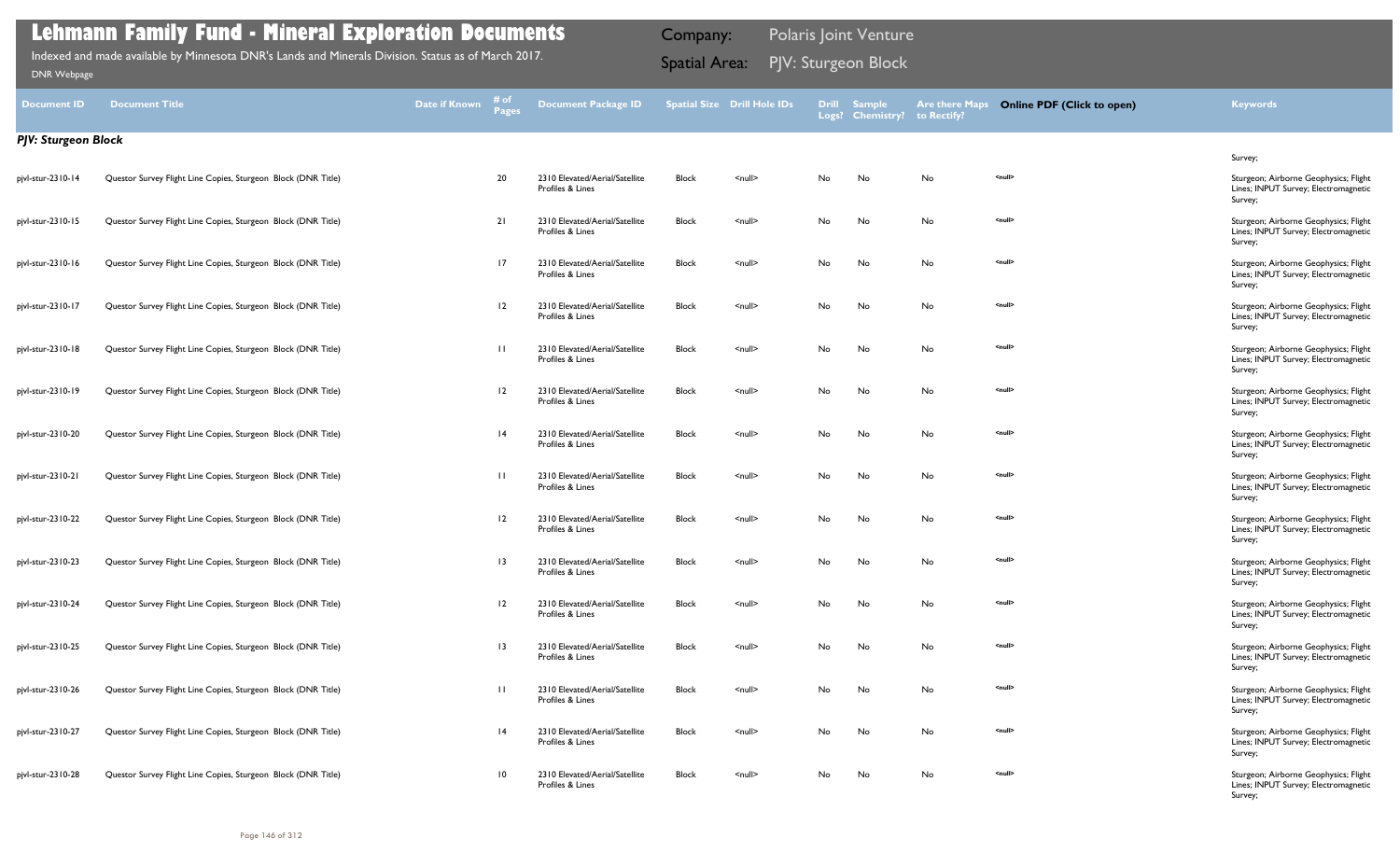| <b>Document ID</b>         | <b>Document Title</b>                                         | <b>Date if Known</b> | # of<br><b>Pages</b> | <b>Document Package ID</b>                         |              | <b>Spatial Size Drill Hole IDs</b> |    | Drill Sample<br>Logs? Chemistry? | <b>Are there Maps</b><br>to Rectify? | <b>Online PDF (Click to open)</b> | <b>Keywords</b>                                                                          |
|----------------------------|---------------------------------------------------------------|----------------------|----------------------|----------------------------------------------------|--------------|------------------------------------|----|----------------------------------|--------------------------------------|-----------------------------------|------------------------------------------------------------------------------------------|
| <b>PJV: Sturgeon Block</b> |                                                               |                      |                      |                                                    |              |                                    |    |                                  |                                      |                                   |                                                                                          |
| pjvl-stur-2310-29          | Questor Survey Flight Line Copies, Sturgeon Block (DNR Title) |                      | -19                  | 2310 Elevated/Aerial/Satellite<br>Profiles & Lines | Block        | $\leq$ null $\geq$                 | No | No                               | No                                   | <null></null>                     | Sturgeon; Airborne Geophysics; Flight<br>Lines; INPUT Survey; Electromagnetic<br>Survey; |
| pjvl-stur-2310-30          | Questor Survey Flight Line Copies, Sturgeon Block (DNR Title) |                      | 22                   | 2310 Elevated/Aerial/Satellite<br>Profiles & Lines | Block        | <null></null>                      | No | No                               | No                                   | <null></null>                     | Sturgeon; Airborne Geophysics; Flight<br>Lines; INPUT Survey; Electromagnetic<br>Survey; |
| pjvl-stur-2310-31          | Questor Survey Flight Line Copies, Sturgeon Block (DNR Title) |                      | 22                   | 2310 Elevated/Aerial/Satellite<br>Profiles & Lines | Block        | $\leq$ null $\geq$                 | No | No                               | No                                   | <null></null>                     | Sturgeon; Airborne Geophysics; Flight<br>Lines; INPUT Survey; Electromagnetic<br>Survey; |
| pjvl-stur-2310-32          | Questor Survey Flight Line Copies, Sturgeon Block (DNR Title) |                      | 20                   | 2310 Elevated/Aerial/Satellite<br>Profiles & Lines | Block        | $null$                             | No | No                               | No                                   | <null></null>                     | Sturgeon; Airborne Geophysics; Flight<br>Lines; INPUT Survey; Electromagnetic<br>Survey; |
| pjvl-stur-2310-33          | Questor Survey Flight Line Copies, Sturgeon Block (DNR Title) |                      | 15                   | 2310 Elevated/Aerial/Satellite<br>Profiles & Lines | Block        | $\leq$ null $\geq$                 | No | No                               | No                                   | <null></null>                     | Sturgeon; Airborne Geophysics; Flight<br>Lines; INPUT Survey; Electromagnetic<br>Survey; |
| pjvl-stur-2310-34          | Questor Survey Flight Line Copies, Sturgeon Block (DNR Title) |                      | $\overline{10}$      | 2310 Elevated/Aerial/Satellite<br>Profiles & Lines | Block        | <null></null>                      | No | No                               | No                                   | <null></null>                     | Sturgeon; Airborne Geophysics; Flight<br>Lines; INPUT Survey; Electromagnetic<br>Survey; |
| pjvl-stur-2310-35          | Questor Survey Flight Line Copies, Sturgeon Block (DNR Title) |                      | $\Box$               | 2310 Elevated/Aerial/Satellite<br>Profiles & Lines | Block        | <null></null>                      | No | No                               | No                                   | <null></null>                     | Sturgeon; Airborne Geophysics; Flight<br>Lines; INPUT Survey; Electromagnetic<br>Survey; |
| pjvl-stur-2310-36          | Questor Survey Flight Line Copies, Sturgeon Block (DNR Title) |                      | $\Box$               | 2310 Elevated/Aerial/Satellite<br>Profiles & Lines | Block        | $null$                             | No | No                               | No                                   | <null></null>                     | Sturgeon; Airborne Geophysics; Flight<br>Lines; INPUT Survey; Electromagnetic<br>Survey; |
| pjvl-stur-2310-37          | Questor Survey Flight Line Copies, Sturgeon Block (DNR Title) |                      | $\Box$               | 2310 Elevated/Aerial/Satellite<br>Profiles & Lines | Block        | $null$                             | No | No                               | No                                   | <null></null>                     | Sturgeon; Airborne Geophysics; Flight<br>Lines; INPUT Survey; Electromagnetic<br>Survey; |
| pjvl-stur-2310-38          | Questor Survey Flight Line Copies, Sturgeon Block (DNR Title) |                      | $\overline{10}$      | 2310 Elevated/Aerial/Satellite<br>Profiles & Lines | Block        | $null$                             | No | No                               | No                                   | <null></null>                     | Sturgeon; Airborne Geophysics; Flight<br>Lines; INPUT Survey; Electromagnetic<br>Survey; |
| pjvl-stur-2310-39          | Questor Survey Flight Line Copies, Sturgeon Block (DNR Title) |                      | $\overline{10}$      | 2310 Elevated/Aerial/Satellite<br>Profiles & Lines | Block        | $\leq$ null $\geq$                 | No | No                               | No                                   | <null></null>                     | Sturgeon; Airborne Geophysics; Flight<br>Lines; INPUT Survey; Electromagnetic<br>Survey; |
| pjvl-stur-2310-40          | Questor Survey Flight Line Copies, Sturgeon Block (DNR Title) |                      | $\overline{10}$      | 2310 Elevated/Aerial/Satellite<br>Profiles & Lines | Block        | $\leq$ null $\geq$                 | No | No                               | No                                   | <null></null>                     | Sturgeon; Airborne Geophysics; Flight<br>Lines; INPUT Survey; Electromagnetic<br>Survey; |
| pjvl-stur-2310-41          | Questor Survey Flight Line Copies, Sturgeon Block (DNR Title) |                      | $\Box$               | 2310 Elevated/Aerial/Satellite<br>Profiles & Lines | <b>Block</b> | $\leq$ null $\geq$                 | No | No                               | No                                   | <null></null>                     | Sturgeon; Airborne Geophysics; Flight<br>Lines; INPUT Survey; Electromagnetic<br>Survey; |
| pjvl-stur-2310-42          | Questor Survey Flight Line Copies, Sturgeon Block (DNR Title) |                      |                      | 2310 Elevated/Aerial/Satellite<br>Profiles & Lines | Block        | $\leq$ null $\geq$                 | No | No                               | No                                   | <null></null>                     | Sturgeon; Airborne Geophysics; Flight<br>Lines; INPUT Survey; Electromagnetic<br>Survey; |
| pjvl-stur-2310-43          | Questor Survey Flight Line Copies, Sturgeon Block (DNR Title) |                      | -18                  | 2310 Elevated/Aerial/Satellite<br>Profiles & Lines | Block        | $\leq$ null $\geq$                 | No | No                               | No                                   | <null></null>                     | Sturgeon; Airborne Geophysics; Flight<br>Lines; INPUT Survey; Electromagnetic<br>Survey; |
| pjvl-stur-2310-44          | Questor Survey Flight Line Copies, Sturgeon Block (DNR Title) |                      | 21                   | 2310 Elevated/Aerial/Satellite<br>Profiles & Lines | Block        | $\leq$ null $\geq$                 | No | No                               | No                                   | <null></null>                     | Sturgeon; Airborne Geophysics; Flight<br>Lines; INPUT Survey; Electromagnetic<br>Survey; |

PJV: Sturgeon Block Indexed and made available by Minnesota DNR's Lands and Minerals Division. Status as of March 2017. Spatial Area: [DNR Webpage](http://www.dnr.state.mn.us/lands_minerals/polaris/index.html)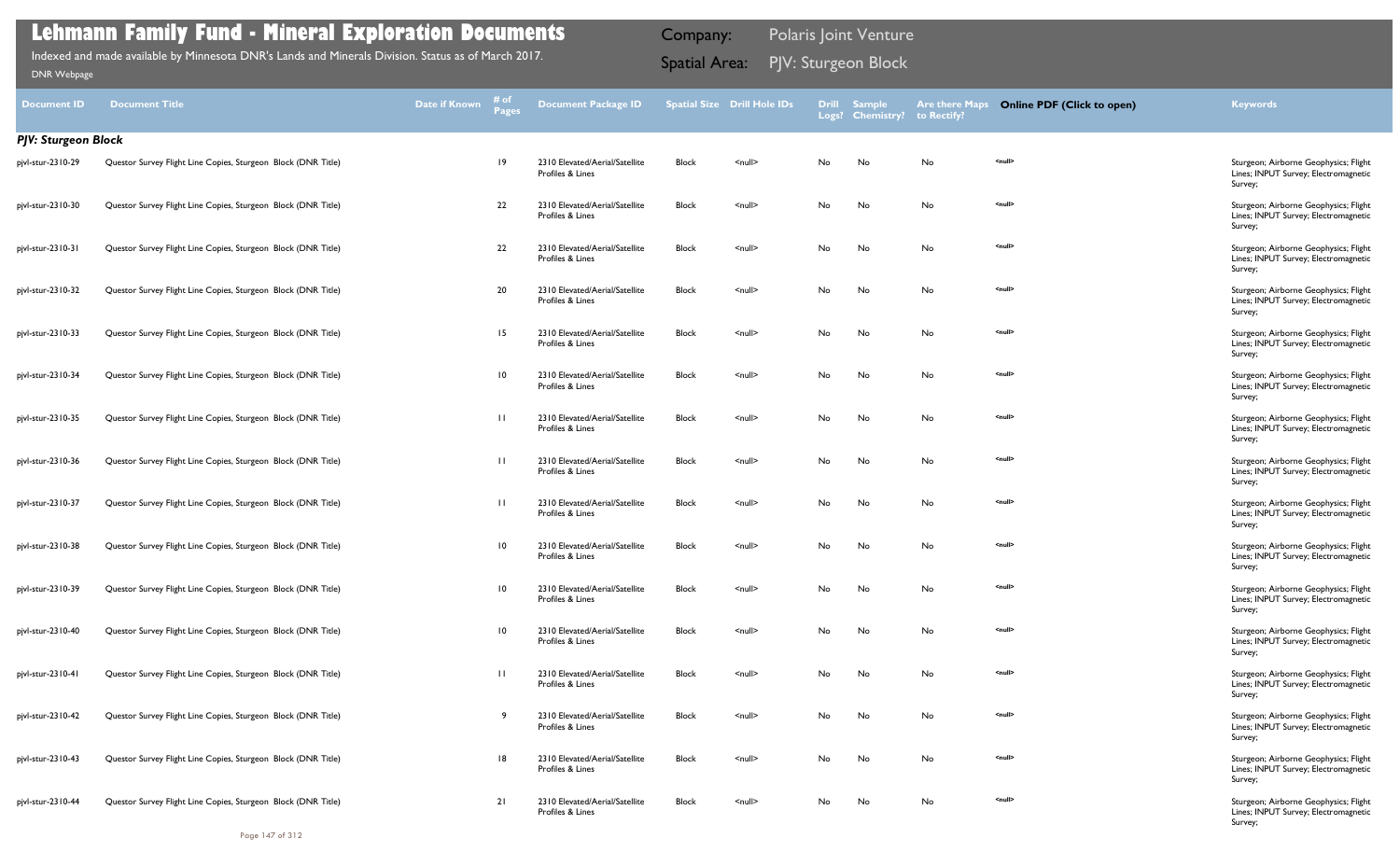| <b>Document ID</b>         | <b>Document Title</b>                                                                                                                                  | <b>Date if Known</b> | # of<br><b>Pages</b> | Document Package ID                                |              | <b>Spatial Size Drill Hole IDs</b> |    | Drill Sample<br>Logs? Chemistry? | <b>Are there Maps</b><br>to Rectify? | <b>Online PDF (Click to open)</b> | <b>Keywords</b>                                                                                           |
|----------------------------|--------------------------------------------------------------------------------------------------------------------------------------------------------|----------------------|----------------------|----------------------------------------------------|--------------|------------------------------------|----|----------------------------------|--------------------------------------|-----------------------------------|-----------------------------------------------------------------------------------------------------------|
| <b>PJV: Sturgeon Block</b> |                                                                                                                                                        |                      |                      |                                                    |              |                                    |    |                                  |                                      |                                   |                                                                                                           |
| pjvl-stur-2310-45          | Questor Survey Flight Line Copies, Sturgeon Block (DNR Title)                                                                                          |                      | $\mathbf{H}$         | 2310 Elevated/Aerial/Satellite<br>Profiles & Lines | <b>Block</b> | $null$                             | No | No                               | No                                   | <null></null>                     | Sturgeon; Airborne Geophysics; Flight<br>Lines; INPUT Survey; Electromagnetic<br>Survey;                  |
| pjvl-stur-2310-46          | Questor Survey Flight Line Copies, Sturgeon Block (DNR Title)                                                                                          |                      | - 3                  | 2310 Elevated/Aerial/Satellite<br>Profiles & Lines | <b>Block</b> | $\leq$ null $\geq$                 | No | No                               | No                                   | <null></null>                     | Sturgeon; Airborne Geophysics; Flight<br>Lines; INPUT Survey; Electromagnetic<br>Survey;                  |
| pjvl-stur-2310-47          | Questor Job # 21067 Flights - 4, 5, 6, 7, 8, 9, 10, 11, 13, 17, 18, 19, 20, 21                                                                         |                      |                      | 2310 Elevated/Aerial/Satellite<br>Profiles & Lines | <b>Block</b> | $\leq$ null $\geq$                 | No | No                               | No                                   | <null></null>                     | Airborne Geophysics; Sturgeon; Flight<br>Lines; Electromagnetic Survey; Magnetic<br>Survey; INPUT Survey; |
| pjvl-stur-2310-48          | Questor Job # 21067 Flights - 4, 5, 6, 7, 8, 9, 10, 11, 13, 17, 18, 19, 20, 21, 22,<br>23, 24, 25, 26, 27, 29, 32, 40, 43, 44, 42, 10341, 10355, 10356 |                      |                      | 2310 Elevated/Aerial/Satellite<br>Profiles & Lines | <b>Block</b> | $\leq$ null $\geq$                 | No | No                               | No                                   | <null></null>                     | Airborne Geophysics; Sturgeon; Flight<br>Lines; Electromagnetic Survey; Magnetic<br>Survey; INPUT Survey; |
| pjvl-stur-2311-01          | Area No. 21067, Flight No. 013                                                                                                                         | January 21,<br>1980  |                      | 2311 A. Prof: Photography                          | <b>Block</b> | $\leq$ null $\geq$                 | No | No                               | No                                   | <null></null>                     | Airborne Geophysics; Sturgeon; Flight<br>Lines; INPUT Survey; Photography;                                |
| pjvl-stur-2311-02          | Area No. 21067, Flight No. 18 & 17                                                                                                                     | January 25,<br>1980  |                      | 2311 A. Prof: Photography                          | Block        | $\leq$ null $\geq$                 | No | No                               | No                                   | <null></null>                     | Airborne Geophysics; Sturgeon; Flight<br>Lines; INPUT Survey; Photography;                                |
| pjvl-stur-2311-03          | Area No. 21067, Flight No. 19                                                                                                                          | January 25,<br>1980  |                      | 2311 A. Prof: Photography                          | <b>Block</b> | $\leq$ null $\geq$                 | No | No                               | No                                   | <null></null>                     | Airborne Geophysics; Sturgeon; Flight<br>Lines; INPUT Survey; Photography;                                |
| pjvl-stur-2311-04          | Area No. 21067, Flight No. 20 & 21                                                                                                                     | January 26,<br>1980  |                      | 2311 A. Prof: Photography                          | Block        | $\leq$ null $\geq$                 | No | No                               | No                                   | <null></null>                     | Airborne Geophysics; Sturgeon; Flight<br>Lines; INPUT Survey; Photography;                                |
| pjvl-stur-2311-05          | Area No. 21067, Flight No. 22                                                                                                                          | January 27,<br>1980  |                      | 2311 A. Prof: Photography                          | <b>Block</b> | $\leq$ null $\geq$                 | No | No                               | No                                   | <null></null>                     | Airborne Geophysics; Sturgeon; Flight<br>Lines; INPUT Survey; Photography;                                |
| pjvl-stur-2311-06          | Area No. 21067, Flight No. 26                                                                                                                          | January 29,<br>1980  |                      | 2311 A. Prof: Photography                          | Block        | $\leq$ null $\geq$                 | No | No                               | No                                   | <null></null>                     | Airborne Geophysics; Sturgeon; Flight<br>Lines; INPUT Survey; Photography;                                |
| pjvl-stur-2311-07          | Area No. 21067, Flight No. 27                                                                                                                          | January 30,<br>1980  |                      | 2311 A. Prof: Photography                          | Block        | $\leq$ null $\geq$                 | No | No                               | No                                   | <null></null>                     | Airborne Geophysics; Sturgeon; Flight<br>Lines; INPUT Survey; Photography;                                |
| pjvl-stur-2311-08          | Area No. 21067, Flight No. 29                                                                                                                          | January 31,<br>1980  |                      | 2311 A. Prof: Photography                          | <b>Block</b> | $\leq$ null $\geq$                 | No | No                               | No                                   | <null></null>                     | Airborne Geophysics; Sturgeon; Flight<br>Lines; INPUT Survey; Photography;                                |
| pjvl-stur-2311-09          | Area No. 21067, Flight No. 32                                                                                                                          | February 04,<br>1980 |                      | 2311 A. Prof: Photography                          | <b>Block</b> | $\leq$ null $\geq$                 | No | No                               | No                                   | <null></null>                     | Airborne Geophysics; Sturgeon; Flight<br>Lines; INPUT Survey; Photography;                                |
| pjvl-stur-2311-10          | Questor Surveys Limited, Area No. 21067, Flight No. 004                                                                                                | January 09,<br>1980  |                      | 2311 A. Prof: Photography                          | Block        | <null></null>                      | No | No                               | No                                   | <null></null>                     | Airborne Geophysics; Sturgeon; Flight<br>Lines; INPUT Survey; Photography;                                |
| pjvl-stur-2311-11          | Questor Surveys Limited, Area No. 21067, Flight No. 005                                                                                                | January 09,<br>1980  |                      | 2311 A. Prof: Photography                          | Block        | $\leq$ null $\geq$                 | No | No                               | No                                   | <null></null>                     | Airborne Geophysics; Sturgeon; Flight<br>Lines; INPUT Survey; Photography;                                |
| pjvl-stur-23   1-12        | Questor Surveys Limited, Area No. 21067, Flight No. 006 & 007                                                                                          | January 12,<br>1980  |                      | 2311 A. Prof: Photography                          | Block        | $\leq$ null $\geq$                 | No | No                               | No                                   | <null></null>                     | Airborne Geophysics; Sturgeon; Flight<br>Lines; INPUT Survey; Photography;                                |
| pjvl-stur-2311-13          | Questor Surveys Limited, Area No. 21067, Flight No. 008                                                                                                | January 13,<br>1980  |                      | 2311 A. Prof: Photography                          | Block        | $\leq$ null $\geq$                 | No | No                               | No                                   | <null></null>                     | Airborne Geophysics; Sturgeon; Flight<br>Lines; INPUT Survey; Photography;                                |
| pjvl-stur-2311-14          | Questor Surveys Limited, Area No. 21067, Flight No. 009                                                                                                | January 14,<br>1980  |                      | 2311 A. Prof: Photography                          | Block        | $null$                             | No | No                               | No                                   | <null></null>                     | Airborne Geophysics; Sturgeon; Flight<br>Lines; INPUT Survey; Photography;                                |
| pjvl-stur-2311-15          | Questor Surveys Limited, Area No. 21067, Flight No. 010                                                                                                | January 19,<br>1980  |                      | 2311 A. Prof: Photography                          | Block        | $\leq$ null $\geq$                 | No | No                               | No                                   | <null></null>                     | Airborne Geophysics; Sturgeon; Flight<br>Lines; INPUT Survey; Photography;                                |
| pjvl-stur-2311-16          | Questor Surveys Limited, Area No. 21067, Flight No. 011                                                                                                | January 20,<br>1980  |                      | 2311 A. Prof: Photography                          | <b>Block</b> | $\leq$ null $\geq$                 | No | No                               | No                                   | <null></null>                     | Airborne Geophysics; Sturgeon; Flight<br>Lines; INPUT Survey; Photography;                                |
| pjvl-stur-2311-17          | Questor Surveys Limited, Area No. 21067, Flight No. 013                                                                                                | January 21,<br>1980  |                      | 2311 A. Prof: Photography                          | Block        | $\leq$ null $\geq$                 | No | No                               | No                                   | <null></null>                     | Airborne Geophysics; Sturgeon; Flight<br>Lines; INPUT Survey; Photography;                                |

PJV: Sturgeon Block Indexed and made available by Minnesota DNR's Lands and Minerals Division. Status as of March 2017. Spatial Area: [DNR Webpage](http://www.dnr.state.mn.us/lands_minerals/polaris/index.html)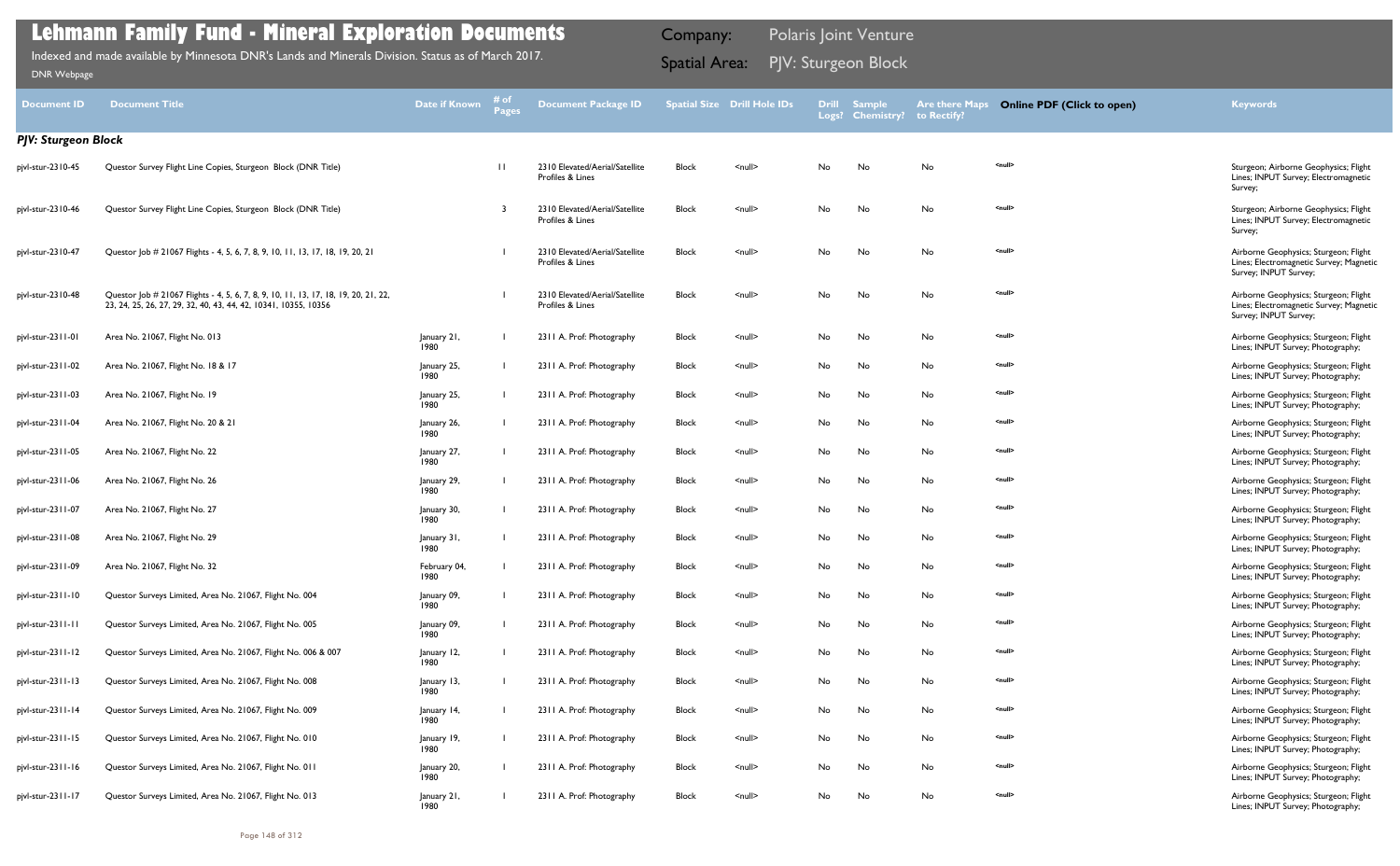| <b>Document ID</b>         | <b>Document Title</b>                                                                                              | Date if Known        | # of<br><b>Pages</b> | Document Package ID       |              | <b>Spatial Size Drill Hole IDs</b>                                                                                                                                                                                                                                                                                            | <b>Drill</b> | <b>Sample</b><br>Logs? Chemistry? to Rectify? | <b>Are there Maps</b> | <b>Online PDF (Click to open)</b>                                | <b>Keywords</b>                                                                                                                                                                                                                                                                   |
|----------------------------|--------------------------------------------------------------------------------------------------------------------|----------------------|----------------------|---------------------------|--------------|-------------------------------------------------------------------------------------------------------------------------------------------------------------------------------------------------------------------------------------------------------------------------------------------------------------------------------|--------------|-----------------------------------------------|-----------------------|------------------------------------------------------------------|-----------------------------------------------------------------------------------------------------------------------------------------------------------------------------------------------------------------------------------------------------------------------------------|
| <b>PJV: Sturgeon Block</b> |                                                                                                                    |                      |                      |                           |              |                                                                                                                                                                                                                                                                                                                               |              |                                               |                       |                                                                  |                                                                                                                                                                                                                                                                                   |
| pjvl-stur-2311-18          | Questor Surveys Limited, Area No. 21067, Flight No. 18 & 17                                                        | January 25,<br>1980  |                      | 2311 A. Prof: Photography | Block        | <null></null>                                                                                                                                                                                                                                                                                                                 | No           | No                                            | No                    | <null></null>                                                    | Airborne Geophysics; Sturgeon; Flight<br>Lines; INPUT Survey; Photography;                                                                                                                                                                                                        |
| pjvl-stur-2311-19          | Questor Surveys Limited, Area No. 21067, Flight No. 19                                                             | January 25,<br>1980  |                      | 2311 A. Prof: Photography | <b>Block</b> | $null$                                                                                                                                                                                                                                                                                                                        | No           | No                                            | No                    | <null></null>                                                    | Airborne Geophysics; Sturgeon; Flight<br>Lines; INPUT Survey; Photography;                                                                                                                                                                                                        |
| pjvl-stur-2311-20          | Questor Surveys Limited, Area No. 21067, Flight No. 20 & 21                                                        | January 26,<br>1980  |                      | 2311 A. Prof: Photography | Block        | $\le$ null $\ge$                                                                                                                                                                                                                                                                                                              | No           | No                                            | No                    | <null></null>                                                    | Airborne Geophysics; Sturgeon; Flight<br>Lines; INPUT Survey; Photography;                                                                                                                                                                                                        |
| pjvl-stur-2311-21          | Questor Surveys Limited, Area No. 21067, Flight No. 22                                                             | January 27,<br>1980  |                      | 2311 A. Prof: Photography | Block        | <null></null>                                                                                                                                                                                                                                                                                                                 | No           | No                                            | No                    | <null></null>                                                    | Airborne Geophysics; Sturgeon; Flight<br>Lines; INPUT Survey; Photography;                                                                                                                                                                                                        |
| pjvl-stur-2311-22          | Questor Surveys Limited, Area No. 21067, Flight No. 23                                                             | January 27,<br>1980  |                      | 2311 A. Prof: Photography | Block        | $\leq$ null $\geq$                                                                                                                                                                                                                                                                                                            | No           | No                                            | No                    | <null></null>                                                    | Airborne Geophysics; Sturgeon; Flight<br>Lines; INPUT Survey; Photography;                                                                                                                                                                                                        |
| pjvl-stur-2311-23          | Questor Surveys Limited, Area No. 21067, Flight No. 24 & 25                                                        | January 28,<br>1980  |                      | 2311 A. Prof: Photography | Block        | $\leq$ null $\geq$                                                                                                                                                                                                                                                                                                            | No           | No                                            | No                    | <null></null>                                                    | Airborne Geophysics; Sturgeon; Flight<br>Lines; INPUT Survey; Photography;                                                                                                                                                                                                        |
| pjvl-stur-2311-24          | Questor Surveys Limited, Area No. 21067, Flight No. 26                                                             | January 29,<br>1980  |                      | 2311 A. Prof: Photography | Block        | $\le$ null $\ge$                                                                                                                                                                                                                                                                                                              | No           | No                                            | No                    | <null></null>                                                    | Airborne Geophysics; Sturgeon; Flight<br>Lines; INPUT Survey; Photography;                                                                                                                                                                                                        |
| pjvl-stur-2311-25          | Questor Surveys Limited, Area No. 21067, Flight No. 27                                                             | January 30,<br>1980  |                      | 2311 A. Prof: Photography | Block        | $null$                                                                                                                                                                                                                                                                                                                        | No           | No                                            | No                    | <null></null>                                                    | Airborne Geophysics; Sturgeon; Flight<br>Lines; INPUT Survey; Photography;                                                                                                                                                                                                        |
| pjvl-stur-2311-26          | Questor Surveys Limited, Area No. 21067, Flight No. 29                                                             | January 31,<br>1980  |                      | 2311 A. Prof: Photography | Block        | <null></null>                                                                                                                                                                                                                                                                                                                 | No           | No                                            | No                    | <null></null>                                                    | Airborne Geophysics; Sturgeon; Flight<br>Lines; INPUT Survey; Photography;                                                                                                                                                                                                        |
| pjvl-stur-2311-27          | Questor Surveys Limited, Area No. 21067, Flight No. 32                                                             | February 04,<br>1980 |                      | 2311 A. Prof: Photography | Block        | $\leq$ null $\geq$                                                                                                                                                                                                                                                                                                            | No           | No                                            | No                    | <null></null>                                                    | Airborne Geophysics; Sturgeon; Flight<br>Lines; INPUT Survey; Photography;                                                                                                                                                                                                        |
| pjvl-stur-2311-28          | Questor Surveys Limited, Area No. 21067, Flight No. 42-43-44                                                       | February<br>1980     |                      | 2311 A. Prof: Photography | Block        | $\leq$ null $\geq$                                                                                                                                                                                                                                                                                                            | No           | No                                            | No                    | <null></null>                                                    | Airborne Geophysics; Sturgeon; Flight<br>Lines; INPUT Survey; Photography;                                                                                                                                                                                                        |
| pjvl-stur-4100-01          | Geologic Assessment of the Sturgeon Block Polaris Joint Venture for Noranda<br>Exploration, Inc. by Roger J. Kuhns | May 15, 1986         | 202                  | 4100 Reporting            | Block        | <b>GBD-1: TIT-2:</b><br>VAN-I; VAN-2;<br>VAN-3; VAN-4;<br>LIA-3; GB-1; CRI-1;<br>TIT-1; TIT-4; TIT-3;<br>JAN-I; CAL-2;<br><b>HER-3; HAD-3;</b><br>IAP-I; PLO-I;<br>COR-I; HAD-I;<br>HAD-2; CON-1;<br>SDE-I; ANA-I;<br>LOK-I; DRA-I;<br>DRA-2; SOC-1;<br>KAI-I; KAI-2;<br>GUA-I; MIR-I;<br>MIR-2; LIA-1; LIA-2;<br>CAL-I; CAL- | Yes          | Yes                                           | Possible              | http://minarchive.dnr.state.mn.us/pdfs/pjv/pjvl-stur-4100-01.pdf | Sturgeon; Drill Hole; Geology;<br>Geochemistry; Ground Geophysics;<br>Airborne Geophysics; Drill Log; Core Log;<br>Till Samples; Rock Samples; Assays; Glacial<br>Geology; Structural Geology; Cross<br>Section; Holstrom; Spring Bear; Wamp<br>Lake; Sherry Lake; Inez; Gale Bro |
| pjvl-stur-4114-01          | Drill Core Geochemistry Results (DNR Title)                                                                        |                      |                      | 4114 Assay Results        | Block        | IAP-1; VAN-2;<br>HAD-I; HAD-2;<br>HAD-3; MIR-1;<br>MIR-2; VAN-3;<br>LIA-1; LIA-2;                                                                                                                                                                                                                                             | No           | Yes                                           | No                    | http://minarchive.dnr.state.mn.us/pdfs/pjv/pjvl-stur-4114-01.pdf | Assays; Sturgeon; Liam; Vanessa; lapetus;<br>Inez; Haden Creek; Miro; Geochemistry;                                                                                                                                                                                               |
| pjvl-stur-4114-02          | Drill Core Geochemistry Results (DNR Title)                                                                        |                      |                      | 4114 Assay Results        | Block        | IAP-I: VAN-2:<br>HAD-I; HAD-2;<br>HAD-3; MIR-1;<br>MIR-2; VAN-3;<br>LIA-1; LIA-2;                                                                                                                                                                                                                                             | No           | Yes                                           | No                    | http://minarchive.dnr.state.mn.us/pdfs/pjv/pjvl-stur-4114-02.pdf | Assays; Sturgeon; Liam; Vanessa; lapetus;<br>Inez; Haden Creek; Miro; Geochemistry;                                                                                                                                                                                               |
| pjvl-stur-4114-03          | Drill Core Geochemistry Results (DNR Title)                                                                        |                      |                      | 4114 Assay Results        | <b>Block</b> | IAP-1; VAN-2;<br>HAD-I; HAD-2;<br><b>HAD-3: MIR-1:</b><br>MIR-2; VAN-3;                                                                                                                                                                                                                                                       | No           | Yes                                           | No                    | http://minarchive.dnr.state.mn.us/pdfs/pjv/pjvl-stur-4114-03.pdf | Assays; Sturgeon; Liam; Vanessa; lapetus;<br>Inez; Haden Creek; Miro; Geochemistry;                                                                                                                                                                                               |

PJV: Sturgeon Block Indexed and made available by Minnesota DNR's Lands and Minerals Division. Status as of March 2017. Spatial Area: [DNR Webpage](http://www.dnr.state.mn.us/lands_minerals/polaris/index.html)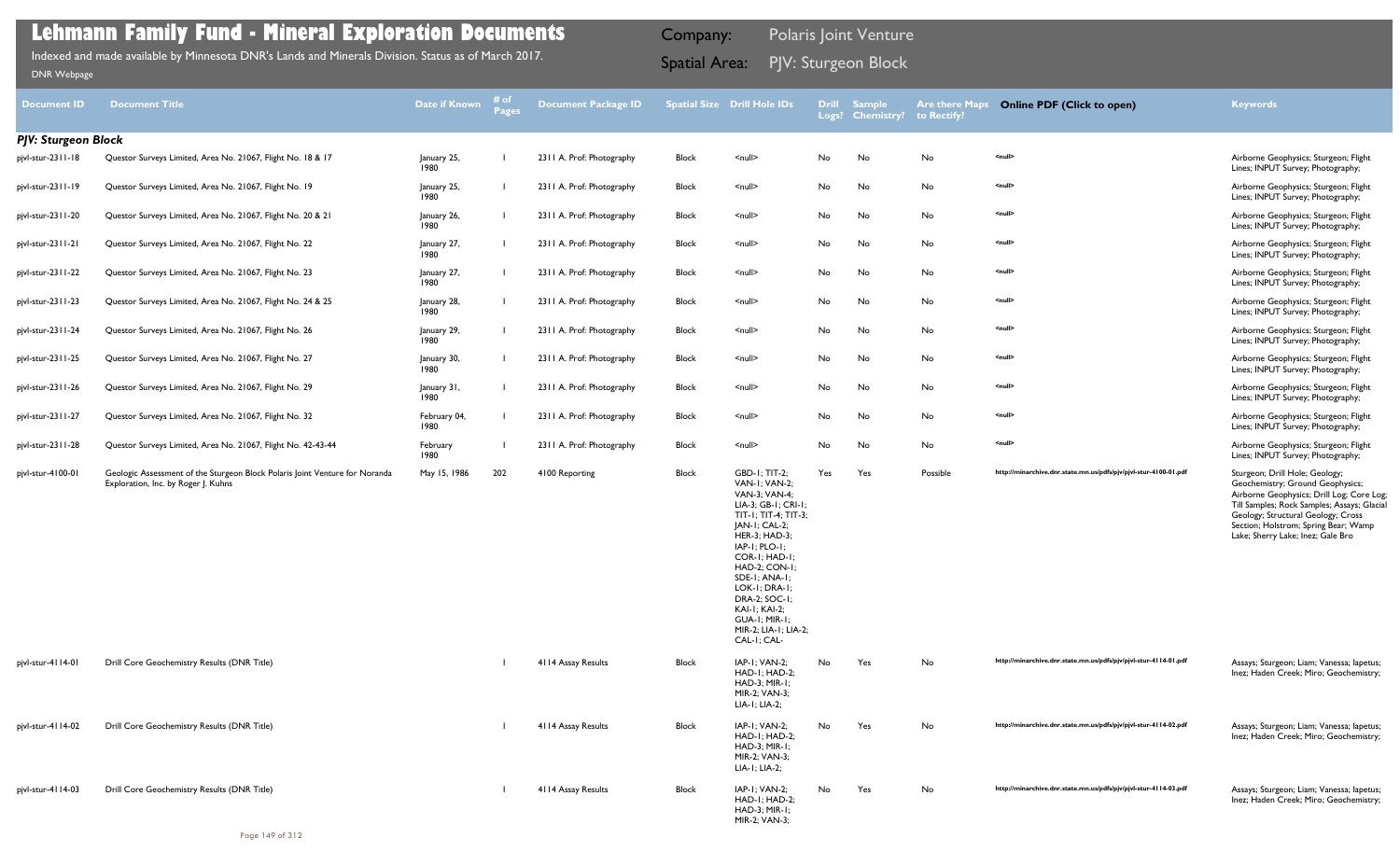Index Map; Drill Hole; Sturgeon; INPUT<br>Survey; Helicopter; Electromagnetic Survey; Plan Map; Sturgeon; Airborne Geophysics

http://minarchive.dnr.state.mn.us/pdfs/pjv/pjvl-stur-4440-01.pdf

Sturgeon; Deer Lake North; Boru; Elbow<br>Lake; West End; Hugo; Geology; Field Notes;

| <b>Document ID</b>         | <b>Document Title</b>                              | Date if Known | # of<br><b>Pages</b> | <b>Document Package ID</b>                          |              | <b>Spatial Size Drill Hole IDs</b>                                                                                              | <b>Drill</b> | <b>Sample</b><br>Logs? Chemistry? | <b>Are there Maps</b><br>to Rectify? |
|----------------------------|----------------------------------------------------|---------------|----------------------|-----------------------------------------------------|--------------|---------------------------------------------------------------------------------------------------------------------------------|--------------|-----------------------------------|--------------------------------------|
| <b>PJV: Sturgeon Block</b> |                                                    |               |                      |                                                     |              |                                                                                                                                 |              |                                   |                                      |
|                            |                                                    |               |                      |                                                     |              | LIA-1; LIA-2;                                                                                                                   |              |                                   |                                      |
| pjvl-stur-4240-01          | Sturgeon Block Index Map With Drillhole Locations  | 1981          |                      | 4240 Drill Collar & Channel<br>Sample Location Maps | Block        | $TIT-I; TIT-2; TIT-3; No$<br>TIT-4; JAN-1;<br>VAN-I: DRA-I:<br><b>DRA-2; CRI-1;</b>                                             |              | No                                | Possible                             |
| pjvl-stur-4240-02          | Sturgeon Block Showing Location Of ELA Drill Holes |               |                      | 4240 Drill Collar & Channel<br>Sample Location Maps | Block        | $CON-I$ ; $PLO-I$ ;<br><b>VAN-4; LIA-3;</b><br>$SNT-I$ ; HER-I;<br><b>HER-2; HER-3;</b><br>GAN-2; SOC-1;<br>KAI-I; KAI-2; GB-I; | No           | No                                | Possible                             |
| pjvl-stur-4440-01          | Field Mapping, Deer Lake North Flight Block        | 1982          |                      | 4440 Geology: Field Notes                           | <b>Block</b> | $\leq$ null $\geq$                                                                                                              | No           | No                                | No                                   |

### **Lehmann Family Fund - Mineral Exploration Documents**

PJV: Sturgeon Block Indexed and made available by Minnesota DNR's Lands and Minerals Division. Status as of March 2017. Spatial Area: [DNR Webpage](http://www.dnr.state.mn.us/lands_minerals/polaris/index.html)

Company: Polaris Joint Venture

### **Online PDF (Click to open) Keywords**

http://minarchive.dnr.state.mn.us/pdfs/pjv/pjvl-stur-4240-01.pdf

http://minarchive.dnr.state.mn.us/pdfs/pjv/pjvl-stur-4240-02.pdf Sturgeon; Drill Hole; Index Map;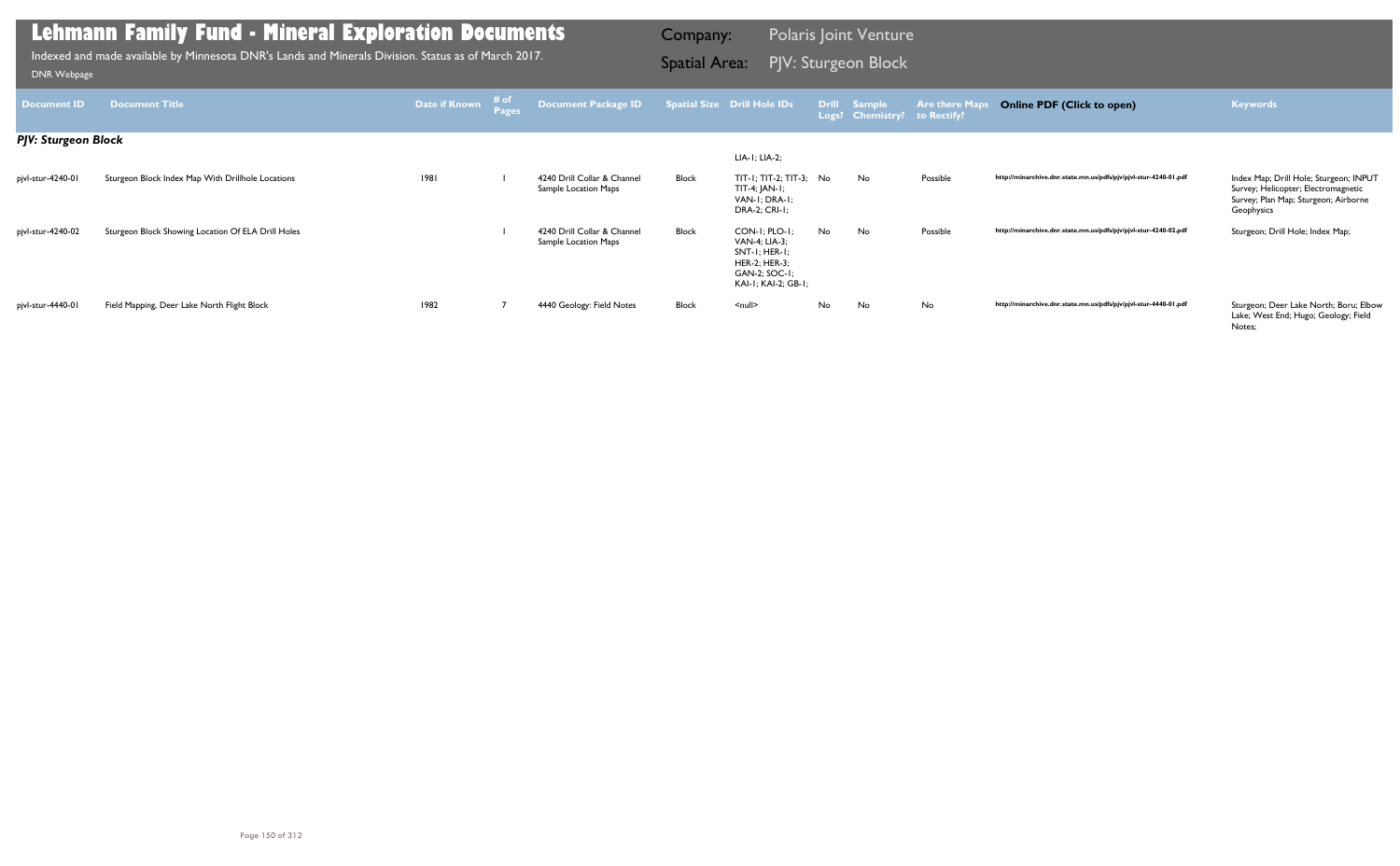Geophysics; Electromagnetic Survey; Magnetic Survey; INPUT Survey; Anomalies;

| DNR Webpage        | Lehmann Family Fund - Mineral Exploration Documents<br>Indexed and made available by Minnesota DNR's Lands and Minerals Division. Status as of March 2017. |                      |                                                                               | Company:<br><b>Spatial Area:</b> |                    |    | <b>Polaris Joint Venture</b>                 | PJV: Sturgeon Block, Pickerel Lake |      |
|--------------------|------------------------------------------------------------------------------------------------------------------------------------------------------------|----------------------|-------------------------------------------------------------------------------|----------------------------------|--------------------|----|----------------------------------------------|------------------------------------|------|
| <b>Document ID</b> | <b>Document Title</b>                                                                                                                                      |                      | Date if Known # <sup>of</sup> Document Package ID Spatial Size Drill Hole IDs |                                  |                    |    | Drill Sample<br>Logs? Chemistry? to Rectify? | <b>Are there Maps C</b>            |      |
|                    | PJV: Sturgeon Block, Pickerel Lake                                                                                                                         |                      |                                                                               |                                  |                    |    |                                              |                                    |      |
| pjvl-pkrl-2323-01  | Pickerel Lake, Horizontal Loop EM Survey                                                                                                                   | February 23,<br>1981 | 2323 G. Prof: Electromagnetic<br>Surveys                                      | Sub block                        | $\leq$ null $\geq$ | No | No                                           | <b>No</b>                          | http |

### **Online PDF (Click to open) Keywords**

http://minarchive.dnr.state.mn.us/pdfs/pjv/pjvl-pkrl-2323-01.pdf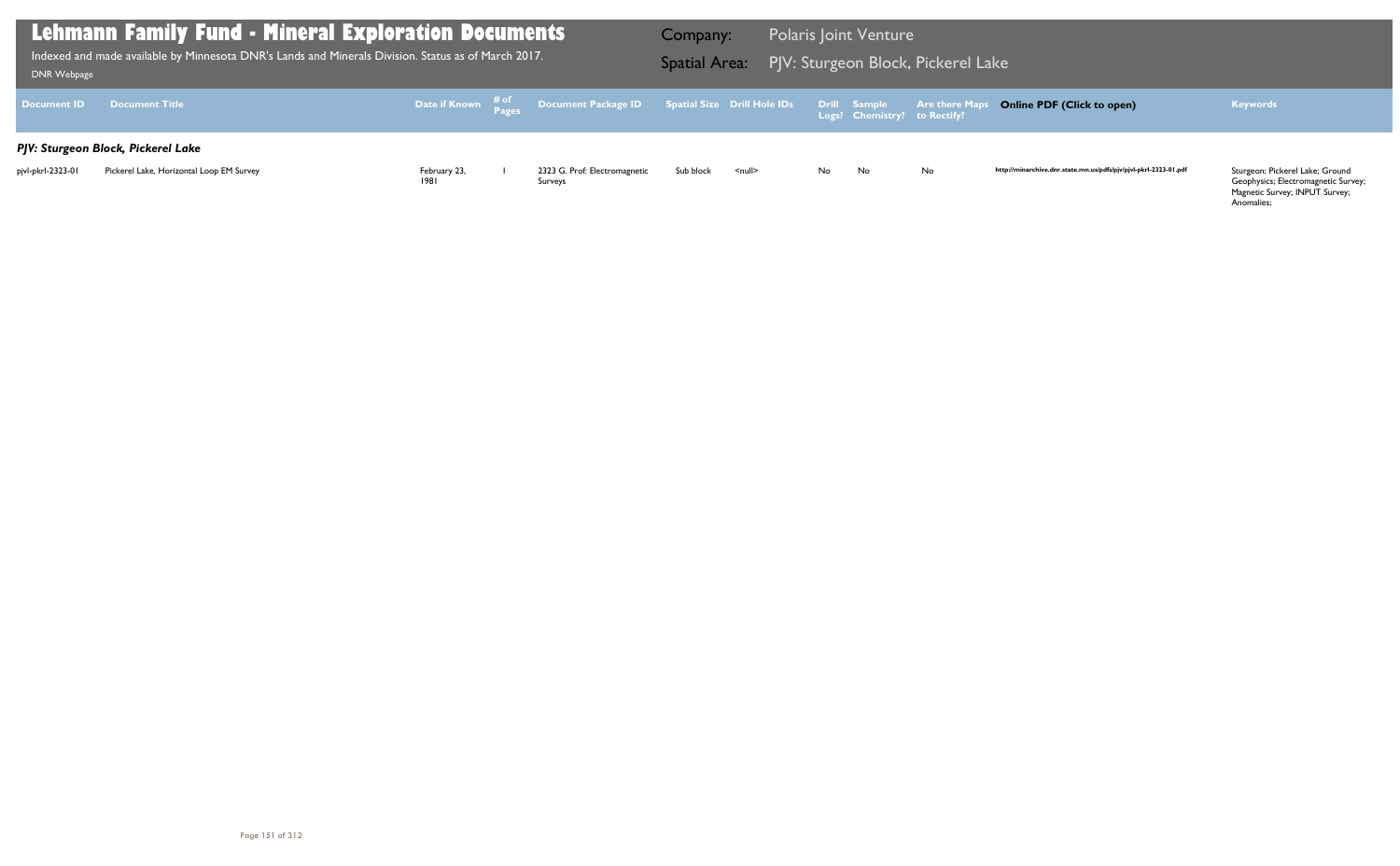| <b>Document ID</b>  | <b>Document Title</b>                                                                                       | Date if Known | # of<br>Pages | <b>Document Package ID</b>                    |                         | <b>Spatial Size Drill Hole IDs</b> | <b>Drill</b> | Sample<br>Logs? Chemistry? | <b>Are there Maps</b><br>to Rectify? | <b>Online PDF (Click to open)</b>                                | <b>Keywords</b>                                                                                                                              |
|---------------------|-------------------------------------------------------------------------------------------------------------|---------------|---------------|-----------------------------------------------|-------------------------|------------------------------------|--------------|----------------------------|--------------------------------------|------------------------------------------------------------------|----------------------------------------------------------------------------------------------------------------------------------------------|
|                     | PJV: Sturgeon Block, Sturgeon East Area 11                                                                  |               |               |                                               |                         |                                    |              |                            |                                      |                                                                  |                                                                                                                                              |
| pjvl-s   1_-1130-01 | <b>Bigfork</b>                                                                                              |               |               | 1130 Ownership Maps                           | Anomaly<br><b>Block</b> | $\leq$ null $\geq$                 | No           | No                         | Possible                             | http://minarchive.dnr.state.mn.us/pdfs/pjv/pjvl-s11_-1130-01.pdf | Sturgeon; Plat Map; Land Ownership;                                                                                                          |
| pjvl-s   1_-1130-02 | Unorganized                                                                                                 | 1978          |               | 1130 Ownership Maps                           | Anomaly<br><b>Block</b> | $\leq$ null $\geq$                 | No           | No                         | Possible                             | http://minarchive.dnr.state.mn.us/pdfs/pjv/pjvl-s11_-1130-02.pdf | Sturgeon; Plat Map; Land Ownership;<br>Geology;                                                                                              |
| pjvl-s   1_-2213-01 | Sturgeon Project Isomagnetic Interval Map 11 Of 18 21067 Block B                                            |               |               | 2213 A. Map: Magnetic Surveys                 | Anomaly<br><b>Block</b> | $\leq$ null $\geq$                 | No.          | No                         | Possible                             | http://minarchive.dnr.state.mn.us/pdfs/pjv/pjvl-s11_-2213-01.pdf | Contours; Flight Lines; Sturgeon; Airborne<br>Geophysics; Magnetic Survey;                                                                   |
| pjvl-s   1_-2213-02 | Questor Surveys Limited Airborne Magnetometer Survey Sturgeon Project Map<br>11 0f 18 21067 Block B         | June 1980     |               | 2213 A. Map: Magnetic Surveys                 | Anomaly<br><b>Block</b> | $\leq$ null $\geq$                 | No.          | No                         | Possible                             | http://minarchive.dnr.state.mn.us/pdfs/pjv/pjvl-s11_-2213-02.pdf | Contours; Flight Lines; Sturgeon; Airborne<br>Geophysics; Magnetic Survey; Photomosaic;                                                      |
| pjvl-s   1_-2214-01 | Questor Surveys Limited Airborne Mk VI INPUT Survey Sturgeon Project Map<br>11 0f 18 21067 Block B          | June 1980     |               | 2214 A. Map: Electromagnetic<br>Surveys       | Anomaly<br><b>Block</b> | $\leq$ null $\geq$                 | No.          | No                         | Possible                             | http://minarchive.dnr.state.mn.us/pdfs/pjv/pjvl-s11_-2214-01.pdf | Airborne Geophysics; Anomalies; INPUT<br>Survey; Flight Lines; Photomosaic;<br>Electromagnetic Survey; Sturgeon;                             |
| pjvl-s   1_-2216-01 | Questor Surveys Limited Airborne Mk VI INPUT Survey Sturgeon Project<br>Cultural Map 11 0f 18 21067 Block B | June 1980     |               | 2216 A. Map: Culture and<br>Interference Maps | Anomaly<br><b>Block</b> | $\leq$ null $\geq$                 | No           | No                         | Possible                             | http://minarchive.dnr.state.mn.us/pdfs/pjv/pjvl-s11_-2216-01.pdf | Culture; Interference; Anomaly Label;<br>Airborne Geophysics; Anomalies; INPUT<br>Survey; Flight Lines; Electromagnetic<br>Survey; Sturgeon; |

PJV: Sturgeon Block, Sturgeon East Area 11 Indexed and made available by Minnesota DNR's Lands and Minerals Division. Status as of March 2017. Spatial Area: [DNR Webpage](http://www.dnr.state.mn.us/lands_minerals/polaris/index.html)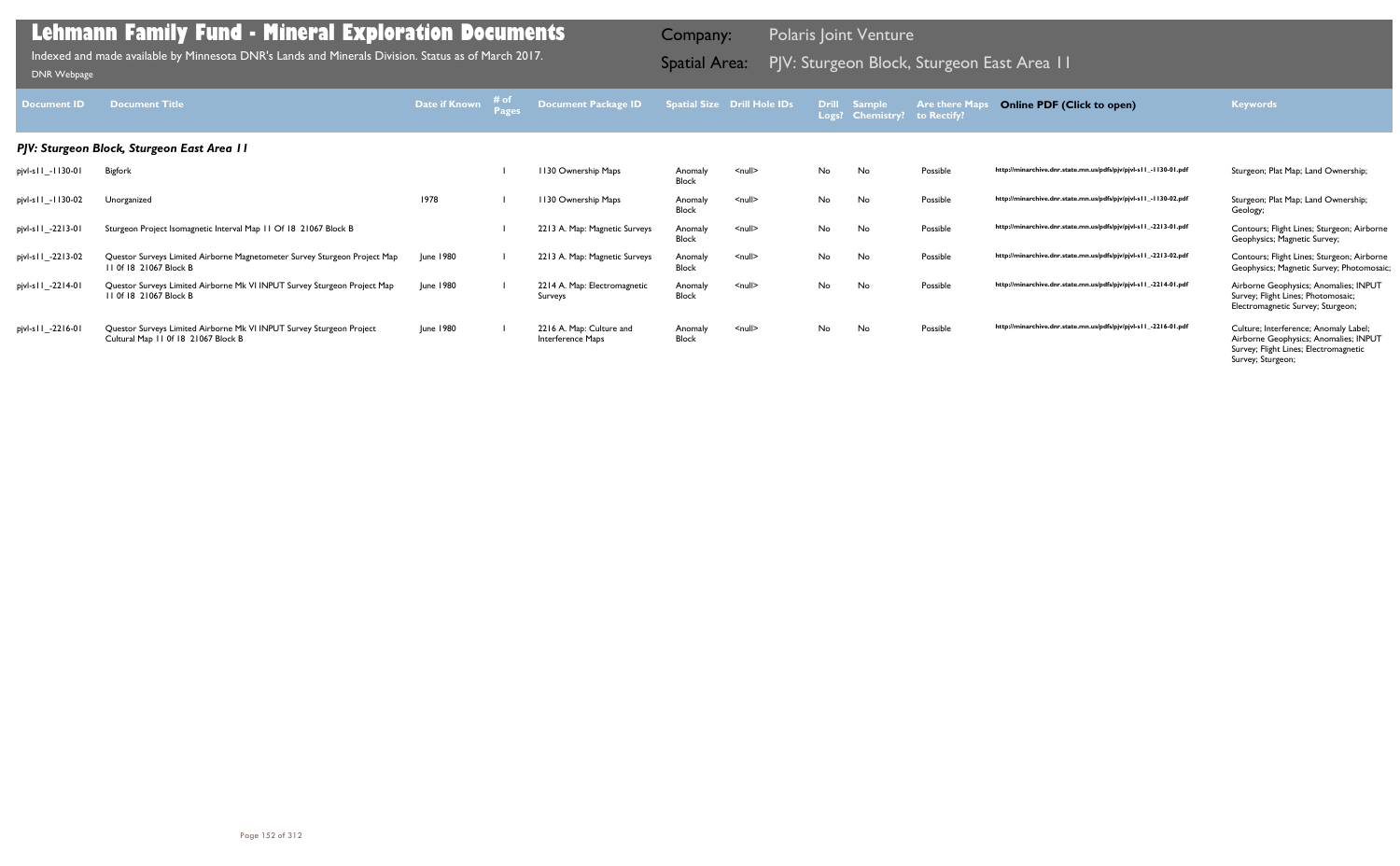| <b>Document ID</b> | <b>Document Title</b>                                                                              | <b>Date if Known</b> | # of<br><b>Pages</b> | <b>Document Package ID</b>                             |           | <b>Spatial Size Drill Hole IDs</b> | <b>Drill</b> | <b>Sample</b><br>Logs? Chemistry? | <b>Are there Maps</b><br>to Rectify? | <b>Online PDF (Click to open)</b>                                | <b>Keywords</b>                                                                                                                                                                                                         |
|--------------------|----------------------------------------------------------------------------------------------------|----------------------|----------------------|--------------------------------------------------------|-----------|------------------------------------|--------------|-----------------------------------|--------------------------------------|------------------------------------------------------------------|-------------------------------------------------------------------------------------------------------------------------------------------------------------------------------------------------------------------------|
|                    | PJV: Sturgeon Block, Sturgeon East Area II, No-Tower (#24)                                         |                      |                      |                                                        |           |                                    |              |                                   |                                      |                                                                  |                                                                                                                                                                                                                         |
| pjvl-noto-0110-01  | Interpretation of Airborne Survey Data and Proposal for Follow-Up at<br>No-Tower Anomaly (Zone 24) | December<br>20, 1984 | -8                   | 0110 Office Memoranda                                  | Sub block | $\leq$ null $\geq$                 | No           | No                                | Possible                             | http://minarchive.dnr.state.mn.us/pdfs/pjv/pjvl-noto-0110-01.pdf | Sturgeon; No-Tower (#24); Airborne<br>Geophysics; Ground Geophysics;<br>Electromagnetic Survey; Magnetic Survey;<br>Survey Grid;                                                                                        |
| pjvl-noto-0110-02  | Interpretation of the Ground Geophysical Survey at No-Tower (Zone 24)                              | March 27,<br>1985    | -8                   | 0110 Office Memoranda                                  | Sub block | $null$                             | No           | No                                | Possible                             | http://minarchive.dnr.state.mn.us/pdfs/pjv/pjvl-noto-0110-02.pdf | Sturgeon; No-Tower (#24); Ground<br>Geophysics; Electromagnetic Survey;<br>Magnetic Survey; Survey Grid;                                                                                                                |
| pjvl-noto-1100-01  | No-Tower Anomaly (Zone 24) Land Status and Other Base Maps (DNR Title)                             |                      |                      | 1100 Base Maps, Profiles, and<br><b>Cross Sections</b> | Sub block | OB-319;                            | No.          | No                                | Possible                             | http://minarchive.dnr.state.mn.us/pdfs/pjv/pjvl-noto-1100-01.pdf | No-Tower (#24); Sturgeon; Airborne<br>Geophysics; Ground Geophysics;<br>Electromagnetic Survey; Magnetic Survey;<br>Drill Hole; Land Ownership; Mineral<br>Ownership;                                                   |
| pjvl-noto-1500-01  | Polaris Joint Venture No-Tower Anomaly S-11-G24                                                    |                      | 40                   | 1500 Internal Reporting                                | Sub block | <null></null>                      | No           | No                                | Possible                             | http://minarchive.dnr.state.mn.us/pdfs/pjv/pjvl-noto-1500-01.pdf | No-Tower (#24); Sturgeon; Airborne<br>Geophysics; Ground Geophysics; INPUT<br>Survey; Helicopter; Electromagnetic<br>Survey; Magnetic Survey; Survey Grid;<br>Conductor; Land Ownership; Mineral<br>Ownership; Permits; |
| pjvl-noto-2222-01  | Total Field Ground Isomagnetic Contour Map                                                         | December<br>1984     | - 3                  | 2222 G. Map: Magnetic Surveys                          | Sub block | $null$                             | No           | No                                | Possible                             | http://minarchive.dnr.state.mn.us/pdfs/pjv/pjvl-noto-2222-01.pdf | No-Tower (#24); Sturgeon; Ground<br>Geophysics; Magnetic Survey;                                                                                                                                                        |
| pjvl-noto-2223-01  | No-Tower #24 Geophysical Base Map Showing Electromagnetic Responses,<br>Figure 2                   | November<br>1984     |                      | 2223 G. Map: Electromagnetic<br>Surveys                | Sub block | <null></null>                      | No           | No                                | Possible                             | http://minarchive.dnr.state.mn.us/pdfs/pjv/pjvl-noto-2223-01.pdf | Ground Geophysics; No-Tower (#24);<br>Sturgeon; INPUT Survey; Airborne<br>Geophysics; Electromagnetic Survey;<br>Topography; Survey Grid;                                                                               |
| pjvl-noto-2322-01  | No-Tower (#24), Ground Magnetic Survey                                                             | December<br>23, 1984 |                      | 2322 G. Prof: Magnetic Surveys                         | Sub block | <null></null>                      | No           | No                                | No                                   | http://minarchive.dnr.state.mn.us/pdfs/pjv/pjvl-noto-2322-01.pdf | Sturgeon; No-Tower (#24); Ground<br>Geophysics; Magnetic Survey;                                                                                                                                                        |
| pjvl-noto-2322-02  | No-Tower (#24) Ground Magnetic Survey                                                              | December<br>23, 1984 |                      | 2322 G. Prof: Magnetic Surveys                         | Sub block | $null$                             | No           | No                                | No                                   | http://minarchive.dnr.state.mn.us/pdfs/pjv/pjvl-noto-2322-02.pdf | No-Tower (#24); Sturgeon; Ground<br>Geophysics; Magnetic Survey;                                                                                                                                                        |
| pjvl-noto-2323-01  | No-Tower (#24), Horizontal Loop EM Survey                                                          | December<br>1984     | - 5                  | 2323 G. Prof: Electromagnetic<br>Surveys               | Sub block | <null></null>                      | No           | No                                | No                                   | http://minarchive.dnr.state.mn.us/pdfs/pjv/pjvl-noto-2323-01.pdf | Sturgeon; No-Tower (#24); Ground<br>Geophysics; Electromagnetic Survey;                                                                                                                                                 |
| pjvl-noto-2323-02  | No-Tower (#24) Horizontal Loop EM Survey                                                           | December<br>1984     | -6                   | 2323 G. Prof: Electromagnetic<br>Surveys               | Sub block | $null$                             | No           | No                                | No                                   | http://minarchive.dnr.state.mn.us/pdfs/pjv/pjvl-noto-2323-02.pdf | Sturgeon; No-Tower (#24); Ground<br>Geophysics; Electromagnetic Survey;                                                                                                                                                 |
| pjvl-noto-2323-03  | No-Tower (#24) Horizontal Loop EM Survey                                                           | December<br>1984     | - 5                  | 2323 G. Prof: Electromagnetic<br>Surveys               | Sub block | $\leq$ null $\geq$                 | No           | No                                | No                                   | http://minarchive.dnr.state.mn.us/pdfs/pjv/pjvl-noto-2323-03.pdf | No-Tower (#24); Sturgeon; Ground<br>Geophysics; Electromagnetic Survey;                                                                                                                                                 |
| pjvl-noto-2440-01  | Max-Min II Interpretation Sheet                                                                    | December<br>1984     | -5                   | 2440 Office & Laboratory Notes                         | Sub block | $null$                             | No.          | No                                | No                                   | http://minarchive.dnr.state.mn.us/pdfs/pjv/pjvl-noto-2440-01.pdf | No-Tower (#24); Sturgeon; Ground<br>Geophysics; Electromagnetic Survey;                                                                                                                                                 |

Indexed and made available by Minnesota DNR's Lands and Minerals Division. Status as of March 2017.

Company: Polaris Joint Venture

# Indexed and made available by Minnesota DNR's Lands and Minerals Division. Status as of March 2017. **Spatial Area:** PJV: Sturgeon Block, Sturgeon East Area 11, No-Tower (#24) DNR Webpage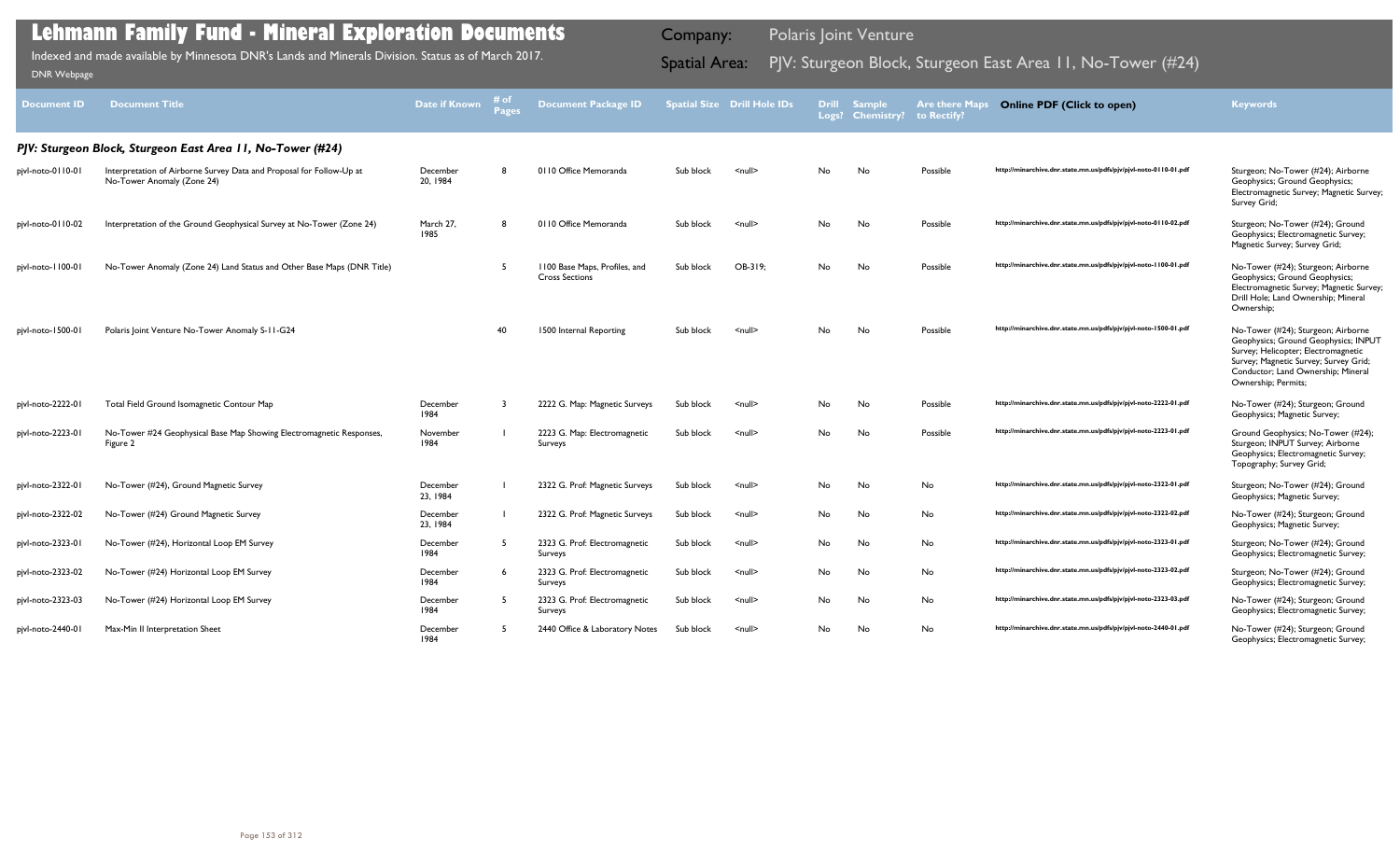| <b>Document ID</b> | <b>Document Title</b>                                                      | Date if Known        | # of<br><b>Pages</b> | <b>Document Package ID</b>               |        | <b>Spatial Size Drill Hole IDs</b> |     | Drill Sample<br>Logs? Chemistry? | <b>Are there Maps</b><br>to Rectify? | <b>Online PDF (Click to open)</b>                                | <b>Keywords</b>                                                                                                                              |
|--------------------|----------------------------------------------------------------------------|----------------------|----------------------|------------------------------------------|--------|------------------------------------|-----|----------------------------------|--------------------------------------|------------------------------------------------------------------|----------------------------------------------------------------------------------------------------------------------------------------------|
|                    | PJV: Sturgeon Block, Sturgeon East Area 11, Wildwood (#23), Wildwood (#23) |                      |                      |                                          |        |                                    |     |                                  |                                      |                                                                  |                                                                                                                                              |
| pjvl-wild-1110-01  | Wildwood Base Map Collection (DNR Title)                                   |                      |                      | III0 Base Maps & Survey Grids            | Target | $\leq$ null $\geq$                 | No  | No                               | Possible                             | http://minarchive.dnr.state.mn.us/pdfs/pjv/pjvl-wild-1110-01.pdf | Sturgeon; Wildwood (#23); Topography;<br>Plat Map; Survey Grid;                                                                              |
| pjvl-wild-1510-01  | PIV Wildwood #23 I                                                         | December<br>20, 1984 | 21                   | 1510 Pre-program Reports                 | Target | $\leq$ null $\geq$                 | No. | No                               | Possible                             | http://minarchive.dnr.state.mn.us/pdfs/pjv/pjvl-wild-1510-01.pdf | Sturgeon; Wildwood (#23); Airborne<br>Geophysics; Ground Geophysics;<br>Electromagnetic Survey; Magnetic Survey;<br>Survey Grid; Topography; |
| pjvl-wild-1530-01  | PIV/Wildwood Geophysics                                                    |                      |                      | 1530 End-Program Reports                 | Target | $null$                             | No  | No                               | No                                   | http://minarchive.dnr.state.mn.us/pdfs/pjv/pjvl-wild-1530-01.pdf | Sturgeon; Wildwood (#23); Ground<br>Geophysics; Electromagnetic Survey;<br>Magnetic Survey;                                                  |
| pjvl-wild-2222-01  | <b>Wildwood Anomaly</b>                                                    |                      |                      | 2222 G. Map: Magnetic Surveys            | Target | $\leq$ null $\geq$                 | No  | No                               | Possible                             | http://minarchive.dnr.state.mn.us/pdfs/pjv/pjvl-wild-2222-01.pdf | Sturgeon; Wildwood (#23); Ground<br>Geophysics; Survey Grid; Magnetic Survey;<br>Contours;                                                   |
| pjvl-wild-2322-01  | <b>Wildwood Ground Magnetics</b>                                           |                      |                      | 2322 G. Prof: Magnetic Surveys           | Target | $null$                             | No  | No                               | No                                   | http://minarchive.dnr.state.mn.us/pdfs/pjv/pjvl-wild-2322-01.pdf | Sturgeon; Wildwood (#23); Ground<br>Geophysics; Magnetic Survey;                                                                             |
| pjvl-wild-2323-01  | Wildwood MaxMin Survey                                                     |                      | 15                   | 2323 G. Prof: Electromagnetic<br>Surveys | Target | $null$                             | No  | No                               | No                                   | http://minarchive.dnr.state.mn.us/pdfs/pjv/pjvl-wild-2323-01.pdf | Sturgeon; Wildwood (#23); Ground<br>Geophysics; Electromagnetic Survey;                                                                      |
| pjvl-wild-2440-01  | Program MAGDRIFT for Magnetic Diurnal Correction                           |                      |                      | 2440 Office & Laboratory Notes           | Target | $null$                             | No  | No                               | No                                   | http://minarchive.dnr.state.mn.us/pdfs/pjv/pjvl-wild-2440-01.pdf | Sturgeon; Wildwood (#23); Ground<br>Geophysics; Magnetic Survey; Drift<br>Correction;                                                        |

Indexed and made available by Minnesota DNR's Lands and Minerals Division. Status as of March 2017.

Company: Polaris Joint Venture

# Indexed and made available by Minnesota DNR's Lands and Minerals Division. Status as of March 2017. **Spatial Area:** PJV: Sturgeon Block, Sturgeon East Area 11, Wildwood (#23), Wildwood (#23)<br>DNR Webpage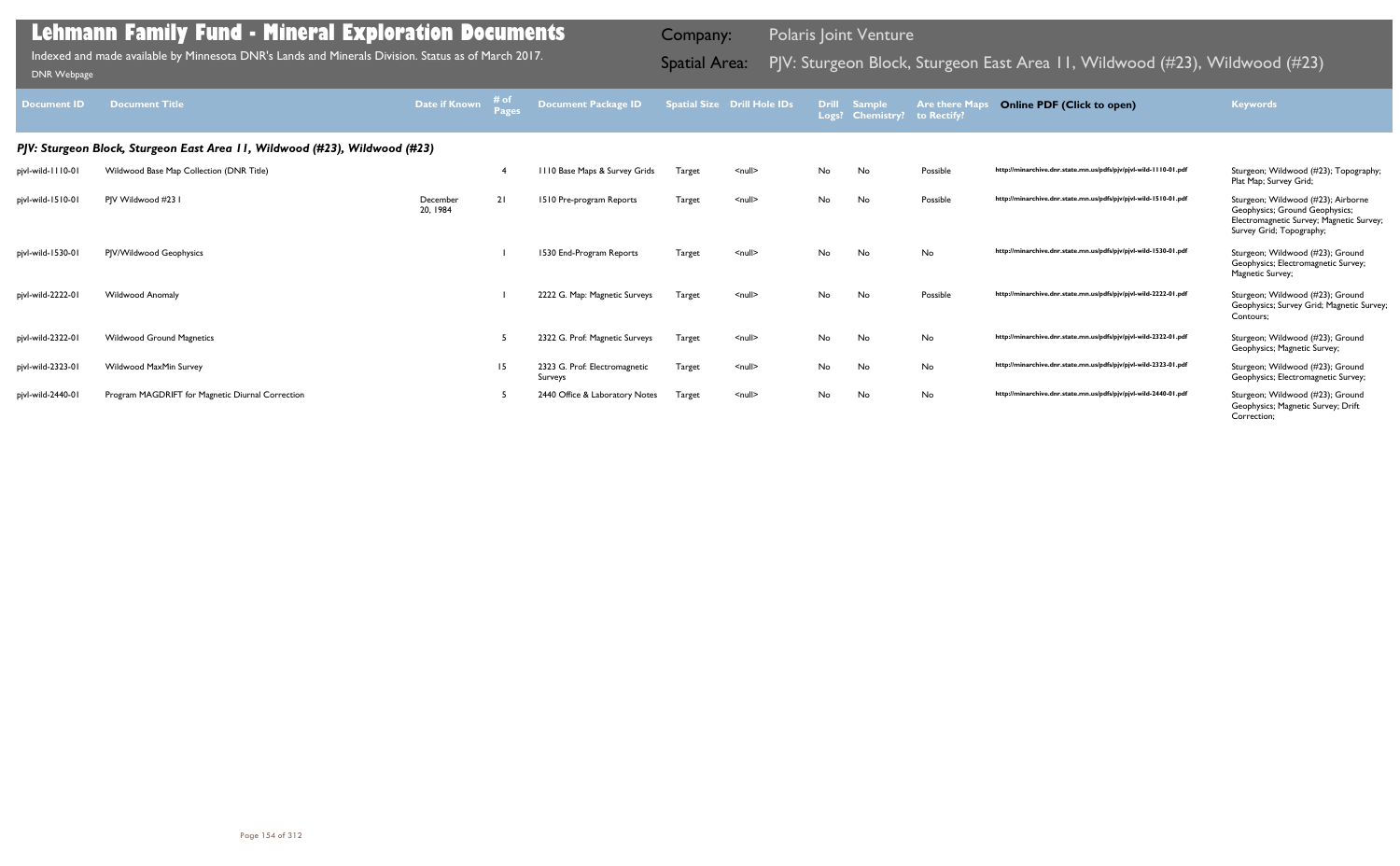| Document <b>ID</b> | <b>Document Title</b>                                                                                       | Date if Known | # of | Document Package ID                           |                         | Spatial Size Drill Hole IDs |     | <b>Drill Sample</b><br>Logs? Chemistry? | <b>Are there Maps</b><br>to Rectify? | <b>Online PDF (Click to open)</b>                                | <b>Keywords</b>                                                                                                                              |
|--------------------|-------------------------------------------------------------------------------------------------------------|---------------|------|-----------------------------------------------|-------------------------|-----------------------------|-----|-----------------------------------------|--------------------------------------|------------------------------------------------------------------|----------------------------------------------------------------------------------------------------------------------------------------------|
|                    | PJV: Sturgeon Block, Sturgeon East Area 12                                                                  |               |      |                                               |                         |                             |     |                                         |                                      |                                                                  |                                                                                                                                              |
| pjvl-s12_-2213-01  | Sturgeon Project Isomagnetic Interval Map 12 Of 18 21067 Block B                                            |               |      | 2213 A. Map: Magnetic Surveys                 | Anomaly<br>Block        | $\leq$ null $\geq$          | No  | No                                      | Possible                             | http://minarchive.dnr.state.mn.us/pdfs/pjv/pjvl-s12_-2213-01.pdf | Contours; Flight Lines; Sturgeon; Airborne<br>Geophysics; Magnetic Survey;                                                                   |
| pjvl-s12_-2213-02  | Questor Surveys Limited Airborne Magnetometer Survey Sturgeon Project Map<br>12 Of 18 21067 Block B         | June 1980     |      | 2213 A. Map: Magnetic Surveys                 | Anomaly<br><b>Block</b> | $\leq$ null $\geq$          | No. | No                                      | Possible                             | http://minarchive.dnr.state.mn.us/pdfs/pjv/pjvl-s12_-2213-02.pdf | Contours; Flight Lines; Sturgeon; Airborne<br>Geophysics; Magnetic Survey; Photomosaic;                                                      |
| pjvl-s12_-2214-01  | Questor Surveys Limited Airborne Mk VI INPUT Survey Sturgeon Project Map<br>12 Of 18 21067 Block B          | June 1980     |      | 2214 A. Map: Electromagnetic<br>Surveys       | Anomaly<br><b>Block</b> | $\leq$ null $\geq$          | No. | No                                      | Possible                             | http://minarchive.dnr.state.mn.us/pdfs/pjv/pjvl-s12_-2214-01.pdf | Airborne Geophysics; Anomalies; INPUT<br>Survey; Flight Lines; Photomosaic;<br>Electromagnetic Survey; Sturgeon;                             |
| pjvl-s12_-2216-01  | Questor Surveys Limited Airborne Mk VI INPUT Survey Sturgeon Project<br>Cultural Map 12 0f 18 21067 Block B | June 1980     |      | 2216 A. Map: Culture and<br>Interference Maps | Anomaly<br><b>Block</b> | $\leq$ null $\geq$          | No. | No                                      | Possible                             | http://minarchive.dnr.state.mn.us/pdfs/pjv/pjvl-s12_-2216-01.pdf | Culture; Interference; Anomaly Label;<br>Airborne Geophysics; Anomalies; INPUT<br>Survey; Flight Lines; Electromagnetic<br>Survey; Sturgeon; |

PJV: Sturgeon Block, Sturgeon East Area 12 Indexed and made available by Minnesota DNR's Lands and Minerals Division. Status as of March 2017. Spatial Area: [DNR Webpage](http://www.dnr.state.mn.us/lands_minerals/polaris/index.html)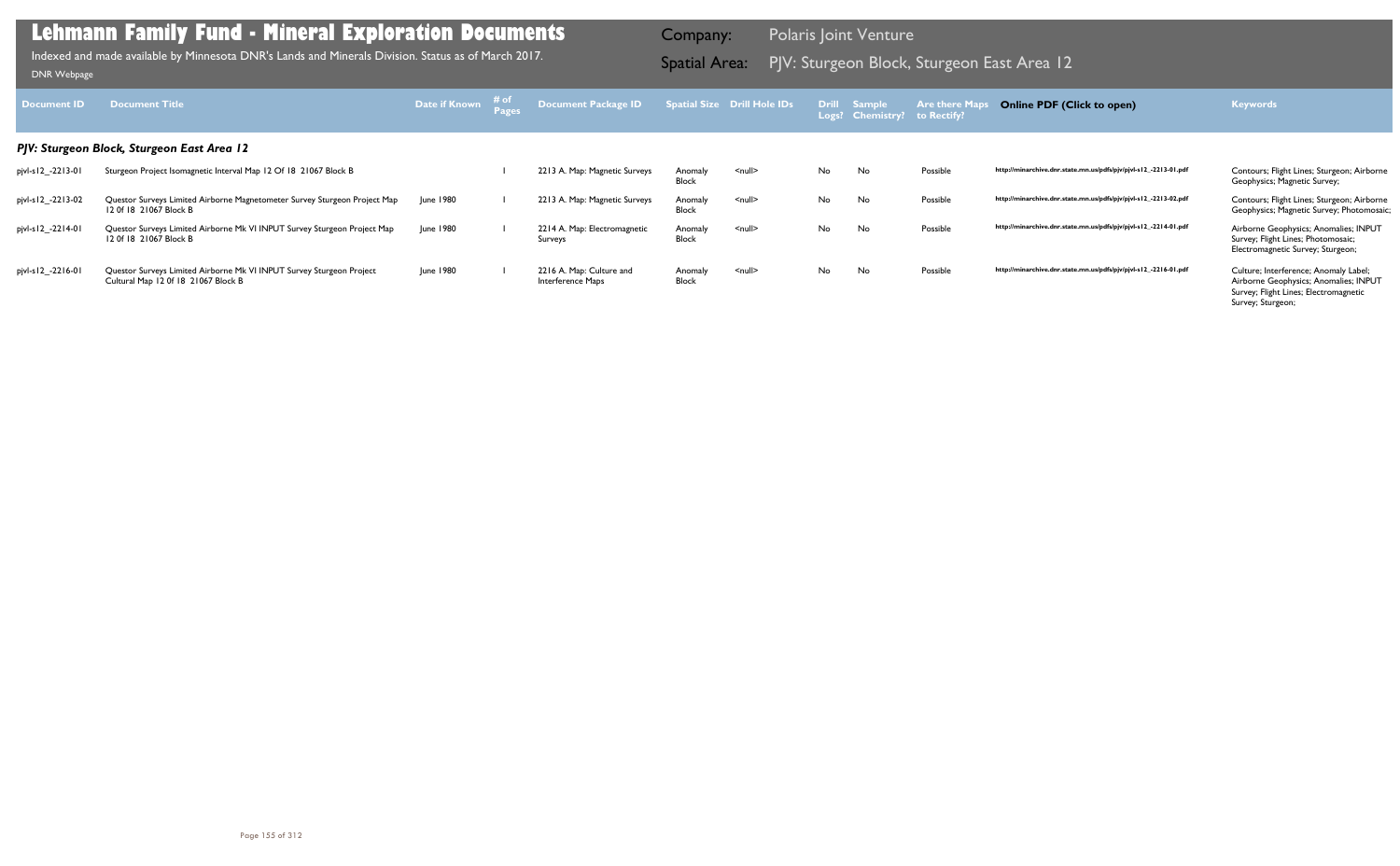| <b>Document ID</b> | <b>Document Title</b>                                                                   | Date if Known        | 井 O1<br>Pages | <b>Document Package ID</b>                             |           | <b>Spatial Size Drill Hole IDs</b> | Logs? | Drill Sample<br><b>Chemistry?</b> | <b>Are there Map</b><br>to Rectify? | <b>Online PDF (Click to open)</b>                                | <b>Keywords</b>                                                                                        |
|--------------------|-----------------------------------------------------------------------------------------|----------------------|---------------|--------------------------------------------------------|-----------|------------------------------------|-------|-----------------------------------|-------------------------------------|------------------------------------------------------------------|--------------------------------------------------------------------------------------------------------|
|                    | PJV: Sturgeon Block, Sturgeon East Area 12, Gravel (#29)                                |                      |               |                                                        |           |                                    |       |                                   |                                     |                                                                  |                                                                                                        |
| pjvl-grav-0110-01  | Interpretation of Ground Magnetic and Electromagnetic Data                              | May 17, 1985         |               | 0110 Office Memoranda                                  | Sub block | $\leq$ null $\geq$                 | No    | No                                | No                                  | http://minarchive.dnr.state.mn.us/pdfs/pjv/pjvl-grav-0110-01.pdf | Sturgeon; Gravel (#29); Ground<br>Geophysics; Electromagnetic Survey;<br>Magnetic Survey;              |
| pjvl-grav-1100-01  | Polaris Joint Venture, Gravel Project: Base Map from 1970 USGS 7.5' Quad Jessie<br>Lake | October<br>1984      |               | 1100 Base Maps, Profiles, and<br><b>Cross Sections</b> | Sub block | $null$                             | No    | No                                | Possible                            | http://minarchive.dnr.state.mn.us/pdfs/pjv/pjvl-grav-1100-01.pdf | Gravel (#29); Sturgeon;                                                                                |
| pjvl-grav-1110-01  | Gravel (#29) Base Map Collection (DNR Title)                                            |                      |               | 1110 Base Maps & Survey Grids                          | Sub block | $null$                             | No    | No                                | Possible                            | http://minarchive.dnr.state.mn.us/pdfs/pjv/pjvl-grav-1110-01.pdf | Sturgeon; Gravel (#29); Topography;<br>Survey Grid; Airborne Geophysics;<br>Magnetic Survey;           |
| pjvl-grav-2110-01  | Interpretation of Ground Magnetic and Electromagnetic Data                              | May 17, 1985         |               | 2110 Internal Reports                                  | Sub block | $\leq$ null $\geq$                 | No    | No                                | Possible                            | http://minarchive.dnr.state.mn.us/pdfs/pjv/pjvl-grav-2110-01.pdf | Sturgeon; Gravel (#29); Ground<br>Geophysics; Magnetic Survey;<br>Electromagnetic Survey; Survey Grid; |
| pjvl-grav-2213-01  | Gravel #29 Base Map T147N R25W Itasca Co. MN, Map Number<br>DDI-075-GPH-1               | October<br>1984      |               | 2213 A. Map: Magnetic Surveys                          | Sub block | $\leq$ null $\geq$                 | No    | No                                | Possible                            | http://minarchive.dnr.state.mn.us/pdfs/pjv/pjvl-grav-2213-01.pdf | Topography; Gravel (#29); Sturgeon;<br>Survey Grid; Magnetic Survey; Ground<br>Geophysics;             |
| pjvl-grav-2322-01  | PJV Gravel (#29) Ground Magnetic Survey                                                 | December<br>29, 1984 |               | 2322 G. Prof: Magnetic Surveys                         | Sub block | $null$                             | No    | No                                | No                                  | http://minarchive.dnr.state.mn.us/pdfs/pjv/pjvl-grav-2322-01.pdf | Gravel (#29); Ground Geophysics;<br>Magnetic Survey; Profile; Sturgeon;                                |
| pjvl-grav-2322-02  | Gravel (#29) Ground Magnetic Survey                                                     | December<br>29, 1984 |               | 2322 G. Prof: Magnetic Surveys                         | Sub block | $\leq$ null $\geq$                 | No    | No                                | No                                  | http://minarchive.dnr.state.mn.us/pdfs/pjv/pjvl-grav-2322-02.pdf | Sturgeon; Gravel (#29); Ground<br>Geophysics; Magnetic Survey;                                         |
| pjvl-grav-2323-01  | PJV Gravel (#29) Horizontal Loop EM Survey (Max Min II)                                 | December<br>27, 1984 |               | 2323 G. Prof: Electromagnetic<br>Surveys               | Sub block | $null$                             | No    | No                                | No                                  | http://minarchive.dnr.state.mn.us/pdfs/pjv/pjvl-grav-2323-01.pdf | Gravel (#29); Electromagnetic Survey;<br>Ground Geophysics; Sturgeon; Profile;                         |
| pjvl-grav-2323-02  | Gravel (#29) Horizontal Loop EM Survey                                                  | December<br>27, 1984 |               | 2323 G. Prof: Electromagnetic<br>Surveys               | Sub block | $\leq$ null $\geq$                 | No    | No                                | No                                  | http://minarchive.dnr.state.mn.us/pdfs/pjv/pjvl-grav-2323-02.pdf | Sturgeon; Gravel (#29); Ground<br>Geophysics; Electromagnetic Survey;                                  |

Indexed and made available by Minnesota DNR's Lands and Minerals Division. Status as of March 2017. Spatial Area: PJV: Sturgeon Block, Sturgeon East Area 12, Gravel (#29) DNR Webpage Indexed and made available by Minnesota DNR's Lands and Minerals Division. Status as of March 2017.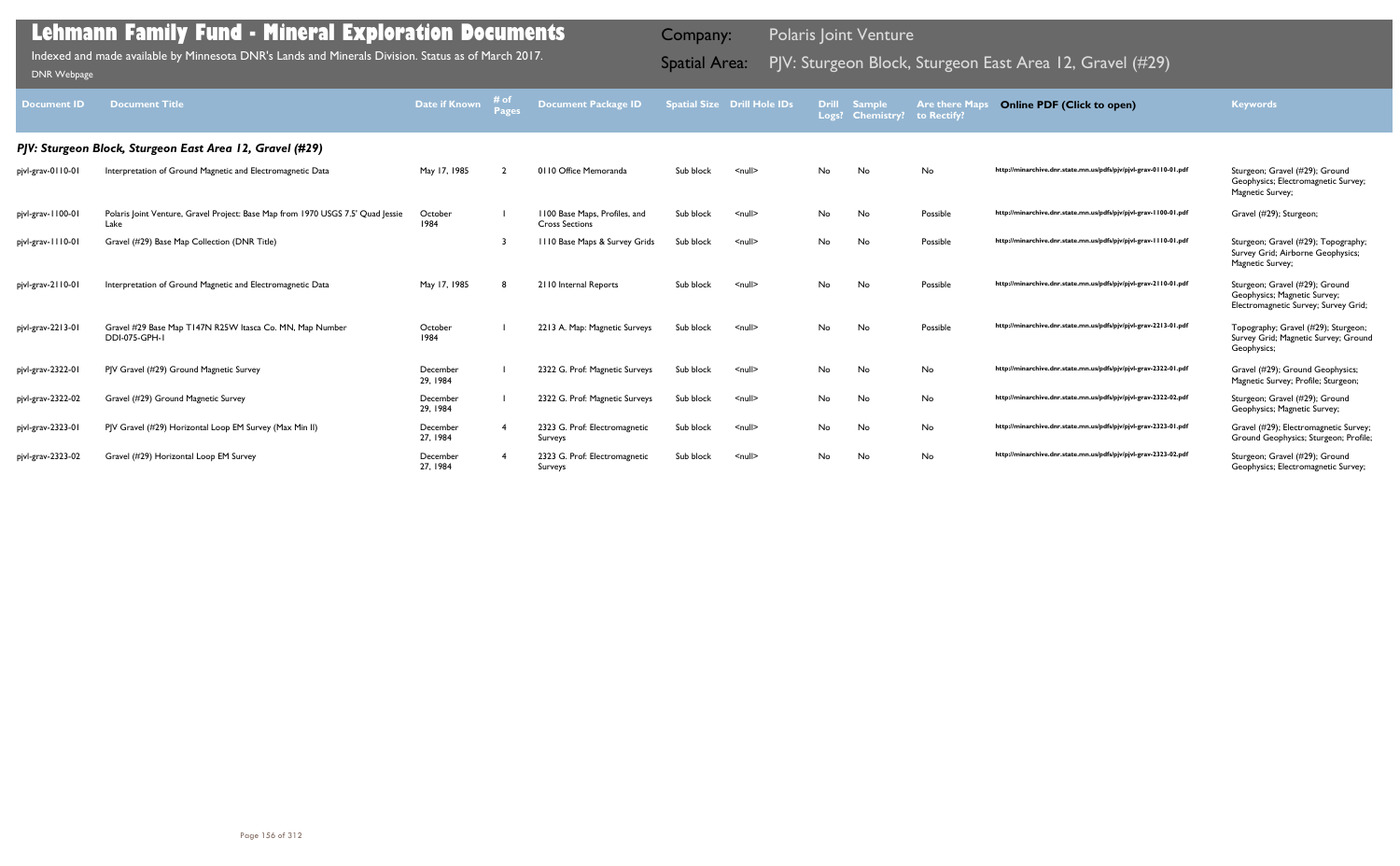| <b>Document ID</b> | <b>Document Title</b>                                                        | Date if Known        | $\left(\begin{array}{c}\n\text{# of} \\ \text{Page}\n\end{array}\right)$ | Document Package ID                      |           | Spatial Size Drill Hole IDs |    | Drill Sample<br>Logs? Chemistry? to Rectify? | <b>Are there Map</b> | <b>Online PDF (Click to open)</b>                                | <b>Keywords</b>                                                                                                                               |
|--------------------|------------------------------------------------------------------------------|----------------------|--------------------------------------------------------------------------|------------------------------------------|-----------|-----------------------------|----|----------------------------------------------|----------------------|------------------------------------------------------------------|-----------------------------------------------------------------------------------------------------------------------------------------------|
|                    | PJV: Sturgeon Block, Sturgeon East Area 12, Herbicide (#27), Herbicide (#27) |                      |                                                                          |                                          |           |                             |    |                                              |                      |                                                                  |                                                                                                                                               |
| pjvl-herb-1113-01  | Herbicide Grid Placement                                                     |                      |                                                                          | 113 Survey Grids                         | Sub block | $\leq$ null $\geq$          | No | No                                           | Possible             | http://minarchive.dnr.state.mn.us/pdfs/pjv/pjvl-herb-1113-01.pdf | Sturgeon; Herbicide (#27); Ground<br>Geophysics; Survey Grid;                                                                                 |
| pjvl-herb-1510-01  | PJV Herbicide #25, 27, 28 I                                                  | December<br>20, 1984 | 22                                                                       | 1510 Pre-program Reports                 | Sub block | $\leq$ null $\geq$          | No | No                                           | Possible             | http://minarchive.dnr.state.mn.us/pdfs/pjv/pjvl-herb-1510-01.pdf | Sturgeon; Herbicide (#27); Airborne<br>Geophysics; Ground Geophysics;<br>Electromagnetic Survey; Magnetic Survey;<br>Survey Grid; Topography; |
| pjvl-herb-2222-01  | Herbicide Anomaly Total Field Magnetics Contour Plot                         |                      |                                                                          | 2222 G. Map: Magnetic Surveys            | Sub block | <null></null>               | No | No                                           | Possible             | http://minarchive.dnr.state.mn.us/pdfs/pjv/pjvl-herb-2222-01.pdf | Sturgeon; Herbicide (#27); Ground<br>Geophysics; Survey Grid; Magnetic Survey;<br>Contours;                                                   |
| pjvl-herb-2322-01  | Herbicide Ground Magnetics                                                   |                      |                                                                          | 2322 G. Prof: Magnetic Surveys           | Sub block | $\leq$ null $\geq$          | No | No                                           | No                   | http://minarchive.dnr.state.mn.us/pdfs/pjv/pjvl-herb-2322-01.pdf | Sturgeon; Herbicide (#27); Ground<br>Geophysics; Magnetic Survey;                                                                             |
| pjvl-herb-2323-01  | Herbicide MaxMin Survey                                                      |                      |                                                                          | 2323 G. Prof: Electromagnetic<br>Surveys | Sub block | $\leq$ null $\geq$          | No | No                                           | No                   | http://minarchive.dnr.state.mn.us/pdfs/pjv/pjvl-herb-2323-01.pdf | Sturgeon; Herbicide (#27); Ground<br>Geophysics; Electromagnetic Survey;                                                                      |

Indexed and made available by Minnesota DNR's Lands and Minerals Division. Status as of March 2017.

Company: Polaris Joint Venture

# Indexed and made available by Minnesota DNR's Lands and Minerals Division. Status as of March 2017. Spatial Area: PJV: Sturgeon Block, Sturgeon East Area 12, Herbicide (#27), Herbicide (#27) DNR Webpage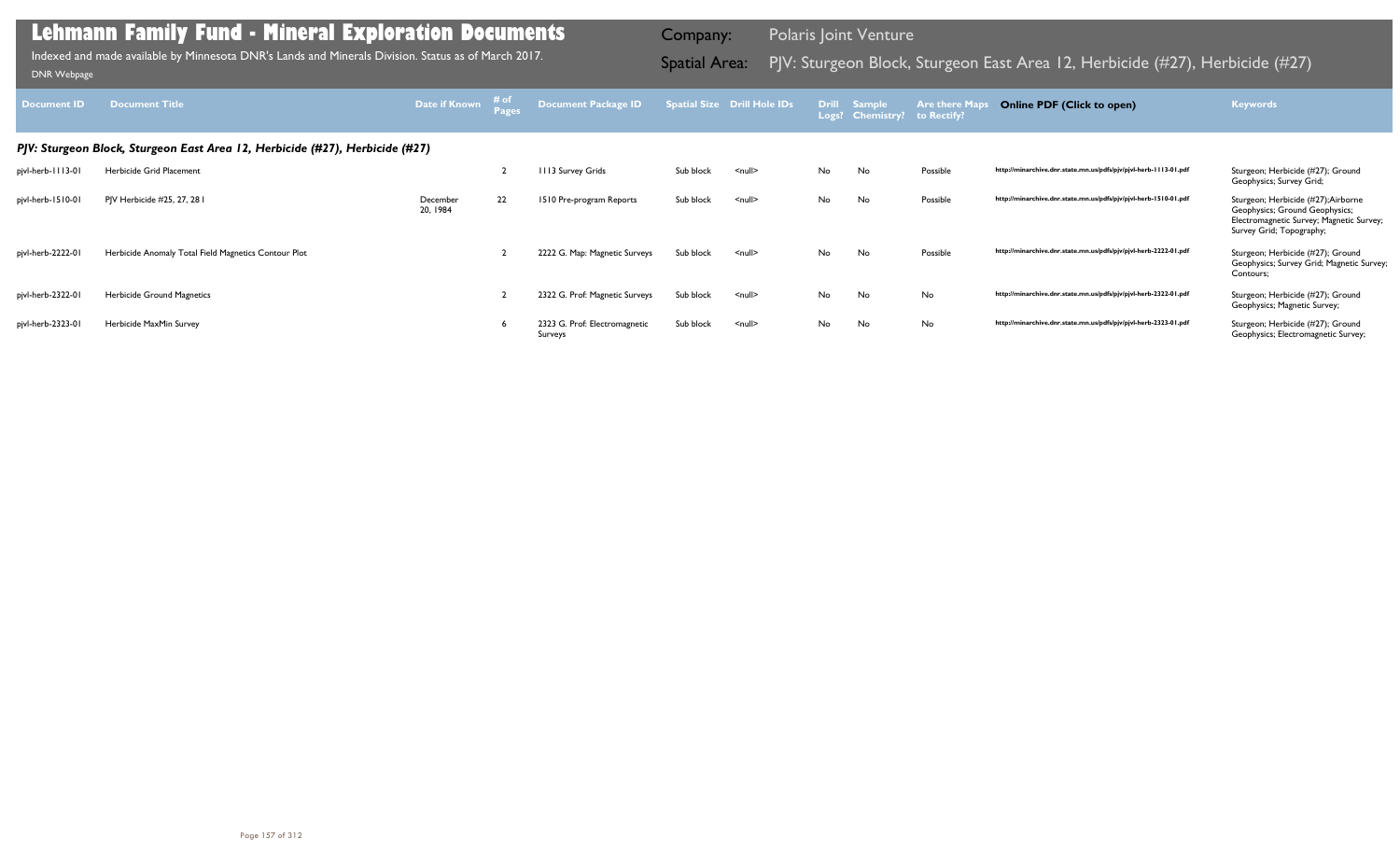| <b>Document ID</b> | <b>Document Title</b>                                                                                       | Date if Known | <b>Pages</b> | <b>Document Package ID</b>                    |                         | <b>Spatial Size Drill Hole IDs</b> | <b>Drill</b> | <b>Sample</b><br>Logs? Chemistry? | <b>Are there Maps</b><br>to Rectify? | <b>Online PDF (Click to open)</b>                                | <b>Keywords</b>                                                                                                                              |
|--------------------|-------------------------------------------------------------------------------------------------------------|---------------|--------------|-----------------------------------------------|-------------------------|------------------------------------|--------------|-----------------------------------|--------------------------------------|------------------------------------------------------------------|----------------------------------------------------------------------------------------------------------------------------------------------|
|                    | PJV: Sturgeon Block, Sturgeon East Area 13                                                                  |               |              |                                               |                         |                                    |              |                                   |                                      |                                                                  |                                                                                                                                              |
| pjvl-s13_-1130-01  | Unorganized                                                                                                 | 1978          |              | 1130 Ownership Maps                           | Anomaly<br><b>Block</b> | $\leq$ null $\geq$                 | No.          | No                                | Possible                             | http://minarchive.dnr.state.mn.us/pdfs/pjv/pjvl-s13_-1130-01.pdf | Sturgeon; Plat Map; Land Ownership;<br>Geology;                                                                                              |
| pjvl-s13_-1130-02  | Unorganized                                                                                                 |               |              | 1130 Ownership Maps                           | Anomaly<br><b>Block</b> | $\leq$ null $\geq$                 | No.          | No                                | Possible                             | http://minarchive.dnr.state.mn.us/pdfs/pjv/pjvl-s13_-1130-02.pdf | Sturgeon; Plat Map; Land Ownership;<br>Geology;                                                                                              |
| pjvl-s13_-2213-01  | Sturgeon Project Isomagnetic Interval Map 13 Of 18 21067 Block B                                            |               |              | 2213 A. Map: Magnetic Surveys                 | Anomaly<br><b>Block</b> | $\leq$ null $\geq$                 | No.          | No                                | Possible                             | http://minarchive.dnr.state.mn.us/pdfs/pjv/pjvl-s13_-2213-01.pdf | Contours; Flight Lines; Sturgeon; Airborne<br>Geophysics; Magnetic Survey;                                                                   |
| pjvl-s13_-2213-02  | Questor Surveys Limited Airborne Magnetometer Survey Sturgeon Project Map<br>13 Of 18 21067 Block B         | June 1980     |              | 2213 A. Map: Magnetic Surveys                 | Anomaly<br><b>Block</b> | $\leq$ null $\geq$                 | No.          | No                                | Possible                             | http://minarchive.dnr.state.mn.us/pdfs/pjv/pjvl-s13_-2213-02.pdf | Contours; Flight Lines; Sturgeon; Airborne<br>Geophysics; Magnetic Survey; Photomosaic;                                                      |
| pjvl-s13_-2214-01  | Questor Surveys Limited Airborne Mk VI INPUT Survey Sturgeon Project Map<br>13 Of 18 21067 Block B          | June 1980     |              | 2214 A. Map: Electromagnetic<br>Surveys       | Anomaly<br><b>Block</b> | $\leq$ null $\geq$                 | <b>No</b>    | No                                | Possible                             | http://minarchive.dnr.state.mn.us/pdfs/pjv/pjvl-s13_-2214-01.pdf | Airborne Geophysics; Anomalies; INPUT<br>Survey; Flight Lines; Photomosaic;<br>Electromagnetic Survey; Sturgeon;                             |
| pjvl-s13_-2216-01  | Questor Surveys Limited Airborne Mk VI INPUT Survey Sturgeon Project<br>Cultural Map 13 0f 18 21067 Block B | June 1980     |              | 2216 A. Map: Culture and<br>Interference Maps | Anomaly<br><b>Block</b> | $\leq$ null $\geq$                 | No           | No                                | Possible                             | http://minarchive.dnr.state.mn.us/pdfs/pjv/pjvl-s13_-2216-01.pdf | Culture; Interference; Anomaly Label;<br>Airborne Geophysics; Anomalies; INPUT<br>Survey; Flight Lines; Electromagnetic<br>Survey; Sturgeon; |

PJV: Sturgeon Block, Sturgeon East Area 13 Indexed and made available by Minnesota DNR's Lands and Minerals Division. Status as of March 2017. Spatial Area: [DNR Webpage](http://www.dnr.state.mn.us/lands_minerals/polaris/index.html)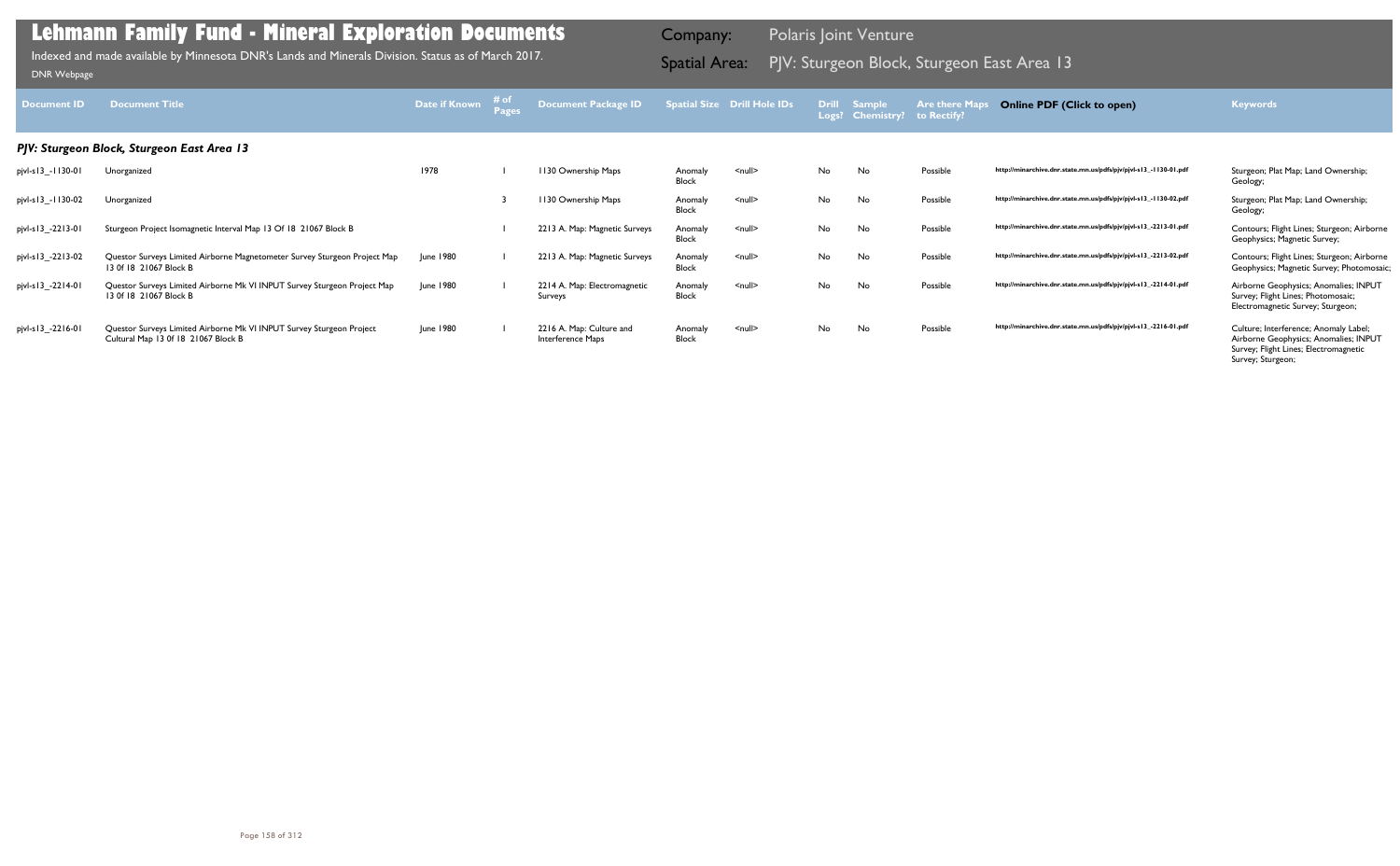| <b>Document ID</b> | <b>Document Title</b>                                                       | Date if Known        | $-$ # of $-$ | Document Package ID                      |           | <b>Spatial Size Drill Hole IDs</b> | <b>Drill</b> | <b>Sample</b><br>Logs? Chemistry? to Rectify? | <b>Are there Maps</b> | <b>Online PDF (Click to open)</b>                                | <b>Keywords</b>                                                                                                                           |
|--------------------|-----------------------------------------------------------------------------|----------------------|--------------|------------------------------------------|-----------|------------------------------------|--------------|-----------------------------------------------|-----------------------|------------------------------------------------------------------|-------------------------------------------------------------------------------------------------------------------------------------------|
|                    | PJV: Sturgeon Block, Sturgeon East Area 13, Bustic Lake (#42)               |                      |              |                                          |           |                                    |              |                                               |                       |                                                                  |                                                                                                                                           |
| pjvl-bula-1113-01  | <b>Bustic Lake Grid</b>                                                     |                      |              | 1113 Survey Grids                        | Sub block | $null$                             | No           | No                                            | Possible              | http://minarchive.dnr.state.mn.us/pdfs/pjv/pjvl-bula-1113-01.pdf | Sturgeon; Bustic Lake (#42); Survey Grid;<br>Ground Geophysics; Culture;                                                                  |
| pjvl-bula-1510-01  | PJV Bustic Lake #42 I Airborne Interpretation and Ground Follow-up Proposal | December<br>21, 1984 | 21           | 1510 Pre-program Reports                 | Sub block | $\leq$ null $\geq$                 | No           | <b>No</b>                                     | Possible              | http://minarchive.dnr.state.mn.us/pdfs/pjv/pjvl-bula-1510-01.pdf | Sturgeon; Bustic Lake; Airborne<br>Geophysics; Ground Geophysics;<br>Electromagnetic Survey; Magnetic Survey;<br>Survey Grid; Topography; |
| pjvl-bula-1530-01  | PJV/Bustic Lake Geophysics                                                  | May 14, 1986         |              | 1530 End-Program Reports                 | Sub block | $\leq$ null $\geq$                 | No           | No                                            | No                    | http://minarchive.dnr.state.mn.us/pdfs/pjv/pjvl-bula-1530-01.pdf | Sturgeon; Bustic Lake (#42); Ground<br>Geophysics; Electromagnetic Survey;<br>Magnetic Survey;                                            |
| pjvl-bula-2222-01  | Bustic Lake Anomaly: Isomagnetic Contours from Ground Survey                |                      |              | 2222 G. Map: Magnetic Surveys            | Sub block | $\leq$ null $\geq$                 | No           | No                                            | Possible              | http://minarchive.dnr.state.mn.us/pdfs/pjv/pjvl-bula-2222-01.pdf | Sturgeon; Bustic Lake (#42); Ground<br>Geophysics; Magnetic Survey; Contours;                                                             |
| pjvl-bula-2322-01  | Bustic Lake Ground Magnetic Survey                                          | March 25,<br>1986    |              | 2322 G. Prof: Magnetic Surveys           | Sub block | $\leq$ null $\geq$                 | No           | No                                            | No                    | http://minarchive.dnr.state.mn.us/pdfs/pjv/pjvl-bula-2322-01.pdf | Sturgeon; Bustic Lake (#42); Ground<br>Geophysics; Magnetic Survey;                                                                       |
| pjvl-bula-2323-01  | Bustic Lake MaxMin Survey                                                   | March 1986           | 18           | 2323 G. Prof: Electromagnetic<br>Surveys | Sub block | $\leq$ null $\geq$                 | No           | No                                            | No                    | http://minarchive.dnr.state.mn.us/pdfs/pjv/pjvl-bula-2323-01.pdf | Sturgeon; Bustic Lake (#42); Ground<br>Geophysics; Electromagnetic Survey;                                                                |
| pjvl-bula-2440-01  | MaxMin Interpretation                                                       | May 14, 1986         |              | 2440 Office & Laboratory Notes           | Sub block | $\leq$ null $\geq$                 | No           | No                                            | No                    | http://minarchive.dnr.state.mn.us/pdfs/pjv/pjvl-bula-2440-01.pdf | Sturgeon; Bustic Lake (#42); Ground<br>Geophysics; Electromagnetic Survey;                                                                |

Indexed and made available by Minnesota DNR's Lands and Minerals Division. Status as of March 2017. **Spatial Area:** PJV: Sturgeon Block, Sturgeon East Area 13, Bustic Lake (#42) DNR Webpage Indexed and made available by Minnesota DNR's Lands and Minerals Division. Status as of March 2017.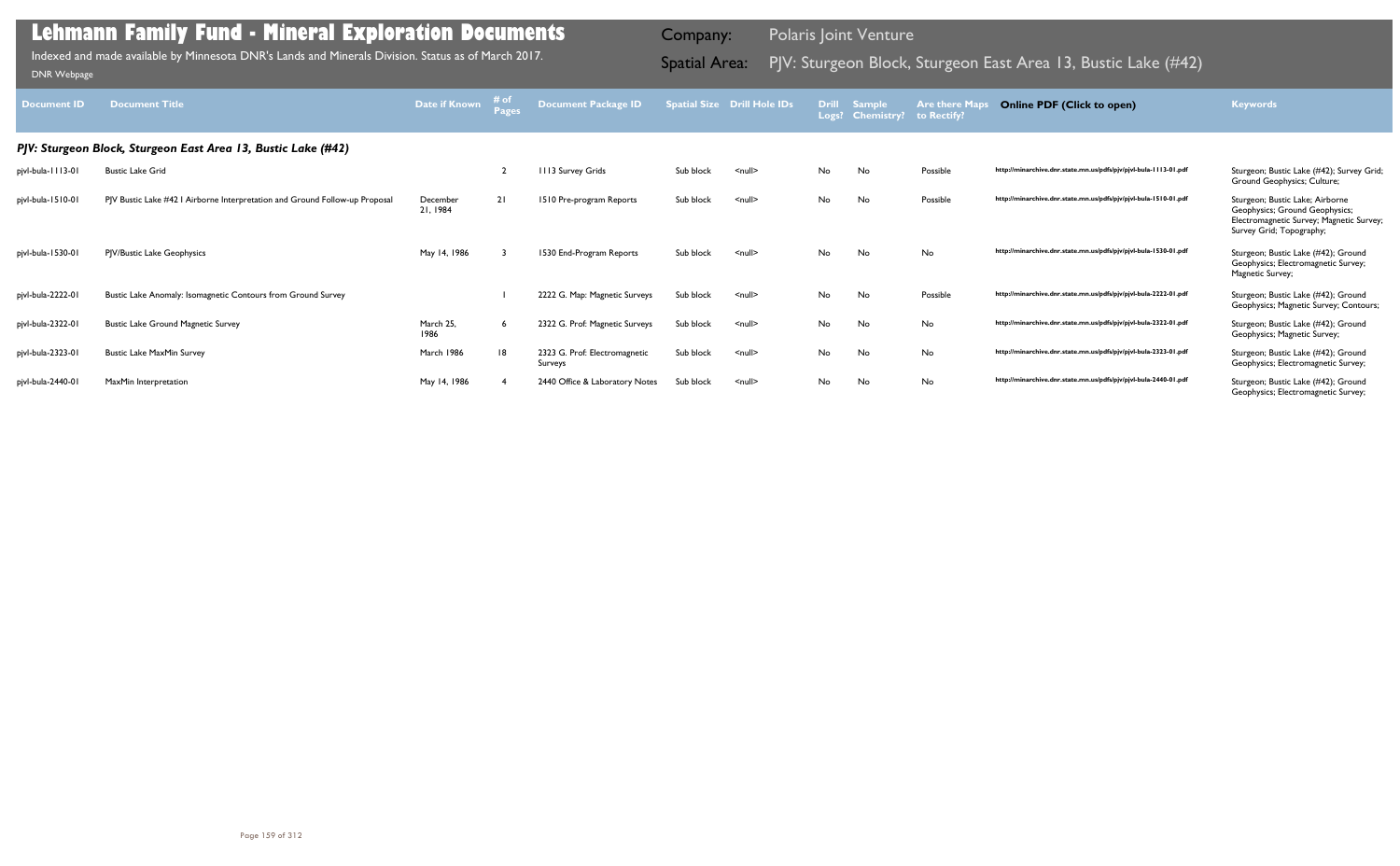| <b>Document ID</b> | <b>Document Title</b>                                                                                                        | <b>Date if Known</b> # of<br>Pages |    | Document Package ID                                |               | Spatial Size Drill Hole IDs |    | Drill Sample<br>Logs? Chemistry? to Rectify? | <b>Are there Map</b> | <b>Online PDF (Click to open)</b>                                | <b>Keywords</b>                                                                                                        |
|--------------------|------------------------------------------------------------------------------------------------------------------------------|------------------------------------|----|----------------------------------------------------|---------------|-----------------------------|----|----------------------------------------------|----------------------|------------------------------------------------------------------|------------------------------------------------------------------------------------------------------------------------|
|                    | PJV: Sturgeon Block, Sturgeon East Area 13, Bustic Lake (#42), Bustic Lake                                                   |                                    |    |                                                    |               |                             |    |                                              |                      |                                                                  |                                                                                                                        |
| pjvl-busl-1500-01  | Polaris Joint Venture Anomaly Portfolio: Bustic Lake, S-13-3                                                                 | 1984                               | 36 | 1500 Internal Reporting                            | Target        | <null></null>               | No | No                                           | Possible             | http://minarchive.dnr.state.mn.us/pdfs/pjv/pjvl-busl-1500-01.pdf | Sturgeon; Bustic Lake; Airborne<br>Geophysics; Index Map; Land Status;                                                 |
| pjvl-busl-2213-01  | Bustic Lake Map No. S-13-3, Figure 7.2. Helicopter Magnetic Survey Contours<br>Of Total Magnetic Field And EM Conductor Axes | March 1981                         |    | 2213 A. Map: Magnetic Surveys                      | <b>Target</b> | $null$                      | No | No                                           | Possible             | http://minarchive.dnr.state.mn.us/pdfs/pjv/pjvl-busl-2213-01.pdf | Helicopter; Flight lines; Bustic Lake;<br>Topography; Sturgeon; Airborne<br>Geophysics; Magnetic Survey;               |
| pjvl-busl-2214-01  | Bustic Lake Map No. S-13-3, Figure 7.1. Helicopter EM Survey Profiles Of Low<br>Frequency And Interpretation                 | March 1981                         |    | 2214 A. Map: Electromagnetic<br>Surveys            | <b>Target</b> | $null$                      | No | No                                           | Possible             | http://minarchive.dnr.state.mn.us/pdfs/pjv/pjvl-busl-2214-01.pdf | Helicopter; Bustic Lake; Flight Lines;<br>Topography; Airborne Geophysics;<br>Electromagnetic Survey; Sturgeon;        |
| pjvl-busl-2310-01  | Minnesota, Bustic Lake S-13-3                                                                                                | 1980                               |    | 2310 Elevated/Aerial/Satellite<br>Profiles & Lines | Target        | $null$                      | No | No                                           | No                   | http://minarchive.dnr.state.mn.us/pdfs/pjv/pjvl-busl-2310-01.pdf | Sturgeon; Bustic Lake; Airborne<br>Geophysics; Aerodat Survey; Helicopter;<br>Electromagnetic Survey; Magnetic Survey; |

Indexed and made available by Minnesota DNR's Lands and Minerals Division. Status as of March 2017. **Spatial Area:** PJV: Sturgeon Block, Sturgeon East Area 13, Bustic Lake (#42), Bustic Lake Lake Lake Lake Lake Lake Lake L Indexed and made available by Minnesota DNR's Lands and Minerals Division. Status as of March 2017.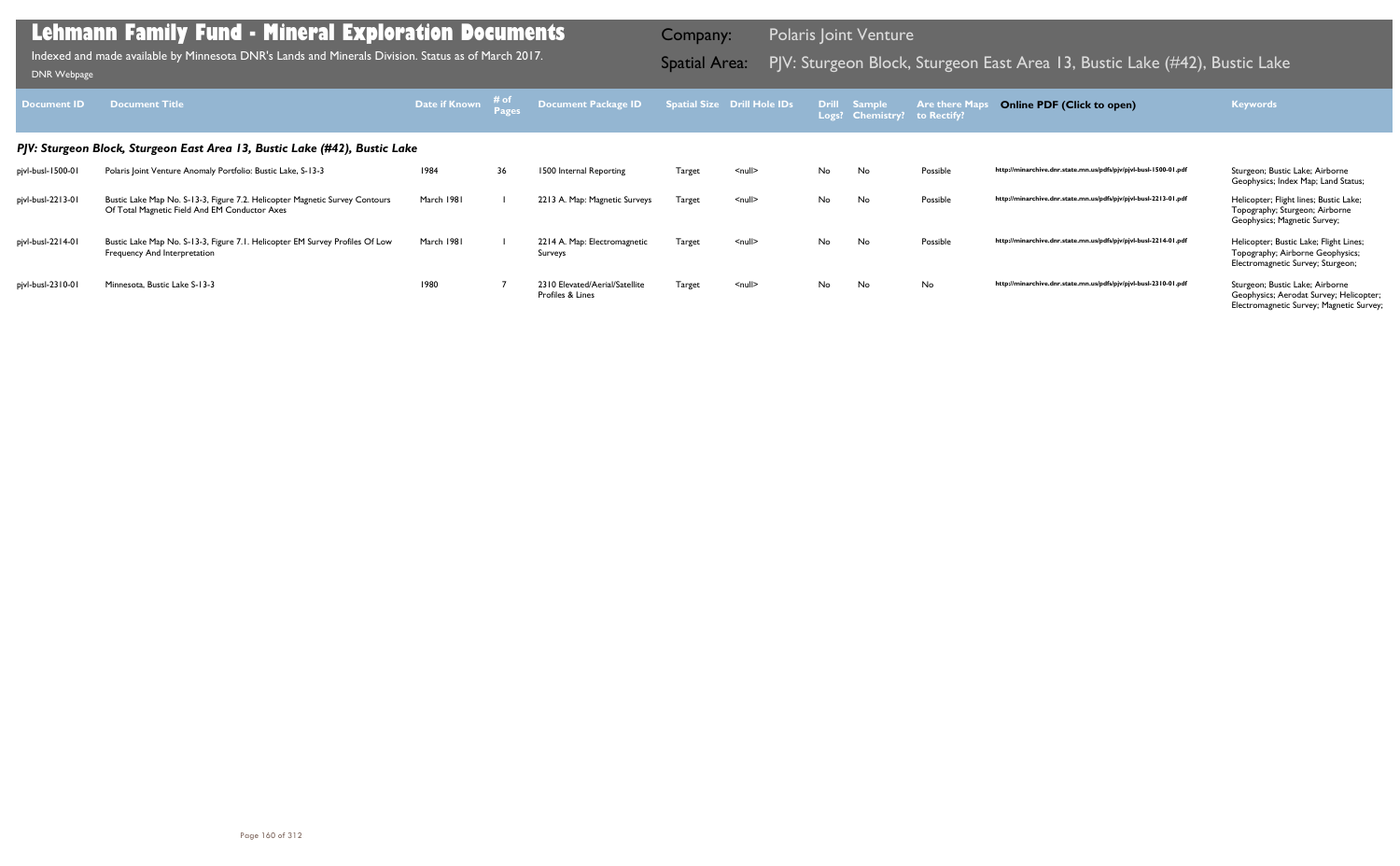| <b>Document ID</b> | <b>Document Title</b>                                                                                                      | Date if Known     | # of<br>Pages | <b>Document Package ID</b>                             |           | <b>Spatial Size Drill Hole IDs</b> | <b>Drill</b><br>Logs? | <b>Sample</b><br><b>Chemistry?</b> | <b>Are there Maps</b><br>to Rectify? | <b>Online PDF (Click to open)</b>                                | <b>Keywords</b>                                                                                                                                                                                                                                           |
|--------------------|----------------------------------------------------------------------------------------------------------------------------|-------------------|---------------|--------------------------------------------------------|-----------|------------------------------------|-----------------------|------------------------------------|--------------------------------------|------------------------------------------------------------------|-----------------------------------------------------------------------------------------------------------------------------------------------------------------------------------------------------------------------------------------------------------|
|                    | PJV: Sturgeon Block, Sturgeon East Area 13, Gale Brook                                                                     |                   |               |                                                        |           |                                    |                       |                                    |                                      |                                                                  |                                                                                                                                                                                                                                                           |
| pjvl-galb-0110-01  | Preliminary Interpretation of the Gale Brook (S-13-1, D, E) Ground Geophysical<br>Survey                                   | April 01,<br>1981 |               | 0110 Office Memoranda                                  | Sub block | $\leq$ null $\geq$                 | No                    | No                                 | No                                   | http://minarchive.dnr.state.mn.us/pdfs/pjv/pjvl-galb-0110-01.pdf | Sturgeon; Gale Brook; Ground Geophysics;<br>Magnetic Survey; Electromagnetic Survey;                                                                                                                                                                      |
| pjvl-galb-0110-02  | Interpretation of the Gale Brook (S-13-1-D,E) Ground Geophysical Data                                                      | April 26,<br>1983 | 5             | 0110 Office Memoranda                                  | Sub block | $CN-16$                            | No                    | No                                 | No                                   | http://minarchive.dnr.state.mn.us/pdfs/pjv/pjvl-galb-0110-02.pdf | Sturgeon; Gale Brook; Ground Geophysics;<br>Magnetic Survey; Electromagnetic Survey;<br>Drill Hole;                                                                                                                                                       |
| pjvl-galb-0110-03  | Interpretation of the Additional Ground Geophysical Survey at the Gale Brook<br>Anomaly (S-13-1)                           | May 31, 1983      |               | 0110 Office Memoranda                                  | Sub block | $\leq$ null $\geq$                 | No                    | No                                 | Possible                             | http://minarchive.dnr.state.mn.us/pdfs/pjv/pjvl-galb-0110-03.pdf | Sturgeon; Gale Brook; Ground Geophysics;<br>Magnetic Survey; Electromagnetic Survey;<br>Drill Hole; Cross Section;                                                                                                                                        |
| pjvl-galb-1100-01  | Gale Brook S-13-1 Base Map                                                                                                 |                   |               | 1100 Base Maps, Profiles, and<br><b>Cross Sections</b> | Sub block | $\leq$ null $\geq$                 | No                    | No                                 | Possible                             | http://minarchive.dnr.state.mn.us/pdfs/pjv/pjvl-galb-1100-01.pdf | Gale Brook; Sturgeon; Topography;                                                                                                                                                                                                                         |
| pjvl-galb-1100-02  | Gale Brook S-13-1 Base Map                                                                                                 | October<br>1984   |               | 1100 Base Maps, Profiles, and<br><b>Cross Sections</b> | Sub block | $\leq$ null $\geq$                 | No                    | No                                 | Possible                             | http://minarchive.dnr.state.mn.us/pdfs/pjv/pjvl-galb-1100-02.pdf | Gale Brook; Sturgeon; Topography;                                                                                                                                                                                                                         |
| pjvl-galb-1110-01  | Gale Brook S-13-1 Base Map                                                                                                 | August 1984       |               | 1110 Base Maps & Survey Grids                          | Sub block | GB-1; GBD-1;                       | No                    | No                                 | Possible                             | http://minarchive.dnr.state.mn.us/pdfs/pjv/pjvl-galb-1110-01.pdf | Gale Brook; Survey Grid; Sturgeon;<br>Ground Geophysics; Drill Hole; Conductor<br>Axes; Profile; Electromagnetic Survey;                                                                                                                                  |
| pjvl-galb-1450-01  | Summary Sheet Humble CN-16                                                                                                 |                   | -6            | 1450 Miscellaneous Data                                | Sub block | $CN-16$                            | Yes                   | No                                 | Possible                             | http://minarchive.dnr.state.mn.us/pdfs/pjv/pjvl-galb-1450-01.pdf | Sturgeon; Gale Brook; Humble Oil &<br>Refining Co.; Ground Geophysics; Survey<br>Grid; Drill Log; Core Log; Electromagnetic<br>Survey; Magnetic Survey;                                                                                                   |
| pjvl-galb-1500-01  | Polaris Joint Venture Anomaly Portfolio: Gale Brook, S-13-1                                                                | 1984              | 132           | 1500 Internal Reporting                                | Sub block | GB-I; GBD-I;<br>$CN-16$            | Yes                   | Yes                                | Possible                             | http://minarchive.dnr.state.mn.us/pdfs/pjv/pjvl-galb-1500-01.pdf | Sturgeon; Gale Brook; Little Neck;<br>Airborne Geophysics; Index Map; Land<br>Status; Ground Geophysics;<br>Electromagnetic Survey; Magnetic Survey;<br>Drill Hole; Core Log; Assays; Copper (Cu);<br>Zinc (Zn); Gold (Au); Silver (Ag); Arsenic<br>(As); |
| pjvl-galb-2213-01  | Galebrook Map No. S-13-1, Figure 7.2. Helicopter Magnetic Survey Contours Of<br>Total Magnetic Field And EM Conductor Axes | March 1981        |               | 2213 A. Map: Magnetic Surveys                          | Sub block | $\leq$ null $\geq$                 | No.                   | No                                 | Possible                             | http://minarchive.dnr.state.mn.us/pdfs/pjv/pjvl-galb-2213-01.pdf | Helicopter; Flight Lines; Galebrook;<br><b>Contours: Conductor Axes:</b><br>Electromagnetic Survey; Topography;<br>Airborne Geophysics; Magnetic Survey;<br>Sturgeon;                                                                                     |
| pjvl-galb-2214-01  | Galebrook Map No. S-13-1, Figure 7.1. Helicopter EM Survey Profiles Of Low<br>Frequency And Interpretation                 | December<br>1982  |               | 2214 A. Map: Electromagnetic<br>Surveys                | Sub block | GB-I; GBD-I;<br>CN-16:             | No                    | No                                 | Possible                             | http://minarchive.dnr.state.mn.us/pdfs/pjv/pjvl-galb-2214-01.pdf | Helicopter; Galebrook; Conductor; Drill<br>Hole; Flight Lines; Topography; Airborne<br>Geophysics; Electromagnetic Survey;<br>Sturgeon;                                                                                                                   |
| pjvl-galb-2222-01  | Gale Brook S-13-1 Ground Magnetics                                                                                         | September<br>1984 |               | 2222 G. Map: Magnetic Surveys                          | Sub block | $\leq$ null $\geq$                 | No                    | No                                 | Possible                             | http://minarchive.dnr.state.mn.us/pdfs/pjv/pjvl-galb-2222-01.pdf | Gale Brook; Ground Geophysics; Magnetic<br>Survey; Contours; Geology; Survey Grid;                                                                                                                                                                        |
| pjvl-galb-2310-01  | Minnesota, Gale Brook S-13-1                                                                                               | 1980              | 40            | 2310 Elevated/Aerial/Satellite<br>Profiles & Lines     | Sub block | $\leq$ null $\geq$                 | No                    | No                                 | No                                   | http://minarchive.dnr.state.mn.us/pdfs/pjv/pjvl-galb-2310-01.pdf | Sturgeon; Gale Brook; Airborne<br>Geophysics; Aerodat Survey; Helicopter;<br>Electromagnetic Survey; Magnetic Survey;                                                                                                                                     |
| pjvl-galb-2322-01  | Gale Brook S-13-1D, E, Ground Magnetic Survey                                                                              | March 18,<br>1983 |               | 2322 G. Prof: Magnetic Surveys                         | Sub block | $\leq$ null $\geq$                 | No                    | No                                 | No                                   | http://minarchive.dnr.state.mn.us/pdfs/pjv/pjvl-galb-2322-01.pdf | Sturgeon; Gale Brook; Ground Geophysics;<br>Magnetic Survey;                                                                                                                                                                                              |
| pjvl-galb-2323-01  | Gale Brook S-13-1D, E, Horizontal Loop EM Survey                                                                           | 1983              | 7             | 2323 G. Prof: Electromagnetic<br>Surveys               | Sub block | $\leq$ null $\geq$                 | No                    | No                                 | No                                   | http://minarchive.dnr.state.mn.us/pdfs/pjv/pjvl-galb-2323-01.pdf | Sturgeon; Gale Brook; Ground Geophysics;<br>Electromagnetic Survey; Topography;<br>Profile;                                                                                                                                                               |
| pjvl-galb-4114-01  | Sample Record Sheet, East Sturgeon Block: Gale Brook S-13-1D (DNR Title)                                                   | 1984              | -4            | 4114 Assay Results                                     | Sub block | GBD-I                              | No.                   | Yes                                | No                                   | http://minarchive.dnr.state.mn.us/pdfs/pjv/pjvl-galb-4114-01.pdf | Sturgeon; Gale Brook; Drill Hole; Assays;<br>Copper (Cu); Lead (Pb); Zinc (Zn); Silver<br>(Ag); Gold (Au); Arsenic (As);                                                                                                                                  |

Indexed and made available by Minnesota DNR's Lands and Minerals Division. Status as of March 2017. **Spatial Area:** PJV: Sturgeon Block, Sturgeon East Area 13, Gale Brook <sub>DNR Webpage</sub> Indexed and made available by Minnesota DNR's Lands and Minerals Division. Status as of March 2017.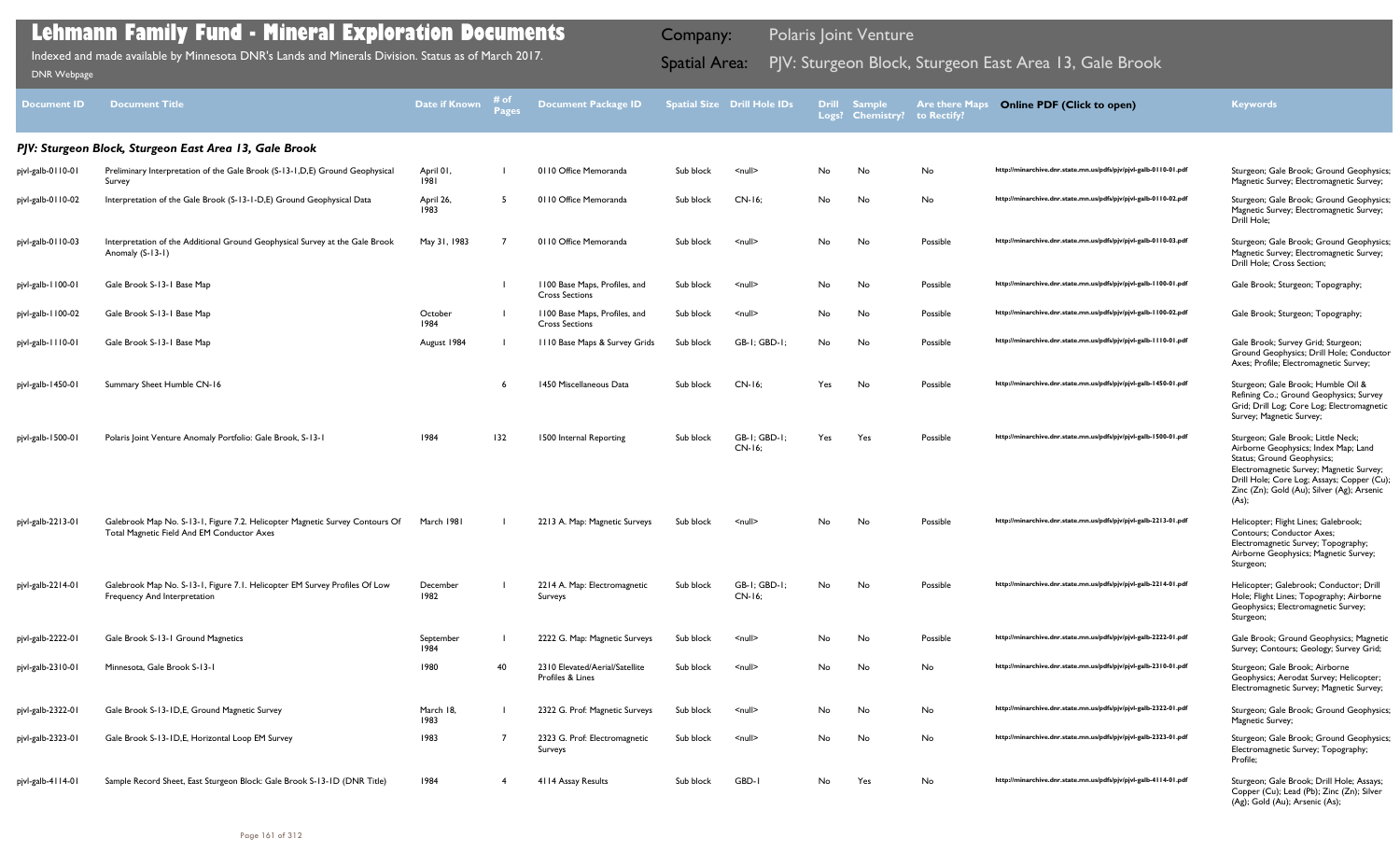| DNR Webpage        | Lehmann Family Fund - Mineral Exploration Documents  <br>Indexed and made available by Minnesota DNR's Lands and Minerals Division. Status as of March 2017. |             |                                                                                                     | Company:<br><b>Spatial Area:</b> |      |     | <b>Polaris Joint Venture</b>                        | PJV: Sturgeon Block, Sturgeon E |
|--------------------|--------------------------------------------------------------------------------------------------------------------------------------------------------------|-------------|-----------------------------------------------------------------------------------------------------|----------------------------------|------|-----|-----------------------------------------------------|---------------------------------|
| <b>Document ID</b> | <b>Document Title</b>                                                                                                                                        |             | Date if Known $\mathop{\hbox{\rm Re}}\limits^{406}$ Document Package ID Spatial Size Drill Hole IDs |                                  |      |     | <b>Drill Sample</b><br>Logs? Chemistry? to Rectify? | <b>Are there Maps</b>           |
| pjvl-galb-4114-02  | PJV: Sturgeon Block, Sturgeon East Area 13, Gale Brook<br>Sample Record Sheet, Sturgeon Block: Gale Brook (DNR Title)                                        | August 1983 | 4114 Assay Results                                                                                  | Sub block                        | GB-I | No. | Yes                                                 | No                              |

Trail; Drill Hole; Assays; Copper (Cu); Zinc (Zn); Silver (Ag); Gold (Au);

### East Area 13, Gale Brook (Anomalies)

### **Online PDF (Click to open) Keywords**

http://minarchive.dnr.state.mn.us/pdfs/pjv/pjvl-galb-4114-02.pdf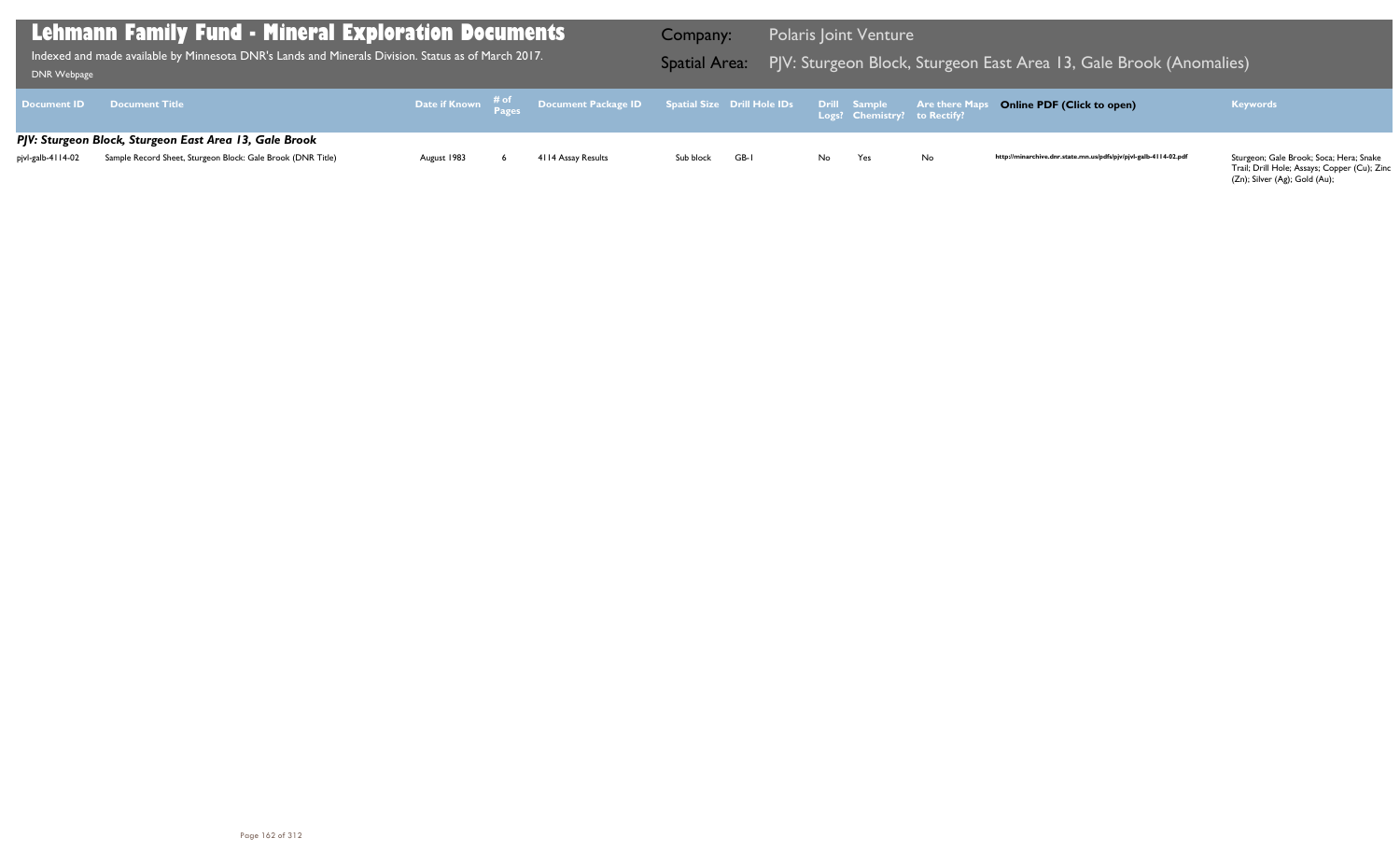| Document <b>ID</b> | <b>Document Title</b>                                                     | Date if Known    | ਾ ਜ ੦ਾ<br>Pages | <b>Document Package ID</b>               |               | Spatial Size Drill Hole IDs |     | Drill Sample<br>Logs? Chemistry? | <b>Are there Maps</b><br>to Rectify? | <b>Online PDF (Click to open)</b>                                | <b>Keywords</b>                                                                                                                                |
|--------------------|---------------------------------------------------------------------------|------------------|-----------------|------------------------------------------|---------------|-----------------------------|-----|----------------------------------|--------------------------------------|------------------------------------------------------------------|------------------------------------------------------------------------------------------------------------------------------------------------|
|                    | PJV: Sturgeon Block, Sturgeon East Area 13, Gale Brook (Anomalies)        |                  |                 |                                          |               |                             |     |                                  |                                      |                                                                  |                                                                                                                                                |
| pjvl-gabr-2322-01  | Gale Brook S-13-1C, Ground Magnetic Survey                                | May 13, 1983     |                 | 2322 G. Prof: Magnetic Surveys           | Target        | $\leq$ null $\geq$          | No  | No                               | No                                   | http://minarchive.dnr.state.mn.us/pdfs/pjv/pjvl-gabr-2322-01.pdf | Sturgeon; Gale Brook; Ground Geophysics;<br>Magnetic Survey;                                                                                   |
| pjvl-gabr-2323-01  | Gale Brook S-13-1C, Horizontal Loop EM Survey                             | May 14, 1983     |                 | 2323 G. Prof: Electromagnetic<br>Surveys | <b>Target</b> | $null$                      | No  | No                               | No                                   | http://minarchive.dnr.state.mn.us/pdfs/pjv/pjvl-gabr-2323-01.pdf | Sturgeon; Gale Brook; Ground Geophysics;<br>Electromagnetic Survey; Topography;<br>Profile:                                                    |
| pjvl-gabr-4411-01  | East Sturgeon, Gale Brook (S-13-1D): Log for drill hole GBD-1 (DNR Title) | March 1984       |                 | 4411 Diamond Drill Core                  | <b>Target</b> | GBD-I;                      | Yes | Yes                              | No                                   | http://minarchive.dnr.state.mn.us/pdfs/pjv/pjvl-gabr-4411-01.pdf | Sturgeon; Gale Brook; Core Log; Geology;<br>Drill Hole; Copper (Cu); Lead (Pb); Zinc<br>(Zn); Silver (Ag); Gold (Au); Arsenic (As);<br>Assays; |
| pjvl-gabr-4411-02  | East Sturgeon, Gale Brook (S-13-1C): Log for drill hole GB-1 (DNR Title)  | <b>July 1983</b> |                 | 4411 Diamond Drill Core                  | Target        | $GB-I;$                     | Yes | Yes                              | No                                   | http://minarchive.dnr.state.mn.us/pdfs/pjv/pjvl-gabr-4411-02.pdf | Sturgeon; Gale Brook; Core Log; Geology;<br>Drill Hole; Copper (Cu); Zinc (Zn); Silver<br>(Ag); Gold (Au); Assays;                             |

Indexed and made available by Minnesota DNR's Lands and Minerals Division. Status as of March 2017. **Spatial Area:** PJV: Sturgeon Block, Sturgeon East Area 13, Gale Brook (Anomalies) <sub>DNR Webpage</sub> Indexed and made available by Minnesota DNR's Lands and Minerals Division. Status as of March 2017.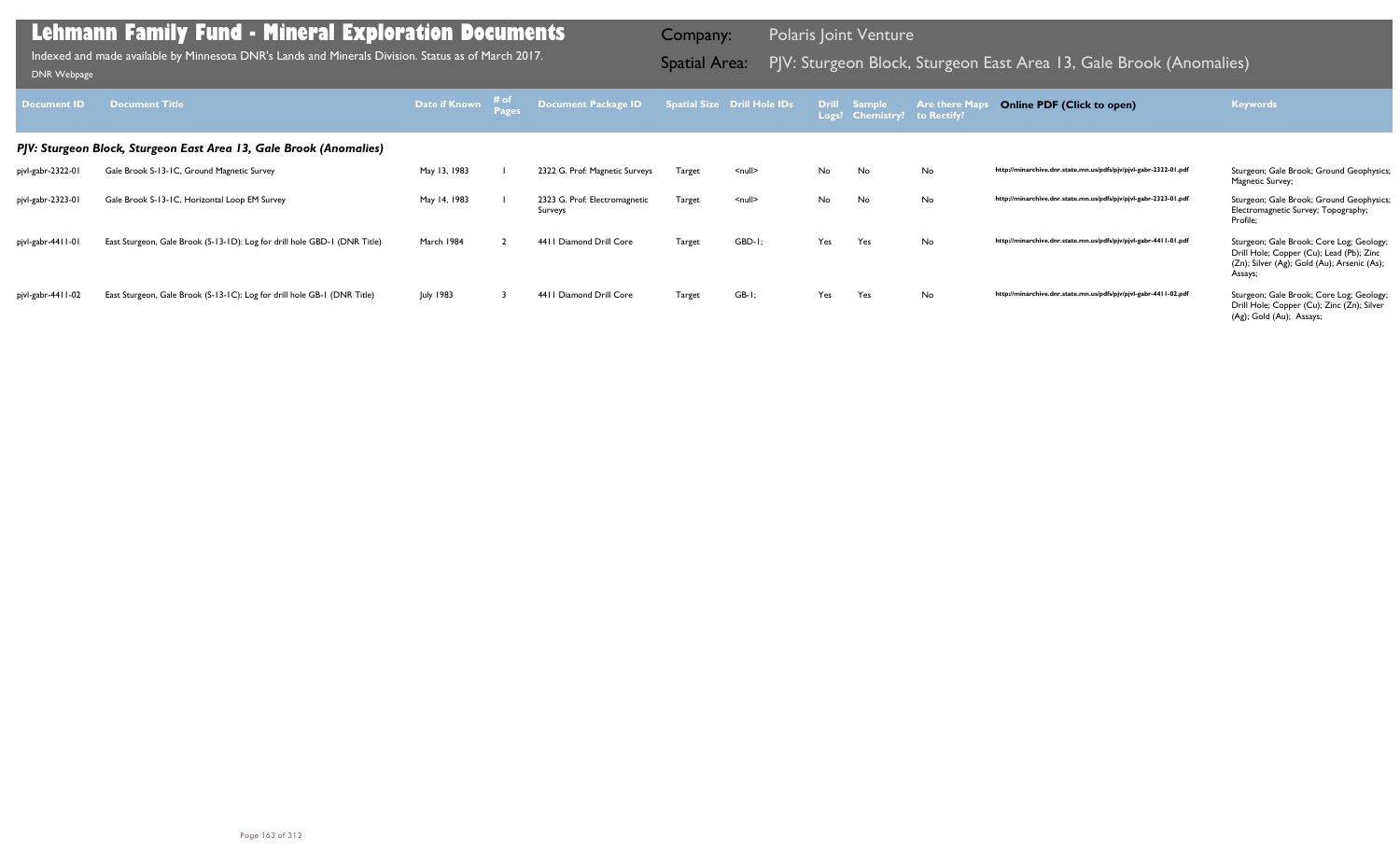| <b>Document ID</b> | <b>Document Title</b>                                               | Date if Known        | # of<br>Pages | Document Package ID                      |               | <b>Spatial Size Drill Hole IDs</b> |     | Drill Sample<br>Logs? Chemistry? | <b>Are there Maps</b><br>to Rectify? | <b>Online PDF (Click to open)</b>                                | <b>Keywords</b>                                                                                                                                 |
|--------------------|---------------------------------------------------------------------|----------------------|---------------|------------------------------------------|---------------|------------------------------------|-----|----------------------------------|--------------------------------------|------------------------------------------------------------------|-------------------------------------------------------------------------------------------------------------------------------------------------|
|                    | PJV: Sturgeon Block, Sturgeon East Area 13, Gale Brook, Little Neck |                      |               |                                          |               |                                    |     |                                  |                                      |                                                                  |                                                                                                                                                 |
| pjvl-line-0110-01  | Interpretation of the Little Neck (S-13-1Z) Ground Geophysical Data | November<br>02, 1982 |               | 0110 Office Memoranda                    | Target        | $null$                             | No. | No                               | Possible                             | http://minarchive.dnr.state.mn.us/pdfs/pjv/pjvl-line-0110-01.pdf | Sturgeon; Gale Brook; Little Neck; Ground<br>Geophysics; Survey Grid; Electromagnetic<br>Survey; Magnetic Survey; Drill Hole; Cross<br>Section; |
| pjvl-line-2322-01  | Little Neck S-13-1Z, Ground Magnetic Survey                         | June 30, 1982        |               | 2322 G. Prof: Magnetic Surveys           | Target        | $null$                             | No. | No                               | No                                   | http://minarchive.dnr.state.mn.us/pdfs/pjv/pjvl-line-2322-01.pdf | Sturgeon; Gale Brook; Little Neck; Ground<br>Geophysics; Magnetic Survey;                                                                       |
| pjvl-line-2323-01  | Little Neck S-13-1Z, Horizontal Loop EM Survey                      | <b>July 1981</b>     |               | 2323 G. Prof: Electromagnetic<br>Surveys | <b>Target</b> | $null$                             | No. | No                               | No                                   | http://minarchive.dnr.state.mn.us/pdfs/pjv/pjvl-line-2323-01.pdf | Sturgeon; Gale Brook; Little Neck; Ground<br>Geophysics; Electromagnetic Survey;<br>Magnetic Survey;                                            |
| pjvl-line-2323-02  | Little Neck S-13-1Z, Horizontal Loop EM Survey                      | 1982                 |               | 2323 G. Prof: Electromagnetic<br>Surveys | <b>Target</b> | $null$                             | No. | No                               | No                                   | http://minarchive.dnr.state.mn.us/pdfs/pjv/pjvl-line-2323-02.pdf | Sturgeon; Gale Brook; Little Neck; Ground<br>Geophysics; Electromagnetic Survey;                                                                |

Indexed and made available by Minnesota DNR's Lands and Minerals Division. Status as of March 2017. **Spatial Area:** PJV: Sturgeon Block, Sturgeon East Area 13, Gale Brook, Little Neck וDNR Webpage Indexed and made available by Minnesota DNR's Lands and Minerals Division. Status as of March 2017.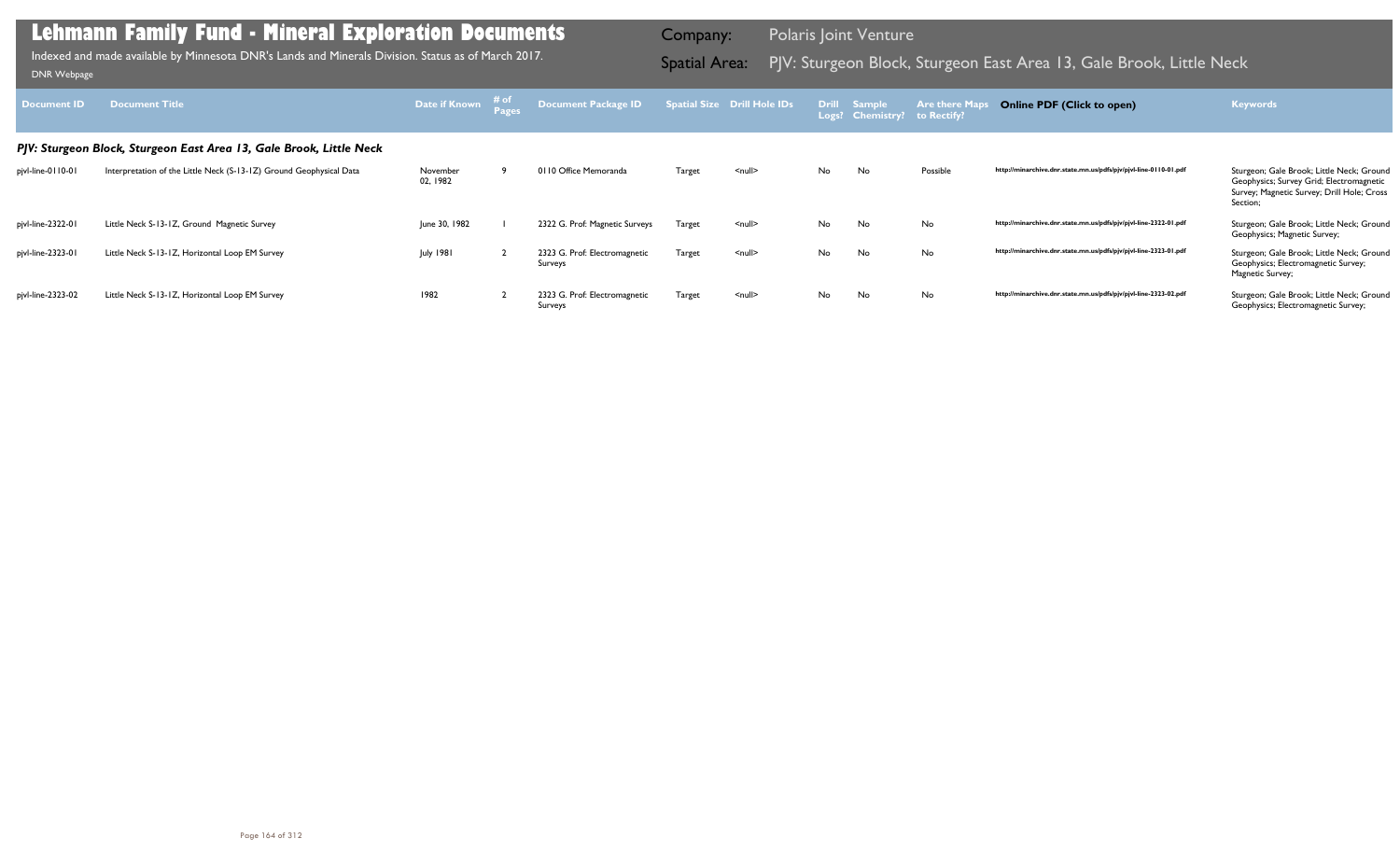| Document ID       | <b>Document Title</b>                                                                                                                   | Date if Known    | # of<br><b>Pages</b> | <b>Document Package ID</b>                         |           | <b>Spatial Size Drill Hole IDs</b> |           | Drill Sample<br>Logs? Chemistry? to Rectify? | <b>Are there Maps</b> | <b>Online PDF (Click to open)</b>                                | <b>Keywords</b>                                                                                                                                                                                                                                             |
|-------------------|-----------------------------------------------------------------------------------------------------------------------------------------|------------------|----------------------|----------------------------------------------------|-----------|------------------------------------|-----------|----------------------------------------------|-----------------------|------------------------------------------------------------------|-------------------------------------------------------------------------------------------------------------------------------------------------------------------------------------------------------------------------------------------------------------|
|                   | PJV: Sturgeon Block, Sturgeon East Area 13, West End                                                                                    |                  |                      |                                                    |           |                                    |           |                                              |                       |                                                                  |                                                                                                                                                                                                                                                             |
| pjvl-ween-1450-01 | Lease No.: CN-7782                                                                                                                      | 1972             | 4                    | 1450 Miscellaneous Data                            | Sub block | $\leq$ null $\geq$                 | <b>No</b> | No                                           | Possible              | http://minarchive.dnr.state.mn.us/pdfs/pjv/pjvl-ween-1450-01.pdf | Sturgeon; West End; Survey Grid; Ground<br>Geophysics; Airborne Geophysics;<br>Electromagnetic Survey; Magnetic Survey;                                                                                                                                     |
| pjvl-ween-1450-02 | Lease No.: CN-7780                                                                                                                      | 1972             | 10                   | 1450 Miscellaneous Data                            | Sub block | $\leq$ null $\geq$                 | <b>No</b> | <b>No</b>                                    | Possible              | http://minarchive.dnr.state.mn.us/pdfs/pjv/pjvl-ween-1450-02.pdf | Sturgeon; West End; Survey Grid; Ground<br>Geophysics; Airborne Geophysics;<br>Electromagnetic Survey; Magnetic Survey;                                                                                                                                     |
| pjvl-ween-1500-01 | Polaris Joint Venture Anomaly Portfolio: West End, S-13-2                                                                               | 1984             | 175                  | 1500 Internal Reporting                            | Sub block | MIR-1: MIR-2:                      | Yes       | Yes                                          | Possible              | http://minarchive.dnr.state.mn.us/pdfs/pjv/pjvl-ween-1500-01.pdf | Sturgeon; West End; Hugo; Durban;<br>Burma; Miro; Index Map; Airborne<br>Geophysics; Land Status; Ground<br>Geophysics; Electromagnetic Survey;<br>Magnetic Survey; Drill Hole; Core Log;<br>Assays; Copper (Cu); Zinc (Zn); Nickel<br>(Ni); Chromium (Cr); |
| pjvl-ween-2213-01 | West End, Map No. S-13-2, Figure 7.2 Helicopter Magnetic Survey Contours Of<br>Total Magnetic Field And EM Conductor Axes Drawing P 422 | March 1981       |                      | 2213 A. Map: Magnetic Surveys                      | Sub block | $\leq$ null $\geq$                 | No.       | No                                           | Possible              | http://minarchive.dnr.state.mn.us/pdfs/pjv/pjvl-ween-2213-01.pdf | Contours; Helicopter; West End;<br>Conductor Axes; Electromagnetic Survey;<br>Flight Lines; Topography; Sturgeon;<br>Airborne Geophysics; Magnetic Survey;                                                                                                  |
| pjvl-ween-2214-01 | West End Map No. S-13-2, Figure 7.1. Helicopter EM Survey Profiles Of Low<br><b>Frequency And Interpretation</b>                        | December<br>1982 |                      | 2214 A. Map: Electromagnetic<br>Surveys            | Sub block | $\leq$ null $\geq$                 | <b>No</b> | No                                           | Possible              | http://minarchive.dnr.state.mn.us/pdfs/pjv/pjvl-ween-2214-01.pdf | Helicopter; Flight Lines; Conductor;<br>Anomalies; Topography; Airborne<br>Geophysics; Electromagnetic Survey;<br>Sturgeon; Geochemistry;                                                                                                                   |
| pjvl-ween-2310-01 | Minnesota, West End S-13-2                                                                                                              | 1980             | 43                   | 2310 Elevated/Aerial/Satellite<br>Profiles & Lines | Sub block | $null$                             | No.       | No.                                          | No                    | http://minarchive.dnr.state.mn.us/pdfs/pjv/pjvl-ween-2310-01.pdf | Sturgeon; West End; Airborne Geophysics;<br>Aerodat Survey; Helicopter;<br>Electromagnetic Survey; Magnetic Survey;                                                                                                                                         |

Indexed and made available by Minnesota DNR's Lands and Minerals Division. Status as of March 2017. **Spatial Area:** PJV: Sturgeon Block, Sturgeon East Area 13, West End DNR Webpage Indexed and made available by Minnesota DNR's Lands and Minerals Division. Status as of March 2017.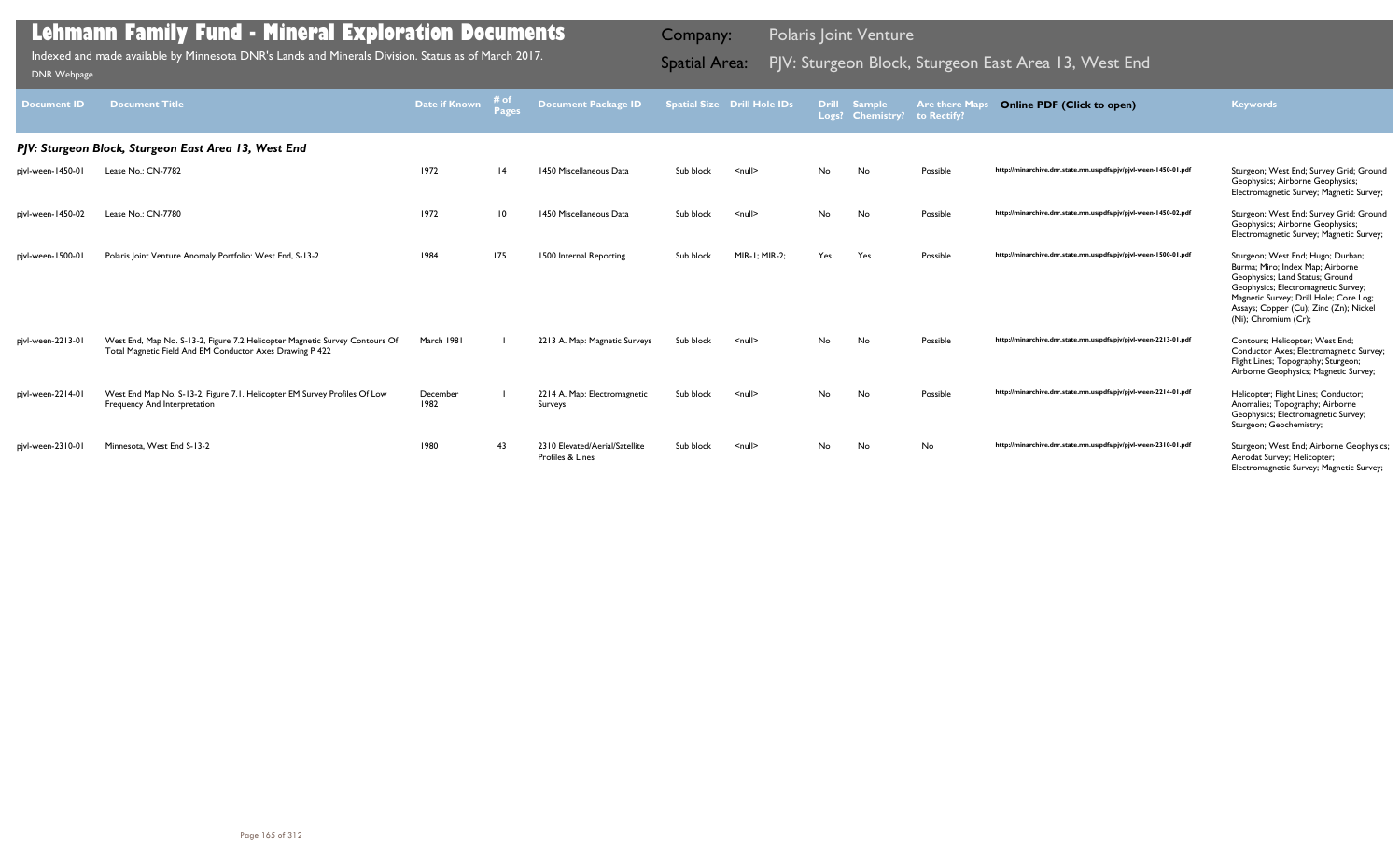| Document ID       | <b>Document Title</b>                                          |               |    | Date if Known # of Document Package ID Spatial Size Drill Hole IDs Drill Sample Are there Map |               |                    |     | Logs? Chemistry? to Rectify? |          | <b>Online PDF (Click to open)</b>                                | <b>Keywords</b>                                                                                                                       |
|-------------------|----------------------------------------------------------------|---------------|----|-----------------------------------------------------------------------------------------------|---------------|--------------------|-----|------------------------------|----------|------------------------------------------------------------------|---------------------------------------------------------------------------------------------------------------------------------------|
|                   | PJV: Sturgeon Block, Sturgeon East Area 13, West End, Hugo     |               |    |                                                                                               |               |                    |     |                              |          |                                                                  |                                                                                                                                       |
| pjvl-hugo-0110-01 | Interpretation of the Hugo (S-13-2H) Ground Geophysical Survey | July 23, 1982 | 2  | 0110 Office Memoranda                                                                         | Target        | <null></null>      | No. | No                           | Possible | http://minarchive.dnr.state.mn.us/pdfs/pjv/pjvl-hugo-0110-01.pdf | Sturgeon; West End; Hugo; Ground<br>Geophysics; Electromagnetic Survey;<br>Magnetic Survey; Geochemistry; Drill Hole;<br>Survey Grid; |
| pjvl-hugo-2322-01 | Hugo S-13-2H, Ground Magnetic Survey                           | May 1982      |    | 2322 G. Prof: Magnetic Surveys                                                                | <b>Target</b> | $null$             | No  | No.                          | No       | http://minarchive.dnr.state.mn.us/pdfs/pjv/pjvl-hugo-2322-01.pdf | Sturgeon; West End; Hugo; Ground<br>Geophysics; Magnetic Survey;                                                                      |
| pjvl-hugo-2323-01 | Hugo S-13-2H, Horizontal Loop EM Survey                        | May 1982      | 20 | 2323 G. Prof: Electromagnetic<br>Surveys                                                      | <b>Target</b> | $\leq$ null $\geq$ | No  | No                           | No       | http://minarchive.dnr.state.mn.us/pdfs/pjv/pjvl-hugo-2323-01.pdf | Sturgeon; West End; Hugo; Ground<br>Geophysics; Electromagnetic Survey;                                                               |

Indexed and made available by Minnesota DNR's Lands and Minerals Division. Status as of March 2017. **Spatial Area:** PJV: Sturgeon Block, Sturgeon East Area 13, West End, Hugo DNR Webpage Indexed and made available by Minnesota DNR's Lands and Minerals Division. Status as of March 2017.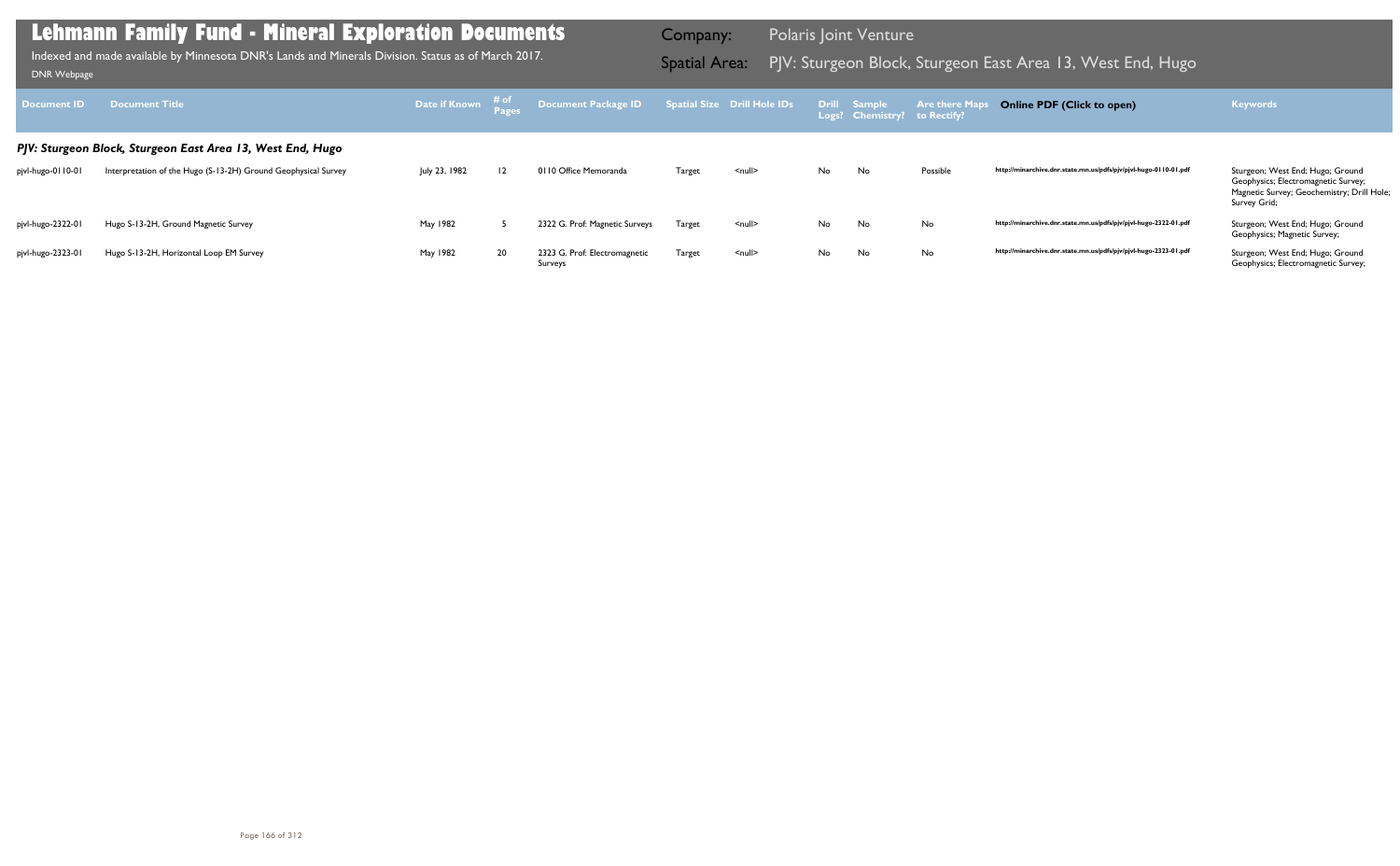### http://minarchive.dnr.state.mn.us/pdfs/pjv/pjvl-miro-0110-01.pdf Sturgeon; West End; Miro; Ground Geophysics; Magnetic Survey; Electromagnetic Survey; Drill Hole; 7 0110 Office Memoranda Target <null> No No Possible **http://minarchive.dnr.state.mn.us/pdfs/pjv/pjvl-miro-0110-02.pdf** Sturgeon; West End; Miro; Drill Hole; Ground Geophysics; Cross Section; http://minarchive.dnr.state.mn.us/pdfs/pjv/pjvl-miro-0310-01.pdf Sturgeon; West End; Miro; Drill Hole; Exploration; http://minarchive.dnr.state.mn.us/pdfs/pjv/pjvl-miro-2322-01.pdf Sturgeon; West End; Miro; Ground Geophysics; Magnetic Survey; http://minarchive.dnr.state.mn.us/pdfs/pjv/pjvl-miro-2323-01.pdf Sturgeon; West End; Miro; Ground Geophysics; Electromagnetic Survey; Magnetic Survey; http://minarchive.dnr.state.mn.us/pdfs/pjv/pjvl-miro-2323-02.pdf Sturgeon; West End; Miro; Ground Geophysics; Electromagnetic Survey; http://minarchive.dnr.state.mn.us/pdfs/pjv/pjvl-miro-2324-01.pdf Sturgeon; West End; Miro; Ground Geophysics; Electrical Survey; http://minarchive.dnr.state.mn.us/pdfs/pjv/pjvl-miro-4100-01.pdf Sturgeon; West End; Miro; Drill Hole; http://minarchive.dnr.state.mn.us/pdfs/pjv/pjvl-miro-4411-01.pdf Sturgeon; West End; Miro; Core Log; Geology; Drill Hole; http://minarchive.dnr.state.mn.us/pdfs/pjv/pjvl-miro-4411-02.pdf Sturgeon; West End; Miro; Core Log; Geology; Drill Hole;

| <b>Document ID</b> | <b>Document Title</b>                                              | <b>Date if Known</b>  | # of<br><b>Pages</b> | <b>Document Package ID</b>                     |               | <b>Spatial Size Drill Hole IDs</b> | <b>Drill</b><br>Logs? | <b>Sample</b><br><b>Chemistry?</b> | <b>Are there Maps</b><br>to Rectify? |
|--------------------|--------------------------------------------------------------------|-----------------------|----------------------|------------------------------------------------|---------------|------------------------------------|-----------------------|------------------------------------|--------------------------------------|
|                    | PJV: Sturgeon Block, Sturgeon East Area 13, West End, Miro         |                       |                      |                                                |               |                                    |                       |                                    |                                      |
| pjvl-miro-0110-01  | Drilling at the Miro Anomaly (S-13-2N and O)                       | August 12,<br>1982    | 8                    | 0110 Office Memoranda                          | Target        | $null$                             | No                    | No                                 | No                                   |
| pjvl-miro-0110-02  | Drilling at the Miro Anomaly (S-13-2N and O)                       | August 12,<br>1982    | $\overline{7}$       | 0110 Office Memoranda                          | Target        | $null$                             | No                    | No                                 | Possible                             |
| pjvl-miro-0310-01  | Re: Exploratory Boring Abandonment Report                          | September<br>24, 1982 | 3                    | 0310 Borehole Permits, Licensing,<br>& Reports | Target        | MIR-1; MIR-2;                      | Yes                   | No                                 | No                                   |
| pjvl-miro-2322-01  | Miro S-13-2N, O Ground Magnetic Survey                             | June 30, 1982         | $\overline{2}$       | 2322 G. Prof: Magnetic Surveys                 | Target        | $null$                             | No                    | No                                 | No                                   |
| pjvl-miro-2323-01  | Miro S-13-2N, O Horizontal Loop EM Survey                          | July 19, 1981         | $\overline{2}$       | 2323 G. Prof: Electromagnetic<br>Surveys       | <b>Target</b> | $null$                             | No                    | No                                 | No                                   |
| pjvl-miro-2323-02  | Miro S-13-2N, O Horizontal Loop EM Survey                          | June 30, 1982         | 4                    | 2323 G. Prof: Electromagnetic<br>Surveys       | Target        | $null$                             | No                    | No                                 | No                                   |
| pjvl-miro-2324-01  | Miro S-13-2N, O, Self Potential Survey                             | October 07,<br>1981   |                      | 2324 G. Prof: Electrical Surveys               | <b>Target</b> | $null$                             | No                    | No                                 | No                                   |
| pjvl-miro-4100-01  | Sample Record Sheet - Miro (DNR Title)                             | October 12,<br>1982   |                      | 4100 Reporting                                 | Target        | MIR-1; MIR-2;                      | No                    | No                                 | No                                   |
| pjvl-miro-4411-01  | East Sturgeon, Miro (S-13-2): Log for drill hole MIR-1 (DNR Title) | August 1982           |                      | 4411 Diamond Drill Core                        | Target        | $MIR-I;$                           | Yes                   | No                                 | No                                   |
| pjvl-miro-4411-02  | East Sturgeon, Miro (S-13-2): Log for drill hole MIR-2 (DNR Title) | August 26,<br>1982    | $\overline{2}$       | 4411 Diamond Drill Core                        | Target        | <b>MIR-2;</b>                      | Yes                   | No                                 | No                                   |

### **Lehmann Family Fund - Mineral Exploration Documents**

Indexed and made available by Minnesota DNR's Lands and Minerals Division. Status as of March 2017. **Spatial Area:** PJV: Sturgeon Block, Sturgeon East Area 13, West End, Miro וDNR Webpage Indexed and made available by Minnesota DNR's Lands and Minerals Division. Status as of March 2017.

Company: Polaris Joint Venture

**Online PDF (Click to open) Keywords**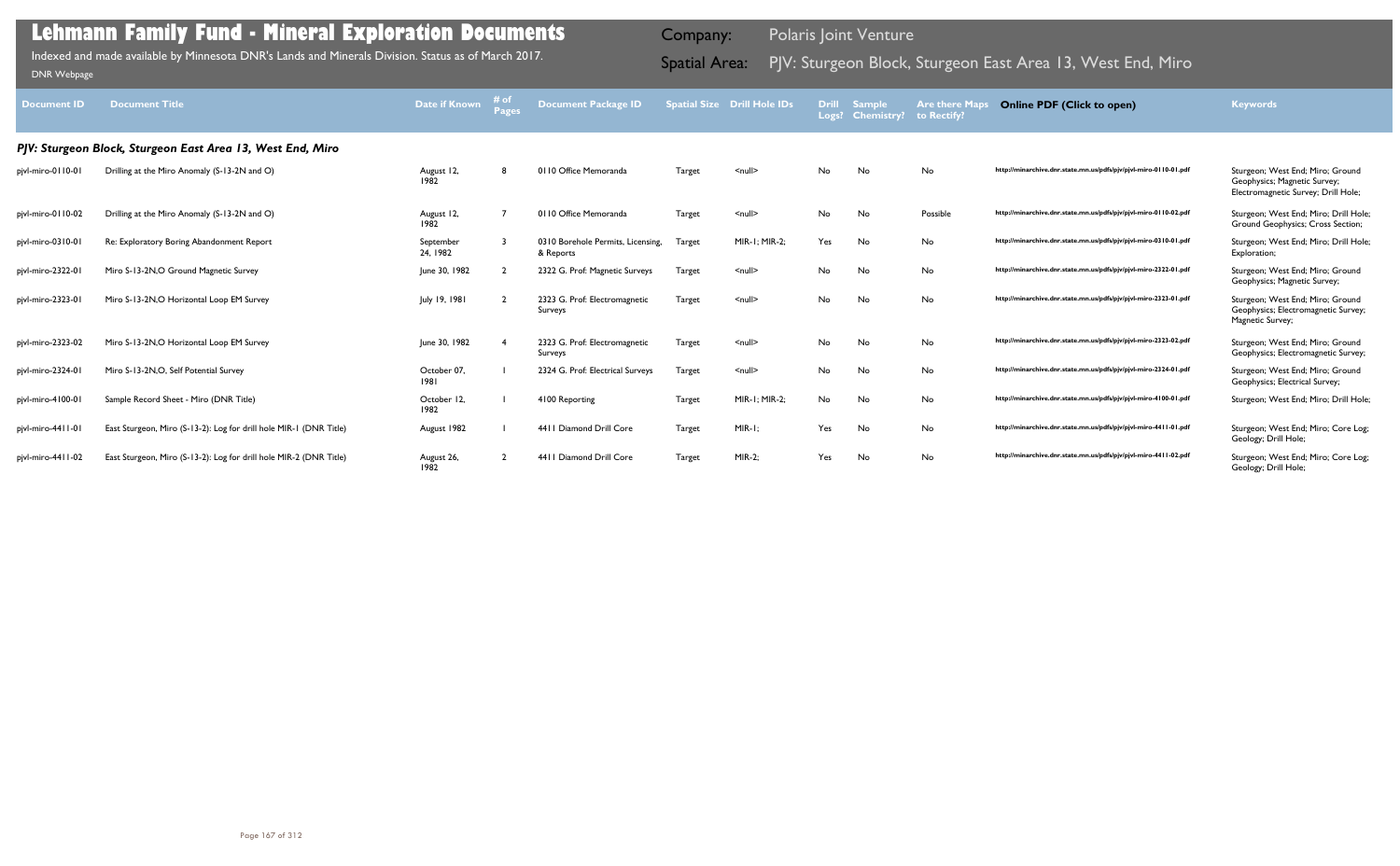| Document <b>ID</b>    | <b>Document Title</b>                                                                                       | Date if Known | # of | Document Package ID                           |                         | Spatial Size Drill Hole IDs |     | <b>Drill Sample</b><br>Logs? Chemistry? | <b>Are there Maps</b><br>to Rectify? | <b>Online PDF (Click to open)</b>                                | <b>Keywords</b>                                                                                                                              |
|-----------------------|-------------------------------------------------------------------------------------------------------------|---------------|------|-----------------------------------------------|-------------------------|-----------------------------|-----|-----------------------------------------|--------------------------------------|------------------------------------------------------------------|----------------------------------------------------------------------------------------------------------------------------------------------|
|                       | PJV: Sturgeon Block, Sturgeon East Area 14                                                                  |               |      |                                               |                         |                             |     |                                         |                                      |                                                                  |                                                                                                                                              |
| pjvl-s14_-2213-01     | Sturgeon Project Isomagnetic Interval Map 14 Of 18 21067 Block B                                            |               |      | 2213 A. Map: Magnetic Surveys                 | Anomaly<br>Block        | $\leq$ null $\geq$          | No  | No                                      | Possible                             | http://minarchive.dnr.state.mn.us/pdfs/pjv/pjvl-s14_-2213-01.pdf | Contours; Flight Lines; Sturgeon; Airborne<br>Geophysics; Magnetic Survey;                                                                   |
| pjvl-s l 4_-22 l 3-02 | Questor Surveys Limited Airborne Magnetometer Survey Sturgeon Project Map<br>14 Of 18 21067 Block B         | June 1980     |      | 2213 A. Map: Magnetic Surveys                 | Anomaly<br><b>Block</b> | $\leq$ null $\geq$          | No. | No                                      | Possible                             | http://minarchive.dnr.state.mn.us/pdfs/pjv/pjvl-s14_-2213-02.pdf | Contours; Flight Lines; Sturgeon; Airborne<br>Geophysics; Magnetic Survey; Photomosaic;                                                      |
| pjvl-s14_-2214-01     | Questor Surveys Limited Airborne Mk VI INPUT Survey Sturgeon Project Map<br>14 Of 18 21067 Block B          | June 1980     |      | 2214 A. Map: Electromagnetic<br>Surveys       | Anomaly<br><b>Block</b> | $\leq$ null $\geq$          | No. | No                                      | Possible                             | http://minarchive.dnr.state.mn.us/pdfs/pjv/pjvl-s14_-2214-01.pdf | Airborne Geophysics; Anomalies; INPUT<br>Survey; Flight Lines; Photomosaic;<br>Electromagnetic Survey; Sturgeon;                             |
| pjvl-s14_-2216-01     | Questor Surveys Limited Airborne Mk VI INPUT Survey Sturgeon Project<br>Cultural Map 14 0f 18 21067 Block B | June 1980     |      | 2216 A. Map: Culture and<br>Interference Maps | Anomaly<br><b>Block</b> | $\leq$ null $\geq$          | No. | No                                      | Possible                             | http://minarchive.dnr.state.mn.us/pdfs/pjv/pjvl-s14_-2216-01.pdf | Culture; Interference; Anomaly Label;<br>Airborne Geophysics; Anomalies; INPUT<br>Survey; Flight Lines; Electromagnetic<br>Survey; Sturgeon; |

PJV: Sturgeon Block, Sturgeon East Area 14 Indexed and made available by Minnesota DNR's Lands and Minerals Division. Status as of March 2017. Spatial Area: [DNR Webpage](http://www.dnr.state.mn.us/lands_minerals/polaris/index.html)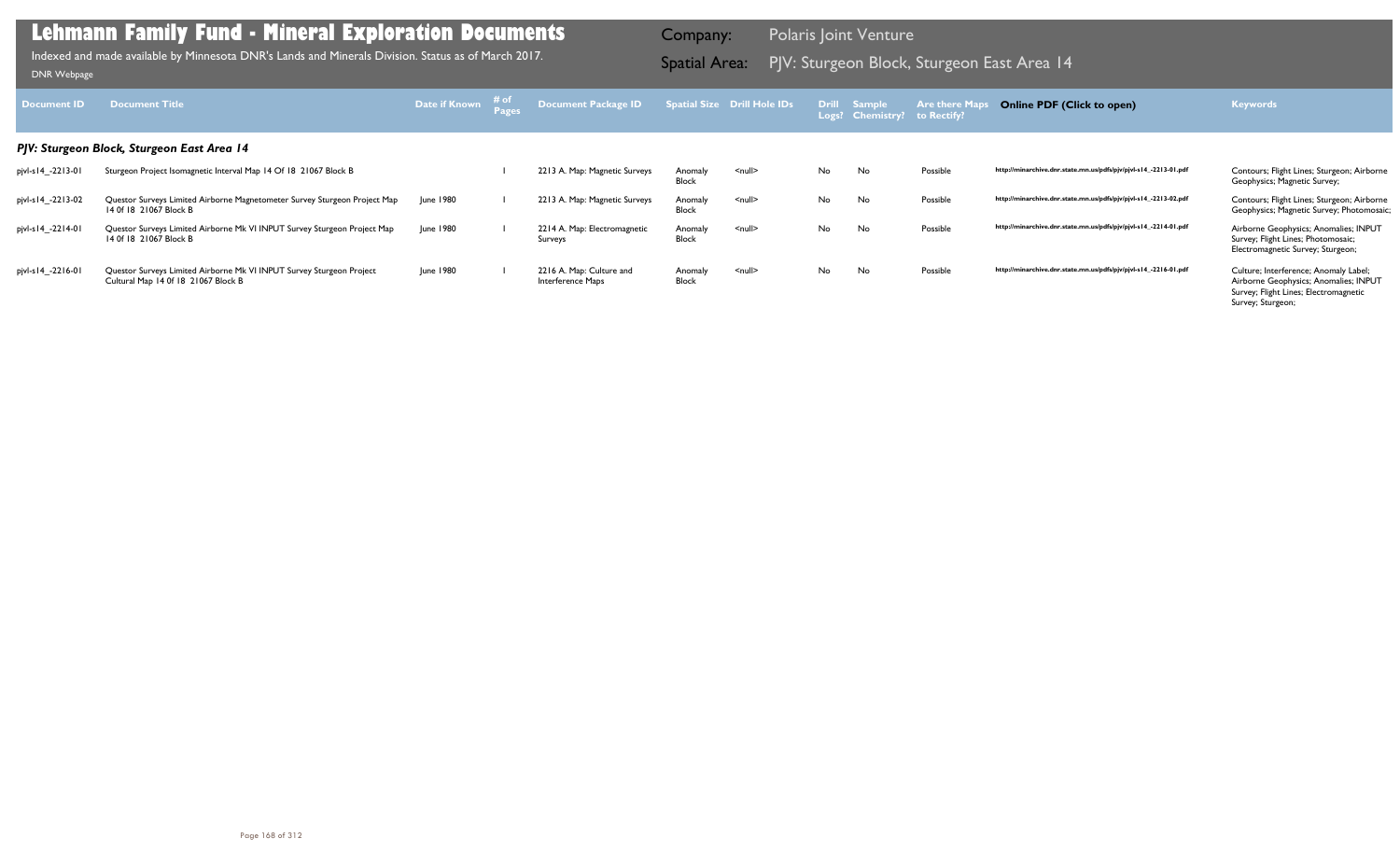| <b>Document ID</b> | <b>Document Title</b>                                                                                                                      | Date if Known | ⊤# of<br>Pages | <b>Document Package ID</b>                         |           | <b>Spatial Size Drill Hole IDs</b> |    | <b>Drill Sample</b><br>Logs? Chemistry? | <b>Are there Maps</b><br>to Rectify? | <b>Online PDF (Click to open)</b>                                | <b>Keywords</b>                                                                                                                                               |
|--------------------|--------------------------------------------------------------------------------------------------------------------------------------------|---------------|----------------|----------------------------------------------------|-----------|------------------------------------|----|-----------------------------------------|--------------------------------------|------------------------------------------------------------------|---------------------------------------------------------------------------------------------------------------------------------------------------------------|
|                    | PJV: Sturgeon Block, Sturgeon East Area 14, Forest Lake                                                                                    |               |                |                                                    |           |                                    |    |                                         |                                      |                                                                  |                                                                                                                                                               |
| pjvl-forl-1500-01  | Polaris Joint Venture Anomaly Portfolio: Forest Lake, S-14-3                                                                               | 1984          | 49             | 1500 Internal Reporting                            | Sub block | $null$                             | No | No                                      | Possible                             | http://minarchive.dnr.state.mn.us/pdfs/pjv/pjvl-forl-1500-01.pdf | Sturgeon; Forest Lake; Airborne<br>Geophysics; Index Map; Land Status;<br>Ground Geophysics; Electromagnetic<br>Survey;                                       |
| pjvl-forl-2213-01  | Forest Lake, Map No. S-14-3, Figure 7.2 Helicopter Magnetic Survey Contours<br>Of Total Magnetic Field And EM Conductor Axes Drawing P 422 | March 1981    |                | 2213 A. Map: Magnetic Surveys                      | Sub block | $null$                             | No | No                                      | Possible                             | http://minarchive.dnr.state.mn.us/pdfs/pjv/pjvl-forl-2213-01.pdf | Contours; Helicopter; Forest Lake;<br>Conductor Axes; Electromagnetic Survey;<br>Flight Lines; Topography; Sturgeon;<br>Airborne Geophysics; Magnetic Survey; |
| pjvl-forl-2214-01  | Forest Lake, Map No. S-14-3, Figure 7.1 Helicopter EM Survey Profiles Of Low<br>Frequency And Interpretation Drawing P422                  | March 1981    |                | 2214 A. Map: Electromagnetic<br>Surveys            | Sub block | $null$                             | No | No                                      | Possible                             | http://minarchive.dnr.state.mn.us/pdfs/pjv/pjvl-forl-2214-01.pdf | Helicopter; Forest Lake; Profile;<br>Conductor; Flight Lines; Topography;<br>Aerodat Survey; Sturgeon; Airborne<br>Geophysics; Electromagnetic Survey;        |
| pjvl-forl-2310-01  | Minnesota, Forest Lake S-14-3                                                                                                              | 1980          | 10             | 2310 Elevated/Aerial/Satellite<br>Profiles & Lines | Sub block | $null$                             | No | No                                      | No                                   | http://minarchive.dnr.state.mn.us/pdfs/pjv/pjvl-forl-2310-01.pdf | Sturgeon; Forest Lake; Airborne<br>Geophysics; Aerodat Survey; Helicopter;<br>Electromagnetic Survey; Magnetic Survey;                                        |

Indexed and made available by Minnesota DNR's Lands and Minerals Division. Status as of March 2017. **Spatial Area:** PJV: Sturgeon Block, Sturgeon East Area 14, Forest Lake DNR Webpage Indexed and made available by Minnesota DNR's Lands and Minerals Division. Status as of March 2017.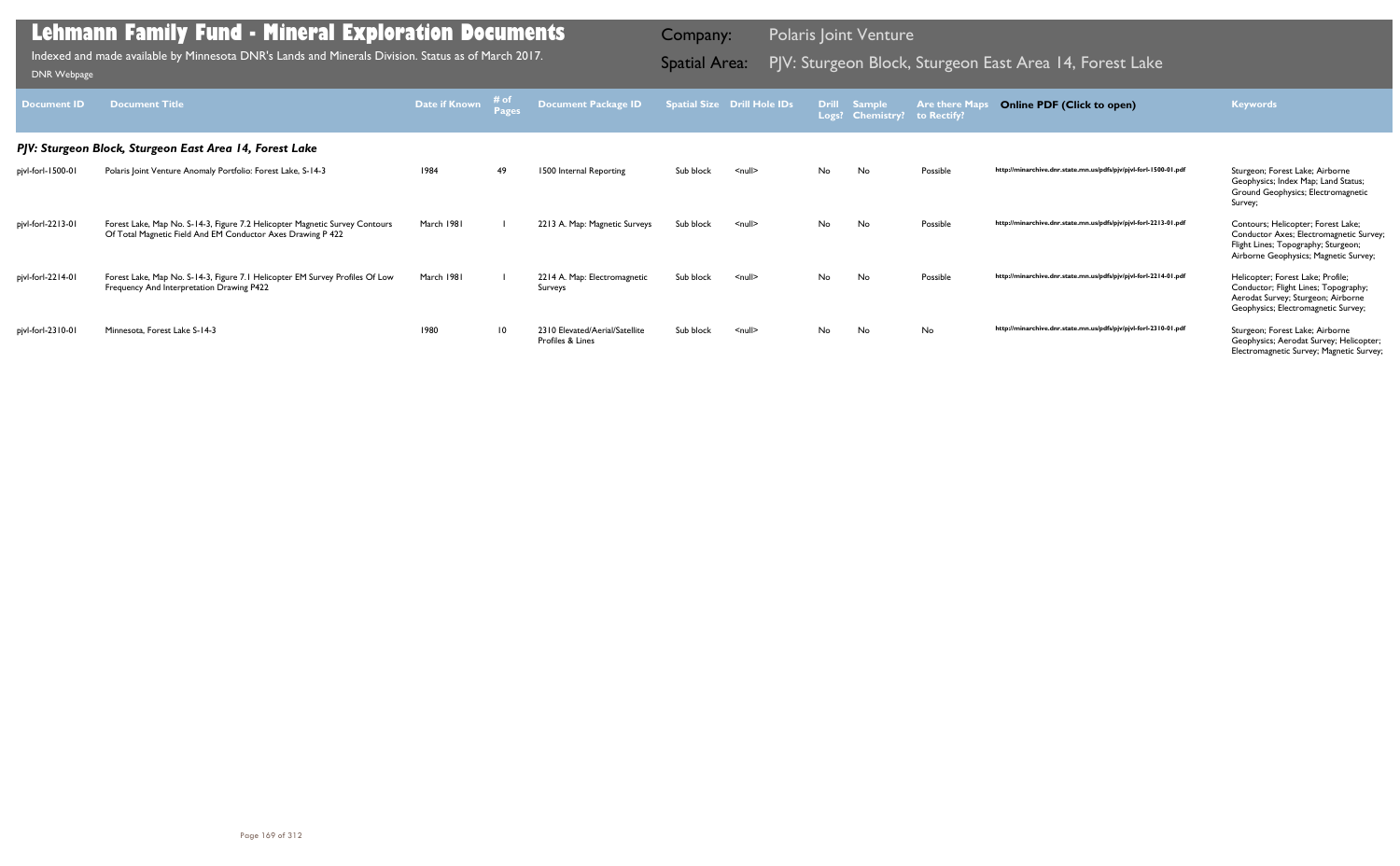| <b>Document ID</b> | <b>Document Title</b>                                                                                               | Date if Known       | # of | <b>Document Package ID</b>                         |           | <b>Spatial Size Drill Hole IDs</b> | <b>Drill</b> | <b>Sample</b><br>Logs? Chemistry? | <b>Are there Maps</b><br>to Rectify? | <b>Online PDF (Click to open)</b>                                | <b>Keywords</b>                                                                                                                                  |
|--------------------|---------------------------------------------------------------------------------------------------------------------|---------------------|------|----------------------------------------------------|-----------|------------------------------------|--------------|-----------------------------------|--------------------------------------|------------------------------------------------------------------|--------------------------------------------------------------------------------------------------------------------------------------------------|
|                    | PJV: Sturgeon Block, Sturgeon East Area 14, Ghost Lake                                                              |                     |      |                                                    |           |                                    |              |                                   |                                      |                                                                  |                                                                                                                                                  |
| pjvl-ghol-1500-01  | Polaris Joint Venture Anomaly Portfolio: Ghost Lake, S-14-2                                                         | 1984                | 63   | 1500 Internal Reporting                            | Sub block | $\leq$ null $\geq$                 | No           | No                                | Possible                             | http://minarchive.dnr.state.mn.us/pdfs/pjv/pjvl-ghol-1500-01.pdf | Sturgeon; Ghost Lake; Airborne<br>Geophysics; Index Map; Land Status;<br>Ground Geophysics; Electromagnetic<br>Survey; Magnetic Survey;          |
| pjvl-ghol-2213-01  | Ghost Lake Map No. S-14-2 7.2. Helicopter Magnetic Survey Contours of Total<br>Magnetic Field and EM Conductor Axes | March 1981          |      | 2213 A. Map: Magnetic Surveys                      | Sub block | $\leq$ null $\geq$                 | No.          | No                                | Possible                             | http://minarchive.dnr.state.mn.us/pdfs/pjv/pjvl-ghol-2213-01.pdf | Helicopter; Airborne Geophysics; Ghost<br>Lake; Sturgeon; Conductor Axes;<br>Electromagnetic Survey; Flight Lines;<br>Magnetic Survey; Contours; |
| pjvl-ghol-2214-01  | Ghost Lake Map No. S-14-2 7.1. Helicopter EM Survey Profiles of Low<br>Frequency and Interpretation                 | December<br>1982    |      | 2214 A. Map: Electromagnetic<br>Surveys            | Sub block | $\leq$ null $\geq$                 | No           | No                                | Possible                             | http://minarchive.dnr.state.mn.us/pdfs/pjv/pjvl-ghol-2214-01.pdf | Helicopter; Airborne Geophysics; Ground<br>Geophysics; Ghost Lake; Sturgeon;<br>Conductor Axes; Flight Lines;<br>Electromagnetic Survey;         |
| pjvl-ghol-2310-01  | Minnesota, Ghost Lake S-14-2                                                                                        | 1980                | 10   | 2310 Elevated/Aerial/Satellite<br>Profiles & Lines | Sub block | $\leq$ null $\geq$                 | No           | No                                | No                                   | http://minarchive.dnr.state.mn.us/pdfs/pjv/pjvl-ghol-2310-01.pdf | Sturgeon; Ghost Lake; Airborne<br>Geophysics; Aerodat Survey; Helicopter;<br>Electromagnetic Survey; Magnetic Survey;                            |
| pjvl-ghol-2322-01  | Ghost Lake S-14-2, Ground Magnetic Survey                                                                           | October 01,<br>1982 |      | 2322 G. Prof: Magnetic Surveys                     | Sub block | $\leq$ null $\geq$                 | No           | No                                | No                                   | http://minarchive.dnr.state.mn.us/pdfs/pjv/pjvl-ghol-2322-01.pdf | Sturgeon; Ghost Lake; Ground Geophysics;<br>Magnetic Survey;                                                                                     |
| pjvl-ghol-2323-01  | Ghost Lake S-14-2, Horizontal Loop EM Survey                                                                        | October<br>1982     |      | 2323 G. Prof: Electromagnetic<br>Surveys           | Sub block | $\leq$ null $\geq$                 | No.          | No                                | <b>No</b>                            | http://minarchive.dnr.state.mn.us/pdfs/pjv/pjvl-ghol-2323-01.pdf | Sturgeon; Ghost Lake; Ground Geophysics;<br>Electromagnetic Survey;                                                                              |

Indexed and made available by Minnesota DNR's Lands and Minerals Division. Status as of March 2017. **Spatial Area:** PJV: Sturgeon Block, Sturgeon East Area 14, Ghost Lake DNR Webpage Indexed and made available by Minnesota DNR's Lands and Minerals Division. Status as of March 2017.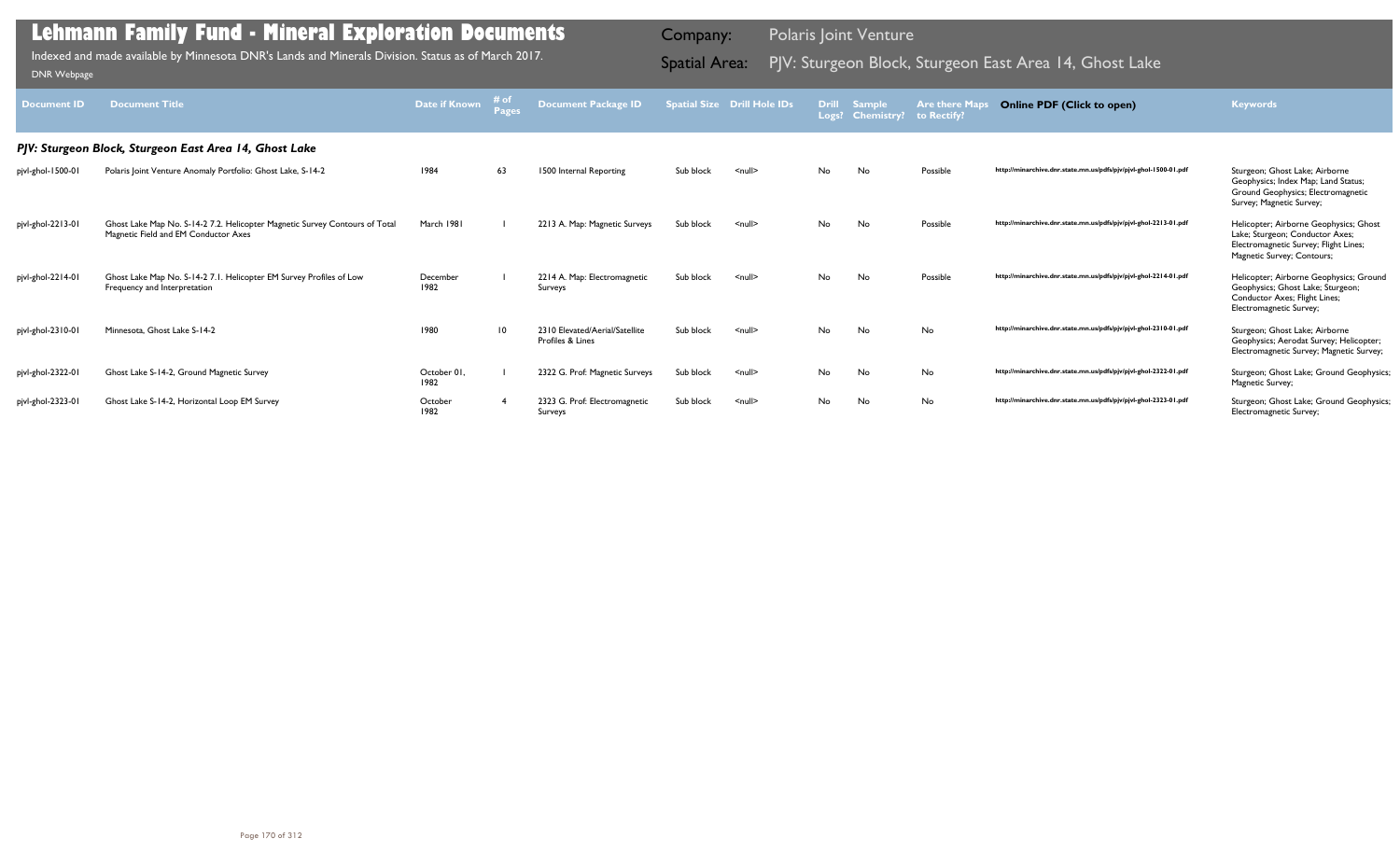| <b>Document ID</b> | <b>Document Title</b>                                                                                                                    | <b>Date if Known</b> | $\begin{array}{c}\n\# \text{ of } \\ \text{Pages}\n\end{array}$ | <b>Document Package ID</b>                         |           | <b>Spatial Size Drill Hole IDs</b> |     | Drill Sample<br>Logs? Chemistry? | <b>Are there Maps</b><br>to Rectify? | <b>Online PDF (Click to open)</b>                                | <b>Keywords</b>                                                                                                                                             |
|--------------------|------------------------------------------------------------------------------------------------------------------------------------------|----------------------|-----------------------------------------------------------------|----------------------------------------------------|-----------|------------------------------------|-----|----------------------------------|--------------------------------------|------------------------------------------------------------------|-------------------------------------------------------------------------------------------------------------------------------------------------------------|
|                    | PJV: Sturgeon Block, Sturgeon East Area 14, Ruby Lake                                                                                    |                      |                                                                 |                                                    |           |                                    |     |                                  |                                      |                                                                  |                                                                                                                                                             |
| pjvl-rubl-1500-01  | Polaris Joint Venture Anomaly Portfolio: Ruby Lake, S-14-1                                                                               | 1984                 | 40                                                              | 1500 Internal Reporting                            | Sub block | $<$ null $>$                       | No. | No                               | Possible                             | http://minarchive.dnr.state.mn.us/pdfs/pjv/pjvl-rubl-1500-01.pdf | Sturgeon; Ruby Lake; Airborne Geophysics;<br>Index Map; Land Status; Ground<br>Geophysics; Electromagnetic Survey;<br>Magnetic Survey;                      |
| pjvl-rubl-2213-01  | Ruby Lake, Map No. S-14-1, Figure 7.2 Helicopter Magnetic Survey Contours Of<br>Total Magnetic Field And EM Conductor Axes Drawing P 422 | March 1981           |                                                                 | 2213 A. Map: Magnetic Surveys                      | Sub block | $\leq$ null $\geq$                 | No. | No                               | Possible                             | http://minarchive.dnr.state.mn.us/pdfs/pjv/pjvl-rubl-2213-01.pdf | Contours; Helicopter; Ruby Lake;<br>Conductor Axes; Electromagnetic Survey;<br>Flight Lines; Topography; Sturgeon;<br>Airborne Geophysics; Magnetic Survey; |
| pjvl-rubl-2214-01  | Ruby Lake, Map No. S-14-1, Figure 7.1 Helicopter EM Survey Profiles Of Low<br>Frequency And Interpretation Drawing P422                  | March 1981           |                                                                 | 2214 A. Map: Electromagnetic<br>Surveys            | Sub block | $\leq$ null $\geq$                 | No. | No                               | Possible                             | http://minarchive.dnr.state.mn.us/pdfs/pjv/pjvl-rubl-2214-01.pdf | Helicopter; Ruby Lake; Profile; Conductor;<br>Flight Lines; Topography; Aerodat Survey;<br>Sturgeon; Airborne Geophysics;<br>Electromagnetic Survey;        |
| pjvl-rubl-2310-01  | Minnesota, Ruby Lake S-14-1                                                                                                              | 1980                 |                                                                 | 2310 Elevated/Aerial/Satellite<br>Profiles & Lines | Sub block | $<$ null $>$                       | No. | No                               | No                                   | http://minarchive.dnr.state.mn.us/pdfs/pjv/pjvl-rubl-2310-01.pdf | Sturgeon; Ruby Lake; Airborne Geophysics;<br>Aerodat Survey; Helicopter;<br>Electromagnetic Survey; Magnetic Survey;                                        |

Indexed and made available by Minnesota DNR's Lands and Minerals Division. Status as of March 2017. **Spatial Area:** PJV: Sturgeon Block, Sturgeon East Area 14, Ruby Lake DNR Webpage Indexed and made available by Minnesota DNR's Lands and Minerals Division. Status as of March 2017.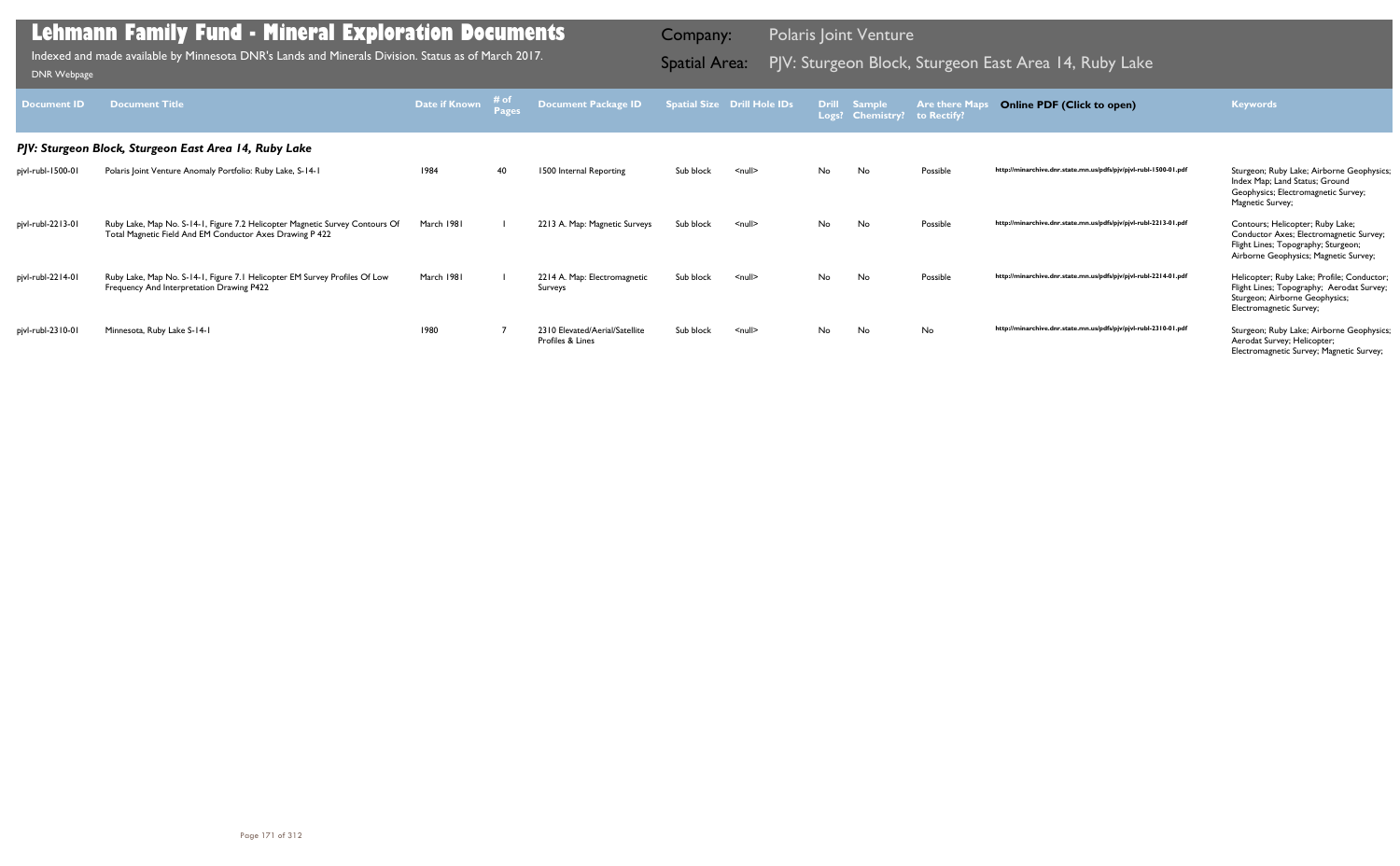| <b>Document ID</b>    | <b>Document Title</b>                                                                                       | Date if Known    | # of<br><b>Pages</b> | <b>Document Package ID</b>                     |                         | <b>Spatial Size Drill Hole IDs</b> | Logs? | <b>Drill Sample</b><br><b>Chemistry?</b> | <b>Are there Maps</b><br>to Rectify? | <b>Online PDF (Click to open)</b>                                | <b>Keywords</b>                                                                                                                                                                             |
|-----------------------|-------------------------------------------------------------------------------------------------------------|------------------|----------------------|------------------------------------------------|-------------------------|------------------------------------|-------|------------------------------------------|--------------------------------------|------------------------------------------------------------------|---------------------------------------------------------------------------------------------------------------------------------------------------------------------------------------------|
|                       | PJV: Sturgeon Block, Sturgeon East Area 15                                                                  |                  |                      |                                                |                         |                                    |       |                                          |                                      |                                                                  |                                                                                                                                                                                             |
| pjvl-s   5_-1450-01   | $62 - 24$                                                                                                   |                  |                      | 1450 Miscellaneous Data                        | Anomaly<br><b>Block</b> | 40927; T-7;                        | Yes   | No                                       | Possible                             | http://minarchive.dnr.state.mn.us/pdfs/pjv/pjvl-s15_-1450-01.pdf | Sturgeon; Deer Lake North; East End; Drill<br>Hole; Drill Log; Geology; INCO; Hanna<br>Mining Company; W.S. Moore; Bear Creek<br>Mining Company; Ground Geophysics;<br>Airborne Geophysics; |
| pjvl-s   5_-1450-02   | <b>Big Fork</b>                                                                                             |                  | 3                    | 1450 Miscellaneous Data                        | Anomaly<br><b>Block</b> | $\leq$ null $\geq$                 | No.   | No                                       | Possible                             | http://minarchive.dnr.state.mn.us/pdfs/pjv/pjvl-s15_-1450-02.pdf | Sturgeon; East End; Larson Lake;<br>Klingenpiel Lake; American SELCO Inc;<br>Humble Oil & Refining Co.; Plat Map;<br>Ground Geophysics; Magnetic Survey;                                    |
| pjvl-s   5_-1450-03   | Lease No.: CN-7548                                                                                          | 1970             | 20                   | 1450 Miscellaneous Data                        | Anomaly<br><b>Block</b> | $\leq$ null $\geq$                 | No.   | No                                       | Possible                             | http://minarchive.dnr.state.mn.us/pdfs/pjv/pjvl-s15_-1450-03.pdf | Sturgeon; Holstrom; Thistledew; Hanna<br>Mining Company; Survey Grid; Ground<br>Geophysics; Profile; Electrical Survey;<br>Magnetic Survey; Gravity Survey;<br>Electromagnetic Survey;      |
| pjvl-s   5_-1450-04   | Lease No.: CN-7549                                                                                          | 1970             |                      | 1450 Miscellaneous Data                        | Anomaly<br><b>Block</b> | $null$                             | No    | No                                       | Possible                             | http://minarchive.dnr.state.mn.us/pdfs/pjv/pjvl-s15_-1450-04.pdf | Sturgeon; Holstrom; Thistledew; Hanna<br>Mining Company; Survey Grid; Ground<br>Geophysics; Airborne Geophysics;<br>Electromagnetic Survey; Profile;                                        |
| pjvl-s   5_-1450-05   | Lease No.: CN-7762                                                                                          | 1972             | 4                    | 1450 Miscellaneous Data                        | Anomaly<br><b>Block</b> | $\leq$ null $\geq$                 | No.   | No                                       | Possible                             | http://minarchive.dnr.state.mn.us/pdfs/pjv/pjvl-s15_-1450-05.pdf | Sturgeon; Zeisser's Island; East End; Survey<br>Grid; Ground Geophysics; Airborne<br>Geophysics; Electromagnetic Survey;<br>Magnetic Survey; Gravity Survey; Geology;                       |
| pjvl-s   5_-1450-06   | Lease No.: CN-7764                                                                                          | 1971             | $\overline{2}$       | 1450 Miscellaneous Data                        | Anomaly<br><b>Block</b> | <null></null>                      | No    | No                                       | Possible                             | http://minarchive.dnr.state.mn.us/pdfs/pjv/pjvl-s15_-1450-06.pdf | Sturgeon; Larson Lake; Airborne<br>Geophysics; Electromagnetic Survey;                                                                                                                      |
| pjvl-s   5_-22   3-0  | Sturgeon Project Isomagnetic Interval Map 15 Of 18 21067 Block B                                            |                  |                      | 2213 A. Map: Magnetic Surveys                  | Anomaly<br><b>Block</b> | $null$                             | No    | No                                       | Possible                             | http://minarchive.dnr.state.mn.us/pdfs/pjv/pjvl-s15_-2213-01.pdf | Contours; Flight Lines; Sturgeon; Airborne<br>Geophysics; Magnetic Survey;                                                                                                                  |
| pjvl-s   5_-22   3-02 | Questor Surveys Limited Airborne Magnetometer Survey Sturgeon Project Map<br>15 Of 18 21067 Block B         | June 1980        |                      | 2213 A. Map: Magnetic Surveys                  | Anomaly<br><b>Block</b> | $\leq$ null $\geq$                 | No    | No                                       | Possible                             | http://minarchive.dnr.state.mn.us/pdfs/pjv/pjvl-s15_-2213-02.pdf | Contours; Flight Lines; Sturgeon; Airborne<br>Geophysics; Magnetic Survey; Photomosaic;                                                                                                     |
| pjvl-s15_-2214-01     | Questor Surveys Limited Airborne Mk VI INPUT Survey Sturgeon Project Map<br>15 Of 18 21067 Block B          | <b>June 1980</b> |                      | 2214 A. Map: Electromagnetic<br><b>Surveys</b> | Anomaly<br><b>Block</b> | <null></null>                      | No    | No                                       | Possible                             | http://minarchive.dnr.state.mn.us/pdfs/pjv/pjvl-s15_-2214-01.pdf | Airborne Geophysics; Anomalies; INPUT<br>Survey; Flight Lines; Photomosaic;<br>Electromagnetic Survey; Sturgeon;                                                                            |
| pjvl-s15 -2216-01     | Questor Surveys Limited Airborne Mk VI INPUT Survey Sturgeon Project<br>Cultural Map 15 0f 18 21067 Block B | June 1980        |                      | 2216 A. Map: Culture and<br>Interference Maps  | Anomaly<br><b>Block</b> | $null$                             | No    | No                                       | Possible                             | http://minarchive.dnr.state.mn.us/pdfs/pjv/pjvl-s15_-2216-01.pdf | Culture; Interference; Anomaly Label;<br>Airborne Geophysics; Anomalies; INPUT<br>Survey; Flight Lines; Electromagnetic<br>Survey; Sturgeon;                                                |

PJV: Sturgeon Block, Sturgeon East Area 15 Indexed and made available by Minnesota DNR's Lands and Minerals Division. Status as of March 2017. Spatial Area: [DNR Webpage](http://www.dnr.state.mn.us/lands_minerals/polaris/index.html)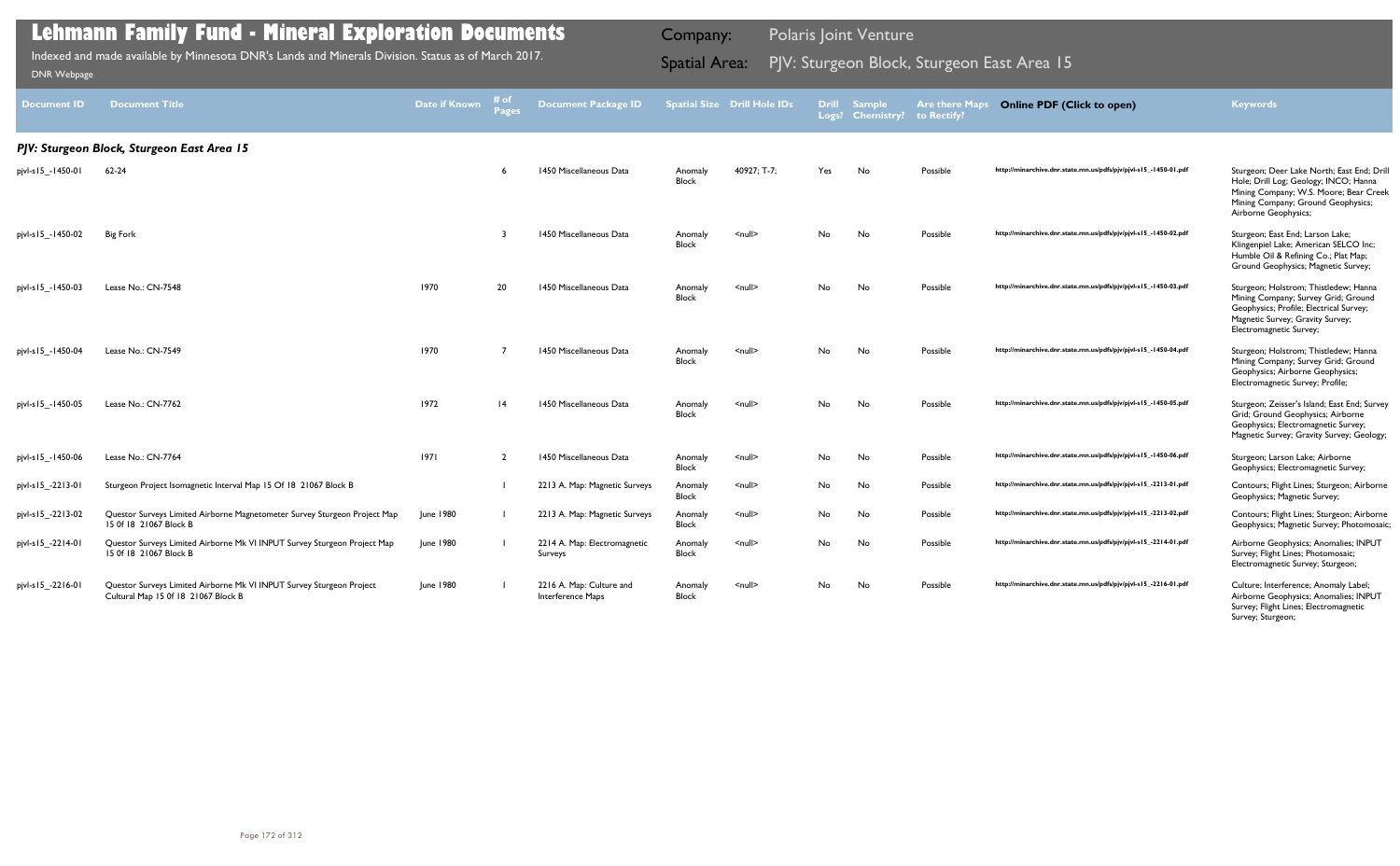### http://minarchive.dnr.state.mn.us/pdfs/pjv/pjvl-deln-0110-01.pdf Sturgeon; Deer Lake North; Boru; Elbow Lake; Ground Geophysics; Electromagnetic Survey; Drill Hole; Geology; Outcrop; http://minarchive.dnr.state.mn.us/pdfs/pjv/pjvl-deln-0210-01.pdf Sturgeon; Deer Lake North; Ground Geophysics; Land Ownership; Permits; http://minarchive.dnr.state.mn.us/pdfs/pjv/pjvl-deln-1114-01.pdf Sturgeon; Deer Lake North; Topography; 3 1130 Ownership Maps Sub block <null> No No Possible **http://minarchive.dnr.state.mn.us/pdfs/pjv/pjvl-deln-1130-01.pdf** Sturgeon; Deer Lake North; Land Ownership; Plat Map; http://minarchive.dnr.state.mn.us/pdfs/pjv/pjvl-deln-1450-01.pdf Sturgeon; Deer Lake North; Hanna Mining Company; Ground Geophysics; Airborne Geophysics; Survey Grid; http://minarchive.dnr.state.mn.us/pdfs/pjv/pjvl-deln-1450-02.pdf Sturgeon; Deer Lake North; Hanna Mining Company; Ground Geophysics; Airborne Geophysics; Survey Grid; Electromagnetic Survey; Profile; Magnetic Survey; Gravity Survey; Drill Hole; Drill Log; Core Log; http://minarchive.dnr.state.mn.us/pdfs/pjv/pjvl-deln-1450-03.pdf Sturgeon; Deer Lake North; Hanna Mining Company; Ground Geophysics; Geology; Drill Hole; Core Log; Drill Log; http://minarchive.dnr.state.mn.us/pdfs/pjv/pjvl-deln-1500-01.pdf Sturgeon; Deer Lake North; Airborne Geophysics; Index Map; Land Status; Ground Geophysics; Electromagnetic Survey; Drill Hole; Core Log; http://minarchive.dnr.state.mn.us/pdfs/pjv/pjvl-deln-2213-01.pdf Helicopter; Airborne Geophysics; Deer Lake North; Sturgeon; Conductor Axes; Electromagnetic Survey; Flight Lines; Magnetic Survey; Contours; http://minarchive.dnr.state.mn.us/pdfs/pjv/pjvl-deln-2213-02.pdf Sturgeon; Deer Lake North; Airborne Geophysics; Magnetic Survey; Conductor; http://minarchive.dnr.state.mn.us/pdfs/pjv/pjvl-deln-2214-01.pdf Helicopter; Airborne Geophysics; Ground Geophysics; Deer Lake North; Sturgeon; Conductor Axes; Flight Lines; Drill Hole; Electromagnetic Survey; http://minarchive.dnr.state.mn.us/pdfs/pjv/pjvl-deln-2214-02.pdf Sturgeon; Deer Lake North; Airborne Geophysics; Ground Geophysics; Survey Grid; Electromagnetic Survey; Conductor; Land Ownership; http://minarchive.dnr.state.mn.us/pdfs/pjv/pjvl-deln-2214-03.pdf Sturgeon; Deer Lake North; Boru; Elbow Lake; Airborne Geophysics; Ground Geophysics; Survey Grid; Electromagnetic Survey; Conductor; Land Ownership; http://minarchive.dnr.state.mn.us/pdfs/pjv/pjvl-deln-2310-01.pdf Sturgeon; Deer Lake North; Airborne Geophysics; Aerodat Survey; Helicopter; Electromagnetic Survey; Magnetic Survey; http://minarchive.dnr.state.mn.us/pdfs/pjv/pjvl-deln-2323-01.pdf Sturgeon; Deer Lake North; Ground Geophysics; Electromagnetic Survey; Magnetic Survey; INPUT Survey;

| <b>Document ID</b> | <b>Document Title</b>                                                                                                        | Date if Known    | # of<br><b>Pages</b> | <b>Document Package ID</b>                         |           | <b>Spatial Size Drill Hole IDs</b> | <b>Drill</b><br>Logs? | <b>Sample</b><br><b>Chemistry?</b> | <b>Are there Maps</b><br>to Rectify? |
|--------------------|------------------------------------------------------------------------------------------------------------------------------|------------------|----------------------|----------------------------------------------------|-----------|------------------------------------|-----------------------|------------------------------------|--------------------------------------|
|                    | PJV: Sturgeon Block, Sturgeon East Area 15, Deer Lake North                                                                  |                  |                      |                                                    |           |                                    |                       |                                    |                                      |
| pjvl-deln-0110-01  | Boru-Elbow Lake - Geologic Mapping                                                                                           | June 14, 1982    |                      | 0110 Office Memoranda                              | Sub block | $\leq$ null $\geq$                 | No                    | No                                 | No                                   |
|                    |                                                                                                                              |                  |                      |                                                    |           |                                    |                       |                                    |                                      |
| pjvl-deln-0210-01  | "As per our conversation, we would like to do some geophysical surveys"                                                      | June 26, 1981    |                      | 0210 Business                                      | Sub block | <null></null>                      | No                    | No                                 | No                                   |
| pjvl-deln-1114-01  | S-15-4 - A Map (DNR Title)                                                                                                   |                  |                      | <b>1114 Topography Maps</b>                        | Sub block | <null></null>                      | No                    | No                                 | Possible                             |
| pjvl-deln-1130-01  | Section Ownership, Deer Creek S-15-4G                                                                                        | October<br>1981  | 3                    | 1130 Ownership Maps                                | Sub block | $null$                             | No                    | No                                 | Possible                             |
| pjvl-deln-1450-01  | Lease No.: CN-7771                                                                                                           |                  | 3                    | 1450 Miscellaneous Data                            | Sub block | <null></null>                      | No                    | No                                 | Possible                             |
| pjvl-deln-1450-02  | Lease No.: CN-7770                                                                                                           |                  | 16                   | 1450 Miscellaneous Data                            | Sub block | $T - 7:$                           | Yes                   | No                                 | Possible                             |
|                    |                                                                                                                              |                  |                      |                                                    |           |                                    |                       |                                    |                                      |
| pjvl-deln-1450-03  | Summary Sheet, Hanna T-7                                                                                                     | 1980             | $\overline{4}$       | 1450 Miscellaneous Data                            | Sub block | $T - 7:$                           | Yes                   | No                                 | No                                   |
| pjvl-deln-1500-01  | Polaris Joint Venture Anomaly Portfolio: Deer Lake North, S-15-4                                                             | 1984             | 129                  | 1500 Internal Reporting                            | Sub block | $T - 7;$                           | Yes                   | No                                 | Possible                             |
| pjvl-deln-2213-01  | Deer Lake North Map No. S-15-4 Fig 7.2. Helicopter Magnetic Survey Contours<br>of Total Magnetic Field and EM Conductor Axes | March 1981       |                      | 2213 A. Map: Magnetic Surveys                      | Sub block | <null></null>                      | No                    | No                                 | Possible                             |
| pjvl-deln-2213-02  | Deer Lake North S-15-4, Helicopter Magnetic Survey - Contours of Total<br>Magnetic Field and EM Conductor Axes               | March 1981       |                      | 2213 A. Map: Magnetic Surveys                      | Sub block | <null></null>                      | No                    | No                                 | Possible                             |
| pjvl-deln-2214-01  | Deer Lake North Map No. S-15-4 Fig 7.1. Helicopter EM Survey Profiles of Low<br>Frequency and Interpretation                 | May 1982         |                      | 2214 A. Map: Electromagnetic<br>Surveys            | Sub block | $\leq$ null $\geq$                 | No                    | No                                 | Possible                             |
| pjvl-deln-2214-02  | Deer Lake North S-15-4, Helicopter EM Survey - Profiles of Low Frequency and<br>Interpretation                               | March 1981       |                      | 2214 A. Map: Electromagnetic<br>Surveys            | Sub block | $null$                             | No                    | No                                 | Possible                             |
| pjvl-deln-2214-03  | Excerpt of: Deer Lake North S-15-4, Helicopter EM Survey - Profiles of Low<br>Frequency and Interpretation (DNR Title)       |                  | $\overline{2}$       | 2214 A. Map: Electromagnetic<br>Surveys            | Sub block | $\leq$ null $\geq$                 | No                    | No                                 | Possible                             |
| pjvl-deln-2310-01  | Minnesota, Deer Lake North S-15-4                                                                                            | 1980             | 63                   | 2310 Elevated/Aerial/Satellite<br>Profiles & Lines | Sub block | $\leq$ null $\geq$                 | No                    | No                                 | No                                   |
| pjvl-deln-2323-01  | Deer Lake S-14-4, Horizontal Loop EM Survey                                                                                  | February<br>1981 | $\overline{2}$       | 2323 G. Prof: Electromagnetic<br>Surveys           | Sub block | $\leq$ null $\geq$                 | No                    | No                                 | No                                   |

Anomalies;

### **Lehmann Family Fund - Mineral Exploration Documents**

Indexed and made available by Minnesota DNR's Lands and Minerals Division. Status as of March 2017. Spatial Area: PJV: Sturgeon Block, Sturgeon East Area 15, Deer Lake North וDNR Webpage Indexed and made available by Minnesota DNR's Lands and Minerals Division. Status as of March 2017.

Company: Polaris Joint Venture

**Online PDF (Click to open) Keywords**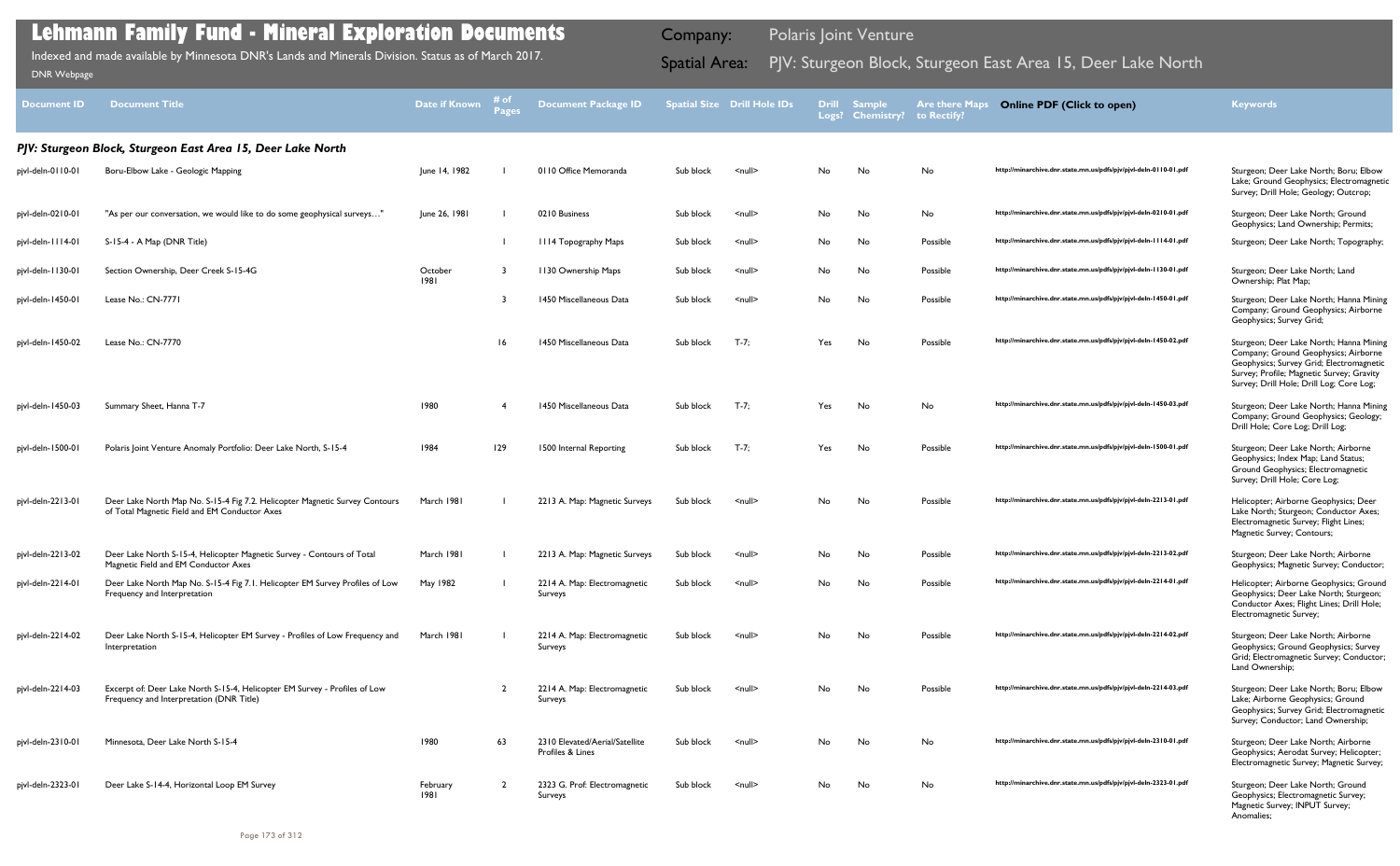| <b>Document ID</b> | <b>Document Title</b>                                       |                      | Date if Known $\frac{\text{\# of}}{\text{Pages}}$ Document Package ID Spatial Size Drill Hole IDs Drill Sample Are there Maps |           |                  |     | Logs? Chemistry? to Rectify? |          | <b>Online PDF (Click to open)</b>                                | <b>Keywords</b>                                                                                     |
|--------------------|-------------------------------------------------------------|----------------------|-------------------------------------------------------------------------------------------------------------------------------|-----------|------------------|-----|------------------------------|----------|------------------------------------------------------------------|-----------------------------------------------------------------------------------------------------|
|                    | PJV: Sturgeon Block, Sturgeon East Area 15, Deer Lake North |                      |                                                                                                                               |           |                  |     |                              |          |                                                                  |                                                                                                     |
| pjvl-deln-2432-01  | Mag Survey Deer Lake                                        | February 13,<br>1981 | 2432 FN Magnetic Surveys                                                                                                      | Sub block | <null></null>    | No  | No                           | No       | http://minarchive.dnr.state.mn.us/pdfs/pjv/pjvl-deln-2432-01.pdf | Sturgeon; Deer Lake North; Ground<br>Geophysics; Magnetic Survey; Field Notes;                      |
| pjvl-deln-2433-01  | EM Survey Deer Lake (DNR Title)                             | February<br>1981     | 2433 FN Electromagnetic Surveys Sub block                                                                                     |           | $\le$ null $\ge$ | No  | No                           | No       | http://minarchive.dnr.state.mn.us/pdfs/pjv/pjvl-deln-2433-01.pdf | Sturgeon; Deer Lake North; Ground<br>Geophysics; Electromagnetic Survey; Field<br>Notes:            |
| pjvl-deln-4410-01  | Exploration Drillhole Within HEM Flight Block               |                      | 4410 Core Logs                                                                                                                | Sub block | $T - 7:$         | Yes | No                           | Possible | http://minarchive.dnr.state.mn.us/pdfs/pjv/pjvl-deln-4410-01.pdf | Sturgeon; Deer Lake North; Hanna Mining<br>Company; Drill Hole; Drill Log; Core Log;<br>Topography; |

Indexed and made available by Minnesota DNR's Lands and Minerals Division. Status as of March 2017.<br>DNR Webpage DNR Webpage Indexed and made available by Minnesota DNR's Lands and Minerals Division. Status as of March 2017.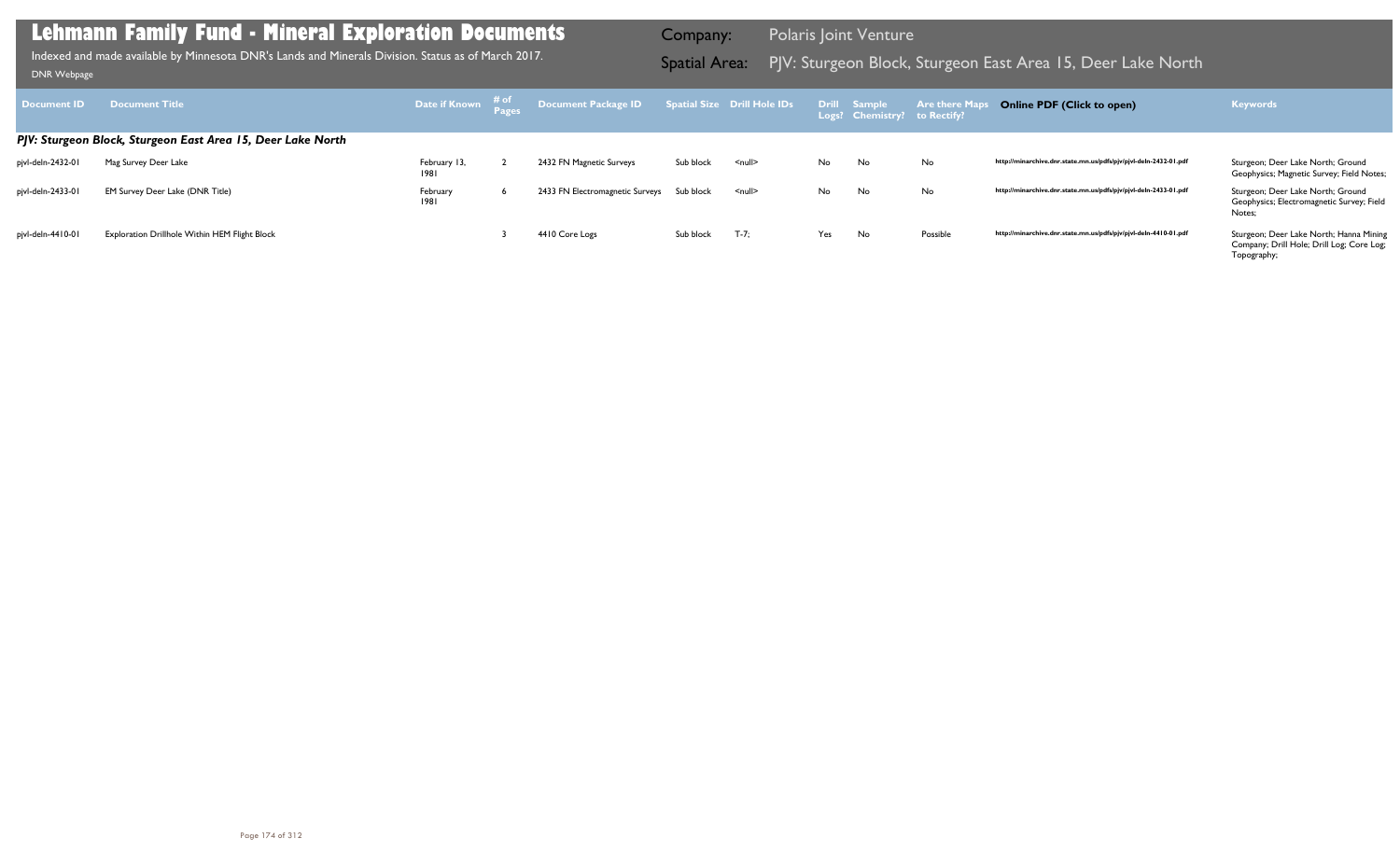| <b>Document ID</b> | <b>Document Title</b>                                             | Date if Known # of |   | Bocument Package ID    Spatial Size Drill Hole IDs    E Drill    Sample |               |               |     | Logs? Chemistry? to Rectify? | <b>Are there Map</b> | <b>Online PDF (Click to open)</b>                                | <b>Keywords</b>                                                                                                |
|--------------------|-------------------------------------------------------------------|--------------------|---|-------------------------------------------------------------------------|---------------|---------------|-----|------------------------------|----------------------|------------------------------------------------------------------|----------------------------------------------------------------------------------------------------------------|
|                    | PJV: Sturgeon Block, Sturgeon East Area 15, Deer Lake North, Boru |                    |   |                                                                         |               |               |     |                              |                      |                                                                  |                                                                                                                |
| pjvl-boru-0110-01  | Interpretation of the Boru (S-15-4C) Ground Geophysical Survey    | May 19, 1982       |   | 0110 Office Memoranda                                                   | Target        | <null></null> | No. | No                           | No                   | http://minarchive.dnr.state.mn.us/pdfs/pjv/pjvl-boru-0110-01.pdf | Sturgeon; Deer Lake North; Boru; Ground<br>Geophysics; Electromagnetic Survey;<br>Magnetic Survey; Drill Hole; |
| pjvl-boru-2322-01  | Boru S-15-4C, Ground Magnetic Survey                              | April 15,<br>1982  |   | 2322 G. Prof: Magnetic Surveys                                          | <b>Target</b> | $null$        | No. | No                           | No                   | http://minarchive.dnr.state.mn.us/pdfs/pjv/pjvl-boru-2322-01.pdf | Sturgeon; Deer Lake North; Boru; Ground<br>Geophysics; Magnetic Survey;                                        |
| pjvl-boru-2323-01  | Boru S-15-4C, Horizontal Loop EM Survey                           | April 15,<br>1982  | 8 | 2323 G. Prof: Electromagnetic<br>Surveys                                | <b>Target</b> | <null></null> | No. | No                           | No                   | http://minarchive.dnr.state.mn.us/pdfs/pjv/pjvl-boru-2323-01.pdf | Sturgeon; Deer Lake North; Boru; Ground<br>Geophysics; Electromagnetic Survey;                                 |

Indexed and made available by Minnesota DNR's Lands and Minerals Division. Status as of March 2017. **Spatial Area:** PJV: Sturgeon Block, Sturgeon East Area 15, Deer Lake North, Boru <sub>DNR Webpage</sub> Indexed and made available by Minnesota DNR's Lands and Minerals Division. Status as of March 2017.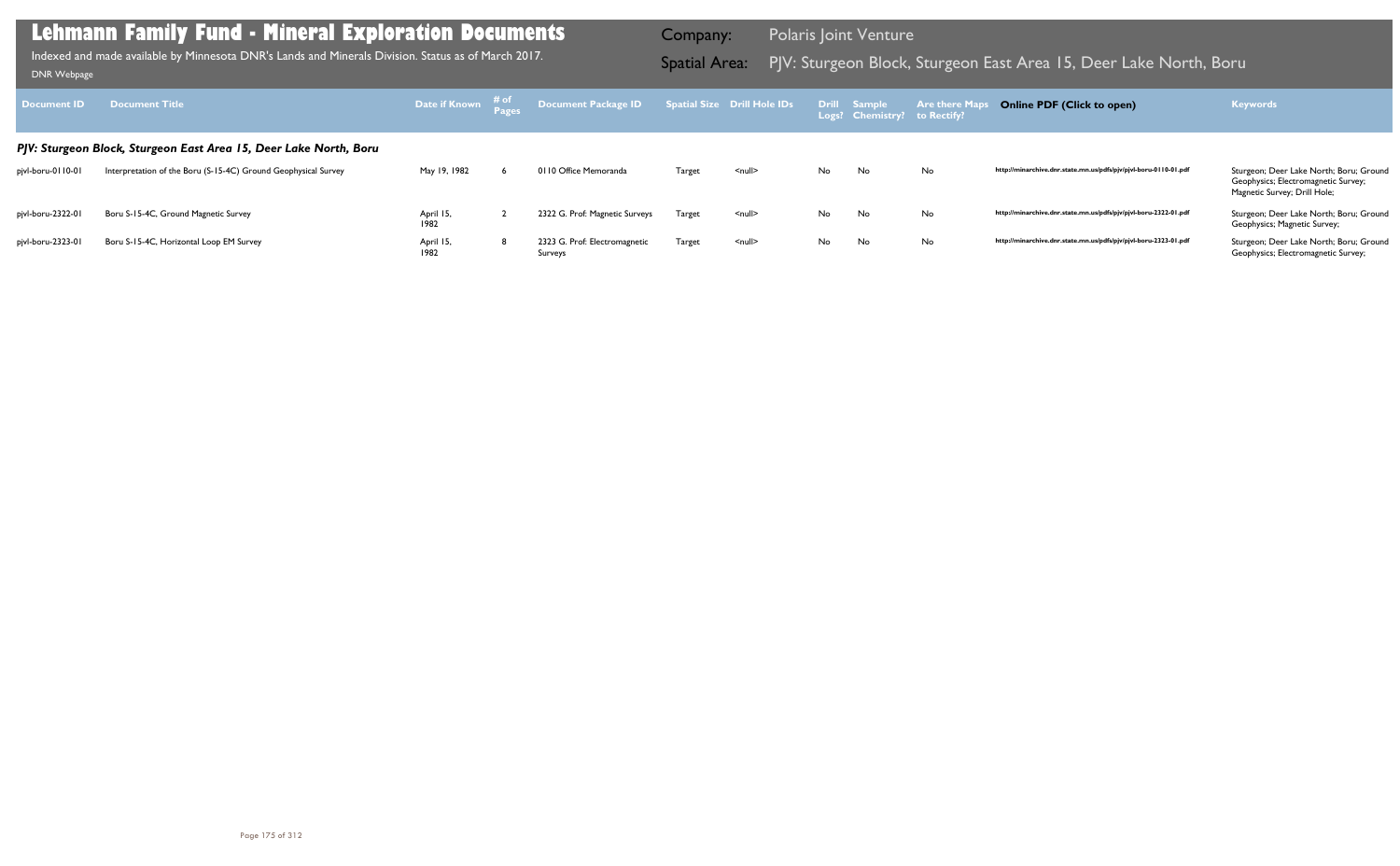Ground Geophysics; Electromagnetic Survey; Magnetic Survey;

| DNR Webpage        | <b>Lehmann Family Fund - Mineral Exploration Documents</b><br>Indexed and made available by Minnesota DNR's Lands and Minerals Division. Status as of March 2017. |                    |                                                                                                   | Company:<br><b>Spatial Area:</b> |               |     | <b>Polaris Joint Venture</b>                 | PJV: Sturgeon Block, Sturgeon E |
|--------------------|-------------------------------------------------------------------------------------------------------------------------------------------------------------------|--------------------|---------------------------------------------------------------------------------------------------|----------------------------------|---------------|-----|----------------------------------------------|---------------------------------|
| <b>Document ID</b> | <b>Document Title</b>                                                                                                                                             |                    | Date if Known $\frac{\text{\# of}}{\text{\# a}}}$ Document Package ID Spatial Size Drill Hole IDs |                                  |               |     | Drill Sample<br>Logs? Chemistry? to Rectify? | <b>Are there Maps</b>           |
|                    | PJV: Sturgeon Block, Sturgeon East Area 15, Deer Lake North, Moscow                                                                                               |                    |                                                                                                   |                                  |               |     |                                              |                                 |
| pjvl-mosc-2323-01  | Moscow S-15-4A, B, Horizontal Loop EM Survey                                                                                                                      | August 05,<br>1981 | 2323 G. Prof: Electromagnetic<br>Surveys                                                          | Target                           | <null></null> | No. | No.                                          | No                              |

### Bast Area 15, Deer Lake North, Moscow Indexed and Minnesota <mark>E</mark>ast Area

### **Online PDF (Click to open) Keywords**

http://minarchive.dnr.state.mn.us/pdfs/pjv/pjvl-mosc-2323-01.pdf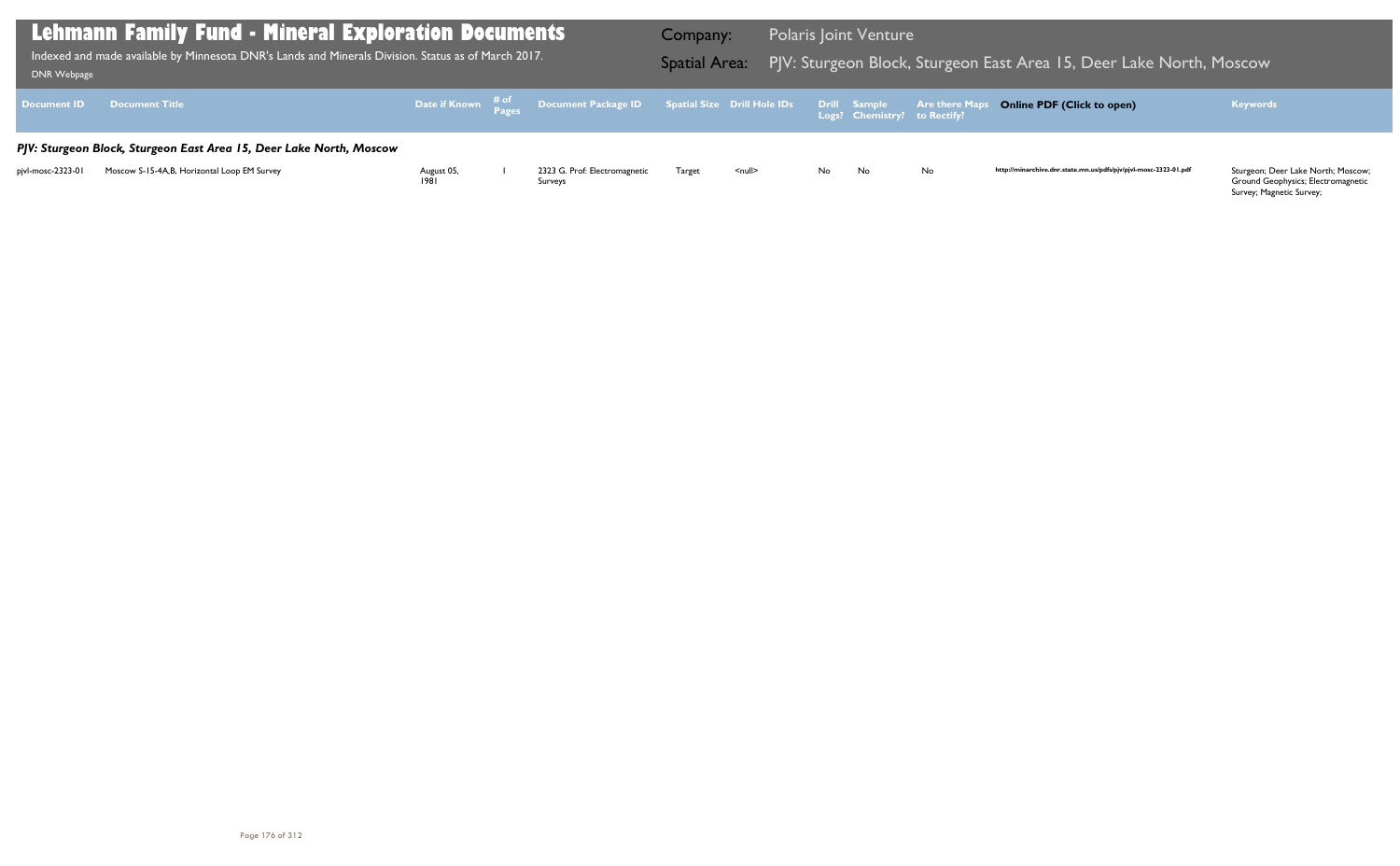| <b>Document ID</b> | <b>Document Title</b>                                                                                                     | <b>Date if Known</b> | # of<br><b>Pages</b> | <b>Document Package ID</b>                         |           | <b>Spatial Size Drill Hole IDs</b> | <b>Drill</b><br>Logs? | <b>Sample</b><br><b>Chemistry?</b> | <b>Are there Maps</b><br>to Rectify? | <b>Online PDF (Click to open)</b>                                | <b>Keywords</b>                                                                                                                                                       |
|--------------------|---------------------------------------------------------------------------------------------------------------------------|----------------------|----------------------|----------------------------------------------------|-----------|------------------------------------|-----------------------|------------------------------------|--------------------------------------|------------------------------------------------------------------|-----------------------------------------------------------------------------------------------------------------------------------------------------------------------|
|                    | PJV: Sturgeon Block, Sturgeon East Area 15, East End                                                                      |                      |                      |                                                    |           |                                    |                       |                                    |                                      |                                                                  |                                                                                                                                                                       |
| pjvl-ease-1450-01  | Lease No.: CN-7772                                                                                                        |                      |                      | 1450 Miscellaneous Data                            | Sub block | $\leq$ null $\geq$                 | No                    | No                                 | Possible                             | http://minarchive.dnr.state.mn.us/pdfs/pjv/pjvl-ease-1450-01.pdf | Sturgeon; East End; Hanna Mining<br>Company; Ground Geophysics; Airborne<br>Geophysics; Survey Grid; Electromagnetic<br>Survey; Magnetic Survey; Profile;             |
| pjvl-ease-1450-02  | Lease No.: CN-7761                                                                                                        | 97                   | $\perp$              | 1450 Miscellaneous Data                            | Sub block | $\leq$ null $\geq$                 | No.                   | No                                 | Possible                             | http://minarchive.dnr.state.mn.us/pdfs/pjv/pjvl-ease-1450-02.pdf | Sturgeon; East End; Ground Geophysics;<br>Airborne Geophysics; Electromagnetic<br>Survey; Magnetic Survey; Gravity Survey;                                            |
| pjvl-ease-1500-01  | Polaris Joint Venture Anomaly Portfolio: East End, S-15-3                                                                 | 1984                 | 116                  | 1500 Internal Reporting                            | Sub block | 26516: 40927:                      | Yes                   | No                                 | Possible                             | http://minarchive.dnr.state.mn.us/pdfs/pjv/pjvl-ease-1500-01.pdf | Sturgeon; Deer Lake North; Airborne<br>Geophysics; Index Map; Land Status;<br>Ground Geophysics; Electromagnetic<br>Survey; Magnetic Survey; Drill Hole; Core<br>Log; |
| pjvl-ease-2213-01  | East End Map No. S-15-3, Figure 7.2. Helicopter Magnetic Survey Contours Of<br>Total Magnetic Field And EM Conductor Axes | March 1981           |                      | 2213 A. Map: Magnetic Surveys                      | Sub block | $\leq$ null $\geq$                 | No                    | No                                 | Possible                             | http://minarchive.dnr.state.mn.us/pdfs/pjv/pjvl-ease-2213-01.pdf | Helicopter; East End; Conductor;<br>Contours; Topography; Sturgeon; Airborne<br>Geophysics; Magnetic Survey;                                                          |
| pjvl-ease-2214-01  | East End Map No. S-15-3, Figure 7.1. Helicopter EM Survey Profiles Of Low<br>Frequency And Interpretation                 | March 1981           |                      | 2214 A. Map: Electromagnetic<br>Surveys            | Sub block | 26516; 40927;                      | No                    | No                                 | Possible                             | http://minarchive.dnr.state.mn.us/pdfs/pjv/pjvl-ease-2214-01.pdf | Helicopter; East End; Conductor; Drill<br>Hole; Flight Lines; Topography; Sturgeon;<br>Airborne Geophysics; Electromagnetic<br>Survey;                                |
| pjvl-ease-2310-01  | Minnesota, East End S-15-3                                                                                                | 1980                 | 39                   | 2310 Elevated/Aerial/Satellite<br>Profiles & Lines | Sub block | $\leq$ null $\geq$                 | No.                   | No                                 | No                                   | http://minarchive.dnr.state.mn.us/pdfs/pjv/pjvl-ease-2310-01.pdf | Sturgeon; East End; Airborne Geophysics;<br>Aerodat Survey; Helicopter;<br>Electromagnetic Survey; Magnetic Survey;                                                   |
| pjvl-ease-2323-01  | East End S-15-3, Horizontal Loop EM Survey                                                                                | March 13,<br>1981    |                      | 2323 G. Prof: Electromagnetic<br>Surveys           | Sub block | 26516;                             | No.                   | No                                 | Possible                             | http://minarchive.dnr.state.mn.us/pdfs/pjv/pjvl-ease-2323-01.pdf | Sturgeon; East End; Ground Geophysics;<br>Electromagnetic Survey; Magnetic Survey;<br>Drill Hole;                                                                     |

Indexed and made available by Minnesota DNR's Lands and Minerals Division. Status as of March 2017. **Spatial Area:** PJV: Sturgeon Block, Sturgeon East Area 15, East End DNR Webpage Indexed and made available by Minnesota DNR's Lands and Minerals Division. Status as of March 2017.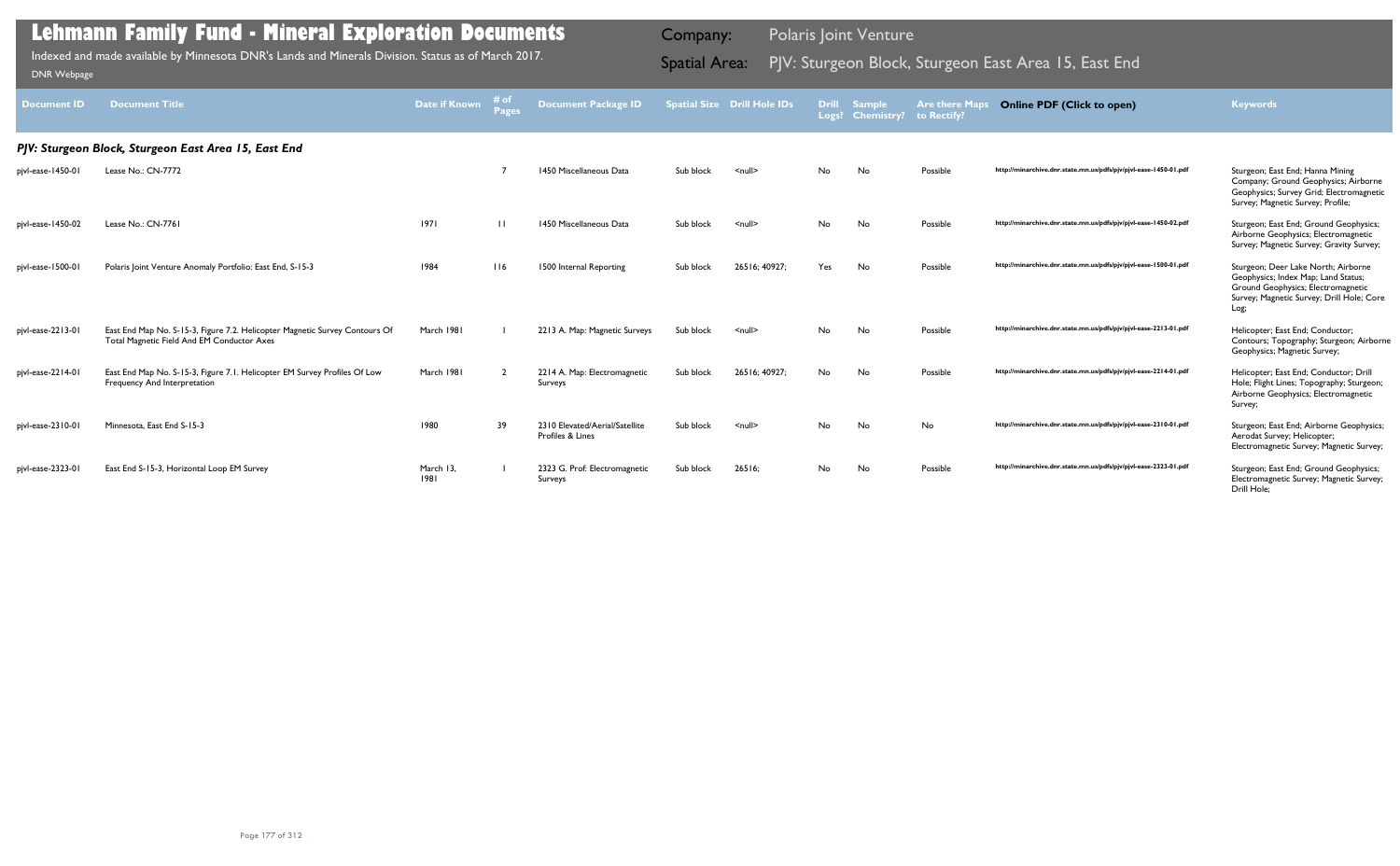| <b>Document ID</b> | <b>Document Title</b>                                                                                                         | Date if Known | # of<br><b>Pages</b> | <b>Document Package ID</b>              |           | <b>Spatial Size Drill Hole IDs</b> | <b>Drill</b> | <b>Sample</b><br>Logs? Chemistry? | <b>Are there Maps</b><br>to Rectify? | <b>Online PDF (Click to open)</b>                                | <b>Keywords</b>                                                                                                                                                          |
|--------------------|-------------------------------------------------------------------------------------------------------------------------------|---------------|----------------------|-----------------------------------------|-----------|------------------------------------|--------------|-----------------------------------|--------------------------------------|------------------------------------------------------------------|--------------------------------------------------------------------------------------------------------------------------------------------------------------------------|
|                    | PJV: Sturgeon Block, Sturgeon East Area 15, Klingenpiel Lake                                                                  |               |                      |                                         |           |                                    |              |                                   |                                      |                                                                  |                                                                                                                                                                          |
| pjvl-klil-1450-01  | Lease No.: CN-7752                                                                                                            |               | $\overline{14}$      | 1450 Miscellaneous Data                 | Sub block | $\leq$ null $\geq$                 | No           | No                                | Possible                             | http://minarchive.dnr.state.mn.us/pdfs/pjv/pjvl-klil-1450-01.pdf | Sturgeon; Klingenpiel Lake; Hanna Mining<br>Company; Ground Geophysics; Airborne<br>Geophysics; Survey Grid; Electromagnetic<br>Survey; Magnetic Survey; Gravity Survey; |
| pjvl-klil-1450-02  | Lease No.: CN-7751                                                                                                            |               | 19                   | 1450 Miscellaneous Data                 | Sub block | $\leq$ null $\geq$                 | No.          | No                                | Possible                             | http://minarchive.dnr.state.mn.us/pdfs/pjv/pjvl-klil-1450-02.pdf | Sturgeon; Klingenpiel Lake; Hanna Mining<br>Company; Ground Geophysics; Airborne<br>Geophysics; Survey Grid; Electromagnetic<br>Survey; Magnetic Survey; Gravity Survey; |
| pjvl-klil-1450-03  | Lease No.: CN-7754                                                                                                            |               | $\mathbf{H}$         | 1450 Miscellaneous Data                 | Sub block | $\leq$ null $\geq$                 | No           | No                                | Possible                             | http://minarchive.dnr.state.mn.us/pdfs/pjv/pjvl-klil-1450-03.pdf | Sturgeon; Klingenpiel Lake; Anderson Lake;<br>Hanna Mining Company; Ground<br>Geophysics; Airborne Geophysics;<br>Electromagnetic Survey; Magnetic Survey;               |
| pjvl-klil-1450-04  | Lease No.: CN-7753                                                                                                            |               |                      | 1450 Miscellaneous Data                 | Sub block | $\leq$ null $\geq$                 | No.          | No                                | Possible                             | http://minarchive.dnr.state.mn.us/pdfs/pjv/pjvl-klil-1450-04.pdf | Sturgeon; Klingenpiel Lake; Hanna Mining<br>Company; Airborne Geophysics;<br>Electromagnetic Survey;                                                                     |
| pjvl-klil-1450-05  | Lease No.: CN-7540                                                                                                            | 1970          | 6                    | 1450 Miscellaneous Data                 | Sub block | $\leq$ null $\geq$                 | No           | No                                | Possible                             | http://minarchive.dnr.state.mn.us/pdfs/pjv/pjvl-klil-1450-05.pdf | Sturgeon; Klingenpiel Lake; Survey Grid;<br>Ground Geophysics; Airborne Geophysics;<br>Electromagnetic Survey; Magnetic Survey;                                          |
| pjvl-klil-1450-06  | Lease No.: CN-7541                                                                                                            | 1970          |                      | 1450 Miscellaneous Data                 | Sub block | <null></null>                      | No           | No                                | Possible                             | http://minarchive.dnr.state.mn.us/pdfs/pjv/pjvl-klil-1450-06.pdf | Sturgeon; Klingenpiel Lake; Survey Grid;<br>Ground Geophysics; Airborne Geophysics;<br>Electromagnetic Survey; Magnetic Survey;                                          |
| pjvl-klil-1450-07  | Lease No.: CN-7544                                                                                                            | 1970          |                      | 1450 Miscellaneous Data                 | Sub block | $\leq$ null $\geq$                 | No           | No                                | Possible                             | http://minarchive.dnr.state.mn.us/pdfs/pjv/pjvl-klil-1450-07.pdf | Sturgeon; Klingenpiel Lake; Survey Grid;<br>Airborne Geophysics; Electromagnetic<br>Survey;                                                                              |
| pjvl-klil-1450-08  | Lease No.: CN-7767                                                                                                            | 97            | 16                   | 1450 Miscellaneous Data                 | Sub block | $\leq$ null $\geq$                 | No.          | No                                | Possible                             | http://minarchive.dnr.state.mn.us/pdfs/pjv/pjvl-klil-1450-08.pdf | Sturgeon; Klingenpiel Lake; Survey Grid;<br>Ground Geophysics; Airborne Geophysics;<br>Electromagnetic Survey; Magnetic Survey;<br>Gravity Survey;                       |
| pjvl-klil-1450-09  | Lease No.: CN-7768                                                                                                            | 97            | $\overline{2}$       | 1450 Miscellaneous Data                 | Sub block | $\leq$ null $\geq$                 | No           | No                                | Possible                             | http://minarchive.dnr.state.mn.us/pdfs/pjv/pjvl-klil-1450-09.pdf | Sturgeon; Klingenpiel Lake; Airborne<br>Geophysics; Electromagnetic Survey;<br>Magnetic Survey;                                                                          |
| pjvl-klil-1450-10  | Lease No.: CN-7769                                                                                                            | 1971          | 5                    | 1450 Miscellaneous Data                 | Sub block | $\leq$ null $\geq$                 | No           | No                                | Possible                             | http://minarchive.dnr.state.mn.us/pdfs/pjv/pjvl-klil-1450-10.pdf | Sturgeon; Klingenpiel Lake; Ground<br>Geophysics; Airborne Geophysics;<br>Electromagnetic Survey; Magnetic Survey;                                                       |
| pjvl-klil-1500-01  | Polaris Joint Venture Anomaly Portfolio: Klingenpiel Lake, S-15-1, Volume I                                                   | 1984          | 84                   | 1500 Internal Reporting                 | Sub block | $\leq$ null $\geq$                 | No           | No                                | Possible                             | http://minarchive.dnr.state.mn.us/pdfs/pjv/pjvl-klil-1500-01.pdf | Sturgeon; Klingenpiel Lake; Airborne<br>Geophysics; Index Map; Land Status;                                                                                              |
| pjvl-klil-1500-02  | Polaris Joint Venture Anomaly Portfolio: Klingenpiel Lake, S-15-1, Volume II                                                  | 1980          | 37                   | 1500 Internal Reporting                 | Sub block | $\leq$ null $\geq$                 | No           | No                                | Possible                             | http://minarchive.dnr.state.mn.us/pdfs/pjv/pjvl-klil-1500-02.pdf | Sturgeon; Klingenpiel Lake; Airborne<br>Geophysics;                                                                                                                      |
| pjvl-klil-1500-03  | Polaris Joint Venture Anomaly Portfolio: Klingenpiel Lake, S-15-1, Volume III                                                 |               | 57                   | 1500 Internal Reporting                 | Sub block | $null$                             | No           | No                                | Possible                             | http://minarchive.dnr.state.mn.us/pdfs/pjv/pjvl-klil-1500-03.pdf | Sturgeon; Klingenpiel Lake; Airborne<br>Geophysics; Land Status;                                                                                                         |
| pjvl-klil-2213-01  | Klingenpiel Lake Map No. S-15-1 Fig 7.2. Helicopter Magnetic Survey Contours<br>of Total Magnetic Field and EM Conductor Axes | March 1981    | $\overline{2}$       | 2213 A. Map: Magnetic Surveys           | Sub block | $<$ null $>$                       | No           | No                                | Possible                             | http://minarchive.dnr.state.mn.us/pdfs/pjv/pjvl-klil-2213-01.pdf | Helicopter; Airborne Geophysics;<br>Klingenpiel Lake; Sturgeon; Conductor<br>Axes; Electromagnetic Survey; Magnetic<br>Survey; Contours;                                 |
| pjvl-klil-2214-01  | Klingenpiel Lake Map No. S-15-1 Fig 7.1. Helicopter EM Survey Profiles of Low<br>Frequency and Interpretation                 | March 1981    | -3                   | 2214 A. Map: Electromagnetic<br>Surveys | Sub block | $\leq$ null $\geq$                 | No           | No                                | Possible                             | http://minarchive.dnr.state.mn.us/pdfs/pjv/pjvl-klil-2214-01.pdf | Helicopter; Airborne Geophysics;<br>Klingenpiel Lake; Sturgeon; Conductor<br>Axes; Flight Lines; Electromagnetic Survey;                                                 |

Indexed and made available by Minnesota DNR's Lands and Minerals Division. Status as of March 2017. **Spatial Area:** PJV: Sturgeon Block, Sturgeon East Area 15, Klingenpiel Lake DNR Webpage Indexed and made available by Minnesota DNR's Lands and Minerals Division. Status as of March 2017.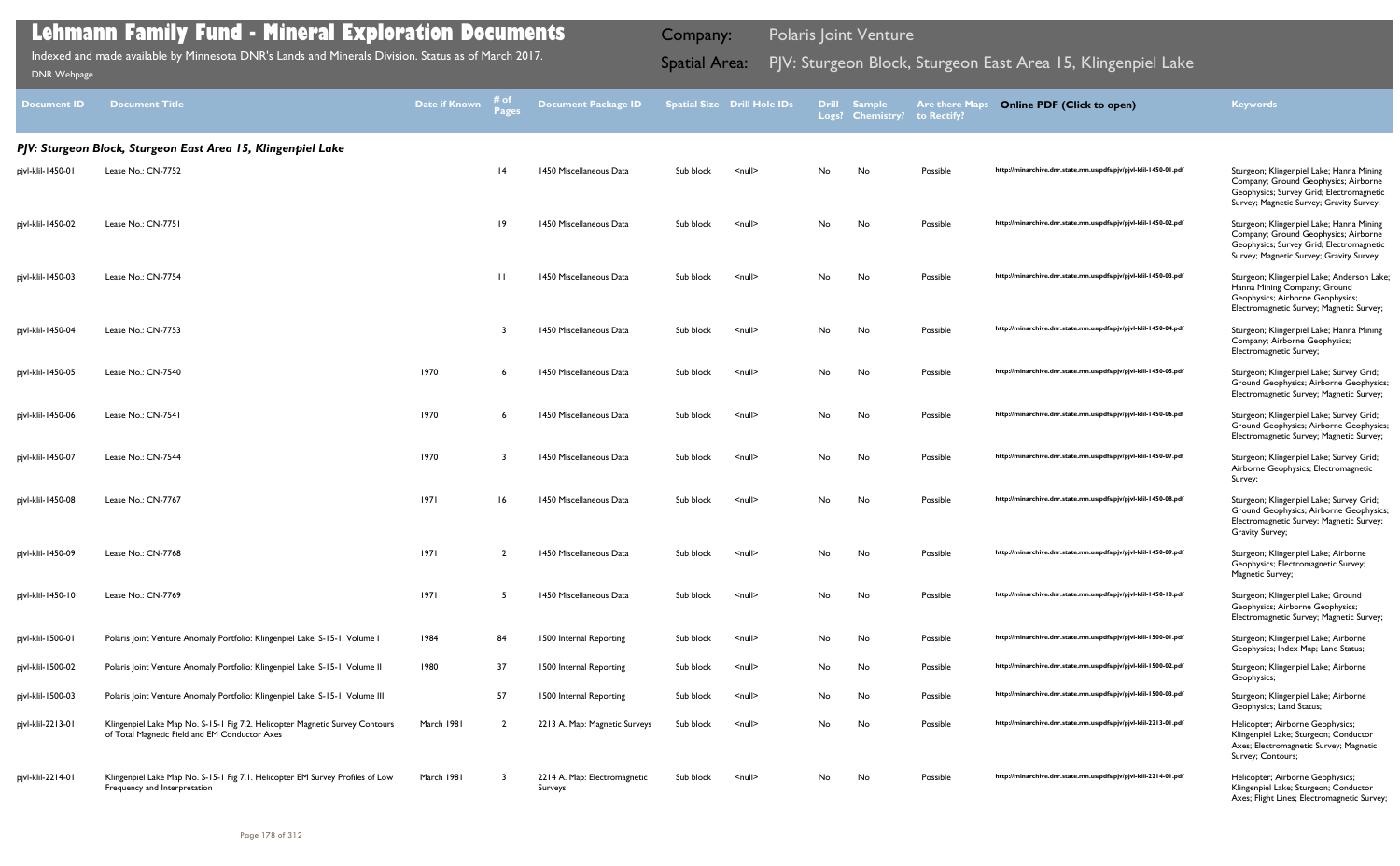Sturgeon; Airborne Geophysics; Electromagnetic Survey; Magnetic Survey;

http://minarchive.dnr.state.mn.us/pdfs/pjv/pjvl-klil-2310-01.pdf Sturgeon; Klingenpiel Lake; Airborne Geophysics; Aerodat Survey; Helicopter; Electromagnetic Survey; Magnetic Survey;

| <b>Document ID</b> | <b>Document Title</b>                                                  |      |    | Date if Known # of Document Package ID Spatial Size Drill Hole IDs Drill Sample Are there Maps |           |                    |     |     |    | <b>Online PDF (Click to open)</b>                                | <b>Keywords</b>                                                                                                  |
|--------------------|------------------------------------------------------------------------|------|----|------------------------------------------------------------------------------------------------|-----------|--------------------|-----|-----|----|------------------------------------------------------------------|------------------------------------------------------------------------------------------------------------------|
|                    | PJV: Sturgeon Block, Sturgeon East Area 15, Klingenpiel Lake           |      |    |                                                                                                |           |                    |     |     |    |                                                                  |                                                                                                                  |
| pivl-klil-2300-01  | Minnesota Klingenpiel Lake S-15-1 1980 Scale 1:4800 (HEM-Mag Profiles) | 1980 | 42 | 2300 Profiles & Lines                                                                          | Sub block | $\leq$ null $\geq$ | No. | No. | No | http://minarchive.dnr.state.mn.us/pdfs/pjv/pjvl-klil-2300-01.pdf | Helicopter; Profile; Klingenpiel Lake;<br>Sturgeon; Airborne Geophysics;<br>Electromagnetic Survey; Magnetic Sur |
| pivl-klil-2310-01  | Minnesota, Klingenpiel Lake S-15-1                                     | 1980 | 32 | 2310 Elevated/Aerial/Satellite<br>Profiles & Lines                                             | Sub block | $\leq$ null $\geq$ | No  | No  | No | http://minarchive.dnr.state.mn.us/pdfs/pjv/pjvl-klil-2310-01.pdf | Sturgeon; Klingenpiel Lake; Airborne<br>Geophysics; Aerodat Survey; Helicop                                      |

### **Lehmann Family Fund - Mineral Exploration Documents**

Indexed and made available by Minnesota DNR's Lands and Minerals Division. Status as of March 2017. **Spatial Area:** PJV: Sturgeon Block, Sturgeon East Area 15, Klingenpiel Lake DNR Webpage Indexed and made available by Minnesota DNR's Lands and Minerals Division. Status as of March 2017.

Company: Polaris Joint Venture

### **Online PDF (Click to open) Keywords**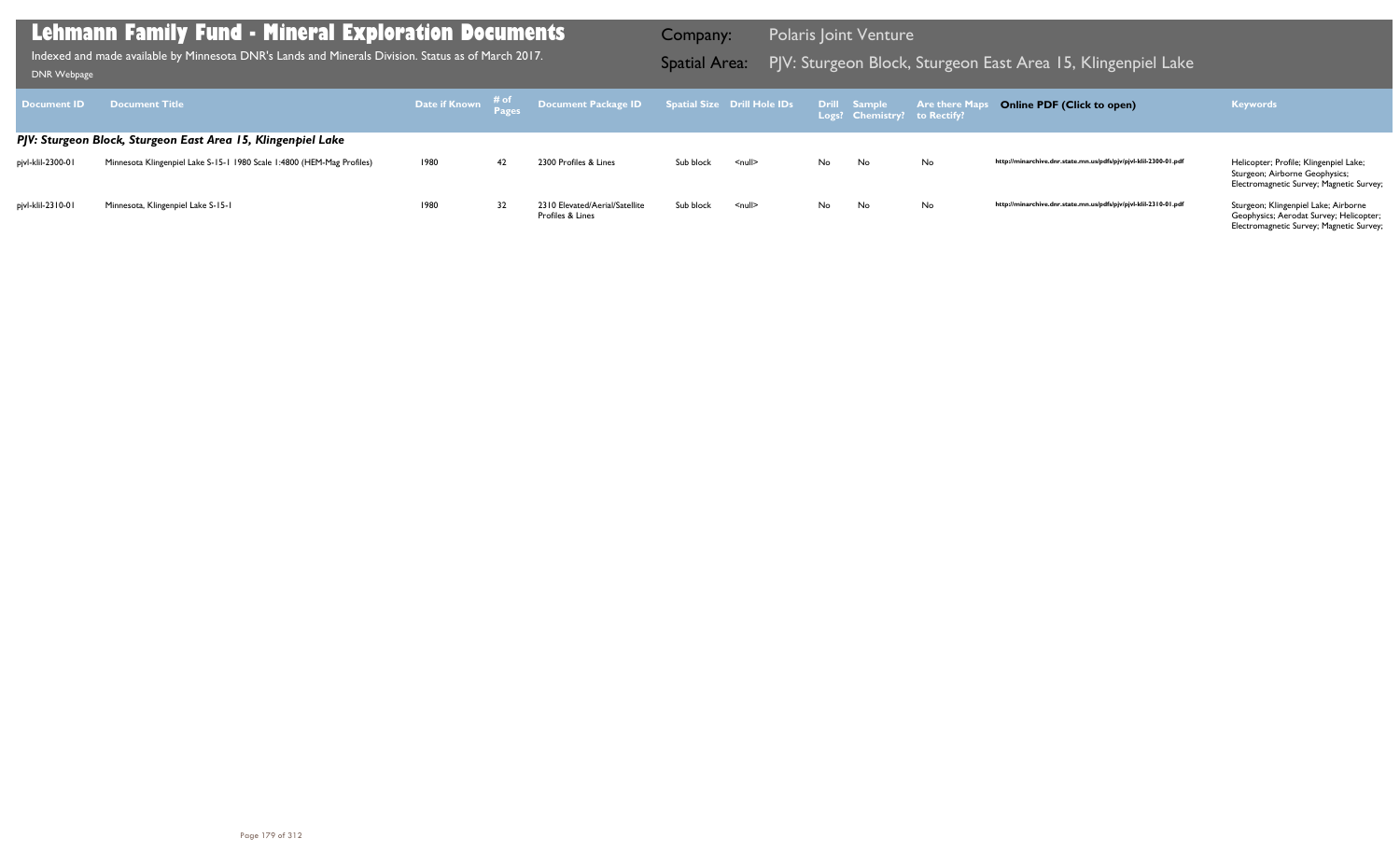| <b>Document ID</b> | <b>Document Title</b>                                                                                                | <b>Date if Known</b> | # of<br>Pages   | <b>Document Package ID</b>                         |           | <b>Spatial Size Drill Hole IDs</b> | <b>Drill</b><br>Logs? | <b>Sample</b><br><b>Chemistry?</b> | <b>Are there Maps</b><br>to Rectify? | <b>Online PDF (Click to open)</b>                                | <b>Keywords</b>                                                                                                                                                   |
|--------------------|----------------------------------------------------------------------------------------------------------------------|----------------------|-----------------|----------------------------------------------------|-----------|------------------------------------|-----------------------|------------------------------------|--------------------------------------|------------------------------------------------------------------|-------------------------------------------------------------------------------------------------------------------------------------------------------------------|
|                    | PJV: Sturgeon Block, Sturgeon East Area 15, Larson Lake                                                              |                      |                 |                                                    |           |                                    |                       |                                    |                                      |                                                                  |                                                                                                                                                                   |
| pjvl-larl-1450-01  | Summary Sheet Hanna T-13                                                                                             |                      |                 | 1450 Miscellaneous Data                            | Sub block | $T-13$                             | Yes                   | No                                 | Possible                             | http://minarchive.dnr.state.mn.us/pdfs/pjv/pjvl-larl-1450-01.pdf | Sturgeon; Larson Lake; Drill Hole; Drill<br>Log; Core Log; Ground Geophysics;<br>Airborne Geophysics; Electromagnetic<br>Survey;                                  |
| pjvl-larl-1450-02  | Lease No.: CN-7763                                                                                                   |                      | 27              | 1450 Miscellaneous Data                            | Sub block | $T-13:$                            | Yes                   | <b>No</b>                          | Possible                             | http://minarchive.dnr.state.mn.us/pdfs/pjv/pjvl-larl-1450-02.pdf | Sturgeon; Larson Lake; Survey Grid;<br>Ground Geophysics; Airborne Geophysics;<br>Electromagnetic Survey; Magnetic Survey;<br>Core Log; Drill Hole;               |
| pjvl-larl-1450-03  | Lease No.: CN-7766                                                                                                   | 97                   |                 | 1450 Miscellaneous Data                            | Sub block | $\leq$ null $\geq$                 | No.                   | No                                 | Possible                             | http://minarchive.dnr.state.mn.us/pdfs/pjv/pjvl-larl-1450-03.pdf | Sturgeon; Larson Lake; Survey Grid;<br>Airborne Geophysics; Electromagnetic<br>Survey;                                                                            |
| pjvl-larl-1450-04  | Lease No.: CN-7765                                                                                                   | 97                   |                 | 1450 Miscellaneous Data                            | Sub block | $\leq$ null $\geq$                 | No.                   | No                                 | Possible                             | http://minarchive.dnr.state.mn.us/pdfs/pjv/pjvl-larl-1450-04.pdf | Sturgeon; Larson Lake; Survey Grid;<br>Airborne Geophysics; Electromagnetic<br>Survey;                                                                            |
| pjvl-larl-1500-01  | Polaris Joint Venture Anomaly Portfolio: Larson Lake, S-15-2                                                         | 1984                 | 58              | 1500 Internal Reporting                            | Sub block | $T-13$                             | Yes                   | No                                 | Possible                             | http://minarchive.dnr.state.mn.us/pdfs/pjv/pjvl-larl-1500-01.pdf | Sturgeon; Larson Lake; Airborne<br>Geophysics; Index Map; Land Status;<br>Ground Geophysics; Electromagnetic<br>Survey; Magnetic Survey; Drill Hole; Core<br>Log; |
| pjvl-larl-2213-01  | Larson Lake Map No. S-15-2, Figure 7.2 Helicopter Magnetic Contours Of Total<br>Magnetic Field And EM Conductor Axes | March 1981           |                 | 2213 A. Map: Magnetic Surveys                      | Sub block | $\leq$ null $\geq$                 | No.                   | <b>No</b>                          | Possible                             | http://minarchive.dnr.state.mn.us/pdfs/pjv/pjvl-larl-2213-01.pdf | Contours; Helicopter; Electromagnetic<br>Survey; Larson Lake; Conductor; Flight<br>Lines; Topography; Sturgeon; Airborne<br>Geophysics; Magnetic Survey;          |
| pjvl-larl-2214-01  | Larson Lake Map No. S-15-2, Figure 7.1 Helicopter EM Survey Profiles Of Low<br>Frequency And Interpretation          | March 1981           |                 | 2214 A. Map: Electromagnetic<br>Surveys            | Sub block | $\leq$ null $\geq$                 | No.                   | No                                 | Possible                             | http://minarchive.dnr.state.mn.us/pdfs/pjv/pjvl-larl-2214-01.pdf | Helicopter; Larson Lake; Conductor; Flight<br>Lines; Topography; Sturgeon; Airborne<br>Geophysics; Electromagnetic Survey;                                        |
| pjvl-larl-2310-01  | Minnesota, Larson Lake S-15-2                                                                                        | 1980                 | $\overline{14}$ | 2310 Elevated/Aerial/Satellite<br>Profiles & Lines | Sub block | $\leq$ null $\geq$                 | No.                   | No                                 | No                                   | http://minarchive.dnr.state.mn.us/pdfs/pjv/pjvl-larl-2310-01.pdf | Sturgeon; Larson Lake; Airborne<br>Geophysics; Aerodat Survey; Helicopter;<br>Electromagnetic Survey; Magnetic Survey;                                            |

Indexed and made available by Minnesota DNR's Lands and Minerals Division. Status as of March 2017. **Spatial Area:** PJV: Sturgeon Block, Sturgeon East Area 15, Larson Lake DNR Webpage Indexed and made available by Minnesota DNR's Lands and Minerals Division. Status as of March 2017.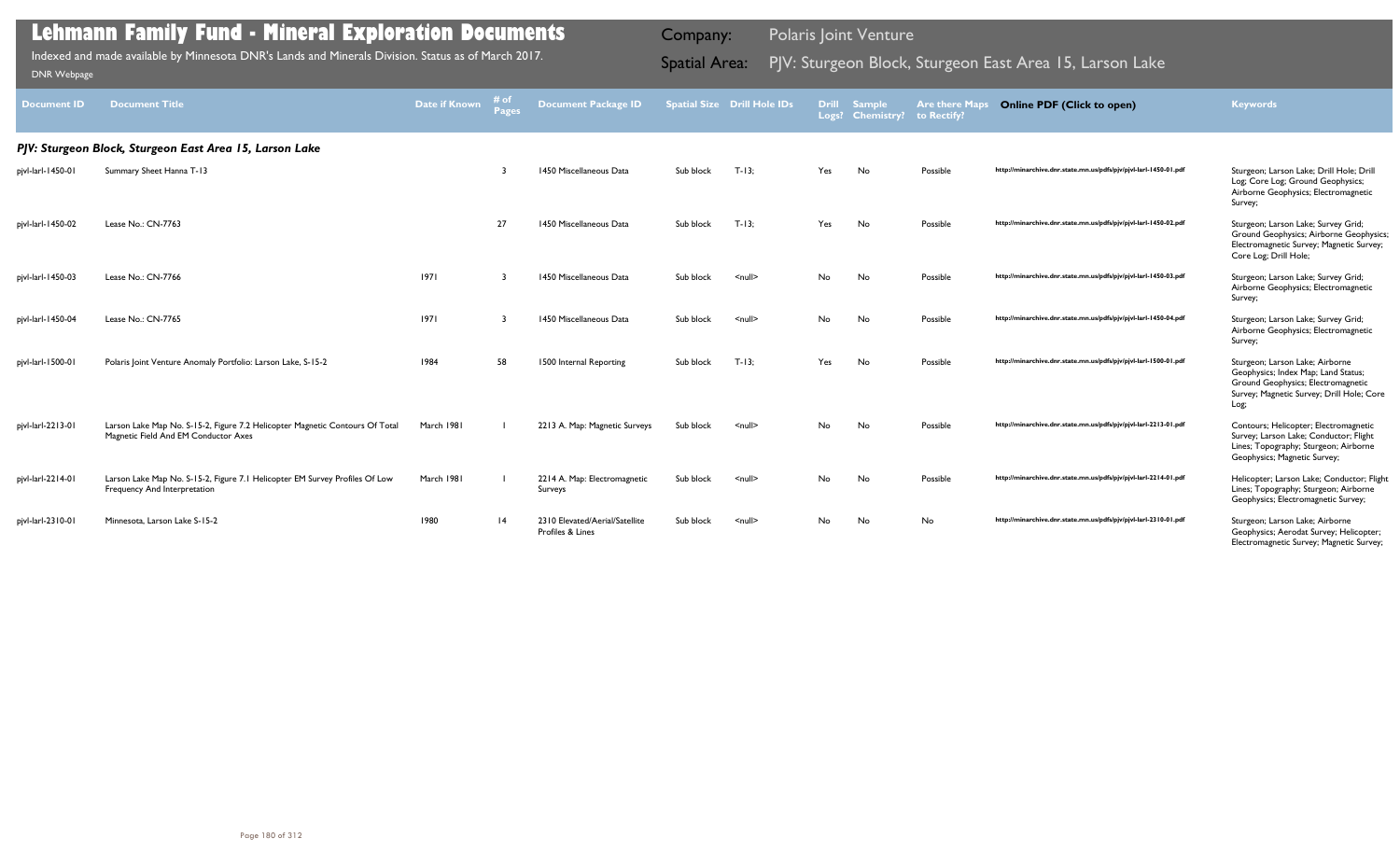| <b>Document ID</b> | <b>Document Title</b>                                                                                                         | <b>Date if Known</b> | # of<br>Pages  | <b>Document Package ID</b>              |           | Spatial Size Drill Hole IDs                                                                 |     | <b>Drill Sample</b><br>Logs? Chemistry? | <b>Are there Maps</b><br>to Rectify? | <b>Online PDF (Click to open)</b>                                | <b>Keywords</b>                                                                                                                                    |
|--------------------|-------------------------------------------------------------------------------------------------------------------------------|----------------------|----------------|-----------------------------------------|-----------|---------------------------------------------------------------------------------------------|-----|-----------------------------------------|--------------------------------------|------------------------------------------------------------------|----------------------------------------------------------------------------------------------------------------------------------------------------|
|                    | PJV: Sturgeon Block, Sturgeon East Area 15, Zeisser's Island                                                                  |                      |                |                                         |           |                                                                                             |     |                                         |                                      |                                                                  |                                                                                                                                                    |
| pjvl-zeii-0210-01  | Lehmann's Requests for Authorization to Cross State Lands - Itasca County                                                     | June 10, 1982        |                | 0210 Business                           | Sub block | $\leq$ null $\geq$                                                                          | No  | No                                      | Possible                             | http://minarchive.dnr.state.mn.us/pdfs/pjv/pjvl-zeii-0210-01.pdf | Sturgeon; Zeisser's Island; Beulah; Grace;<br>Permits;                                                                                             |
| pjvl-zeii-1111-01  | Beulah and Kandy Survey Grids (DNR Title)                                                                                     |                      |                | <b>IIII Base Maps with Grid</b>         | Sub block | $\leq$ null $\geq$                                                                          | No  | No                                      | Possible                             | http://minarchive.dnr.state.mn.us/pdfs/pjv/pjvl-zeii-1111-01.pdf | Sturgeon; Zeisser's Island; Beulah; Kandy;<br>Airborne Geophysics; Electromagnetic<br>Survey; Conductor; Ground Geophysics;<br>Survey Grid;        |
| pjvl-zeii-1111-02  | Indigo and Lobo Survey Grids (DNR Title)                                                                                      |                      |                | <b>IIII Base Maps with Grid</b>         | Sub block | $\leq$ null $\geq$                                                                          | No  | No                                      | Possible                             | http://minarchive.dnr.state.mn.us/pdfs/pjv/pjvl-zeii-1111-02.pdf | Sturgeon; Zeisser's Island; Lobo; Indigo;<br>Airborne Geophysics; Electromagnetic<br>Survey; Conductor; Ground Geophysics;<br>Survey Grid;         |
| pjvl-zeii-1111-03  | Almathea Survey Grid (DNR Title)                                                                                              |                      |                | <b>IIII Base Maps with Grid</b>         | Sub block | $\leq$ null $\geq$                                                                          | No  | No                                      | Possible                             | http://minarchive.dnr.state.mn.us/pdfs/pjv/pjvl-zeii-1111-03.pdf | Sturgeon; Zeisser's Island; Almathea;<br>Stillings; Airborne Geophysics;<br>Electromagnetic Survey; Conductor;<br>Ground Geophysics; Survey Grid;  |
| pjvl-zeii-1400-01  | Petrology of the Deer Lake Complex, Minnesota, USA in relation to the<br>Ni-(Cu)-sulfide mineralisation                       | June 22, 1982        | 29             | 1400 References                         | Sub block | $\leq$ null $\geq$                                                                          | No  | No                                      | No                                   | http://minarchive.dnr.state.mn.us/pdfs/pjv/pjvl-zeii-1400-01.pdf | Geology; Sturgeon; Zeisser's Island; Deer<br>Lake Complex; Rock Samples; Thin<br>Sections;                                                         |
| pjvl-zeii-1450-01  | U.S. Steel - EM, IP, Resistivity & Mag                                                                                        |                      |                | 1450 Miscellaneous Data                 | Sub block | 26516;                                                                                      | Yes | No                                      | No                                   | http://minarchive.dnr.state.mn.us/pdfs/pjv/pjvl-zeii-1450-01.pdf | Sturgeon; Zeisser's Island; East End; Drill<br>Hole; Geology; Ground Geophysics; Drill<br>Log;                                                     |
| pjvl-zeii-1450-02  | Lease No.: CN-7777                                                                                                            | 1971                 | - 8            | 1450 Miscellaneous Data                 | Sub block | $\leq$ null $\geq$                                                                          | No  | No                                      | Possible                             | http://minarchive.dnr.state.mn.us/pdfs/pjv/pjvl-zeii-1450-02.pdf | Sturgeon; Zeisser's Island; Survey Grid;<br>Ground Geophysics; Airborne Geophysics;<br>Electromagnetic Survey; Magnetic Survey;<br>Gravity Survey; |
| pjvl-zeii-1450-03  | Lease No.: CN-7776                                                                                                            | 1972                 | ٠q             | 1450 Miscellaneous Data                 | Sub block | <null></null>                                                                               | No. | No                                      | Possible                             | http://minarchive.dnr.state.mn.us/pdfs/pjv/pjvl-zeii-1450-03.pdf | Sturgeon; Zeisser's Island; Survey Grid;<br>Ground Geophysics; Airborne Geophysics;<br>Electromagnetic Survey; Magnetic Survey;<br>Geology;        |
| pjvl-zeii-1450-04  | Lease No.: CN-7779                                                                                                            | 1972                 |                | 1450 Miscellaneous Data                 | Sub block | <null></null>                                                                               | No. | No                                      | Possible                             | http://minarchive.dnr.state.mn.us/pdfs/pjv/pjvl-zeii-1450-04.pdf | Sturgeon; Zeisser's Island; Survey Grid;<br>Ground Geophysics; Airborne Geophysics;<br>Electromagnetic Survey; Magnetic Survey;                    |
| pjvl-zeii-1450-05  | Lease No.: CN-7778                                                                                                            | 97                   |                | 1450 Miscellaneous Data                 | Sub block | $null$                                                                                      | No. | No                                      | Possible                             | http://minarchive.dnr.state.mn.us/pdfs/pjv/pjvl-zeii-1450-05.pdf | Sturgeon; Zeisser's Island; Survey Grid;<br>Ground Geophysics; Airborne Geophysics;<br>Electromagnetic Survey; Magnetic Survey;                    |
| pjvl-zeii-1500-01  | Polaris Joint Venture Anomaly Portfolio: Zeisser's Island, S-15-5, Volume I                                                   | 1984                 | 95             | 1500 Internal Reporting                 | Sub block | $\leq$ null $\geq$                                                                          | No  | No                                      | Possible                             | http://minarchive.dnr.state.mn.us/pdfs/pjv/pjvl-zeii-1500-01.pdf | Sturgeon; Zeisser's Island; Airborne<br>Geophysics; Index Map; Land Status;                                                                        |
| pjvl-zeii-1500-02  | Polaris Joint Venture Anomaly Portfolio: Zeisser's Island, S-15-5, Volume II                                                  | 1984                 | 59             | 1500 Internal Reporting                 | Sub block | 26502; 26503;<br>26506; 26507;<br>26508; 26509;<br>26511; 26512;<br>26513; 26514;<br>26515; | Yes | No                                      | Possible                             | http://minarchive.dnr.state.mn.us/pdfs/pjv/pjvl-zeii-1500-02.pdf | Sturgeon; Zeisser's Island; Airborne<br>Geophysics; Index Map; Land Status;<br>Ground Geophysics; Drill Hole; Core Log;<br>Electromagnetic Survey; |
| pjvl-zeii-2213-01  | Zeisser's Island Map No. S-15-5 Fig 7.2. Helicopter Magnetic Survey Contours of<br>Total Magnetic Field and EM Conductor Axes | March 1981           |                | 2213 A. Map: Magnetic Surveys           | Sub block | $\leq$ null $\geq$                                                                          | No  | No                                      | Possible                             | http://minarchive.dnr.state.mn.us/pdfs/pjv/pjvl-zeii-2213-01.pdf | Helicopter; Airborne Geophysics; Zeisser's<br>Island; Sturgeon; Conductor Axes;<br>Electromagnetic Survey; Magnetic Survey;<br>Contours;           |
| pjvl-zeii-2214-01  | Zeisser's Island Map No. S-15-5 Fig 7.1. Helicopter EM Survey Profiles of Low<br>Frequency and Interpretation                 | October<br>1981      | $\overline{2}$ | 2214 A. Map: Electromagnetic<br>Surveys | Sub block | 26502; 26503;<br>26506; 26507;<br>26508; 26509;<br>26510; 26511;                            | No  | No                                      | Possible                             | http://minarchive.dnr.state.mn.us/pdfs/pjv/pjvl-zeii-2214-01.pdf | Helicopter; Airborne Geophysics; Zeisser's<br>Island; Sturgeon; Conductor Axes; Flight<br>Lines; Drill Hole; Electromagnetic Survey;               |

Indexed and made available by Minnesota DNR's Lands and Minerals Division. Status as of March 2017. **Spatial Area:** PJV: Sturgeon Block, Sturgeon East Area 15, Zeisser's Island DNR Webpage Indexed and made available by Minnesota DNR's Lands and Minerals Division. Status as of March 2017.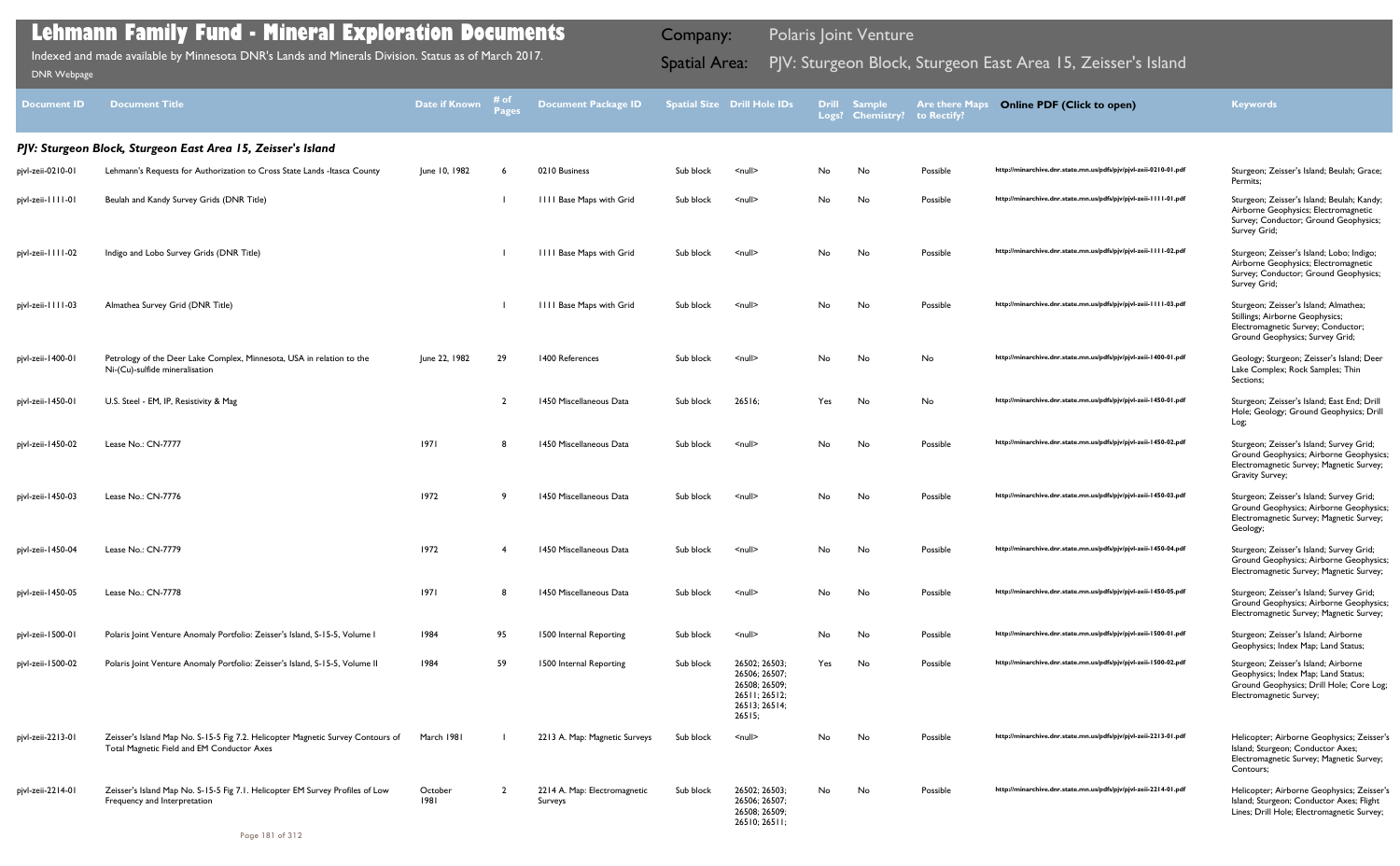| Document ID       | <b>Document Title</b>                                                                    | <b>Date if Known</b> | # of<br>Pages | Document Package ID                                |           | <b>Spatial Size Drill Hole IDs</b>                        | <b>Drill</b> | <b>Sample</b><br>Logs? Chemistry? | <b>Are there Maps</b><br>to Rectify? | <b>Online PDF (Click to open)</b>                                | <b>Keywords</b>                                                                                                             |
|-------------------|------------------------------------------------------------------------------------------|----------------------|---------------|----------------------------------------------------|-----------|-----------------------------------------------------------|--------------|-----------------------------------|--------------------------------------|------------------------------------------------------------------|-----------------------------------------------------------------------------------------------------------------------------|
|                   | PJV: Sturgeon Block, Sturgeon East Area 15, Zeisser's Island                             |                      |               |                                                    |           |                                                           |              |                                   |                                      |                                                                  |                                                                                                                             |
|                   |                                                                                          |                      |               |                                                    |           | 26512; 26513;<br>26514; 26515;                            |              |                                   |                                      |                                                                  |                                                                                                                             |
| pjvl-zeii-2214-02 | Zeisser's Island, Helicopter EM Survey - Profiles of Low Frequency and<br>Interpretation |                      |               | 2214 A. Map: Electromagnetic<br>Surveys            | Sub block | $\leq$ null $\geq$                                        | No           | No                                | Possible                             | http://minarchive.dnr.state.mn.us/pdfs/pjv/pjvl-zeii-2214-02.pdf | Sturgeon; Zeisser's Island; Airborne<br>Geophysics; Electromagnetic Survey;<br>Conductor; Land Ownership;                   |
| pjvl-zeii-2300-01 | Minnesota Zeisser's Island S-15-5 1980 Scale 1:4800 (HEM-Mag Profiles)                   | 1980                 |               | 2300 Profiles & Lines                              | Sub block | $\leq$ null $\geq$                                        | No           | No                                | No                                   | http://minarchive.dnr.state.mn.us/pdfs/pjv/pjvl-zeii-2300-01.pdf | Profile; Zeisser's Island; Sturgeon;<br>Helicopter; Electromagnetic Survey;<br>Magnetic Survey; Airborne Geophysics;        |
| pjvl-zeii-2310-01 | Minnesota, Zeisser's Island S-15-5                                                       | 1980                 | 68            | 2310 Elevated/Aerial/Satellite<br>Profiles & Lines | Sub block | $\leq$ null $\geq$                                        | No           | No                                | No                                   | http://minarchive.dnr.state.mn.us/pdfs/pjv/pjvl-zeii-2310-01.pdf | Sturgeon; Zeisser's Island; Airborne<br>Geophysics; Aerodat Survey; Helicopter;<br>Electromagnetic Survey; Magnetic Survey; |
| pjvl-zeii-4410-01 | Exploration Drillhole Within HEM Flight Block                                            |                      |               | 4410 Core Logs                                     | Sub block | 26502; 26503;<br>26506; 26507;<br>26508;                  | Yes          | No                                | Possible                             | http://minarchive.dnr.state.mn.us/pdfs/pjv/pjvl-zeii-4410-01.pdf | Sturgeon; Zeisser's Island; U.S. Steel; Drill<br>Hole; Drill Log; Core Log; Topography;                                     |
| pjvl-zeii-4410-02 | Exploration Drillhole Within HEM Flight Block                                            |                      |               | 4410 Core Logs                                     | Sub block | 26509; 26510;<br>26511; 26512;<br>26513; 26514;<br>26515: | Yes          | No                                | Possible                             | http://minarchive.dnr.state.mn.us/pdfs/pjv/pjvl-zeii-4410-02.pdf | Sturgeon; Zeisser's Island; U.S. Steel; Drill<br>Hole; Drill Log; Core Log; Topography;                                     |

Indexed and made available by Minnesota DNR's Lands and Minerals Division. Status as of March 2017. **Spatial Area:** PJV: Sturgeon Block, Sturgeon East Area 15, Zeisser's Island DNR Webpage Indexed and made available by Minnesota DNR's Lands and Minerals Division. Status as of March 2017.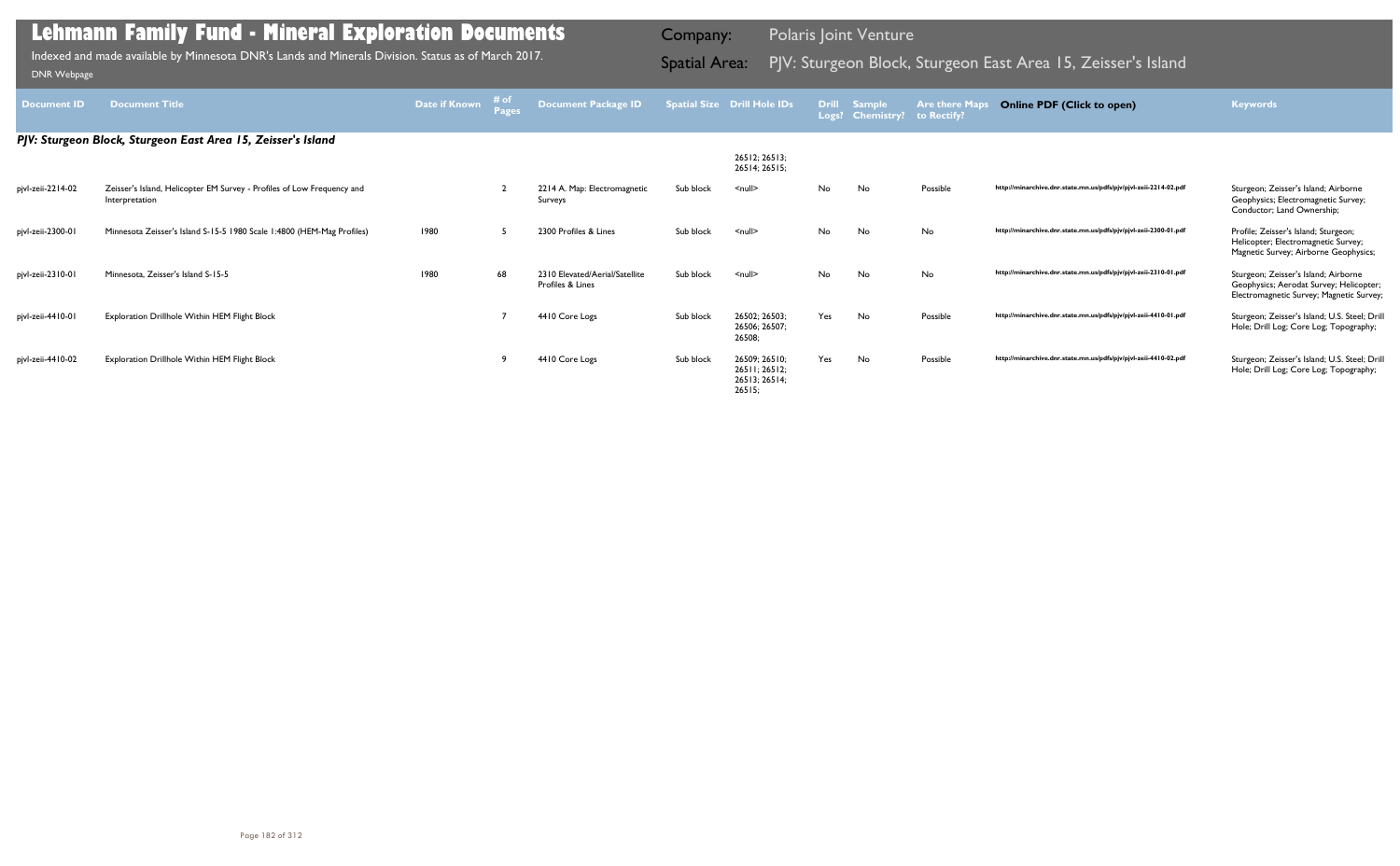| <b>DNR Webpage</b> | Lehmann Family Fund - Mineral Exploration Documents<br>Indexed and made available by Minnesota DNR's Lands and Minerals Division. Status as of March 2017. |             |                                                                                                     | Company:<br><b>Spatial Area:</b> |                    |     | <b>Polaris Joint Venture</b>                        | PJV: Sturgeon Block, Sturgeon E |
|--------------------|------------------------------------------------------------------------------------------------------------------------------------------------------------|-------------|-----------------------------------------------------------------------------------------------------|----------------------------------|--------------------|-----|-----------------------------------------------------|---------------------------------|
| <b>Document ID</b> | <b>Document Title</b>                                                                                                                                      |             | Date if Known $\frac{\text{\# of}}{\text{\# ages}}$ Document Package ID Spatial Size Drill Hole IDs |                                  |                    |     | <b>Drill Sample</b><br>Logs? Chemistry? to Rectify? | <b>Are there Maps</b>           |
|                    | PJV: Sturgeon Block, Sturgeon East Area 15, Zeisser's Island, Almathea                                                                                     |             |                                                                                                     |                                  |                    |     |                                                     |                                 |
| pjvl-alma-1130-01  | Almathea S-15-5A, B, Land Status Plat                                                                                                                      | August 1981 | 1130 Ownership Maps                                                                                 | Target                           | $\leq$ null $\geq$ | No. | No                                                  | Possible                        |

## Bast Area 15, Zeisser's Island, Almathea <mark>East</mark>

#### **Online PDF (Click to open) Keywords**

http://minarchive.dnr.state.mn.us/pdfs/pjv/pjvl-alma-1130-01.pdf

Sturgeon; Zeisser's Island; Almathea; Plat<br>Map; Land Ownership;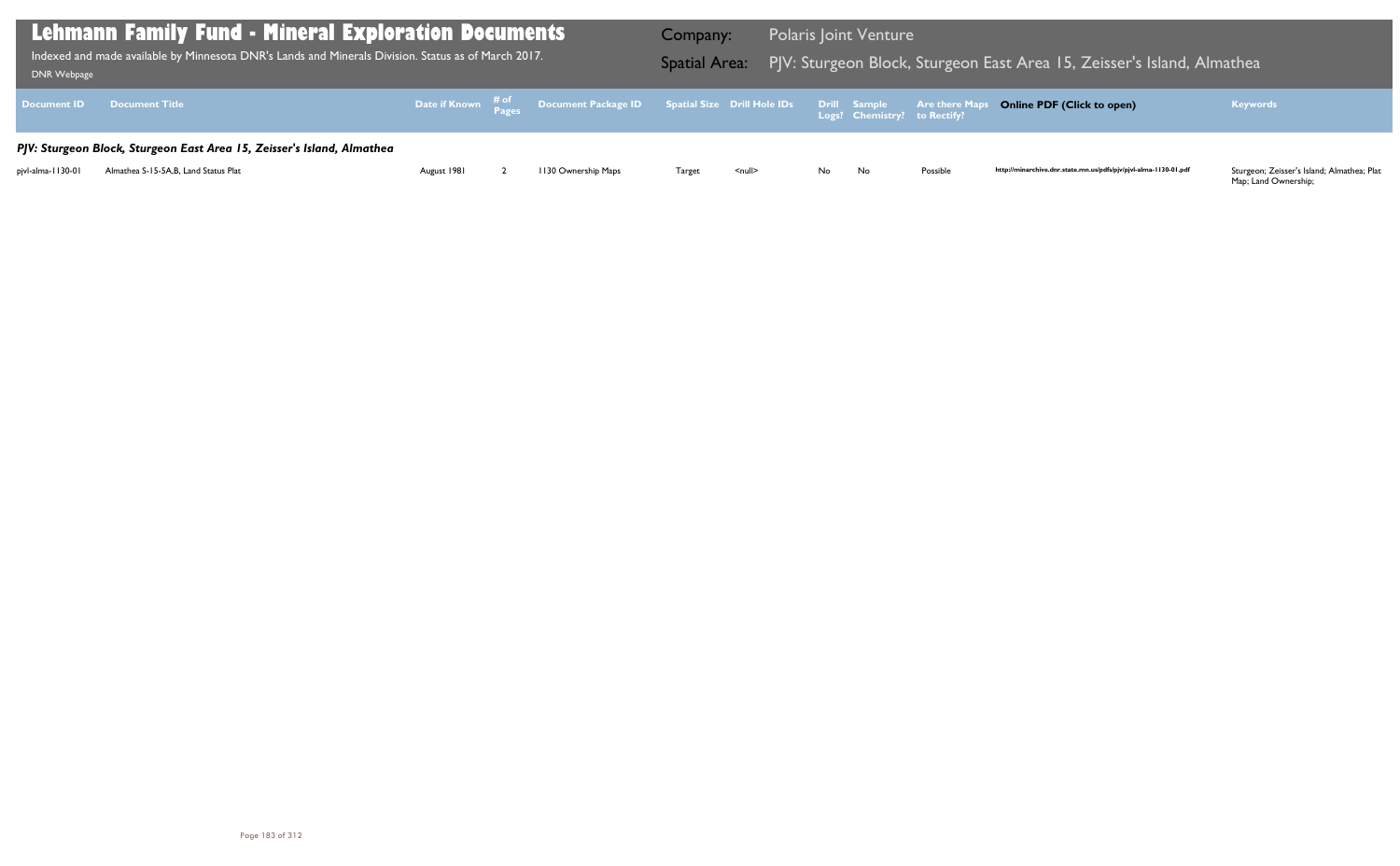Land Ownership; Mineral Ownership;

| DNR Webpage       | <b>Lehmann Family Fund - Mineral Exploration Documents</b><br>$\frac{1}{2}$ Indexed and made available by Minnesota DNR's Lands and Minerals Division. Status as of March 2017. $^{\dagger}$ |             |                                                                                                | Company:<br><b>Spatial Area:</b> |               |      | <b>Polaris Joint Venture</b> |          | PJV: Sturgeon Block, Sturgeon East Area 15, Zeisser's Island, Beulah |                                                                                                                                       |
|-------------------|----------------------------------------------------------------------------------------------------------------------------------------------------------------------------------------------|-------------|------------------------------------------------------------------------------------------------|----------------------------------|---------------|------|------------------------------|----------|----------------------------------------------------------------------|---------------------------------------------------------------------------------------------------------------------------------------|
|                   | Document ID Document Title                                                                                                                                                                   |             | Date if Known # of Document Package ID Spatial Size Drill Hole IDs Drill Sample Are there Maps |                                  |               |      |                              |          | <b>Online PDF (Click to open)</b>                                    | <b>Keywords</b>                                                                                                                       |
|                   | PJV: Sturgeon Block, Sturgeon East Area 15, Zeisser's Island, Beulah                                                                                                                         |             |                                                                                                |                                  |               |      |                              |          |                                                                      |                                                                                                                                       |
| pjvl-beul-1130-01 | Beulah S-15-51, Land Status Plat                                                                                                                                                             | August 1981 | 1130 Ownership Maps                                                                            | Target                           | <null></null> | No l | No                           | Possible | http://minarchive.dnr.state.mn.us/pdfs/pjv/pjvl-beul-1130-01.pdf     | Sturgeon; Zeisser's Island; Beulah; Plat Map;<br>$\bigcap_{n=1}^{\infty}$ Outpatriate Mineral Outpatriate in $\bigcap_{n=1}^{\infty}$ |

## Bast Area 15, Zeisser's Island, Beulah <mark>East</mark>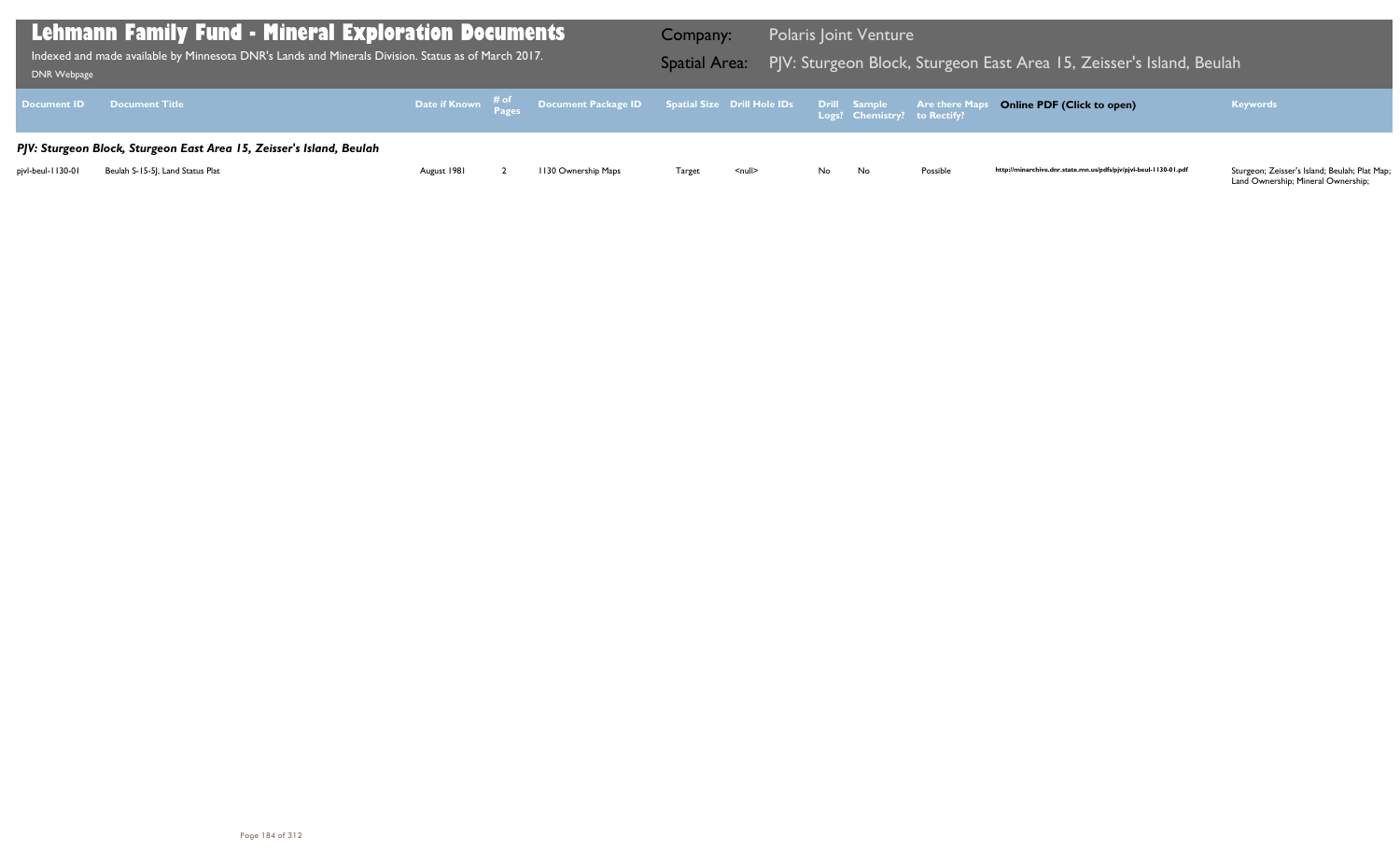| DNR Webpage       | Lehmann Family Fund - Mineral Exploration Documents<br>Indexed and made available by Minnesota DNR's Lands and Minerals Division. Status as of March 2017. |                 |                                                                                                | Company: |               |      | <b>Polaris Joint Venture</b> |          | Spatial Area: PJV: Sturgeon Block, Sturgeon East Area 15, Zeisser's Island, Haley |                                                                 |
|-------------------|------------------------------------------------------------------------------------------------------------------------------------------------------------|-----------------|------------------------------------------------------------------------------------------------|----------|---------------|------|------------------------------|----------|-----------------------------------------------------------------------------------|-----------------------------------------------------------------|
| Document ID       | <b>Document Title</b>                                                                                                                                      |                 | Date if Known # of Document Package ID Spatial Size Drill Hole IDs Drill Sample Are there Maps |          |               |      |                              |          | <b>Online PDF (Click to open)</b>                                                 | <b>Keywords</b>                                                 |
| pjvl-hale-1130-01 | PJV: Sturgeon Block, Sturgeon East Area 15, Zeisser's Island, Haley<br>Haley S-15-5H, Land Status Plat                                                     | October<br>1981 | 1130 Ownership Maps                                                                            | Target   | <null></null> | No l | No                           | Possible | http://minarchive.dnr.state.mn.us/pdfs/pjv/pjvl-hale-1130-01.pdf                  | Sturgeon; Zeisser's Island; Haley; Plat Map;<br>Land Ownership; |

## $\overline{a}$  East Area 15, Zeisser's Island, Haley Bunnes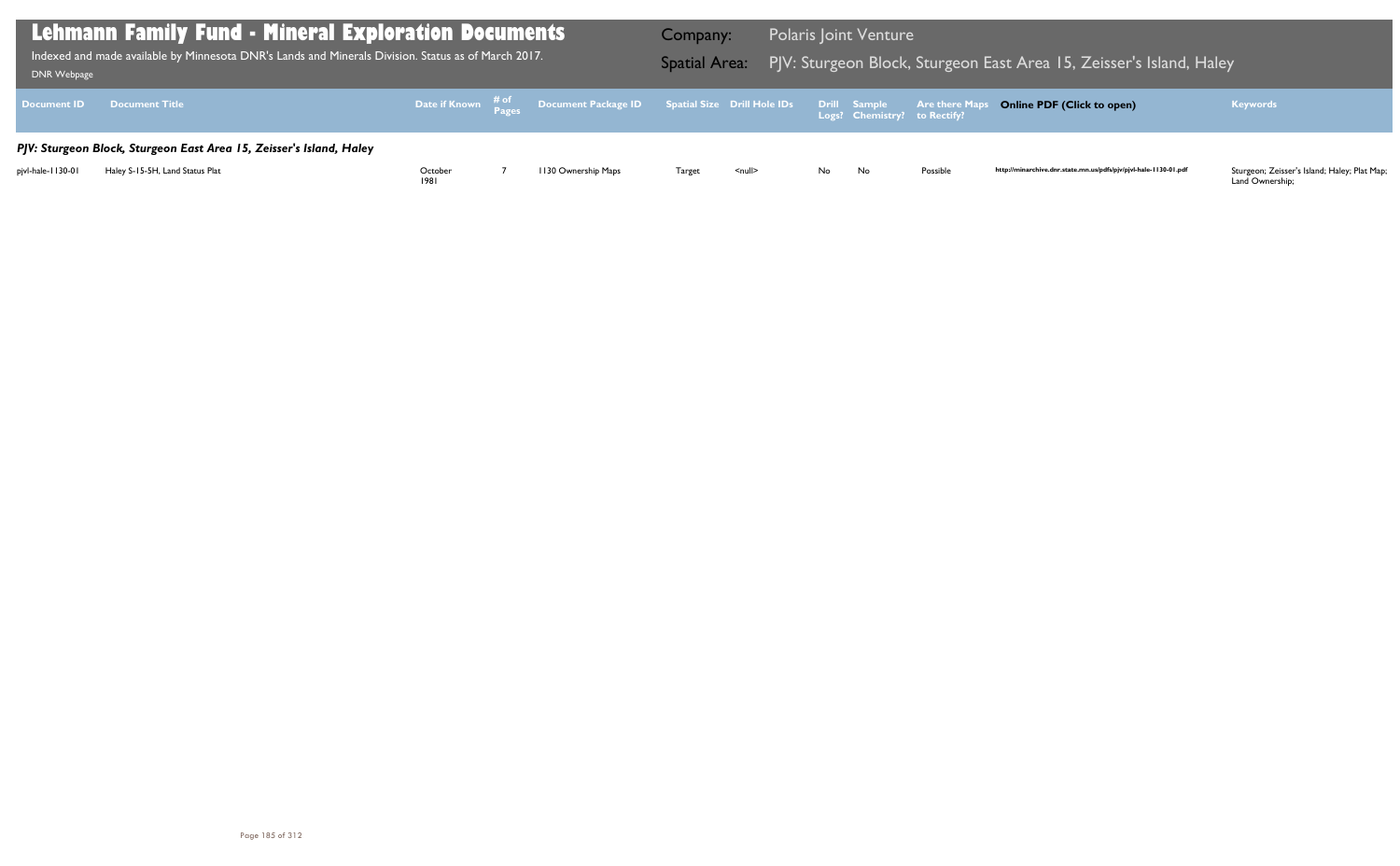| DNR Webpage        | <b>Lehmann Family Fund - Mineral Exploration Documents</b><br>Indexed and made available by Minnesota DNR's Lands and Minerals Division. Status as of March 2017. |             |                                                                                                                | Company: | Spatial Area: PJV: Sturgeon Block, Sturgeon E |     | <b>Polaris Joint Venture</b> |                       |
|--------------------|-------------------------------------------------------------------------------------------------------------------------------------------------------------------|-------------|----------------------------------------------------------------------------------------------------------------|----------|-----------------------------------------------|-----|------------------------------|-----------------------|
| <b>Document ID</b> | <b>Document Title</b>                                                                                                                                             |             | Date if Known $\frac{\text{\# of}}{\text{\# a}}}$ Document Package ID Spatial Size Drill Hole IDs Drill Sample |          |                                               |     | Logs? Chemistry? to Rectify? | <b>Are there Maps</b> |
|                    | PJV: Sturgeon Block, Sturgeon East Area 15, Zeisser's Island, Himalia                                                                                             |             |                                                                                                                |          |                                               |     |                              |                       |
| pjvl-hima-1130-01  | Himalia S-15-5Z, Land Status Plat                                                                                                                                 | August 1981 | 1130 Ownership Maps                                                                                            | Target   | $\leq$ null $\geq$                            | No. | No                           | Possible              |

## Bast Area 15, Zeisser's Island, Himalia

## **Online PDF (Click to open) Keywords**

http://minarchive.dnr.state.mn.us/pdfs/pjv/pjvl-hima-1130-01.pdf

Sturgeon; Zeisser's Island; Himalia; Plat<br>Map; Land Ownership; Mineral Ownership;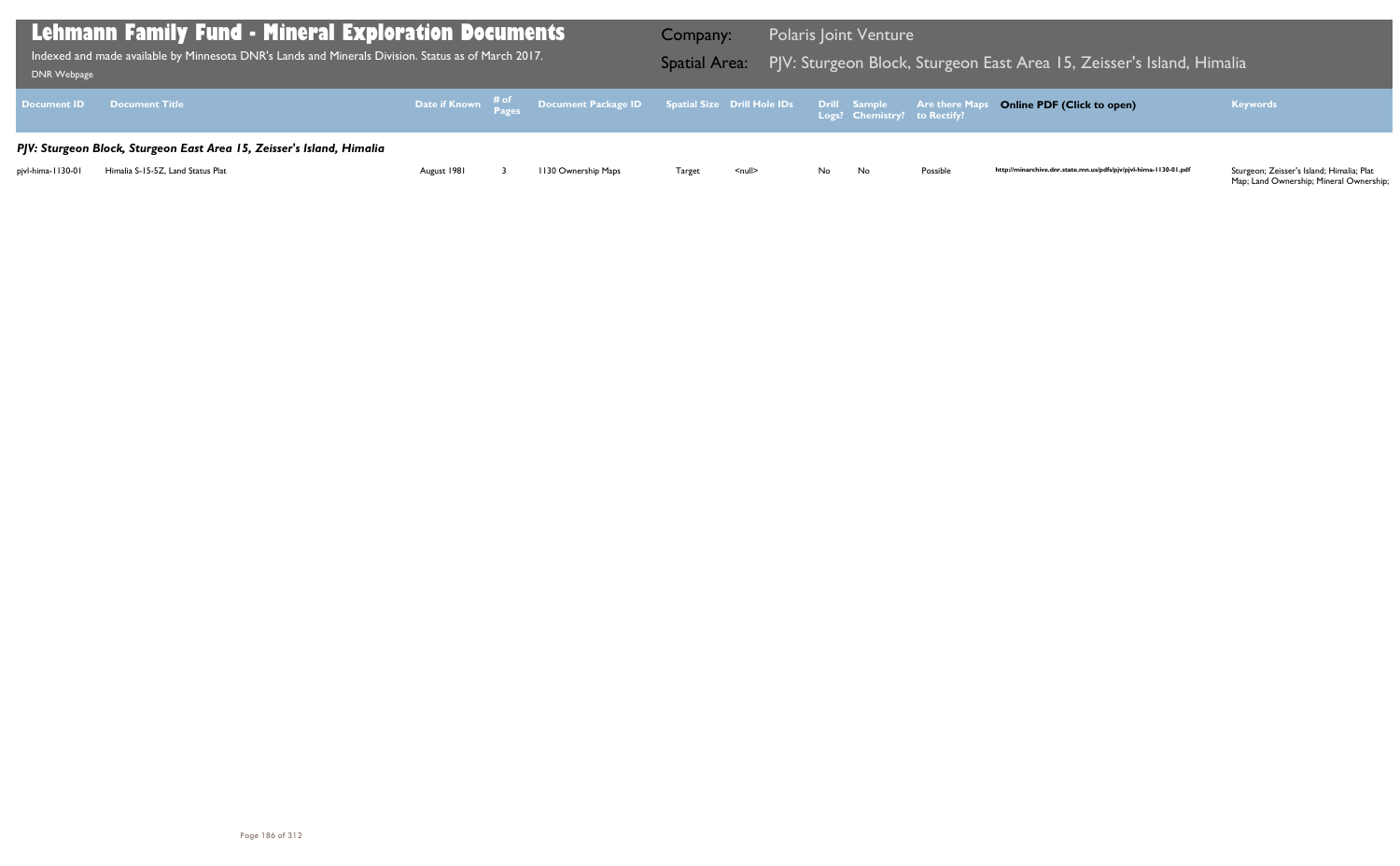Land Ownership; Mineral Ownership;

| DNR Webpage       | <b>Lehmann Family Fund - Mineral Exploration Documents</b><br>$\frac{1}{2}$ Indexed and made available by Minnesota DNR's Lands and Minerals Division. Status as of March 2017. $\frac{1}{2}$ |             |                                                                                                | Company:<br><b>Spatial Area:</b> |              |     | <b>Polaris Joint Venture</b> |          | PJV: Sturgeon Block, Sturgeon East Area 15, Zeisser's Island, Kandy |                                                                                                                                                        |
|-------------------|-----------------------------------------------------------------------------------------------------------------------------------------------------------------------------------------------|-------------|------------------------------------------------------------------------------------------------|----------------------------------|--------------|-----|------------------------------|----------|---------------------------------------------------------------------|--------------------------------------------------------------------------------------------------------------------------------------------------------|
|                   | Document ID Document Title                                                                                                                                                                    |             | Date if Known # of Document Package ID Spatial Size Drill Hole IDs Drill Sample Are there Maps |                                  |              |     |                              |          | <b>Online PDF (Click to open)</b>                                   | <b>Keywords</b>                                                                                                                                        |
|                   | PJV: Sturgeon Block, Sturgeon East Area 15, Zeisser's Island, Kandy                                                                                                                           |             |                                                                                                |                                  |              |     |                              |          |                                                                     |                                                                                                                                                        |
| pjvl-kand-1130-01 | Kandy S-15-5K, Land Status Plat                                                                                                                                                               | August 1981 | 1130 Ownership Maps                                                                            | <b>Target</b>                    | $<$ null $>$ | No. | No                           | Possible | http://minarchive.dnr.state.mn.us/pdfs/pjv/pjvl-kand-1130-01.pdf    | Sturgeon; Zeisser's Island; Kandy; Plat Map;<br>$\mathbf{1}$ and $\mathbf{0}$ are set to $\mathbf{M}$ and $\mathbf{0}$ are set the set of $\mathbf{0}$ |

## $\overline{a}$  East Area 15, Zeisser's Island, Kandy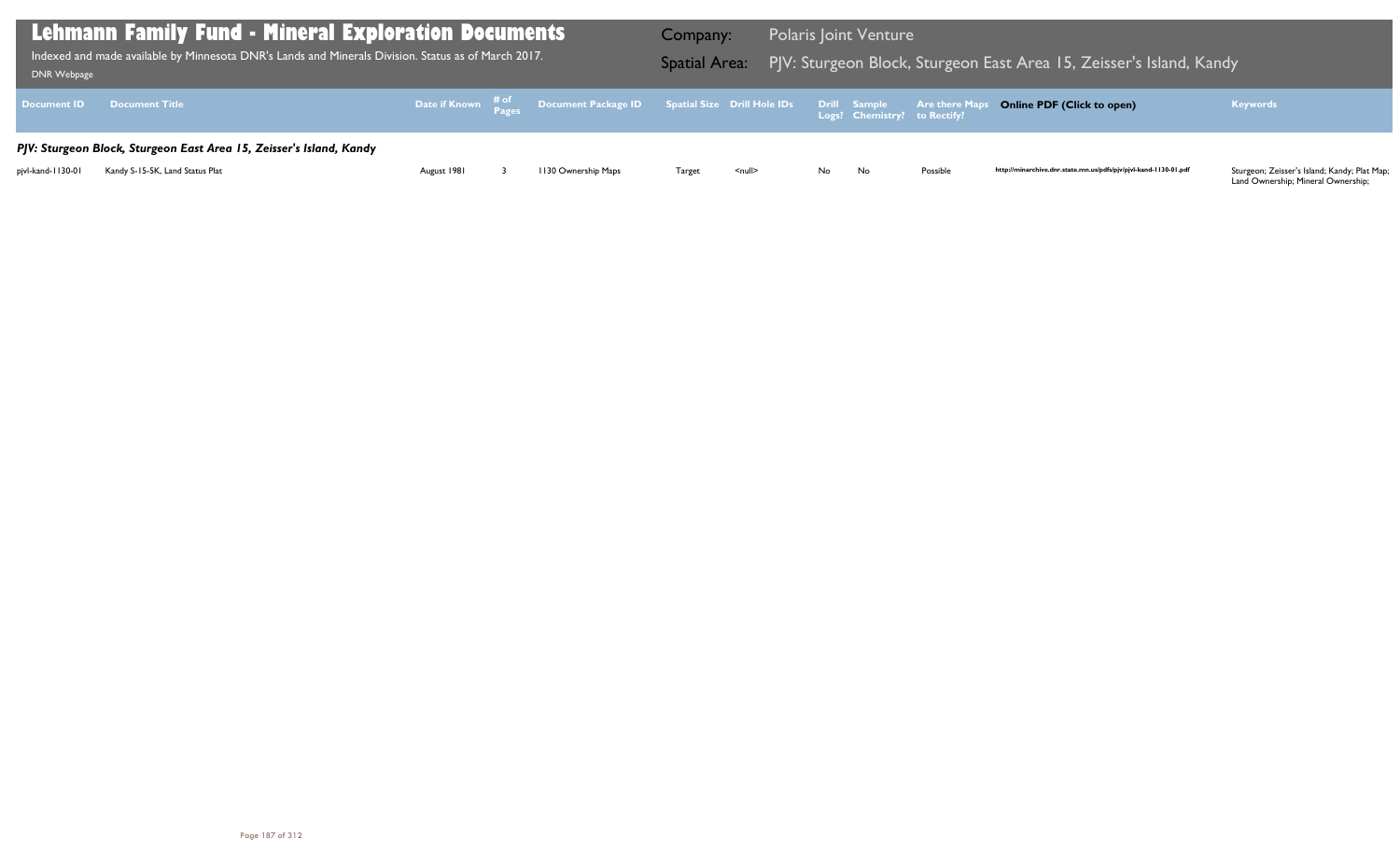Land Ownership; Mineral Ownership;

| DNR Webpage       | Lehmann Family Fund - Mineral Exploration Documents<br>$\,$ Indexed and made available by Minnesota DNR's Lands and Minerals Division. Status as of March 2017. $\,$ |             |                                                                                                | Company:<br><b>Spatial Area:</b> |               |    | <b>Polaris Joint Venture</b> |          | PJV: Sturgeon Block, Sturgeon East Area 15, Zeisser's Island, Lobo |                                                                                                                                                                                                  |
|-------------------|----------------------------------------------------------------------------------------------------------------------------------------------------------------------|-------------|------------------------------------------------------------------------------------------------|----------------------------------|---------------|----|------------------------------|----------|--------------------------------------------------------------------|--------------------------------------------------------------------------------------------------------------------------------------------------------------------------------------------------|
|                   | Document ID Document Title                                                                                                                                           |             | Date if Known # of Document Package ID Spatial Size Drill Hole IDs Drill Sample Are there Maps |                                  |               |    |                              |          | <b>Online PDF (Click to open)</b>                                  | <b>Keywords</b>                                                                                                                                                                                  |
|                   | PJV: Sturgeon Block, Sturgeon East Area 15, Zeisser's Island, Lobo                                                                                                   |             |                                                                                                |                                  |               |    |                              |          |                                                                    |                                                                                                                                                                                                  |
| pivl-lobo-1130-01 | Lobo S-15-5L, Land Status Plat                                                                                                                                       | August 1981 | 1130 Ownership Maps                                                                            | Target                           | <null></null> | No | No                           | Possible | http://minarchive.dnr.state.mn.us/pdfs/pjv/pjvl-lobo-1130-01.pdf   | Sturgeon; Zeisser's Island; Lobo; Plat Map;<br>$\mathbf{1}$ and $\mathbf{2}$ are set of $\mathbf{3}$ and $\mathbf{4}$ and $\mathbf{5}$ are set of $\mathbf{3}$ and $\mathbf{4}$ and $\mathbf{5}$ |

## Bast Area 15, Zeisser's Island, Lobo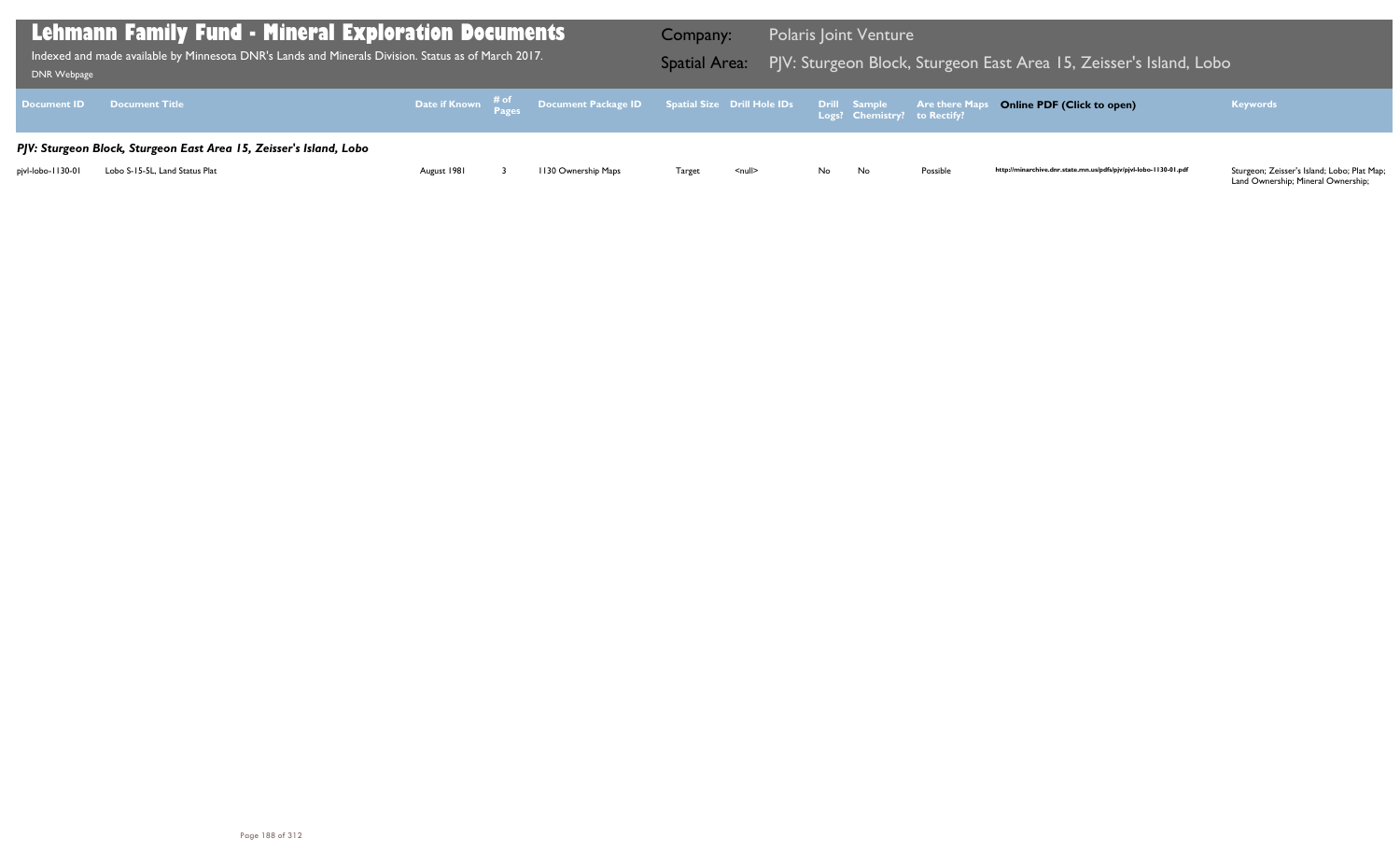| <b>DNR Webpage</b> | Lehmann Family Fund - Mineral Exploration Documents<br>Indexed and made available by Minnesota DNR's Lands and Minerals Division. Status as of March 2017. |             |                                                                                                   | Company:<br><b>Spatial Area:</b> |                    |     | <b>Polaris Joint Venture</b>                 | PJV: Sturgeon Block, Sturgeon E |
|--------------------|------------------------------------------------------------------------------------------------------------------------------------------------------------|-------------|---------------------------------------------------------------------------------------------------|----------------------------------|--------------------|-----|----------------------------------------------|---------------------------------|
| <b>Document ID</b> | <b>Document Title</b>                                                                                                                                      |             | Date if Known $\frac{\text{\# of}}{\text{\# a}}}$ Document Package ID Spatial Size Drill Hole IDs |                                  |                    |     | Drill Sample<br>Logs? Chemistry? to Rectify? | <b>Are there Maps</b>           |
|                    | PJV: Sturgeon Block, Sturgeon East Area 15, Zeisser's Island, Rhodes                                                                                       |             |                                                                                                   |                                  |                    |     |                                              |                                 |
| pjvl-rhod-1130-01  | Rhodes S-15-5D, E, Land Status Plat                                                                                                                        | August 1981 | 1130 Ownership Maps                                                                               | Target                           | $\leq$ null $\geq$ | No. | No                                           | Possible                        |

## $\overline{a}$  East Area 15, Zeisser's Island, Rhodes

## **Online PDF (Click to open) Keywords**

http://minarchive.dnr.state.mn.us/pdfs/pjv/pjvl-rhod-1130-01.pdf

Sturgeon; Zeisser's Island; Rhodes; Plat<br>Map; Land Ownership; Mineral Ownership;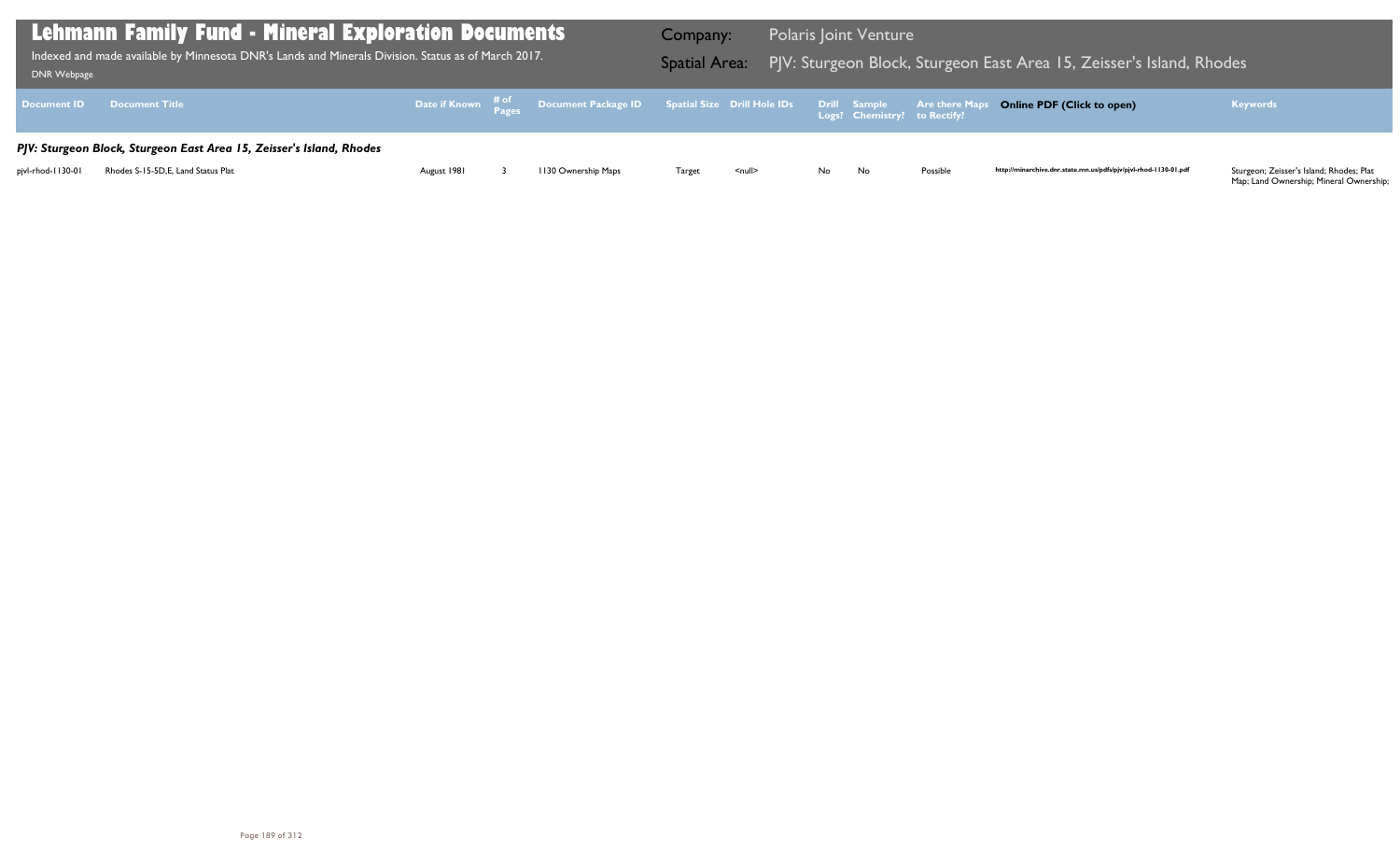| DNR Webpage        | <b>Lehmann Family Fund - Mineral Exploration Documents</b><br>Indexed and made available by Minnesota DNR's Lands and Minerals Division. Status as of March 2017. |             |                                                                                                     | Company:<br><b>Spatial Area:</b> |                    |     | <b>Polaris Joint Venture</b>                        | PJV: Sturgeon Block, Sturgeon E |
|--------------------|-------------------------------------------------------------------------------------------------------------------------------------------------------------------|-------------|-----------------------------------------------------------------------------------------------------|----------------------------------|--------------------|-----|-----------------------------------------------------|---------------------------------|
| <b>Document ID</b> | <b>Document Title</b>                                                                                                                                             |             | Date if Known $\frac{\text{\# of}}{\text{\# ages}}$ Document Package ID Spatial Size Drill Hole IDs |                                  |                    |     | <b>Drill Sample</b><br>Logs? Chemistry? to Rectify? | <b>Are there Maps</b>           |
|                    | PJV: Sturgeon Block, Sturgeon East Area 15, Zeisser's Island, Stillings                                                                                           |             |                                                                                                     |                                  |                    |     |                                                     |                                 |
| pjvl-stil-1130-01  | Stillings S-15-5C, Land Status Plat                                                                                                                               | August 1981 | 1130 Ownership Maps                                                                                 | Target                           | $\leq$ null $\geq$ | No. | No                                                  | Possible                        |

## Bast Area 15, Zeisser's Island, Stillings

## **Online PDF (Click to open) Keywords**

http://minarchive.dnr.state.mn.us/pdfs/pjv/pjvl-stil-1130-01.pdf

Sturgeon; Zeisser's Island; Stillings; Plat<br>Map; Land Ownership; Mineral Ownership;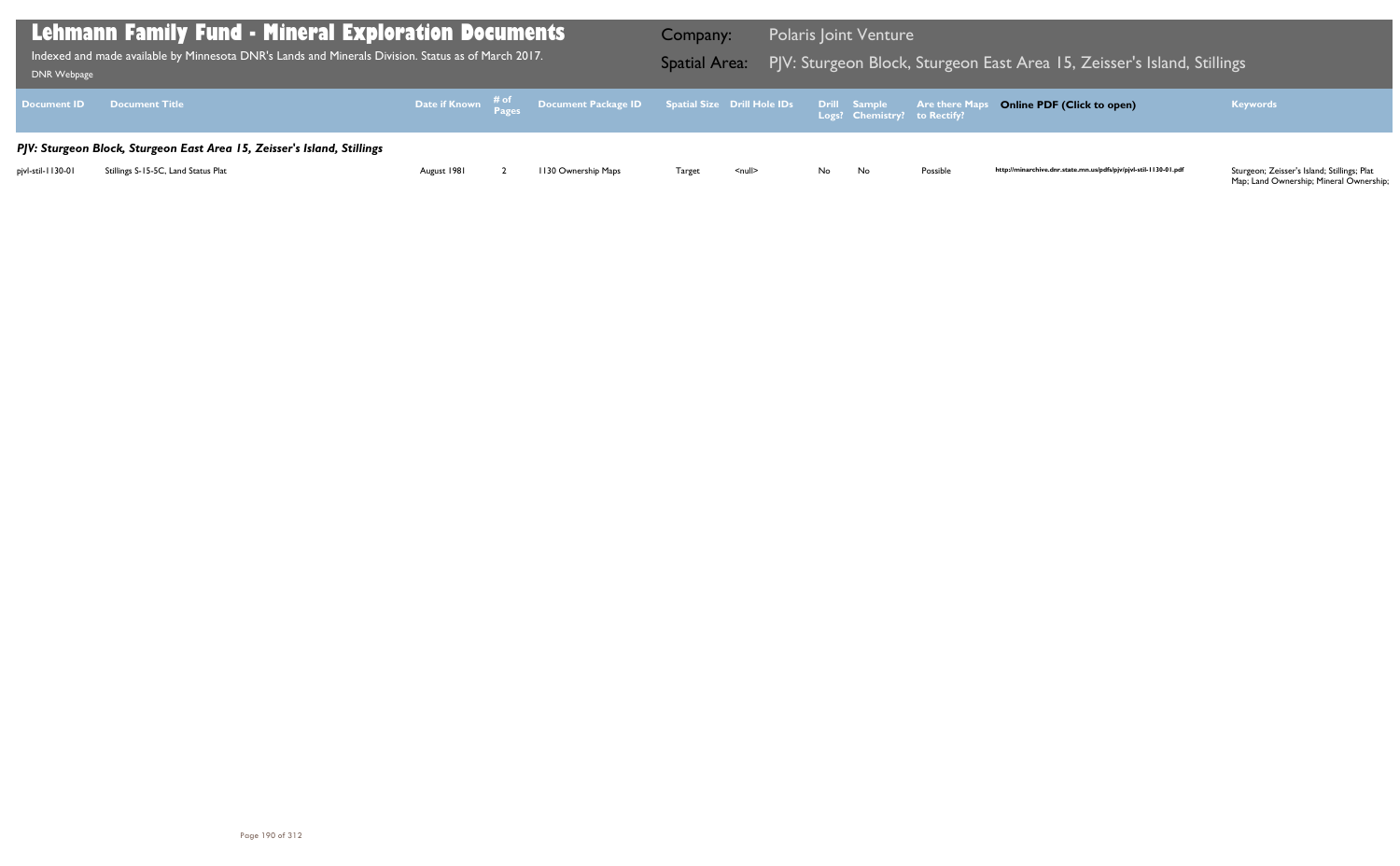| Document <b>ID</b> | <b>Document Title</b>                                                                                       | Date if Known | ≉ of | Document Package ID                           |                         | Spatial Size Drill Hole IDs |           | Drill Sample<br>Logs? Chemistry? | <b>Are there Maps</b><br>to Rectify? | <b>Online PDF (Click to open)</b>                                | <b>Keywords</b>                                                                                                                              |
|--------------------|-------------------------------------------------------------------------------------------------------------|---------------|------|-----------------------------------------------|-------------------------|-----------------------------|-----------|----------------------------------|--------------------------------------|------------------------------------------------------------------|----------------------------------------------------------------------------------------------------------------------------------------------|
|                    | PJV: Sturgeon Block, Sturgeon East Area 16                                                                  |               |      |                                               |                         |                             |           |                                  |                                      |                                                                  |                                                                                                                                              |
| pjvl-s16_-2213-01  | Sturgeon Project Isomagnetic Interval Map 16 Of 18 21067 Block B                                            |               |      | 2213 A. Map: Magnetic Surveys                 | Anomaly<br>Block        | $\leq$ null $\geq$          | No        | No                               | Possible                             | http://minarchive.dnr.state.mn.us/pdfs/pjv/pjvl-s16_-2213-01.pdf | Contours; Flight Lines; Sturgeon; Airborne<br>Geophysics; Magnetic Survey;                                                                   |
| pjvl-s16_-2213-02  | Questor Surveys Limited Airborne Magnetometer Survey Sturgeon Project Map<br>16 Of 18 21067 Block B         | June 1980     |      | 2213 A. Map: Magnetic Surveys                 | Anomaly<br><b>Block</b> | $\leq$ null $\geq$          | <b>No</b> | No                               | Possible                             | http://minarchive.dnr.state.mn.us/pdfs/pjv/pjvl-s16_-2213-02.pdf | Contours; Flight Lines; Sturgeon; Airborne<br>Geophysics; Magnetic Survey; Photomosaic;                                                      |
| pjvl-s16_-2214-01  | Questor Surveys Limited Airborne Mk VI INPUT Survey Sturgeon Project Map<br>16 Of 18 21067 Block B          | June 1980     |      | 2214 A. Map: Electromagnetic<br>Surveys       | Anomaly<br><b>Block</b> | $null$                      | No.       | No                               | Possible                             | http://minarchive.dnr.state.mn.us/pdfs/pjv/pjvl-s16_-2214-01.pdf | Airborne Geophysics; Anomalies; INPUT<br>Survey; Flight Lines; Photomosaic;<br>Electromagnetic Survey; Sturgeon;                             |
| pjvl-s16_-2216-01  | Questor Surveys Limited Airborne Mk VI INPUT Survey Sturgeon Project<br>Cultural Map 16 0f 18 21067 Block B | June 1980     |      | 2216 A. Map: Culture and<br>Interference Maps | Anomaly<br><b>Block</b> | $null$                      | No.       | No                               | Possible                             | http://minarchive.dnr.state.mn.us/pdfs/pjv/pjvl-s16_-2216-01.pdf | Culture; Interference; Anomaly Label;<br>Airborne Geophysics; Anomalies; INPUT<br>Survey; Flight Lines; Electromagnetic<br>Survey; Sturgeon; |

PJV: Sturgeon Block, Sturgeon East Area 16 Indexed and made available by Minnesota DNR's Lands and Minerals Division. Status as of March 2017. Spatial Area: [DNR Webpage](http://www.dnr.state.mn.us/lands_minerals/polaris/index.html)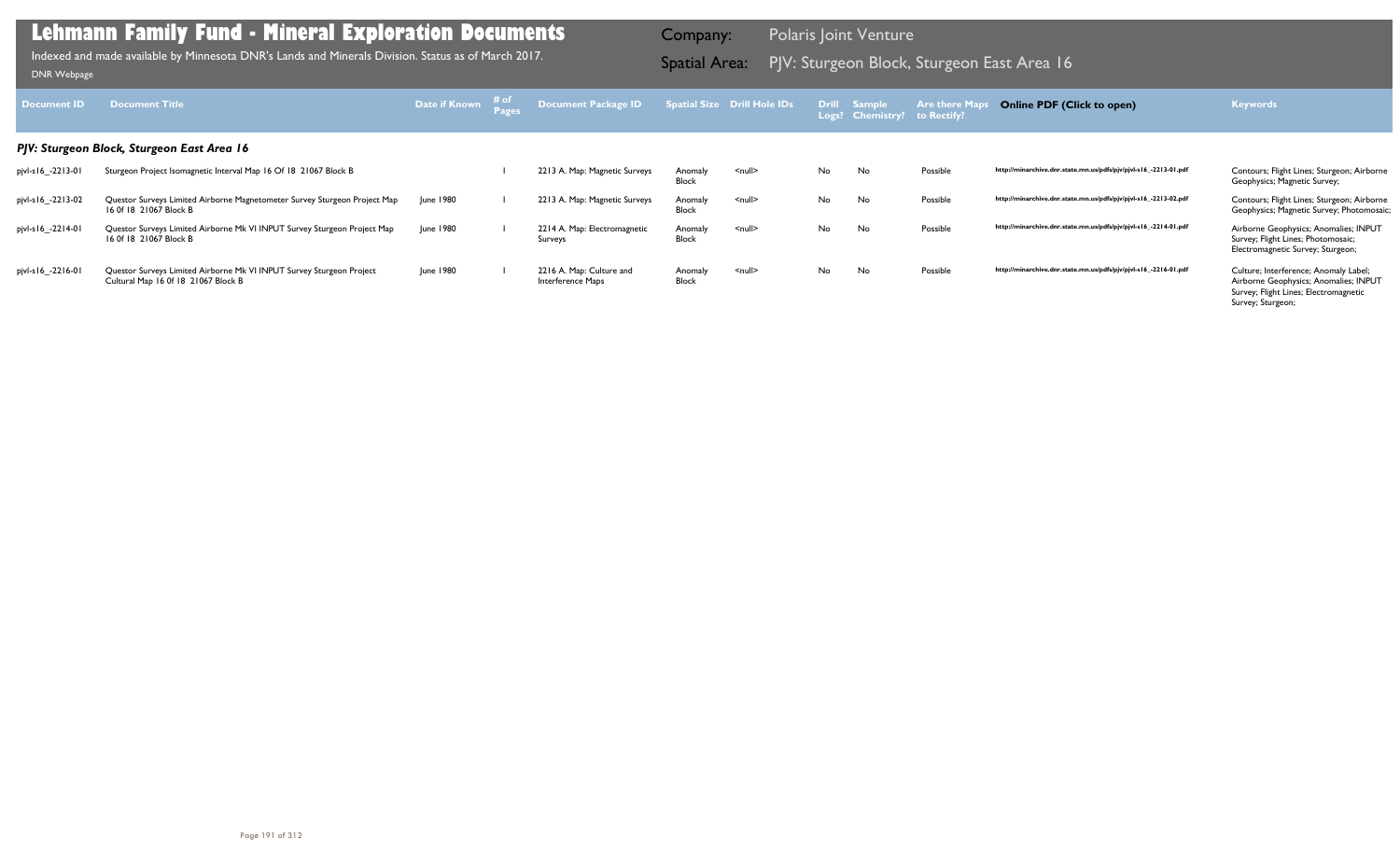| <b>Document ID</b> | <b>Document Title</b>                                                                                                      | Date if Known | # of<br>Pages  | <b>Document Package ID</b>              |           | <b>Spatial Size Drill Hole IDs</b> |     | Drill Sample<br>Logs? Chemistry? | <b>Are there Maps</b><br>to Rectify? | <b>Online PDF (Click to open)</b>                                | <b>Keywords</b>                                                                                                                                                                |
|--------------------|----------------------------------------------------------------------------------------------------------------------------|---------------|----------------|-----------------------------------------|-----------|------------------------------------|-----|----------------------------------|--------------------------------------|------------------------------------------------------------------|--------------------------------------------------------------------------------------------------------------------------------------------------------------------------------|
|                    | PJV: Sturgeon Block, Sturgeon East Area 16, Anderson Lake                                                                  |               |                |                                         |           |                                    |     |                                  |                                      |                                                                  |                                                                                                                                                                                |
| pjvl-andl-0100-01  | Anderson Lake, Land Acquisition Status Files (DNR Title)                                                                   |               | 3              | 0100 Internal Office<br>Correspondence  | Sub block | $\leq$ null $\geq$                 | No  | No                               | No                                   | http://minarchive.dnr.state.mn.us/pdfs/pjv/pjvl-andl-0100-01.pdf | Sturgeon; Anderson Lake; Airborne<br>Geophysics; Ground Geophysics; Geology;<br>Land Ownership; Mineral Ownership;                                                             |
| pjvl-andl-0120-01  | Work Program for Anderson Lake                                                                                             |               |                | 0120 Informal Notes & Doodles           | Sub block | $null$                             | No  | No                               | No                                   | http://minarchive.dnr.state.mn.us/pdfs/pjv/pjvl-andl-0120-01.pdf | Sturgeon; Anderson Lake; Snyder; Barnes;<br>Jade; India; Survey Grid; Ground<br>Geophysics;                                                                                    |
| pjvl-andl-1111-01  | Jade and India Survey Grids (DNR Title)                                                                                    |               |                | <b>IIII Base Maps with Grid</b>         | Sub block | $\leq$ null $\geq$                 | No  | No                               | Possible                             | http://minarchive.dnr.state.mn.us/pdfs/pjv/pjvl-andl-1111-01.pdf | Sturgeon; Anderson Lake; Airborne<br>Geophysics; Electromagnetic Survey;<br>Conductor; Land Ownership; Ground<br>Geophysics; Survey Grid;                                      |
| pjvl-andl-1450-01  | Lease No.: CN-7775                                                                                                         |               | 3              | 1450 Miscellaneous Data                 | Sub block | $\leq$ null $\geq$                 | No  | No                               | Possible                             | http://minarchive.dnr.state.mn.us/pdfs/pjv/pjvl-andl-1450-01.pdf | Sturgeon; Anderson Lake; Hanna Mining<br>Company; Airborne Geophysics;<br>Electromagnetic Survey;                                                                              |
| pjvl-andl-1450-02  | Lease No.: CN-7774                                                                                                         |               |                | 1450 Miscellaneous Data                 | Sub block | $\leq$ null $\geq$                 | No  | No                               | Possible                             | http://minarchive.dnr.state.mn.us/pdfs/pjv/pjvl-andl-1450-02.pdf | Sturgeon; Anderson Lake; Hanna Mining<br>Company; Ground Geophysics; Airborne<br>Geophysics; Electromagnetic Survey;<br>Magnetic Survey; Electrical Survey;                    |
| pjvl-andl-1450-03  | Lease No.: CN-7773                                                                                                         |               | 16             | 1450 Miscellaneous Data                 | Sub block | $\leq$ null $\geq$                 | No. | No                               | Possible                             | http://minarchive.dnr.state.mn.us/pdfs/pjv/pjvl-andl-1450-03.pdf | Sturgeon; Anderson Lake; Hanna Mining<br>Company; Ground Geophysics; Airborne<br>Geophysics; Electromagnetic Survey;<br>Magnetic Survey; Electrical Survey; Gravity<br>Survey; |
| pjvl-andl-1450-04  | Lease No.: CN-7756                                                                                                         |               | 8              | 1450 Miscellaneous Data                 | Sub block | $\leq$ null $\geq$                 | No  | No                               | Possible                             | http://minarchive.dnr.state.mn.us/pdfs/pjv/pjvl-andl-1450-04.pdf | Sturgeon; Anderson Lake; Hanna Mining<br>Company; Ground Geophysics; Airborne<br>Geophysics; Electromagnetic Survey;<br>Electrical Survey; Magnetic Survey; Gravity<br>Survey; |
| pjvl-andl-1450-05  | Lease No.: CN-7757                                                                                                         |               | 12             | 1450 Miscellaneous Data                 | Sub block | $\leq$ null $\geq$                 | No  | No                               | Possible                             | http://minarchive.dnr.state.mn.us/pdfs/pjv/pjvl-andl-1450-05.pdf | Sturgeon; Anderson Lake; Hanna Mining<br>Company; Ground Geophysics; Airborne<br>Geophysics; Electromagnetic Survey;<br>Magnetic Survey; Gravity Survey;                       |
| pjvl-andl-1450-06  | Lease No.: CN-7758                                                                                                         |               | $\perp$        | 1450 Miscellaneous Data                 | Sub block | $null$                             | No  | No                               | Possible                             | http://minarchive.dnr.state.mn.us/pdfs/pjv/pjvl-andl-1450-06.pdf | Sturgeon; Anderson Lake; Hanna Mining<br>Company; Ground Geophysics; Airborne<br>Geophysics; Electromagnetic Survey;<br>Magnetic Survey; Gravity Survey;                       |
| pjvl-andl-1450-07  | Lease No.: CN-7759                                                                                                         |               | 8              | 1450 Miscellaneous Data                 | Sub block | $null$                             | No  | No                               | Possible                             | http://minarchive.dnr.state.mn.us/pdfs/pjv/pjvl-andl-1450-07.pdf | Sturgeon; Anderson Lake; Hanna Mining<br>Company; Ground Geophysics; Airborne<br>Geophysics; Electromagnetic Survey;<br>Magnetic Survey;                                       |
| pjvl-andl-1500-01  | Polaris Joint Venture Anomaly Portfolio: Anderson Lake, S-16-1, Volume I                                                   | 1984          | 102            | 1500 Internal Reporting                 | Sub block | $null$                             | No  | No                               | Possible                             | http://minarchive.dnr.state.mn.us/pdfs/pjv/pjvl-andl-1500-01.pdf | Sturgeon; Anderson Lake; Airborne<br>Geophysics; Index Map; Land Status;                                                                                                       |
| pjvl-andl-1500-02  | Polaris Joint Venture Anomaly Portfolio: Anderson Lake, S-16-1, Volume II                                                  | 1984          | 54             | 1500 Internal Reporting                 | Sub block | <null></null>                      | No  | No                               | Possible                             | http://minarchive.dnr.state.mn.us/pdfs/pjv/pjvl-andl-1500-02.pdf | Sturgeon; Anderson Lake; Victoria;<br>Airborne Geophysics; Ground Geophysics;<br>Electromagnetic Survey; Magnetic Survey;                                                      |
| pjvl-andl-2213-01  | Anderson Lake Map No. S-16-1 Fig 7.2. Helicopter Magnetic Survey Contours of<br>Total Magnetic Field and EM Conductor Axes | March 1981    |                | 2213 A. Map: Magnetic Surveys           | Sub block | $null$                             | No  | No                               | Possible                             | http://minarchive.dnr.state.mn.us/pdfs/pjv/pjvl-andl-2213-01.pdf | Helicopter; Anderson Lake; Sturgeon;<br>Airborne Geophysics; Flight Lines;<br>Magnetic Survey; Contours;                                                                       |
| pjvl-andl-2214-01  | Anderson Lake Map No. S-16-1 Fig 7.1. Helicopter EM Survey Profiles of Low<br>Frequency and Interpretation                 | March 1981    | $\overline{2}$ | 2214 A. Map: Electromagnetic<br>Surveys | Sub block | $\leq$ null $\geq$                 | No. | No                               | Possible                             | http://minarchive.dnr.state.mn.us/pdfs/pjv/pjvl-andl-2214-01.pdf | Helicopter; Anderson Lake; Sturgeon;<br>Airborne Geophysics; Flight Lines;                                                                                                     |

Indexed and made available by Minnesota DNR's Lands and Minerals Division. Status as of March 2017. **Spatial Area:** PJV: Sturgeon Block, Sturgeon East Area 16, Anderson Lake DNR Webpage Indexed and made available by Minnesota DNR's Lands and Minerals Division. Status as of March 2017.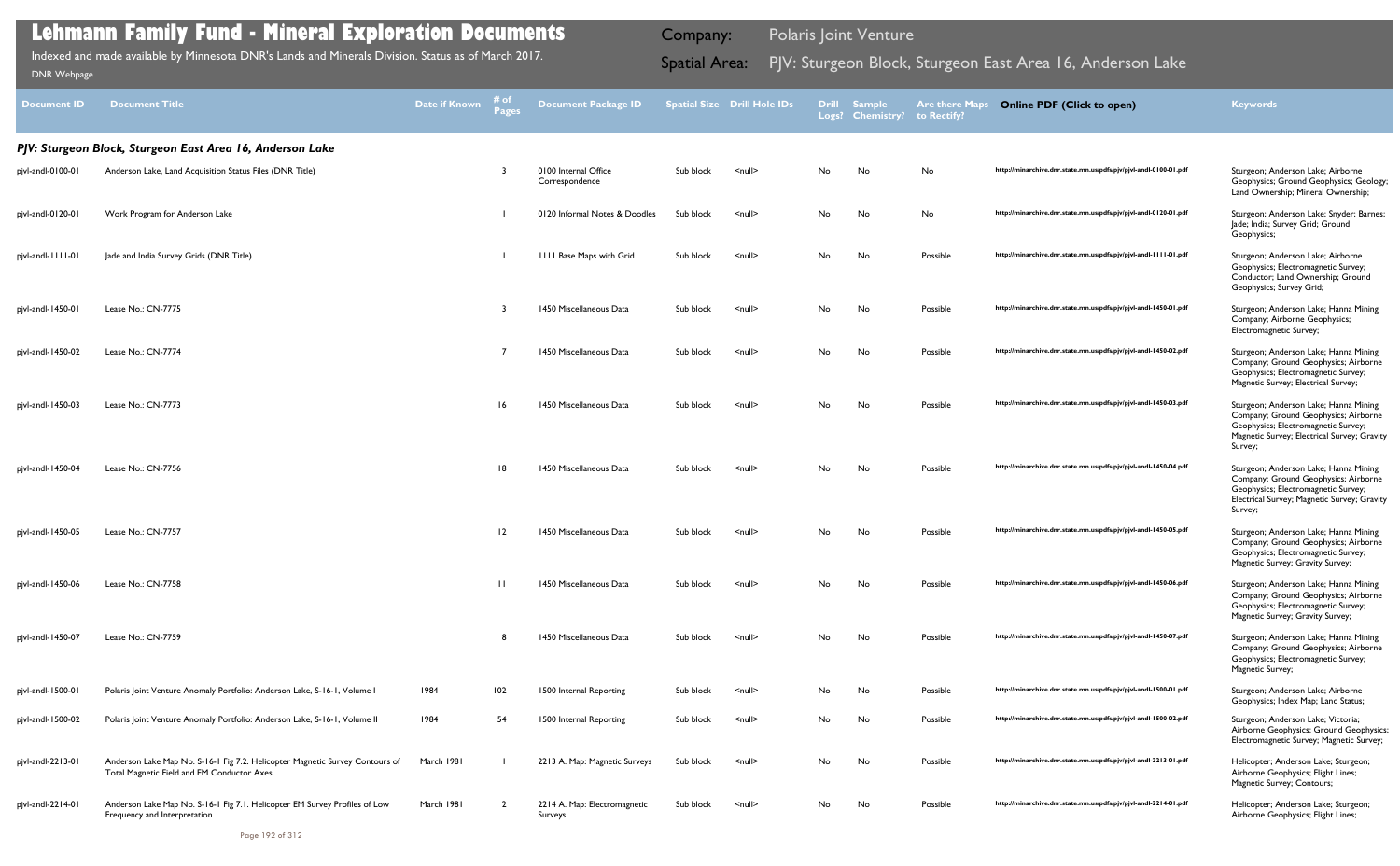| <b>Document ID</b> | <b>Document Title</b>                                                                 | Date if Known     | # of<br><b>Pages</b> | <b>Document Package ID</b>                         |           | <b>Spatial Size Drill Hole IDs</b> | <b>Drill</b><br>Logs? | <b>Sample</b><br><b>Chemistry?</b> | <b>Are there Maps</b><br>to Rectify? | <b>Online PDF (Click to open)</b>                                | <b>Keywords</b>                                                                                                                           |
|--------------------|---------------------------------------------------------------------------------------|-------------------|----------------------|----------------------------------------------------|-----------|------------------------------------|-----------------------|------------------------------------|--------------------------------------|------------------------------------------------------------------|-------------------------------------------------------------------------------------------------------------------------------------------|
|                    | PJV: Sturgeon Block, Sturgeon East Area 16, Anderson Lake                             |                   |                      |                                                    |           |                                    |                       |                                    |                                      |                                                                  |                                                                                                                                           |
|                    |                                                                                       |                   |                      |                                                    |           |                                    |                       |                                    |                                      |                                                                  | Conductor Axes; Electromagnetic Survey;                                                                                                   |
| pjvl-andl-2214-02  | Anderson Lake, Helicopter EM Survey - Profiles of Low Frequency and<br>Interpretation |                   |                      | 2214 A. Map: Electromagnetic<br>Surveys            | Sub block | $\leq$ null $\geq$                 | No.                   | No                                 | Possible                             | http://minarchive.dnr.state.mn.us/pdfs/pjv/pjvl-andl-2214-02.pdf | Sturgeon; Anderson Lake; Airborne<br>Geophysics; Electromagnetic Survey;<br>Conductor; Land Ownership; Ground<br>Geophysics; Survey Grid; |
| pjvl-andl-2310-01  | Minnesota, Anderson Lake S-16-1                                                       | 1980              | 59                   | 2310 Elevated/Aerial/Satellite<br>Profiles & Lines | Sub block | $null$                             | No.                   | No                                 | No                                   | http://minarchive.dnr.state.mn.us/pdfs/pjv/pjvl-andl-2310-01.pdf | Sturgeon; Anderson Lake; Airborne<br>Geophysics; Aerodat Survey; Helicopter;<br>Electromagnetic Survey; Magnetic Survey;                  |
| pjvl-andl-2323-01  | Anderson Lake S-16-1, Horizontal Loop EM Survey                                       | March 02,<br>1981 |                      | 2323 G. Prof: Electromagnetic<br>Surveys           | Sub block | $\leq$ null $\geq$                 | No                    | No                                 | No                                   | http://minarchive.dnr.state.mn.us/pdfs/pjv/pjvl-andl-2323-01.pdf | Sturgeon; Anderson Lake; Ground<br>Geophysics; Electromagnetic Survey;<br>Magnetic Survey;                                                |
| pjvl-andl-2432-01  | Anderson Lake, Mag. Survey                                                            | March II,<br>1981 |                      | 2432 FN Magnetic Surveys                           | Sub block | $\leq$ null $\geq$                 | No                    | No                                 | No                                   | http://minarchive.dnr.state.mn.us/pdfs/pjv/pjvl-andl-2432-01.pdf | Sturgeon; Anderson Lake; Ground<br>Geophysics; Magnetic Survey; Field Notes;                                                              |
| pjvl-andl-2433-01  | Anderson Lake, 600'/Max                                                               | March 02,<br>1981 |                      | 2433 FN Electromagnetic Surveys Sub block          |           | $\leq$ null $\geq$                 | No                    | No                                 | No                                   | http://minarchive.dnr.state.mn.us/pdfs/pjv/pjvl-andl-2433-01.pdf | Sturgeon; Anderson Lake; Ground<br>Geophysics; Electromagnetic Survey; Field<br>Notes;                                                    |

Indexed and made available by Minnesota DNR's Lands and Minerals Division. Status as of March 2017. **Spatial Area:** PJV: Sturgeon Block, Sturgeon East Area 16, Anderson Lake DNR Webpage Indexed and made available by Minnesota DNR's Lands and Minerals Division. Status as of March 2017.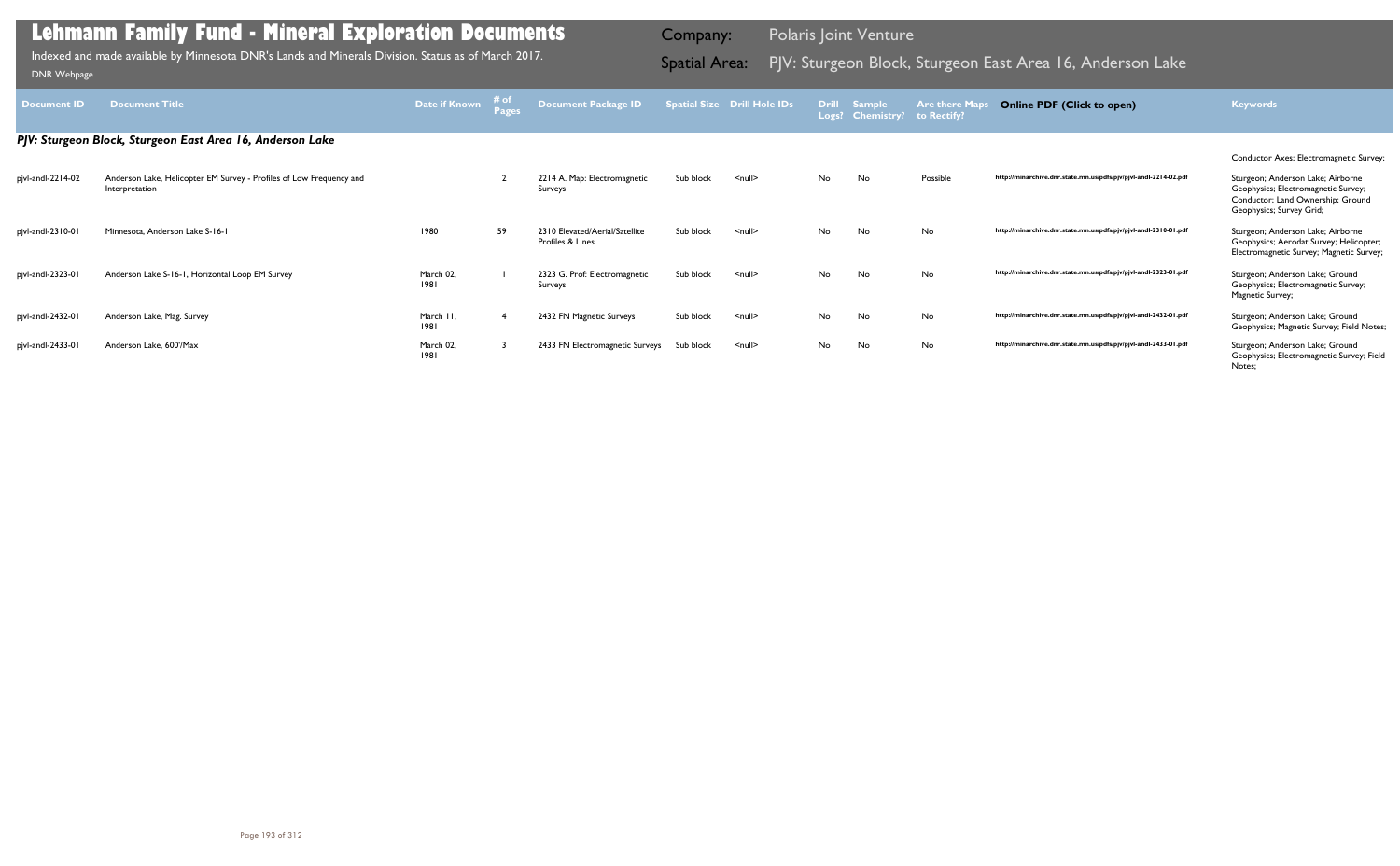Land Ownership;

| <b>Lehmann Family Fund - Mineral Exploration Documents</b><br>Indexed and made available by Minnesota DNR's Lands and Minerals Division. Status as of March 2017.<br>DNR Webpage |                                                                   |  |  |                                                                                                | Company:      |               |    | <b>Polaris Joint Venture</b> |          | Spatial Area: PJV: Sturgeon Block, Sturgeon East Area 16, Anderson Lake, Alfred |                                                                                                       |
|----------------------------------------------------------------------------------------------------------------------------------------------------------------------------------|-------------------------------------------------------------------|--|--|------------------------------------------------------------------------------------------------|---------------|---------------|----|------------------------------|----------|---------------------------------------------------------------------------------|-------------------------------------------------------------------------------------------------------|
|                                                                                                                                                                                  | Document ID Document Title                                        |  |  | Date if Known # of Document Package ID Spatial Size Drill Hole IDs Drill Sample Are there Maps |               |               |    |                              |          | <b>Online PDF (Click to open)</b>                                               | <b>Keywords</b>                                                                                       |
|                                                                                                                                                                                  | PJV: Sturgeon Block, Sturgeon East Area 16, Anderson Lake, Alfred |  |  |                                                                                                |               |               |    |                              |          |                                                                                 |                                                                                                       |
| pjvl-alfr-1130-01                                                                                                                                                                | Alfred S-16-1C, Land Status Plat                                  |  |  | 1130 Ownership Maps                                                                            | <b>Target</b> | <null></null> | No | No                           | Possible | http://minarchive.dnr.state.mn.us/pdfs/pjv/pjvl-alfr-1130-01.pdf                | Sturgeon; Anderson Lake; Alfred; Plat Map;<br>$\mathbf{1}$ and $\mathbf{2}$ constants of $\mathbf{3}$ |

## $\overline{\phantom{a}}$  East Area 16, Anderson Lake, Alfred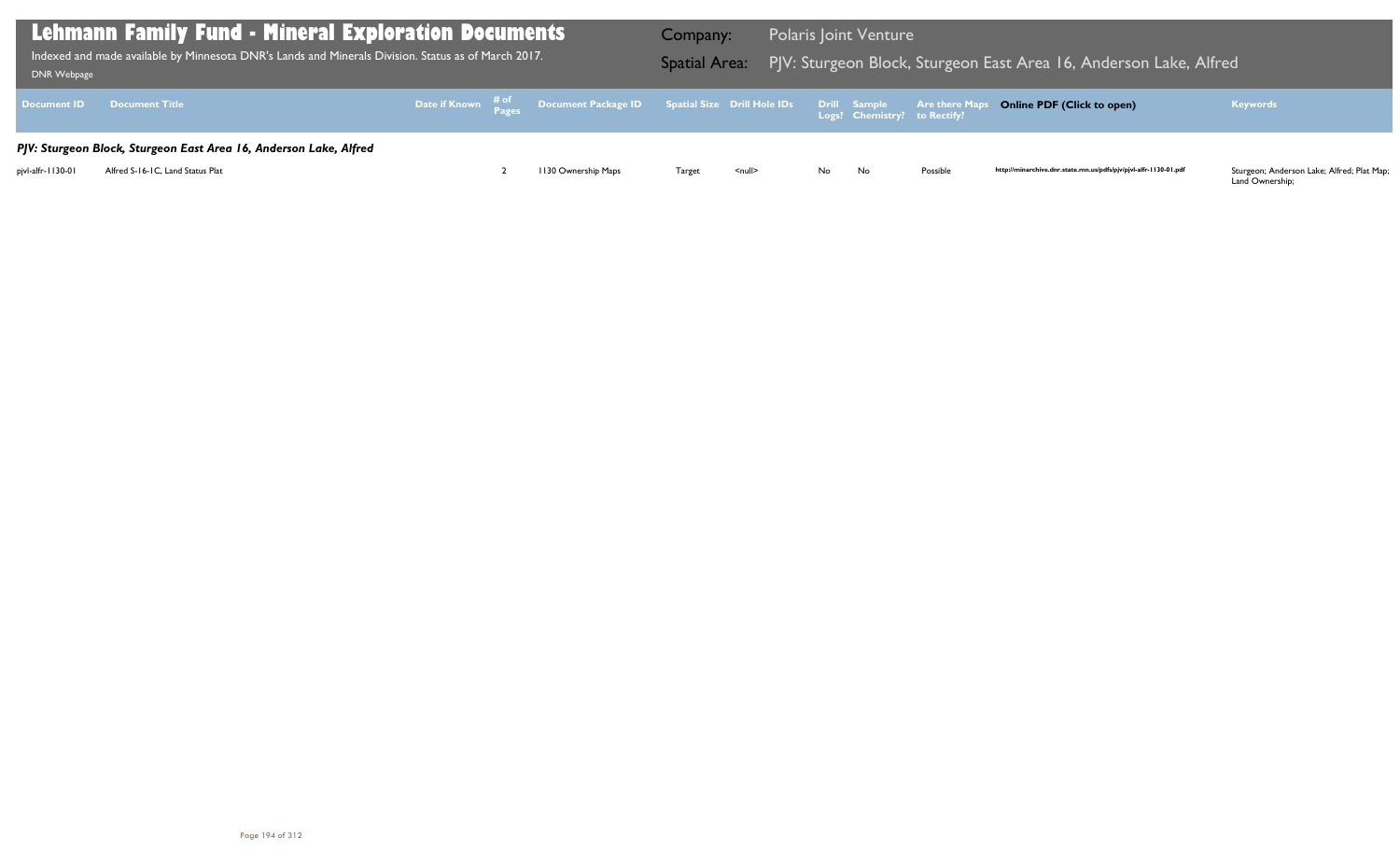| <b>DNR Webpage</b> | <b>Lehmann Family Fund - Mineral Exploration Documents</b><br>Indexed and made available by Minnesota DNR's Lands and Minerals Division. Status as of March 2017. | Company: | Spatial Area: PJV: Sturgeon Block, Sturgeon E                                                                    |        | <b>Polaris Joint Venture</b> |     |                              |                       |
|--------------------|-------------------------------------------------------------------------------------------------------------------------------------------------------------------|----------|------------------------------------------------------------------------------------------------------------------|--------|------------------------------|-----|------------------------------|-----------------------|
| <b>Document ID</b> | <b>Document Title</b>                                                                                                                                             |          | Date if Known $\frac{\text{\# of}}{\text{\# of 2}}$ Document Package ID Spatial Size Drill Hole IDs Drill Sample |        |                              |     | Logs? Chemistry? to Rectify? | <b>Are there Maps</b> |
|                    | PJV: Sturgeon Block, Sturgeon East Area 16, Anderson Lake, Barnes                                                                                                 |          |                                                                                                                  |        |                              |     |                              |                       |
| pjvl-barn-1130-01  | Barnes S-16-10, Land Status Plat                                                                                                                                  |          | 1130 Ownership Maps                                                                                              | Target | $\leq$ null $\geq$           | No. | No                           | Possible              |

## 1 East Area 16, Anderson Lake, Barnes

### **Online PDF (Click to open) Keywords**

http://minarchive.dnr.state.mn.us/pdfs/pjv/pjvl-barn-1130-01.pdf

Sturgeon; Anderson Lake; Barnes; Plat<br>Map; Land Ownership;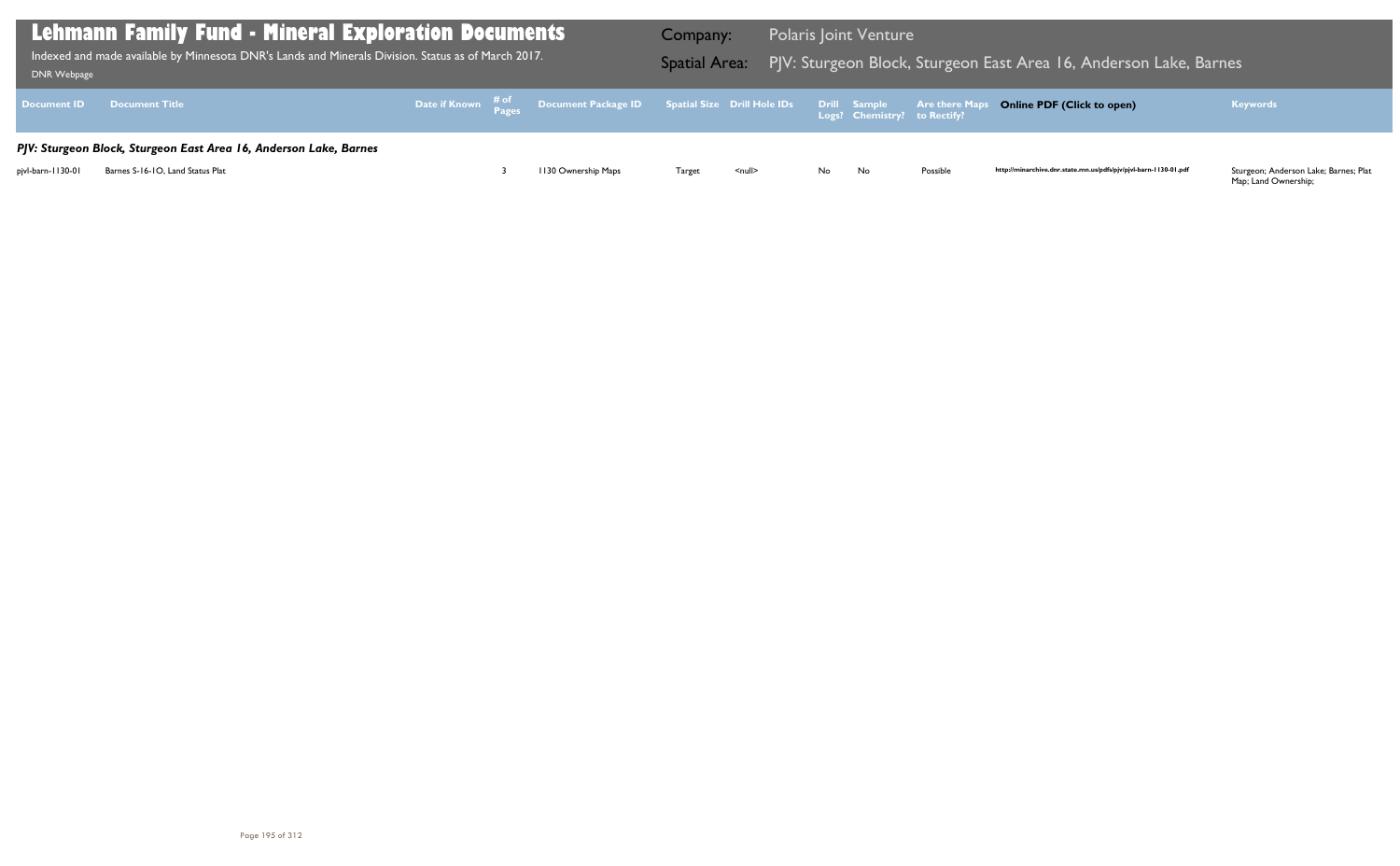| DNR Webpage        | Lehmann Family Fund - Mineral Exploration Documents<br>Indexed and made available by Minnesota DNR's Lands and Minerals Division. Status as of March 2017. | Company:<br><b>Spatial Area:</b> |                                                                                                   |        | <b>Polaris Joint Venture</b> | PJV: Sturgeon Block, Sturgeon E |                                                     |                       |
|--------------------|------------------------------------------------------------------------------------------------------------------------------------------------------------|----------------------------------|---------------------------------------------------------------------------------------------------|--------|------------------------------|---------------------------------|-----------------------------------------------------|-----------------------|
| <b>Document ID</b> | <b>Document Title</b>                                                                                                                                      |                                  | Date if Known $\frac{\text{\# of}}{\text{\# a}}}$ Document Package ID Spatial Size Drill Hole IDs |        |                              |                                 | <b>Drill Sample</b><br>Logs? Chemistry? to Rectify? | <b>Are there Maps</b> |
|                    | PJV: Sturgeon Block, Sturgeon East Area 16, Anderson Lake, Brush Shanty Lake                                                                               |                                  |                                                                                                   |        |                              |                                 |                                                     |                       |
| pjvl-brsl-1130-01  | Brush Shanty Lake S-16-1B, Land Status Plat                                                                                                                |                                  | 1130 Ownership Maps                                                                               | Target | $\leq$ null $\geq$           | No.                             | No                                                  | Possible              |

## Block, Sturgeon Eake, Brush Shanty Lake, Brush Shanty Lake

## **Online PDF (Click to open) Keywords**

http://minarchive.dnr.state.mn.us/pdfs/pjv/pjvl-brsl-1130-01.pdf

Sturgeon; Anderson Lake; Brush Shanty<br>Lake; Plat Map; Land Ownership;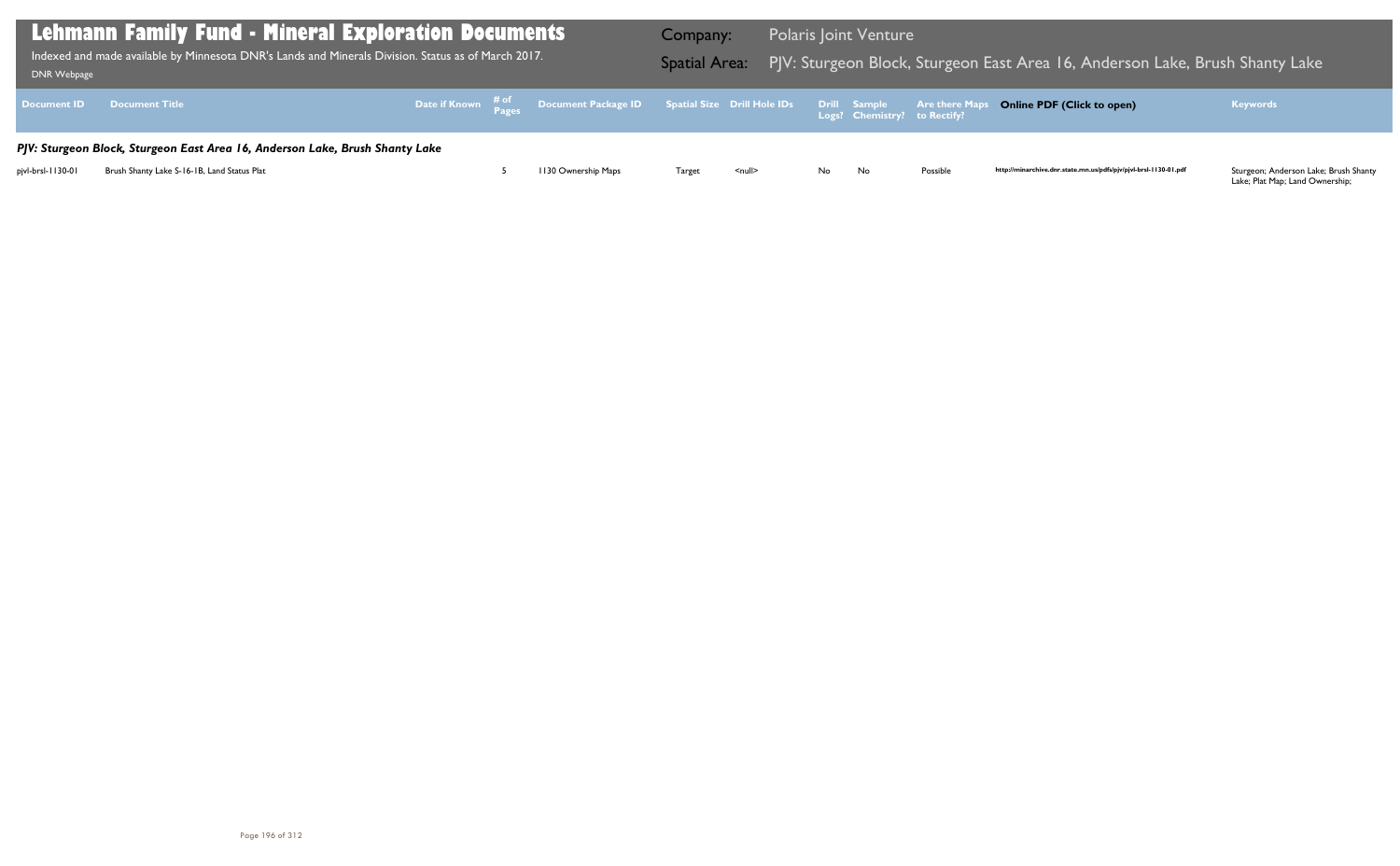| <b>DNR Webpage</b> | <b>Lehmann Family Fund - Mineral Exploration Documents</b><br>Indexed and made available by Minnesota DNR's Lands and Minerals Division. Status as of March 2017. | Company:<br><b>Spatial Area:</b> |                                                                                                                                 | <b>Polaris Joint Venture</b><br>PJV: Sturgeon Block, Sturgeon E |                    |     |                              |                       |
|--------------------|-------------------------------------------------------------------------------------------------------------------------------------------------------------------|----------------------------------|---------------------------------------------------------------------------------------------------------------------------------|-----------------------------------------------------------------|--------------------|-----|------------------------------|-----------------------|
| <b>Document ID</b> | <b>Document Title</b>                                                                                                                                             |                                  | Date if Known $\frac{\text{\# of}}{\text{\# a} \cdot \text{\# b}}$ Document Package ID Spatial Size Drill Hole IDs Drill Sample |                                                                 |                    |     | Logs? Chemistry? to Rectify? | <b>Are there Maps</b> |
|                    | PJV: Sturgeon Block, Sturgeon East Area 16, Anderson Lake, Burton                                                                                                 |                                  |                                                                                                                                 |                                                                 |                    |     |                              |                       |
| pjvl-burt-1130-01  | Burton S-16-1F, Land Status Plat                                                                                                                                  |                                  | 1130 Ownership Maps                                                                                                             | Target                                                          | $\leq$ null $\geq$ | No. | No                           | Possible              |

## $\overline{1}$  East Area 16, Anderson Lake, Burton

### **Online PDF (Click to open) Keywords**

http://minarchive.dnr.state.mn.us/pdfs/pjv/pjvl-burt-1130-01.pdf

Sturgeon; Anderson Lake; Burton; Plat<br>Map; Land Ownership;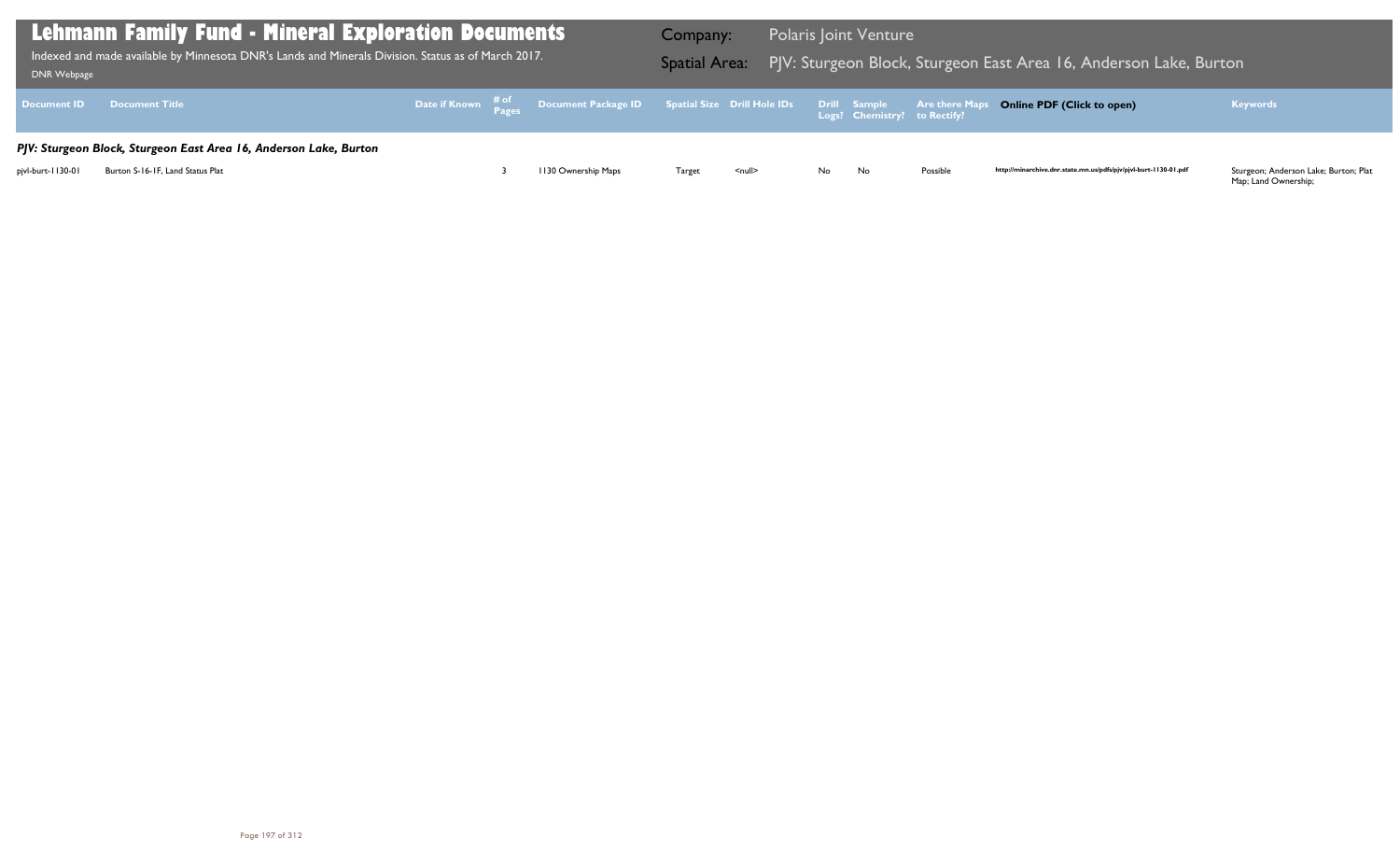Plat Map; Land Ownership;

| <b>Lehmann Family Fund - Mineral Exploration Documents</b><br>$\mid$ Indexed and made available by Minnesota DNR's Lands and Minerals Division. Status as of March 2017. $\mid$<br>DNR Webpage |                                                                          |  |  |                                                                                                | Company:      |               |    | <b>Polaris Joint Venture</b> |          | Spatial Area: PJV: Sturgeon Block, Sturgeon East Area 16, Anderson Lake, Crescent Lake |                                                                            |
|------------------------------------------------------------------------------------------------------------------------------------------------------------------------------------------------|--------------------------------------------------------------------------|--|--|------------------------------------------------------------------------------------------------|---------------|---------------|----|------------------------------|----------|----------------------------------------------------------------------------------------|----------------------------------------------------------------------------|
|                                                                                                                                                                                                | Document ID Document Title                                               |  |  | Date if Known # of Document Package ID Spatial Size Drill Hole IDs Drill Sample Are there Maps |               |               |    |                              |          | <b>Online PDF (Click to open)</b>                                                      | <b>Keywords</b>                                                            |
|                                                                                                                                                                                                | PJV: Sturgeon Block, Sturgeon East Area 16, Anderson Lake, Crescent Lake |  |  |                                                                                                |               |               |    |                              |          |                                                                                        |                                                                            |
| pjvl-crel-1130-01                                                                                                                                                                              | Crescent Lake S-16-1M, Land Status Plat                                  |  |  | 1130 Ownership Maps                                                                            | <b>Target</b> | <null></null> | No | No                           | Possible | http://minarchive.dnr.state.mn.us/pdfs/pjv/pjvl-crel-1130-01.pdf                       | Sturgeon; Anderson Lake; Crescent Lake;<br><b>Dlat Manufand Oumanabini</b> |

## Bast Area 16, Anderson Lake, Crescent Lake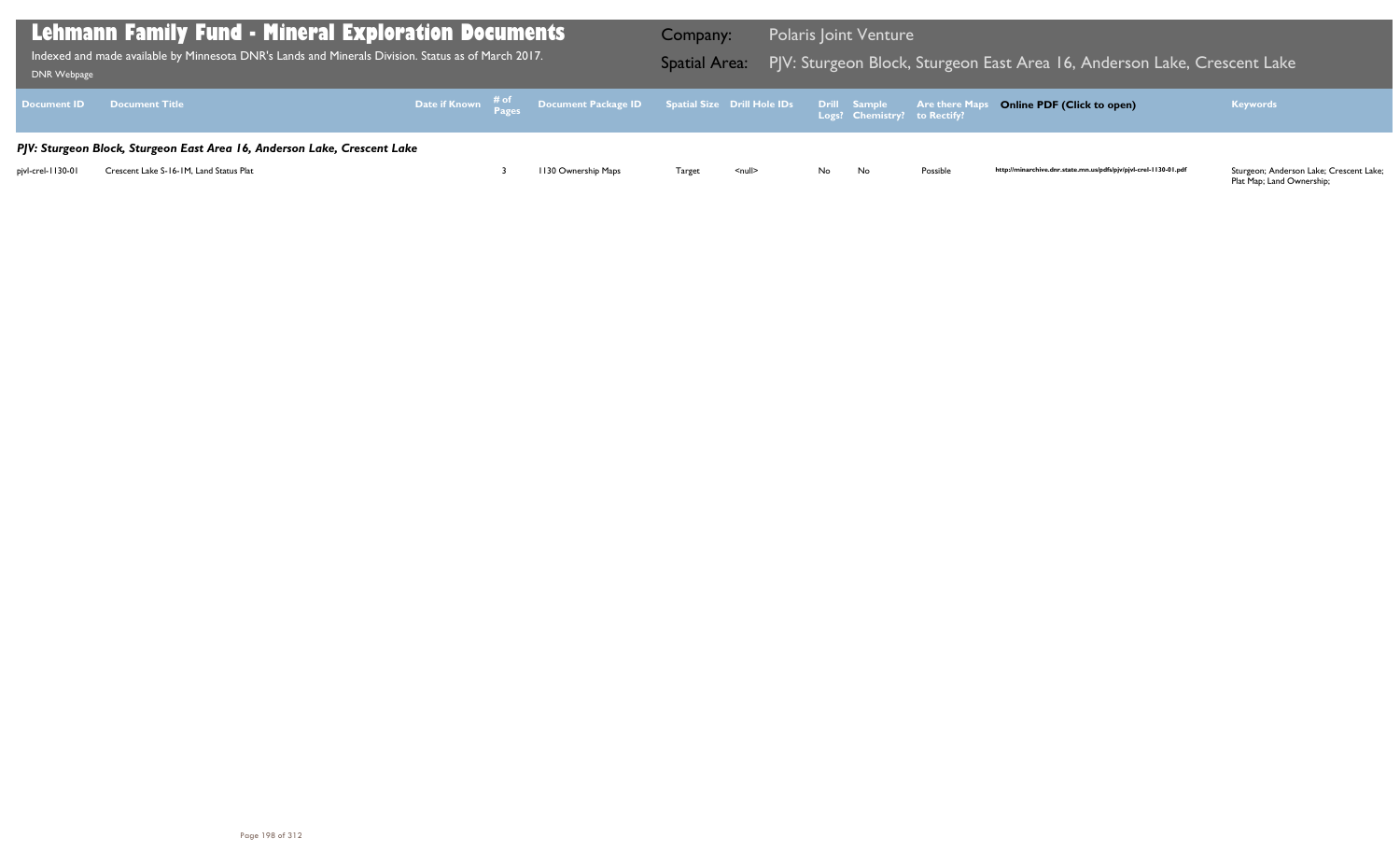| Lehmann Family Fund - Mineral Exploration Documents  <br>Indexed and made available by Minnesota DNR's Lands and Minerals Division. Status as of March 2017.<br><b>DNR Webpage</b> | Company:                                                             | Spatial Area: PJV: Sturgeon Block, Sturgeon E |                     | <b>Polaris Joint Venture</b> |                    |     |                              |                       |
|------------------------------------------------------------------------------------------------------------------------------------------------------------------------------------|----------------------------------------------------------------------|-----------------------------------------------|---------------------|------------------------------|--------------------|-----|------------------------------|-----------------------|
| <b>Document ID</b>                                                                                                                                                                 | <b>Document Title</b>                                                |                                               |                     |                              |                    |     | Logs? Chemistry? to Rectify? | <b>Are there Maps</b> |
|                                                                                                                                                                                    | PJV: Sturgeon Block, Sturgeon East Area 16, Anderson Lake, Gale Lake |                                               |                     |                              |                    |     |                              |                       |
| pjvl-gall-1130-01                                                                                                                                                                  | Gale Lake S-16-1A, Section Ownership                                 |                                               | 1130 Ownership Maps | Target                       | $\leq$ null $\geq$ | No. | No                           | Possible              |

## Bast Area 16, Anderson Lake, Gale Lake

#### **Online PDF (Click to open) Keywords**

http://minarchive.dnr.state.mn.us/pdfs/pjv/pjvl-gall-1130-01.pdf

Sturgeon; Anderson Lake; Hyacinth; Plat<br>Map; Land Ownership; Mineral Ownership;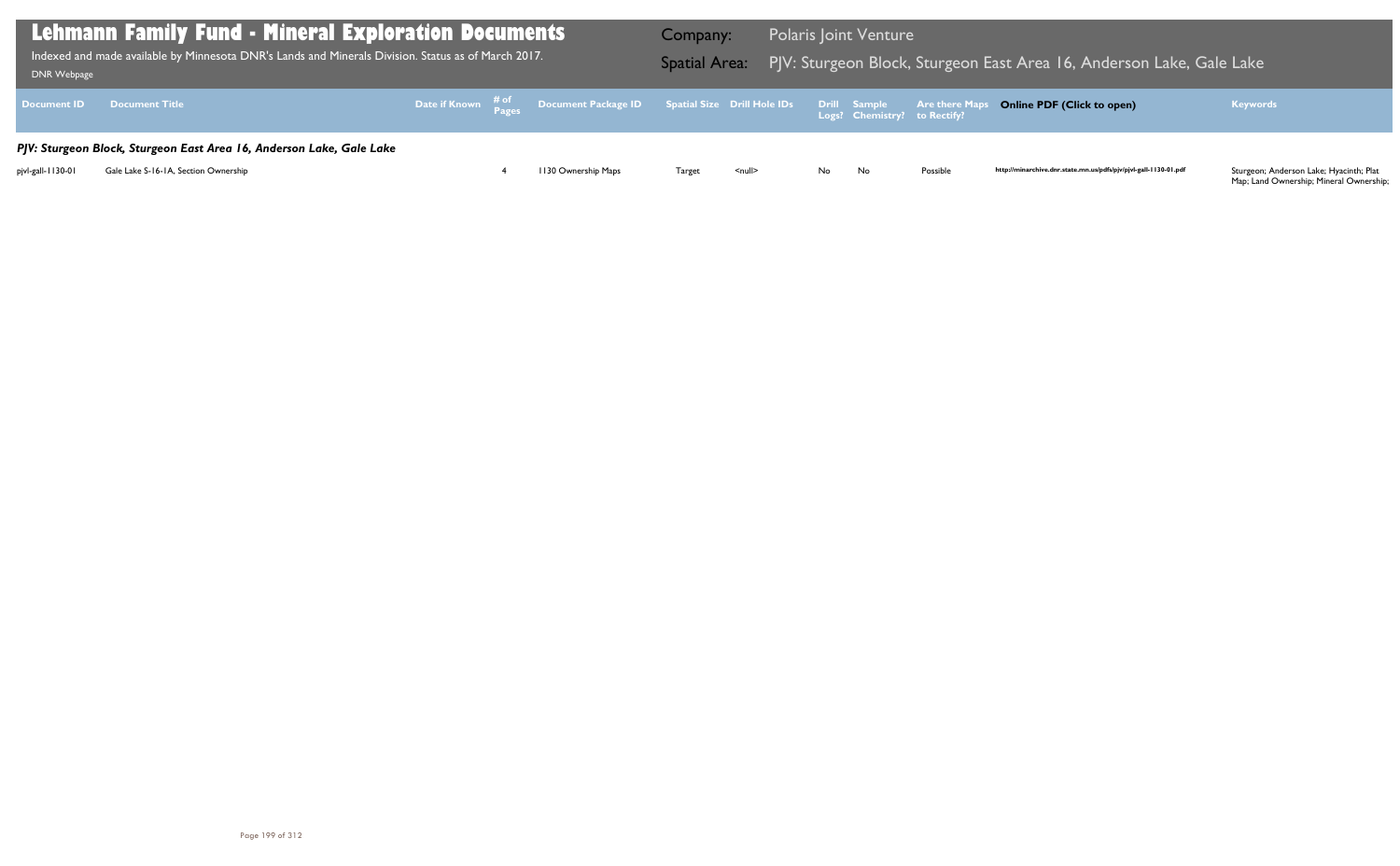| DNR Webpage        | Lehmann Family Fund - Mineral Exploration Documents  <br>Indexed and made available by Minnesota DNR's Lands and Minerals Division. Status as of March 2017. | Company:<br><b>Spatial Area:</b> |                                                                                                     |        | <b>Polaris Joint Venture</b> | PJV: Sturgeon Block, Sturgeon E |                                                     |                       |
|--------------------|--------------------------------------------------------------------------------------------------------------------------------------------------------------|----------------------------------|-----------------------------------------------------------------------------------------------------|--------|------------------------------|---------------------------------|-----------------------------------------------------|-----------------------|
| <b>Document ID</b> | <b>Document Title</b>                                                                                                                                        |                                  | Date if Known $\frac{\text{\# of}}{\text{\# ages}}$ Document Package ID Spatial Size Drill Hole IDs |        |                              |                                 | <b>Drill Sample</b><br>Logs? Chemistry? to Rectify? | <b>Are there Maps</b> |
|                    | PJV: Sturgeon Block, Sturgeon East Area 16, Anderson Lake, Hyacinth                                                                                          |                                  |                                                                                                     |        |                              |                                 |                                                     |                       |
| pjvl-hyac-1130-01  | Hyacinth S-16-1H, Section Ownership                                                                                                                          |                                  | 1130 Ownership Maps                                                                                 | Target | $\leq$ null $\geq$           | No.                             | No                                                  | Possible              |

# Block, Sturgeon Eake, Anderson Lake, Hyacinth Indexed available by Lands and Minerals and Minerals and Minerals Area

#### **Online PDF (Click to open) Keywords**

http://minarchive.dnr.state.mn.us/pdfs/pjv/pjvl-hyac-1130-01.pdf

Sturgeon; Anderson Lake; Hyacinth; Plat<br>Map; Land Ownership; Mineral Ownership;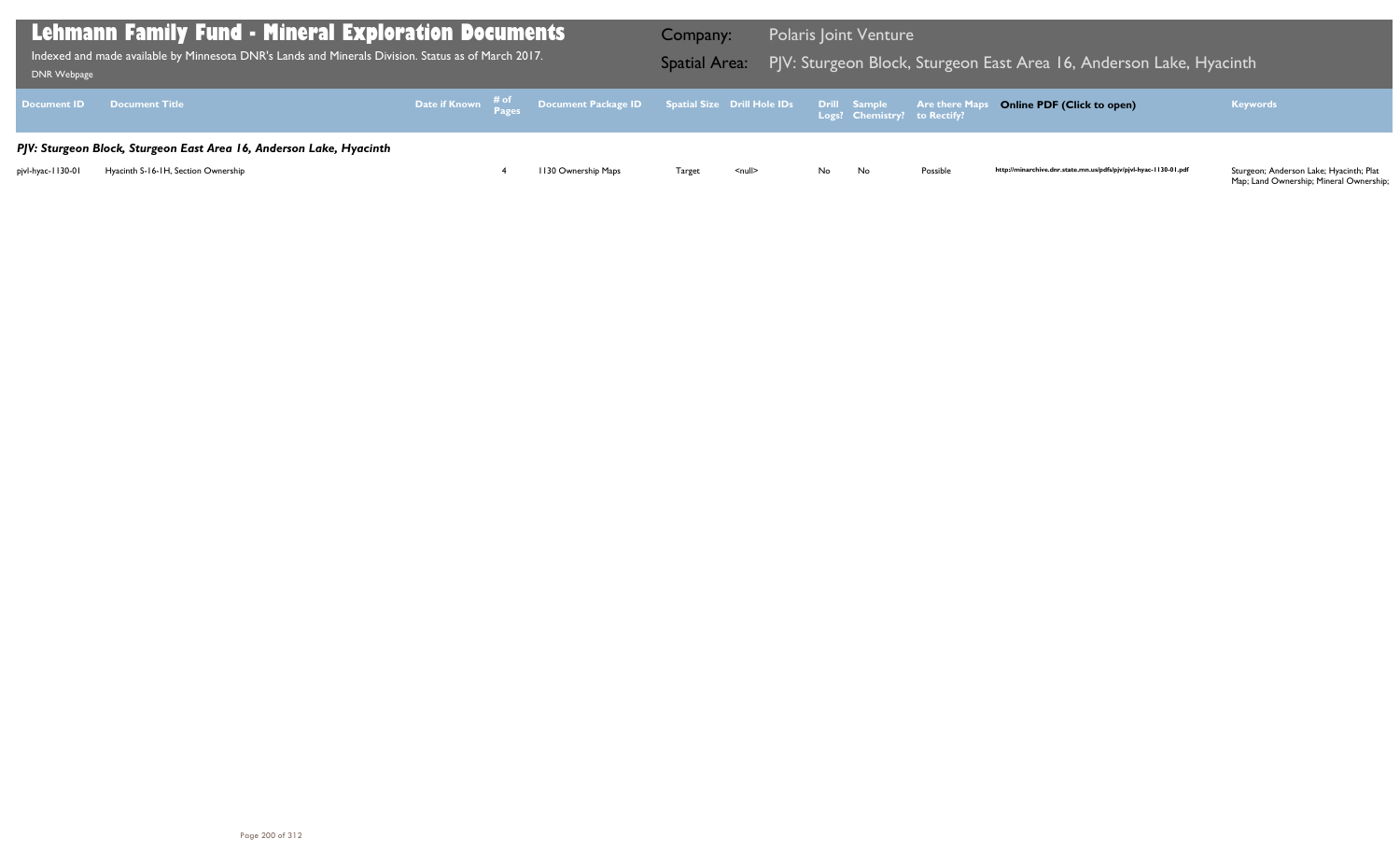| <b>Lehmann Family Fund - Mineral Exploration Documents</b><br>Indexed and made available by Minnesota DNR's Lands and Minerals Division. Status as of March 2017.<br>DNR Webpage | Company:<br><b>Spatial Area:</b>                                 |  |                                                                                                   | <b>Polaris Joint Venture</b> | PJV: Sturgeon Block, Sturgeon E |     |                                                     |                       |
|----------------------------------------------------------------------------------------------------------------------------------------------------------------------------------|------------------------------------------------------------------|--|---------------------------------------------------------------------------------------------------|------------------------------|---------------------------------|-----|-----------------------------------------------------|-----------------------|
| <b>Document ID</b>                                                                                                                                                               | <b>Document Title</b>                                            |  | Date if Known $\frac{\text{\# of}}{\text{\# a}}}$ Document Package ID Spatial Size Drill Hole IDs |                              |                                 |     | <b>Drill Sample</b><br>Logs? Chemistry? to Rectify? | <b>Are there Maps</b> |
|                                                                                                                                                                                  | PJV: Sturgeon Block, Sturgeon East Area 16, Anderson Lake, India |  |                                                                                                   |                              |                                 |     |                                                     |                       |
| pjvl-inda-1130-01                                                                                                                                                                | India S-16-11, Land Status Plat                                  |  | 1130 Ownership Maps                                                                               | Target                       | $null$                          | No. | No.                                                 | Possible              |

## Bast Area 16, Anderson Lake, India

## **Online PDF (Click to open) Keywords**

http://minarchive.dnr.state.mn.us/pdfs/pjv/pjvl-inda-1130-01.pdf

Sturgeon; Anderson Lake; India; Plat Map;<br>Land Ownership;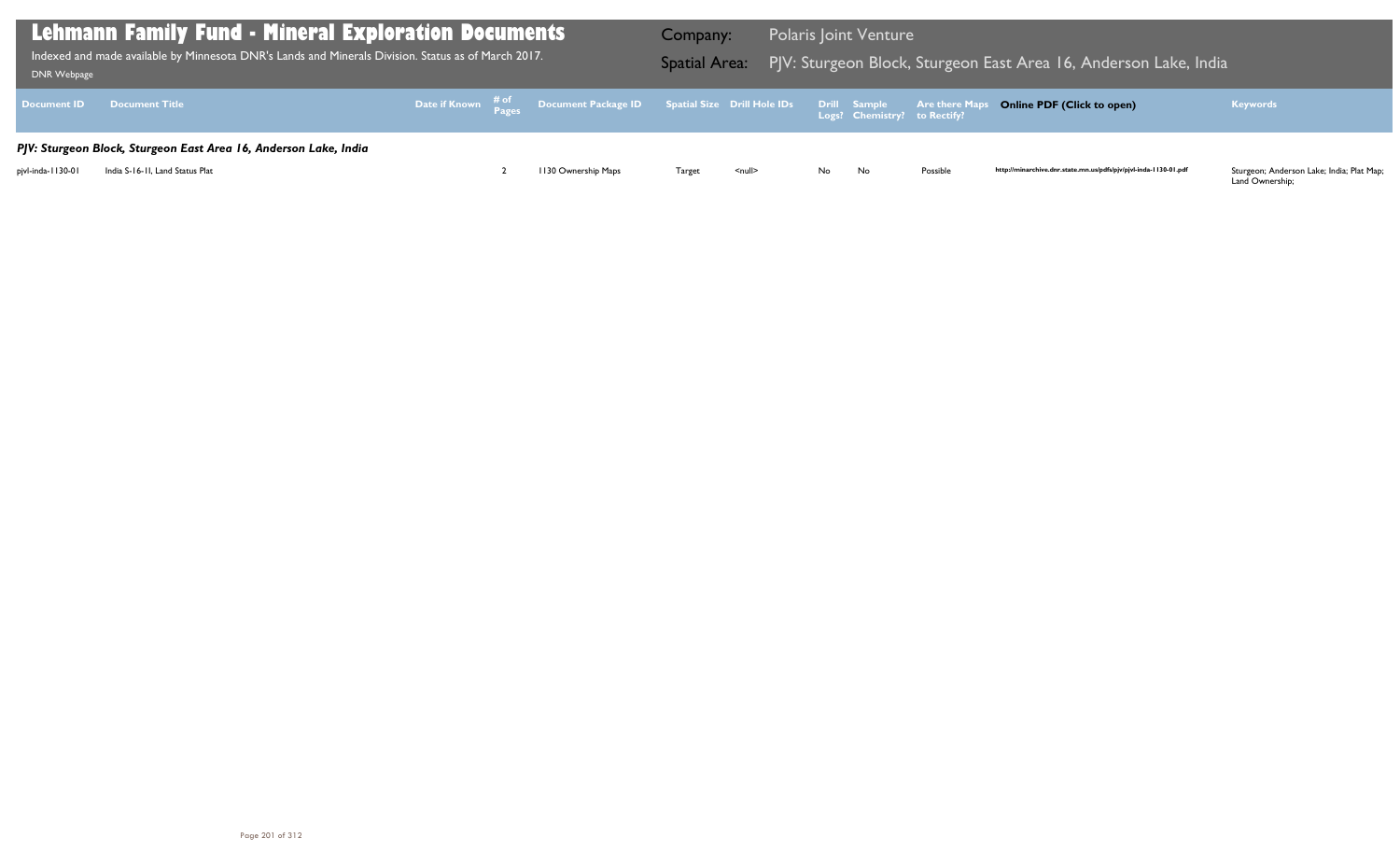| Lehmann Family Fund - Mineral Exploration Documents<br>Indexed and made available by Minnesota DNR's Lands and Minerals Division. Status as of March 2017.<br><b>DNR Webpage</b> | Company:                                                        | Spatial Area: PJV: Sturgeon Block, Sturgeon E |                                                                                                                                            | <b>Polaris Joint Venture</b> |        |     |                              |                       |
|----------------------------------------------------------------------------------------------------------------------------------------------------------------------------------|-----------------------------------------------------------------|-----------------------------------------------|--------------------------------------------------------------------------------------------------------------------------------------------|------------------------------|--------|-----|------------------------------|-----------------------|
| <b>Document ID</b>                                                                                                                                                               | <b>Document Title</b>                                           |                                               | Date if Known $\begin{matrix} & \# \text{ of} \\ & \text{Pases} \end{matrix}$ Document Package ID Spatial Size Drill Hole IDs Drill Sample |                              |        |     | Logs? Chemistry? to Rectify? | <b>Are there Maps</b> |
|                                                                                                                                                                                  | PJV: Sturgeon Block, Sturgeon East Area 16, Anderson Lake, Jade |                                               |                                                                                                                                            |                              |        |     |                              |                       |
| pjvl-jade-1130-01                                                                                                                                                                | Jade S-16-1J, Land Status Plat                                  |                                               | 1130 Ownership Maps                                                                                                                        | Target                       | $null$ | No. | No.                          | Possible              |

## Bast Area 16, Anderson Lake, Jade

### **Online PDF (Click to open) Keywords**

http://minarchive.dnr.state.mn.us/pdfs/pjv/pjvl-jade-1130-01.pdf

Sturgeon; Anderson Lake; Jade; Plat Map;<br>Land Ownership;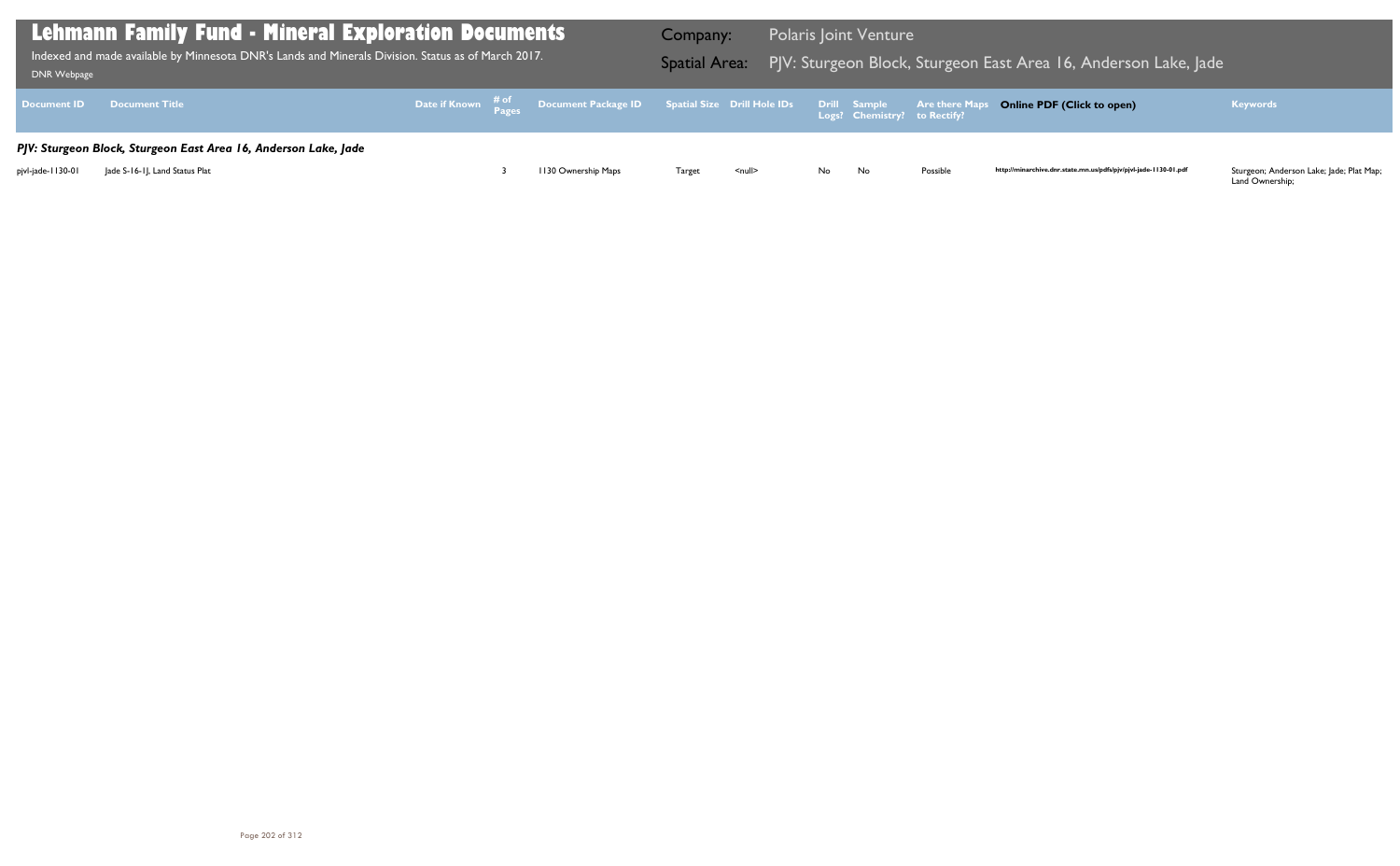Land Ownership;

| Lehmann Family Fund - Mineral Exploration Documents<br>Indexed and made available by Minnesota DNR's Lands and Minerals Division. Status as of March 2017.<br>DNR Webpage |                                                                                                     |  |  |                                                                                                | Company: |               |    | <b>Polaris Joint Venture</b> |          | Spatial Area: PJV: Sturgeon Block, Sturgeon East Area 16, Anderson Lake, Kelly |                                                                    |
|---------------------------------------------------------------------------------------------------------------------------------------------------------------------------|-----------------------------------------------------------------------------------------------------|--|--|------------------------------------------------------------------------------------------------|----------|---------------|----|------------------------------|----------|--------------------------------------------------------------------------------|--------------------------------------------------------------------|
|                                                                                                                                                                           | Document ID Document Title                                                                          |  |  | Date if Known # of Document Package ID Spatial Size Drill Hole IDs Drill Sample Are there Maps |          |               |    |                              |          | <b>Online PDF (Click to open)</b>                                              | <b>Keywords</b>                                                    |
| pjvl-kell-1130-01                                                                                                                                                         | PJV: Sturgeon Block, Sturgeon East Area 16, Anderson Lake, Kelly<br>Kelly S-16-1K, Land Status Plat |  |  | 1130 Ownership Maps                                                                            | Target   | <null></null> | No | No                           | Possible | http://minarchive.dnr.state.mn.us/pdfs/pjv/pjvl-kell-1130-01.pdf               | Sturgeon; Anderson Lake; Kelly; Plat Map;<br>$l$ and $Q$ unorchipe |

## Bast Area 16, Anderson Lake, Kelly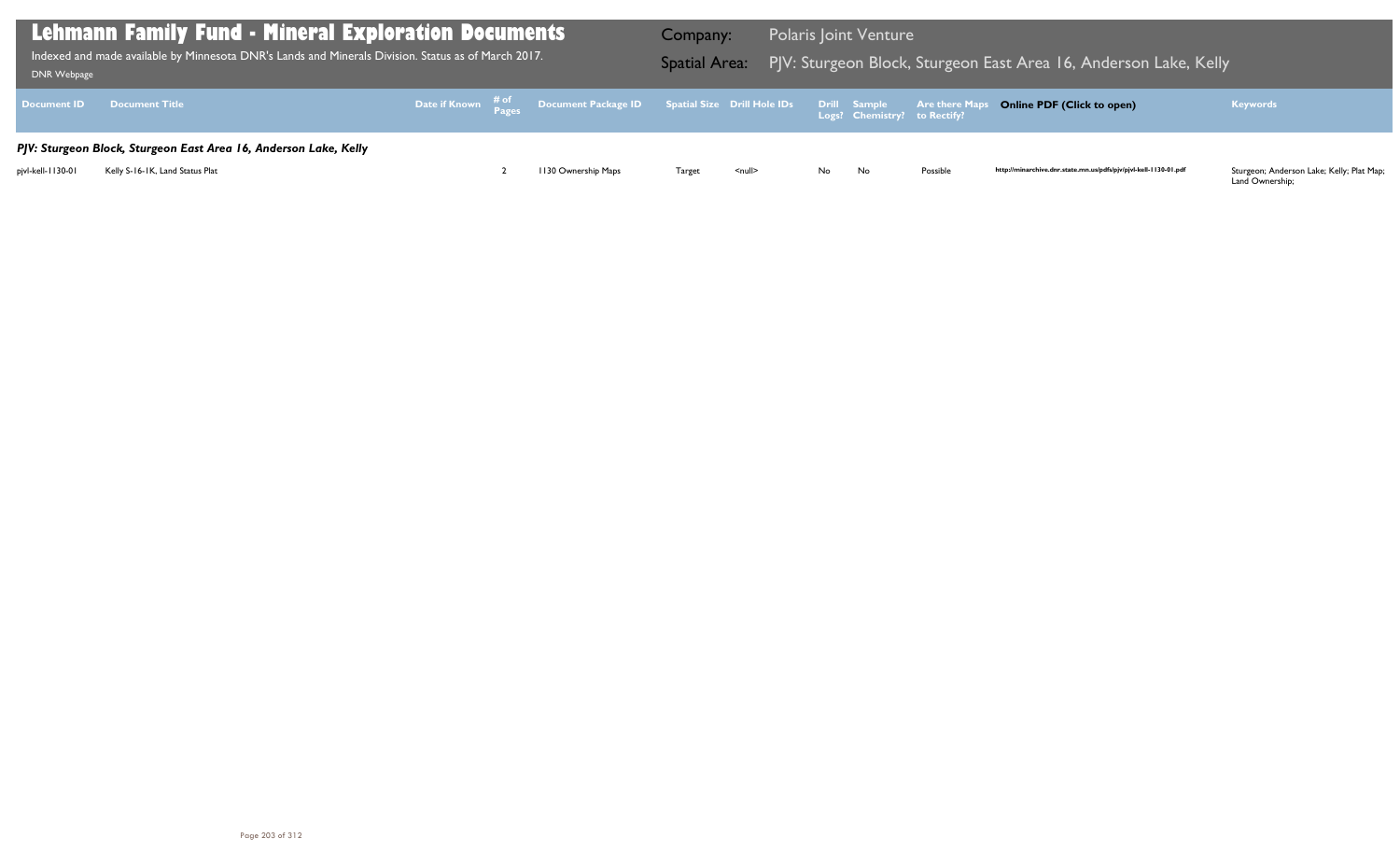Map; Land Ownership;

| Lehmann Family Fund - Mineral Exploration Documents<br>Indexed and made available by Minnesota DNR's Lands and Minerals Division. Status as of March 2017.<br>DNR Webpage |                                                                      |  |  |                                                                                                | Company: |               |      | <b>Polaris Joint Venture</b> |          | Spatial Area: PJV: Sturgeon Block, Sturgeon East Area 16, Anderson Lake, Lost Lake |                                                                                                                                |
|---------------------------------------------------------------------------------------------------------------------------------------------------------------------------|----------------------------------------------------------------------|--|--|------------------------------------------------------------------------------------------------|----------|---------------|------|------------------------------|----------|------------------------------------------------------------------------------------|--------------------------------------------------------------------------------------------------------------------------------|
|                                                                                                                                                                           | <b>Document ID Document Title</b>                                    |  |  | Date if Known # of Document Package ID Spatial Size Drill Hole IDs Drill Sample Are there Maps |          |               |      |                              |          | <b>Online PDF (Click to open)</b>                                                  | <b>Keywords</b>                                                                                                                |
|                                                                                                                                                                           | PJV: Sturgeon Block, Sturgeon East Area 16, Anderson Lake, Lost Lake |  |  |                                                                                                |          |               |      |                              |          |                                                                                    |                                                                                                                                |
| pjvl-losl-1130-01                                                                                                                                                         | Lost Lake S-16-1Q, Land Status Plat                                  |  |  | 1130 Ownership Maps                                                                            | Target   | <null></null> | No l | No                           | Possible | http://minarchive.dnr.state.mn.us/pdfs/pjv/pjvl-losl-1130-01.pdf                   | Sturgeon; Anderson Lake; Lost Lake; Plat<br>$M_{\rm{max}}$ , $I_{\rm{max}}$ , $I_{\rm{max}}$ , $I_{\rm{max}}$ , $I_{\rm{max}}$ |

## Bast Area 16, Anderson Lake, Lost Lake, Lake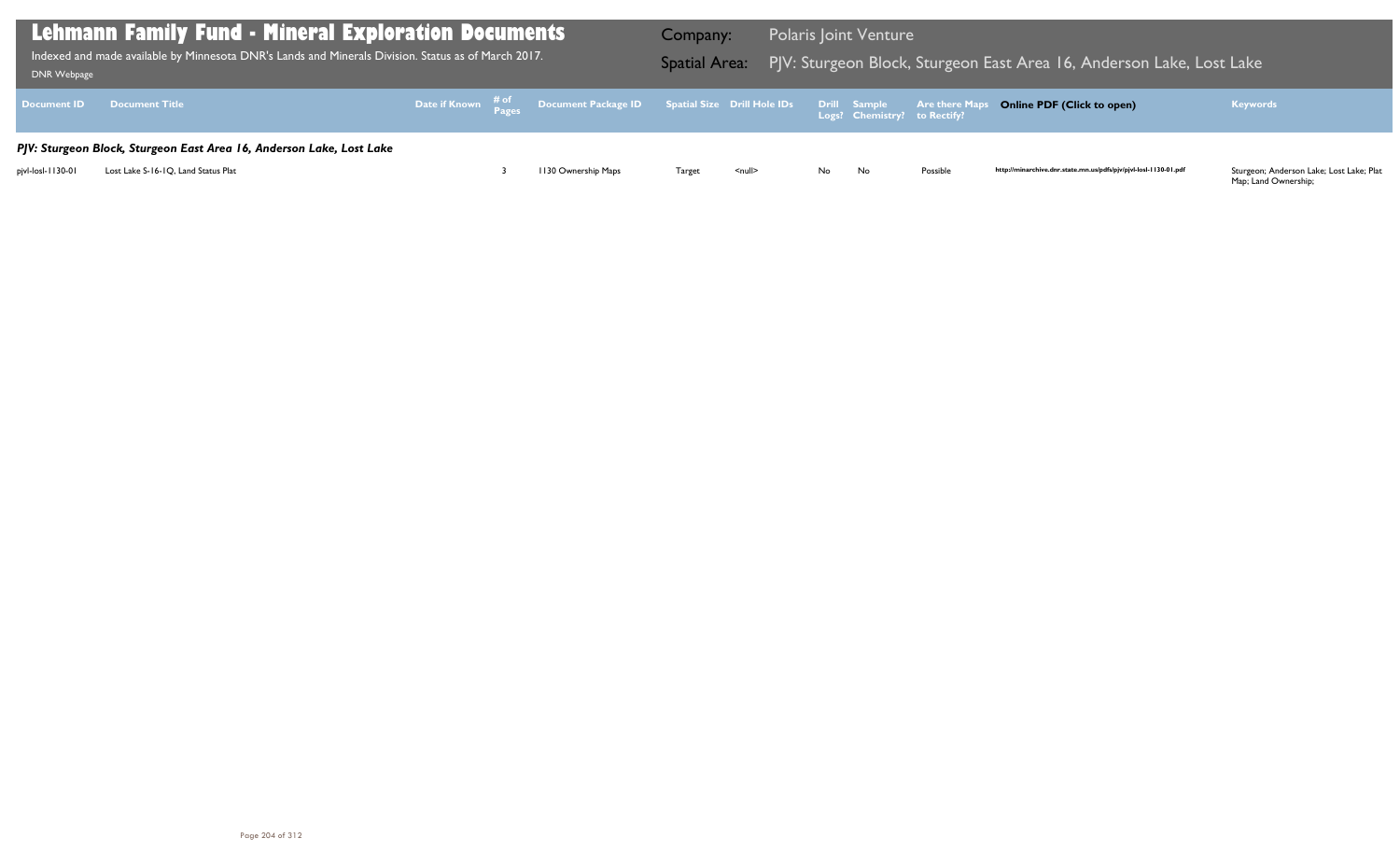Land Ownership; Mineral Ownership;

| <b>Lehmann Family Fund - Mineral Exploration Documents</b><br>Indexed and made available by Minnesota DNR's Lands and Minerals Division. Status as of March 2017.<br>DNR Webpage |                                                                  |  |  |                                                                                                | Company: |               |    | <b>Polaris Joint Venture</b> |          | Spatial Area: PJV: Sturgeon Block, Sturgeon East Area 16, Anderson Lake, Payne |                                                                                                               |
|----------------------------------------------------------------------------------------------------------------------------------------------------------------------------------|------------------------------------------------------------------|--|--|------------------------------------------------------------------------------------------------|----------|---------------|----|------------------------------|----------|--------------------------------------------------------------------------------|---------------------------------------------------------------------------------------------------------------|
|                                                                                                                                                                                  | <b>Document ID Document Title</b>                                |  |  | Date if Known # of Document Package ID Spatial Size Drill Hole IDs Drill Sample Are there Maps |          |               |    |                              |          | <b>Online PDF (Click to open)</b>                                              | <b>Keywords</b>                                                                                               |
|                                                                                                                                                                                  | PJV: Sturgeon Block, Sturgeon East Area 16, Anderson Lake, Payne |  |  |                                                                                                |          |               |    |                              |          |                                                                                |                                                                                                               |
| pjvl-payn-1130-01                                                                                                                                                                | Payne S-16-1P, Section Ownership                                 |  |  | 1130 Ownership Maps                                                                            | Target   | <null></null> | No | No                           | Possible | http://minarchive.dnr.state.mn.us/pdfs/pjv/pjvl-payn-1130-01.pdf               | Sturgeon; Anderson Lake; Payne; Plat Map;<br>$\alpha$ and $\alpha$ conservation Minimal $\alpha$ conservation |

# Block, Sturgeon Eake, Payne Indexed and Minnesota East Area 16, Anderson Lake, Payne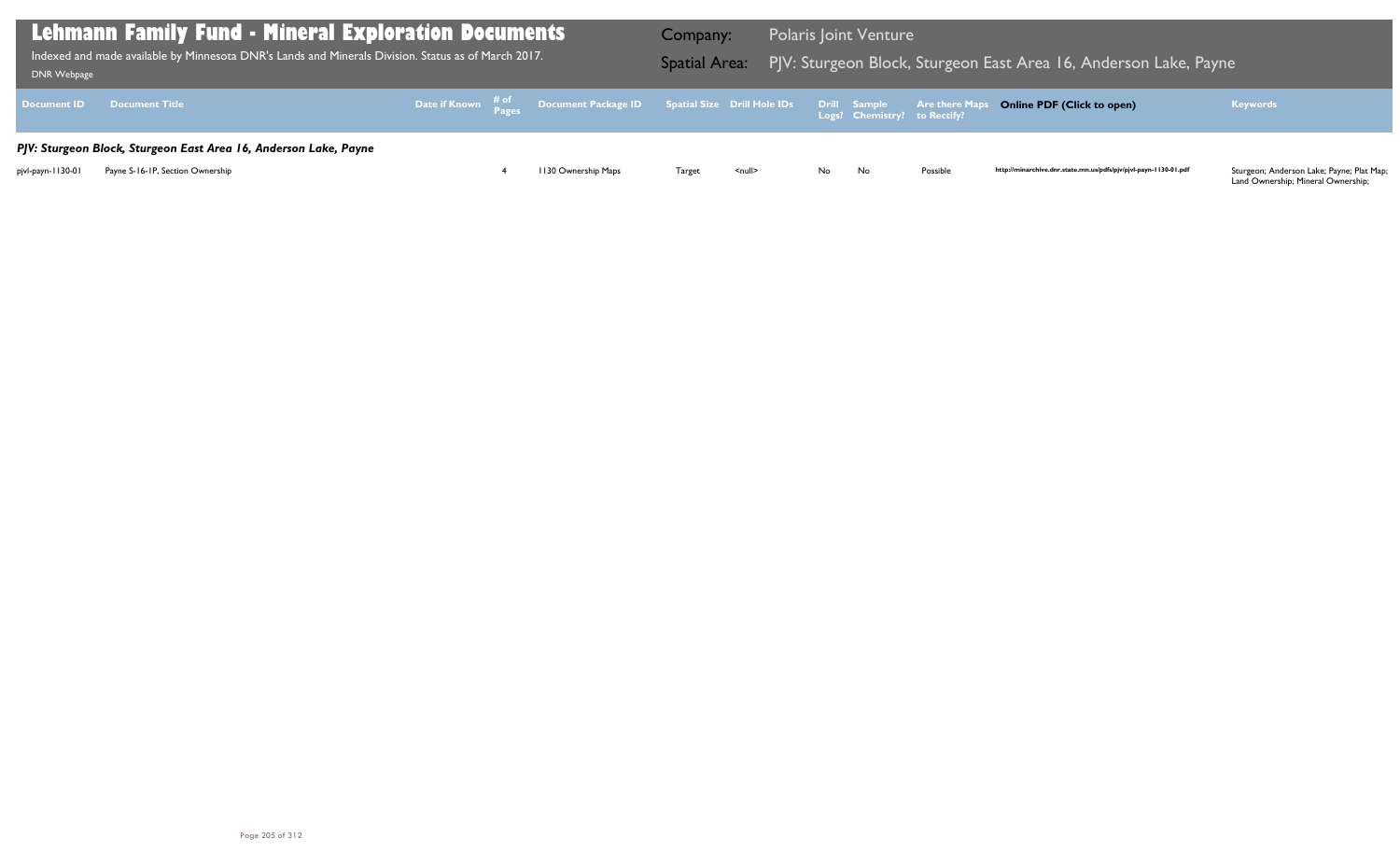| <b>DNR Webpage</b> | <b>Lehmann Family Fund - Mineral Exploration Documents</b><br>Indexed and made available by Minnesota DNR's Lands and Minerals Division. Status as of March 2017. |  | <b>Company:</b>     | Spatial Area: PJV: Sturgeon Block, Sturgeon E |                    | <b>Polaris Joint Venture</b> |                              |                       |
|--------------------|-------------------------------------------------------------------------------------------------------------------------------------------------------------------|--|---------------------|-----------------------------------------------|--------------------|------------------------------|------------------------------|-----------------------|
| <b>Document ID</b> | <b>Document Title</b>                                                                                                                                             |  |                     |                                               |                    |                              | Logs? Chemistry? to Rectify? | <b>Are there Maps</b> |
|                    | PJV: Sturgeon Block, Sturgeon East Area 16, Anderson Lake, Snyder                                                                                                 |  |                     |                                               |                    |                              |                              |                       |
| pjvl-snyd-1130-01  | Snyder S-16-1N, Section Ownership                                                                                                                                 |  | 1130 Ownership Maps | Target                                        | $\leq$ null $\geq$ | No.                          | No                           | Possible              |

## Bast Area 16, Anderson Lake, Snyder

## **Online PDF (Click to open) Keywords**

http://minarchive.dnr.state.mn.us/pdfs/pjv/pjvl-snyd-1130-01.pdf

Sturgeon; Anderson Lake; Snyder; Plat<br>Map; Land Ownership; Mineral Ownership;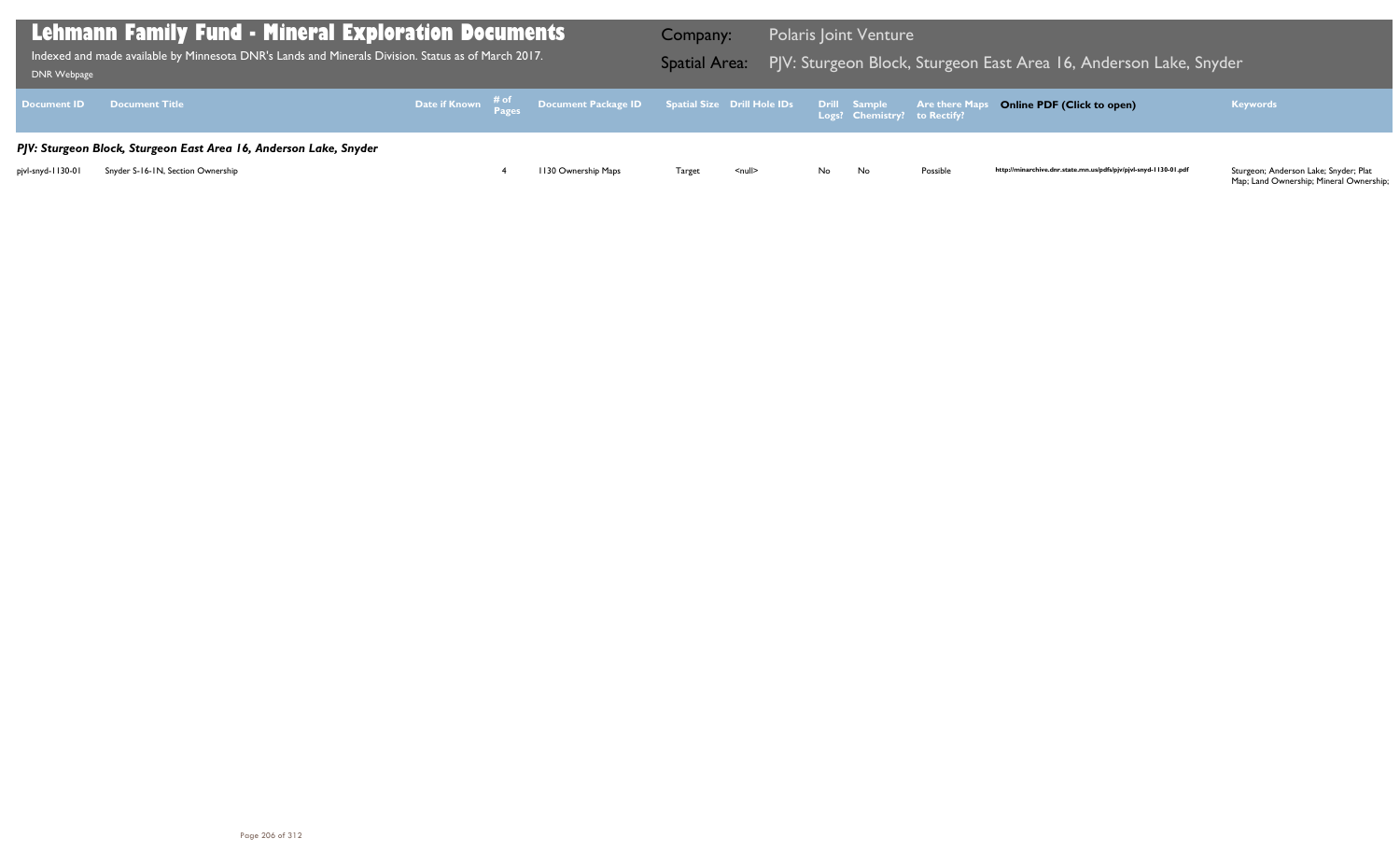| <b>Document ID</b> | <b>Document Title</b>                                               |          | Date if Known # of Document Package ID Spatial Size Drill Hole IDs Drill Sample Are there Maps |        |               |     |    |          | <b>Online PDF (Click to open)</b>                                |
|--------------------|---------------------------------------------------------------------|----------|------------------------------------------------------------------------------------------------|--------|---------------|-----|----|----------|------------------------------------------------------------------|
|                    | PJV: Sturgeon Block, Sturgeon East Area 16, Anderson Lake, Victoria |          |                                                                                                |        |               |     |    |          |                                                                  |
| pjvl-vict-0600-01  | <b>Contact Summary</b>                                              | May 1982 | 0600 Leases, Deeds, Titles, &<br>Other Legal Transactions                                      | Target | <null></null> | No. | No | No       | http://minarchive.dnr.state.mn.us/pdfs/pjv/pjvl-vict-0600-01.pdf |
| pjvl-vict-1130-01  | Victoria S-16-1D, G, E, Land Status Plat                            |          | 1130 Ownership Maps                                                                            | Target | <null></null> | No. | No | Possible | http://minarchive.dnr.state.mn.us/pdfs/pjv/pjvl-vict-1130-01.pdf |

Indexed and made available by Minnesota DNR's Lands and Minerals Division. Status as of March 2017. Spatial Area: PJV: Sturgeon Block, Sturgeon East Area 16, Anderson Lake, Victoria ו-DNR Webpage Indexed and made available by Minnesota DNR's Lands and Minerals Division. Status as of March 2017.

Company: Polaris Joint Venture

### **Online PDF (Click to open) Keywords**

http://minarchive.dnr.state.mn.us/pdfs/pjv/pjvl-vict-0600-01.pdf Sturgeon; Anderson Lake; Victoria; Leases;

Sturgeon; Anderson Lake; Victoria; Plat<br>Map; Land Ownership;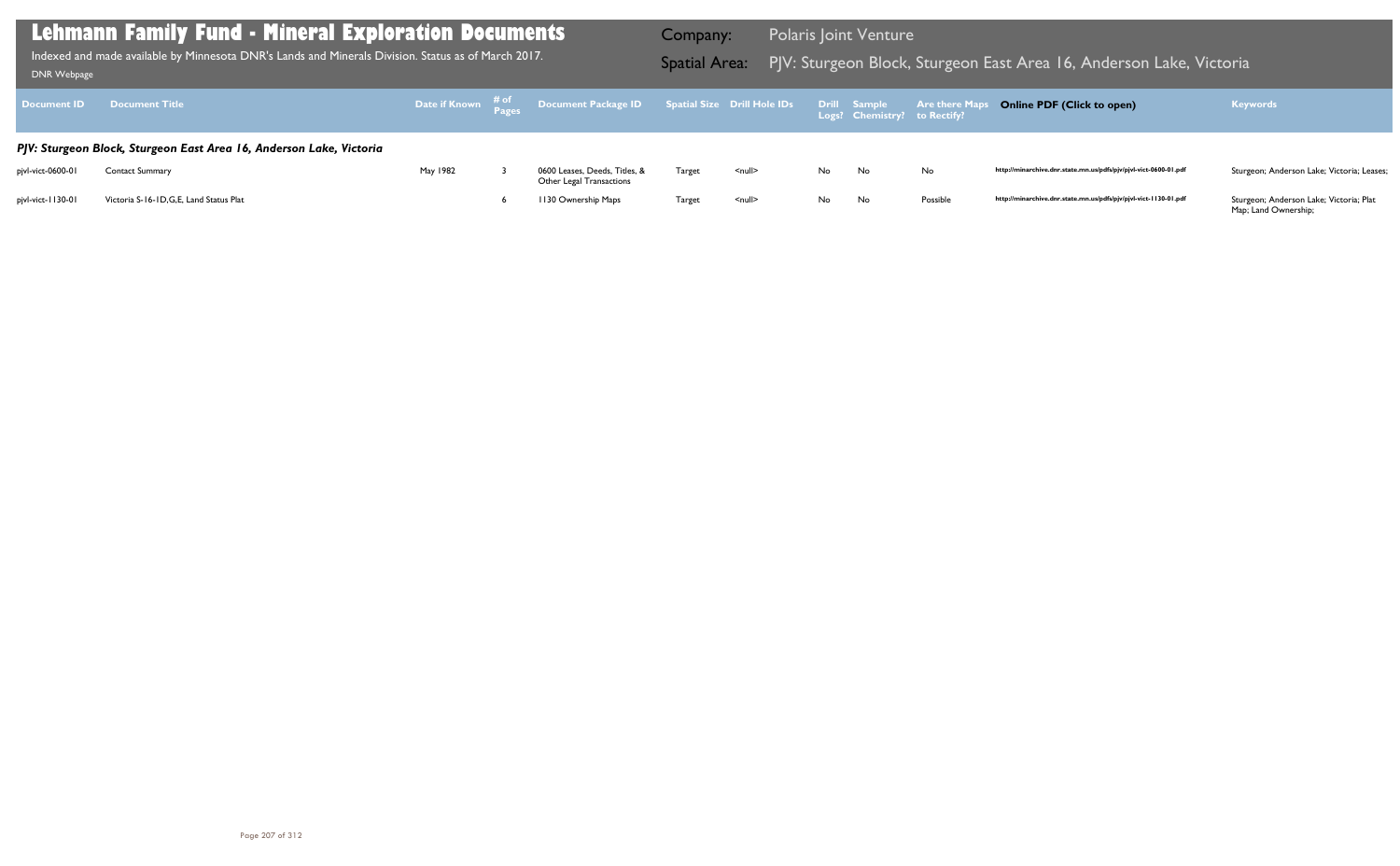Map; Land Ownership;

| DNR Webpage       | <b>Lehmann Family Fund - Mineral Exploration Documents</b><br>Indexed and made available by Minnesota DNR's Lands and Minerals Division. Status as of March 2017. |  |                                                                                                | Company:      |               |    | <b>Polaris Joint Venture</b> |          | Spatial Area: PJV: Sturgeon Block, Sturgeon East Area 16, Anderson Lake, Whitehead |                                                                                   |
|-------------------|-------------------------------------------------------------------------------------------------------------------------------------------------------------------|--|------------------------------------------------------------------------------------------------|---------------|---------------|----|------------------------------|----------|------------------------------------------------------------------------------------|-----------------------------------------------------------------------------------|
|                   | <b>Document ID Document Title</b>                                                                                                                                 |  | Date if Known # of Document Package ID Spatial Size Drill Hole IDs Drill Sample Are there Maps |               |               |    |                              |          | <b>Online PDF (Click to open)</b>                                                  | <b>Keywords</b>                                                                   |
|                   | PJV: Sturgeon Block, Sturgeon East Area 16, Anderson Lake, Whitehead                                                                                              |  |                                                                                                |               |               |    |                              |          |                                                                                    |                                                                                   |
| pjvl-whit-1130-01 | Whitehead S-16-1L, Land Status Plat                                                                                                                               |  | 1130 Ownership Maps                                                                            | <b>Target</b> | <null></null> | No | No                           | Possible | http://minarchive.dnr.state.mn.us/pdfs/pjv/pjvl-whit-1130-01.pdf                   | Sturgeon; Anderson Lake; Whitehead; Plat<br>$\mathbf{A}$ is a set of $\mathbf{A}$ |

## East Area 16, Anderson Lake, Whitehead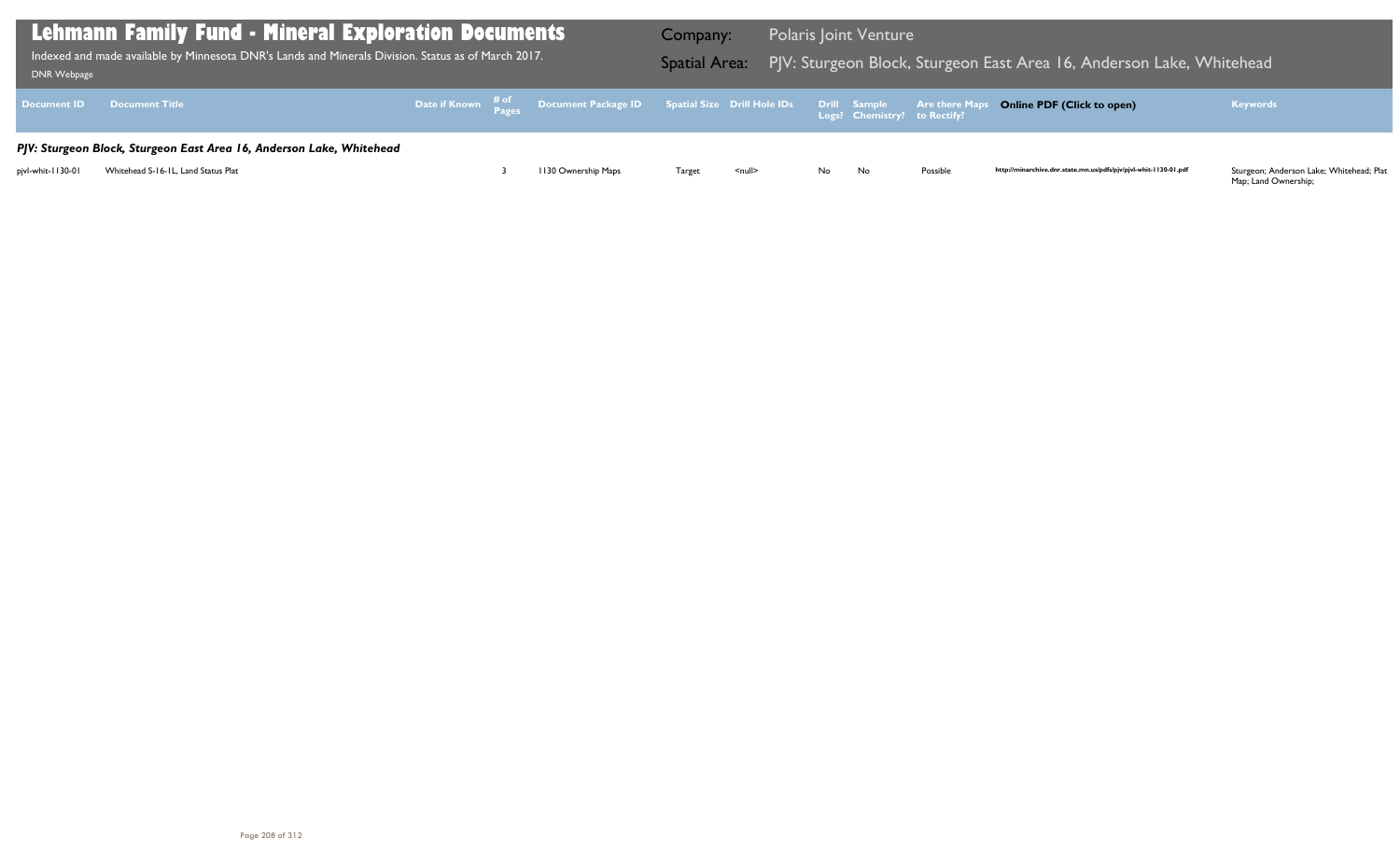| Document <b>ID</b> | <b>Document Title</b>                                                                                                      | <b>Date if Known</b> | ≉ of           | <b>Document Package ID</b>                         |           | <b>Spatial Size Drill Hole IDs</b> |    | Drill Sample<br>Logs? Chemistry? to Rectify? | <b>Are there Map</b> | <b>Online PDF (Click to open)</b>                                | <b>Keywords</b>                                                                                                          |
|--------------------|----------------------------------------------------------------------------------------------------------------------------|----------------------|----------------|----------------------------------------------------|-----------|------------------------------------|----|----------------------------------------------|----------------------|------------------------------------------------------------------|--------------------------------------------------------------------------------------------------------------------------|
|                    | PJV: Sturgeon Block, Sturgeon East Area 16, Highland Lake                                                                  |                      |                |                                                    |           |                                    |    |                                              |                      |                                                                  |                                                                                                                          |
| pjvl-higl-1500-01  | Polaris Joint Venture Anomaly Portfolio: Highland Lake, S-16-2                                                             | 1984                 | 50             | 1500 Internal Reporting                            | Sub block | $null$                             | No | No                                           | Possible             | http://minarchive.dnr.state.mn.us/pdfs/pjv/pjvl-higl-1500-01.pdf | Sturgeon; Highland Lake; Airborne<br>Geophysics; Index Map; Land Status;                                                 |
| pjvl-higl-2213-01  | Highland Lake Map No. S-16-2 Fig 7.2. Helicopter Magnetic Survey Contours of<br>Total Magnetic Field and EM Conductor Axes | March 1981           |                | 2213 A. Map: Magnetic Surveys                      | Sub block | $\leq$ null $\geq$                 | No | No                                           | Possible             | http://minarchive.dnr.state.mn.us/pdfs/pjv/pjvl-higl-2213-01.pdf | Helicopter; Highland Lake; Sturgeon;<br>Airborne Geophysics; Flight Lines;<br>Magnetic Survey; Contours;                 |
| pjvl-higl-2214-01  | Highland Lake Map No. S-16-2 Fig 7.1. Helicopter EM Survey Profiles of Low<br>Frequency and Interpretation                 | March 1981           |                | 2214 A. Map: Electromagnetic<br>Surveys            | Sub block | $<$ null $>$                       | No | No                                           | Possible             | http://minarchive.dnr.state.mn.us/pdfs/pjv/pjvl-higl-2214-01.pdf | Helicopter; Highland Lake; Sturgeon;<br>Airborne Geophysics; Flight Lines;<br>Electromagnetic Survey;                    |
| pjvl-higl-2310-01  | Minnesota, Highland Lake S-16-2                                                                                            | 1980                 | $\overline{1}$ | 2310 Elevated/Aerial/Satellite<br>Profiles & Lines | Sub block | $\leq$ null $\geq$                 | No | No                                           | No                   | http://minarchive.dnr.state.mn.us/pdfs/pjv/pjvl-higl-2310-01.pdf | Sturgeon; Highland Lake; Airborne<br>Geophysics; Aerodat Survey; Helicopter;<br>Electromagnetic Survey; Magnetic Survey; |

Indexed and made available by Minnesota DNR's Lands and Minerals Division. Status as of March 2017. **Spatial Area:** PJV: Sturgeon Block, Sturgeon East Area 16, Highland Lake DNR Webpage Indexed and made available by Minnesota DNR's Lands and Minerals Division. Status as of March 2017.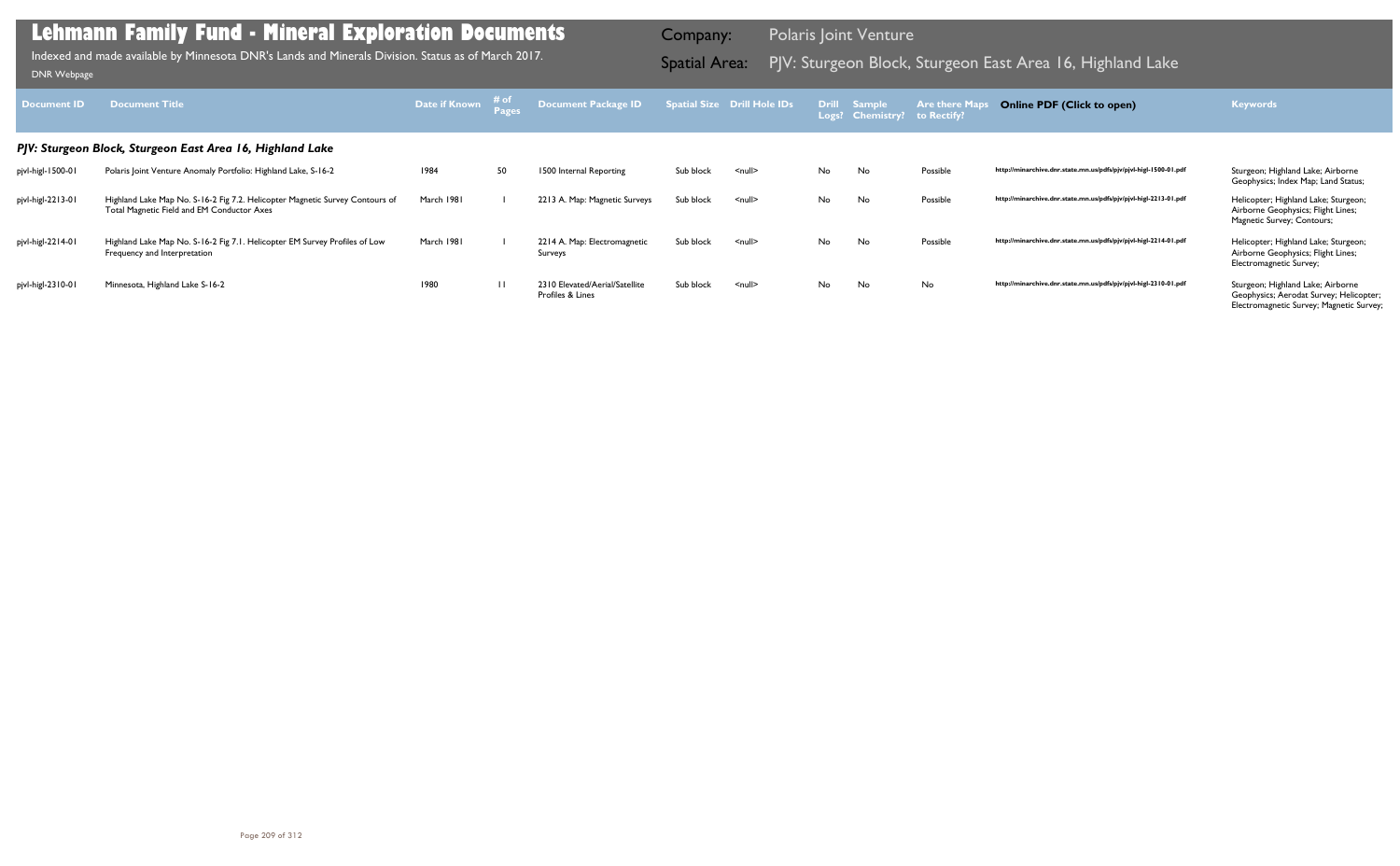| <b>Document ID</b> | <b>Document Title</b>                                                                                       | Date if Known    | $#$ of<br>Pages | <b>Document Package ID</b>                    |                         | <b>Spatial Size Drill Hole IDs</b> | <b>Drill</b> | <b>Sample</b><br>Logs? Chemistry? | <b>Are there Maps</b><br>to Rectify? | <b>Online PDF (Click to open)</b>                                | <b>Keywords</b>                                                                                                                                                                                         |
|--------------------|-------------------------------------------------------------------------------------------------------------|------------------|-----------------|-----------------------------------------------|-------------------------|------------------------------------|--------------|-----------------------------------|--------------------------------------|------------------------------------------------------------------|---------------------------------------------------------------------------------------------------------------------------------------------------------------------------------------------------------|
|                    | PJV: Sturgeon Block, Sturgeon East Area 17                                                                  |                  |                 |                                               |                         |                                    |              |                                   |                                      |                                                                  |                                                                                                                                                                                                         |
| pjvl-s17_-1130-01  | Carpenter                                                                                                   |                  | -3              | <b>1130 Ownership Maps</b>                    | Anomaly<br>Block        | $\leq$ null $\geq$                 | No           | No                                | Possible                             | http://minarchive.dnr.state.mn.us/pdfs/pjv/pjvl-s17_-1130-01.pdf | Sturgeon; Plat Map; Ground Geophysics;<br>Airborne Geophysics; W.S. Moore;<br>Humble Oil & Refining Co.; Hanna Mining<br>Company; Land Ownership;                                                       |
| pjvl-s17_-1450-01  | Summary Sheet, Humble MDB-1                                                                                 | February<br>1980 | $\overline{2}$  | 1450 Miscellaneous Data                       | Anomaly<br><b>Block</b> | MDB-I;                             | Yes          | No                                | No                                   | http://minarchive.dnr.state.mn.us/pdfs/pjv/pjvl-s17_-1450-01.pdf | Sturgeon; Togo; Humble Oil & Refining<br>Co.; Geology; Drill Hole; Drill Log; Core<br>Log; Ground Geophysics;                                                                                           |
| pjvl-s17_-1450-02  | Humble Cook-8-1                                                                                             |                  | 3               | 1450 Miscellaneous Data                       | Anomaly<br><b>Block</b> | Cook-8-1;                          | Yes          | No                                | Possible                             | http://minarchive.dnr.state.mn.us/pdfs/pjv/pjvl-s17_-1450-02.pdf | Sturgeon; Togo; Humble Oil & Refining<br>Co.; Geology; Drill Hole; Drill Log; Core<br>Log; Ground Geophysics; Survey Grid;<br>Profile;                                                                  |
| pjvl-s17_-1450-03  | Summary Sheet, Moore CH-4 and Moore C-M-5                                                                   |                  |                 | 1450 Miscellaneous Data                       | Anomaly<br><b>Block</b> | $CH-4$ ;                           | Yes          | No                                | No                                   | http://minarchive.dnr.state.mn.us/pdfs/pjv/pjvl-s17_-1450-03.pdf | Sturgeon; Togo; W.S. Moore; Geology;<br>Drill Log; Drill Hole; Core Log; Ground<br>Geophysics; Airborne Geophysics;                                                                                     |
| pjvl-s17_-1450-04  | $CM-5$                                                                                                      |                  | 6               | 1450 Miscellaneous Data                       | Anomaly<br><b>Block</b> | $CM-5$ ;                           | Yes          | No                                | No                                   | http://minarchive.dnr.state.mn.us/pdfs/pjv/pjvl-s17_-1450-04.pdf | Sturgeon; Togo; W.S. Moore; Geology;<br>Drill Log; Drill Hole; Core Log; Ground<br>Geophysics; Airborne Geophysics;                                                                                     |
| pjvl-s17_-1450-05  | $62 - 22$                                                                                                   |                  |                 | 1450 Miscellaneous Data                       | Anomaly<br><b>Block</b> | MDB-1; Cook-8-1;<br>$CE-6;$        | No           | No                                | Possible                             | http://minarchive.dnr.state.mn.us/pdfs/pjv/pjvl-s17_-1450-05.pdf | Sturgeon; Togo; W.S. Moore; Humble Oil<br>& Refining Co.; Hanna Mining Company;<br>Ground Geophysics; Airborne Geophysics;<br>Geology; Plat Map; Drill Hole; Land<br>Ownership;                         |
| pjvl-s17_-1450-06  | Lease No.: CN-7536                                                                                          | 1970             | 7               | 1450 Miscellaneous Data                       | Anomaly<br><b>Block</b> | $\leq$ null $\geq$                 | No           | No                                | Possible                             | http://minarchive.dnr.state.mn.us/pdfs/pjv/pjvl-s17_-1450-06.pdf | Sturgeon; Togo; Hanna Mining Company;<br>Survey Grid; Airborne Geophysics;<br>Electromagnetic Survey; Profile;                                                                                          |
| pjvl-s17_-1450-07  | Lease No.: CN-7535                                                                                          | 1970             | $\overline{13}$ | 1450 Miscellaneous Data                       | Anomaly<br><b>Block</b> | <null></null>                      | No           | No                                | Possible                             | http://minarchive.dnr.state.mn.us/pdfs/pjv/pjvl-s17_-1450-07.pdf | Sturgeon; Togo; Hanna Mining Company;<br>Survey Grid; Ground Geophysics; Airborne<br>Geophysics; Electromagnetic Survey;<br>Profile; Electrical Survey; Magnetic Survey;<br>Topography; Gravity Survey; |
| pjvl-s17_-1450-08  | Lease No.: CN-7547                                                                                          | 1970             |                 | 1450 Miscellaneous Data                       | Anomaly<br>Block        | $\leq$ null $\geq$                 | No           | No                                | Possible                             | http://minarchive.dnr.state.mn.us/pdfs/pjv/pjvl-s17_-1450-08.pdf | Sturgeon; Holstrom; Hanna Mining<br>Company; Survey Grid; Ground<br>Geophysics; Airborne Geophysics;<br>Electromagnetic Survey;                                                                         |
| pjvl-s17_-2213-01  | Sturgeon Project Isomagnetic Interval Map 17 Of 18 21067 Block B                                            |                  |                 | 2213 A. Map: Magnetic Surveys                 | Anomaly<br>Block        | $\leq$ null $\geq$                 | No           | No                                | Possible                             | http://minarchive.dnr.state.mn.us/pdfs/pjv/pjvl-s17_-2213-01.pdf | Contours; Flight Lines; Sturgeon; Airborne<br>Geophysics; Magnetic Survey;                                                                                                                              |
| pjvl-s17_-2213-02  | Questor Surveys Limited Airborne Magnetometer Survey Sturgeon Project Map<br>17 0f 18 21067 Block B         | June 1980        |                 | 2213 A. Map: Magnetic Surveys                 | Anomaly<br>Block        | $\leq$ null $\geq$                 | No           | No                                | Possible                             | http://minarchive.dnr.state.mn.us/pdfs/pjv/pjvl-s17_-2213-02.pdf | Contours; Flight Lines; Sturgeon; Airborne<br>Geophysics; Magnetic Survey; Photomosaic;                                                                                                                 |
| pjvl-s17_-2214-01  | Questor Surveys Limited Airborne Mk VI INPUT Survey Sturgeon Project Map<br>17 0f 18 21067 Block B          | June 1980        |                 | 2214 A. Map: Electromagnetic<br>Surveys       | Anomaly<br>Block        | $\leq$ null $\geq$                 | No           | No                                | Possible                             | http://minarchive.dnr.state.mn.us/pdfs/pjv/pjvl-s17_-2214-01.pdf | Airborne Geophysics; Anomalies; INPUT<br>Survey; Flight Lines; Photomosaic;<br>Electromagnetic Survey; Sturgeon;                                                                                        |
| pjvl-s17_-2216-01  | Questor Surveys Limited Airborne Mk VI INPUT Survey Sturgeon Project<br>Cultural Map 17 0f 18 21067 Block B | June 1980        |                 | 2216 A. Map: Culture and<br>Interference Maps | Anomaly<br>Block        | $\leq$ null $\geq$                 | No           | No                                | Possible                             | http://minarchive.dnr.state.mn.us/pdfs/pjv/pjvl-s17_-2216-01.pdf | Culture; Interference; Anomaly Label;<br>Airborne Geophysics; Anomalies; INPUT<br>Survey; Flight Lines; Electromagnetic<br>Survey; Sturgeon;                                                            |

PJV: Sturgeon Block, Sturgeon East Area 17 Indexed and made available by Minnesota DNR's Lands and Minerals Division. Status as of March 2017. Spatial Area: [DNR Webpage](http://www.dnr.state.mn.us/lands_minerals/polaris/index.html)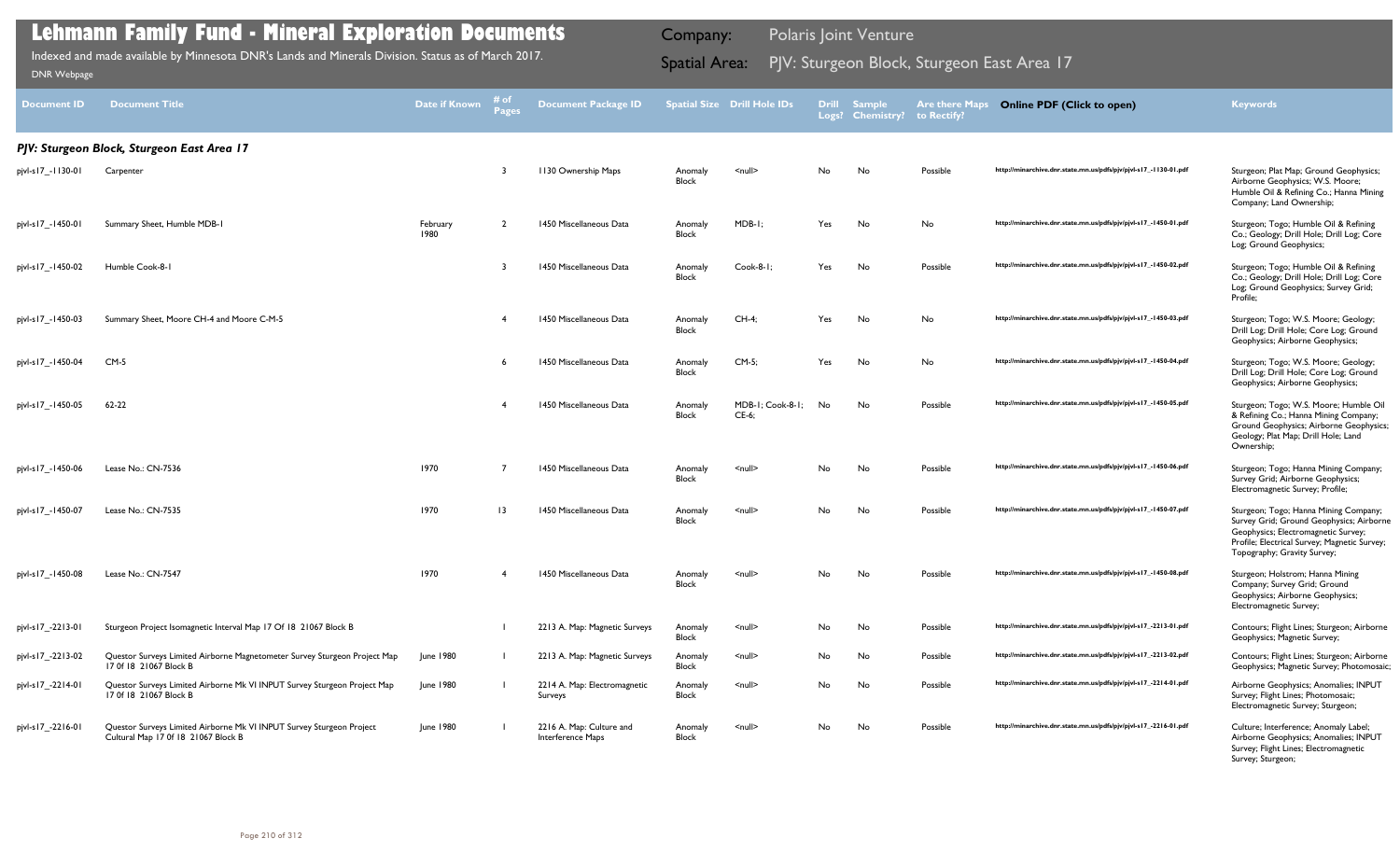| <b>Document ID</b> | <b>Document Title</b>                                                                                                                                | <b>Date if Known</b> | # of<br><b>Pages</b> | <b>Document Package ID</b>                         |           | <b>Spatial Size Drill Hole IDs</b> | <b>Drill</b><br>Logs? | <b>Sample</b><br><b>Chemistry?</b> | <b>Are there Maps</b><br>to Rectify? | <b>Online PDF (Click to open)</b>                                | <b>Keywords</b>                                                                                                                                                                                                              |
|--------------------|------------------------------------------------------------------------------------------------------------------------------------------------------|----------------------|----------------------|----------------------------------------------------|-----------|------------------------------------|-----------------------|------------------------------------|--------------------------------------|------------------------------------------------------------------|------------------------------------------------------------------------------------------------------------------------------------------------------------------------------------------------------------------------------|
|                    | PJV: Sturgeon Block, Sturgeon East Area 17, Holstrom                                                                                                 |                      |                      |                                                    |           |                                    |                       |                                    |                                      |                                                                  |                                                                                                                                                                                                                              |
| pjvl-hols-1450-01  | Lease No.: CN-7545                                                                                                                                   | 1970                 | 10                   | 1450 Miscellaneous Data                            | Sub block | $\leq$ null $\geq$                 | No                    | No                                 | Possible                             | http://minarchive.dnr.state.mn.us/pdfs/pjv/pjvl-hols-1450-01.pdf | Sturgeon; Holstrom; Hanna Mining<br>Company; Survey Grid; Ground<br>Geophysics; Airborne Geophysics;<br>Electromagnetic Survey;                                                                                              |
| pjvl-hols-1450-02  | Lease No.: CN-7532                                                                                                                                   | 1970                 | 8                    | 1450 Miscellaneous Data                            | Sub block | $\leq$ null $\geq$                 | No                    | No                                 | Possible                             | http://minarchive.dnr.state.mn.us/pdfs/pjv/pjvl-hols-1450-02.pdf | Sturgeon; Holstrom; Hanna Mining<br>Company; Survey Grid; Ground<br>Geophysics; Airborne Geophysics;<br>Electromagnetic Survey; Magnetic Survey;                                                                             |
| pjvl-hols-1500-01  | Polaris Joint Venture Anomaly Portfolio: Holstrom, S-17-2, Volume I                                                                                  | 1984                 | 98                   | 1500 Internal Reporting                            | Sub block | $\leq$ null $\geq$                 | No.                   | No                                 | Possible                             | http://minarchive.dnr.state.mn.us/pdfs/pjv/pjvl-hols-1500-01.pdf | Sturgeon; Holstrom; Liam; Yardbird;<br>Airborne Geophysics; Index Map; Land<br>Status; Ground Geophysics;<br>Electromagnetic Survey; Magnetic Survey;                                                                        |
| pjvl-hols-1500-02  | Polaris Joint Venture Anomaly Portfolio: Holstrom, S-17-2, Volume II                                                                                 | 1984                 | 57                   | 1500 Internal Reporting                            | Sub block | LIA-1; LIA-2; LIA-3;               | Yes                   | Yes                                | Possible                             | http://minarchive.dnr.state.mn.us/pdfs/pjv/pjvl-hols-1500-02.pdf | Sturgeon; Holstrom; Liam; Yardbird;<br>Airborne Geophysics; Ground Geophysics;<br>Electromagnetic Survey; Magnetic Survey;<br>Drill Hole; Core Log; Assays; Copper (Cu);<br>Lead (Pb); Zinc (Zn); Gold (Au); Silver<br>(Ag); |
| pjvl-hols-2213-01  | Holstrom, Map No. S-17-2 (North Half), Figure 7.2 Helicopter Magnetic Survey<br>Contours Of Total Magnetic Field And EM Conductor Axes Drawing P 422 | March 1981           |                      | 2213 A. Map: Magnetic Surveys                      | Sub block | $\leq$ null $\geq$                 | No                    | No                                 | Possible                             | http://minarchive.dnr.state.mn.us/pdfs/pjv/pjvl-hols-2213-01.pdf | Contours; Helicopter; Holstrom;<br>Conductor Axes; Electromagnetic Survey;<br>Flight Lines; Topography; Sturgeon;<br>Airborne Geophysics; Magnetic Survey;                                                                   |
| pjvl-hols-2213-02  | Holstrom, Map No. S-17-2 (South Half), Figure 7.2 Helicopter Magnetic Survey<br>Contours Of Total Magnetic Field And EM Conductor Axes Drawing P 422 | March 1981           |                      | 2213 A. Map: Magnetic Surveys                      | Sub block | $\leq$ null $\geq$                 | No                    | No                                 | Possible                             | http://minarchive.dnr.state.mn.us/pdfs/pjv/pjvl-hols-2213-02.pdf | Contours; Helicopter; Holstrom;<br>Conductor Axes; Electromagnetic Survey;<br>Flight Lines; Topography; Sturgeon;<br>Airborne Geophysics; Magnetic Survey;                                                                   |
| pjvl-hols-2214-01  | Holstrom, Map No. S-17-2 (North Half), Figure 7.1 Helicopter EM Survey<br>Profiles Of Low Frequency And Interpretation                               | March 1981           |                      | 2214 A. Map: Electromagnetic<br>Surveys            | Sub block | $\leq$ null $\geq$                 | No.                   | No                                 | Possible                             | http://minarchive.dnr.state.mn.us/pdfs/pjv/pjvl-hols-2214-01.pdf | Helicopter; Holstrom; Profile; Conductor;<br>Flight Lines; Topography; Sturgeon;<br>Airborne Geophysics; Electromagnetic<br>Survey;                                                                                          |
| pjvl-hols-2214-02  | Holstrom, Map No. S-17-2 (South Half), Figure 7.1 Helicopter EM Survey Profiles<br>Of Low Frequency And Interpretation                               | September<br>1982    |                      | 2214 A. Map: Electromagnetic<br>Surveys            | Sub block | <null></null>                      | No.                   | No                                 | Possible                             | http://minarchive.dnr.state.mn.us/pdfs/pjv/pjvl-hols-2214-02.pdf | Helicopter; Holstrom; Profile; Conductor;<br>Flight Lines; Topography; Sturgeon;<br>Airborne Geophysics; Electromagnetic<br>Survey;                                                                                          |
| pjvl-hols-2300-01  | Minnesota Holstrom S-17-2 1980 Scale 1:4800 (HEM-Mag Profiles)                                                                                       | 1980                 | 17                   | 2300 Profiles & Lines                              | Sub block | $\leq$ null $\geq$                 | No                    | No                                 | No                                   | http://minarchive.dnr.state.mn.us/pdfs/pjv/pjvl-hols-2300-01.pdf | Helicopter; Magnetic Survey; Airborne<br>Geophysics; Holstrom; Electromagnetic<br>Survey; Profile; Sturgeon;                                                                                                                 |
| pjvl-hols-2310-01  | Minnesota, Holstrom S-17-2                                                                                                                           | 1980                 | 23                   | 2310 Elevated/Aerial/Satellite<br>Profiles & Lines | Sub block | $\leq$ null $\geq$                 | No                    | No                                 | No                                   | http://minarchive.dnr.state.mn.us/pdfs/pjv/pjvl-hols-2310-01.pdf | Sturgeon; Holstrom; Airborne Geophysics;<br>Aerodat Survey; Helicopter;<br>Electromagnetic Survey; Magnetic Survey;                                                                                                          |

Indexed and made available by Minnesota DNR's Lands and Minerals Division. Status as of March 2017. **Spatial Area:** PJV: Sturgeon Block, Sturgeon East Area 17, Holstrom וndexed and made available by Minnesota DNR's Lands a Indexed and made available by Minnesota DNR's Lands and Minerals Division. Status as of March 2017.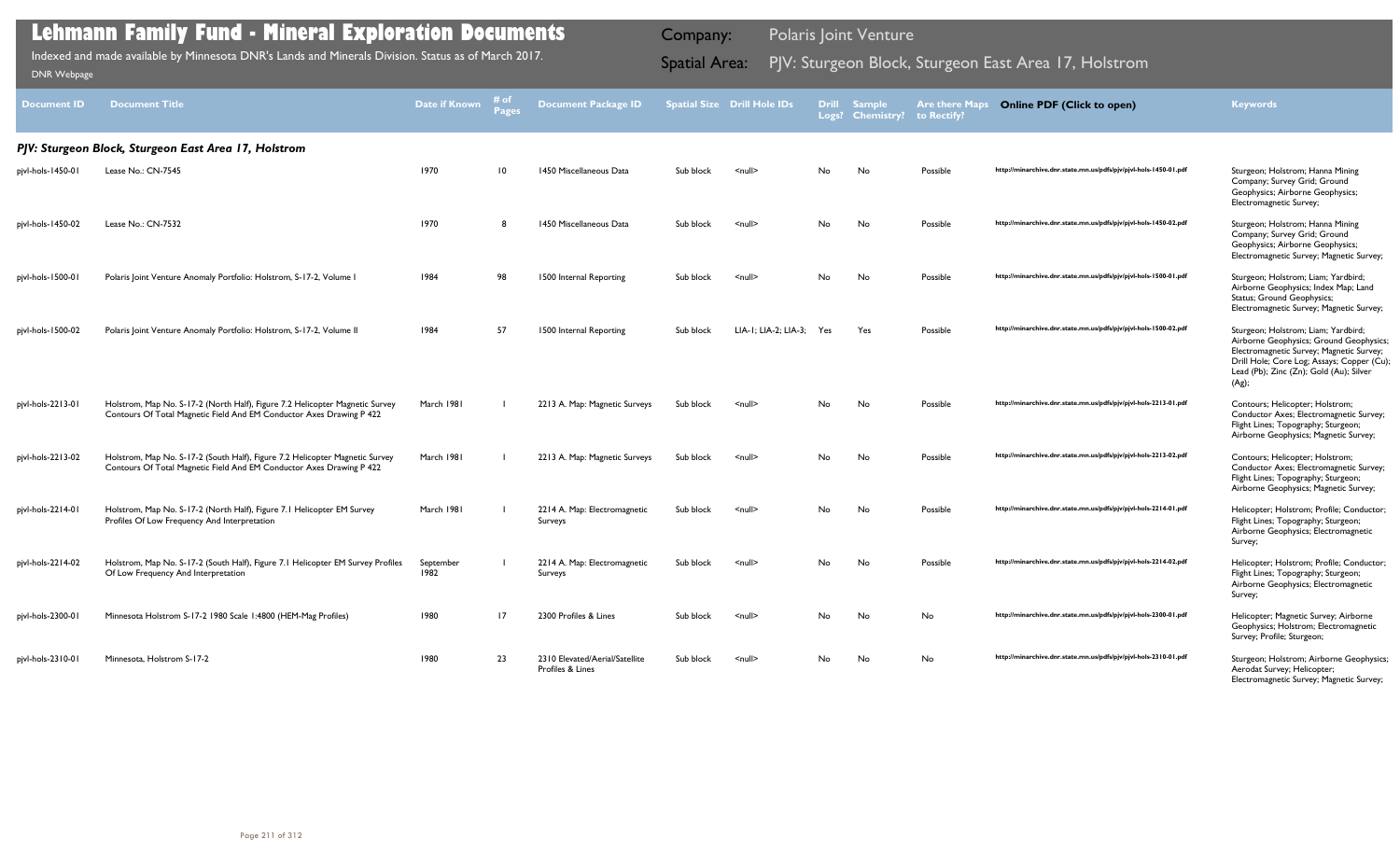| <b>Document ID</b> | <b>Document Title</b>                                                                                                                    | <b>Date if Known</b> # of | Document Package ID Spatial Size Drill Hole IDs Drill Sample |               |                    |     | Logs? Chemistry? to Rectify? | <b>Are there Maps</b> | <b>Online PDF (Click to open)</b>                                | <b>Keywords</b>                                                                                                                                                                  |
|--------------------|------------------------------------------------------------------------------------------------------------------------------------------|---------------------------|--------------------------------------------------------------|---------------|--------------------|-----|------------------------------|-----------------------|------------------------------------------------------------------|----------------------------------------------------------------------------------------------------------------------------------------------------------------------------------|
|                    | PJV: Sturgeon Block, Sturgeon East Area 17, Holstrom, Holstrom Addition                                                                  |                           |                                                              |               |                    |     |                              |                       |                                                                  |                                                                                                                                                                                  |
| pjvl-hola-2213-01  | Holstrom, Map No. S-17-2a, Figure 7.2 Helicopter Magnetic Survey Contours Of<br>Total Magnetic Field And EM Conductor Axes Drawing P 422 | March 1981                | 2213 A. Map: Magnetic Surveys                                | Target        | $\leq$ null $\geq$ | No  | No                           | Possible              | http://minarchive.dnr.state.mn.us/pdfs/pjv/pjvl-hola-2213-01.pdf | Contours; Helicopter; Holstrom Addition;<br>Conductor Axes; Electromagnetic Survey;<br>Flight Lines; Topography; Holstrom;<br>Sturgeon; Airborne Geophysics; Magnetic<br>Survey; |
| pjvl-hola-2214-01  | Holstrom, Map No. S-17-2a, Figure 7.1 Helicopter EM Survey Profiles Of Low<br>Frequency And Interpretation Drawing P422                  | March 1981                | 2214 A. Map: Electromagnetic<br>Surveys                      | <b>Target</b> | $\leq$ null $\geq$ | No. | No                           | Possible              | http://minarchive.dnr.state.mn.us/pdfs/pjv/pjvl-hola-2214-01.pdf | Helicopter; Holstrom Addition; Profile;<br>Conductor; Flight Lines; Topography;<br>Holstrom; Sturgeon; Airborne Geophysics;<br>Electromagnetic Survey;                           |
| pjvl-hola-2310-01  | Minnesota, Holstrom S-17-2-A                                                                                                             | 1980                      | 2310 Elevated/Aerial/Satellite<br>Profiles & Lines           | <b>Target</b> | $\leq$ null $\geq$ | No  | No                           | No                    | http://minarchive.dnr.state.mn.us/pdfs/pjv/pjvl-hola-2310-01.pdf | Sturgeon; Holstrom Addition; Airborne<br>Geophysics; Aerodat Survey; Helicopter;<br>Electromagnetic Survey; Magnetic Survey;                                                     |

Indexed and made available by Minnesota DNR's Lands and Minerals Division. Status as of March 2017. **Spatial Area:** PJV: Sturgeon Block, Sturgeon East Area 17, Holstrom, Holstrom Addition וDNR Webpage Indexed and made available by Minnesota DNR's Lands and Minerals Division. Status as of March 2017.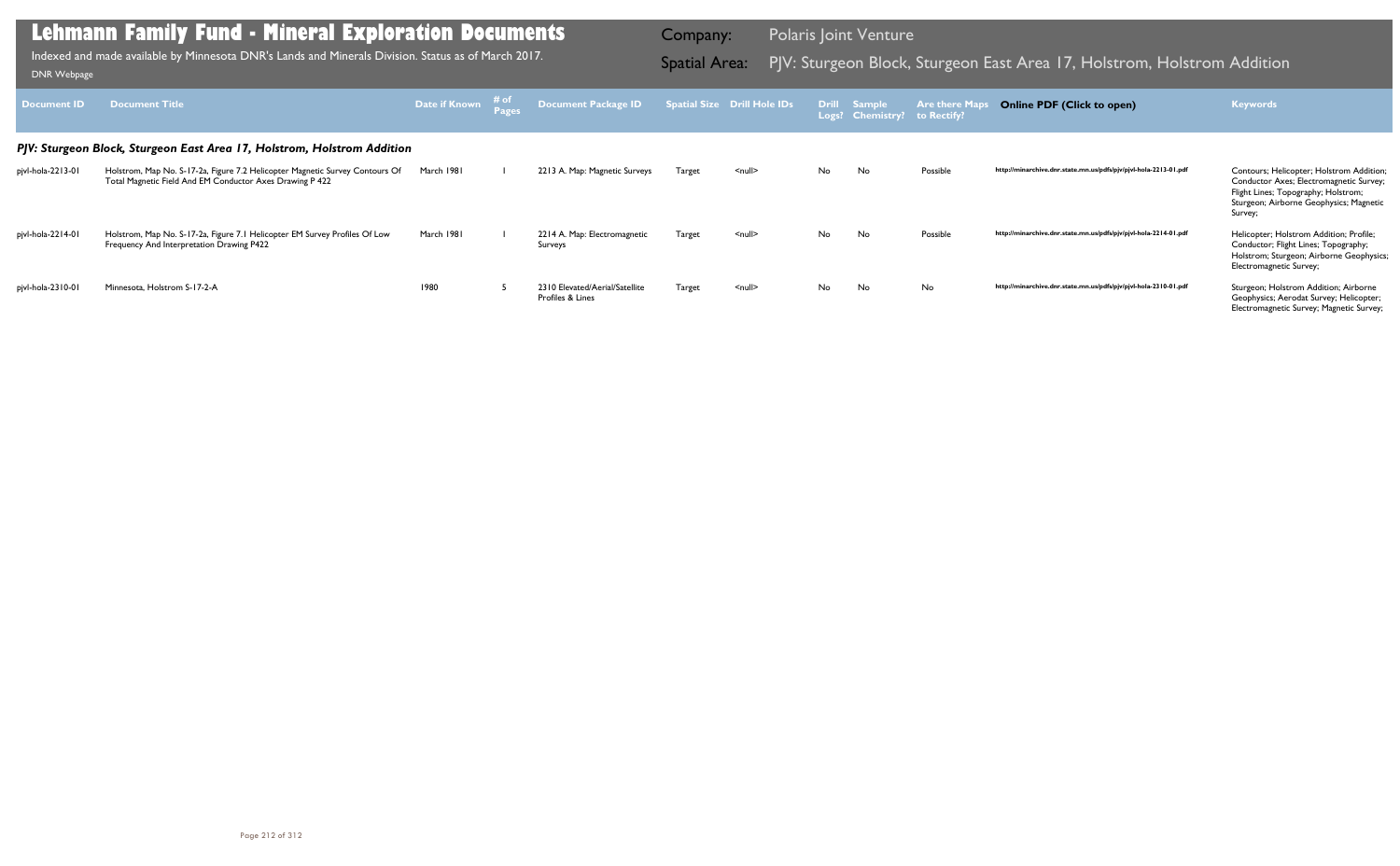| <b>Document ID</b> | <b>Document Title</b>                                                  | Date if Known        | # of<br><b>Pages</b> | <b>Document Package ID</b>               |               | <b>Spatial Size Drill Hole IDs</b> | <b>Drill</b><br>Logs? | <b>Sample</b><br><b>Chemistry?</b> | <b>Are there Maps</b><br>to Rectify? | <b>Online PDF (Click to open)</b>                                | <b>Keywords</b>                                                                                                                                    |
|--------------------|------------------------------------------------------------------------|----------------------|----------------------|------------------------------------------|---------------|------------------------------------|-----------------------|------------------------------------|--------------------------------------|------------------------------------------------------------------|----------------------------------------------------------------------------------------------------------------------------------------------------|
|                    | PJV: Sturgeon Block, Sturgeon East Area 17, Holstrom, Liam             |                      |                      |                                          |               |                                    |                       |                                    |                                      |                                                                  |                                                                                                                                                    |
| pjvl-liam-1110-01  | Liam Base Maps (DNR Title)                                             |                      | $\overline{2}$       | 1110 Base Maps & Survey Grids            | Target        | $\leq$ null $\geq$                 | No                    | No                                 | Possible                             | http://minarchive.dnr.state.mn.us/pdfs/pjv/pjvl-liam-1110-01.pdf | Sturgeon; Holstrom; Liam; Ground<br>Geophysics; Airborne Geophysics; Survey<br>Grid; Mineral Ownership; Land Ownership;<br>Electromagnetic Survey; |
| pjvl-liam-2322-01  | Liam S-17-2B, Ground Magnetic Survey                                   | August 09,<br>1982   |                      | 2322 G. Prof: Magnetic Surveys           | Target        | $\le$ null $\ge$                   | No                    | No                                 | No                                   | http://minarchive.dnr.state.mn.us/pdfs/pjv/pjvl-liam-2322-01.pdf | Sturgeon; Holstrom; Liam; Ground<br>Geophysics; Magnetic Survey;                                                                                   |
| pjvl-liam-2322-02  | <b>Liam Ground Magnetics</b>                                           | August 09,<br>1982   | $\overline{2}$       | 2322 G. Prof: Magnetic Surveys           | Target        | $\leq$ null $\geq$                 | No                    | No                                 | No                                   | http://minarchive.dnr.state.mn.us/pdfs/pjv/pjvl-liam-2322-02.pdf | Sturgeon; Holstrom; Liam; Ground<br>Geophysics; Magnetic Survey;                                                                                   |
| pjvl-liam-2323-01  | Liam S-17-2B, Horizontal Loop EM Survey                                | 1982                 | 5                    | 2323 G. Prof: Electromagnetic<br>Surveys | Target        | $\leq$ null $\geq$                 | No                    | No                                 | No                                   | http://minarchive.dnr.state.mn.us/pdfs/pjv/pjvl-liam-2323-01.pdf | Sturgeon; Holstrom; Liam; Ground<br>Geophysics; Electromagnetic Survey;                                                                            |
| pjvl-liam-2323-02  | Liam MaxMin II Survey                                                  | 1982                 |                      | 2323 G. Prof: Electromagnetic<br>Surveys | Target        | $\leq$ null $\geq$                 | No                    | No                                 | No                                   | http://minarchive.dnr.state.mn.us/pdfs/pjv/pjvl-liam-2323-02.pdf | Sturgeon; Holstrom; Liam; Ground<br>Geophysics; Electromagnetic Survey;                                                                            |
| pjvl-liam-2440-01  | Liam, S-17-2B, Geophysical Parameters and Calculations (DNR Title)     |                      | 5                    | 2440 Office & Laboratory Notes           | Target        | $\leq$ null $\geq$                 | No                    | No                                 | No                                   | http://minarchive.dnr.state.mn.us/pdfs/pjv/pjvl-liam-2440-01.pdf | Sturgeon; Holstrom; Liam; Ground<br>Geophysics; Magnetic Survey;<br>Electromagnetic Survey;                                                        |
| pjvl-liam-4114-01  | Sample Record Sheet, East Sturgeon Block: Liam S-17-2B (DNR Title)     | February 15,<br>1983 | 21                   | 4114 Assay Results                       | <b>Target</b> | LIA-1; LIA-2; LIA-3; No            |                       | Yes                                | No                                   | http://minarchive.dnr.state.mn.us/pdfs/pjv/pjvl-liam-4114-01.pdf | Sturgeon; Liam; Drill Hole; Assays; Copper<br>(Cu); Lead (Pb); Zinc (Zn); Silver (Ag);<br>Gold (Au);                                               |
| pjvl-liam-4310-01  | Liam Cross Section Sketches, Lines 28W and 32W (DNR Title)             |                      |                      | 4310 Cross Sections                      | Target        | $LIA-I$ ;                          | No                    | No                                 | No                                   | http://minarchive.dnr.state.mn.us/pdfs/pjv/pjvl-liam-4310-01.pdf | Sturgeon; Holstrom; Liam; Drill Hole;<br>Cross Section;                                                                                            |
| pjvl-liam-4411-01  | East Sturgeon, Holstrom (S-17-2): Log for drill hole LIA-1 (DNR Title) | December<br>1982     |                      | 4411 Diamond Drill Core                  | <b>Target</b> | $LIA-I:$                           | Yes                   | Yes                                | No                                   | http://minarchive.dnr.state.mn.us/pdfs/pjv/pjvl-liam-4411-01.pdf | Sturgeon; Holstrom; Liam; Core Log;<br>Geology; Drill Hole; Assays; Copper (Cu);<br>Lead (Pb); Zinc (Zn); Silver (Ag); Gold<br>(Au);               |
| pjvl-liam-4411-02  | East Sturgeon, Holstrom (S-17-2): Log for drill hole LIA-2 (DNR Title) | January 1983         |                      | 4411 Diamond Drill Core                  | Target        | $LIA-2;$                           | Yes                   | Yes                                | No                                   | http://minarchive.dnr.state.mn.us/pdfs/pjv/pjvl-liam-4411-02.pdf | Sturgeon; Holstrom; Liam; Core Log;<br>Geology; Drill Hole; Copper (Cu); Lead<br>(Pb); Zinc (Zn); Silver (Ag); Gold (Au);<br>Assays;               |
| pjvl-liam-4411-03  | East Sturgeon, Holstrom (S-17-2): Log for drill hole LIA-3 (DNR Title) | January 1983         |                      | 4411 Diamond Drill Core                  | <b>Target</b> | $LIA-3;$                           | Yes                   | Yes                                | No                                   | http://minarchive.dnr.state.mn.us/pdfs/pjv/pjvl-liam-4411-03.pdf | Sturgeon; Holstrom; Liam; Core Log;<br>Geology; Drill Hole; Copper (Cu); Lead<br>(Pb); Zinc (Zn); Silver (Ag); Gold (Au);<br>Assays;               |

Indexed and made available by Minnesota DNR's Lands and Minerals Division. Status as of March 2017. **Spatial Area:** PJV: Sturgeon Block, Sturgeon East Area 17, Holstrom, Liam DNR Webpage Indexed and made available by Minnesota DNR's Lands and Minerals Division. Status as of March 2017.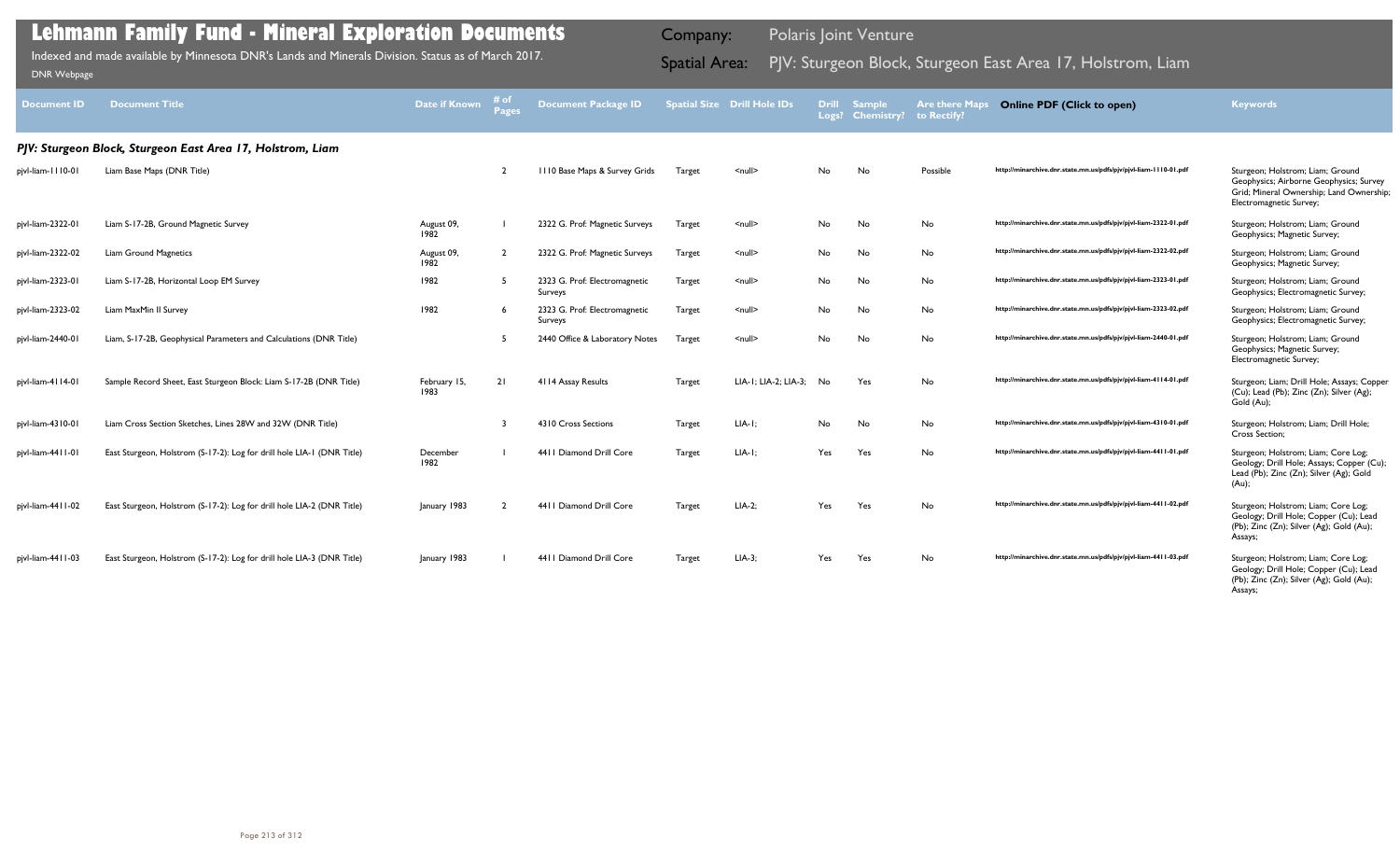| Document <b>ID</b> | <b>Document Title</b>                                                                                                         | <b>Date if Known</b> | # of<br>Pages | <b>Document Package ID</b>               |               | <b>Spatial Size Drill Hole IDs</b> | <b>Drill</b> | <b>Sample</b><br>Logs? Chemistry? | <b>Are there Maps</b><br>to Rectify? | <b>Online PDF (Click to open)</b>                                | <b>Keywords</b>                                                                                                                                  |
|--------------------|-------------------------------------------------------------------------------------------------------------------------------|----------------------|---------------|------------------------------------------|---------------|------------------------------------|--------------|-----------------------------------|--------------------------------------|------------------------------------------------------------------|--------------------------------------------------------------------------------------------------------------------------------------------------|
|                    | PJV: Sturgeon Block, Sturgeon East Area 17, Holstrom, Yardbird                                                                |                      |               |                                          |               |                                    |              |                                   |                                      |                                                                  |                                                                                                                                                  |
| pjvl-yard-0110-01  | Interpretation of Ground Geophysical Data Yardbird Anomaly (S-17-2C)                                                          | April 17,<br>1985    | 4             | 0110 Office Memoranda                    | Target        | $\leq$ null $\geq$                 | No.          | No                                | Possible                             | http://minarchive.dnr.state.mn.us/pdfs/pjv/pjvl-yard-0110-01.pdf | Sturgeon; Holstrom; Yardbird; Liam;<br>Ground Geophysics; Geology; Magnetic<br>Survey; Electromagnetic Survey;<br>Topography;                    |
| pjvl-yard-2214-01  | Yardbird Map No. S-17-2C and Liam Map No. S-17-2B Fig 3. Geophysical Grid<br>Showing Electromagnetic Responses and Topography | October<br>1984      |               | 2214 A. Map: Electromagnetic<br>Surveys  | Target        | HAD-I: HAD-2:<br>$HAD-3;$          | <b>No</b>    | <b>No</b>                         | Possible                             | http://minarchive.dnr.state.mn.us/pdfs/pjv/pjvl-yard-2214-01.pdf | Airborne Geophysics; Anomalies; Survey<br>Grid; Ground Geophysics; Drill Hole;<br>Electromagnetic Survey; Yardbird;<br>Sturgeon; Liam; Holstrom; |
| pjvl-yard-2222-01  | Yardbird Map No. S-17-2C and Liam Map No. S-17-2B Fig 4. Magnetic Contour<br>Map with MaxMin Conductors                       | 1984                 |               | 2222 G. Map: Magnetic Surveys            | <b>Target</b> | LIA-1; LIA-2; LIA-3; No            |              | No                                | Possible                             | http://minarchive.dnr.state.mn.us/pdfs/pjv/pjvl-yard-2222-01.pdf | Ground Geophysics; Electromagnetic<br>Survey; Magnetic Survey; Anomalies; Survey<br>Grid; Drill Hole;                                            |
| pjvl-yard-2322-01  | Yardbird S-17-2C, Ground Magnetic Survey                                                                                      | August 14,<br>1984   |               | 2322 G. Prof: Magnetic Surveys           | Target        | $\leq$ null $\geq$                 | No           | No                                | No                                   | http://minarchive.dnr.state.mn.us/pdfs/pjv/pjvl-yard-2322-01.pdf | Sturgeon; Holstrom; Yardbird; Ground<br>Geophysics; Magnetic Survey;                                                                             |
| pjvl-yard-2322-02  | <b>Yardbird Ground Magnetics</b>                                                                                              | August 14,<br>1984   |               | 2322 G. Prof: Magnetic Surveys           | Target        | $\leq$ null $\geq$                 | No.          | No                                | No                                   | http://minarchive.dnr.state.mn.us/pdfs/pjv/pjvl-yard-2322-02.pdf | Sturgeon; Holstrom; Yardbird; Ground<br>Geophysics; Magnetic Survey;                                                                             |
| pjvl-yard-2323-01  | Yardbird S-17-2C, Horizontal Loop EM Survey                                                                                   | August 1984          |               | 2323 G. Prof: Electromagnetic<br>Surveys | <b>Target</b> | $\leq$ null $\geq$                 | No.          | No                                | No                                   | http://minarchive.dnr.state.mn.us/pdfs/pjv/pjvl-yard-2323-01.pdf | Sturgeon; Holstrom; Yardbird; Ground<br>Geophysics; Electromagnetic Survey;<br>Topography; Profile;                                              |
| pjvl-yard-2323-02  | Yardbird MaxMin II Survey                                                                                                     | August 16,<br>1984   |               | 2323 G. Prof: Electromagnetic<br>Surveys | Target        | $\leq$ null $\geq$                 | No.          | No                                | No                                   | http://minarchive.dnr.state.mn.us/pdfs/pjv/pjvl-yard-2323-02.pdf | Sturgeon; Holstrom; Yardbird; Ground<br>Geophysics; Electromagnetic Survey;                                                                      |

Indexed and made available by Minnesota DNR's Lands and Minerals Division. Status as of March 2017. Spatial Area: PJV: Sturgeon Block, Sturgeon East Area 17, Holstrom, Yardbird DNR Webpage Indexed and made available by Minnesota DNR's Lands and Minerals Division. Status as of March 2017.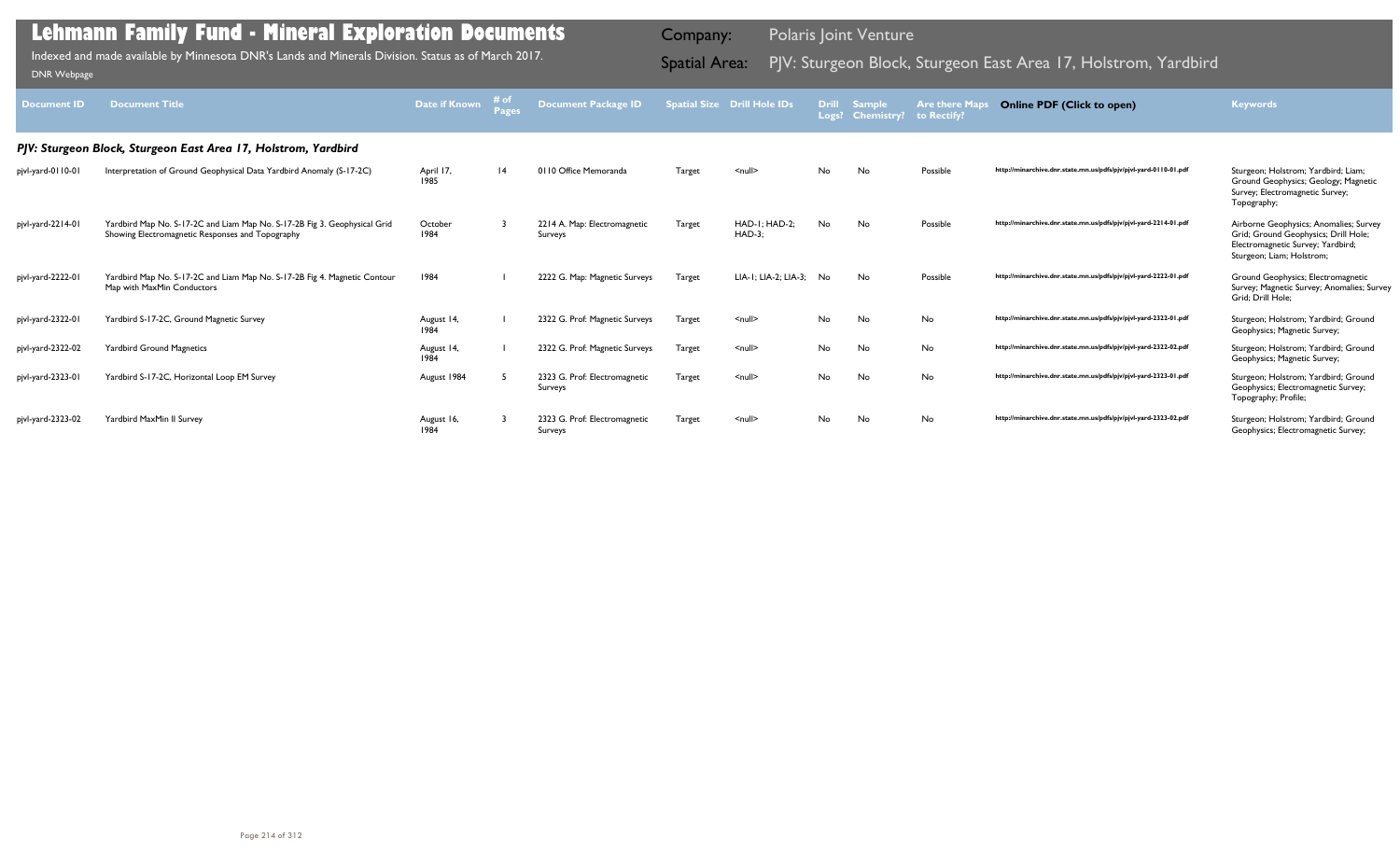| <b>Document ID</b> | <b>Document Title</b>                                                                                                                                       | <b>Date if Known</b> | # of<br><b>Pages</b> | <b>Document Package ID</b>                         |           | <b>Spatial Size Drill Hole IDs</b>    | <b>Drill</b><br>Logs? | <b>Sample</b><br><b>Chemistry?</b> | <b>Are there Maps</b><br>to Rectify? | <b>Online PDF (Click to open)</b>                                | <b>Keywords</b>                                                                                                                                                                                                                                                            |
|--------------------|-------------------------------------------------------------------------------------------------------------------------------------------------------------|----------------------|----------------------|----------------------------------------------------|-----------|---------------------------------------|-----------------------|------------------------------------|--------------------------------------|------------------------------------------------------------------|----------------------------------------------------------------------------------------------------------------------------------------------------------------------------------------------------------------------------------------------------------------------------|
|                    | PIV: Sturgeon Block, Sturgeon East Area 17, Spring Bear                                                                                                     |                      |                      |                                                    |           |                                       |                       |                                    |                                      |                                                                  |                                                                                                                                                                                                                                                                            |
| pjvl-sprb-0110-01  | Review of the Spring Bear Flight Block (S-17-1)                                                                                                             | June 17, 1983        |                      | 0110 Office Memoranda                              | Sub block | $\leq$ null $\geq$                    | No.                   | No                                 | No                                   | http://minarchive.dnr.state.mn.us/pdfs/pjv/pjvl-sprb-0110-01.pdf | Sturgeon; Spring Bear; Hera; Spring Lake;<br>Snake Trail; INPUT Survey; Helicopter;<br>Magnetic Survey; Electromagnetic Survey;<br>Airborne Geophysics; Ground Geophysics;                                                                                                 |
| pjvl-sprb-0310-01  | Re: State Copper Nickel Lease CN8272                                                                                                                        | October II,<br>1983  | $\overline{2}$       | 0310 Borehole Permits, Licensing,<br>& Reports     | Sub block | $\leq$ null $\geq$                    | No                    | No                                 | Possible                             | http://minarchive.dnr.state.mn.us/pdfs/pjv/pjvl-sprb-0310-01.pdf | Sturgeon; Spring Bear; Drill Hole;<br><b>Exploration</b> ; Leases;                                                                                                                                                                                                         |
| pjvl-sprb-0310-02  | Re: Exploratory Boring Abandonment Report                                                                                                                   | November<br>07, 1983 | $\overline{7}$       | 0310 Borehole Permits, Licensing,<br>& Reports     | Sub block | <b>HER-1; HER-2;</b><br><b>HER-3:</b> | Yes                   | No                                 | Possible                             | http://minarchive.dnr.state.mn.us/pdfs/pjv/pjvl-sprb-0310-02.pdf | Sturgeon; Spring Bear; Drill Hole;<br>Exploration; Leases;                                                                                                                                                                                                                 |
| pjvl-sprb-0310-03  | Re: Exploratory Boring Abandonment Report                                                                                                                   | November<br>25, 1983 | $\overline{2}$       | 0310 Borehole Permits, Licensing,<br>& Reports     | Sub block | SNT-I;                                | Yes                   | No                                 | No                                   | http://minarchive.dnr.state.mn.us/pdfs/pjv/pjvl-sprb-0310-03.pdf | Sturgeon; Spring Bear; Drill Hole;<br>Exploration; Leases;                                                                                                                                                                                                                 |
| pjvl-sprb-1410-01  | The Hanna mining Company Minnesota Greenstone Project, Electromagnetic<br>Survey, Bear River Area - Anomaly 74 Sect. 30, T61N R22W, Itasca County,<br>MINN. | December<br>31, 1969 |                      | 1410 Inherited Proprietary Data                    | Sub block | $\leq$ null $\geq$                    | No.                   | No                                 | Possible                             | http://minarchive.dnr.state.mn.us/pdfs/pjv/pjvl-sprb-1410-01.pdf | Sturgeon; Spring Bear; Hanna Mining<br>Company; Ground Geophysics;<br>Electromagnetic Survey;                                                                                                                                                                              |
| pjvl-sprb-1450-01  | Lease No.: CN-7534                                                                                                                                          | 1970                 | $ 3\rangle$          | 1450 Miscellaneous Data                            | Sub block | $\leq$ null $\geq$                    | No.                   | No                                 | Possible                             | http://minarchive.dnr.state.mn.us/pdfs/pjv/pjvl-sprb-1450-01.pdf | Sturgeon; Spring Bear; Hanna Mining<br>Company; Survey Grid; Ground<br>Geophysics; Airborne Geophysics;<br>Electromagnetic Survey; Magnetic Survey;<br>Electrical Survey; Topography; Gravity<br>Survey;                                                                   |
| pjvl-sprb-1500-01  | Polaris Joint Venture Anomaly Portfolio: Spring Bear, S-17-1, Volume I                                                                                      | 1984                 | 120                  | 1500 Internal Reporting                            | Sub block | $\leq$ null $\geq$                    | No                    | No                                 | Possible                             | http://minarchive.dnr.state.mn.us/pdfs/pjv/pjvl-sprb-1500-01.pdf | Sturgeon; Spring Bear; Airborne<br>Geophysics; Index Map; Land Status;                                                                                                                                                                                                     |
| pjvl-sprb-1500-02  | Polaris Joint Venture Anomaly Portfolio: Spring Bear, S-17-1, Volume II                                                                                     | 1984                 | 139                  | 1500 Internal Reporting                            | Sub block | HER-I; HER-2;<br>HER-3; SNT-1;        | Yes                   | Yes                                | Possible                             | http://minarchive.dnr.state.mn.us/pdfs/pjv/pjvl-sprb-1500-02.pdf | Sturgeon; Spring Bear; Bear River; Hera;<br>Spring Lake; Snake Trail; Myles; Airborne<br>Geophysics; Land Status; Electromagnetic<br>Survey; Magnetic Survey; Drill Hole; Core<br>Log; Assays; Copper (Cu); Lead (Pb); Zinc<br>(Zn); Gold (Au); Silver (Ag); Arsenic (As); |
| pjvl-sprb-2213-01  | Spring Bear (West Half), Map No. S-17-1, Figure 7.2 Helicopter Magnetic Survey<br>Contours Of Total Magnetic Field And EM Conductor Axes Drawing P 422      | March 1981           |                      | 2213 A. Map: Magnetic Surveys                      | Sub block | $\leq$ null $\geq$                    | No.                   | No                                 | Possible                             | http://minarchive.dnr.state.mn.us/pdfs/pjv/pjvl-sprb-2213-01.pdf | Contours; Helicopter; Spring Bear;<br>Conductor Axes; Electromagnetic Survey;<br>Flight Lines; Topography; Sturgeon;<br>Airborne Geophysics; Magnetic Survey;                                                                                                              |
| pjvl-sprb-2213-02  | Spring Bear (East Half), Map No. S-17-1, Figure 7.2 Helicopter Magnetic Survey<br>Contours Of Total Magnetic Field And EM Conductor Axes Drawing P 422      | March 1981           |                      | 2213 A. Map: Magnetic Surveys                      | Sub block | <null></null>                         | No                    | No                                 | Possible                             | http://minarchive.dnr.state.mn.us/pdfs/pjv/pjvl-sprb-2213-02.pdf | Contours; Helicopter; Spring Bear;<br>Conductor Axes; Electromagnetic Survey;<br>Flight Lines; Topography; Sturgeon;<br>Airborne Geophysics; Magnetic Survey;                                                                                                              |
| pjvl-sprb-2214-01  | Spring Bear (East Half), Map No. S-17-1, Figure 7.1 Helicopter EM Survey Profiles<br>Of Low Frequency And Interpretation Drawing P422                       | November<br>1981     |                      | 2214 A. Map: Electromagnetic<br>Surveys            | Sub block | <b>HER-I: HER-2:</b><br><b>HER-3;</b> | No.                   | No                                 | Possible                             | http://minarchive.dnr.state.mn.us/pdfs/pjv/pjvl-sprb-2214-01.pdf | Helicopter; Spring Bear; Profile;<br>Conductor; Flight Lines; Aerodat Survey;<br>Drill Hole; Sturgeon; Airborne Geophysics;<br>Electromagnetic Survey;                                                                                                                     |
| pjvl-sprb-2214-02  | Spring Bear (West Half), Map No. S-17-1, Figure 7.1 Helicopter EM Survey<br>Profiles Of Low Frequency And Interpretation Drawing P422                       | May 1982             |                      | 2214 A. Map: Electromagnetic<br>Surveys            | Sub block | $\leq$ null $\geq$                    | No                    | No                                 | Possible                             | http://minarchive.dnr.state.mn.us/pdfs/pjv/pjvl-sprb-2214-02.pdf | Helicopter; Spring Bear; Profile;<br>Conductor; Flight Lines; Topography;<br>Aerodat Survey; Sturgeon; Airborne<br>Geophysics; Electromagnetic Survey;                                                                                                                     |
| pjvl-sprb-2310-01  | Minnesota, Spring Bear S-17-1                                                                                                                               | 1980                 | 73                   | 2310 Elevated/Aerial/Satellite<br>Profiles & Lines | Sub block | $\leq$ null $\geq$                    | No                    | No                                 | No                                   | http://minarchive.dnr.state.mn.us/pdfs/pjv/pjvl-sprb-2310-01.pdf | Sturgeon; Spring Bear; Airborne<br>Geophysics; Aerodat Survey; Helicopter;<br>Electromagnetic Survey; Magnetic Survey;                                                                                                                                                     |
| pjvl-sprb-2440-01  | Tables Summarizing Geophysical Results for Hera and Spring Lake (DNR Title)                                                                                 |                      |                      | 2440 Office & Laboratory Notes                     | Sub block | $\le$ null $\ge$                      | No                    | No                                 | Possible                             | http://minarchive.dnr.state.mn.us/pdfs/pjv/pjvl-sprb-2440-01.pdf | Sturgeon; Spring Bear; Spring Lake; Hera;<br>Ground Geophysics; Electromagnetic<br>Survey; Magnetic Survey; Survey Grid;                                                                                                                                                   |

Indexed and made available by Minnesota DNR's Lands and Minerals Division. Status as of March 2017. Sand Spatial Area: PJV: Sturgeon Block, Sturgeon East Area 17, Spring Bear DNR Webpage Indexed and made available by Minnesota DNR's Lands and Minerals Division. Status as of March 2017.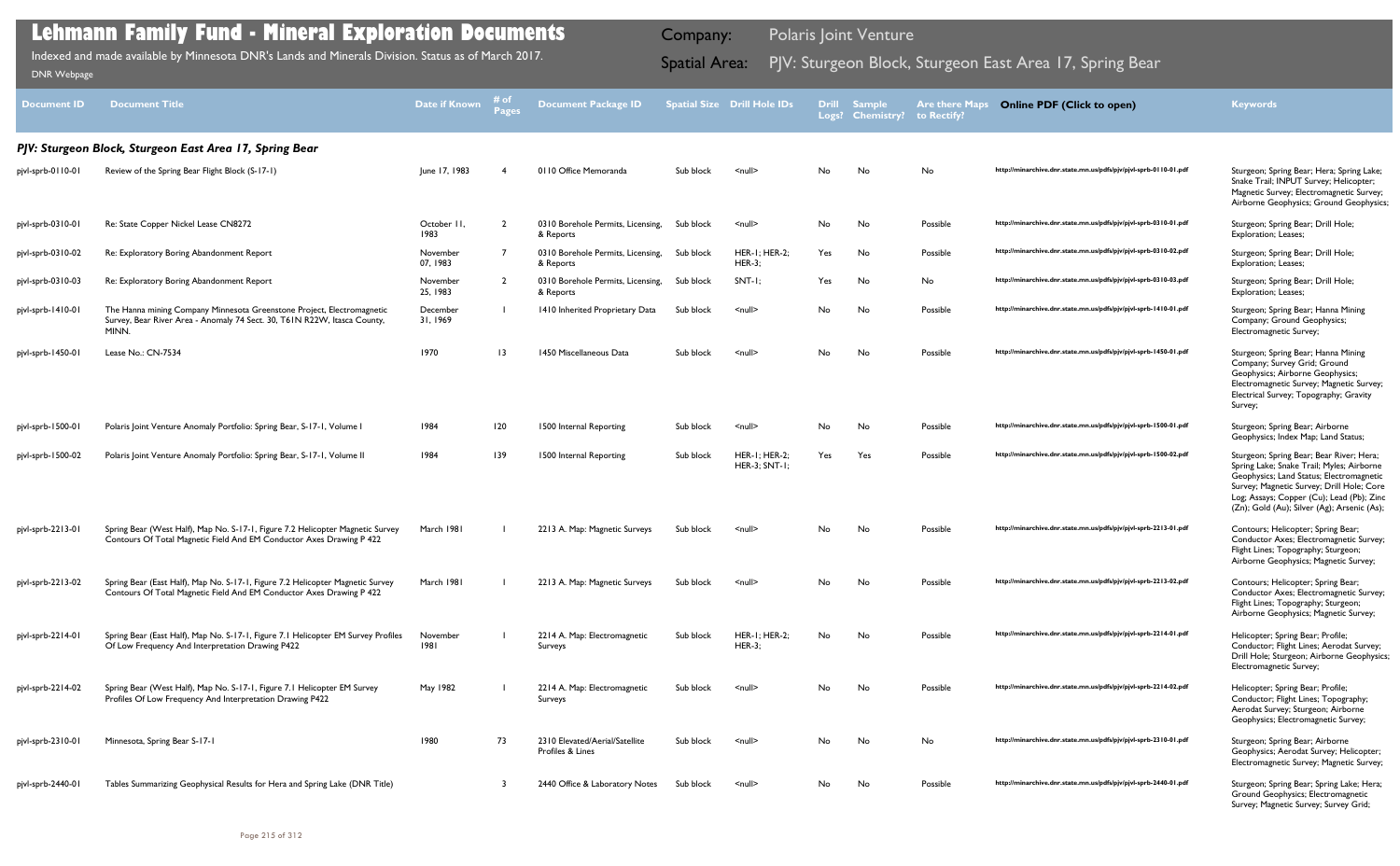| <b>Document ID</b> | <b>Document Title</b>                                               | Date if Known      | # of<br>Pages | Document Package ID                      |               | <b>Spatial Size Drill Hole IDs</b> |    | <b>Drill Sample</b><br>Logs? Chemistry? | <b>Are there Map</b><br>to Rectify? | <b>Online PDF (Click to open)</b>                                | <b>Keywords</b>                                                                                                                      |
|--------------------|---------------------------------------------------------------------|--------------------|---------------|------------------------------------------|---------------|------------------------------------|----|-----------------------------------------|-------------------------------------|------------------------------------------------------------------|--------------------------------------------------------------------------------------------------------------------------------------|
|                    | PJV: Sturgeon Block, Sturgeon East Area 17, Spring Bear, Bear River |                    |               |                                          |               |                                    |    |                                         |                                     |                                                                  |                                                                                                                                      |
| pjvl-beri-1111-01  | Bear River S-17-1A Base Map, Geophysical Grid and Data              | <b>June 1984</b>   |               | IIII Base Maps with Grid                 | <b>Target</b> | $BR-I;$                            | No | No                                      | Possible                            | http://minarchive.dnr.state.mn.us/pdfs/pjv/pjvl-beri-1111-01.pdf | Bear River; Spring Bear; Sturgeon; Survey<br>Grid; Ground Geophysics; Airborne<br>Geophysics; Electromagnetic Survey;                |
| pjvl-beri-1114-01  | Bear River S-17-1A Base Map (DDI-168-GPH-1)                         | June 1984          |               | III4 Topography Maps                     | Target        | $\leq$ null $\geq$                 | No | No.                                     | Possible                            | http://minarchive.dnr.state.mn.us/pdfs/pjv/pjvl-beri-1114-01.pdf | Bear River; Topography; Sturgeon;                                                                                                    |
| pjvl-beri-2220-01  | Geophysical Grid and Data (DDI-168-GPH-2)                           | 1984               |               | 2220 Ground Survey Maps                  | <b>Target</b> | $BR-I;$                            | No | No                                      | Possible                            | http://minarchive.dnr.state.mn.us/pdfs/pjv/pjvl-beri-2220-01.pdf | Bear River; Spring Bear; Sturgeon; Survey<br>Grid; Ground Geophysics; Airborne<br>Geophysics; Electromagnetic Survey; Drill<br>Hole; |
| pjvl-beri-2322-01  | Bear River S-17-1A, Ground Magnetic Survey                          | August 10,<br>1984 |               | 2322 G. Prof: Magnetic Surveys           | <b>Target</b> | $null$                             | No | No                                      | No                                  | http://minarchive.dnr.state.mn.us/pdfs/pjv/pjvl-beri-2322-01.pdf | Sturgeon; Spring Bear; Bear River; Ground<br>Geophysics; Magnetic Survey;                                                            |
| pjvl-beri-2323-01  | Bear River S-17-1A, Horizontal Loop EM Survey                       | August 1984        |               | 2323 G. Prof: Electromagnetic<br>Surveys | Target        | $\leq$ null $\geq$                 | No | No.                                     | No                                  | http://minarchive.dnr.state.mn.us/pdfs/pjv/pjvl-beri-2323-01.pdf | Sturgeon; Spring Bear; Bear River; Ground<br>Geophysics; Electromagnetic Survey;                                                     |

Indexed and made available by Minnesota DNR's Lands and Minerals Division. Status as of March 2017.

Company: Polaris Joint Venture

# Indexed and made available by Minnesota DNR's Lands and Minerals Division. Status as of March 2017. **Samila Area 1999** Spatial Area: PJV: Sturgeon Block, Sturgeon East Area 17, Spring Bear, Bear River DNR Webpage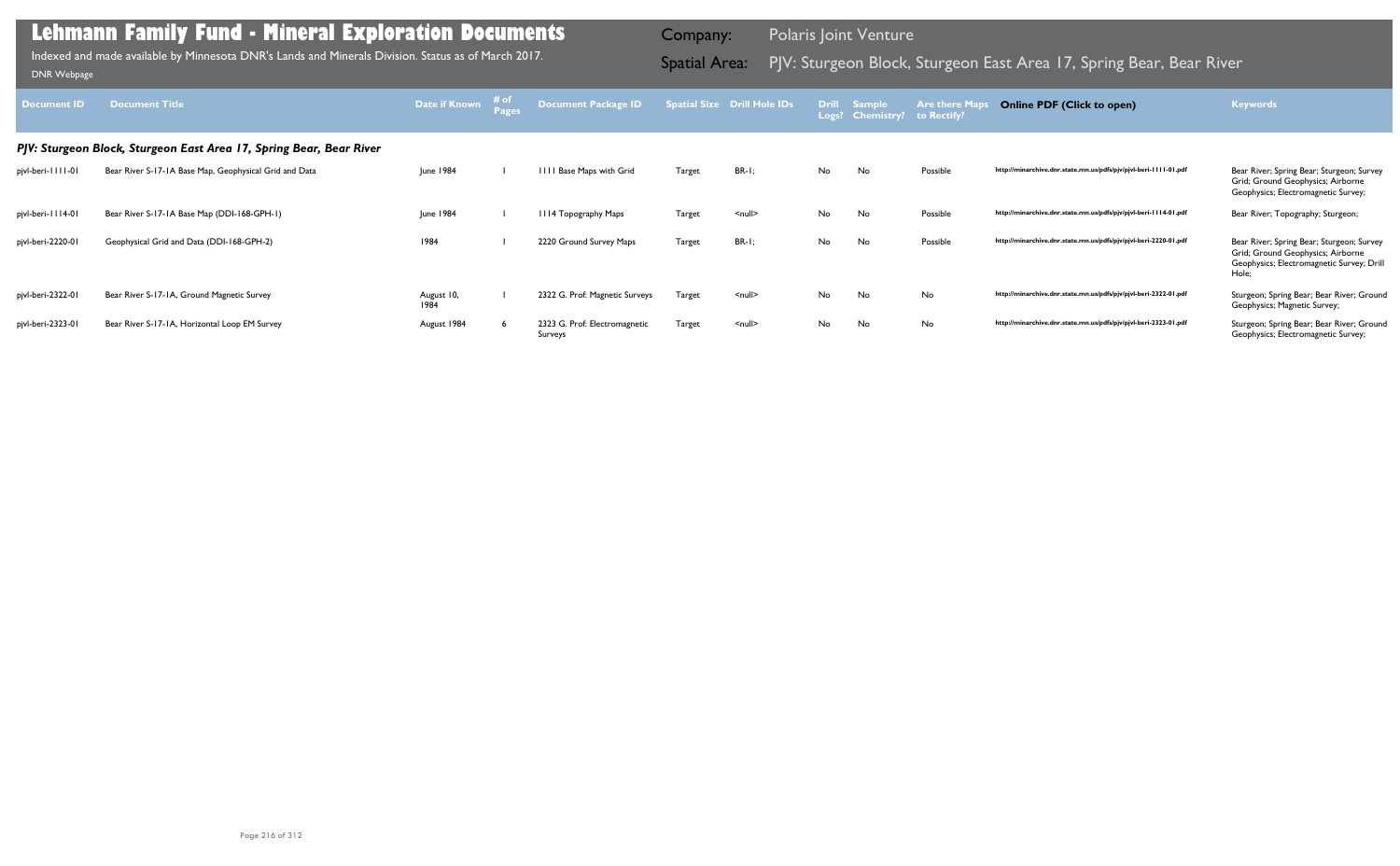| <b>Document ID</b> | <b>Document Title</b>                                                      | Date if Known         | # of           | <b>Document Package ID</b>               |               | <b>Spatial Size Drill Hole IDs</b> |     | Drill Sample<br>Logs? Chemistry? | <b>Are there Maps</b><br>to Rectify? | <b>Online PDF (Click to open)</b>                                | <b>Keywords</b>                                                                                                                                        |
|--------------------|----------------------------------------------------------------------------|-----------------------|----------------|------------------------------------------|---------------|------------------------------------|-----|----------------------------------|--------------------------------------|------------------------------------------------------------------|--------------------------------------------------------------------------------------------------------------------------------------------------------|
|                    | PJV: Sturgeon Block, Sturgeon East Area 17, Spring Bear, Hera              |                       |                |                                          |               |                                    |     |                                  |                                      |                                                                  |                                                                                                                                                        |
| pjvl-hera-0110-01  | Interpretation of the Hera (S-17-1B) Ground Geophysical Data               | September<br>26, 1983 | 15             | 0110 Office Memoranda                    | Target        | $null$                             | No  | No                               | Possible                             | http://minarchive.dnr.state.mn.us/pdfs/pjv/pjvl-hera-0110-01.pdf | Sturgeon; Spring Bear; Hera; Ground<br>Geophysics; Survey Grid; Magnetic Survey;<br>Electromagnetic Survey; Drill Hole;                                |
| pjvl-hera-2322-01  | Hera S-17-1B, Ground Magnetic Survey                                       | August 22,<br>1983    | $\overline{2}$ | 2322 G. Prof: Magnetic Surveys           | Target        | $null$                             | No  | No                               | No                                   | http://minarchive.dnr.state.mn.us/pdfs/pjv/pjvl-hera-2322-01.pdf | Sturgeon; Spring Bear; Hera; Ground<br>Geophysics; Magnetic Survey;                                                                                    |
| pjvl-hera-2323-01  | Hera S-17-1B, Horizontal Loop EM Survey                                    | July 31, 1981         |                | 2323 G. Prof: Electromagnetic<br>Surveys | Target        | $null$                             | No  | No                               | No                                   | http://minarchive.dnr.state.mn.us/pdfs/pjv/pjvl-hera-2323-01.pdf | Sturgeon; Spring Bear; Hera; Ground<br>Geophysics; Electromagnetic Survey;<br>Magnetic Survey;                                                         |
| pjvl-hera-2323-02  | Hera S-17-1B, Horizontal Loop EM Survey                                    | 1983                  | 9              | 2323 G. Prof: Electromagnetic<br>Surveys | Target        | $null$                             | No  | No                               | No                                   | http://minarchive.dnr.state.mn.us/pdfs/pjv/pjvl-hera-2323-02.pdf | Sturgeon; Spring Bear; Hera; Ground<br>Geophysics; Electromagnetic Survey;<br>Topography; Profile;                                                     |
| pjvl-hera-4114-01  | Sample Record Sheet, East Sturgeon Block: Hera Anomaly S-17-1B (DNR Title) | November<br>1983      | 12             | 4114 Assay Results                       | Target        | HER-I; HER-2;<br><b>HER-3;</b>     | No  | Yes                              | No                                   | http://minarchive.dnr.state.mn.us/pdfs/pjv/pjvl-hera-4114-01.pdf | Sturgeon; Hera; Gale Brook; Snake Trail;<br>Drill Hole; Assays; Copper (Cu); Lead (Pb);<br>Zinc (Zn); Silver (Ag); Gold (Au); Arsenic<br>(As);         |
| pjvl-hera-4310-01  | DDH HER-I                                                                  |                       | ້າ             | 4310 Cross Sections                      | Target        | $HER-I;$                           | Yes | No                               | No                                   | http://minarchive.dnr.state.mn.us/pdfs/pjv/pjvl-hera-4310-01.pdf | Sturgeon; Spring Bear; Hera; Ground<br>Geophysics; Electromagnetic Survey;<br>Scintillometer Survey; Drill Hole; Cross<br>Section; Drill Log; Geology; |
| pjvl-hera-4310-02  | DDH HER-2                                                                  | October 19,<br>1983   | ຳ              | 4310 Cross Sections                      | Target        | <b>HER-2;</b>                      | Yes | No                               | No                                   | http://minarchive.dnr.state.mn.us/pdfs/pjv/pjvl-hera-4310-02.pdf | Sturgeon; Spring Bear; Hera; Ground<br>Geophysics; Electromagnetic Survey;<br>Scintillometer Survey; Drill Hole; Cross<br>Section; Drill Log; Geology; |
| pjvl-hera-4310-03  | DDH HER-3                                                                  | October 26,<br>1983   |                | 4310 Cross Sections                      | Target        | <b>HER-3;</b>                      | Yes | No                               | No                                   | http://minarchive.dnr.state.mn.us/pdfs/pjv/pjvl-hera-4310-03.pdf | Sturgeon; Spring Bear; Hera; Ground<br>Geophysics; Electromagnetic Survey;<br>Scintillometer Survey; Drill Hole; Cross<br>Section; Drill Log; Geology; |
| pjvl-hera-4411-01  | East Sturgeon, Hera (S-17-1B): Log for drill hole HER-1 (DNR Title)        | October<br>1983       |                | 4411 Diamond Drill Core                  | Target        | $HER-I;$                           | Yes | Yes                              | No                                   | http://minarchive.dnr.state.mn.us/pdfs/pjv/pjvl-hera-4411-01.pdf | Sturgeon; Spring Bear; Hera; Core Log;<br>Geology; Drill Hole; Copper (Cu); Zinc<br>(Zn); Silver (Ag); Gold (Au); Lead (Pb);<br>Arsenic (As); Assays;  |
| pjvl-hera-4411-02  | East Sturgeon, Hera (S-17-1B): Log for drill hole HER-2 (DNR Title)        | October<br>1983       | 2              | 4411 Diamond Drill Core                  | Target        | <b>HER-2;</b>                      | Yes | Yes                              | No                                   | http://minarchive.dnr.state.mn.us/pdfs/pjv/pjvl-hera-4411-02.pdf | Sturgeon; Spring Bear; Hera; Core Log;<br>Geology; Drill Hole; Copper (Cu); Zinc<br>(Zn); Silver (Ag); Gold (Au); Lead (Pb);<br>Arsenic (As); Assays;  |
| pjvl-hera-4411-03  | East Sturgeon, Hera (S-17-1B): Log for drill hole HER-3 (DNR Title)        | October<br>1983       | $\overline{2}$ | 4411 Diamond Drill Core                  | <b>Target</b> | $HER-3;$                           | Yes | Yes                              | No                                   | http://minarchive.dnr.state.mn.us/pdfs/pjv/pjvl-hera-4411-03.pdf | Sturgeon; Spring Bear; Hera; Core Log;<br>Geology; Drill Hole; Copper (Cu); Zinc<br>(Zn); Silver (Ag); Gold (Au); Lead (Pb);<br>Arsenic (As); Assays;  |

Indexed and made available by Minnesota DNR's Lands and Minerals Division. Status as of March 2017. **Samila Area Spatial Area:** PJV: Sturgeon Block, Sturgeon East Area 17, Spring Bear, Hera DNR Webpage Indexed and made available by Minnesota DNR's Lands and Minerals Division. Status as of March 2017.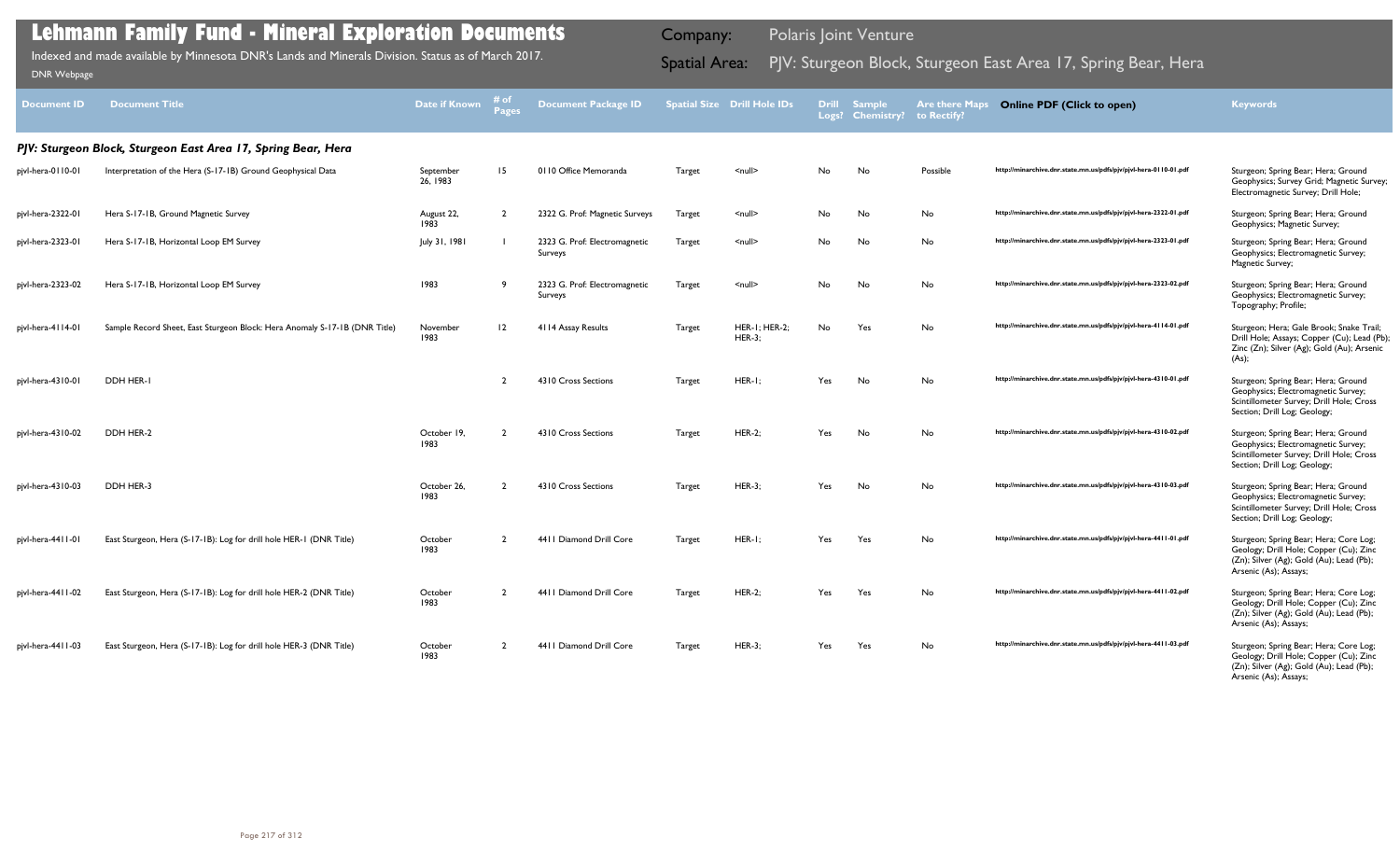|        | atial Size Drill Hole IDs | <b>Drill</b><br>Logs? | <b>Sample</b><br><b>Chemistry?</b> | Are there Maps<br>to Rectify? | <b>Online PDF (Click to open)</b>                                | Keywords                                                                    |
|--------|---------------------------|-----------------------|------------------------------------|-------------------------------|------------------------------------------------------------------|-----------------------------------------------------------------------------|
|        |                           |                       |                                    |                               |                                                                  |                                                                             |
| Target | $null$                    | No                    | No                                 | No                            | http://minarchive.dnr.state.mn.us/pdfs/pjv/pjvl-myle-0110-01.pdf | Sturgeon; Spring Bear; Myles; Ground<br>Geophysics; Electromagnetic Survey; |
| Target | $\leq$ null $\geq$        | No                    | No                                 | No                            | http://minarchive.dnr.state.mn.us/pdfs/pjv/pjvl-myle-0110-02.pdf | Sturgeon; Spring Bear; Myles; Ground<br>Geophysics; Electromagnetic Survey; |
| Target | $\leq$ null $\geq$        | No                    | No                                 | No                            | http://minarchive.dnr.state.mn.us/pdfs/pjv/pjvl-myle-2322-01.pdf | Sturgeon; Spring Bear; Myles; Ground<br>Geophysics; Magnetic Survey;        |
| Target | $\leq$ null $\geq$        | No                    | No                                 | No                            | http://minarchive.dnr.state.mn.us/pdfs/pjv/pjvl-myle-2323-01.pdf | Sturgeon; Spring Bear; Myles; Ground<br>Geophysics; Electromagnetic Survey; |

| <b>Document ID</b> | <b>Document Title</b>                                          |                      |    | Document Package ID Spatial Size Drill Hole IDs Drill Sample |        |               |    | Logs? Chemistry? to Rectify? | <b>Example 2 Are there Map</b> | <b>Online PDF (Click to open)</b>                                | <b>Keywords</b>                                                             |
|--------------------|----------------------------------------------------------------|----------------------|----|--------------------------------------------------------------|--------|---------------|----|------------------------------|--------------------------------|------------------------------------------------------------------|-----------------------------------------------------------------------------|
|                    | PJV: Sturgeon Block, Sturgeon East Area 17, Spring Bear, Myles |                      |    |                                                              |        |               |    |                              |                                |                                                                  |                                                                             |
| pjvl-myle-0110-01  | Interpretation of the Myles Ground Geophysical Survey Data     | May 19, 1982         |    | 0110 Office Memoranda                                        | Target | <null></null> | No | No                           | No                             | http://minarchive.dnr.state.mn.us/pdfs/pjv/pjvl-myle-0110-01.pdf | Sturgeon; Spring Bear; Myles; Ground<br>Geophysics; Electromagnetic Survey; |
| pjvl-myle-0110-02  | Interpretation of the Myles Ground Geophysical Survey Data     | November<br>02, 1982 |    | 0110 Office Memoranda                                        | Target | <null></null> | No | No                           | No                             | http://minarchive.dnr.state.mn.us/pdfs/pjv/pjvl-myle-0110-02.pdf | Sturgeon; Spring Bear; Myles; Ground<br>Geophysics; Electromagnetic Survey; |
| pjvl-myle-2322-01  | Myles S-17-1Y, Ground Magnetic Survey                          | April 1982           |    | 2322 G. Prof: Magnetic Surveys                               | Target | <null></null> | No | No                           | No                             | http://minarchive.dnr.state.mn.us/pdfs/pjv/pjvl-myle-2322-01.pdf | Sturgeon; Spring Bear; Myles; Ground<br>Geophysics; Magnetic Survey;        |
| pjvl-myle-2323-01  | Myles S-17-1Y, Horizontal Loop EM Survey                       | 1982                 | 18 | 2323 G. Prof: Electromagnetic<br>Surveys                     | Target | <null></null> | No | No                           | No                             | http://minarchive.dnr.state.mn.us/pdfs/pjv/pjvl-myle-2323-01.pdf | Sturgeon; Spring Bear; Myles; Ground<br>Geophysics; Electromagnetic Survey; |

Indexed and made available by Minnesota DNR's Lands and Minerals Division. Status as of March 2017. **Samila Area 1999** Spatial Area: PJV: Sturgeon Block, Sturgeon East Area 17, Spring Bear, Myles DNR Webpage Indexed and made available by Minnesota DNR's Lands and Minerals Division. Status as of March 2017.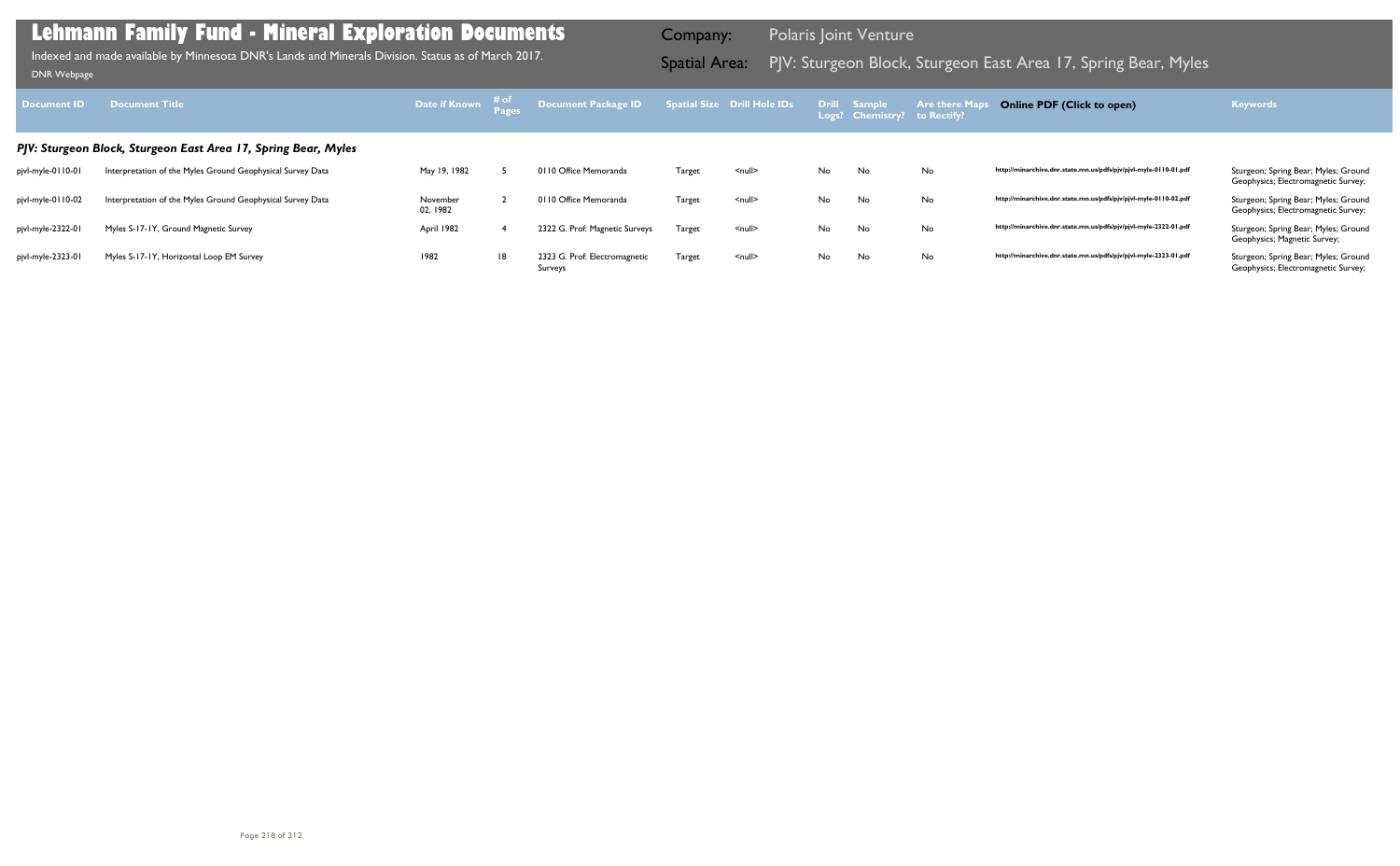|        | atial Size Drill Hole IDs | <b>Drill</b><br>Logs? | <b>Sample</b><br><b>Chemistry?</b> | <b>Are there Maps</b><br>to Rectify? | <b>Online PDF (Click to open)</b>                                | <b>Keywords</b>                                                                                                                                                      |
|--------|---------------------------|-----------------------|------------------------------------|--------------------------------------|------------------------------------------------------------------|----------------------------------------------------------------------------------------------------------------------------------------------------------------------|
| Target | $null$                    | No                    | No                                 | Possible                             | http://minarchive.dnr.state.mn.us/pdfs/pjv/pjvl-sntr-0110-01.pdf | Sturgeon; Spring Bear; Snake Trail; Survey<br>Grid; Ground Geophysics; Electromagnetic<br>Survey; Magnetic Survey; Land Ownership;<br>Mineral Ownership; Drill Hole; |
| Target | $\leq$ null $\geq$        | No                    | No                                 | No                                   | http://minarchive.dnr.state.mn.us/pdfs/pjv/pjvl-sntr-2322-01.pdf | Sturgeon; Spring Bear; Snake Trail; Ground<br>Geophysics; Magnetic Survey;                                                                                           |
| Target | $null$                    | No                    | No                                 | No                                   | http://minarchive.dnr.state.mn.us/pdfs/pjv/pjvl-sntr-2323-01.pdf | Sturgeon; Spring Bear; Snake Trail; Ground<br>Geophysics; Electromagnetic Survey;                                                                                    |
| Target | SNT-I                     | No                    | Yes                                | No                                   | http://minarchive.dnr.state.mn.us/pdfs/pjv/pjvl-sntr-4114-01.pdf | Sturgeon; Snake Trail; Drill Hole; Assays;<br>Copper (Cu); Lead (Pb); Zinc (Zn); Silver<br>(Ag); Gold (Au); Arsenic (As);                                            |
| Target | $SNT-I$ ;                 | Yes                   | No                                 | No                                   | http://minarchive.dnr.state.mn.us/pdfs/pjv/pjvl-sntr-4310-01.pdf | Sturgeon; Spring Bear; Snake Trail; Ground<br>Geophysics; Electromagnetic Survey; Drill<br>Hole; Scintillometer Survey;                                              |
| Target | $SNT-I$ ;                 | Yes                   | Yes                                | No                                   | http://minarchive.dnr.state.mn.us/pdfs/pjv/pjvl-sntr-4411-01.pdf | Sturgeon; Spring Bear; Snake Trail; Core<br>Log; Geology; Drill Hole; Copper (Cu);<br>Zinc (Zn); Silver (Ag); Gold (Au); Lead<br>(Pb); Arsenic (As); Assays;         |

| <b>Document ID</b>  | <b>Document Title</b>                                                      | Date if Known         | # <sub>o</sub><br><b>Pages</b> | <b>Document Package ID</b>               |        | <b>Spatial Size Drill Hole IDs</b> |     | Drill Sample<br>Logs? Chemistry? to Rectify? | <b>Are there Maps</b> | <b>Online PDF (Click to open)</b>                                | <b>Keywords</b>                                                                                                                                                      |  |  |  |  |
|---------------------|----------------------------------------------------------------------------|-----------------------|--------------------------------|------------------------------------------|--------|------------------------------------|-----|----------------------------------------------|-----------------------|------------------------------------------------------------------|----------------------------------------------------------------------------------------------------------------------------------------------------------------------|--|--|--|--|
|                     | PJV: Sturgeon Block, Sturgeon East Area 17, Spring Bear, Snake Trail       |                       |                                |                                          |        |                                    |     |                                              |                       |                                                                  |                                                                                                                                                                      |  |  |  |  |
| pjvl-sntr-0110-01   | Interpretation of the Snake Trail (S-17-1D) Ground Geophysical Data        | September<br>08, 1983 | $ 9\rangle$                    | 0110 Office Memoranda                    | Target | $\leq$ null $\geq$                 | No. | No.                                          | Possible              | http://minarchive.dnr.state.mn.us/pdfs/pjv/pjvl-sntr-0110-01.pdf | Sturgeon; Spring Bear; Snake Trail; Survey<br>Grid; Ground Geophysics; Electromagnetic<br>Survey; Magnetic Survey; Land Ownership;<br>Mineral Ownership; Drill Hole; |  |  |  |  |
| pjvl-sntr-2322-01   | Snake Trail S-17-1D, Ground Magnetic Survey                                | July 13, 1983         |                                | 2322 G. Prof: Magnetic Surveys           | Target | $\leq$ null $\geq$                 | No  | No                                           | No                    | http://minarchive.dnr.state.mn.us/pdfs/pjv/pjvl-sntr-2322-01.pdf | Sturgeon; Spring Bear; Snake Trail; Ground<br>Geophysics; Magnetic Survey;                                                                                           |  |  |  |  |
| pjvl-sntr-2323-01   | Snake Trail S-17-1D, Horizontal Loop EM Survey                             | 1983                  |                                | 2323 G. Prof: Electromagnetic<br>Surveys | Target | $\leq$ null $\geq$                 | No  | No                                           | No                    | http://minarchive.dnr.state.mn.us/pdfs/pjv/pjvl-sntr-2323-01.pdf | Sturgeon; Spring Bear; Snake Trail; Ground<br>Geophysics; Electromagnetic Survey;                                                                                    |  |  |  |  |
| pjvl-sntr-4114-01   | Sample Record Sheet, East Sturgeon Block: Snake Trail S-17-1D (DNR Title)  | November<br>25, 1983  |                                | 4114 Assay Results                       | Target | SNT-1                              | No  | Yes                                          | No                    | http://minarchive.dnr.state.mn.us/pdfs/pjv/pjvl-sntr-4114-01.pdf | Sturgeon; Snake Trail; Drill Hole; Assays;<br>Copper (Cu); Lead (Pb); Zinc (Zn); Silver<br>(Ag); Gold (Au); Arsenic (As);                                            |  |  |  |  |
| pjvl-sntr-4310-01   | DDH SNT-I                                                                  | November<br>03, 1983  |                                | 4310 Cross Sections                      | Target | $SNT-I;$                           | Yes | No                                           | No                    | http://minarchive.dnr.state.mn.us/pdfs/pjv/pjvl-sntr-4310-01.pdf | Sturgeon; Spring Bear; Snake Trail; Ground<br>Geophysics; Electromagnetic Survey; Drill<br>Hole; Scintillometer Survey;                                              |  |  |  |  |
| pjvl-sntr-44     -0 | East Sturgeon, Snake Trail (S-17-1D): Log for drill hole SNT-1 (DNR Title) | November<br>1983      |                                | 4411 Diamond Drill Core                  | Target | $SNT-I$ :                          | Yes | Yes                                          | No                    | http://minarchive.dnr.state.mn.us/pdfs/pjv/pjvl-sntr-4411-01.pdf | Sturgeon; Spring Bear; Snake Trail; Core<br>Log; Geology; Drill Hole; Copper (Cu);                                                                                   |  |  |  |  |

Indexed and made available by Minnesota DNR's Lands and Minerals Division. Status as of March 2017.

Company: Polaris Joint Venture

# Indexed and made available by Minnesota DNR's Lands and Minerals Division. Status as of March 2017. Sand Spatial Area: PJV: Sturgeon Block, Sturgeon East Area 17, Spring Bear, Snake Trail DNR Webpage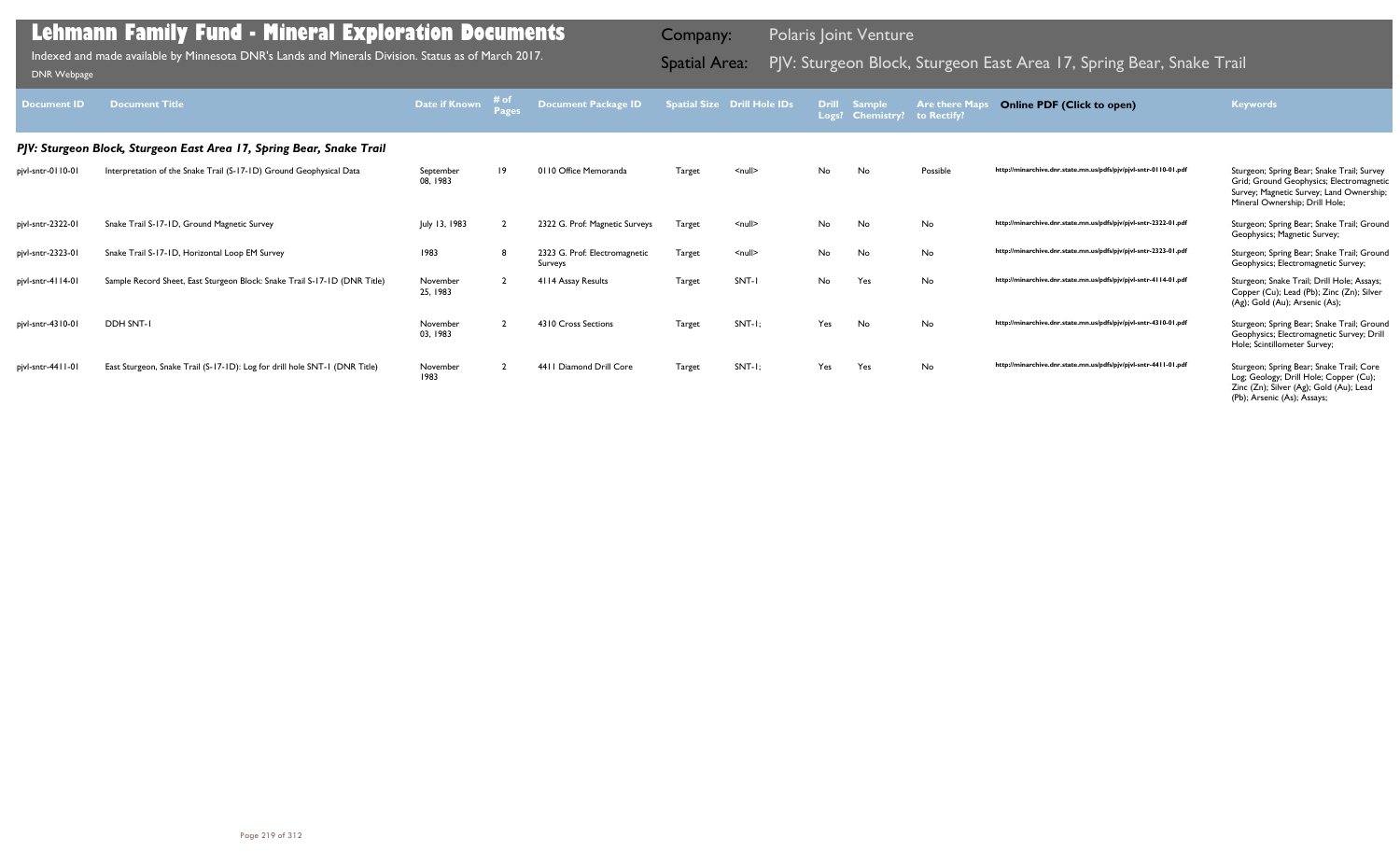| Document ID       | <b>Document Title</b>                                                |                       |                                          |               |                    |    | Logs? Chemistry? to Rectify? | <b>Are there Ma</b> | <b>Online PDF (Click to open)</b>                                | <b>Keywords</b>                                                                                       |
|-------------------|----------------------------------------------------------------------|-----------------------|------------------------------------------|---------------|--------------------|----|------------------------------|---------------------|------------------------------------------------------------------|-------------------------------------------------------------------------------------------------------|
|                   | PJV: Sturgeon Block, Sturgeon East Area 17, Spring Bear, Spring Lake |                       |                                          |               |                    |    |                              |                     |                                                                  |                                                                                                       |
| pjvl-sprl-0110-01 | Interpretation of the Spring Lake (S-17-1C) Ground Geophysical Data  | September<br>22, 1983 | 0110 Office Memoranda                    | Target        | <null></null>      | No | No                           | No                  | http://minarchive.dnr.state.mn.us/pdfs/pjv/pjvl-sprl-0110-01.pdf | Sturgeon; Spring Bear; Spring Lake; Ground<br>Geophysics; Magnetic Survey;<br>Electromagnetic Survey; |
| pjvl-sprl-2322-01 | Spring Lake S-17-1C, Ground Magnetic Survey                          | August 17,<br>1983    | 2322 G. Prof: Magnetic Surveys           | <b>Target</b> | $\leq$ null $\geq$ | No | No                           | No                  | http://minarchive.dnr.state.mn.us/pdfs/pjv/pjvl-sprl-2322-01.pdf | Sturgeon; Spring Bear; Spring Lake; Ground<br>Geophysics; Magnetic Survey;                            |
| pjvl-sprl-2323-01 | Spring Lake S-17-1C, Horizontal Loop EM Survey                       | August 1984           | 2323 G. Prof: Electromagnetic<br>Surveys | Target        | $\leq$ null $\geq$ | No | No                           | No                  | http://minarchive.dnr.state.mn.us/pdfs/pjv/pjvl-sprl-2323-01.pdf | Sturgeon; Spring Bear; Spring Lake; Ground<br>Geophysics; Electromagnetic Survey;                     |

Topography; Profile;

### **Lehmann Family Fund - Mineral Exploration Documents**

Indexed and made available by Minnesota DNR's Lands and Minerals Division. Status as of March 2017. Sammer Spatial Area: PJV: Sturgeon Block, Sturgeon East Area 17, Spring Bear, Spring Lake DNR Webpage Indexed and made available by Minnesota DNR's Lands and Minerals Division. Status as of March 2017.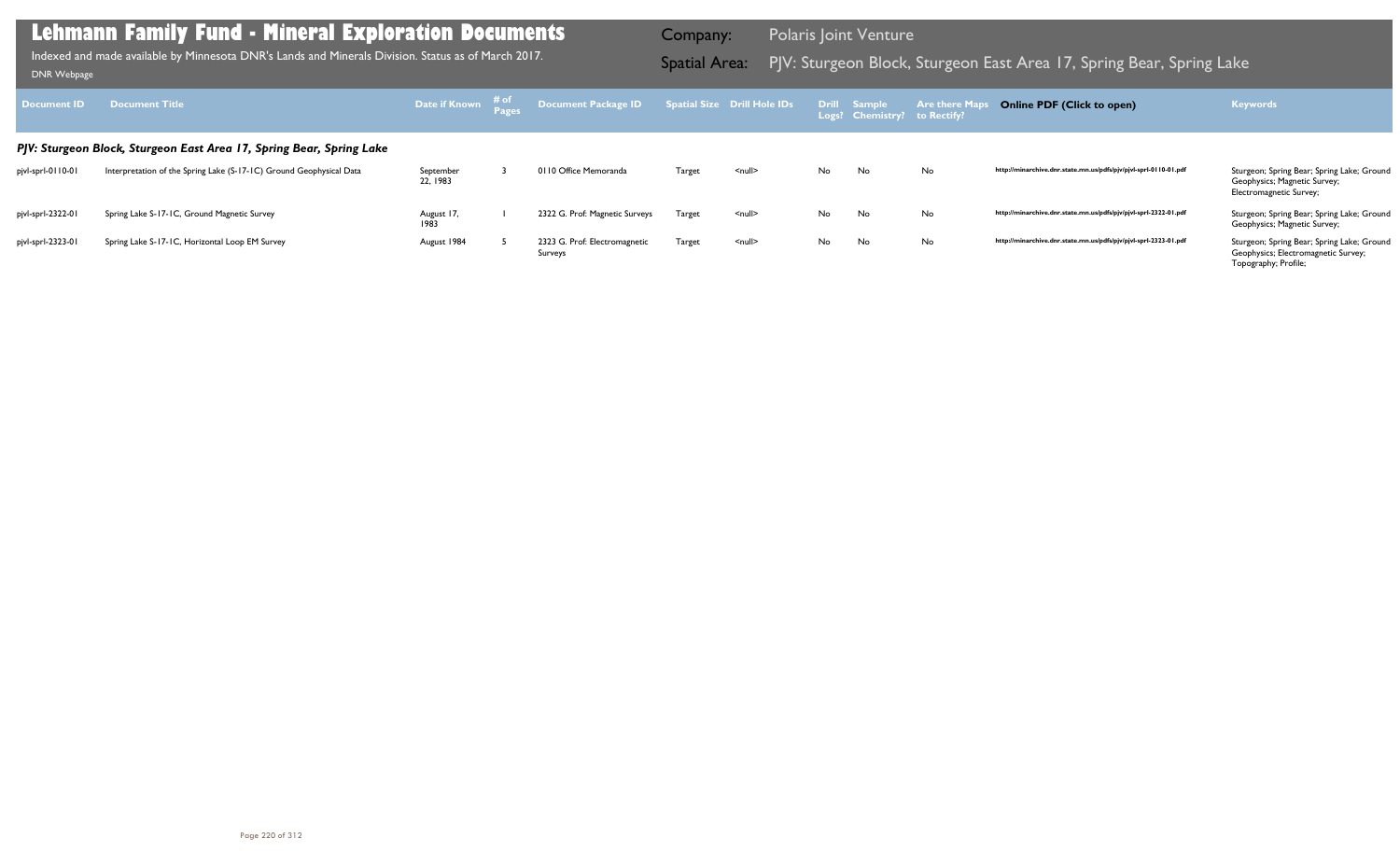| Document ID       | Document Title                                                                                                          | Date if Known     | Pages | <b>Document Package ID</b>                         |           | <b>Spatial Size Drill Hole IDs</b> |     | Drill Sample<br>Logs? Chemistry? | <b>Are there Maps</b><br>to Rectify? | <b>Online PDF (Click to open)</b>                                | <b>Keywords</b>                                                                                                                                                                                                                                |
|-------------------|-------------------------------------------------------------------------------------------------------------------------|-------------------|-------|----------------------------------------------------|-----------|------------------------------------|-----|----------------------------------|--------------------------------------|------------------------------------------------------------------|------------------------------------------------------------------------------------------------------------------------------------------------------------------------------------------------------------------------------------------------|
|                   | PJV: Sturgeon Block, Sturgeon East Area 17, Thistledew                                                                  |                   |       |                                                    |           |                                    |     |                                  |                                      |                                                                  |                                                                                                                                                                                                                                                |
| pjvl-this-1410-01 | CN-7617 Moore                                                                                                           |                   |       | 1410 Inherited Proprietary Data                    | Sub block | $C-A-3;$                           | No  | No                               | Possible                             | http://minarchive.dnr.state.mn.us/pdfs/pjv/pjvl-this-1410-01.pdf | Sturgeon; Thistledew; Survey Grid; Ground<br>Geophysics; Electromagnetic Survey;<br>Magnetic Survey; Drill Hole;                                                                                                                               |
| pjvl-this-1450-01 | Lease No.: CN-7538                                                                                                      | 1970              |       | 1450 Miscellaneous Data                            | Sub block | $null$                             | No  | No                               | Possible                             | http://minarchive.dnr.state.mn.us/pdfs/pjv/pjvl-this-1450-01.pdf | Sturgeon; Thistledew; Survey Grid; Ground<br>Geophysics; Airborne Geophysics;<br>Electromagnetic Survey; Magnetic Survey;                                                                                                                      |
| pjvl-this-1450-02 | <b>Summary Sheet</b>                                                                                                    | February<br>1980  | -5    | 1450 Miscellaneous Data                            | Sub block | $C-K-2;$                           | Yes | No                               | Possible                             | http://minarchive.dnr.state.mn.us/pdfs/pjv/pjvl-this-1450-02.pdf | Sturgeon; Thistledew; Survey Grid; Ground<br>Geophysics; Electromagnetic Survey; Drill<br>Hole; Drill Log; Core Log;                                                                                                                           |
| pjvl-this-1450-03 | Lease No.: CN-7539                                                                                                      |                   | 8     | 1450 Miscellaneous Data                            | Sub block | $C-K-2;$                           | Yes | Yes                              | Possible                             | http://minarchive.dnr.state.mn.us/pdfs/pjv/pjvl-this-1450-03.pdf | Sturgeon; Thistledew; Survey Grid; Drill<br>Hole; Drill Log; Ground Geophysics;<br>Airborne Geophysics; Electromagnetic<br>Survey; Magnetic Survey;                                                                                            |
| pjvl-this-1450-04 | Lease No.: CN-7542                                                                                                      | 1971              | 18    | 1450 Miscellaneous Data                            | Sub block | $\leq$ null $\geq$                 | No  | No                               | Possible                             | http://minarchive.dnr.state.mn.us/pdfs/pjv/pjvl-this-1450-04.pdf | Sturgeon; Thistledew; Survey Grid; Ground<br>Geophysics; Airborne Geophysics;<br>Electromagnetic Survey; Magnetic Survey;<br>Gravity Survey; Electrical Survey;                                                                                |
| pjvl-this-1450-05 | Lease No.: CN-7543                                                                                                      | 1970              | - 7   | 1450 Miscellaneous Data                            | Sub block | $\leq$ null $\geq$                 | No. | No                               | Possible                             | http://minarchive.dnr.state.mn.us/pdfs/pjv/pjvl-this-1450-05.pdf | Sturgeon; Thistledew; Survey Grid; Ground<br>Geophysics; Airborne Geophysics;<br>Electromagnetic Survey; Magnetic Survey;                                                                                                                      |
| pjvl-this-1450-06 | Summary Sheet Moore DDH CB-1                                                                                            |                   | -7    | 1450 Miscellaneous Data                            | Sub block | CB-1; T-13; C-K-2;                 | Yes | No                               | Possible                             | http://minarchive.dnr.state.mn.us/pdfs/pjv/pjvl-this-1450-06.pdf | Sturgeon; Thistledew; Drill Hole; Drill Log;<br>Core Log;                                                                                                                                                                                      |
| pjvl-this-1500-01 | Polaris Joint Venture Anomaly Portfolio: Thistledew, S-17-4, Volume I                                                   | 1984              | 114   | 1500 Internal Reporting                            | Sub block | $null$                             | No  | No                               | Possible                             | http://minarchive.dnr.state.mn.us/pdfs/pjv/pjvl-this-1500-01.pdf | Sturgeon; Thistledew; Thistledew Addition<br>A; Thistledew Addition B; Airborne<br>Geophysics; Index Map; Land Status;                                                                                                                         |
| pjvl-this-1500-02 | Polaris Joint Venture Anomaly Portfolio: Thistledew, S-17-4, Volume II                                                  | 1984              | 97    | 1500 Internal Reporting                            | Sub block | CK-2; CB-1; CA-3;                  | Yes | No                               | Possible                             | http://minarchive.dnr.state.mn.us/pdfs/pjv/pjvl-this-1500-02.pdf | Sturgeon; Thistledew; Thistledew Addition<br>A; Thistledew Addition B; Dahlberg; Grace;<br>Little Moose Lake; Xerxes; Dogstar;<br>Airborne Geophysics; Ground Geophysics;<br>Electromagnetic Survey; Magnetic Survey;<br>Core Log; Drill Hole; |
| pjvl-this-2121-01 | Block S17-4, Thistledew Interpretation of MaxMin Profiles                                                               |                   |       | 2121 Technical Reports and Data Sub block<br>Sets  |           | CA-3; CK-2;                        | No. | No                               | No                                   | http://minarchive.dnr.state.mn.us/pdfs/pjv/pjvl-this-2121-01.pdf | Sturgeon; Thistledew; Ground Geophysics;<br>Electromagnetic Survey; Hanna Mining<br>Company; W.S. Moore; Drill Hole;                                                                                                                           |
| pjvl-this-2213-01 | Thistledew Map No. S-17-4 Fig 7.2. Helicopter Magnetic Survey Contours of<br>Total Magnetic Field and EM Conductor Axes | March 1981        |       | 2213 A. Map: Magnetic Surveys                      | Sub block | $null$                             | No  | No                               | Possible                             | http://minarchive.dnr.state.mn.us/pdfs/pjv/pjvl-this-2213-01.pdf | Helicopter; Airborne Geophysics;<br>Thistledew; Sturgeon; Conductor Axes;<br>Electromagnetic Survey; Flight Lines;<br>Magnetic Survey; Contours;                                                                                               |
| pjvl-this-2214-01 | Thistledew Map No. S-17-4 Fig 7.1. Helicopter EM Survey Profiles of Low<br>Frequency and Interpretation                 | September<br>1982 |       | 2214 A. Map: Electromagnetic<br>Surveys            | Sub block | $CB-I;$                            | No  | No                               | Possible                             | http://minarchive.dnr.state.mn.us/pdfs/pjv/pjvl-this-2214-01.pdf | Helicopter; Airborne Geophysics;<br>Thistledew; Sturgeon; Grace; Xerxes; Little<br>Moose Lake: Drill Hole: Conductor Axes:<br>Flight Lines; Electromagnetic Survey;<br><b>Ground Geophysics;</b>                                               |
| pjvl-this-2310-01 | Minnesota, Thistledew S-17-4                                                                                            | 1980              | 46    | 2310 Elevated/Aerial/Satellite<br>Profiles & Lines | Sub block | $\leq$ null $\geq$                 | No  | No                               | No                                   | http://minarchive.dnr.state.mn.us/pdfs/pjv/pjvl-this-2310-01.pdf | Sturgeon; Thistledew; Airborne<br>Geophysics; Aerodat Survey; Helicopter;<br>Electromagnetic Survey; Magnetic Survey;                                                                                                                          |

Indexed and made available by Minnesota DNR's Lands and Minerals Division. Status as of March 2017. Sammer Spatial Area: PJV: Sturgeon Block, Sturgeon East Area 17, Thistledew DNR Webpage Indexed and made available by Minnesota DNR's Lands and Minerals Division. Status as of March 2017.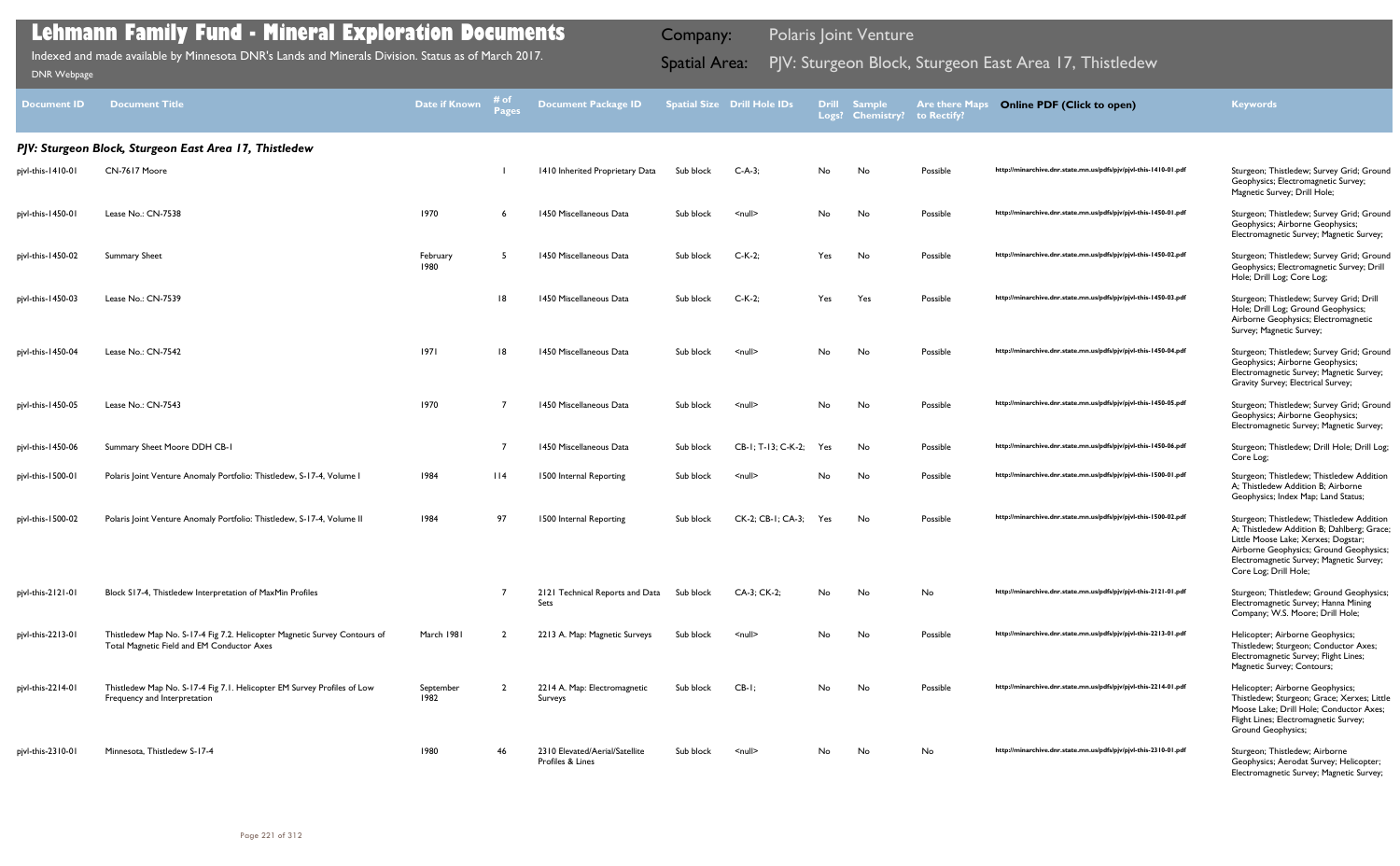Geophysics; Magnetic Survey;

| Document ID       | <b>Document Title</b>                                         |                    | Date if Known # <sup>of</sup> Document Package ID Spatial Size Drill Hole IDs |        |                    |     | Drill Sample<br>Logs? Chemistry? to Rectify? | <b>Are there Maps</b> |
|-------------------|---------------------------------------------------------------|--------------------|-------------------------------------------------------------------------------|--------|--------------------|-----|----------------------------------------------|-----------------------|
|                   | PJV: Sturgeon Block, Sturgeon East Area 17, Thistledew, Grace |                    |                                                                               |        |                    |     |                                              |                       |
| pjvl-grac-2322-01 | Grace S-17-4G, Ground Magnetic Survey                         | August 12,<br>1982 | 2322 G. Prof: Magnetic Surveys                                                | Target | $\leq$ null $\geq$ | No. | No                                           | No                    |
| pivl-grac-2323-01 | Grace S-17-4G, Horizontal Loop EM Survey                      | August 12,<br>1982 | 2323 G. Prof: Electromagnetic<br>Surveys                                      | Target | $\leq$ null $\geq$ | No. | No                                           | No                    |

Geophysics; Electromagnetic Survey;

### **Lehmann Family Fund - Mineral Exploration Documents**

Indexed and made available by Minnesota DNR's Lands and Minerals Division. Status as of March 2017. **Spatial Area:** PJV: Sturgeon Block, Sturgeon East Area 17, Thistledew, Grace <sub>DNR Webpage</sub> Indexed and made available by Minnesota DNR's Lands and Minerals Division. Status as of March 2017.

Company: Polaris Joint Venture

### **Online PDF (Click to open) Keywords**

http://minarchive.dnr.state.mn.us/pdfs/pjv/pjvl-grac-2322-01.pdf Sturgeon; Thistledew; Grace; Ground

http://minarchive.dnr.state.mn.us/pdfs/pjv/pjvl-grac-2323-01.pdf Sturgeon; Thistledew; Grace; Ground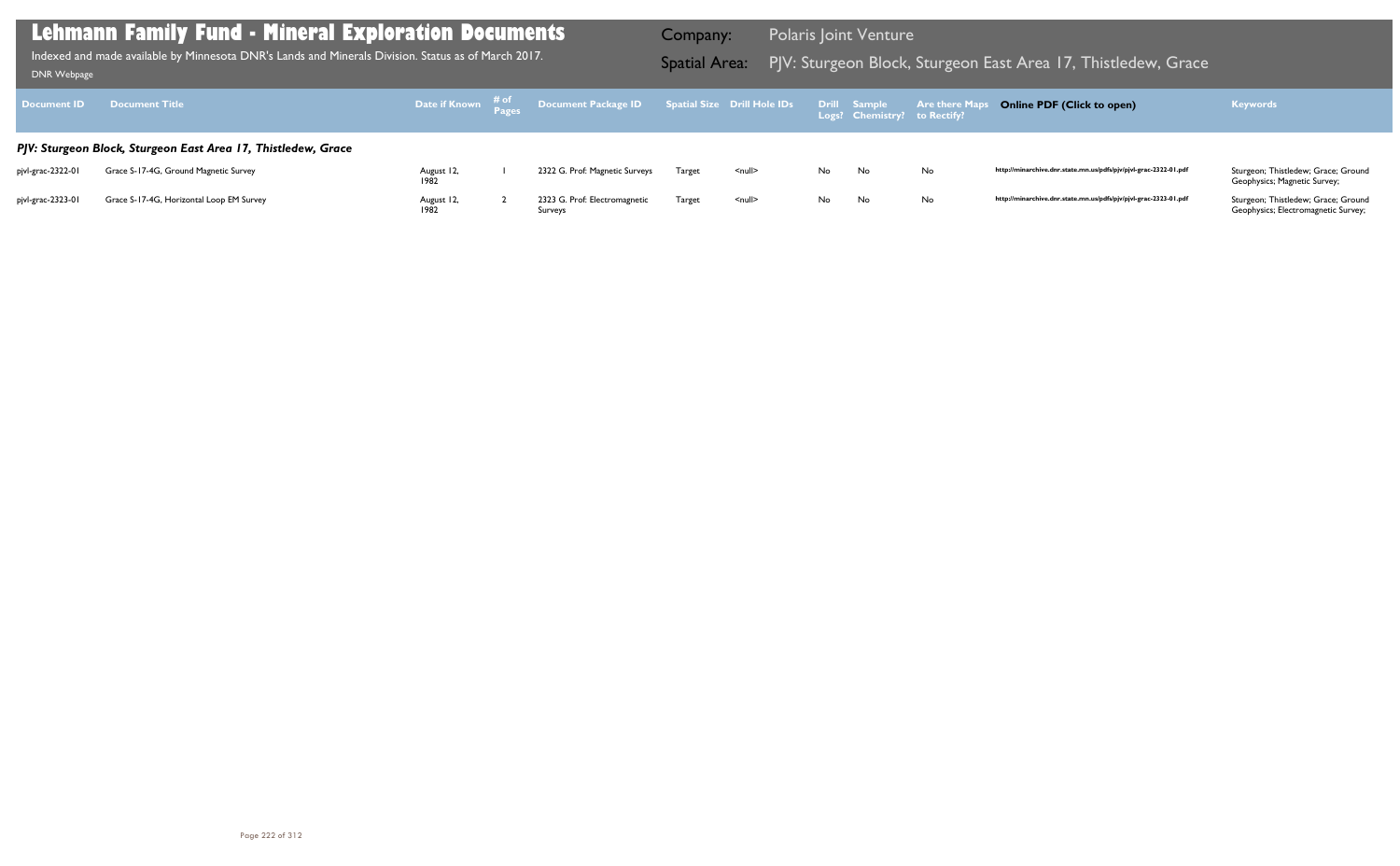Ground Geophysics; Magnetic Survey;

### *PJV: Sturgeon Block, Sturgeon East Area 17, Thistledew, Little Moose Lake* pjvl-lmol-2322-01 Little Moose Lake S-17-4H, Ground Magnetic Survey August 11,<br>1982 1 2322 G. Prof: Magnetic Surveys Target <null> No No No **http://minarchive.dnr.state.mn.us/pdfs/pjv/pjvl-lmol-2322-01.pdf** Sturgeon; Thistledew; Little Moose Lake; pjvl-lmol-2323-01 Little Moose Lake S-17-4H, Horizontal Loop EM Survey August II,<br>1982 5 2323 G. Prof: Electromagnetic Target <null> No No No **http://minarchive.dnr.state.mn.us/pdfs/pjv/pjvl-lmol-2323-01.pdf** Sturgeon; Thistledew; Little Moose Lake; **Document ID Document Title Date if Known # of Pages Document Package ID Spatial Size Drill Hole IDs Drill Logs? Sample Chemistry? Are there Maps to Rectify? Online PDF (Click to open) Keywords Lehmann Family Fund - Mineral Exploration Documents** Indexed and made available by Minnesota DNR's Lands and Minerals Division. Status as of March 2017. Spatial Area: PJV: Sturgeon Block, Sturgeon East Area 17, Thistledew, Little Moose Lake DNR Webpage Company: Polaris Joint Venture Indexed and made available by Minnesota DNR's Lands and Minerals Division. Status as of March 2017.

Surveys

Ground Geophysics; Electromagnetic Survey;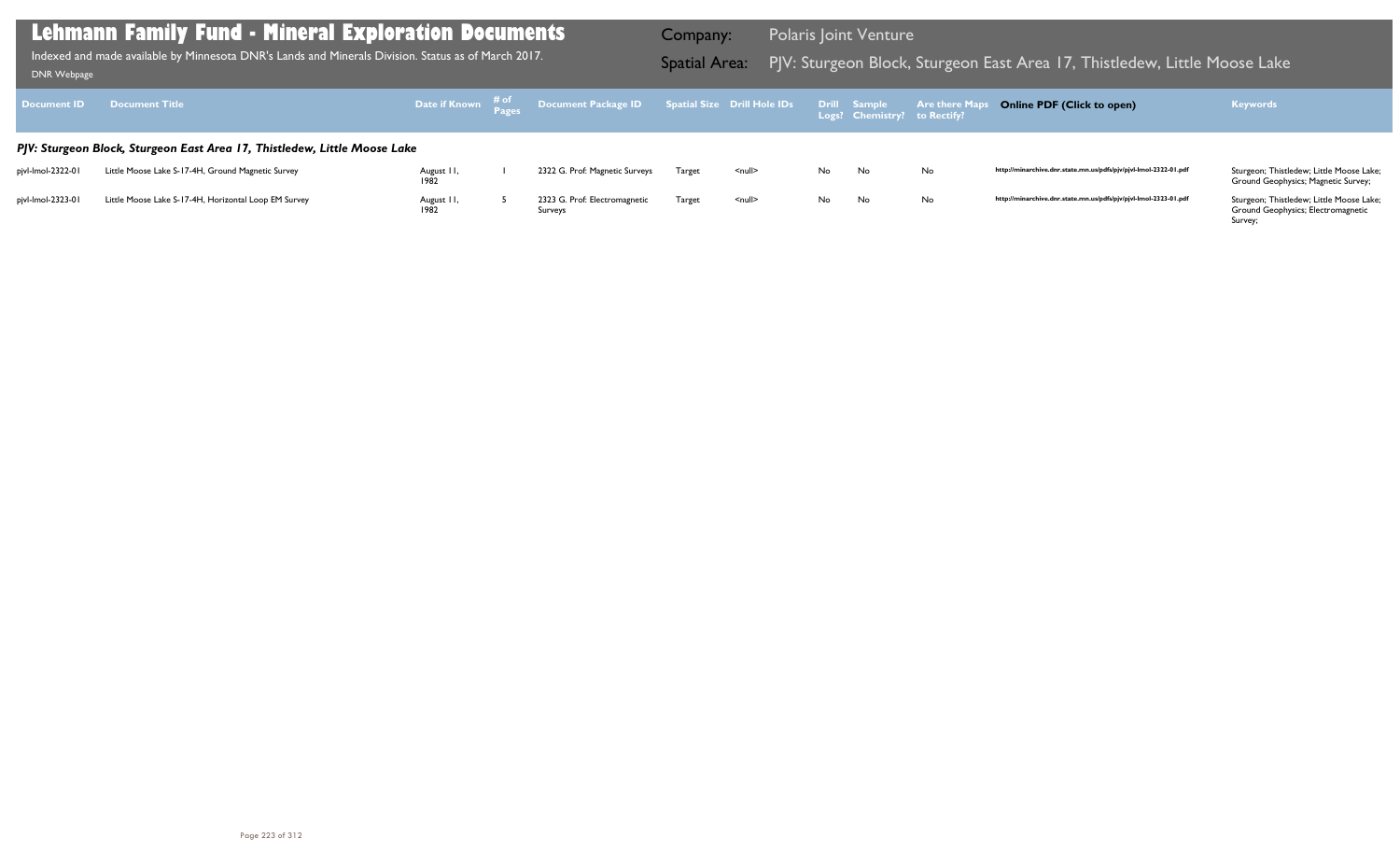| Document ID                                                                   | <b>Document Title</b>                                                                                                    | <b>Date if Known</b> # of |  | Document Package ID    Spatial Size    Drill Hole IDs |        |               |    | Drill Sample<br>Logs? Chemistry? to Rectify? | <b>Are there Maps</b> | <b>Online PDF (Click to open)</b>                                | <b>Keywords</b>                                                                                                                                 |  |  |
|-------------------------------------------------------------------------------|--------------------------------------------------------------------------------------------------------------------------|---------------------------|--|-------------------------------------------------------|--------|---------------|----|----------------------------------------------|-----------------------|------------------------------------------------------------------|-------------------------------------------------------------------------------------------------------------------------------------------------|--|--|
| PJV: Sturgeon Block, Sturgeon East Area 17, Thistledew, Thistledew Addition A |                                                                                                                          |                           |  |                                                       |        |               |    |                                              |                       |                                                                  |                                                                                                                                                 |  |  |
| pjvl-thaa-2213-01                                                             | Thistledew Map No. S-17-4A Fig 7.2. Helicopter Magnetic Survey Contours of<br>Total Magnetic Field and EM Conductor Axes | March 1981                |  | 2213 A. Map: Magnetic Surveys                         | Target | <null></null> | No | No.                                          | Possible              | http://minarchive.dnr.state.mn.us/pdfs/pjv/pjvl-thaa-2213-01.pdf | Helicopter; Thistledew; Thistledew<br>Addition A; Sturgeon; Flight Lines;<br>Airborne Geophysics; Conductor Axes;<br>Magnetic Survey; Contours; |  |  |
| pjvl-thaa-2214-01                                                             | Thistledew Map No. S-17-4A Fig 7.1. Helicopter EM Survey Profiles of Low<br>Frequency and Interpretation                 | March 1981                |  | 2214 A. Map: Electromagnetic<br>Surveys               | Target | $null$        | No | <b>No</b>                                    | Possible              | http://minarchive.dnr.state.mn.us/pdfs/pjv/pjvl-thaa-2214-01.pdf | Helicopter; Thistledew; Thistledew<br>Addition A; Sturgeon; Flight Lines;<br>Airborne Geophysics; Conductor Axes;<br>Electromagnetic Survey;    |  |  |
| pjvl-thaa-2310-01                                                             | Minnesota, Thistledew S-17-4-A                                                                                           | 1980                      |  | 2310 Elevated/Aerial/Satellite<br>Profiles & Lines    | Target | <null></null> | No | No                                           | No                    | http://minarchive.dnr.state.mn.us/pdfs/pjv/pjvl-thaa-2310-01.pdf | Sturgeon; Thistledew; Thistledew Addition<br>A; Airborne Geophysics; Aerodat Survey;<br>Helicopter; Electromagnetic Survey;<br>Magnetic Survey; |  |  |

Indexed and made available by Minnesota DNR's Lands and Minerals Division. Status as of March 2017. Spatial Area: PJV: Sturgeon Block, Sturgeon East Area 17, Thistledew, Thistledew Addition A Indexed and made available by Indexed and made available by Minnesota DNR's Lands and Minerals Division. Status as of March 2017.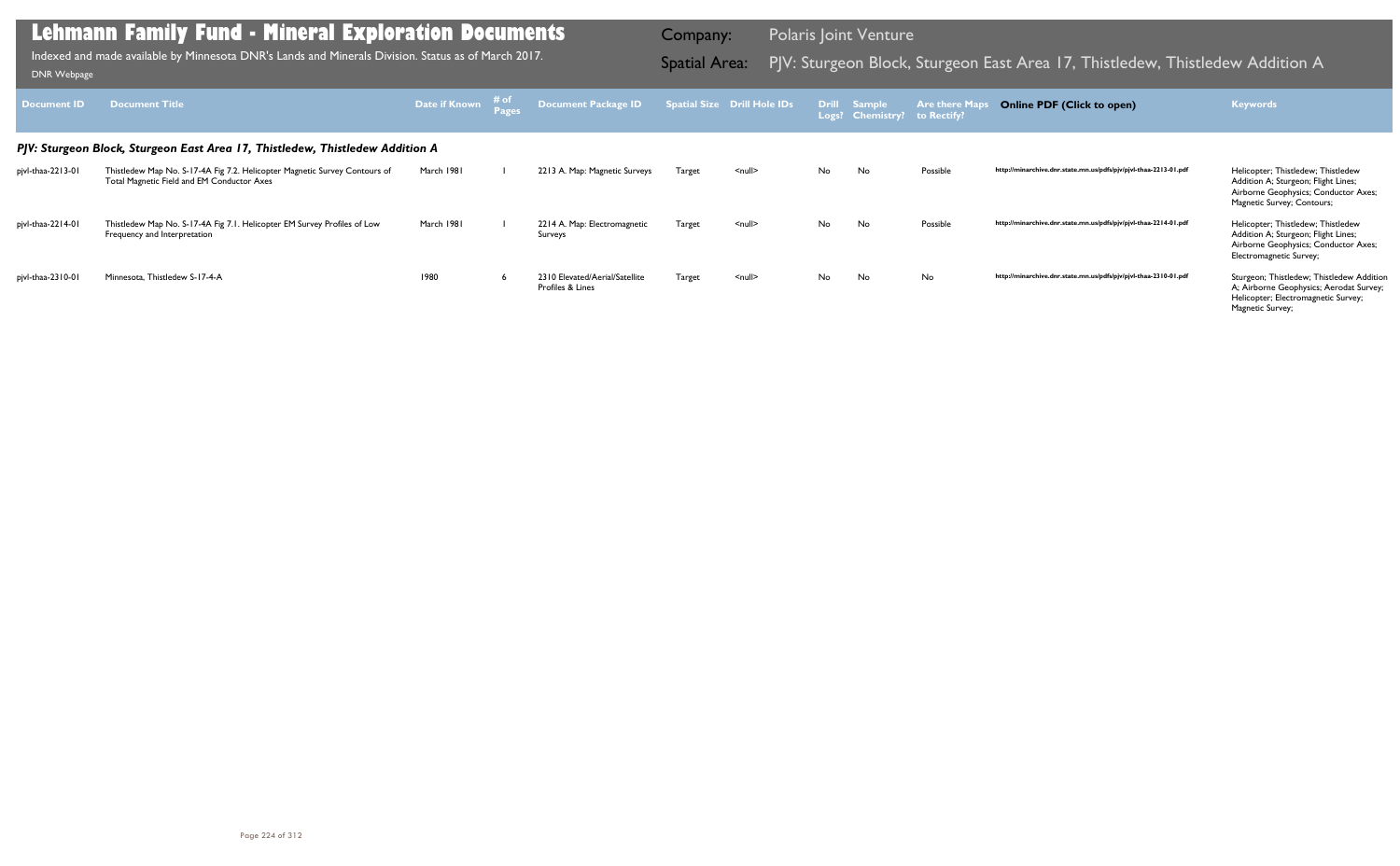| Document ID                                                                   | <b>Document Title</b>                                                                                                    | Date if Known | $# of\nPages$ | <b>Document Package ID</b>                         |        | <b>Spatial Size Drill Hole IDs</b> |           | Drill Sample<br>Logs? Chemistry? | <b>Are there Maps</b><br>to Rectify? | <b>Online PDF (Click to open)</b>                                | <b>Keywords</b>                                                                                                                                 |  |  |  |
|-------------------------------------------------------------------------------|--------------------------------------------------------------------------------------------------------------------------|---------------|---------------|----------------------------------------------------|--------|------------------------------------|-----------|----------------------------------|--------------------------------------|------------------------------------------------------------------|-------------------------------------------------------------------------------------------------------------------------------------------------|--|--|--|
| PJV: Sturgeon Block, Sturgeon East Area 17, Thistledew, Thistledew Addition B |                                                                                                                          |               |               |                                                    |        |                                    |           |                                  |                                      |                                                                  |                                                                                                                                                 |  |  |  |
| pjvl-thab-1450-01                                                             | Lease No.: CN-7537                                                                                                       | 1970          | 8             | 1450 Miscellaneous Data                            | Target | $\leq$ null $\geq$                 | No.       | No                               | Possible                             | http://minarchive.dnr.state.mn.us/pdfs/pjv/pjvl-thab-1450-01.pdf | Sturgeon; Thistledew Addition B; Survey<br>Grid; Ground Geophysics; Airborne<br>Geophysics; Electromagnetic Survey;<br>Magnetic Survey;         |  |  |  |
| pjvl-thab-2213-01                                                             | Thistledew Map No. S-17-4B Fig 7.2. Helicopter Magnetic Survey Contours of<br>Total Magnetic Field and EM Conductor Axes | March 1981    |               | 2213 A. Map: Magnetic Surveys                      | Target | $\leq$ null $\geq$                 | <b>No</b> | No                               | Possible                             | http://minarchive.dnr.state.mn.us/pdfs/pjv/pjvl-thab-2213-01.pdf | Helicopter; Thistledew; Thistledew<br>Addition B; Sturgeon; Flight Lines; Airborne<br>Geophysics; Conductor Axes; Magnetic<br>Survey; Contours; |  |  |  |
| pjvl-thab-2214-01                                                             | Thistledew Map No. S-17-4B Fig 7.1. Helicopter EM Survey Profiles of Low<br>Frequency and Interpretation                 | March 1981    |               | 2214 A. Map: Electromagnetic<br>Surveys            | Target | $\leq$ null $\geq$                 | No.       | <b>No</b>                        | Possible                             | http://minarchive.dnr.state.mn.us/pdfs/pjv/pjvl-thab-2214-01.pdf | Helicopter; Thistledew; Thistledew<br>Addition B; Sturgeon; Flight Lines; Airborne<br>Geophysics; Conductor Axes;<br>Electromagnetic Survey;    |  |  |  |
| pjvl-thab-2310-01                                                             | Minnesota, Thistledew S-17-4-B                                                                                           | 1980          |               | 2310 Elevated/Aerial/Satellite<br>Profiles & Lines | Target | $\leq$ null $\geq$                 | No.       | No                               | No                                   | http://minarchive.dnr.state.mn.us/pdfs/pjv/pjvl-thab-2310-01.pdf | Sturgeon; Thistledew; Thistledew Addition<br>B; Airborne Geophysics; Aerodat Survey;<br>Helicopter; Electromagnetic Survey;<br>Magnetic Survey; |  |  |  |

Indexed and made available by Minnesota DNR's Lands and Minerals Division. Status as of March 2017. Sand Spatial Area: PJV: Sturgeon Block, Sturgeon East Area 17, Thistledew, Thistledew Addition B DNR Webpage Indexed and made available by Minnesota DNR's Lands and Minerals Division. Status as of March 2017.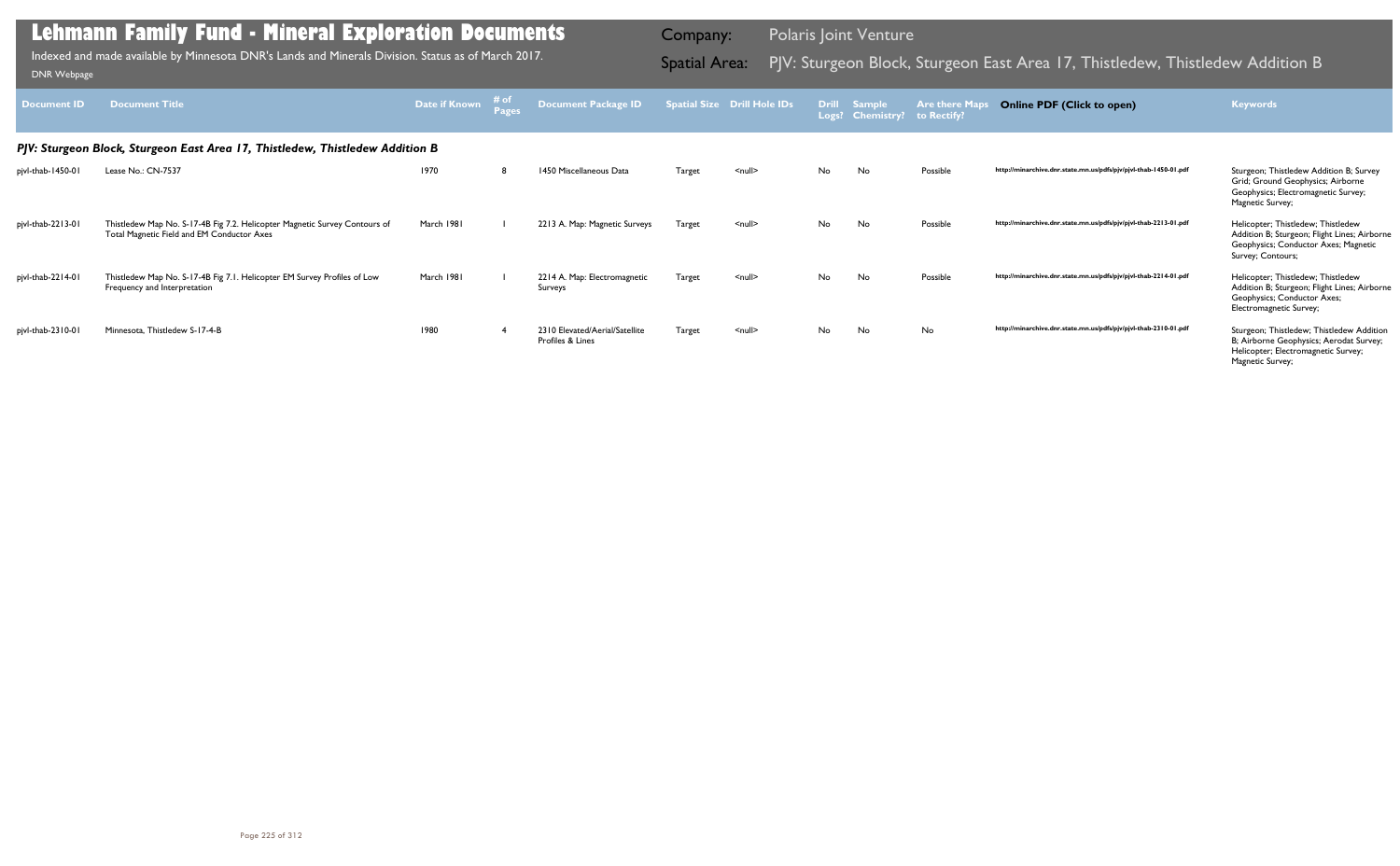Geophysics; Magnetic Survey;

| <b>Document ID</b> | <b>Document Title</b>                                          |                    |    | Date if Known # <sup>of</sup> Document Package ID Spatial Size Drill Hole IDs |        |                    |     | Drill Sample<br>Logs? Chemistry? to Rectify? | <b>Are there Maps</b> |
|--------------------|----------------------------------------------------------------|--------------------|----|-------------------------------------------------------------------------------|--------|--------------------|-----|----------------------------------------------|-----------------------|
|                    | PJV: Sturgeon Block, Sturgeon East Area 17, Thistledew, Xerxes |                    |    |                                                                               |        |                    |     |                                              |                       |
| pivl-xerx-2322-01  | Xerxes S-17-4X, Ground Magnetic Survey                         | August 09,<br>1982 |    | 2322 G. Prof: Magnetic Surveys                                                | Target | $\leq$ null $\geq$ | No. | No.                                          | No                    |
| pjvl-xerx-2323-01  | Xerxes S-17-4X, Horizontal Loop EM Survey                      | 1982               | 22 | 2323 G. Prof: Electromagnetic<br>Surveys                                      | Target | $\leq$ null $\geq$ | No. | No                                           | No                    |

Geophysics; Electromagnetic Survey;

### **Lehmann Family Fund - Mineral Exploration Documents**

Indexed and made available by Minnesota DNR's Lands and Minerals Division. Status as of March 2017. Spatial Area: PJV: Sturgeon Block, Sturgeon East Area 17, Thistledew, Xerxes ו-DNR Webpage Indexed and made available by Minnesota DNR's Lands and Minerals Division. Status as of March 2017.

Company: Polaris Joint Venture

### **Online PDF (Click to open) Keywords**

http://minarchive.dnr.state.mn.us/pdfs/pjv/pjvl-xerx-2322-01.pdf Sturgeon; Thistledew; Xerxes; Ground

http://minarchive.dnr.state.mn.us/pdfs/pjv/pjvl-xerx-2323-01.pdf Sturgeon; Thistledew; Xerxes; Ground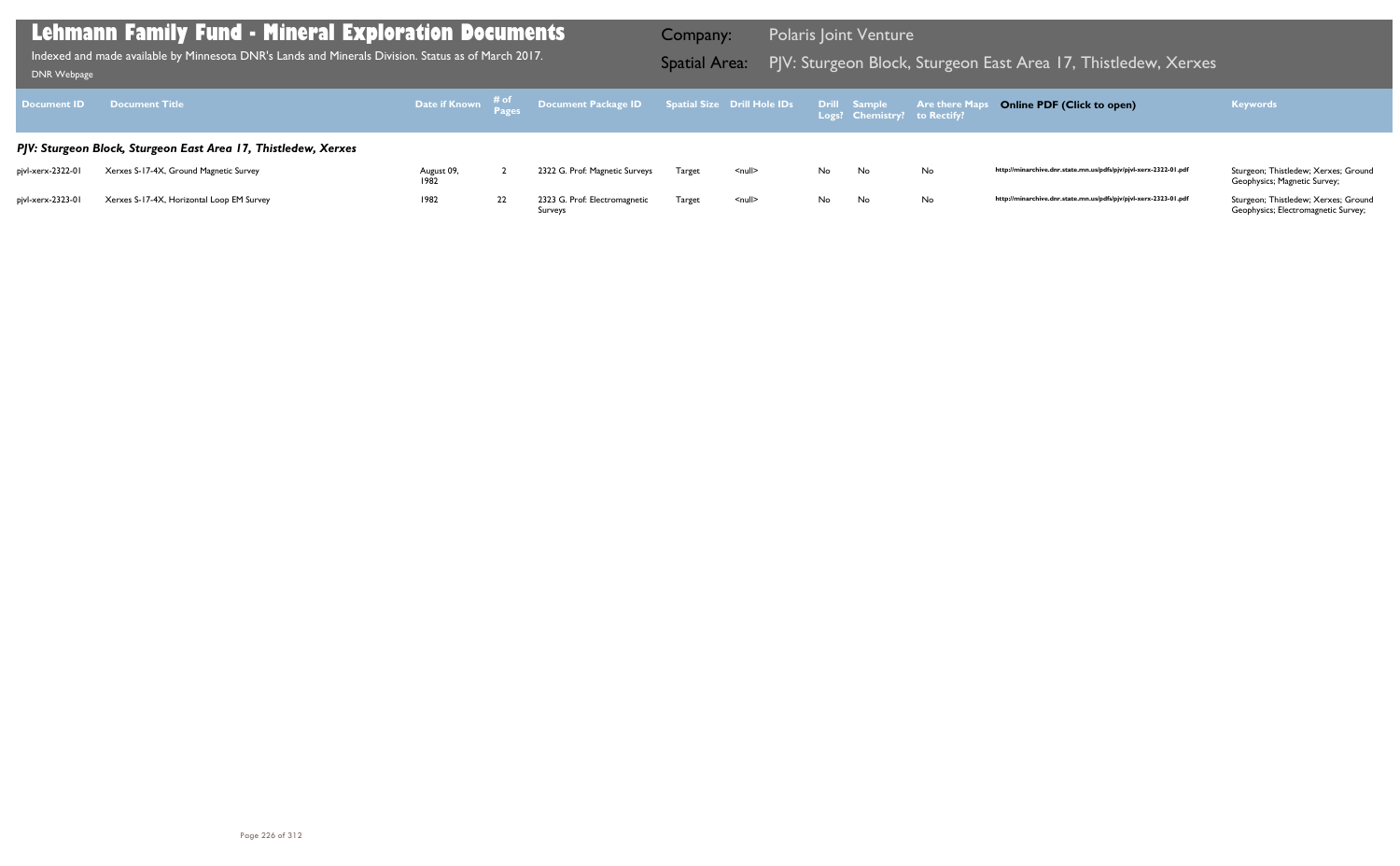| <b>Document ID</b> | <b>Document Title</b>                                                                                             | Date if Known   | # of | <b>Document Package ID</b>                         |           | <b>Spatial Size Drill Hole IDs</b> | <b>Drill</b> | <b>Sample</b><br>Logs? Chemistry? | <b>Are there Maps</b><br>to Rectify? | <b>Online PDF (Click to open)</b>                                | <b>Keywords</b>                                                                                                                                            |  |  |  |  |
|--------------------|-------------------------------------------------------------------------------------------------------------------|-----------------|------|----------------------------------------------------|-----------|------------------------------------|--------------|-----------------------------------|--------------------------------------|------------------------------------------------------------------|------------------------------------------------------------------------------------------------------------------------------------------------------------|--|--|--|--|
|                    | PJV: Sturgeon Block, Sturgeon East Area 17, Togo                                                                  |                 |      |                                                    |           |                                    |              |                                   |                                      |                                                                  |                                                                                                                                                            |  |  |  |  |
| pjvl-togo-1450-01  | Summary Sheet, CE-6 (Moore)                                                                                       |                 |      | 1450 Miscellaneous Data                            | Sub block | $CE-6;$                            | Yes          | No                                | Possible                             | http://minarchive.dnr.state.mn.us/pdfs/pjv/pjvl-togo-1450-01.pdf | Sturgeon; Togo; W.S. Moore; Geology;<br>Drill Log; Drill Hole; Core Log; Ground<br>Geophysics; Magnetic Survey;<br>Electromagnetic Survey; Gravity Survey; |  |  |  |  |
| pjvl-togo-1500-01  | Polaris Joint Venture Anomaly Portfolio: Togo, S-17-3                                                             | 1984            | 56   | 1500 Internal Reporting                            | Sub block | $CE-6;$                            | Yes          | No                                | Possible                             | http://minarchive.dnr.state.mn.us/pdfs/pjv/pjvl-togo-1500-01.pdf | Sturgeon; Togo; Nogo; Zagrabelny; Zagrab;<br>Airborne Geophysics; Ground Geophysics;<br>Electromagnetic Survey; Magnetic Survey;<br>Core Log; Drill Hole;  |  |  |  |  |
| pjvl-togo-2213-01  | Togo Map No. S-17-3 Fig 7.2. Helicopter Magnetic Survey Contours of Total<br>Magnetic Field and EM Conductor Axes | March 1981      |      | 2213 A. Map: Magnetic Surveys                      | Sub block | $\leq$ null $\geq$                 | No.          | No                                | Possible                             | http://minarchive.dnr.state.mn.us/pdfs/pjv/pjvl-togo-2213-01.pdf | Helicopter; Togo; Sturgeon; Flight Lines;<br>Airborne Geophysics; Conductor Axes;<br>Electromagnetic Survey; Magnetic Survey;<br>Contours;                 |  |  |  |  |
| pjvl-togo-2214-01  | Togo Map No. S-17-3 Fig 7.1. Helicopter EM Survey Profiles of Low Frequency<br>and Interpretation                 | October<br>1981 |      | 2214 A. Map: Electromagnetic<br>Surveys            | Sub block | $\leq$ null $\geq$                 | No           | No                                | Possible                             | http://minarchive.dnr.state.mn.us/pdfs/pjv/pjvl-togo-2214-01.pdf | Helicopter; Togo; Sturgeon; Flight Lines;<br>Airborne Geophysics; Conductor Axes;<br>Electromagnetic Survey;                                               |  |  |  |  |
| pjvl-togo-2310-01  | Minnesota, Togo S-17-3                                                                                            | 1980            | 12   | 2310 Elevated/Aerial/Satellite<br>Profiles & Lines | Sub block | $\leq$ null $\geq$                 | No.          | No                                | No                                   | http://minarchive.dnr.state.mn.us/pdfs/pjv/pjvl-togo-2310-01.pdf | Sturgeon; Togo; Airborne Geophysics;<br>Aerodat Survey; Helicopter;<br>Electromagnetic Survey; Magnetic Survey;                                            |  |  |  |  |
| pjvl-togo-2323-01  | Togo S-17-3, Horizontal Loop EM Survey                                                                            | July 21, 1981   |      | 2323 G. Prof: Electromagnetic<br>Surveys           | Sub block | $\leq$ null $\geq$                 | No           | No                                | No                                   | http://minarchive.dnr.state.mn.us/pdfs/pjv/pjvl-togo-2323-01.pdf | Sturgeon; Togo; Ground Geophysics;<br>Electromagnetic Survey; Magnetic Survey;                                                                             |  |  |  |  |

Indexed and made available by Minnesota DNR's Lands and Minerals Division. Status as of March 2017. **Spatial Area:** PJV: Sturgeon Block, Sturgeon East Area 17, Togo <sub>DNR Webpage</sub> Indexed and made available by Minnesota DNR's Lands and Minerals Division. Status as of March 2017.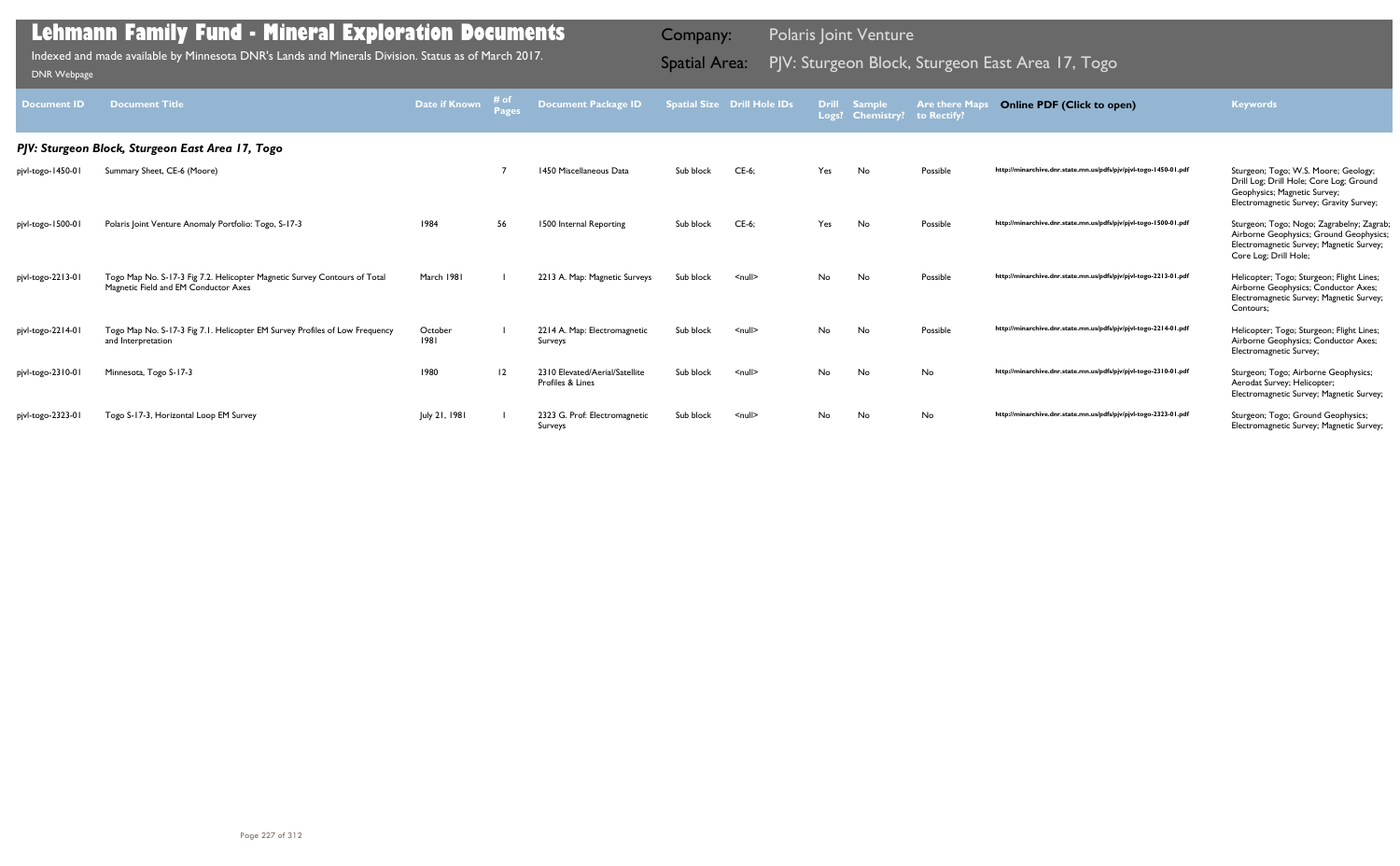| Document <b>ID</b> | <b>Document Title</b>                                                                                       | Date if Known | ≉ of | Document Package ID                           |                         | Spatial Size Drill Hole IDs |           | Drill Sample<br>Logs? Chemistry? | <b>Are there Maps</b><br>to Rectify? | <b>Online PDF (Click to open)</b>                                | <b>Keywords</b>                                                                                                                              |
|--------------------|-------------------------------------------------------------------------------------------------------------|---------------|------|-----------------------------------------------|-------------------------|-----------------------------|-----------|----------------------------------|--------------------------------------|------------------------------------------------------------------|----------------------------------------------------------------------------------------------------------------------------------------------|
|                    | PJV: Sturgeon Block, Sturgeon East Area 18                                                                  |               |      |                                               |                         |                             |           |                                  |                                      |                                                                  |                                                                                                                                              |
| pjvl-s18_-2213-01  | Sturgeon Project Isomagnetic Interval Map 18 Of 18 21067 Block B                                            |               |      | 2213 A. Map: Magnetic Surveys                 | Anomaly<br><b>Block</b> | $\leq$ null $\geq$          | No        | No                               | Possible                             | http://minarchive.dnr.state.mn.us/pdfs/pjv/pjvl-s18_-2213-01.pdf | Contours; Flight Lines; Sturgeon; Airborne<br>Geophysics; Magnetic Survey;                                                                   |
| pjvl-s18_-2213-02  | Questor Surveys Limited Airborne Magnetometer Survey Sturgeon Project Map<br>18 Of 18 21067 Block B         | June 1980     |      | 2213 A. Map: Magnetic Surveys                 | Anomaly<br><b>Block</b> | $\leq$ null $\geq$          | <b>No</b> | No                               | Possible                             | http://minarchive.dnr.state.mn.us/pdfs/pjv/pjvl-s18_-2213-02.pdf | Contours; Flight Lines; Sturgeon; Airborne<br>Geophysics; Magnetic Survey; Photomosaic;                                                      |
| pjvl-s18_-2214-01  | Questor Surveys Limited Airborne Mk VI INPUT Survey Sturgeon Project Map<br>18 Of 18 21067 Block B          | June 1980     |      | 2214 A. Map: Electromagnetic<br>Surveys       | Anomaly<br><b>Block</b> | $null$                      | No        | No                               | Possible                             | http://minarchive.dnr.state.mn.us/pdfs/pjv/pjvl-s18_-2214-01.pdf | Airborne Geophysics; Anomalies; INPUT<br>Survey; Flight Lines; Photomosaic;<br>Electromagnetic Survey; Sturgeon;                             |
| pjvl-s18_-2216-01  | Questor Surveys Limited Airborne Mk VI INPUT Survey Sturgeon Project<br>Cultural Map 18 0f 18 21067 Block B | June 1980     |      | 2216 A. Map: Culture and<br>Interference Maps | Anomaly<br><b>Block</b> | $\leq$ null $\geq$          | No        | No                               | Possible                             | http://minarchive.dnr.state.mn.us/pdfs/pjv/pjvl-s18_-2216-01.pdf | Culture; Interference; Anomaly Label;<br>Airborne Geophysics; Anomalies; INPUT<br>Survey; Flight Lines; Electromagnetic<br>Survey; Sturgeon; |

PJV: Sturgeon Block, Sturgeon East Area 18 Indexed and made available by Minnesota DNR's Lands and Minerals Division. Status as of March 2017. Spatial Area: [DNR Webpage](http://www.dnr.state.mn.us/lands_minerals/polaris/index.html)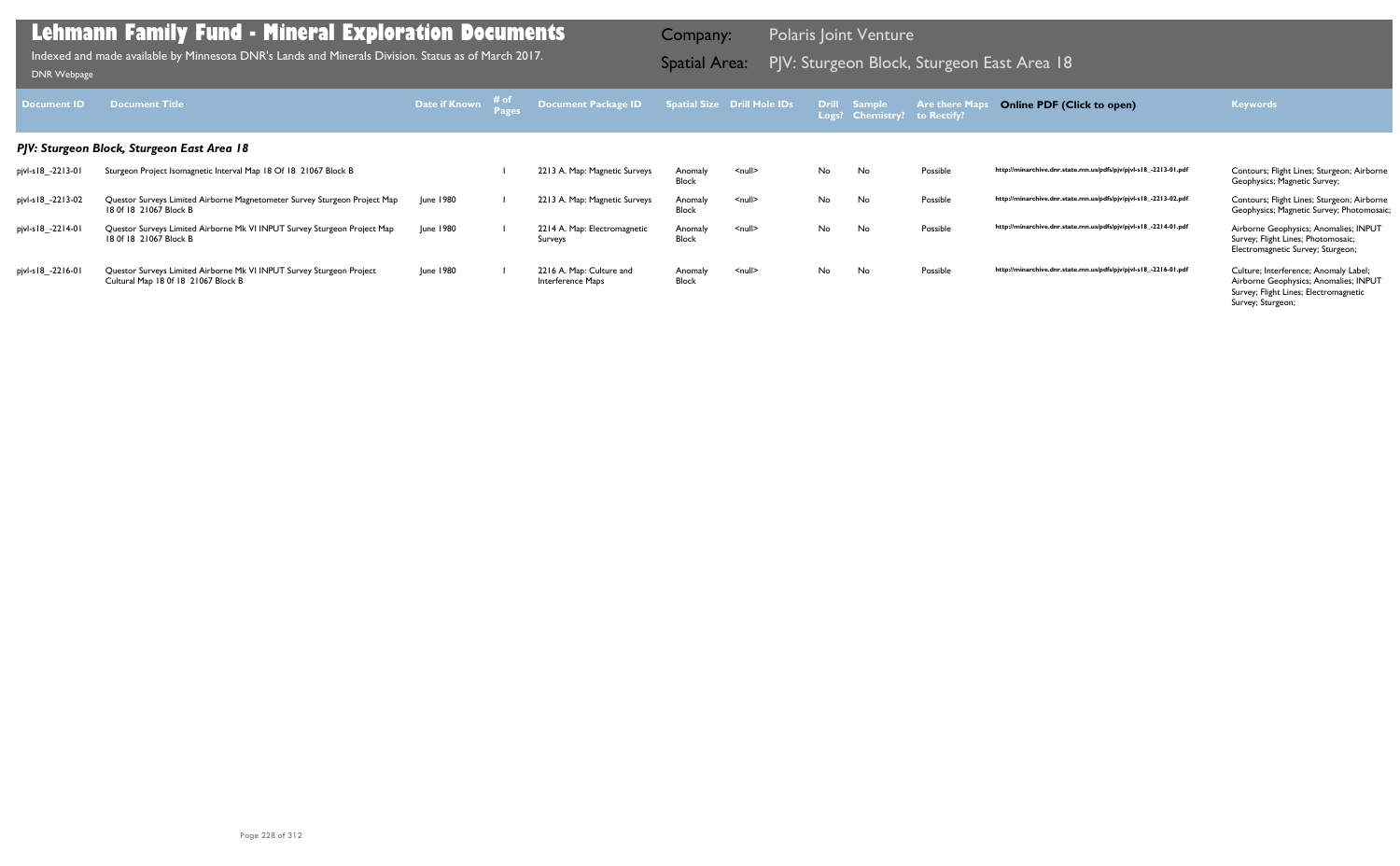| <b>Document ID</b> | <b>Document Title</b>                                                                                                | Date if Known     | # of<br><b>Pages</b> | <b>Document Package ID</b>                         |           | <b>Spatial Size Drill Hole IDs</b> | Logs?     | <b>Drill Sample</b><br><b>Chemistry?</b> | <b>Are there Maps</b><br>to Rectify? | <b>Online PDF (Click to open)</b>                                | <b>Keywords</b>                                                                                                                                                                                                                             |
|--------------------|----------------------------------------------------------------------------------------------------------------------|-------------------|----------------------|----------------------------------------------------|-----------|------------------------------------|-----------|------------------------------------------|--------------------------------------|------------------------------------------------------------------|---------------------------------------------------------------------------------------------------------------------------------------------------------------------------------------------------------------------------------------------|
|                    | PJV: Sturgeon Block, Sturgeon East Area 18, Kathryn                                                                  |                   |                      |                                                    |           |                                    |           |                                          |                                      |                                                                  |                                                                                                                                                                                                                                             |
| pjvl-kath-1500-01  | Polaris Joint Venture Anomaly Portfolio: Kathryn, S-18-3                                                             | 1984              | 68                   | 1500 Internal Reporting                            | Sub block | KAT-I: KAT-2:                      | Yes       | Yes                                      | Possible                             | http://minarchive.dnr.state.mn.us/pdfs/pjv/pjvl-kath-1500-01.pdf | Sturgeon; Kathryn; Kathryn A; Airborne<br>Geophysics; Index Map; Land Status;<br>Ground Geophysics; Electromagnetic<br>Survey; Core Log; Drill Hole; Assays;<br>Copper (Cu); Lead (Pb); Zinc (Zn); Silver<br>(Ag); Gold (Au); Arsenic (As); |
| pjvl-kath-2213-01  | Kathryn Map No. S-18-3 Fig 7.2. Helicopter Magnetic Survey Contours of Total<br>Magnetic Field and EM Conductor Axes | March 1981        |                      | 2213 A. Map: Magnetic Surveys                      | Sub block | $\leq$ null $\geq$                 | No.       | No                                       | Possible                             | http://minarchive.dnr.state.mn.us/pdfs/pjv/pjvl-kath-2213-01.pdf | Helicopter; Airborne Geophysics; Kathryn;<br>Sturgeon; Conductor Axes;<br>Electromagnetic Survey; Flight Lines;<br>Magnetic Survey; Contours;                                                                                               |
| pjvl-kath-2214-01  | Kathryn Map No. S-18-3 Fig 7.1. Helicopter EM Survey Profiles of Low<br>Frequency and Interpretation                 | March 1981        |                      | 2214 A. Map: Electromagnetic<br>Surveys            | Sub block | <b>KAT-I: KAT-2:</b>               | No        | No                                       | Possible                             | http://minarchive.dnr.state.mn.us/pdfs/pjv/pjvl-kath-2214-01.pdf | Helicopter; Airborne Geophysics; Ground<br>Geophysics; Kathryn; Sturgeon; Conductor<br>Axes; Electromagnetic Survey; Flight Lines;<br>Drill Hole;                                                                                           |
| pjvl-kath-2310-01  | Minnesota, Kathryn S-18-4                                                                                            | 1980              |                      | 2310 Elevated/Aerial/Satellite<br>Profiles & Lines | Sub block | $\leq$ null $\geq$                 | <b>No</b> | No                                       | No                                   | http://minarchive.dnr.state.mn.us/pdfs/pjv/pjvl-kath-2310-01.pdf | Sturgeon; Kathryn; Airborne Geophysics;<br>Aerodat Survey; Helicopter;<br>Electromagnetic Survey; Magnetic Survey;                                                                                                                          |
| pjvl-kath-2322-01  | Kathryn S-18-3, Ground Magnetic Survey                                                                               | April 08,<br>1983 |                      | 2322 G. Prof: Magnetic Surveys                     | Sub block | $\leq$ null $\geq$                 | No        | No                                       | No                                   | http://minarchive.dnr.state.mn.us/pdfs/pjv/pjvl-kath-2322-01.pdf | Sturgeon; Kathryn; Ground Geophysics;<br>Magnetic Survey;                                                                                                                                                                                   |
| pjvl-kath-2323-01  | Kathryn S-18-3, Horizontal Loop EM Survey                                                                            | 1983              |                      | 2323 G. Prof: Electromagnetic<br>Surveys           | Sub block | $\leq$ null $\geq$                 | <b>No</b> | No                                       | No                                   | http://minarchive.dnr.state.mn.us/pdfs/pjv/pjvl-kath-2323-01.pdf | Sturgeon; Kathryn; Ground Geophysics;<br>Electromagnetic Survey;                                                                                                                                                                            |
| pjvl-kath-4114-01  | Sample Record Sheet, PJV East Sturgeon Block: Kathryn Anomaly S-18-3A (DNR<br>Title)                                 | 1984              |                      | 4114 Assay Results                                 | Sub block | <b>KAT-2:</b>                      | No        | Yes                                      | No                                   | http://minarchive.dnr.state.mn.us/pdfs/pjv/pjvl-kath-4114-01.pdf | Sturgeon; Kathryn; Drill Hole; Assays;<br>Copper (Cu); Lead (Pb); Zinc (Zn); Silver<br>(Ag); Gold (Au); Arsenic (As);                                                                                                                       |

Indexed and made available by Minnesota DNR's Lands and Minerals Division. Status as of March 2017. Spatial Area: PJV: Sturgeon Block, Sturgeon East Area 18, Kathryn וndexed and made available by Minnesota DNR's Lands and Indexed and made available by Minnesota DNR's Lands and Minerals Division. Status as of March 2017.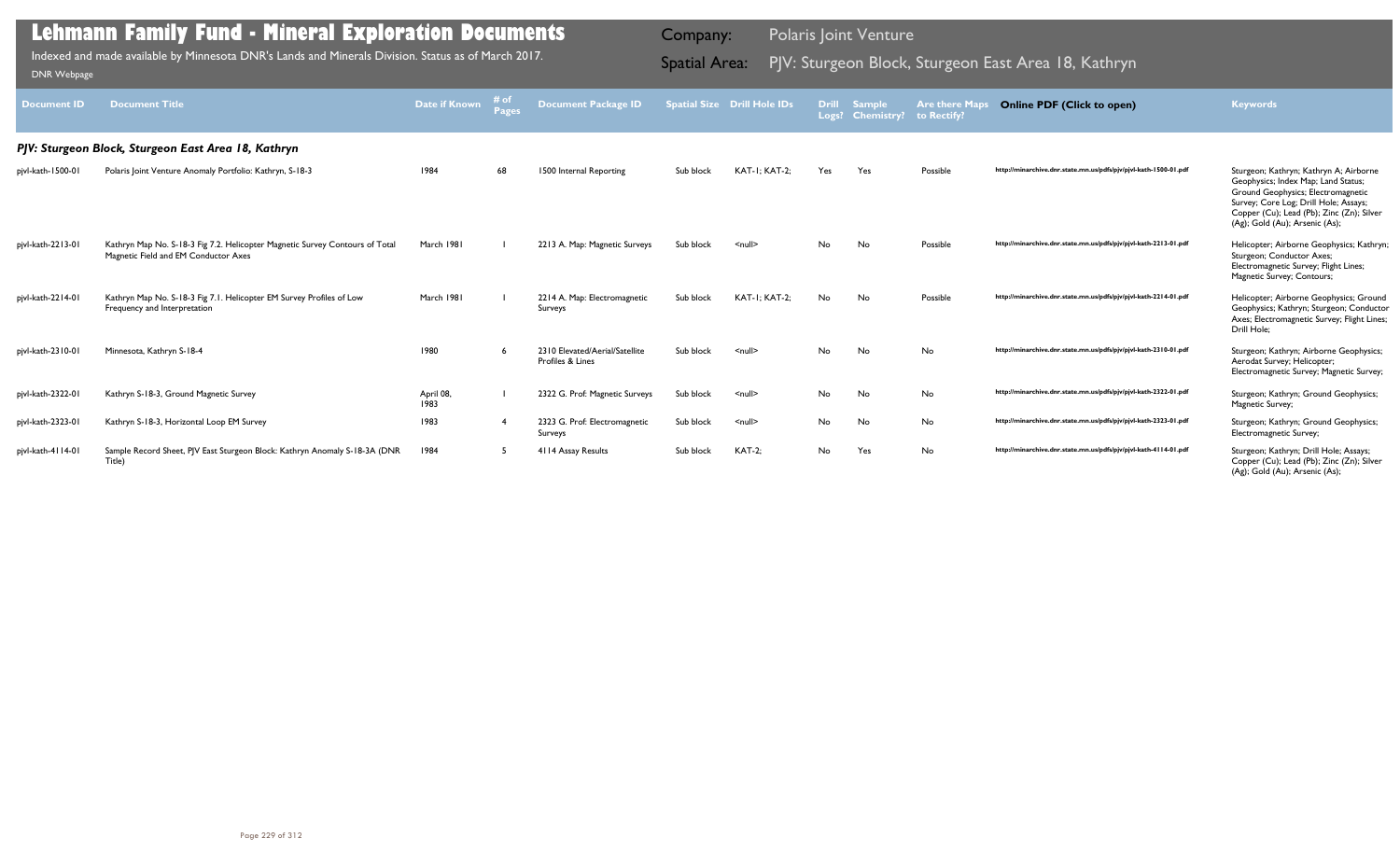| Document <b>ID</b>  | <b>Document Title</b>                                                  |                  | Date if Known # of Document Package ID Spatial Size Drill Hole IDs Drill Sample Are there Maps<br>Logs? Chemistry? to Rectify? |      |               |     |     |    | Online PDF (Click to open)                                       | <b>Keywords</b>                                                   |
|---------------------|------------------------------------------------------------------------|------------------|--------------------------------------------------------------------------------------------------------------------------------|------|---------------|-----|-----|----|------------------------------------------------------------------|-------------------------------------------------------------------|
|                     | PJV: Sturgeon Block, Sturgeon East Area 18, Kathryn (Target)           |                  |                                                                                                                                |      |               |     |     |    |                                                                  |                                                                   |
| pivl-katn-44   I-0  | East Sturgeon, Kathryn (S-18-2A): Log for drill hole KAT-1 (DNR Title) | February<br>1984 | 4411 Diamond Drill Core                                                                                                        | Site | KAT-I:        | Yes | No  | No | http://minarchive.dnr.state.mn.us/pdfs/pjv/pjvl-katn-4411-01.pdf | Sturgeon; Sherry Lake; Kathryn; Core Log;<br>Geology; Drill Hole; |
| pjvl-katn-44   1-02 | East Sturgeon, Kathryn (S-18-2A): Log for drill hole KAT-2 (DNR Title) | March 1984       | 4411 Diamond Drill Core                                                                                                        | Site | <b>KAT-2:</b> | Yes | Yes | No | http://minarchive.dnr.state.mn.us/pdfs/pjv/pjvl-katn-4411-02.pdf | Sturgeon; Sherry Lake; Kathryn; Core Log;                         |

Geology; Drill Hole; Copper (Cu); Zinc (Zn); Silver (Ag); Gold (Au); Lead (Pb); Arsenic (As); Assays;

### **Lehmann Family Fund - Mineral Exploration Documents**

Indexed and made available by Minnesota DNR's Lands and Minerals Division. Status as of March 2017. **Indexed and Area:** PJV: Sturgeon Block, Sturgeon East Area 18, Kathryn (Target)<br>DNR Webpage Indexed and made available by Minnesota DNR's Lands and Minerals Division. Status as of March 2017.

Company: Polaris Joint Venture

### **Online PDF (Click to open) Keywords**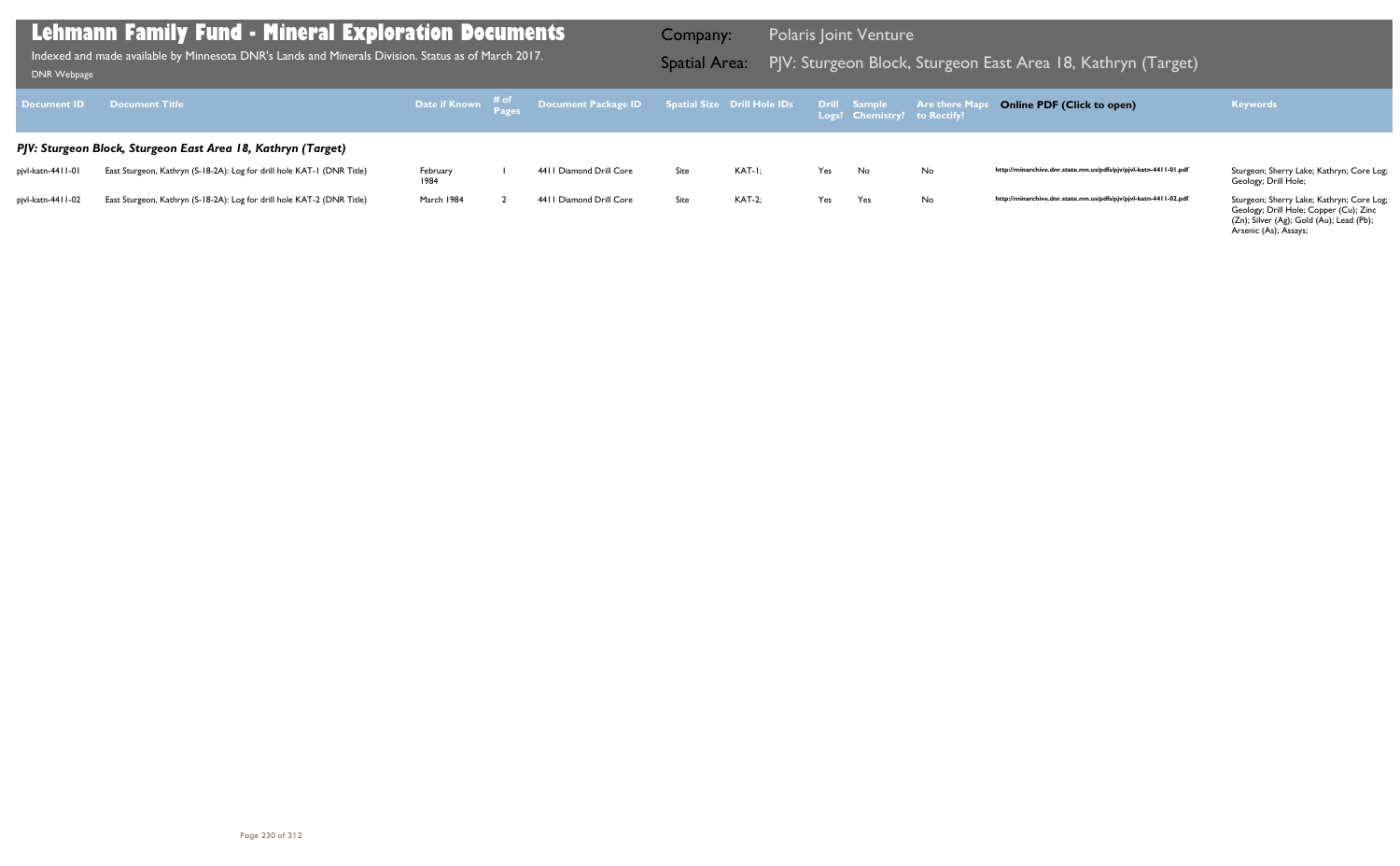| <b>Document ID</b> | <b>Document Title</b>                                                                                                    | <b>Date if Known</b> | # of<br>Pages   | <b>Document Package ID</b>                         |           | <b>Spatial Size Drill Hole IDs</b>                                    |     | <b>Drill Sample</b><br>Logs? Chemistry? | <b>Are there Maps</b><br>to Rectify? | <b>Online PDF (Click to open)</b>                                | <b>Keywords</b>                                                                                                                                                                                                                                                             |
|--------------------|--------------------------------------------------------------------------------------------------------------------------|----------------------|-----------------|----------------------------------------------------|-----------|-----------------------------------------------------------------------|-----|-----------------------------------------|--------------------------------------|------------------------------------------------------------------|-----------------------------------------------------------------------------------------------------------------------------------------------------------------------------------------------------------------------------------------------------------------------------|
|                    | PJV: Sturgeon Block, Sturgeon East Area 18, Sherry Lake                                                                  |                      |                 |                                                    |           |                                                                       |     |                                         |                                      |                                                                  |                                                                                                                                                                                                                                                                             |
| pjvl-shel-0110-01  | Review of the Kaiso and Guava (S-18-2 A, F) Ground Geophysical Data                                                      | May 19, 1983         |                 | 0110 Office Memoranda                              | Sub block | $\leq$ null $\geq$                                                    | No  | No                                      | No                                   | http://minarchive.dnr.state.mn.us/pdfs/pjv/pjvl-shel-0110-01.pdf | Sturgeon; Sherry Lake; Kaiso; Guava;<br>Ground Geophysics; Magnetic Survey;<br>Electromagnetic Survey;                                                                                                                                                                      |
| pjvl-shel-0110-02  | Interpretation of the Kaiso-Guava (S-18-2A,F) Ground Geophysical Data                                                    | July 06, 1983        |                 | 0110 Office Memoranda                              | Sub block | $\leq$ null $\geq$                                                    | No  | No                                      | Possible                             | http://minarchive.dnr.state.mn.us/pdfs/pjv/pjvl-shel-0110-02.pdf | Sturgeon; Sherry Lake; Kaiso; Guava;<br>Ground Geophysics; Magnetic Survey;<br>Electromagnetic Survey; Drill Hole;<br>Airborne Geophysics; Cross Section; Land<br>Ownership; Mineral Ownership;                                                                             |
| pjvl-shel-1450-01  | Summary Sheet BL-D-1 + BL-D-2, Moore CN 7811                                                                             |                      | $\overline{13}$ | 1450 Miscellaneous Data                            | Sub block | <b>BLD-1; BLD-2;</b>                                                  | Yes | No                                      | Possible                             | http://minarchive.dnr.state.mn.us/pdfs/pjv/pjvl-shel-1450-01.pdf | Sturgeon; Sherry Lake; W.S. Moore; Drill<br>Hole; Drill Log; Core Log; Ground<br>Geophysics;                                                                                                                                                                                |
| pjvl-shel-1500-01  | Polaris Joint Venture Anomaly Portfolio: Sherry Lake, S-18-2, Volume I                                                   | 1984                 | 153             | 1500 Internal Reporting                            | Sub block | <b>BLD-1; BLD-2;</b>                                                  | Yes | No                                      | Possible                             | http://minarchive.dnr.state.mn.us/pdfs/pjv/pjvl-shel-1500-01.pdf | Sturgeon; Sherry Lake; Kaiso; Guava;<br>Dragonfly; Cricket; Soca; Airborne<br>Geophysics; Index Map; Land Status;<br>Ground Geophysics; Electromagnetic<br>Survey; Core Log; Drill Hole;                                                                                    |
| pjvl-shel-1500-02  | Polaris Joint Venture Anomaly Portfolio: Sherry Lake, S-18-2, Volume II                                                  | 1984                 | 107             | 1500 Internal Reporting                            | Sub block | GUA-I: DRA-I:<br><b>DRA-2; KAI-1;</b><br>KAI-2; SOC-1;<br>$CRI-I:$    | Yes | Yes                                     | Possible                             | http://minarchive.dnr.state.mn.us/pdfs/pjv/pjvl-shel-1500-02.pdf | Sturgeon; Sherry Lake; Kaiso; Guava;<br>Dragonfly; Cricket; Soca; Ground<br>Geophysics; Electromagnetic Survey;<br>Magnetic Survey; Geology; Cross Section;<br>Core Log; Drill Hole; Assays; Copper (Cu);<br>Lead (Pb); Zinc (Zn); Gold (Au); Silver<br>(Ag); Arsenic (As); |
| pjvl-shel-2213-01  | Sherry Lake Map No. S-18-2 Fig 7.2. Helicopter Magnetic Survey Contours of<br>Total Magnetic Field and EM Conductor Axes | March 1981           |                 | 2213 A. Map: Magnetic Surveys                      | Sub block | $\leq$ null $\geq$                                                    | No. | No                                      | Possible                             | http://minarchive.dnr.state.mn.us/pdfs/pjv/pjvl-shel-2213-01.pdf | Helicopter; Airborne Geophysics; Sherry<br>Lake; Sturgeon; Conductor Axes;<br>Electromagnetic Survey; Flight Lines;<br>Magnetic Survey; Contours;                                                                                                                           |
| pjvl-shel-2214-01  | Sherry Lake Map No. S-18-2 Fig 7.1. Helicopter EM Survey Profiles of Low<br>Frequency and Interpretation                 | May 1982             |                 | 2214 A. Map: Electromagnetic<br>Surveys            | Sub block | GUA-I; KAI-I;<br>SOC-I; DRA-I;<br>CRI-I; BLD2; BLD1;<br><b>KAI-2;</b> | No. | No                                      | Possible                             | http://minarchive.dnr.state.mn.us/pdfs/pjv/pjvl-shel-2214-01.pdf | Helicopter; Airborne Geophysics; Ground<br>Geophysics; Sherry Lake; Sturgeon;<br>Conductor Axes; Flight Lines; Drill Hole;<br>Electromagnetic Survey;                                                                                                                       |
| pjvl-shel-2310-01  | Minnesota, Sherry Lake S-18-2                                                                                            | 1980                 | 36              | 2310 Elevated/Aerial/Satellite<br>Profiles & Lines | Sub block | $\leq$ null $\geq$                                                    | No  | No                                      | No                                   | http://minarchive.dnr.state.mn.us/pdfs/pjv/pjvl-shel-2310-01.pdf | Sturgeon; Sherry Lake; Airborne<br>Geophysics; Aerodat Survey; Helicopter;<br>Electromagnetic Survey; Magnetic Survey;                                                                                                                                                      |
| pjvl-shel-2322-01  | Kaiso-Guava S-18-2A, F, Ground Magnetic Survey                                                                           | June 15, 1983        |                 | 2322 G. Prof: Magnetic Surveys                     | Sub block | $null$                                                                | No  | No                                      | No                                   | http://minarchive.dnr.state.mn.us/pdfs/pjv/pjvl-shel-2322-01.pdf | Sturgeon; Sherry Lake; Guava; Kaiso;<br>Ground Geophysics; Magnetic Survey;                                                                                                                                                                                                 |
| pjvl-shel-2322-02  | Kaiso-Guava Ground Magnetics                                                                                             | June 15, 1983        |                 | 2322 G. Prof: Magnetic Surveys                     | Sub block | $null$                                                                | No  | No                                      | No                                   | http://minarchive.dnr.state.mn.us/pdfs/pjv/pjvl-shel-2322-02.pdf | Sturgeon; Sherry Lake; Kaiso; Guava;<br>Ground Geophysics; Magnetic Survey;                                                                                                                                                                                                 |
| pjvl-shel-2323-01  | Kaiso-Guava S-18-2A, F, Horizontal Loop EM Survey                                                                        | June 1983            |                 | 2323 G. Prof: Electromagnetic<br>Surveys           | Sub block | $null$                                                                | No  | No                                      | No                                   | http://minarchive.dnr.state.mn.us/pdfs/pjv/pjvl-shel-2323-01.pdf | Sturgeon; Sherry Lake; Guava; Kaiso;<br>Ground Geophysics; Electromagnetic<br>Survey;                                                                                                                                                                                       |
| pjvl-shel-2323-02  | Kaiso-Guava MAXMIN II Survey                                                                                             | September<br>1981    |                 | 2323 G. Prof: Electromagnetic<br>Surveys           | Sub block | $\leq$ null $\geq$                                                    | No  | No                                      | No                                   | http://minarchive.dnr.state.mn.us/pdfs/pjv/pjvl-shel-2323-02.pdf | Sturgeon; Sherry Lake; Kaiso; Guava;<br>Ground Geophysics; Electromagnetic<br>Survey;                                                                                                                                                                                       |
| pjvl-shel-2323-03  | Kaiso-Guava MAXMIN II Survey                                                                                             | June 1983            |                 | 2323 G. Prof: Electromagnetic<br>Surveys           | Sub block | $null$                                                                | No  | No                                      | No                                   | http://minarchive.dnr.state.mn.us/pdfs/pjv/pjvl-shel-2323-03.pdf | Sturgeon; Sherry Lake; Kaiso; Guava;<br>Ground Geophysics; Electromagnetic<br>Survey;                                                                                                                                                                                       |

Indexed and made available by Minnesota DNR's Lands and Minerals Division. Status as of March 2017. **Spatial Area:** PJV: Sturgeon Block, Sturgeon East Area 18, Sherry Lake DNR Webpage Indexed and made available by Minnesota DNR's Lands and Minerals Division. Status as of March 2017.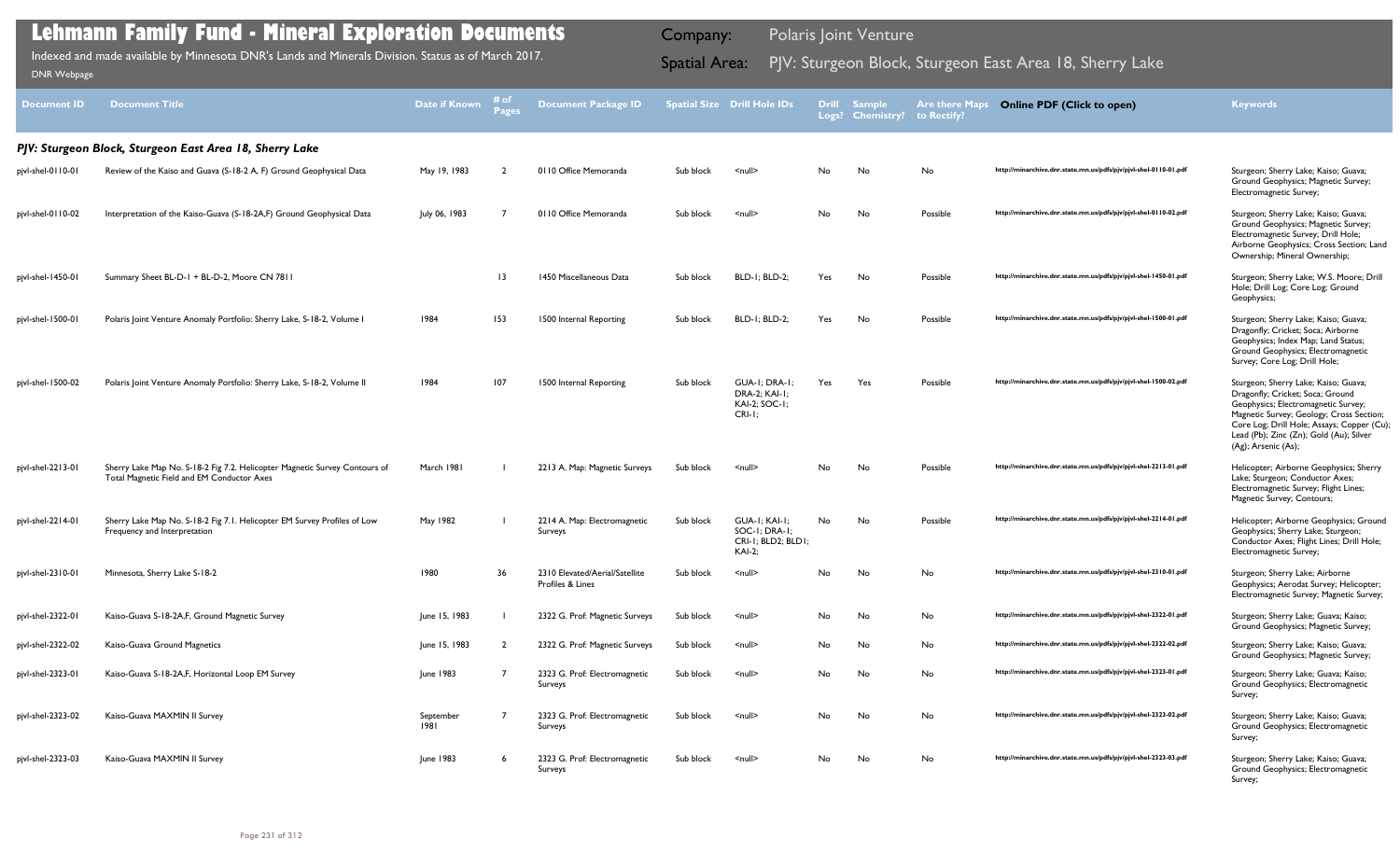|        | atial Size Drill Hole IDs | <b>Drill</b><br>Logs? | <b>Sample</b><br><b>Chemistry?</b> | <b>Are there Maps</b><br>to Rectify? | <b>Online PDF (Click to open)</b>                                | <b>Keywords</b>                                                                                                                            |
|--------|---------------------------|-----------------------|------------------------------------|--------------------------------------|------------------------------------------------------------------|--------------------------------------------------------------------------------------------------------------------------------------------|
|        |                           |                       |                                    |                                      |                                                                  |                                                                                                                                            |
| Target | $\leq$ null $\geq$        | No                    | No                                 | No                                   | http://minarchive.dnr.state.mn.us/pdfs/pjv/pjvl-cric-0110-01.pdf | Sturgeon; Sherry Lake; Cricket; Ground<br>Geophysics; Electromagnetic Survey;                                                              |
| Target | $\leq$ null $\geq$        | No                    | No                                 | No                                   | http://minarchive.dnr.state.mn.us/pdfs/pjv/pjvl-cric-2322-01.pdf | Sturgeon; Sherry Lake; Cricket; Ground<br>Geophysics; Magnetic Survey;                                                                     |
| Target | $\leq$ null $\geq$        | No                    | <b>No</b>                          | No                                   | http://minarchive.dnr.state.mn.us/pdfs/pjv/pjvl-cric-2323-01.pdf | Sturgeon; Sherry Lake; Cricket; Ground<br>Geophysics; Electromagnetic Survey;                                                              |
| Target | $\leq$ null $\geq$        | No                    | No                                 | No                                   | http://minarchive.dnr.state.mn.us/pdfs/pjv/pjvl-cric-2323-02.pdf | Sturgeon; Sherry Lake; Cricket; Ground<br>Geophysics; Electromagnetic Survey;                                                              |
| Target | $CRI-I$ ;                 | Yes                   | Yes                                | No                                   | http://minarchive.dnr.state.mn.us/pdfs/pjv/pjvl-cric-4411-01.pdf | Sturgeon; Sherry Lake; Cricket; Core Log;<br>Geology; Drill Hole; Copper (Cu); Zinc<br>(Zn); Silver (Ag); Gold (Au); Lead (Pb);<br>Assays; |

| Document ID       | <b>Document Title</b>                                                      | Date if Known      | # of | Document Package ID Spatial Size Drill Hole IDs |               |                    |     | <b>Drill Sample</b><br>Logs? Chemistry? to Rectify? | <b>Are there Map</b> | <b>Online PDF (Click to open)</b>                                | <b>Keywords</b>                                                                     |
|-------------------|----------------------------------------------------------------------------|--------------------|------|-------------------------------------------------|---------------|--------------------|-----|-----------------------------------------------------|----------------------|------------------------------------------------------------------|-------------------------------------------------------------------------------------|
|                   | PJV: Sturgeon Block, Sturgeon East Area 18, Sherry Lake, Cricket           |                    |      |                                                 |               |                    |     |                                                     |                      |                                                                  |                                                                                     |
| pjvl-cric-0110-01 | Interpretation of the "Cricket" (S-18-2E) Ground Geophysical Data          | May 21, 1982       |      | 0110 Office Memoranda                           | <b>Target</b> | $null$             | No  | No                                                  | No                   | http://minarchive.dnr.state.mn.us/pdfs/pjv/pjvl-cric-0110-01.pdf | Sturgeon; Sherry Lake; Cricket; Ground<br>Geophysics; Electromagnetic Survey;       |
| pjvl-cric-2322-01 | Cricket S-18-2E, Ground Magnetic Survey                                    | April 21,<br>1982  |      | 2322 G. Prof: Magnetic Surveys                  | Target        | $null$             | No  | No                                                  | No                   | http://minarchive.dnr.state.mn.us/pdfs/pjv/pjvl-cric-2322-01.pdf | Sturgeon; Sherry Lake; Cricket; Ground<br>Geophysics; Magnetic Survey;              |
| pjvl-cric-2323-01 | Cricket S-18-2E, Horizontal Loop EM Survey                                 | August 25,<br>1981 |      | 2323 G. Prof: Electromagnetic<br>Surveys        | <b>Target</b> | $\leq$ null $\geq$ | No  | No                                                  | No                   | http://minarchive.dnr.state.mn.us/pdfs/pjv/pjvl-cric-2323-01.pdf | Sturgeon; Sherry Lake; Cricket; Ground<br>Geophysics; Electromagnetic Survey;       |
| pjvl-cric-2323-02 | Cricket S-18-2E, Horizontal Loop EM Survey                                 | April 21,<br>1982  |      | 2323 G. Prof: Electromagnetic<br>Surveys        | Target        | $\leq$ null $\geq$ | No  | No                                                  | No                   | http://minarchive.dnr.state.mn.us/pdfs/pjv/pjvl-cric-2323-02.pdf | Sturgeon; Sherry Lake; Cricket; Ground<br>Geophysics; Electromagnetic Survey;       |
| pjvl-cric-4411-01 | East Sturgeon - Sherry Lake (S-18-2): Log for drill hole CRI-1 (DNR Title) | September<br>1981  |      | 4411 Diamond Drill Core                         | <b>Target</b> | $CRI-I$ ;          | Yes | Yes                                                 | No                   | http://minarchive.dnr.state.mn.us/pdfs/pjv/pjvl-cric-4411-01.pdf | Sturgeon; Sherry Lake; Cricket; Core Log;<br>Geology; Drill Hole; Copper (Cu); Zinc |

Indexed and made available by Minnesota DNR's Lands and Minerals Division. Status as of March 2017. **Spatial Area:** PJV: Sturgeon Block, Sturgeon East Area 18, Sherry Lake, Cricket <sub>DNR Webpage</sub> Indexed and made available by Minnesota DNR's Lands and Minerals Division. Status as of March 2017.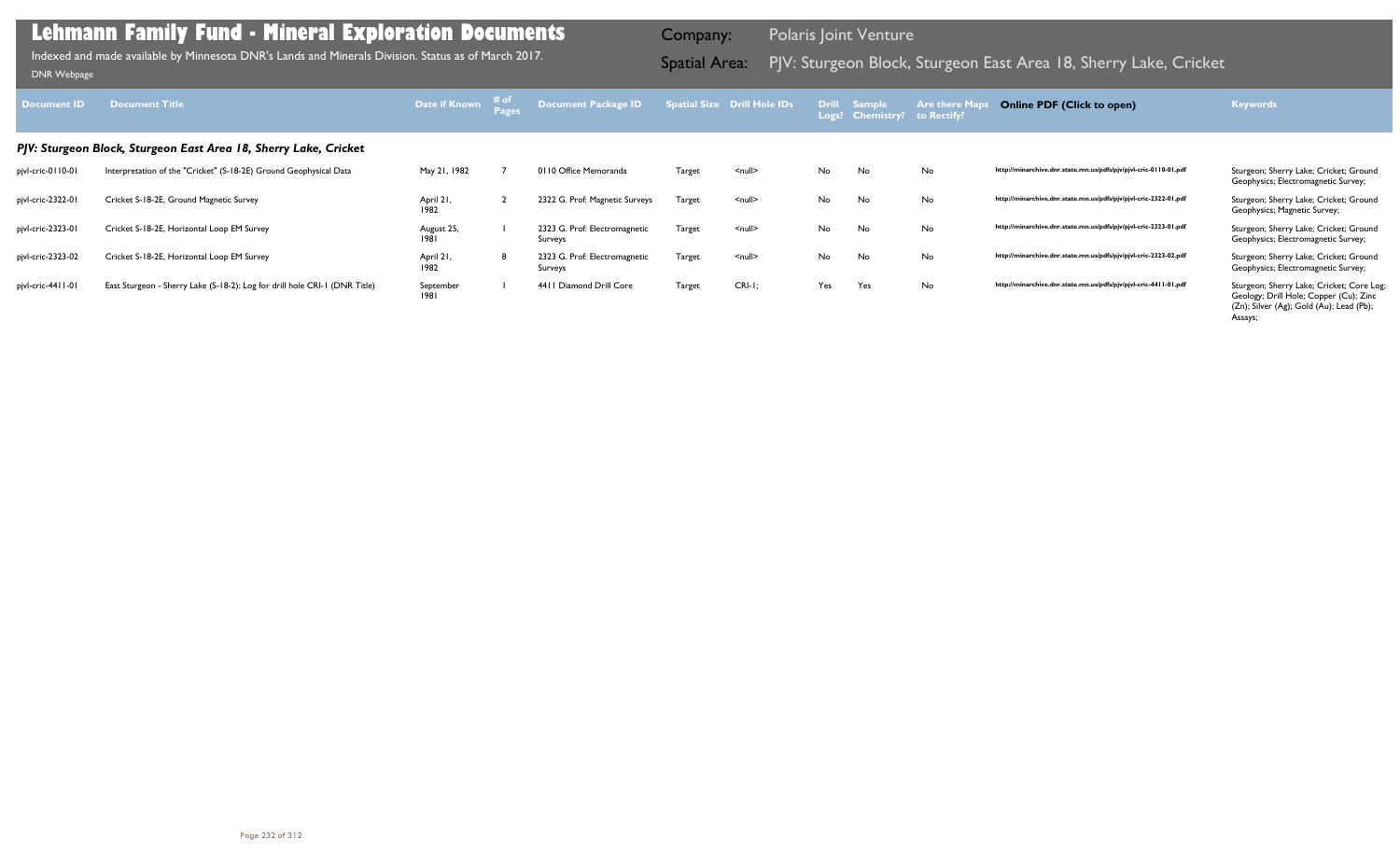| <b>Document ID</b> | <b>Document Title</b>                                                      | Date if Known      | Pages | <b>Document Package ID</b>               |        | <b>Spatial Size Drill Hole IDs</b> | <b>Drill</b> | <b>Sample</b><br>Logs? Chemistry? to Rectify? | <b>Are there Maps</b> | <b>Online PDF (Click to open)</b>                                | <b>Keywords</b>                                                                                                                              |
|--------------------|----------------------------------------------------------------------------|--------------------|-------|------------------------------------------|--------|------------------------------------|--------------|-----------------------------------------------|-----------------------|------------------------------------------------------------------|----------------------------------------------------------------------------------------------------------------------------------------------|
|                    | PJV: Sturgeon Block, Sturgeon East Area 18, Sherry Lake, Dragonfly         |                    |       |                                          |        |                                    |              |                                               |                       |                                                                  |                                                                                                                                              |
| pjvl-drag-2322-01  | Dragonfly Ground Magnetics                                                 | 1981               |       | 2322 G. Prof: Magnetic Surveys           | Target | $\leq$ null $\geq$                 | No           | No                                            | No                    | http://minarchive.dnr.state.mn.us/pdfs/pjv/pjvl-drag-2322-01.pdf | Sturgeon; Sherry Lake; Dragonfly; Ground<br>Geophysics; Magnetic Survey;                                                                     |
| pjvl-drag-2323-01  | Dragonfly S-18-2C, D, E, Horizontal Loop EM Survey                         | 1981               | -4    | 2323 G. Prof: Electromagnetic<br>Surveys | Target | $\leq$ null $\geq$                 | No           | No                                            | No                    | http://minarchive.dnr.state.mn.us/pdfs/pjv/pjvl-drag-2323-01.pdf | Sturgeon; Sherry Lake; Dragonfly; Ground<br>Geophysics; Electromagnetic Survey;<br>Magnetic Survey;                                          |
| pjvl-drag-2323-02  | Dragonfly S-18-2C, D, E, Horizontal Loop EM Survey                         | August 1981        |       | 2323 G. Prof: Electromagnetic<br>Surveys | Target | $\leq$ null $\geq$                 | No           | No                                            | No.                   | http://minarchive.dnr.state.mn.us/pdfs/pjv/pjvl-drag-2323-02.pdf | Sturgeon; Sherry Lake; Dragonfly; Ground<br>Geophysics; Electromagnetic Survey;<br>Magnetic Survey;                                          |
| pjvl-drag-2323-03  | Dragonfly MAXMIN II Survey                                                 | <b>July 1981</b>   |       | 2323 G. Prof: Electromagnetic<br>Surveys | Target | $\leq$ null $\geq$                 | No           | No                                            | No                    | http://minarchive.dnr.state.mn.us/pdfs/pjv/pjvl-drag-2323-03.pdf | Sturgeon; Sherry Lake; Dragonfly; Ground<br>Geophysics; Electromagnetic Survey;                                                              |
| pjvl-drag-2323-04  | Dragonfly MAXMIN II Survey                                                 | <b>July 1981</b>   | 6     | 2323 G. Prof: Electromagnetic<br>Surveys | Target | $\leq$ null $\geq$                 | No           | No                                            | No                    | http://minarchive.dnr.state.mn.us/pdfs/pjv/pjvl-drag-2323-04.pdf | Sturgeon; Sherry Lake; Dragonfly; Ground<br>Geophysics; Electromagnetic Survey;                                                              |
| pjvl-drag-2323-05  | Dragonfly MAXMIN III Survey                                                | August 25,<br>1981 |       | 2323 G. Prof: Electromagnetic<br>Surveys | Target | $\leq$ null $\geq$                 | No           | No                                            | No                    | http://minarchive.dnr.state.mn.us/pdfs/pjv/pjvl-drag-2323-05.pdf | Sturgeon; Sherry Lake; Dragonfly; Ground<br>Geophysics; Electromagnetic Survey;                                                              |
| pjvl-drag-4411-01  | East Sturgeon - Sherry Lake (S-18-2): Log for drill hole DRA-1 (DNR Title) | September<br>1981  |       | 4411 Diamond Drill Core                  | Target | DRA-I;                             | Yes          | Yes                                           | No                    | http://minarchive.dnr.state.mn.us/pdfs/pjv/pjvl-drag-4411-01.pdf | Sturgeon; Sherry Lake; Dragonfly; Core<br>Log; Geology; Drill Hole; Copper (Cu);<br>Zinc (Zn); Silver (Ag); Gold (Au); Lead<br>(Pb); Assays; |
| pjvl-drag-4411-02  | East Sturgeon - Sherry Lake (S-18-2): Log for drill hole DRA-2 (DNR Title) | October<br>1981    |       | 4411 Diamond Drill Core                  | Target | <b>DRA-2;</b>                      | Yes          | Yes                                           | No                    | http://minarchive.dnr.state.mn.us/pdfs/pjv/pjvl-drag-4411-02.pdf | Sturgeon; Sherry Lake; Dragonfly; Core<br>Log; Geology; Drill Hole; Copper (Cu);<br>Zinc (Zn); Silver (Ag); Gold (Au); Lead<br>(Pb); Assays; |

Indexed and made available by Minnesota DNR's Lands and Minerals Division. Status as of March 2017.

Company: Polaris Joint Venture

# Indexed and made available by Minnesota DNR's Lands and Minerals Division. Status as of March 2017. **Spatial Area:** PJV: Sturgeon Block, Sturgeon East Area 18, Sherry Lake, Dragonfly וndexed and made available by Minnesota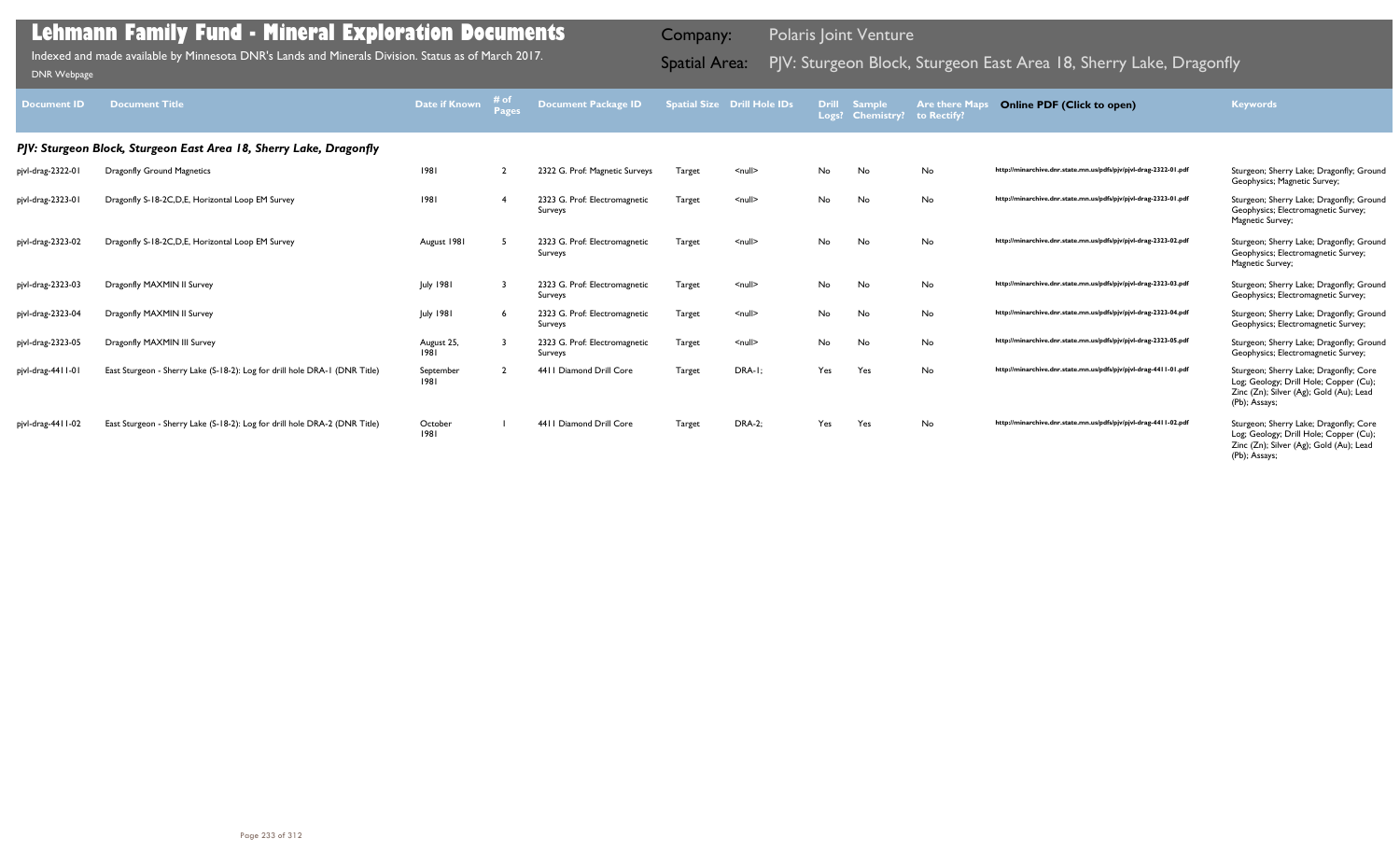| Document ID       | <b>Document Title</b>                                                | Date if Known     | # of | Document Package ID                      |               | <b>Spatial Size Drill Hole IDs</b> | Logs? | Drill Sample<br><b>Chemistry?</b> | <b>Are there Ma</b><br>to Rectify? | <b>Online PDF (Click to open)</b>                                | <b>Keywords</b>                                                                                                                                 |
|-------------------|----------------------------------------------------------------------|-------------------|------|------------------------------------------|---------------|------------------------------------|-------|-----------------------------------|------------------------------------|------------------------------------------------------------------|-------------------------------------------------------------------------------------------------------------------------------------------------|
|                   | PJV: Sturgeon Block, Sturgeon East Area 18, Sherry Lake, Guava       |                   |      |                                          |               |                                    |       |                                   |                                    |                                                                  |                                                                                                                                                 |
| pjvl-guav-2322-01 | Guava S-18-2F, Ground Magnetic Survey                                | April 20,<br>1982 |      | 2322 G. Prof: Magnetic Surveys           | Target        | <null></null>                      | No    | No                                | No                                 | http://minarchive.dnr.state.mn.us/pdfs/pjv/pjvl-guav-2322-01.pdf | Sturgeon; Sherry Lake; Guava; Ground<br>Geophysics; Magnetic Survey;                                                                            |
| pjvl-guav-2323-01 | Guava S-18-2F, Horizontal Loop EM Survey                             | April 20,<br>1982 |      | 2323 G. Prof: Electromagnetic<br>Surveys | Target        | $null$                             | No    | No                                | No                                 | http://minarchive.dnr.state.mn.us/pdfs/pjv/pjvl-guav-2323-01.pdf | Sturgeon; Sherry Lake; Guava; Ground<br>Geophysics; Electromagnetic Survey;                                                                     |
| pjvl-guav-4114-01 | Sample Record Sheet, East Sturgeon Block: Guava S-18-2F (DNR Title)  | 1984              |      | 4114 Assay Results                       | <b>Target</b> | GUA-I                              | No    | Yes                               | No                                 | http://minarchive.dnr.state.mn.us/pdfs/pjv/pjvl-guav-4114-01.pdf | Sturgeon; Guava; South Detling; Plotinus;<br>Drill Hole; Assays; Copper (Cu); Lead (Pb);<br>Zinc (Zn); Silver (Ag); Gold (Au); Arsenic<br>(As); |
| pjvl-guav-4411-01 | East Sturgeon, Guava (S-18-2F): Log for drill hole GUA-1 (DNR Title) | March 1984        |      | 4411 Diamond Drill Core                  | <b>Target</b> | GUA-I;                             | Yes   | Yes                               | No                                 | http://minarchive.dnr.state.mn.us/pdfs/pjv/pjvl-guav-4411-01.pdf | Sturgeon; Sherry Lake; Guava; Core Log;<br>Geology; Drill Hole; Copper (Cu); Lead<br>(Pb); Zinc (Zn); Silver (Ag); Assays;                      |

Indexed and made available by Minnesota DNR's Lands and Minerals Division. Status as of March 2017. Spatial Area: PJV: Sturgeon Block, Sturgeon East Area 18, Sherry Lake, Guava DNR Webpage Indexed and made available by Minnesota DNR's Lands and Minerals Division. Status as of March 2017.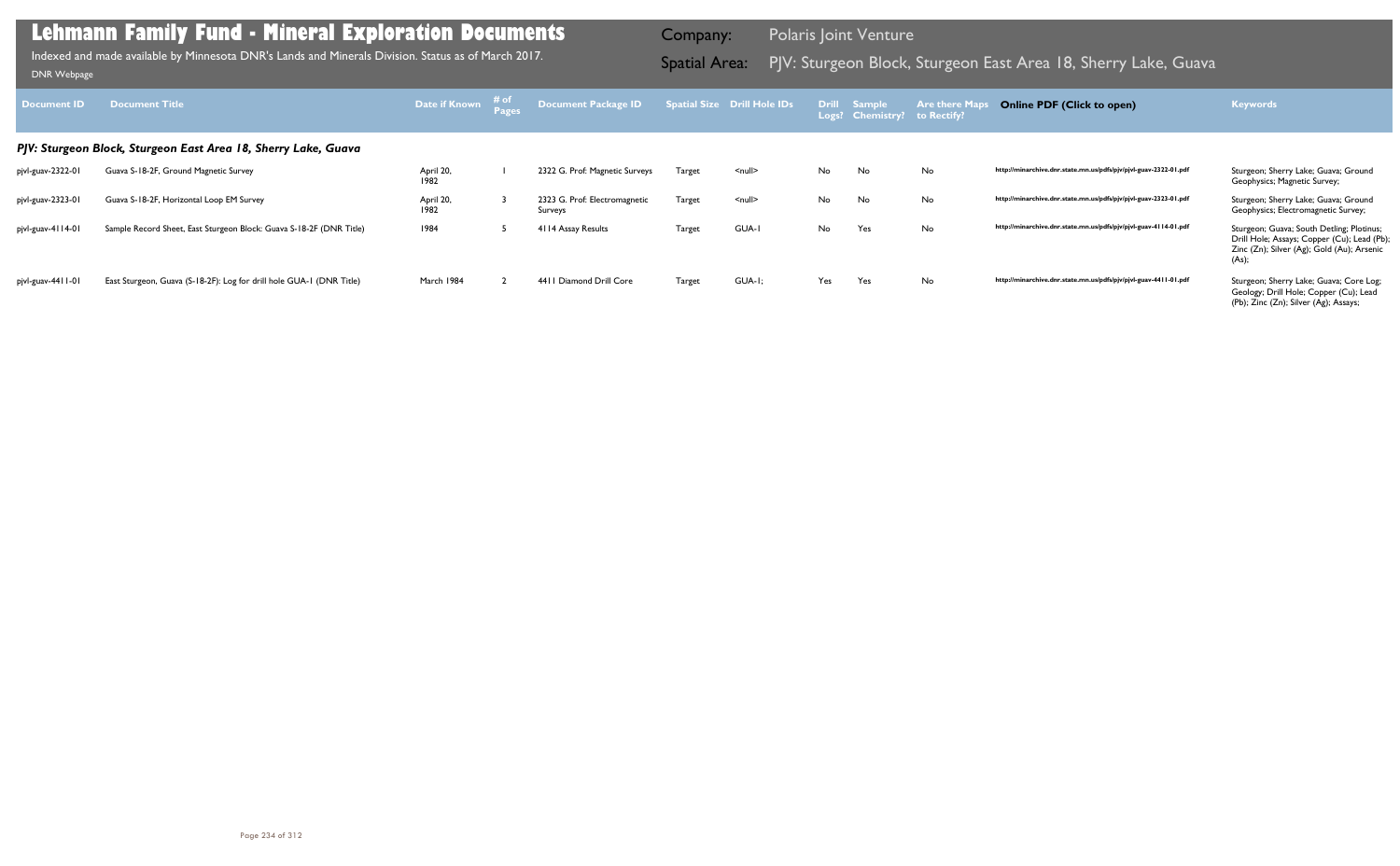| <b>Document ID</b> | <b>Document Title</b>                                                | Date if Known         | # of<br><b>Pages</b> | <b>Document Package ID</b>               |               | <b>Spatial Size Drill Hole IDs</b> | <b>Drill</b> | <b>Sample</b><br>Logs? Chemistry? to Rectify? | <b>Are there Map</b> | <b>Online PDF (Click to open)</b>                                | <b>Keywords</b>                                                                                                                                         |
|--------------------|----------------------------------------------------------------------|-----------------------|----------------------|------------------------------------------|---------------|------------------------------------|--------------|-----------------------------------------------|----------------------|------------------------------------------------------------------|---------------------------------------------------------------------------------------------------------------------------------------------------------|
|                    | PJV: Sturgeon Block, Sturgeon East Area 18, Sherry Lake, Kaiso       |                       |                      |                                          |               |                                    |              |                                               |                      |                                                                  |                                                                                                                                                         |
| pjvl-kais-0110-01  | Interpretation of the Kaiso (S-18-2A) Ground Geophysical Data        | May 19, 1982          |                      | 0110 Office Memoranda                    | Target        | $\leq$ null $\geq$                 | No.          | No                                            | No                   | http://minarchive.dnr.state.mn.us/pdfs/pjv/pjvl-kais-0110-01.pdf | Sturgeon; Sherry Lake; Kaiso; Ground<br>Geophysics; Magnetic Survey;<br>Electromagnetic Survey;                                                         |
| pjvl-kais-2322-01  | Kaiso S-18-2A, Ground Magnetic Survey                                | April 20,<br>1982     |                      | 2322 G. Prof: Magnetic Surveys           | Target        | $\leq$ null $\geq$                 | No           | No                                            | No                   | http://minarchive.dnr.state.mn.us/pdfs/pjv/pjvl-kais-2322-01.pdf | Sturgeon; Sherry Lake; Kaiso; Ground<br>Geophysics; Magnetic Survey;                                                                                    |
| pjvl-kais-2323-01  | Kaiso S-18-2A, Horizontal Loop EM Survey                             | April 20,<br>1982     |                      | 2323 G. Prof: Electromagnetic<br>Surveys | Target        | $\leq$ null $\geq$                 | No           | No                                            | No                   | http://minarchive.dnr.state.mn.us/pdfs/pjv/pjvl-kais-2323-01.pdf | Sturgeon; Sherry Lake; Kaiso; Ground<br>Geophysics; Electromagnetic Survey;                                                                             |
| pjvl-kais-4114-01  | Sample Record Sheet, East Sturgeon Block: Kaiso S-18-2A (DNR Title)  | October<br>1983       |                      | 4114 Assay Results                       | <b>Target</b> | <b>KAI-I; KAI-2;</b>               | No           | Yes                                           | No                   | http://minarchive.dnr.state.mn.us/pdfs/pjv/pjvl-kais-4114-01.pdf | Sturgeon; Kaiso; Drill Hole; Assays;<br>Copper (Cu); Lead (Pb); Zinc (Zn); Silver<br>(Ag); Gold (Au);                                                   |
| pjvl-kais-4310-01  | DDH KAI-I                                                            | September<br>08.1983  |                      | 4310 Cross Sections                      | Target        | KAI-I;                             | Yes          | No                                            | No                   | http://minarchive.dnr.state.mn.us/pdfs/pjv/pjvl-kais-4310-01.pdf | Sturgeon; Sherry Lake; Kaiso; Ground<br>Geophysics; Electromagnetic Survey;<br>Scintillometer Survey; Drill Hole; Cross<br>Section; Drill Log; Geology; |
| pjvl-kais-4310-02  | DDH KAI-2                                                            | September<br>20, 1983 | ્ર                   | 4310 Cross Sections                      | Target        | $KAI-2$ :                          | Yes          | No                                            | No                   | http://minarchive.dnr.state.mn.us/pdfs/pjv/pjvl-kais-4310-02.pdf | Sturgeon; Sherry Lake; Kaiso; Ground<br>Geophysics; Electromagnetic Survey;<br>Scintillometer Survey; Drill Hole; Cross<br>Section; Drill Log; Geology; |
| pjvl-kais-4411-01  | East Sturgeon, Kaiso (S-18-2A): Log for drill hole KAI-1 (DNR Title) | September<br>1983     |                      | 4411 Diamond Drill Core                  | Target        | KAI-I;                             | Yes          | Yes                                           | No.                  | http://minarchive.dnr.state.mn.us/pdfs/pjv/pjvl-kais-4411-01.pdf | Sturgeon; Sherry Lake; Kaiso; Core Log;<br>Geology; Drill Hole; Copper (Cu); Zinc<br>(Zn); Silver (Ag); Gold (Au); Lead (Pb);<br>Assays;                |
| pjvl-kais-4411-02  | East Sturgeon, Kaiso (S-18-2A): Log for drill hole KAI-2 (DNR Title) | September<br>1983     |                      | 4411 Diamond Drill Core                  | Target        | <b>KAI-2;</b>                      | Yes          | Yes                                           | No                   | http://minarchive.dnr.state.mn.us/pdfs/pjv/pjvl-kais-4411-02.pdf | Sturgeon; Sherry Lake; Kaiso; Core Log;<br>Geology; Drill Hole; Copper (Cu); Zinc<br>(Zn); Silver (Ag); Gold (Au); Lead (Pb);<br>Assays;                |

Indexed and made available by Minnesota DNR's Lands and Minerals Division. Status as of March 2017. **Spatial Area:** PJV: Sturgeon Block, Sturgeon East Area 18, Sherry Lake, Kaiso <sub>DNR Webpage</sub> Indexed and made available by Minnesota DNR's Lands and Minerals Division. Status as of March 2017.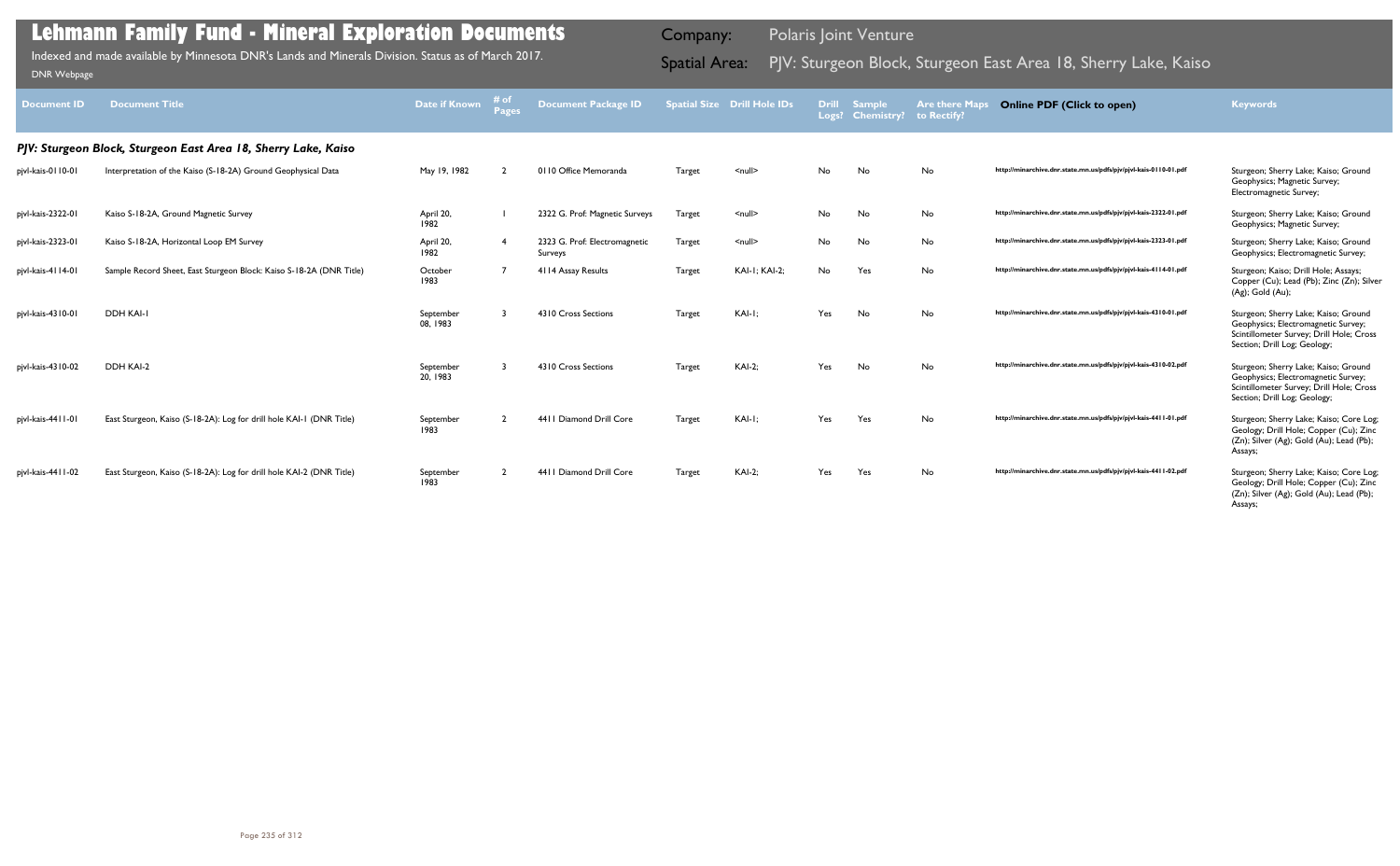| <b>Document ID</b> | <b>Document Title</b>                                                    | Date if Known      | # of<br>Pages | <b>Document Package ID</b>               |               | <b>Spatial Size Drill Hole IDs</b> |     | Drill Sample<br>Logs? Chemistry? | <b>Are there Maps</b><br>to Rectify? | <b>Online PDF (Click to open)</b>                                   | <b>Keywords</b>                                                                                                              |
|--------------------|--------------------------------------------------------------------------|--------------------|---------------|------------------------------------------|---------------|------------------------------------|-----|----------------------------------|--------------------------------------|---------------------------------------------------------------------|------------------------------------------------------------------------------------------------------------------------------|
|                    | PJV: Sturgeon Block, Sturgeon East Area 18, Sherry Lake, Soca            |                    |               |                                          |               |                                    |     |                                  |                                      |                                                                     |                                                                                                                              |
| pjvl-soca-0110-01  | Interpretation of the Soca (S-18-2B) Ground Geophysical Data             | May 16, 1983       |               | 0110 Office Memoranda                    | <b>Target</b> | $\leq$ null $\geq$                 | No. | No                               | No                                   | http://minarchive.dnr.state.mn.us/pdfs/pjv/pjvl-soca-0110-01.pdf    | Sturgeon; Sherry Lake; Soca; Ground<br>Geophysics; Magnetic Survey;<br>Electromagnetic Survey;                               |
| pjvl-soca-0110-02  | Interpretation of the Additional Ground Geophysical Data: Soca (S-18-2B) | May 27, 1983       |               | 0110 Office Memoranda                    | <b>Target</b> | $\leq$ null $\geq$                 | No  | No                               | No                                   | http://minarchive.dnr.state.mn.us/pdfs/pjv/pjvl-soca-0 l l 0-02.pdf | Sturgeon; Sherry Lake; Soca; Ground<br>Geophysics; Magnetic Survey;<br>Electromagnetic Survey; Drill Hole; Cross<br>Section; |
| pjvl-soca-0120-01  | Soca                                                                     | July 28, 1983      |               | 0120 Informal Notes & Doodles            | Target        | $\leq$ null $\geq$                 | Yes | No                               | No                                   | http://minarchive.dnr.state.mn.us/pdfs/pjv/pjvl-soca-0120-01.pdf    | Sturgeon; Sherry Lake; Soca; Drill Hole;<br>Core Log; Drill Log;                                                             |
| pjvl-soca-2320-01  | Soca S-18-2B, Horizontal Loop EM Survey (DNR Title)                      |                    | -5            | 2320 Ground Survey Profiles &<br>Lines   | Target        | $\le$ null $\ge$                   | No  | No                               | No                                   | http://minarchive.dnr.state.mn.us/pdfs/pjv/pjvl-soca-2320-01.pdf    | Sturgeon; Sherry Lake; Soca; Ground<br>Geophysics; Electromagnetic Survey;<br>Magnetic Survey; Cross Section; Drill Hole;    |
| pjvl-soca-2322-01  | Soca S-18-2B, Ground Magnetic Survey                                     | May 12, 1983       |               | 2322 G. Prof: Magnetic Surveys           | Target        | $null$                             | No  | No                               | No                                   | http://minarchive.dnr.state.mn.us/pdfs/pjv/pjvl-soca-2322-01.pdf    | Sturgeon; Sherry Lake; Soca; Ground<br>Geophysics; Magnetic Survey;                                                          |
| pjvl-soca-2322-02  | Soca Ground Magnetics                                                    | May 21, 1983       |               | 2322 G. Prof: Magnetic Surveys           | Target        | $\leq$ null $\geq$                 | No  | No                               | No                                   | http://minarchive.dnr.state.mn.us/pdfs/pjv/pjvl-soca-2322-02.pdf    | Sturgeon; Sherry Lake; Soca; Ground<br>Geophysics; Magnetic Survey;                                                          |
| pjvl-soca-2323-01  | Soca S-18-2B, Horizontal Loop EM Survey                                  | August 1981        |               | 2323 G. Prof: Electromagnetic<br>Surveys | Target        | $\le$ null $\ge$                   | No  | No                               | No                                   | http://minarchive.dnr.state.mn.us/pdfs/pjv/pjvl-soca-2323-01.pdf    | Sturgeon; Sherry Lake; Soca; Ground<br>Geophysics; Electromagnetic Survey;<br>Magnetic Survey;                               |
| pjvl-soca-2323-02  | Soca S-18-2B, Horizontal Loop EM Survey                                  | May 22, 1983       |               | 2323 G. Prof: Electromagnetic<br>Surveys | Target        | $\leq$ null $\geq$                 | No  | No                               | No                                   | http://minarchive.dnr.state.mn.us/pdfs/pjv/pjvl-soca-2323-02.pdf    | Sturgeon; Sherry Lake; Soca; Ground<br>Geophysics; Electromagnetic Survey;<br>Topography; Profile;                           |
| pjvl-soca-2323-03  | Soca MAXMIN II Survey                                                    | August 04,<br>1981 |               | 2323 G. Prof: Electromagnetic<br>Surveys | Target        | $\leq$ null $\geq$                 | No  | No                               | No                                   | http://minarchive.dnr.state.mn.us/pdfs/pjv/pjvl-soca-2323-03.pdf    | Sturgeon; Sherry Lake; Soca; Ground<br>Geophysics; Electromagnetic Survey;                                                   |
| pjvl-soca-2323-04  | Soca MAXMIN II Survey                                                    | May 22, 1983       | - 3           | 2323 G. Prof: Electromagnetic<br>Surveys | Target        | $\leq$ null $\geq$                 | No  | No                               | No                                   | http://minarchive.dnr.state.mn.us/pdfs/pjv/pjvl-soca-2323-04.pdf    | Sturgeon; Sherry Lake; Soca; Ground<br>Geophysics; Electromagnetic Survey;                                                   |
| pjvl-soca-4114-01  | Sample Record Sheet, East Sturgeon Block: Soca Anomaly (DNR Title)       | August 1983        |               | 4114 Assay Results                       | Target        | SOC-I                              | No  | Yes                              | No                                   | http://minarchive.dnr.state.mn.us/pdfs/pjv/pjvl-soca-4114-01.pdf    | Sturgeon; Soca; Drill Hole; Assays; Copper<br>(Cu); Zinc (Zn); Silver (Ag); Gold (Au);                                       |
| pjvl-soca-4411-01  | East Sturgeon, Soca (S-18-2B): Log for drill hole SOC-1 (DNR Title)      | <b>July 1983</b>   |               | 4411 Diamond Drill Core                  | Target        | SOC-I;                             | Yes | Yes                              | No                                   | http://minarchive.dnr.state.mn.us/pdfs/pjv/pjvl-soca-4411-01.pdf    | Sturgeon; Sherry Lake; Soca; Core Log;<br>Geology; Drill Hole; Copper (Cu); Zinc<br>(Zn); Silver (Ag); Gold (Au); Assays;    |

Indexed and made available by Minnesota DNR's Lands and Minerals Division. Status as of March 2017. Spatial Area: PJV: Sturgeon Block, Sturgeon East Area 18, Sherry Lake, Soca DNR Webpage Indexed and made available by Minnesota DNR's Lands and Minerals Division. Status as of March 2017.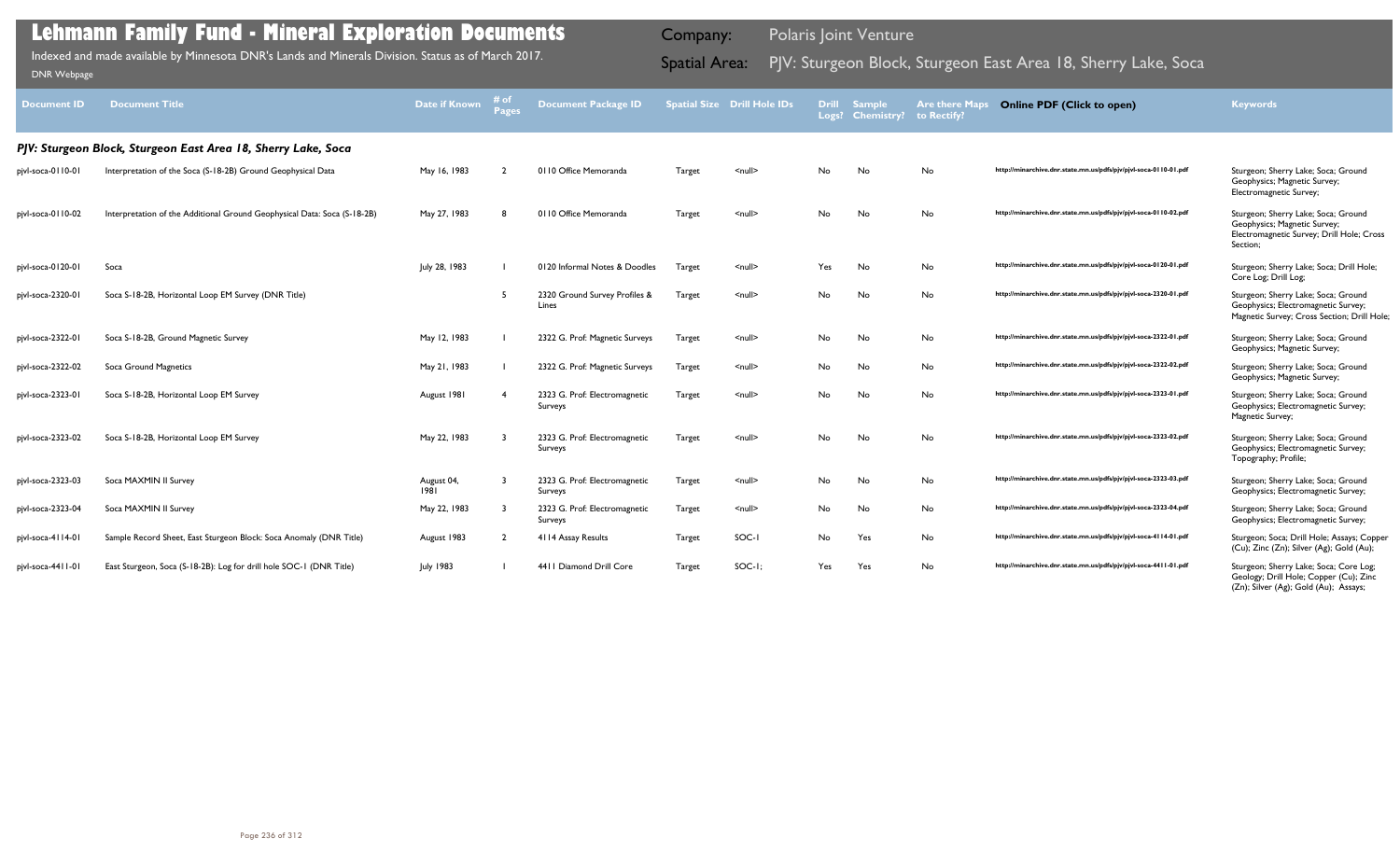| <b>Document ID</b> | <b>Document Title</b>                                                                                                  | Date if Known    | # of<br><b>Pages</b> | <b>Document Package ID</b>              |           | <b>Spatial Size Drill Hole IDs</b>         | <b>Drill</b><br>Logs? | <b>Sample</b><br><b>Chemistry?</b> | <b>Are there Maps</b><br>to Rectify? | <b>Online PDF (Click to open)</b>                                | <b>Keywords</b>                                                                                                                                                                                                                                                                   |
|--------------------|------------------------------------------------------------------------------------------------------------------------|------------------|----------------------|-----------------------------------------|-----------|--------------------------------------------|-----------------------|------------------------------------|--------------------------------------|------------------------------------------------------------------|-----------------------------------------------------------------------------------------------------------------------------------------------------------------------------------------------------------------------------------------------------------------------------------|
|                    | PJV: Sturgeon Block, Sturgeon East Area 18, Wamp Lake                                                                  |                  |                      |                                         |           |                                            |                       |                                    |                                      |                                                                  |                                                                                                                                                                                                                                                                                   |
| pjvl-waml-0110-01  | Review of the Wamp Lake (S-18-1) Geophysical Data                                                                      | May 20, 1983     | $\mathbf{H}$         | 0110 Office Memoranda                   | Sub block | 40925;                                     | No                    | No                                 | No                                   | http://minarchive.dnr.state.mn.us/pdfs/pjv/pjvl-waml-0110-01.pdf | Sturgeon; Wamp Lake; lo; Ganymede;<br>Calisto; Callisto; Airborne Geophysics;<br>Ground Geophysics; Electromagnetic<br>Survey; Magnetic Survey; Drill Hole; INCO;<br>Cross Section;                                                                                               |
| pjvl-waml-0110-02  | Re: Drilling at Wamp Lake (S-18-1)                                                                                     | June 10, 1983    |                      | 0110 Office Memoranda                   | Sub block | $\leq$ null $\geq$                         | No                    | No                                 | Possible                             | http://minarchive.dnr.state.mn.us/pdfs/pjv/pjvl-waml-0110-02.pdf | Sturgeon; Wamp Lake; lo; Ganymede;<br>Calisto; Callisto; Drill Hole; Survey Grid;<br>Land Ownership; Mineral Ownership;<br>Leases;                                                                                                                                                |
| pjvl-waml-0210-01  | Re: Wamp Lake Geophysical Review                                                                                       | May 31, 1983     | $\mathcal{L}$        | 0210 Business                           | Sub block | $\leq$ null $\geq$                         | No                    | No                                 | No                                   | http://minarchive.dnr.state.mn.us/pdfs/pjv/pjvl-waml-0210-01.pdf | Sturgeon; Wamp Lake; lo; Ganymede;<br>Calisto; Callisto; Geology; Geochemistry;<br>Ground Geophysics; Soca; Kaiso; Kathryn;                                                                                                                                                       |
| pjvl-waml-1110-01  | Wamp Lake Overview Map (DNR Title)                                                                                     |                  |                      | 1110 Base Maps & Survey Grids           | Sub block | $null$                                     | No                    | No                                 | Possible                             | http://minarchive.dnr.state.mn.us/pdfs/pjv/pjvl-waml-1110-01.pdf | Sturgeon; Wamp Lake; Thistledew;<br>Thistledew Addition A; Thistledew<br>Addition B; Kathryn; Sherry Lake; Larson<br>Lake; Holstrom; Togo; Holstrom Addition;<br>Spring Bear; Topography; Survey Grid;                                                                            |
| pjvl-waml-1113-01  | Wamp Lake Ground Geophysical Grids                                                                                     |                  |                      | <b>1113 Survey Grids</b>                | Sub block | $\leq$ null $\geq$                         | No                    | No                                 | Possible                             | http://minarchive.dnr.state.mn.us/pdfs/pjv/pjvl-waml-1113-01.pdf | Sturgeon; Wamp Lake; Ground<br>Geophysics; Survey Grid; Survey Grid;<br>Topography;                                                                                                                                                                                               |
| pjvl-waml-1130-01  | South Part Bearville, Prior Exploration                                                                                |                  |                      | 1130 Ownership Maps                     | Sub block | 40925;                                     | No                    | No                                 | Possible                             | http://minarchive.dnr.state.mn.us/pdfs/pjv/pjvl-waml-1130-01.pdf | Sturgeon; Plat Map; Wamp Lake; INCO;<br>Ground Geophysics; Survey Grid;<br>Electromagnetic Survey; Magnetic Survey;                                                                                                                                                               |
| pjvl-waml-1440-01  | I-158 Canadian Nickel Company Limited Field Party Project Report                                                       |                  |                      | 1440 Government Agency Data             | Sub block | $\leq$ null $\geq$                         | No                    | No                                 | Possible                             | http://minarchive.dnr.state.mn.us/pdfs/pjv/pjvl-waml-1440-01.pdf | Sturgeon; Wamp Lake; Canadian Nickel<br>Company Limited; INCO; Ground<br>Geophysics; Magnetic Survey;<br>Electromagnetic Survey; Survey Grid;                                                                                                                                     |
| pjvl-waml-1450-01  | INCO 40925 CN-7700                                                                                                     | February<br>1980 | 5                    | 1450 Miscellaneous Data                 | Sub block | 40925;                                     | Yes                   | No                                 | Possible                             | http://minarchive.dnr.state.mn.us/pdfs/pjv/pjvl-waml-1450-01.pdf | Sturgeon; Wamp Lake; INCO; Ground<br>Geophysics; Survey Grid; Drill Log; Core<br>Log;                                                                                                                                                                                             |
| pjvl-waml-1500-01  | Polaris Joint Venture Anomaly Portfolio: Wamp Lake, S-18-1                                                             | 1984             | 171                  | 1500 Internal Reporting                 | Sub block | 40925; CAL-1;<br>CAL-2; CAL-3;             | Yes                   | Yes                                | Possible                             | http://minarchive.dnr.state.mn.us/pdfs/pjv/pjvl-waml-1500-01.pdf | Sturgeon; Wamp Lake; Callisto; Calisto;<br>Ganymede; Europa; lo; Index Map;<br>Airborne Geophysics; Land Status; Ground<br>Geophysics; Electromagnetic Survey;<br>Magnetic Survey; Drill Hole; Core Log;<br>Assays; Copper (Cu); Lead (Pb); Zinc (Zn);<br>Gold (Au); Silver (Ag); |
| pjvl-waml-2121-01  | HLEM and Magnetic Parameters for the Wamp Lake Area (DNR Title)                                                        |                  |                      | 2121 Technical Reports and Data<br>Sets | Sub block | $\leq$ null $\geq$                         | No                    | No                                 | No                                   | http://minarchive.dnr.state.mn.us/pdfs/pjv/pjvl-waml-2121-01.pdf | Sturgeon; Wamp Lake; lo; Ganymede;<br>Calisto; Callisto; Ground Geophysics;<br>Magnetic Survey; Electromagnetic Survey;                                                                                                                                                           |
| pjvl-waml-2213-01  | Wamp Lake Map No. S-18-1 Fig 7.2. Helicopter Magnetic Survey Contours of<br>Total Magnetic Field and EM Conductor Axes | March 1981       |                      | 2213 A. Map: Magnetic Surveys           | Sub block | <null></null>                              | No                    | No                                 | Possible                             | http://minarchive.dnr.state.mn.us/pdfs/pjv/pjvl-waml-2213-01.pdf | Helicopter; Airborne Geophysics; Wamp<br>Lake; Sturgeon; Conductor Axes;<br>Electromagnetic Survey; Flight Lines;<br>Magnetic Survey; Contours;                                                                                                                                   |
| pjvl-waml-2214-01  | Wamp Lake Map No. S-18-1 Fig 7.1. Helicopter EM Survey Profiles of Low<br>Frequency and Interpretation                 | May 1982         |                      | 2214 A. Map: Electromagnetic<br>Surveys | Sub block | 40925; GAN-1;<br>CAL-3; CAL-2;<br>$CAL-I;$ | No                    | No                                 | Possible                             | http://minarchive.dnr.state.mn.us/pdfs/pjv/pjvl-waml-2214-01.pdf | Helicopter; Airborne Geophysics; Ground<br>Geophysics; Wamp Lake; Sturgeon;<br>Callisto; Calisto; Ganymede; Conductor<br>Axes; Flight Lines; Drill Hole;<br>Electromagnetic Survey;                                                                                               |

Indexed and made available by Minnesota DNR's Lands and Minerals Division. Status as of March 2017. **Spatial Area:** PJV: Sturgeon Block, Sturgeon East Area 18, Wamp Lake DNR Webpage Indexed and made available by Minnesota DNR's Lands and Minerals Division. Status as of March 2017.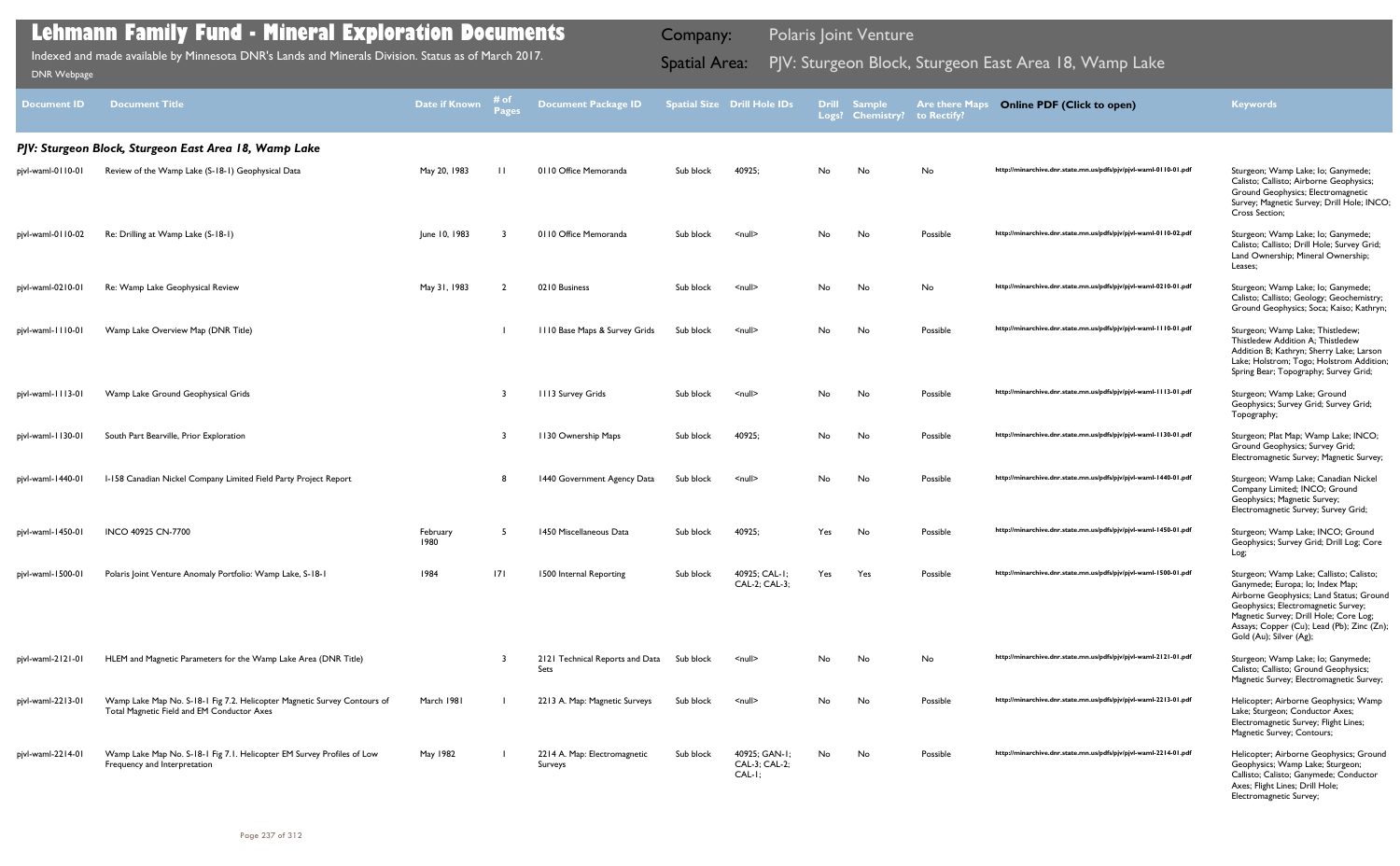| <b>Document ID</b> | <b>Document Title</b>                                                | Date if Known     | # of | <b>Document Package ID</b>                         |           | <b>Spatial Size Drill Hole IDs</b> | <b>Drill</b> | <b>Sample</b><br>Logs? Chemistry? | <b>Are there Maps</b><br>to Rectify? | <b>Online PDF (Click to open)</b>                                | <b>Keywords</b>                                                                                                                                           |
|--------------------|----------------------------------------------------------------------|-------------------|------|----------------------------------------------------|-----------|------------------------------------|--------------|-----------------------------------|--------------------------------------|------------------------------------------------------------------|-----------------------------------------------------------------------------------------------------------------------------------------------------------|
|                    | PJV: Sturgeon Block, Sturgeon East Area 18, Wamp Lake                |                   |      |                                                    |           |                                    |              |                                   |                                      |                                                                  |                                                                                                                                                           |
| pjvl-waml-2220-01  | Wamp Lake Ground Geophysical Grids (S-18-1) May 20, 1983. Figure 7.3 | May 20, 1983      |      | 2220 Ground Survey Maps                            | Sub block | 40925;                             | No           | No                                | Possible                             | http://minarchive.dnr.state.mn.us/pdfs/pjv/pjvl-waml-2220-01.pdf | Ground Geophysics; Survey Grid; Wamp<br>Lake; lo; Callisto; Calisto; Ganymede;<br>Electromagnetic Survey; Magnetic Survey;<br>Drill Hole; Sturgeon; INCO; |
| pjvl-waml-2300-01  | Minnesota Wamp Lake S-18-1 1980 Scale 1:4800 (HEM-Mag Profiles)      | 1980              |      | 2300 Profiles & Lines                              | Sub block | $null$                             | No           | No                                | No                                   | http://minarchive.dnr.state.mn.us/pdfs/pjv/pjvl-waml-2300-01.pdf | Profile; Wamp Lake; Sturgeon; Helicopter;<br>Electromagnetic Survey; Magnetic Survey;<br>Airborne Geophysics;                                             |
| pjvl-waml-2310-01  | Minnesota, Wamp Lake S-18-1                                          | 1980              | 34   | 2310 Elevated/Aerial/Satellite<br>Profiles & Lines | Sub block | $\leq$ null $\geq$                 | No.          | No                                | No                                   | http://minarchive.dnr.state.mn.us/pdfs/pjv/pjvl-waml-2310-01.pdf | Sturgeon; Wamp Lake; Airborne<br>Geophysics; Aerodat Survey; Helicopter;<br>Electromagnetic Survey; Magnetic Survey;                                      |
| pjvl-waml-2430-01  | Wamp Lake: INCO DDH 40925 Field Geophysics Notes (DNR Title)         | 1981              | -5   | 2430 Geophysics: Field Notes                       | Sub block | 40925:                             | No           | No                                | No                                   | http://minarchive.dnr.state.mn.us/pdfs/pjv/pjvl-waml-2430-01.pdf | Sturgeon; Wamp Lake; INCO; Ground<br>Geophysics; Magnetic Survey;<br>Electromagnetic Survey; Field Notes;                                                 |
| pjvl-waml-2432-01  | Wamp Lake Mag Survey Field Notes (DNR Title)                         | March 05.<br>1981 |      | 2432 FN Magnetic Surveys                           | Sub block | $\leq$ null $\geq$                 | No           | No                                | No                                   | http://minarchive.dnr.state.mn.us/pdfs/pjv/pjvl-waml-2432-01.pdf | Sturgeon; Wamp Lake; Ground<br>Geophysics; Magnetic Survey; Field Notes;                                                                                  |
| pjvl-waml-2440-01  | Notes on Wamp Lake Ground Geophysics (DNR Title)                     |                   |      | 2440 Office & Laboratory Notes                     | Sub block | 40925;                             | <b>No</b>    | No                                | No                                   | http://minarchive.dnr.state.mn.us/pdfs/pjv/pjvl-waml-2440-01.pdf | Sturgeon; Wamp Lake; lo; INCO;<br>Ganymede; Calisto; Callisto; Ground<br>Geophysics; Magnetic Survey;<br>Electromagnetic Survey;                          |

Indexed and made available by Minnesota DNR's Lands and Minerals Division. Status as of March 2017. **Spatial Area:** PJV: Sturgeon Block, Sturgeon East Area 18, Wamp Lake DNR Webpage Indexed and made available by Minnesota DNR's Lands and Minerals Division. Status as of March 2017.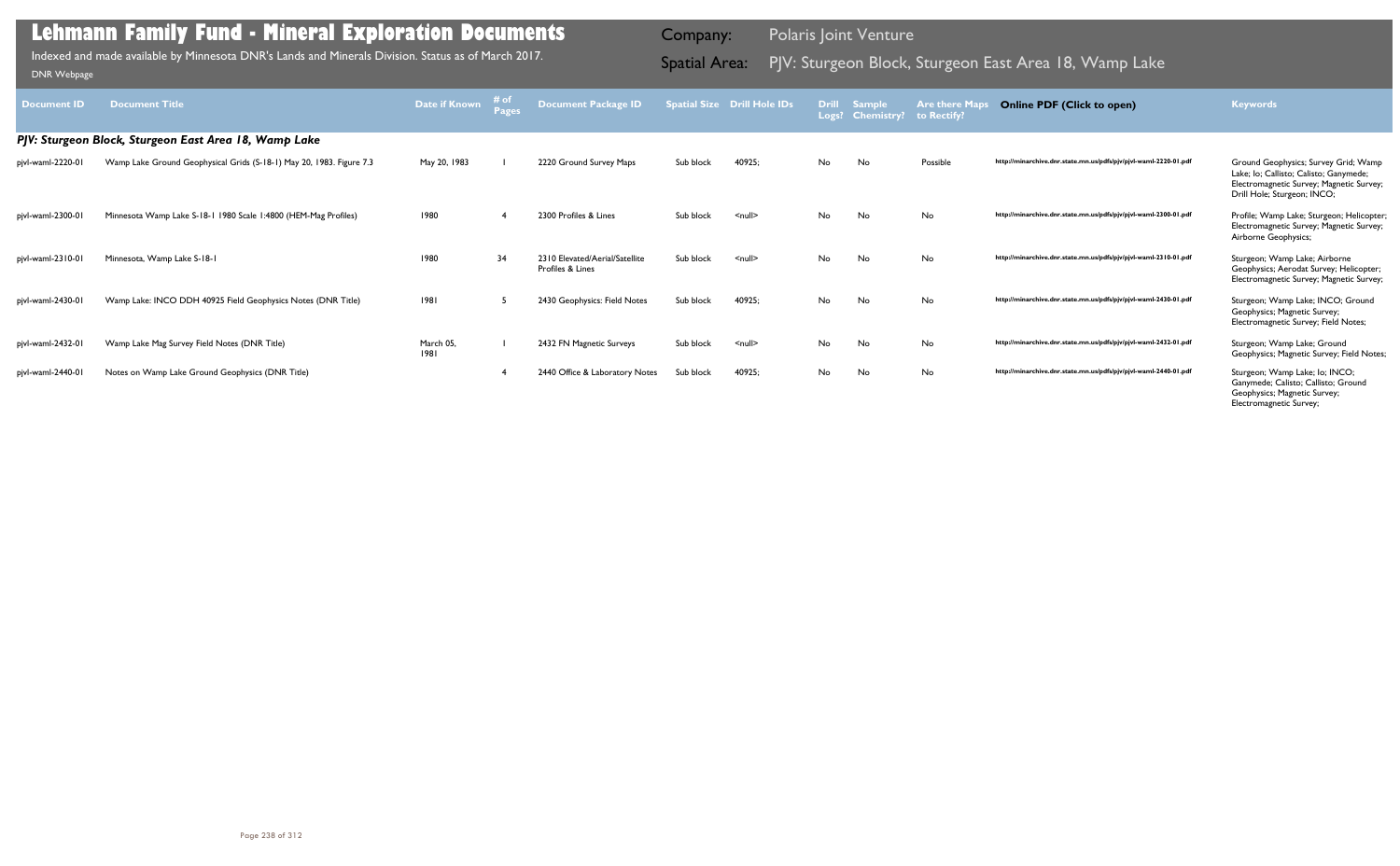| <b>Document ID</b>  | <b>Document Title</b>                                                   | Date if Known       | # of<br>Page:   | Document Package ID                      |               | <b>Spatial Size Drill Hole IDs</b> | <b>Drill</b> | <b>Sample</b><br>Logs? Chemistry? | <b>Are there Maps</b><br>to Rectify? | <b>Online PDF (Click to open)</b>                                | <b>Keywords</b>                                                                                                                                                                                                              |
|---------------------|-------------------------------------------------------------------------|---------------------|-----------------|------------------------------------------|---------------|------------------------------------|--------------|-----------------------------------|--------------------------------------|------------------------------------------------------------------|------------------------------------------------------------------------------------------------------------------------------------------------------------------------------------------------------------------------------|
|                     | PJV: Sturgeon Block, Sturgeon East Area 18, Wamp Lake, Calisto/Callisto |                     |                 |                                          |               |                                    |              |                                   |                                      |                                                                  |                                                                                                                                                                                                                              |
| pjvl-cali-0110-01   | Interpretation of the Calisto (S-18-1B) Ground Geophysical Data         | May 11, 1982        |                 | 0110 Office Memoranda                    | <b>Target</b> | <null></null>                      | No           | No                                | No                                   | http://minarchive.dnr.state.mn.us/pdfs/pjv/pjvl-cali-0110-01.pdf | Sturgeon; Wamp Lake; Calisto; Callisto;<br>Ground Geophysics; Electromagnetic<br>Survey; Magnetic Survey; Drill Hole;                                                                                                        |
| pjvl-cali-1110-01   | Calisto Overview Map (DNR Title)                                        |                     |                 | III0 Base Maps & Survey Grids            | Target        | $\leq$ null $\geq$                 | No           | No                                | Possible                             | http://minarchive.dnr.state.mn.us/pdfs/pjv/pjvl-cali-1110-01.pdf | Sturgeon; Wamp Lake; Calisto; Callisto;<br>Sherry Lake; Kathryn; Larson Lake;<br>Thistledew; Thistledew Addition A;<br>Thistledew Addition B; Holstrom;<br>Holstrom Addition; Togo; Spring Bear;<br>Topography; Survey Grid; |
| pjvl-cali-2322-01   | Calisto S-18-1B, Ground Magnetic Survey                                 | February<br>1982    | - 6             | 2322 G. Prof: Magnetic Surveys           | Target        | <null></null>                      | No           | No                                | No                                   | http://minarchive.dnr.state.mn.us/pdfs/pjv/pjvl-cali-2322-01.pdf | Sturgeon; Wamp Lake; Calisto; Callisto;<br>Ground Geophysics; Magnetic Survey;                                                                                                                                               |
| pjvl-cali-2322-02   | <b>Calisto Ground Magnetics</b>                                         |                     | - 4             | 2322 G. Prof: Magnetic Surveys           | Target        | $\leq$ null $\geq$                 | No           | No                                | No                                   | http://minarchive.dnr.state.mn.us/pdfs/pjv/pjvl-cali-2322-02.pdf | Sturgeon; Wamp Lake; Calisto; Callisto;<br>Ground Geophysics; Magnetic Survey;                                                                                                                                               |
| pjvl-cali-2323-01   | Calisto S-18-1B, Horizontal Loop EM Survey                              | July 06, 1981       | $\overline{2}$  | 2323 G. Prof: Electromagnetic<br>Surveys | <b>Target</b> | $null$                             | No           | No                                | No                                   | http://minarchive.dnr.state.mn.us/pdfs/pjv/pjvl-cali-2323-01.pdf | Sturgeon; Wamp Lake; Calisto; Callisto;<br>Ground Geophysics; Electromagnetic<br>Survey; Magnetic Survey;                                                                                                                    |
| pjvl-cali-2323-02   | Calisto S-18-1B, Horizontal Loop EM Survey                              | February<br>1982    | 12              | 2323 G. Prof: Electromagnetic<br>Surveys | Target        | <null></null>                      | No           | No                                | No                                   | http://minarchive.dnr.state.mn.us/pdfs/pjv/pjvl-cali-2323-02.pdf | Sturgeon; Wamp Lake; Calisto; Callisto;<br>Ground Geophysics; Electromagnetic<br>Survey;                                                                                                                                     |
| pjvl-cali-2323-03   | Calisto MaxMin II Survey                                                |                     | 21              | 2323 G. Prof: Electromagnetic<br>Surveys | Target        | $null$                             | No           | No                                | No                                   | http://minarchive.dnr.state.mn.us/pdfs/pjv/pjvl-cali-2323-03.pdf | Sturgeon; Wamp Lake; Calisto; Callisto;<br>Ground Geophysics; Electromagnetic<br>Survey;                                                                                                                                     |
| pjvl-cali-2324-01   | Calisto S-18-1B, Self Potential Survey                                  | October 06,<br>1981 |                 | 2324 G. Prof: Electrical Surveys         | Target        | <null></null>                      | No           | No                                | No                                   | http://minarchive.dnr.state.mn.us/pdfs/pjv/pjvl-cali-2324-01.pdf | Sturgeon; Wamp Lake; Calisto; Callisto;<br>Ground Geophysics; Electrical Survey;                                                                                                                                             |
| pjvl-cali-2430-01   | Calisto Field Notes (DNR Title)                                         |                     | 31              | 2430 Geophysics: Field Notes             | Target        | <null></null>                      | No           | No                                | No                                   | http://minarchive.dnr.state.mn.us/pdfs/pjv/pjvl-cali-2430-01.pdf | Sturgeon; Wamp Lake; Calisto; Callisto;<br>Ground Geophysics; Magnetic Survey;<br>Electromagnetic Survey; Field Notes;                                                                                                       |
| pjvl-cali-4114-01   | Sample Record Sheet, East Sturgeon Block: Callisto S-18-1B (DNR Title)  | 1983                | $\overline{12}$ | 4114 Assay Results                       | Target        | $CAL-I$ ; $CAL-2$ ;<br>$CAL-3;$    | No           | Yes                               | No                                   | http://minarchive.dnr.state.mn.us/pdfs/pjv/pjvl-cali-4114-01.pdf | Sturgeon; Hera; Callisto; Calisto;<br>Ganymede; Drill Hole; Assays; Copper<br>(Cu); Lead (Pb); Zinc (Zn); Silver (Ag);<br>Gold (Au);                                                                                         |
| pjvl-cali-4310-01   | DDH CAL-1, CAL-2, and CAL-3 (DNR Title)                                 | 1983                | $\overline{10}$ | 4310 Cross Sections                      | <b>Target</b> | CAL-1; CAL-2;<br>$CAL-3;$          | Yes          | No                                | No                                   | http://minarchive.dnr.state.mn.us/pdfs/pjv/pjvl-cali-4310-01.pdf | Sturgeon; Wamp Lake; Calisto; Callisto;<br>Ground Geophysics; Electromagnetic<br>Survey; Magnetic Survey; Drill Hole;<br>Scintillometer Survey;                                                                              |
| pjvl-cali-4411-01   | East Sturgeon, Callisto (S-18-1B): Log for drill hole CAL-1 (DNR Title) | August 1983         |                 | 4411 Diamond Drill Core                  | Target        | $CAL-I;$                           | Yes          | Yes                               | No                                   | http://minarchive.dnr.state.mn.us/pdfs/pjv/pjvl-cali-4411-01.pdf | Sturgeon; Wamp Lake; Callisto; Calisto;<br>Core Log; Geology; Drill Hole; Copper<br>(Cu); Lead (Pb); Zinc (Zn); Silver (Ag);<br>Gold (Au); Assays;                                                                           |
| pjvl-cali-44   1-02 | East Sturgeon, Calisto (S-18-1B): Log for drill hole CAL-2 (DNR Title)  | August 1983         |                 | 4411 Diamond Drill Core                  | Target        | $CAL-2;$                           | Yes          | Yes                               | No                                   | http://minarchive.dnr.state.mn.us/pdfs/pjv/pjvl-cali-4411-02.pdf | Sturgeon; Wamp Lake; Callisto; Calisto;<br>Core Log; Geology; Drill Hole; Copper<br>(Cu); Lead (Pb); Zinc (Zn); Silver (Ag);<br>Gold (Au); Assays;                                                                           |
| pjvl-cali-4411-03   | East Sturgeon, Calisto (S-18-1B): Log for drill hole CAL-3 (DNR Title)  | September<br>1983   |                 | 4411 Diamond Drill Core                  | Target        | $CAL-3;$                           | Yes          | Yes                               | No                                   | http://minarchive.dnr.state.mn.us/pdfs/pjv/pjvl-cali-4411-03.pdf | Sturgeon; Wamp Lake; Callisto; Calisto;<br>Core Log; Geology; Drill Hole; Copper<br>(Cu); Lead (Pb); Zinc (Zn); Silver (Ag);<br>Gold (Au); Assays;                                                                           |

Indexed and made available by Minnesota DNR's Lands and Minerals Division. Status as of March 2017. **Spatial Area:** PJV: Sturgeon Block, Sturgeon East Area 18, Wamp Lake, Calisto/Callisto וDNR Webpage Indexed and made available by Minnesota DNR's Lands and Minerals Division. Status as of March 2017.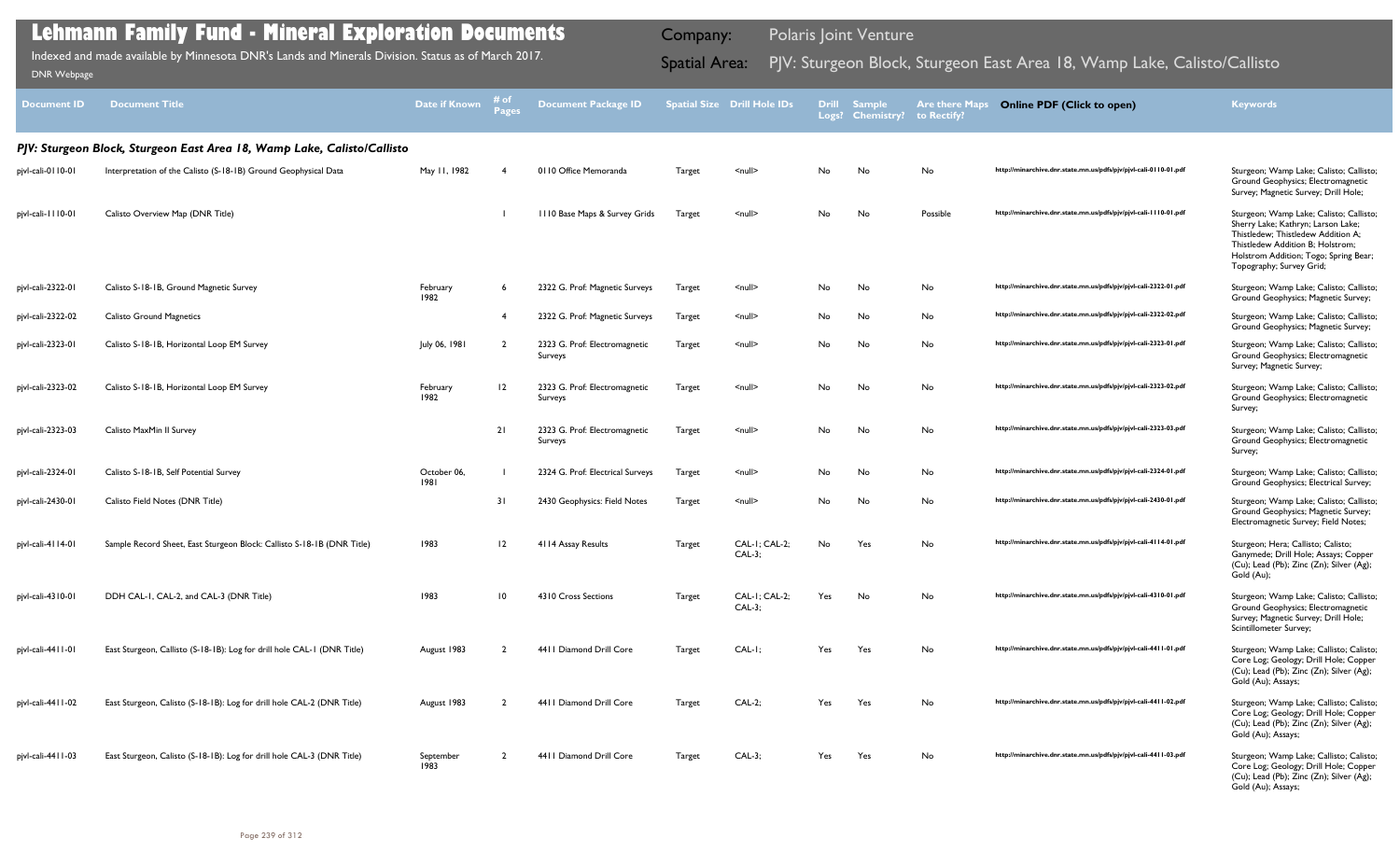| <b>Document ID</b> | <b>Document Title</b>                                         | Date if Known      | # of<br><b>Pages</b> | Document Package ID                      |               | <b>Spatial Size Drill Hole IDs</b> | Logs? | Drill Sample<br><b>Chemistry?</b> | <b>Are there Maps</b><br>to Rectify? | <b>Online PDF (Click to open)</b>                                | <b>Keywords</b>                                                                                                                                                                                                   |
|--------------------|---------------------------------------------------------------|--------------------|----------------------|------------------------------------------|---------------|------------------------------------|-------|-----------------------------------|--------------------------------------|------------------------------------------------------------------|-------------------------------------------------------------------------------------------------------------------------------------------------------------------------------------------------------------------|
|                    | PJV: Sturgeon Block, Sturgeon East Area 18, Wamp Lake, Europa |                    |                      |                                          |               |                                    |       |                                   |                                      |                                                                  |                                                                                                                                                                                                                   |
| pjvl-euro-1110-01  | Europa Overview Map (DNR Title)                               |                    |                      | III0 Base Maps & Survey Grids            | <b>Target</b> | $\leq$ null $\geq$                 | No    | No                                | No                                   | http://minarchive.dnr.state.mn.us/pdfs/pjv/pjvl-euro-1110-01.pdf | Sturgeon; Wamp Lake; Europa; Sherry<br>Lake; Kathryn; Larson Lake; Thistledew;<br>Thistledew Addition A; Thistledew<br>Addition B; Holstrom; Holstrom Addition;<br>Togo; Spring Bear; Topography; Survey<br>Grid; |
| pjvl-euro-2322-01  | Wamp Lake (Europa) Ground Magnetics                           | August 09,<br>1981 |                      | 2322 G. Prof: Magnetic Surveys           | <b>Target</b> | $\leq$ null $\geq$                 | No    | No                                | No                                   | http://minarchive.dnr.state.mn.us/pdfs/pjv/pjvl-euro-2322-01.pdf | Sturgeon; Wamp Lake; Europa; Ground<br>Geophysics; Magnetic Survey;                                                                                                                                               |
| pjvl-euro-2323-01  | Wamp Lake (Europa) MaxMin II Survey                           | July 07, 1981      |                      | 2323 G. Prof: Electromagnetic<br>Surveys | Target        | $\leq$ null $\geq$                 | No    | No                                | No                                   | http://minarchive.dnr.state.mn.us/pdfs/pjv/pjvl-euro-2323-01.pdf | Sturgeon; Wamp Lake; Europa; Ground<br>Geophysics; Electromagnetic Survey;                                                                                                                                        |
| pjvl-euro-2430-01  | Europa Field Notes (DNR Title)                                | July 02, 1981      |                      | 2430 Geophysics: Field Notes             | Target        | $\leq$ null $\geq$                 | No    | No                                | No                                   | http://minarchive.dnr.state.mn.us/pdfs/pjv/pjvl-euro-2430-01.pdf | Sturgeon; Wamp Lake; Europa; Ground<br>Geophysics; Topography; Electromagnetic<br>Survey; Field Notes;                                                                                                            |

Indexed and made available by Minnesota DNR's Lands and Minerals Division. Status as of March 2017.

Company: Polaris Joint Venture

# Indexed and made available by Minnesota DNR's Lands and Minerals Division. Status as of March 2017. **Spatial Area:** PJV: Sturgeon Block, Sturgeon East Area 18, Wamp Lake, Europa DNR Webpage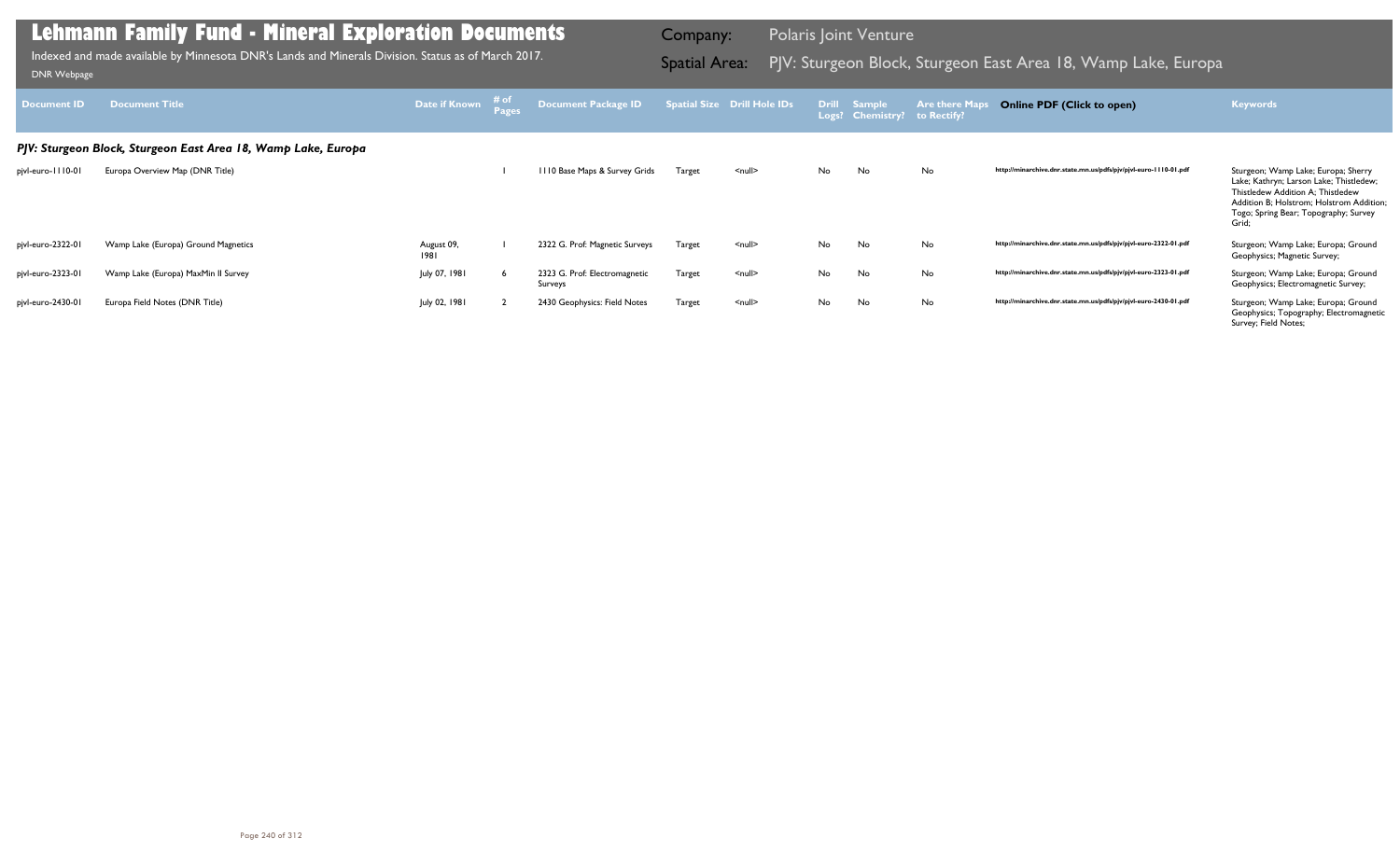| atial Size | <b>Drill Hole IDs</b> | <b>Drill</b><br>Logs? | <b>Sample</b><br><b>Chemistry?</b> | <b>Are there Maps</b><br>to Rectify? | <b>Online PDF (Click to open)</b>                                | <b>Keywords</b>                                                                                                                                                                                                     |
|------------|-----------------------|-----------------------|------------------------------------|--------------------------------------|------------------------------------------------------------------|---------------------------------------------------------------------------------------------------------------------------------------------------------------------------------------------------------------------|
|            |                       |                       |                                    |                                      |                                                                  |                                                                                                                                                                                                                     |
| Target     | <null></null>         | No                    | No                                 | No                                   | http://minarchive.dnr.state.mn.us/pdfs/pjv/pjvl-gany-0110-01.pdf | Sturgeon; Wamp Lake; Ganymede; Ground<br>Geophysics; Electromagnetic Survey;                                                                                                                                        |
| Target     | <null></null>         | No                    | No                                 | Possible                             | http://minarchive.dnr.state.mn.us/pdfs/pjv/pjvl-gany-1110-01.pdf | Sturgeon; Wamp Lake; Ganymede; Sherry<br>Lake; Kathryn; Larson Lake; Thistledew;<br>Thistledew Addition A; Thistledew<br>Addition B; Holstrom; Holstrom Addition;<br>Togo; Spring Bear; Topography; Survey<br>Grid; |
| Target     | <null></null>         | No                    | No                                 | No                                   | http://minarchive.dnr.state.mn.us/pdfs/pjv/pjvl-gany-2322-01.pdf | Sturgeon; Wamp Lake; Ganymede; Ground<br>Geophysics; Magnetic Survey;                                                                                                                                               |
| Target     | <null></null>         | No.                   | No                                 | No                                   | http://minarchive.dnr.state.mn.us/pdfs/pjv/pjvl-gany-2322-02.pdf | Sturgeon; Wamp Lake; Ganymede; Ground<br>Geophysics; Magnetic Survey;                                                                                                                                               |
| Target     | <null></null>         | No                    | No                                 | No                                   | http://minarchive.dnr.state.mn.us/pdfs/pjv/pjvl-gany-2323-01.pdf | Sturgeon; Wamp Lake; Ganymede; Ground<br>Geophysics; Electromagnetic Survey;                                                                                                                                        |
| Target     | <null></null>         | No                    | No                                 | No                                   | http://minarchive.dnr.state.mn.us/pdfs/pjv/pjvl-gany-2323-02.pdf | Sturgeon; Wamp Lake; Ganymede; Ground<br>Geophysics; Electromagnetic Survey;                                                                                                                                        |
| Target     | $null$                | No                    | No                                 | No                                   | http://minarchive.dnr.state.mn.us/pdfs/pjv/pjvl-gany-2324-01.pdf | Sturgeon; Wamp Lake; Ganymede; Ground<br>Geophysics; Electrical Survey;                                                                                                                                             |
| Target     | <null></null>         | No                    | No                                 | No                                   | http://minarchive.dnr.state.mn.us/pdfs/pjv/pjvl-gany-2430-01.pdf | Sturgeon; Wamp Lake; Ganymede; Ground<br>Geophysics; Topography; Electromagnetic<br>Survey; Magnetic Survey; Field Notes;                                                                                           |
| Target     | GAN-I                 | No                    | Yes                                | No                                   | http://minarchive.dnr.state.mn.us/pdfs/pjv/pjvl-gany-4114-01.pdf | Sturgeon; Ganymede; Callisto; Calisto; Drill<br>Hole; Assays; Copper (Cu); Lead (Pb); Zinc<br>(Zn); Silver (Ag); Gold (Au);                                                                                         |
| Target     | <null></null>         | Yes                   | No                                 | No                                   | http://minarchive.dnr.state.mn.us/pdfs/pjv/pjvl-gany-4310-01.pdf | Sturgeon; Wamp Lake; Ganymede; Ground<br>Geophysics; Magnetic Survey; Drill Hole;<br>Scintillometer Survey;                                                                                                         |
| Target     | GAN-I:                | Yes                   | Yes                                | No                                   | http://minarchive.dnr.state.mn.us/pdfs/pjv/pjvl-gany-4411-01.pdf | Sturgeon; Wamp Lake; Ganymede; Core<br>Log; Geology; Drill Hole; Copper (Cu);<br>Lead (Pb); Zinc (Zn); Silver (Ag); Gold<br>(Au); Assays;                                                                           |

| <b>Document ID</b> | <b>Document Title</b>                                                  | <b>Date if Known</b> | # of<br><b>Pages</b> | <b>Document Package ID</b>               |               | <b>Spatial Size Drill Hole IDs</b> | <b>Drill</b> | <b>Sample</b><br>Logs? Chemistry? | <b>Are there Maps</b><br>to Rectify? | <b>Online PDF (Click to open)</b>                                | <b>Keywords</b>                                                                                                                                                                                                     |
|--------------------|------------------------------------------------------------------------|----------------------|----------------------|------------------------------------------|---------------|------------------------------------|--------------|-----------------------------------|--------------------------------------|------------------------------------------------------------------|---------------------------------------------------------------------------------------------------------------------------------------------------------------------------------------------------------------------|
|                    | PJV: Sturgeon Block, Sturgeon East Area 18, Wamp Lake, Ganymede        |                      |                      |                                          |               |                                    |              |                                   |                                      |                                                                  |                                                                                                                                                                                                                     |
| pjvl-gany-0110-01  | Interpretation of the Ganymede (S-18-1C) Ground Geophysical Data       | May 11, 1982         |                      | 0110 Office Memoranda                    | Target        | $\leq$ null $\geq$                 | No           | No                                | No                                   | http://minarchive.dnr.state.mn.us/pdfs/pjv/pjvl-gany-0110-01.pdf | Sturgeon; Wamp Lake; Ganymede; Ground<br>Geophysics; Electromagnetic Survey;                                                                                                                                        |
| pjvl-gany-1110-01  | Ganymede Overview Map (DNR Title)                                      |                      |                      | 1110 Base Maps & Survey Grids            | <b>Target</b> | $\leq$ null $\geq$                 | No           | No                                | Possible                             | http://minarchive.dnr.state.mn.us/pdfs/pjv/pjvl-gany-1110-01.pdf | Sturgeon; Wamp Lake; Ganymede; Sherry<br>Lake; Kathryn; Larson Lake; Thistledew;<br>Thistledew Addition A: Thistledew<br>Addition B; Holstrom; Holstrom Addition;<br>Togo; Spring Bear; Topography; Survey<br>Grid; |
| pjvl-gany-2322-01  | Ganymede S-18-1C, Ground Magnetic Survey                               | February<br>1982     |                      | 2322 G. Prof: Magnetic Surveys           | Target        | <null></null>                      | No           | No                                | No                                   | http://minarchive.dnr.state.mn.us/pdfs/pjv/pjvl-gany-2322-01.pdf | Sturgeon; Wamp Lake; Ganymede; Ground<br>Geophysics; Magnetic Survey;                                                                                                                                               |
| pjvl-gany-2322-02  | <b>Ganymede Ground Magnetics</b>                                       | February 17,<br>1982 |                      | 2322 G. Prof: Magnetic Surveys           | Target        | $\le$ null $\ge$                   | No           | No                                | No                                   | http://minarchive.dnr.state.mn.us/pdfs/pjv/pjvl-gany-2322-02.pdf | Sturgeon; Wamp Lake; Ganymede; Ground<br>Geophysics; Magnetic Survey;                                                                                                                                               |
| pjvl-gany-2323-01  | Ganymede S-18-1C, Horizontal Loop EM Survey                            | February<br>1982     |                      | 2323 G. Prof: Electromagnetic<br>Surveys | Target        | $\leq$ null $\geq$                 | No           | No                                | No                                   | http://minarchive.dnr.state.mn.us/pdfs/pjv/pjvl-gany-2323-01.pdf | Sturgeon; Wamp Lake; Ganymede; Ground<br>Geophysics; Electromagnetic Survey;                                                                                                                                        |
| pjvl-gany-2323-02  | Ganymede MaxMin II Survey                                              |                      |                      | 2323 G. Prof: Electromagnetic<br>Surveys | Target        | $\leq$ null $\geq$                 | No           | No                                | No                                   | http://minarchive.dnr.state.mn.us/pdfs/pjv/pjvl-gany-2323-02.pdf | Sturgeon; Wamp Lake; Ganymede; Ground<br>Geophysics; Electromagnetic Survey;                                                                                                                                        |
| pjvl-gany-2324-01  | Ganymede S-18-1C, Self Potential Survey                                | October 07,<br>1981  |                      | 2324 G. Prof: Electrical Surveys         | <b>Target</b> | $\leq$ null $\geq$                 | No           | No                                | No                                   | http://minarchive.dnr.state.mn.us/pdfs/pjv/pjvl-gany-2324-01.pdf | Sturgeon; Wamp Lake; Ganymede; Ground<br>Geophysics; Electrical Survey;                                                                                                                                             |
| pjvl-gany-2430-01  | Ganymede Field Notes (DNR Title)                                       |                      | 17                   | 2430 Geophysics: Field Notes             | <b>Target</b> | $\leq$ null $\geq$                 | No           | No                                | No                                   | http://minarchive.dnr.state.mn.us/pdfs/pjv/pjvl-gany-2430-01.pdf | Sturgeon; Wamp Lake; Ganymede; Ground<br>Geophysics; Topography; Electromagnetic<br>Survey; Magnetic Survey; Field Notes;                                                                                           |
| pjvl-gany-4114-01  | Sample Record Sheet, East Sturgeon Block: Ganymede S-18-1C (DNR Title) | September<br>1983    |                      | 4114 Assay Results                       | <b>Target</b> | GAN-I                              | No           | Yes                               | No                                   | http://minarchive.dnr.state.mn.us/pdfs/pjv/pjvl-gany-4114-01.pdf | Sturgeon; Ganymede; Callisto; Calisto; Drill<br>Hole; Assays; Copper (Cu); Lead (Pb); Zinc<br>(Zn); Silver (Ag); Gold (Au);                                                                                         |
| pjvl-gany-4310-01  | DDH GAN-I                                                              | August 22,<br>1983   | $\overline{2}$       | 4310 Cross Sections                      | <b>Target</b> | $\leq$ null $\geq$                 | Yes          | No                                | No                                   | http://minarchive.dnr.state.mn.us/pdfs/pjv/pjvl-gany-4310-01.pdf | Sturgeon; Wamp Lake; Ganymede; Ground<br>Geophysics; Magnetic Survey; Drill Hole;<br>Scintillometer Survey;                                                                                                         |
| pjvl-gany-4411-01  | Sturgeon, Ganymede (S-18-1C): Log for drill hole GAN-1 (DNR Title)     | August 1983          |                      | 4411 Diamond Drill Core                  | Target        | GAN-I:                             | Yes          | Yes                               | No                                   | http://minarchive.dnr.state.mn.us/pdfs/pjv/pjvl-gany-4411-01.pdf | Sturgeon; Wamp Lake; Ganymede; Core                                                                                                                                                                                 |

Indexed and made available by Minnesota DNR's Lands and Minerals Division. Status as of March 2017. **Spatial Area:** PJV: Sturgeon Block, Sturgeon East Area 18, Wamp Lake, Ganymede <sub>DNR Webpage</sub> Indexed and made available by Minnesota DNR's Lands and Minerals Division. Status as of March 2017.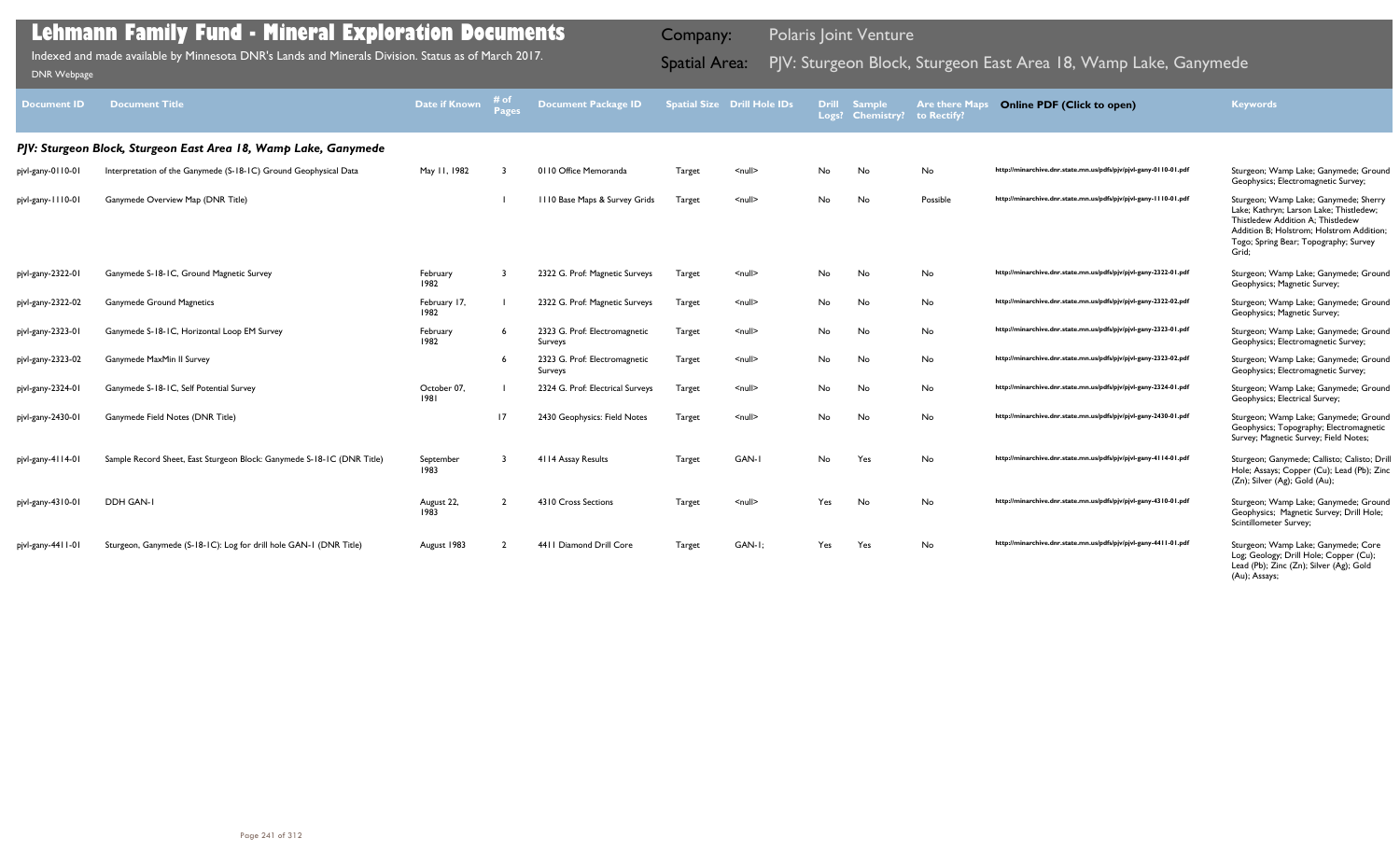| <b>Document ID</b> | <b>Document Title</b>                                      | Date if Known        | # of<br><b>Pages</b> | <b>Document Package ID</b>               |               | Spatial Size Drill Hole IDs |    | Drill Sample<br>Logs? Chemistry? to Rectify? | <b>Are there Maps</b> | <b>Online PDF (Click to open)</b>                                | <b>Keywords</b>                                                                                                                                                                                               |
|--------------------|------------------------------------------------------------|----------------------|----------------------|------------------------------------------|---------------|-----------------------------|----|----------------------------------------------|-----------------------|------------------------------------------------------------------|---------------------------------------------------------------------------------------------------------------------------------------------------------------------------------------------------------------|
|                    | PJV: Sturgeon Block, Sturgeon East Area 18, Wamp Lake, Io  |                      |                      |                                          |               |                             |    |                                              |                       |                                                                  |                                                                                                                                                                                                               |
| pjvl-io__-0110-01  | Interpretation of the lo (S-18-1D) Ground Geophysical Data | May 11, 1982         |                      | 0110 Office Memoranda                    | Target        | $\leq$ null $\geq$          | No | No                                           | No                    | http://minarchive.dnr.state.mn.us/pdfs/pjv/pjvl-io_-0110-01.pdf  | Sturgeon; Wamp Lake; lo; Ground<br>Geophysics; Electromagnetic Survey;<br>Magnetic Survey; Drill Hole;                                                                                                        |
| pjvl-io__-1110-01  | lo Overview Map (DNR Title)                                |                      |                      | III0 Base Maps & Survey Grids            | <b>Target</b> | $\leq$ null $\geq$          | No | No                                           | Possible              | http://minarchive.dnr.state.mn.us/pdfs/pjv/pjvl-io_-1110-01.pdf  | Sturgeon; Wamp Lake; lo; Sherry Lake;<br>Kathryn; Larson Lake; Thistledew;<br>Thistledew Addition A: Thistledew<br>Addition B: Holstrom: Holstrom Addition:<br>Togo; Spring Bear; Topography; Survey<br>Grid: |
| pjvl-io__-2322-01  | lo S-18-1D, Ground Magnetic Survey                         | February<br>1982     |                      | 2322 G. Prof: Magnetic Surveys           | Target        | $null$                      | No | No                                           | No                    | http://minarchive.dnr.state.mn.us/pdfs/pjv/pjvl-io__-2322-01.pdf | Sturgeon; Wamp Lake; lo; Ground<br>Geophysics; Magnetic Survey;                                                                                                                                               |
| pjvl-io__-2322-02  | lo Ground Magnetics                                        | February 17,<br>1982 |                      | 2322 G. Prof: Magnetic Surveys           | Target        | $\leq$ null $\geq$          | No | No                                           | No                    | http://minarchive.dnr.state.mn.us/pdfs/pjv/pjvl-io__-2322-02.pdf | Sturgeon; Wamp Lake; lo; Ground<br>Geophysics; Magnetic Survey;                                                                                                                                               |
| pjvl-io__-2323-01  | lo S-18-1D, Horizontal Loop EM Survey                      | July 07, 1981        |                      | 2323 G. Prof: Electromagnetic<br>Surveys | Target        | $\leq$ null $\geq$          | No | No                                           | No                    | http://minarchive.dnr.state.mn.us/pdfs/pjv/pjvl-io__-2323-01.pdf | Sturgeon; Wamp Lake; lo; Ground<br>Geophysics; Electromagnetic Survey;<br>Magnetic Survey;                                                                                                                    |
| pjvl-io__-2323-02  | lo S-18-1D, Horizontal Loop EM Survey                      | February<br>1982     | 6                    | 2323 G. Prof: Electromagnetic<br>Surveys | Target        | $\leq$ null $\geq$          | No | No                                           | No                    | http://minarchive.dnr.state.mn.us/pdfs/pjv/pjvl-io__-2323-02.pdf | Sturgeon; Wamp Lake; lo; Ground<br>Geophysics; Electromagnetic Survey;                                                                                                                                        |
| pjvl-io__-2323-03  | Io MaxMin II Survey                                        |                      | 6                    | 2323 G. Prof: Electromagnetic<br>Surveys | Target        | $\leq$ null $\geq$          | No | No                                           | No                    | http://minarchive.dnr.state.mn.us/pdfs/pjv/pjvl-io__-2323-03.pdf | Sturgeon; Wamp Lake; lo; Ground<br>Geophysics; Electromagnetic Survey;                                                                                                                                        |
| pjvl-io__-2430-01  | lo Field Notes (DNR Title)                                 |                      | 4                    | 2430 Geophysics: Field Notes             | Target        | $null$                      | No | No                                           | No                    | http://minarchive.dnr.state.mn.us/pdfs/pjv/pjvl-io__-2430-01.pdf | Sturgeon; Wamp Lake; lo; Ground<br>Geophysics; Magnetic Survey;<br>Electromagnetic Survey; Field Notes;                                                                                                       |

Indexed and made available by Minnesota DNR's Lands and Minerals Division. Status as of March 2017. **Spatial Area:** PJV: Sturgeon Block, Sturgeon East Area 18, Wamp Lake, Io Inne webpage Indexed and made available by Minnesota DNR's Lands and Minerals Division. Status as of March 2017.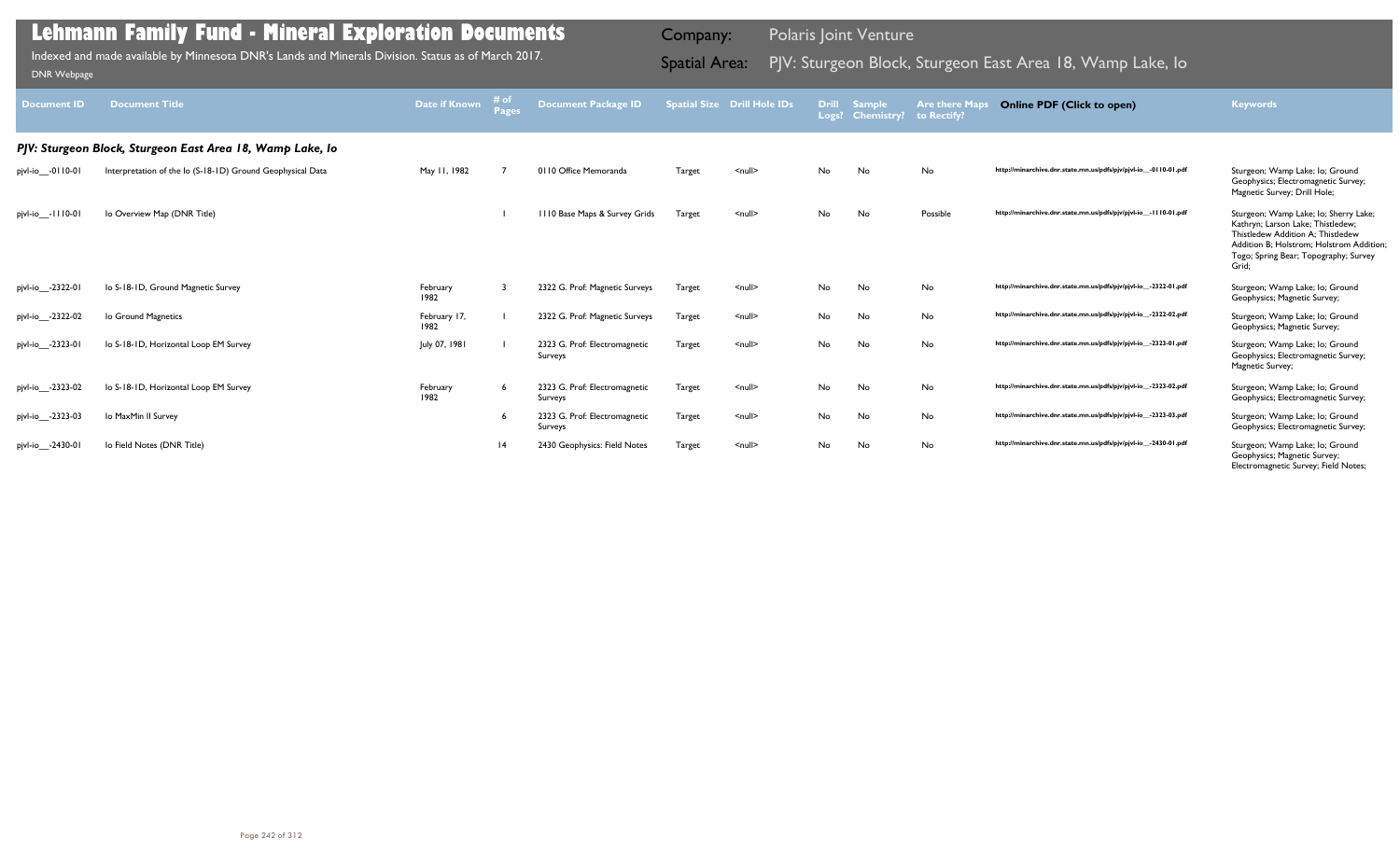Geophysics; Magnetic Survey; Electromagnetic Survey; Field Notes;

| DNR Webpage       | Lehmann Family Fund - Mineral Exploration Documents<br>Indexed and made available by Minnesota DNR's Lands and Minerals Division. Status as of March 2017. |      |                                                                                                | <b>Company:</b> |               |    | <b>Polaris Joint Venture</b> |    | Spatial Area: PJV: Sturgeon Block, Sturgeon East Area 18, Wamp Lake, Jeane/Jean |                                                                          |
|-------------------|------------------------------------------------------------------------------------------------------------------------------------------------------------|------|------------------------------------------------------------------------------------------------|-----------------|---------------|----|------------------------------|----|---------------------------------------------------------------------------------|--------------------------------------------------------------------------|
|                   | Document ID Document Title                                                                                                                                 |      | Date if Known # of Document Package ID Spatial Size Drill Hole IDs Drill Sample Are there Maps |                 |               |    |                              |    | <b>Online PDF (Click to open)</b>                                               | <b>Keywords</b>                                                          |
|                   | PJV: Sturgeon Block, Sturgeon East Area 18, Wamp Lake, JeanelJean                                                                                          |      |                                                                                                |                 |               |    |                              |    |                                                                                 |                                                                          |
| pjvl-jean-2430-01 | Jean Field Notes (DNR Title)                                                                                                                               | 1981 | 2430 Geophysics: Field Notes                                                                   | <b>Target</b>   | <null></null> | No | No                           | No | http://minarchive.dnr.state.mn.us/pdfs/pjv/pjvl-jean-2430-01.pdf                | Sturgeon; Wamp Lake; Jean; Jeane; Ground<br>Geophysics: Magnetic Survey: |

### Bast Area 18, Wamp Lake, Jeane/Jean

### **Online PDF (Click to open) Keywords**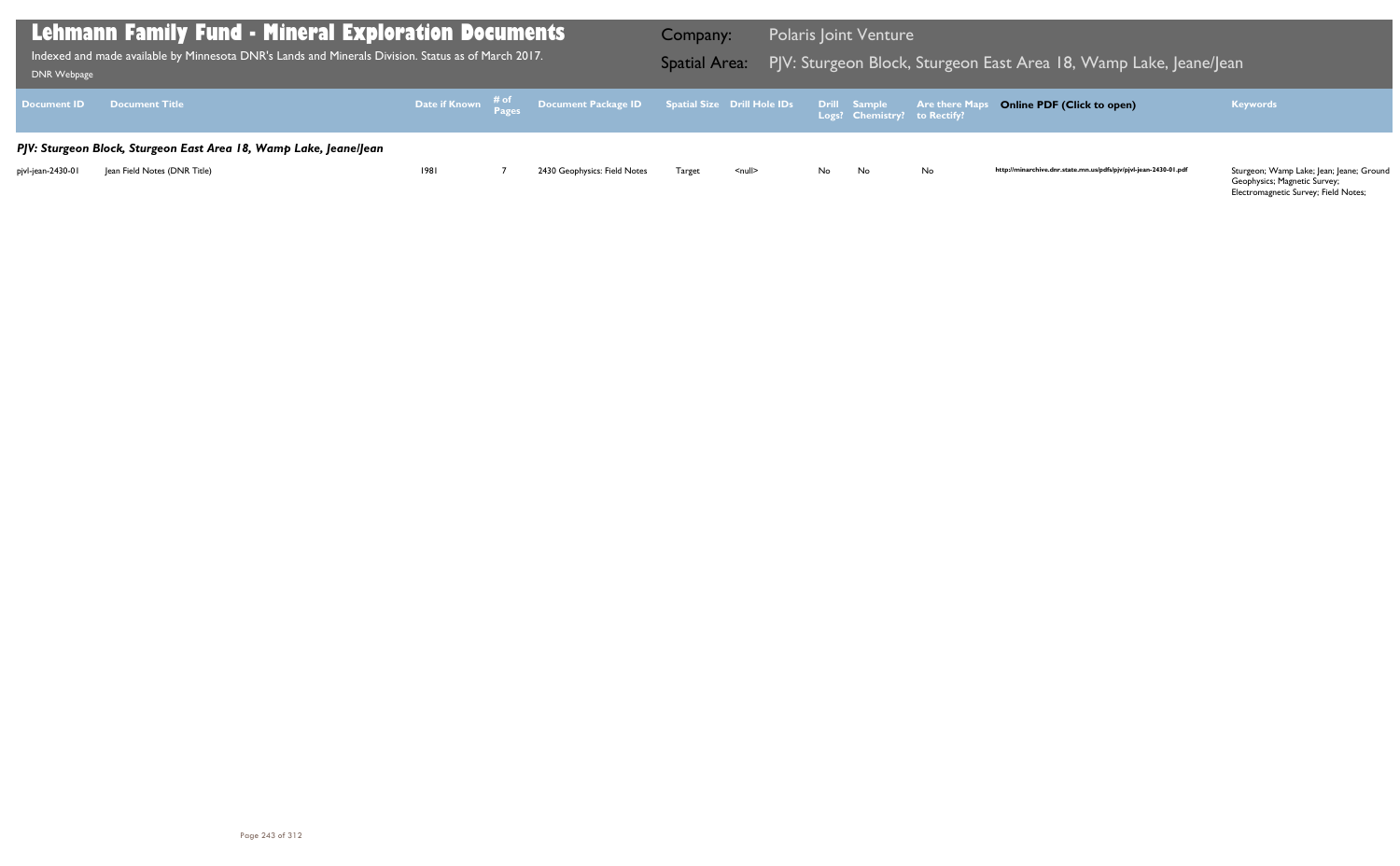| Document <b>ID</b> | <b>Document Title</b>                                                                                      | Date if Known | ⊤# of | Document Package ID                           |                         | Spatial Size Drill Hole IDs |     | Drill Sample<br>Logs? Chemistry? | <b>Are there Maps</b><br>to Rectify? | <b>Online PDF (Click to open)</b>                                | <b>Keywords</b>                                                                                                                              |
|--------------------|------------------------------------------------------------------------------------------------------------|---------------|-------|-----------------------------------------------|-------------------------|-----------------------------|-----|----------------------------------|--------------------------------------|------------------------------------------------------------------|----------------------------------------------------------------------------------------------------------------------------------------------|
|                    | PJV: Sturgeon Block, Sturgeon West Area 01                                                                 |               |       |                                               |                         |                             |     |                                  |                                      |                                                                  |                                                                                                                                              |
| pjvl-s01_-2213-01  | Sturgeon Project Isomagnetic Interval Map 1 Of 18 21067 Block B                                            |               |       | 2213 A. Map: Magnetic Surveys                 | Anomaly<br>Block        | $\leq$ null $\geq$          | No. | No                               | Possible                             | http://minarchive.dnr.state.mn.us/pdfs/pjv/pjvl-s01_-2213-01.pdf | Contours; Flight Lines; Sturgeon; Airborne<br>Geophysics; Magnetic Survey;                                                                   |
| pjvl-s01_-2213-02  | Questor Surveys Limited Airborne Magnetometer Survey Sturgeon Project Map<br>1 0f 18 21067 Block B         | June 1980     |       | 2213 A. Map: Magnetic Surveys                 | Anomaly<br>Block        | $\leq$ null $\geq$          | No. | No                               | Possible                             | http://minarchive.dnr.state.mn.us/pdfs/pjv/pjvl-s01_-2213-02.pdf | Contours; Flight Lines; Sturgeon; Airborne<br>Geophysics; Magnetic Survey; Photomosaic;                                                      |
| pjvl-s01_-2214-01  | Questor Surveys Limited Airborne Mk VI INPUT Survey Sturgeon Project Map I<br>0f 18 21067 Block B          | June 1980     |       | 2214 A. Map: Electromagnetic<br>Surveys       | Anomaly<br><b>Block</b> | $null$                      | No. | No                               | Possible                             | http://minarchive.dnr.state.mn.us/pdfs/pjv/pjvl-s01_-2214-01.pdf | Airborne Geophysics; Anomalies; INPUT<br>Survey; Flight Lines; Photomosaic;<br>Electromagnetic Survey; Sturgeon;                             |
| pjvl-s01_-2216-01  | Questor Surveys Limited Airborne Mk VI INPUT Survey Sturgeon Project<br>Cultural Map 1 0f 18 21067 Block B | June 1980     |       | 2216 A. Map: Culture and<br>Interference Maps | Anomaly<br><b>Block</b> | $null$                      | No. | No                               | Possible                             | http://minarchive.dnr.state.mn.us/pdfs/pjv/pjvl-s01_-2216-01.pdf | Culture; Interference; Anomaly Label;<br>Airborne Geophysics; Anomalies; INPUT<br>Survey; Flight Lines; Electromagnetic<br>Survey; Sturgeon; |

PJV: Sturgeon Block, Sturgeon West Area 01 Indexed and made available by Minnesota DNR's Lands and Minerals Division. Status as of March 2017. Spatial Area: [DNR Webpage](http://www.dnr.state.mn.us/lands_minerals/polaris/index.html)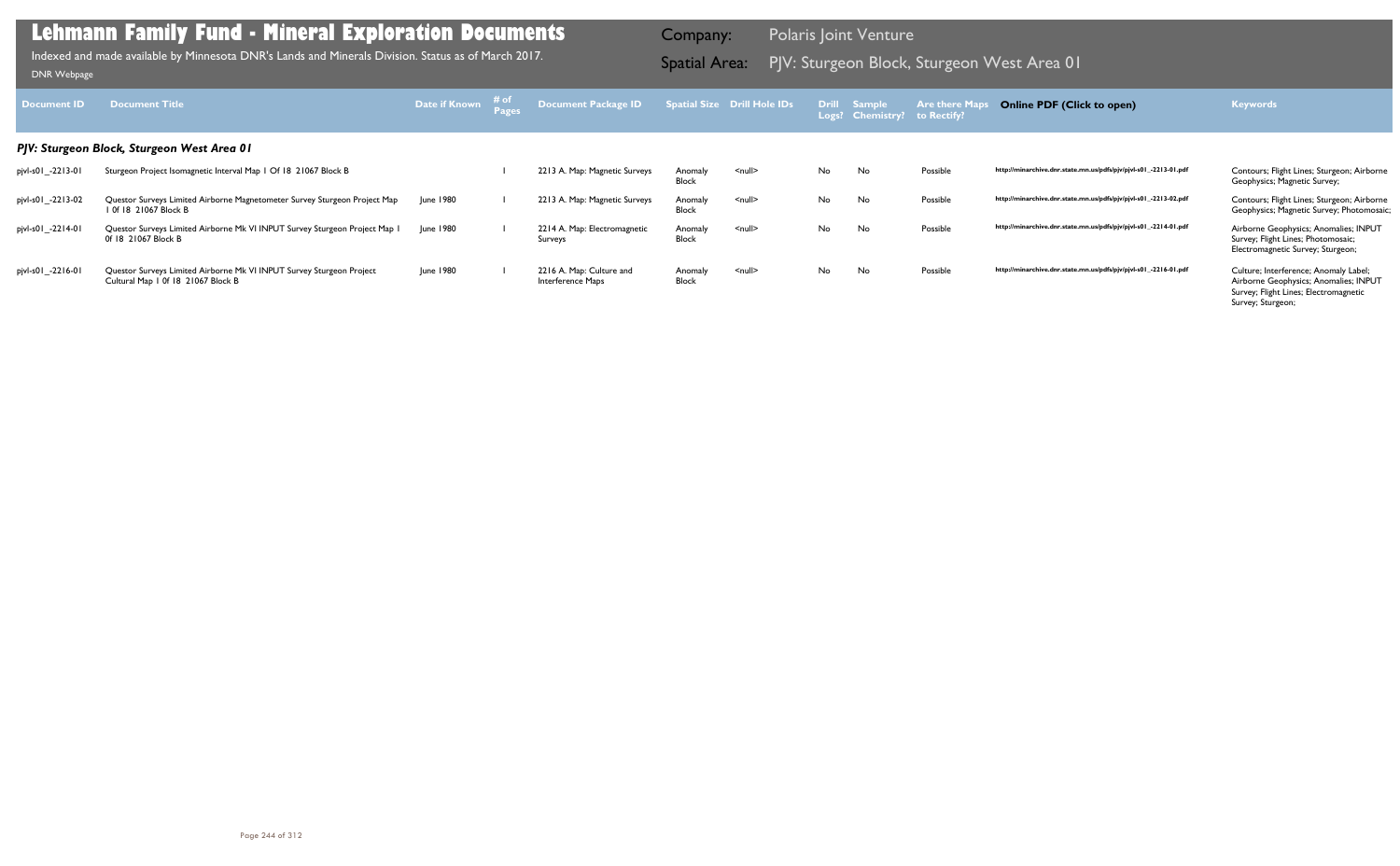| <b>Document ID</b> | <b>Document Title</b>                                                                                                 | Date if Known | $\begin{array}{c}\n\text{# of} \\ \text{Page}\n\end{array}$ | Document Package ID                                    |           | <b>Spatial Size Drill Hole IDs</b> |    | <b>Drill Sample</b><br>Logs? Chemistry? to Rectify? | <b>Are there Maps</b> | <b>Online PDF (Click to open)</b>                                | <b>Keywords</b>                                                                                                                                 |
|--------------------|-----------------------------------------------------------------------------------------------------------------------|---------------|-------------------------------------------------------------|--------------------------------------------------------|-----------|------------------------------------|----|-----------------------------------------------------|-----------------------|------------------------------------------------------------------|-------------------------------------------------------------------------------------------------------------------------------------------------|
|                    | PJV: Sturgeon Block, Sturgeon West Area 01, Capernaum                                                                 |               |                                                             |                                                        |           |                                    |    |                                                     |                       |                                                                  |                                                                                                                                                 |
| pjvl-cape-1100-01  | Sturgeon Block Index Map - Capernaum                                                                                  |               |                                                             | 1100 Base Maps, Profiles, and<br><b>Cross Sections</b> | Sub block | $<$ null $>$                       | No | No                                                  | Possible              | http://minarchive.dnr.state.mn.us/pdfs/pjv/pjvl-cape-1100-01.pdf | Sturgeon; Capernaum; Index Map;                                                                                                                 |
| pjvl-cape-1500-01  | Polaris Joint Venture Anomaly Portfolio: Capernaum, S-1-2                                                             | 1984          | 52                                                          | 1500 Internal Reporting                                | Sub block | $\leq$ null $\geq$                 | No | No                                                  | Possible              | http://minarchive.dnr.state.mn.us/pdfs/pjv/pjvl-cape-1500-01.pdf | Sturgeon; Capernaum; Airborne<br>Geophysics; Land Status;                                                                                       |
| pjvl-cape-2213-01  | Capernaum Map No. S-1-2 Fig 7.2. Helicopter Magnetic Survey Contours of<br>Total Magnetic Field and EM Conductor Axes | March 1981    |                                                             | 2213 A. Map: Magnetic Surveys                          | Sub block | $\le$ null $\ge$                   | No | No                                                  | Possible              | http://minarchive.dnr.state.mn.us/pdfs/pjv/pjvl-cape-2213-01.pdf | Helicopter; Capernaum; Sturgeon; Flight<br>Lines; Airborne Geophysics; Magnetic<br>Survey; Contours; Conductor Axes;<br>Electromagnetic Survey; |
| pjvl-cape-2214-01  | Capernaum Map No. S-1-2 Fig 7.1. Helicopter EM Survey Profiles of Low<br>Frequency and Interpretation                 | March 1981    |                                                             | 2214 A. Map: Electromagnetic<br>Surveys                | Sub block | $\le$ null $\ge$                   | No | No                                                  | Possible              | http://minarchive.dnr.state.mn.us/pdfs/pjv/pjvl-cape-2214-01.pdf | Helicopter; Capernaum; Sturgeon; Flight<br>Lines; Airborne Geophysics; Conductor<br>Axes; Electromagnetic Survey;                               |
| pjvl-cape-2310-01  | Minnesota, Capernaum S-1-2                                                                                            | 1980          | 17                                                          | 2310 Elevated/Aerial/Satellite<br>Profiles & Lines     | Sub block | $\le$ null $\ge$                   | No | No                                                  | No                    | http://minarchive.dnr.state.mn.us/pdfs/pjv/pjvl-cape-2310-01.pdf | Sturgeon; Capernaum; Airborne<br>Geophysics; Aerodat Survey; Helicopter;<br>Electromagnetic Survey; Magnetic Survey;                            |

Indexed and made available by Minnesota DNR's Lands and Minerals Division. Status as of March 2017. **Spatial Area:** PJV: Sturgeon Block, Sturgeon West Area 01, Capernaum <sub>DNR Webpage</sub> Indexed and made available by Minnesota DNR's Lands and Minerals Division. Status as of March 2017.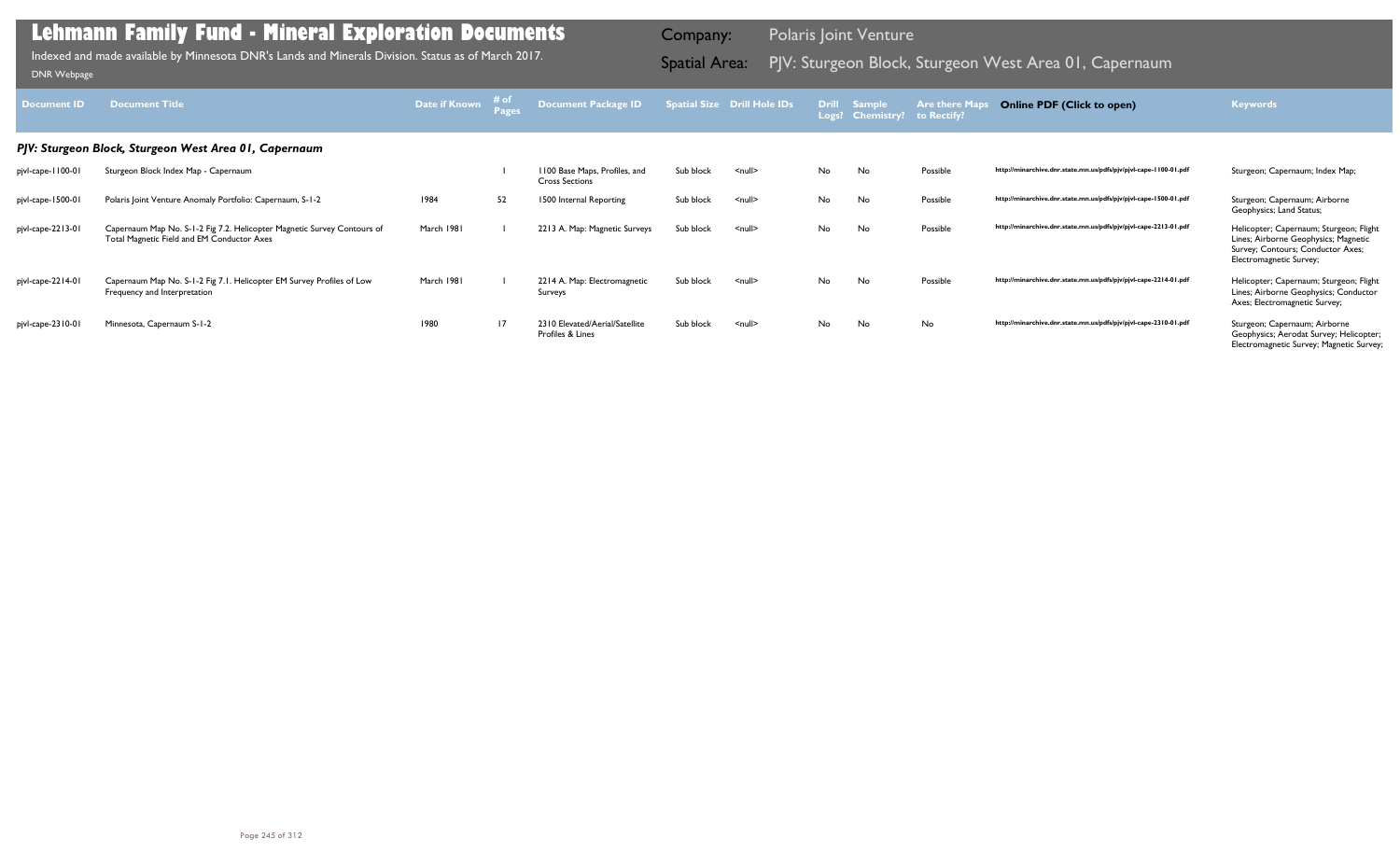| Document ID       | <b>Document Title</b>                                                                                              | Date if Known      | # of<br><b>Pages</b> | <b>Document Package ID</b>                         |           | <b>Spatial Size Drill Hole IDs</b> |    | <b>Drill Sample</b><br>Logs? Chemistry? | <b>Are there Maps</b><br>to Rectify | <b>Online PDF (Click to open)</b>                                | <b>Keywords</b>                                                                                                                                     |
|-------------------|--------------------------------------------------------------------------------------------------------------------|--------------------|----------------------|----------------------------------------------------|-----------|------------------------------------|----|-----------------------------------------|-------------------------------------|------------------------------------------------------------------|-----------------------------------------------------------------------------------------------------------------------------------------------------|
|                   | PJV: Sturgeon Block, Sturgeon West Area 01, Tolgen                                                                 |                    |                      |                                                    |           |                                    |    |                                         |                                     |                                                                  |                                                                                                                                                     |
| pjvl-tolg-1500-01 | Polaris Joint Venture Anomaly Portfolio: Capernaum, S-1-1                                                          | 1984               | 63                   | 1500 Internal Reporting                            | Sub block | $\leq$ null $\geq$                 | No | No                                      | Possible                            | http://minarchive.dnr.state.mn.us/pdfs/pjv/pjvl-tolg-1500-01.pdf | Sturgeon; Tolgen; Sapphire; Airborne<br>Geophysics; Land Status; Index Map;<br>Ground Geophysics; Electromagnetic<br>Survey; Magnetic Survey;       |
| pjvl-tolg-2213-01 | Tolgen Map No. S-1-1 Fig 7.2. Helicopter Magnetic Survey Contours of Total<br>Magnetic Field and EM Conductor Axes | March 1981         |                      | 2213 A. Map: Magnetic Surveys                      | Sub block | $\leq$ null $\geq$                 | No | No                                      | Possible                            | http://minarchive.dnr.state.mn.us/pdfs/pjv/pjvl-tolg-2213-01.pdf | Helicopter; Tolgen; Sturgeon; Flight Lines;<br>Airborne Geophysics; Magnetic Survey;<br><b>Contours: Conductor Axes:</b><br>Electromagnetic Survey; |
| pjvl-tolg-2213-02 | Tolgen, Helicopter Magnetic Survey Contours of Total Magnetic Field and EM<br>Conductor Axes (DNR Title)           |                    |                      | 2213 A. Map: Magnetic Surveys                      | Sub block | $null$                             | No | No                                      | Possible                            | http://minarchive.dnr.state.mn.us/pdfs/pjv/pjvl-tolg-2213-02.pdf | Sturgeon; Tolgen; Airborne Geophysics;<br>Magnetic Survey;                                                                                          |
| pjvl-tolg-2214-01 | Tolgen Map No. S-1-1 Fig 7.1. Helicopter EM Survey Profiles of Low Frequency<br>and Interpretation                 | September<br>1981  |                      | 2214 A. Map: Electromagnetic<br>Surveys            | Sub block | $null$                             | No | <b>No</b>                               | Possible                            | http://minarchive.dnr.state.mn.us/pdfs/pjv/pjvl-tolg-2214-01.pdf | Helicopter; Tolgen; Sturgeon; Flight Lines;<br>Airborne Geophysics; Conductor Axes;<br>Electromagnetic Survey; Ground<br>Geophysics;                |
| pjvl-tolg-2214-02 | Tolgen, Helicopter EM Survey Profiles of Low Frequency and Interpretation<br>(DNR Title)                           |                    |                      | 2214 A. Map: Electromagnetic<br>Surveys            | Sub block | $null$                             | No | No                                      | Possible                            | http://minarchive.dnr.state.mn.us/pdfs/pjv/pjvl-tolg-2214-02.pdf | Sturgeon; Tolgen; Ruby; Airborne<br>Geophysics; Electromagnetic Survey;<br>Conductor; Land Ownership;                                               |
| pjvl-tolg-2310-01 | Minnesota, Tolgen S-1-1                                                                                            | 1980               | $ 9\rangle$          | 2310 Elevated/Aerial/Satellite<br>Profiles & Lines | Sub block | <null></null>                      | No | <b>No</b>                               | <b>No</b>                           | http://minarchive.dnr.state.mn.us/pdfs/pjv/pjvl-tolg-2310-01.pdf | Sturgeon; Tolgen; Airborne Geophysics;<br>Aerodat Survey; Helicopter;<br>Electromagnetic Survey; Magnetic Survey;                                   |
| pjvl-tolg-2320-01 | Tolgen S-1-1, Horizontal Loop EM Survey, Line 0                                                                    | April 16,<br>1981  |                      | 2320 Ground Survey Profiles &<br>Lines             | Sub block | $\leq$ null $\geq$                 | No | No                                      | No                                  | http://minarchive.dnr.state.mn.us/pdfs/pjv/pjvl-tolg-2320-01.pdf | Sturgeon; Tolgen; Ground Geophysics;<br>Electromagnetic Survey; Magnetic Survey;                                                                    |
| pjvl-tolg-2323-01 | Tolgen - North End                                                                                                 | October II<br>1980 |                      | 2323 G. Prof: Electromagnetic<br>Surveys           | Sub block | $null$                             | No | No                                      | No                                  | http://minarchive.dnr.state.mn.us/pdfs/pjv/pjvl-tolg-2323-01.pdf | Sturgeon; Tolgen; Ground Geophysics;<br>Electromagnetic Survey;                                                                                     |

Indexed and made available by Minnesota DNR's Lands and Minerals Division. Status as of March 2017. **Spatial Area:** PJV: Sturgeon Block, Sturgeon West Area 01, Tolgen וDNR Webpage Indexed and made available by Minnesota DNR's Lands and Minerals Division. Status as of March 2017.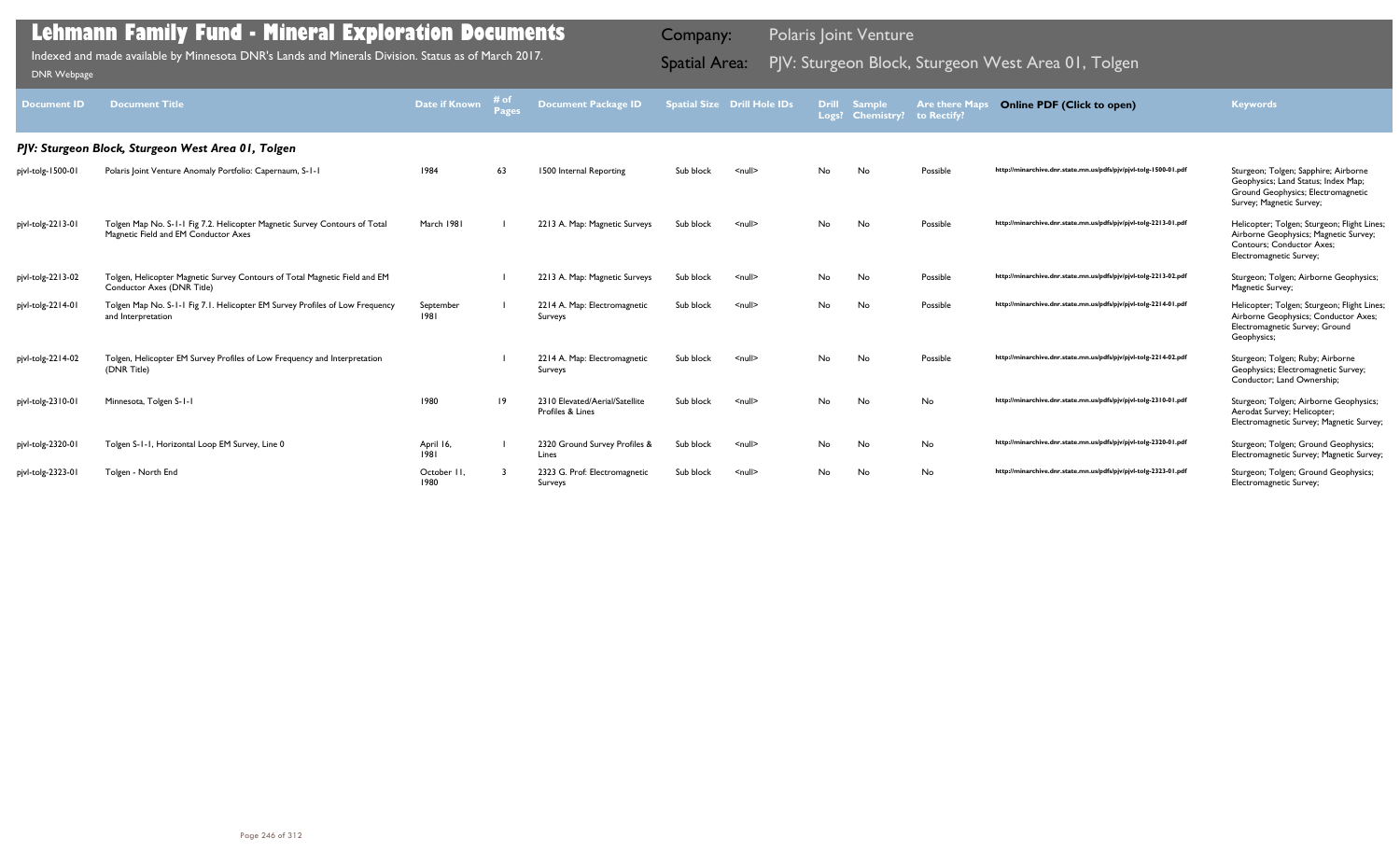Geophysics; Electromagnetic Survey; Magnetic Survey;

| <b>DNR Webpage</b> | Lehmann Family Fund - Mineral Exploration Documents<br>Indexed and made available by Minnesota DNR's Lands and Minerals Division. Status as of March 2017. |                    |                                                                                                     | Company:<br><b>Spatial Area:</b> |               |     | <b>Polaris Joint Venture</b>                 | PJV: Sturgeon Block, Sturgeon V |
|--------------------|------------------------------------------------------------------------------------------------------------------------------------------------------------|--------------------|-----------------------------------------------------------------------------------------------------|----------------------------------|---------------|-----|----------------------------------------------|---------------------------------|
| <b>Document ID</b> | <b>Document Title</b>                                                                                                                                      |                    | Date if Known $\frac{\text{\# of}}{\text{\# ages}}$ Document Package ID Spatial Size Drill Hole IDs |                                  |               |     | Drill Sample<br>Logs? Chemistry? to Rectify? | <b>Are there Maps</b>           |
|                    | PJV: Sturgeon Block, Sturgeon West Area 01, Tolgen, Sapphire                                                                                               |                    |                                                                                                     |                                  |               |     |                                              |                                 |
| pjvl-sapp-2320-01  | Tolgen S-1-1C, Horizontal Loop EM Survey, Line 7W                                                                                                          | August 18,<br>1981 | 2320 Ground Survey Profiles &<br>Lines                                                              | Target                           | <null></null> | No. | No.                                          | No                              |

### 1 West Area 01, Tolgen, Sapphire I

### **Online PDF (Click to open) Keywords**

http://minarchive.dnr.state.mn.us/pdfs/pjv/pjvl-sapp-2320-01.pdf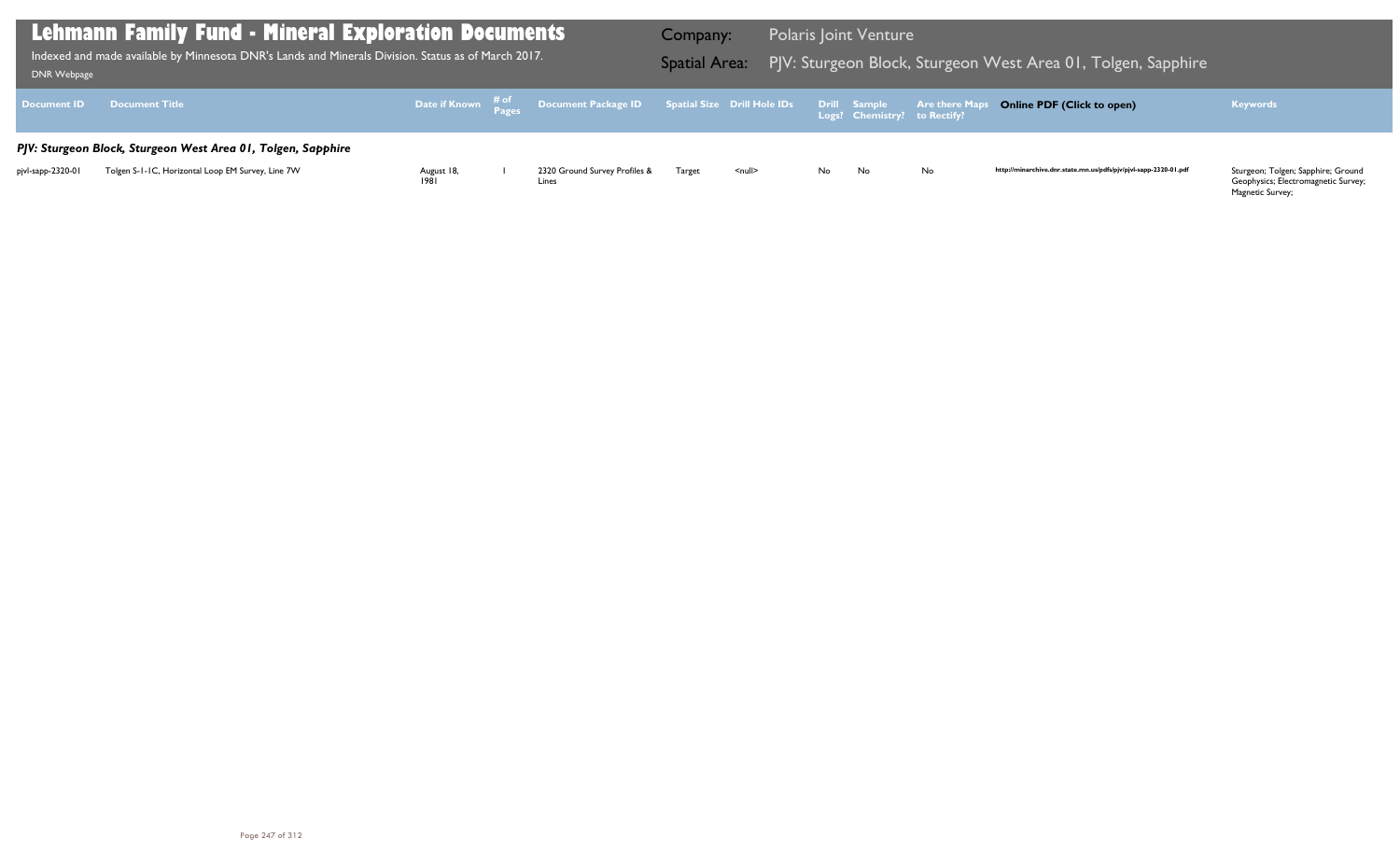| <b>Document ID</b> | <b>Document Title</b>                                                                                      | Date if Known    | # of | <b>Document Package ID</b>                    |                         | <b>Spatial Size Drill Hole IDs</b> |     | Drill Sample<br>Logs? Chemistry? | <b>Are there Maps</b><br>to Rectify? | <b>Online PDF (Click to open)</b>                                | <b>Keywords</b>                                                                                                                              |
|--------------------|------------------------------------------------------------------------------------------------------------|------------------|------|-----------------------------------------------|-------------------------|------------------------------------|-----|----------------------------------|--------------------------------------|------------------------------------------------------------------|----------------------------------------------------------------------------------------------------------------------------------------------|
|                    | PJV: Sturgeon Block, Sturgeon West Area 02                                                                 |                  |      |                                               |                         |                                    |     |                                  |                                      |                                                                  |                                                                                                                                              |
| pjvl-s02_-1450-01  | BID-1 Ridge Mining Co. (Texas Gulf Sulfur) CN-7915                                                         |                  |      | 1450 Miscellaneous Data                       | Anomaly<br><b>Block</b> | $BID-I$ :                          | Yes | Yes                              | Possible                             | http://minarchive.dnr.state.mn.us/pdfs/pjv/pjvl-s02_-1450-01.pdf | Sturgeon; Ridge Mining Company; Ground<br>Geophysics; Survey Grid; Profile; Drill Log;<br>Core Log; Geochemistry;                            |
| pjvl-s02_-1450-02  | Summary Sheet RL-25 - Humble                                                                               |                  |      | 1450 Miscellaneous Data                       | Anomaly<br><b>Block</b> | RL-25;                             | Yes | Yes                              | Possible                             | http://minarchive.dnr.state.mn.us/pdfs/pjv/pjvl-s02_-1450-02.pdf | Sturgeon; Humble Oil & Refining Co.;<br>Ground Geophysics; Survey Grid;<br>Geochemistry; Drill Log; Core Log;                                |
| pjvl-s02_-2213-01  | Sturgeon Project Isomagnetic Interval Map 2 Of 18 21067 Block B                                            |                  |      | 2213 A. Map: Magnetic Surveys                 | Anomaly<br><b>Block</b> | $null$                             | No  | No                               | Possible                             | http://minarchive.dnr.state.mn.us/pdfs/pjv/pjvl-s02_-2213-01.pdf | Contours; Flight Lines; Sturgeon; Airborne<br>Geophysics; Magnetic Survey;                                                                   |
| pjvl-s02_-2213-02  | Questor Surveys Limited Airborne Magnetometer Survey Sturgeon Project Map<br>2 Of 18 21067 Block B         | June 1980        |      | 2213 A. Map: Magnetic Surveys                 | Anomaly<br><b>Block</b> | $\leq$ null $\geq$                 | No  | No                               | Possible                             | http://minarchive.dnr.state.mn.us/pdfs/pjv/pjvl-s02_-2213-02.pdf | Contours; Flight Lines; Sturgeon; Airborne<br>Geophysics; Magnetic Survey; Photomosaic;                                                      |
| pjvl-s02_-2214-01  | Questor Surveys Limited Airborne Mk VI INPUT Survey Sturgeon Project Map 2<br>Of 18 21067 Block B          | <b>June 1980</b> |      | 2214 A. Map: Electromagnetic<br>Surveys       | Anomaly<br><b>Block</b> | $null$                             | No  | No                               | Possible                             | http://minarchive.dnr.state.mn.us/pdfs/pjv/pjvl-s02_-2214-01.pdf | Airborne Geophysics; Anomalies; INPUT<br>Survey; Flight Lines; Photomosaic;<br>Electromagnetic Survey; Sturgeon;                             |
| pjvl-s02_-2216-01  | Questor Surveys Limited Airborne Mk VI INPUT Survey Sturgeon Project<br>Cultural Map 2 0f 18 21067 Block B | June 1980        |      | 2216 A. Map: Culture and<br>Interference Maps | Anomaly<br><b>Block</b> | $\leq$ null $\geq$                 | No  | No                               | Possible                             | http://minarchive.dnr.state.mn.us/pdfs/pjv/pjvl-s02_-2216-01.pdf | Culture; Interference; Anomaly Label;<br>Airborne Geophysics; Anomalies; INPUT<br>Survey; Flight Lines; Electromagnetic<br>Survey; Sturgeon; |

PJV: Sturgeon Block, Sturgeon West Area 02 Indexed and made available by Minnesota DNR's Lands and Minerals Division. Status as of March 2017. Spatial Area: [DNR Webpage](http://www.dnr.state.mn.us/lands_minerals/polaris/index.html)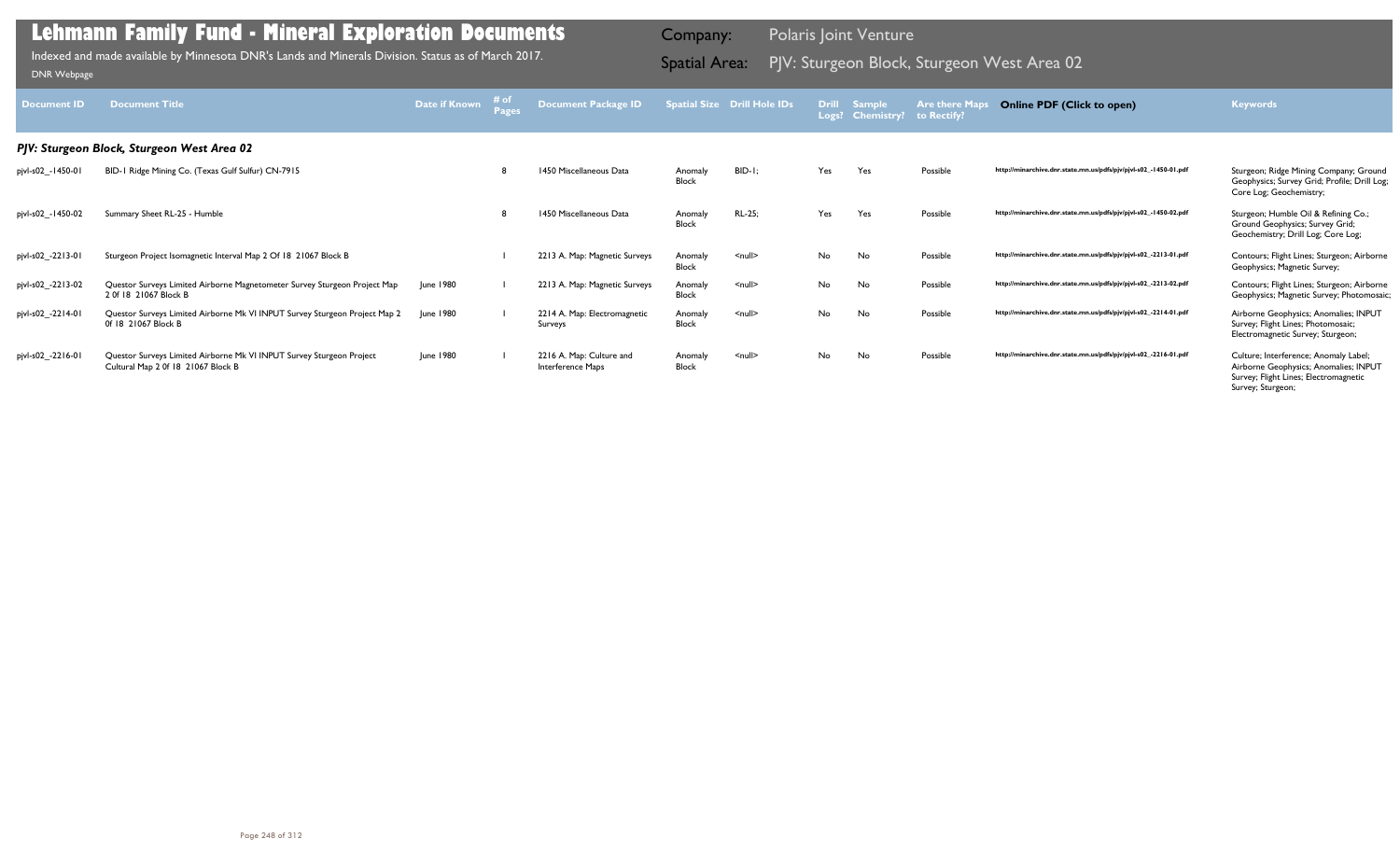| <b>Document ID</b> | <b>Document Title</b>                                                                                                     | Date if Known | <b>Pages</b> | <b>Document Package ID</b>                         |           | Spatial Size Drill Hole IDs | <b>Drill</b> | <b>Sample</b><br>Logs? Chemistry? | <b>Are there Maps</b><br>to Rectify? | <b>Online PDF (Click to open)</b>                                | <b>Keywords</b>                                                                                                                                                                                                                                                                   |
|--------------------|---------------------------------------------------------------------------------------------------------------------------|---------------|--------------|----------------------------------------------------|-----------|-----------------------------|--------------|-----------------------------------|--------------------------------------|------------------------------------------------------------------|-----------------------------------------------------------------------------------------------------------------------------------------------------------------------------------------------------------------------------------------------------------------------------------|
|                    | PJV: Sturgeon Block, Sturgeon West Area 02, Detling Creek                                                                 |               |              |                                                    |           |                             |              |                                   |                                      |                                                                  |                                                                                                                                                                                                                                                                                   |
| pjvl-decr-1450-01  | NW1/4 NW1/4 Sec. 36 T151N R32W Exxon DDH RL-25 L0/8S                                                                      |               |              | 1450 Miscellaneous Data                            | Sub block | RL-25;                      | Yes          | No                                | No                                   | http://minarchive.dnr.state.mn.us/pdfs/pjv/pjvl-decr-1450-01.pdf | Sturgeon; Detling Creek; Geology; Drill<br>Hole; Ground Geophysics; Magnetic<br>Survey; Core Log; Cross Section; Exxon;                                                                                                                                                           |
| pjvl-decr-1500-01  | Polaris Joint Venture Anomaly Portfolio: Detling Creek, S-2-4                                                             | 1984          | 108          | 1500 Internal Reporting                            | Sub block | $SDE-I$ :                   | Yes          | Yes                               | Possible                             | http://minarchive.dnr.state.mn.us/pdfs/pjv/pjvl-decr-1500-01.pdf | Sturgeon; Detling Creek; South Detling;<br>Middle Detling; Airborne Geophysics;<br>Index Map; Land Status; Ground<br>Geophysics; Electromagnetic Survey;<br>Magnetic Survey; Drill Hole; Core Log;<br>Geology; Cross Section; Assays; Copper<br>(Cu); Zinc (Zn); Lead (Pb); Silve |
| pjvl-decr-2213-01  | Detling Creek Map No. S-2-4 Fig 7.2. Helicopter Magnetic Survey Contours of<br>Total Magnetic Field and EM Conductor Axes | March 1981    |              | 2213 A. Map: Magnetic Surveys                      | Sub block | $\leq$ null $\geq$          | No           | No                                | Possible                             | http://minarchive.dnr.state.mn.us/pdfs/pjv/pjvl-decr-2213-01.pdf | Helicopter; Detling Creek; Sturgeon;<br>Airborne Geophysics; Flight Lines;<br>Conductor Axes; Electromagnetic Survey;<br>Magnetic Survey; Contours;                                                                                                                               |
| pjvl-decr-2214-01  | Detling Creek Map No. S-2-4 Fig 7.1. Helicopter EM Survey Profiles of Low<br>Frequency and Interpretation                 | May 1982      |              | 2214 A. Map: Electromagnetic<br>Surveys            | Sub block | $null$                      | No.          | No                                | Possible                             | http://minarchive.dnr.state.mn.us/pdfs/pjv/pjvl-decr-2214-01.pdf | Helicopter; Detling Creek; Sturgeon;<br>Airborne Geophysics; Flight Lines;<br>Conductor Axes; Electromagnetic Survey;<br>Ground Geophysics;                                                                                                                                       |
| pjvl-decr-2214-02  | Detling Creek Map No. S-2-4 Fig 7.1. Helicopter EM Survey Profiles of Low<br>Frequency and Interpretation (DNR Title)     |               |              | 2214 A. Map: Electromagnetic<br>Surveys            | Sub block | $SDE-I$ ;                   | No           | No                                | Possible                             | http://minarchive.dnr.state.mn.us/pdfs/pjv/pjvl-decr-2214-02.pdf | Sturgeon; Detling Creek; Ground<br>Geophysics; Airborne Geophysics;<br>Electromagnetic Survey; Drill Hole;                                                                                                                                                                        |
| pjvl-decr-2310-01  | Minnesota, Detling Creek S-2-4                                                                                            | 1980          | 4            | 2310 Elevated/Aerial/Satellite<br>Profiles & Lines | Sub block | $\leq$ null $\geq$          | No           | No                                | <b>No</b>                            | http://minarchive.dnr.state.mn.us/pdfs/pjv/pjvl-decr-2310-01.pdf | Sturgeon; Detling Creek; Airborne<br>Geophysics; Aerodat Survey; Helicopter;<br>Electromagnetic Survey; Magnetic Survey;                                                                                                                                                          |
| pjvl-decr-4400-01  | Notes and Status of DDH SDE-1 (DNR Title)                                                                                 |               |              | 4400 Geology: Logs & Notes                         | Sub block | SDE-1;                      | Yes          | No                                | Possible                             | http://minarchive.dnr.state.mn.us/pdfs/pjv/pjvl-decr-4400-01.pdf | Sturgeon; Detling Creek; Geology; Drill<br>Hole; Ground Geophysics; Scintillometer<br>Survey; Electromagnetic Survey;                                                                                                                                                             |

Indexed and made available by Minnesota DNR's Lands and Minerals Division. Status as of March 2017. Spatial Area: PJV: Sturgeon Block, Sturgeon West Area 02, Detling Creek DNR Webpage Indexed and made available by Minnesota DNR's Lands and Minerals Division. Status as of March 2017.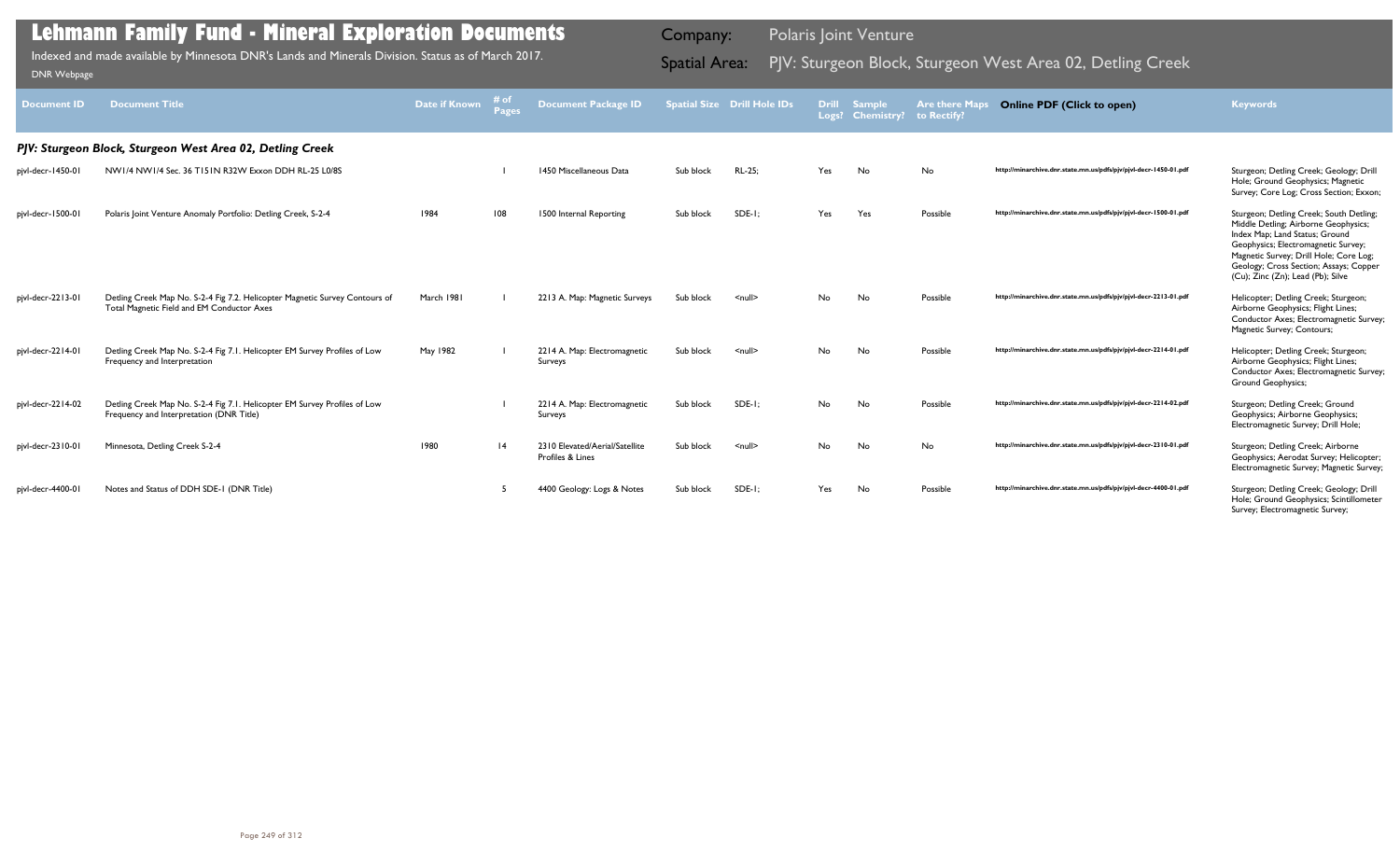| Document ID                                                               | <b>Document Title</b>                                               | Date if Known        | # of<br>Pages | Document Package ID                      |               | <b>Spatial Size Drill Hole IDs</b> |    | Drill Sample<br>Logs? Chemistry? to Rectify? | <b>Are there Maps</b> | <b>Online PDF (Click to open)</b>                                | <b>Keywords</b>                                                                                                            |
|---------------------------------------------------------------------------|---------------------------------------------------------------------|----------------------|---------------|------------------------------------------|---------------|------------------------------------|----|----------------------------------------------|-----------------------|------------------------------------------------------------------|----------------------------------------------------------------------------------------------------------------------------|
| PJV: Sturgeon Block, Sturgeon West Area 02, Detling Creek, Middle Detling |                                                                     |                      |               |                                          |               |                                    |    |                                              |                       |                                                                  |                                                                                                                            |
| pjvl-mide-0110-01                                                         | Interpretations of the Mid Detling (S-2-4B) Ground Geophysical Data | May 19, 1982         |               | 0110 Office Memoranda                    | Target        | $\leq$ null $\geq$                 | No | No                                           | <b>No</b>             | http://minarchive.dnr.state.mn.us/pdfs/pjv/pjvl-mide-0110-01.pdf | Sturgeon; Detling Creek; Middle Detling;<br>Ground Geophysics; Electromagnetic<br>Survey;                                  |
| pjvl-mide-2323-01                                                         | Detling Creek S-2-4B, Horizontal Loop EM Survey                     | April 23,<br>1981    |               | 2323 G. Prof: Electromagnetic<br>Surveys | Target        | $\leq$ null $\geq$                 | No | No                                           | <b>No</b>             | http://minarchive.dnr.state.mn.us/pdfs/pjv/pjvl-mide-2323-01.pdf | Sturgeon; Detling Creek; Middle Detling;<br>Ground Geophysics; Electromagnetic<br>Survey; Magnetic Survey; Magnetic Storm; |
| pjvl-mide-2323-02                                                         | Detling Creek S-2-4B, Horizontal Loop EM Survey                     | February 19,<br>1982 |               | 2323 G. Prof: Electromagnetic<br>Surveys | Target        | $null$                             | No | No                                           | <b>No</b>             | http://minarchive.dnr.state.mn.us/pdfs/pjv/pjvl-mide-2323-02.pdf | Sturgeon; Detling Creek; Middle Detling;<br>Ground Geophysics; Electromagnetic<br>Survey;                                  |
| pjvl-mide-2323-03                                                         | Detling Creek S-2-4C, Horizontal Loop EM Survey                     | April 23,<br>1981    |               | 2323 G. Prof: Electromagnetic<br>Surveys | <b>Target</b> | $null$                             | No | No                                           | No                    | http://minarchive.dnr.state.mn.us/pdfs/pjv/pjvl-mide-2323-03.pdf | Sturgeon; Detling Creek; Middle Detling;<br>Ground Geophysics; Electromagnetic<br>Survey; Magnetic Survey;                 |

Indexed and made available by Minnesota DNR's Lands and Minerals Division. Status as of March 2017.

Company: Polaris Joint Venture

# Indexed and made available by Minnesota DNR's Lands and Minerals Division. Status as of March 2017. **Spatial Area:** PJV: Sturgeon Block, Sturgeon West Area 02, Detling Creek, Middle Detling الكلمة DNR Webpage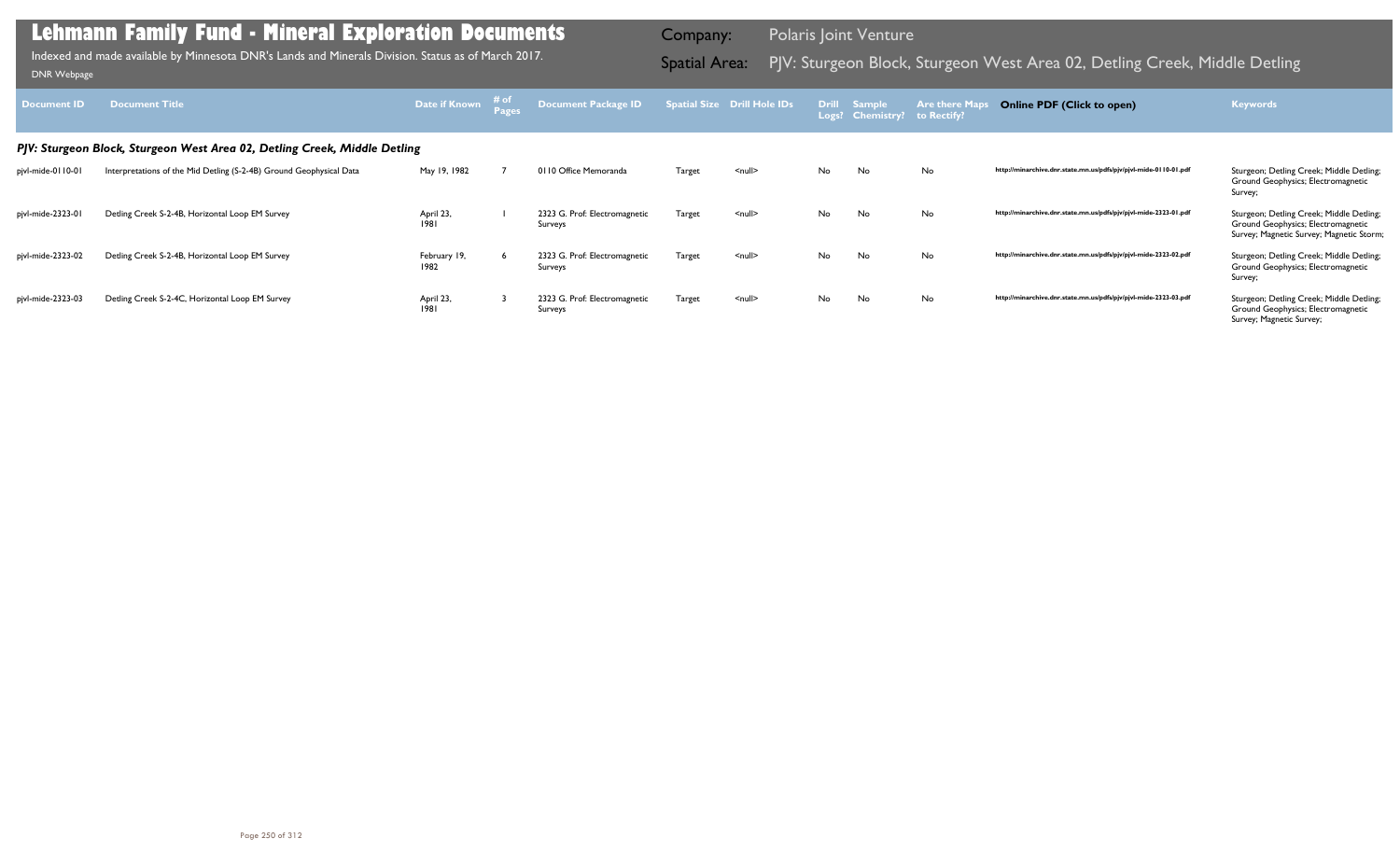| <b>Document ID</b>                                                       | <b>Document Title</b>                                                                 | Date if Known        | # of<br><b>Pages</b> | Document Package ID                      |               | Spatial Size Drill Hole IDs |     | Drill Sample<br>Logs? Chemistry? | <b>Are there M</b><br>to Rectify? | <b>Online PDF (Click to open)</b>                                | <b>Keywords</b>                                                                                                                                    |
|--------------------------------------------------------------------------|---------------------------------------------------------------------------------------|----------------------|----------------------|------------------------------------------|---------------|-----------------------------|-----|----------------------------------|-----------------------------------|------------------------------------------------------------------|----------------------------------------------------------------------------------------------------------------------------------------------------|
| PJV: Sturgeon Block, Sturgeon West Area 02, Detling Creek, South Detling |                                                                                       |                      |                      |                                          |               |                             |     |                                  |                                   |                                                                  |                                                                                                                                                    |
| pjvl-sode-2322-01                                                        | South Detling S-2-4F, G, H, Ground Magnetic Survey                                    | February 16,<br>1983 |                      | 2322 G. Prof: Magnetic Surveys           | <b>Target</b> | $\leq$ null $\geq$          | No  | No                               | No                                | http://minarchive.dnr.state.mn.us/pdfs/pjv/pjvl-sode-2322-01.pdf | Sturgeon; Detling Creek; South Detling;<br>Ground Geophysics; Magnetic Survey;                                                                     |
| pjvl-sode-2323-01                                                        | South Detling S-2-4F, G, H, Horizontal Loop EM Survey                                 | February<br>1983     |                      | 2323 G. Prof: Electromagnetic<br>Surveys | Target        | $\leq$ null $\geq$          | No  | No                               | No                                | http://minarchive.dnr.state.mn.us/pdfs/pjv/pjvl-sode-2323-01.pdf | Sturgeon; Detling Creek; South Detling;<br>Ground Geophysics; Electromagnetic<br>Survey;                                                           |
| pjvl-sode-4114-01                                                        | Sample Record Sheet, West Sturgeon Block: South Detling Anomaly S-2-4H<br>(DNR Title) | 1984                 |                      | 4114 Assay Results                       | Target        | SDE-I                       | No  | Yes                              | No                                | http://minarchive.dnr.state.mn.us/pdfs/pjv/pjvl-sode-4114-01.pdf | Sturgeon; South Detling; Drill Hole; Assays;<br>Copper (Cu); Lead (Pb); Zinc (Zn); Silver<br>(Ag); Gold (Au); Arsenic (As);                        |
| pjvl-sode-4411-01                                                        | West Sturgeon, South Detling (S-2-4H): Log for drill hole SDE-1 (DNR Title)           | February<br>1984     |                      | 4411 Diamond Drill Core                  | <b>Target</b> | $SDE-I;$                    | Yes | Yes                              | No                                | http://minarchive.dnr.state.mn.us/pdfs/pjv/pjvl-sode-4411-01.pdf | Sturgeon; Detling Creek; South Detling;<br>Core Log; Geology; Drill Hole; Copper<br>(Cu); Zinc (Zn); Silver (Ag); Gold (Au);<br>Lead (Pb); Assays; |

Indexed and made available by Minnesota DNR's Lands and Minerals Division. Status as of March 2017.

Company: Polaris Joint Venture

# Indexed and made available by Minnesota DNR's Lands and Minerals Division. Status as of March 2017. Spatial Area: PJV: Sturgeon Block, Sturgeon West Area 02, Detling Creek, South Detling وnnk Webpage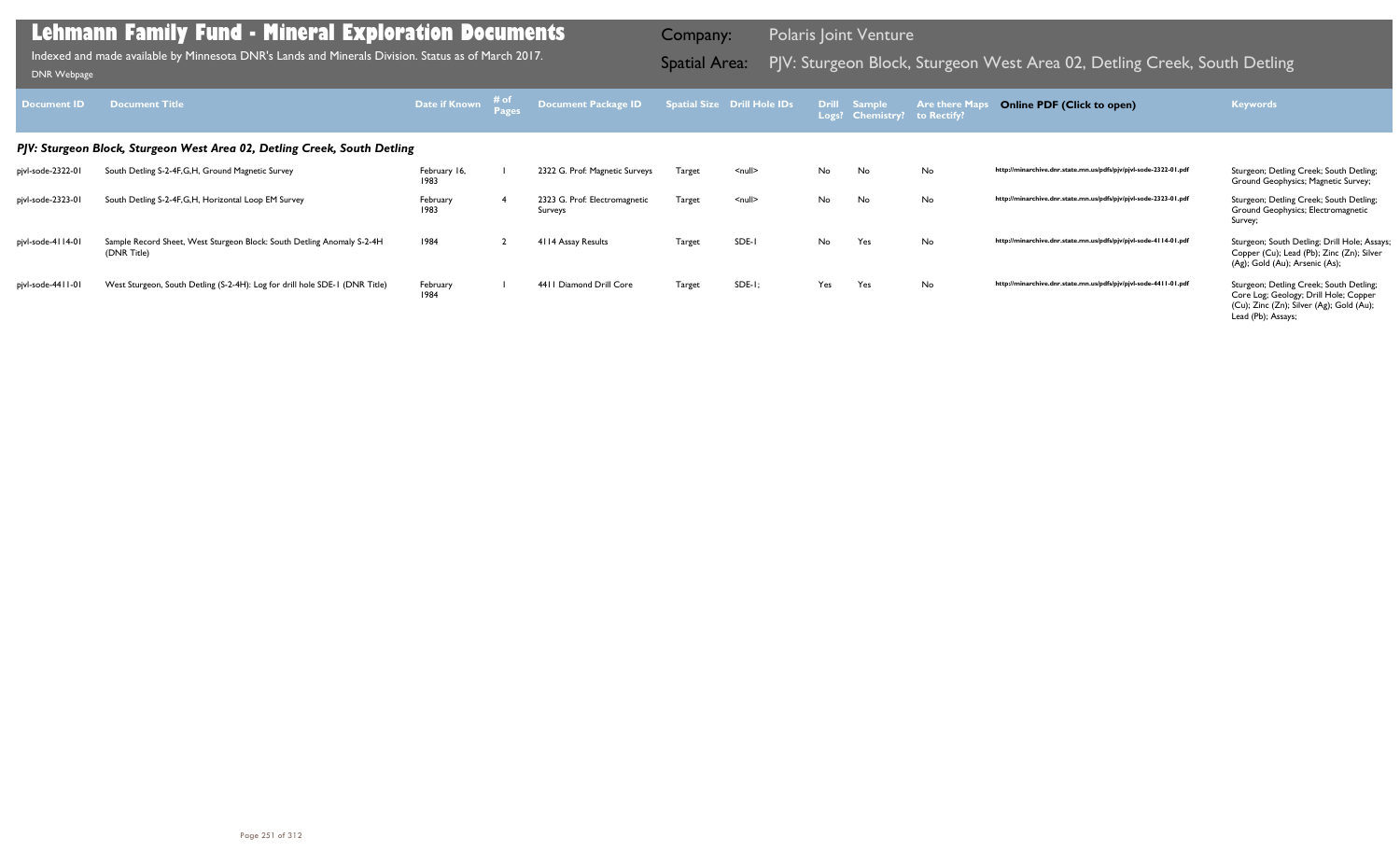| <b>Document ID</b> | <b>Document Title</b>                                                                                                                    | <b>Date if Known</b> | # of<br><b>Pages</b> | <b>Document Package ID</b>              |           | <b>Spatial Size Drill Hole IDs</b> | Logs? | <b>Drill Sample</b><br><b>Chemistry?</b> | <b>Are there Maps</b><br>to Rectify? | <b>Online PDF (Click to open)</b>                                | <b>Keywords</b>                                                                                                                                                                                                                                                                   |
|--------------------|------------------------------------------------------------------------------------------------------------------------------------------|----------------------|----------------------|-----------------------------------------|-----------|------------------------------------|-------|------------------------------------------|--------------------------------------|------------------------------------------------------------------|-----------------------------------------------------------------------------------------------------------------------------------------------------------------------------------------------------------------------------------------------------------------------------------|
|                    | PJV: Sturgeon Block, Sturgeon West Area 02, Hay O'Brien                                                                                  |                      |                      |                                         |           |                                    |       |                                          |                                      |                                                                  |                                                                                                                                                                                                                                                                                   |
| pjvl-hayo-1111-01  | Hay O'Brien S-2-2 Base Map - South, Geophysical Grid and Data                                                                            | June 1984            |                      | <b>IIII Base Maps with Grid</b>         | Sub block | ANA-I;                             | No    | No                                       | Possible                             | http://minarchive.dnr.state.mn.us/pdfs/pjv/pjvl-hayo-1111-01.pdf | Hay O'Brien; Sturgeon; Elara; Anake;<br>Ananke; Carme; Sinope; Pliny; Survey Grid;<br>Ground Geophysics; Airborne Geophysics;<br>Electromagnetic Survey; Drill Hole;                                                                                                              |
| pjvl-hayo-1111-02  | Hay O'Brien S-2-2 Base Map - North, Geophysical Grid and Data                                                                            | June 1984            |                      | 1111 Base Maps with Grid                | Sub block | LOK-I;                             | No    | No                                       | Possible                             | http://minarchive.dnr.state.mn.us/pdfs/pjv/pjvl-hayo-1111-02.pdf | Hay O'Brien; Sturgeon; Loki; Survey Grid;<br>Ground Geophysics; Airborne Geophysics;<br>Electromagnetic Survey; Magnetic Survey;<br>Model; Drill Hole;                                                                                                                            |
| pjvl-hayo-1114-01  | Hay O'Brien S-2-2 Base Map - South                                                                                                       | June 1984            |                      | III4 Topography Maps                    | Sub block | $\leq$ null $\geq$                 | No    | No                                       | Possible                             | http://minarchive.dnr.state.mn.us/pdfs/pjv/pjvl-hayo-1114-01.pdf | Hay O'Brien; Sturgeon; Topography;                                                                                                                                                                                                                                                |
| pjvl-hayo-1114-02  | Hay O'Brien S-2-2 Base Map - North                                                                                                       | June 1984            |                      | III4 Topography Maps                    | Sub block | $\leq$ null $\geq$                 | No    | No                                       | Possible                             | http://minarchive.dnr.state.mn.us/pdfs/pjv/pjvl-hayo-1114-02.pdf | Hay O'Brien; Sturgeon; Topography;                                                                                                                                                                                                                                                |
| pjvl-hayo-1410-01  | T150N-R32W Humble Leases (DNR Title)                                                                                                     |                      |                      | 1410 Inherited Proprietary Data         | Sub block | $\leq$ null $\geq$                 | No    | No                                       | Possible                             | http://minarchive.dnr.state.mn.us/pdfs/pjv/pjvl-hayo-1410-01.pdf | Sturgeon; Hay O'Brien; Humble Oil &<br>Refining Co.; Electromagnetic Survey;<br>Airborne Geophysics;                                                                                                                                                                              |
| pjvl-hayo-1500-01  | Polaris Joint Venture Anomaly Portfolio: Hay O'Brien, S-2-2                                                                              | 1984                 | 44                   | 1500 Internal Reporting                 | Sub block | LOK-I; ANA-I;<br><b>BID-2;</b>     | Yes   | Yes                                      | Possible                             | http://minarchive.dnr.state.mn.us/pdfs/pjv/pjvl-hayo-1500-01.pdf | Sturgeon; Hay O'Brien; Carme; Elara;<br>Anake; Ananke; Pliny; Sinope; Airborne<br>Geophysics; Index Map; Land Status;<br>Ground Geophysics; Electromagnetic<br>Survey; Magnetic Survey; Magnetic<br>Susceptibility; Drill Hole; Core Log; Assays;<br>Copper (Cu); Lead (Pb); Zinc |
| pjvl-hayo-1500-02  | PJV - Hay O'Brien Drilling Proposal and Geophysical Interpretation                                                                       |                      | -9                   | 1500 Internal Reporting                 | Sub block | $BD-2$ ;                           | No    | No                                       | No                                   | http://minarchive.dnr.state.mn.us/pdfs/pjv/pjvl-hayo-1500-02.pdf | Sturgeon; Hay O'Brien; Carme; Anake;<br>Ananke; Elara; Sinope; Loki; Pliny; Ground<br>Geophysics; Magnetic Survey;<br>Electromagnetic Survey; Drill Hole;                                                                                                                         |
| pjvl-hayo-2110-02  | Ground Geophysics Summary (DNR Title)                                                                                                    | September<br>1984    |                      | 2110 Internal Reports                   | Sub block | $\leq$ null $\geq$                 | No    | No                                       | No                                   | http://minarchive.dnr.state.mn.us/pdfs/pjv/pjvl-hayo-2110-02.pdf | Sturgeon; Hay O'Brien; Anake; Ananke;<br>Carme; Elara; Hay Creek; Loki; Ground<br>Geophysics; Electromagnetic Survey;<br>Magnetic Survey; Geology;                                                                                                                                |
| pjvl-hayo-2213-01  | Hay O'Brien Block S-2-2 Fig 7.2. Helicopter Magnetic Survey Contours of Total<br>Magnetic Field and EM Conductor Axes                    | March 1981           |                      | 2213 A. Map: Magnetic Surveys           | Sub block | $\leq$ null $\geq$                 | No.   | No                                       | Possible                             | http://minarchive.dnr.state.mn.us/pdfs/pjv/pjvl-hayo-2213-01.pdf | Helicopter; Hay O'Brien; Sturgeon;<br>Airborne Geophysics; Conductor Axes;<br>Electromagnetic Survey; Magnetic Survey;<br>Contours;                                                                                                                                               |
| pjvl-hayo-2214-01  | Hay O'Brien Block S-2-2 Fig 7.1. Helicopter EM Survey Profiles of Low<br>Frequency and Interpretation                                    | March 1981           | $\overline{2}$       | 2214 A. Map: Electromagnetic<br>Surveys | Sub block | $\leq$ null $\geq$                 | No    | No                                       | Possible                             | http://minarchive.dnr.state.mn.us/pdfs/pjv/pjvl-hayo-2214-01.pdf | Helicopter; Hay O'Brien; Sturgeon; Flight<br>Lines; Airborne Geophysics; Conductor<br>Axes; Electromagnetic Survey;                                                                                                                                                               |
| pjvl-hayo-2214-02  | Hay O'Brien Helicopter Profiles of Low Frequency and Interpretation (North<br>and South halves)                                          |                      | $\overline{2}$       | 2214 A. Map: Electromagnetic<br>Surveys | Sub block | $\leq$ null $\geq$                 | No    | No                                       | Possible                             | http://minarchive.dnr.state.mn.us/pdfs/pjv/pjvl-hayo-2214-02.pdf | Sturgeon; Hay O'Brien; Airborne<br>Geophysics; Electromagnetic Survey; Land<br>Ownership;                                                                                                                                                                                         |
| pjvl-hayo-2220-01  | Geophysical Grid and Data (DDI-080-GPH-2S)                                                                                               |                      |                      | 2220 Ground Survey Maps                 | Sub block | ANA-I;                             | No    | No                                       | Possible                             | http://minarchive.dnr.state.mn.us/pdfs/pjv/pjvl-hayo-2220-01.pdf | Hay O'Brien; Sturgeon; Elara; Anake;<br>Ananke; Carme; Sinope; Pliny; Survey Grid;<br>Ground Geophysics; Airborne Geophysics;<br>Electromagnetic Survey; Drill Hole;                                                                                                              |
| pjvl-hayo-2220-02  | Geophysical Grid and Data (DDI-080-GPH-2N)                                                                                               |                      |                      | 2220 Ground Survey Maps                 | Sub block | LOK-I;                             | No    | No                                       | Possible                             | http://minarchive.dnr.state.mn.us/pdfs/pjv/pjvl-hayo-2220-02.pdf | Hay O'Brien; Sturgeon; Loki; Survey Grid;<br>Ground Geophysics; Airborne Geophysics;<br>Magnetic Survey; Model; Electromagnetic<br>Survey; Drill Hole;                                                                                                                            |
| pjvl-hayo-2220-03  | Grids for S-2-2A Loki, S-2-2B Hay Creek, S-2-2C Pliny, S-2-2D Sinope, S-2-2E<br>Carme, S-2-2F Anake, and S-2-2G Elara<br>Page 252 of 312 | June 1984            | $\overline{2}$       | 2220 Ground Survey Maps                 | Sub block | LOK-I; ANA-I;<br><b>ANA-2;</b>     | No    | No                                       | Possible                             | http://minarchive.dnr.state.mn.us/pdfs/pjv/pjvl-hayo-2220-03.pdf | Sturgeon; Hay O'Brien; Loki; Anake;<br>Ananke; Pliny; Sinope; Carme; Elara; Hay                                                                                                                                                                                                   |

Indexed and made available by Minnesota DNR's Lands and Minerals Division. Status as of March 2017. **Spatial Area:** PJV: Sturgeon Block, Sturgeon West Area 02, Hay O'Brien DNR Webpage Indexed and made available by Minnesota DNR's Lands and Minerals Division. Status as of March 2017.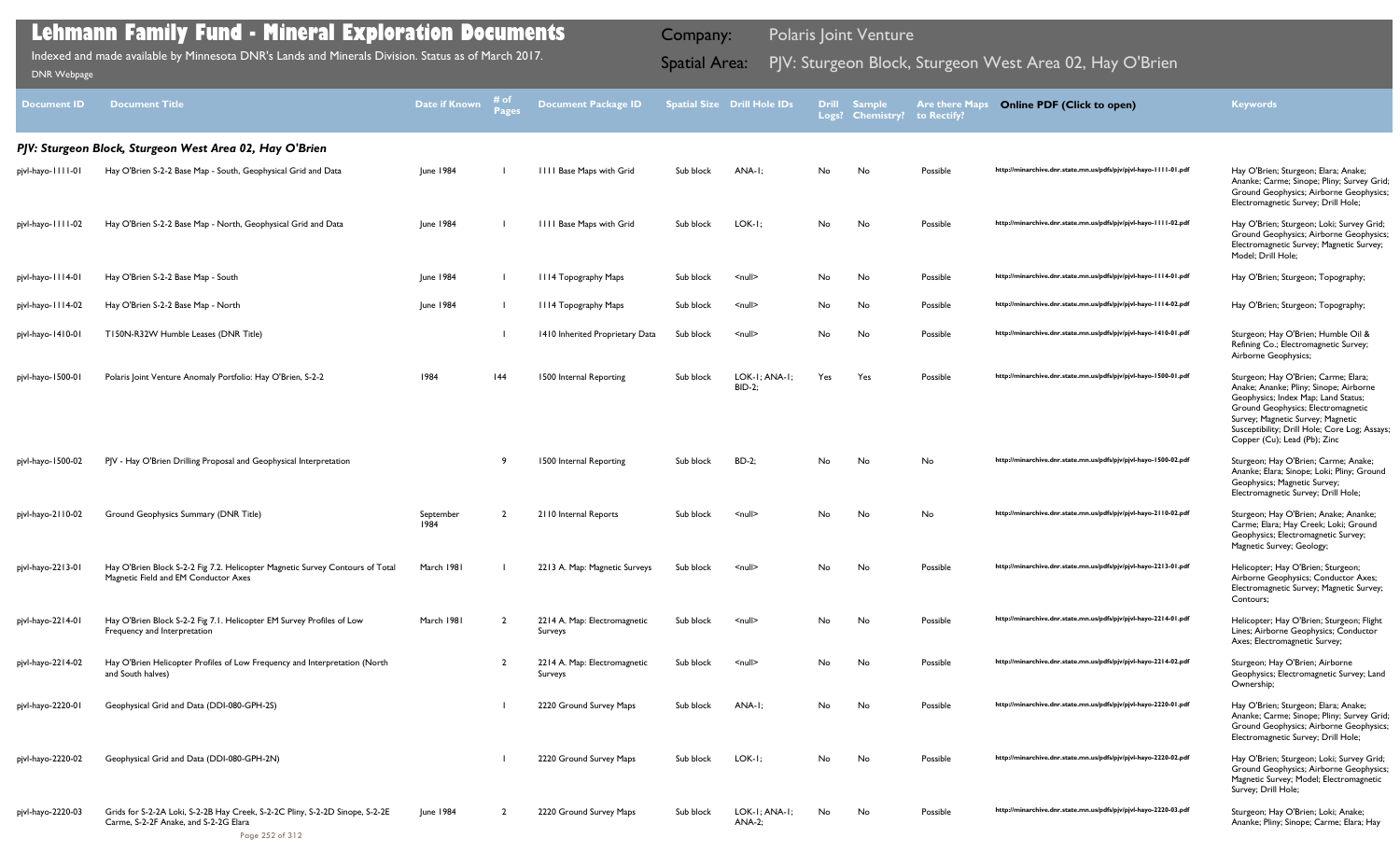|                    | <b>Lehmann Family Fund - Mineral Exploration Documents</b>                                                       |                   |                      |                                                    | Company:             |                                    |                       | <b>Polaris Joint Venture</b>       |                                      |                                                                  |                                                                                                                                                           |
|--------------------|------------------------------------------------------------------------------------------------------------------|-------------------|----------------------|----------------------------------------------------|----------------------|------------------------------------|-----------------------|------------------------------------|--------------------------------------|------------------------------------------------------------------|-----------------------------------------------------------------------------------------------------------------------------------------------------------|
| <b>DNR Webpage</b> | Indexed and made available by Minnesota DNR's Lands and Minerals Division. Status as of March 2017.              |                   |                      |                                                    | <b>Spatial Area:</b> |                                    |                       |                                    |                                      | PJV: Sturgeon Block, Sturgeon West Area 02, Hay O'Brien          |                                                                                                                                                           |
| <b>Document ID</b> | <b>Document Title</b>                                                                                            | Date if Known     | # of<br><b>Pages</b> | <b>Document Package ID</b>                         |                      | <b>Spatial Size Drill Hole IDs</b> | <b>Drill</b><br>Logs? | <b>Sample</b><br><b>Chemistry?</b> | <b>Are there Maps</b><br>to Rectify? | <b>Online PDF (Click to open)</b>                                | <b>Keywords</b>                                                                                                                                           |
|                    | PJV: Sturgeon Block, Sturgeon West Area 02, Hay O'Brien                                                          |                   |                      |                                                    |                      |                                    |                       |                                    |                                      |                                                                  |                                                                                                                                                           |
|                    |                                                                                                                  |                   |                      |                                                    |                      |                                    |                       |                                    |                                      |                                                                  | Creek; Ground Geophysics; Drill Hole;<br>Topography; Survey Grid;                                                                                         |
| pjvl-hayo-2222-01  | Hay O'Brien S-2-2, Ground Magnetic Survey                                                                        | October<br>1984   |                      | 2222 G. Map: Magnetic Surveys                      | Sub block            | <b>ANA-I: ANA-2:</b><br>LOK-I;     | No.                   | No                                 | Possible                             | http://minarchive.dnr.state.mn.us/pdfs/pjv/pjvl-hayo-2222-01.pdf | Hay O'Brien; Sturgeon; Elara; Anake;<br>Ananke; Carme; Sinope; Pliny; Loki;<br>Ground Geophysics; Magnetic Survey;<br>Electromagnetic Survey; Drill Hole; |
| pjvl-hayo-2222-02  | Hay O'Brien S-2-2 South Ground Magnetic Survey                                                                   | October<br>1984   |                      | 2222 G. Map: Magnetic Surveys                      | Sub block            | <b>ANA-I: ANA-2:</b><br>LOK-I;     | No.                   | No                                 | Possible                             | http://minarchive.dnr.state.mn.us/pdfs/pjv/pjvl-hayo-2222-02.pdf | Hay O'Brien; Elara; Anake; Ananke; Carme;<br>Sinope; Pliny; Loki; Ground Geophysics;<br>Magnetic Survey; Electromagnetic Survey;<br>Drill Hole:           |
| pjvl-hayo-2310-01  | Minnesota, Hay O'Brien S-2-2                                                                                     | 1980              | 38                   | 2310 Elevated/Aerial/Satellite<br>Profiles & Lines | Sub block            | $\leq$ null $\geq$                 | No.                   | No                                 | <b>No</b>                            | http://minarchive.dnr.state.mn.us/pdfs/pjv/pjvl-hayo-2310-01.pdf | Sturgeon; Hay O'Brien; Airborne<br>Geophysics; Aerodat Survey; Helicopter;<br>Electromagnetic Survey; Magnetic Survey;                                    |
| pjvl-hayo-2430-01  | Incomplete Geophysical Field Notes (DNR Title)                                                                   | September<br>1984 |                      | 2430 Geophysics: Field Notes                       | Sub block            | $\le$ null $\ge$                   | No.                   | No                                 | No                                   | http://minarchive.dnr.state.mn.us/pdfs/pjv/pjvl-hayo-2430-01.pdf | Sturgeon; Hay O'Brien; Hay Creek; Loki;<br>Ground Geophysics; Magnetic Survey; Field<br>Notes;                                                            |
| pjvl-hayo-4110-01  | PJV - Hay O'Brien Drillhole Proposal                                                                             |                   | $\overline{10}$      | 4110 Internal Reports                              | Sub block            | ANA-I: ANA-2:<br>LOK-I;            | No.                   | <b>No</b>                          | <b>No</b>                            | http://minarchive.dnr.state.mn.us/pdfs/pjv/pjvl-hayo-4110-01.pdf | Sturgeon; Hay O'Brien; Anake; Ananke;<br>Loki; Drill Hole; Ground Geophysics;<br>Cross Section;                                                           |
| pjvl-hayo-4114-01  | Sample Record Sheet, West Sturgeon Block: Hay O'Brien - Anake Anomaly<br>S-2-2F, Loki Anomaly S-2-2A (DNR Title) | November<br>1984  |                      | 4114 Assay Results                                 | Sub block            | ANA-I: LOK-I:                      | No.                   | Yes                                | <b>No</b>                            | http://minarchive.dnr.state.mn.us/pdfs/pjv/pjvl-hayo-4114-01.pdf | Sturgeon; Hay O'Brien; Anake; Ananke;<br>Loki; Drill Hole; Assays; Copper (Cu); Lead<br>(Pb); Zinc (Zn); Silver (Ag); Gold (Au);<br>Arsenic (As);         |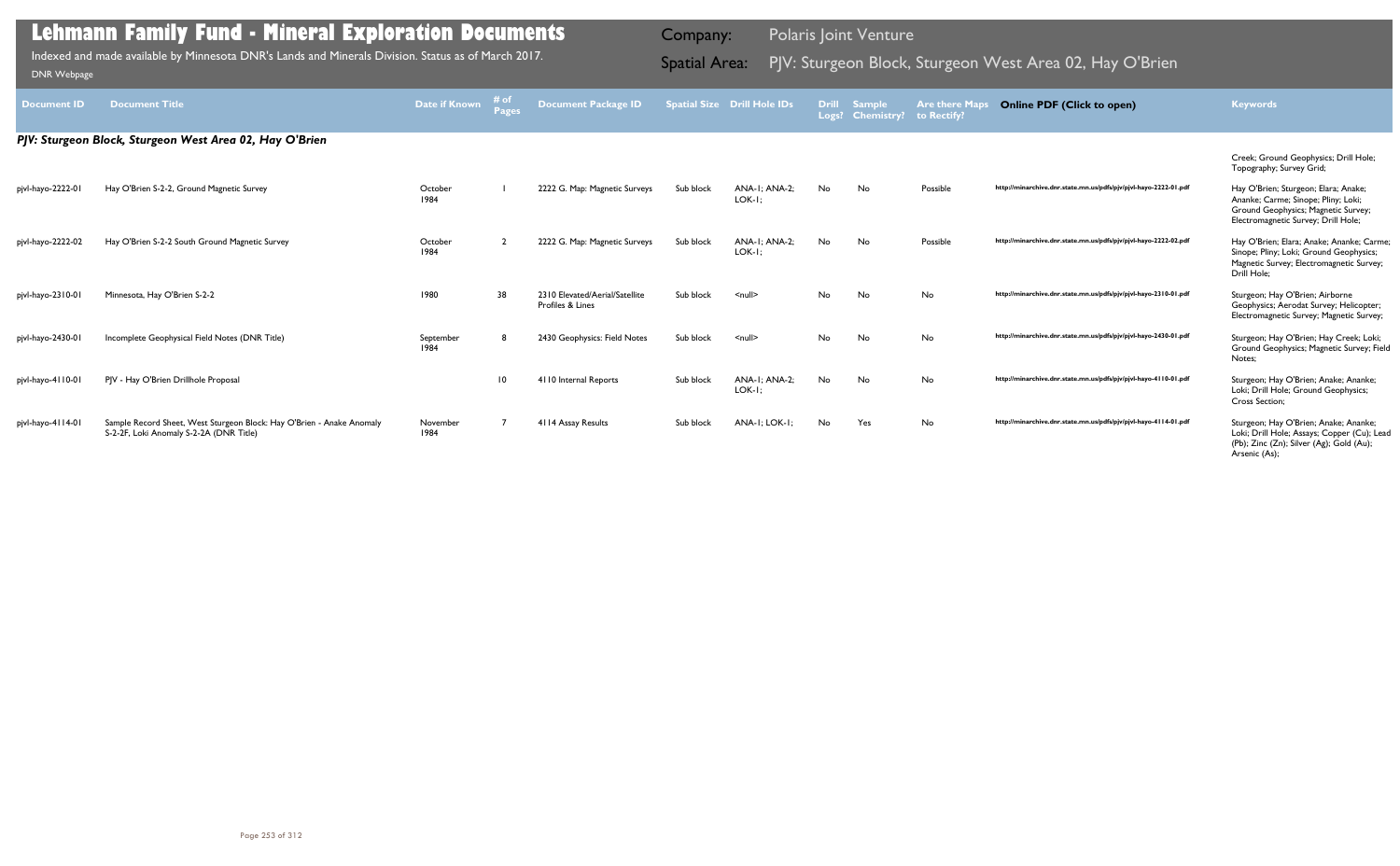| <b>Document ID</b> | <b>Document Title</b>                                                       | Date if Known      | # of<br>Pages | <b>Document Package ID</b>               |        | <b>Spatial Size Drill Hole IDs</b> | Drill | <b>Sample</b><br>Logs? Chemistry? to Rectify? | <b>Are there Maps</b> | <b>Online PDF (Click to open)</b>                                | <b>Keywords</b>                                                                                                                                                                                                             |
|--------------------|-----------------------------------------------------------------------------|--------------------|---------------|------------------------------------------|--------|------------------------------------|-------|-----------------------------------------------|-----------------------|------------------------------------------------------------------|-----------------------------------------------------------------------------------------------------------------------------------------------------------------------------------------------------------------------------|
|                    | PJV: Sturgeon Block, Sturgeon West Area 02, Hay O'Brien, Anake/Ananke       |                    |               |                                          |        |                                    |       |                                               |                       |                                                                  |                                                                                                                                                                                                                             |
| pjvl-anak-2110-01  | <b>Overburden Conductivity Estimates</b>                                    |                    |               | 2110 Internal Reports                    | Target | $\leq$ null $\geq$                 | No    | No                                            | No                    | http://minarchive.dnr.state.mn.us/pdfs/pjv/pjvl-anak-2110-01.pdf | Sturgeon; Hay O'Brien; Anake; Ananke;<br>Ground Geophysics; Conductor;<br>Electromagnetic Survey;                                                                                                                           |
| pjvl-anak-2320-01  | Hay O'Brien Line 24E with X-Sections and Additional Data for the Anake Area |                    |               | 2320 Ground Survey Profiles &<br>Lines   | Target | ANA-I; ANA-2;                      | No    | No                                            | No                    | http://minarchive.dnr.state.mn.us/pdfs/pjv/pjvl-anak-2320-01.pdf | Sturgeon; Hay O'Brien; Anake; Ananke;<br>Drill Hole; Ground Geophysics;<br>Electromagnetic Survey; Magnetic Survey;<br>Cross Section: Profile:                                                                              |
| pjvl-anak-2322-01  | Hay O'Brien - Anake S-2-2F, Ground Magnetic Survey                          | August 21,<br>1984 |               | 2322 G. Prof: Magnetic Surveys           | Target | $\leq$ null $\geq$                 | No    | No                                            | No                    | http://minarchive.dnr.state.mn.us/pdfs/pjv/pjvl-anak-2322-01.pdf | Sturgeon; Hay O'Brien; Anake; Ananke;<br>Ground Geophysics; Magnetic Survey;                                                                                                                                                |
| pjvl-anak-2323-01  | Hay O'Brien - Anake S-2-2F, Horizontal Loop EM Survey                       | August 1984        |               | 2323 G. Prof: Electromagnetic<br>Surveys | Target | $\leq$ null $\geq$                 | No    | No                                            | No                    | http://minarchive.dnr.state.mn.us/pdfs/pjv/pjvl-anak-2323-01.pdf | Sturgeon; Hay O'Brien; Anake; Ananke;<br>Ground Geophysics; Electromagnetic<br>Survey;                                                                                                                                      |
| pjvl-anak-4310-01  | Geologic Cross Section with EM and Magnetics, Anake (S-2-2F), ANA-1         | November<br>1984   |               | 4310 Cross Sections                      | Target | ANA-I:                             | No    | No                                            | Possible              | http://minarchive.dnr.state.mn.us/pdfs/pjv/pjvl-anak-4310-01.pdf | Hay O'Brien; Anake; Ananke; Drill Hole;<br>Geology; Cross Section; Assays; Copper<br>(Cu); Lead (Pb); Zinc (Zn); Silver (Ag);<br>Gold (Au); Arsenic (As); Ground<br>Geophysics; Electromagnetic Survey;<br>Magnetic Survey; |
| pjvl-anak-4411-01  | West Sturgeon, Ananke (S-2-2F): Log for drill hole ANA-1 (DNR Title)        | November<br>1984   |               | 4411 Diamond Drill Core                  | Target | ANA-I:                             | Yes   | Yes                                           | No                    | http://minarchive.dnr.state.mn.us/pdfs/pjv/pjvl-anak-4411-01.pdf | Sturgeon; Hay O'Brien; Ananke; Anake;<br>Core Log; Geology; Drill Hole; Copper<br>(Cu); Zinc (Zn); Silver (Ag); Gold (Au);<br>Lead (Pb); Assays;                                                                            |

Indexed and made available by Minnesota DNR's Lands and Minerals Division. Status as of March 2017. **Spatial Area:** PJV: Sturgeon Block, Sturgeon West Area 02, Hay O'Brien, Anake/Ananke וNR Webpage Indexed and made available by Minnesota DNR's Lands and Minerals Division. Status as of March 2017.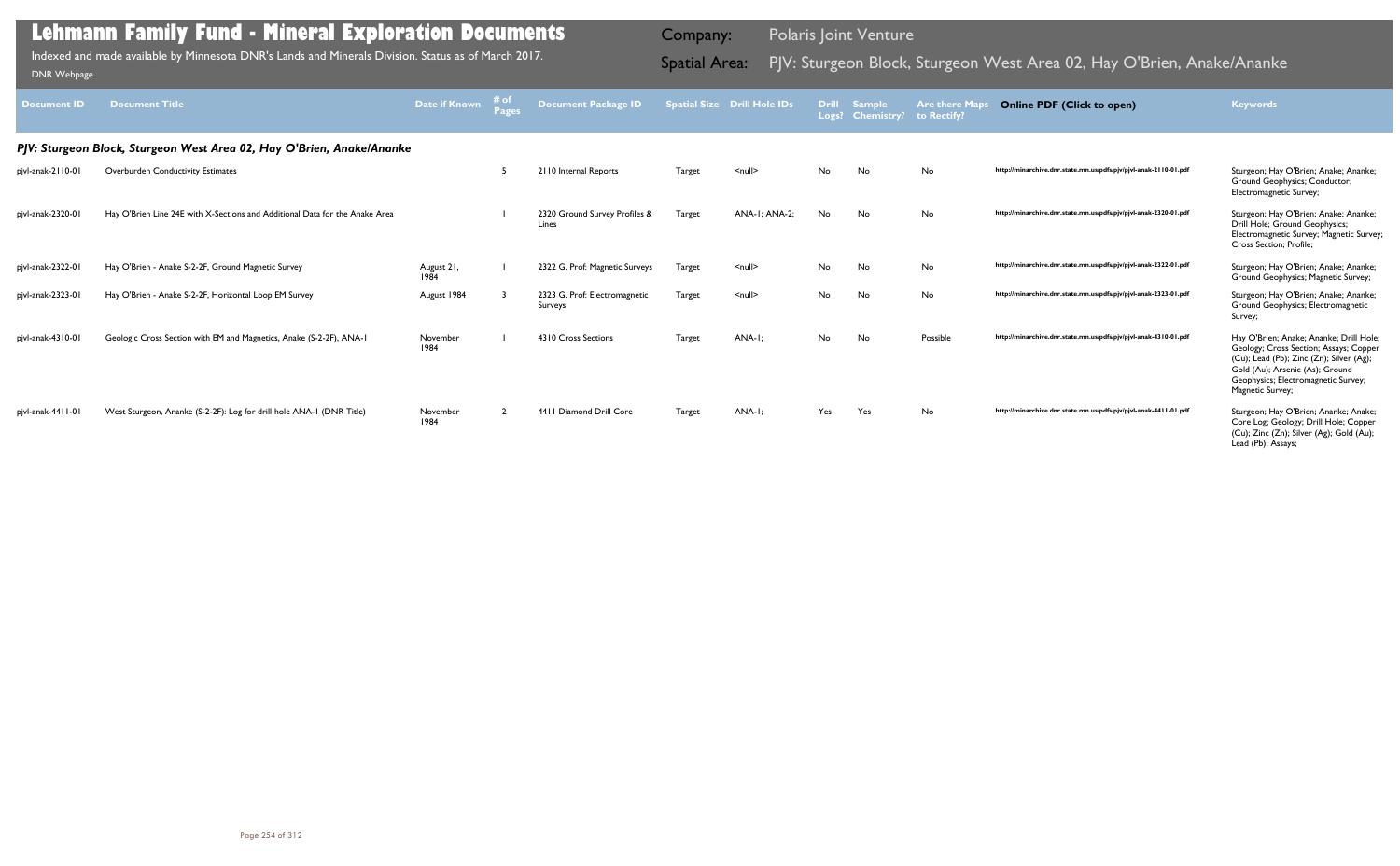http://minarchive.dnr.state.mn.us/pdfs/pjv/pjvl-carm-2322-01.pdf Sturgeon; Hay O'Brien; Carme; Ground Geophysics; Magnetic Survey;

http://minarchive.dnr.state.mn.us/pdfs/pjv/pjvl-carm-2323-01.pdf Sturgeon; Hay O'Brien; Carme; Ground Geophysics; Electromagnetic Survey;

| Document ID       | <b>Document Title</b>                                          |             | Date if Known $\begin{array}{cc} \text{\# of} \ \text{\# age} \end{array}$ Document Package ID Spatial Size Drill Hole IDs |        |                    |     | Drill Sample<br>Logs? Chemistry? to Rectify? | <b>Are there Maps</b> |
|-------------------|----------------------------------------------------------------|-------------|----------------------------------------------------------------------------------------------------------------------------|--------|--------------------|-----|----------------------------------------------|-----------------------|
|                   | PJV: Sturgeon Block, Sturgeon West Area 02, Hay O'Brien, Carme |             |                                                                                                                            |        |                    |     |                                              |                       |
| pjvl-carm-2322-01 | Hay O'Brien - Carme, Ground Magnetic Survey                    | August 1984 | 2322 G. Prof: Magnetic Surveys                                                                                             | Target | $\leq$ null $\geq$ | No. | No.                                          | No                    |
| pjvl-carm-2323-01 | Hay O'Brien - Carme, Horizontal Loop EM Survey                 | August 1984 | 2323 G. Prof: Electromagnetic<br>Surveys                                                                                   | Target | $\leq$ null $\geq$ | No. | No                                           | No                    |

## **Lehmann Family Fund - Mineral Exploration Documents**

Indexed and made available by Minnesota DNR's Lands and Minerals Division. Status as of March 2017. **Spatial Area:** PJV: Sturgeon Block, Sturgeon West Area 02, Hay O'Brien, Carme <sub>DNR Webpage</sub> Indexed and made available by Minnesota DNR's Lands and Minerals Division. Status as of March 2017.

Company: Polaris Joint Venture

## **Online PDF (Click to open) Keywords**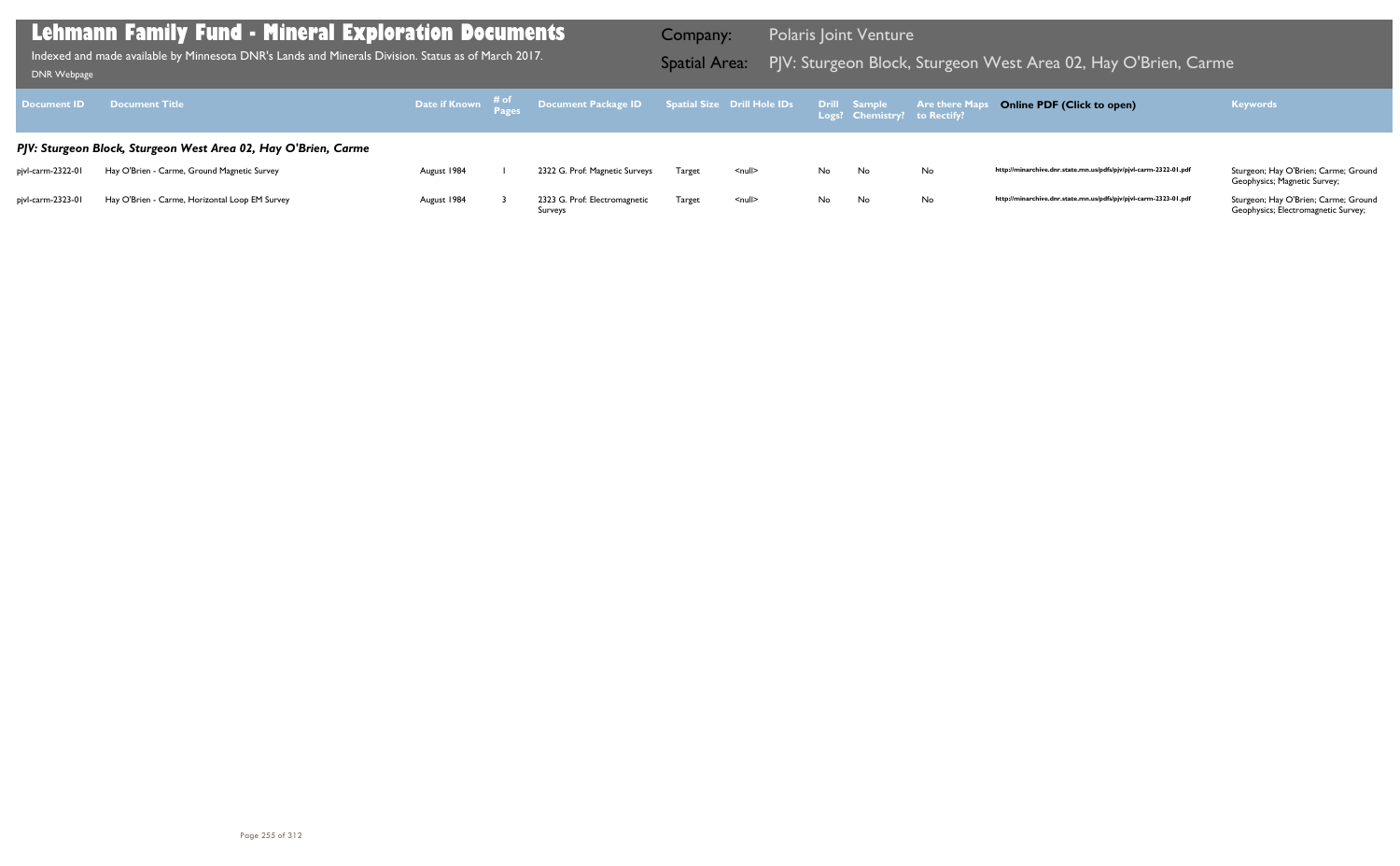Geophysics; Magnetic Survey;

| Document ID       | <b>Document Title</b>                                          |                    | Date if Known $\begin{array}{cc} \text{\# of} \ \text{\# age} \end{array}$ Document Package ID Spatial Size Drill Hole IDs |        |                    |     | Drill Sample<br>Logs? Chemistry? to Rectify? | <b>Are there Maps</b> |
|-------------------|----------------------------------------------------------------|--------------------|----------------------------------------------------------------------------------------------------------------------------|--------|--------------------|-----|----------------------------------------------|-----------------------|
|                   | PJV: Sturgeon Block, Sturgeon West Area 02, Hay O'Brien, Elara |                    |                                                                                                                            |        |                    |     |                                              |                       |
| pjvl-elar-2322-01 | Hay O'Brien - Elara, Ground Magnetic Survey                    | August 1984        | 2322 G. Prof: Magnetic Surveys                                                                                             | Target | $\leq$ null $\geq$ | No. | No.                                          | No                    |
| pjvl-elar-2323-01 | Hay O'Brien - Elara, Horizontal Loop EM Survey                 | August 29,<br>1984 | 2323 G. Prof: Electromagnetic<br>Surveys                                                                                   | Target | $null$             | No. | No                                           | No                    |

Geophysics; Electromagnetic Survey;

## **Lehmann Family Fund - Mineral Exploration Documents**

Indexed and made available by Minnesota DNR's Lands and Minerals Division. Status as of March 2017. **Spatial Area:** PJV: Sturgeon Block, Sturgeon West Area 02, Hay O'Brien, Elara <sub>DNR Webpage</sub> Indexed and made available by Minnesota DNR's Lands and Minerals Division. Status as of March 2017.

Company: Polaris Joint Venture

## **Online PDF (Click to open) Keywords**

http://minarchive.dnr.state.mn.us/pdfs/pjv/pjvl-elar-2322-01.pdf Sturgeon; Hay O'Brien; Elara; Ground

http://minarchive.dnr.state.mn.us/pdfs/pjv/pjvl-elar-2323-01.pdf Sturgeon; Hay O'Brien; Elara; Ground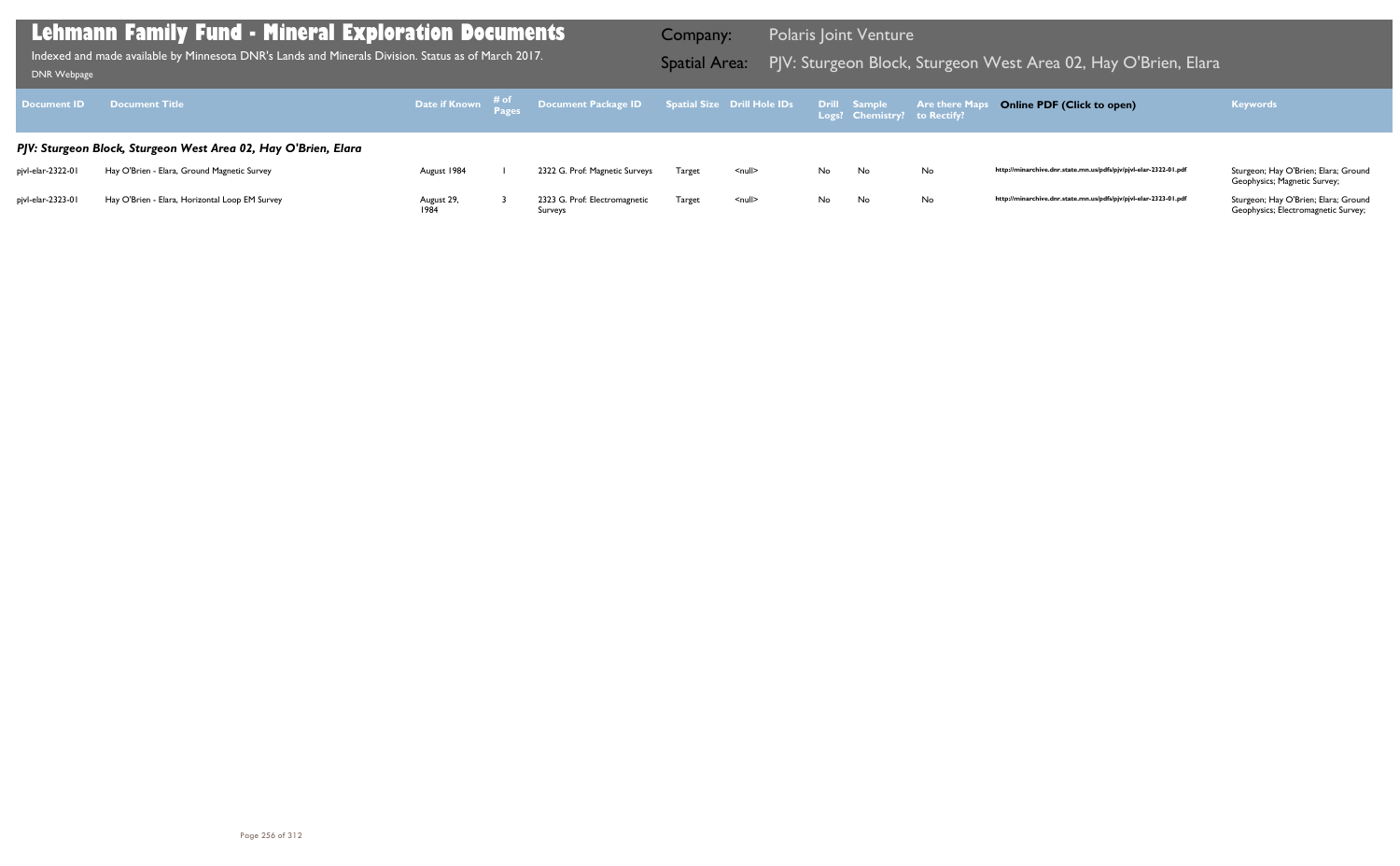| Document <b>ID</b> | <b>Document Title</b>                                               | Date if Known         | # of<br><b>Pages</b> | Document Package ID                      |               | <b>Spatial Size Drill Hole IDs</b> |     | Drill Sample<br>Logs? Chemistry? | <b>Are there Maps</b><br>to Rectify? | <b>Online PDF (Click to open)</b>                                | <b>Keywords</b>                                                                                                                                                                                                 |
|--------------------|---------------------------------------------------------------------|-----------------------|----------------------|------------------------------------------|---------------|------------------------------------|-----|----------------------------------|--------------------------------------|------------------------------------------------------------------|-----------------------------------------------------------------------------------------------------------------------------------------------------------------------------------------------------------------|
|                    | PJV: Sturgeon Block, Sturgeon West Area 02, Hay O'Brien, Loki       |                       |                      |                                          |               |                                    |     |                                  |                                      |                                                                  |                                                                                                                                                                                                                 |
| pjvl-loki-2320-01  | Hay O'Brien Line 32E with Cross Sections and Data for the Loki Area |                       |                      | 2320 Ground Survey Profiles &<br>Lines   | <b>Target</b> | $LOK-I;$                           | No  | No                               | No                                   | http://minarchive.dnr.state.mn.us/pdfs/pjv/pjvl-loki-2320-01.pdf | Sturgeon; Hay O'Brien; Loki; Drill Hole;<br>Ground Geophysics; Electromagnetic<br>Survey; Magnetic Survey; Cross Section;<br>Profile:                                                                           |
| pjvl-loki-2322-01  | Hay O'Brien (Loki) S-2-2A, Ground Magnetic Survey                   | September<br>07, 1984 |                      | 2322 G. Prof: Magnetic Surveys           | Target        | $\leq$ null $\geq$                 | No  | No                               | <b>No</b>                            | http://minarchive.dnr.state.mn.us/pdfs/pjv/pjvl-loki-2322-01.pdf | Sturgeon; Hay O'Brien; Loki; Ground<br>Geophysics; Magnetic Survey;                                                                                                                                             |
| pjvl-loki-2323-01  | Hay O'Brien (Loki) S-2-2A, Horizontal Loop EM Survey                | September<br>09, 1984 |                      | 2323 G. Prof: Electromagnetic<br>Surveys | Target        | $null$                             | No  | No                               | No                                   | http://minarchive.dnr.state.mn.us/pdfs/pjv/pjvl-loki-2323-01.pdf | Sturgeon; Hay O'Brien; Loki; Ground<br>Geophysics; Electromagnetic Survey;                                                                                                                                      |
| pjvl-loki-4310-01  | Geologic Cross Section with EM and Magnetics, Loki (S-2-2A), LOK-1  | November<br>1984      |                      | 4310 Cross Sections                      | Target        | $LOK-I;$                           | No  | No                               | <b>No</b>                            | http://minarchive.dnr.state.mn.us/pdfs/pjv/pjvl-loki-4310-01.pdf | Hay O'Brien; Loki; Drill Hole; Geology;<br>Cross Section; Assays; Copper (Cu); Lead<br>(Pb); Zinc (Zn); Silver (Ag); Gold (Au);<br>Arsenic (As); Ground Geophysics;<br>Electromagnetic Survey; Magnetic Survey; |
| pjvl-loki-4411-01  | West Sturgeon, Loki (S-2-2A): Log for drill hole LOK-1 (DNR Title)  | November<br>1984      |                      | 4411 Diamond Drill Core                  | Target        | $LOK-I;$                           | Yes | Yes                              | <b>No</b>                            | http://minarchive.dnr.state.mn.us/pdfs/pjv/pjvl-loki-4411-01.pdf | Sturgeon; Hay O'Brien; Loki; Core Log;<br>Geology; Drill Hole; Copper (Cu); Zinc<br>(Zn); Silver (Ag); Gold (Au); Lead (Pb);<br>Assays;                                                                         |

Indexed and made available by Minnesota DNR's Lands and Minerals Division. Status as of March 2017. **Spatial Area:** PJV: Sturgeon Block, Sturgeon West Area 02, Hay O'Brien, Loki DNR Webpage Indexed and made available by Minnesota DNR's Lands and Minerals Division. Status as of March 2017.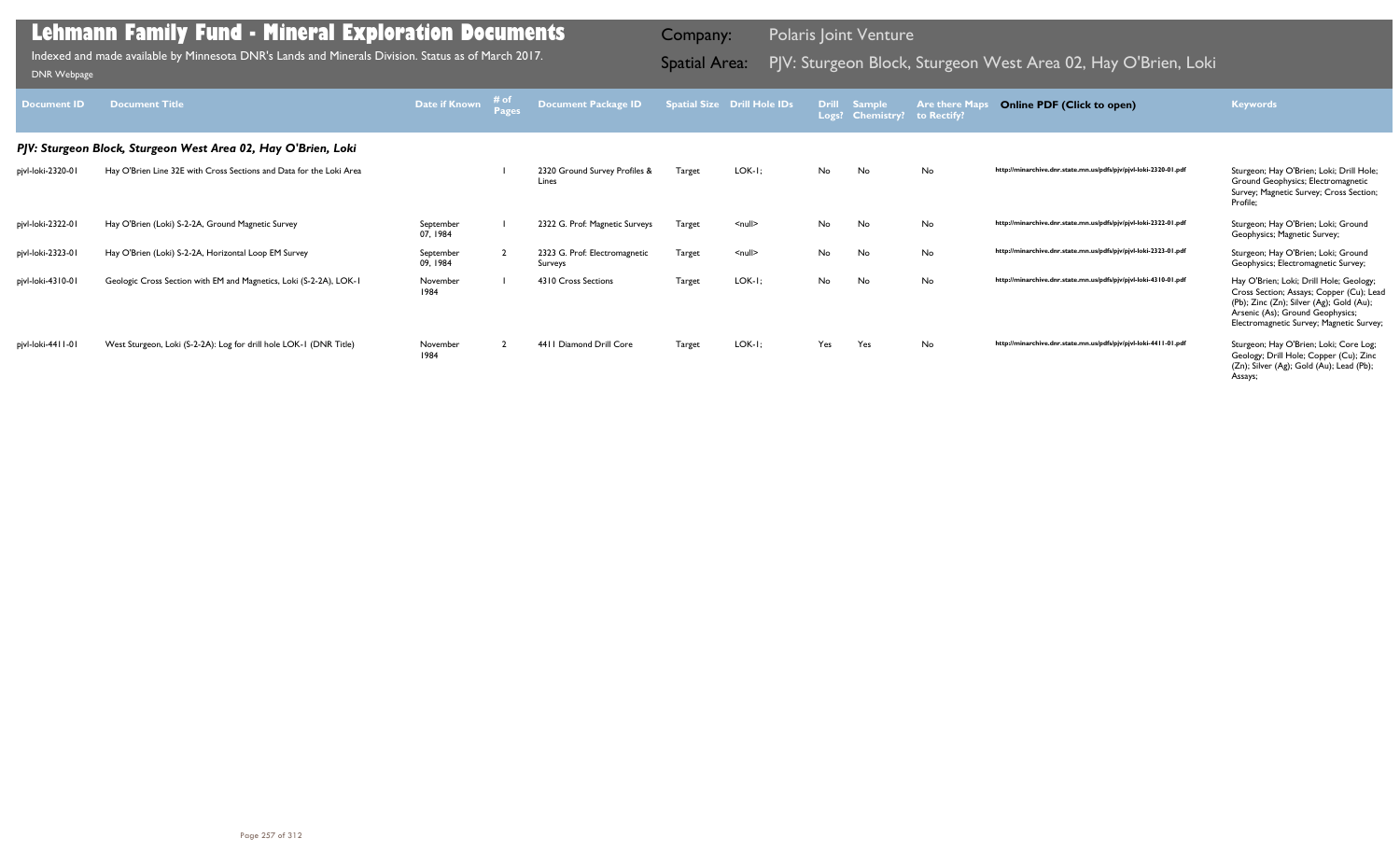Geophysics; Magnetic Survey;

| <b>Document ID</b> | <b>Document Title</b>                                          |                    | Date if Known # <sup>of</sup> Document Package ID Spatial Size Drill Hole IDs |        |                    |     | Drill Sample<br>Logs? Chemistry? to Rectify? | <b>Are there Maps</b> |
|--------------------|----------------------------------------------------------------|--------------------|-------------------------------------------------------------------------------|--------|--------------------|-----|----------------------------------------------|-----------------------|
|                    | PJV: Sturgeon Block, Sturgeon West Area 02, Hay O'Brien, Pliny |                    |                                                                               |        |                    |     |                                              |                       |
| pjvl-plin-2322-01  | Hay O'Brien (Pliny) S-2-2C, Ground Magnetic Survey             | August 30,<br>1984 | 2322 G. Prof: Magnetic Surveys                                                | Target | $null$             | No  | No.                                          | No                    |
| pjvl-plin-2323-01  | Hay O'Brien (Pliny) S-2-2C, Horizontal Loop EM Survey          | September<br>1984  | 2323 G. Prof: Electromagnetic<br>Surveys                                      | Target | $\leq$ null $\geq$ | No. | No.                                          | No                    |

Geophysics; Electromagnetic Survey;

## **Lehmann Family Fund - Mineral Exploration Documents**

Indexed and made available by Minnesota DNR's Lands and Minerals Division. Status as of March 2017. **Spatial Area:** PJV: Sturgeon Block, Sturgeon West Area 02, Hay O'Brien, Pliny וDNR Webpage Indexed and made available by Minnesota DNR's Lands and Minerals Division. Status as of March 2017.

Company: Polaris Joint Venture

## **Online PDF (Click to open) Keywords**

http://minarchive.dnr.state.mn.us/pdfs/pjv/pjvl-plin-2322-01.pdf Sturgeon; Hay O'Brien; Pliny; Ground

http://minarchive.dnr.state.mn.us/pdfs/pjv/pjvl-plin-2323-01.pdf Sturgeon; Hay O'Brien; Pliny; Ground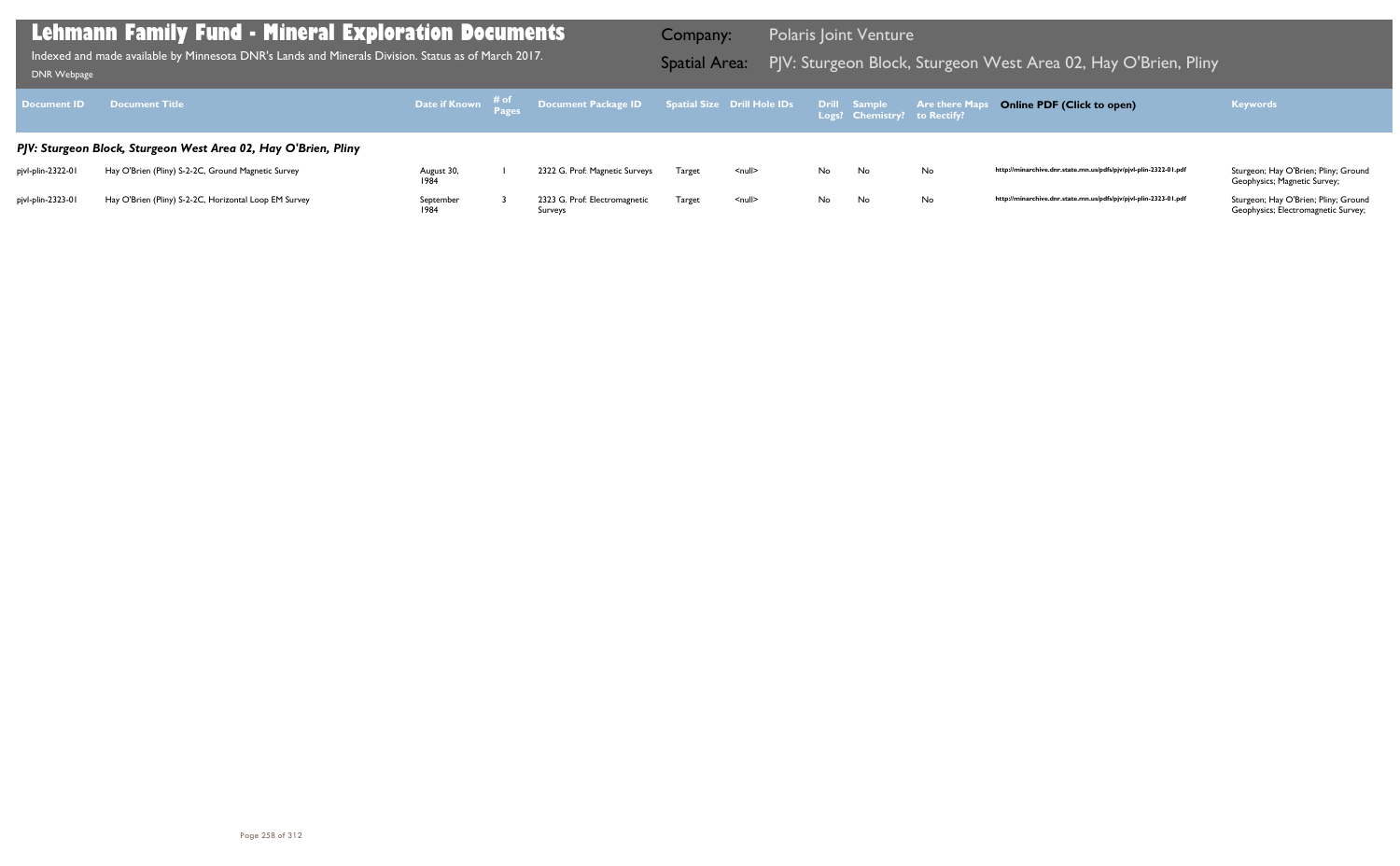http://minarchive.dnr.state.mn.us/pdfs/pjv/pjvl-sino-2322-01.pdf Sturgeon; Hay O'Brien; Sinope; Ground Geophysics; Magnetic Survey;

http://minarchive.dnr.state.mn.us/pdfs/pjv/pjvl-sino-2323-01.pdf Sturgeon; Hay O'Brien; Sinope; Ground

| <b>Document ID</b> | <b>Document Title</b>                                           |                    | Date if Known $\begin{array}{cc} \text{\# of} \ \text{\# ages} \end{array}$ Document Package ID Spatial Size Drill Hole IDs |        |                    |     | Drill Sample<br>Logs? Chemistry? to Rectify? | <b>Are there Maps</b> |
|--------------------|-----------------------------------------------------------------|--------------------|-----------------------------------------------------------------------------------------------------------------------------|--------|--------------------|-----|----------------------------------------------|-----------------------|
|                    | PJV: Sturgeon Block, Sturgeon West Area 02, Hay O'Brien, Sinope |                    |                                                                                                                             |        |                    |     |                                              |                       |
| pjvl-sino-2322-01  | Hay O'Brien (Sinope) S-2-2D, Ground Magnetic Survey             | August 30,<br>1984 | 2322 G. Prof: Magnetic Surveys                                                                                              | Target | $\leq$ null $\geq$ | No. | No.                                          | No                    |
| pjvl-sino-2323-01  | Hay O'Brien (Sinope) S-2-2D, Horizontal Loop EM Survey          | 1984               | 2323 G. Prof: Electromagnetic<br>Surveys                                                                                    | Target | <null></null>      | No  | No                                           | No                    |

Geophysics; Electromagnetic Survey;

## **Lehmann Family Fund - Mineral Exploration Documents**

Indexed and made available by Minnesota DNR's Lands and Minerals Division. Status as of March 2017. **Spatial Area:** PJV: Sturgeon Block, Sturgeon West Area 02, Hay O'Brien, Sinope DNR Webpage Indexed and made available by Minnesota DNR's Lands and Minerals Division. Status as of March 2017.

Company: Polaris Joint Venture

## **Online PDF (Click to open) Keywords**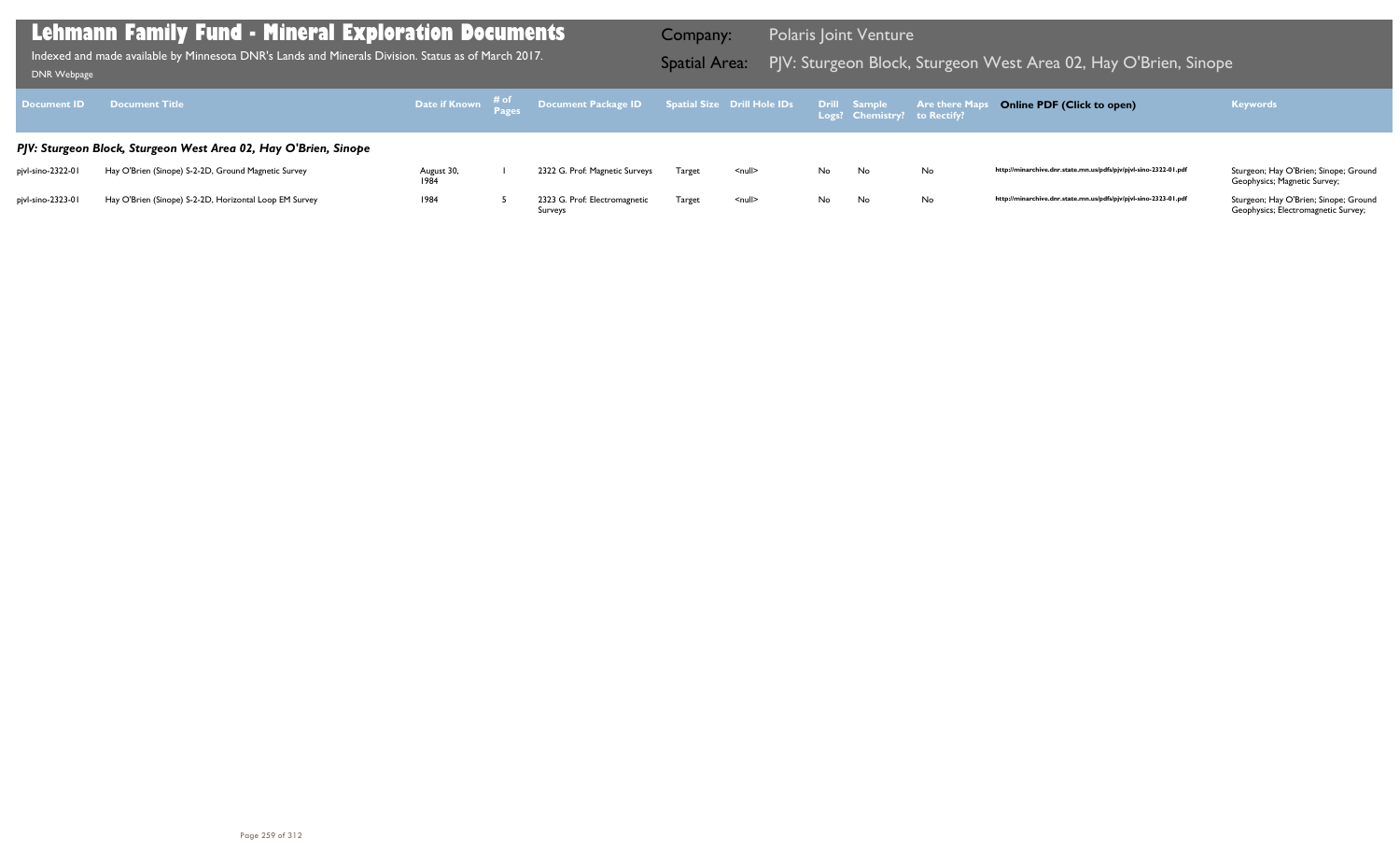| <b>Document ID</b> | <b>Document Title</b>                                                                                              | Date if Known        | #o <sub>i</sub><br>Pages | <b>Document Package ID</b>                         |           | <b>Spatial Size Drill Hole IDs</b> | <b>Drill</b> | <b>Sample</b><br>Logs? Chemistry? to Rectify? | <b>Are there Map</b> | <b>Online PDF (Click to open)</b>                                | <b>Keywords</b>                                                                                                                                           |
|--------------------|--------------------------------------------------------------------------------------------------------------------|----------------------|--------------------------|----------------------------------------------------|-----------|------------------------------------|--------------|-----------------------------------------------|----------------------|------------------------------------------------------------------|-----------------------------------------------------------------------------------------------------------------------------------------------------------|
|                    | PJV: Sturgeon Block, Sturgeon West Area 02, Langor                                                                 |                      |                          |                                                    |           |                                    |              |                                               |                      |                                                                  |                                                                                                                                                           |
| pjvl-lang-0110-01  | Evaluation of the Langor (S-25-A,B,C,D,E) Geophysical Data                                                         | December<br>09, 1982 |                          | 0110 Office Memoranda                              | Sub block | BID-3; RL-28-1                     | Yes          | No                                            | Possible             | http://minarchive.dnr.state.mn.us/pdfs/pjv/pjvl-lang-0110-01.pdf | Sturgeon; Langor; Ground Geophysics;<br>Electromagnetic Survey; Drill Hole;                                                                               |
| pjvl-lang-1450-01  | Summary Sheet, Humble RL-28-1 and Ridge BLD-3                                                                      |                      | $\Box$                   | 1450 Miscellaneous Data                            | Sub block | <b>BLD-3: BID-3:</b><br>RL-28-1;   | Yes          | No                                            | Possible             | http://minarchive.dnr.state.mn.us/pdfs/pjv/pjvl-lang-1450-01.pdf | Sturgeon; Langor; Ridge Mining Company;<br>Humble Oil & Refining Co.; Ground<br>Geophysics; Survey Grid; Profile; Drill Log;<br>Core Log;                 |
| pjvl-lang-1500-01  | Polaris Joint Venture Anomaly Portfolio: Langor, S-2-5                                                             | 1984                 | 67                       | 1500 Internal Reporting                            | Sub block | BID-3: RL-28-1:                    | No           | No                                            | Possible             | http://minarchive.dnr.state.mn.us/pdfs/pjv/pjvl-lang-1500-01.pdf | Sturgeon; Langor; Airborne Geophysics;<br>Index Map; Land Status; Ground<br>Geophysics; Electromagnetic Survey;<br>Magnetic Survey; Drill Hole; Core Log; |
| pjvl-lang-2213-01  | Langor Map No. S-2-5 Fig 7.2. Helicopter Magnetic Survey Contours of Total<br>Magnetic Field and EM Conductor Axes | March 1981           |                          | 2213 A. Map: Magnetic Surveys                      | Sub block | $\leq$ null $\geq$                 | <b>No</b>    | No                                            | Possible             | http://minarchive.dnr.state.mn.us/pdfs/pjv/pjvl-lang-2213-01.pdf | Helicopter; Langor; Sturgeon; Flight Lines;<br>Airborne Geophysics; Conductor Axes;<br>Electromagnetic Survey; Magnetic Survey;<br>Contours:              |
| pjvl-lang-2214-01  | Langor Map No. S-2-5 Fig 7.1. Helicopter EM Survey Profiles of Low Frequency<br>and Interpretation                 | March 1981           |                          | 2214 A. Map: Electromagnetic<br>Surveys            | Sub block | RL-28-1; BID-3;                    | No           | <b>No</b>                                     | Possible             | http://minarchive.dnr.state.mn.us/pdfs/pjv/pjvl-lang-2214-01.pdf | Helicopter; Langor; Sturgeon; Airborne<br>Geophysics; Flight Lines; Conductor Axes;<br>Drill Hole; Electromagnetic Survey;<br><b>Ground Geophysics;</b>   |
| pjvl-lang-2214-02  | Langor, Helicopter EM Survey, Profiles of Low Frequency and Interpretation                                         |                      |                          | 2214 A. Map: Electromagnetic<br>Surveys            | Sub block | RL-28-1; BID-3;                    | No           | No                                            | Possible             | http://minarchive.dnr.state.mn.us/pdfs/pjv/pjvl-lang-2214-02.pdf | Sturgeon; Langor; Airborne Geophysics;<br>Electromagnetic Survey; Land Ownership;<br>Drill Hole; Survey Grid; Survey Grid;                                |
| pjvl-lang-2310-01  | Minnesota, Langor S-2-5                                                                                            | 1980                 | 17                       | 2310 Elevated/Aerial/Satellite<br>Profiles & Lines | Sub block | $\leq$ null $\geq$                 | <b>No</b>    | No                                            | <b>No</b>            | http://minarchive.dnr.state.mn.us/pdfs/pjv/pjvl-lang-2310-01.pdf | Sturgeon; Langor; Airborne Geophysics;<br>Aerodat Survey; Helicopter;<br>Electromagnetic Survey; Magnetic Survey;                                         |
| pjvl-lang-2323-01  | Langor S-2-5, Horizontal Loop EM Survey Over DDH's BID-3, RL-28                                                    | March 26.<br>1981    |                          | 2323 G. Prof: Electromagnetic<br>Surveys           | Sub block | BID-3: RL-28:                      | No           | <b>No</b>                                     | <b>No</b>            | http://minarchive.dnr.state.mn.us/pdfs/pjv/pjvl-lang-2323-01.pdf | Sturgeon; Langor; Ground Geophysics;<br>Electromagnetic Survey; Drill Hole;                                                                               |

Indexed and made available by Minnesota DNR's Lands and Minerals Division. Status as of March 2017. **Spatial Area:** PJV: Sturgeon Block, Sturgeon West Area 02, Langor DNR Webpage Indexed and made available by Minnesota DNR's Lands and Minerals Division. Status as of March 2017.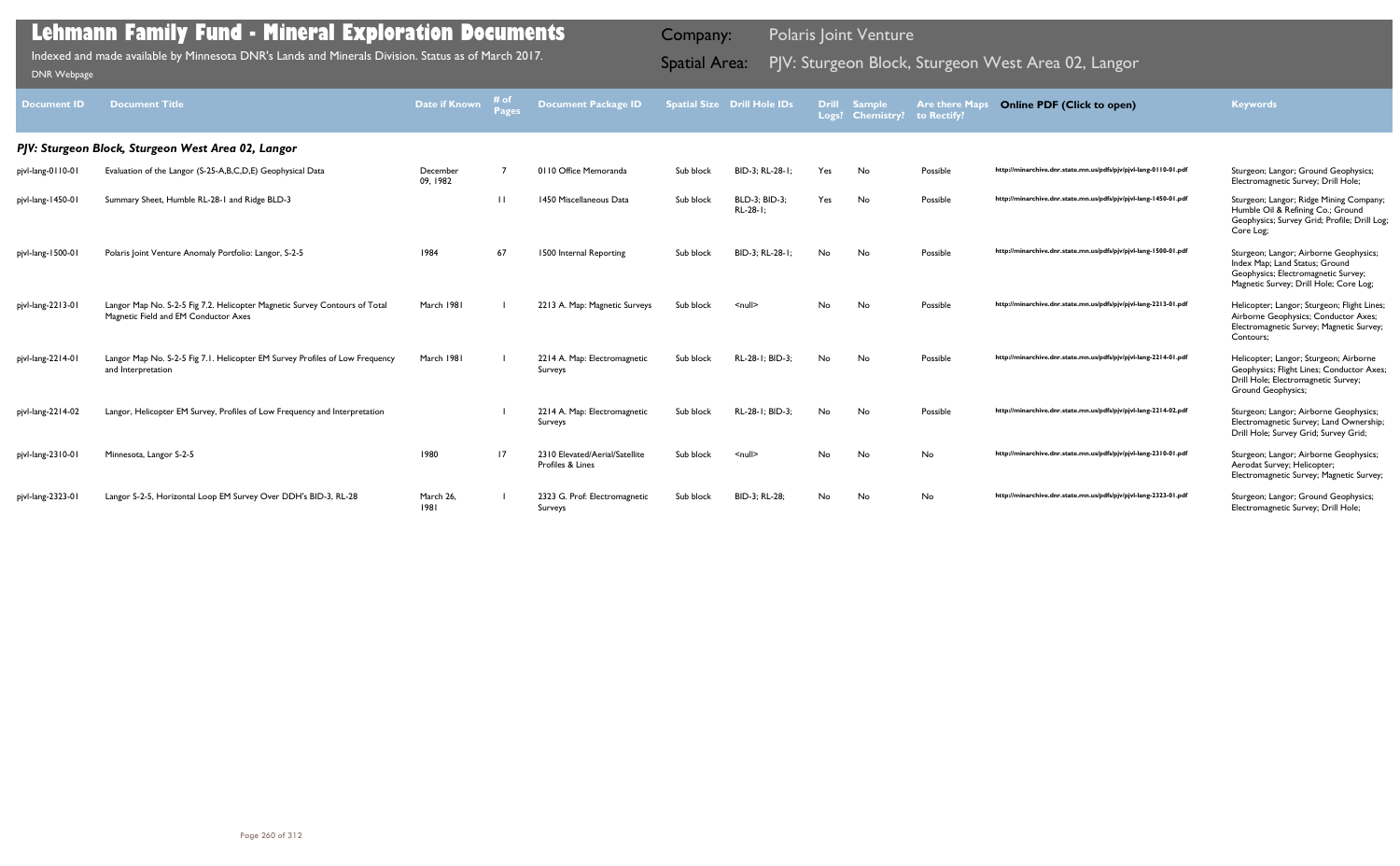| <b>Document ID</b> | <b>Document Title</b>                                                                                                     | Date if Known        | # of<br>Pages | Document Package ID                                |           | <b>Spatial Size Drill Hole IDs</b> |     | <b>Drill Sample</b><br>Logs? Chemistry? to Rectify? | <b>Are there Maps</b> | <b>Online PDF (Click to open)</b>                                | <b>Keywords</b>                                                                                                                                     |
|--------------------|---------------------------------------------------------------------------------------------------------------------------|----------------------|---------------|----------------------------------------------------|-----------|------------------------------------|-----|-----------------------------------------------------|-----------------------|------------------------------------------------------------------|-----------------------------------------------------------------------------------------------------------------------------------------------------|
|                    | PJV: Sturgeon Block, Sturgeon West Area 02, Medicine Lake                                                                 |                      |               |                                                    |           |                                    |     |                                                     |                       |                                                                  |                                                                                                                                                     |
| pjvl-medl-1410-01  | T149N-R32W, Ridge CN-7917                                                                                                 |                      |               | 1410 Inherited Proprietary Data                    | Sub block | $null$                             | No  | No                                                  | Possible              | http://minarchive.dnr.state.mn.us/pdfs/pjv/pjvl-medl-1410-01.pdf | Sturgeon; Medicine Lake; Ridge Mining<br>Company; Leases; Ground Geophysics;<br>Electromagnetic Survey; Airborne<br>Geophysics;                     |
| pjvl-medl-1500-01  | Polaris Joint Venture Anomaly Portfolio: Medicine Lake, S-2-1                                                             | 1984                 | 62            | 1500 Internal Reporting                            | Sub block | $\leq$ null $\geq$                 | No. | No                                                  | Possible              | http://minarchive.dnr.state.mn.us/pdfs/pjv/pjvl-medl-1500-01.pdf | Sturgeon; Medicine Lake; Falk; Airborne<br>Geophysics; Index Map; Land Status;<br>Ground Geophysics; Electromagnetic<br>Survey;                     |
| pjvl-medl-2213-01  | Medicine Lake Map No. S-2-1 Fig 7.2. Helicopter Magnetic Survey Contours of<br>Total Magnetic Field and EM Conductor Axes | March 1981           |               | 2213 A. Map: Magnetic Surveys                      | Sub block | $null$                             | No  | <b>No</b>                                           | Possible              | http://minarchive.dnr.state.mn.us/pdfs/pjv/pjvl-medl-2213-01.pdf | Helicopter; Medicine Lake; Sturgeon;<br>Airborne Geophysics; Flight Lines;<br>Conductor Axes; Electromagnetic Survey;<br>Magnetic Survey; Contours; |
| pjvl-medl-2214-01  | Medicine Lake Map No. S-2-1 Fig 7.1. Helicopter EM Survey Profiles of Low<br>Frequency and Interpretation                 | March 1981           |               | 2214 A. Map: Electromagnetic<br>Surveys            | Sub block | $\leq$ null $\geq$                 | No  | <b>No</b>                                           | Possible              | http://minarchive.dnr.state.mn.us/pdfs/pjv/pjvl-medl-2214-01.pdf | Helicopter; Medicine Lake; Sturgeon;<br>Airborne Geophysics; Flight Lines;<br>Conductor Axes; Electromagnetic Survey;<br><b>Ground Geophysics;</b>  |
| pjvl-medl-2310-01  | Minnesota, Medicine Lake S-2-1                                                                                            | 1980                 | 19            | 2310 Elevated/Aerial/Satellite<br>Profiles & Lines | Sub block | $null$                             | No  | No                                                  | <b>No</b>             | http://minarchive.dnr.state.mn.us/pdfs/pjv/pjvl-medl-2310-01.pdf | Sturgeon; Medicine Lake; Airborne<br>Geophysics; Aerodat Survey; Helicopter;<br>Electromagnetic Survey; Magnetic Survey;                            |
| pjvl-medl-2322-01  | Medicine Lake S-2-1, Ground Magnetic Survey                                                                               | January 18,<br>1984  |               | 2322 G. Prof: Magnetic Surveys                     | Sub block | $\leq$ null $\geq$                 | No  | No                                                  | No                    | http://minarchive.dnr.state.mn.us/pdfs/pjv/pjvl-medl-2322-01.pdf | Sturgeon; Medicine Lake; Ground<br>Geophysics; Magnetic Survey;                                                                                     |
| pjvl-medl-2323-01  | Medicine Lake S-2-1, Horizontal Loop EM Survey                                                                            | April 22,<br>1981    |               | 2323 G. Prof: Electromagnetic<br>Surveys           | Sub block | $null$                             | No  | No                                                  | No                    | http://minarchive.dnr.state.mn.us/pdfs/pjv/pjvl-medl-2323-01.pdf | Sturgeon; Medicine Lake; Ground<br>Geophysics; Electromagnetic Survey;                                                                              |
| pjvl-medl-2323-02  | Medicine Lake S-2-1, Horizontal Loop EM Survey                                                                            | February 15,<br>1984 |               | 2323 G. Prof: Electromagnetic<br>Surveys           | Sub block | $null$                             | No  | No                                                  | No                    | http://minarchive.dnr.state.mn.us/pdfs/pjv/pjvl-medl-2323-02.pdf | Sturgeon; Medicine Lake; Ground<br>Geophysics; Electromagnetic Survey;<br>Topography; Profile;                                                      |

Indexed and made available by Minnesota DNR's Lands and Minerals Division. Status as of March 2017. **Spatial Area:** PJV: Sturgeon Block, Sturgeon West Area 02, Medicine Lake DNR Webpage Indexed and made available by Minnesota DNR's Lands and Minerals Division. Status as of March 2017.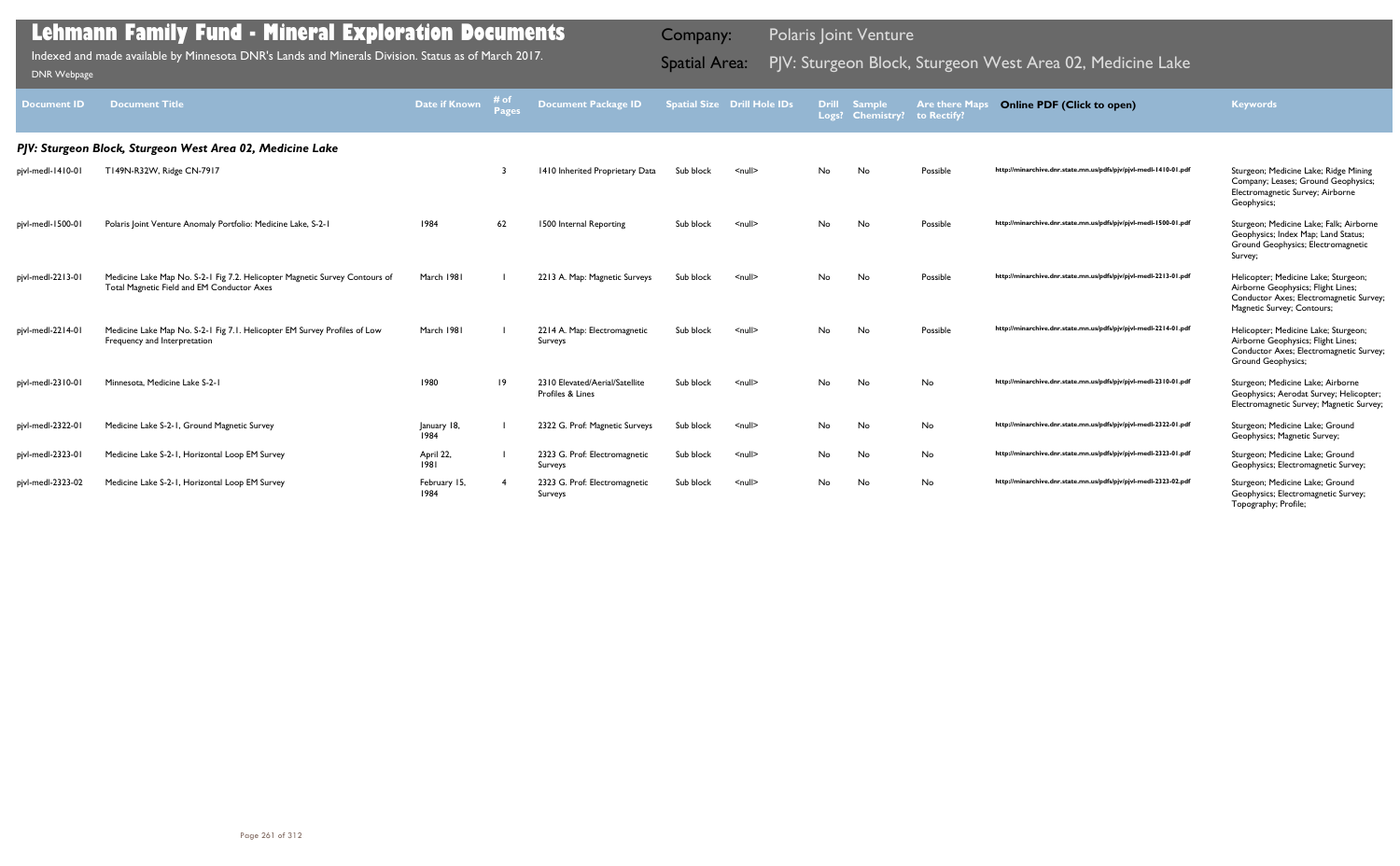| <b>Document ID</b> | <b>Document Title</b>                                                                                              | <b>Date if Known</b> | # of<br><b>Pages</b> | <b>Document Package ID</b>                         |           | <b>Spatial Size Drill Hole IDs</b> |     | <b>Drill Sample</b><br>Logs? Chemistry? | <b>Are there Maps</b><br>to Rectify? | <b>Online PDF (Click to open)</b>                                | <b>Keywords</b>                                                                                                                                                                   |
|--------------------|--------------------------------------------------------------------------------------------------------------------|----------------------|----------------------|----------------------------------------------------|-----------|------------------------------------|-----|-----------------------------------------|--------------------------------------|------------------------------------------------------------------|-----------------------------------------------------------------------------------------------------------------------------------------------------------------------------------|
|                    | PJV: Sturgeon Block, Sturgeon West Area 02, Phoebe                                                                 |                      |                      |                                                    |           |                                    |     |                                         |                                      |                                                                  |                                                                                                                                                                                   |
| pjvl-phoe-0110-01  | Evaluation of the Phoebe (S-2-3) Geophysical Data                                                                  | December<br>13, 1982 | $\overline{13}$      | 0110 Office Memoranda                              | Sub block | <b>BID-2;</b>                      | No  | No                                      | Possible                             | http://minarchive.dnr.state.mn.us/pdfs/pjv/pjvl-phoe-0110-01.pdf | Sturgeon; Phoebe; Airborne Geophysics;<br>Ground Geophysics; Magnetic Survey;<br>Electromagnetic Survey; INPUT Survey;<br>Drill Hole;                                             |
| pjvl-phoe-0110-02  | Interpretation of the Additional Ground Geophysical Data from Phoebe (S-2-3A)                                      | July 13, 1983        | -5                   | 0110 Office Memoranda                              | Sub block | $\leq$ null $\geq$                 | No  | No                                      | Possible                             | http://minarchive.dnr.state.mn.us/pdfs/pjv/pjvl-phoe-0110-02.pdf | Sturgeon; Phoebe; Ground Geophysics;<br>Electromagnetic Survey; Magnetic Survey;<br>Drill Hole:                                                                                   |
| pjvl-phoe-1450-01  | T150N-R32W Ridge Lease (DNR Title)                                                                                 |                      | - 7                  | 1450 Miscellaneous Data                            | Sub block | <b>BID-2;</b>                      | Yes | Yes                                     | Possible                             | http://minarchive.dnr.state.mn.us/pdfs/pjv/pjvl-phoe-1450-01.pdf | Sturgeon; Phoebe; Ridge Mining Company;<br>Airborne Geophysics; Electromagnetic<br>Survey; Core Log; Drill Log;                                                                   |
| pjvl-phoe-1500-01  | Polaris Joint Venture Anomaly Portfolio: Phoebe, S-2-3                                                             | 1984                 | 90                   | 1500 Internal Reporting                            | Sub block | <b>BID-2;</b>                      | Yes | No                                      | Possible                             | http://minarchive.dnr.state.mn.us/pdfs/pjv/pjvl-phoe-1500-01.pdf | Sturgeon; Phoebe; Elizabeth; Hardwick;<br>Airborne Geophysics; Index Map; Land<br>Status; Ground Geophysics;<br>Electromagnetic Survey; Magnetic Survey;<br>Drill Hole; Core Log; |
| pjvl-phoe-2213-01  | Phoebe Map No. S-2-3 Fig 7.2. Helicopter Magnetic Survey Contours of Total<br>Magnetic Field and EM Conductor Axes | March 1981           |                      | 2213 A. Map: Magnetic Surveys                      | Sub block | $\leq$ null $\geq$                 | No. | No                                      | Possible                             | http://minarchive.dnr.state.mn.us/pdfs/pjv/pjvl-phoe-2213-01.pdf | Helicopter; Phoebe; Sturgeon; Airborne<br>Geophysics; Flight Lines; Conductor Axes;<br>Electromagnetic Survey; Magnetic Survey;<br>Contours;                                      |
| pjvl-phoe-2214-01  | Phoebe Map No. S-2-3 Fig 7.1. Helicopter EM Survey Profiles of Low Frequency<br>and Interpretation                 | November<br>1981     |                      | 2214 A. Map: Electromagnetic<br>Surveys            | Sub block | <b>BID-2;</b>                      | No  | No                                      | Possible                             | http://minarchive.dnr.state.mn.us/pdfs/pjv/pjvl-phoe-2214-01.pdf | Helicopter; Phoebe; Sturgeon; Airborne<br>Geophysics; Flight Lines; Conductor Axes;<br>Drill Hole; Electromagnetic Survey;<br><b>Ground Geophysics;</b>                           |
| pjvl-phoe-2214-02  | Phoebe S-2-3 Helicopter EM Survey, Profiles of Low Frequency and<br>Interpretation                                 |                      |                      | 2214 A. Map: Electromagnetic<br>Surveys            | Sub block | $\leq$ null $\geq$                 | No  | No                                      | Possible                             | http://minarchive.dnr.state.mn.us/pdfs/pjv/pjvl-phoe-2214-02.pdf | Sturgeon; Phoebe; Airborne Geophysics;<br>Electromagnetic Survey; Land Ownership;<br>Survey Grid; Survey Grid;                                                                    |
| pjvl-phoe-2310-01  | Minnesota, Phoebe S-2-3                                                                                            | 1980                 | 25                   | 2310 Elevated/Aerial/Satellite<br>Profiles & Lines | Sub block | $\leq$ null $\geq$                 | No  | No                                      | No                                   | http://minarchive.dnr.state.mn.us/pdfs/pjv/pjvl-phoe-2310-01.pdf | Sturgeon; Phoebe; Airborne Geophysics;<br>Aerodat Survey; Helicopter;<br>Electromagnetic Survey; Magnetic Survey;                                                                 |
| pjvl-phoe-2322-01  | Phoebe S-2-3, Ground Magnetic Survey                                                                               | April 23,<br>1983    |                      | 2322 G. Prof: Magnetic Surveys                     | Sub block | <null></null>                      | No  | No                                      | No                                   | http://minarchive.dnr.state.mn.us/pdfs/pjv/pjvl-phoe-2322-01.pdf | Sturgeon; Phoebe; Ground Geophysics;<br>Magnetic Survey;                                                                                                                          |
| pjvl-phoe-2323-01  | Phoebe S-2-3, Horizontal Loop EM Survey                                                                            | 1981                 | -3                   | 2323 G. Prof: Electromagnetic<br>Surveys           | Sub block | <b>BID-2;</b>                      | No  | No                                      | No                                   | http://minarchive.dnr.state.mn.us/pdfs/pjv/pjvl-phoe-2323-01.pdf | Sturgeon; Phoebe; Ground Geophysics;<br>Electromagnetic Survey; Magnetic Survey;<br>Magnetic Storm; Drill Hole;                                                                   |
| pjvl-phoe-2323-02  | Phoebe S-2-3, Horizontal Loop EM Survey                                                                            | <b>July 1983</b>     | -5                   | 2323 G. Prof: Electromagnetic<br>Surveys           | Sub block | $null$                             | No  | No                                      | No                                   | http://minarchive.dnr.state.mn.us/pdfs/pjv/pjvl-phoe-2323-02.pdf | Sturgeon; Phoebe; Ground Geophysics;<br>Electromagnetic Survey; Topography;<br>Profile;                                                                                           |
| pjvl-phoe-2323-03  | Phoebe S-2-3 Horizontal Loop EM Survey                                                                             |                      | $\overline{2}$       | 2323 G. Prof: Electromagnetic<br>Surveys           | Sub block | $null$                             | No  | No                                      | No                                   | http://minarchive.dnr.state.mn.us/pdfs/pjv/pjvl-phoe-2323-03.pdf | Sturgeon; Phoebe; Ground Geophysics;<br>Electromagnetic Survey; Magnetic Survey;                                                                                                  |

Indexed and made available by Minnesota DNR's Lands and Minerals Division. Status as of March 2017. Sammer Spatial Area: PJV: Sturgeon Block, Sturgeon West Area 02, Phoebe DNR Webpage Indexed and made available by Minnesota DNR's Lands and Minerals Division. Status as of March 2017.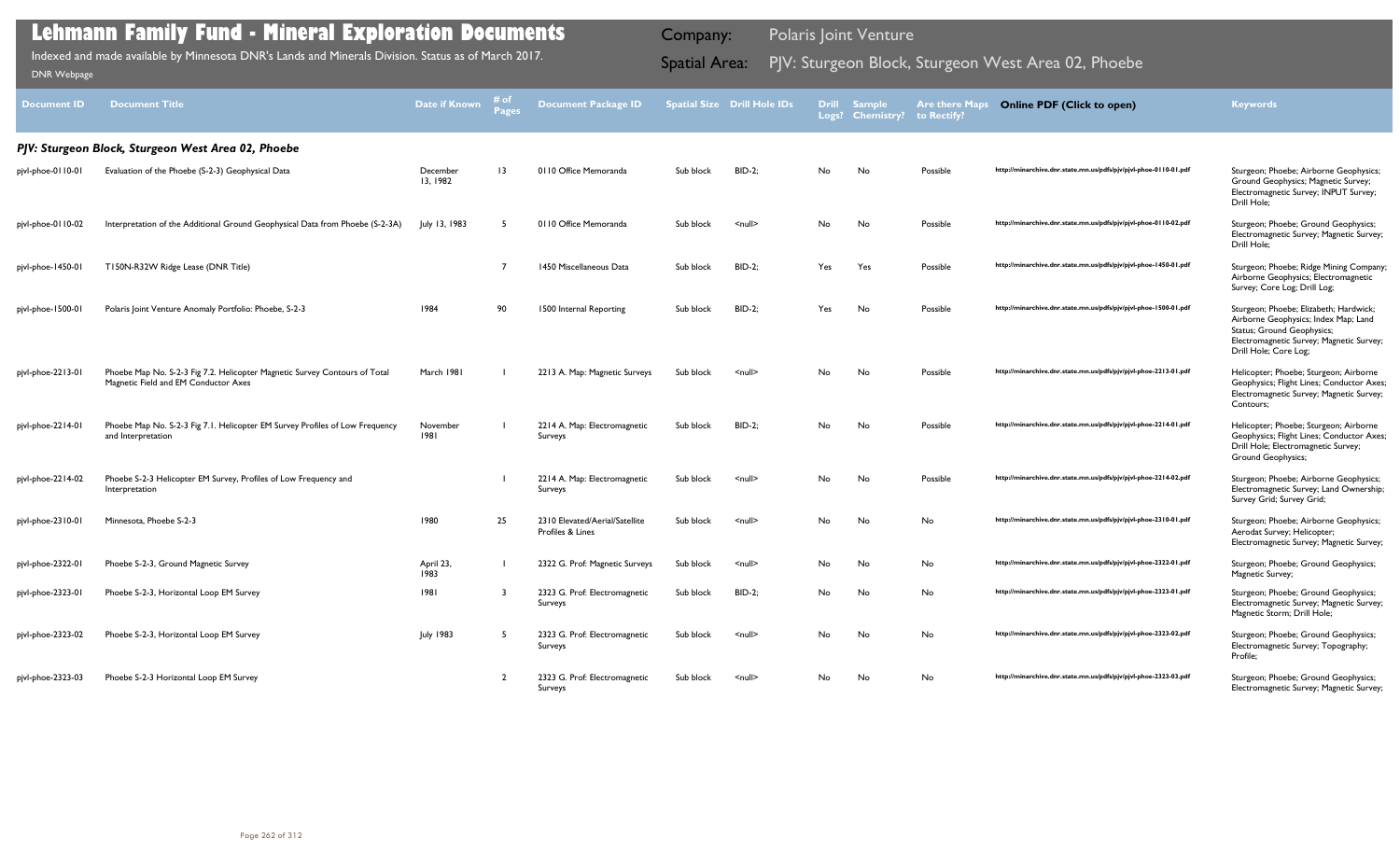|           | atial Size Drill Hole IDs | <b>Drill</b><br>Logs? | <b>Sample</b><br><b>Chemistry?</b> | <b>Are there Maps</b><br>to Rectify? | <b>Online PDF (Click to open)</b>                                | <b>Keywords</b>                                                                     |
|-----------|---------------------------|-----------------------|------------------------------------|--------------------------------------|------------------------------------------------------------------|-------------------------------------------------------------------------------------|
|           |                           |                       |                                    |                                      |                                                                  |                                                                                     |
| Sub block | $\leq$ null $\geq$        | <b>No</b>             | <b>No</b>                          | Possible                             | http://minarchive.dnr.state.mn.us/pdfs/pjv/pjvl-wine-0110-01.pdf | Sturgeon; West Inez; Ground Geophysics;<br>Electromagnetic Survey; Magnetic Survey; |
| Sub block | $\leq$ null $\geq$        | No                    | <b>No</b>                          | No                                   | http://minarchive.dnr.state.mn.us/pdfs/pjv/pjvl-wine-0110-02.pdf | Sturgeon; West Inez; Ground Geophysics;<br>Electromagnetic Survey; Magnetic Survey; |
| Sub block | $\leq$ null $\geq$        | No                    | <b>No</b>                          | No                                   | http://minarchive.dnr.state.mn.us/pdfs/pjv/pjvl-wine-2322-01.pdf | Sturgeon; West Inez; Ground Geophysics;<br>Magnetic Survey;                         |
| Sub block | $\leq$ null $\geq$        | No                    | <b>No</b>                          | No                                   | http://minarchive.dnr.state.mn.us/pdfs/pjv/pjvl-wine-2323-01.pdf | Sturgeon; West Inez; Ground Geophysics;<br>Electromagnetic Survey; Magnetic Survey; |
| Sub block | $\leq$ null $\geq$        | <b>No</b>             | <b>No</b>                          | No                                   | http://minarchive.dnr.state.mn.us/pdfs/pjv/pjvl-wine-2323-02.pdf | Sturgeon; West Inez; Ground Geophysics;<br>Electromagnetic Survey;                  |
| Sub block | $\leq$ null $\geq$        | No                    | <b>No</b>                          | No                                   | http://minarchive.dnr.state.mn.us/pdfs/pjv/pjvl-wine-2323-03.pdf | Sturgeon; West Inez; Ground Geophysics;<br>Magnetic Survey; Electromagnetic Survey; |

| <b>Document ID</b> | <b>Document Title</b>                                                      | Date if Known        | Document Package ID                      |           | Spatial Size Drill Hole IDs | <b>Drill</b> | <b>Sample</b><br>Logs? Chemistry? to Rectify? | <b>Are there Maps</b> | <b>Online PDF (Click to open)</b>                                | <b>Keywords</b>                                                                     |
|--------------------|----------------------------------------------------------------------------|----------------------|------------------------------------------|-----------|-----------------------------|--------------|-----------------------------------------------|-----------------------|------------------------------------------------------------------|-------------------------------------------------------------------------------------|
|                    | PJV: Sturgeon Block, Sturgeon West Area 02, West Inez                      |                      |                                          |           |                             |              |                                               |                       |                                                                  |                                                                                     |
| pjvl-wine-0110-01  | Interpretation of the West Inez (S-2-6) Ground Geophysical Data            | December<br>15, 1982 | 0110 Office Memoranda                    | Sub block | $<$ null $>$                | No           | No                                            | Possible              | http://minarchive.dnr.state.mn.us/pdfs/pjv/pjvl-wine-0110-01.pdf | Sturgeon; West Inez; Ground Geophysics;<br>Electromagnetic Survey; Magnetic Survey; |
| pjvl-wine-0110-02  | Interpretation of the Additional West Inez (S-2-6) Ground Geophysical Data | January 27,<br>1983  | 0110 Office Memoranda                    | Sub block | $<$ null $>$                | No           | No                                            | No                    | http://minarchive.dnr.state.mn.us/pdfs/pjv/pjvl-wine-0110-02.pdf | Sturgeon; West Inez; Ground Geophysics;<br>Electromagnetic Survey; Magnetic Survey; |
| pjvl-wine-2322-01  | West Inez S-2-6, Ground Magnetic Survey                                    | 1983                 | 2322 G. Prof: Magnetic Surveys           | Sub block | $<$ null $>$                | No           | No                                            | <b>No</b>             | http://minarchive.dnr.state.mn.us/pdfs/pjv/pjvl-wine-2322-01.pdf | Sturgeon; West Inez; Ground Geophysics;<br>Magnetic Survey;                         |
| pjvl-wine-2323-01  | West Inez S-2-6, Horizontal Loop EM Survey                                 | August 13,<br>1981   | 2323 G. Prof: Electromagnetic<br>Surveys | Sub block | $\leq$ null $\geq$          | No           | No                                            | No                    | http://minarchive.dnr.state.mn.us/pdfs/pjv/pjvl-wine-2323-01.pdf | Sturgeon; West Inez; Ground Geophysics;<br>Electromagnetic Survey; Magnetic Survey; |
| pjvl-wine-2323-02  | West Inez S-2-6, Horizontal Loop EM Survey                                 | 1983                 | 2323 G. Prof: Electromagnetic<br>Surveys | Sub block | $null$                      | No           | No                                            | No                    | http://minarchive.dnr.state.mn.us/pdfs/pjv/pjvl-wine-2323-02.pdf | Sturgeon; West Inez; Ground Geophysics;<br>Electromagnetic Survey;                  |
| pjvl-wine-2323-03  | West Inez S-2-6, Horizontal Loop EM Survey, Line 0                         |                      | 2323 G. Prof: Electromagnetic<br>Surveys | Sub block | $<$ null $>$                | No           | No                                            | No                    | http://minarchive.dnr.state.mn.us/pdfs/pjv/pjvl-wine-2323-03.pdf | Sturgeon; West Inez; Ground Geophysics;<br>Magnetic Survey; Electromagnetic Survey; |

Indexed and made available by Minnesota DNR's Lands and Minerals Division. Status as of March 2017. **Spatial Area:** PJV: Sturgeon Block, Sturgeon West Area 02, West Inez DNR Webpage Indexed and made available by Minnesota DNR's Lands and Minerals Division. Status as of March 2017.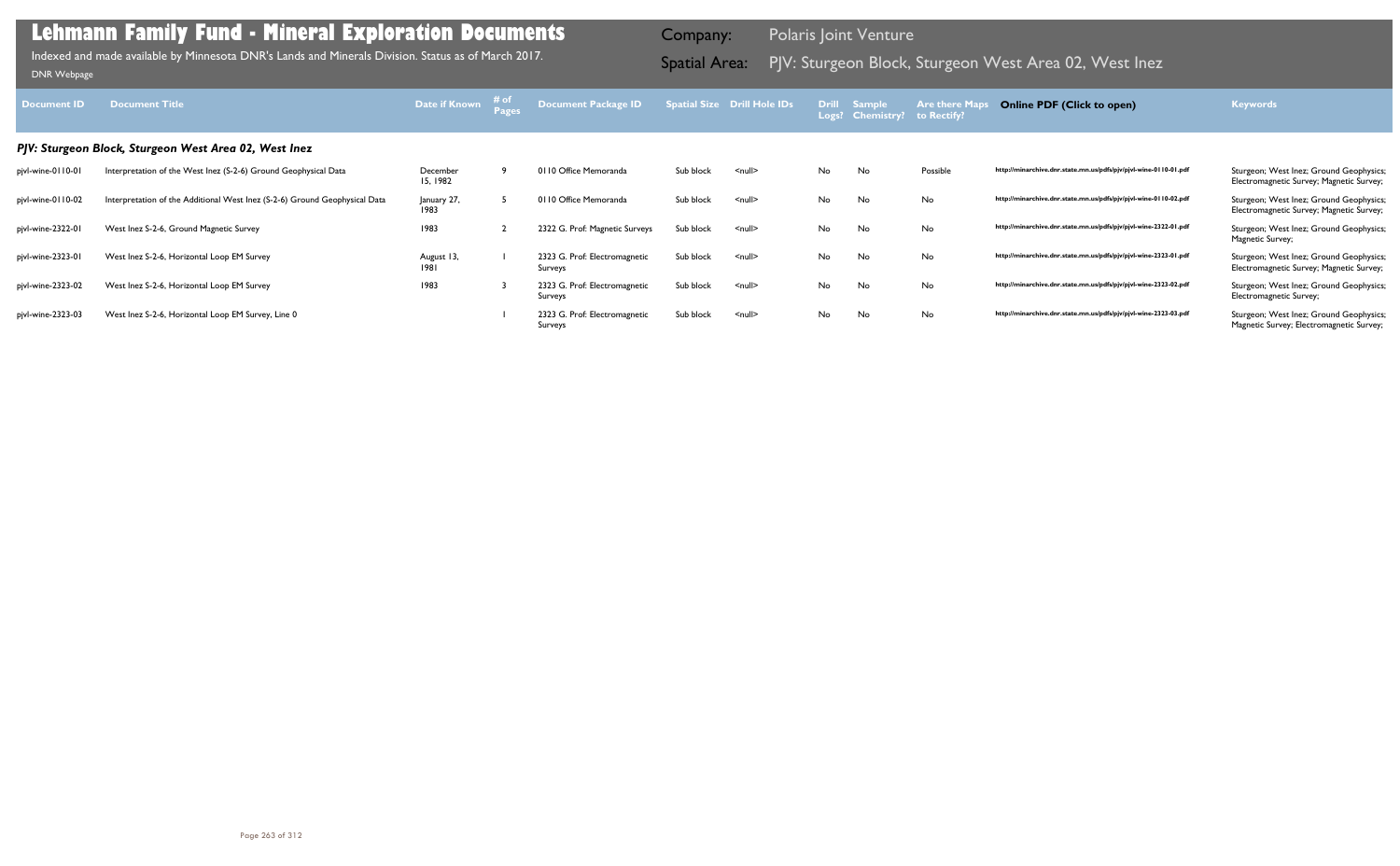| Document <b>ID</b> | <b>Document Title</b>                                                                                      | Date if Known | ≉ of | Document Package ID                           |                         | <b>Spatial Size Drill Hole IDs</b> |     | Drill Sample<br>Logs? Chemistry? | <b>Are there Maps</b><br>to Rectify? | <b>Online PDF (Click to open)</b>                                | <b>Keywords</b>                                                                                                                              |
|--------------------|------------------------------------------------------------------------------------------------------------|---------------|------|-----------------------------------------------|-------------------------|------------------------------------|-----|----------------------------------|--------------------------------------|------------------------------------------------------------------|----------------------------------------------------------------------------------------------------------------------------------------------|
|                    | PJV: Sturgeon Block, Sturgeon West Area 03                                                                 |               |      |                                               |                         |                                    |     |                                  |                                      |                                                                  |                                                                                                                                              |
| pjvl-s03_-2213-01  | Sturgeon Project Isomagnetic Interval Map 3 Of 18 21067 Block B                                            |               |      | 2213 A. Map: Magnetic Surveys                 | Anomaly<br>Block        | <null></null>                      | No. | No                               | Possible                             | http://minarchive.dnr.state.mn.us/pdfs/pjv/pjvl-s03_-2213-01.pdf | Contours; Flight Lines; Sturgeon; Airborne<br>Geophysics; Magnetic Survey;                                                                   |
| pjvl-s03_-2213-02  | Questor Surveys Limited Airborne Magnetometer Survey Sturgeon Project Map<br>3 Of 18 21067 Block B         | June 1980     |      | 2213 A. Map: Magnetic Surveys                 | Anomaly<br>Block        | $null$                             | No. | No                               | Possible                             | http://minarchive.dnr.state.mn.us/pdfs/pjv/pjvl-s03_-2213-02.pdf | Contours; Flight Lines; Sturgeon; Airborne<br>Geophysics; Magnetic Survey; Photomosaic;                                                      |
| pjvl-s03_-2214-01  | Questor Surveys Limited Airborne Mk VI INPUT Survey Sturgeon Project Map 3<br>0f 18 21067 Block B          | June 1980     |      | 2214 A. Map: Electromagnetic<br>Surveys       | Anomaly<br><b>Block</b> | $null$                             | No. | No                               | Possible                             | http://minarchive.dnr.state.mn.us/pdfs/pjv/pjvl-s03_-2214-01.pdf | Airborne Geophysics; Anomalies; INPUT<br>Survey; Flight Lines; Photomosaic;<br>Electromagnetic Survey; Sturgeon;                             |
| pjvl-s03_-2216-01  | Questor Surveys Limited Airborne Mk VI INPUT Survey Sturgeon Project<br>Cultural Map 3 0f 18 21067 Block B | June 1980     |      | 2216 A. Map: Culture and<br>Interference Maps | Anomaly<br><b>Block</b> | $null$                             | No  | No                               | Possible                             | http://minarchive.dnr.state.mn.us/pdfs/pjv/pjvl-s03_-2216-01.pdf | Culture; Interference; Anomaly Label;<br>Airborne Geophysics; Anomalies; INPUT<br>Survey; Flight Lines; Electromagnetic<br>Survey; Sturgeon; |

PJV: Sturgeon Block, Sturgeon West Area 03 Indexed and made available by Minnesota DNR's Lands and Minerals Division. Status as of March 2017. Spatial Area: [DNR Webpage](http://www.dnr.state.mn.us/lands_minerals/polaris/index.html)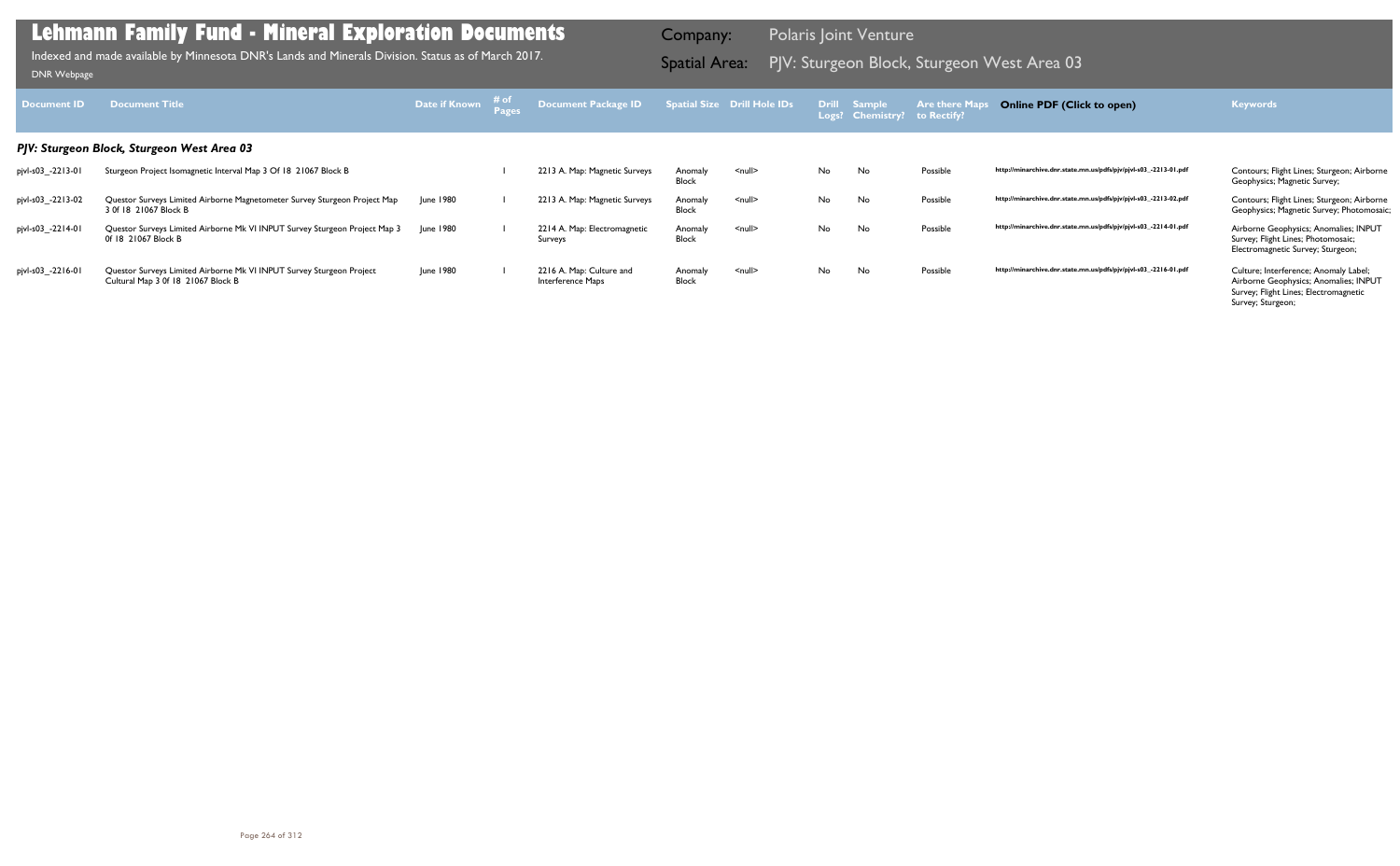| <b>Document ID</b> | <b>Document Title</b>                                                                                                | Date if Known | # of<br><b>Pages</b> | <b>Document Package ID</b>                         |           | <b>Spatial Size Drill Hole IDs</b> | <b>Drill</b><br>Logs? | <b>Sample</b><br><b>Chemistry?</b> | <b>Are there Map</b><br>to Rectify? | <b>Online PDF (Click to open)</b>                                | <b>Keywords</b>                                                                                                                                |
|--------------------|----------------------------------------------------------------------------------------------------------------------|---------------|----------------------|----------------------------------------------------|-----------|------------------------------------|-----------------------|------------------------------------|-------------------------------------|------------------------------------------------------------------|------------------------------------------------------------------------------------------------------------------------------------------------|
|                    | PJV: Sturgeon Block, Sturgeon West Area 03, Beatrice                                                                 |               |                      |                                                    |           |                                    |                       |                                    |                                     |                                                                  |                                                                                                                                                |
| pjvl-beat-1500-01  | Polaris Joint Venture Anomaly Portfolio: Beatrice, S-3-4                                                             | 1984          | 42                   | 1500 Internal Reporting                            | Sub block | $null$                             | No                    | No                                 | Possible                            | http://minarchive.dnr.state.mn.us/pdfs/pjv/pjvl-beat-1500-01.pdf | Sturgeon; Beatrice; Airborne Geophysics;<br>Land Status; Index Map;                                                                            |
| pjvl-beat-2213-01  | Beatrice Map No. S-3-4 Fig 7.2. Helicopter Magnetic Survey Contours of Total<br>Magnetic Field and EM Conductor Axes | March 1981    |                      | 2213 A. Map: Magnetic Surveys                      | Sub block | $\leq$ null $\geq$                 | No                    | No                                 | Possible                            | http://minarchive.dnr.state.mn.us/pdfs/pjv/pjvl-beat-2213-01.pdf | Helicopter; Beatrice; Sturgeon; Flight Lines;<br>Airborne Geophysics; Conductor Axes;<br>Electromagnetic Survey; Magnetic Survey;<br>Contours; |
| pjvl-beat-2214-01  | Beatrice Map No. S-3-4 Fig 7.1. Helicopter EM Survey Profiles of Low Frequency<br>and Interpretation                 | March 1981    |                      | 2214 A. Map: Electromagnetic<br>Surveys            | Sub block | $\leq$ null $\geq$                 | No                    | No                                 | Possible                            | http://minarchive.dnr.state.mn.us/pdfs/pjv/pjvl-beat-2214-01.pdf | Helicopter; Beatrice; Sturgeon; Flight Lines;<br>Airborne Geophysics; Conductor Axes;<br>Electromagnetic Survey;                               |
| pjvl-beat-2214-02  | Beatrice S-3-4, Helicopter EM Survey Profiles of Low Frequency and<br>Interpretation                                 |               |                      | 2214 A. Map: Electromagnetic<br>Surveys            | Sub block | $\leq$ null $\geq$                 | No                    | No                                 | Possible                            | http://minarchive.dnr.state.mn.us/pdfs/pjv/pjvl-beat-2214-02.pdf | Sturgeon; Beatrice; Airborne Geophysics;<br>Electromagnetic Survey; Land Ownership;                                                            |
| pjvl-beat-2310-01  | Minnesota, Beatrice S-3-4                                                                                            | 1980          |                      | 2310 Elevated/Aerial/Satellite<br>Profiles & Lines | Sub block | $\leq$ null $\geq$                 | No                    | No                                 | No                                  | http://minarchive.dnr.state.mn.us/pdfs/pjv/pjvl-beat-2310-01.pdf | Sturgeon; Beatrice; Airborne Geophysics;<br>Aerodat Survey; Helicopter;<br>Electromagnetic Survey; Magnetic Survey;                            |

Indexed and made available by Minnesota DNR's Lands and Minerals Division. Status as of March 2017. Spatial Area: PJV: Sturgeon Block, Sturgeon West Area 03, Beatrice DNR Webpage Indexed and made available by Minnesota DNR's Lands and Minerals Division. Status as of March 2017.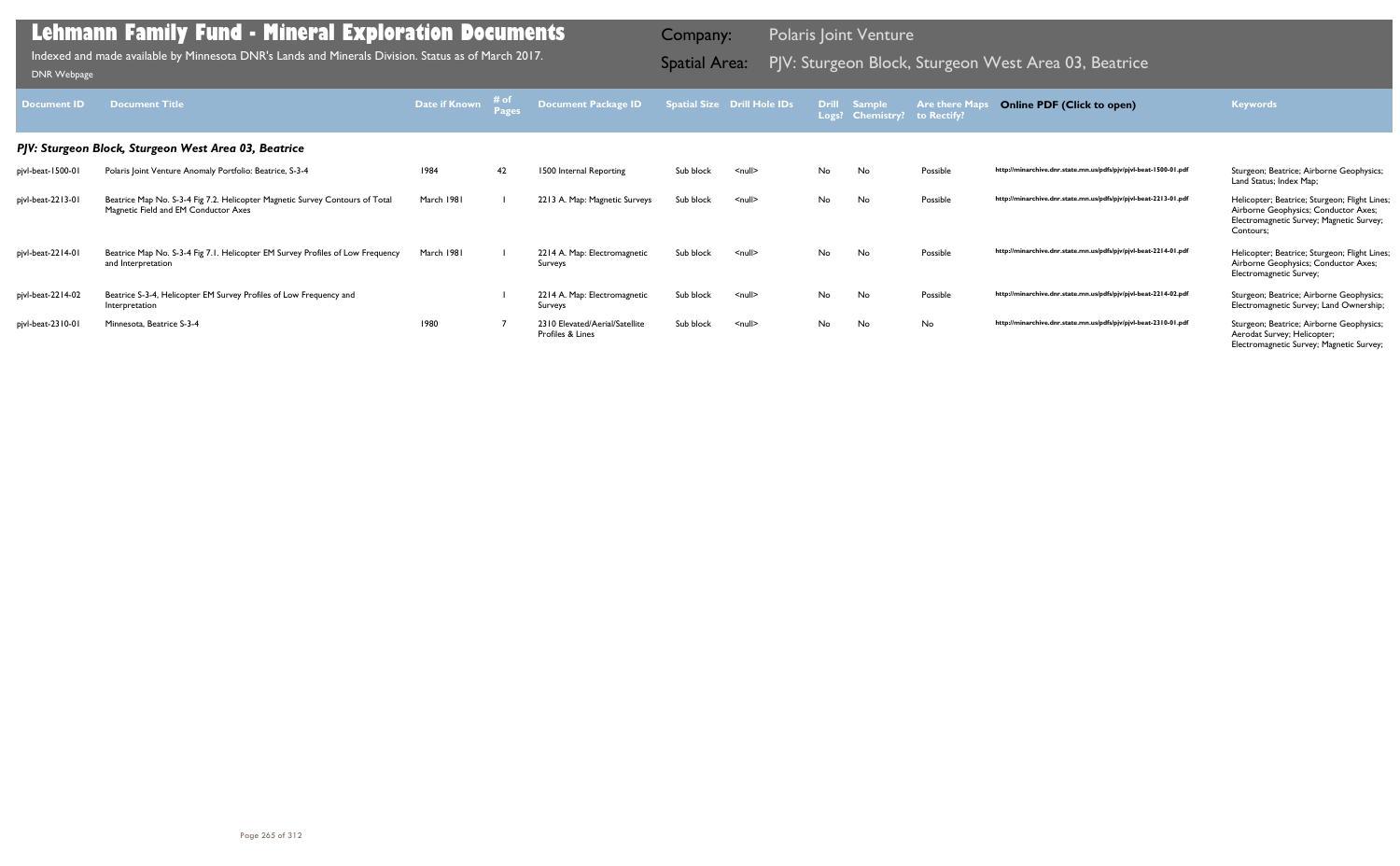| <b>Document ID</b> | <b>Document Title</b>                                                                                                 | <b>Date if Known</b> | # of<br><b>Pages</b> | <b>Document Package ID</b>                             |           | <b>Spatial Size Drill Hole IDs</b> |     | <b>Drill Sample</b><br>Logs? Chemistry? | <b>Are there Maps</b><br>to Rectify? | <b>Online PDF (Click to open)</b>                                | <b>Keywords</b>                                                                                                                                 |
|--------------------|-----------------------------------------------------------------------------------------------------------------------|----------------------|----------------------|--------------------------------------------------------|-----------|------------------------------------|-----|-----------------------------------------|--------------------------------------|------------------------------------------------------------------|-------------------------------------------------------------------------------------------------------------------------------------------------|
|                    | PJV: Sturgeon Block, Sturgeon West Area 03, Gull Lake                                                                 |                      |                      |                                                        |           |                                    |     |                                         |                                      |                                                                  |                                                                                                                                                 |
| pjvl-gull-0110-01  | Interpretation of the Ground Geophysical Survey at the Gull Lake Anomaly<br>$(S-3-1B)$                                | February 03,<br>1984 |                      | 0110 Office Memoranda                                  | Sub block | $\leq$ null $\geq$                 | No  | No                                      | Possible                             | http://minarchive.dnr.state.mn.us/pdfs/pjv/pjvl-gull-0110-01.pdf | Sturgeon; Gull Lake; Ground Geophysics;<br>Airborne Geophysics; Electromagnetic<br>Survey; Magnetic Survey; Survey Grid;<br>Survey Grid;        |
| pjvl-gull-1100-01  | Gull Lake S-3-1 Base Map                                                                                              | December<br>1984     |                      | 1100 Base Maps, Profiles, and<br><b>Cross Sections</b> | Sub block | $\leq$ null $\geq$                 | No  | No                                      | Possible                             | http://minarchive.dnr.state.mn.us/pdfs/pjv/pjvl-gull-1100-01.pdf | Gull Lake; Sturgeon; Topography;                                                                                                                |
| pjvl-gull-1500-01  | Polaris Joint Venture Anomaly Portfolio: Rita, S-3-1                                                                  | 1984                 | 75                   | 1500 Internal Reporting                                | Sub block | $null$                             | No  | No                                      | Possible                             | http://minarchive.dnr.state.mn.us/pdfs/pjv/pjvl-gull-1500-01.pdf | Sturgeon; Gull Lake; Leo; Airborne<br>Geophysics; Index Map; Land Status;<br>Ground Geophysics; Electromagnetic<br>Survey; Magnetic Survey;     |
| pjvl-gull-2213-01  | Gull Lake Map No. S-3-1 Fig 7.2. Helicopter Magnetic Survey Contours of Total<br>Magnetic Field and EM Conductor Axes | March 1981           |                      | 2213 A. Map: Magnetic Surveys                          | Sub block | $\leq$ null $\geq$                 | No  | No                                      | Possible                             | http://minarchive.dnr.state.mn.us/pdfs/pjv/pjvl-gull-2213-01.pdf | Helicopter; Gull Lake; Sturgeon; Flight<br>Lines; Airborne Geophysics; Conductor<br>Axes; Electromagnetic Survey; Magnetic<br>Survey; Contours; |
| pjvl-gull-2214-01  | Gull Lake S-3-1 Helicopter Electromagnetic Contour Map - In Phase 4175 Hz                                             | December<br>1984     |                      | 2214 A. Map: Electromagnetic<br>Surveys                | Sub block | $\leq$ null $\geq$                 | No  | No                                      | Possible                             | http://minarchive.dnr.state.mn.us/pdfs/pjv/pjvl-gull-2214-01.pdf | Sturgeon; Helicopter; Electromagnetic<br>Survey; Gull Lake; Topography; INPUT<br>Survey; Flight Lines; Airborne Geophysics;                     |
| pjvl-gull-2214-02  | Gull Lake S-3-1 Helicopter Electromagnetic Contour Map - In Phase 4175 Hz                                             | December<br>1984     |                      | 2214 A. Map: Electromagnetic<br>Surveys                | Sub block | $\leq$ null $\geq$                 | No  | No                                      | Possible                             | http://minarchive.dnr.state.mn.us/pdfs/pjv/pjvl-gull-2214-02.pdf | Airborne Geophysics; Electromagnetic<br>Survey; Helicopter; Gull Lake; Sturgeon;<br>Topography; Flight Lines;                                   |
| pjvl-gull-2214-03  | Gull Lake S-3-1 Helicopter Electromagnetic Contour Map - In Phase 4175 Hz                                             |                      |                      | 2214 A. Map: Electromagnetic<br>Surveys                | Sub block | $null$                             | No  | No                                      | Possible                             | http://minarchive.dnr.state.mn.us/pdfs/pjv/pjvl-gull-2214-03.pdf | Airborne Geophysics; Electromagnetic<br>Survey; Helicopter; Gull Lake; INPUT<br>Survey; Flight Lines; Sturgeon;                                 |
| pjvl-gull-2214-04  | Gull Lake Map No. S-3-1 Fig 7.1. Helicopter EM Survey Profiles of Low<br>Frequency and Interpretation                 | March 1981           |                      | 2214 A. Map: Electromagnetic<br>Surveys                | Sub block | $\leq$ null $\geq$                 | No  | No                                      | Possible                             | http://minarchive.dnr.state.mn.us/pdfs/pjv/pjvl-gull-2214-04.pdf | Helicopter; Gull Lake; Sturgeon; Flight<br>Lines; Airborne Geophysics; Conductor<br>Axes; Electromagnetic Survey;                               |
| pjvl-gull-2214-05  | Gull Lake, Helicopter EM Survey, Profiles of Low Frequency and Interpretation                                         |                      |                      | 2214 A. Map: Electromagnetic<br>Surveys                | Sub block | $\leq$ null $\geq$                 | No  | No                                      | Possible                             | http://minarchive.dnr.state.mn.us/pdfs/pjv/pjvl-gull-2214-05.pdf | Sturgeon; Gull Lake; Airborne Geophysics;<br>Electromagnetic Survey; Land Ownership;                                                            |
| pjvl-gull-2223-01  | Gull Lake S-3-1 Geophysical Grid Map Showing Conductive Responses and<br><b>EM-37 Loop Locations</b>                  | December<br>1984     |                      | 2223 G. Map: Electromagnetic<br>Surveys                | Sub block | $\leq$ null $\geq$                 | No. | No                                      | Possible                             | http://minarchive.dnr.state.mn.us/pdfs/pjv/pjvl-gull-2223-01.pdf | Gull Lake; Sturgeon; Survey Grid;<br>Conductor; Topography; INPUT Survey;<br>Airborne Geophysics; Ground Geophysics;<br>Electromagnetic Survey; |
| pjvl-gull-2310-01  | Minnesota, Gull Lake S-3-1                                                                                            | 1980                 | $ 9\rangle$          | 2310 Elevated/Aerial/Satellite<br>Profiles & Lines     | Sub block | $\leq$ null $\geq$                 | No  | No                                      | No                                   | http://minarchive.dnr.state.mn.us/pdfs/pjv/pjvl-gull-2310-01.pdf | Sturgeon; Gull Lake; Airborne Geophysics;<br>Aerodat Survey; Helicopter;<br>Electromagnetic Survey; Magnetic Survey;                            |
| pjvl-gull-2322-01  | Gull Lake S-3-1, Ground Magnetic Survey                                                                               | January 13,<br>1984  |                      | 2322 G. Prof: Magnetic Surveys                         | Sub block | $null$                             | No  | No                                      | No                                   | http://minarchive.dnr.state.mn.us/pdfs/pjv/pjvl-gull-2322-01.pdf | Sturgeon; Gull Lake; Ground Geophysics;<br>Magnetic Survey;                                                                                     |
| pjvl-gull-2323-01  | Gull Lake S-3-1, Horizontal Loop EM Survey                                                                            | January 1984         |                      | 2323 G. Prof: Electromagnetic<br>Surveys               | Sub block | $null$                             | No  | No                                      | No                                   | http://minarchive.dnr.state.mn.us/pdfs/pjv/pjvl-gull-2323-01.pdf | Sturgeon; Gull Lake; Ground Geophysics;<br>Electromagnetic Survey; Topography;<br>Profile;                                                      |

Indexed and made available by Minnesota DNR's Lands and Minerals Division. Status as of March 2017. **Spatial Area:** PJV: Sturgeon Block, Sturgeon West Area 03, Gull Lake DNR Webpage Indexed and made available by Minnesota DNR's Lands and Minerals Division. Status as of March 2017.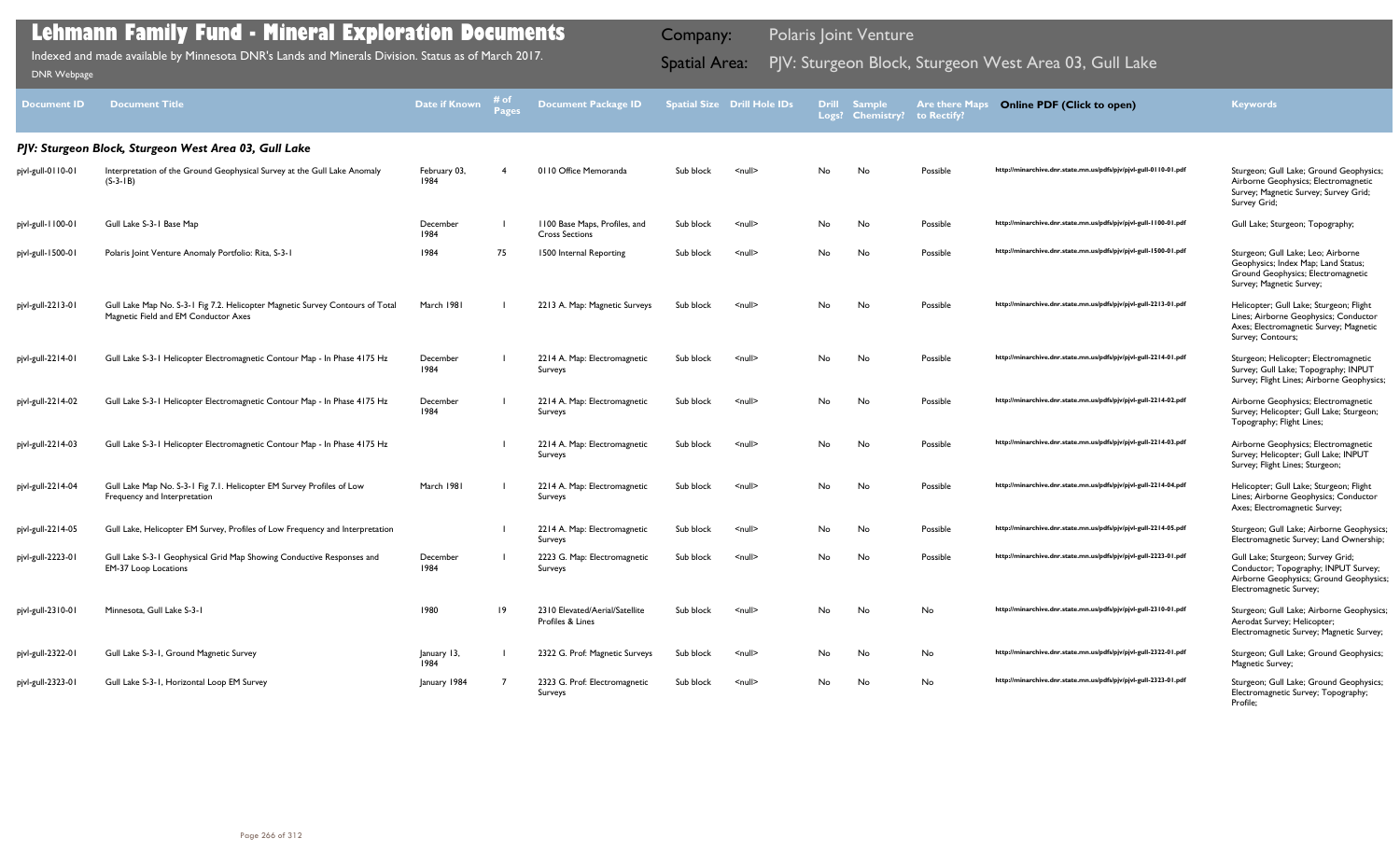| <b>Document ID</b> | <b>Document Title</b>                                                                                                    | Date if Known | # of<br>Pages | Document Package ID                                |           | <b>Spatial Size Drill Hole IDs</b> | <b>Drill</b> | <b>Sample</b><br>Logs? Chemistry? | <b>Are there Maps</b><br>to Rectify? | <b>Online PDF (Click to open)</b>                                | <b>Keywords</b>                                                                                                                                    |
|--------------------|--------------------------------------------------------------------------------------------------------------------------|---------------|---------------|----------------------------------------------------|-----------|------------------------------------|--------------|-----------------------------------|--------------------------------------|------------------------------------------------------------------|----------------------------------------------------------------------------------------------------------------------------------------------------|
|                    | PJV: Sturgeon Block, Sturgeon West Area 03, Pimushe Lake                                                                 |               |               |                                                    |           |                                    |              |                                   |                                      |                                                                  |                                                                                                                                                    |
| pjvl-piml-1500-01  | Polaris Joint Venture Anomaly Portfolio: Pimushe, S-3-3                                                                  | 1984          | 47            | 1500 Internal Reporting                            | Sub block | $\leq$ null $\geq$                 | No           | <b>No</b>                         | Possible                             | http://minarchive.dnr.state.mn.us/pdfs/pjv/pjvl-piml-1500-01.pdf | Sturgeon; Pimushe Lake; Airborne<br>Geophysics; Index Map;                                                                                         |
| pjvl-piml-2213-01  | Pimushe Lake Map No. S-3-3 Fig 7.2. Helicopter Magnetic Survey Contours of<br>Total Magnetic Field and EM Conductor Axes | March 1981    |               | 2213 A. Map: Magnetic Surveys                      | Sub block | $\leq$ null $\geq$                 | No           | <b>No</b>                         | Possible                             | http://minarchive.dnr.state.mn.us/pdfs/pjv/pjvl-piml-2213-01.pdf | Helicopter; Pimushe Lake; Sturgeon; Flight<br>Lines; Airborne Geophysics; Conductor<br>Axes; Electromagnetic Survey; Magnetic<br>Survey; Contours; |
| pjvl-piml-2213-02  | Pimushe Lake S-3-3, Helicopter Magnetic Survey Contours of Total Magnetic<br>Field and EM Conductor Axes                 |               |               | 2213 A. Map: Magnetic Surveys                      | Sub block | $\leq$ null $\geq$                 | No           | <b>No</b>                         | Possible                             | http://minarchive.dnr.state.mn.us/pdfs/pjv/pjvl-piml-2213-02.pdf | Sturgeon; Pimushe Lake; Airborne<br>Geophysics; Magnetic Survey;                                                                                   |
| pjvl-piml-2214-01  | Pimushe Lake Map No. S-3-3 Fig 7.1. Helicopter EM Survey Profiles of Low<br>Frequency and Interpretation                 | March 1981    |               | 2214 A. Map: Electromagnetic<br>Surveys            | Sub block | $\leq$ null $\geq$                 | No           | <b>No</b>                         | Possible                             | http://minarchive.dnr.state.mn.us/pdfs/pjv/pjvl-piml-2214-01.pdf | Helicopter; Pimushe Lake; Sturgeon; Flight<br>Lines; Airborne Geophysics; Conductor<br>Axes; Electromagnetic Survey;                               |
| pjvl-piml-2214-02  | Pimushe Lake S-3-3, Helicopter EM Survey Profiles of Low Frequency and<br>Interpretation                                 |               |               | 2214 A. Map: Electromagnetic<br>Surveys            | Sub block | $\leq$ null $\geq$                 | No           | <b>No</b>                         | Possible                             | http://minarchive.dnr.state.mn.us/pdfs/pjv/pjvl-piml-2214-02.pdf | Sturgeon; Pimushe Lake; Airborne<br>Geophysics; Electromagnetic Survey; Land<br>Ownership; Survey Grid;                                            |
| pjvl-piml-2310-01  | Minnesota, Pimushe S-3-3                                                                                                 | 1980          | 15            | 2310 Elevated/Aerial/Satellite<br>Profiles & Lines | Sub block | $null$                             | No           | No                                | No                                   | http://minarchive.dnr.state.mn.us/pdfs/pjv/pjvl-piml-2310-01.pdf | Sturgeon; Pimushe Lake; Airborne<br>Geophysics; Aerodat Survey; Helicopter;<br>Electromagnetic Survey; Magnetic Survey;                            |

Indexed and made available by Minnesota DNR's Lands and Minerals Division. Status as of March 2017. **Spatial Area:** PJV: Sturgeon Block, Sturgeon West Area 03, Pimushe Lake DNR Webpage Indexed and made available by Minnesota DNR's Lands and Minerals Division. Status as of March 2017.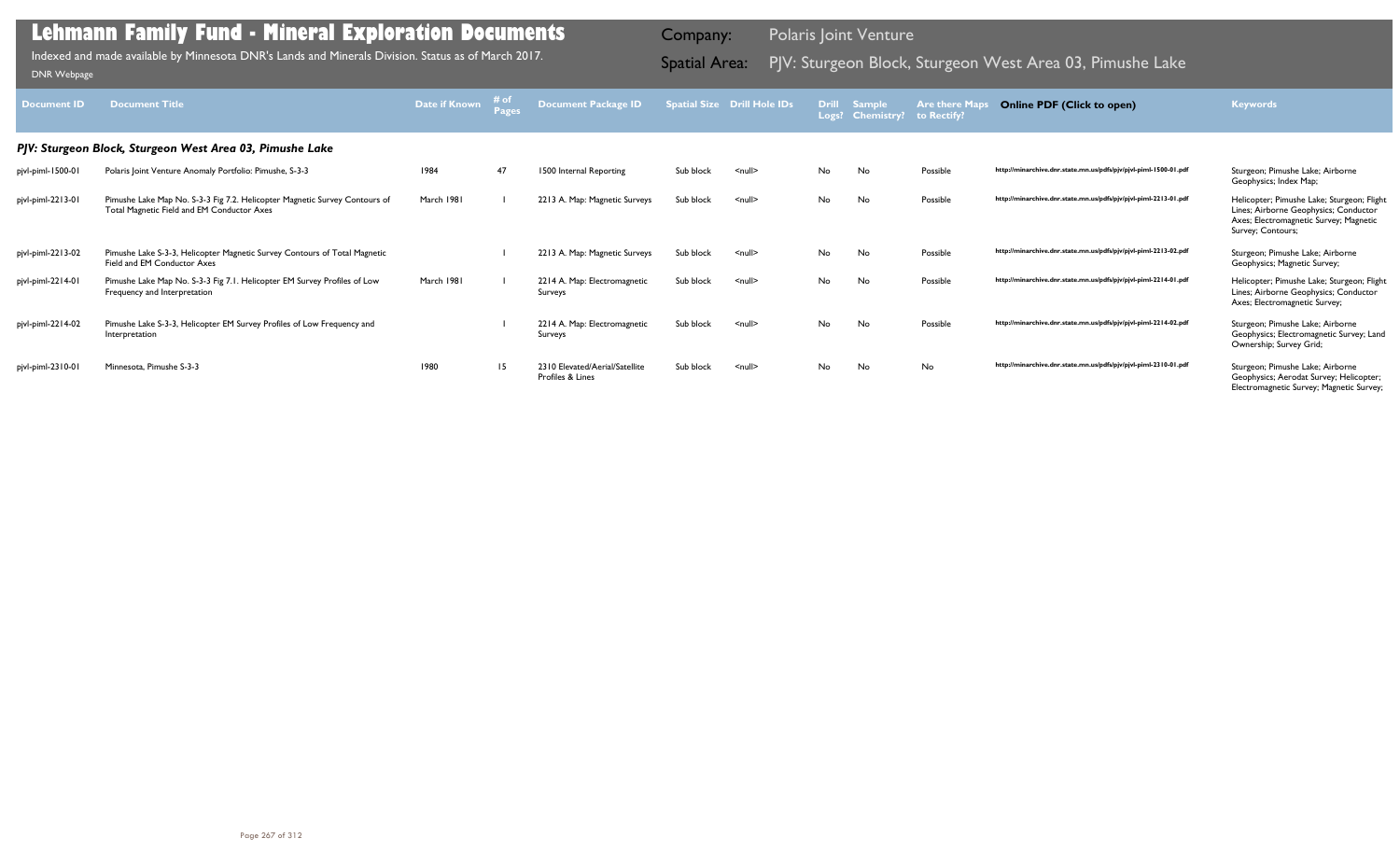| <b>Document ID</b> | <b>Document Title</b>                                                                                            | Date if Known       | # of<br>Page: | Document Package ID                                |           | <b>Spatial Size Drill Hole IDs</b> | <b>Drill</b> | <b>Sample</b><br>Logs? Chemistry? | <b>Are there Map</b><br>to Rectify? | <b>Online PDF (Click to open)</b>                                | <b>Keywords</b>                                                                                                                            |
|--------------------|------------------------------------------------------------------------------------------------------------------|---------------------|---------------|----------------------------------------------------|-----------|------------------------------------|--------------|-----------------------------------|-------------------------------------|------------------------------------------------------------------|--------------------------------------------------------------------------------------------------------------------------------------------|
|                    | PJV: Sturgeon Block, Sturgeon West Area 03, Rita                                                                 |                     |               |                                                    |           |                                    |              |                                   |                                     |                                                                  |                                                                                                                                            |
| pjvl-rita-1500-01  | Polaris Joint Venture Anomaly Portfolio: Rita, S-3-2                                                             | 1984                | 50            | 1500 Internal Reporting                            | Sub block | $\leq$ null $\geq$                 | No           | No                                | Possible                            | http://minarchive.dnr.state.mn.us/pdfs/pjv/pjvl-rita-1500-01.pdf | Sturgeon; Pimushe Lake; Airborne<br>Geophysics; Index Map; Ground<br>Geophysics; Electromagnetic Survey;<br>Magnetic Survey;               |
| pjvl-rita-2213-01  | Rita Map No. S-3-2 Fig 7.2. Helicopter Magnetic Survey Contours of Total<br>Magnetic Field and EM Conductor Axes | March 1981          |               | 2213 A. Map: Magnetic Surveys                      | Sub block | $\leq$ null $\geq$                 | No           | No                                | Possible                            | http://minarchive.dnr.state.mn.us/pdfs/pjv/pjvl-rita-2213-01.pdf | Helicopter; Rita; Sturgeon; Flight Lines;<br>Airborne Geophysics; Conductor Axes;<br>Electromagnetic Survey; Magnetic Survey;<br>Contours; |
| pjvl-rita-2214-01  | Rita Map No. S-3-2 Fig 7.1. Helicopter EM Survey Profiles of Low Frequency and<br>Interpretation                 | March 1981          |               | 2214 A. Map: Electromagnetic<br>Surveys            | Sub block | $\leq$ null $\geq$                 | No           | No                                | Possible                            | http://minarchive.dnr.state.mn.us/pdfs/pjv/pjvl-rita-2214-01.pdf | Helicopter; Rita; Sturgeon; Flight Lines;<br>Airborne Geophysics; Conductor Axes;<br>Electromagnetic Survey;                               |
| pjvl-rita-2214-02  | Rita S-3-2, Helicopter EM Survey Profiles of Low Frequency and Interpretation                                    |                     |               | 2214 A. Map: Electromagnetic<br>Surveys            | Sub block | $\leq$ null $\geq$                 | No           | No                                | Possible                            | http://minarchive.dnr.state.mn.us/pdfs/pjv/pjvl-rita-2214-02.pdf | Sturgeon; Rita; Airborne Geophysics;<br>Electromagnetic Survey; Land Ownership;                                                            |
| pjvl-rita-2310-01  | Minnesota, Rita S-3-2                                                                                            | 1980                | -8            | 2310 Elevated/Aerial/Satellite<br>Profiles & Lines | Sub block | $\leq$ null $\geq$                 | No           | No                                | No                                  | http://minarchive.dnr.state.mn.us/pdfs/pjv/pjvl-rita-2310-01.pdf | Sturgeon; Rita; Airborne Geophysics;<br>Aerodat Survey; Helicopter;<br>Electromagnetic Survey; Magnetic Survey;                            |
| pjvl-rita-2322-01  | Rita S-3-2, Ground Magnetic Survey                                                                               | January 16,<br>1984 |               | 2322 G. Prof: Magnetic Surveys                     | Sub block | $null$                             | No           | No                                | No                                  | http://minarchive.dnr.state.mn.us/pdfs/pjv/pjvl-rita-2322-01.pdf | Sturgeon; Rita; Ground Geophysics;<br>Magnetic Survey;                                                                                     |
| pjvl-rita-2323-01  | Rita S-3-2, Horizontal Loop EM Survey                                                                            | February<br>1984    |               | 2323 G. Prof: Electromagnetic<br>Surveys           | Sub block | $\leq$ null $\geq$                 | No           | No                                | No                                  | http://minarchive.dnr.state.mn.us/pdfs/pjv/pjvl-rita-2323-01.pdf | Sturgeon; Rita; Ground Geophysics;<br>Electromagnetic Survey;                                                                              |

Indexed and made available by Minnesota DNR's Lands and Minerals Division. Status as of March 2017. **Spatial Area:** PJV: Sturgeon Block, Sturgeon West Area 03, Rita DNR Webpage Indexed and made available by Minnesota DNR's Lands and Minerals Division. Status as of March 2017.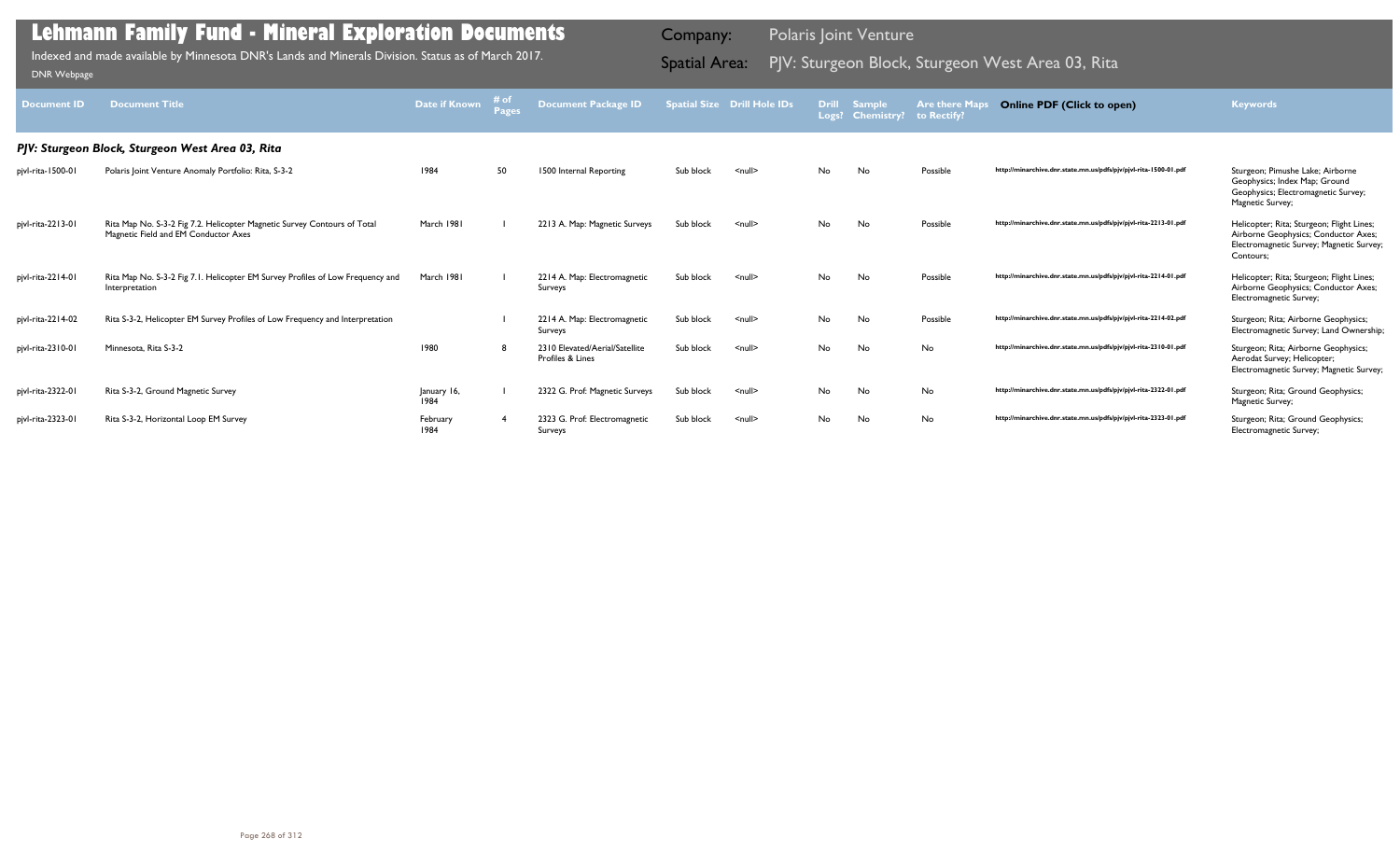| Document <b>ID</b> | <b>Document Title</b>                                                                                      | Date if Known | ⊤# of | <b>Document Package ID</b>                    |                         | <b>Spatial Size Drill Hole IDs</b> |     | Drill Sample<br>Logs? Chemistry? | <b>Are there Map</b><br>to Rectify? | <b>Online PDF (Click to open)</b>                                | <b>Keywords</b>                                                                                                                              |
|--------------------|------------------------------------------------------------------------------------------------------------|---------------|-------|-----------------------------------------------|-------------------------|------------------------------------|-----|----------------------------------|-------------------------------------|------------------------------------------------------------------|----------------------------------------------------------------------------------------------------------------------------------------------|
|                    | PJV: Sturgeon Block, Sturgeon West Area 04                                                                 |               |       |                                               |                         |                                    |     |                                  |                                     |                                                                  |                                                                                                                                              |
| pjvl-s04_-2213-01  | Sturgeon Project Isomagnetic Interval Map 4 Of 18 21067 Block B                                            |               |       | 2213 A. Map: Magnetic Surveys                 | Anomaly<br>Block        | <null></null>                      | No. | No                               | Possible                            | http://minarchive.dnr.state.mn.us/pdfs/pjv/pjvl-s04_-2213-01.pdf | Contours; Flight Lines; Sturgeon; Airborne<br>Geophysics; Magnetic Survey;                                                                   |
| pjvl-s04_-2213-02  | Questor Surveys Limited Airborne Magnetometer Survey Sturgeon Project Map<br>4 0f 18 21067 Block B         | June 1980     |       | 2213 A. Map: Magnetic Surveys                 | Anomaly<br>Block        | $\leq$ null $\geq$                 | No. | No                               | Possible                            | http://minarchive.dnr.state.mn.us/pdfs/pjv/pjvl-s04_-2213-02.pdf | Contours; Flight Lines; Sturgeon; Airborne<br>Geophysics; Magnetic Survey; Photomosaic;                                                      |
| pjvl-s04_-2214-01  | Questor Surveys Limited Airborne Mk VI INPUT Survey Sturgeon Project Map 4<br>0f 18 21067 Block B          | June 1980     |       | 2214 A. Map: Electromagnetic<br>Surveys       | Anomaly<br><b>Block</b> | $null$                             | No. | No                               | Possible                            | http://minarchive.dnr.state.mn.us/pdfs/pjv/pjvl-s04_-2214-01.pdf | Airborne Geophysics; Anomalies; INPUT<br>Survey; Flight Lines; Photomosaic;<br>Electromagnetic Survey; Sturgeon;                             |
| pjvl-s04_-2216-01  | Questor Surveys Limited Airborne Mk VI INPUT Survey Sturgeon Project<br>Cultural Map 4 0f 18 21067 Block B | June 1980     |       | 2216 A. Map: Culture and<br>Interference Maps | Anomaly<br><b>Block</b> | $null$                             | No. | No                               | Possible                            | http://minarchive.dnr.state.mn.us/pdfs/pjv/pjvl-s04_-2216-01.pdf | Culture; Interference; Anomaly Label;<br>Airborne Geophysics; Anomalies; INPUT<br>Survey; Flight Lines; Electromagnetic<br>Survey; Sturgeon; |

PJV: Sturgeon Block, Sturgeon West Area 04 Indexed and made available by Minnesota DNR's Lands and Minerals Division. Status as of March 2017. Spatial Area: [DNR Webpage](http://www.dnr.state.mn.us/lands_minerals/polaris/index.html)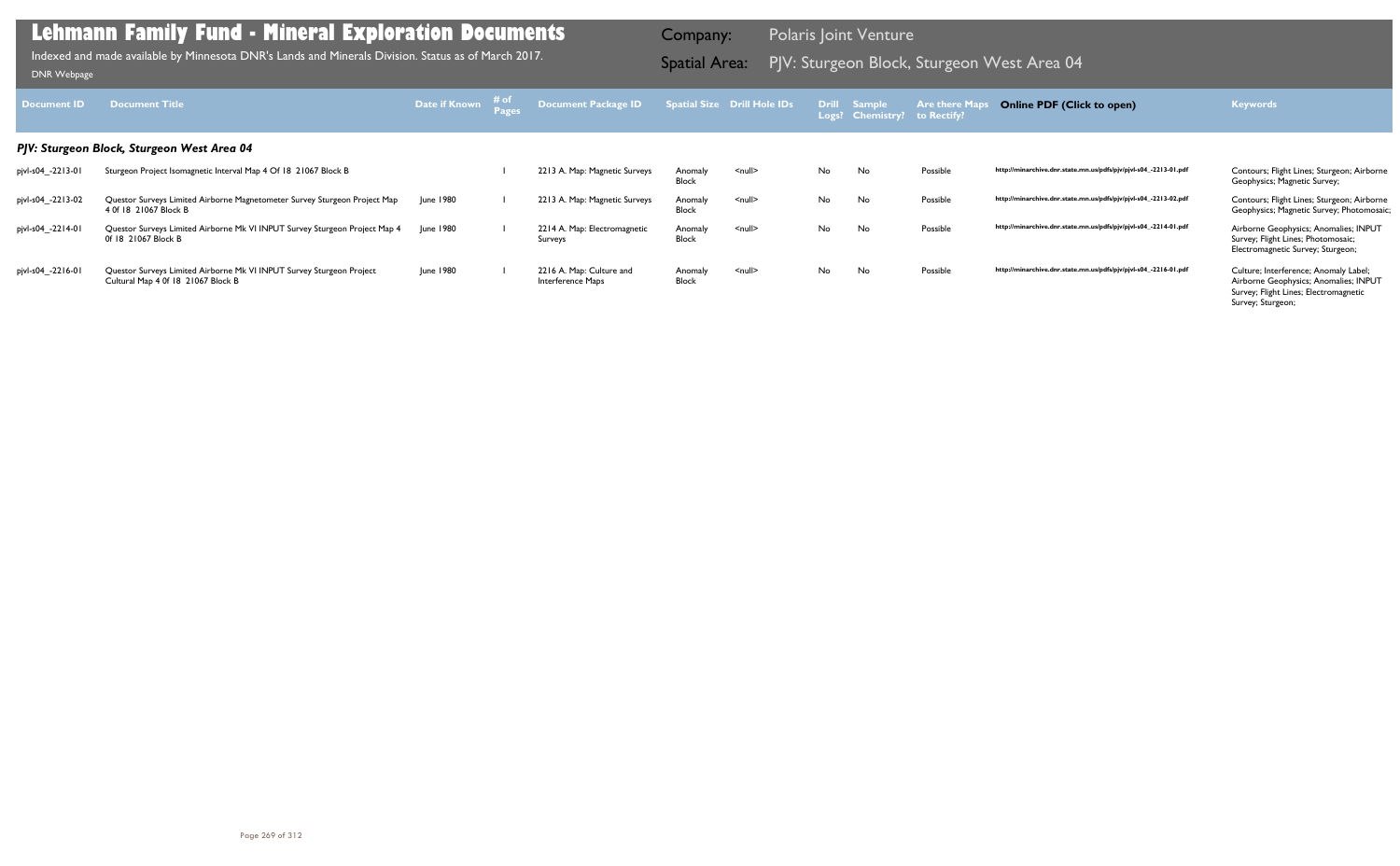| <b>Document ID</b> | <b>Document Title</b>                                                                                                     | Date if Known    | # o <sub>1</sub><br>Pages | <b>Document Package ID</b>                         |           | <b>Spatial Size Drill Hole IDs</b> | <b>Drill</b> | <b>Sample</b><br>Logs? Chemistry? to Rectify? | <b>Are there Map</b> | <b>Online PDF (Click to open)</b>                                | <b>Keywords</b>                                                                                                                                               |
|--------------------|---------------------------------------------------------------------------------------------------------------------------|------------------|---------------------------|----------------------------------------------------|-----------|------------------------------------|--------------|-----------------------------------------------|----------------------|------------------------------------------------------------------|---------------------------------------------------------------------------------------------------------------------------------------------------------------|
|                    | PJV: Sturgeon Block, Sturgeon West Area 04, Bullhead Lake                                                                 |                  |                           |                                                    |           |                                    |              |                                               |                      |                                                                  |                                                                                                                                                               |
| pjvl-bull-1110-01  | Bullhead Lake S-4-3, T152N R30W S26                                                                                       |                  |                           | 1110 Base Maps & Survey Grids                      | Sub block | $\leq$ null $\geq$                 | No           | No                                            | Possible             | http://minarchive.dnr.state.mn.us/pdfs/pjv/pjvl-bull-1110-01.pdf | Sturgeon; Bullhead Lake; Topography;<br>Survey Grid;                                                                                                          |
| pjvl-bull-1500-01  | Polaris Joint Venture Anomaly Portfolio: Bullhead Lake, S-4-3                                                             | 1984             | <b>71</b>                 | 1500 Internal Reporting                            | Sub block | $\leq$ null $\geq$                 | <b>No</b>    | <b>No</b>                                     | Possible             | http://minarchive.dnr.state.mn.us/pdfs/pjv/pjvl-bull-1500-01.pdf | Sturgeon; Bullhead Lake; Pablo; Waldo<br>Road; Airborne Geophysics; Land Status;<br>Index Map; Ground Geophysics;<br>Electromagnetic Survey; Magnetic Survey; |
| pjvl-bull-2213-01  | Bullhead Lake Map No. S-4-3 Fig 7.2. Helicopter Magnetic Survey Contours of<br>Total Magnetic Field and EM Conductor Axes | March 1981       |                           | 2213 A. Map: Magnetic Surveys                      | Sub block | $\leq$ null $\geq$                 | <b>No</b>    | <b>No</b>                                     | Possible             | http://minarchive.dnr.state.mn.us/pdfs/pjv/pjvl-bull-2213-01.pdf | Helicopter; Airborne Geophysics; Bullhead<br>Lake; Sturgeon; Conductor Axes;<br>Electromagnetic Survey; Flight Lines;<br>Magnetic Survey; Contours;           |
| pjvl-bull-2214-01  | Bullhead Lake Map No. S-4-3 Fig 7.1. Helicopter EM Survey Profiles of Low<br>Frequency and Interpretation                 | November<br>1981 |                           | 2214 A. Map: Electromagnetic<br>Surveys            | Sub block | $\leq$ null $\geq$                 | No           | No                                            | Possible             | http://minarchive.dnr.state.mn.us/pdfs/pjv/pjvl-bull-2214-01.pdf | Helicopter; Airborne Geophysics; Ground<br>Geophysics; Bullhead Lake; Sturgeon;<br>Conductor Axes; Flight Lines;<br>Electromagnetic Survey;                   |
| pjvl-bull-2214-02  | Bullhead Lake, S-4-3 Helicopter EM Survey Profiles of Low Frequency and<br>Interpretation                                 |                  |                           | 2214 A. Map: Electromagnetic<br>Surveys            | Sub block | $\leq$ null $\geq$                 | No           | No                                            | Possible             | http://minarchive.dnr.state.mn.us/pdfs/pjv/pjvl-bull-2214-02.pdf | Sturgeon; Bullhead Lake; Airborne<br>Geophysics; Electromagnetic Survey; Land<br>Ownership; Survey Grid;                                                      |
| pjvl-bull-2310-01  | Minnesota, Bullhead Lake S-4-3                                                                                            | 1980             | 26                        | 2310 Elevated/Aerial/Satellite<br>Profiles & Lines | Sub block | $\leq$ null $\geq$                 | <b>No</b>    | No                                            | No                   | http://minarchive.dnr.state.mn.us/pdfs/pjv/pjvl-bull-2310-01.pdf | Sturgeon; Bullhead Lake; Airborne<br>Geophysics; Aerodat Survey; Helicopter;<br>Electromagnetic Survey; Magnetic Survey;                                      |

Indexed and made available by Minnesota DNR's Lands and Minerals Division. Status as of March 2017. **Spatial Area:** PJV: Sturgeon Block, Sturgeon West Area 04, Bullhead Lake DNR Webpage Indexed and made available by Minnesota DNR's Lands and Minerals Division. Status as of March 2017.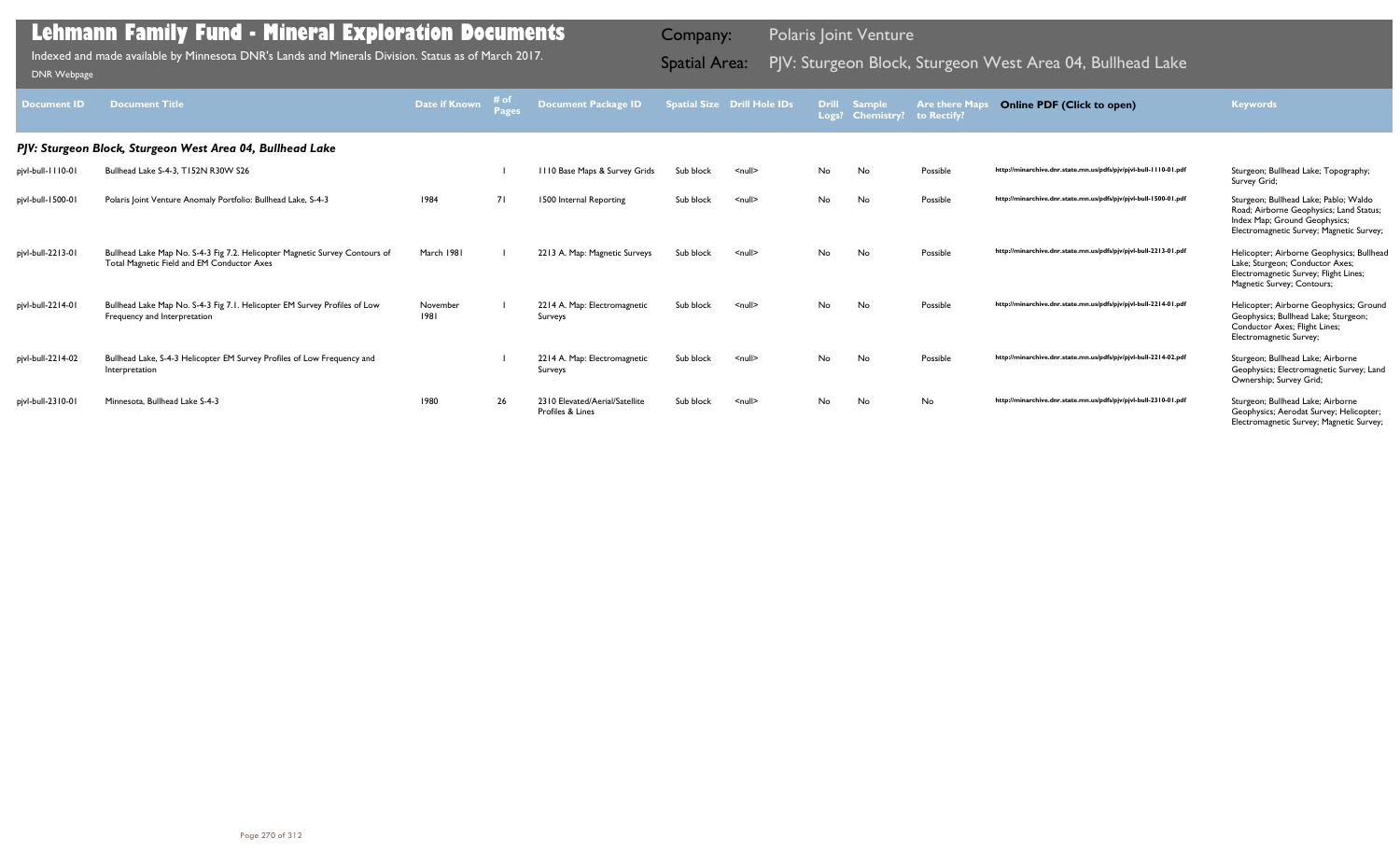Geophysics; Electromagnetic Survey; Magnetic Survey; Magnetic Storm;

| DNR Webpage        | <b>Lehmann Family Fund - Mineral Exploration Documents</b><br>Indexed and made available by Minnesota DNR's Lands and Minerals Division. Status as of March 2017. |      |                                                                                                   | Company:<br><b>Spatial Area:</b> |                    |              | <b>Polaris Joint Venture</b> | PJV: Sturgeon Block, Sturgeon V |
|--------------------|-------------------------------------------------------------------------------------------------------------------------------------------------------------------|------|---------------------------------------------------------------------------------------------------|----------------------------------|--------------------|--------------|------------------------------|---------------------------------|
| <b>Document ID</b> | <b>Document Title</b>                                                                                                                                             |      | Date if Known $\frac{\text{\# of}}{\text{\# a}}}$ Document Package ID Spatial Size Drill Hole IDs |                                  |                    | Drill Sample | Logs? Chemistry? to Rectify? | <b>Are there Maps</b>           |
|                    | PJV: Sturgeon Block, Sturgeon West Area 04, Bullhead Lake, Pablo                                                                                                  |      |                                                                                                   |                                  |                    |              |                              |                                 |
| pjvl-pabl-2323-01  | Bullhead Lake (Pablo), Horizontal Loop EM Survey                                                                                                                  | 1981 | 2323 G. Prof: Electromagnetic<br>Surveys                                                          | Target                           | $\leq$ null $\geq$ | No.          | No                           | No                              |

## $\overline{N}$  West Area 04, Bullhead Lake, Pablo

## **Online PDF (Click to open) Keywords**

http://minarchive.dnr.state.mn.us/pdfs/pjv/pjvl-pabl-2323-01.pdf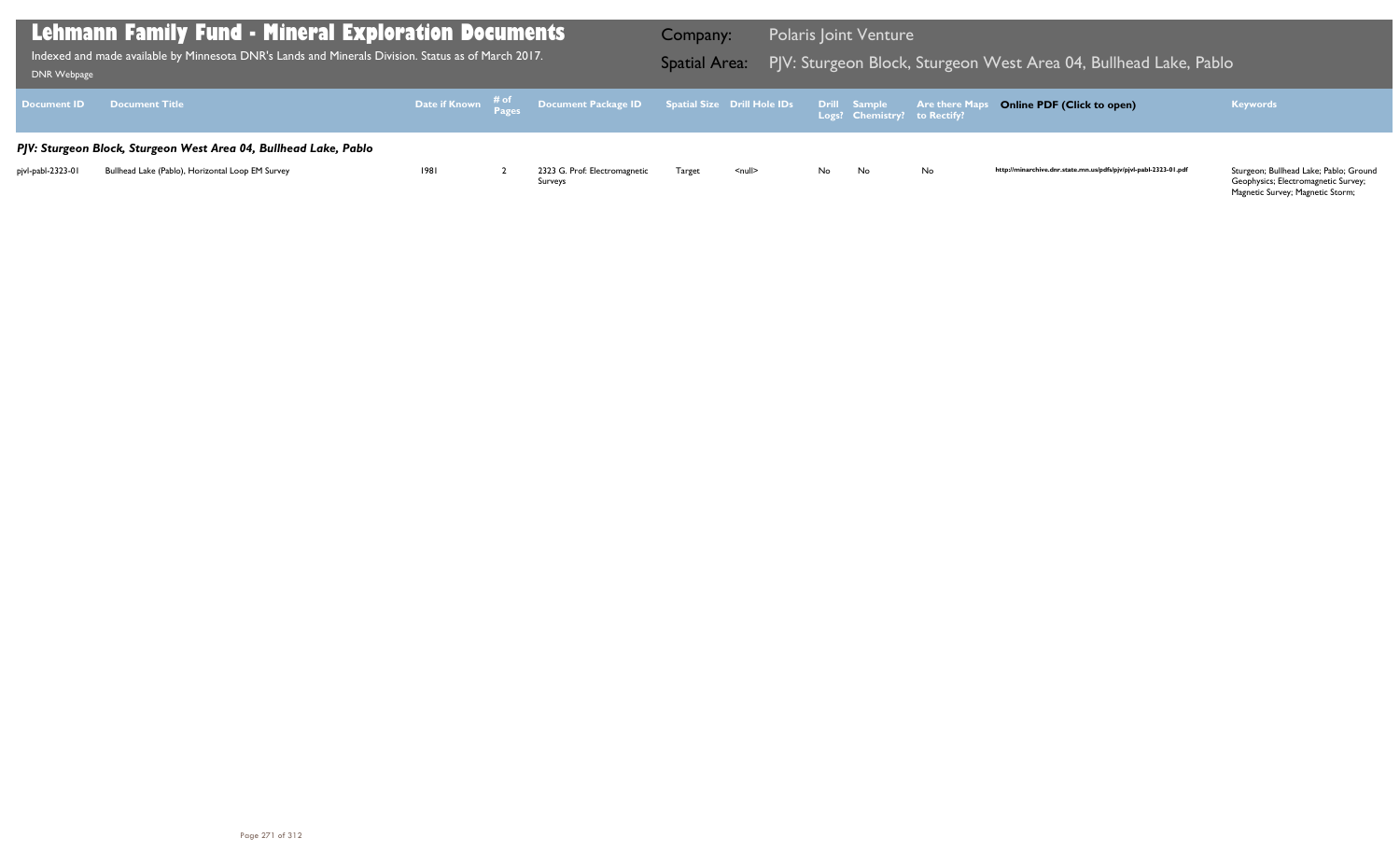Ground Geophysics; Electromagnetic Survey; Magnetic Survey; Magnetic Storm;

| DNR Webpage        | <b>Lehmann Family Fund - Mineral Exploration Documents</b><br>Indexed and made available by Minnesota DNR's Lands and Minerals Division. Status as of March 2017. |      |                                                                                                        | Company:<br><b>Spatial Area:</b> |               | <b>Polaris Joint Venture</b> |                              | PJV: Sturgeon Block, Sturgeon V |
|--------------------|-------------------------------------------------------------------------------------------------------------------------------------------------------------------|------|--------------------------------------------------------------------------------------------------------|----------------------------------|---------------|------------------------------|------------------------------|---------------------------------|
| <b>Document ID</b> | <b>Document Title</b>                                                                                                                                             |      | Date if Known $\frac{\text{\# of}}{\text{\# }2\sigma}$ Document Package ID Spatial Size Drill Hole IDs |                                  |               | <b>Drill Sample</b>          | Logs? Chemistry? to Rectify? | <b>Are there Maps</b>           |
|                    | PJV: Sturgeon Block, Sturgeon West Area 04, Bullhead Lake, Waldo Road                                                                                             |      |                                                                                                        |                                  |               |                              |                              |                                 |
| pjvl-waro-2323-01  | Bullhead Lake (Waldo Road), Horizontal Loop EM Survey                                                                                                             | 1981 | 2323 G. Prof: Electromagnetic<br>Surveys                                                               | Target                           | <null></null> | No.                          | No                           | No                              |

## West Area 04, Bullhead Lake, Waldo Road

## **Online PDF (Click to open) Keywords**

http://minarchive.dnr.state.mn.us/pdfs/pjv/pjvl-waro-2323-01.pdf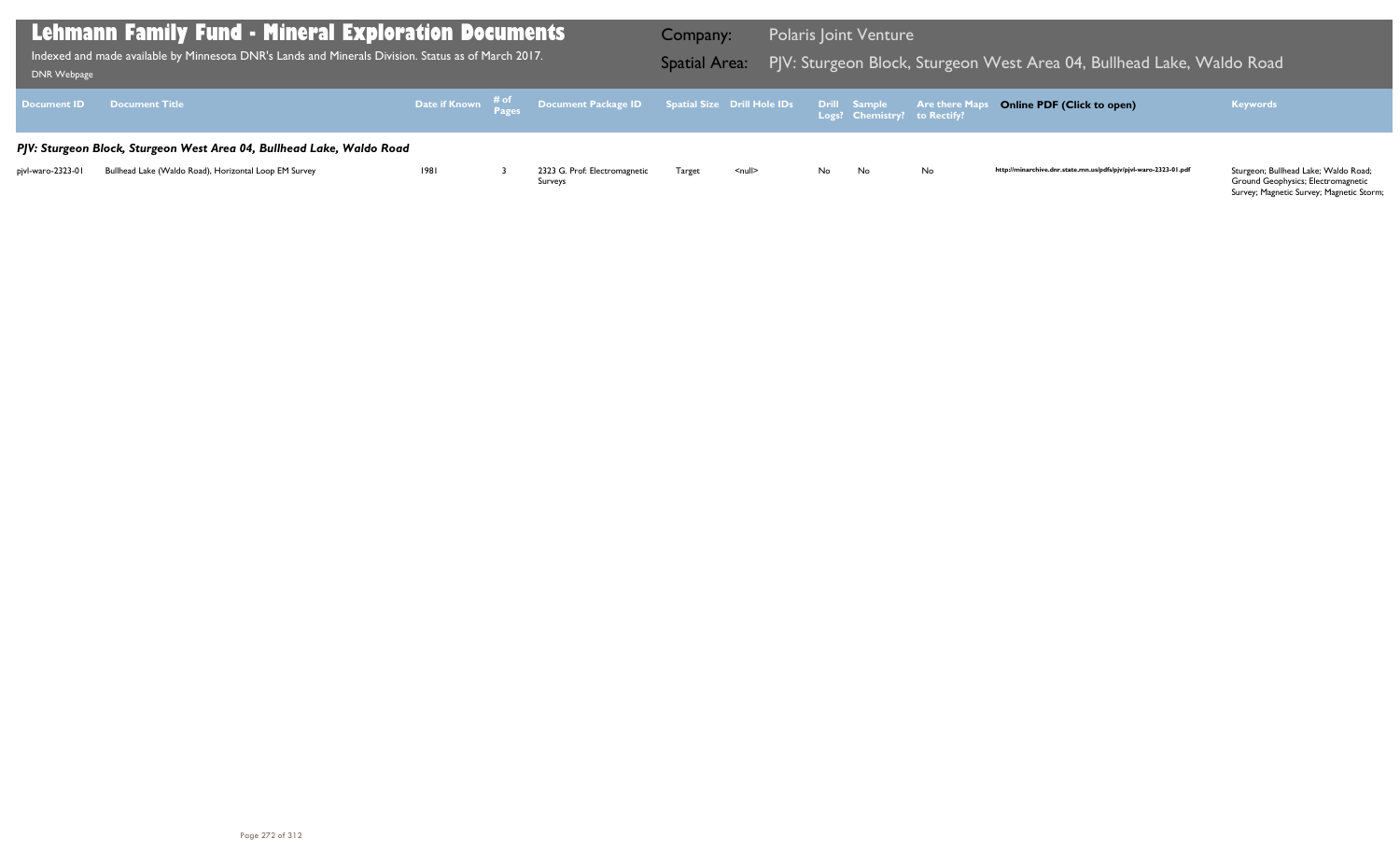| <b>Document ID</b> | <b>Document Title</b>                                                                                             | <b>Date if Known</b> | # of<br><b>Pages</b> | <b>Document Package ID</b>                         |           | <b>Spatial Size Drill Hole IDs</b> | <b>Drill</b> | <b>Sample</b><br>Logs? Chemistry? | <b>Are there Maps</b><br>to Rectify? | <b>Online PDF (Click to open)</b>                                | <b>Keywords</b>                                                                                                                                                                     |
|--------------------|-------------------------------------------------------------------------------------------------------------------|----------------------|----------------------|----------------------------------------------------|-----------|------------------------------------|--------------|-----------------------------------|--------------------------------------|------------------------------------------------------------------|-------------------------------------------------------------------------------------------------------------------------------------------------------------------------------------|
|                    | PJV: Sturgeon Block, Sturgeon West Area 04, Conan                                                                 |                      |                      |                                                    |           |                                    |              |                                   |                                      |                                                                  |                                                                                                                                                                                     |
| pjvl-cona-1500-01  | Polaris Joint Venture Anomaly Portfolio: Conan, S-4-5                                                             | 1984                 | 79                   | 1500 Internal Reporting                            | Sub block | CON-I:                             | Yes          | No                                | Possible                             | http://minarchive.dnr.state.mn.us/pdfs/pjv/pjvl-cona-1500-01.pdf | Sturgeon; Conan; Airborne Geophysics;<br>Index Map; Land Status; Ground<br>Geophysics; Electromagnetic Survey;<br>Magnetic Survey; Drill Hole; Core Log;<br>Geology; Cross Section; |
| pjvl-cona-2213-01  | Conan Map No. S-4-5 Fig 7.2. Helicopter Magnetic Survey Contours of Total<br>Magnetic Field and EM Conductor Axes | March 1981           |                      | 2213 A. Map: Magnetic Surveys                      | Sub block | $\leq$ null $\geq$                 | No.          | No                                | Possible                             | http://minarchive.dnr.state.mn.us/pdfs/pjv/pjvl-cona-2213-01.pdf | Helicopter; Airborne Geophysics; Conan;<br>Sturgeon; Conductor Axes;<br>Electromagnetic Survey; Flight Lines;<br>Magnetic Survey; Contours;                                         |
| pjvl-cona-2214-01  | Conan Map No. S-4-5 Fig 7.1. Helicopter EM Survey Profiles of Low Frequency<br>and Interpretation                 | September<br> 98     |                      | 2214 A. Map: Electromagnetic<br>Surveys            | Sub block | $\leq$ null $\geq$                 | No           | No                                | Possible                             | http://minarchive.dnr.state.mn.us/pdfs/pjv/pjvl-cona-2214-01.pdf | Helicopter; Airborne Geophysics; Ground<br>Geophysics; Conan; Sturgeon; Conductor<br>Axes; Flight Lines; Electromagnetic Survey;                                                    |
| pjvl-cona-2310-01  | Minnesota, Conan S-4-5                                                                                            | 1980                 |                      | 2310 Elevated/Aerial/Satellite<br>Profiles & Lines | Sub block | $\leq$ null $\geq$                 | No           | No                                | No                                   | http://minarchive.dnr.state.mn.us/pdfs/pjv/pjvl-cona-2310-01.pdf | Sturgeon; Conan; Airborne Geophysics;<br>Aerodat Survey; Helicopter;<br>Electromagnetic Survey; Magnetic Survey;                                                                    |
| pjvl-cona-2323-01  | Conan S-4-5, Horizontal Loop EM Survey                                                                            | 1981                 | $\overline{2}$       | 2323 G. Prof: Electromagnetic<br>Surveys           | Sub block | $\leq$ null $\geq$                 | No           | No                                | No                                   | http://minarchive.dnr.state.mn.us/pdfs/pjv/pjvl-cona-2323-01.pdf | Sturgeon; Conan; Ground Geophysics;<br>Electromagnetic Survey; Magnetic Survey;                                                                                                     |
| pjvl-cona-2323-02  | Conan Horizontal Loop EM Survey 400' Separation                                                                   |                      | $\overline{2}$       | 2323 G. Prof: Electromagnetic<br>Surveys           | Sub block | $\leq$ null $\geq$                 | No           | No                                | No                                   | http://minarchive.dnr.state.mn.us/pdfs/pjv/pjvl-cona-2323-02.pdf | Sturgeon; Conan; Ground Geophysics;<br>Electromagnetic Survey;                                                                                                                      |
| pjvl-cona-4310-01  | "Attached please find a cross section"                                                                            | November<br>11.1983  | -3                   | 4310 Cross Sections                                | Sub block | $\leq$ null $\geq$                 | No           | No                                | No                                   | http://minarchive.dnr.state.mn.us/pdfs/pjv/pjvl-cona-4310-01.pdf | Sturgeon; Conan; Drill Hole; Cross<br>Section;                                                                                                                                      |
| pjvl-cona-4310-02  | DDH CON-I                                                                                                         |                      |                      | 4310 Cross Sections                                | Sub block | CON-I;                             | No           | No                                | No                                   | http://minarchive.dnr.state.mn.us/pdfs/pjv/pjvl-cona-4310-02.pdf | Sturgeon; Conan; Ground Geophysics;<br>Electromagnetic Survey; Drill Hole;<br>Scintillometer Survey;                                                                                |
| pjvl-cona-4310-03  | Geologic Cross-Section DDH CON-1                                                                                  |                      |                      | 4310 Cross Sections                                | Sub block | CON-I:                             | Yes          | No                                | No                                   | http://minarchive.dnr.state.mn.us/pdfs/pjv/pjvl-cona-4310-03.pdf | Sturgeon; Conan; Ground Geophysics;<br>Electromagnetic Survey; Drill Hole; Cross<br>Section; Geology;                                                                               |
| pjvl-cona-4411-01  | West Sturgeon, Conan (S-4-5): Log for drill hole CON-1 (DNR Title)                                                | December<br>1983     |                      | 4411 Diamond Drill Core                            | Sub block | CON-I:                             | Yes          | No                                | No                                   | http://minarchive.dnr.state.mn.us/pdfs/pjv/pjvl-cona-4411-01.pdf | Sturgeon; Conan; Core Log; Geology; Drill<br>Hole;                                                                                                                                  |

Indexed and made available by Minnesota DNR's Lands and Minerals Division. Status as of March 2017. Spatial Area: PJV: Sturgeon Block, Sturgeon West Area 04, Conan DNR Webpage Indexed and made available by Minnesota DNR's Lands and Minerals Division. Status as of March 2017.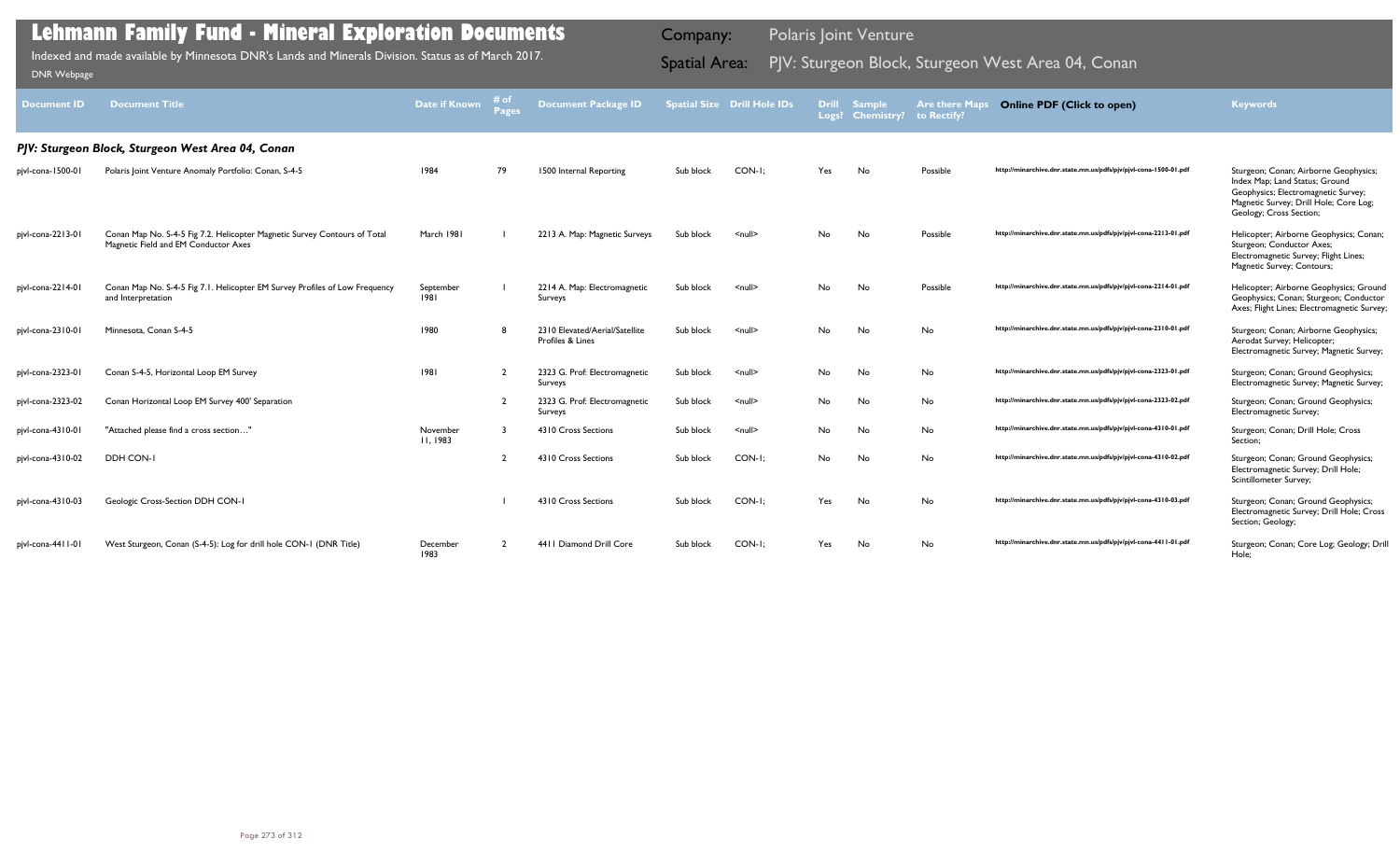| Document ID       | <b>Document Title</b>                                                  | <b>Date if Known</b> |   | <b>Document Package ID</b>               |               | <b>Spatial Size Drill Hole IDs</b> | <b>Drill</b> | <b>Sample</b><br>Logs? Chemistry? | <b>Are there Maps</b><br>to Rectify? | <b>Online PDF (Click to open)</b>                                | <b>Keywords</b>                                                                                                                                                 |
|-------------------|------------------------------------------------------------------------|----------------------|---|------------------------------------------|---------------|------------------------------------|--------------|-----------------------------------|--------------------------------------|------------------------------------------------------------------|-----------------------------------------------------------------------------------------------------------------------------------------------------------------|
|                   | PJV: Sturgeon Block, Sturgeon West Area 04, Conan, Conan A             |                      |   |                                          |               |                                    |              |                                   |                                      |                                                                  |                                                                                                                                                                 |
| pjvl-cnna-0110-01 | Interpretation of the Conan (S-4-5A) Ground Geophysical Survey         | 1983                 |   | 0110 Office Memoranda                    | <b>Target</b> | $\leq$ null $\geq$                 | No           | No                                | No                                   | http://minarchive.dnr.state.mn.us/pdfs/pjv/pjvl-cnna-0110-01.pdf | Sturgeon; Conan; Conan A; Ground<br>Geophysics; Airborne Geophysics;<br>Magnetic Survey; Electromagnetic Survey;                                                |
| pjvl-cnna-0110-02 | Interpretation of the Conan (S-4-5A) Ground Geophysical Survey         | May 31, 1983         |   | 0110 Office Memoranda                    | Target        | $\leq$ null $\geq$                 | No           | No                                | No                                   | http://minarchive.dnr.state.mn.us/pdfs/pjv/pjvl-cnna-0110-02.pdf | Sturgeon; Conan; Conan A; Ground<br>Geophysics; Airborne Geophysics;<br>Magnetic Survey; Electromagnetic Survey;                                                |
| pjvl-cnna-0110-03 | Interpretation of Additional Conan (S-4-5A) Ground Geophysical Surveys | October 17,<br>1983  | 4 | 0110 Office Memoranda                    | <b>Target</b> | $\leq$ null $\geq$                 | No           | No                                | Possible                             | http://minarchive.dnr.state.mn.us/pdfs/pjv/pjvl-cnna-0110-03.pdf | Sturgeon; Conan; Conan A; Ground<br>Geophysics; Magnetic Survey;<br>Electromagnetic Survey; Drill Hole; Cross<br>Section; Land Ownership; Mineral<br>Ownership; |
| pjvl-cnna-1114-01 | Kelliher Quadrangle, S-5-5A Conan A                                    |                      |   | III4 Topography Maps                     | Target        | $\leq$ null $\geq$                 | No           | No                                | Possible                             | http://minarchive.dnr.state.mn.us/pdfs/pjv/pjvl-cnna-1114-01.pdf | Sturgeon; Conan; Topography;                                                                                                                                    |
| pjvl-cnna-2322-01 | Conan S-4-5A, Ground Magnetic Survey                                   | 1983                 |   | 2322 G. Prof: Magnetic Surveys           | <b>Target</b> | $\leq$ null $\geq$                 | No           | No                                | No                                   | http://minarchive.dnr.state.mn.us/pdfs/pjv/pjvl-cnna-2322-01.pdf | Sturgeon; Conan; Conan A; Ground<br>Geophysics; Magnetic Survey;                                                                                                |
| pjvl-cnna-2323-01 | Conan S-4-5A, Horizontal Loop EM Survey                                | 1983                 |   | 2323 G. Prof: Electromagnetic<br>Surveys | Target        | $\leq$ null $\geq$                 | No           | No                                | No                                   | http://minarchive.dnr.state.mn.us/pdfs/pjv/pjvl-cnna-2323-01.pdf | Sturgeon; Conan; Conan A; Ground<br>Geophysics; Electromagnetic Survey;                                                                                         |

Indexed and made available by Minnesota DNR's Lands and Minerals Division. Status as of March 2017. **Spatial Area:** PJV: Sturgeon Block, Sturgeon West Area 04, Conan, Conan A Indexed and made available by Minnesota DNR's L Indexed and made available by Minnesota DNR's Lands and Minerals Division. Status as of March 2017.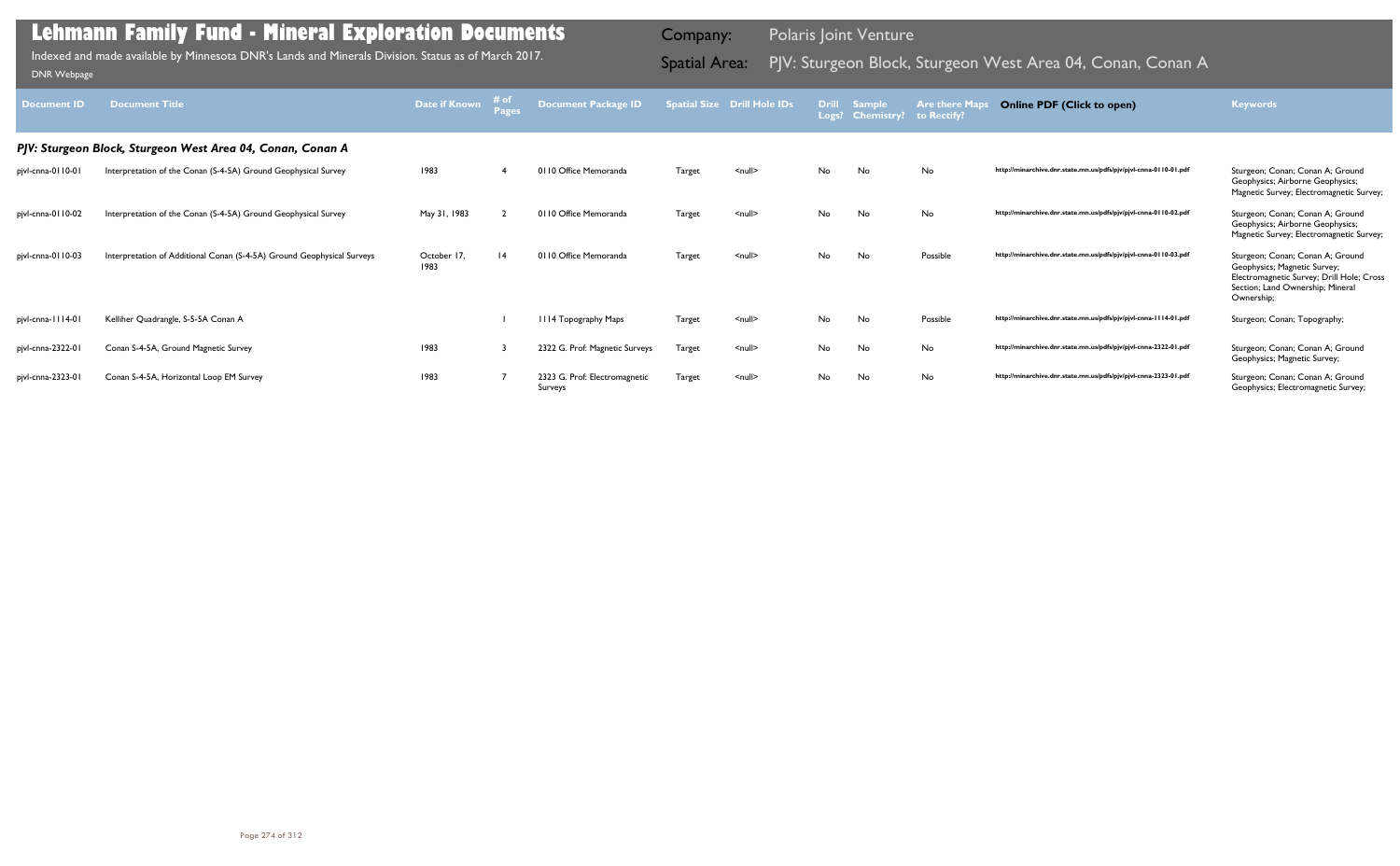Ownership;

| DNR Webpage       | <b>Lehmann Family Fund - Mineral Exploration Documents</b><br>Indexed and made available by Minnesota DNR's Lands and Minerals Division. Status as of March 2017. |  |                                                                                                | Company:      |               |       | <b>Polaris Joint Venture</b> |          | Spatial Area: PJV: Sturgeon Block, Sturgeon West Area 04, Conan, Conan B |                                                                |
|-------------------|-------------------------------------------------------------------------------------------------------------------------------------------------------------------|--|------------------------------------------------------------------------------------------------|---------------|---------------|-------|------------------------------|----------|--------------------------------------------------------------------------|----------------------------------------------------------------|
|                   | Document ID Document Title                                                                                                                                        |  | Date if Known # of Document Package ID Spatial Size Drill Hole IDs Drill Sample Are there Maps |               |               |       |                              |          | <b>Online PDF (Click to open)</b>                                        | <b>Keywords</b>                                                |
| pjvl-cnnb-1130-01 | PJV: Sturgeon Block, Sturgeon West Area 04, Conan, Conan B<br>Section Ownership, Conan S-4-5B                                                                     |  | 1130 Ownership Maps                                                                            | <b>Target</b> | <null></null> | No No |                              | Possible | http://minarchive.dnr.state.mn.us/pdfs/pjv/pjvl-cnnb-1130-01.pdf         | Sturgeon; Conan; Land Ownership; Mineral<br>O <sub>trans</sub> |

## Vest Area 04, Conan, Conan B

## **Online PDF (Click to open) Keywords**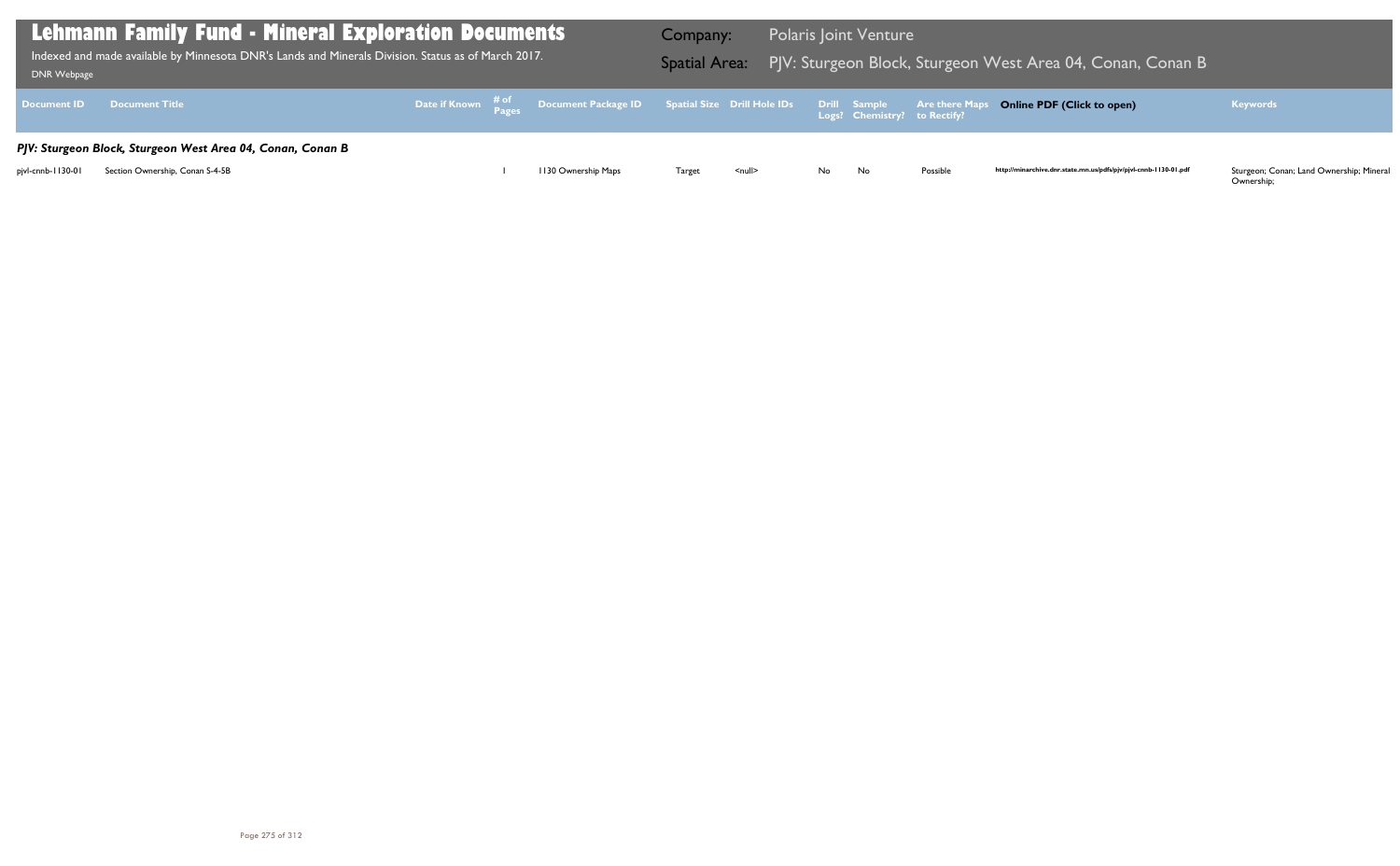| <b>Document ID</b> | <b>Document Title</b>                                                                                                 | Date if Known     | # of<br><b>Pages</b> | <b>Document Package ID</b>                         |           | <b>Spatial Size Drill Hole IDs</b> | <b>Drill</b> | <b>Sample</b><br>Logs? Chemistry? | <b>Are there Maps</b><br>to Rectify? | <b>Online PDF (Click to open)</b>                                | <b>Keywords</b>                                                                                                                                                                                                                                                                  |
|--------------------|-----------------------------------------------------------------------------------------------------------------------|-------------------|----------------------|----------------------------------------------------|-----------|------------------------------------|--------------|-----------------------------------|--------------------------------------|------------------------------------------------------------------|----------------------------------------------------------------------------------------------------------------------------------------------------------------------------------------------------------------------------------------------------------------------------------|
|                    | PJV: Sturgeon Block, Sturgeon West Area 04, Cormorant                                                                 |                   |                      |                                                    |           |                                    |              |                                   |                                      |                                                                  |                                                                                                                                                                                                                                                                                  |
| pjvl-corm-1500-01  | Polaris Joint Venture Anomaly Portfolio: Cormorant, S-4-7                                                             | 1984              | 57                   | 1500 Internal Reporting                            | Sub block | COR-1: RL-43-1:                    | Yes          | Yes                               | Possible                             | http://minarchive.dnr.state.mn.us/pdfs/pjv/pjvl-corm-1500-01.pdf | Sturgeon; Cormorant; Cormorant A;<br>Cormorant B; Airborne Geophysics; Index<br>Map; Land Status; Ground Geophysics;<br>Electromagnetic Survey; Magnetic Survey;<br>Geology; Cross Section; Assays; Copper<br>(Cu); Lead (Pb); Zinc (Zn); Gold (Au);<br>Silver (Ag); Drill Hole; |
| pjvl-corm-2213-01  | Cormorant Map No. S-4-7 Fig 7.2. Helicopter Magnetic Survey Contours of<br>Total Magnetic Field and EM Conductor Axes | March 1981        |                      | 2213 A. Map: Magnetic Surveys                      | Sub block | $\leq$ null $\geq$                 | No           | No                                | Possible                             | http://minarchive.dnr.state.mn.us/pdfs/pjv/pjvl-corm-2213-01.pdf | Helicopter; Airborne Geophysics;<br>Cormorant; Sturgeon; Conductor Axes;<br>Electromagnetic Survey; Flight Lines;<br>Magnetic Survey; Contours;                                                                                                                                  |
| pjvl-corm-2214-01  | Cormorant Map No. S-4-7 Fig 7.1. Helicopter EM Survey Profiles of Low<br>Frequency and Interpretation                 | November<br>1981  |                      | 2214 A. Map: Electromagnetic<br>Surveys            | Sub block | COR-1; RL-41;                      | No           | No                                | Possible                             | http://minarchive.dnr.state.mn.us/pdfs/pjv/pjvl-corm-2214-01.pdf | Helicopter; Airborne Geophysics; Ground<br>Geophysics; Cormorant; Sturgeon;<br>Conductor Axes; Flight Lines; Drill Hole;<br>Electromagnetic Survey;                                                                                                                              |
| pjvl-corm-2214-02  | Cormorant S-4-7, Helicopter EM Survey Profiles of Low Frequency and<br>Interpretation                                 |                   |                      | 2214 A. Map: Electromagnetic<br>Surveys            | Sub block | COR-I:                             | No.          | No                                | Possible                             | http://minarchive.dnr.state.mn.us/pdfs/pjv/pjvl-corm-2214-02.pdf | Sturgeon; Cormorant; Airborne<br>Geophysics; Electromagnetic Survey; Land<br>Ownership; Survey Grid; Survey Grid; Drill<br>Hole;                                                                                                                                                 |
| pjvl-corm-2310-01  | Minnesota, Cormorant S-4-7                                                                                            | 1980              |                      | 2310 Elevated/Aerial/Satellite<br>Profiles & Lines | Sub block | $\leq$ null $\geq$                 | No.          | No                                | No                                   | http://minarchive.dnr.state.mn.us/pdfs/pjv/pjvl-corm-2310-01.pdf | Sturgeon; Cormorant; Airborne<br>Geophysics; Aerodat Survey; Helicopter;<br>Electromagnetic Survey; Magnetic Survey;                                                                                                                                                             |
| pjvl-corm-4114-01  | Sample Record Sheet, Sturgeon Block: Cormorant (DNR Title)                                                            | September<br>1981 |                      | 4114 Assay Results                                 | Sub block | COR-I                              | No           | Yes                               | No                                   | http://minarchive.dnr.state.mn.us/pdfs/pjv/pjvl-corm-4114-01.pdf | Sturgeon; Cormorant; Drill Hole; Assays;<br>Copper (Cu); Lead (Pb); Zinc (Zn); Silver<br>(Ag); Gold (Au);                                                                                                                                                                        |
| pjvl-corm-4310-01  | "According to Roger Watson"                                                                                           | July 15, 1981     |                      | 4310 Cross Sections                                | Sub block | COR-I:                             | No           | No                                | No                                   | http://minarchive.dnr.state.mn.us/pdfs/pjv/pjvl-corm-4310-01.pdf | Sturgeon; Cormorant; Drill Hole; Cross<br>Section;                                                                                                                                                                                                                               |
| pjvl-corm-4411-01  | West Sturgeon, Cormorant (S-4-7): Log for drill hole COR-1 (DNR Title)                                                | August 1981       |                      | 4411 Diamond Drill Core                            | Sub block | COR-I:                             | Yes          | Yes                               | No                                   | http://minarchive.dnr.state.mn.us/pdfs/pjv/pjvl-corm-4411-01.pdf | Sturgeon; Cormorant; Core Log; Geology;<br>Drill Hole; Copper (Cu); Zinc (Zn); Silver<br>(Ag); Gold (Au); Lead (Pb); Assays;                                                                                                                                                     |

Indexed and made available by Minnesota DNR's Lands and Minerals Division. Status as of March 2017. **Spatial Area:** PJV: Sturgeon Block, Sturgeon West Area 04, Cormorant DNR Webpage Indexed and made available by Minnesota DNR's Lands and Minerals Division. Status as of March 2017.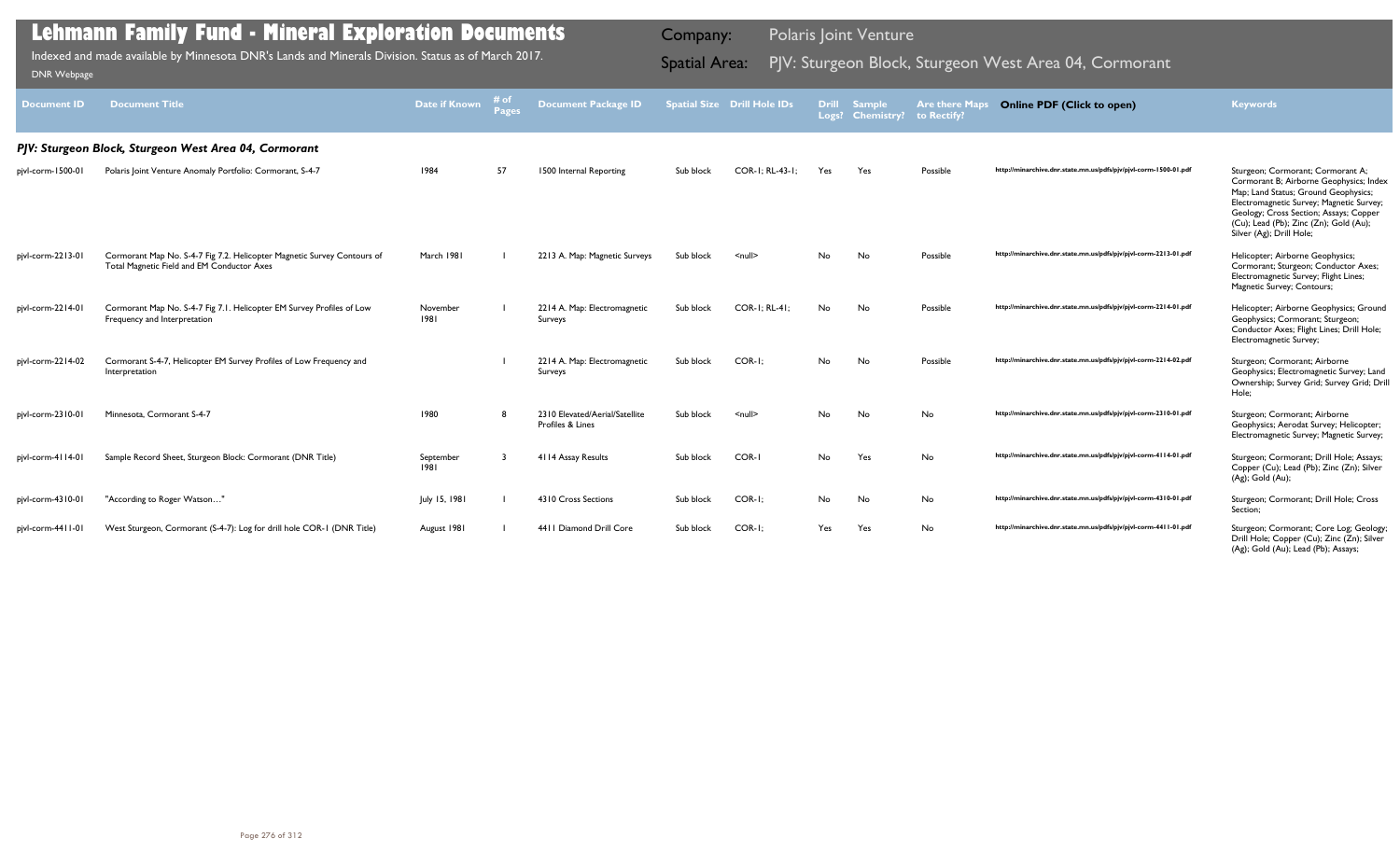Ground Geophysics; Electromagnetic Survey; Magnetic Survey;

| <b>DNR Webpage</b> | <b>Lehmann Family Fund - Mineral Exploration Documents</b><br>Indexed and made available by Minnesota DNR's Lands and Minerals Division. Status as of March 2017. |           |                                                                                                        | Company:<br><b>Spatial Area:</b> |               |              | <b>Polaris Joint Venture</b> | PJV: Sturgeon Block, Sturgeon V |
|--------------------|-------------------------------------------------------------------------------------------------------------------------------------------------------------------|-----------|--------------------------------------------------------------------------------------------------------|----------------------------------|---------------|--------------|------------------------------|---------------------------------|
| <b>Document ID</b> | <b>Document Title</b>                                                                                                                                             |           | Date if Known $\frac{\text{\# of}}{\text{\# }2\sigma}$ Document Package ID Spatial Size Drill Hole IDs |                                  |               | Drill Sample | Logs? Chemistry? to Rectify? | <b>Are there Maps</b>           |
|                    | PJV: Sturgeon Block, Sturgeon West Area 04, Cormorant, Cormorant A                                                                                                |           |                                                                                                        |                                  |               |              |                              |                                 |
| pjvl-cora-2323-01  | Cormorant A S-4-7A, Horizontal Loop EM Survey                                                                                                                     | June 1981 | 2323 G. Prof: Electromagnetic<br>Surveys                                                               | Target                           | <null></null> | No.          | No                           | No                              |

## $\overline{a}$  West Area 04, Cormorant, Cormorant A  $\overline{a}$

## **Online PDF (Click to open) Keywords**

http://minarchive.dnr.state.mn.us/pdfs/pjv/pjvl-cora-2323-01.pdf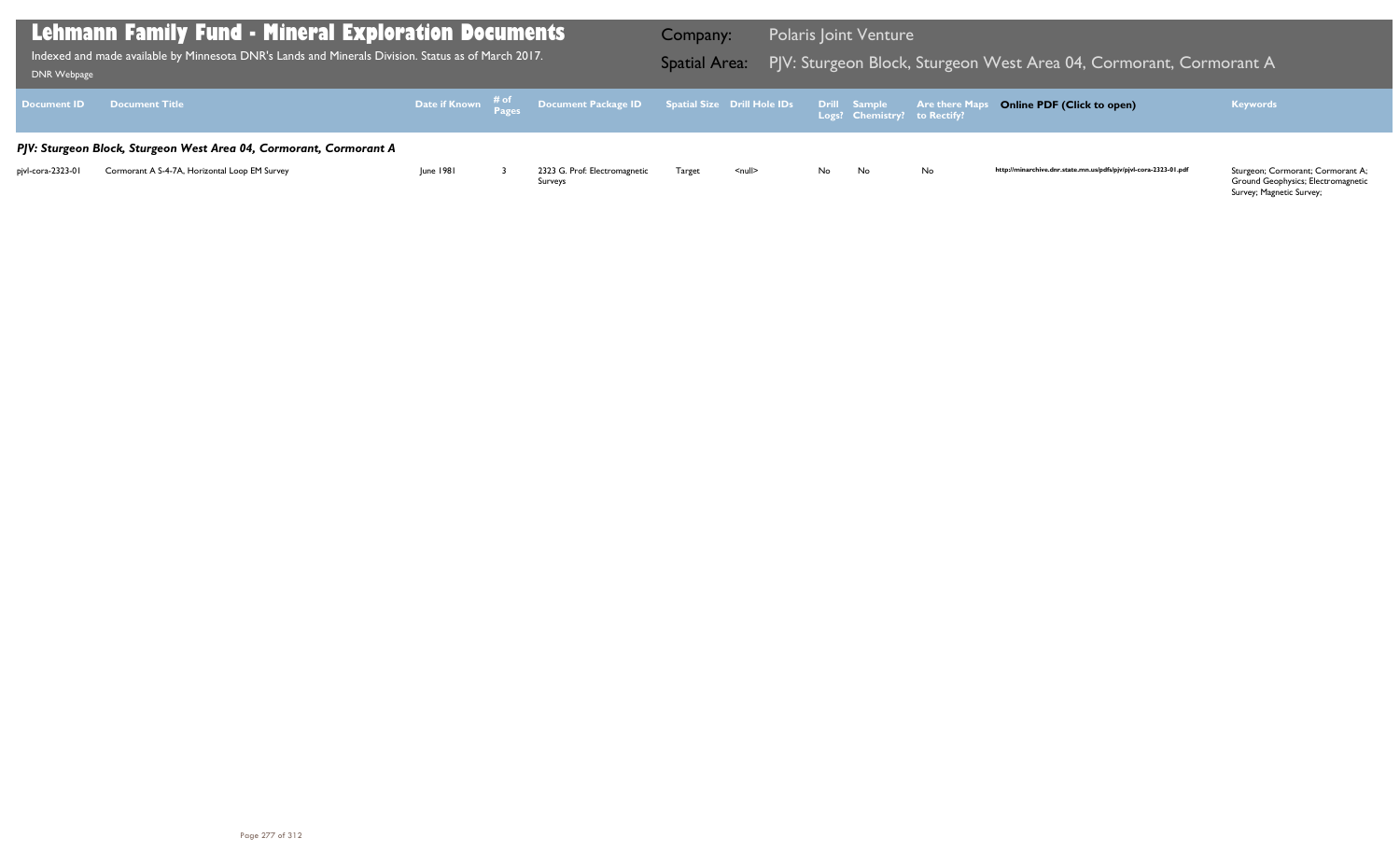Ground Geophysics; Electromagnetic Survey; Magnetic Survey;

| DNR Webpage        | <b>Lehmann Family Fund - Mineral Exploration Documents</b><br>Indexed and made available by Minnesota DNR's Lands and Minerals Division. Status as of March 2017. |      |                                                                                                  | Company:<br><b>Spatial Area:</b> |        |     | <b>Polaris Joint Venture</b>                 | PJV: Sturgeon Block, Sturgeon V |
|--------------------|-------------------------------------------------------------------------------------------------------------------------------------------------------------------|------|--------------------------------------------------------------------------------------------------|----------------------------------|--------|-----|----------------------------------------------|---------------------------------|
| <b>Document ID</b> | <b>Document Title</b>                                                                                                                                             |      | Date if Known $\frac{\text{\# of}}{\text{\# a}}$ Document Package ID Spatial Size Drill Hole IDs |                                  |        |     | Drill Sample<br>Logs? Chemistry? to Rectify? | <b>Are there Maps</b>           |
|                    | PJV: Sturgeon Block, Sturgeon West Area 04, Cormorant, Cormorant B                                                                                                |      |                                                                                                  |                                  |        |     |                                              |                                 |
| pjvl-corb-2323-01  | Cormorant B S-4-7B, Horizontal Loop EM Survey                                                                                                                     | 1981 | 2323 G. Prof: Electromagnetic<br>Surveys                                                         | Target                           | $null$ | No. | No                                           | No                              |

## $\overline{B}$  West Area 04, Cormorant, Cormorant B

## **Online PDF (Click to open) Keywords**

http://minarchive.dnr.state.mn.us/pdfs/pjv/pjvl-corb-2323-01.pdf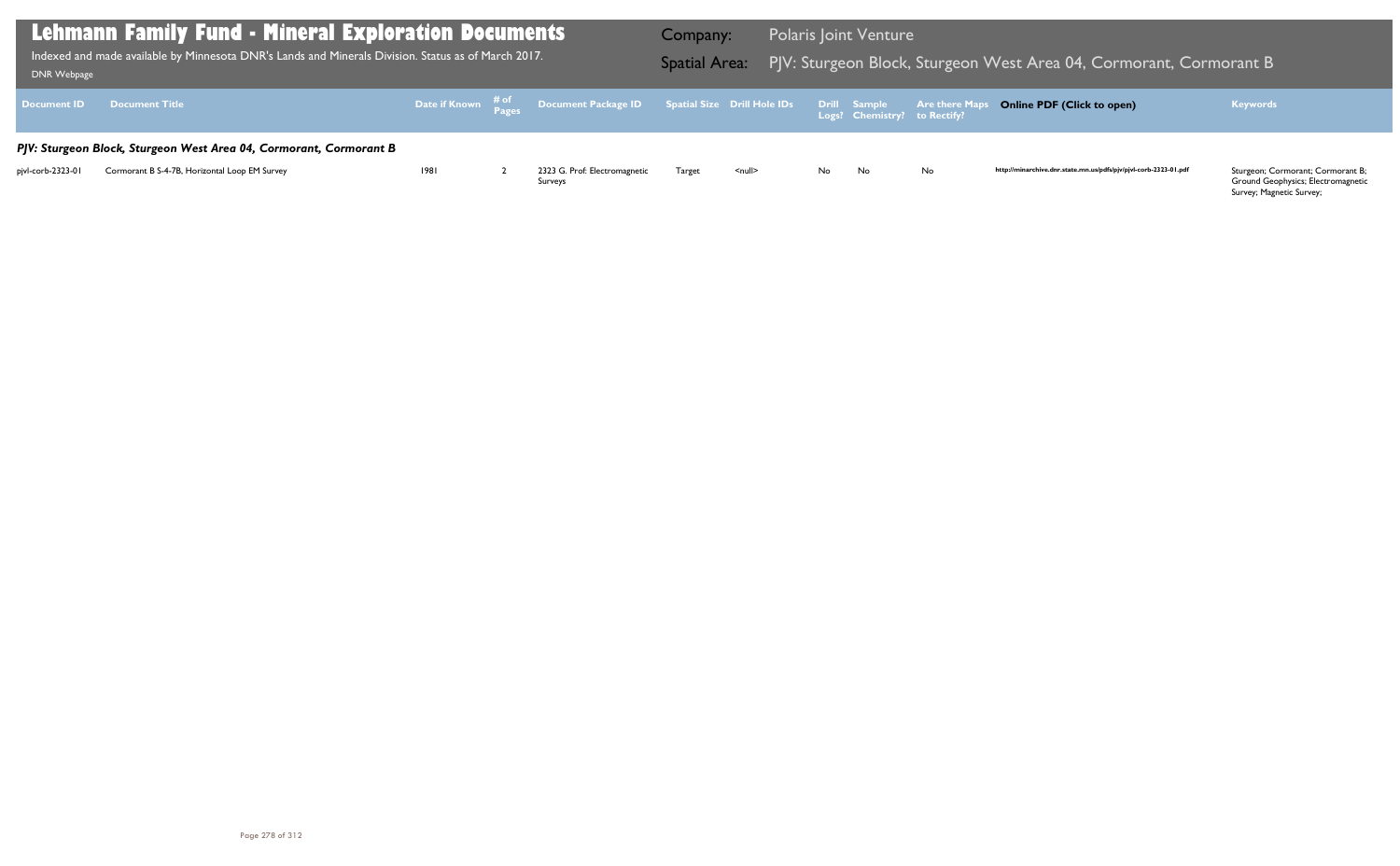| Document ID       | <b>Document Title</b>                                                                                                   | Date if Known        | # of<br>Page:   | <b>Document Package ID</b>                         |           | <b>Spatial Size Drill Hole IDs</b> |     | Drill Sample<br>Logs? Chemistry? to Rectify? | <b>Are there Maps</b> | <b>Online PDF (Click to open)</b>                                | <b>Keywords</b>                                                                                                                                                   |
|-------------------|-------------------------------------------------------------------------------------------------------------------------|----------------------|-----------------|----------------------------------------------------|-----------|------------------------------------|-----|----------------------------------------------|-----------------------|------------------------------------------------------------------|-------------------------------------------------------------------------------------------------------------------------------------------------------------------|
|                   | PJV: Sturgeon Block, Sturgeon West Area 04, Haden Creek                                                                 |                      |                 |                                                    |           |                                    |     |                                              |                       |                                                                  |                                                                                                                                                                   |
| pjvl-hacr-0120-01 | "Khaled: LI IW, drillsite"                                                                                              | August 05,<br>1982   |                 | 0120 Informal Notes & Doodles                      | Sub block | $null$                             | No  | No                                           | No                    | http://minarchive.dnr.state.mn.us/pdfs/pjv/pjvl-hacr-0120-01.pdf | Sturgeon; Haden Creek; Ground<br>Geophysics; Electromagnetic Survey;                                                                                              |
| pjvl-hacr-0210-01 | "We cleared a grid at Haden Creek"                                                                                      | December<br>23, 1980 | $\mathcal{L}$   | 0210 Business                                      | Sub block | $null$                             | No  | No                                           | No                    | http://minarchive.dnr.state.mn.us/pdfs/pjv/pjvl-hacr-0210-01.pdf | Sturgeon; Haden Creek; Ground<br>Geophysics; Electromagnetic Survey;<br>Magnetic Survey;                                                                          |
| pjvl-hacr-0210-02 | "I interpret the MAXMIN data on Haden Creek'                                                                            | January 08,<br>1981  | ້າ              | 0210 Business                                      | Sub block | $\leq$ null $\geq$                 | No  | No                                           | No                    | http://minarchive.dnr.state.mn.us/pdfs/pjv/pjvl-hacr-0210-02.pdf | Sturgeon; Haden Creek; Ground<br>Geophysics; Magnetic Survey;<br>Electromagnetic Survey;                                                                          |
| pjvl-hacr-1500-01 | Polaris Joint Venture Anomaly Portfolio: Haden Creek, S-4-1                                                             | 1984                 | 108             | 1500 Internal Reporting                            | Sub block | HAD-I; HAD-2;<br><b>HAD-3;</b>     | Yes | No                                           | Possible              | http://minarchive.dnr.state.mn.us/pdfs/pjv/pjvl-hacr-1500-01.pdf | Sturgeon; Haden Creek; Airborne<br>Geophysics; Land Status; Index Map;<br>Ground Geophysics; Electromagnetic<br>Survey; Magnetic Survey; Drill Hole; Core<br>Log; |
| pjvl-hacr-2213-01 | Haden Creek Map No. S-4-1 Fig 7.2. Helicopter Magnetic Survey Contours of<br>Total Magnetic Field and EM Conductor Axes | March 1981           |                 | 2213 A. Map: Magnetic Surveys                      | Sub block | $\leq$ null $\geq$                 | No  | No                                           | Possible              | http://minarchive.dnr.state.mn.us/pdfs/pjv/pjvl-hacr-2213-01.pdf | Helicopter; Airborne Geophysics; Haden<br>Creek; Sturgeon; Conductor Axes;<br>Electromagnetic Survey; Flight Lines;<br>Magnetic Survey; Contours;                 |
| pjvl-hacr-2214-01 | Haden Creek Map No. S-4-1 Fig 7.1. Helicopter EM Survey Profiles of Low<br>Frequency and Interpretation                 | September<br>1982    |                 | 2214 A. Map: Electromagnetic<br>Surveys            | Sub block | HAD-I; HAD-2;<br><b>HAD-3;</b>     | No  | No                                           | Possible              | http://minarchive.dnr.state.mn.us/pdfs/pjv/pjvl-hacr-2214-01.pdf | Helicopter; Airborne Geophysics; Ground<br>Geophysics; Haden Creek; Sturgeon;<br>Conductor Axes; Flight Lines; Drill Hole;<br>Electromagnetic Survey;             |
| pjvl-hacr-2214-02 | Haden Creek, S-4-1, Helicopter EM Survey Profiles of Low Frequency and<br>Interpretation                                |                      |                 | 2214 A. Map: Electromagnetic<br>Surveys            | Sub block | $HAD-I$ ; $HAD-2$ ;                | No  | No                                           | Possible              | http://minarchive.dnr.state.mn.us/pdfs/pjv/pjvl-hacr-2214-02.pdf | Sturgeon; Haden Creek; Airborne<br>Geophysics; Electromagnetic Survey; Land<br>Ownership; Survey Grid; Drill Hole;                                                |
| pjvl-hacr-2310-01 | Minnesota, Haden Creek S-4-1                                                                                            | 1980                 | $\overline{13}$ | 2310 Elevated/Aerial/Satellite<br>Profiles & Lines | Sub block | $\leq$ null $\geq$                 | No  | No                                           | No                    | http://minarchive.dnr.state.mn.us/pdfs/pjv/pjvl-hacr-2310-01.pdf | Sturgeon; Haden Creek; Airborne<br>Geophysics; Aerodat Survey; Helicopter;<br>Electromagnetic Survey; Magnetic Survey;                                            |
| pjvl-hacr-2322-01 | Haden Creek S-4-1, Ground Magnetic Survey                                                                               | <b>July 1982</b>     | -4              | 2322 G. Prof: Magnetic Surveys                     | Sub block | $null$                             | No  | No                                           | No                    | http://minarchive.dnr.state.mn.us/pdfs/pjv/pjvl-hacr-2322-01.pdf | Sturgeon; Haden Creek; Ground<br>Geophysics; Magnetic Survey;                                                                                                     |
| pjvl-hacr-2323-01 | Haden Creek S-4-1, Horizontal Loop EM Survey                                                                            | <b>July 1982</b>     | 20              | 2323 G. Prof: Electromagnetic<br>Surveys           | Sub block | $\leq$ null $\geq$                 | No  | No                                           | No                    | http://minarchive.dnr.state.mn.us/pdfs/pjv/pjvl-hacr-2323-01.pdf | Sturgeon; Haden Creek; Ground<br>Geophysics; Electromagnetic Survey;                                                                                              |
| pjvl-hacr-4114-01 | Sample Record Sheet, Sturgeon Block: Haden Creek (DNR Title)                                                            | 1982                 | 8               | 4114 Assay Results                                 | Sub block | HAD-I; HAD-2;<br><b>HAD-3;</b>     | No  | Yes                                          | No                    | http://minarchive.dnr.state.mn.us/pdfs/pjv/pjvl-hacr-4114-01.pdf | Sturgeon; Haden Creek; Miro; Drill Hole;<br>Assays; Copper (Cu); Lead (Pb); Zinc (Zn);<br>Silver (Ag); Gold (Au); Nickel (Ni); Cobalt<br>$(Co)$ ;                 |
| pjvl-hacr-4310-01 | Proposed Drillhole Section HAD-1 Line 0                                                                                 |                      |                 | 4310 Cross Sections                                | Sub block | $HAD-I;$                           | No  | No                                           | No                    | http://minarchive.dnr.state.mn.us/pdfs/pjv/pjvl-hacr-4310-01.pdf | Sturgeon; Haden Creek; Drill Hole; Cross<br>Section;                                                                                                              |
| pjvl-hacr-4411-01 | West Sturgeon, Haden Creek (S-4-1): Log for drill hole HAD-1 (DNR Title)                                                | August 1982          |                 | 4411 Diamond Drill Core                            | Sub block | $HAD-I;$                           | Yes | Yes                                          | No                    | http://minarchive.dnr.state.mn.us/pdfs/pjv/pjvl-hacr-4411-01.pdf | Sturgeon; Haden Creek; Core Log;<br>Geology; Drill Hole; Copper (Cu); Zinc<br>(Zn); Silver (Ag); Gold (Au); Lead (Pb);<br>Assays;                                 |
| pjvl-hacr-4411-02 | West Sturgeon, Haden Creek (S-4-1): Log for drill hole HAD-2 (DNR Title)                                                | August 1982          |                 | 4411 Diamond Drill Core                            | Sub block | $HAD-2;$                           | Yes | Yes                                          | No                    | http://minarchive.dnr.state.mn.us/pdfs/pjv/pjvl-hacr-4411-02.pdf | Sturgeon; Haden Creek; Core Log;<br>Geology; Drill Hole; Copper (Cu); Zinc<br>(Zn); Silver (Ag); Gold (Au); Lead (Pb);<br>Assays;                                 |
| pjvl-hacr-4411-03 | West Sturgeon, Haden Creek (S-4-1): Log for drill hole HAD-3 (DNR Title)                                                | August 1982          |                 | 4411 Diamond Drill Core                            | Sub block | $HAD-3;$                           | Yes | Yes                                          | No                    | http://minarchive.dnr.state.mn.us/pdfs/pjv/pjvl-hacr-4411-03.pdf | Sturgeon; Haden Creek; Core Log;<br>Geology; Drill Hole; Copper (Cu); Zinc<br>(Zn); Silver (Ag); Gold (Au); Lead (Pb);<br>Assays;                                 |

Indexed and made available by Minnesota DNR's Lands and Minerals Division. Status as of March 2017. **Spatial Area:** PJV: Sturgeon Block, Sturgeon West Area 04, Haden Creek <sub>DNR Webpage</sub> Indexed and made available by Minnesota DNR's Lands and Minerals Division. Status as of March 2017.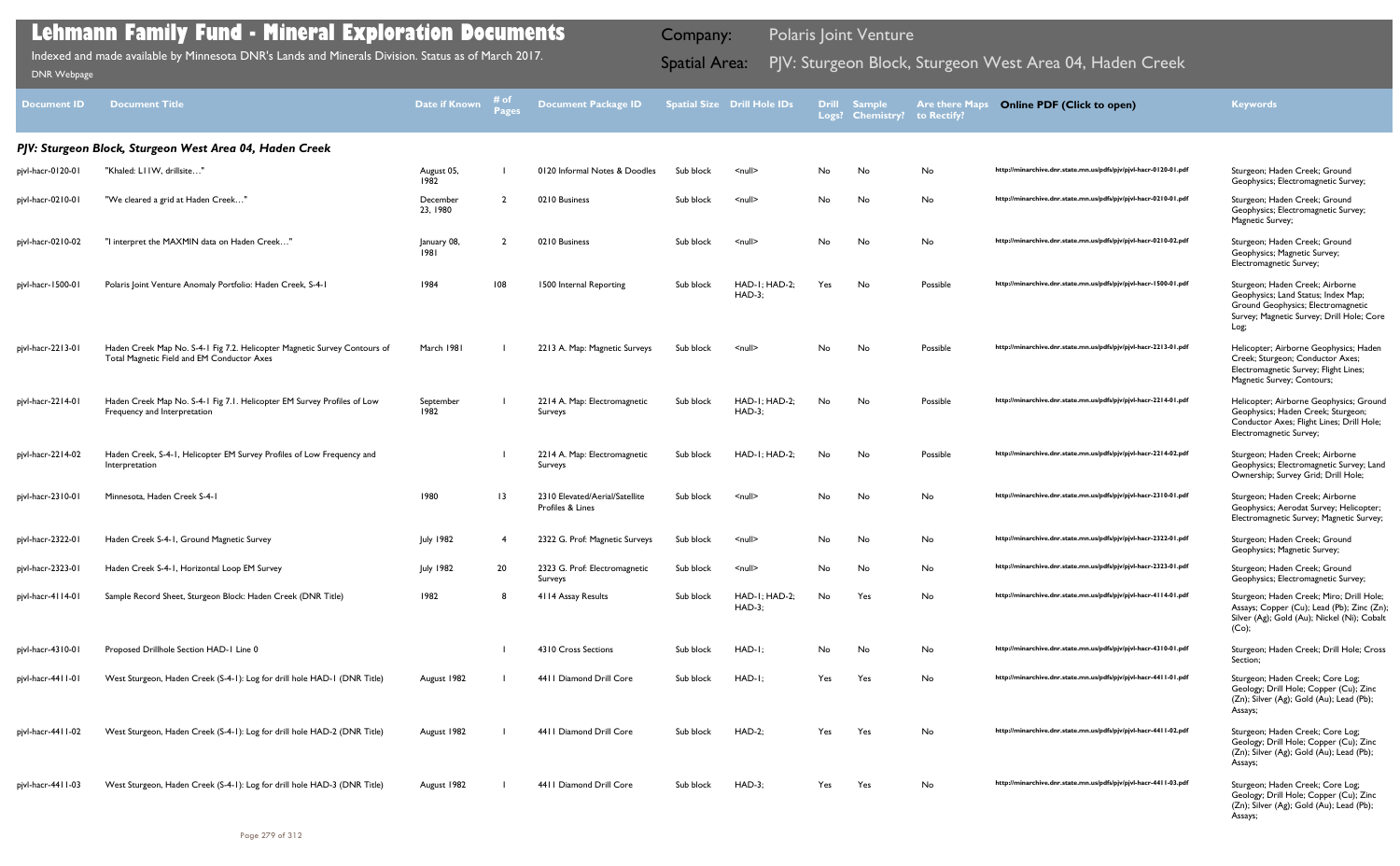| <b>Document ID</b> | <b>Document Title</b>                                                                                                    | Date if Known    | # of<br>Pages | Document Package ID                                |           | <b>Spatial Size Drill Hole IDs</b> |           | <b>Drill Sample</b><br>Logs? Chemistry? to Rectify? | <b>Are there Maps</b> | <b>Online PDF (Click to open)</b>                                | Keywords                                                                                                                                           |
|--------------------|--------------------------------------------------------------------------------------------------------------------------|------------------|---------------|----------------------------------------------------|-----------|------------------------------------|-----------|-----------------------------------------------------|-----------------------|------------------------------------------------------------------|----------------------------------------------------------------------------------------------------------------------------------------------------|
|                    | PJV: Sturgeon Block, Sturgeon West Area 04, Hoover Creek                                                                 |                  |               |                                                    |           |                                    |           |                                                     |                       |                                                                  |                                                                                                                                                    |
| pjvl-hocr-1500-01  | Polaris Joint Venture Anomaly Portfolio: Hoover Creek, S-4-4                                                             | 1984             | 67            | 1500 Internal Reporting                            | Sub block | $\leq$ null $\geq$                 | No.       | No                                                  | Possible              | http://minarchive.dnr.state.mn.us/pdfs/pjv/pjvl-hocr-1500-01.pdf | Sturgeon; Hoover Creek; Hades; Airborne<br>Geophysics; Index Map; Land Status;<br>Ground Geophysics; Electromagnetic<br>Survey; Magnetic Survey;   |
| pjvl-hocr-1500-02  | Aerodat EM Survey, Sturgeon Block Area S-4-4, Hoover Creek                                                               |                  |               | 1500 Internal Reporting                            | Sub block | $\leq$ null $\geq$                 | No.       | No                                                  | No                    | http://minarchive.dnr.state.mn.us/pdfs/pjv/pjvl-hocr-1500-02.pdf | Sturgeon; Hoover Creek; Airborne<br>Geophysics; Aerodat Survey; Helicopter;<br>Electromagnetic Survey; Magnetic Survey;<br><b>INPUT Survey;</b>    |
| pjvl-hocr-2213-01  | Hoover Creek Map No. S-4-4 Fig 7.2. Helicopter Magnetic Survey Contours of<br>Total Magnetic Field and EM Conductor Axes | March 1981       |               | 2213 A. Map: Magnetic Surveys                      | Sub block | $\leq$ null $\geq$                 | No.       | No                                                  | Possible              | http://minarchive.dnr.state.mn.us/pdfs/pjv/pjvl-hocr-2213-01.pdf | Helicopter; Airborne Geophysics; Hoover<br>Creek; Sturgeon; Conductor Axes;<br>Electromagnetic Survey; Flight Lines;<br>Magnetic Survey; Contours; |
| pjvl-hocr-2214-01  | Hoover Creek Map No. S-4-4 Fig 7.1. Helicopter EM Survey Profiles of Low<br>Frequency and Interpretation                 | November<br>1981 |               | 2214 A. Map: Electromagnetic<br>Surveys            | Sub block | $\leq$ null $\geq$                 | No.       | No                                                  | Possible              | http://minarchive.dnr.state.mn.us/pdfs/pjv/pjvl-hocr-2214-01.pdf | Helicopter; Airborne Geophysics; Ground<br>Geophysics; Hoover Creek; Sturgeon;<br>Conductor Axes; Flight Lines;<br>Electromagnetic Survey;         |
| pjvl-hocr-2214-02  | Hoover Creek, S-4-4, Helicopter EM Survey Profiles of Low Frequency and<br>Interpretation                                |                  |               | 2214 A. Map: Electromagnetic<br>Surveys            | Sub block | $\leq$ null $\geq$                 | No.       | No                                                  | Possible              | http://minarchive.dnr.state.mn.us/pdfs/pjv/pjvl-hocr-2214-02.pdf | Sturgeon; Hoover Creek; Airborne<br>Geophysics; Electromagnetic Survey; Land<br>Ownership;                                                         |
| pjvl-hocr-2310-01  | Minnesota, Hoover Creek S-4-4                                                                                            | 1980             | 20            | 2310 Elevated/Aerial/Satellite<br>Profiles & Lines | Sub block | $\leq$ null $\geq$                 | <b>No</b> | No                                                  | No                    | http://minarchive.dnr.state.mn.us/pdfs/pjv/pjvl-hocr-2310-01.pdf | Sturgeon; Hoover Creek; Airborne<br>Geophysics; Aerodat Survey; Helicopter;<br>Electromagnetic Survey; Magnetic Survey;                            |
| pjvl-hocr-2323-01  | Hoover Creek S-4-4, Horizontal Loop EM Survey                                                                            | May 1981         |               | 2323 G. Prof: Electromagnetic<br>Surveys           | Sub block | $\leq$ null $\geq$                 | No.       | No                                                  | No                    | http://minarchive.dnr.state.mn.us/pdfs/pjv/pjvl-hocr-2323-01.pdf | Sturgeon; Hoover Creek; Ground<br>Geophysics; Electromagnetic Survey;<br>Magnetic Survey;                                                          |

Indexed and made available by Minnesota DNR's Lands and Minerals Division. Status as of March 2017. **Spatial Area:** PJV: Sturgeon Block, Sturgeon West Area 04, Hoover Creek <sub>DNR Webpage</sub> Indexed and made available by Minnesota DNR's Lands and Minerals Division. Status as of March 2017.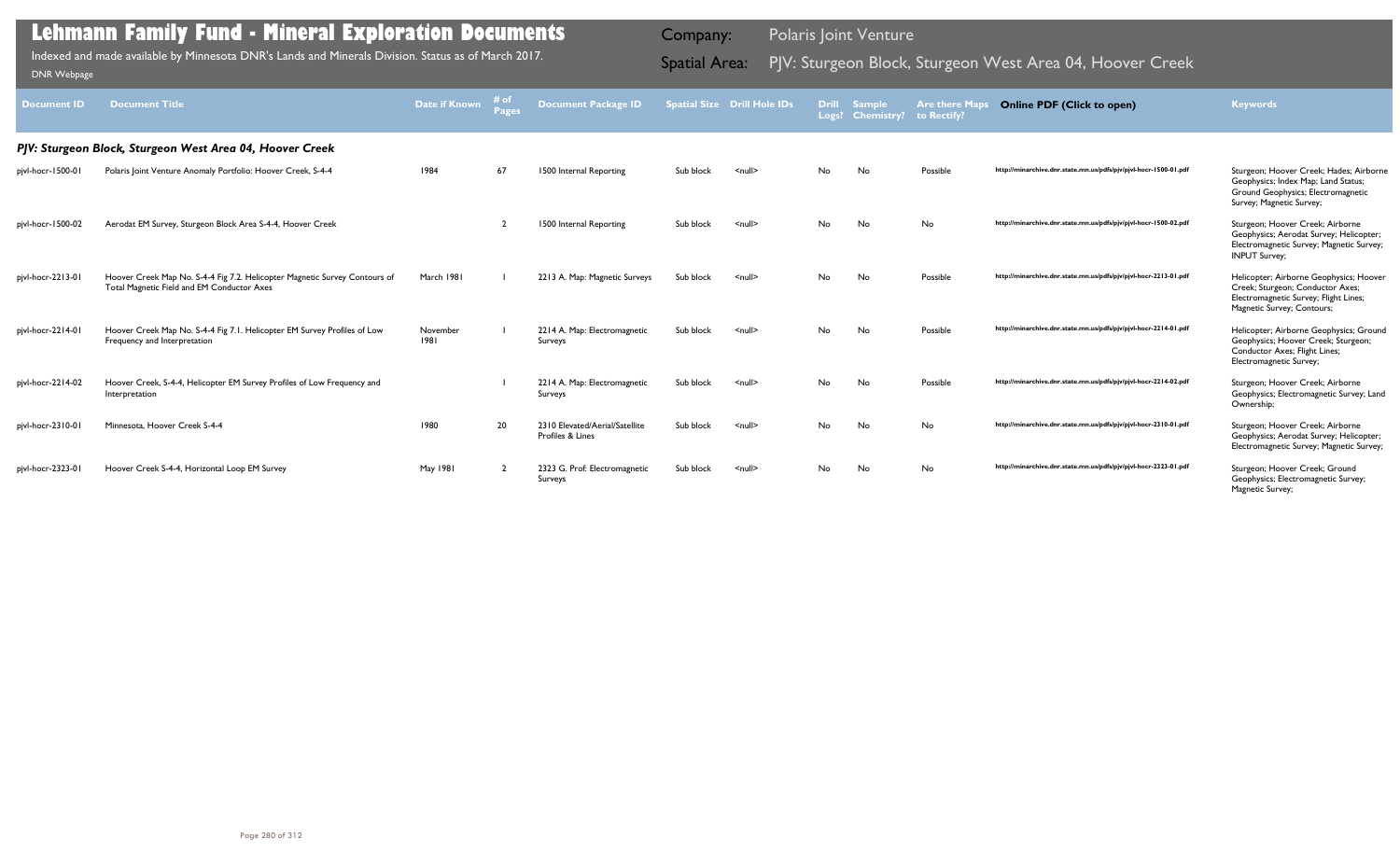| <b>Document ID</b> | <b>Document Title</b>                                                                                              | <b>Date if Known</b> | # of<br><b>Pages</b> | <b>Document Package ID</b>                         |           | <b>Spatial Size Drill Hole IDs</b> | <b>Drill</b><br>Logs? | <b>Sample</b><br><b>Chemistry?</b> | <b>Are there Maps</b><br>to Rectify? | <b>Online PDF (Click to open)</b>                                | <b>Keywords</b>                                                                                                                                      |
|--------------------|--------------------------------------------------------------------------------------------------------------------|----------------------|----------------------|----------------------------------------------------|-----------|------------------------------------|-----------------------|------------------------------------|--------------------------------------|------------------------------------------------------------------|------------------------------------------------------------------------------------------------------------------------------------------------------|
|                    | PJV: Sturgeon Block, Sturgeon West Area 04, Humble                                                                 |                      |                      |                                                    |           |                                    |                       |                                    |                                      |                                                                  |                                                                                                                                                      |
| pjvl-humb-0120-01  | Humble HEM Block, S-4-6                                                                                            |                      |                      | 0120 Informal Notes & Doodles                      | Sub block | RL-39;                             | No                    | No                                 | No                                   | http://minarchive.dnr.state.mn.us/pdfs/pjv/pjvl-humb-0120-01.pdf | Sturgeon; Humble; Humble Oil & Refining<br>Co.; Drill Hole;                                                                                          |
| pjvl-humb-1450-01  | Summary Sheet RL-39 - Humble                                                                                       |                      |                      | 1450 Miscellaneous Data                            | Sub block | RL-39;                             | Yes                   | Yes                                | Possible                             | http://minarchive.dnr.state.mn.us/pdfs/pjv/pjvl-humb-1450-01.pdf | Sturgeon; Humble; Humble Oil & Refining<br>Co.; Drill Hole; Drill Log; Core Log;<br>Ground Geophysics; Airborne Geophysics;<br>Geochemistry; Assays; |
| pjvl-humb-1500-01  | Polaris Joint Venture Anomaly Portfolio: Cormorant, S-4-6                                                          | 1984                 | 56                   | 1500 Internal Reporting                            | Sub block | RL-39;                             | Yes                   | No                                 | Possible                             | http://minarchive.dnr.state.mn.us/pdfs/pjv/pjvl-humb-1500-01.pdf | Sturgeon; Humble; Airborne Geophysics;<br>Index Map; Land Status; Ground<br>Geophysics; Electromagnetic Survey;<br>Magnetic Survey;                  |
| pjvl-humb-2213-01  | Humble Map No. S-4-6 Fig 7.2. Helicopter Magnetic Survey Contours of Total<br>Magnetic Field and EM Conductor Axes | March 1981           |                      | 2213 A. Map: Magnetic Surveys                      | Sub block | $\leq$ null $\geq$                 | No.                   | No                                 | Possible                             | http://minarchive.dnr.state.mn.us/pdfs/pjv/pjvl-humb-2213-01.pdf | Helicopter; Airborne Geophysics; Humble;<br>Sturgeon; Conductor Axes;<br>Electromagnetic Survey; Flight Lines;<br>Magnetic Survey; Contours;         |
| pjvl-humb-2214-01  | Humble Map No. S-4-6 Fig 7.1. Helicopter EM Survey Profiles of Low Frequency<br>and Interpretation                 | November<br>1981     |                      | 2214 A. Map: Electromagnetic<br>Surveys            | Sub block | RL-39;                             | No.                   | No                                 | Possible                             | http://minarchive.dnr.state.mn.us/pdfs/pjv/pjvl-humb-2214-01.pdf | Helicopter; Airborne Geophysics; Ground<br>Geophysics; Humble; Sturgeon; Conductor<br>Axes; Flight Lines; Drill Hole;<br>Electromagnetic Survey;     |
| pjvl-humb-2214-02  | Humble S-4-6, Helicopter EM Survey Profiles of Low Frequency and<br>Interpretation                                 |                      |                      | 2214 A. Map: Electromagnetic<br><b>Surveys</b>     | Sub block | RL-39;                             | No                    | No                                 | Possible                             | http://minarchive.dnr.state.mn.us/pdfs/pjv/pjvl-humb-2214-02.pdf | Sturgeon; Humble; Airborne Geophysics;<br>Electromagnetic Survey; Land Ownership;<br>Drill Hole:                                                     |
| pjvl-humb-2310-01  | Minnesota, Humble S-4-6                                                                                            | 1980                 | 16                   | 2310 Elevated/Aerial/Satellite<br>Profiles & Lines | Sub block | $\leq$ null $\geq$                 | No.                   | No                                 | <b>No</b>                            | http://minarchive.dnr.state.mn.us/pdfs/pjv/pjvl-humb-2310-01.pdf | Sturgeon; Humble; Airborne Geophysics;<br>Aerodat Survey; Helicopter;<br>Electromagnetic Survey; Magnetic Survey;                                    |
| pjvl-humb-2323-01  | Humble S-4-6, Horizontal Loop EM Survey                                                                            | April 28,<br>1981    | $\overline{2}$       | 2323 G. Prof: Electromagnetic<br>Surveys           | Sub block | $\leq$ null $\geq$                 | No                    | No                                 | No                                   | http://minarchive.dnr.state.mn.us/pdfs/pjv/pjvl-humb-2323-01.pdf | Sturgeon; Humble; Ground Geophysics;<br>Electromagnetic Survey; Magnetic Survey;                                                                     |
| pjvl-humb-2323-02  | Humble S-4-6, Horizontal Loop EM Survey                                                                            | May 12, 1981         |                      | 2323 G. Prof: Electromagnetic<br>Surveys           | Sub block | RL-39;                             | No                    | No                                 | No                                   | http://minarchive.dnr.state.mn.us/pdfs/pjv/pjvl-humb-2323-02.pdf | Sturgeon; Humble; Ground Geophysics;<br>Electromagnetic Survey; Magnetic Survey;<br>Drill Hole;                                                      |
| pjvl-humb-4400-01  | Exploration Drill Hole Within HEM Flight Block, Humble S-4-6                                                       |                      |                      | 4400 Geology: Logs & Notes                         | Sub block | RL-39;                             | Yes                   | No                                 | No                                   | http://minarchive.dnr.state.mn.us/pdfs/pjv/pjvl-humb-4400-01.pdf | Sturgeon; Humble; Humble Oil & Refining<br>Co.; Drill Hole; Drill Log; Core Log;                                                                     |

Indexed and made available by Minnesota DNR's Lands and Minerals Division. Status as of March 2017. Spatial Area: PJV: Sturgeon Block, Sturgeon West Area 04, Humble DNR Webpage Indexed and made available by Minnesota DNR's Lands and Minerals Division. Status as of March 2017.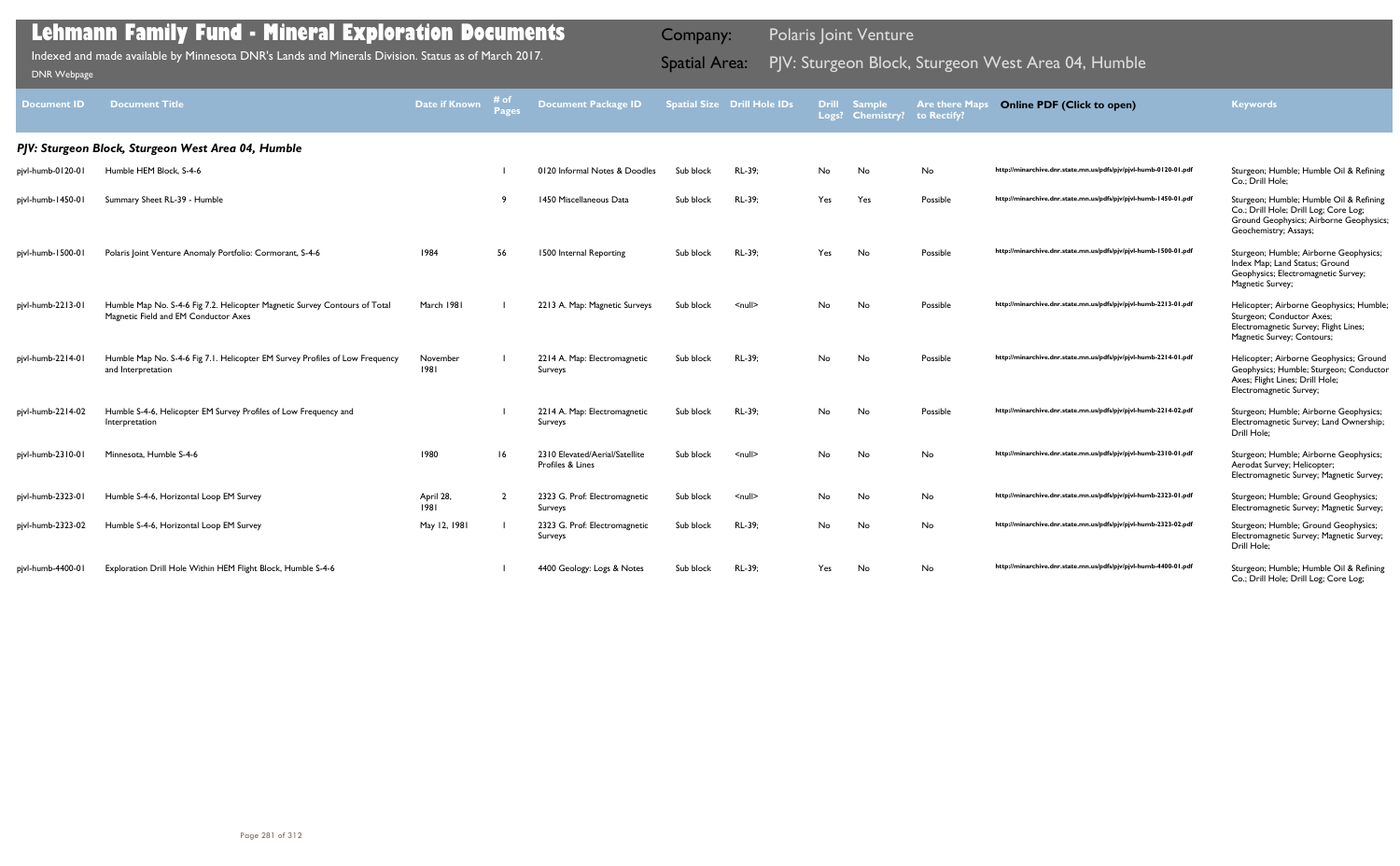| Document ID       | <b>Document Title</b>                                                                                                    | Date if Known     | # of<br><b>Pages</b> | <b>Document Package ID</b>                         |           | <b>Spatial Size Drill Hole IDs</b>  | <b>Drill</b><br>Logs? | <b>Sample</b><br><b>Chemistry?</b> | <b>Are there Maps</b><br>to Rectify? | <b>Online PDF (Click to open)</b>                                | <b>Keywords</b>                                                                                                                                    |
|-------------------|--------------------------------------------------------------------------------------------------------------------------|-------------------|----------------------|----------------------------------------------------|-----------|-------------------------------------|-----------------------|------------------------------------|--------------------------------------|------------------------------------------------------------------|----------------------------------------------------------------------------------------------------------------------------------------------------|
|                   | PJV: Sturgeon Block, Sturgeon West Area 04, Meadow Creek                                                                 |                   |                      |                                                    |           |                                     |                       |                                    |                                      |                                                                  |                                                                                                                                                    |
| pjvl-mecr-1450-01 | Prior Work 151-30 (Beltrami County)                                                                                      |                   | 12                   | 1450 Miscellaneous Data                            | Sub block | RL-42-1: RL-43-1:<br>$HB-2$ : HB-1: | Yes                   | Yes                                | Possible                             | http://minarchive.dnr.state.mn.us/pdfs/pjv/pjvl-mecr-1450-01.pdf | Sturgeon; Meadow Creek; Humble Oil &<br>Refining Co.; U.S. Bureau of Mines; Drill<br>Hole; Drill Log; Core Log; Geochemistry;<br>Assays;           |
| pjvl-mecr-1500-0  | Polaris Joint Venture Anomaly Portfolio: Meadow Creek, S-4-2                                                             | 1984              | 59                   | 1500 Internal Reporting                            | Sub block | $\leq$ null $\geq$                  | No.                   | No                                 | Possible                             | http://minarchive.dnr.state.mn.us/pdfs/pjv/pjvl-mecr-1500-01.pdf | Sturgeon; Meadow Creek; Cobra; Airborne<br>Geophysics; Land Status; Index Map;<br>Ground Geophysics; Electromagnetic<br>Survey; Magnetic Survey;   |
| pjvl-mecr-2213-01 | Meadow Creek Map No. S-4-2 Fig 7.2. Helicopter Magnetic Survey Contours of<br>Total Magnetic Field and EM Conductor Axes | March 1981        |                      | 2213 A. Map: Magnetic Surveys                      | Sub block | $\leq$ null $\geq$                  | <b>No</b>             | No                                 | Possible                             | http://minarchive.dnr.state.mn.us/pdfs/pjv/pjvl-mecr-2213-01.pdf | Helicopter; Airborne Geophysics; Meadow<br>Creek; Sturgeon; Conductor Axes;<br>Electromagnetic Survey; Flight Lines;<br>Magnetic Survey; Contours; |
| pjvl-mecr-2214-01 | Meadow Creek Map No. S-4-2 Fig 7.1. Helicopter EM Survey Profiles of Low<br>Frequency and Interpretation                 | March 1981        |                      | 2214 A. Map: Electromagnetic<br>Surveys            | Sub block | $\le$ null $\ge$                    | <b>No</b>             | No                                 | Possible                             | http://minarchive.dnr.state.mn.us/pdfs/pjv/pjvl-mecr-2214-01.pdf | Helicopter; Airborne Geophysics; Ground<br>Geophysics; Meadow Creek; Sturgeon;<br>Conductor Axes; Flight Lines;<br>Electromagnetic Survey;         |
| pjvl-mecr-2214-02 | Meadow Creek, S-4-2, Helicopter EM Survey Profiles of Low Frequency and<br>Interpretation                                |                   |                      | 2214 A. Map: Electromagnetic<br>Surveys            | Sub block | $\leq$ null $\geq$                  | <b>No</b>             | No                                 | Possible                             | http://minarchive.dnr.state.mn.us/pdfs/pjv/pjvl-mecr-2214-02.pdf | Sturgeon; Meadow Creek; Airborne<br>Geophysics; Electromagnetic Survey; Land<br>Ownership; Survey Grid;                                            |
| pjvl-mecr-2310-01 | Minnesota, Meadow Creek S-4-2                                                                                            | 1980              | 4                    | 2310 Elevated/Aerial/Satellite<br>Profiles & Lines | Sub block | $\le$ null $\ge$                    | No.                   | <b>No</b>                          | <b>No</b>                            | http://minarchive.dnr.state.mn.us/pdfs/pjv/pjvl-mecr-2310-01.pdf | Sturgeon; Meadow Creek; Airborne<br>Geophysics; Aerodat Survey; Helicopter;<br>Electromagnetic Survey; Magnetic Survey;                            |
| pjvl-mecr-2323-01 | Meadow Creek S-4-2 Horizontal Loop EM Survey                                                                             | April 20,<br>1981 |                      | 2323 G. Prof: Electromagnetic<br>Surveys           | Sub block | <null></null>                       | No.                   | No                                 | Possible                             | http://minarchive.dnr.state.mn.us/pdfs/pjv/pjvl-mecr-2323-01.pdf | Sturgeon; Meadow Creek; Ground<br>Geophysics; Electromagnetic Survey;<br>Magnetic Survey;                                                          |

Indexed and made available by Minnesota DNR's Lands and Minerals Division. Status as of March 2017. Sammer Spatial Area: PJV: Sturgeon Block, Sturgeon West Area 04, Meadow Creek DNR Webpage Indexed and made available by Minnesota DNR's Lands and Minerals Division. Status as of March 2017.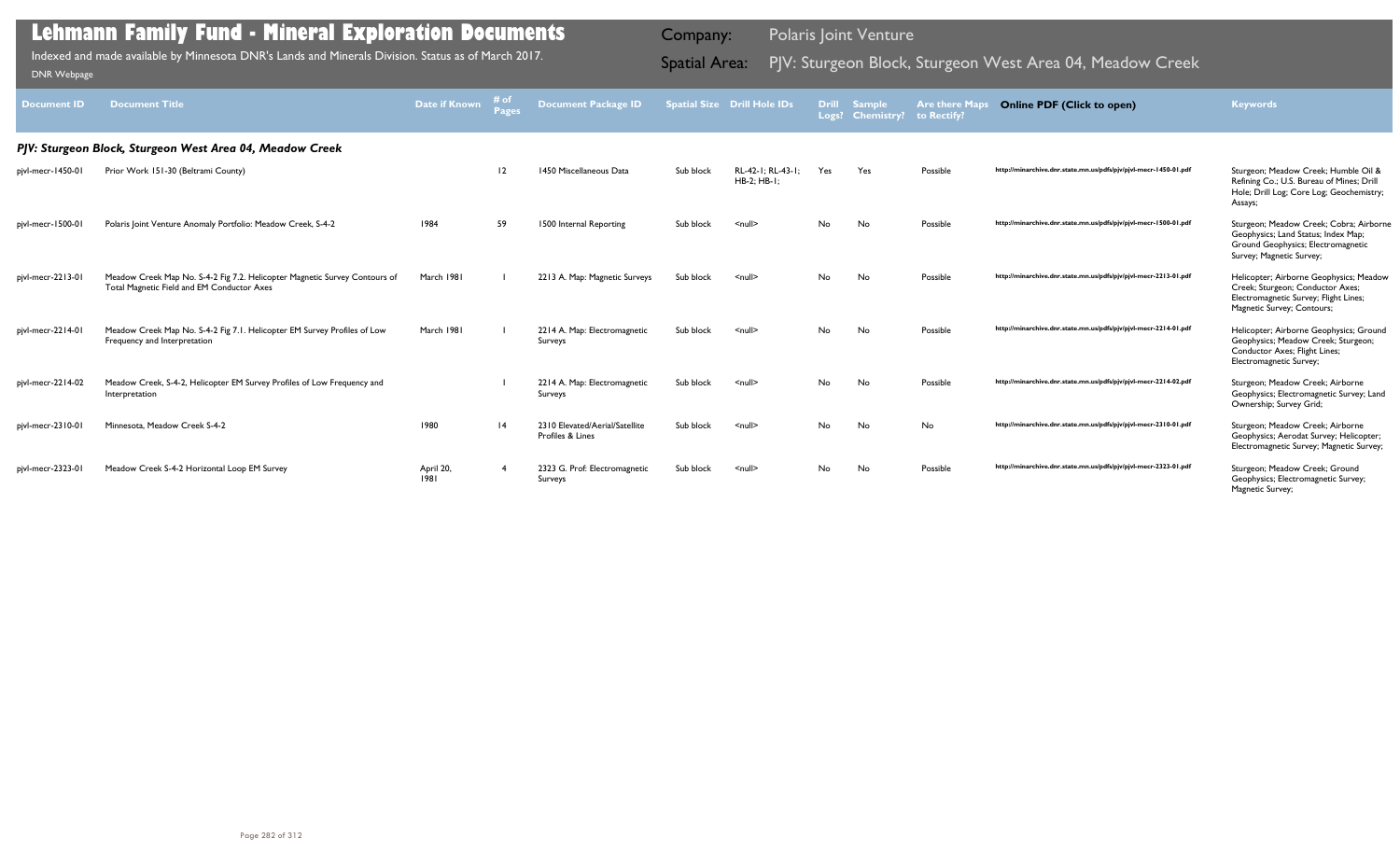| <b>Document ID</b> | <b>Document Title</b>                                                   | <b>Date if Known</b> | # of<br>Pages | Document Package ID                      |           | <b>Spatial Size Drill Hole IDs</b> | <b>Drill</b> | <b>Sample</b><br>Logs? Chemistry? | <b>Are there Map</b><br>to Rectify? | <b>Online PDF (Click to open)</b>                                | <b>Keywords</b>                                                                                  |
|--------------------|-------------------------------------------------------------------------|----------------------|---------------|------------------------------------------|-----------|------------------------------------|--------------|-----------------------------------|-------------------------------------|------------------------------------------------------------------|--------------------------------------------------------------------------------------------------|
|                    | PJV: Sturgeon Block, Sturgeon West Area 04, Shooks                      |                      |               |                                          |           |                                    |              |                                   |                                     |                                                                  |                                                                                                  |
| pjvl-shks-1500-01  | Ground Geophysics Interpretation, Shooks, S-4-8                         | July 08, 1981        |               | 1500 Internal Reporting                  | Sub block | RL-42:                             | No           | No                                | No                                  | http://minarchive.dnr.state.mn.us/pdfs/pjv/pjvl-shks-1500-01.pdf | Sturgeon; Shooks; Ground Geophysics;<br>Electromagnetic Survey; Drill Hole;<br>Magnetic Survey;  |
| pjvl-shks-1500-02  | Interpretation of Ground Geophysics Block S-4-8, Shooks-Windmill Area   | July 20, 1981        |               | 1500 Internal Reporting                  | Sub block | RL-43;                             | No           | No                                | No                                  | http://minarchive.dnr.state.mn.us/pdfs/pjv/pjvl-shks-1500-02.pdf | Sturgeon; Shooks; Ground Geophysics;<br>Electromagnetic Survey; Drill Hole;                      |
| pjvl-shks-1500-03  | Interpretation of Ground Geophysics, Shooks-Gravel Pit Area, Block S4-8 | July 22, 1981        |               | 1500 Internal Reporting                  | Sub block | $\leq$ null $\geq$                 | No           | No                                | No                                  | http://minarchive.dnr.state.mn.us/pdfs/pjv/pjvl-shks-1500-03.pdf | Sturgeon; Shooks; Ground Geophysics;<br>Electromagnetic Survey;                                  |
| pjvl-shks-2213-01  | Shooks                                                                  |                      |               | 2213 A. Map: Magnetic Surveys            | Sub block | $\leq$ null $\geq$                 | No           | No                                | Possible                            | http://minarchive.dnr.state.mn.us/pdfs/pjv/pjvl-shks-2213-01.pdf | Contours; Airborne Geophysics; Flight<br>Lines; Shooks; Sturgeon; Magnetic Survey;               |
| pjvl-shks-2214-01  | Shooks                                                                  |                      |               | 2214 A. Map: Electromagnetic<br>Surveys  | Sub block | $\leq$ null $\geq$                 | No           | No                                | Possible                            | http://minarchive.dnr.state.mn.us/pdfs/pjv/pjvl-shks-2214-01.pdf | Conductor Axes; Airborne Geophysics;<br>Shooks; Electromagnetic Survey; Sturgeon;                |
| pjvl-shks-2323-01  | Shooks S-4-8, Horizontal Loop EM Survey                                 | April 15,<br>1981    |               | 2323 G. Prof: Electromagnetic<br>Surveys | Sub block | RL-42;                             | No           | No                                | Possible                            | http://minarchive.dnr.state.mn.us/pdfs/pjv/pjvl-shks-2323-01.pdf | Sturgeon; Shooks; Ground Geophysics;<br>Electromagnetic Survey; Magnetic Survey;<br>Survey Grid; |
| pjvl-shks-2323-02  | Shooks-Windmill S-4-8, Horizontal Loop EM Survey                        | May 07, 1981         |               | 2323 G. Prof: Electromagnetic<br>Surveys | Sub block | <b>RL-43:</b>                      | No           | No                                | No                                  | http://minarchive.dnr.state.mn.us/pdfs/pjv/pjvl-shks-2323-02.pdf | Sturgeon; Shooks; Ground Geophysics;<br>Electromagnetic Survey; Magnetic Survey;                 |
| pjvl-shks-2323-03  | Shooks-Gravel Pit S-4-8B, Horizontal Loop EM Survey                     | May 08, 1981         |               | 2323 G. Prof: Electromagnetic<br>Surveys | Sub block | $\leq$ null $\geq$                 | No           | No                                | No                                  | http://minarchive.dnr.state.mn.us/pdfs/pjv/pjvl-shks-2323-03.pdf | Sturgeon; Shooks; Ground Geophysics;<br>Electromagnetic Survey; Magnetic Survey;                 |

Indexed and made available by Minnesota DNR's Lands and Minerals Division. Status as of March 2017. Spatial Area: PJV: Sturgeon Block, Sturgeon West Area 04, Shooks וNR Webpage Indexed and made available by Minnesota DNR's Lands and Minerals Division. Status as of March 2017.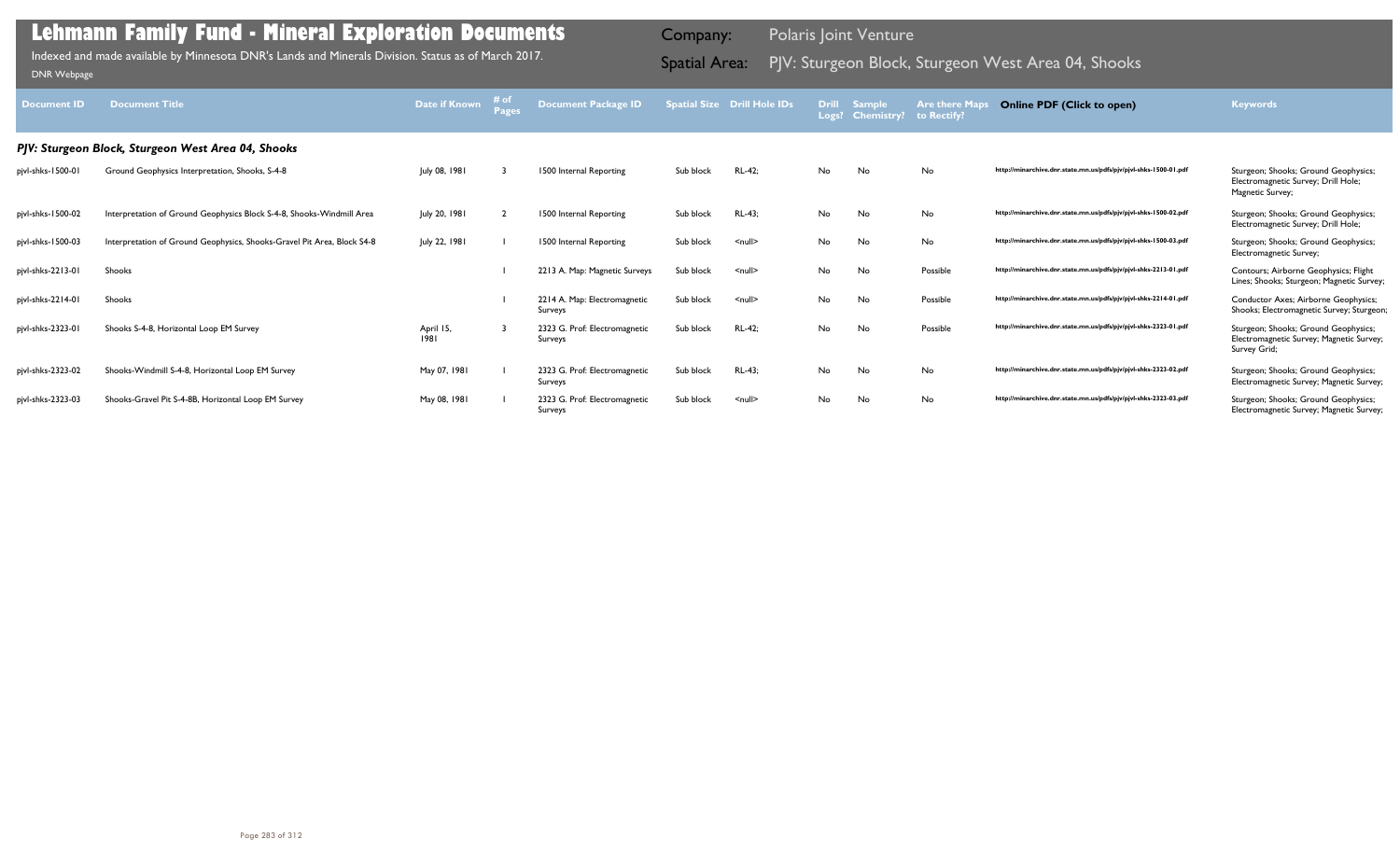| Document ID       | <b>Document Title</b>                                                                                      | Date if Known | ⊤# of | Document Package ID                           |                         | <b>Spatial Size Drill Hole IDs</b> |           | <b>Drill Sample</b><br>Logs? Chemistry? | <b>Are there Map</b><br>to Rectify? | <b>Online PDF (Click to open)</b>                                | <b>Keywords</b>                                                                                                                              |
|-------------------|------------------------------------------------------------------------------------------------------------|---------------|-------|-----------------------------------------------|-------------------------|------------------------------------|-----------|-----------------------------------------|-------------------------------------|------------------------------------------------------------------|----------------------------------------------------------------------------------------------------------------------------------------------|
|                   | PJV: Sturgeon Block, Sturgeon West Area 05                                                                 |               |       |                                               |                         |                                    |           |                                         |                                     |                                                                  |                                                                                                                                              |
| pjvl-s05_-2213-01 | Sturgeon Project Isomagnetic Interval Map 5 Of 18 21067 Block B                                            |               |       | 2213 A. Map: Magnetic Surveys                 | Anomaly<br>Block        | $\leq$ null $\geq$                 | No.       | No                                      | Possible                            | http://minarchive.dnr.state.mn.us/pdfs/pjv/pjvl-s05_-2213-01.pdf | Contours; Flight Lines; Sturgeon; Airborne<br>Geophysics; Magnetic Survey;                                                                   |
| pjvl-s05_-2213-02 | Questor Surveys Limited Airborne Magnetometer Survey Sturgeon Project Map<br>5 Of 18 21067 Block B         | June 1980     |       | 2213 A. Map: Magnetic Surveys                 | Anomaly<br>Block        | $\leq$ null $\geq$                 | <b>No</b> | No                                      | Possible                            | http://minarchive.dnr.state.mn.us/pdfs/pjv/pjvl-s05_-2213-02.pdf | Contours; Flight Lines; Sturgeon; Airborne<br>Geophysics; Magnetic Survey; Photomosaic;                                                      |
| pjvl-s05_-2214-01 | Questor Surveys Limited Airborne Mk VI INPUT Survey Sturgeon Project Map 5<br>0f 18 21067 Block B          | June 1980     |       | 2214 A. Map: Electromagnetic<br>Surveys       | Anomaly<br><b>Block</b> | $null$                             | No.       | No                                      | Possible                            | http://minarchive.dnr.state.mn.us/pdfs/pjv/pjvl-s05_-2214-01.pdf | Airborne Geophysics; Anomalies; INPUT<br>Survey; Flight Lines; Photomosaic;<br>Electromagnetic Survey; Sturgeon;                             |
| pjvl-s05_-2216-01 | Questor Surveys Limited Airborne Mk VI INPUT Survey Sturgeon Project<br>Cultural Map 5 0f 18 21067 Block B | June 1980     |       | 2216 A. Map: Culture and<br>Interference Maps | Anomaly<br>Block        | $\leq$ null $\geq$                 | No.       | No                                      | Possible                            | http://minarchive.dnr.state.mn.us/pdfs/pjv/pjvl-s05_-2216-01.pdf | Culture; Interference; Anomaly Label;<br>Airborne Geophysics; Anomalies; INPUT<br>Survey; Flight Lines; Electromagnetic<br>Survey; Sturgeon; |

PJV: Sturgeon Block, Sturgeon West Area 05 Indexed and made available by Minnesota DNR's Lands and Minerals Division. Status as of March 2017. Spatial Area: [DNR Webpage](http://www.dnr.state.mn.us/lands_minerals/polaris/index.html)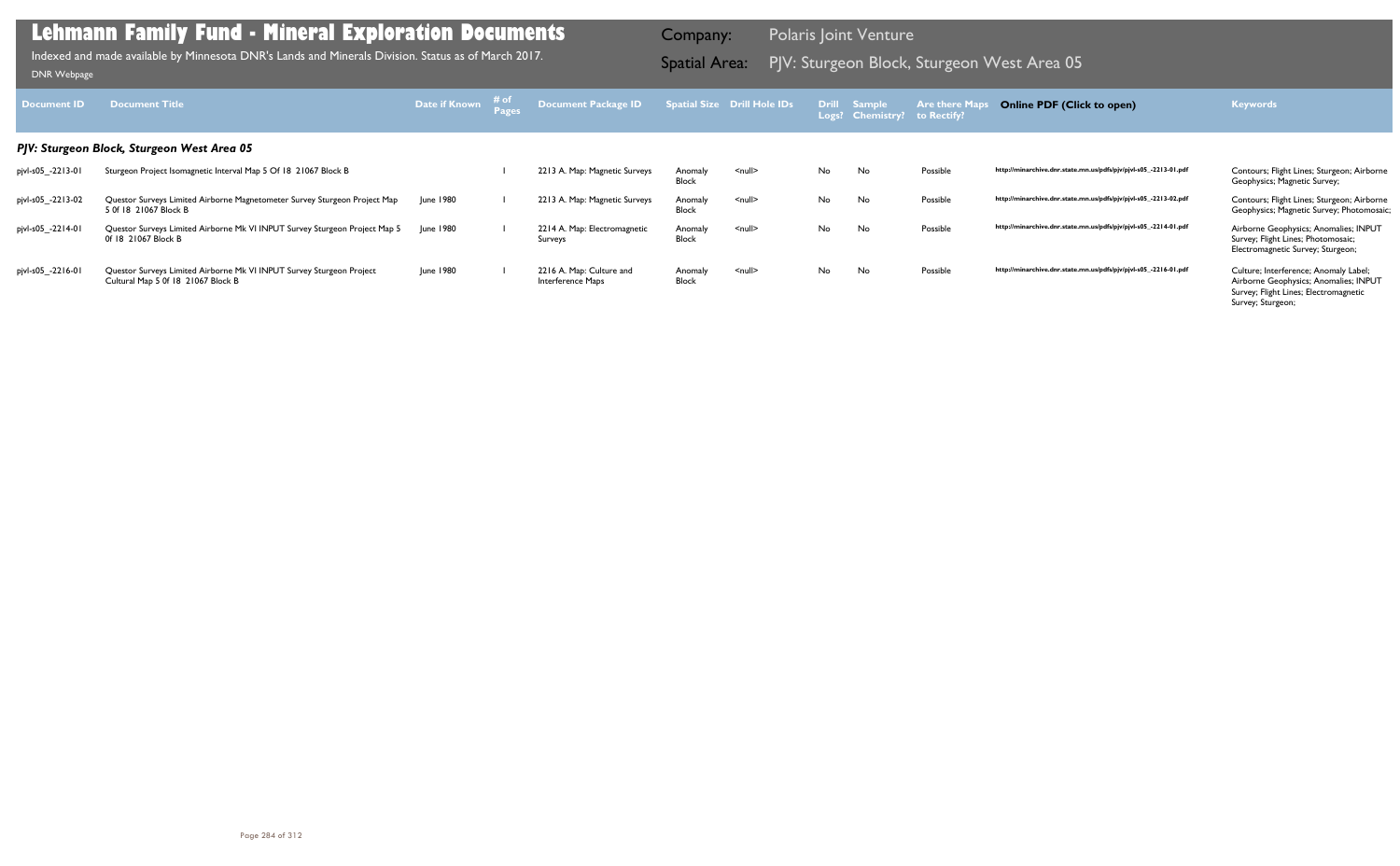| Document ID       | <b>Document Title</b>                                                                                                                | Date if Known | # of | <b>Document Package ID</b>                         |           | <b>Spatial Size Drill Hole IDs</b> |           | <b>Drill Sample</b><br>Logs? Chemistry? to Rectify? | <b>Are there Map</b> | <b>Online PDF (Click to open)</b>                                | <b>Keywords</b>                                                                                                                                                                                      |
|-------------------|--------------------------------------------------------------------------------------------------------------------------------------|---------------|------|----------------------------------------------------|-----------|------------------------------------|-----------|-----------------------------------------------------|----------------------|------------------------------------------------------------------|------------------------------------------------------------------------------------------------------------------------------------------------------------------------------------------------------|
|                   | PJV: Sturgeon Block, Sturgeon West Area 05, Hornet                                                                                   |               |      |                                                    |           |                                    |           |                                                     |                      |                                                                  |                                                                                                                                                                                                      |
| pjvl-horn-1500-01 | Polaris Joint Venture Anomaly Portfolio: Hornet, S-5-1                                                                               | 1984          | 38   | 1500 Internal Reporting                            | Sub block | $null$                             | <b>No</b> | No.                                                 | Possible             | http://minarchive.dnr.state.mn.us/pdfs/pjv/pjvl-horn-1500-01.pdf | Sturgeon; Hornet; Airborne Geophysics;<br>Index Map; Ground Geophysics;<br>Electromagnetic Survey;                                                                                                   |
| pjvl-horn-2213-01 | Hornet, Map No. S-5-1, Figure 7.2 Helicopter Magnetic Survey Contours Of<br>Total Magnetic Field And EM Conductor Axes Drawing P 422 | March 1981    |      | 2213 A. Map: Magnetic Surveys                      | Sub block | $\leq$ null $\geq$                 | No.       | No                                                  | Possible             | http://minarchive.dnr.state.mn.us/pdfs/pjv/pjvl-horn-2213-01.pdf | Contours; Helicopter; Hornet; Conductor<br>Axes; Electromagnetic Survey; Flight Lines;<br>Topography; Sturgeon; Airborne<br>Geophysics; Magnetic Survey;                                             |
| pjvl-horn-2214-01 | Hornet, Map No. S-5-1, Figure 7.1 Helicopter EM Survey Profiles Of Low<br>Frequency And Interpretation Drawing P422                  | March 1981    |      | 2214 A. Map: Electromagnetic<br>Surveys            | Sub block | $null$                             | No        | No                                                  | Possible             | http://minarchive.dnr.state.mn.us/pdfs/pjv/pjvl-horn-2214-01.pdf | Helicopter; Hornet; Profile; Conductor<br>Axes; Electromagnetic Survey; Flight Lines;<br>Topography; Aerodat Survey; Ground<br>Geophysics; Electromagnetic Survey;<br>Airborne Geophysics; Sturgeon; |
| pjvl-horn-2310-01 | Minnesota, Hornet S-5-1                                                                                                              | 1980          |      | 2310 Elevated/Aerial/Satellite<br>Profiles & Lines | Sub block | $\leq$ null $\geq$                 | No.       | No                                                  | No                   | http://minarchive.dnr.state.mn.us/pdfs/pjv/pjvl-horn-2310-01.pdf | Sturgeon; Hornet; Airborne Geophysics;<br>Aerodat Survey; Helicopter;<br>Electromagnetic Survey; Magnetic Survey;                                                                                    |

Indexed and made available by Minnesota DNR's Lands and Minerals Division. Status as of March 2017. **Spatial Area:** PJV: Sturgeon Block, Sturgeon West Area 05, Hornet DNR Webpage Indexed and made available by Minnesota DNR's Lands and Minerals Division. Status as of March 2017.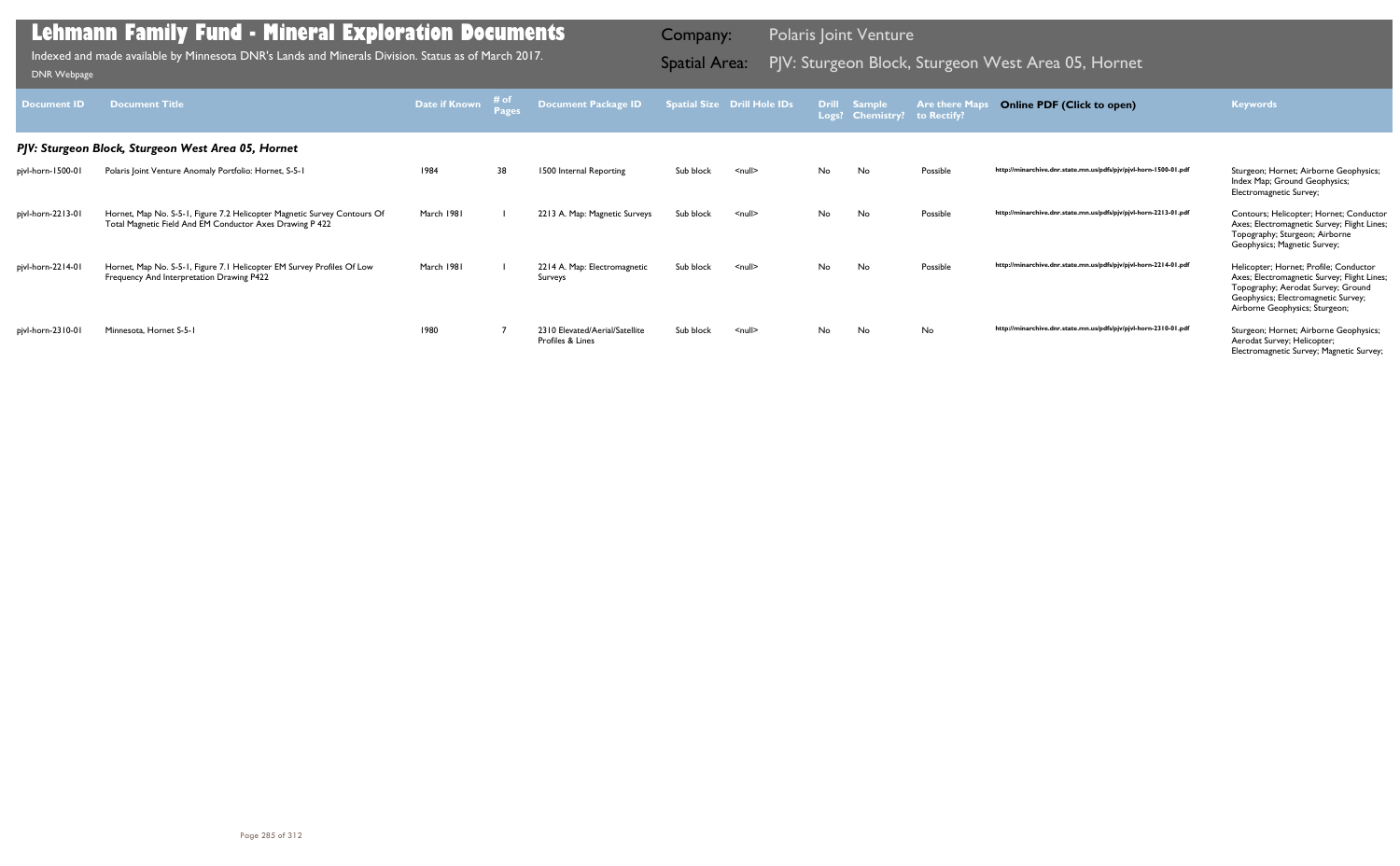Electromagnetic Survey; Magnetic Survey;

| <b>Document ID</b> | <b>Document Title</b>                                         | Date if Known       | # of<br><b>Pages</b> | Document Package ID                      |        | <b>Spatial Size Drill Hole IDs</b> |           | <b>Drill Sample</b><br>Logs? Chemistry? to Rectify? | <b>Are there Maps</b> |
|--------------------|---------------------------------------------------------------|---------------------|----------------------|------------------------------------------|--------|------------------------------------|-----------|-----------------------------------------------------|-----------------------|
|                    | PJV: Sturgeon Block, Sturgeon West Area 05, Hornet, East Inez |                     |                      |                                          |        |                                    |           |                                                     |                       |
| pjvl-eine-0120-01  | Notes on East Inez (DNR Title)                                |                     |                      | 0120 Informal Notes & Doodles            | Target | $\leq$ null $\geq$                 | <b>No</b> | No                                                  | Possible              |
| pjvl-eine-2322-01  | East Inez S-5-3, Ground Magnetic Survey                       | January 07,<br>1983 |                      | 2322 G. Prof: Magnetic Surveys           | Target | $null$                             | <b>No</b> | No                                                  | No                    |
| pjvl-eine-2323-01  | East Inez S-5-3, Horizontal Loop EM Survey                    | January 07,<br>1983 |                      | 2323 G. Prof: Electromagnetic<br>Surveys | Target | $null$                             | No        | No                                                  | No                    |

Magnetic Survey;

Electromagnetic Survey;

## **Lehmann Family Fund - Mineral Exploration Documents**

Indexed and made available by Minnesota DNR's Lands and Minerals Division. Status as of March 2017. Spatial Area: PJV: Sturgeon Block, Sturgeon West Area 05, Hornet, East Inez DNR Webpage Indexed and made available by Minnesota DNR's Lands and Minerals Division. Status as of March 2017.

Company: Polaris Joint Venture

## **Online PDF (Click to open) Keywords**

http://minarchive.dnr.state.mn.us/pdfs/pjv/pjvl-eine-0120-01.pdf Sturgeon; East Inez; Ground Geophysics;

http://minarchive.dnr.state.mn.us/pdfs/pjv/pjvl-eine-2322-01.pdf Sturgeon; East Inez; Ground Geophysics;

http://minarchive.dnr.state.mn.us/pdfs/pjv/pjvl-eine-2323-01.pdf Sturgeon; East Inez; Ground Geophysics;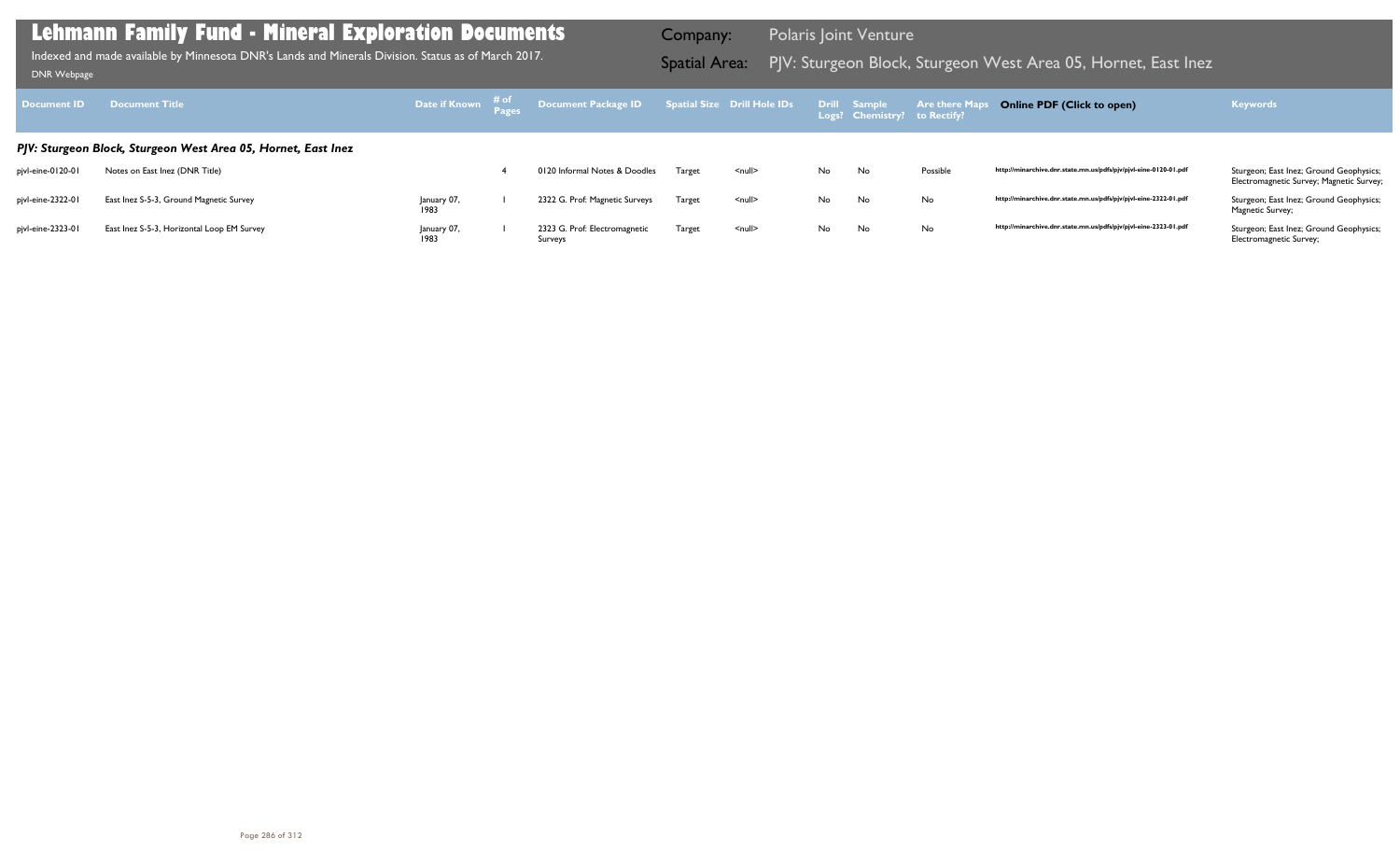| Document ID       | <b>Document Title</b>                                                                                                     | Date if Known     | Pages           | <b>Document Package ID</b>                         |           | <b>Spatial Size Drill Hole IDs</b>                                                                                       |     | Drill Sample<br>Logs? Chemistry? | <b>Are there Maps</b><br>to Rectify? | <b>Online PDF (Click to open)</b>                                | <b>Keywords</b>                                                                                                                                                                                                                                                                   |
|-------------------|---------------------------------------------------------------------------------------------------------------------------|-------------------|-----------------|----------------------------------------------------|-----------|--------------------------------------------------------------------------------------------------------------------------|-----|----------------------------------|--------------------------------------|------------------------------------------------------------------|-----------------------------------------------------------------------------------------------------------------------------------------------------------------------------------------------------------------------------------------------------------------------------------|
|                   | PJV: Sturgeon Block, Sturgeon West Area 05, Inez                                                                          |                   |                 |                                                    |           |                                                                                                                          |     |                                  |                                      |                                                                  |                                                                                                                                                                                                                                                                                   |
| pjvl-inez-1450-01 | <b>RL31</b>                                                                                                               |                   |                 | 1450 Miscellaneous Data                            | Sub block | $RL-31;$                                                                                                                 | Yes | No                               | Possible                             | http://minarchive.dnr.state.mn.us/pdfs/pjv/pjvl-inez-1450-01.pdf | Sturgeon; Inez; Humble Oil & Refining Co.;<br>Exxon; Ground Geophysics; Airborne<br>Geophysics; Electromagnetic Survey;<br>Electrical Survey; Magnetic Survey;                                                                                                                    |
| pjvl-inez-1500-01 | Polaris Joint Venture Anomaly Portfolio: Inez, S-5-2, Volume I                                                            | 1984              | 88              | 1500 Internal Reporting                            | Sub block | RL-31; IAP-1; TIT-1; Yes<br>TIT-2; TIT-3; TIT-4;<br>JAN-I; VAN-I;<br>VAN-2; VAN-3;                                       |     | No                               | Possible                             | http://minarchive.dnr.state.mn.us/pdfs/pjv/pjvl-inez-1500-01.pdf | Sturgeon; Inez; Titan; Airborne Geophysics;<br>Index Map; Land Status; Drill Hole; Core<br>Log;                                                                                                                                                                                   |
| pjvl-inez-1500-02 | Polaris Joint Venture Anomaly Portfolio: Inez, S-5-2, Volume II                                                           | 1984              | 142             | 1500 Internal Reporting                            | Sub block | $IAP-I$ ; TIT-I; TIT-2; Yes<br>TIT-3; TIT-4; JAN-1;<br>PLO-1; PLO-2;<br>VAN-I: VAN-2:<br>VAN-3; VAN-4;                   |     | Yes                              | Possible                             | http://minarchive.dnr.state.mn.us/pdfs/pjv/pjvl-inez-1500-02.pdf | Sturgeon; Inez; Titan; Janus; Plotinus;<br>Romulus; lapetus; Vanessa; East Inez; West<br>Inez; Airborne Geophysics; Index Map;<br>Geology; Cross Section; Land Status; Drill<br>Hole; Core Log; Assays; Copper (Cu); Lead<br>(Pb); Zinc (Zn); Arsenic (As); Nickel (Ni);<br>Cobal |
| pjvl-inez-2121-01 | PJV Inez Block Review - Memos                                                                                             | April 25,<br>1983 | $\overline{13}$ | 2121 Technical Reports and Data<br>Sets            | Sub block | $\leq$ null $\geq$                                                                                                       | No  | No                               | No                                   | http://minarchive.dnr.state.mn.us/pdfs/pjv/pjvl-inez-2121-01.pdf | Exploration; Inez; Sturgeon; Geology;<br>Anomalies; Magnetic Survey; Drill Hole;<br>Electromagnetic Survey; Ground<br>Geophysics; Airborne Geophysics; Profile;                                                                                                                   |
| pjvl-inez-2213-01 | Helicopter Magnetic Survey Contours Of Total Magnetic Field And EM<br><b>Conductor Axes</b>                               | March 1981        |                 | 2213 A. Map: Magnetic Surveys                      | Sub block | $\le$ null $\ge$                                                                                                         | No  | No                               | Possible                             | http://minarchive.dnr.state.mn.us/pdfs/pjv/pjvl-inez-2213-01.pdf | Contours; Helicopter; Airborne<br>Geophysics; Conductor Axes;<br>Electromagnetic Survey; Inez; Magnetic<br>Survey; Sturgeon;                                                                                                                                                      |
| pjvl-inez-2214-01 | Map No. S-5-2: Helicopter E.M. Survey Profiles Of Low Frequency And<br>Interpretation                                     | September<br>1982 |                 | 2214 A. Map: Electromagnetic<br>Surveys            | Sub block | $TIT-I$ ; $TIT-2$ ; $TIT-3$ ; No<br>TIT-4; JAN-1;<br>VAN-I: VAN-2:<br>VAN-3: VAN-4:<br>PLO-1; PLO-2;<br>$IAP-I$ ; RL-31; |     | No.                              | Possible                             | http://minarchive.dnr.state.mn.us/pdfs/pjv/pjvl-inez-2214-01.pdf | Helicopter; Flight Lines; Conductor Axes;<br>Electromagnetic Survey; Inez; Vanessa;<br>Plotinus; Janus; Titan; Iapetus; Drill Hole;<br>Airborne Geophysics; Sturgeon;                                                                                                             |
| pjvl-inez-2214-02 | Inez S-5-2, Helicopter EM Survey Profiles of Low Frequency and Interpretation                                             |                   |                 | 2214 A. Map: Electromagnetic<br>Surveys            | Sub block | $RL-31$ ; $IAP-1$ ;<br><b>VAN-I: VAN-2:</b><br>VAN-3; TIT-1;<br>TIT-2; TIT-3; TIT-4;<br>JAN-I;                           | No. | No                               | Possible                             | http://minarchive.dnr.state.mn.us/pdfs/pjv/pjvl-inez-2214-02.pdf | Sturgeon; Inez; Remus; Romulus; Titan;<br>Plotinus; lapetus; Janus; Vanessa; Cellini;<br>Ground Geophysics; Airborne Geophysics;<br>Electromagnetic Survey; Survey Grid;<br>Survey Grid; Drill Hole; Land Ownership;                                                              |
| pjvl-inez-2310-01 | Minnesota, Inez S-5-2                                                                                                     | 1980              | 20              | 2310 Elevated/Aerial/Satellite<br>Profiles & Lines | Sub block | $\leq$ null $\geq$                                                                                                       | No. | No                               | No                                   | http://minarchive.dnr.state.mn.us/pdfs/pjv/pjvl-inez-2310-01.pdf | Sturgeon; Inez; Airborne Geophysics;<br>Aerodat Survey; Helicopter;<br>Electromagnetic Survey; Magnetic Survey;                                                                                                                                                                   |
| pjvl-inez-2313-01 | Overlay For HEM Survey Inez Area, Beltrami County, Minnesota. Profiles On<br>Magnetic Traverses Cross Diamond Drill Holes | April 1983        |                 | 2313 A. Prof: Magnetic Surveys                     | Sub block | TIT-1; TIT-2; TIT-3; No<br>TIT-4; JAN-1;<br>VAN-I: VAN-2:<br>VAN-3; IAP-1;                                               |     | No                               | Possible                             | http://minarchive.dnr.state.mn.us/pdfs/pjv/pjvl-inez-2313-01.pdf | Profile; Helicopter; lapetus; Plotinus; Janus;<br>Vanessa; Titan; Drill Hole; Inez; Airborne<br>Geophysics; Ground Geophysics; Magnetic<br>Survey; Sturgeon;                                                                                                                      |
| pjvl-inez-2323-01 | Janus/Vanessa S-5-2B, Horizontal Loop EM Survey                                                                           | July 15, 1981     |                 | 2323 G. Prof: Electromagnetic<br>Surveys           | Sub block | $\leq$ null $\geq$                                                                                                       | No  | No                               | No                                   | http://minarchive.dnr.state.mn.us/pdfs/pjv/pjvl-inez-2323-01.pdf | Sturgeon; Inez; Janus; Vanessa; Ground<br>Geophysics; Electromagnetic Survey;<br>Magnetic Survey;                                                                                                                                                                                 |
| pjvl-inez-2323-02 | Janus? Or Titan? Horizontal Loop EM Surveys (DNR Title)                                                                   | July 09, 1981     |                 | 2323 G. Prof: Electromagnetic<br>Surveys           | Sub block | $\leq$ null $\geq$                                                                                                       | No  | No                               | No                                   | http://minarchive.dnr.state.mn.us/pdfs/pjv/pjvl-inez-2323-02.pdf | Sturgeon; Inez; Janus; Titan; Ground<br>Geophysics; Electromagnetic Survey;<br>Magnetic Survey;                                                                                                                                                                                   |
| pjvl-inez-4450-01 | Drill Hole Cross Section Sketches for JAN-1 and TIT-4 (DNR Title)                                                         |                   |                 | 4450 Geology: Laboratory &<br><b>Office Notes</b>  | Sub block | $ AN-1; TIT-4;$                                                                                                          | Yes | No                               | No                                   | http://minarchive.dnr.state.mn.us/pdfs/pjv/pjvl-inez-4450-01.pdf | Sturgeon; Inez; Janus; Titan; Ground<br>Geophysics; Magnetic Survey; Drill Hole;<br>Geology;                                                                                                                                                                                      |

Indexed and made available by Minnesota DNR's Lands and Minerals Division. Status as of March 2017. **Spatial Area:** PJV: Sturgeon Block, Sturgeon West Area 05, Inez DNR Webpage Indexed and made available by Minnesota DNR's Lands and Minerals Division. Status as of March 2017.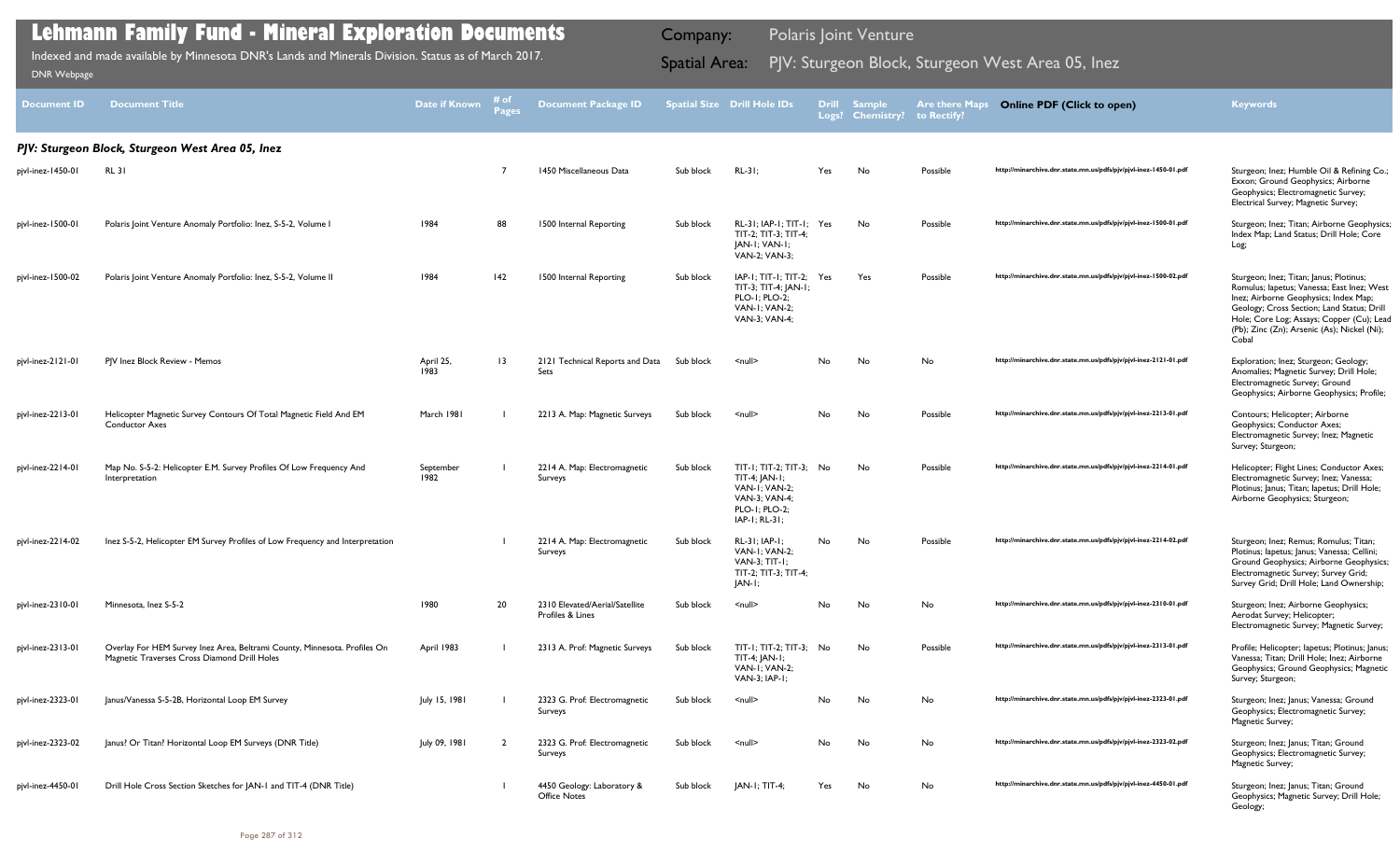| Lehmann Family Fund - Mineral Exploration Documents<br>Indexed and made available by Minnesota DNR's Lands and Minerals Division. Status as of March 2017.<br>DNR Webpage |                                           |                      |  |                                                                                                | Company:<br><b>Spatial Area:</b> |                    | <b>Polaris Joint Venture</b><br>PJV: Sturgeon Block, Sturgeon West Area 05, Inez, Cellini |    |     |                                                                  |                                                                        |
|---------------------------------------------------------------------------------------------------------------------------------------------------------------------------|-------------------------------------------|----------------------|--|------------------------------------------------------------------------------------------------|----------------------------------|--------------------|-------------------------------------------------------------------------------------------|----|-----|------------------------------------------------------------------|------------------------------------------------------------------------|
| <b>Document ID</b>                                                                                                                                                        | <b>Document Title</b>                     |                      |  | Date if Known # of Document Package ID Spatial Size Drill Hole IDs Drill Sample Are there Maps |                                  |                    |                                                                                           |    |     | <b>Online PDF (Click to open)</b>                                | <b>Keywords</b>                                                        |
| PJV: Sturgeon Block, Sturgeon West Area 05, Inez, Cellini                                                                                                                 |                                           |                      |  |                                                                                                |                                  |                    |                                                                                           |    |     |                                                                  |                                                                        |
| pjvl-cell-2323-01                                                                                                                                                         | Cellini S-5-2C, Horizontal Loop EM Survey | September<br>10.1981 |  | 2323 G. Prof: Electromagnetic<br>Surveys                                                       | Target                           | $\leq$ null $\geq$ | No l                                                                                      | No | No. | http://minarchive.dnr.state.mn.us/pdfs/pjv/pjvl-cell-2323-01.pdf | Sturgeon; Inez; Cellini; Ground Geophysics;<br>Electromagnetic Survey; |

## ا West Area 05, Inez, Cellini I

## **Online PDF (Click to open) Keywords**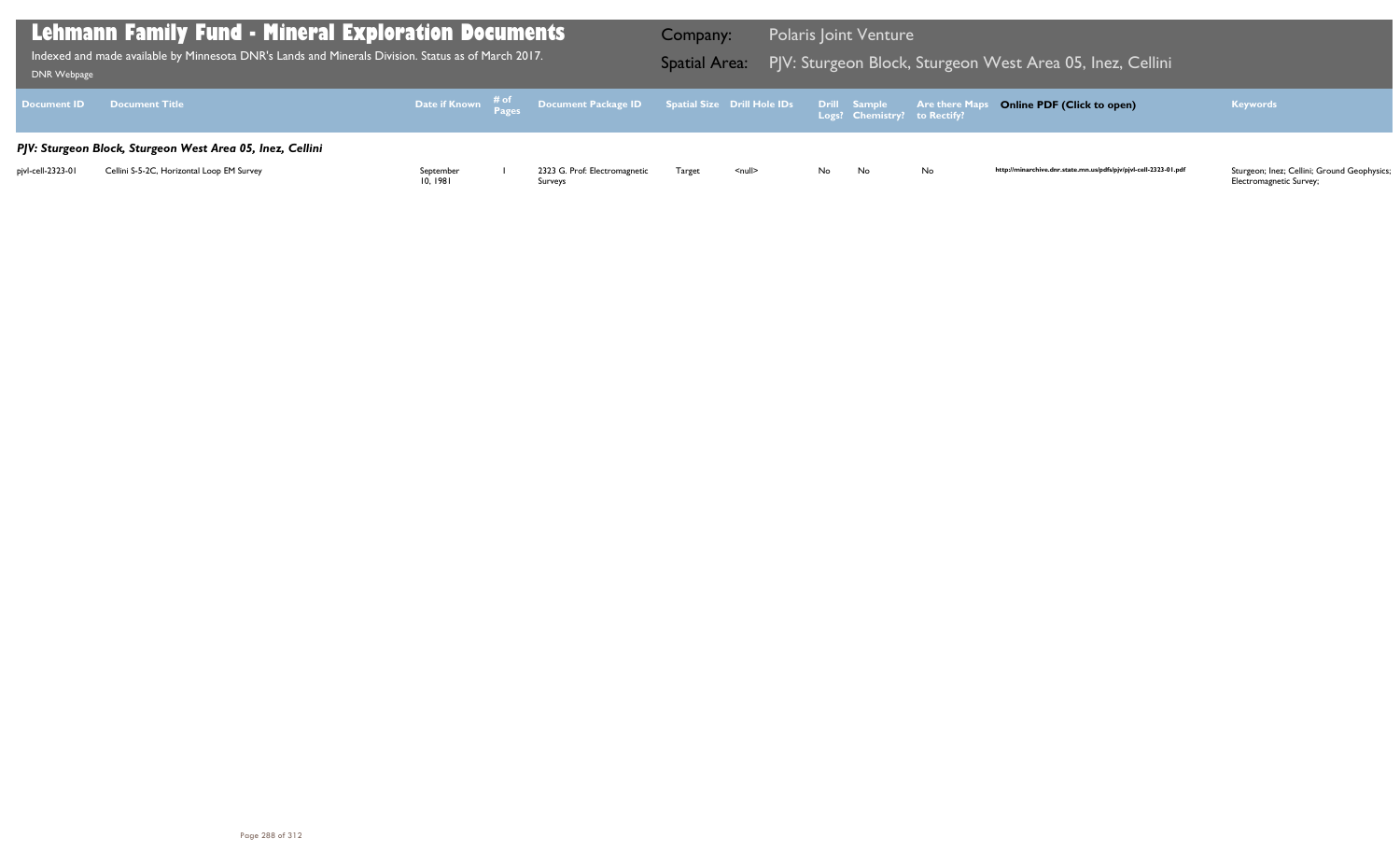| <b>Document ID</b> | <b>Document Title</b>                                                                | Date if Known        | # of<br><b>Pages</b> | <b>Document Package ID</b>               |        | <b>Spatial Size Drill Hole IDs</b> | <b>Drill</b><br>Logs? | <b>Sample</b><br><b>Chemistry?</b> | <b>Are there Maps</b><br>to Rectify? | <b>Online PDF (Click to open)</b>                                | <b>Keywords</b>                                                                                                             |
|--------------------|--------------------------------------------------------------------------------------|----------------------|----------------------|------------------------------------------|--------|------------------------------------|-----------------------|------------------------------------|--------------------------------------|------------------------------------------------------------------|-----------------------------------------------------------------------------------------------------------------------------|
|                    | PJV: Sturgeon Block, Sturgeon West Area 05, Inez, lapetus                            |                      |                      |                                          |        |                                    |                       |                                    |                                      |                                                                  |                                                                                                                             |
| pjvl-iape-0110-01  | Interpretation of the lapetus (S-5-2D) Ground Geophysical Data                       | May 19, 1982         |                      | 0110 Office Memoranda                    | Target | $\leq$ null $\geq$                 | No                    | No                                 | No                                   | http://minarchive.dnr.state.mn.us/pdfs/pjv/pjvl-iape-0110-01.pdf | Sturgeon; Inez; Iapetus; Ground<br>Geophysics; Electromagnetic Survey;                                                      |
| pjvl-iape-2323-01  | lapetus S-5-2D, Horizontal Loop EM Survey                                            | June 18, 1981        |                      | 2323 G. Prof: Electromagnetic<br>Surveys | Target | $\leq$ null $\geq$                 | No                    | No                                 | No                                   | http://minarchive.dnr.state.mn.us/pdfs/pjv/pjvl-iape-2323-01.pdf | Sturgeon; Inez; Iapetus; Ground<br>Geophysics; Electromagnetic Survey;<br>Magnetic Survey;                                  |
| pjvl-iape-2323-02  | lapetus S-5-2D, Horizontal Loop EM Survey                                            | February 18,<br>1982 |                      | 2323 G. Prof: Electromagnetic<br>Surveys | Target | $\leq$ null $\geq$                 | No                    | No                                 | No                                   | http://minarchive.dnr.state.mn.us/pdfs/pjv/pjvl-iape-2323-02.pdf | Sturgeon; Inez; lapetus; Ground<br>Geophysics; Electromagnetic Survey;                                                      |
| pjvl-iape-2323-03  | lapetus S-5-2D, Horizontal Loop EM Survey, Line 0 (DNR Title)                        |                      |                      | 2323 G. Prof: Electromagnetic<br>Surveys | Target | $\leq$ null $\geq$                 | No                    | No                                 | Possible                             | http://minarchive.dnr.state.mn.us/pdfs/pjv/pjvl-iape-2323-03.pdf | Sturgeon; Inez; Titan; lapetus; Ground<br>Geophysics; Electromagnetic Survey;<br>Magnetic Survey; Survey Grid; Survey Grid; |
| pjvl-iape-2323-04  | lapetus S-5-2D, Horizontal Loop EM Survey with Magnetic and EM Models (DNR<br>Title) |                      |                      | 2323 G. Prof: Electromagnetic<br>Surveys | Target | $\leq$ null $\geq$                 | No                    | No                                 | No                                   | http://minarchive.dnr.state.mn.us/pdfs/pjv/pjvl-iape-2323-04.pdf | Sturgeon; Inez; Iapetus; Ground<br>Geophysics; Electromagnetic Survey;<br>Magnetic Survey; Model; Drill Hole;               |
| pjvl-iape-4114-01  | Sample Record Sheet, Sturgeon Block: lapetus (DNR Title)                             | August 04,<br>1982   |                      | 4114 Assay Results                       | Target | IAP-I                              | No.                   | Yes                                | No                                   | http://minarchive.dnr.state.mn.us/pdfs/pjv/pjvl-iape-4114-01.pdf | Sturgeon; lapetus; Drill Hole; Assays;<br>Copper (Cu); Lead (Pb); Zinc (Zn); Silver<br>$(Ag)$ ; Gold $(Au)$ ;               |
| pjvl-iape-4310-01  | IAP-1 Drillhole Section (Looking East)                                               |                      |                      | 4310 Cross Sections                      | Target | $IAP-I:$                           | Yes                   | No                                 | No                                   | http://minarchive.dnr.state.mn.us/pdfs/pjv/pjvl-iape-4310-01.pdf | Sturgeon; Inez; lapetus; Ground<br>Geophysics; Electromagnetic Survey;<br>Magnetic Survey; Drill Hole;                      |
| pjvl-iape-4411-01  | West Sturgeon, Inez (S-5-2): Log for drill hole IAP-1 (DNR Title)                    | <b>July 1982</b>     |                      | 4411 Diamond Drill Core                  | Target | $IAP-I:$                           | Yes                   | No                                 | No                                   | http://minarchive.dnr.state.mn.us/pdfs/pjv/pjvl-iape-4411-01.pdf | Sturgeon; Inez; lapetus; Core Log; Geology;<br>Drill Hole:                                                                  |

Indexed and made available by Minnesota DNR's Lands and Minerals Division. Status as of March 2017.

Company: Polaris Joint Venture

# Indexed and made available by Minnesota DNR's Lands and Minerals Division. Status as of March 2017. **Spatial Area:** PJV: Sturgeon Block, Sturgeon West Area 05, Inez, Iapetus וndexed and made available by Minnesota DNR's La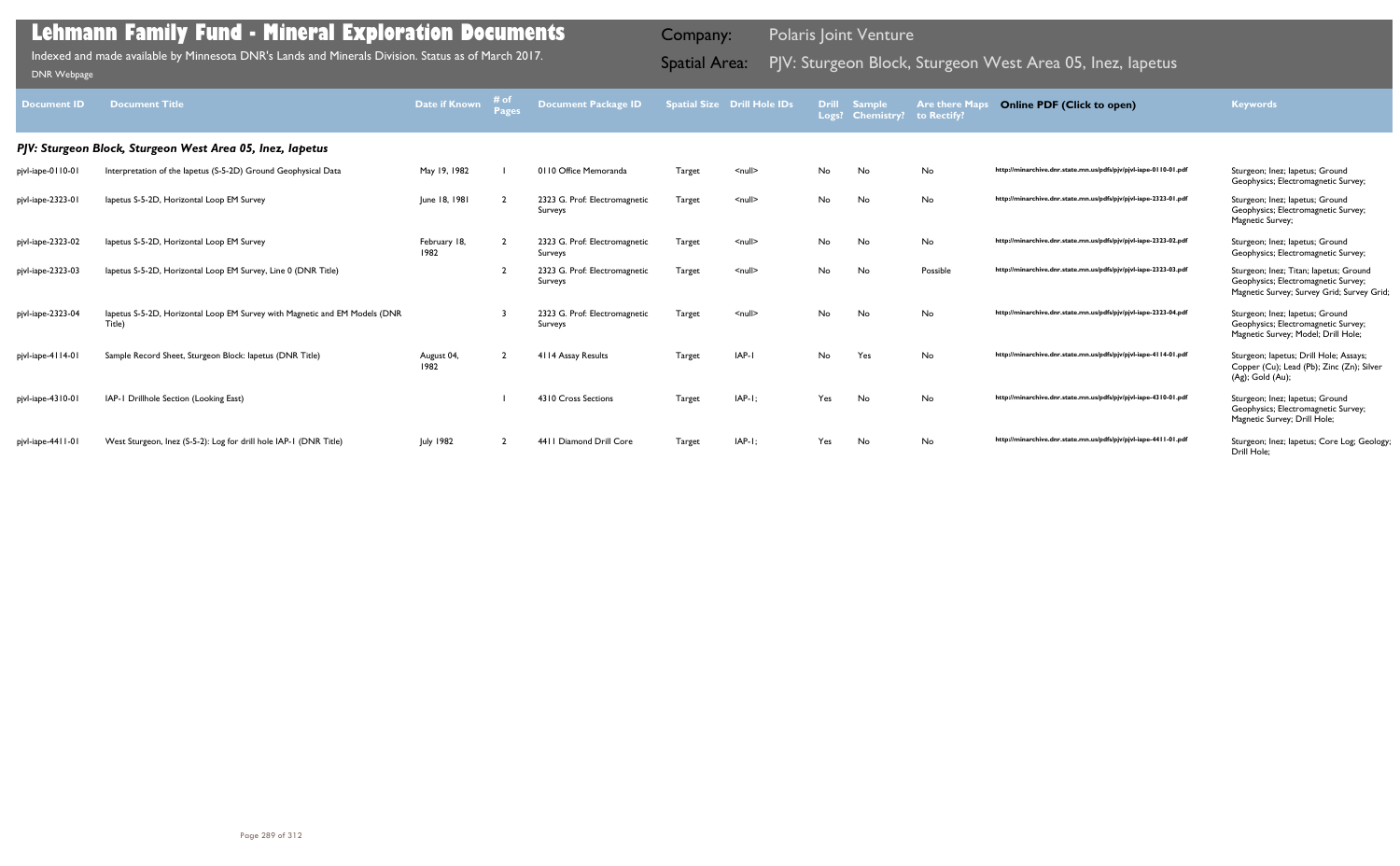|        | atial Size Drill Hole IDs | <b>Drill</b><br>Logs? | <b>Sample</b><br><b>Chemistry?</b> | <b>Are there Maps</b><br>to Rectify? | <b>Online PDF (Click to open)</b>                                | Keywords                                                                                                                                  |
|--------|---------------------------|-----------------------|------------------------------------|--------------------------------------|------------------------------------------------------------------|-------------------------------------------------------------------------------------------------------------------------------------------|
|        |                           |                       |                                    |                                      |                                                                  |                                                                                                                                           |
| Target | $null$                    | No                    | <b>No</b>                          | No                                   | http://minarchive.dnr.state.mn.us/pdfs/pjv/pjvl-janu-2322-01.pdf | Sturgeon; Inez; Janus; Ground Geophysics;<br>Magnetic Survey;                                                                             |
| Target | $null$                    | No                    | No                                 | No                                   | http://minarchive.dnr.state.mn.us/pdfs/pjv/pjvl-janu-2323-01.pdf | Sturgeon; Inez; Janus; Ground Geophysics;<br>Electromagnetic Survey; Magnetic Survey;                                                     |
| Target | $null$                    | No                    | No                                 | No                                   | http://minarchive.dnr.state.mn.us/pdfs/pjv/pjvl-janu-2323-02.pdf | Sturgeon; Inez; Janus; Ground Geophysics;<br>Electromagnetic Survey;                                                                      |
| Target | $\leq$ null $\geq$        | No                    | No                                 | No                                   | http://minarchive.dnr.state.mn.us/pdfs/pjv/pjvl-janu-2323-03.pdf | Sturgeon; Inez; Janus; Ground Geophysics;<br>Electromagnetic Survey; Magnetic Survey;                                                     |
| Target | $\leq$ null $\geq$        | No                    | <b>No</b>                          | No                                   | http://minarchive.dnr.state.mn.us/pdfs/pjv/pjvl-janu-2440-01.pdf | Sturgeon; Inez; Janus; Ground Geophysics;<br>Electromagnetic Survey;                                                                      |
| Target | JAN-I                     | No                    | Yes                                | No                                   | http://minarchive.dnr.state.mn.us/pdfs/pjv/pjvl-janu-4114-01.pdf | Sturgeon; Janus; Cricket; Drill Hole;<br>Assays; Copper (Cu); Lead (Pb); Zinc (Zn);<br>Silver (Ag); Gold (Au); Tungsten (W); Tin<br>(Sn); |
| Target | $ AN-I;$                  | Yes                   | Yes                                | No                                   | http://minarchive.dnr.state.mn.us/pdfs/pjv/pjvl-janu-4411-01.pdf | Sturgeon; Inez; Janus; Core Log; Geology;<br>Drill Hole; Copper (Cu); Zinc (Zn); Silver<br>(Ag); Gold (Au); Lead (Pb); Assays;            |

| <b>Document ID</b> | <b>Document Title</b>                                                             | <b>Date if Known</b> | # <sub>o</sub><br>Pages | Document Package ID                      |               | <b>Spatial Size Drill Hole IDs</b> |     | Drill Sample<br>Logs? Chemistry? | <b>Are there Maps</b><br>to Rectify | <b>Online PDF (Click to open)</b>                                | <b>Keywords</b>                                                                                                                           |
|--------------------|-----------------------------------------------------------------------------------|----------------------|-------------------------|------------------------------------------|---------------|------------------------------------|-----|----------------------------------|-------------------------------------|------------------------------------------------------------------|-------------------------------------------------------------------------------------------------------------------------------------------|
|                    | PJV: Sturgeon Block, Sturgeon West Area 05, Inez, Janus                           |                      |                         |                                          |               |                                    |     |                                  |                                     |                                                                  |                                                                                                                                           |
| pjvl-janu-2322-01  | Janus Ground Magnetic Survey                                                      | 1981                 |                         | 2322 G. Prof: Magnetic Surveys           | Target        | $\leq$ null $\geq$                 | No  | No                               | No                                  | http://minarchive.dnr.state.mn.us/pdfs/pjv/pjvl-janu-2322-01.pdf | Sturgeon; Inez; Janus; Ground Geophysics;<br>Magnetic Survey;                                                                             |
| pjvl-janu-2323-01  | Janus S-5-2B, Horizontal Loop EM Survey                                           | 1981                 | $\mathbf{H}$            | 2323 G. Prof: Electromagnetic<br>Surveys | Target        | $\leq$ null $\geq$                 | No  | No                               | No                                  | http://minarchive.dnr.state.mn.us/pdfs/pjv/pjvl-janu-2323-01.pdf | Sturgeon; Inez; Janus; Ground Geophysics;<br>Electromagnetic Survey; Magnetic Survey;                                                     |
| pjvl-janu-2323-02  | Janus MaxMin II Survey                                                            | 1981                 | $\overline{13}$         | 2323 G. Prof: Electromagnetic<br>Surveys | Target        | $\leq$ null $\geq$                 | No  | No                               | No                                  | http://minarchive.dnr.state.mn.us/pdfs/pjv/pjvl-janu-2323-02.pdf | Sturgeon; Inez; Janus; Ground Geophysics;<br>Electromagnetic Survey;                                                                      |
| pjvl-janu-2323-03  | Janus S-5-2B, Horizontal Loop EM Survey, Line 15E                                 | July 15, 1981        |                         | 2323 G. Prof: Electromagnetic<br>Surveys | Target        | $\leq$ null $\geq$                 | No  | No                               | <b>No</b>                           | http://minarchive.dnr.state.mn.us/pdfs/pjv/pjvl-janu-2323-03.pdf | Sturgeon; Inez; Janus; Ground Geophysics;<br>Electromagnetic Survey; Magnetic Survey;                                                     |
| pjvl-janu-2440-01  | MaxMin II Interpretation: Frequency 444, Separation 600', Line 8E, Location Janus |                      |                         | 2440 Office & Laboratory Notes           | Target        | $\leq$ null $\geq$                 | No  | No                               | No                                  | http://minarchive.dnr.state.mn.us/pdfs/pjv/pjvl-janu-2440-01.pdf | Sturgeon; Inez; Janus; Ground Geophysics;<br>Electromagnetic Survey;                                                                      |
| pjvl-janu-4114-01  | Sample Record Sheet, Sturgeon Block: Janus (DNR Title)                            | December<br>1981     |                         | 4114 Assay Results                       | <b>Target</b> | <b>JAN-I</b>                       | No  | Yes                              | No                                  | http://minarchive.dnr.state.mn.us/pdfs/pjv/pjvl-janu-4114-01.pdf | Sturgeon; Janus; Cricket; Drill Hole;<br>Assays; Copper (Cu); Lead (Pb); Zinc (Zn);<br>Silver (Ag); Gold (Au); Tungsten (W); Tin<br>(Sn); |
| pjvl-janu-4411-01  | West Sturgeon, Inez (S-5-2): Log for drill hole JAN-1 (DNR Title)                 | November<br>1981     |                         | 4411 Diamond Drill Core                  | <b>Target</b> | $ AN-I $                           | Yes | Yes                              | <b>No</b>                           | http://minarchive.dnr.state.mn.us/pdfs/pjv/pjvl-janu-4411-01.pdf | Sturgeon; Inez; Janus; Core Log; Geology;<br>Drill Hole; Copper (Cu); Zinc (Zn); Silver                                                   |

Indexed and made available by Minnesota DNR's Lands and Minerals Division. Status as of March 2017. **Spatial Area:** PJV: Sturgeon Block, Sturgeon West Area 05, Inez, Janus DNR Webpage Indexed and made available by Minnesota DNR's Lands and Minerals Division. Status as of March 2017.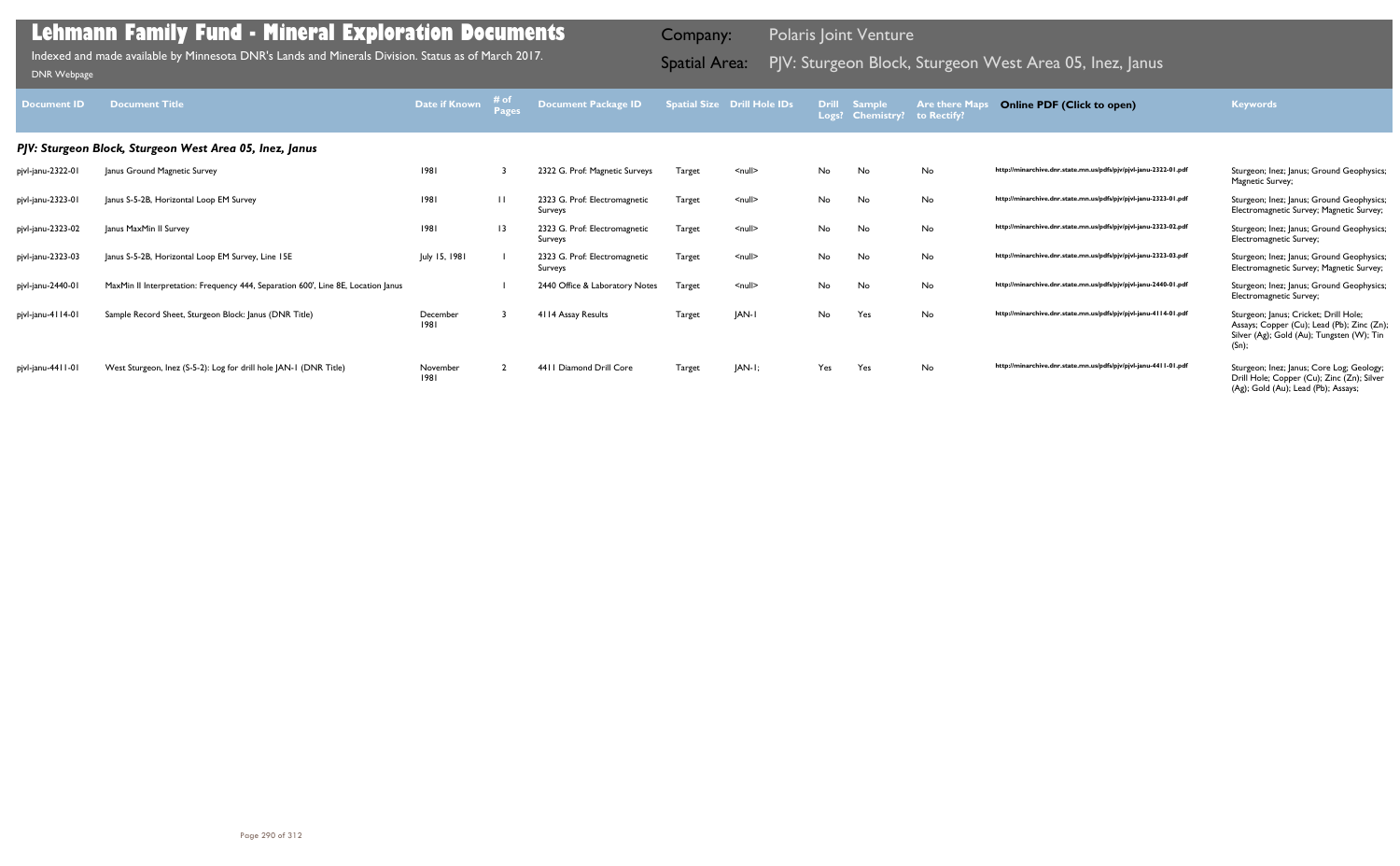| <b>Document ID</b> | <b>Document Title</b>                                                  | Date if Known               | Pages           | <b>Document Package ID</b>               |        | <b>Spatial Size Drill Hole IDs</b> | Drill | Sample<br>Logs? Chemistry? | <b>Are there Maps</b><br>to Rectify? | <b>Online PDF (Click to open)</b>                                | <b>Keywords</b>                                                                                                                                    |
|--------------------|------------------------------------------------------------------------|-----------------------------|-----------------|------------------------------------------|--------|------------------------------------|-------|----------------------------|--------------------------------------|------------------------------------------------------------------|----------------------------------------------------------------------------------------------------------------------------------------------------|
|                    | PJV: Sturgeon Block, Sturgeon West Area 05, Inez, Plotinus             |                             |                 |                                          |        |                                    |       |                            |                                      |                                                                  |                                                                                                                                                    |
| pjvl-plot-0110-01  | Interpretation of the Plotinus (S-5-2F, G) Ground Geophysical Data     | November<br>25, 1983        | 16              | 0110 Office Memoranda                    | Target | PLO-1; PLO-2;                      | No    | No                         | Possible                             | http://minarchive.dnr.state.mn.us/pdfs/pjv/pjvl-plot-0110-01.pdf | Sturgeon; Inez; Plotinus; Ground<br>Geophysics; Electromagnetic Survey;<br>Magnetic Survey; Drill Hole;                                            |
| pjvl-plot-2322-01  | Plotinus S-5-2F, Ground Magnetic Survey                                | November<br><b>II, 1983</b> |                 | 2322 G. Prof: Magnetic Surveys           | Target | $\leq$ null $\geq$                 | No    | No                         | No                                   | http://minarchive.dnr.state.mn.us/pdfs/pjv/pjvl-plot-2322-01.pdf | Sturgeon; Inez; Plotinus; Ground<br>Geophysics; Magnetic Survey;                                                                                   |
| pjvl-plot-2323-01  | Plotinus S-5-2F, Horizontal Loop EM Survey                             | August 14,<br>1981          |                 | 2323 G. Prof: Electromagnetic<br>Surveys | Target | $\leq$ null $\geq$                 | No    | No                         | No                                   | http://minarchive.dnr.state.mn.us/pdfs/pjv/pjvl-plot-2323-01.pdf | Sturgeon; Inez; Plotinus; Ground<br>Geophysics; Electromagnetic Survey;<br>Magnetic Survey;                                                        |
| pjvl-plot-2323-02  | Plotinus S-5-2F, Horizontal Loop EM Survey                             | November<br>1983            | $\overline{13}$ | 2323 G. Prof: Electromagnetic<br>Surveys | Target | $\leq$ null $\geq$                 | No    | No                         | No                                   | http://minarchive.dnr.state.mn.us/pdfs/pjv/pjvl-plot-2323-02.pdf | Sturgeon; Inez; Plotinus; Ground<br>Geophysics; Electromagnetic Survey;                                                                            |
| pjvl-plot-4114-01  | Sample Record Sheet, East Sturgeon Block: Plotinus S-5-2G (DNR Title)  | 1984                        |                 | 4114 Assay Results                       | Target | $PLO-I;$                           | No    | Yes                        | No                                   | http://minarchive.dnr.state.mn.us/pdfs/pjv/pjvl-plot-4114-01.pdf | Sturgeon; Plotinus; South Detling; Guava;<br>Drill Hole; Assays; Copper (Cu); Lead (Pb);<br>Zinc (Zn); Silver (Ag); Gold (Au);                     |
| pjvl-plot-4310-01  | DDH PLO-1 and PLO-2                                                    | January 1984                | -4              | 4310 Cross Sections                      | Target | PLO-1; PLO-2;                      | Yes   | No                         | No                                   | http://minarchive.dnr.state.mn.us/pdfs/pjv/pjvl-plot-4310-01.pdf | Sturgeon; Inez; Plotinus; Ground<br>Geophysics; Electromagnetic Survey; Drill<br>Hole; Scintillometer Survey;                                      |
| pjvl-plot-4411-01  | West Sturgeon, Plotinus (S-5-2G): Log for drill hole PLO-1 (DNR Title) | January 1984                |                 | 4411 Diamond Drill Core                  | Target | $PLO-I;$                           | Yes   | Yes                        | No                                   | http://minarchive.dnr.state.mn.us/pdfs/pjv/pjvl-plot-4411-01.pdf | Sturgeon; Inez; Plotinus; Core Log;<br>Geology; Drill Hole; Copper (Cu); Zinc<br>(Zn); Silver (Ag); Gold (Au); Lead (Pb);<br>Arsenic (As); Assays; |
| pjvl-plot-4411-02  | West Sturgeon, Plotinus (S-5-2G): Log for drill hole PLO-2 (DNR Title) | January 1984                |                 | 4411 Diamond Drill Core                  | Target | <b>PLO-2:</b>                      | Yes   | No                         | No                                   | http://minarchive.dnr.state.mn.us/pdfs/pjv/pjvl-plot-4411-02.pdf | Sturgeon; Inez; Plotinus; Core Log;<br>Geology; Drill Hole;                                                                                        |

Indexed and made available by Minnesota DNR's Lands and Minerals Division. Status as of March 2017. Spatial Area: PJV: Sturgeon Block, Sturgeon West Area 05, Inez, Plotinus וDNR Webpage Indexed and made available by Minnesota DNR's Lands and Minerals Division. Status as of March 2017.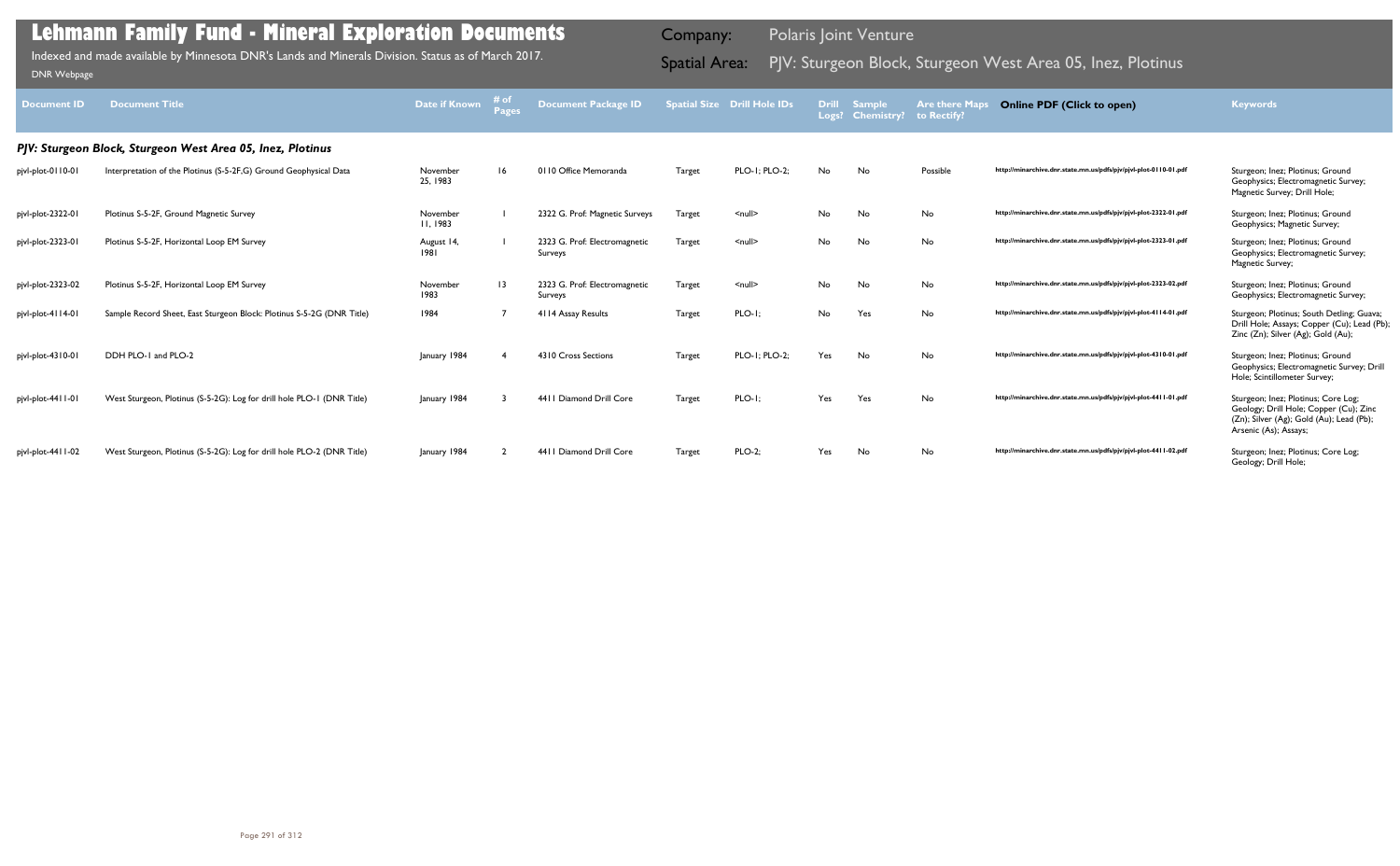Geophysics; Electromagnetic Survey; Magnetic Survey;

| DNR Webpage        | <b>Lehmann Family Fund - Mineral Exploration Documents</b><br>Indexed and made available by Minnesota DNR's Lands and Minerals Division. Status as of March 2017. |                      |                                                                               | Company:<br><b>Spatial Area:</b> |                    |     | <b>Polaris Joint Venture</b>                 | PJV: Sturgeon Block, Sturgeon V |
|--------------------|-------------------------------------------------------------------------------------------------------------------------------------------------------------------|----------------------|-------------------------------------------------------------------------------|----------------------------------|--------------------|-----|----------------------------------------------|---------------------------------|
| <b>Document ID</b> | <b>Document Title</b>                                                                                                                                             |                      | Date if Known # <sup>of</sup> Document Package ID Spatial Size Drill Hole IDs |                                  |                    |     | Drill Sample<br>Logs? Chemistry? to Rectify? | <b>Are there Maps</b>           |
|                    | PJV: Sturgeon Block, Sturgeon West Area 05, Inez, Romulus                                                                                                         |                      |                                                                               |                                  |                    |     |                                              |                                 |
| pivl-romu-2323-01  | Romulus S-5-2H, Horizontal Loop EM Survey                                                                                                                         | September<br>10.1981 | 2323 G. Prof: Electromagnetic<br>Surveys                                      | Target                           | $\leq$ null $\geq$ | No. | No.                                          | No                              |

### PJV: Sturgeon Block, Sturgeon West Area 05, Inez, Romulus Indexed and made available by Minnesota DNR's Lands and Minerals Division. Status as of March 2017.

### **Online PDF (Click to open) Keywords**

http://minarchive.dnr.state.mn.us/pdfs/pjv/pjvl-romu-2323-01.pdf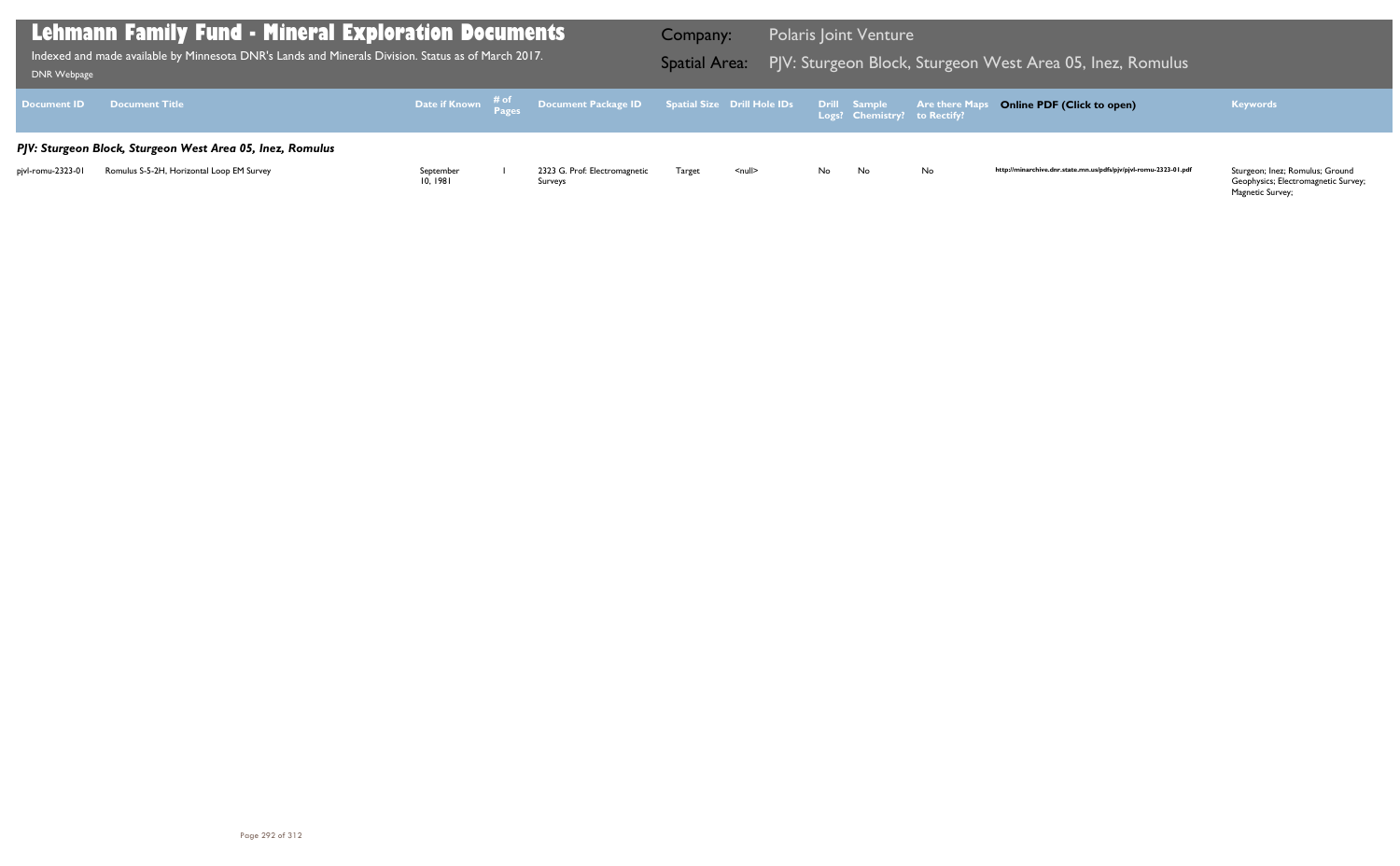| <b>Document ID</b>  | <b>Document Title</b>                                              | <b>Date if Known</b> | Pages       | <b>Document Package ID</b>                        |               | <b>Spatial Size Drill Hole IDs</b> | Drill<br>Logs? | <b>Sample</b><br><b>Chemistry?</b> | <b>Are there Maps</b><br>to Rectify? | <b>Online PDF (Click to open)</b>                                | <b>Keywords</b>                                                                                                                                                               |
|---------------------|--------------------------------------------------------------------|----------------------|-------------|---------------------------------------------------|---------------|------------------------------------|----------------|------------------------------------|--------------------------------------|------------------------------------------------------------------|-------------------------------------------------------------------------------------------------------------------------------------------------------------------------------|
|                     | PJV: Sturgeon Block, Sturgeon West Area 05, Inez, Titan            |                      |             |                                                   |               |                                    |                |                                    |                                      |                                                                  |                                                                                                                                                                               |
| pjvl-tita-1110-01   | Titan Overview Map (DNR Title)                                     |                      |             | 1110 Base Maps & Survey Grids                     | Target        | $\leq$ null $\geq$                 | No.            | No                                 | Possible                             | http://minarchive.dnr.state.mn.us/pdfs/pjv/pjvl-tita-1110-01.pdf | Sturgeon; Inez; Titan; Langor; Hornet;<br>Meadow Creek; Cormorant; Haden Creek;<br>Capernaum; Detling Creek; Phoebe; Funk<br>Lake; Topography; Survey Grid;                   |
| pjvl-tita-4114-01   | Sample Record Sheet, Sturgeon Block: Titan (DNR Title)             | August 1981          | $ 9\rangle$ | 4114 Assay Results                                | Target        | TIT-2; TIT-3; TIT-4; No            |                | Yes                                | No                                   | http://minarchive.dnr.state.mn.us/pdfs/pjv/pjvl-tita-4114-01.pdf | Sturgeon; Inez; Titan; Drill Hole; Assays;<br>Copper (Cu); Lead (Pb); Zinc (Zn); Silver<br>(Ag); Gold (Au); Arsenic (As); Iron (Fe);<br>Sulfur (S); Nickel (Ni); Cobalt (Co); |
| pjvl-tita-4411-01   | West Sturgeon - Inez (S-5-2): Log for drill hole TIT-1 (DNR Title) | July 1981            |             | 4411 Diamond Drill Core                           | <b>Target</b> | $TIT-I:$                           | Yes            | No                                 | No                                   | http://minarchive.dnr.state.mn.us/pdfs/pjv/pjvl-tita-4411-01.pdf | Sturgeon; Inez; Titan; Core Log; Geology;<br>Drill Hole:                                                                                                                      |
| pjvl-tita-44   1-02 | West Sturgeon - Inez (S-5-2): Log for drill hole TIT-2 (DNR Title) | July 1981            |             | 4411 Diamond Drill Core                           | Target        | $TIT-2$                            | Yes            | Yes                                | No                                   | http://minarchive.dnr.state.mn.us/pdfs/pjv/pjvl-tita-4411-02.pdf | Sturgeon; Inez; Titan; Core Log; Geology;<br>Drill Hole; Copper (Cu); Zinc (Zn);<br>Arsenic (As); Lead (Pb); Assays;                                                          |
| pjvl-tita-4411-03   | West Sturgeon - Inez (S-5-2): Log for drill hole TIT-3 (DNR Title) | September<br>1981    |             | 4411 Diamond Drill Core                           | <b>Target</b> | $TIT-3$                            | Yes            | Yes                                | No                                   | http://minarchive.dnr.state.mn.us/pdfs/pjv/pjvl-tita-4411-03.pdf | Sturgeon; Inez; Titan; Core Log; Geology;<br>Drill Hole; Copper (Cu); Zinc (Zn); Silver<br>(Ag); Gold (Au); Arsenic (As); Lead (Pb);<br>Assays;                               |
| pjvl-tita-4411-04   | West Sturgeon - Inez (S-5-2): Log for drill hole TIT-4 (DNR Title) | December<br>1981     |             | 4411 Diamond Drill Core                           | Target        | $TIT-4$ :                          | Yes            | Yes                                | No                                   | http://minarchive.dnr.state.mn.us/pdfs/pjv/pjvl-tita-4411-04.pdf | Sturgeon; Inez; Titan; Core Log; Geology;<br>Drill Hole; Copper (Cu); Zinc (Zn); Silver<br>(Ag); Gold (Au); Arsenic (As); Nickel (Ni);<br>Lead (Pb); Assays;                  |
| pjvl-tita-4450-01   | Titan Drill Hole Sketches and Planning (DNR Title)                 |                      |             | 4450 Geology: Laboratory &<br><b>Office Notes</b> | Target        | TIT-1; TIT-2; TIT-4; Yes           |                | No                                 | Possible                             | http://minarchive.dnr.state.mn.us/pdfs/pjv/pjvl-tita-4450-01.pdf | Sturgeon; Inez; Titan; Drill Hole; Cross<br>Section:                                                                                                                          |

Indexed and made available by Minnesota DNR's Lands and Minerals Division. Status as of March 2017.

Company: Polaris Joint Venture

# Indexed and made available by Minnesota DNR's Lands and Minerals Division. Status as of March 2017. **Spatial Area:** PJV: Sturgeon Block, Sturgeon West Area 05, Inez, Titan DNR Webpage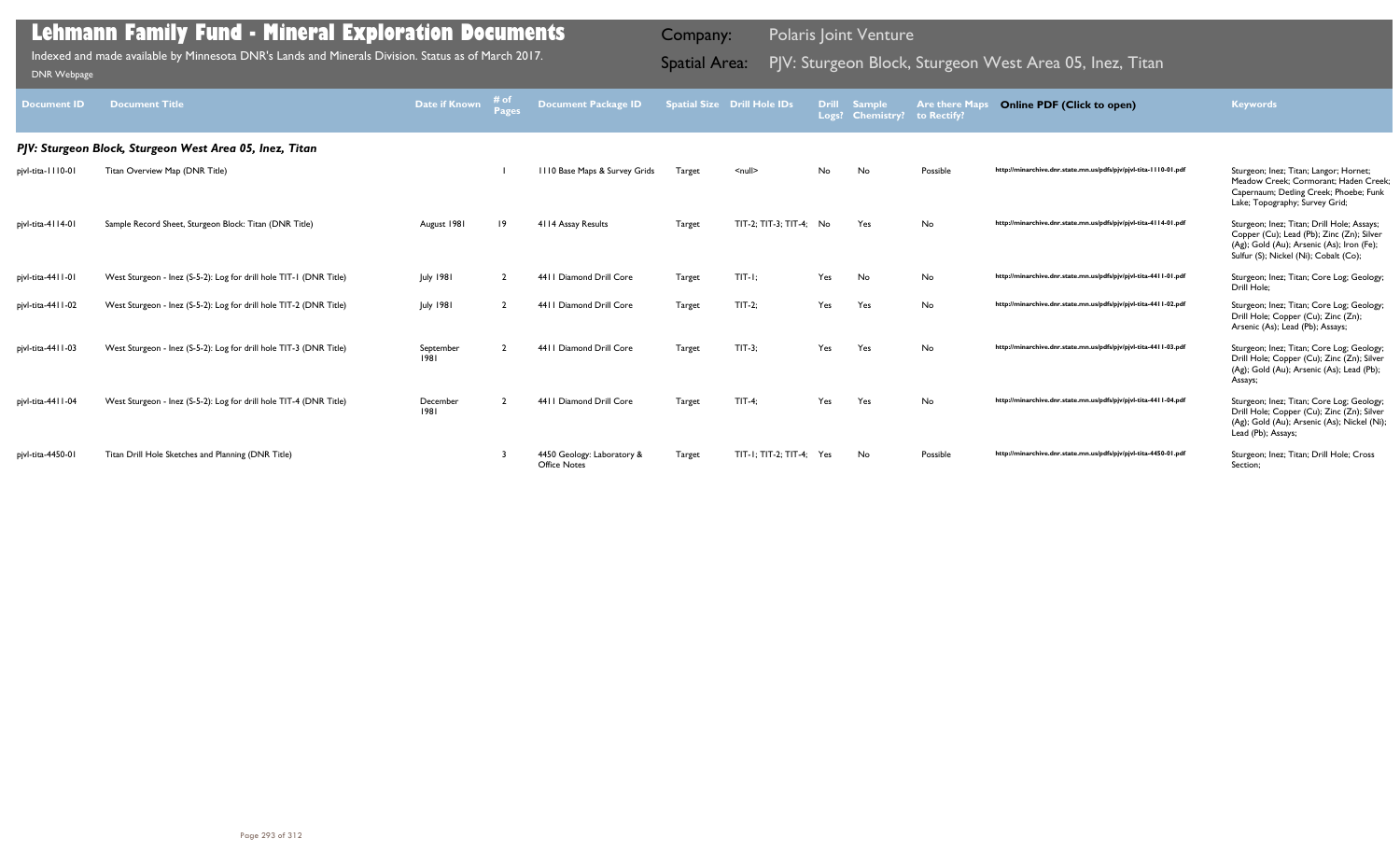| <b>Document ID</b>  | <b>Document Title</b>                                                                       | Date if Known        | # of<br><b>Pages</b> | <b>Document Package ID</b>               |               | <b>Spatial Size Drill Hole IDs</b> | <b>Drill</b> | <b>Sample</b><br>Logs? Chemistry? | <b>Are there Maps</b><br>to Rectify? | <b>Online PDF (Click to open)</b>                                | <b>Keywords</b>                                                                                                                                            |
|---------------------|---------------------------------------------------------------------------------------------|----------------------|----------------------|------------------------------------------|---------------|------------------------------------|--------------|-----------------------------------|--------------------------------------|------------------------------------------------------------------|------------------------------------------------------------------------------------------------------------------------------------------------------------|
|                     | PJV: Sturgeon Block, Sturgeon West Area 05, Inez, Vanessa                                   |                      |                      |                                          |               |                                    |              |                                   |                                      |                                                                  |                                                                                                                                                            |
| pjvl-vane-0110-01   | Vanessa Drilling Target                                                                     | July 14, 1982        |                      | 0110 Office Memoranda                    | Target        | IAP-I; VAN-I;                      | No           | No                                | No                                   | http://minarchive.dnr.state.mn.us/pdfs/pjv/pjvl-vane-0110-01.pdf | Sturgeon; Inez; Vanessa; Iapetus; Assays;<br>Copper (Cu); Drill Hole;                                                                                      |
| pjvl-vane-0110-02   | Interpretation of the Vanessa (S-5-2Y) Ground Geophysical Data, Line 24E and<br>Line 17+50E | July 14, 1982        |                      | 0110 Office Memoranda                    | Target        | VAN-I:                             | No           | No                                | No                                   | http://minarchive.dnr.state.mn.us/pdfs/pjv/pjvl-vane-0110-02.pdf | Sturgeon; Inez; Vanessa; Ground<br>Geophysics; Magnetic Survey;<br>Electromagnetic Survey; Drill Hole;                                                     |
| pjvl-vane-0110-03   | Interpretation of the Vanessa (S-5-2Y) Ground Geophysical Data                              | November<br>12, 1982 |                      | 0110 Office Memoranda                    | Target        | <b>VAN-2:</b>                      | Yes          | No                                | Possible                             | http://minarchive.dnr.state.mn.us/pdfs/pjv/pjvl-vane-0110-03.pdf | Sturgeon; Inez; Vanessa; Ground<br>Geophysics; Magnetic Survey;<br>Electromagnetic Survey; Drill Hole;                                                     |
| pjvl-vane-0110-04   | Proposed Drillhole - Vanessa - VAN #4                                                       | November<br>09, 1983 | $\overline{2}$       | 0110 Office Memoranda                    | Target        | <b>VAN-4;</b>                      | No           | No                                | No                                   | http://minarchive.dnr.state.mn.us/pdfs/pjv/pjvl-vane-0110-04.pdf | Sturgeon; Inez; Vanessa; Geology; Cross<br>Section; Drill Hole; Airborne Geophysics;<br>Ground Geophysics; Magnetic Survey;                                |
| pjvl-vane-2322-01   | Vanessa S-5-2Y, Ground Magnetic Survey                                                      | 1982                 | $\overline{2}$       | 2322 G. Prof: Magnetic Surveys           | Target        | $\leq$ null $\geq$                 | No           | No                                | No                                   | http://minarchive.dnr.state.mn.us/pdfs/pjv/pjvl-vane-2322-01.pdf | Sturgeon; Inez; Vanessa; Ground<br>Geophysics; Magnetic Survey;                                                                                            |
| pjvl-vane-2323-01   | Vanessa S-5-2Y, Horizontal Loop EM Survey                                                   | August 12,<br>1981   |                      | 2323 G. Prof: Electromagnetic<br>Surveys | Target        | $\leq$ null $\geq$                 | No           | No                                | No                                   | http://minarchive.dnr.state.mn.us/pdfs/pjv/pjvl-vane-2323-01.pdf | Sturgeon; Inez; Vanessa; Ground<br>Geophysics; Electromagnetic Survey;<br>Magnetic Survey;                                                                 |
| pjvl-vane-2323-02   | Vanessa S-5-2Y, Horizontal Loop EM Survey                                                   | 1982                 |                      | 2323 G. Prof: Electromagnetic<br>Surveys | Target        | $\le$ null $\ge$                   | No           | No                                | No                                   | http://minarchive.dnr.state.mn.us/pdfs/pjv/pjvl-vane-2323-02.pdf | Sturgeon; Inez; Vanessa; Ground<br>Geophysics; Electromagnetic Survey;                                                                                     |
| pjvl-vane-4114-01   | Sample Record Sheet, Sturgeon Block: Vanessa (DNR Title)                                    | September<br>1983    | 12                   | 4114 Assay Results                       | <b>Target</b> | VAN-I; VAN-2;<br><b>VAN-3:</b>     | No           | Yes                               | No                                   | http://minarchive.dnr.state.mn.us/pdfs/pjv/pjvl-vane-4114-01.pdf | Sturgeon; Inez; Vanessa; Liam; Drill Hole;<br>Assays; Copper (Cu); Lead (Pb); Zinc (Zn);<br>Arsenic (As); Silver (Ag); Gold (Au); Sulfur<br>(S); Tin (Sn); |
| pjvl-vane-4310-01   | DDH VAN-4                                                                                   | November<br>17, 1983 | $\overline{2}$       | 4310 Cross Sections                      | Target        | VAN-4; VAN-3;                      | Yes          | No                                | No                                   | http://minarchive.dnr.state.mn.us/pdfs/pjv/pjvl-vane-4310-01.pdf | Sturgeon; Inez; Vanessa; Ground<br>Geophysics; Electromagnetic Survey; Drill<br>Hole; Scintillometer Survey;                                               |
| pjvl-vane-44     -0 | West Sturgeon - Inez (S-5-2): Log for drill hole VAN-1                                      | August 1981          |                      | 4411 Diamond Drill Core                  | Target        | VAN-I;                             | Yes          | Yes                               | No                                   | http://minarchive.dnr.state.mn.us/pdfs/pjv/pjvl-vane-4411-01.pdf | Sturgeon; Inez; Vanessa; Core Log;<br>Geology; Drill Hole; Copper (Cu); Zinc<br>(Zn); Arsenic (As); Lead (Pb); Assays;                                     |
| pjvl-vane-4411-02   | West Sturgeon - Inez (S-5-2): Log for drill hole VAN-2 (DNR Title)                          | <b>July 1982</b>     | $\overline{2}$       | 4411 Diamond Drill Core                  | <b>Target</b> | <b>VAN-2:</b>                      | Yes          | No                                | No                                   | http://minarchive.dnr.state.mn.us/pdfs/pjv/pjvl-vane-4411-02.pdf | Sturgeon; Inez; Vanessa; Core Log;<br>Geology; Drill Hole;                                                                                                 |
| pjvl-vane-4411-03   | West Sturgeon - Inez (S-5-2): Log for drill hole VAN-3 (DNR Title)                          | December<br>1982     |                      | 4411 Diamond Drill Core                  | Target        | <b>VAN-3;</b>                      | Yes          | Yes                               | No                                   | http://minarchive.dnr.state.mn.us/pdfs/pjv/pjvl-vane-4411-03.pdf | Sturgeon; Inez; Vanessa; Core Log;<br>Geology; Drill Hole; Copper (Cu); Zinc<br>(Zn); Arsenic (As); Lead (Pb); Gold (Au);<br>Assays;                       |
| pivl-vane-4411-04   | West Sturgeon - Inez (S-5-2): Log for drill hole VAN-4 (DNR Title)                          | November<br>1983     |                      | 4411 Diamond Drill Core                  | Target        | VAN-4;                             | Yes          | No                                | No                                   | http://minarchive.dnr.state.mn.us/pdfs/pjv/pjvl-vane-4411-04.pdf | Sturgeon; Inez; Vanessa; Core Log;<br>Geology; Drill Hole;                                                                                                 |

Indexed and made available by Minnesota DNR's Lands and Minerals Division. Status as of March 2017. **Spatial Area:** PJV: Sturgeon Block, Sturgeon West Area 05, Inez, Vanessa <sub>DNR Webpage</sub> Indexed and made available by Minnesota DNR's Lands and Minerals Division. Status as of March 2017.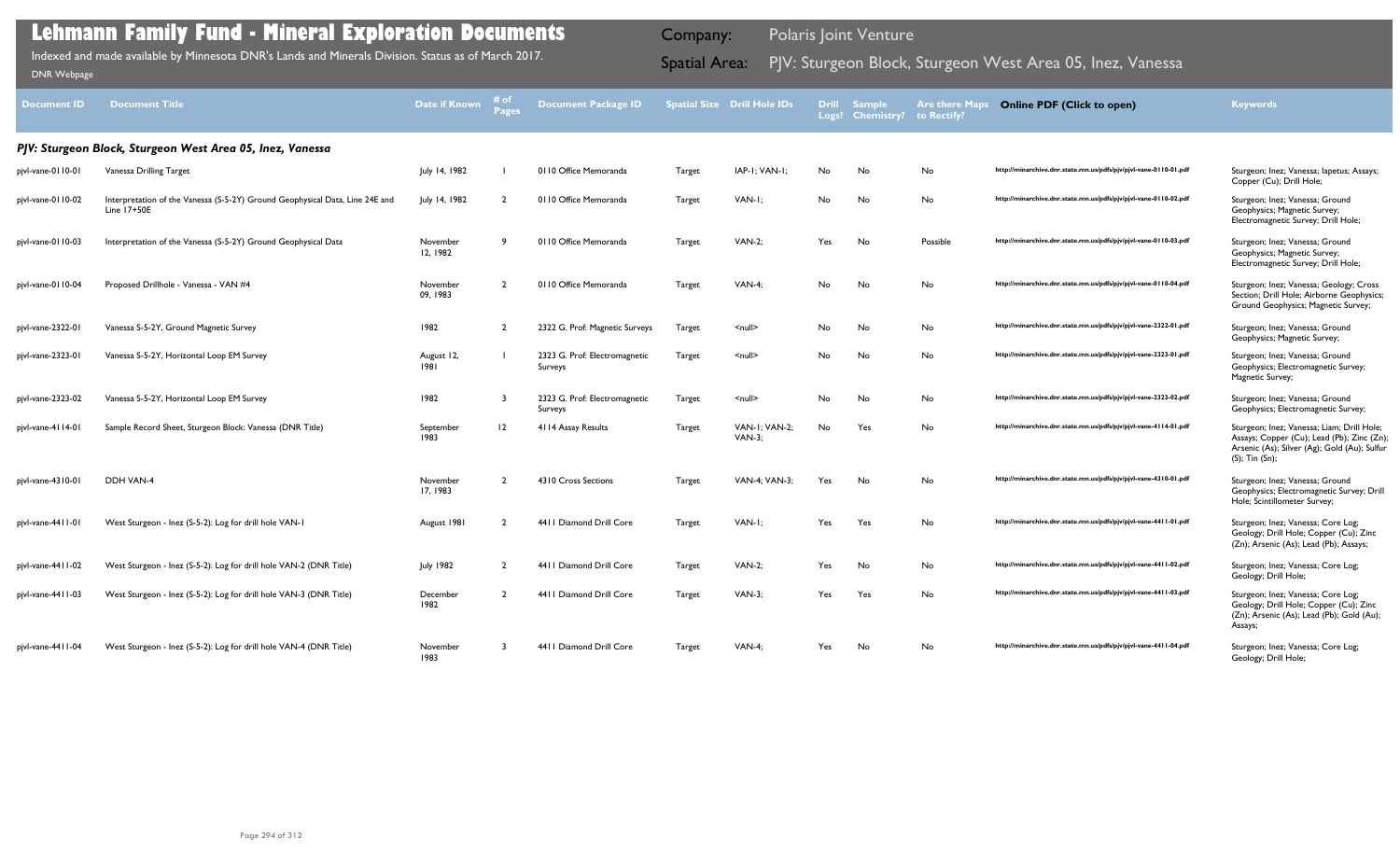| Document <b>ID</b> | <b>Document Title</b>                                                                                      | Date if Known | ⊤# of | <b>Document Package ID</b>                    |                         | <b>Spatial Size Drill Hole IDs</b> |     | <b>Drill Sample</b><br>Logs? Chemistry? | Are there Ma<br>to Rectify? | <b>Online PDF (Click to open)</b>                                | <b>Keywords</b>                                                                                                                              |
|--------------------|------------------------------------------------------------------------------------------------------------|---------------|-------|-----------------------------------------------|-------------------------|------------------------------------|-----|-----------------------------------------|-----------------------------|------------------------------------------------------------------|----------------------------------------------------------------------------------------------------------------------------------------------|
|                    | PJV: Sturgeon Block, Sturgeon West Area 06                                                                 |               |       |                                               |                         |                                    |     |                                         |                             |                                                                  |                                                                                                                                              |
| pjvl-s06_-2213-01  | Sturgeon Project Isomagnetic Interval Map 6 Of 18 21067 Block B                                            |               |       | 2213 A. Map: Magnetic Surveys                 | Anomaly<br><b>Block</b> | $\leq$ null $\geq$                 | No. | No                                      | Possible                    | http://minarchive.dnr.state.mn.us/pdfs/pjv/pjvl-s06_-2213-01.pdf | Contours; Flight Lines; Sturgeon; Airborne<br>Geophysics; Magnetic Survey;                                                                   |
| pjvl-s06_-2213-02  | Questor Surveys Limited Airborne Magnetometer Survey Sturgeon Project Map<br>6 Of 18 21067 Block B         | June 1980     |       | 2213 A. Map: Magnetic Surveys                 | Anomaly<br>Block        | $\leq$ null $\geq$                 | No. | No                                      | Possible                    | http://minarchive.dnr.state.mn.us/pdfs/pjv/pjvl-s06_-2213-02.pdf | Contours; Flight Lines; Sturgeon; Airborne<br>Geophysics; Magnetic Survey; Photomosaic;                                                      |
| pjvl-s06_-2214-01  | Questor Surveys Limited Airborne Mk VI INPUT Survey Sturgeon Project Map 6<br>0f 18 21067 Block B          | June 1980     |       | 2214 A. Map: Electromagnetic<br>Surveys       | Anomaly<br><b>Block</b> | $\leq$ null $\geq$                 | No. | No                                      | Possible                    | http://minarchive.dnr.state.mn.us/pdfs/pjv/pjvl-s06_-2214-01.pdf | Airborne Geophysics; Anomalies; INPUT<br>Survey; Flight Lines; Photomosaic;<br>Electromagnetic Survey; Sturgeon;                             |
| pjvl-s06_-2216-01  | Questor Surveys Limited Airborne Mk VI INPUT Survey Sturgeon Project<br>Cultural Map 6 0f 18 21067 Block B | June 1980     |       | 2216 A. Map: Culture and<br>Interference Maps | Anomaly<br><b>Block</b> | $\leq$ null $\geq$                 | No. | No                                      | Possible                    | http://minarchive.dnr.state.mn.us/pdfs/pjv/pjvl-s06_-2216-01.pdf | Culture; Interference; Anomaly Label;<br>Airborne Geophysics; Anomalies; INPUT<br>Survey; Flight Lines; Electromagnetic<br>Survey; Sturgeon; |

PJV: Sturgeon Block, Sturgeon West Area 06 Indexed and made available by Minnesota DNR's Lands and Minerals Division. Status as of March 2017. Spatial Area: [DNR Webpage](http://www.dnr.state.mn.us/lands_minerals/polaris/index.html)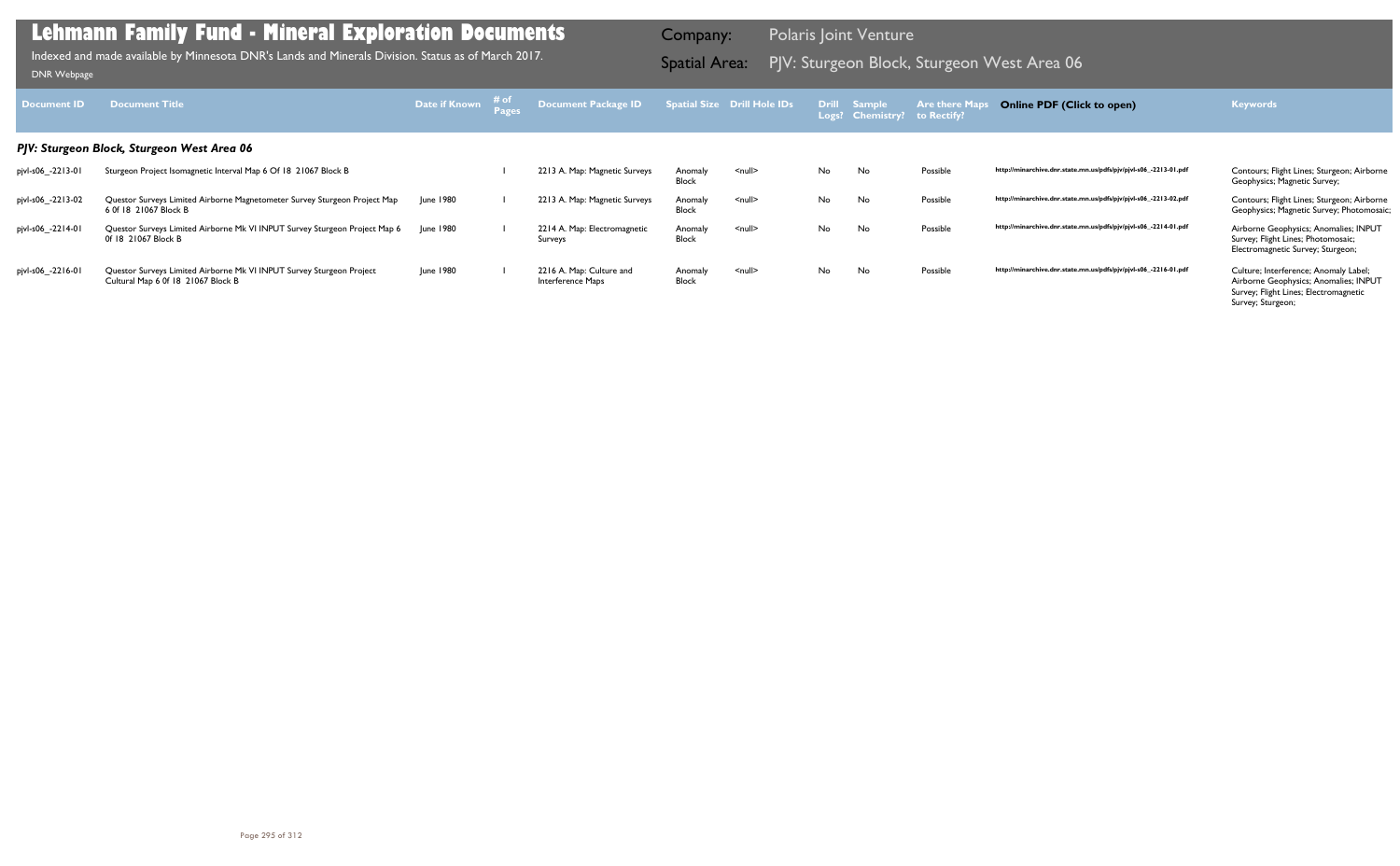Geophysics; Ground Geophysics; Electromagnetic Survey; Magnetic Survey; Survey Grid; Topography;

| DNR Webpage        | Lehmann Family Fund - Mineral Exploration Documents'<br>Indexed and made available by Minnesota DNR's Lands and Minerals Division. Status as of March 2017. |                      |    |                                                                                                  | <b>Company:</b><br><b>Spatial Area:</b> |                    |     | <b>Polaris Joint Venture</b>                 | PJV: Sturgeon Block, Sturgeon V |
|--------------------|-------------------------------------------------------------------------------------------------------------------------------------------------------------|----------------------|----|--------------------------------------------------------------------------------------------------|-----------------------------------------|--------------------|-----|----------------------------------------------|---------------------------------|
| <b>Document ID</b> | <b>Document Title</b>                                                                                                                                       |                      |    | Date if Known $\frac{\text{\# of}}{\text{\# a}}$ Document Package ID Spatial Size Drill Hole IDs |                                         |                    |     | Drill Sample<br>Logs? Chemistry? to Rectify? | <b>Are there Maps</b>           |
|                    | PJV: Sturgeon Block, Sturgeon West Area 06, Bachelor (#60)                                                                                                  |                      |    |                                                                                                  |                                         |                    |     |                                              |                                 |
| pjvl-bach-1510-01  | PJV Bachelor #60 I Airborne Interpretation and Ground Follow-up Proposal                                                                                    | December<br>20, 1984 | 20 | 1510 Pre-program Reports                                                                         | Sub block                               | $\leq$ null $\geq$ | No. | No                                           | Possible                        |

### West Area 06, Bachelor (#60)

### **Online PDF (Click to open) Keywords**

http://minarchive.dnr.state.mn.us/pdfs/pjv/pjvl-bach-1510-01.pdf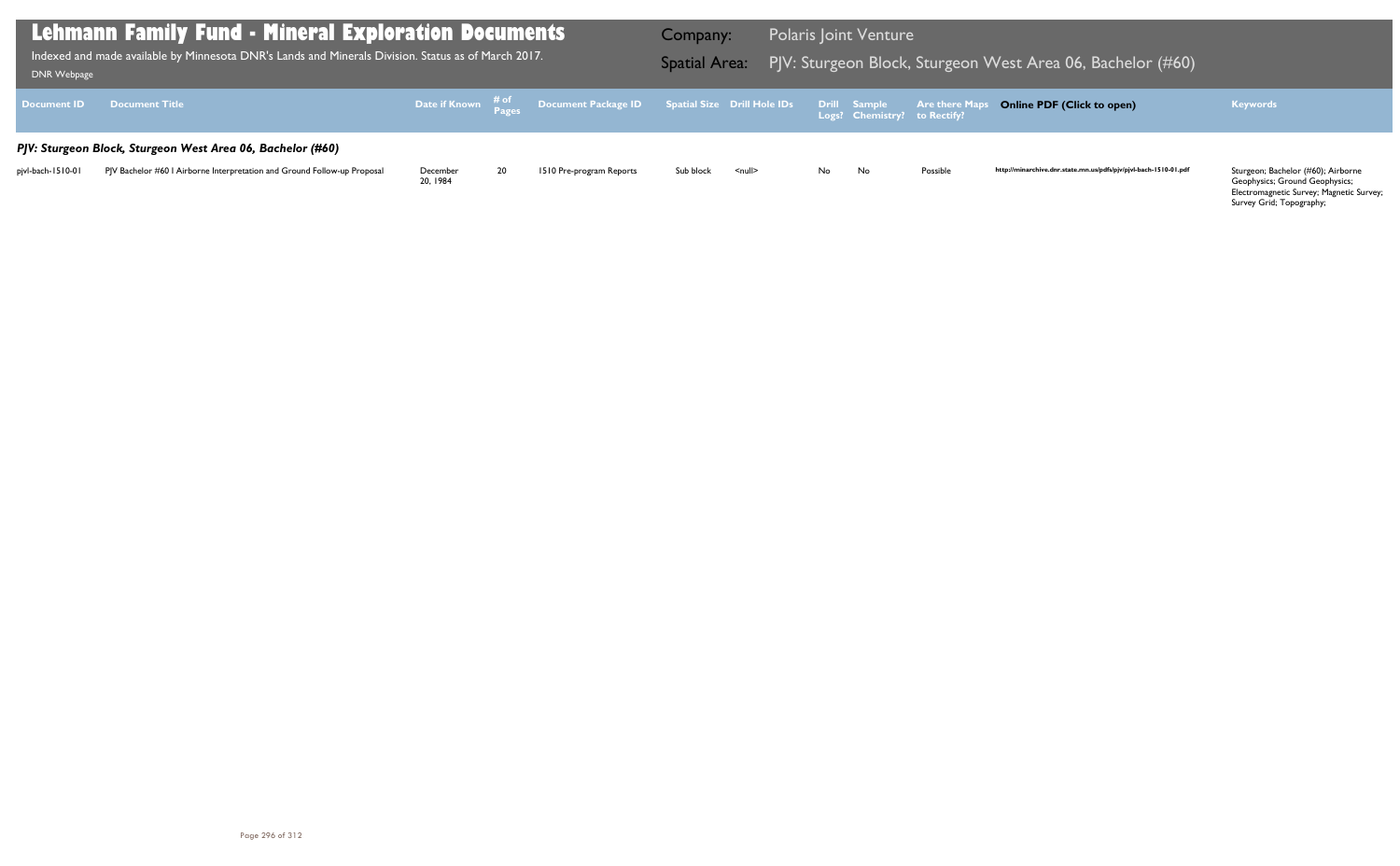| Document <b>ID</b> | <b>Document Title</b>                                                                                                 | Date if Known | # of<br><b>Pages</b> | Document Package ID                                |           | <b>Spatial Size Drill Hole IDs</b> |    | Drill Sample<br>Logs? Chemistry? | <b>Are there Map</b><br>to Rectify? | <b>Online PDF (Click to open)</b>                                | <b>Keywords</b>                                                                                                                   |
|--------------------|-----------------------------------------------------------------------------------------------------------------------|---------------|----------------------|----------------------------------------------------|-----------|------------------------------------|----|----------------------------------|-------------------------------------|------------------------------------------------------------------|-----------------------------------------------------------------------------------------------------------------------------------|
|                    | PJV: Sturgeon Block, Sturgeon West Area 06, Funk Lake                                                                 |               |                      |                                                    |           |                                    |    |                                  |                                     |                                                                  |                                                                                                                                   |
| pjvl-funl-1500-01  | Polaris Joint Venture Anomaly Portfolio: Funk Lake, S-6-1                                                             | 1984          | 53                   | 1500 Internal Reporting                            | Sub block | $null$                             | No | No                               | Possible                            | http://minarchive.dnr.state.mn.us/pdfs/pjv/pjvl-funl-1500-01.pdf | Sturgeon; Funk Lake; Airborne Geophysics;<br>Index Map; Land Status;                                                              |
| pjvl-funl-2213-01  | Funk Lake Map No. S-6-1 Fig 7.2. Helicopter Magnetic Survey Contours of Total<br>Magnetic Field and EM Conductor Axes | March 1981    |                      | 2213 A. Map: Magnetic Surveys                      | Sub block | $null$                             | No | No                               | Possible                            | http://minarchive.dnr.state.mn.us/pdfs/pjv/pjvl-funl-2213-01.pdf | Helicopter; Funk Lake; Contours; Airborne<br>Geophysics; Conductor Axes;<br>Electromagnetic Survey; Sturgeon;<br>Magnetic Survey; |
| pjvl-funl-2214-01  | Funk Lake Map No. S-6-1 Fig 7.1. Helicopter EM Survey Profiles of Low<br>Frequency and Interpretation                 | March 1981    |                      | 2214 A. Map: Electromagnetic<br>Surveys            | Sub block | $\leq$ null $\geq$                 | No | No                               | Possible                            | http://minarchive.dnr.state.mn.us/pdfs/pjv/pjvl-funl-2214-01.pdf | Helicopter; Funk Lake; Sturgeon; Flight<br>Lines; Airborne Geophysics; Conductor<br>Axes; Electromagnetic Survey;                 |
| pjvl-funl-2310-01  | Minnesota, Funk Lake S-6-1                                                                                            | 1980          | 15                   | 2310 Elevated/Aerial/Satellite<br>Profiles & Lines | Sub block | $<$ null $>$                       | No | No                               | No                                  | http://minarchive.dnr.state.mn.us/pdfs/pjv/pjvl-funl-2310-01.pdf | Sturgeon; Funk Lake; Airborne Geophysics;<br>Aerodat Survey; Helicopter;<br>Electromagnetic Survey; Magnetic Survey;              |

Indexed and made available by Minnesota DNR's Lands and Minerals Division. Status as of March 2017. **Spatial Area:** PJV: Sturgeon Block, Sturgeon West Area 06, Funk Lake DNR Webpage Indexed and made available by Minnesota DNR's Lands and Minerals Division. Status as of March 2017.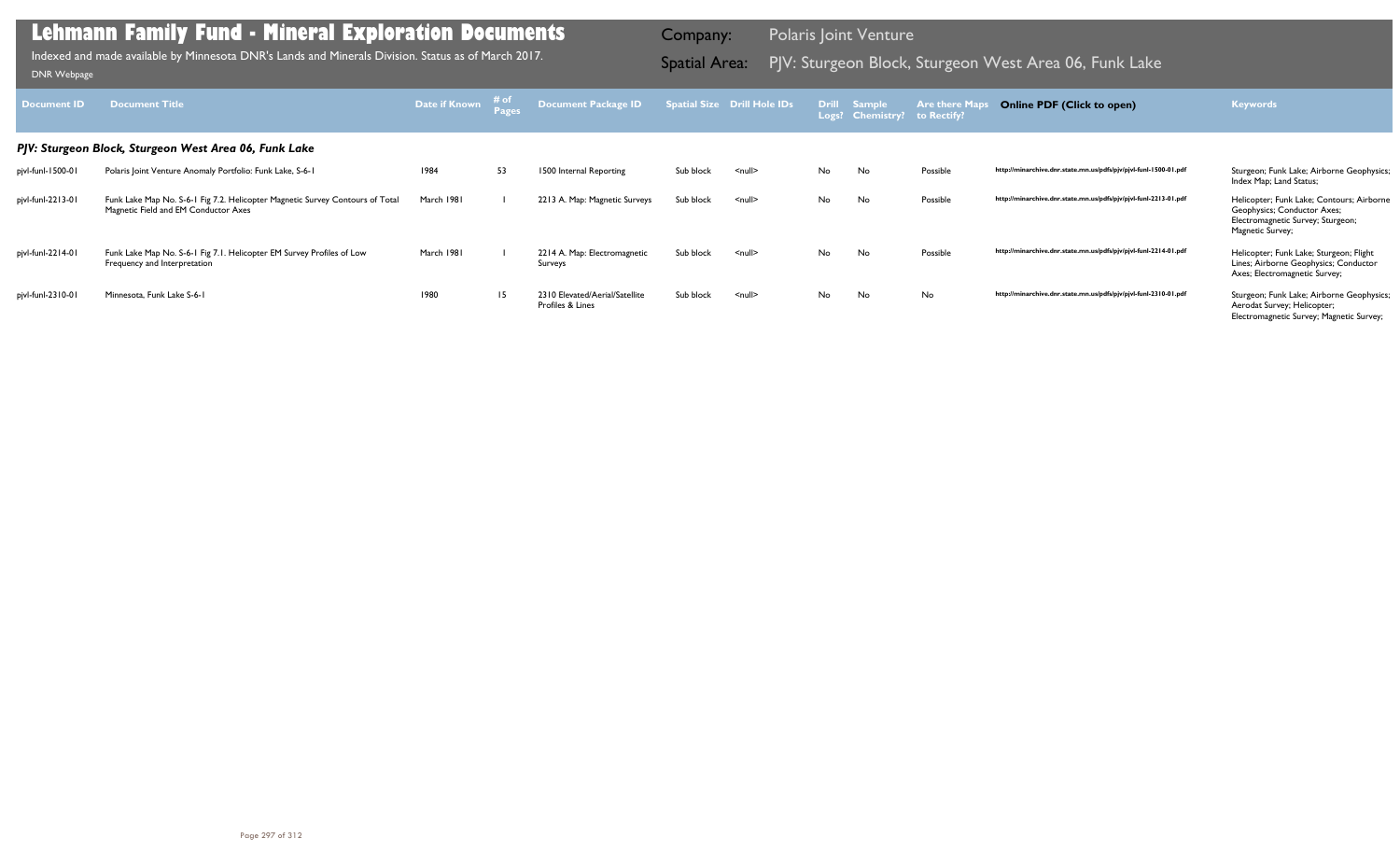| Document <b>ID</b> | <b>Document Title</b>                                                                                      | <b>Date if Known</b> | ⊤# of | <b>Document Package ID</b>                    |                         | <b>Spatial Size Drill Hole IDs</b> |     | Drill Sample<br>Logs? Chemistry? | <b>Are there Map</b><br>to Rectify? | <b>Online PDF (Click to open)</b>                                | <b>Keywords</b>                                                                                                                              |
|--------------------|------------------------------------------------------------------------------------------------------------|----------------------|-------|-----------------------------------------------|-------------------------|------------------------------------|-----|----------------------------------|-------------------------------------|------------------------------------------------------------------|----------------------------------------------------------------------------------------------------------------------------------------------|
|                    | PJV: Sturgeon Block, Sturgeon West Area 07                                                                 |                      |       |                                               |                         |                                    |     |                                  |                                     |                                                                  |                                                                                                                                              |
| pjvl-s07_-2213-01  | Sturgeon Project Isomagnetic Interval Map 7 Of 18 21067 Block B                                            |                      |       | 2213 A. Map: Magnetic Surveys                 | Anomaly<br>Block        | $\leq$ null $\geq$                 | No. | No                               | Possible                            | http://minarchive.dnr.state.mn.us/pdfs/pjv/pjvl-s07_-2213-01.pdf | Contours; Flight Lines; Sturgeon; Airborne<br>Geophysics; Magnetic Survey;                                                                   |
| pjvl-s07_-2213-02  | Questor Surveys Limited Airborne Magnetometer Survey Sturgeon Project Map<br>7 0f 18 21067 Block B         | June 1980            |       | 2213 A. Map: Magnetic Surveys                 | Anomaly<br>Block        | $\leq$ null $\geq$                 | No. | No                               | Possible                            | http://minarchive.dnr.state.mn.us/pdfs/pjv/pjvl-s07_-2213-02.pdf | Contours; Flight Lines; Sturgeon; Airborne<br>Geophysics; Magnetic Survey; Photomosaic;                                                      |
| pjvl-s07_-2214-01  | Questor Surveys Limited Airborne Mk VI INPUT Survey Sturgeon Project Map 7<br>0f 18 21067 Block B          | June 1980            |       | 2214 A. Map: Electromagnetic<br>Surveys       | Anomaly<br><b>Block</b> | $\leq$ null $\geq$                 | No. | No                               | Possible                            | http://minarchive.dnr.state.mn.us/pdfs/pjv/pjvl-s07_-2214-01.pdf | Airborne Geophysics; Anomalies; INPUT<br>Survey; Flight Lines; Photomosaic;<br>Electromagnetic Survey; Sturgeon;                             |
| pjvl-s07_-2216-01  | Questor Surveys Limited Airborne Mk VI INPUT Survey Sturgeon Project<br>Cultural Map 7 0f 18 21067 Block B | June 1980            |       | 2216 A. Map: Culture and<br>Interference Maps | Anomaly<br><b>Block</b> | $null$                             | No. | No                               | Possible                            | http://minarchive.dnr.state.mn.us/pdfs/pjv/pjvl-s07_-2216-01.pdf | Culture; Interference; Anomaly Label;<br>Airborne Geophysics; Anomalies; INPUT<br>Survey; Flight Lines; Electromagnetic<br>Survey; Sturgeon; |

PJV: Sturgeon Block, Sturgeon West Area 07 Indexed and made available by Minnesota DNR's Lands and Minerals Division. Status as of March 2017. Spatial Area: [DNR Webpage](http://www.dnr.state.mn.us/lands_minerals/polaris/index.html)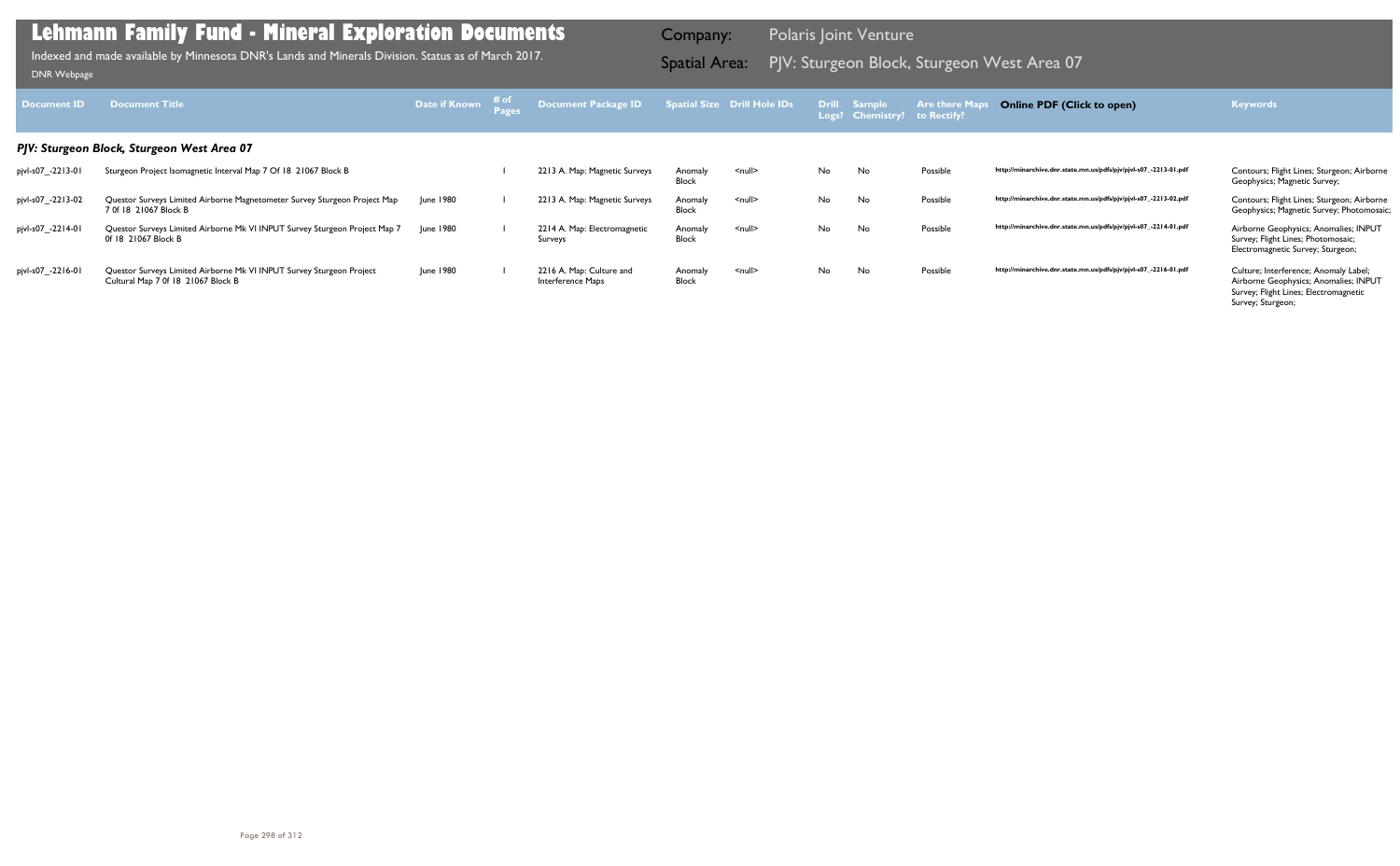| Document ID       | <b>Document Title</b>                                                                                      | Date if Known    | ⊤# of | Document Package ID                           |                         | <b>Spatial Size Drill Hole IDs</b> |    | <b>Drill Sample</b><br>Logs? Chemistry? to Rectify? | <b>Are there Map</b> | <b>Online PDF (Click to open)</b>                                | <b>Keywords</b>                                                                                                                              |
|-------------------|------------------------------------------------------------------------------------------------------------|------------------|-------|-----------------------------------------------|-------------------------|------------------------------------|----|-----------------------------------------------------|----------------------|------------------------------------------------------------------|----------------------------------------------------------------------------------------------------------------------------------------------|
|                   | PJV: Sturgeon Block, Sturgeon West Area 08                                                                 |                  |       |                                               |                         |                                    |    |                                                     |                      |                                                                  |                                                                                                                                              |
| pjvl-s08_-2213-01 | Sturgeon Project Isomagnetic Interval Map 8 Of 18 21067 Block B                                            |                  |       | 2213 A. Map: Magnetic Surveys                 | Anomaly<br>Block        | <null></null>                      | No | No                                                  | Possible             | http://minarchive.dnr.state.mn.us/pdfs/pjv/pjvl-s08_-2213-01.pdf | Contours; Flight Lines; Sturgeon; Airborne<br>Geophysics; Magnetic Survey;                                                                   |
| pjvl-s08_-2213-02 | Questor Surveys Limited Airborne Magnetometer Survey Sturgeon Project Map<br>8 0f 18 21067 Block B         | <b>June 1980</b> |       | 2213 A. Map: Magnetic Surveys                 | Anomaly<br>Block        | $\leq$ null $\geq$                 | No | No                                                  | Possible             | http://minarchive.dnr.state.mn.us/pdfs/pjv/pjvl-s08_-2213-02.pdf | Contours; Flight Lines; Sturgeon; Airborne<br>Geophysics; Magnetic Survey; Photomosaic;                                                      |
| pjvl-s08_-2214-01 | Questor Surveys Limited Airborne Mk VI INPUT Survey Sturgeon Project Map 8<br>0f 18 21067 Block B          | June 1980        |       | 2214 A. Map: Electromagnetic<br>Surveys       | Anomaly<br><b>Block</b> | <null></null>                      | No | No                                                  | Possible             | http://minarchive.dnr.state.mn.us/pdfs/pjv/pjvl-s08_-2214-01.pdf | Airborne Geophysics; Anomalies; INPUT<br>Survey; Flight Lines; Photomosaic;<br>Electromagnetic Survey; Sturgeon;                             |
| pjvl-s08_-2216-01 | Questor Surveys Limited Airborne Mk VI INPUT Survey Sturgeon Project<br>Cultural Map 8 0f 18 21067 Block B | June 1980        |       | 2216 A. Map: Culture and<br>Interference Maps | Anomaly<br><b>Block</b> | $\leq$ null $\geq$                 | No | No                                                  | Possible             | http://minarchive.dnr.state.mn.us/pdfs/pjv/pjvl-s08_-2216-01.pdf | Culture; Interference; Anomaly Label;<br>Airborne Geophysics; Anomalies; INPUT<br>Survey; Flight Lines; Electromagnetic<br>Survey; Sturgeon; |

PJV: Sturgeon Block, Sturgeon West Area 08 Indexed and made available by Minnesota DNR's Lands and Minerals Division. Status as of March 2017. Spatial Area: [DNR Webpage](http://www.dnr.state.mn.us/lands_minerals/polaris/index.html)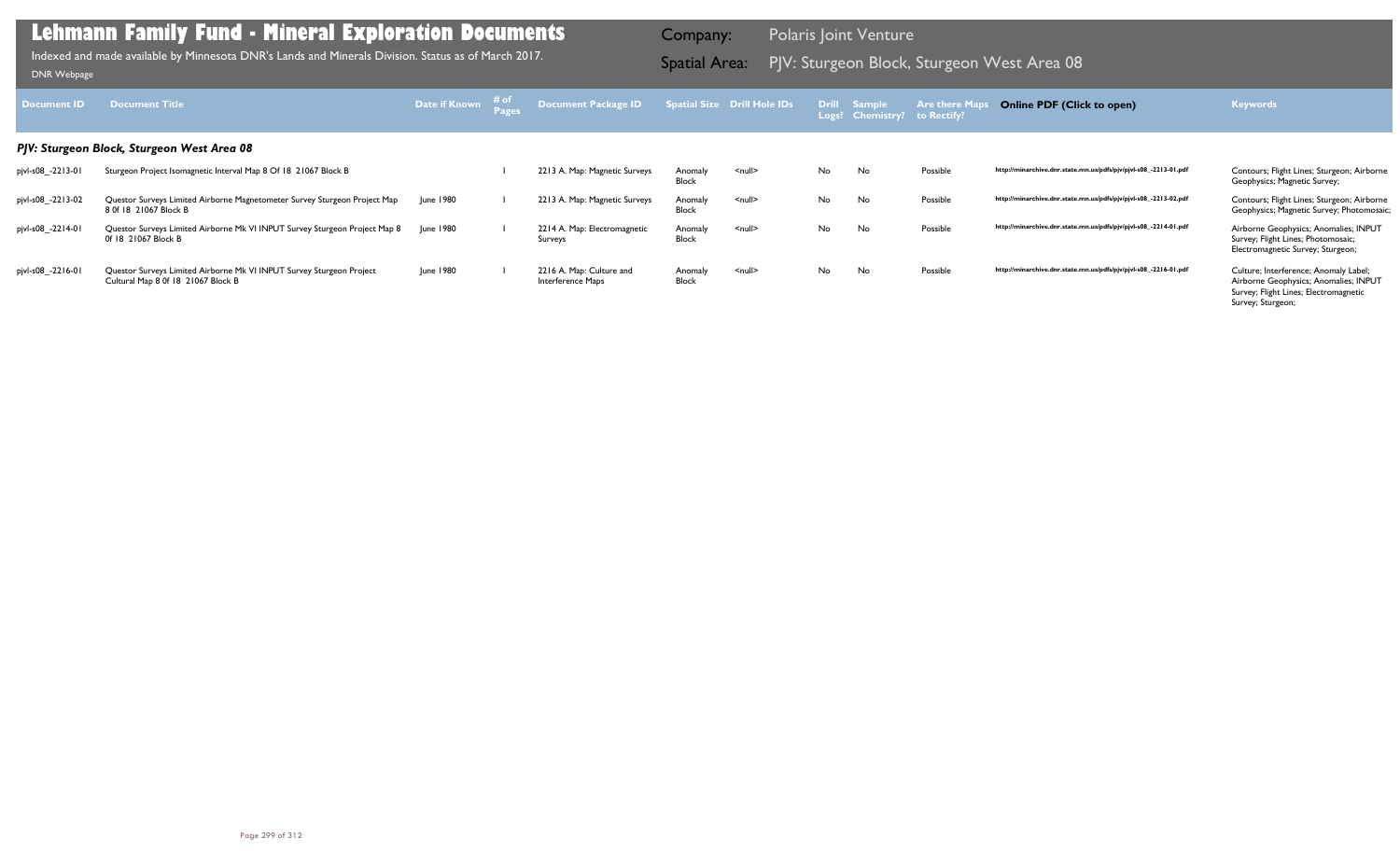| Document ID       | <b>Document Title</b>                                                  | Date if Known        | # of | <b>Document Package ID</b>               |        | <b>Spatial Size Drill Hole IDs</b> |    | Drill Sample<br>Logs? Chemistry? | <b>Are there Maps</b><br>to Rectify? | <b>Online PDF (Click to open)</b>                                | <b>Keywords</b>                                                                                                                            |
|-------------------|------------------------------------------------------------------------|----------------------|------|------------------------------------------|--------|------------------------------------|----|----------------------------------|--------------------------------------|------------------------------------------------------------------|--------------------------------------------------------------------------------------------------------------------------------------------|
|                   | PJV: Sturgeon Block, Sturgeon West Area 08, Dunbar (#53), Dunbar (#53) |                      |      |                                          |        |                                    |    |                                  |                                      |                                                                  |                                                                                                                                            |
| pjvl-dunb-1110-01 | Dunbar Grid                                                            |                      |      | 1110 Base Maps & Survey Grids            | Target | <null></null>                      | No | No                               | Possible                             | http://minarchive.dnr.state.mn.us/pdfs/pjv/pjvl-dunb-1110-01.pdf | Sturgeon; Dunbar (#53); Ground<br>Geophysics; Survey Grid;                                                                                 |
| pjvl-dunb-1510-01 | PJV Dunbar #53 I                                                       | December<br>31, 1984 | 24   | 1510 Pre-program Reports                 | Target | $\leq$ null $\geq$                 | No | No                               | Possible                             | http://minarchive.dnr.state.mn.us/pdfs/pjv/pjvl-dunb-1510-01.pdf | Sturgeon; Dunbar (#53); Airborne<br>Geophysics; Ground Geophysics;<br>Electromagnetic Survey; Magnetic Survey;<br>Survey Grid; Topography; |
| pjvl-dunb-1530-01 | PJV/Dunbar Ground Geophysics                                           | May 14, 1986         |      | 1530 End-Program Reports                 | Target | $\leq$ null $\geq$                 | No | No                               | No                                   | http://minarchive.dnr.state.mn.us/pdfs/pjv/pjvl-dunb-1530-01.pdf | Sturgeon; Dunbar (#53); Ground<br>Geophysics; Electromagnetic Survey;<br>Magnetic Survey;                                                  |
| pjvl-dunb-2222-01 | Dunbar Anomaly Isomagnetic Contour Plot                                |                      |      | 2222 G. Map: Magnetic Surveys            | Target | $\leq$ null $\geq$                 | No | No                               | Possible                             | http://minarchive.dnr.state.mn.us/pdfs/pjv/pjvl-dunb-2222-01.pdf | Sturgeon; Dunbar (#53); Ground<br>Geophysics; Survey Grid; Magnetic Survey;<br>Contours;                                                   |
| pjvl-dunb-2322-01 | Dunbar Ground Magnetics                                                | April 29,<br>1986    |      | 2322 G. Prof: Magnetic Surveys           | Target | $null$                             | No | No                               | No                                   | http://minarchive.dnr.state.mn.us/pdfs/pjv/pjvl-dunb-2322-01.pdf | Sturgeon; Dunbar (#53); Ground<br>Geophysics; Magnetic Survey;                                                                             |
| pjvl-dunb-2323-01 | Dunbar MaxMin Survey                                                   | May 03, 1986         |      | 2323 G. Prof: Electromagnetic<br>Surveys | Target | $\leq$ null $\geq$                 | No | No                               | No                                   | http://minarchive.dnr.state.mn.us/pdfs/pjv/pjvl-dunb-2323-01.pdf | Sturgeon; Dunbar (#53); Ground<br>Geophysics; Electromagnetic Survey;                                                                      |

Indexed and made available by Minnesota DNR's Lands and Minerals Division. Status as of March 2017. Spatial Area: PJV: Sturgeon Block, Sturgeon West Area 08, Dunbar (#53), Dunbar (#53)<br>DNR Webpage Indexed and made available by Minnesota DNR's Lands and Minerals Division. Status as of March 2017.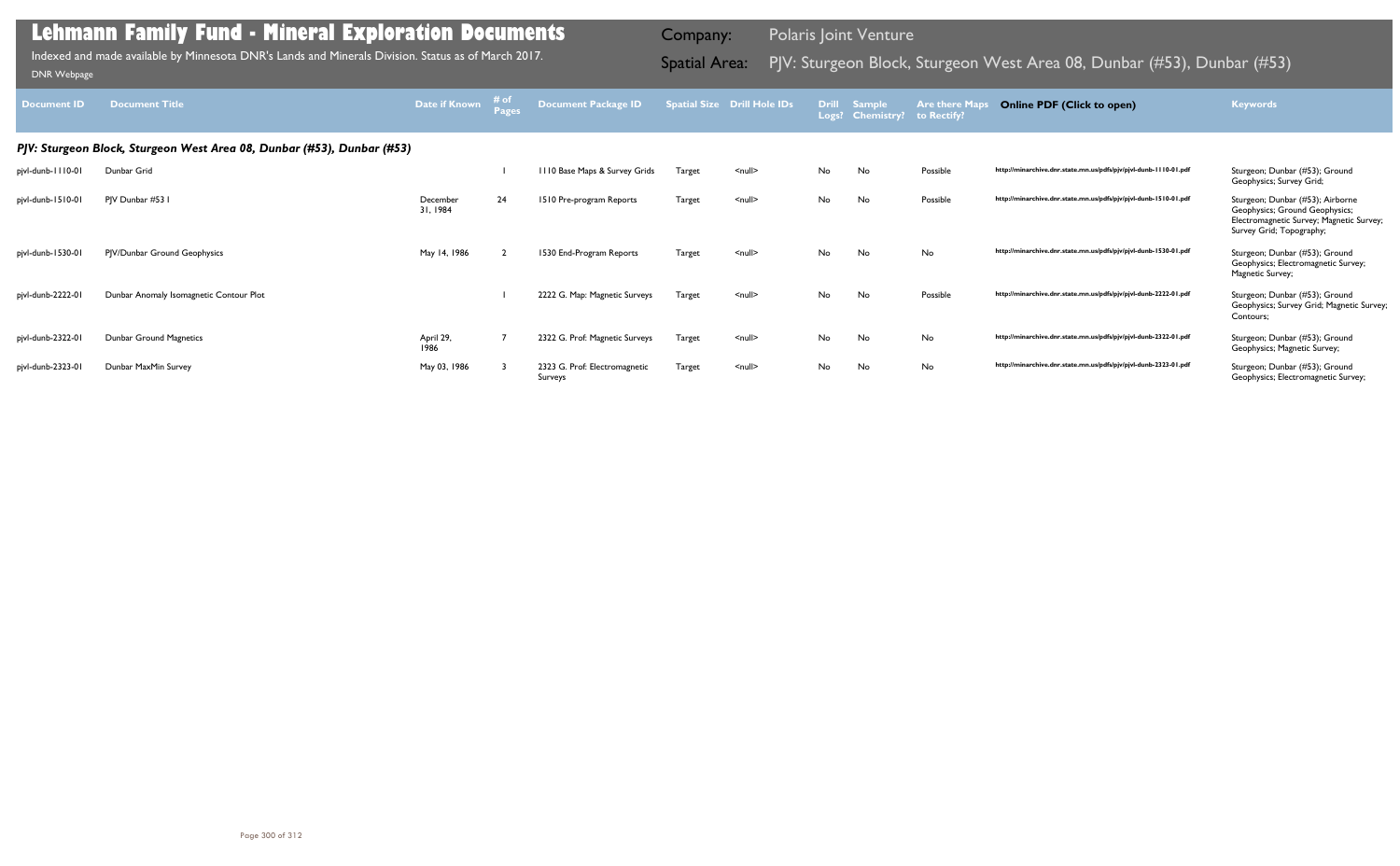| Document ID       | <b>Document Title</b>                                                                                                  | Date if Known # of | Pages           | <b>Document Package ID</b>                         |           | Spatial Size Drill Hole IDs |    | Drill Sample<br>Logs? Chemistry? to Rectify? | <b>Are there Maps</b> | <b>Online PDF (Click to open)</b>                                | <b>Keywords</b>                                                                                                                       |
|-------------------|------------------------------------------------------------------------------------------------------------------------|--------------------|-----------------|----------------------------------------------------|-----------|-----------------------------|----|----------------------------------------------|-----------------------|------------------------------------------------------------------|---------------------------------------------------------------------------------------------------------------------------------------|
|                   | PJV: Sturgeon Block, Sturgeon West Area 08, Moose Lake                                                                 |                    |                 |                                                    |           |                             |    |                                              |                       |                                                                  |                                                                                                                                       |
| pjvl-mool-1500-01 | Polaris Joint Venture Anomaly Portfolio: Moose Lake, S-8-1                                                             | 1984               | 42              | 1500 Internal Reporting                            | Sub block | $\leq$ null $\geq$          | No | No                                           | Possible              | http://minarchive.dnr.state.mn.us/pdfs/pjv/pjvl-mool-1500-01.pdf | Sturgeon; Moose Lake; Airborne<br>Geophysics; Index Map; Land Status;                                                                 |
| pjvl-mool-2213-01 | Moose Lake Map No. S-8-1 Fig 7.2. Helicopter Magnetic Survey Contours of<br>Total Magnetic Field and EM Conductor Axes | March 1981         |                 | 2213 A. Map: Magnetic Surveys                      | Sub block | <null></null>               | No | No                                           | Possible              | http://minarchive.dnr.state.mn.us/pdfs/pjv/pjvl-mool-2213-01.pdf | Helicopter; Moose Lake; Sturgeon; Flight<br>Lines; Airborne Geophysics; Magnetic<br>Survey; Contours;                                 |
| pjvl-mool-2214-01 | Moose Lake Map No. S-8-1 Fig 7.1. Helicopter EM Survey Profiles of Low<br>Frequency and Interpretation                 | March 1981         |                 | 2214 A. Map: Electromagnetic<br>Surveys            | Sub block | <null></null>               | No | No                                           | Possible              | http://minarchive.dnr.state.mn.us/pdfs/pjv/pjvl-mool-2214-01.pdf | Helicopter; Moose Lake; Sturgeon; Flight<br>Lines; Airborne Geophysics;<br>Electromagnetic Survey;                                    |
| pjvl-mool-2310-01 | Minnesota, Moose Creek S-8-1                                                                                           | 1980               | $\overline{10}$ | 2310 Elevated/Aerial/Satellite<br>Profiles & Lines | Sub block | $\leq$ null $\geq$          | No | No                                           | No                    | http://minarchive.dnr.state.mn.us/pdfs/pjv/pjvl-mool-2310-01.pdf | Sturgeon; Moose Lake; Moose Creek;<br>Airborne Geophysics; Aerodat Survey;<br>Helicopter; Electromagnetic Survey;<br>Magnetic Survey; |

Indexed and made available by Minnesota DNR's Lands and Minerals Division. Status as of March 2017. **Spatial Area:** PJV: Sturgeon Block, Sturgeon West Area 08, Moose Lake DNR Webpage Indexed and made available by Minnesota DNR's Lands and Minerals Division. Status as of March 2017.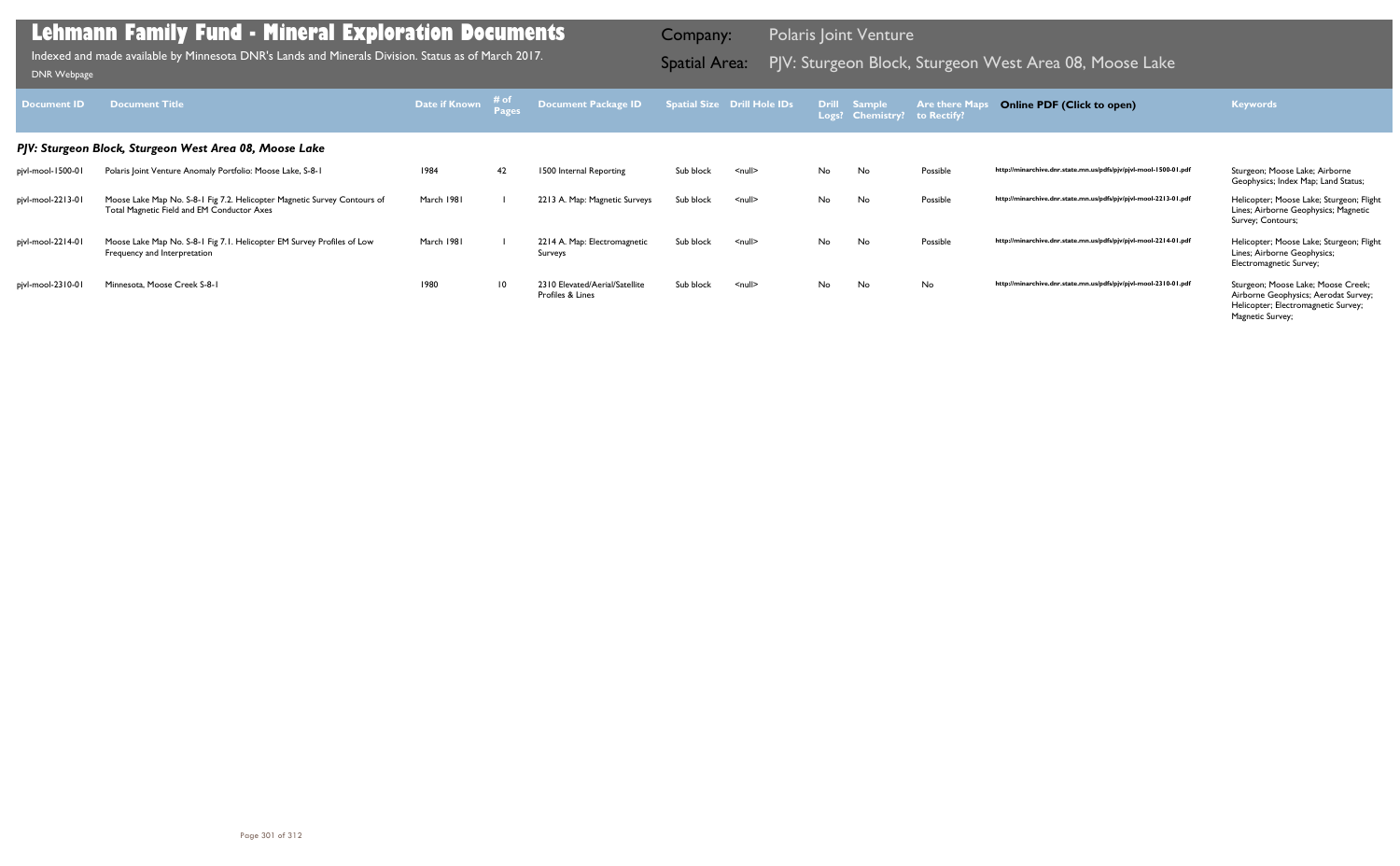| <b>Document ID</b> | <b>Document Title</b>                                                                                                    | Date if Known | # of | Document Package ID                                |           | Spatial Size Drill Hole IDs |    | Drill Sample<br>Logs? Chemistry? to Rectify? | <b>Are there Ma</b> | <b>Online PDF (Click to open)</b>                                | <b>Keywords</b>                                                                                                                                    |
|--------------------|--------------------------------------------------------------------------------------------------------------------------|---------------|------|----------------------------------------------------|-----------|-----------------------------|----|----------------------------------------------|---------------------|------------------------------------------------------------------|----------------------------------------------------------------------------------------------------------------------------------------------------|
|                    | PJV: Sturgeon Block, Sturgeon West Area 08, Morph Meadow                                                                 |               |      |                                                    |           |                             |    |                                              |                     |                                                                  |                                                                                                                                                    |
| pjvl-mome-1500-01  | Polaris Joint Venture Anomaly Portfolio: Morph Meadow, S-8-3                                                             | 1984          | 46   | 1500 Internal Reporting                            | Sub block | $\leq$ null $\geq$          | No | No                                           | Possible            | http://minarchive.dnr.state.mn.us/pdfs/pjv/pjvl-mome-1500-01.pdf | Sturgeon; Morph Meadow; Airborne<br>Geophysics; Index Map; Land Status;                                                                            |
| pjvl-mome-2213-01  | Morph Meadow Map No. S-8-3 Fig 7.2. Helicopter Magnetic Survey Contours of<br>Total Magnetic Field and EM Conductor Axes | March 1981    |      | 2213 A. Map: Magnetic Surveys                      | Sub block | <null></null>               | No | No                                           | Possible            | http://minarchive.dnr.state.mn.us/pdfs/pjv/pjvl-mome-2213-01.pdf | Helicopter; Morph Meadow; Sturgeon;<br>Flight Lines; Airborne Geophysics;<br>Conductor Axes; Electromagnetic Survey;<br>Magnetic Survey; Contours; |
| pjvl-mome-2214-01  | Morph Meadow Map No. S-8-3 Fig 7.1. Helicopter EM Survey Profiles of Low<br>Frequency and Interpretation                 | March 1981    |      | 2214 A. Map: Electromagnetic<br>Surveys            | Sub block | $\leq$ null $\geq$          | No | No                                           | Possible            | http://minarchive.dnr.state.mn.us/pdfs/pjv/pjvl-mome-2214-01.pdf | Helicopter; Morph Meadow; Sturgeon;<br>Flight Lines; Airborne Geophysics;<br>Conductor Axes; Electromagnetic Survey;                               |
| pjvl-mome-2310-01  | Minnesota, Morph Meadow S-8-3                                                                                            | 1980          |      | 2310 Elevated/Aerial/Satellite<br>Profiles & Lines | Sub block | $\leq$ null $\geq$          | No | No                                           | No                  | http://minarchive.dnr.state.mn.us/pdfs/pjv/pjvl-mome-2310-01.pdf | Sturgeon; Morph Meadow; Airborne<br>Geophysics; Aerodat Survey; Helicopter;<br>Electromagnetic Survey; Magnetic Survey;                            |

Indexed and made available by Minnesota DNR's Lands and Minerals Division. Status as of March 2017. Spatial Area: PJV: Sturgeon Block, Sturgeon West Area 08, Morph Meadow DNR Webpage Indexed and made available by Minnesota DNR's Lands and Minerals Division. Status as of March 2017.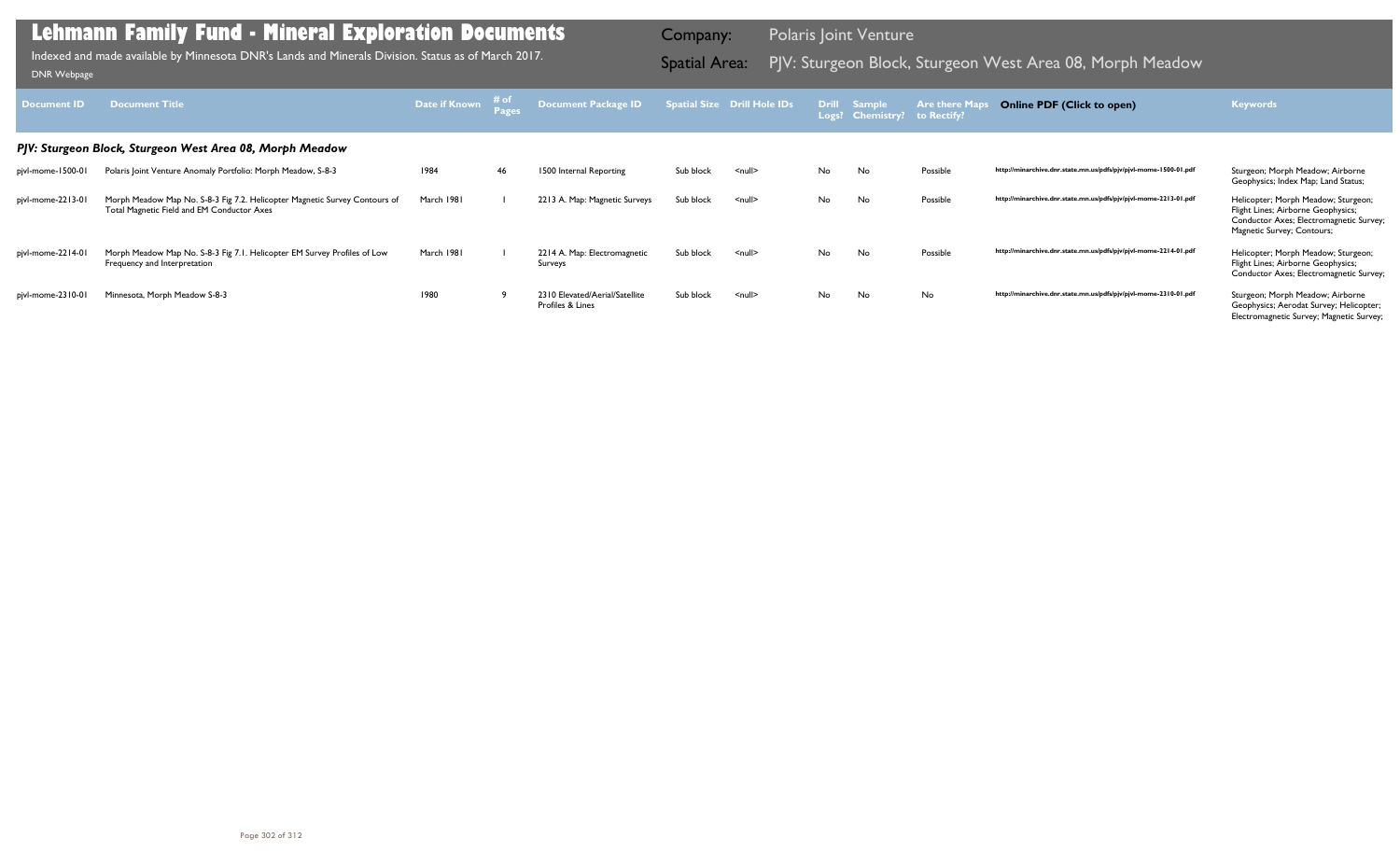| <b>Document ID</b> | <b>Document Title</b>                                                                                                    | Date if Known | # of<br>Pages   | Document Package ID                                |           | <b>Spatial Size Drill Hole IDs</b> |    | Drill Sample<br>Logs? Chemistry? to Rectify? | <b>Are there Map</b> | <b>Online PDF (Click to open)</b>                                | <b>Keywords</b>                                                                                                                                   |
|--------------------|--------------------------------------------------------------------------------------------------------------------------|---------------|-----------------|----------------------------------------------------|-----------|------------------------------------|----|----------------------------------------------|----------------------|------------------------------------------------------------------|---------------------------------------------------------------------------------------------------------------------------------------------------|
|                    | PJV: Sturgeon Block, Sturgeon West Area 08, Third River                                                                  |               |                 |                                                    |           |                                    |    |                                              |                      |                                                                  |                                                                                                                                                   |
| pjvl-thri-1500-01  | Polaris Joint Venture Anomaly Portfolio: Third River, S-8-2                                                              | 1984          | 52              | 1500 Internal Reporting                            | Sub block | $<$ null $>$                       | No | No                                           | Possible             | http://minarchive.dnr.state.mn.us/pdfs/pjv/pjvl-thri-1500-01.pdf | Sturgeon; Third River; Airborne<br>Geophysics; Index Map; Land Status;                                                                            |
| pjvl-thri-2213-01  | Third River Map No. S-8-2 Fig. 7.2. Helicopter Magnetic Survey Contours of<br>Total Magnetic Field and EM Conductor Axes | March 1981    |                 | 2213 A. Map: Magnetic Surveys                      | Sub block | $<$ null $>$                       | No | No                                           | Possible             | http://minarchive.dnr.state.mn.us/pdfs/pjv/pjvl-thri-2213-01.pdf | Helicopter; Third River; Sturgeon; Flight<br>Lines; Airborne Geophysics; Conductor<br>Axes; Electromagnetic Survey; Magnetic<br>Survey; Contours; |
| pjvl-thri-2214-01  | Third River Map No. S-8-2 Fig. 7.1. Helicopter EM Survey Profiles of Low<br>Frequency and Interpretation                 | March 1981    |                 | 2214 A. Map: Electromagnetic<br>Surveys            | Sub block | $<$ null $>$                       | No | No                                           | Possible             | http://minarchive.dnr.state.mn.us/pdfs/pjv/pjvl-thri-2214-01.pdf | Helicopter; Third River; Sturgeon; Flight<br>Lines; Airborne Geophysics; Conductor<br>Axes; Electromagnetic Survey;                               |
| pjvl-thri-2310-01  | Minnesota, Third River S-8-2                                                                                             | 1980          | $\overline{13}$ | 2310 Elevated/Aerial/Satellite<br>Profiles & Lines | Sub block | $\leq$ null $\geq$                 | No | No                                           | No                   | http://minarchive.dnr.state.mn.us/pdfs/pjv/pjvl-thri-2310-01.pdf | Sturgeon; Third River; Airborne<br>Geophysics; Aerodat Survey; Helicopter;<br>Electromagnetic Survey; Magnetic Survey;                            |

Indexed and made available by Minnesota DNR's Lands and Minerals Division. Status as of March 2017. **Spatial Area:** PJV: Sturgeon Block, Sturgeon West Area 08, Third River DNR Webpage Indexed and made available by Minnesota DNR's Lands and Minerals Division. Status as of March 2017.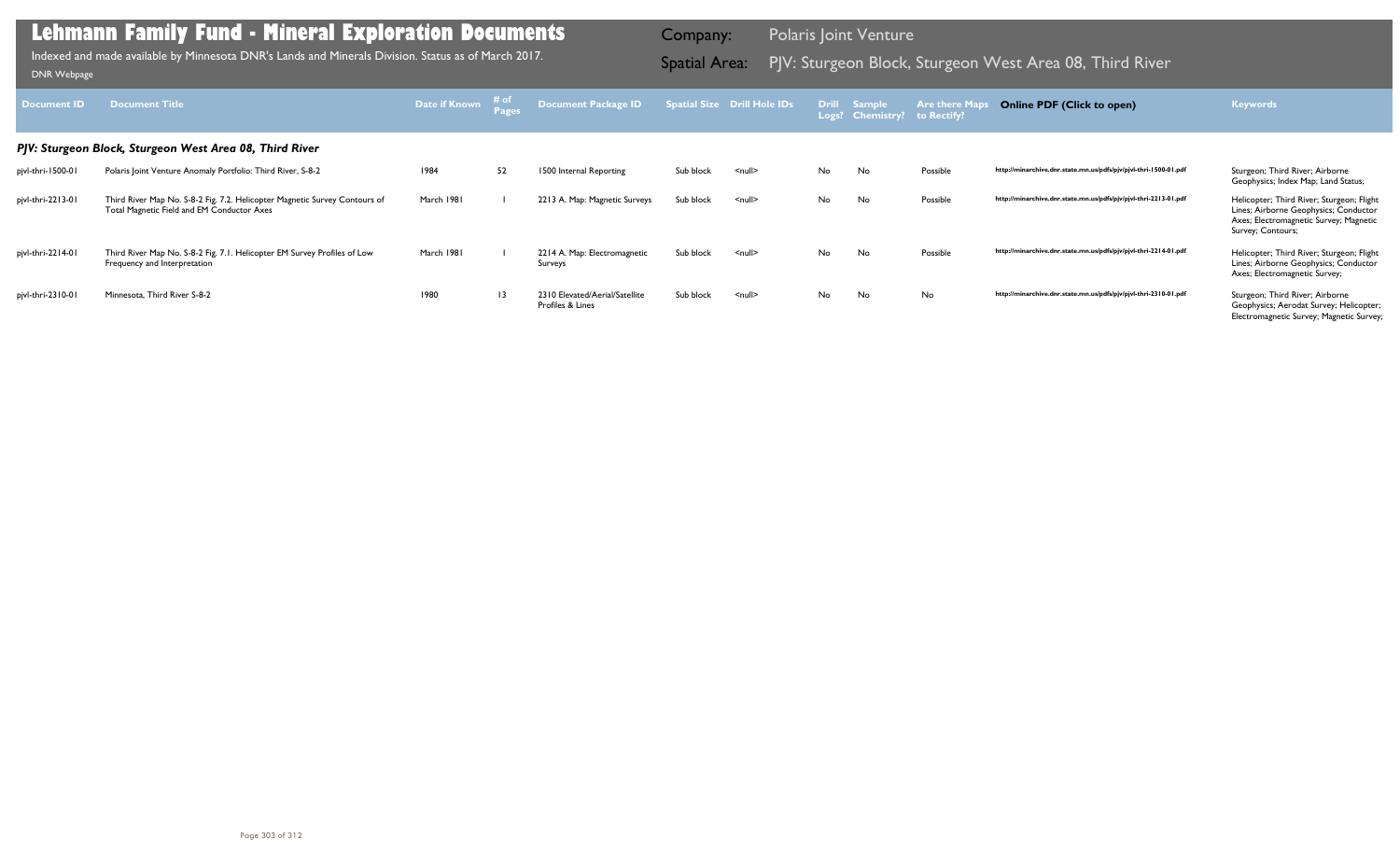| Document <b>ID</b> | <b>Document Title</b>                                                                                      | Date if Known | ⊤# of | Document Package ID                           |                         | Spatial Size Drill Hole IDs |     | Drill Sample<br>Logs? Chemistry? | <b>Are there Maps</b><br>to Rectify? | <b>Online PDF (Click to open)</b>                                | <b>Keywords</b>                                                                                                                              |
|--------------------|------------------------------------------------------------------------------------------------------------|---------------|-------|-----------------------------------------------|-------------------------|-----------------------------|-----|----------------------------------|--------------------------------------|------------------------------------------------------------------|----------------------------------------------------------------------------------------------------------------------------------------------|
|                    | PJV: Sturgeon Block, Sturgeon West Area 09                                                                 |               |       |                                               |                         |                             |     |                                  |                                      |                                                                  |                                                                                                                                              |
| pjvl-s09_-2213-01  | Sturgeon Project Isomagnetic Interval Map 9 Of 18 21067 Block B                                            |               |       | 2213 A. Map: Magnetic Surveys                 | Anomaly<br>Block        | $\leq$ null $\geq$          | No. | No                               | Possible                             | http://minarchive.dnr.state.mn.us/pdfs/pjv/pjvl-s09_-2213-01.pdf | Contours; Flight Lines; Sturgeon; Airborne<br>Geophysics; Magnetic Survey;                                                                   |
| pjvl-s09_-2213-02  | Questor Surveys Limited Airborne Magnetometer Survey Sturgeon Project Map<br>9 0f 18 21067 Block B         | June 1980     |       | 2213 A. Map: Magnetic Surveys                 | Anomaly<br>Block        | $\leq$ null $\geq$          | No. | No                               | Possible                             | http://minarchive.dnr.state.mn.us/pdfs/pjv/pjvl-s09_-2213-02.pdf | Contours; Flight Lines; Sturgeon; Airborne<br>Geophysics; Magnetic Survey; Photomosaic;                                                      |
| pjvl-s09_-2214-01  | Questor Surveys Limited Airborne Mk VI INPUT Survey Sturgeon Project Map 8<br>0f 18 21067 Block B          | June 1980     |       | 2214 A. Map: Electromagnetic<br>Surveys       | Anomaly<br><b>Block</b> | $null$                      | No. | No                               | Possible                             | http://minarchive.dnr.state.mn.us/pdfs/pjv/pjvl-s09_-2214-01.pdf | Airborne Geophysics; Anomalies; INPUT<br>Survey; Flight Lines; Photomosaic;<br>Electromagnetic Survey; Sturgeon;                             |
| pjvl-s09_-2216-01  | Questor Surveys Limited Airborne Mk VI INPUT Survey Sturgeon Project<br>Cultural Map 9 0f 18 21067 Block B | June 1980     |       | 2216 A. Map: Culture and<br>Interference Maps | Anomaly<br><b>Block</b> | $null$                      | No. | No                               | Possible                             | http://minarchive.dnr.state.mn.us/pdfs/pjv/pjvl-s09_-2216-01.pdf | Culture; Interference; Anomaly Label;<br>Airborne Geophysics; Anomalies; INPUT<br>Survey; Flight Lines; Electromagnetic<br>Survey; Sturgeon; |

PJV: Sturgeon Block, Sturgeon West Area 09 Indexed and made available by Minnesota DNR's Lands and Minerals Division. Status as of March 2017. Spatial Area: [DNR Webpage](http://www.dnr.state.mn.us/lands_minerals/polaris/index.html)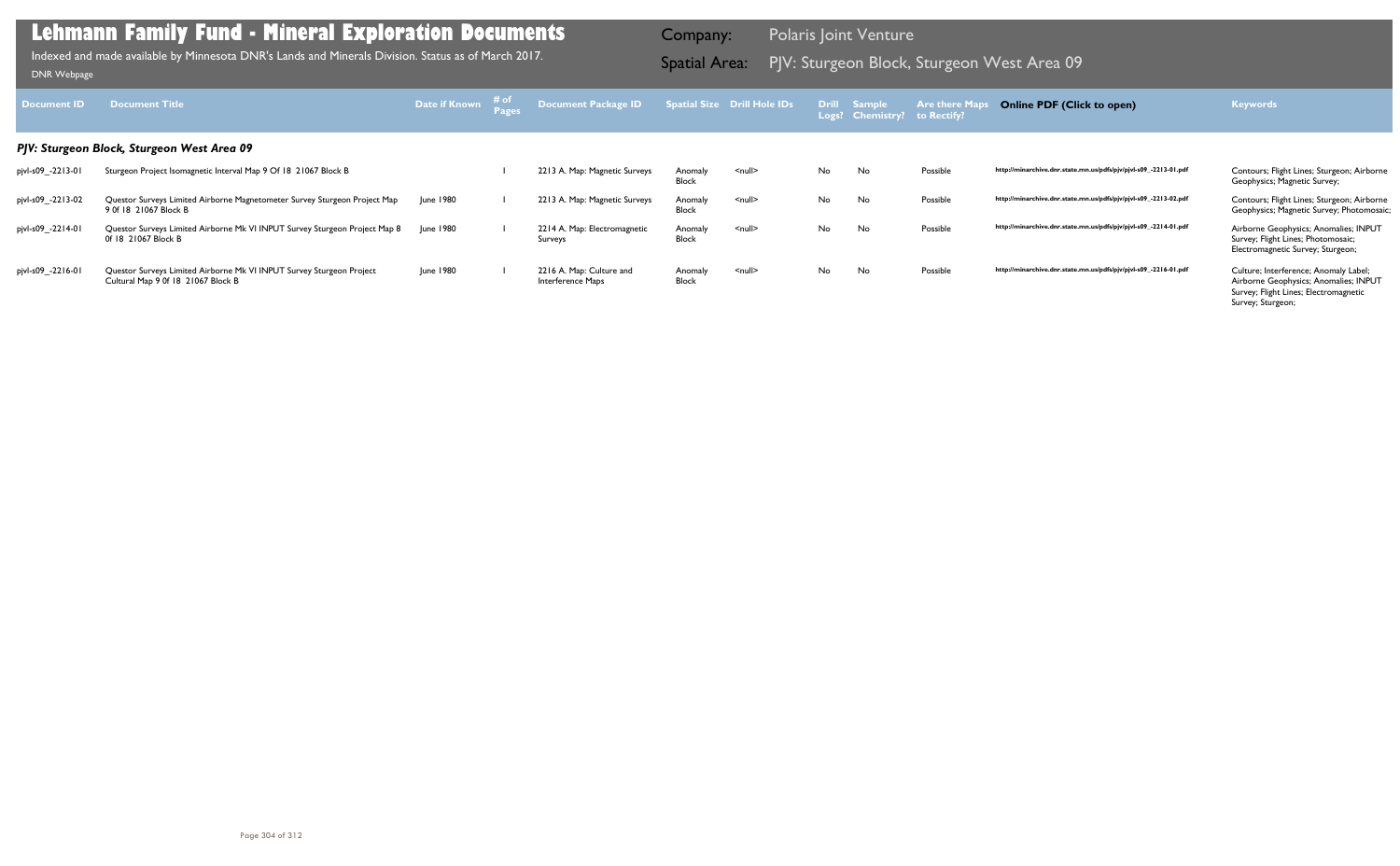| Document ID       | <b>Document Title</b>                                                                                              | Date if Known | # of<br><b>Pages</b> | Document Package ID                                |           | Spatial Size Drill Hole IDs |    | Drill Sample<br>Logs? Chemistry? | <b>Are there Map</b><br>to Rectify? | <b>Online PDF (Click to open)</b>                                | <b>Keywords</b>                                                                                                                |
|-------------------|--------------------------------------------------------------------------------------------------------------------|---------------|----------------------|----------------------------------------------------|-----------|-----------------------------|----|----------------------------------|-------------------------------------|------------------------------------------------------------------|--------------------------------------------------------------------------------------------------------------------------------|
|                   | PJV: Sturgeon Block, Sturgeon West Area 09, Pomroy                                                                 |               |                      |                                                    |           |                             |    |                                  |                                     |                                                                  |                                                                                                                                |
| pjvl-pomr-1500-01 | Polaris Joint Venture Anomaly Portfolio: Pomroy, S-9-1                                                             | 1984          | 45                   | 1500 Internal Reporting                            | Sub block | $\leq$ null $\geq$          | No | No                               | Possible                            | http://minarchive.dnr.state.mn.us/pdfs/pjv/pjvl-pomr-1500-01.pdf | Sturgeon; Pomroy; Airborne Geophysics;<br>Index Map; Land Status;                                                              |
| pjvl-pomr-2213-01 | Pomroy Map No. S-9-1 Fig 7.2. Helicopter Magnetic Survey Contours of Total<br>Magnetic Field and EM Conductor Axes | March 1981    |                      | 2213 A. Map: Magnetic Surveys                      | Sub block | $null$                      | No | No                               | Possible                            | http://minarchive.dnr.state.mn.us/pdfs/pjv/pjvl-pomr-2213-01.pdf | Helicopter; Pomroy; Magnetic Survey;<br>Contours; Airborne Geophysics;<br>Conductor Axes; Electromagnetic Survey;<br>Sturgeon; |
| pjvl-pomr-2214-01 | Pomroy Map No. S-9-1 Fig 7.1. Helicopter EM Survey Profiles of Low Frequency<br>and Interpretation                 | March 1981    |                      | 2214 A. Map: Electromagnetic<br>Surveys            | Sub block | $\leq$ null $\geq$          | No | No                               | Possible                            | http://minarchive.dnr.state.mn.us/pdfs/pjv/pjvl-pomr-2214-01.pdf | Helicopter; Pomroy; Sturgeon; Flight Lines;<br>Airborne Geophysics; Conductor Axes;<br>Electromagnetic Survey;                 |
| pjvl-pomr-2310-01 | Minnesota, Pomroy S-9-1                                                                                            | 1980          |                      | 2310 Elevated/Aerial/Satellite<br>Profiles & Lines | Sub block | $\leq$ null $\geq$          | No | No                               | No                                  | http://minarchive.dnr.state.mn.us/pdfs/pjv/pjvl-pomr-2310-01.pdf | Sturgeon; Pomroy; Airborne Geophysics;<br>Aerodat Survey; Helicopter;<br>Electromagnetic Survey; Magnetic Survey;              |

Indexed and made available by Minnesota DNR's Lands and Minerals Division. Status as of March 2017. **Indexed and Area:** PJV: Sturgeon Block, Sturgeon West Area 09, Pomroy DNR Webpage Indexed and made available by Minnesota DNR's Lands and Minerals Division. Status as of March 2017.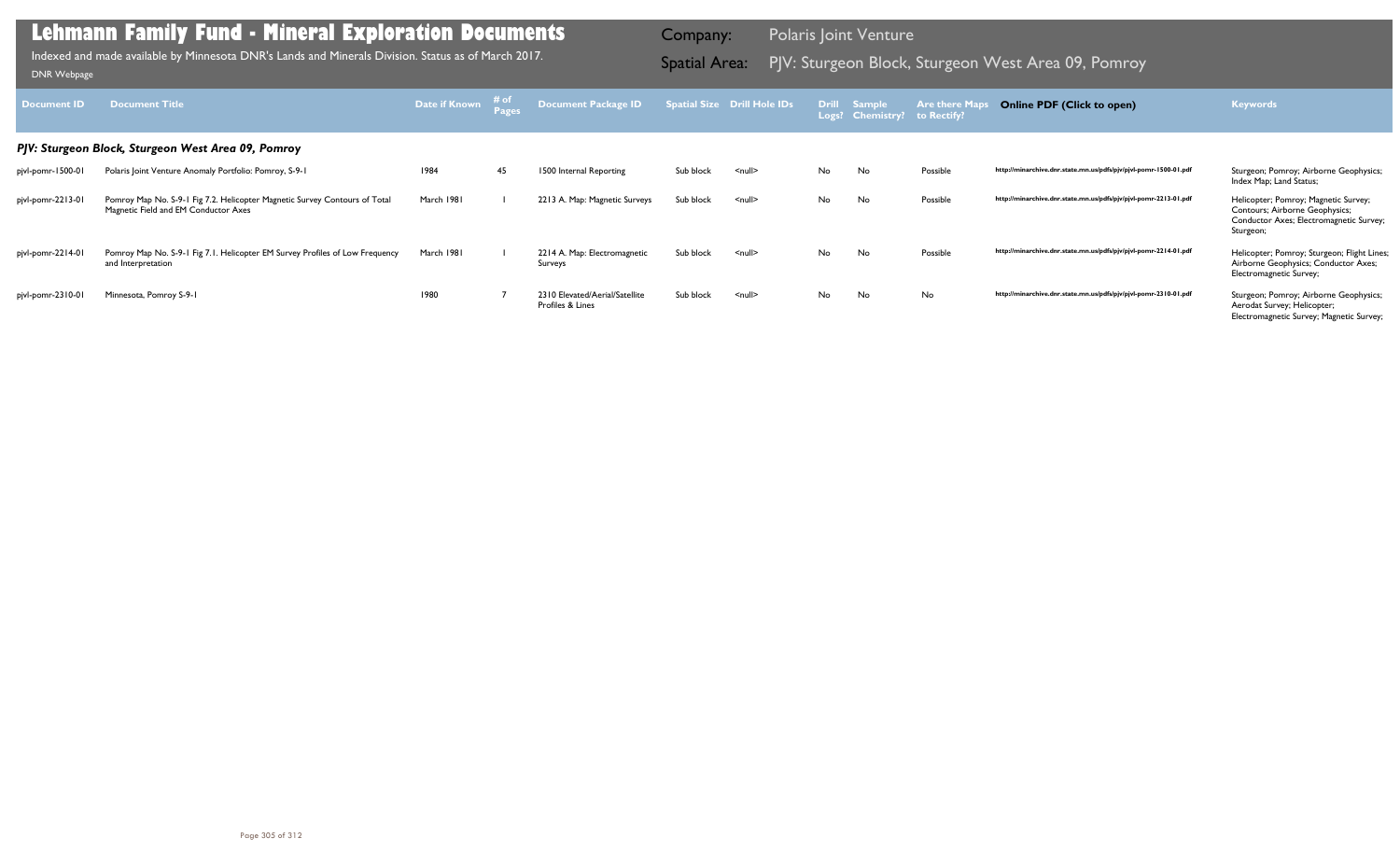Geophysics; Ground Geophysics; Electromagnetic Survey; Magnetic Survey; Survey Grid; Topography;

| <b>DNR Webpage</b> | <b>Lehmann Family Fund - Mineral Exploration Documents</b><br>Indexed and made available by Minnesota DNR's Lands and Minerals Division. Status as of March 2017. |                     |    |                                                                                                    | Company:<br><b>Spatial Area:</b> |                    |     | <b>Polaris Joint Venture</b>                 | PJV: Sturgeon Block, Sturgeon V |
|--------------------|-------------------------------------------------------------------------------------------------------------------------------------------------------------------|---------------------|----|----------------------------------------------------------------------------------------------------|----------------------------------|--------------------|-----|----------------------------------------------|---------------------------------|
| <b>Document ID</b> | <b>Document Title</b>                                                                                                                                             |                     |    | Date if Known $\frac{\text{\# of}}{\text{\#ages}}$ Document Package ID Spatial Size Drill Hole IDs |                                  |                    |     | Drill Sample<br>Logs? Chemistry? to Rectify? | <b>Are there Maps</b>           |
|                    | PJV: Sturgeon Block, Sturgeon West Area 09, Sedge (#13)                                                                                                           |                     |    |                                                                                                    |                                  |                    |     |                                              |                                 |
| pjvl-sedg-1510-01  | PJV Sedge #131                                                                                                                                                    | December<br>20.1984 | 23 | 1510 Pre-program Reports                                                                           | Sub block                        | $\leq$ null $\geq$ | No. | No                                           | Possible                        |

### West Area 09, Sedge (#13)

### **Online PDF (Click to open) Keywords**

http://minarchive.dnr.state.mn.us/pdfs/pjv/pjvl-sedg-1510-01.pdf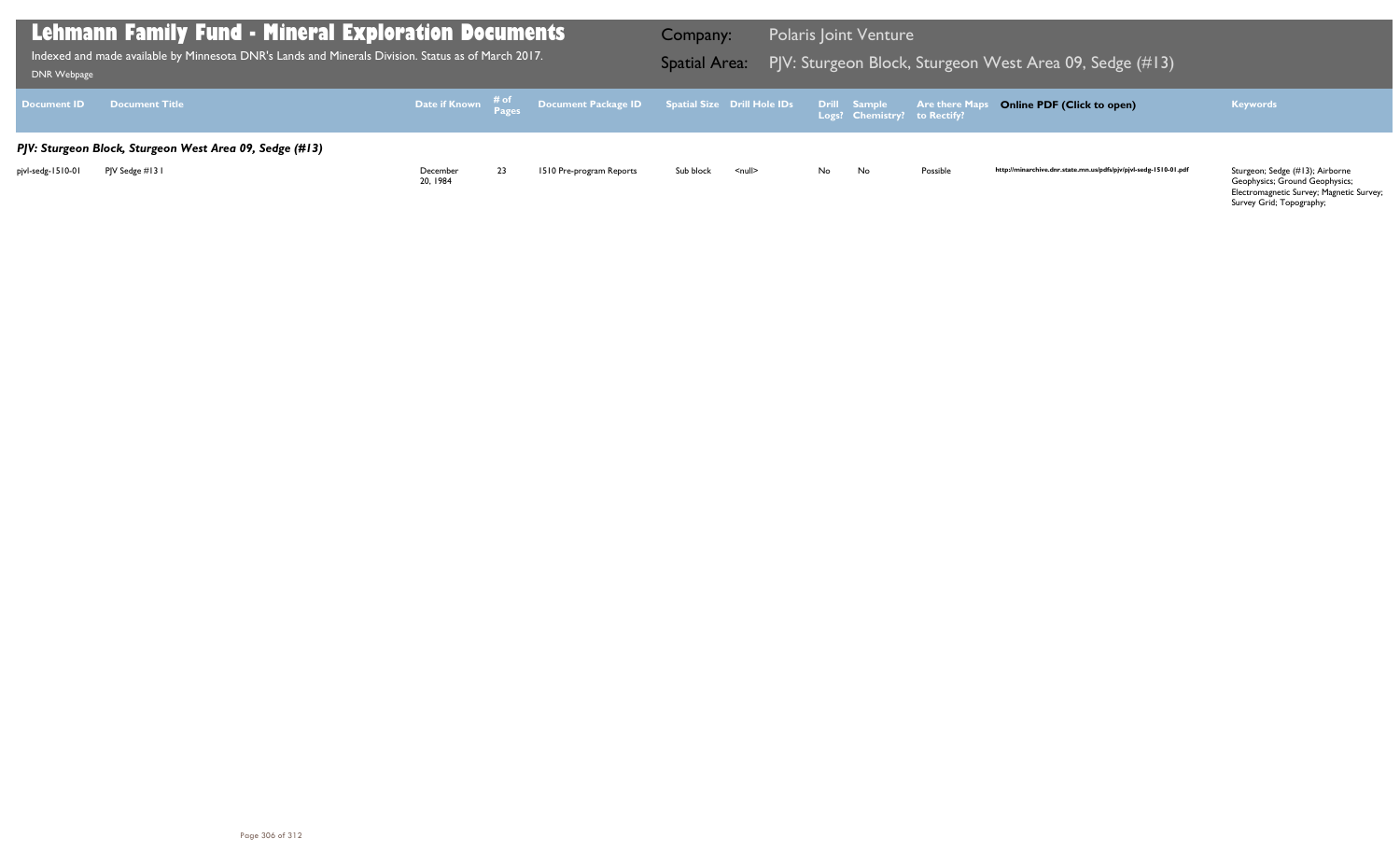| Document <b>ID</b> | <b>Document Title</b>                                                                                       | Date if Known | ⊤# of | <b>Document Package ID</b>                    |                         | <b>Spatial Size Drill Hole IDs</b> |     | <b>Drill Sample</b><br>Logs? Chemistry? | <b>Are there Ma</b><br>to Rectify? | <b>Online PDF (Click to open)</b>                                | <b>Keywords</b>                                                                                                                              |
|--------------------|-------------------------------------------------------------------------------------------------------------|---------------|-------|-----------------------------------------------|-------------------------|------------------------------------|-----|-----------------------------------------|------------------------------------|------------------------------------------------------------------|----------------------------------------------------------------------------------------------------------------------------------------------|
|                    | PJV: Sturgeon Block, Sturgeon West Area 10                                                                  |               |       |                                               |                         |                                    |     |                                         |                                    |                                                                  |                                                                                                                                              |
| pjvl-s10_-2213-01  | Sturgeon Project Isomagnetic Interval Map 10 Of 18 21067 Block B                                            |               |       | 2213 A. Map: Magnetic Surveys                 | Anomaly<br>Block        | $\leq$ null $\geq$                 | No. | No                                      | Possible                           | http://minarchive.dnr.state.mn.us/pdfs/pjv/pjvl-s10_-2213-01.pdf | Contours; Flight Lines; Sturgeon; Airborne<br>Geophysics; Magnetic Survey;                                                                   |
| pjvl-s10_-2213-02  | Questor Surveys Limited Airborne Magnetometer Survey Sturgeon Project Map<br>10 Of 18 21067 Block B         | June 1980     |       | 2213 A. Map: Magnetic Surveys                 | Anomaly<br>Block        | $\leq$ null $\geq$                 | No. | No                                      | Possible                           | http://minarchive.dnr.state.mn.us/pdfs/pjv/pjvl-s10_-2213-02.pdf | Contours; Flight Lines; Sturgeon; Airborne<br>Geophysics; Magnetic Survey; Photomosaic;                                                      |
| pjvl-s10_-2214-01  | Questor Surveys Limited Airborne Mk VI INPUT Survey Sturgeon Project Map<br>10 Of 18 21067 Block B          | June 1980     |       | 2214 A. Map: Electromagnetic<br>Surveys       | Anomaly<br><b>Block</b> | $\leq$ null $\geq$                 | No. | No                                      | Possible                           | http://minarchive.dnr.state.mn.us/pdfs/pjv/pjvl-s10_-2214-01.pdf | Airborne Geophysics; Anomalies; INPUT<br>Survey; Flight Lines; Photomosaic;<br>Electromagnetic Survey; Sturgeon;                             |
| pjvl-s10_-2216-01  | Questor Surveys Limited Airborne Mk VI INPUT Survey Sturgeon Project<br>Cultural Map 10 0f 18 21067 Block B | June 1980     |       | 2216 A. Map: Culture and<br>Interference Maps | Anomaly<br><b>Block</b> | $\leq$ null $\geq$                 | No. | No                                      | Possible                           | http://minarchive.dnr.state.mn.us/pdfs/pjv/pjvl-s10_-2216-01.pdf | Culture; Interference; Anomaly Label;<br>Airborne Geophysics; Anomalies; INPUT<br>Survey; Flight Lines; Electromagnetic<br>Survey; Sturgeon; |

PJV: Sturgeon Block, Sturgeon West Area 10 Indexed and made available by Minnesota DNR's Lands and Minerals Division. Status as of March 2017. Spatial Area: [DNR Webpage](http://www.dnr.state.mn.us/lands_minerals/polaris/index.html)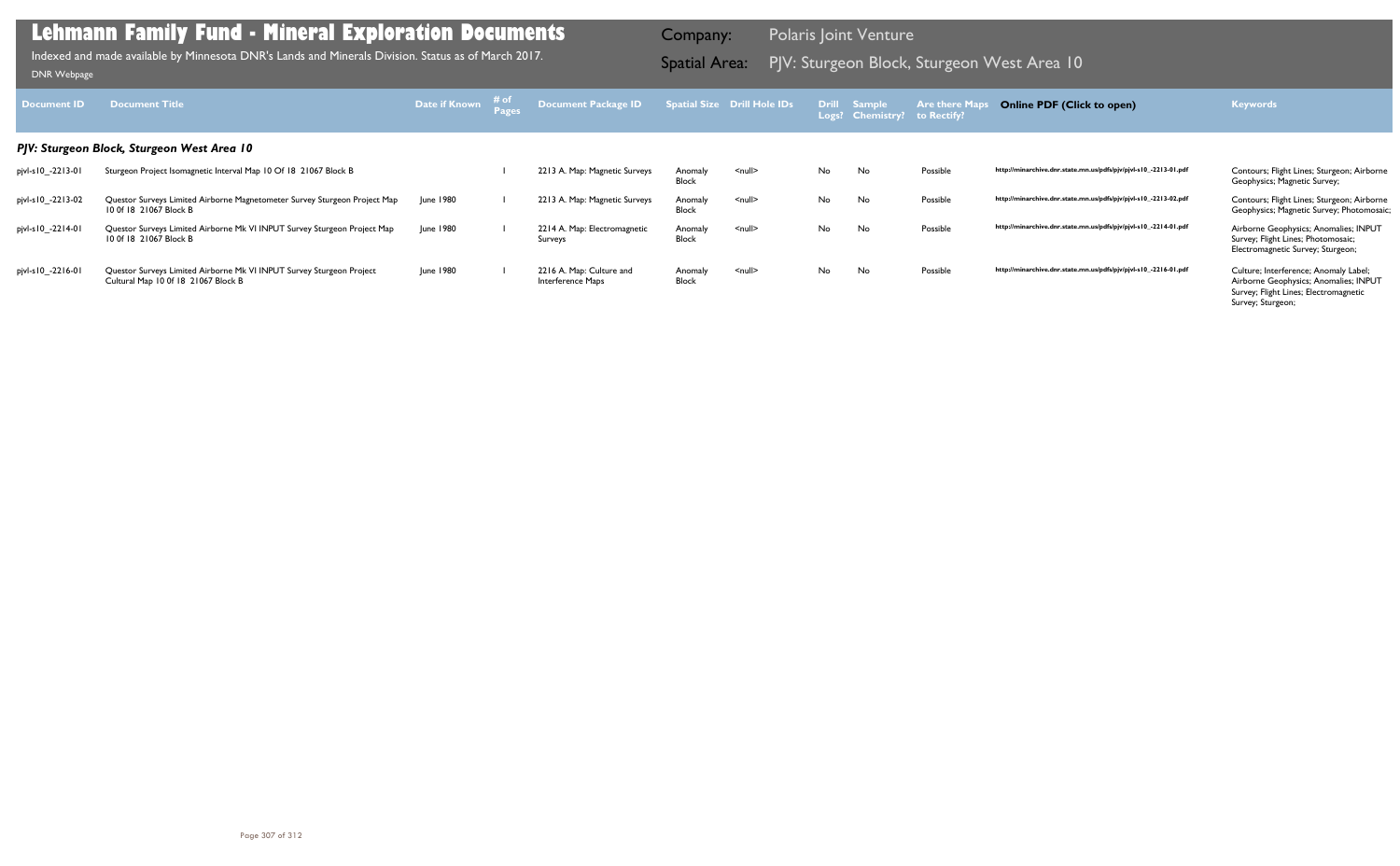| <b>Document ID</b> | <b>Document Title</b>                                                    | Date if Known        | $\left\langle \begin{array}{c} H \\ P \end{array} \right\rangle$ | <b>Document Package ID</b>               |               | <b>Spatial Size Drill Hole IDs</b> | <b>Drill</b><br>Logs? | <b>Sample</b><br><b>Chemistry?</b> | <b>Are there Maps</b><br>to Rectify? | <b>Online PDF (Click to open)</b>                                | <b>Keywords</b>                                                                                                                             |
|--------------------|--------------------------------------------------------------------------|----------------------|------------------------------------------------------------------|------------------------------------------|---------------|------------------------------------|-----------------------|------------------------------------|--------------------------------------|------------------------------------------------------------------|---------------------------------------------------------------------------------------------------------------------------------------------|
|                    | PJV: Sturgeon Block, Sturgeon West Area 10, Alfalfa (#11), Alfalfa (#11) |                      |                                                                  |                                          |               |                                    |                       |                                    |                                      |                                                                  |                                                                                                                                             |
| pjvl-alfa-1110-01  | Alfalfa Base Map Collection (DNR Title)                                  |                      |                                                                  | III0 Base Maps & Survey Grids            | <b>Target</b> | $\leq$ null $\geq$                 | No.                   | No                                 | Possible                             | http://minarchive.dnr.state.mn.us/pdfs/pjv/pjvl-alfa-1110-01.pdf | Sturgeon; Alfalfa (#11); Topography; Survey<br>Grid:                                                                                        |
| pjvl-alfa-1510-01  | PIV Alfalfa #111                                                         | December<br>20, 1984 | 20                                                               | 1510 Pre-program Reports                 | Target        | $\leq$ null $\geq$                 | No                    | No                                 | Possible                             | http://minarchive.dnr.state.mn.us/pdfs/pjv/pjvl-alfa-1510-01.pdf | Sturgeon; Alfalfa (#11); Airborne<br>Geophysics; Ground Geophysics;<br>Electromagnetic Survey; Magnetic Survey;<br>Survey Grid; Topography; |
| pjvl-alfa-1530-01  | PJV/Alfalfa Ground Geophysics (Comments)                                 | May 05, 1986         |                                                                  | 1530 End-Program Reports                 | Target        | $\leq$ null $\geq$                 | No                    | No                                 | No                                   | http://minarchive.dnr.state.mn.us/pdfs/pjv/pjvl-alfa-1530-01.pdf | Sturgeon; Alfalfa (#11); Airborne<br>Geophysics; Ground Geophysics;<br>Electromagnetic Survey; Magnetic Survey;                             |
| pjvl-alfa-2222-01  | Alfalfa Anomaly Total Field Magnetics                                    |                      |                                                                  | 2222 G. Map: Magnetic Surveys            | Target        | $\leq$ null $\geq$                 | No.                   | No                                 | Possible                             | http://minarchive.dnr.state.mn.us/pdfs/pjv/pjvl-alfa-2222-01.pdf | Sturgeon; Alfalfa (#11); Ground<br>Geophysics; Magnetic Survey; Contours;                                                                   |
| pjvl-alfa-2322-01  | Alfalfa Ground Magnetics                                                 | April 06,<br>1986    |                                                                  | 2322 G. Prof: Magnetic Surveys           | Target        | $\leq$ null $\geq$                 | No                    | No                                 | No                                   | http://minarchive.dnr.state.mn.us/pdfs/pjv/pjvl-alfa-2322-01.pdf | Sturgeon; Alfalfa (#11); Ground<br>Geophysics; Magnetic Survey;                                                                             |
| pjvl-alfa-2323-01  | Alfalfa MaxMin Survey (Stacked by Line)                                  | April 09,<br>1986    |                                                                  | 2323 G. Prof: Electromagnetic<br>Surveys | Target        | $\leq$ null $\geq$                 | No                    | No                                 | No                                   | http://minarchive.dnr.state.mn.us/pdfs/pjv/pjvl-alfa-2323-01.pdf | Sturgeon; Alfalfa (#11); Ground<br>Geophysics; Electromagnetic Survey;                                                                      |
| pjvl-alfa-2440-01  | PJV/Alfalfa/Geophysics Ground Magnetics                                  | April 25,<br>1986    |                                                                  | 2440 Office & Laboratory Notes           | Target        | $\leq$ null $\geq$                 | No                    | No                                 | No                                   | http://minarchive.dnr.state.mn.us/pdfs/pjv/pjvl-alfa-2440-01.pdf | Sturgeon; Alfalfa (#11); Ground<br>Geophysics; Magnetic Survey;                                                                             |

Indexed and made available by Minnesota DNR's Lands and Minerals Division. Status as of March 2017.

Company: Polaris Joint Venture

# Indexed and made available by Minnesota DNR's Lands and Minerals Division. Status as of March 2017. Spatial Area: PJV: Sturgeon Block, Sturgeon West Area 10, Alfalfa (#11), Alfalfa (#11) Indexed and made available by Minne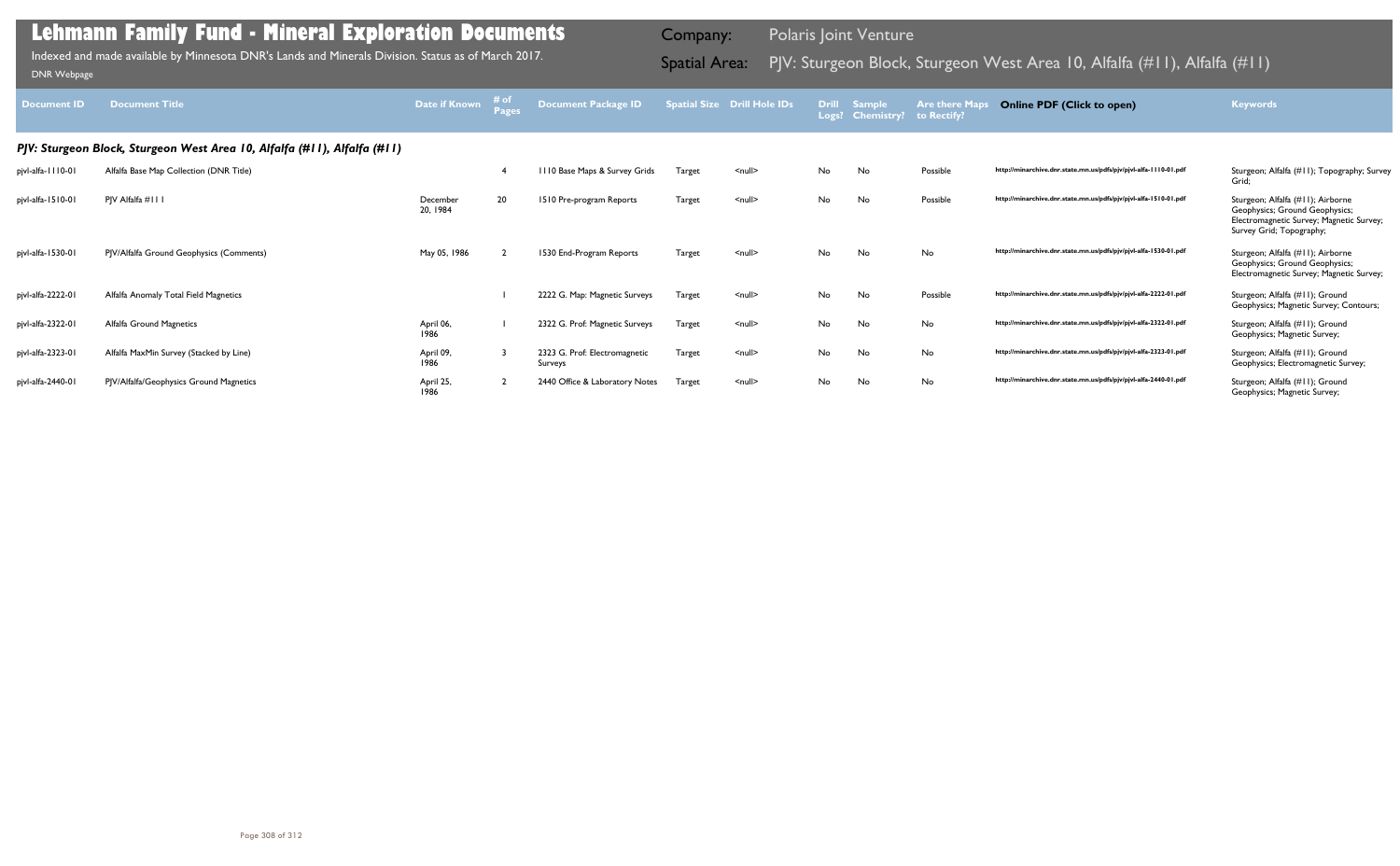| <b>Document ID</b>          | <b>Document Title</b>                                                                         | Date if Known    | ≉ of<br><b>Pages</b> | <b>Document Package ID</b>                              |              | <b>Spatial Size Drill Hole IDs</b> |    | Drill Sample<br>Logs? Chemistry? to Rectify? | <b>Are there Maps</b> | <b>Online PDF (Click to open)</b>                               | <b>Keywords</b>                                                                                                                                                                                                                                            |
|-----------------------------|-----------------------------------------------------------------------------------------------|------------------|----------------------|---------------------------------------------------------|--------------|------------------------------------|----|----------------------------------------------|-----------------------|-----------------------------------------------------------------|------------------------------------------------------------------------------------------------------------------------------------------------------------------------------------------------------------------------------------------------------------|
| <b>PJV: Vermilion Block</b> |                                                                                               |                  |                      |                                                         |              |                                    |    |                                              |                       |                                                                 |                                                                                                                                                                                                                                                            |
| pjvl-ve__-1120-01           | Geology of the Vermilion Block, Ely Area                                                      |                  |                      | 1120 Geology, Geophysical, &<br>Geochemical Maps        | <b>Block</b> | $\leq$ null $\geq$                 | No | No                                           | Possible              | http://minarchive.dnr.state.mn.us/pdfs/pjv/pjvl-ve_-1120-01.pdf | Vermilion; Ely Area; Skeleton Lake; Needle<br>Boy Lake; Raspberry Gold; Geology;                                                                                                                                                                           |
| pjvl-ve__-1120-02           | Geology Of The Vermilion Block, Ely Area Figure I                                             |                  |                      | 1120 Geology, Geophysical, &<br><b>Geochemical Maps</b> | <b>Block</b> | $\leq$ null $\geq$                 | No | No                                           | Possible              | http://minarchive.dnr.state.mn.us/pdfs/pjv/pjvl-ve_-1120-02.pdf | Geology; Vermilion; Ely;                                                                                                                                                                                                                                   |
| pjvl-ve___-1120-03          | Geology Vermillion Block And Vicinity, Fig 2                                                  | <b>July 1980</b> |                      | 1120 Geology, Geophysical, &<br>Geochemical Maps        | <b>Block</b> | $\leq$ null $\geq$                 | No | No                                           | Possible              | http://minarchive.dnr.state.mn.us/pdfs/pjv/pjvl-ve_-1120-03.pdf | Vermilion; Ely; Skeleton Lake;<br>Granite-Greenstone; Raspberry Gold;<br>Geology;                                                                                                                                                                          |
| pjvl-ve__-1510-01           | 8281 Proposal For Mineral Exploration In North-Central Minnesota The<br>Vermilion Massif Area | 1982             | 8                    | 1510 Pre-program Reports                                | <b>Block</b> | $\leq$ null $\geq$                 | No | No                                           | No                    | http://minarchive.dnr.state.mn.us/pdfs/pjv/pjvl-ve_-1510-01.pdf | Vermilion; Ely; Geology; Exploration; Gold<br>(Au); Silver (Ag); Copper (Cu); Lead (Pb);<br>Zinc (Zn); Uranium (U); Tungsten (W); Tin<br>(Sn); Molybdenum (Mo); Beryllium (Be);<br>Lithium (Li); Tantalum (Ta); Niobium (Nb);<br>Rare Earths; Yttrium (Y); |
| pjvl-ve__-3110-01           | PJV Monthly & Quarterly Reports (TWB)                                                         | <b>July 1980</b> | 42                   | 3110 Internal Reports                                   | <b>Block</b> | $\leq$ null $\geq$                 | No | Yes                                          | Possible              | http://minarchive.dnr.state.mn.us/pdfs/pjv/pjvl-ve_-3110-01.pdf | Vermilion: Granite-Greenstone: Skeleton<br>Lake; Raspberry Gold; Soil Samples;<br>Geochemistry; Silver (Ag); Gold (Au);<br>Arsenic (As); Cadmium (Cd); Cobalt (Co);<br>Copper (Cu); Mercury (Hg); Nickel (Ni);<br>Lead (Pb); Zinc (Zn); Tellurium (Te);    |

PJV: Vermilion Block Indexed and made available by Minnesota DNR's Lands and Minerals Division. Status as of March 2017. Spatial Area: [DNR Webpage](http://www.dnr.state.mn.us/lands_minerals/polaris/index.html)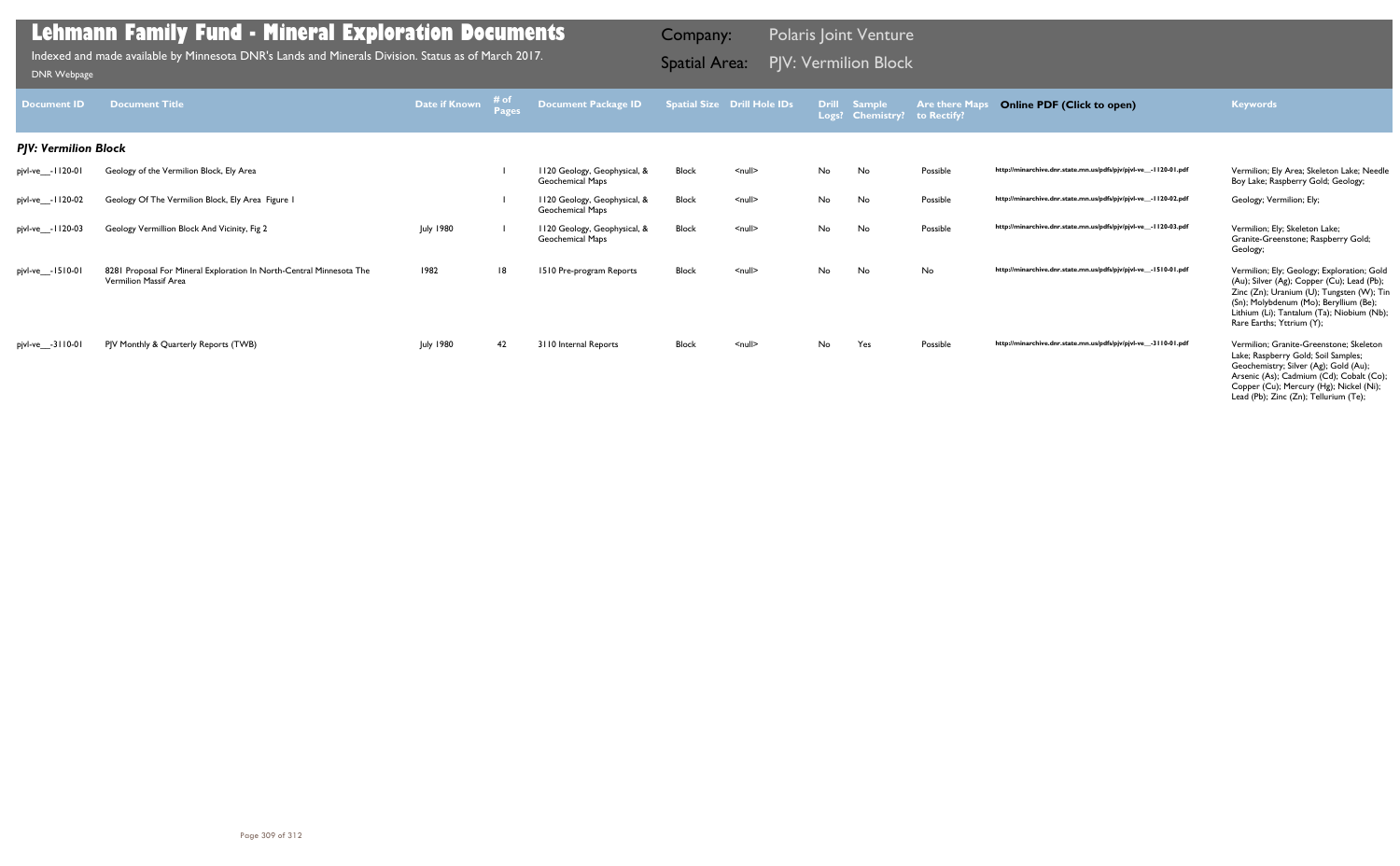| Document ID                 | Document Title          | Date if Known     | ≉ of<br>Pages | Document Package ID                    |       | <b>Spatial Size Drill Hole IDs</b> |    | Drill Sample<br>Logs? Chemistry? to Rectify? | <b>Are there Maps</b> | <b>Online PDF (Click to open)</b>                                | <b>Keywords</b>                                                                                                                                                                                                 |
|-----------------------------|-------------------------|-------------------|---------------|----------------------------------------|-------|------------------------------------|----|----------------------------------------------|-----------------------|------------------------------------------------------------------|-----------------------------------------------------------------------------------------------------------------------------------------------------------------------------------------------------------------|
| PJV: Western Sturgeon Block |                         |                   |               |                                        |       |                                    |    |                                              |                       |                                                                  |                                                                                                                                                                                                                 |
| pjvl-wstu-0100-01           | Work Flow Sheet         | March 15,<br>1981 |               | 0100 Internal Office<br>Correspondence | Block | $\leq$ null $\geq$                 | No | No                                           | Possible              | http://minarchive.dnr.state.mn.us/pdfs/pjv/pjvl-wstu-0100-01.pdf | Sturgeon; Ground Geophysics;<br>Electromagnetic Survey; Magnetic Survey;<br><b>INPUT Survey; Airborne Geophysics;</b>                                                                                           |
| pjvl-wstu-1400-01           | 280904 Mining Lease     | March 22,<br>1971 |               | 1400 References                        | Block | $\leq$ null $\geq$                 | No | No                                           | No                    | http://minarchive.dnr.state.mn.us/pdfs/pjv/pjvl-wstu-1400-01.pdf | Sturgeon; Itasca County; Leases; American<br>Red Cross; Humble Oil & Refining Co.;<br>Mineral Ownership; Land Ownership;                                                                                        |
| pjvl-wstu-1500-01           | PJV - West Sturgeon SLS | 1983              | 151           | 1500 Internal Reporting                | Block | $null$                             | No | No                                           | Possible              | http://minarchive.dnr.state.mn.us/pdfs/pjv/pjvl-wstu-1500-01.pdf | Mineral Ownership; Leases; Mining Units;<br>Sturgeon; East Inez; Hoover Creek; Conan;<br>Detling Creek; Vanessa; Inez; West Inez;<br>Langor; Capernaum; Detling Creek; Hay<br>O'Brien; Phoebe; Rita; Gull Lake; |

Indexed and made available by Minnesota DNR's Lands and Minerals Division. Status as of March 2017. **Spatial Area:** PJV: Western Sturgeon Block וndexed and made available by Minnesota DNR's Lands and Minerals Division. Sta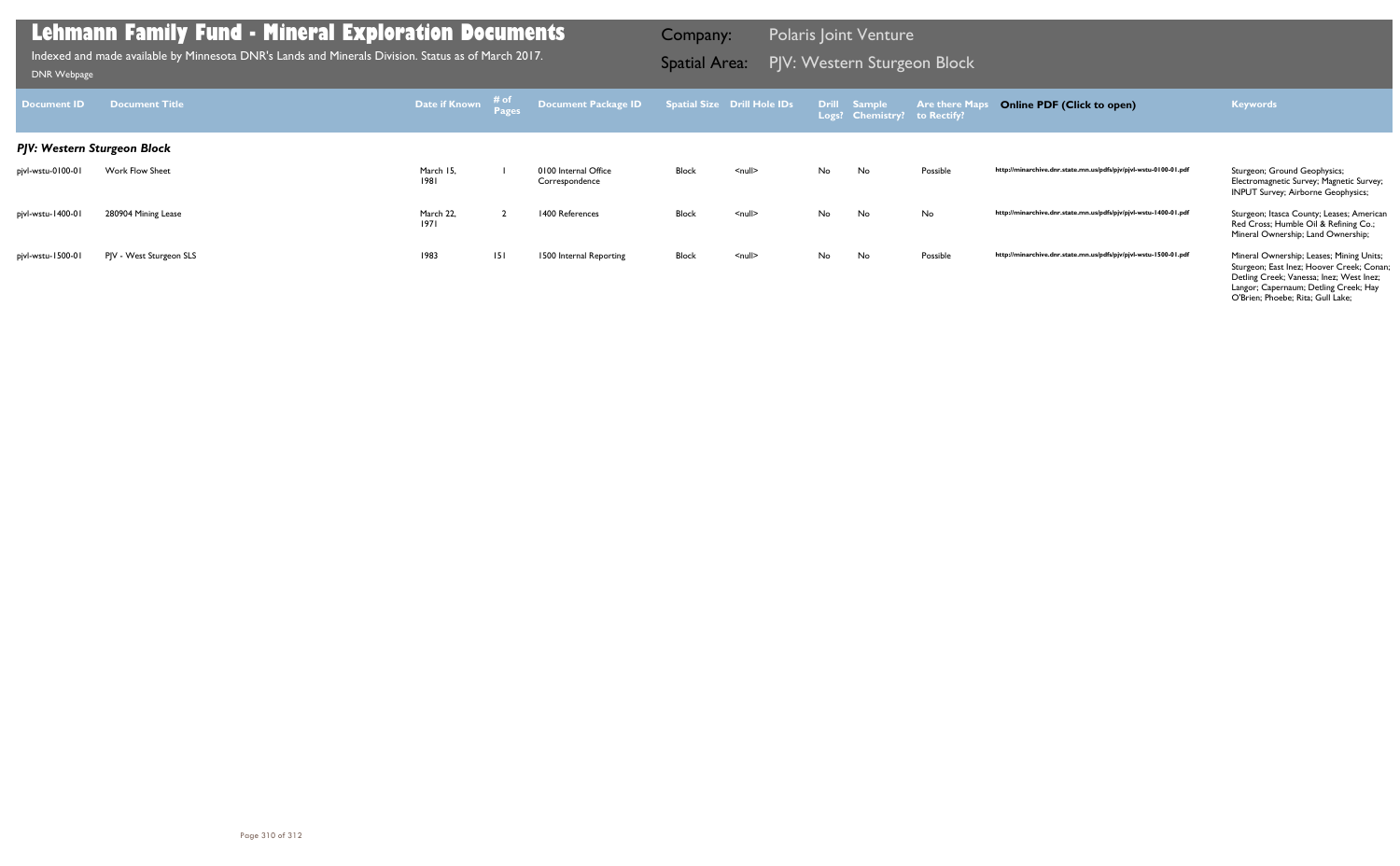| <b>Document ID</b> | <b>Document Title</b>                                                                      | <b>Date if Known</b> | # of<br>Pages | <b>Document Package ID</b>                 |               | <b>Spatial Size Drill Hole IDs</b> |     | Drill Sample<br>Logs? Chemistry? | <b>Are there Maps</b><br>to Rectify? | <b>Online PDF (Click to open)</b>                                | <b>Keywords</b>                                                                                                                                                                                                                                                                   |
|--------------------|--------------------------------------------------------------------------------------------|----------------------|---------------|--------------------------------------------|---------------|------------------------------------|-----|----------------------------------|--------------------------------------|------------------------------------------------------------------|-----------------------------------------------------------------------------------------------------------------------------------------------------------------------------------------------------------------------------------------------------------------------------------|
|                    | U.S. Borax & Lehmann: Galebrook Project                                                    |                      |               |                                            |               |                                    |     |                                  |                                      |                                                                  |                                                                                                                                                                                                                                                                                   |
| gbkl-gbro-1130-01  | <b>Galebrook Land Status</b>                                                               | 1987                 |               | 1130 Ownership Maps                        | Target        | $\leq$ null $\geq$                 | No. | No                               | Possible                             | http://minarchive.dnr.state.mn.us/pdfs/gbk/gbkl-gbro-1130-01.pdf | Galebrook: Land Status: Mineral<br>Ownership;                                                                                                                                                                                                                                     |
| gbkl-gbro-1520-01  | Galebrook Project: Report on Drilling in Section 30, T60N R25W Itasca County,<br>Minnesota | May 1989             | 40            | 1520 Mid-program Progress<br>Reports       | Target        | GB88-1; GB88-2;<br>GBD-1           | Yes | Yes                              | Possible                             | http://minarchive.dnr.state.mn.us/pdfs/gbk/gbkl-gbro-1520-01.pdf | Galebrook; Index Map; Land Status;<br>Airborne Geophysics; Ground Geophysics;<br>Electromagnetic Survey; Magnetic Survey;<br>Gold (Au); Core Log; Drill Hole; Assays;<br>Copper (Cu); Arsenic (As); Molybdenum<br>(Mo); Antimony (Sb); Mercury (Hg); Silver<br>(Ag); Lead (Pb); Z |
| gbkl-gbro-2213-01  | Contour of Total Field Magnetics: Data Collected from Aeromagnetic Survey                  | 1987                 |               | 2213 A. Map: Magnetic Surveys              | <b>Target</b> | $\leq$ null $\geq$                 | No  | No                               | Possible                             | http://minarchive.dnr.state.mn.us/pdfs/gbk/gbkl-gbro-2213-01.pdf | Galebrook; Airborne Geophysics;<br>Contours; Magnetic Survey;                                                                                                                                                                                                                     |
| gbkl-gbro-2214-01  | Galebrook Area AEM Data                                                                    | 1987                 |               | 2214 A. Map: Electromagnetic<br>Surveys    | Target        | $\leq$ null $\geq$                 | No  | No                               | Possible                             | http://minarchive.dnr.state.mn.us/pdfs/gbk/gbkl-gbro-2214-01.pdf | Galebrook; Airborne Geophysics;<br>Electromagnetic Survey;                                                                                                                                                                                                                        |
| gbkl-gbro-4450-01  | Slides of Galebrook Core (DNR Title)                                                       | January 13,<br>1989  | 35            | 4450 Geology: Laboratory &<br>Office Notes | <b>Target</b> | GB88-1<br>: GB88-2:                | No  | No                               | No                                   | http://minarchive.dnr.state.mn.us/pdfs/gbk/gbkl-gbro-4450-01.pdf | Galebrook: U.S. Borax & Chemical<br>Corporation; Drill Hole; Drilling;                                                                                                                                                                                                            |

Indexed and made available by Minnesota DNR's Lands and Minerals Division. Status as of March 2017. **Spatial Area: U.S. Borax & Lehmann: Galebrook Project** DNR Webpage Indexed and made available by Minnesota DNR's Lands and Minerals Division. Status as of March 2017.

# Company: Galebrook Project (U.S. Borax & Chemical Corporation and Lehmann Exploration